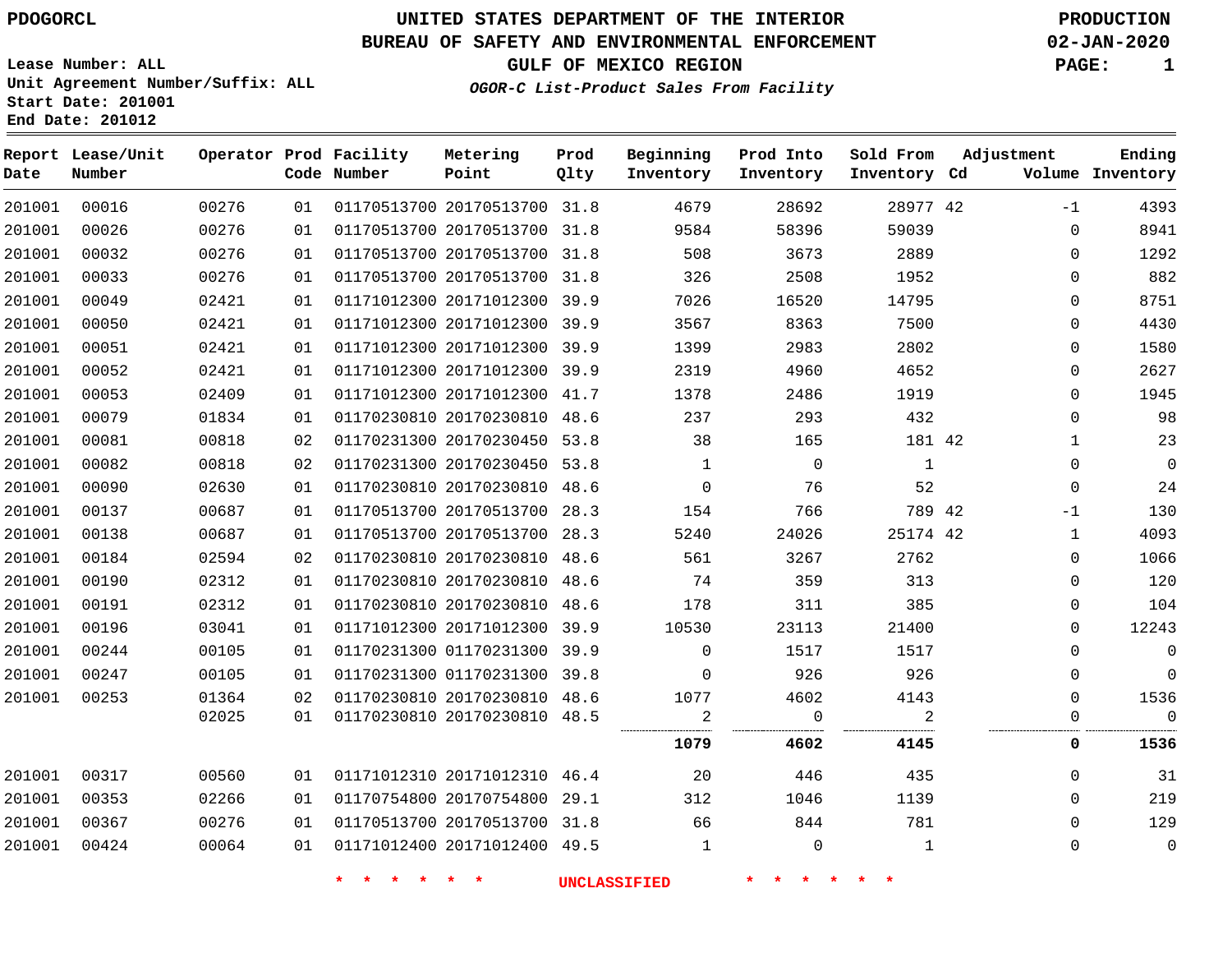### **BUREAU OF SAFETY AND ENVIRONMENTAL ENFORCEMENT 02-JAN-2020**

**OGOR-C List-Product Sales From Facility**

**GULF OF MEXICO REGION PAGE: 2**

**Lease Number: ALL Unit Agreement Number/Suffix: ALL Start Date: 201001 End Date: 201012**

| Date   | Report Lease/Unit<br>Number |       |    | Operator Prod Facility<br>Code Number | Metering<br>Point            | Prod<br>Qlty | Beginning<br>Inventory | Prod Into<br>Inventory | Sold From<br>Inventory Cd | Adjustment   | Ending<br>Volume Inventory |
|--------|-----------------------------|-------|----|---------------------------------------|------------------------------|--------------|------------------------|------------------------|---------------------------|--------------|----------------------------|
| 201001 | 00434                       | 01284 | 01 |                                       | 01177112605 2017711260Y 31.1 |              | 2036                   | 9342                   | 9610                      | $\Omega$     | 1768                       |
| 201001 | 00453                       | 01284 | 01 |                                       | 01177112605 2017711260Y 31.1 |              | 1625                   | 10966                  | 10515                     | 0            | 2076                       |
| 201001 | 00464                       | 00078 | 01 |                                       | 01170573602 20170573602 33.5 |              | 2575                   | 8451                   | 8399 42                   | $\mathbf{1}$ | 2628                       |
| 201001 | 00466                       | 00064 | 01 |                                       | 01171012400 20171012400 49.5 |              | 1069                   | 4632                   | 5064 42                   | $-1$         | 636                        |
| 201001 | 00478                       | 02409 | 01 |                                       | 01171012300 20171012300      | 44           | $\mathbf 0$            | 1186                   | 1186                      | 0            | $\mathsf 0$                |
| 201001 | 00479                       | 00818 | 01 |                                       | 01171012500 20171012500 39.1 |              | 436                    | 6741                   | 6738                      | 0            | 439                        |
| 201001 | 00487                       | 03033 | 01 |                                       | 01171132800 21171132800 43.2 |              | $\overline{0}$         | 3506                   | 4810 47                   | 4996         | 3692                       |
| 201001 | 00518                       | 01482 | 01 |                                       | 01170230450 20170230450 53.8 |              | 100                    | 1808                   | 1658 42                   | $-1$         | 249                        |
| 201001 | 00526                       | 00105 | 01 |                                       | 01170230810 20170230810 48.5 |              | 400                    | 2843                   | 2294                      | $\mathbf 0$  | 949                        |
| 201001 | 00541                       | 02589 | 01 |                                       | 01170530900 20170530900      | 40           | $\Omega$               | 65                     | 65                        | 0            | $\mathbf 0$                |
| 201001 | 00548                       | 00818 | 01 |                                       | 01171131800 20171131800 45.5 |              | 5                      | $\mathbf 0$            |                           | 2<br>1 42    | 6                          |
| 201001 | 00559                       | 00687 | 01 |                                       | 01171131600 20171131600 42.8 |              | 252                    | 2729                   | 2910 42                   | 1            | 72                         |
| 201001 | 00560                       | 00687 | 01 |                                       | 01171131600 20171131600      | 42.8         | 6                      | 248                    | 247                       | 0            | $7\phantom{.0}$            |
| 201001 | 00577                       | 03056 | 01 |                                       | 01171012300 20171012300 39.9 |              | 22241                  | 39026                  | 40662                     | 0            | 20605                      |
| 201001 | 00593                       | 01834 | 01 |                                       | 01171012300 20171012300 39.9 |              | 13651                  | 18566                  | 16625                     | 0            | 15592                      |
|        |                             | 02589 | 01 |                                       | 01171012300 20171012300      | 36.3         | 351                    | 734                    | 697                       | 0            | 388                        |
|        |                             |       |    |                                       |                              |              | 14002                  | 19300                  | 17322                     | 0            | 15980                      |
| 201001 | 00605                       | 02899 | 01 |                                       | 01170573602 20170573602 37.4 |              | 1195                   | 6777                   | 6051                      | 0            | 1921                       |
| 201001 | 00680                       | 01482 | 01 |                                       | 01170230700 20170230700 48.7 |              | 541                    | 5213                   | 4986                      | 0            | 768                        |
| 201001 | 00691                       | 02312 | 02 |                                       | 01170754200 20170754200      | 36.8         | 1263                   | 1865                   | 1997                      | $\Omega$     | 1131                       |
| 201001 | 00693                       | 02266 | 01 |                                       | 01170754800 20170754800      | 29.1         | 201                    | 930                    | 937                       | 0            | 194                        |
| 201001 | 00694                       | 02266 | 01 |                                       | 01170754800 20170754800 29.1 |              | 3490                   | 17240                  | 17128                     | 0            | 3602                       |
| 201001 | 00697                       | 02266 | 01 |                                       | 01170754800 20170754800 29.1 |              | 751                    | 3425                   | 3460                      | 0            | 716                        |
| 201001 | 00757                       | 02312 | 01 |                                       | 01170230500 20170230500 42.7 |              | $\mathbf 0$            | 9                      | 5                         | 0            | 4                          |
| 201001 | 00758                       | 02421 | 01 |                                       | 01170230810 20170230810      | 48.6         | 677                    | 2564                   | 2385                      | 0            | 856                        |
| 201001 | 00763                       | 01284 | 01 |                                       | 01170230810 20170230810 48.6 |              | 38                     | 135                    | 127                       | $\Omega$     | 46                         |
| 201001 | 00767                       | 00105 | 01 |                                       | 01170230810 20170230810      | 48.6         | 147                    | 311                    | 354                       | 0            | 104                        |
| 201001 | 00775                       | 01834 | 01 |                                       | 01171131600 20171131600 42.8 |              | 49                     | 1190                   | 1208                      | 0            | 31                         |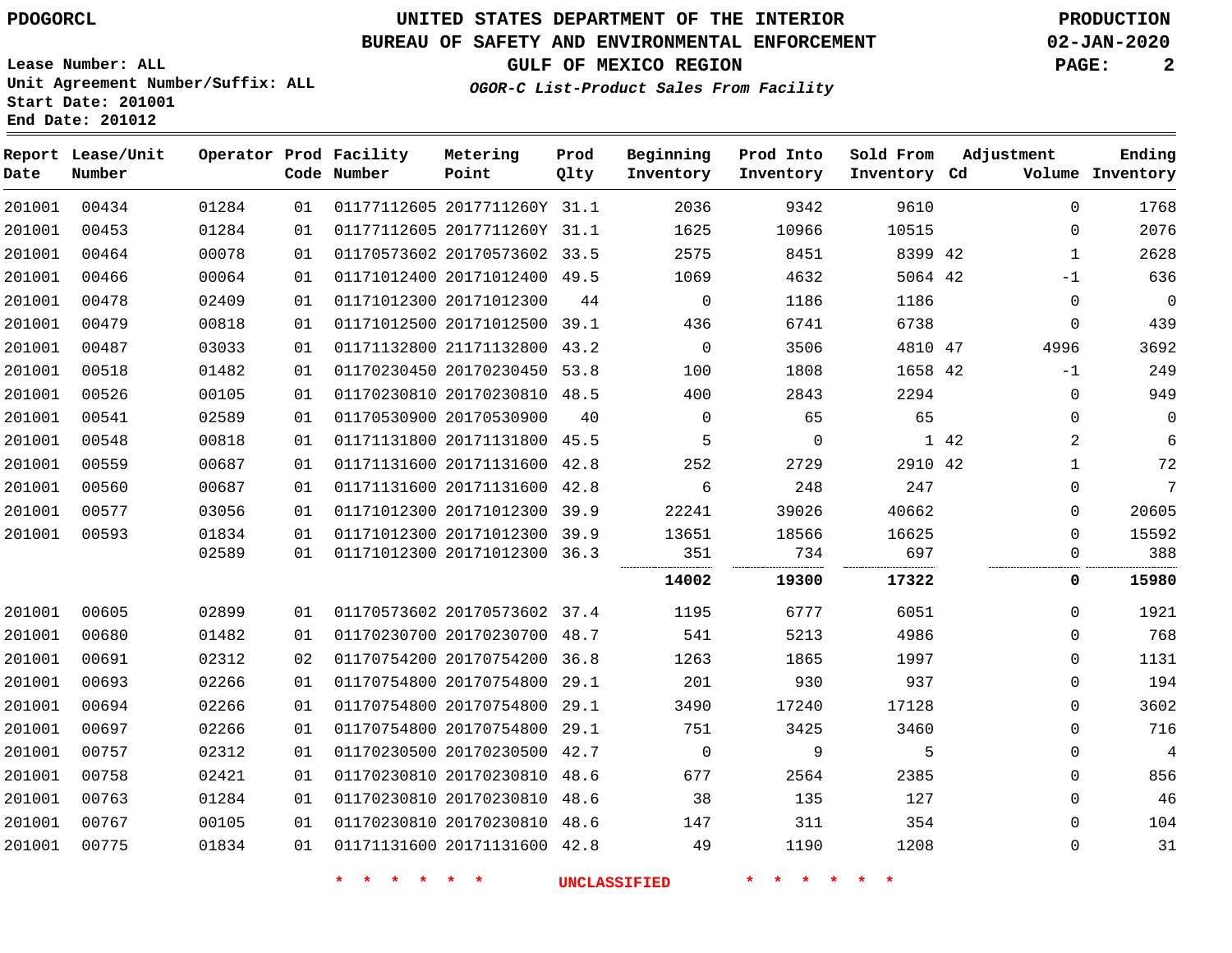### **BUREAU OF SAFETY AND ENVIRONMENTAL ENFORCEMENT 02-JAN-2020**

**OGOR-C List-Product Sales From Facility**

**GULF OF MEXICO REGION PAGE: 3**

**Lease Number: ALL Unit Agreement Number/Suffix: ALL Start Date: 201001 End Date: 201012**

| Date   | Report Lease/Unit<br>Number |       |    | Operator Prod Facility<br>Code Number | Metering<br>Point            | Prod<br>Qlty | Beginning<br>Inventory | Prod Into<br>Inventory | Sold From<br>Inventory Cd | Adjustment   | Ending<br>Volume Inventory |
|--------|-----------------------------|-------|----|---------------------------------------|------------------------------|--------------|------------------------|------------------------|---------------------------|--------------|----------------------------|
| 201001 | 00778                       | 01482 | 01 |                                       | 01171132000 20171132000 49.7 |              | 160                    | 2632                   | 2666                      | $\Omega$     | 126                        |
| 201001 | 00787                       | 02312 | 01 |                                       | 01171092651 20171092650 46.5 |              | 18                     | 132                    | 130                       | 0            | 20                         |
| 201001 | 00797                       | 02421 | 01 |                                       | 01171012300 20171012300 39.9 |              | 1766                   | 1436                   | 2441                      | $\Omega$     | 761                        |
| 201001 | 00818                       | 02636 | 01 |                                       | 01171132800 21171132800 43.2 |              | 1151                   | 482                    | 851                       | $\Omega$     | 782                        |
| 201001 | 00819                       | 00078 | 01 |                                       | 01171132800 21171132800 43.2 |              | 86                     | 58                     | 84                        | $\Omega$     | 60                         |
| 201001 | 00828                       | 01284 | 01 |                                       | 01171092651 20171092650 46.5 |              | $\overline{0}$         | 1125                   | 957                       | $\mathbf{0}$ | 168                        |
| 201001 | 00839                       | 02451 | 01 |                                       | 01170513800 20170513800 32.5 |              | 350                    | 8657                   | 8553                      | $\Omega$     | 454                        |
|        | 201001 754303001A           | 00059 | 01 |                                       | 01170230811 20170230811 49.4 |              | 550                    | 7605                   | 5847 09                   | $-1885$      | 423                        |
|        | 201001 754305004A           | 02899 | 01 |                                       | 01171132000 20171132000 49.7 |              | $\Omega$               | 1570                   | 1495                      | $\Omega$     | 75                         |
|        | 201001 754307017A           | 00362 | 02 |                                       | 01170230811 20170230811 49.4 |              | 283                    | 3966                   | 4028                      | $\mathbf 0$  | 221                        |
|        | 201001 7543880060           | 00105 | 01 |                                       | 01170230450 20170230450 53.7 |              | 44                     | 270                    | 292                       | $\mathbf 0$  | 22                         |
|        | 201001 7543890080           | 00276 | 01 |                                       | 01170513700 20170513700 31.8 |              | 2232                   | 1127                   | 1181                      | $\mathbf 0$  | 2178                       |
|        | 201001 7543890180           | 02899 | 01 |                                       | 01423210051 20423210050 48.1 |              | 38                     | 139                    | 151                       | $\Omega$     | 26                         |
|        | 201001 7543900080           | 02421 | 01 |                                       | 01177245111 01177245111      | $\mathbf 0$  | 52                     | 51                     | $\overline{0}$            | $\mathbf 0$  | 103                        |
|        | 201001 7543920040           | 02628 | 01 |                                       | 01423210051 20423210050 48.1 |              | 29                     | 122                    | 129                       | $\Omega$     | 22                         |
|        | 201001 7543930100           | 00362 | 02 |                                       | 01170230810 20170230810 48.6 |              | 2281                   | 2433                   | 3902                      | $\Omega$     | 812                        |
|        | 201001 7543930200           | 00105 | 01 |                                       | 01171012310 20171012310 46.4 |              | 845                    | 12605                  | 12573                     | $\Omega$     | 877                        |
|        |                             | 01284 | 01 |                                       | 0117709260L 2017709260L 40.4 |              | 0                      | 1139                   | 1139                      | 0            | $\mathbf 0$                |
|        |                             |       |    |                                       |                              |              | 845                    | 13744                  | 13712                     | 0            | 877                        |
|        | 201001 7543940080           | 00222 | 01 |                                       | 01171132800 20170230811 49.4 |              | 105                    | 1277                   | 1311                      | $\Omega$     | 71                         |
|        | 201001 754395009A           | 00730 | 01 |                                       | 01170753510 20170753510 52.9 |              | 1367                   | 1258                   | 1632                      | $\Omega$     | 993                        |
|        | 201001 754395019A           | 00105 | 01 |                                       | 01420390101 01420390101      | $\Omega$     | 1688                   | $\Omega$               | $\Omega$                  | $\Omega$     | 1688                       |
|        | 201001 754396015A           | 01284 | 01 |                                       | 01608103650 20608103650 29.6 |              | 63                     | 13589                  | 13581                     | $\mathbf 0$  | 71                         |
|        | 201001 754398002A           | 00105 | 01 |                                       | 01420570060 20420570060      | 60           | 11180                  | $\mathbf 0$            | 156                       | $\mathbf 0$  | 11024                      |
|        | 201001 8910020210           | 02451 | 01 |                                       | 01170753510 20170753510 52.9 |              | 174                    | $\mathbf 0$            | 108                       | $\mathbf 0$  | 66                         |
|        |                             |       | 01 |                                       | 01170513800 20170513800 32.5 |              | 4945                   | 111280                 | 110384                    | $\Omega$     | 5841                       |
|        |                             |       |    |                                       |                              |              | 5119                   | 111280                 | 110492                    | 0            | 5907                       |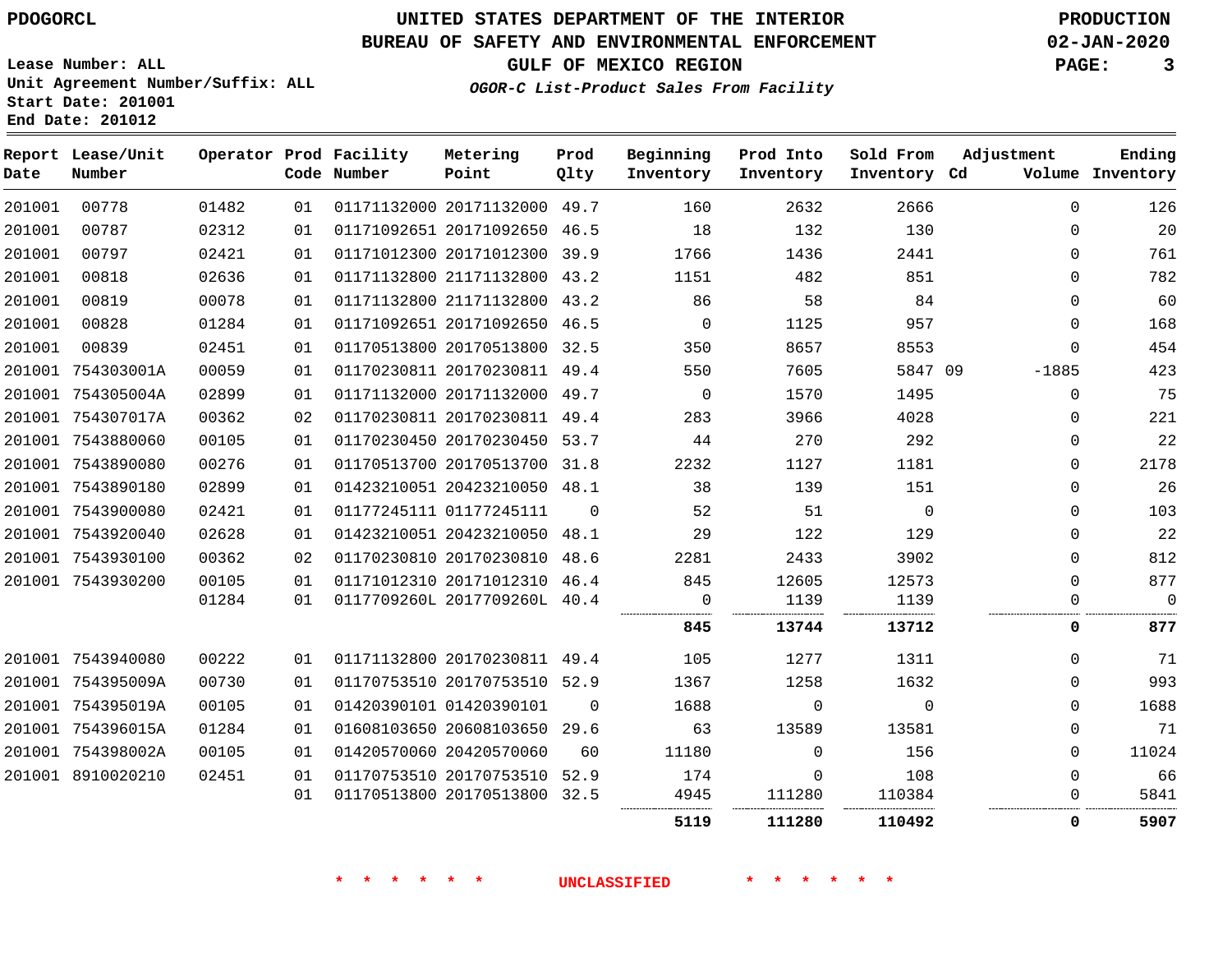**Start Date: 201001 End Date: 201012**

### **UNITED STATES DEPARTMENT OF THE INTERIOR PDOGORCL PRODUCTION**

### **BUREAU OF SAFETY AND ENVIRONMENTAL ENFORCEMENT 02-JAN-2020**

**Lease Number: ALL Unit Agreement Number/Suffix: ALL**

**GULF OF MEXICO REGION PAGE: 4**

**OGOR-C List-Product Sales From Facility**

| Date | Report Lease/Unit<br>Number |       |    | Operator Prod Facility<br>Code Number | Metering<br>Point            | Prod<br>Qlty | Beginning<br>Inventory | Prod Into<br>Inventory | Sold From<br>Inventory Cd | Adjustment    | Ending<br>Volume Inventory     |
|------|-----------------------------|-------|----|---------------------------------------|------------------------------|--------------|------------------------|------------------------|---------------------------|---------------|--------------------------------|
|      | 201001 8910024540           | 02451 | 01 |                                       | 01170513800 20170513800 32.5 |              | 3861                   | 86876                  | 86177                     |               | $\Omega$<br>4560               |
|      | 201001 8910029320           | 00276 | 01 |                                       | 01170513700 20170513700 31.8 |              | 15608                  | 41771                  | 42688 42                  |               | 2<br>14693                     |
|      | 201001 8910034440           | 00276 | 01 |                                       | 01170513700 20170513700 31.8 |              | 32263                  | 109268                 | 110948 42                 |               | 2<br>30585                     |
|      |                             | 00730 | 01 |                                       | 01170513700 20170513700 31.8 |              | 3507                   | 8931                   | 9938                      |               | $\mathbf{0}$<br>2500           |
|      |                             |       |    |                                       |                              |              | 35770                  | 118199                 | 120886                    |               | $\mathbf{2}$<br>33085          |
|      | 201001 8910039150           | 00078 | 01 |                                       | 01170573601 20170573601 28.2 |              | 1478                   | 5392                   | 5278 42                   |               | 1596<br>4                      |
|      | 201001 8910063810           | 02466 | 01 |                                       | 01170230450 20170230450 51.1 |              | 752                    | 10020                  | 9390 42                   |               | $\mathbf{1}$<br>1383           |
|      |                             | 02904 | 02 |                                       | 01170230450 20170230450 53.8 |              | 9<br>                  | 78                     | 76                        |               | 11<br>$\Omega$                 |
|      |                             |       |    |                                       |                              |              | 761                    | 10098                  | 9466                      |               | 1<br>1394                      |
|      | 201001 8910066690           | 00078 | 01 |                                       | 01170573602 20170573602 33.5 |              | 1685                   | 5425                   | 5423                      |               | 1687<br>$\Omega$               |
|      | 201001 8910086400           | 02893 | 02 |                                       | 01171012400 20171012400 49.5 |              | 14                     | 180                    | 170                       |               | 24<br>0                        |
|      | 201001 8910086540           | 01284 | 01 |                                       | 01177092604 20177092604 41.3 |              | $\mathbf 0$            | 50                     | 50                        |               | $\mathbf 0$<br>0               |
|      | 201001 8910086660           | 03009 | 02 |                                       | 01421670201 20421670200      | $\Omega$     | 207                    | $\Omega$               | $\mathbf 0$               |               | 207<br>$\Omega$                |
|      | 201001 8910087670           | 02312 | 01 |                                       | 01170754200 20170754200 36.8 |              | 370                    | 543                    | 608 42                    |               | $\overline{2}$<br>307          |
|      | 201001 8910087840           | 00162 | 01 |                                       | 01177122606 20177122606      | 38.6         | $\mathbf 0$            | 3788                   | 3788                      |               | $\mathbf{0}$<br>$\overline{0}$ |
|      | 201001 8910088130           | 00078 | 01 |                                       | 01171012400 20171012400 49.5 |              | 250                    | 3676                   | 3421                      |               | 505<br>0                       |
|      | 201001 8910088160           | 01284 | 01 |                                       | 01171132800 21171132800 43.2 |              | 1084                   | 545                    | 954                       |               | 675<br>$\Omega$                |
|      | 201001 8910089160           | 00276 | 01 |                                       | 01170513700 20170513700 31.8 |              | 2142                   | 3278                   | 3587 42                   | $-1$          | 1832                           |
|      | 201001 891008927AE          | 00078 | 01 |                                       | 01170230400 20170230400      | 49.7         | 4                      | 10                     |                           | 6 0 9<br>$-3$ | 5                              |
|      | 201001 891008927AG          | 00078 | 01 |                                       | 01170230400 20170230400 49.7 |              | 1352                   | 3199                   | 2834 09                   | $-260$        | 1457                           |
|      | 201001 891008927K           | 00078 | 01 |                                       | 01170230400 20170230400 49.8 |              | 48                     | 19                     | 58                        |               | 9<br>$\mathbf{0}$              |
|      | 201001 891008927Y           | 00078 | 01 |                                       | 01170230400 20170230400 49.7 |              | 96                     | 308                    | 264                       |               | 140<br>0                       |
|      | 201001 891008946C           | 01834 | 01 |                                       | 01171012500 20171012500      | 39.1         | 18                     | 123                    | 133                       |               | 8<br>0                         |
|      | 201001 8910116580           | 00276 | 01 |                                       | 01170513700 20170513700 31.8 |              | 5922                   | 10027                  | 10345                     |               | 5604<br>$\mathbf{0}$           |
|      | 201001 8910116740           | 00276 | 01 |                                       | 01170513700 20170513700      | $\mathbf 0$  | 129                    | $\mathbf 0$            | $\mathbf 0$               |               | 129<br>$\mathbf{0}$            |
|      | 201001 8910116770           | 00276 | 01 |                                       | 01170513700 20170513700 31.8 |              | 1009                   | 2444                   | 2087                      |               | 1366<br>0                      |
|      | 201001 8910116790           | 00276 | 01 |                                       | 01170513700 20170513700 31.8 |              | 7412                   | 15655                  | 14317 42                  | $-1$          | 8749                           |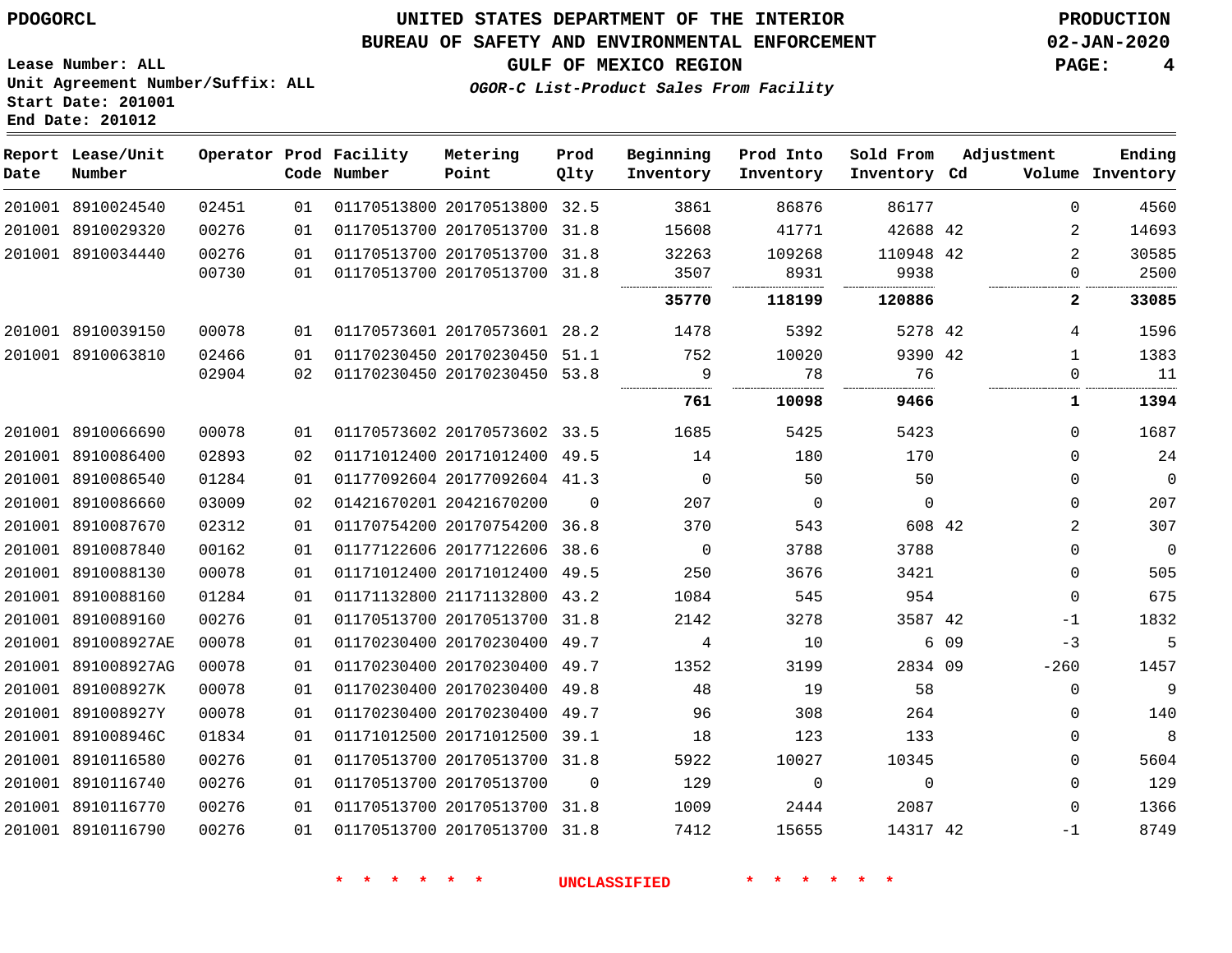### **BUREAU OF SAFETY AND ENVIRONMENTAL ENFORCEMENT 02-JAN-2020**

**Lease Number: ALL Unit Agreement Number/Suffix: ALL Start Date: 201001**

**End Date: 201012**

**GULF OF MEXICO REGION PAGE: 5**

**OGOR-C List-Product Sales From Facility**

| Date | Report Lease/Unit<br>Number |       |    | Operator Prod Facility<br>Code Number | Metering<br>Point            | Prod<br>Qlty | Beginning<br>Inventory | Prod Into<br>Inventory | Sold From<br>Inventory Cd | Adjustment |              | Ending<br>Volume Inventory |
|------|-----------------------------|-------|----|---------------------------------------|------------------------------|--------------|------------------------|------------------------|---------------------------|------------|--------------|----------------------------|
|      | 201001 8910116800           | 00276 | 01 |                                       | 01170513700 20170513700 31.8 |              | 13206                  | 23814                  | 23711 42                  |            | $\mathbf{1}$ | 13310                      |
|      | 201001 891011687A           | 02266 | 01 |                                       | 01170754800 20170754800 29.1 |              | 225                    | 1600                   | 1491                      |            | $\mathbf 0$  | 334                        |
|      | 201001 891011687B           | 02266 | 01 |                                       | 01170754800 20170754800 29.1 |              | $\overline{3}$         | $\mathbf 0$            | 3                         |            | $\mathbf 0$  | $\mathbf 0$                |
|      | 201001 891011687C           | 02266 | 01 |                                       | 01170754800 20170754800 29.1 |              | 191                    | 905                    | 907                       |            | $\mathbf 0$  | 189                        |
|      | 201001 891011687D           | 02266 | 01 |                                       | 01170754800 20170754800 29.1 |              | 152                    | 741                    | 738                       |            | $\Omega$     | 155                        |
|      | 201001 891011687E           | 02266 | 01 |                                       | 01170754800 20170754800 29.1 |              | $\mathbf 0$            | 111                    | 88                        |            | $\mathbf{0}$ | 23                         |
|      | 201001 8910117330           | 02266 | 01 |                                       | 01170754800 20170754800 29.1 |              | 6                      | 30                     | 29                        |            | $\Omega$     | 7                          |
|      | 201001 8910123210           | 00687 | 01 |                                       | 0117709260A 2017709260A 34.2 |              | 21                     | 684                    | 686                       |            | $\mathbf 0$  | 19                         |
|      | 201001 8910123250           | 00687 | 01 |                                       | 0117709260A 2017709260A 34.2 |              | 12                     | 800                    | 789 42                    |            | $-1$         | 22                         |
|      | 201001 8910123270           | 01482 | 01 |                                       | 01177215100 20177215102 29.5 |              | 117                    | 4073                   | 4119 42                   |            | $-1$         | 70                         |
|      | 201001 8910123320           | 01482 | 01 |                                       | 01177215100 20177215102 29.5 |              | 150                    | 8066                   | 8077                      |            | 0            | 139                        |
|      | 201001 8910123330           | 01482 | 01 |                                       | 01177215100 20177215102 29.5 |              | 138                    | 7388                   | 7398 42                   |            | $-1$         | 127                        |
|      | 201001 8910123350           | 03033 | 02 |                                       | 01171012500 20171012500 39.1 |              | $\mathbf 0$            | 138                    | 156 47                    |            | 27           | 9                          |
|      | 201001 8910123390           | 00818 | 01 |                                       | 01171131800 20171131800 45.5 |              | 1616                   | 302                    | 151                       |            | $\Omega$     | 1767                       |
|      | 201001 8910169300           | 00491 | 01 |                                       | 01170230810 20170230810 48.6 |              | 41                     | 163                    | 150                       |            | 0            | 54                         |
|      | 201001 8910202350           | 00276 | 01 |                                       | 01170513700 20170513700 31.8 |              | 27712                  | 31574                  | 32074 42                  |            | 2            | 27214                      |
|      | 201001 8910202430           | 00276 | 01 |                                       | 01170513700 20170513700      | $\mathbf 0$  | 222                    | $\mathbf 0$            | $\mathsf 0$               |            | $\mathbf 0$  | 222                        |
|      | 201001 8910202550           | 00105 | 01 |                                       | 01170230810 20170230810 48.5 |              | 73                     | 357                    | 311                       |            | 0            | 119                        |
|      | 201001 8910202560           | 00276 | 01 |                                       | 01170513700 20170513700 31.8 |              | 4186                   | 6628                   | 3284                      |            | $\Omega$     | 7530                       |
|      | 201001 G00932               | 01376 | 01 |                                       | 01170230810 20170230810 48.6 |              | $\Omega$               | 254                    | 169                       |            | $\mathbf 0$  | 85                         |
|      | 201001 G00974               | 00105 | 01 |                                       | 01171132000 20171132000 49.6 |              | $\mathbf 0$            | 678                    | 646                       |            | $\mathbf 0$  | 32                         |
|      | 201001 G00985               | 00687 | 01 |                                       | 0117709260A 2017709260A 34.2 |              | 344                    | 12342                  | 12345                     |            | 0            | 341                        |
|      | 201001 G00987               | 00105 | 01 |                                       | 01171132800 21171132800 43.2 |              | 1972                   | 924                    | 1696                      |            | $\mathbf 0$  | 1200                       |
|      | 201001 G00989               | 00003 | 01 |                                       | 01171012400 20171012400      | $\Omega$     | 1022                   | $\mathbf 0$            | $\mathbf 0$               |            | $\mathbf 0$  | 1022                       |
|      | 201001 G01023               | 02899 | 01 |                                       | 01171092651 20171092650 46.5 |              | 4468                   | 21953                  | 23136 42                  |            | $\mathbf{1}$ | 3286                       |
|      | 201001 G01027               | 00162 | 01 |                                       | 01177122606 20177122606 38.6 |              | $\Omega$               | 7006                   | 7006                      |            | $\Omega$     | $\Omega$                   |
|      | 201001 G01083               | 00276 | 01 |                                       | 01170513700 20170513700 31.8 |              | 10636                  | 18900                  | 18972 42                  |            | $-1$         | 10563                      |
|      | 201001 G01090               | 00276 | 01 | 01170513700 20170513700 31.8          |                              |              | 5430                   | 18443                  | 13566 42                  |            | 1            | 10308                      |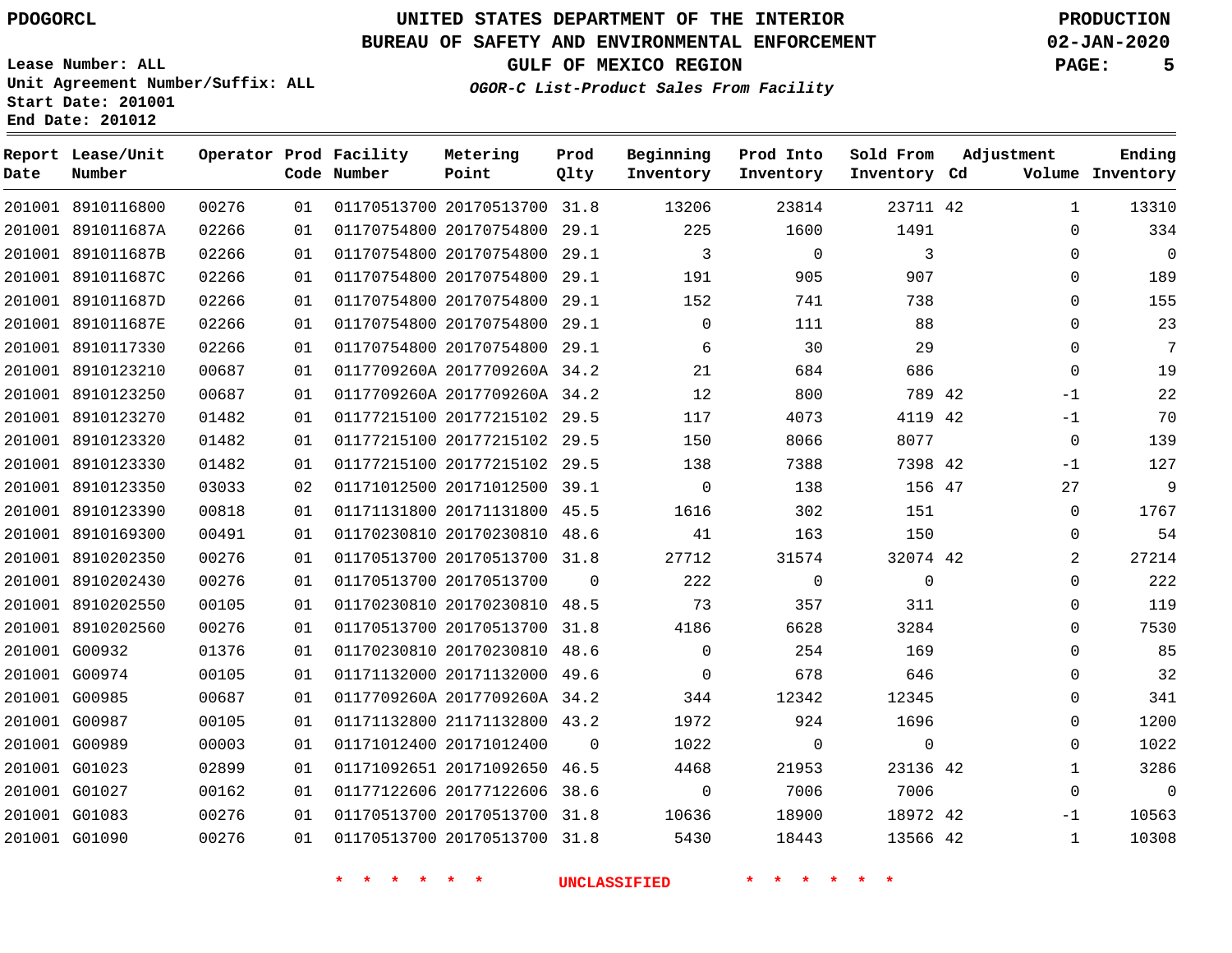### **BUREAU OF SAFETY AND ENVIRONMENTAL ENFORCEMENT 02-JAN-2020**

**Lease Number: ALL Unit Agreement Number/Suffix: ALL Start Date: 201001**

**End Date: 201012**

**GULF OF MEXICO REGION PAGE: 6**

**OGOR-C List-Product Sales From Facility**

| Date | Report Lease/Unit<br>Number |       |                 | Operator Prod Facility<br>Code Number | Metering<br>Point            | Prod<br>Qlty | Beginning<br>Inventory | Prod Into<br>Inventory | Sold From<br>Inventory Cd | Adjustment   | Ending<br>Volume Inventory |
|------|-----------------------------|-------|-----------------|---------------------------------------|------------------------------|--------------|------------------------|------------------------|---------------------------|--------------|----------------------------|
|      | 201001 G01091               | 00276 | 01              |                                       | 01170513700 20170513700 31.8 |              | 1951                   | 2734                   | 3157                      | $\mathbf 0$  | 1528                       |
|      | 201001 G01092               | 00276 | 01              |                                       | 01170513700 20170513700 31.8 |              | 6622                   | 13506                  | 12579 42                  | $-1$         | 7548                       |
|      | 201001 G01096               | 00276 | 01              |                                       | 01170513700 20170513700 31.8 |              | $7\overline{ }$        | 33                     | 22                        | $\Omega$     | 18                         |
|      | 201001 G01127               | 02630 | 01              |                                       | 01171132000 20171132000 49.7 |              | 82                     | 1308                   | 1327                      | $\mathbf 0$  | 63                         |
|      | 201001 G01153               | 01834 | 01              |                                       | 01171132800 21171132800 43.2 |              | 196                    | 161                    | 209                       | $\Omega$     | 148                        |
|      | 201001 G01194               | 00105 | 01              |                                       | 01177072601 20177072601 40.8 |              | $\mathsf{O}$           | 4381                   | 4381                      | $\mathbf 0$  | $\mathbf 0$                |
|      | 201001 G01196               | 03041 | 01              |                                       | 01171132800 21171132800 43.2 |              | 403                    | 302                    | 519 42                    | 74           | 260                        |
|      | 201001 G01198               | 00818 | 02 <sub>o</sub> |                                       | 01171092651 20171092650 46.5 |              | 18                     | 113                    | 114                       | $\mathbf 0$  | 17                         |
|      | 201001 G01208               | 00818 | 02              |                                       | 01171092651 20171092650 46.4 |              | 3                      | $\overline{0}$         | 3                         | $\mathbf 0$  | $\mathbf 0$                |
|      | 201001 G01210               | 03041 | 01              |                                       | 01171132800 21171132800 48.5 |              | 740                    | 101                    | 629                       | $\Omega$     | 212                        |
|      | 201001 G01216               | 00222 | 01              |                                       | 01177082958 20177082958 39.7 |              | $\mathbf 0$            | 6730                   | 6730                      | $\mathbf 0$  | $\mathbf 0$                |
|      | 201001 G01220               | 00105 | 01              |                                       | 01177092600 20177092600 47.2 |              | 443                    | 13956                  | 14041                     | $\mathbf 0$  | 358                        |
|      | 201001 G01248               | 02628 | 01              |                                       | 01171012500 20171012500 39.1 |              | 10                     | 100                    | 105                       | $\Omega$     | 5                          |
|      | 201001 G01269               | 03033 | 02              |                                       | 01171012500 20171012500 39.1 |              | $\mathbf 0$            | 182                    | 184 47                    | 14           | 12                         |
|      | 201001 G01351               | 00078 | 01              |                                       | 01170230400 20170230400 49.6 |              | 203                    | 1018                   | 756 42                    | $-2$         | 463                        |
|      | 201001 G01441               | 00818 | 01              |                                       | 01177112701 20177112700      | $\Omega$     | 219                    | 353                    | $\mathbf 0$               | $\mathbf 0$  | 572                        |
|      | 201001 G01447               | 00276 | 01              |                                       | 01170513700 20170513700 31.8 |              | 208                    | 2875                   | 2643                      | $\mathbf 0$  | 440                        |
|      | 201001 G01477               | 03026 | 01              |                                       | 01170230810 20170230810 48.6 |              | 2592                   | 10052                  | 9289                      | $\Omega$     | 3355                       |
|      | 201001 G01497               | 02451 | 01              |                                       | 01170513800 20170513800 32.5 |              | 2305                   | 47244                  | 47069                     | $\mathbf 0$  | 2480                       |
|      | 201001 G01498               | 02451 | 01              |                                       | 01170513800 20170513800 32.5 |              | 523                    | 12588                  | 12450                     | $\Omega$     | 661                        |
|      | 201001 G01528               | 01284 | 01              |                                       | 01171092651 20171092650 46.5 |              | $\mathbf 0$            | 258                    | 219                       | $\mathbf 0$  | 39                         |
|      | 201001 G01580               | 02451 | 01              |                                       | 01170513800 20170513800 32.5 |              | 2                      | 32                     | 32                        | $\Omega$     | 2                          |
|      | 201001 G01610               | 01482 | 01              |                                       | 01177215100 20177215102 29.5 |              | 16                     | 743                    | 745 42                    | $-1$         | 13                         |
|      | 201001 G01619               | 00276 | 01              |                                       | 01170513700 20170513700 31.8 |              | 21743                  | 11649                  | 11506                     | $\mathbf 0$  | 21886                      |
|      | 201001 G01620               | 00276 | 01              |                                       | 01170513700 20170513700 31.8 |              | 7227                   | 2956                   | 3824 42                   | $-1$         | 6358                       |
|      | 201001 G01754               | 00003 | 01              |                                       | 01423210051 20423210050 48.1 |              | 14                     | 91                     | 88                        | $\mathbf 0$  | 17                         |
|      | 201001 G01757               | 00003 | 01              |                                       | 01423210051 20423210050 48.1 |              | 115                    | 669                    | 662 42                    | $\mathbf{1}$ | 123                        |
|      | 201001 G01860               | 00105 | 01              |                                       | 01170231110 20170231110      | $\Omega$     | 1752                   | 6653                   | $\mathbf 0$               | $\mathbf 0$  | 8405                       |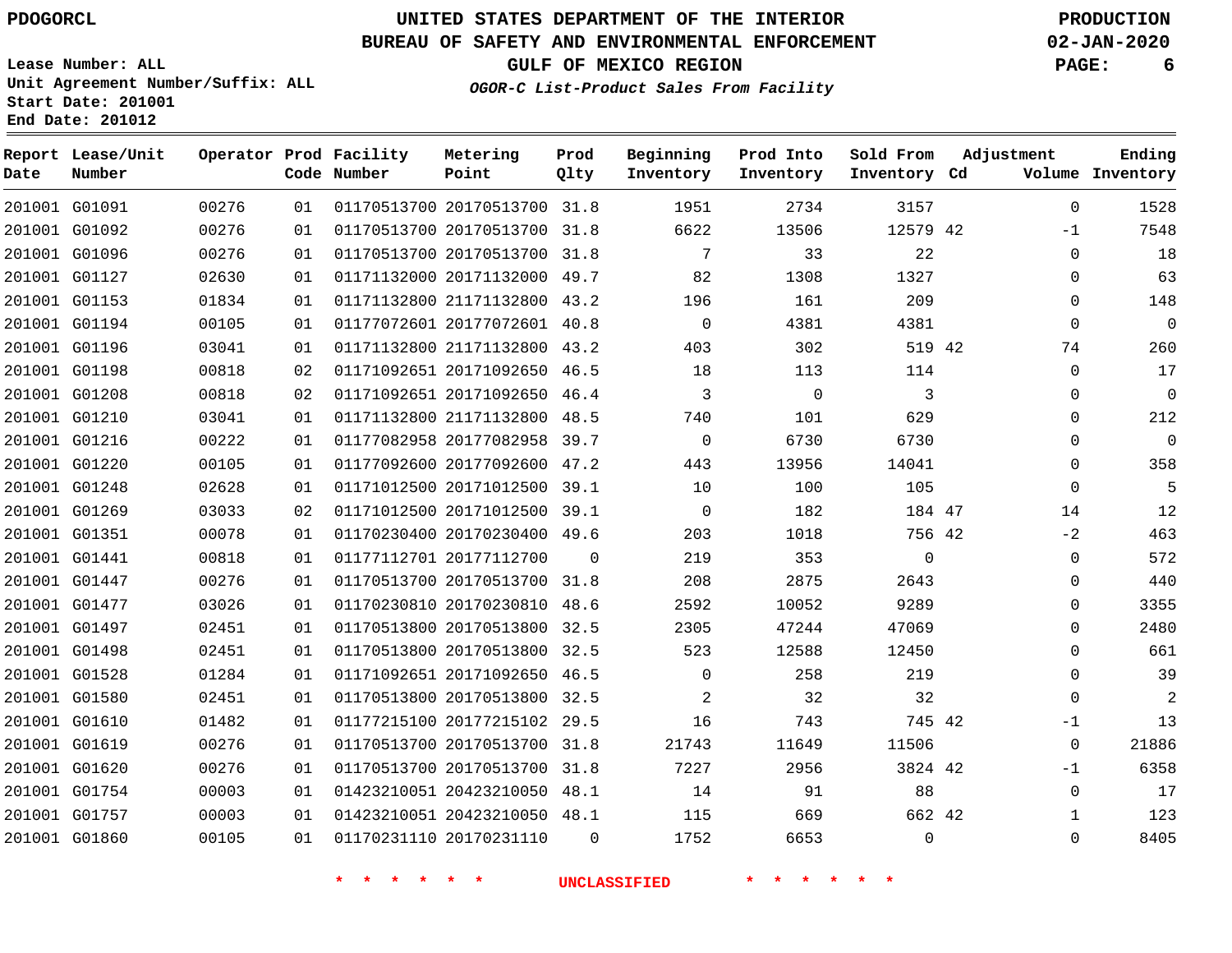**End Date: 201012**

# **UNITED STATES DEPARTMENT OF THE INTERIOR PDOGORCL PRODUCTION**

### **BUREAU OF SAFETY AND ENVIRONMENTAL ENFORCEMENT 02-JAN-2020**

**Lease Number: ALL Unit Agreement Number/Suffix: ALL Start Date: 201001**

**OGOR-C List-Product Sales From Facility**

**GULF OF MEXICO REGION PAGE: 7**

| Date | Report Lease/Unit<br>Number |       |    | Operator Prod Facility<br>Code Number | Metering<br>Point            | Prod<br>Qlty | Beginning<br>Inventory | Prod Into<br>Inventory | Sold From<br>Inventory Cd | Adjustment   | Ending<br>Volume Inventory |
|------|-----------------------------|-------|----|---------------------------------------|------------------------------|--------------|------------------------|------------------------|---------------------------|--------------|----------------------------|
|      | 201001 G01865               | 00078 | 01 |                                       | 01171012500 20171012500 39.1 |              | 248                    | 5480                   | 5371                      | $\mathbf 0$  | 357                        |
|      | 201001 G01880               | 00105 | 01 |                                       | 01171132000 20171132000      | 49.6         | $\Omega$               | 516                    | 491                       | $\Omega$     | 25                         |
|      | 201001 G01898               | 02312 | 01 |                                       | 01171012500 20171012500 39.1 |              | 142                    | 1819                   | 1842                      | $\Omega$     | 119                        |
|      | 201001 G01901               | 01482 | 01 |                                       | 01177215100 20177215102 29.5 |              | 3                      | 78                     | 80                        | 0            | $\mathbf{1}$               |
|      | 201001 G01953               | 00105 | 01 |                                       | 01170230811 20170230811 49.3 |              | 32                     | 435                    | 443                       | $\mathbf{0}$ | 24                         |
|      | 201001 G01966               | 01482 | 01 |                                       | 01177215100 20177215102      | 29.5         | 69                     | 4574                   | 4565 42                   | 1            | 79                         |
|      | 201001 G01967               | 01482 | 01 |                                       | 01177215100 20177215102 29.5 |              | 18                     | 4777                   | 4713                      | $\Omega$     | 82                         |
|      | 201001 G01972               | 02589 | 01 |                                       | 01170231230 01170231230      | 39.2         | $\mathbf 0$            | 57                     | 57                        | $\mathbf 0$  | $\mathbf{0}$               |
|      | 201001 G01997               | 01071 | 02 |                                       | 01170230810 20170230810 47.2 |              | 37                     | 92                     | 92                        | $\Omega$     | 37                         |
|      | 201001 G01998               | 00818 | 01 |                                       | 01170230810 20170230810      | 48.6         | 19                     | 49                     | 52 42                     | 1            | 17                         |
|      | 201001 G02006               | 03026 | 01 |                                       | 01170530900 20170530900      | 47           | 10                     | 17                     | 17 42                     | $\mathbf{1}$ | 11                         |
|      | 201001 G02021               | 01482 | 01 |                                       | 01170230811 20170230811      | 49.4         | 112                    | 1810                   | 1822 42                   | $\mathbf{1}$ | 101                        |
|      | 201001 G02023               | 02312 | 02 |                                       | 01170230811 20170230811 49.4 |              | 381                    | 5527                   | 5600                      | 0            | 308                        |
|      | 201001 G02037               | 02222 | 01 |                                       | 01170530900 20170530900      | 47           | 8                      | 17                     | 15                        | $\mathbf{0}$ | 10                         |
|      | 201001 G02045               | 00105 | 01 |                                       | 01170530900 20170530900      | 47           | 60                     | 157                    | 122                       | $\Omega$     | 95                         |
|      | 201001 G02088               | 00687 | 01 |                                       | 01170230811 20170230811      | 49.4         | 27                     | 204                    | 220                       | $\Omega$     | 11                         |
|      | 201001 G02091               | 00687 | 01 |                                       | 01170230811 20170230811 49.4 |              | 47                     | 858                    | 857                       | 0            | 48                         |
|      | 201001 G02099               | 01978 | 02 |                                       | 01171012310 20171012310 46.4 |              | 139                    | 1483                   | 1521 42                   | 2            | 103                        |
|      | 201001 G02104               | 00687 | 01 |                                       | 01171132000 20171132000      | 49.7         | 36                     | 487                    | 500                       | $\Omega$     | 23                         |
|      | 201001 G02105               | 00105 | 01 |                                       | 01171012400 20171012400      | 49.5         | 38                     | $\mathbf 0$            | 38                        | $\Omega$     | $\mathbf 0$                |
|      | 201001 G02109               | 00105 | 01 |                                       | 01171012400 20171012400      | 49.4         | 52                     | 327                    | 334                       | $\mathbf{0}$ | 45                         |
|      | 201001 G02127               | 02312 | 01 |                                       | 01170230810 20170230810      | 48.6         | 53                     | 337                    | 277                       | $\mathbf{0}$ | 113                        |
|      | 201001 G02161               | 00818 | 02 |                                       | 01171012500 20171012500      | 39.1         | 691                    | 9261                   | 9348                      | 0            | 604                        |
|      | 201001 G02300               | 01482 | 01 |                                       | 01171132800 21171132800      | 43.2         | 37                     | 34                     | 43                        | $\mathbf{0}$ | 28                         |
|      | 201001 G02317               | 02421 | 01 |                                       | 01171132000 20171132000      | 49.7         | 134                    | 1977                   | 2016                      | $\Omega$     | 95                         |
|      | 201001 G02353               | 01284 | 01 |                                       | 01170230450 20170230450      | 53.8         | 96                     | 994                    | 953                       | 0            | 137                        |
|      | 201001 G02354               | 01284 | 01 |                                       | 01170230450 20170230450      | 53.8         | 149                    | 2516                   | 2318                      | $\Omega$     | 347                        |
|      | 201001 G02357               | 02200 | 01 |                                       | 01170230450 20170230450      | 53.8         | 13                     | 173                    | 162                       | $\Omega$     | 24                         |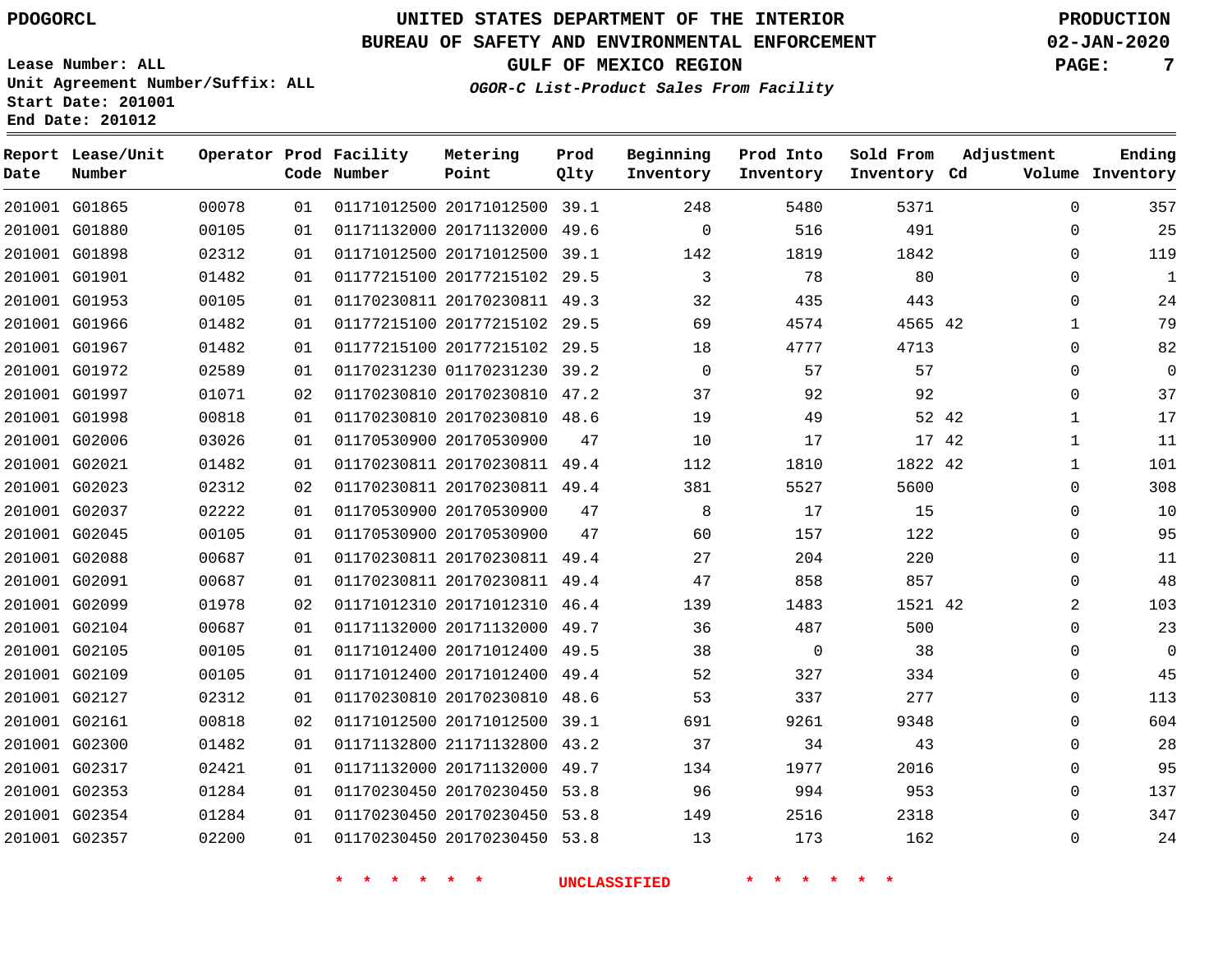### **BUREAU OF SAFETY AND ENVIRONMENTAL ENFORCEMENT 02-JAN-2020**

**GULF OF MEXICO REGION PAGE: 8**

**Lease Number: ALL Unit Agreement Number/Suffix: ALL Start Date: 201001 End Date: 201012**

**OGOR-C List-Product Sales From Facility**

| Date | Report Lease/Unit<br>Number |       |    | Operator Prod Facility<br>Code Number | Metering<br>Point            | Prod<br>Qlty | Beginning<br>Inventory | Prod Into<br>Inventory | Sold From<br>Inventory Cd | Adjustment  |              | Ending<br>Volume Inventory |
|------|-----------------------------|-------|----|---------------------------------------|------------------------------|--------------|------------------------|------------------------|---------------------------|-------------|--------------|----------------------------|
|      | 201001 G02404               | 02589 | 01 |                                       | 01170230810 20170230810 47.1 |              | 1109                   | 685                    | 685                       |             | $\Omega$     | 1109                       |
|      | 201001 G02416               | 02409 | 01 |                                       | 01170230810 20170230810 48.6 |              | $\Omega$               | 9                      | 6                         |             | $\Omega$     | 3                          |
|      | 201001 G02428               | 00105 | 01 |                                       | 01170230810 20170230810 48.5 |              | 22                     | 62                     | 63                        |             | $\Omega$     | 21                         |
|      | 201001 G02429               | 00491 | 01 |                                       | 01170230810 20170230810 48.5 |              | 300                    | 1180                   | 1086                      |             | $\Omega$     | 394                        |
|      | 201001 G02433               | 00491 | 01 |                                       | 01170230810 20170230810 48.5 |              | 15                     | $\Omega$               | 15                        |             | $\Omega$     | $\mathbf 0$                |
|      | 201001 G02434               | 03033 | 02 |                                       | 01423210051 20170230810 48.6 |              | $\overline{0}$         | 162                    | 132 47                    |             | 24           | 54                         |
|      | 201001 G02436               | 02628 | 02 |                                       | 01170230811 20170230811 49.4 |              | 93                     | 1564                   | 1569                      |             | $\Omega$     | 88                         |
|      | 201001 G02439               | 02375 | 01 |                                       | 01171132000 20171132000 49.7 |              | $\Omega$               | 27                     | 27                        |             | 0            | 0                          |
|      | 201001 G02596               | 01482 | 01 |                                       | 01171132800 21171132800 43.2 |              | 32                     | 36                     | 38 42                     |             | $-1$         | 29                         |
|      | 201001 G02601               | 01834 | 01 |                                       | 01171092651 20171092650 46.5 |              | 114                    | 1081                   | 1034                      |             | 0            | 161                        |
|      |                             | 02630 | 01 |                                       | 01171092651 20171092650      | 48           | 218                    | 844                    | 900                       |             | 0            | 162                        |
|      |                             |       |    |                                       |                              |              | 332                    | 1925                   | 1934                      |             | 0            | 323                        |
|      | 201001 G02628               | 00105 | 01 |                                       | 01171012500 20171012500      | 39           | 49                     | 4069                   | 3853                      |             | $\Omega$     | 265                        |
|      | 201001 G02663               | 02893 | 02 |                                       | 01423210051 20423210050      | 48.1         | 51                     | 295                    | 292                       |             | $\Omega$     | 54                         |
|      | 201001 G02665               | 02451 | 01 |                                       | 01423210051 20423210050      | 48           | 268                    | 1504                   | 1496                      |             | 0            | 276                        |
|      | 201001 G02819               | 00105 | 01 |                                       | 01170231110 20170231110      | $\Omega$     | 7                      | $\Omega$               | $\Omega$                  |             | $\Omega$     | 7                          |
|      | 201001 G02825               | 00105 | 01 |                                       | 01170230810 20170230810      | 48.5         | 317                    | 1580                   | 1370                      |             | $\Omega$     | 527                        |
|      |                             |       | 01 |                                       | 01170231110 20170231110      | $\Omega$     | 16                     | 22                     |                           | $0\quad 42$ | $-1$         | 37                         |
|      |                             |       |    |                                       |                              |              | 333                    | 1602                   | 1370                      |             | -1           | 564                        |
|      | 201001 G02826               | 00105 | 01 |                                       | 01170230810 20170230810 48.5 |              | 91                     | 464                    | 400                       |             | $\Omega$     | 155                        |
|      |                             |       | 01 |                                       | 01170231110 20170231110      | $\Omega$     | 287                    | 765                    | $\Omega$                  |             | 0            | 1052                       |
|      |                             |       |    |                                       |                              |              | 378                    | 1229                   | 400                       |             | 0            | 1207                       |
|      | 201001 G02853               | 02589 | 01 |                                       | 01170231230 01170231230 39.2 |              | $\mathbf 0$            | 138                    | 138                       |             | $\mathbf{0}$ | $\mathbf 0$                |
|      | 201001 G02870               | 02636 | 01 |                                       | 01170230810 20170230810      | 48.6         | 30                     | 204                    | 166                       |             | $\Omega$     | 68                         |
|      | 201001 G02885               | 02312 | 01 |                                       | 01171132000 20171132000 49.7 |              | 73                     | 1273                   | 1285                      |             | $\Omega$     | 61                         |
|      | 201001 G02895               | 02579 | 02 |                                       | 01171092651 20171092650      | 48           | 50                     | 218                    | 185 42                    |             | $-50$        | 33                         |
|      | 201001 G02898               | 01834 | 01 |                                       | 01171012300 20171012300 39.9 |              | 527                    | 1196                   | 1090 42                   |             | 1            | 634                        |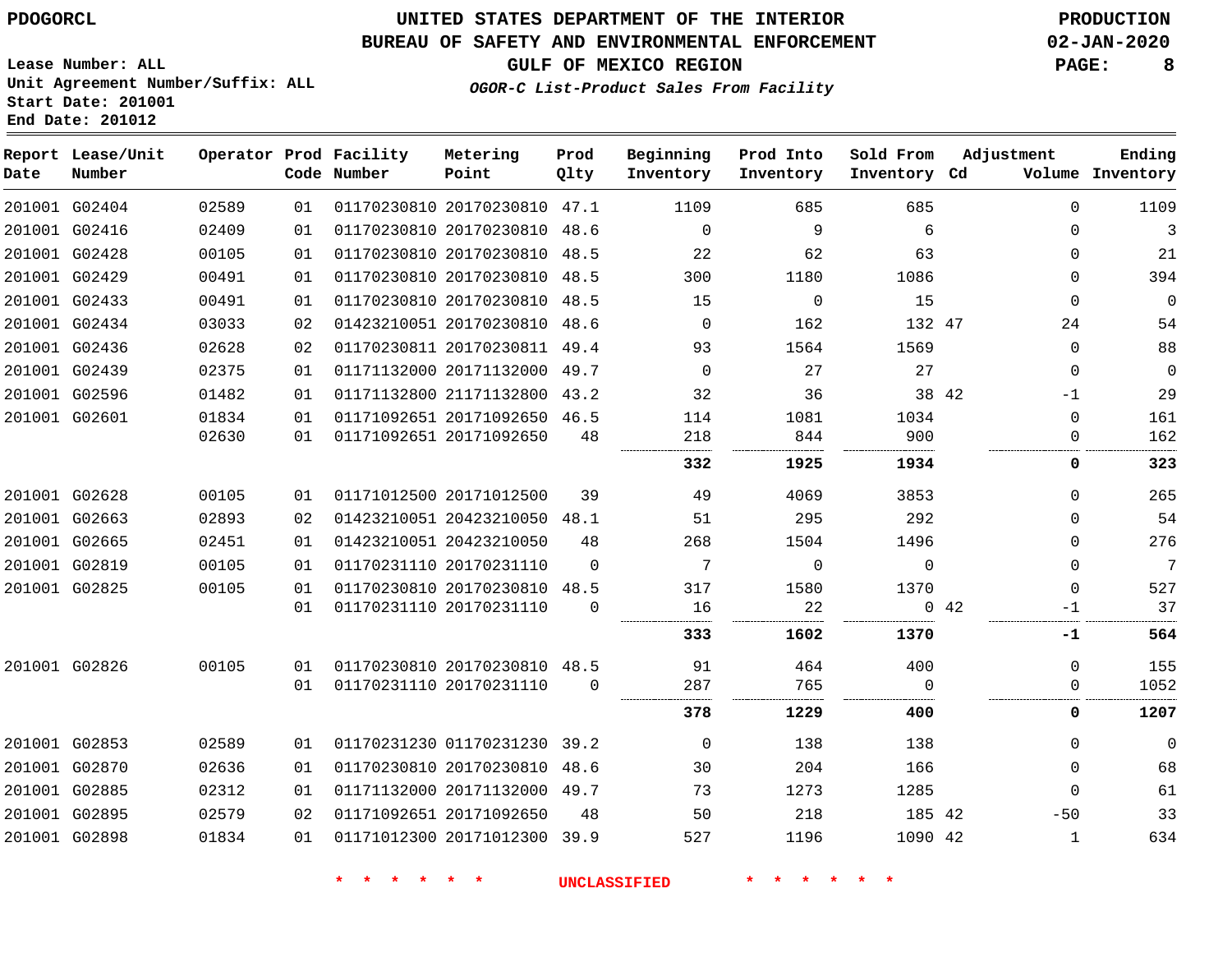### **BUREAU OF SAFETY AND ENVIRONMENTAL ENFORCEMENT 02-JAN-2020**

**GULF OF MEXICO REGION PAGE: 9**

**Lease Number: ALL Unit Agreement Number/Suffix: ALL Start Date: 201001 End Date: 201012**

**OGOR-C List-Product Sales From Facility**

| Date | Report Lease/Unit<br>Number |       |    | Operator Prod Facility<br>Code Number | Metering<br>Point            | Prod<br>Qlty | Beginning<br>Inventory | Prod Into<br>Inventory | Sold From<br>Inventory Cd | Adjustment   | Ending<br>Volume Inventory |
|------|-----------------------------|-------|----|---------------------------------------|------------------------------|--------------|------------------------|------------------------|---------------------------|--------------|----------------------------|
|      | 201001 G02917               | 01834 | 01 |                                       | 01171092930 20171092930      | 39           | 459                    | 7502                   | 7339                      | $\mathbf{0}$ | 622                        |
|      | 201001 G03061               | 00105 | 01 |                                       | 01423210051 20423210050      | 48           | 206                    | 1138                   | 1135                      | $\mathbf{0}$ | 209                        |
|      | 201001 G03068               | 00105 | 01 |                                       | 01423210051 20423210050      | 48           | 76                     | 167                    | 212                       | $\mathbf{0}$ | 31                         |
|      | 201001 G03145               | 03041 | 01 |                                       | 01171132800 21171132800 43.2 |              | 182                    | 63                     | 117 42                    | $-74$        | 54                         |
|      | 201001 G03152               | 00105 | 01 |                                       | 01177092600 20177092600 47.2 |              | 193                    | 5046                   | 5110                      | $\mathbf{0}$ | 129                        |
|      | 201001 G03169               | 01284 | 01 |                                       | 01171092651 20171092650 46.5 |              | $\Omega$               | 16                     | 13                        | $\mathbf{0}$ | $\mathbf{3}$               |
|      | 201001 G03236               | 03041 | 01 |                                       | 01170230450 20170230450 53.2 |              | 77                     | 945                    | 892                       | $\mathbf{0}$ | 130                        |
|      | 201001 G03237               | 00276 | 01 |                                       | 01170230450 20427060150 34.2 |              | 170                    | 38                     | 38                        | $\mathbf{0}$ | 170                        |
|      | 201001 G03244               | 02871 | 01 |                                       | 01170230810 20170230810 48.6 |              | 16                     | 19                     | 29 42                     | $\mathbf{1}$ | $\sqrt{ }$                 |
|      | 201001 G03251               | 00105 | 01 |                                       | 01170231110 20170231110      | $\Omega$     | 39                     | 166                    | $\Omega$                  | $\mathbf{0}$ | 205                        |
|      | 201001 G03264               | 00003 | 01 |                                       | 01170230811 20170230811 49.4 |              | 10                     | 107                    | 111                       | $\Omega$     | 6                          |
|      |                             | 01284 | 02 |                                       | 01170530900 20170530900      | 47           | 82                     | 258                    | 184                       | $\mathbf{0}$ | 156                        |
|      |                             |       |    |                                       |                              |              | 92                     | 365                    | 295                       | 0            | 162                        |
|      | 201001 G03265               | 01284 | 02 |                                       | 01170530900 20170530900      | 47           | 317                    | 726                    | 602                       | $\Omega$     | 441                        |
|      | 201001 G03331               | 02312 | 02 |                                       | 01171132800 21171132800      | 43.2         | 7330                   | 3223                   | 6179                      | $\Omega$     | 4374                       |
|      | 201001 G03414               | 00818 | 01 |                                       | 01170753510 20170753510 52.9 |              | $\Omega$               | 79                     | 49                        | $\Omega$     | 30                         |
|      | 201001 G03738               | 00064 | 01 |                                       | 01170230450 20170230450 53.8 |              | 5                      | 153                    | 137                       | $\Omega$     | 21                         |
|      |                             | 02871 | 01 |                                       | 01170230450 20170230450      | $\Omega$     | 3                      | $\mathbf 0$            | $\Omega$                  | $\mathbf{0}$ | 3                          |
|      |                             |       |    |                                       |                              |              | 8                      | 153                    | 137                       | 0            | 24                         |
|      | 201001 G03793               | 02894 | 01 |                                       | 01171012500 20171012500 39.1 |              | 78                     | 2164                   | 2101                      | $\mathbf{0}$ | 141                        |
|      | 201001 G03935               | 02672 | 01 |                                       | 01423210051 20423210050 48.1 |              | 4                      | 4                      | 8                         | 0            | $\mathbf 0$                |
|      | 201001 G03940               | 00105 | 01 |                                       | 01423210051 20423210050 48.1 |              | 10                     | 47                     | 48                        | 0            | 9                          |
|      | 201001 G03958               | 00105 | 01 |                                       | 01170230510 20170230510      | $\Omega$     | 535                    | 154                    | $\Omega$                  | $\mathbf{0}$ | 689                        |
|      | 201001 G04003               | 00105 | 01 |                                       | 01171012500 20171012500 39.1 |              | 717                    | 16304                  | 15958                     | $\mathbf{0}$ | 1063                       |
|      | 201001 G04065               | 02628 | 01 |                                       | 01423210051 20423210050 48.1 |              | 46                     | 156                    | 172                       | $\mathbf{0}$ | 30                         |
|      | 201001 G04081               | 02894 | 01 |                                       | 01170230450 20170230810 48.6 |              | 606                    | 6462                   | 4911                      | $\mathbf{0}$ | 2157                       |
|      | 201001 G04085               | 00687 | 01 |                                       | 01170230811 20170230811 49.4 |              | 319                    | 6063                   | 6045                      | $\Omega$     | 337                        |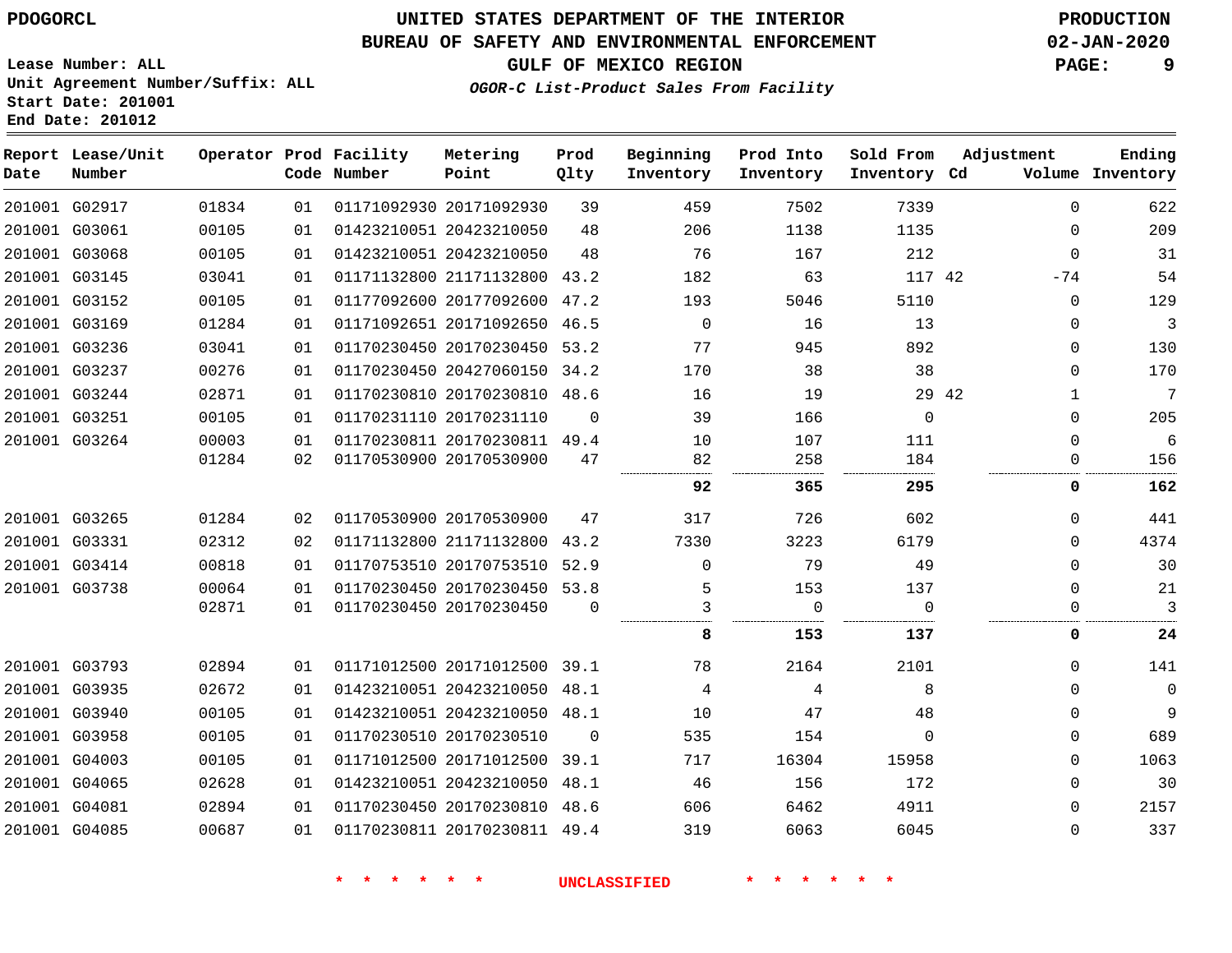### **BUREAU OF SAFETY AND ENVIRONMENTAL ENFORCEMENT 02-JAN-2020**

**Lease Number: ALL Unit Agreement Number/Suffix: ALL Start Date: 201001 End Date: 201012**

**OGOR-C List-Product Sales From Facility**

**GULF OF MEXICO REGION PAGE: 10**

| ___ | __ | ____ |  |  | . . |
|-----|----|------|--|--|-----|
|     |    |      |  |  |     |
|     |    |      |  |  |     |
|     |    |      |  |  |     |
|     |    |      |  |  |     |
|     |    |      |  |  |     |

| Date | Report Lease/Unit<br>Number |       |    | Operator Prod Facility<br>Code Number | Metering<br>Point            | Prod<br>Qlty | Beginning<br>Inventory | Prod Into<br>Inventory | Sold From<br>Inventory Cd | Adjustment |              | Ending<br>Volume Inventory |
|------|-----------------------------|-------|----|---------------------------------------|------------------------------|--------------|------------------------|------------------------|---------------------------|------------|--------------|----------------------------|
|      | 201001 G04087               | 02899 | 01 |                                       | 01177008150 01177008150      | $\Omega$     | 2498                   | 3072                   |                           | 0.42       | $\mathbf{1}$ | 5571                       |
|      | 201001 G04090               | 02312 | 02 |                                       | 01170230810 20170230810 48.6 |              | 169                    | 393                    | 431                       |            | $\Omega$     | 131                        |
|      | 201001 G04098               | 01963 | 02 |                                       | 01170230810 20170230810      | 48.6         | 119                    | 443                    | 414                       |            | $\Omega$     | 148                        |
|      | 201001 G04143               | 00105 | 01 |                                       | 01170230510 20170230510      | $\Omega$     | 1                      | 40                     | $\Omega$                  |            | $\Omega$     | 41                         |
|      | 201001 G04232               | 00105 | 01 |                                       | 01171012500 20171012500      | 39           | 31                     | 446                    | 448                       |            | $\Omega$     | 29                         |
|      |                             | 00730 | 01 |                                       | 01171012500 20171012500 39.1 |              | 1316<br>               | 17941<br>              | 18087 42                  |            | $-1$<br>     | 1169                       |
|      |                             |       |    |                                       |                              |              | 1347                   | 18387                  | 18535                     |            | -1           | 1198                       |
|      | 201001 G04254               | 01834 | 01 |                                       | 01170573602 20170573602 34.3 |              | 590                    | 1651                   | 1773                      |            | $\Omega$     | 468                        |
|      | 201001 G04397               | 02421 | 01 |                                       | 01170230810 20170230810      | 48.6         | 208                    | 500                    | 541                       |            | $\Omega$     | 167                        |
|      | 201001 G04421               | 00105 | 01 |                                       | 01171131600 20171131600 42.8 |              | 829                    | 9932                   | 10500 42                  |            | $-1$         | 260                        |
|      | 201001 G04453               | 02589 | 01 |                                       | 01171012300 20171012300 42.8 |              | 2                      | 580                    | 275                       |            | $\Omega$     | 307                        |
|      | 201001 G04460               | 01819 | 01 |                                       | 01171012500 20171012500 39.1 |              | 68                     | $\mathbf 0$            | 68                        |            | 0            | $\mathbf 0$                |
|      | 201001 G04537               | 02589 | 01 |                                       | 01420470030 20420470030 54.4 |              | 1442                   | 82                     | 144                       |            | $\Omega$     | 1380                       |
|      | 201001 G04547               | 02628 | 01 |                                       | 01423210051 20423210050 48.1 |              | 24                     | 214                    | 199                       |            | $\Omega$     | 39                         |
|      | 201001 G04565               | 01284 | 01 |                                       | 01420390101 01420390101      | $\Omega$     | 574                    | $\mathbf 0$            | $\mathbf 0$               |            | $\Omega$     | 574                        |
|      | 201001 G04773               | 01482 | 01 |                                       | 01170230811 20170230811 49.4 |              | 3                      | 48                     | 49 42                     |            | 1            | 3                          |
|      | 201001 G04800               | 03026 | 01 |                                       | 01171132800 21171132800      | 43.2         | 4093                   | 4931                   | 5284                      |            | $\Omega$     | 3740                       |
|      | 201001 G04818               | 02894 | 01 |                                       | 01170230500 20170230500 42.7 |              | 2                      | 11                     | 8                         |            | $\Omega$     | 5                          |
|      | 201001 G04996               | 02628 | 01 |                                       | 01420570060 20420570060 49.6 |              | 278                    | $\Omega$               | $\Omega$                  |            | $\Omega$     | 278                        |
|      | 201001 G05006               | 01284 | 02 |                                       | 01170230510 20170230510      | $\Omega$     | $\Omega$               | 7                      | $\Omega$                  |            | $\Omega$     | 7                          |
|      | 201001 G05283               | 01376 | 01 |                                       | 01170231300 01170231300 39.9 |              | $\Omega$               | 31024                  | 31024                     |            | $\Omega$     | $\mathbf 0$                |
|      | 201001 G05286               | 03033 | 02 |                                       | 01170230810 20170230810 48.6 |              | $\Omega$               | 1                      | 236 47                    |            | 236          | $\mathbf{1}$               |
|      | 201001 G05292               | 00003 | 01 |                                       | 01170230811 20170230811 49.4 |              | 29                     | 403                    | 409 42                    |            | $-1$         | 22                         |
|      | 201001 G05299               | 00818 | 01 |                                       | 01170230500 20170230500 42.7 |              | 96                     | 374                    | 302                       |            | $\mathbf 0$  | 168                        |
|      | 201001 G05315               | 02714 | 01 |                                       | 01170230811 20170230811 49.4 |              | $\mathbf 0$            | 7                      | 7                         |            | $\Omega$     | $\mathbf 0$                |
|      | 201001 G05346               | 01819 | 01 |                                       | 01170530900 20170530900      | 47           | 217                    | 454                    | 395 42                    |            | $-1$         | 275                        |
|      | 201001 G05391               | 01819 | 01 |                                       | 01170530900 20170530900      | 47           | 567                    | 1230                   | 1051                      |            | $\Omega$     | 746                        |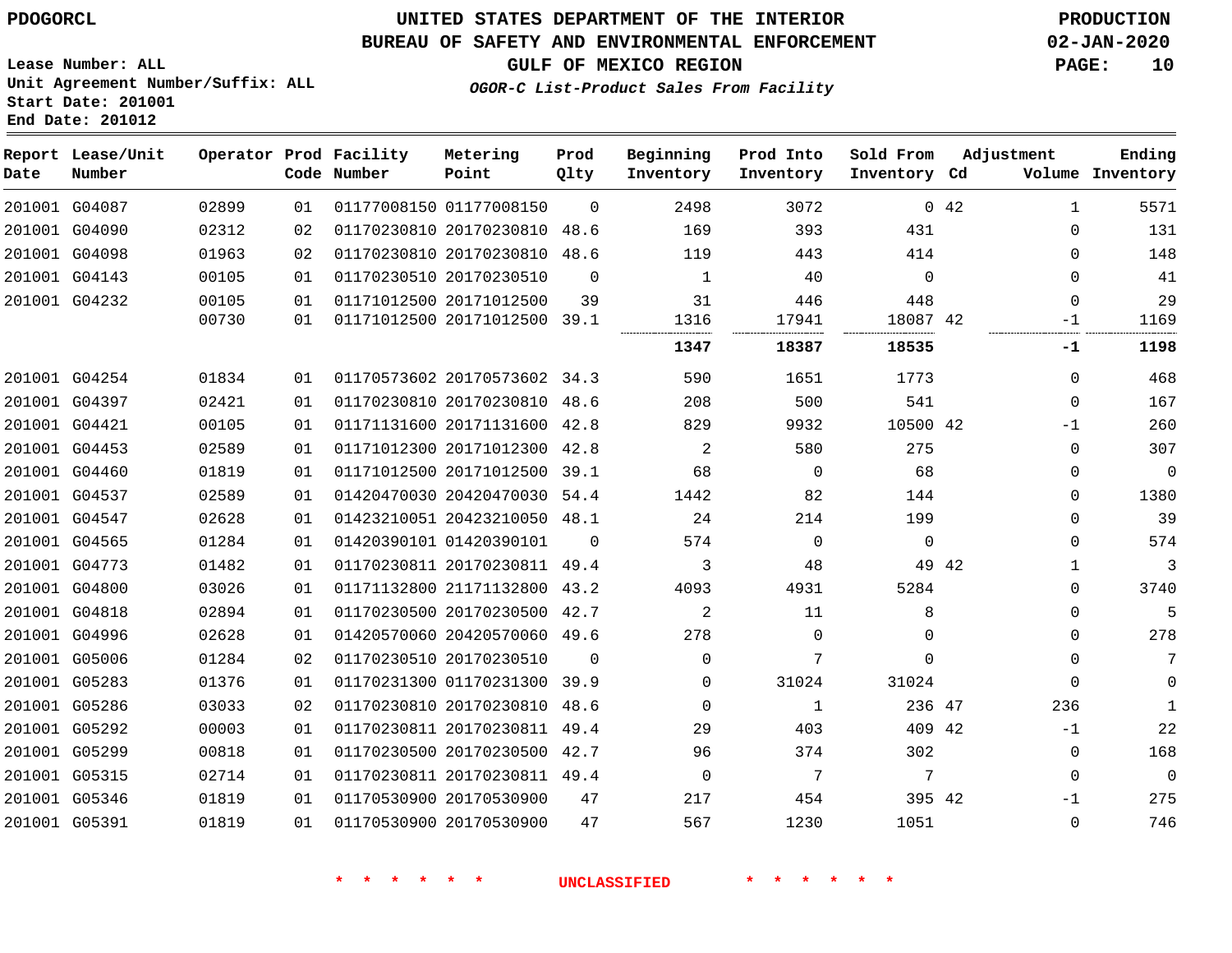**End Date: 201012**

### **UNITED STATES DEPARTMENT OF THE INTERIOR PDOGORCL PRODUCTION**

#### **BUREAU OF SAFETY AND ENVIRONMENTAL ENFORCEMENT 02-JAN-2020**

**Lease Number: ALL Unit Agreement Number/Suffix: ALL Start Date: 201001**

**GULF OF MEXICO REGION PAGE: 11**

**OGOR-C List-Product Sales From Facility**

| Date | Report Lease/Unit<br>Number |       |    | Operator Prod Facility<br>Code Number | Metering<br>Point            | Prod<br>Qlty | Beginning<br>Inventory | Prod Into<br>Inventory | Sold From<br>Inventory Cd | Adjustment   | Ending<br>Volume Inventory |
|------|-----------------------------|-------|----|---------------------------------------|------------------------------|--------------|------------------------|------------------------|---------------------------|--------------|----------------------------|
|      | 201001 G05431               | 00560 | 01 |                                       | 01177062608 2017706260A 36.5 |              | 161                    | 15745                  | 15792                     | $\Omega$     | 114                        |
|      |                             | 02409 | 01 |                                       | 01171132800 20177052203 38.3 |              | $\mathbf 0$            | 7                      | 7                         | 0            | $\mathbf{0}$               |
|      |                             |       |    |                                       |                              |              | 161                    | 15752                  | 15799                     | 0            | 114                        |
|      | 201001 G05494               | 02871 | 02 |                                       | 01171132800 21171132800 43.2 |              | 318                    | 222                    | 316 42                    | $-1$         | 223                        |
|      | 201001 G05504               | 00105 | 01 |                                       | 01171012300 20171012300      | 39.9         | 650                    | 1474                   | 1343                      | $\Omega$     | 781                        |
|      |                             |       | 01 |                                       | 01171132800 21171132800      | 43.2         | 1954                   | 1604                   | 2083                      | $\Omega$     | 1475                       |
|      |                             | 00730 | 01 |                                       | 01171132800 21171132800 48.5 |              | 889                    | 823                    | 1003 42                   | $\mathbf{1}$ | 710                        |
|      |                             |       |    |                                       |                              |              | 3493                   | 3901                   | 4429                      | 1            | 2966                       |
|      | 201001 G05505               | 00078 | 01 |                                       | 01171012400 20171012400 49.5 |              | 46                     | 464                    | 445 42                    | $-1$         | 64                         |
|      | 201001 G05549               | 01834 | 01 |                                       | 01171092651 20171092650 46.5 |              | 322                    | 2322                   | 2297 42                   | $\mathbf{1}$ | 348                        |
|      |                             | 02636 | 01 |                                       | 01171132800 21171132800 43.2 |              | 706                    | 4                      | 522                       | 0            | 188                        |
|      |                             |       |    |                                       |                              |              | 1028                   | 2326                   | 2819                      | 1            | 536                        |
|      | 201001 G05599               | 01834 | 01 |                                       | 01171012500 20171012500 39.1 |              | $\mathbf 0$            | 32                     | 30                        | 0            | $\overline{c}$             |
|      | 201001 G05602               | 01834 | 01 |                                       | 01171012500 20171012500 39.1 |              | 251                    | 2248                   | 2353 42                   | $\mathbf{1}$ | 147                        |
|      | 201001 G05610               | 02312 | 01 |                                       | 01171012500 20171012500 39.1 |              | 209                    | 1482                   | 1594                      | $\Omega$     | 97                         |
|      | 201001 G05612               | 00105 | 01 |                                       | 01171012500 20171012500      | 39           | 500                    | 5874                   | 5991                      | 0            | 383                        |
|      | 201001 G06027               | 00105 | 01 | 01423210051 20423210050               |                              | 48           | $\mathbf 0$            | 7                      | 6                         | 0            | $\mathbf{1}$               |
|      | 201001 G06037               | 02899 | 01 |                                       | 01420570060 20420570060      | 60           | 579                    | $\mathbf 0$            | 8                         | 0            | 571                        |
|      | 201001 G06069               | 00818 | 02 |                                       | 01423210051 20423210050 48.1 |              | 11                     | 63                     | 61 42                     | $-1$         | 12                         |
|      | 201001 G06104               | 00105 | 01 |                                       | 01420390110 20420390110      | 51           | 68                     | 34                     | 32                        | $\Omega$     | 70                         |
|      | 201001 G06105               | 02409 | 01 |                                       | 01420390110 20420390110      | 51           | 173                    | 101                    | 86                        | 0            | 188                        |
|      | 201001 G06156               | 00818 | 02 |                                       | 01422450350 20422450350      | 37.8         | 838                    | $\overline{0}$         | 161                       | 0            | 677                        |
|      | 201001 G06165               | 01284 | 01 |                                       | 01170230450 20170230450      | 53.8         | 14                     | 199                    | 186                       | 0            | 27                         |
|      | 201001 G06166               | 00105 | 01 |                                       | 01170230450 20170230450      | 53.7         | 76                     | 284                    | 350                       | 0            | 10                         |
|      | 201001 G06167               | 00105 | 01 |                                       | 01170230450 20170230450 53.7 |              | 31                     | 399                    | 372                       | $\Omega$     | 58                         |
|      | 201001 G06168               | 03008 | 02 |                                       | 01170230450 20170230450 53.8 |              | 19                     | 322                    | 300                       | 0            | 41                         |
|      | 201001 G06180               | 00730 | 01 |                                       | 01170230450 20170230450 53.8 |              | $\Omega$               | 14                     | 12                        | $\Omega$     | $\overline{2}$             |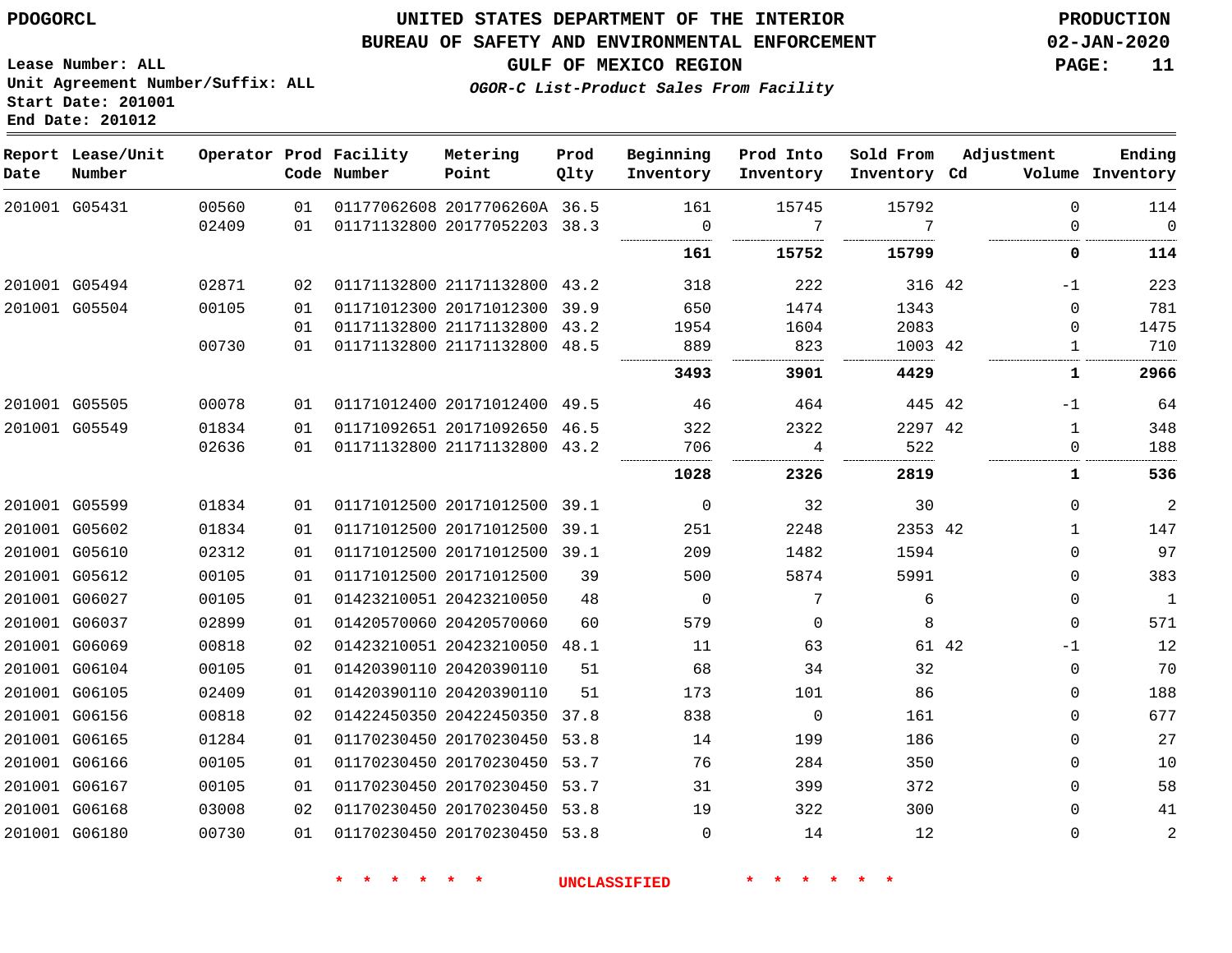G06668 G06767

**Date**

**Report Lease/Unit**

**Number**

# **UNITED STATES DEPARTMENT OF THE INTERIOR PDOGORCL PRODUCTION**

**Prod Qlty**

#### **BUREAU OF SAFETY AND ENVIRONMENTAL ENFORCEMENT 02-JAN-2020**

**Lease Number: ALL Unit Agreement Number/Suffix: ALL Start Date: 201001 End Date: 201012**

> 

**Operator Prod Facility**

**Code Number**

  **OGOR-C List-Product Sales From Facility**

   

**Prod Into Inventory**

**Beginning Inventory**

**GULF OF MEXICO REGION PAGE: 12**

**Inventory Cd Volume**

**Adjustment**

  $\Omega$   $\Omega$ -1  $\Omega$  $\Omega$  $\Omega$  $\Omega$  $\Omega$  $\Omega$  $\overline{0}$  $\Omega$  $\overline{0}$  $\Omega$  $\Omega$  $\Omega$  $-1$  -1 -1  $\Omega$   $\Omega$ 

**Ending**

42

**Sold From Inventory**

> 

 

| 201001 G07201 | 00818 | 02 | 01420570060 20420570060 |                              | 60       | 182      | $\Omega$     | 3              |
|---------------|-------|----|-------------------------|------------------------------|----------|----------|--------------|----------------|
| 201001 G07215 | 03041 | 01 |                         | 01420390120 01420390120 52.5 |          | 56       | 303          | 303            |
| 201001 G07619 | 02222 | 01 | 01170530900 20170530900 |                              | 47       | 6        | $\Omega$     | 1              |
| 201001 G07684 | 02871 | 02 |                         | 01171132000 20171132000      | 49.7     | 230      | 2082         | 2212           |
| 201001 G07703 | 03041 | 01 | 01171132800 21171132800 |                              | 48.5     | 3        | 246          | 9              |
| 201001 G07736 | 02312 | 02 | 01171132800 21171132800 |                              | 43.2     | 94       | 30           | 73             |
| 201001 G07760 | 01284 | 01 |                         | 01177122950 20177122950      | 30.7     | 50       | 17393        | 17399          |
| 201001 G07802 | 01284 | 02 | 01177258041 01177258041 |                              | $\Omega$ | 29       | 4            | $\mathbf 0$    |
| 201001 G07917 | 01834 | 01 |                         | 01170573602 20170573602      | 34.3     | 18462    | 71505        | 69699          |
| 201001 G08120 | 02312 | 02 | 01423210051 20423210050 |                              | 48.1     | 18       | 80           | 83             |
| 201001 G08640 | 02589 | 01 |                         | 01170530900 20170530900 49.2 |          | 0        | 7            | 7              |
| 201001 G08641 | 02589 | 01 | 01170230810 20170230810 |                              | 40       | $\Omega$ | 19           | 19             |
| 201001 G09010 | 03041 | 01 |                         | 01420390120 01420390120 52.5 |          | 42       | 74           | 97             |
| 201001 G09500 | 02899 | 01 | 01177058270 01177058270 |                              | $\Omega$ | 8        | 25           | $\overline{0}$ |
| 201001 G09564 | 01482 | 01 | 01171132800 21171132800 |                              | 43.2     | 63       | 8            | 48             |
| 201001 G09574 | 01819 | 01 |                         | 01171012300 20171012300 39.9 |          | 31       | 70           | 64             |
| 201001 G09631 | 01284 | 01 | 01177122950 20177122950 |                              | 30.7     | 16       | 6328         | 6327           |
| 201001 G10226 | 01819 | 01 |                         | 01423210051 20423210050 48.1 |          | 16       | 78           | 79             |
| 201001 G10486 | 00981 | 01 | 01170753850 20170753850 |                              | 34.8     | 266      | $\mathbf{0}$ | 228            |
| 201001 G10636 | 02894 | 01 |                         | 01170230811 20170230811 49.4 |          | 406      | 5120         | 5240           |
| 201001 G10665 | 02899 | 01 | 01177058270 01177058270 |                              | $\Omega$ | 904      | 2498         | $\overline{0}$ |
| 201001 G10794 | 02466 | 01 | 01177122950 20177122950 |                              | 30.7     | 10       | 4449         | 4448           |
| 201001 G10910 | 00162 | 01 |                         | 01177245110 2017724511G 46.1 |          | 0        | 8535         | 8535           |
| 201001 G11243 | 02589 | 01 |                         | 01420470030 20420470030      | 54.4     | 195      | 82           | 20             |
| 201001 G11870 | 00276 | 01 | 01171132000 20171132000 |                              | 49.7     | 5540     | 96864        | 97767          |
| 201001 G11911 | 00105 | 01 |                         | 01177072601 20177072601 40.8 |          | 0        | 2780         | 2780           |
|               |       |    |                         |                              |          |          |              |                |

 20171132000 49.7 20171012500 39.1

**Metering Point**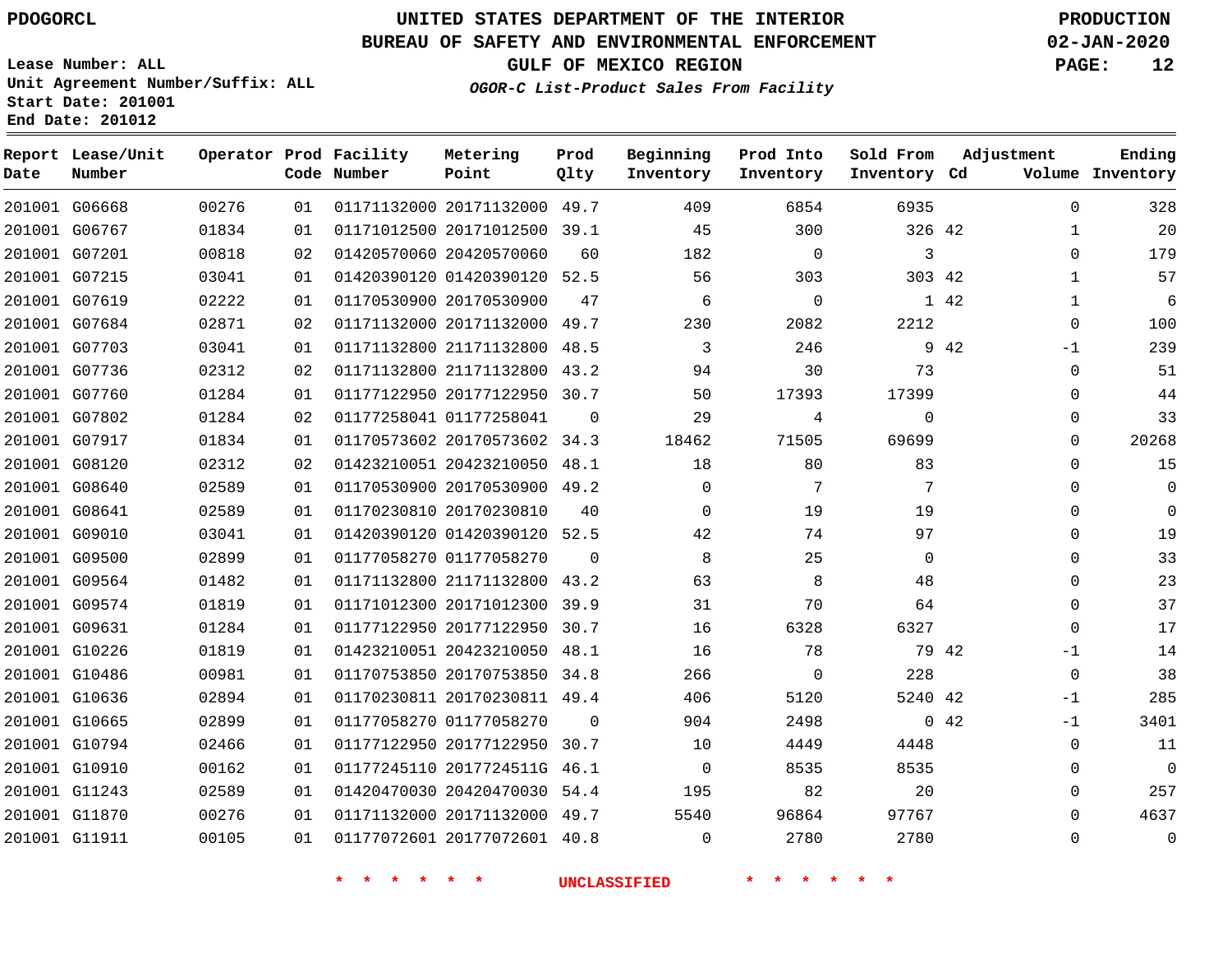**Report Lease/Unit**

**Number**

# **UNITED STATES DEPARTMENT OF THE INTERIOR PDOGORCL PRODUCTION**

**Prod Qlty**

#### **BUREAU OF SAFETY AND ENVIRONMENTAL ENFORCEMENT 02-JAN-2020**

**Lease Number: ALL Unit Agreement Number/Suffix: ALL Start Date: 201001 End Date: 201012**

**Operator Prod Facility**

**OGOR-C List-Product Sales From Facility**

**Beginning Inventory** **Prod Into Inventory** **Sold From Inventory**

**GULF OF MEXICO REGION PAGE: 13**

**Adjustment**

**Ending**

| Date | Number        |       |    | Code Number                      | Point                        | Qlty           | Inventory           | Inventory    | Inventory Cd |       |             | Volume Inventory |
|------|---------------|-------|----|----------------------------------|------------------------------|----------------|---------------------|--------------|--------------|-------|-------------|------------------|
|      | 201001 G11952 | 00105 | 01 |                                  | 01171012300 20171012300 39.9 |                | 181                 | 476          | 405          |       | 0           | 252              |
|      | 201001 G11984 | 03008 | 02 |                                  | 01171092651 20171092650 46.5 |                | 19                  | 51           | 62           |       | $\Omega$    | 8                |
|      | 201001 G12019 | 01482 | 01 |                                  | 01171012500 20171012500 39.1 |                | $\mathbf 0$         | 328          | 307          |       | 0           | 21               |
|      | 201001 G12020 | 01482 | 01 |                                  | 01171012500 20171012500 39.1 |                | $\Omega$            | 1850         | 1729         |       | $\Omega$    | 121              |
|      | 201001 G12024 | 02312 | 02 |                                  | 01171012500 20171012500 39.1 |                | 23                  | 278          | 283          |       | $\Omega$    | 18               |
|      | 201001 G12355 | 02589 | 01 |                                  | 01171012300 20171012300 37.5 |                | 9456                | 17873        | 17862        |       | 0           | 9467             |
|      | 201001 G12497 | 02589 | 01 |                                  | 01420390101 01420390101      | $\mathbf{0}$   | 113                 | $\mathbf 0$  | $\mathbf 0$  |       | $\Omega$    | 113              |
|      | 201001 G12564 | 02603 | 01 |                                  | 01170230510 20170230510      | $\Omega$       | 17                  | 2            | $\Omega$     |       | $\Omega$    | 19               |
|      | 201001 G12761 | 00162 | 01 |                                  | 01170230810 20170230810 48.6 |                | $\Omega$            | 1397         | 1397         |       | $\Omega$    | $\overline{0}$   |
|      | 201001 G12802 | 02200 | 01 |                                  | 01170230811 20170230811 49.4 |                | 97                  | 3244         | 3286         |       | $\Omega$    | 55               |
|      | 201001 G12803 | 02409 | 01 |                                  | 01171132000 20171132000 49.7 |                | $\Omega$            | 40           | 38           |       | $\Omega$    | 2                |
|      | 201001 G12858 | 01284 | 01 |                                  | 01171131600 20171131600 42.8 |                | 8                   | 8            | 16           |       | 0           | $\mathbf 0$      |
|      | 201001 G12906 | 01819 | 01 |                                  | 01171012300 20171012300 39.9 |                | 524                 | 1244         | 1109         |       | $\mathbf 0$ | 659              |
|      | 201001 G13560 | 03033 | 02 |                                  | 01170230810 20170230810 48.6 |                | $\Omega$            | $\Omega$     | 53 47        |       | 53          | 0                |
|      | 201001 G13576 | 02594 | 02 |                                  | 01170230810 20170230810 48.6 |                | 95                  | 19           | 82 42        |       | 1           | 33               |
|      | 201001 G13825 | 00818 | 01 |                                  | 01170230450 20170230450 53.8 |                | $\mathbf{1}$        | 67           | 58 42        |       | $-1$        | 9                |
|      | 201001 G13850 | 01482 | 01 |                                  | 01170230811 20170230811 49.4 |                | 3                   | 22           |              | 23 42 | $-1$        | $\mathbf{1}$     |
|      | 201001 G13937 | 02628 | 02 |                                  | 01171092651 20171092650 46.5 |                | 58                  | 279          | 296          |       | 0           | 41               |
|      | 201001 G13938 | 01284 | 01 |                                  | 01171012500 20171012500 39.1 |                | 1396                | 17900        | 18129        |       | 0           | 1167             |
|      | 201001 G14193 | 02409 | 01 |                                  | 01170230810 20170230810 48.5 |                | 395                 | 1404         | 1330         |       | $\Omega$    | 469              |
|      | 201001 G14342 | 02200 | 01 |                                  | 01170230811 20170230811 49.4 |                | 309                 | 2682         | 2716         |       | 0           | 275              |
|      | 201001 G14357 | 02852 | 02 |                                  | 01171131600 20171131600      | $\Omega$       | $\overline{a}$      | $\mathbf 0$  | $\mathbf 0$  |       | $\mathbf 0$ | $\overline{a}$   |
|      | 201001 G14364 | 02871 | 01 |                                  | 01171132800 21171132800 43.2 |                | 146                 | 192          | 198          |       | $\Omega$    | 140              |
|      | 201001 G14493 | 01834 | 01 |                                  | 01171092930 20171092930      | 39             | 77                  | 1006         | 999 42       |       | $-1$        | 83               |
|      | 201001 G14535 | 02628 | 01 |                                  | 01171012500 20171012500 39.1 |                | $\overline{0}$      | 1100         | 1028         |       | 0           | 72               |
|      | 201001 G14791 | 02451 | 01 |                                  | 01420570060 20420570060      | $\Omega$       | 29                  | $\mathbf{0}$ | $\Omega$     |       | $\Omega$    | 29               |
|      | 201001 G14864 | 02871 | 02 |                                  | 01170230450 20170230450 53.8 |                | 556                 | 7254         | 6809         |       | $\Omega$    | 1001             |
|      | 201001 G15050 | 00105 | 01 |                                  | 01170231110 20170231110      | $\overline{0}$ | 5212                | 12985        | $\mathbf 0$  |       | $\mathbf 0$ | 18197            |
|      |               |       |    | $\star$<br>$\star$ $\star$<br>一大 | $\star$ $\star$              |                | <b>UNCLASSIFIED</b> | * * *        |              |       |             |                  |

**Metering Point**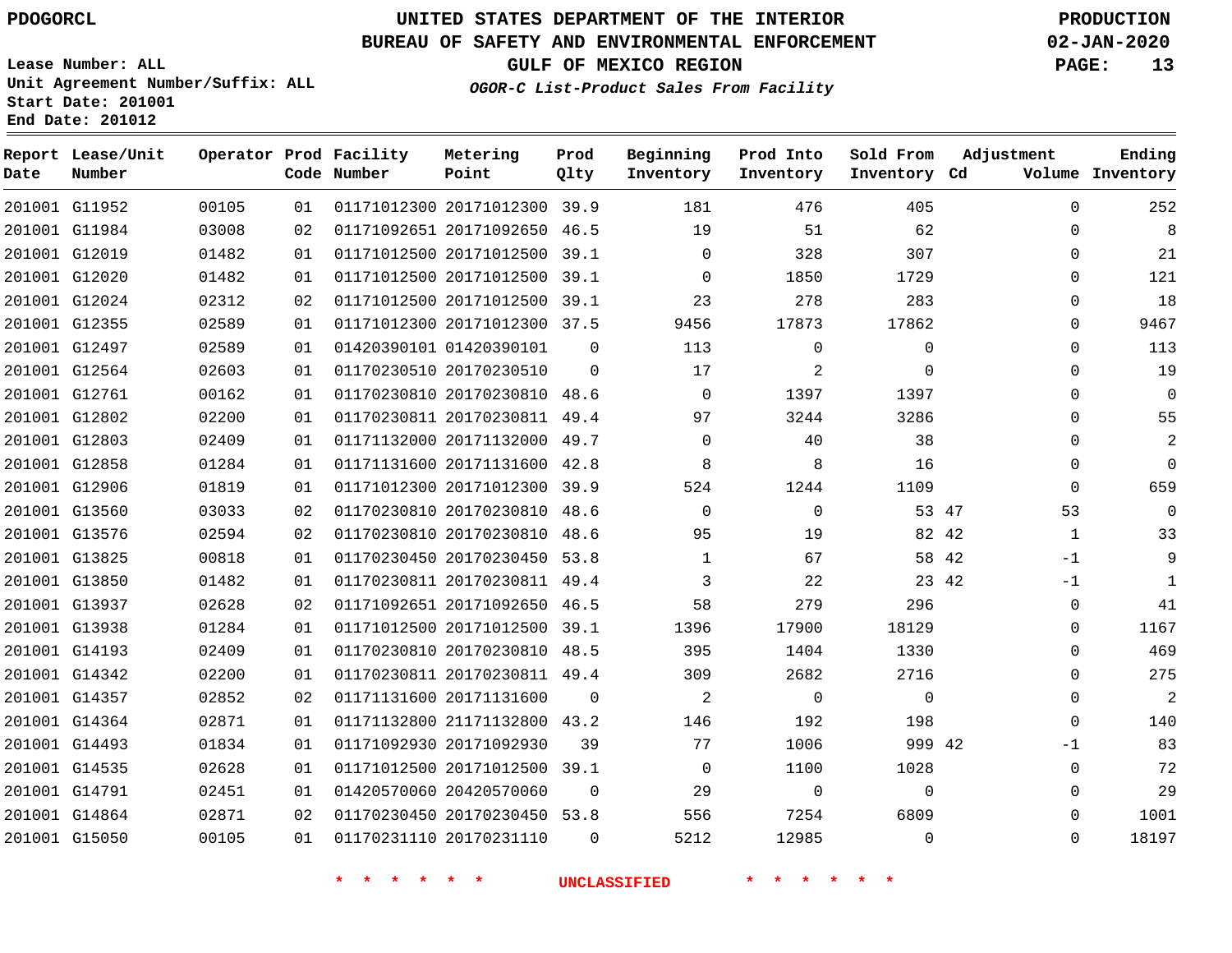**End Date: 201012**

# **UNITED STATES DEPARTMENT OF THE INTERIOR PDOGORCL PRODUCTION**

### **BUREAU OF SAFETY AND ENVIRONMENTAL ENFORCEMENT 02-JAN-2020**

**Lease Number: ALL Unit Agreement Number/Suffix: ALL Start Date: 201001**

**GULF OF MEXICO REGION PAGE: 14**

**OGOR-C List-Product Sales From Facility**

| Date | Report Lease/Unit<br>Number |       |                 | Operator Prod Facility<br>Code Number | Metering<br>Point            | Prod<br>Qlty | Beginning<br>Inventory | Prod Into<br>Inventory | Sold From<br>Inventory Cd | Adjustment                | Ending<br>Volume Inventory |
|------|-----------------------------|-------|-----------------|---------------------------------------|------------------------------|--------------|------------------------|------------------------|---------------------------|---------------------------|----------------------------|
|      | 201001 G15078               | 00064 | 01              |                                       | 01170230810 20170230810 48.6 |              | 2879                   | 1564                   | 1448 42                   | $-1$                      | 2994                       |
|      | 201001 G15110               | 02714 | 01              |                                       | 01170530900 20170530900      | 47           | 2                      | $\Omega$               | 2                         | $\Omega$                  | $\mathbf 0$                |
|      | 201001 G15189               | 00560 | 01              |                                       | 01171132800 21171132800      | 43.2         | 107                    | 84                     | 112                       | $\mathbf 0$               | 79                         |
|      | 201001 G15239               | 03041 | 01              |                                       | 01171012500 20171012500      | 39.1         | 18                     | 177                    | 184                       | $\Omega$                  | 11                         |
|      | 201001 G15242               | 01284 | 01              |                                       | 01171092651 20171092650 46.5 |              | 3                      | $\mathbf 0$            | 3                         | 0                         | $\mathbf 0$                |
|      | 201001 G15263               | 02421 | 01              |                                       | 01171132000 20171132000 49.7 |              | 379                    | 5385                   | 5506                      | $\mathbf 0$               | 258                        |
|      | 201001 G15277               | 00222 | 02              |                                       | 01171012400 20171012400 49.5 |              | 759                    | 4451                   | 4598                      | 0                         | 612                        |
|      | 201001 G15293               | 01284 | 01              |                                       | 01171092651 20171092650      | 46.5         | $\mathbf 0$            | 598                    | 508                       | 0                         | 90                         |
|      | 201001 G15299               | 02200 | 01              |                                       | 01171092651 20171092650 46.5 |              | 549                    | 3161                   | 3237                      | $\mathbf 0$               | 473                        |
|      | 201001 G15303               | 00105 | 01              |                                       | 01171092800 21171132800      | 43.2         | 189                    | 157                    | 203                       | 0                         | 143                        |
|      | 201001 G15312               | 00105 | 01              |                                       | 01171092651 20171092650 46.4 |              | 2612                   | 16359                  | 16523                     | 0                         | 2448                       |
|      | 201001 G15323               | 01482 | 01              |                                       | 01171012500 20171012500 39.1 |              | $\Omega$               | 78                     | 73                        | 0                         | 5                          |
|      | 201001 G15740               | 00818 | 01              |                                       | 01170230450 20170230450 53.8 |              | 63                     | 425                    | 473                       | $\Omega$                  | 15                         |
|      |                             | 02893 | 02              |                                       | 01170230450 20170230450 53.8 |              | 69                     | 5553                   | 4768                      | $\Omega$                  | 854                        |
|      |                             |       |                 |                                       |                              |              | 132                    | 5978                   | 5241                      | 0                         | 869                        |
|      | 201001 G15742               | 00730 | 01              |                                       | 01170230450 20170230450 53.8 |              | 9                      | 233                    | 210                       | $\Omega$                  | 32                         |
|      | 201001 G15769               | 03041 | 01              |                                       | 01422450350 20422450350      | 38           | 81                     | $\mathbf 0$            |                           | 4 4 2<br>$-1$             | 76                         |
|      | 201001 G16104               | 00105 | 01              |                                       | 01170231110 20170231110      | $\Omega$     | 19                     | 15                     | $\mathbf{0}$              | $\mathbf 0$               | 34                         |
|      | 201001 G16121               | 00687 | 01              |                                       | 01170230811 20170230811 49.4 |              | 49                     | 297                    | 329                       | $\mathbf 0$               | 17                         |
|      | 201001 G16333               | 01819 | 01              |                                       | 01171092651 20171092650      | 46.5         | 2338                   | 5759                   | 7235                      | $\mathbf 0$               | 862                        |
|      | 201001 G16353               | 01482 | 01              |                                       | 01171132000 20171132000      | 49.7         | 74                     | 1337                   | 1347                      | 0                         | 64                         |
|      | 201001 G16461               | 00105 | 01              |                                       | 01170753510 20170753510 52.9 |              | 343                    | $\Omega$               | 213                       | 0                         | 130                        |
|      | 201001 G16469               | 03026 | 01              |                                       | 01170753510 20170753510 52.9 |              | 32                     | 2                      | 21                        | 0                         | 13                         |
|      | 201001 G16500               | 02312 | 01              |                                       | 01170755200 20170755200 37.6 |              | 775                    | 16364                  | 16322                     | 0                         | 817                        |
|      | 201001 G16515               | 00162 | 01              |                                       | 01177245110 2017724511G 46.1 |              | $\mathbf 0$            | 11703                  | 11703                     | $\mathbf 0$               | $\mathbf 0$                |
|      | 201001 G16575               | 00730 | 01              |                                       | 01608103650 20608103650 29.6 |              | $\Omega$               | 77                     | 77                        | $\Omega$                  | $\Omega$                   |
|      | 201001 G16890               | 00981 | 01              |                                       | 01170753850 20170753850      | 0            | 669                    | 771                    |                           | $-573$<br>0 <sub>09</sub> | 867                        |
|      | 201001 G17124               | 02871 | 02 <sub>o</sub> |                                       | 01170230450 20170230450 53.8 |              | 21                     | 147                    | 150 42                    | $-1$                      | 17                         |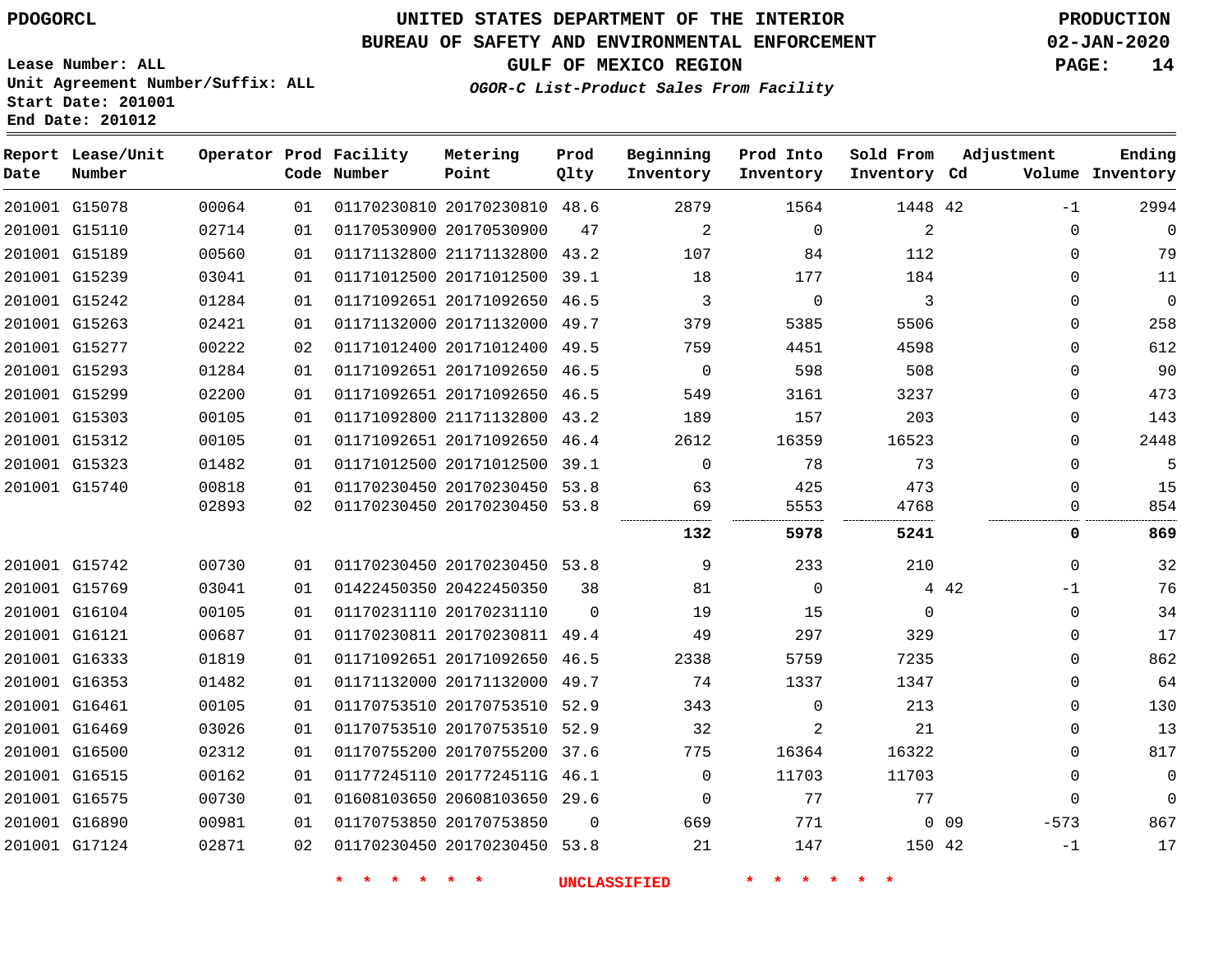**Date**

**Report Lease/Unit**

**Number**

# **UNITED STATES DEPARTMENT OF THE INTERIOR PDOGORCL PRODUCTION**

**Prod Qlty**

#### **BUREAU OF SAFETY AND ENVIRONMENTAL ENFORCEMENT 02-JAN-2020**

**Lease Number: ALL Unit Agreement Number/Suffix: ALL Start Date: 201001 End Date: 201012**

**Operator Prod Facility**

**Code Number**

**OGOR-C List-Product Sales From Facility**

 $\mathcal{L}$ 

 $2<sub>2</sub>$ 

**Sold From Inventory**

**Prod Into Inventory**

**Beginning Inventory**

**GULF OF MEXICO REGION PAGE: 15**

**Inventory Cd Volume**

**Adjustment**

  $\Omega$  $\Omega$   $\Omega$  $\Omega$  $\Omega$   $\Omega$   $\overline{0}$  $\overline{0}$  $\Omega$   $\Omega$ -769  $\overline{0}$  $\Omega$  -107 -314  $-78$   $\Omega$ 

**Ending**

|                                |                |          |  |                                                              |                | <b>UNCLASSIFIED</b> |                |                |            |
|--------------------------------|----------------|----------|--|--------------------------------------------------------------|----------------|---------------------|----------------|----------------|------------|
| 201001 G20605                  | 02377          | 01       |  | 01423550141 20423550140 27.5                                 |                | 1313                | 15479          | 16027          |            |
| 201001 G19832                  | 02349          | 01       |  | 01177163600 20177163600 40.4                                 |                | 177                 | 2182           | 2188           |            |
| 201001 G19760                  | 02894          | 01       |  | 01171132800 21171132800 43.2                                 |                | 18732               | 24236          | 25160          |            |
| 201001 G19127                  | 00818          | 01       |  | 01170230811 20170230811                                      | $\mathbf{0}$   | 267                 | $\mathbf 0$    |                | $0\quad09$ |
| 201001 G19030                  | 02806          | 01       |  | 01423210051 20423210050                                      | 49             | 34                  | 365            |                | $0$ 09     |
| 201001 G19025                  | 02806          | 01       |  | 01423210051 20423210050                                      | 49             | $\mathbf 0$         | 110            |                | $0$ 09     |
| 201001 G18936                  | 02914          | 01       |  | 01422450350 20422450350                                      | $\mathbf{0}$   | $\mathbf 1$         | $\overline{0}$ | $\mathbf 0$    |            |
| 201001 G18920                  | 02200          | 01       |  | 01423210051 20423210050 48.1                                 |                | $\overline{4}$      | 75             | 65             |            |
| 201001 G18885                  | 00818          | 02       |  | 01420570060 20420570060 60.1                                 |                | 321                 | $\mathbf 0$    | $\overline{4}$ |            |
| 201001 G18863                  | 02312          | 02       |  | 01420470030 20420470030 50.5                                 |                | 11                  | $\mathbf 1$    | 3              |            |
| 201001 G18577                  | 00981          | 01       |  | 01170753850 20170753850                                      | $\overline{0}$ | 897                 | 1009           |                | $0$ 09     |
| 201001 G18208                  | 01834          | 01       |  | 01170573602 20170573602 34.3                                 |                | 616                 | 283            | 819            |            |
| 201001 G18054                  | 01834          | 01       |  | 01171012500 20171012500 39.1                                 |                | 2889                | 28515          | 29546 42       |            |
| 201001 G18043                  | 01103          | 01       |  | 01171012500 20171012500 39.1                                 |                | 1512                | 7811           | 8814           |            |
| 201001 G18040                  | 00105          | 01       |  | 01171012500 20171012500 39.1                                 |                | 36                  | 833            | 815            |            |
| 201001 G17977                  | 02312          | 02       |  | 01171132800 21171132800 43.2                                 |                | 306                 | 188            | 289            |            |
| 201001 G17973                  | 00730          | 01       |  | 01171012400 20171012400 49.5                                 |                | 351                 | 4211           | 3984 42        |            |
| 201001 G17966                  | 02421          | 01       |  | 01171012300 20171012300 39.9                                 |                | 10                  | $\mathbf 0$    | 10             |            |
| 201001 G17942                  | 00560          | 01       |  | 01177082604 20177082604 28.5                                 |                | $\Omega$            | 11655          | 11655          |            |
| 201001 G17921                  | 03026          | 01       |  | 01171012500 20177062959 25.7                                 |                | $\mathbf 0$         | 7176           | 7176           |            |
| 201001 G17913                  | 01834          | 01       |  | 01171132800 21171132800 43.2                                 |                | 934                 | 1115           | 1200           |            |
| 201001 G17912                  | 02409          | 01       |  | 01171132800 20177052203 38.3                                 |                | $\overline{0}$      | 6860           | 6860           |            |
| 201001 G17898                  | 01963          | 02       |  | 01171131600 20171131600 42.8                                 |                | 23                  | 395            | 408            |            |
| 201001 G17858                  | 00105          | 01       |  | 01170530900 20170530900                                      | 47             | 104                 | 225            | 193            |            |
| 201001 G17754                  | 02025          | 01       |  | 01170230510 20170230510                                      | $\overline{0}$ | 609                 | 279            | $\overline{0}$ |            |
| 201001 G17202                  | 02066          | 02       |  | 01170230810 20170230810 48.6                                 |                | 30                  | 65             | 68             |            |
| 201001 G17133<br>201001 G17190 | 01482<br>02312 | 01<br>02 |  | 01423210051 20423210050 48.1<br>01170230810 20170230810 48.6 |                | 3<br>34             | 33<br>230      | 30<br>187      |            |

**Metering Point**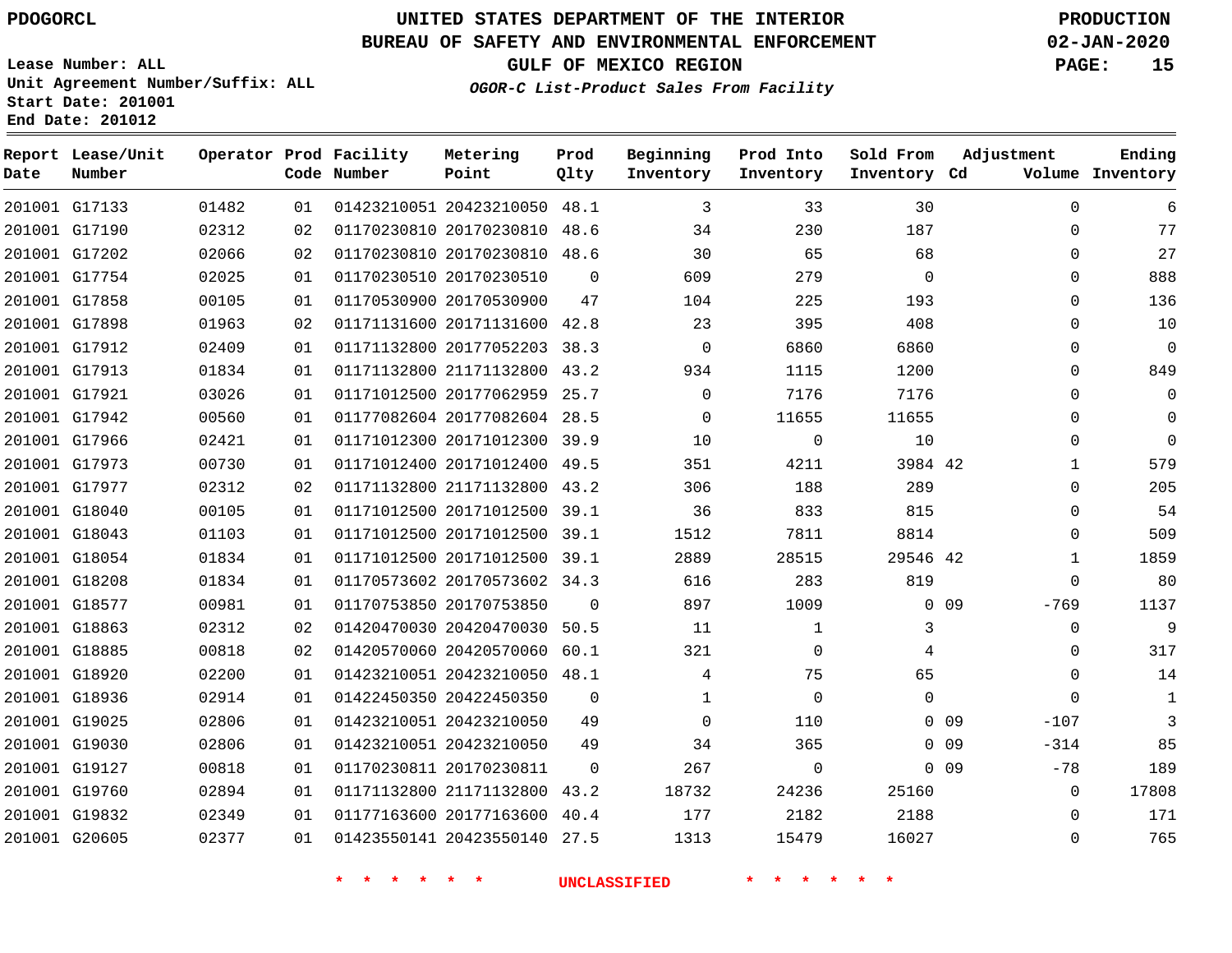G20616 G20655 G20656 G20660 G21070 G21096 G21116 G21120 G21378 G21530 G21532 G21534 G21580 G21585 G21592 G21700 G21826 G22219 G22236 G22246 G22262 G22268 G22501 G22505 G22510 G22513 G22549 G22582

**Date**

**Report Lease/Unit**

**Number**

# **UNITED STATES DEPARTMENT OF THE INTERIOR PDOGORCL PRODUCTION**

 $\Omega$ 

**Prod Qlty**

#### **BUREAU OF SAFETY AND ENVIRONMENTAL ENFORCEMENT 02-JAN-2020**

**Lease Number: ALL Unit Agreement Number/Suffix: ALL Start Date: 201001 End Date: 201012**

**Operator Prod Facility**

**Code Number**

20423210050 48.1

**Metering Point**

 20170230450 53.6 21171132800 43.2 20170230811 49.4 21171132800 48.6 20171012500 39.1 20170230811 49.4 20170230400 49.7

 20170230510 20422450350

**OGOR-C List-Product Sales From Facility**

**Prod Into Inventory**

**Beginning Inventory**

**GULF OF MEXICO REGION PAGE: 16**

**Inventory Cd Volume**

**Adjustment**

  $\Omega$   $\Omega$ -136  $\Omega$  $\Omega$  $\Omega$  $\Omega$  $\Omega$  $\Omega$   $\Omega$  $\Omega$  $\Omega$  $\Omega$ -596  $\Omega$  $\Omega$  $\Omega$   $\Omega$  $\Omega$   $\Omega$  

**Ending**

42

  $\Omega$ 

**Sold From Inventory**

42

42

> 

0 0 9

42

42 246 42

|       |    | * |  |  |                         |      | <b>UNCLASSIFIED</b> |              |  |          |  |   |
|-------|----|---|--|--|-------------------------|------|---------------------|--------------|--|----------|--|---|
| 01834 | 01 |   |  |  | 01170530900 20170530900 |      | 47                  | 55           |  | 484      |  |   |
| 02222 | 01 |   |  |  | 01170530900 20170530900 |      | 47                  | 94           |  | 159      |  |   |
| 02579 | 02 |   |  |  | 01170230810 20170230810 | 48.6 |                     | 796          |  | 1803     |  |   |
|       |    |   |  |  |                         |      |                     |              |  |          |  |   |
| 00162 | 01 |   |  |  | 01170230810 20170230810 | 48.5 |                     | $\Omega$     |  | 43661    |  | 4 |
| 02025 | 01 |   |  |  | 01170230811 20170230811 | 49.3 |                     | 149          |  | 3131     |  |   |
| 00078 | 01 |   |  |  | 01170230400 20170230400 | 49.7 |                     | 624          |  | 1672     |  |   |
| 02777 | 01 |   |  |  | 01170230810 20427090151 | 53.6 |                     | 0            |  | 2761     |  |   |
| 00730 | 01 |   |  |  | 01170230810 20170230810 | 48.6 |                     | 8            |  | 107      |  |   |
| 01284 | 02 |   |  |  | 01423210051 20170230500 | 42.6 |                     | 184          |  | 398      |  |   |
| 00818 | 01 |   |  |  | 01170230450 20170230450 | 53.8 |                     | 58           |  | $\Omega$ |  |   |
| 01482 | 01 |   |  |  | 01423210051 20423210050 | 48.1 |                     | 31           |  | 157      |  |   |
| 00981 | 01 |   |  |  | 01170753850 20170753850 |      | $\Omega$            | 695          |  | 597      |  |   |
| 00105 | 01 |   |  |  | 01177258153 01177258153 |      | 29                  | 1155         |  | 2115     |  |   |
| 02628 | 02 |   |  |  | 01171132000 20171132000 | 49.7 |                     | 0            |  | 108      |  |   |
| 01284 | 02 |   |  |  | 01171132800 21171132800 | 43.6 |                     | $\mathbf{1}$ |  | $\Omega$ |  |   |
| 02636 | 01 |   |  |  | 01170230811 20170230811 | 49.4 |                     | 6            |  | 80       |  |   |
| 02807 | 01 |   |  |  | 01170230811 20170230811 | 49.4 |                     | $\Omega$     |  | 657      |  |   |
| 02807 | 01 |   |  |  | 01170230811 20170230811 | 49.4 |                     | 240          |  | 5425     |  |   |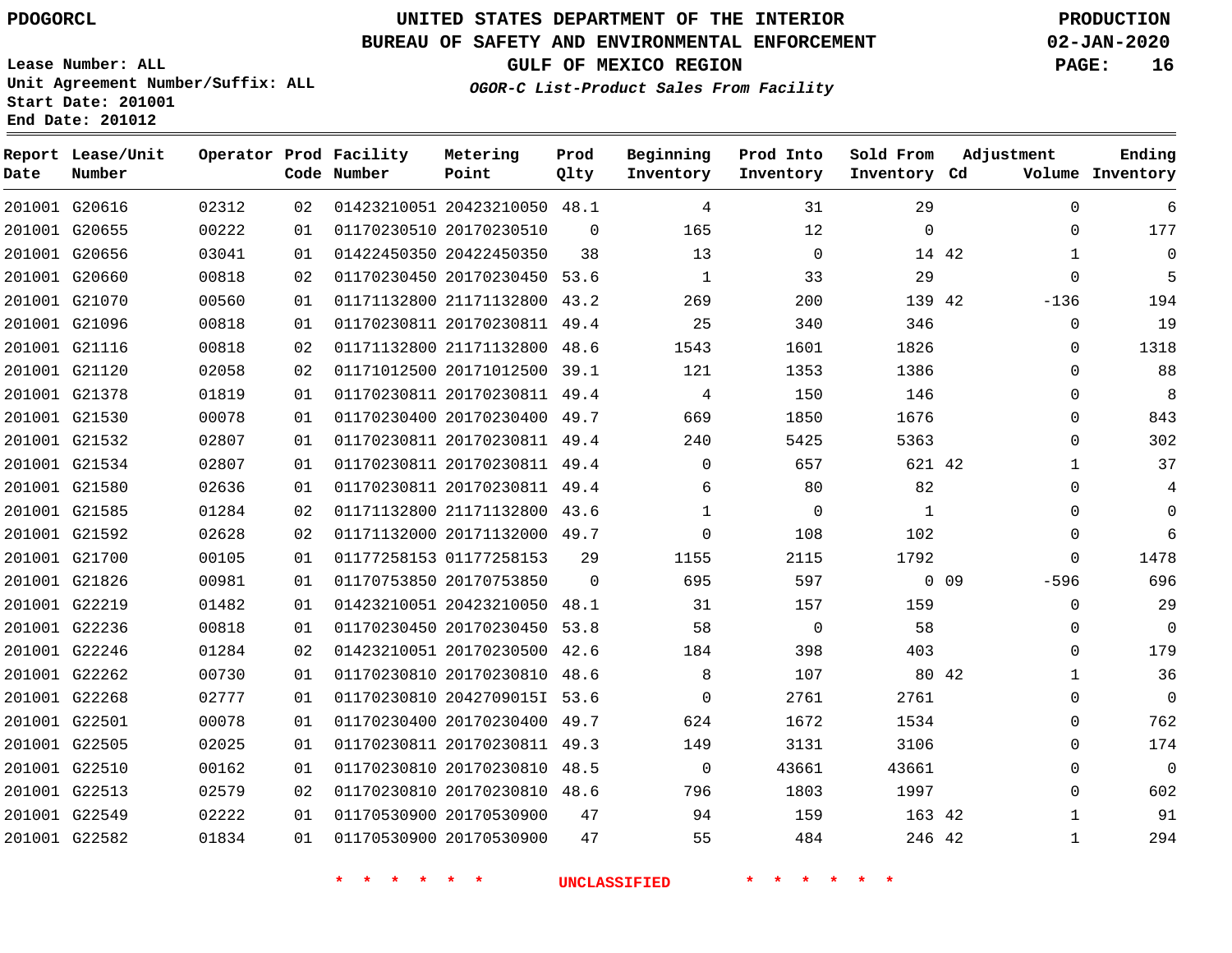**End Date: 201012**

**Report Lease/Unit**

**Number**

 G22587 G22605 G22606 G22607 G22613 G22616 G22621 G22660 G22662 G22679 G22699 G22700 G22701 G22702 G22705 G22712 G22738 G22751 G22772 G22781 G22792

**Date**

 G22840 G23166 G23180 G23181 G23193

# **UNITED STATES DEPARTMENT OF THE INTERIOR PDOGORCL PRODUCTION**

**Prod Qlty**

#### **BUREAU OF SAFETY AND ENVIRONMENTAL ENFORCEMENT 02-JAN-2020**

**Lease Number: ALL Unit Agreement Number/Suffix: ALL Start Date: 201001**

**Operator Prod Facility**

**Code Number**

   

**OGOR-C List-Product Sales From Facility**

**Beginning Inventory** **Prod Into Inventory**

**GULF OF MEXICO REGION PAGE: 17**

**Inventory Cd Volume**

**Adjustment**

  $\Omega$  $\Omega$   $\Omega$  $\Omega$   $\Omega$  $\Omega$  $\Omega$   $\Omega$  $\Omega$   $\Omega$  $\overline{0}$  $\Omega$  $\Omega$  $\Omega$  $\Omega$  

**Ending**

 $\Omega$  $\Omega$   $\Omega$  $\Omega$ 

**Sold From Inventory**

94 47

  $\Omega$ 

.<br>... **527 0 0 1056**

 

 

| 02200 | 01 | 01171132000 20171132000 |             | 49.7 | 33       | 328      | 346  |
|-------|----|-------------------------|-------------|------|----------|----------|------|
| 01834 | 01 | 01171132800             | 21171132800 | 43.2 | 218      | 202      | 246  |
| 02628 | 02 | 01171132000             | 20171132000 | 49.7 | 6        | 7        | 13   |
| 02899 | 01 | 01170230810             | 20170230810 | 48.6 | 4        | 4        | 7    |
| 02655 | 02 | 01171132800             | 21171132800 | 43.2 | 59       | 24       | 48   |
| 02899 | 01 | 01171131600 20171131600 |             | 42.8 | 1        | 8        | 9    |
| 01834 | 01 | 01171132800             | 21171132800 | 43.2 | 8572     | 6575     | 8870 |
| 02058 | 02 | 01171012310             | 20171012310 | 46.4 | 44       | 323      | 344  |
| 02058 | 01 | 01171012310             | 20171012310 | 46.4 | $\Omega$ | 40       | 37   |
| 00222 | 01 | 01177082958 20177082958 |             | 39.7 | $\Omega$ | 161      | 161  |
| 00064 | 01 | 01171012500 20171012500 |             | 39.1 | 39       | 408      | 421  |
| 01834 | 01 | 01171132800 21171132800 |             | 43.2 | 7        | 12       | 14   |
| 01834 | 01 | 01171132800 21171132800 |             | 43.2 | $\Omega$ | 31       | 18   |
| 01834 | 01 | 01171132800 21171132800 |             | 43.2 | $\Omega$ | 29       | 17   |
| 01834 | 01 | 01171132800             | 21171132800 | 43.2 | $\Omega$ | 7        | 4    |
| 00222 | 02 | 01171012500             | 20171012500 | 46.7 | $\Omega$ | 723      | 676  |
| 01834 | 01 | 01171012500             | 20171012500 | 39.1 | 93       | $\Omega$ | 93   |
| 00730 | 01 | 01171012500             | 20171012500 | 39.1 | 610      | 6270     | 6471 |
| 00105 | 01 | 01170513800             | 20170513800 | 32.5 | 320      | 7607     | 7528 |
|       |    |                         |             |      |          |          |      |

**Metering Point**

01170754751 36.4

 20423210050 48.1 20423210050 48.1 20423210050 48.1

 01177258041 01177258151

20608103650

20170230510

**\* \* \* \* \* \* UNCLASSIFIED \* \* \* \* \* \***

 $\Omega$ 

   

> $\Omega$   $\Omega$

29.6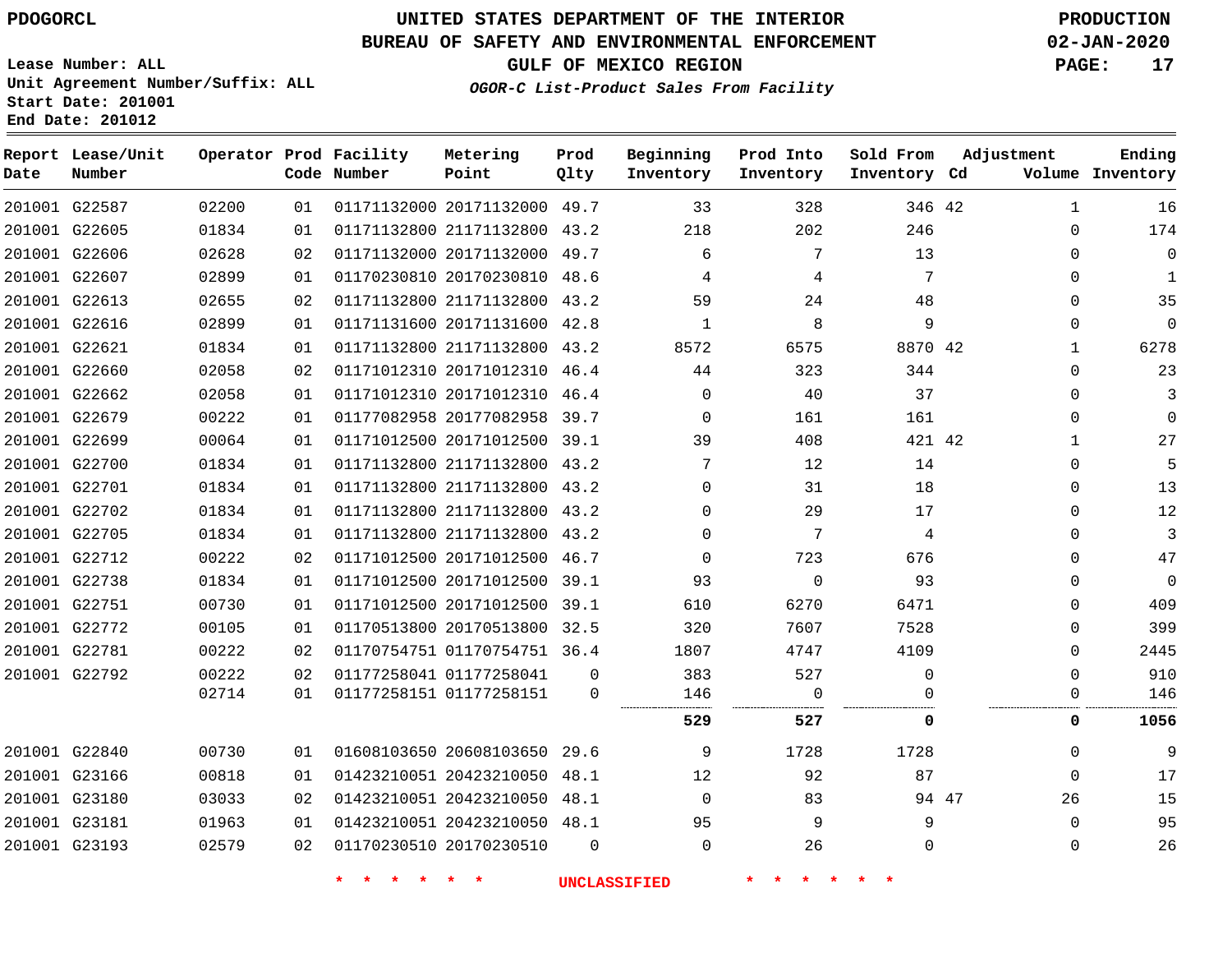**Date**

**Report Lease/Unit**

**Number**

# **UNITED STATES DEPARTMENT OF THE INTERIOR PDOGORCL PRODUCTION**

**Prod Qlty**

#### **BUREAU OF SAFETY AND ENVIRONMENTAL ENFORCEMENT 02-JAN-2020**

**Lease Number: ALL Unit Agreement Number/Suffix: ALL Start Date: 201001 End Date: 201012**

**Operator Prod Facility**

**Code Number**

**OGOR-C List-Product Sales From Facility**

**Beginning Inventory** **Prod Into Inventory**

**Sold From Inventory**

**GULF OF MEXICO REGION PAGE: 18**

**Inventory Cd Volume**

**Adjustment**

  $\Omega$  $\Omega$   $\Omega$  $\Omega$  $\Omega$  $\Omega$  $\Omega$  $\Omega$  $\Omega$  $\Omega$  $\Omega$  $\overline{0}$  $\Omega$   $-1$  $\Omega$  $\Omega$ 

 $\Omega$ -1  $\Omega$  -1 

**Ending**

| 201001 G23197 | 00818 | 02 |                                 | 01170230810 20170230810 48.6 |          | 44                      | 30                         | 64                      | $\Omega$       |
|---------------|-------|----|---------------------------------|------------------------------|----------|-------------------------|----------------------------|-------------------------|----------------|
| 201001 G23199 | 00818 | 02 |                                 | 01170230450 20170230450 53.8 |          | 44                      | 951                        | 864                     | 0              |
| 201001 G23450 | 00981 | 01 |                                 | 01170753850 20170753850 34.8 |          | 15                      | $\overline{0}$             | 13                      | $\Omega$       |
| 201001 G23473 | 00981 | 01 |                                 | 01170753850 20170753850 34.8 |          | 610                     | 650                        | 523                     | $\Omega$       |
| 201001 G23480 | 00981 | 01 |                                 | 01170753850 20170753850 34.8 |          | 2129                    | 2207                       | 1825                    | $\Omega$       |
| 201001 G23528 | 00981 | 01 |                                 | 01170753850 20170753850 34.8 |          | 1397                    | 1290                       | 1198                    | $\Omega$       |
| 201001 G23529 | 00981 | 01 |                                 | 01170753850 20170753850 34.8 |          | 1376                    | 1290                       | 1180                    | $\Omega$       |
| 201001 G23730 | 01978 | 02 |                                 | 01170230810 20170230811 49.4 |          | 36                      | 727                        | 723                     | $\Omega$       |
| 201001 G23735 | 00162 | 01 |                                 | 01170230810 20170230810 48.5 |          | $\overline{0}$          | 1455                       | 1455                    | 0              |
| 201001 G23736 | 02312 | 02 |                                 | 01170230810 20170230810 48.6 |          | 39                      | 179                        | 158                     | $\Omega$       |
| 201001 G23748 | 02312 | 02 |                                 | 01170230810 20170230810 48.6 |          | 44                      | 171                        | 158                     | $\Omega$       |
| 201001 G23754 | 02222 | 01 |                                 | 01170230811 20170230811 49.4 |          | 34                      | 575                        | 577                     | $\Omega$       |
| 201001 G23820 | 02899 | 01 |                                 | 01177058270 01177058270 0    |          | 354                     | 1029                       | $\overline{0}$          | $\Omega$       |
| 201001 G23851 | 02503 | 02 |                                 | 01171012400 20171012400 49.5 |          | 3931                    | 17510                      | 19035                   | $\Omega$       |
| 201001 G23853 | 02266 | 01 |                                 | 01171012310 20171012310 44.9 |          | 29                      | 77                         | 101                     | 0              |
| 201001 G23933 | 00064 | 01 |                                 | 01171092651 20171092650 46.5 |          | $\overline{1}$          | $\overline{\phantom{a}}$ 3 | 4 4 2                   | 1              |
| 201001 G23956 | 02807 | 01 |                                 | 01170753510 20170753510 52.9 |          | 1469                    | 1344                       | 1748 42                 | -1             |
| 201001 G24330 | 02566 | 01 |                                 | 01427038270 01427038270 0    |          | 157                     | $\overline{0}$             | $\overline{0}$          | 0              |
| 201001 G24700 | 02312 | 02 |                                 | 01170230811 20170230811 49.4 |          | $\overline{7}$          | 149                        | 148                     | $\overline{0}$ |
| 201001 G24710 | 02025 | 01 |                                 | 01170230811 20170230811 49.4 |          | 335                     | 2565                       | $0\quad09$              | $-2757$        |
| 201001 G24718 | 02579 | 02 |                                 | 01170230810 20170230810 48.6 |          | $\overline{0}$          | 3329                       | 2218                    | $\overline{0}$ |
| 201001 G24729 | 02579 | 02 |                                 | 01170230510 20170230510      | $\Omega$ | 221                     | 35                         | $0\quad 42$             | $-1$           |
| 201001 G24730 | 00818 | 01 |                                 | 01170230500 20170230500 42.7 |          | 701                     | 3937                       | 2871                    | $\mathbf 0$    |
| 201001 G24733 | 00818 | 02 |                                 | 01170530900 20170530900 46.9 |          | 17                      | 34                         | 30                      | 0              |
| 201001 G24766 | 02628 | 01 |                                 | 01170530900 20170530900 47   |          | $\overline{\mathbf{3}}$ | $\overline{0}$             | $\overline{\mathbf{3}}$ | $\mathbf 0$    |
| 201001 G24767 | 02628 | 01 |                                 | 01170530900 20170530900 47   |          | 350                     | 1444                       | 918                     | $\mathbf 0$    |
| 201001 G24873 | 00222 | 02 |                                 | 01171012400 20171012400 49.5 |          | 26                      | 134                        | 141 42                  | -1             |
| 201001 G24874 | 02058 |    | 02 01171012400 20171012400 49.5 |                              |          | $\overline{9}$          | $6\overline{6}$            | 14                      | $\mathbf 0$    |
|               |       |    | <b>A</b>                        | * * *                        |          | <b>UNCLASSIFIED</b>     |                            |                         |                |

**Metering Point**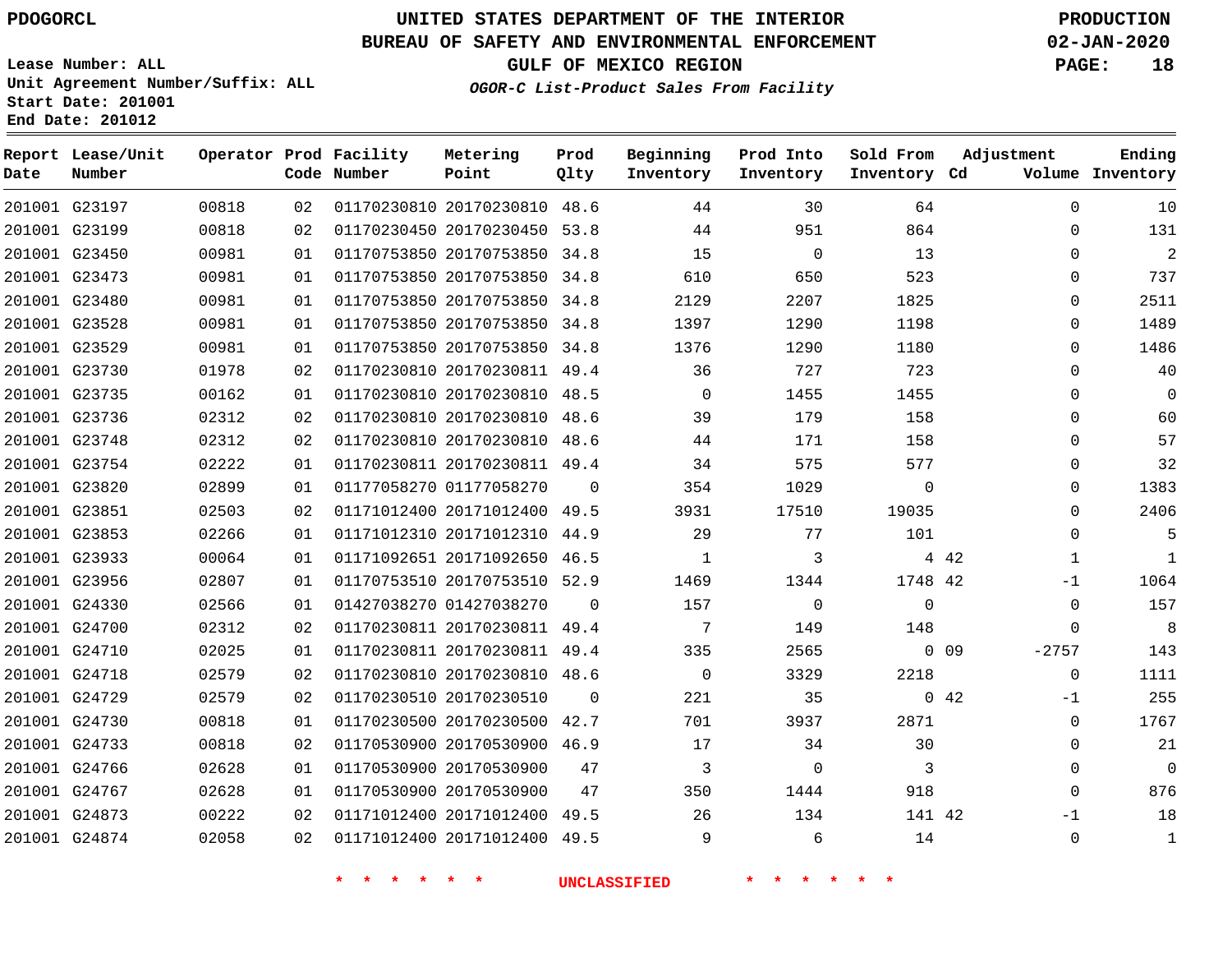G25965 G26001    

### **UNITED STATES DEPARTMENT OF THE INTERIOR PDOGORCL PRODUCTION**

#### **BUREAU OF SAFETY AND ENVIRONMENTAL ENFORCEMENT 02-JAN-2020**

**Lease Number: ALL Unit Agreement Number/Suffix: ALL Start Date: 201001 End Date: 201012**

**OGOR-C List-Product Sales From Facility**

**GULF OF MEXICO REGION PAGE: 19**

| Date | Report Lease/Unit<br>Number |       |    | Operator Prod Facility<br>Code Number | Metering<br>Point            | Prod<br>Qlty | Beginning<br>Inventory | Prod Into<br>Inventory | Sold From<br>Inventory | Adjustment<br>Cd |              | Ending<br>Volume Inventory |
|------|-----------------------------|-------|----|---------------------------------------|------------------------------|--------------|------------------------|------------------------|------------------------|------------------|--------------|----------------------------|
|      | 201001 G24878               | 02628 | 02 |                                       | 01171092651 20171092650 46.5 |              | 417                    | 1441                   | 1643                   |                  | $\Omega$     | 215                        |
|      | 201001 G24883               | 01945 | 02 |                                       | 01171092651 20171092650      | 48           | $\overline{0}$         | 1770                   | 1628 47                |                  | 147          | 289                        |
|      | 201001 G24889               | 02579 | 02 |                                       | 01171012500 20171012500      | 39.1         | 545                    | 8749                   | 8724                   |                  | $\Omega$     | 570                        |
|      | 201001 G24898               | 02807 | 01 |                                       | 01171012400 20171012400      | 49.5         | 2357                   | 9105                   | 10211                  |                  | $\Omega$     | 1251                       |
|      |                             |       | 01 |                                       | 01171012300 20171012300      | 39.9         | 6361                   | 13750<br>              | 12828 42               |                  | $\mathbf{1}$ | 7284                       |
|      |                             |       |    |                                       |                              |              | 8718                   | 22855                  | 23039                  |                  | ı            | 8535                       |
|      | 201001 G24922               | 01834 | 01 |                                       | 01171132800 21171132800 43.2 |              | 52                     | 3988                   | 2362                   |                  | $\Omega$     | 1678                       |
|      | 201001 G24924               | 01834 | 01 |                                       | 01171132800 21171132800      | 43.2         | 4450                   | 2467                   | 4050                   |                  | $\Omega$     | 2867                       |
|      | 201001 G24929               | 03008 | 02 |                                       | 01171092651 20171092650      | 46.5         | 11                     | 32                     | 38                     |                  | $\Omega$     | 5                          |
|      | 201001 G24977               | 01834 | 01 |                                       | 01171012500 20171012500      | 39.1         | 56                     | 751                    | 758                    |                  | $\Omega$     | 49                         |
|      | 201001 G24979               | 02989 | 01 |                                       | 01171092651 20171092650      | 46.5         | 582                    | 2203                   | 2456                   |                  | $\Omega$     | 329                        |
|      | 201001 G24990               | 01284 | 01 |                                       | 01608103650 20608103650      | 29.6         | 38                     | 5463                   | 5471                   |                  | $\Omega$     | 30                         |
|      | 201001 G25007               | 03008 | 02 |                                       | 01177198271 01177198271      | 46.7         | 24                     | $\mathbf 0$            | $\mathbf 0$            |                  | $\Omega$     | 24                         |
|      | 201001 G25008               | 02777 | 01 |                                       | 01170753510 20170753510      | 48.6         | 114                    | 93                     | 130                    |                  | $\Omega$     | 77                         |
|      | 201001 G25514               | 02813 | 02 |                                       | 01423210051 20423210050      | 48.1         | 36                     | 156                    | 163                    |                  | $\Omega$     | 29                         |
|      | 201001 G25515               | 02813 | 02 |                                       | 01423210051 20423210050      | 48.1         | 3                      | 8                      | 9                      |                  | 0            | $\overline{a}$             |
|      | 201001 G25524               | 00818 | 02 |                                       | 01170230450 20170230450      | 53.8         | 164                    | 1892                   | 1795                   |                  | 0            | 261                        |
|      | 201001 G25536               | 02466 | 01 |                                       | 01420390101 01420390101      | $\Omega$     | 3479                   | $\mathbf 0$            | 0                      |                  | 0            | 3479                       |
|      | 201001 G25540               | 02409 | 01 |                                       | 01420390101 01420390101      | $\Omega$     | 2445                   | $\Omega$               | $\Omega$               |                  | $\Omega$     | 2445                       |
|      | 201001 G25561               | 02058 | 02 |                                       | 01170230450 20170230450      | 53.8         | 1224                   | 17235                  | 16081                  |                  | $\Omega$     | 2378                       |
|      | 201001 G25579               | 00818 | 02 |                                       | 01170230810 20170230810      | 48.6         | 281                    | 564                    | 657                    |                  | $\Omega$     | 188                        |
|      | 201001 G25605               | 00818 | 01 |                                       | 01170230810 20170230810      | 48.5         | 3                      | 9                      | 9                      |                  | $\Omega$     | 3                          |
|      | 201001 G25606               | 02025 | 01 |                                       | 01170230810 20170230810      | 48.5         | 575                    | 2210                   | 2047                   |                  | $\Omega$     | 738                        |
|      | 201001 G25872               | 02025 | 01 |                                       | 01170230811 20170230811      | 49.3         | 313                    | 4775                   | 4822                   |                  | $\mathbf{0}$ | 266                        |
|      | 201001 G25937               | 03075 | 02 |                                       | 01170230810 20170230810      | 48.6         | 132                    | 7008                   | 4801                   |                  | $\Omega$     | 2339                       |
|      | 201001 G25944               | 02266 | 01 |                                       | 01171131600 20171131600 43.1 |              | $\Omega$               | 11496                  | 11195                  |                  | $\Omega$     | 301                        |

**\* \* \* \* \* \* UNCLASSIFIED \* \* \* \* \* \***

 21171132800 43.2 21171132800 43.2

 

    $\Omega$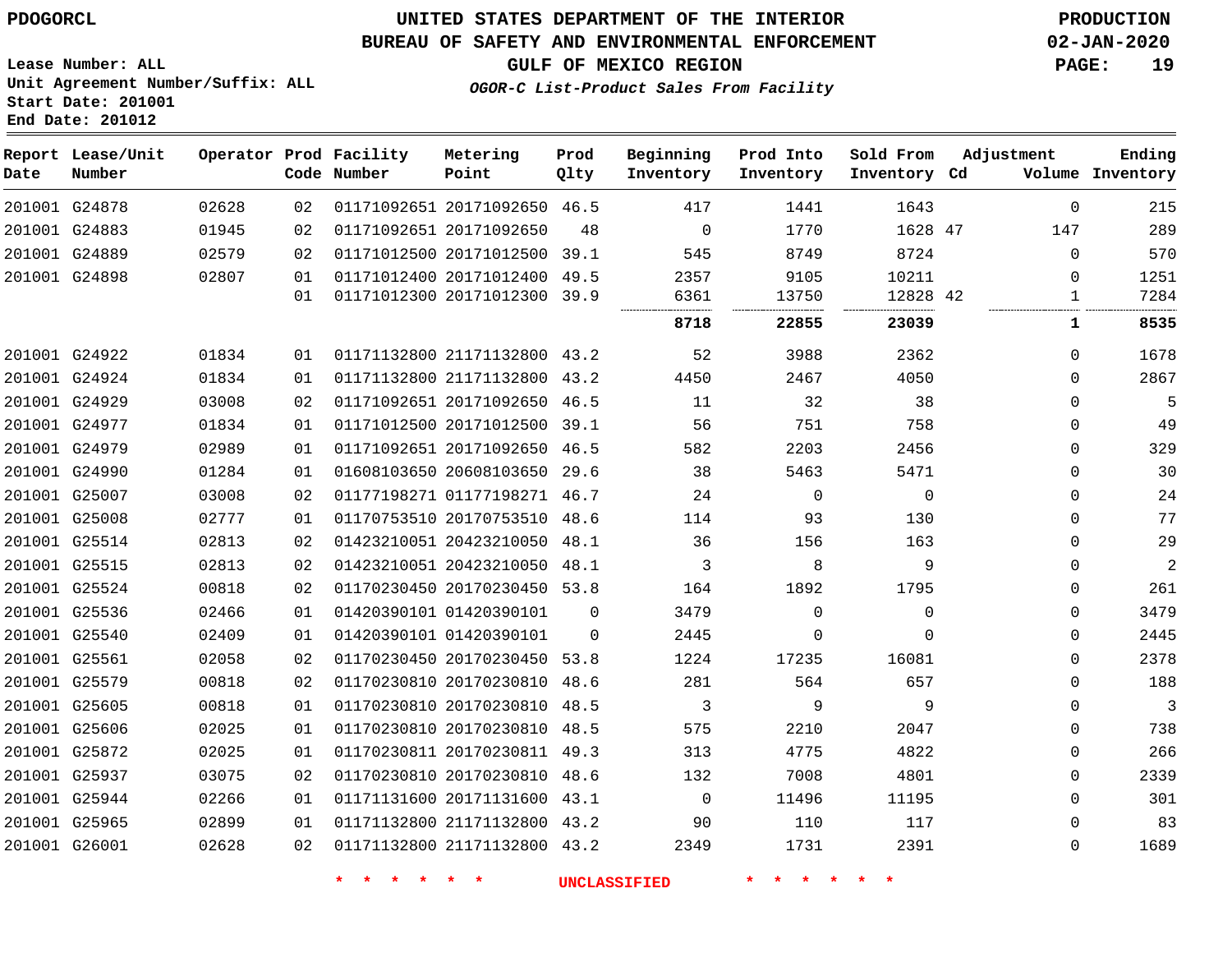**Report Lease/Unit**

**Number**

**Date**

# **UNITED STATES DEPARTMENT OF THE INTERIOR PDOGORCL PRODUCTION**

**Prod**  $Q1 + V$ 

**Metering Point**

#### **BUREAU OF SAFETY AND ENVIRONMENTAL ENFORCEMENT 02-JAN-2020**

**Lease Number: ALL Unit Agreement Number/Suffix: ALL Start Date: 201001 End Date: 201012**

**Operator Prod Facility**

**OGOR-C List-Product Sales From Facility**

**Beginning**

**Prod Into Inventory** **Sold From Inventory**

**GULF OF MEXICO REGION PAGE: 20**

**Adjustment**

**Ending**

| Number |       |    | Code Number              | Point                        | Qlty     | Inventory           | Inventory                | Inventory Cd |       |             | Volume Inventory |
|--------|-------|----|--------------------------|------------------------------|----------|---------------------|--------------------------|--------------|-------|-------------|------------------|
| G26023 | 02579 | 02 |                          | 01171012500 20171012500 39.1 |          | 85                  | 1108                     | 1121         |       | $\mathbf 0$ | 72               |
| G26032 | 03056 | 01 |                          | 01171012300 20171012300      | $\Omega$ | 135                 | $\Omega$                 | $\mathbf 0$  |       | $\mathbf 0$ | 135              |
| G26040 | 00560 | 01 |                          | 01171132800 21171132800 43.2 |          | 180                 | 107                      | 206 42       |       | 38          | 119              |
| G26074 | 01284 | 01 |                          | 01177122950 20177122950 30.7 |          | 100                 | 44655                    | 44643        |       | $\mathbf 0$ | 112              |
| G26146 | 01586 | 01 |                          | 01177258152 01177258152 31.1 |          | 2125                | 2039                     | 2249         |       | 0           | 1915             |
| G26281 | 02528 | 02 |                          | 01170753850 20170753850 34.8 |          | 1944                | 1791                     | 1667         |       | $\mathbf 0$ | 2068             |
| G26451 | 02579 | 02 |                          | 01423210051 20423210050 48.1 |          | 853                 | 4326                     | 4384 42      |       | $-1$        | 794              |
| G26480 | 01978 | 02 |                          | 01423210051 20423210050 48.1 |          | 9                   | 732                      | 700          |       | 0           | 41               |
| G27061 | 02266 | 01 |                          | 01171131600 20171131600 43.1 |          | 28                  | 33                       | 60           |       | $\mathbf 0$ | $\mathbf{1}$     |
| G27070 | 00064 | 01 |                          | 01170230811 20170230811 49.4 |          | 220                 | 4639                     | 4601         |       | $\mathbf 0$ | 258              |
| G27072 | 02899 | 01 |                          | 01171132800 21171132800 43.2 |          | 2021                | 1276                     | 1930         |       | $\mathbf 0$ | 1367             |
| G27100 | 01978 | 02 |                          | 01171012310 20171012310 46.4 |          | 70                  | 780                      | 798          |       | 0           | 52               |
| G27121 | 02312 | 02 |                          | 01171012400 20171012400 49.5 |          | 1160                | 5566                     | 5962         |       | $\mathbf 0$ | 764              |
| G27169 | 01284 | 01 |                          | 01171012500 20171012500 39.1 |          | 1219                | 16067                    | 16238        |       | 0           | 1048             |
| G27173 | 00105 | 01 |                          | 01170513800 20170513800      | 32.5     | $\mathbf 0$         | 32393                    | 30693        |       | $\mathbf 0$ | 1700             |
| G27194 | 01586 | 01 |                          | 01177258152 01177258152 31.1 |          | 4                   | 42                       |              | 25 42 | $-1$        | 20               |
| G27195 | 01586 | 02 |                          | 01177258154 01177258154      | $\Omega$ | 82                  | $\mathbf 0$              | $\mathbf 0$  |       | 0           | 82               |
| G27215 | 01586 | 02 |                          | 01177288152 01177288152      | $\Omega$ | 7                   | 54                       | $\mathbf 0$  |       | 0           | 61               |
| G27476 | 02672 | 01 |                          | 01423210051 20423210050 48.1 |          | 13                  | 14                       | 26           |       | $\mathbf 0$ | $\mathbf 1$      |
| G27507 | 02058 | 02 |                          | 01170230450 20170230450 53.8 |          | 19                  | 26                       | 41           |       | 0           | $\overline{4}$   |
| G27831 | 02795 | 02 |                          | 01170530900 20170530900      | 47       | 73                  | 206                      | 154          |       | 0           | 125              |
| G27851 | 02628 | 02 |                          | 01171132000 20171132000 49.7 |          | $\Omega$            | $\overline{a}$           | 2            |       | 0           | 0                |
| G27918 | 00222 | 01 |                          | 01177082958 20177082958 39.7 |          | $\Omega$            | 61                       | 61           |       | 0           | 0                |
| G30654 | 02777 | 02 |                          | 01170230810 20170230810 42.2 |          | 450                 | 375                      | 638          |       | $\mathbf 0$ | 187              |
| G31040 | 02058 | 02 |                          | 01170230450 20170230450 53.8 |          | 269                 | 3323                     | 3133         |       | 0           | 459              |
| G31304 | 02714 | 01 |                          | 01170230811 20170230811 49.4 |          | 1824                | 22679                    | 23240        |       | $\mathbf 0$ | 1263             |
| G31435 | 02058 | 02 |                          | 01170755200 20170755200 37.7 |          | 1029                | 18173                    | 18295        |       | 0           | 907              |
| G32197 | 01364 | 02 |                          | 01171012500 20171012500 39.1 |          | 33                  | 311                      | 324          |       | 0           | 20               |
|        |       |    | 一大<br>$\star$<br>$\star$ | $\star$<br>$\star$           |          | <b>UNCLASSIFIED</b> | *.<br>$\star$<br>$\star$ |              |       |             |                  |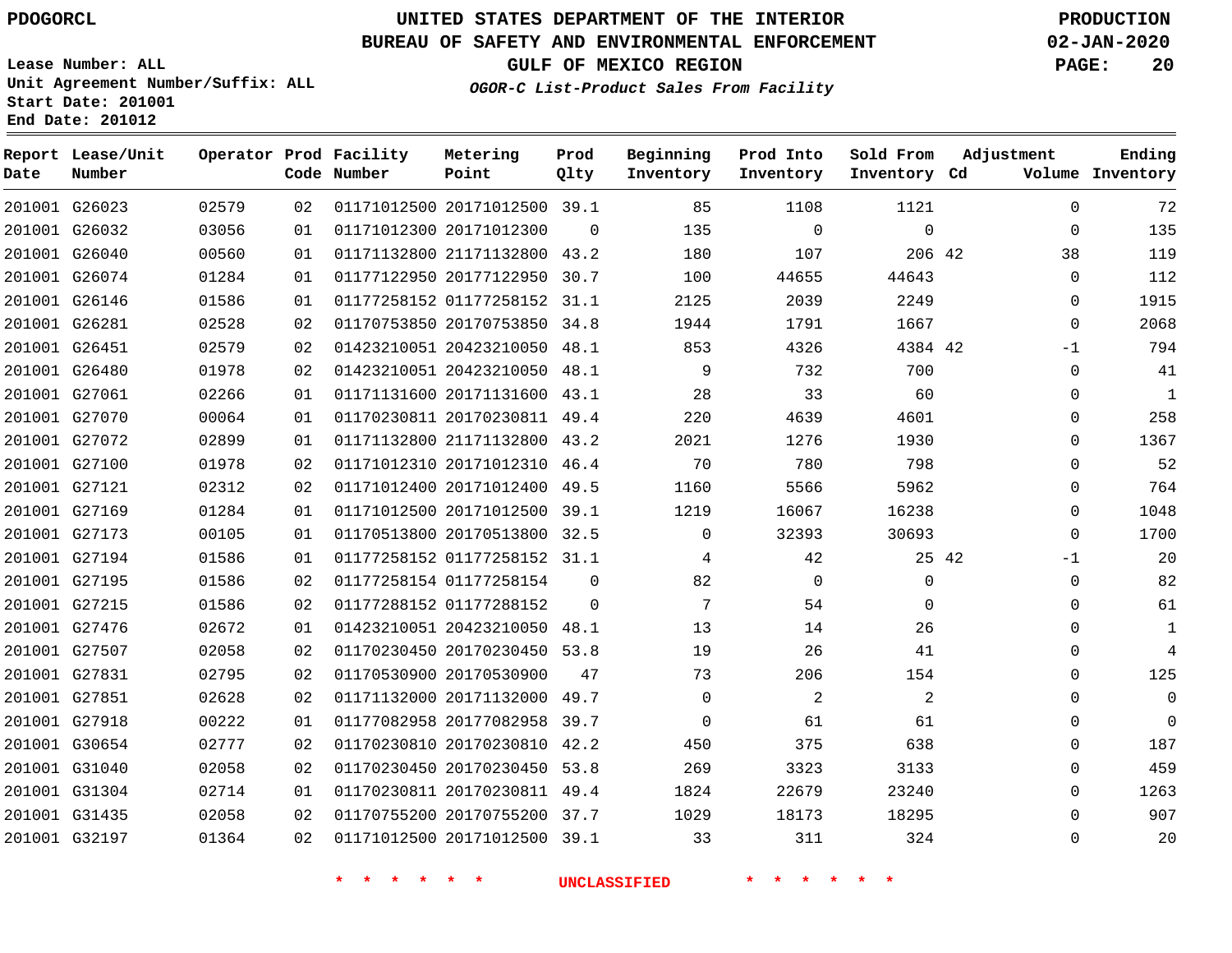**Date**

**End Date: 201012**

**Report Lease/Unit**

**Number**

# **UNITED STATES DEPARTMENT OF THE INTERIOR PDOGORCL PRODUCTION**

**Prod Qlty**

#### **BUREAU OF SAFETY AND ENVIRONMENTAL ENFORCEMENT 02-JAN-2020**

**Lease Number: ALL Unit Agreement Number/Suffix: ALL Start Date: 201001**

**Operator Prod Facility**

**Code Number**

**OGOR-C List-Product Sales From Facility**

**Prod Into Inventory**

**Beginning Inventory**

**GULF OF MEXICO REGION PAGE: 21**

**Inventory Cd Volume**

**Adjustment**

  $\Omega$  $\Omega$   $-1$  $\Omega$ -1 -1  $\Omega$  $\Omega$   $-1$  $\overline{0}$  $\Omega$  $\Omega$  $\Omega$  $\Omega$   $\Omega$   $\Omega$ 

**Ending**

42

**Sold From Inventory**

 

| 00026 | 00276 | 01 | 01170513700 20170513700 | 32.4 | 8941     | 57631          | 57507 |
|-------|-------|----|-------------------------|------|----------|----------------|-------|
| 00032 | 00276 | 01 | 01170513700 20170513700 | 32.4 | 1292     | 4815           | 4510  |
| 00033 | 00276 | 01 | 01170513700 20170513700 | 32.4 | 882      | 3923           | 3504  |
| 00049 | 02421 | 01 | 01171012300 20171012300 | 40.5 | 8751     | 19040          | 19252 |
| 00050 | 02421 | 01 | 01171012300 20171012300 | 40.5 | 4430     | 7892           | 8783  |
| 00051 | 02421 | 01 | 01171012300 20171012300 | 40.5 | 1580     | 2918           | 3189  |
| 00052 | 02421 | 01 | 01171012300 20171012300 | 40.5 | 2627     | 6270           | 6085  |
| 00053 | 02409 | 01 | 01171012300 20171012300 | 40.4 | 1945     | 86             | 1728  |
| 00079 | 01834 | 01 | 01170230810 20170230810 | 46.9 | 98       | 178            | 189   |
| 00081 | 00818 | 02 | 01170231300 20170230450 | 53.9 | 23       | 123            | 128   |
| 00090 | 02630 | 01 | 01170230810 20170230810 | 46.9 | 24       | $\overline{2}$ | 25    |
| 00137 | 00687 | 01 | 01170513700 20170513700 | 27   | 130      | 970            | 933   |
| 00138 | 00687 | 01 | 01170513700 20170513700 | 27   | 4093     | 22252          | 22490 |
| 00184 | 02594 | 02 | 01170230810 20170230810 | 46.9 | 1066     | 1096           | 1635  |
| 00190 | 02312 | 01 | 01170230810 20170230810 | 46.9 | 120      | 108            | 175   |
| 00191 | 02312 | 01 | 01170230810 20170230810 | 46.9 | 104      | 191            | 202   |
| 00196 | 03041 | 01 | 01171012300 20171012300 | 40.5 | 12243    | 19549          | 23025 |
| 00244 | 00105 | 01 | 01170231300 01170231300 | 39.8 | $\Omega$ | 1111           | 1111  |
| 00247 | 00105 | 01 | 01170231300 01170231300 | 39.7 | $\Omega$ | 827            | 827   |
| 00253 | 01364 | 02 | 01170230810 20170230810 | 46.9 | 1536     | 1337           | 2223  |
| 00317 | 00560 | 01 | 01171012310 20171012310 | 46.4 | 31       | 357            | 360   |
| 00353 | 02266 | 01 | 01170754800 20170754800 | 29.2 | 219      | 995            | 963   |
| 00367 | 00276 | 01 | 01170513700 20170513700 | 32.4 | 129      | 865            | 858   |

20170513700 32.4

**Metering Point**

 2017711260Y 31.6 2017711260Y 31.6 20170573602 33.2 20171012400 50.2

**\* \* \* \* \* \* UNCLASSIFIED \* \* \* \* \* \***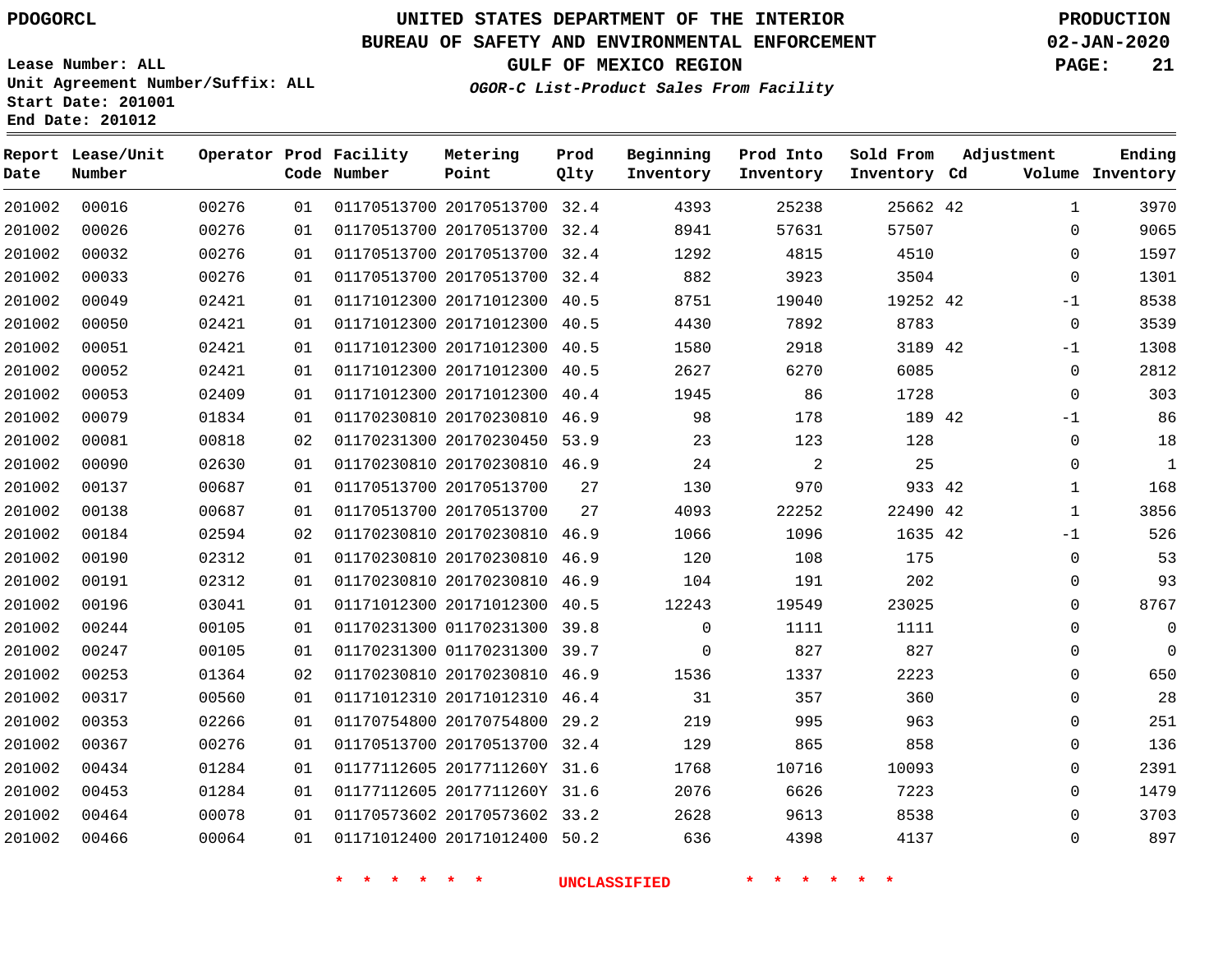### **BUREAU OF SAFETY AND ENVIRONMENTAL ENFORCEMENT 02-JAN-2020**

**GULF OF MEXICO REGION PAGE: 22**

**Lease Number: ALL Unit Agreement Number/Suffix: ALL Start Date: 201001 End Date: 201012**

**OGOR-C List-Product Sales From Facility**

| Date   | Report Lease/Unit<br>Number |       |    | Operator Prod Facility<br>Code Number | Metering<br>Point            | Prod<br>Qlty | Beginning<br>Inventory | Prod Into<br>Inventory | Sold From<br>Inventory Cd | Adjustment   | Ending<br>Volume Inventory |
|--------|-----------------------------|-------|----|---------------------------------------|------------------------------|--------------|------------------------|------------------------|---------------------------|--------------|----------------------------|
| 201002 | 00478                       | 02409 | 01 |                                       | 01171012300 20171012300      | 44           | $\Omega$               | 590                    | 590                       | $\mathbf 0$  | 0                          |
| 201002 | 00479                       | 00818 | 01 |                                       | 01171012500 20171012500 40.7 |              | 439                    | 6055                   | 5985                      | 0            | 509                        |
| 201002 | 00487                       | 03033 | 01 |                                       | 01171132800 21171132800 44.6 |              | 3692                   | 4797                   | 5935                      | $\mathbf 0$  | 2554                       |
| 201002 | 00518                       | 01482 | 01 |                                       | 01170230450 20170230450 53.9 |              | 249                    | 1429                   | 1469                      | $\Omega$     | 209                        |
| 201002 | 00526                       | 00105 | 01 |                                       | 01170230810 20170230810 46.8 |              | 980                    | 931                    | 1459                      | $\Omega$     | 452                        |
| 201002 | 00541                       | 02589 | 01 |                                       | 01170530900 20170530900 54.9 |              | $\mathbf 0$            | 4                      | 4                         | 0            | 0                          |
| 201002 | 00548                       | 00818 | 01 |                                       | 01171131800 20171131800 46.2 |              | 6                      | $\mathbf 0$            | 1                         | $\mathbf 0$  | 5                          |
| 201002 | 00559                       | 00687 | 01 |                                       | 01171131600 20171131600 43.3 |              | 72                     | 2422                   | 2416 42                   | -1           | 77                         |
| 201002 | 00560                       | 00687 | 01 |                                       | 01171131600 20171131600 43.3 |              | 7                      | 282                    | 280                       | $\mathbf 0$  | 9                          |
| 201002 | 00577                       | 03056 | 01 |                                       | 01171012300 20171012300 40.5 |              | 20605                  | 36010                  | 40506                     | $\mathbf 0$  | 16109                      |
| 201002 | 00593                       | 01834 | 01 |                                       | 01171012300 20171012300 40.5 |              | 15592                  | 15183                  | 18209 42                  | 1            | 12567                      |
|        |                             | 02589 | 01 |                                       | 01171012300 20171012300 34.8 |              | 388                    | 743                    | 798                       | $\Omega$     | 333                        |
|        |                             |       |    |                                       |                              |              | 15980                  | 15926                  | 19007                     | $\mathbf{1}$ | 12900                      |
| 201002 | 00605                       | 02899 | 01 |                                       | 01170573602 20170573602 37.9 |              | 1921                   | 10899                  | 8953                      | $\Omega$     | 3867                       |
| 201002 | 00680                       | 01482 | 01 |                                       | 01170230700 20170230700 48.1 |              | 768                    | 3431                   | 3474                      | $\mathbf 0$  | 725                        |
| 201002 | 00691                       | 02312 | 02 |                                       | 01170754200 20170754200 37.4 |              | 1131                   | 1898                   | 2081                      | $\Omega$     | 948                        |
| 201002 | 00693                       | 02266 | 01 |                                       | 01170754800 20170754800 29.2 |              | 194                    | 849                    | 829                       | 0            | 214                        |
| 201002 | 00694                       | 02266 | 01 |                                       | 01170754800 20170754800 29.2 |              | 3602                   | 14740                  | 14627                     | $\Omega$     | 3715                       |
| 201002 | 00697                       | 02266 | 01 |                                       | 01170754800 20170754800 29.2 |              | 716                    | 3302                   | 3186                      | $\mathbf 0$  | 832                        |
| 201002 | 00757                       | 02312 | 01 |                                       | 01170230500 20170230500 40.8 |              | 4                      | $\mathbf 0$            | 4                         | 0            | 0                          |
| 201002 | 00758                       | 02421 | 01 |                                       | 01170230810 20170230810 46.9 |              | 856                    | 967                    | 1353                      | $\Omega$     | 470                        |
| 201002 | 00763                       | 01284 | 01 |                                       | 01170230810 20170230810 46.9 |              | 45                     | 46                     | 69                        | 0            | 22                         |
| 201002 | 00767                       | 00105 | 01 |                                       | 01170230810 20170230810 46.9 |              | 104                    | 115                    | 163                       | 0            | 56                         |
| 201002 | 00775                       | 01834 | 01 |                                       | 01171131600 20171131600 43.3 |              | 31                     | 1155                   | 1149                      | $\mathbf 0$  | 37                         |
| 201002 | 00778                       | 01482 | 01 |                                       | 01171132000 20171132000 49.2 |              | 126                    | 2745                   | 2745                      | 0            | 126                        |
| 201002 | 00787                       | 02312 | 01 |                                       | 01171092651 20171092650 47.4 |              | 20                     | 180                    | 166                       | 0            | 34                         |
| 201002 | 00797                       | 02421 | 01 |                                       | 01171012300 20171012300 40.5 |              | 761                    | 2992                   | 2411                      | $\Omega$     | 1342                       |
| 201002 | 00818                       | 02636 | 01 |                                       | 01171132800 21171132800 44.6 |              | 782                    | $\Omega$               | 782                       | $\Omega$     | $\mathbf 0$                |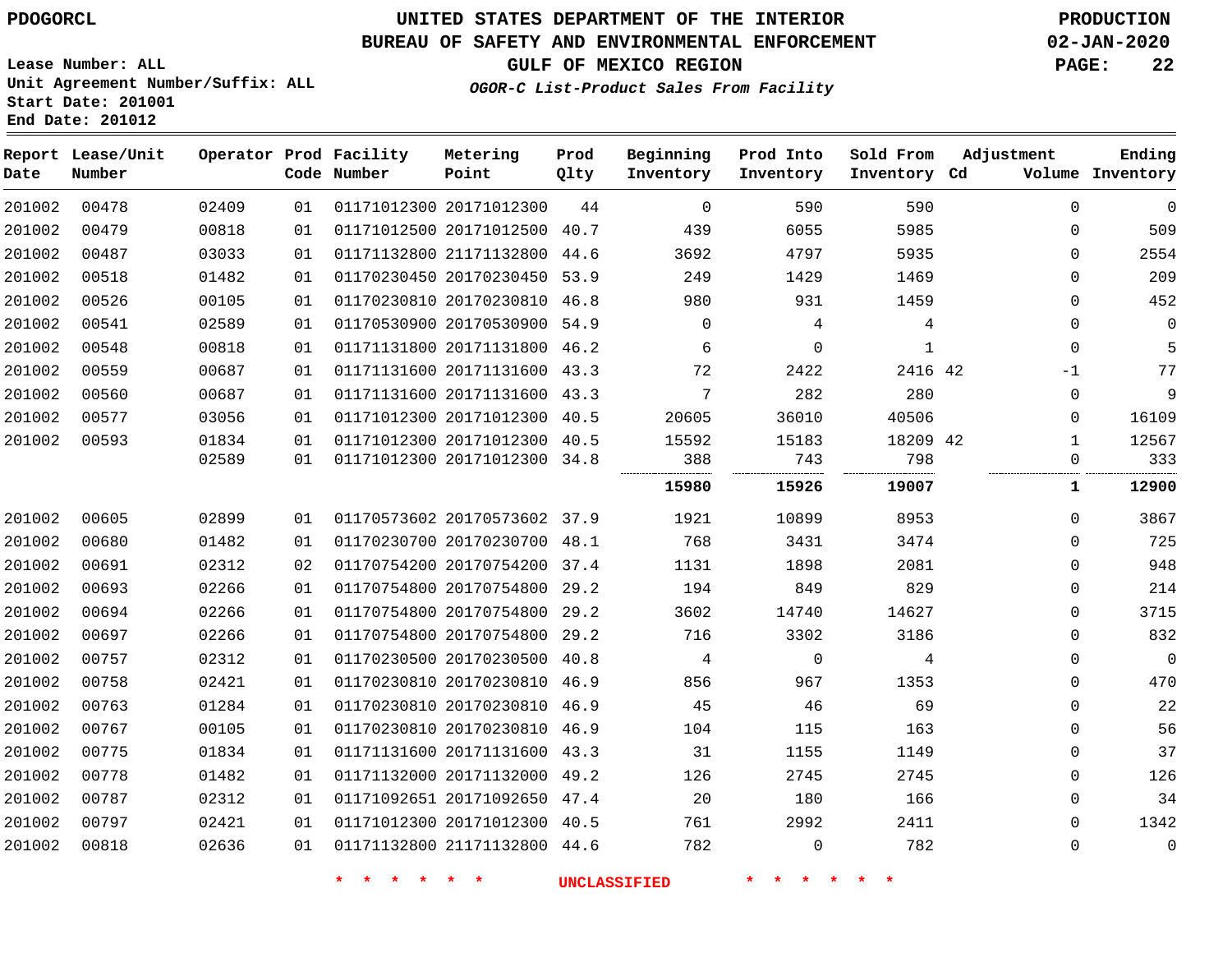**Report Lease/Unit**

# **UNITED STATES DEPARTMENT OF THE INTERIOR PDOGORCL PRODUCTION**

**Prod**

**Metering**

#### **BUREAU OF SAFETY AND ENVIRONMENTAL ENFORCEMENT 02-JAN-2020**

**Lease Number: ALL Unit Agreement Number/Suffix: ALL Start Date: 201001 End Date: 201012**

**Operator Prod Facility**

**GULF OF MEXICO REGION PAGE: 23**

**Adjustment**

**Ending**

**OGOR-C List-Product Sales From Facility**

**Prod Into**

**Sold From**

**Beginning**

| Date   | Number            |       |    | Code Number | Point                        | Qlty     | Inventory | Inventory | Inventory Cd |              | Volume Inventory |
|--------|-------------------|-------|----|-------------|------------------------------|----------|-----------|-----------|--------------|--------------|------------------|
| 201002 | 00819             | 00078 | 01 |             | 01171132800 21171132800 44.6 |          | 60        | 108       | 121          | $\Omega$     | 47               |
| 201002 | 00828             | 01284 | 01 |             | 01171092651 20171092650      | 47.4     | 168       | $\Omega$  | 168          | $\Omega$     | $\Omega$         |
| 201002 | 00839             | 02451 | 01 |             | 01170513800 20170513800      | 32.6     | 454       | 7543      | 7528         | $\mathbf 0$  | 469              |
| 201002 | 754303001A        | 00059 | 01 |             | 01170230811 20170230811 49.4 |          | 423       | 6418      | 4831 09      | $-1556$      | 454              |
| 201002 | 754305004A        | 02899 | 01 |             | 01171132000 20171132000      | 49.2     | 75        | 181       | 248          | $\mathbf 0$  | 8                |
| 201002 | 754307017A        | 00362 | 02 |             | 01170230811 20170230811 49.4 |          | 221       | 3519      | 3491         | $\mathbf 0$  | 249              |
|        | 201002 7543880060 | 00105 | 01 |             | 01170230450 20170230450 53.8 |          | 22        | 276       | 239          | $\Omega$     | 59               |
|        | 201002 7543890080 | 00276 | 01 |             | 01170513700 20170513700 32.4 |          | 2178      | 843       | 1255 42      | 1            | 1767             |
| 201002 | 7543890180        | 02899 | 01 |             | 01423210051 20423210050 49.6 |          | 26        | 125       | 105 42       | $-1$         | 45               |
|        | 201002 7543900080 | 02421 | 01 |             | 01177245111 01177245111 38.6 |          | 103       | 51        | 154          | $\mathbf 0$  | $\Omega$         |
|        | 201002 7543920040 | 02628 | 01 |             | 01423210051 20423210050      | 49.6     | 22        | 74        | 69           | $\mathbf 0$  | 27               |
|        | 201002 7543930100 | 00362 | 02 |             | 01170230810 20170230810 46.9 |          | 812       | 2510      | 2103         | $\Omega$     | 1219             |
|        | 201002 7543930200 | 00105 | 01 |             | 01171012310 20171012310 45.9 |          | 877       | 13743     | 13558        | $\Omega$     | 1062             |
|        |                   | 01284 | 01 |             | 0117709260L 2017709260L 40.7 |          | 0         | 2311      | 2311         | $\Omega$<br> | $\Omega$         |
|        |                   |       |    |             |                              |          | 877       | 16054     | 15869        | 0            | 1062             |
|        | 201002 7543940080 | 00222 | 01 |             | 01171132800 20170230811 49.4 |          | 71        | 1103      | 1096         | $\Omega$     | 78               |
|        | 201002 754395009A | 00730 | 01 |             | 01170753510 20170753510 59.1 |          | 993       | 2011      | 305          | $\mathbf 0$  | 2699             |
|        | 201002 754395019A | 00105 | 01 |             | 01420390101 01420390101      | $\Omega$ | 1688      | 787       | $\Omega$     | $\Omega$     | 2475             |
|        | 201002 754396015A | 01284 | 01 |             | 01608103650 20608103650 29.8 |          | 71        | 10652     | 10657        | 0            | 66               |
| 201002 | 754398002A        | 00105 | 01 |             | 01420570060 20420570060      | 49.5     | 11024     | 38        | 318          | $\Omega$     | 10744            |
|        | 201002 8910020210 | 02451 | 01 |             | 01170513800 20170513800 32.6 |          | 5841      | 92859     | 92924        | $\Omega$     | 5776             |
|        |                   |       | 01 |             | 01170753510 20170753510 59.1 |          | 66<br>    | $\Omega$  |              | 0<br>        | 59               |
|        |                   |       |    |             |                              |          | 5907      | 92859     | 92931        | 0            | 5835             |
|        | 201002 8910024540 | 02451 | 01 |             | 01170513800 20170513800 32.6 |          | 4560      | 69024     | 69291        | $\Omega$     | 4293             |
|        | 201002 8910029320 | 00276 | 01 |             | 01170513700 20170513700 32.4 |          | 14693     | 46410     | 45710        | $\Omega$     | 15393            |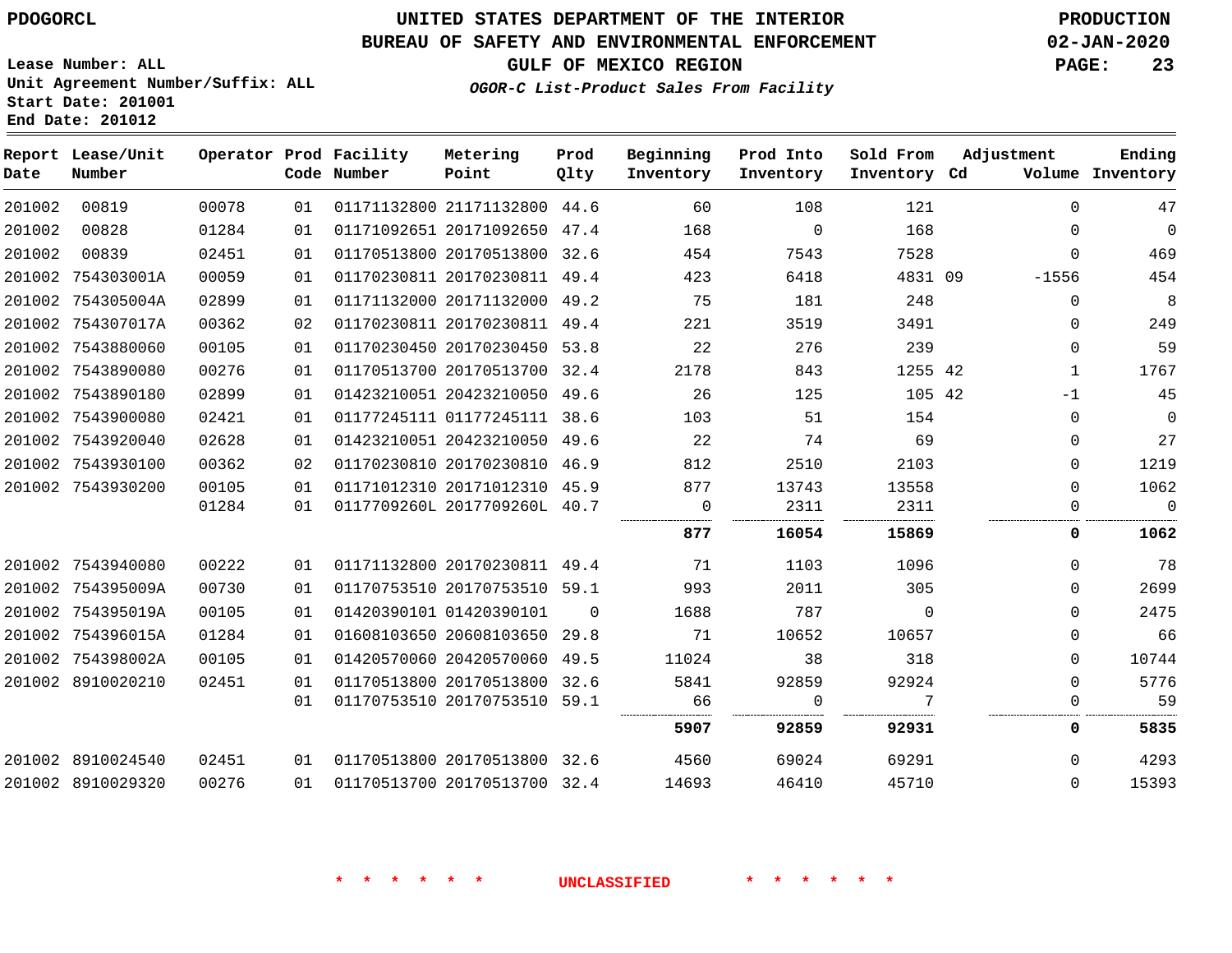**End Date: 201012**

### **UNITED STATES DEPARTMENT OF THE INTERIOR PDOGORCL PRODUCTION**

#### **BUREAU OF SAFETY AND ENVIRONMENTAL ENFORCEMENT 02-JAN-2020**

**Lease Number: ALL Unit Agreement Number/Suffix: ALL Start Date: 201001**

**GULF OF MEXICO REGION PAGE: 24**

**OGOR-C List-Product Sales From Facility**

| Date | Report Lease/Unit<br>Number |       |    | Operator Prod Facility<br>Code Number | Metering<br>Point            | Prod<br>Qlty | Beginning<br>Inventory | Prod Into<br>Inventory | Sold From<br>Inventory Cd | Adjustment |              | Ending<br>Volume Inventory |
|------|-----------------------------|-------|----|---------------------------------------|------------------------------|--------------|------------------------|------------------------|---------------------------|------------|--------------|----------------------------|
|      | 201002 8910034440           | 00276 | 01 |                                       | 01170513700 20170513700 32.4 |              | 30585                  | 98545                  | 101309                    |            | 0            | 27821                      |
|      |                             | 00730 | 01 |                                       | 01170513700 20170513700 32.4 |              | 2500                   | 20210                  | 17004 42                  |            | $-1$         | 5705                       |
|      |                             |       |    |                                       |                              |              | 33085                  | 118755                 | 118313                    |            | -1           | 33526                      |
|      | 201002 8910039150           | 00078 | 01 |                                       | 01170573601 20170573601 27.8 |              | 1596                   | 5455                   | 5357 42                   |            | 2            | 1696                       |
|      | 201002 8910063810           | 02466 | 01 |                                       | 01170230450 20170230450 53.9 |              | 1383                   | 8927                   | 9001 42                   |            | $-1$         | 1308                       |
|      |                             | 02904 | 02 |                                       | 01170230450 20170230450 53.9 |              | 11                     | 86                     | 84                        |            | 0            | 13                         |
|      |                             |       |    |                                       |                              |              | 1394                   | 9013                   | 9085                      |            | -1           | 1321                       |
|      | 201002 8910066690           | 00078 | 01 |                                       | 01170573602 20170573602 33.2 |              | 1687                   | 3725                   | 3977                      |            | 0            | 1435                       |
|      | 201002 8910086400           | 02893 | 02 |                                       | 01171012400 20171012400 50.2 |              | 24                     | 60                     | 73 42                     |            | $\mathbf{1}$ | 12                         |
|      | 201002 8910086540           | 01284 | 01 |                                       | 01177092604 20177092604 45.2 |              | $\mathbf 0$            | 290                    | 290                       |            | 0            | $\mathbf 0$                |
|      | 201002 8910086660           | 03009 | 02 |                                       | 01421670201 20421670200      | $\Omega$     | 207                    | $\overline{0}$         | $\overline{0}$            |            | $\Omega$     | 207                        |
|      | 201002 8910087670           | 02312 | 01 |                                       | 01170754200 20170754200 37.4 |              | 307                    | 250                    | 455 42                    |            | 7            | 109                        |
|      | 201002 8910087840           | 00162 | 01 |                                       | 01177122606 20177122606      | 39           | $\Omega$               | 2863                   | 2863                      |            | $\Omega$     | $\mathbf 0$                |
|      | 201002 8910088130           | 00078 | 02 |                                       | 01171132800 21171132800 44.6 |              | $\Omega$               | 270                    | 195 42                    |            | $\mathbf{1}$ | 76                         |
|      |                             |       | 02 |                                       | 01171012400 20171012400 50.2 |              | 505                    | 187                    | 654                       |            | $\Omega$     | 38                         |
|      |                             |       |    |                                       |                              |              | 505                    | 457                    | 849                       |            | 1            | 114                        |
|      | 201002 8910088160           | 01284 | 01 |                                       | 01171132800 21171132800 44.6 |              | 675                    | 507                    | 851                       |            | $\Omega$     | 331                        |
|      | 201002 8910089160           | 00276 | 01 |                                       | 01170513700 20170513700 32.4 |              | 1832                   | 2831                   | 2757                      |            | 0            | 1906                       |
|      | 201002 891008927AE          | 00078 | 01 |                                       | 01170230400 20170230400 48.2 |              | 5                      | $\mathbf 0$            |                           | 4 0 9      | $-1$         | $\overline{0}$             |
|      | 201002 891008927AG          | 00078 | 01 |                                       | 01170230400 20170230400 48.7 |              | 1457                   | 1948                   | 2427 09                   |            | $-223$       | 755                        |
|      | 201002 891008927K           | 00078 | 01 |                                       | 01170230400 20170230400 49.1 |              | 9                      | 59                     | 45                        |            | 0            | 23                         |
|      | 201002 891008927Y           | 00078 | 01 |                                       | 01170230400 20170230400 48.8 |              | 140                    | 274                    | 308                       |            | 0            | 106                        |
|      | 201002 891008946C           | 01834 | 01 |                                       | 01171012500 20171012500 40.7 |              | 8                      | 351                    | 329                       |            | 0            | 30                         |
|      | 201002 8910116580           | 00276 | 01 |                                       | 01170513700 20170513700 32.4 |              | 5604                   | 8193                   | 8282                      |            | $\Omega$     | 5515                       |
|      | 201002 8910116740           | 00276 | 01 |                                       | 01170513700 20170513700      | $\Omega$     | 129                    | $\mathbf 0$            | $\mathbf 0$               |            | 0            | 129                        |
|      | 201002 8910116770           | 00276 | 01 |                                       | 01170513700 20170513700 32.4 |              | 1366                   | 1718                   | 1927 42                   |            | $-1$         | 1156                       |
|      | 201002 8910116790           | 00276 | 01 |                                       | 01170513700 20170513700 32.4 |              | 8749                   | 12878                  | 12958                     |            | $\Omega$     | 8669                       |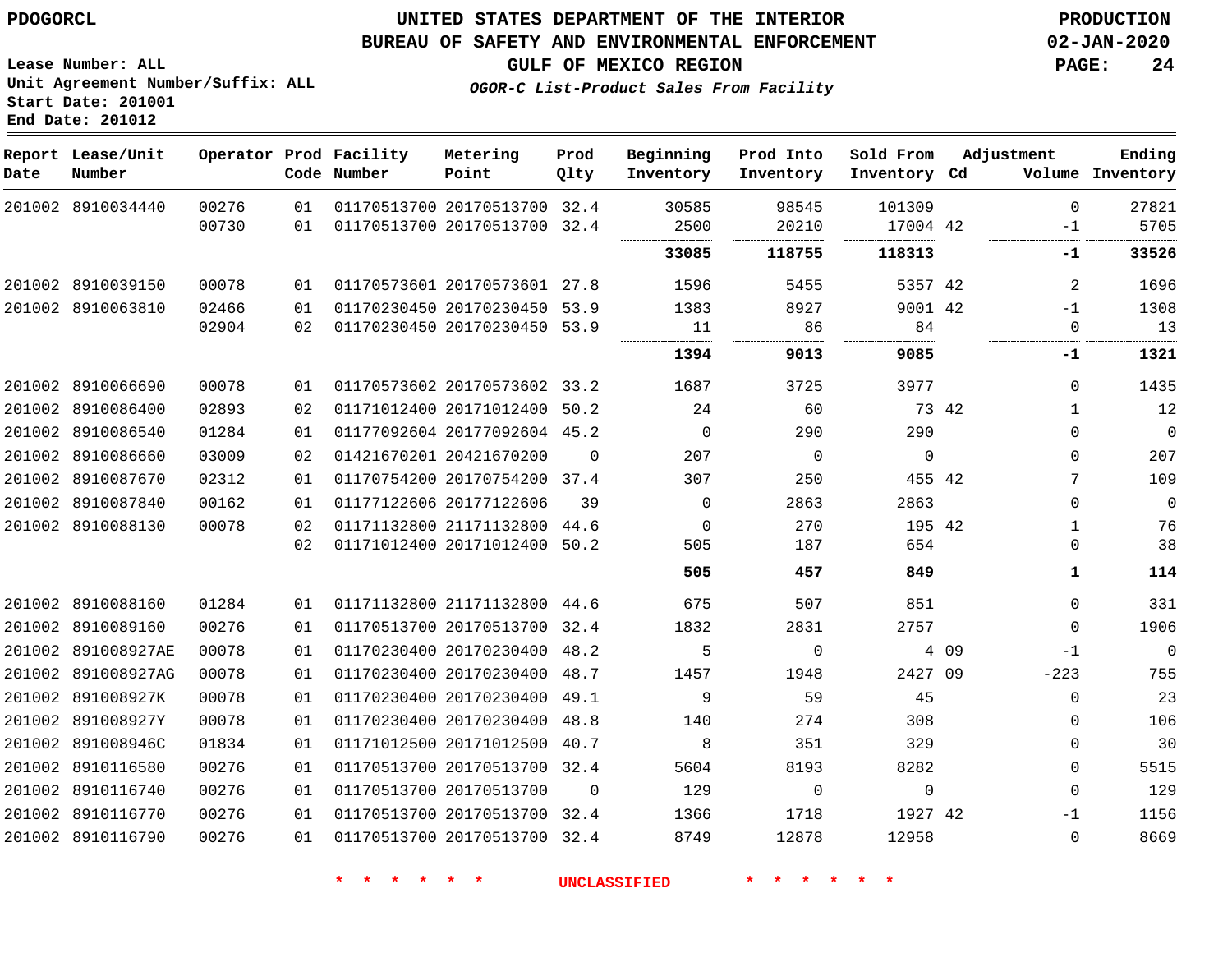**Date**

8910116800

**Report Lease/Unit**

**Number**

# **UNITED STATES DEPARTMENT OF THE INTERIOR PDOGORCL PRODUCTION**

**Prod Qlty**

#### **BUREAU OF SAFETY AND ENVIRONMENTAL ENFORCEMENT 02-JAN-2020**

**Lease Number: ALL Unit Agreement Number/Suffix: ALL Start Date: 201001 End Date: 201012**

**Operator Prod Facility**

**Code Number**

20170513700 32.4

**Metering Point**

**OGOR-C List-Product Sales From Facility**

**Sold From Inventory**

**Prod Into Inventory**

**Beginning Inventory**

**GULF OF MEXICO REGION PAGE: 25**

**Inventory Cd Volume**

**Adjustment**

  $\Omega$  $\Omega$   $\Omega$  $\Omega$  $\Omega$  $\Omega$  -1  $\Omega$ -1  $\overline{0}$  $\Omega$  $\Omega$  $\Omega$  $\Omega$   $\Omega$   $\Omega$   $\Omega$ 

**Ending**

| 201002 891011687A | 02266 | 01 | 01170754800 20170754800 29.2       |                | 334            | 1447           | 1416           |  |
|-------------------|-------|----|------------------------------------|----------------|----------------|----------------|----------------|--|
| 201002 891011687C | 02266 | 01 | 01170754800 20170754800 29.2       |                | 189            | 833            | 812            |  |
| 201002 891011687D | 02266 | 01 | 01170754800 20170754800 29.2       |                | 155            | 683            | 666            |  |
| 201002 891011687E | 02266 | 01 | 01170754800 20170754800 29.2       |                | 23             | 778            | 605            |  |
| 201002 8910117330 | 02266 | 01 | 01170754800 20170754800 29.2       |                | $\overline{7}$ | - 26           | 26             |  |
| 201002 8910123210 | 00687 | 01 | 0117709260A 2017709260A            | 34             | 19             | 836            | 833            |  |
| 201002 8910123250 | 00687 | 01 | 0117709260A 2017709260A            | 34             | 22             | 425            | 436            |  |
| 201002 8910123270 | 01482 | 01 | 01177215100 20177215102 31.2       |                | 70             | 3278           | 3302 42        |  |
| 201002 8910123320 | 01482 | 01 | 01177215100 20177215102 31.2       |                | 139            | 5368           | 5430 42        |  |
| 201002 8910123330 | 01482 | 01 | 01177215100 20177215102 31.2       |                | 127            | 10962          | 10933          |  |
| 201002 8910123350 | 03033 | 02 | 01171012500 20171012500 40.7       |                | 9              | 347            | 327            |  |
| 201002 8910123390 | 00818 | 01 | 01171131800 20171131800 46.2 1768  |                |                | 294            | 286 42         |  |
| 201002 8910169300 | 00491 | 01 | 01170230810 20170230810 46.9       |                | 53             | 53             | 80             |  |
| 201002 8910202350 | 00276 | 01 | 01170513700 20170513700 32.4       |                | 27214          | 24545          | 25673 42       |  |
| 201002 8910202430 | 00276 | 01 | 01170513700 20170513700            | $\Omega$       | 222            | $\overline{0}$ | $\overline{0}$ |  |
| 201002 8910202550 | 00105 | 01 | 01170230810 20170230810 46.8 119   |                |                | 132            | 187            |  |
| 201002 8910202560 | 00276 | 01 | 01170513700 20170513700 32.4       |                | 7530           | 7989           | 3867           |  |
| 201002 G00932     | 01376 | 01 | 01170230810 20170230810 46.9       |                | 85             | 1199           | 701            |  |
| 201002 G00974     | 00105 | 01 | 01171132000 20171132000 49.1       |                | 32             | 3848           | 3703           |  |
| 201002 G00985     | 00687 | 01 | 0117709260A 2017709260A            | 34             | 341            | 13350          | 13348 42       |  |
| 201002 G00987     | 00105 | 01 | 01171132800 21171132800 44.6       |                | 1200           | 1885           | 2221           |  |
| 201002 G00989     | 00003 | 01 | 01171012400 20171012400            | $\overline{0}$ | 1022           | $\overline{0}$ | $\overline{0}$ |  |
| 201002 G01023     | 02899 | 01 | 01171092651 20171092650 47.4       |                | 3286           | 20153          | 19661          |  |
| 201002 G01025     | 01284 | 01 | 01171092651 20171092650 47.4       |                | $\Omega$       | 200            | 162            |  |
| 201002 G01027     | 00162 | 01 | 01177122606 20177122606            | 39             | $\overline{0}$ | 4722           | 4722           |  |
| 201002 G01083     | 00276 | 01 | 01170513700 20170513700 32.4 10563 |                |                | 13254          | 14895          |  |
| 201002 G01090     | 00276 | 01 | 01170513700 20170513700 32.4       |                | 10308          | 13587          | 14749          |  |
|                   |       |    |                                    |                |                |                |                |  |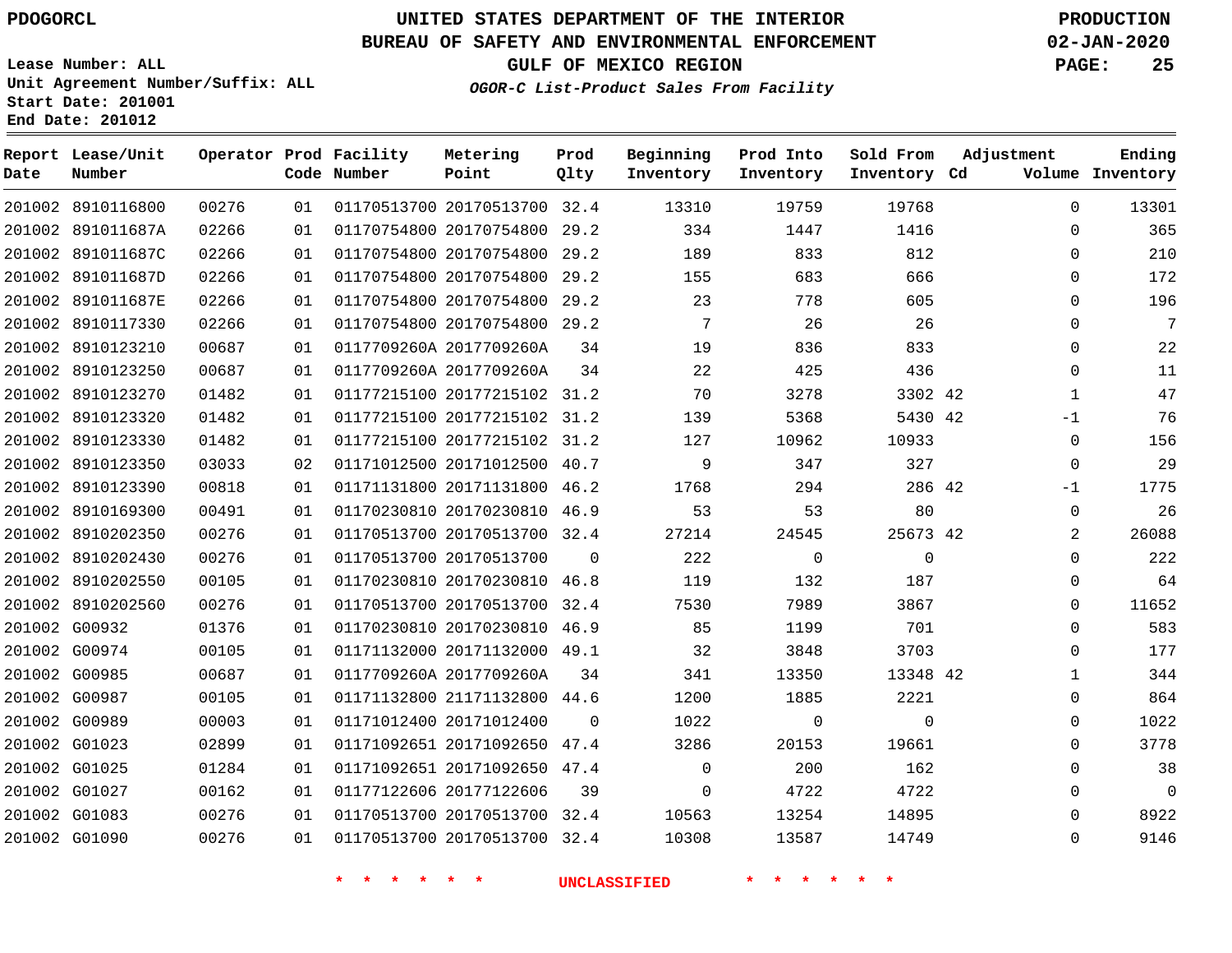#### **BUREAU OF SAFETY AND ENVIRONMENTAL ENFORCEMENT 02-JAN-2020**

**Lease Number: ALL Unit Agreement Number/Suffix: ALL Start Date: 201001**

**End Date: 201012**

**GULF OF MEXICO REGION PAGE: 26**

**OGOR-C List-Product Sales From Facility**

| Date | Report Lease/Unit<br>Number |       |    | Operator Prod Facility<br>Code Number | Metering<br>Point            | Prod<br>Qlty | Beginning<br>Inventory | Prod Into<br>Inventory | Sold From<br>Inventory Cd | Adjustment |              | Ending<br>Volume Inventory |
|------|-----------------------------|-------|----|---------------------------------------|------------------------------|--------------|------------------------|------------------------|---------------------------|------------|--------------|----------------------------|
|      | 201002 G01091               | 00276 | 01 |                                       | 01170513700 20170513700 32.4 |              | 1528                   | 1330                   | 1963                      |            | $\mathbf 0$  | 895                        |
|      | 201002 G01092               | 00276 | 01 |                                       | 01170513700 20170513700 32.4 |              | 7548                   | 11013                  | 11148 42                  |            | 1            | 7414                       |
|      | 201002 G01096               | 00276 | 01 |                                       | 01170513700 20170513700 32.4 |              | 18                     | 26                     |                           | 27 42      | $\mathbf{1}$ | 18                         |
|      | 201002 G01127               | 02630 | 01 |                                       | 01171132000 20171132000 49.2 |              | 63                     | 687                    | 719 42                    |            | $\mathbf{1}$ | 32                         |
|      | 201002 G01153               | 01834 | 01 |                                       | 01171132800 21171132800 44.6 |              | 148                    | 243                    | 282 42                    |            | $\mathbf{1}$ | 110                        |
|      | 201002 G01194               | 00105 | 01 |                                       | 01177072601 20177072601 41.3 |              | $\mathbf 0$            | 4404                   | 4404                      |            | $\mathbf 0$  | $\mathbf 0$                |
|      | 201002 G01196               | 03041 | 01 |                                       | 01171132800 21171132800 44.6 |              | 260                    | 658                    | 662                       |            | $\mathbf 0$  | 256                        |
|      | 201002 G01198               | 00818 | 02 |                                       | 01171092651 20171092650 47.4 |              | 17                     | 154                    | 142                       |            | $\mathbf 0$  | 29                         |
|      | 201002 G01210               | 03041 | 01 |                                       | 01171132800 21171132800 44.6 |              | 212                    | 331                    | 391                       |            | $\mathbf 0$  | 152                        |
|      | 201002 G01216               | 00222 | 01 |                                       | 01177082958 20177082958 35.3 |              | $\mathbf 0$            | 7958                   | 7958                      |            | $\mathbf 0$  | $\Omega$                   |
|      | 201002 G01220               | 00105 | 01 |                                       | 01177092600 20177092600 47.6 |              | 358                    | 11826                  | 12153                     |            | $\Omega$     | 31                         |
|      | 201002 G01248               | 02628 | 01 |                                       | 01171012500 20171012500 39.6 |              | 5                      | 126                    | 122                       |            | $\Omega$     | 9                          |
|      | 201002 G01269               | 03033 | 02 |                                       | 01171012500 20171012500 40.7 |              | 12                     | 154                    | 153                       |            | $\Omega$     | 13                         |
|      | 201002 G01351               | 00078 | 01 |                                       | 01170230400 20170230400 48.8 |              | 463                    | 898                    | 1013                      |            | $\mathbf 0$  | 348                        |
|      | 201002 G01441               | 00818 | 01 |                                       | 01177112701 20177112700 51.4 |              | 572                    | 3635                   | 3851                      |            | $\mathbf 0$  | 356                        |
|      | 201002 G01447               | 00276 | 01 |                                       | 01170513700 20170513700 32.4 |              | 440                    | 3624                   | 3494                      |            | $\mathbf 0$  | 570                        |
|      | 201002 G01477               | 03026 | 01 |                                       | 01170230810 20170230810 46.9 |              | 3355                   | 3540                   | 5175                      |            | 0            | 1720                       |
|      | 201002 G01497               | 02451 | 01 |                                       | 01170513800 20170513800 32.6 |              | 2480                   | 47801                  | 47308                     |            | $\mathbf 0$  | 2973                       |
|      | 201002 G01498               | 02451 | 01 |                                       | 01170513800 20170513800 32.6 |              | 661                    | 10014                  | 10052                     |            | $\Omega$     | 623                        |
|      | 201002 G01528               | 01284 | 01 |                                       | 01171092651 20171092650 47.4 |              | 39                     | $\Omega$               | 39                        |            | $\Omega$     | $\Omega$                   |
|      | 201002 G01580               | 02451 | 01 |                                       | 01170513800 20170513800 32.6 |              | $\overline{c}$         | 46                     | 45                        |            | $\mathbf 0$  | 3                          |
|      | 201002 G01610               | 01482 | 01 |                                       | 01177215100 20177215102 31.2 |              | 13                     | 202                    | 212                       |            | $\mathbf 0$  | 3                          |
|      | 201002 G01619               | 00276 | 01 |                                       | 01170513700 20170513700 32.4 |              | 21886                  | 11326                  | 12999                     |            | $\mathbf 0$  | 20213                      |
|      | 201002 G01620               | 00276 | 01 |                                       | 01170513700 20170513700 32.4 |              | 6358                   | 6405                   | 3776                      |            | $\mathbf 0$  | 8987                       |
|      | 201002 G01754               | 00003 | 01 |                                       | 01423210051 20423210050 49.6 |              | 17                     | 41                     | 43                        |            | $\mathbf 0$  | 15                         |
|      | 201002 G01757               | 00003 | 01 |                                       | 01423210051 20423210050 49.6 |              | 123                    | 382                    | 365                       |            | $\mathbf 0$  | 140                        |
|      | 201002 G01860               | 00105 | 01 |                                       | 01170231110 20170231110 41.5 |              | 8405                   | 9658                   | 7504                      |            | $\Omega$     | 10559                      |
|      | 201002 G01865               | 00078 | 01 |                                       | 01171012500 20171012500 40.7 |              | 357                    | 4193                   | 4196 42                   |            | $-1$         | 353                        |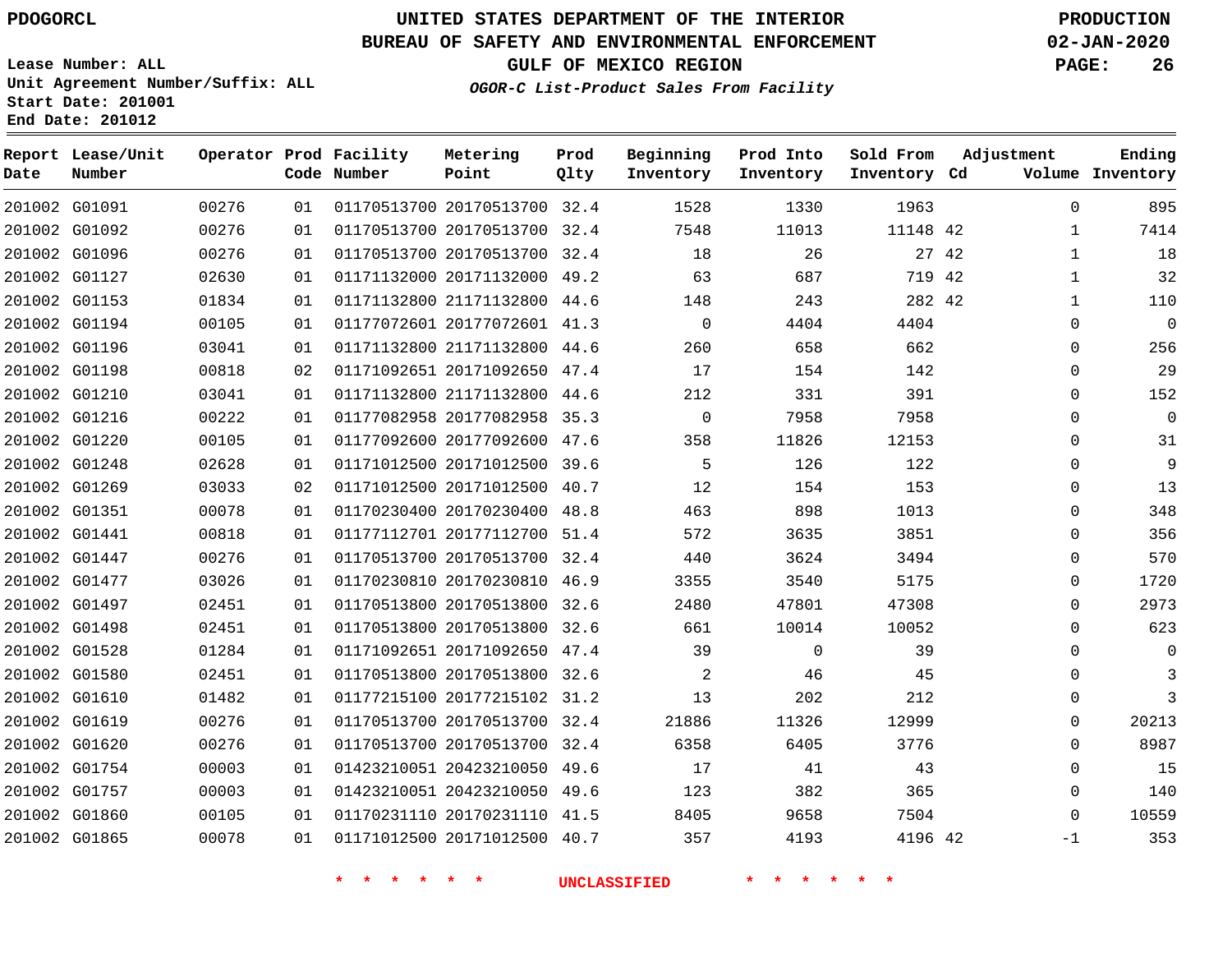G01880

**Date**

**Report Lease/Unit**

**Number**

# **UNITED STATES DEPARTMENT OF THE INTERIOR PDOGORCL PRODUCTION**

### **BUREAU OF SAFETY AND ENVIRONMENTAL ENFORCEMENT 02-JAN-2020**

**Lease Number: ALL Unit Agreement Number/Suffix: ALL Start Date: 201001 End Date: 201012**

**Operator Prod Facility**

**Code Number**

**OGOR-C List-Product Sales From Facility**

**Beginning Inventory** **Prod Into Inventory**

**GULF OF MEXICO REGION PAGE: 27**

**Inventory Cd Volume**

**Adjustment**

**Sold From Inventory**

**Ending**

 20171132000 49.1 40.7 31.2 49.3 

**Prod Qlty**

**Metering Point**

| 201002 G01898 |               | 02312 | 01 | 01171012500 20171012500 40.7 |      | 119         | 10158       | 9423     |       | $\Omega$ | 854         |
|---------------|---------------|-------|----|------------------------------|------|-------------|-------------|----------|-------|----------|-------------|
| 201002 G01901 |               | 01482 | 01 | 01177215100 20177215102 31.2 |      | 1           | 42          | 42       |       | $\Omega$ | 1           |
|               | 201002 G01953 | 00105 | 01 | 01170230811 20170230811 49.3 |      | 24          | 363         | 361      |       | $\Omega$ | 26          |
| 201002 G01966 |               | 01482 | 01 | 01177215100 20177215102 31.2 |      | 79          | 5788        | 5784 42  |       | $-1$     | 82          |
| 201002 G01967 |               | 01482 | 01 | 01177215100 20177215102 31.2 |      | 82          | 10223       | 10158 42 |       | $-1$     | 146         |
| 201002 G01997 |               | 01071 | 02 | 01170230810 20170230810 47.2 |      | 37          | 87          | 87       |       | $\Omega$ | 37          |
| 201002 G01998 |               | 00818 | 01 | 01170230810 20170230810 46.9 |      | 17          | $\Omega$    | 17       |       | 0        | $\mathbf 0$ |
| 201002 G02006 |               | 03026 | 01 | 01170530900 20170530900 49.2 |      | 11          | $\mathbf 0$ | 1        |       | $\Omega$ | 10          |
| 201002 G02021 |               | 01482 | 01 | 01170230811 20170230811 49.4 |      | 101         | 1285        | 1295     |       | $\Omega$ | 91          |
| 201002 G02023 |               | 02312 | 02 | 01170230811 20170230811 49.4 |      | 308         | 4567        | 4552     |       | 0        | 323         |
| 201002 G02037 |               | 02222 | 01 | 01170530900 20170530900      | 0    | 10          | 0           | 0        |       | $\Omega$ | 10          |
| 201002 G02045 |               | 00105 | 01 | 01170530900 20170530900      | 47   | 95          | $\Omega$    | 5        |       | $\Omega$ | 90          |
| 201002 G02062 |               | 02375 | 01 | 0117704220A 2017704220A 49.2 |      | $\mathbf 0$ | 49          | 49       |       | 0        | 0           |
| 201002 G02088 |               | 00687 | 01 | 01170230811 20170230811 49.4 |      | 11          | 481         | 458      |       | $\Omega$ | 34          |
| 201002 G02091 |               | 00687 | 01 | 01170230811 20170230811 49.4 |      | 48          | 883         | 869      |       | $\Omega$ | 62          |
| 201002 G02099 |               | 01978 | 02 | 01171012310 20171012310 45.9 |      | 103         | 804         | 845      |       | $\Omega$ | 62          |
| 201002 G02104 |               | 00687 | 01 | 01171132000 20171132000 49.2 |      | 23          | 390         | 396 42   |       | 1        | 18          |
| 201002 G02105 |               | 00105 | 01 | 01171012400 20171012400      | 50.2 | $\mathbf 0$ | 20          | 16       |       | $\Omega$ | 4           |
| 201002 G02109 |               | 00105 | 01 | 01171012400 20171012400 50.2 |      | 45          | 177         | 186      |       | $\Omega$ | 36          |
|               | 201002 G02127 | 02312 | 01 | 01170230810 20170230810 46.9 |      | 113         | 72          | 150      |       | 0        | 35          |
| 201002 G02161 |               | 00818 | 02 | 01171012500 20171012500      | 40.7 | 604         | 4965        | 5151     |       | $\Omega$ | 418         |
| 201002 G02300 |               | 01482 | 01 | 01171132800 21171132800 44.6 |      | 28          | 21          |          | 33 42 | $-1$     | 15          |
| 201002 G02317 |               | 02421 | 01 | 01171132000 20171132000      | 49.2 | 95          | 1509        | 1534 42  |       | $-1$     | 69          |
| 201002 G02353 |               | 01284 | 01 | 01170230450 20170230450 53.9 |      | 137         | 708         | 741      |       | 0        | 104         |
| 201002 G02354 |               | 01284 | 01 | 01170230450 20170230450 53.9 |      | 347         | 2984        | 2894     |       | 0        | 437         |
| 201002 G02357 |               | 02200 | 01 | 01170230450 20170230450 53.9 |      | 24          | 468         | 423      |       | $\Omega$ | 69          |
| 201002 G02404 |               | 02589 | 01 | 01170230810 20170230810 46.8 |      | 1109        | 346         | 346      |       | 0        | 1109        |
|               |               |       |    |                              |      |             |             |          |       |          |             |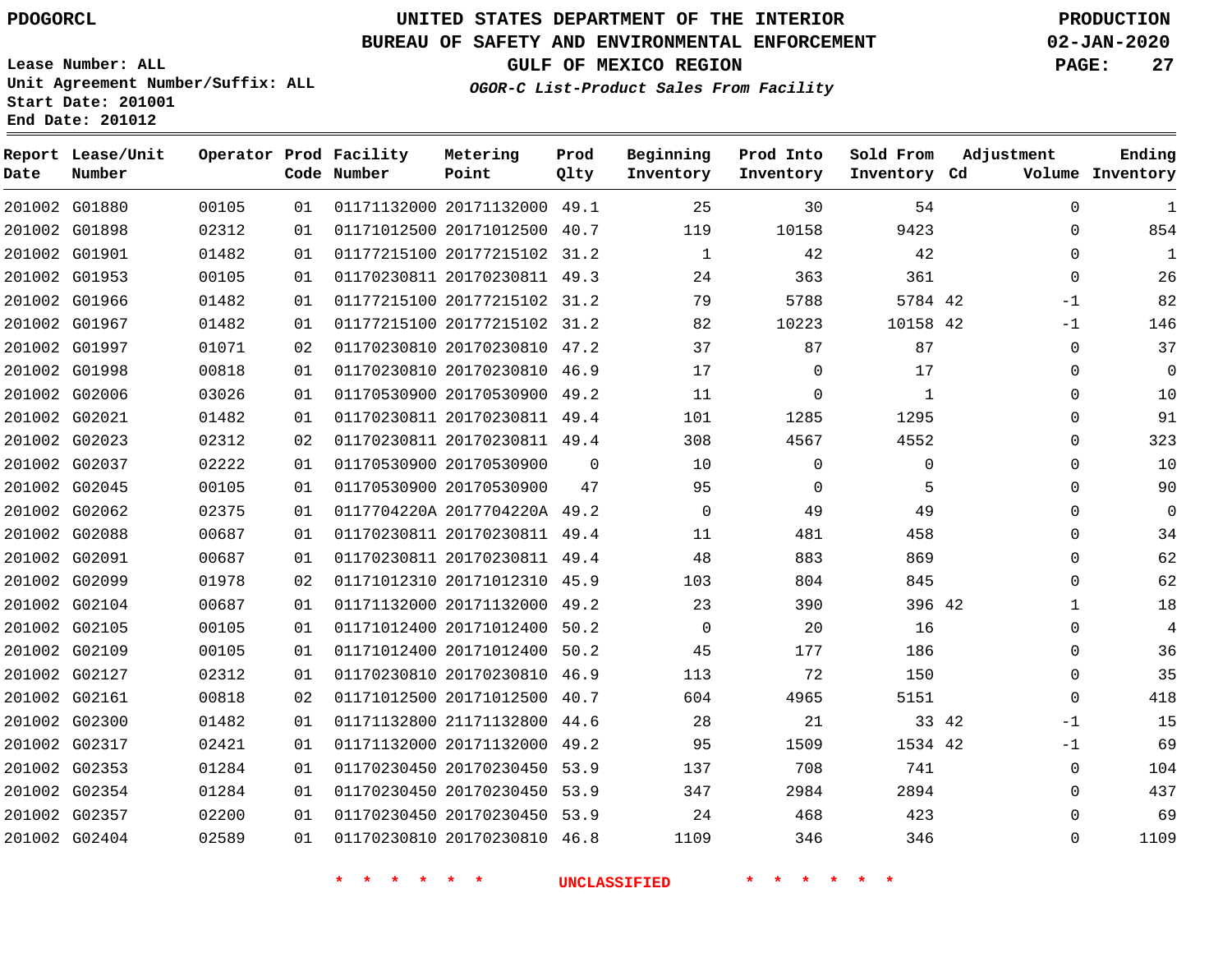### **BUREAU OF SAFETY AND ENVIRONMENTAL ENFORCEMENT 02-JAN-2020**

**OGOR-C List-Product Sales From Facility**

**GULF OF MEXICO REGION PAGE: 28**

**Lease Number: ALL Unit Agreement Number/Suffix: ALL Start Date: 201001 End Date: 201012**

| Date          | Report Lease/Unit<br>Number |       |                 | Operator Prod Facility<br>Code Number | Metering<br>Point            | Prod<br>Qlty | Beginning<br>Inventory | Prod Into<br>Inventory | Sold From<br>Inventory Cd | Adjustment  | Ending<br>Volume Inventory |
|---------------|-----------------------------|-------|-----------------|---------------------------------------|------------------------------|--------------|------------------------|------------------------|---------------------------|-------------|----------------------------|
|               | 201002 G02416               | 02409 | 01              |                                       | 01170230810 20170230810 46.9 |              | 3                      | $\Omega$               | 3                         | $\Omega$    | 0                          |
|               | 201002 G02428               | 00105 | 01              |                                       | 01170230810 20170230810 46.8 |              | 21                     | 18                     | 30                        | 0           | 9                          |
|               | 201002 G02429               | 00491 | 01              |                                       | 01170230810 20170230810 46.8 |              | 394                    | 373                    | 586                       | 0           | 181                        |
|               | 201002 G02434               | 03033 | 02              |                                       | 01423210051 20170230810 46.9 |              | 54                     | 44                     | 77                        | 0           | 21                         |
|               | 201002 G02436               | 02628 | 02 <sub>2</sub> |                                       | 01170230811 20170230811 49.4 |              | 88                     | 1518                   | 1497                      | $\Omega$    | 109                        |
|               | 201002 G02439               | 02375 | 01              |                                       | 01171132000 20171132000 49.2 |              | $\mathbf 0$            | 116                    | 116                       | 0           | $\mathbf 0$                |
|               | 201002 G02580               | 00818 | 02              |                                       | 01171012400 20171012400 50.2 |              | $\Omega$               | 31357                  | 24960                     | 0           | 6397                       |
|               | 201002 G02596               | 01482 | 01              |                                       | 01171132800 21171132800 44.6 |              | 29                     | 14                     | 33                        | 0           | 10                         |
|               | 201002 G02601               | 01834 | 01              |                                       | 01171092651 20171092650 46.5 |              | 161                    | 1319                   | 1233                      | $\Omega$    | 247                        |
|               |                             | 02630 | 01              |                                       | 01171092651 20171092650      | 48           | 162                    | 904                    | 860                       | $\Omega$    | 206                        |
|               |                             |       |                 |                                       |                              |              | 323                    | 2223                   | 2093                      | 0           | 453                        |
|               | 201002 G02628               | 00105 | 01              |                                       | 01171012500 20171012500 40.6 |              | 265                    | 2298                   | 2370                      | $\Omega$    | 193                        |
|               | 201002 G02663               | 02893 | 02              |                                       | 01423210051 20423210050 49.6 |              | 54                     | 184                    | 171                       | 0           | 67                         |
|               | 201002 G02665               | 02451 | 01              |                                       | 01423210051 20423210050 49.5 |              | 276                    | 945                    | 874                       | 0           | 347                        |
|               | 201002 G02819               | 00105 | 01              |                                       | 01170231110 20170231110 41.6 |              | 7                      | 0                      | 6                         | 0           | $\mathbf{1}$               |
|               | 201002 G02825               | 00105 | 01              |                                       | 01170230810 20170230810 46.8 |              | 545                    | 472                    | 788                       | $\Omega$    | 229                        |
|               |                             |       | 01              |                                       | 01170231110 20170231110 41.6 |              | 37                     | $\mathbf 0$            | 33                        | 0           | $\overline{4}$             |
|               |                             |       |                 |                                       |                              |              | 582                    | 472                    | 821                       | 0           | 233                        |
|               | 201002 G02826               | 00105 | 01              |                                       | 01170231110 20170231110 41.5 |              | 1052                   | 324                    | 939                       | $\Omega$    | 437                        |
|               |                             |       | 01              |                                       | 01170230810 20170230810 46.8 |              | 160                    | 130                    | 227                       | 0           | 63                         |
|               |                             |       |                 |                                       |                              |              | 1212                   | 454                    | 1166                      | 0           | 500                        |
|               | 201002 G02870               | 02636 | 01              |                                       | 01170230810 20170230810 46.9 |              | 68                     | 24                     | 81                        | 0           | 11                         |
|               | 201002 G02885               | 02312 | 01              |                                       | 01171132000 20171132000 49.2 |              | 61                     | 883                    | 903                       | $\Omega$    | 41                         |
|               | 201002 G02895               | 02579 | 02              |                                       | 01171092651 20171092650 46.5 |              | 33                     | 199                    | 194 42                    | $-1$        | 37                         |
|               | 201002 G02898               | 01834 | 01              |                                       | 01171012300 20171012300 40.5 |              | 634                    | 1231                   | 1312 42                   | $-1$        | 552                        |
|               | 201002 G02917               | 01834 | 01              |                                       | 01171092930 20171092930 38.8 |              | 622                    | 7939                   | 8507                      | $\mathbf 0$ | 54                         |
| 201002 G03061 |                             | 00105 | 01              |                                       | 01423210051 20423210050 49.5 |              | 209                    | 736                    | 675                       | $\Omega$    | 270                        |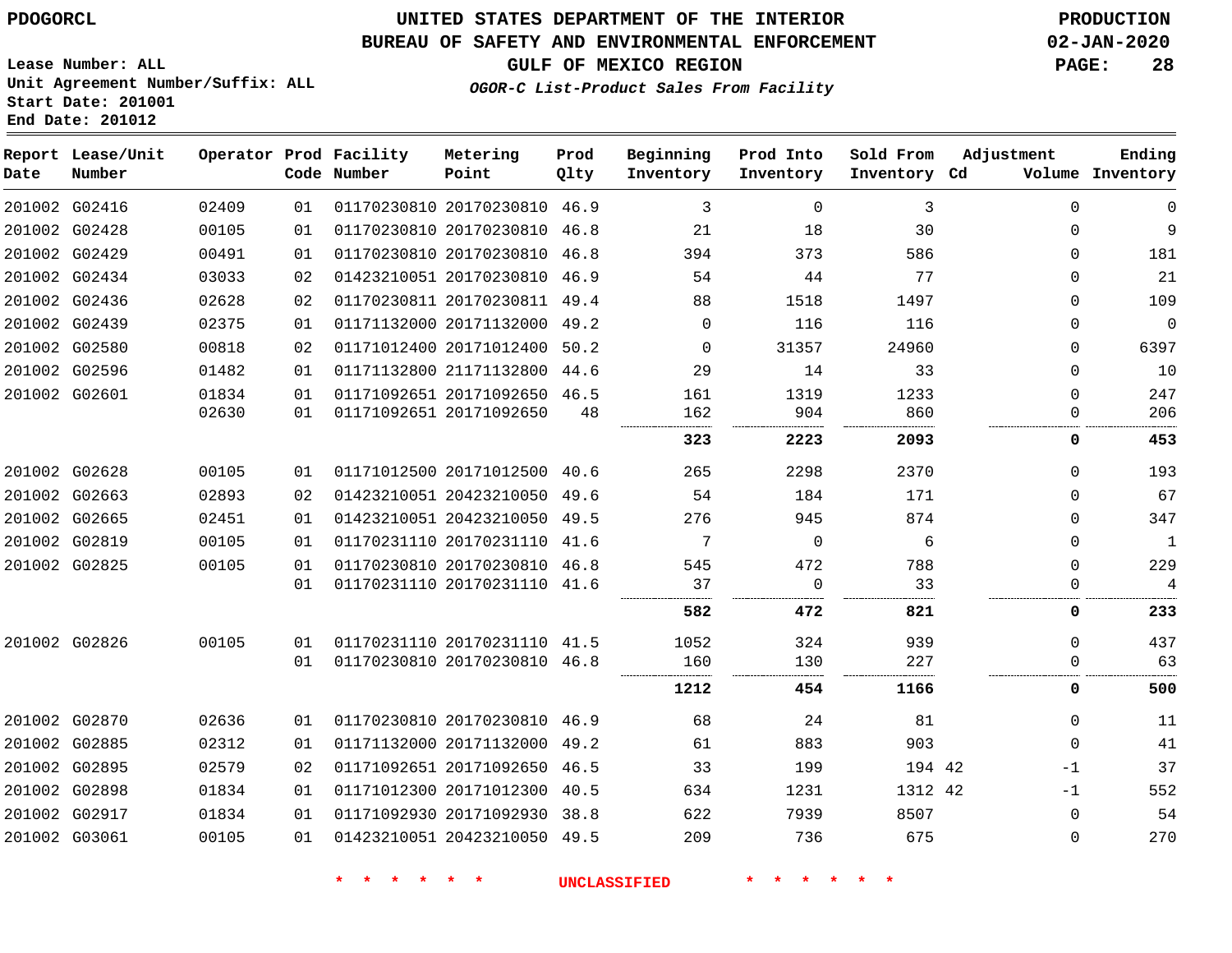### **BUREAU OF SAFETY AND ENVIRONMENTAL ENFORCEMENT 02-JAN-2020**

**OGOR-C List-Product Sales From Facility**

**GULF OF MEXICO REGION PAGE: 29**

**Lease Number: ALL Unit Agreement Number/Suffix: ALL Start Date: 201001 End Date: 201012**

| Date | Report Lease/Unit<br>Number |       |    | Operator Prod Facility<br>Code Number | Metering<br>Point            | Prod<br>Qlty | Beginning<br>Inventory | Prod Into<br>Inventory | Sold From<br>Inventory Cd | Adjustment    | Ending<br>Volume Inventory |
|------|-----------------------------|-------|----|---------------------------------------|------------------------------|--------------|------------------------|------------------------|---------------------------|---------------|----------------------------|
|      | 201002 G03068               | 00105 | 01 |                                       | 01423210051 20423210050 49.5 |              | 31                     | 103                    | 96                        | $\Omega$      | 38                         |
|      | 201002 G03145               | 03041 | 01 |                                       | 01171132800 21171132800 44.6 |              | 54                     | 107                    | 115                       | 0             | 46                         |
|      | 201002 G03152               | 00105 | 01 |                                       | 01177092600 20177092600      | 47.6         | 129                    | 4212                   | 4330                      | $\Omega$      | 11                         |
|      | 201002 G03169               | 01284 | 01 |                                       | 01171092651 20171092650      | 47.4         | 3                      | $\mathbf 0$            | 3                         | 0             | $\mathbf 0$                |
|      | 201002 G03236               | 03041 | 01 |                                       | 01170230450 20170230450 53.9 |              | 130                    | 848                    | 854                       | $\Omega$      | 124                        |
|      | 201002 G03237               | 00276 | 01 |                                       | 01170230450 20170230450      | $\Omega$     | 170                    | $\mathbf 0$            | $\Omega$                  | $\Omega$      | 170                        |
|      | 201002 G03244               | 02871 | 01 |                                       | 01170230810 20170230810      | 46.9         | 7                      | 47                     |                           | 30 42<br>$-1$ | 23                         |
|      | 201002 G03251               | 00105 | 01 |                                       | 01170231110 20170231110 41.5 |              | 205                    | 196                    | 183                       | $\mathbf 0$   | 218                        |
|      | 201002 G03264               | 00003 | 01 |                                       | 01170230811 20170230811 49.4 |              | 6                      | 34                     |                           | 37 42<br>$-1$ | $\overline{a}$             |
|      |                             | 01284 | 02 |                                       | 01170530900 20170530900      | 47           | 156                    | 0                      | 9                         | 0             | 147                        |
|      |                             |       |    |                                       |                              |              | 162                    | 34                     | 46                        | -1            | 149                        |
|      | 201002 G03265               | 01284 | 02 |                                       | 01170530900 20170530900      | 47           | 441                    | 1                      | 25                        | $\Omega$      | 417                        |
|      | 201002 G03331               | 02312 | 02 |                                       | 01171132800 21171132800      | 44.6         | 4374                   | 8947                   | 9591                      | $\Omega$      | 3730                       |
|      | 201002 G03414               | 00818 | 01 |                                       | 01170753510 20170753510      | 59.1         | 30                     | 217                    | 25                        | 0             | 222                        |
|      | 201002 G03738               | 00064 | 01 |                                       | 01170230450 20170230450 53.9 |              | 21                     | 105                    | 110 42                    | $-1$          | 15                         |
|      |                             | 02871 | 01 |                                       | 01170230450 20170230450      | $\Omega$     | 3                      | 0                      | $\Omega$                  | $\Omega$      | 3                          |
|      |                             |       |    |                                       |                              |              | 24                     | 105                    | 110                       | -1            | 18                         |
|      | 201002 G03793               | 02894 | 01 |                                       | 01171012500 20171012500 40.7 |              | 141                    | 1748                   | 1733                      | $\Omega$      | 156                        |
|      | 201002 G03940               | 00105 | 01 |                                       | 01423210051 20423210050 49.6 |              | 9                      | 30                     | 28                        | 0             | 11                         |
|      | 201002 G03958               | 00105 | 01 |                                       | 01170230510 20170230510      | 48.4         | 689                    | 1149                   | 791                       | 0             | 1047                       |
|      | 201002 G04003               | 00105 | 01 |                                       | 01171012500 20171012500 40.7 |              | 1063                   | 14476                  | 14322                     | $\Omega$      | 1217                       |
|      | 201002 G04065               | 02628 | 01 |                                       | 01423210051 20423210050      | 49.6         | 30                     | 112                    | 100                       | $\Omega$      | 42                         |
|      | 201002 G04081               | 02894 | 01 |                                       | 01170230450 20170230810 46.9 |              | 2157                   | 1981                   | 3176                      | $\Omega$      | 962                        |
|      | 201002 G04085               | 00687 | 01 |                                       | 01170230811 20170230811      | 49.4         | 337                    | 4972                   | 4958 42                   | 1             | 352                        |
|      | 201002 G04087               | 02899 | 01 |                                       | 01177008150 01177008150      | 36           | 5571                   | 3562                   | 6566                      | $\Omega$      | 2567                       |
|      | 201002 G04090               | 02312 | 02 |                                       | 01170230810 20170230810      | 46.9         | 131                    | 128                    | 197                       | $\Omega$      | 62                         |
|      | 201002 G04098               | 01963 | 02 |                                       | 01170230810 20170230810 46.9 |              | 148                    | 8                      | 152                       | $\Omega$      | $\overline{4}$             |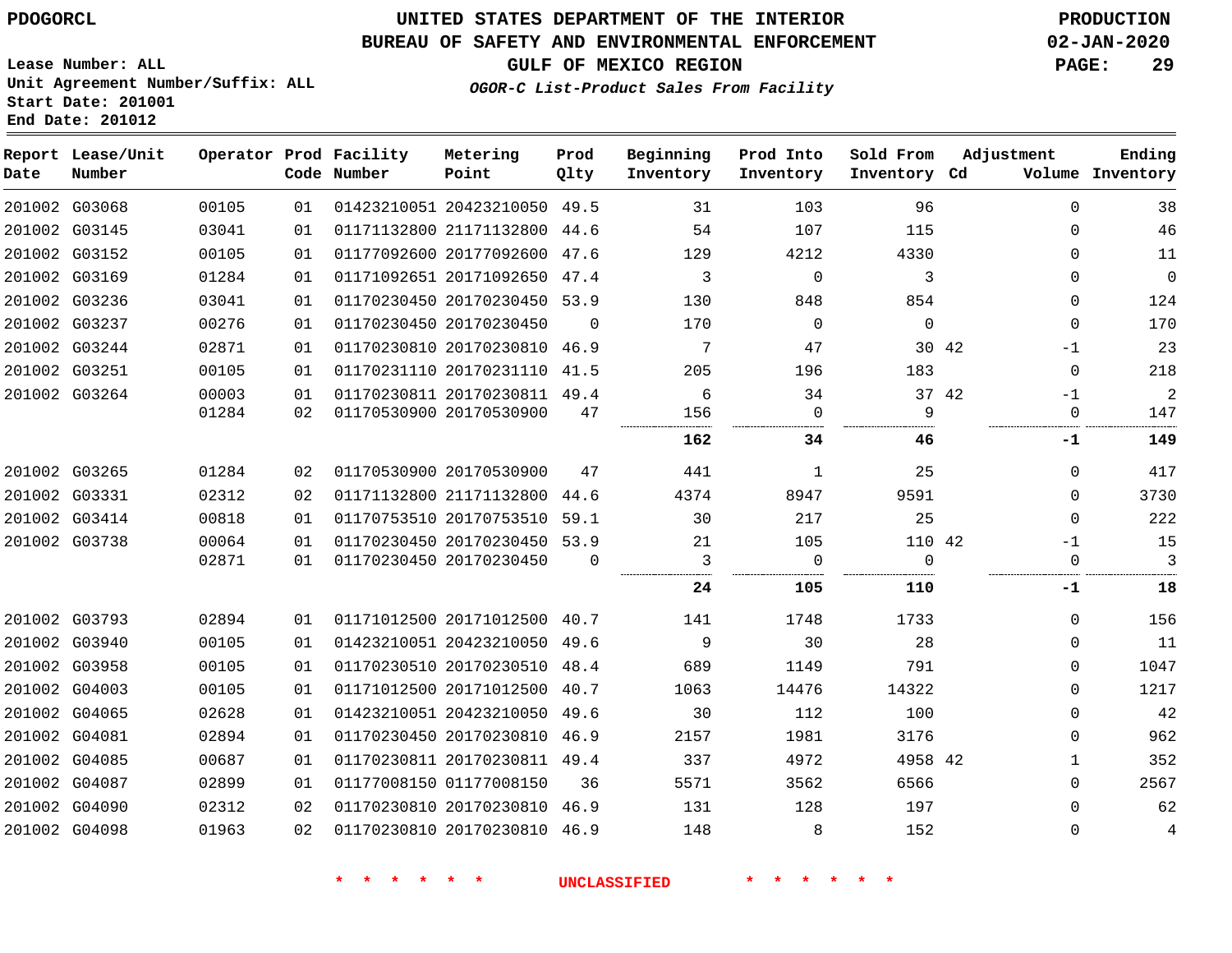**End Date: 201012**

### **UNITED STATES DEPARTMENT OF THE INTERIOR PDOGORCL PRODUCTION**

#### **BUREAU OF SAFETY AND ENVIRONMENTAL ENFORCEMENT 02-JAN-2020**

**Lease Number: ALL Unit Agreement Number/Suffix: ALL Start Date: 201001**

**GULF OF MEXICO REGION PAGE: 30**

**OGOR-C List-Product Sales From Facility**

| Date | Report Lease/Unit<br>Number |       |    | Operator Prod Facility<br>Code Number | Metering<br>Point            | Prod<br>Qlty | Beginning<br>Inventory | Prod Into<br>Inventory | Sold From<br>Inventory Cd | Adjustment |              | Ending<br>Volume Inventory |
|------|-----------------------------|-------|----|---------------------------------------|------------------------------|--------------|------------------------|------------------------|---------------------------|------------|--------------|----------------------------|
|      | 201002 G04143               | 00105 | 01 |                                       | 01170230510 20170230510 48.4 |              | 41                     | 330                    | 74                        |            | $\Omega$     | 297                        |
|      | 201002 G04232               | 00105 | 01 |                                       | 01171012500 20171012500      | 40.6         | 29                     | 415                    | 409                       |            | $\Omega$     | 35                         |
|      |                             | 00730 | 01 |                                       | 01171012500 20171012500 40.7 |              | 1169                   | 15335                  | 15214 42                  |            | $-1$         | 1289                       |
|      |                             |       |    |                                       |                              |              | 1198                   | 15750                  | 15623                     |            | -1           | 1324                       |
|      | 201002 G04254               | 01834 | 01 |                                       | 01170573602 20170573602 33.7 |              | 468                    | 776                    | 969 42                    |            | 1            | 276                        |
|      | 201002 G04397               | 02421 | 01 |                                       | 01170230810 20170230810      | 46.9         | 167                    | 4                      | 169                       |            | $\Omega$     | $\overline{2}$             |
|      | 201002 G04421               | 00105 | 01 |                                       | 01171131600 20171131600 43.3 |              | 260                    | 7094                   | 7129 42                   |            | 1            | 226                        |
|      | 201002 G04453               | 02589 | 01 |                                       | 01171012300 20171012300 36.9 |              | 307                    | 1975                   | 1397                      |            | $\Omega$     | 885                        |
|      | 201002 G04460               | 01819 | 01 |                                       | 01171012500 20171012500      | 40.7         | $\Omega$               | 608                    | 557                       |            | 0            | 51                         |
|      | 201002 G04537               | 02589 | 01 |                                       | 01420470030 20420470030 54.4 |              | 1380                   | 121                    | 136                       |            | 0            | 1365                       |
|      | 201002 G04547               | 02628 | 01 |                                       | 01423210051 20423210050 49.6 |              | 39                     | 74                     | 86                        |            | $\Omega$     | 27                         |
|      | 201002 G04565               | 01284 | 01 |                                       | 01420390101 01420390101      | 0            | 574                    | 262                    | $\Omega$                  |            | $\Omega$     | 836                        |
|      | 201002 G04773               | 01482 | 01 |                                       | 01170230811 20170230811 49.4 |              | 3                      | 53                     | 52                        |            | $\Omega$     | $\overline{4}$             |
|      | 201002 G04787               | 00687 | 01 |                                       | 01171131600 20171131600      | 43.3         | $\Omega$               | 8                      | 8                         |            | $\Omega$     | $\Omega$                   |
|      | 201002 G04800               | 03026 | 01 |                                       | 01171132800 21171132800 44.6 |              | 3740                   | 2982                   | 4840                      |            | $\Omega$     | 1882                       |
|      | 201002 G04818               | 02894 | 01 |                                       | 01170230500 20170230500 42.7 |              | 5                      | $\Omega$               | 5                         |            | $\Omega$     | $\mathbf 0$                |
|      | 201002 G04996               | 02628 | 01 |                                       | 01420570060 20420570060      | 49.6         | 278                    | 0                      | 14                        |            | 0            | 264                        |
|      | 201002 G05006               | 01284 | 02 |                                       | 01170230510 20170230510 48.5 |              | 7                      | 27                     | 9                         |            | $\Omega$     | 25                         |
|      | 201002 G05283               | 01376 | 01 |                                       | 01170231300 01170231300 39.8 |              | $\Omega$               | 22380                  | 22380                     |            | $\Omega$     | $\mathbf 0$                |
|      | 201002 G05286               | 03033 | 02 |                                       | 01170230810 20170230810      | 46.9         | $\mathbf{1}$           | 1759                   | 905                       |            | $\Omega$     | 855                        |
|      | 201002 G05292               | 00003 | 01 |                                       | 01170230811 20170230811 49.4 |              | 22                     | 486                    | 475 42                    |            | $\mathbf{1}$ | 34                         |
|      | 201002 G05299               | 00818 | 01 |                                       | 01170230500 20170230500      | 48           | 168                    | 265                    | 357                       |            | $\Omega$     | 76                         |
|      | 201002 G05315               | 02714 | 01 |                                       | 01170230811 20170230811 49.4 |              | $\Omega$               | 4                      | 4                         |            | 0            | $\overline{0}$             |
|      | 201002 G05346               | 01819 | 01 |                                       | 01170530900 20170530900      | 47           | 275                    | $\mathbf 0$            |                           | 16 42      | 1            | 260                        |
|      | 201002 G05391               | 01819 | 01 |                                       | 01170530900 20170530900      | 47           | 746                    | $\mathbf{1}$           | 43                        |            | $\Omega$     | 704                        |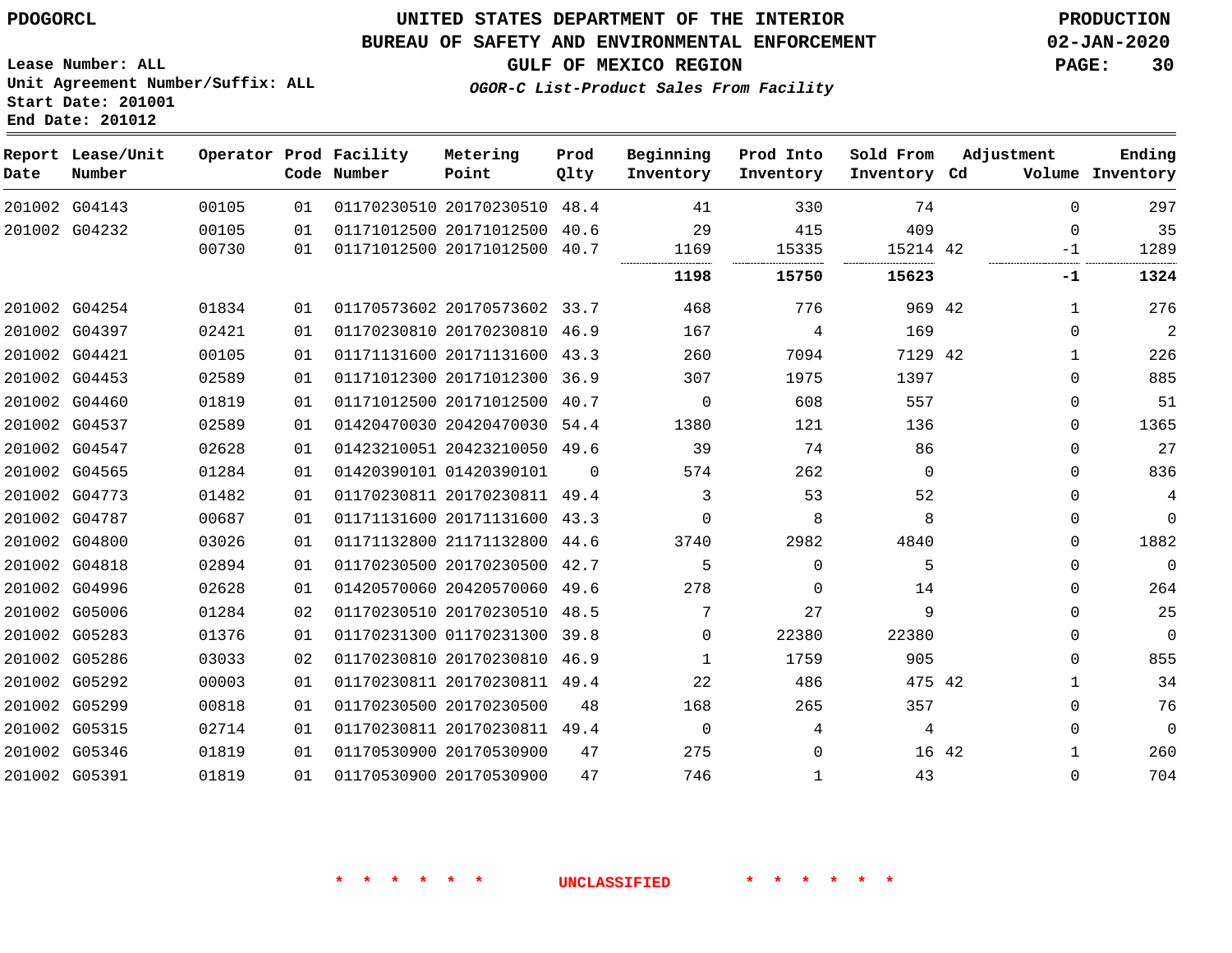**Report Lease/Unit**

**Number**

 G06165 G06166 G06167    

### **UNITED STATES DEPARTMENT OF THE INTERIOR PDOGORCL PRODUCTION**

**Prod Qlty**

#### **BUREAU OF SAFETY AND ENVIRONMENTAL ENFORCEMENT 02-JAN-2020**

**Ending**

 

 $\Omega$   $\Omega$ 

**GULF OF MEXICO REGION PAGE: 31**

**Adjustment**

**Lease Number: ALL Unit Agreement Number/Suffix: ALL Start Date: 201001 End Date: 201012**

**Operator Prod Facility**

**OGOR-C List-Product Sales From Facility**

**Beginning Inventory** **Prod Into Inventory** **Sold From Inventory**

| Date | Number        |       |    | Code Number | Point                        | Qlty | Inventory      | Inventory      | Inventory Cd   |       |              | Volume Inventory |
|------|---------------|-------|----|-------------|------------------------------|------|----------------|----------------|----------------|-------|--------------|------------------|
|      | 201002 G05431 | 00560 | 01 |             | 01177062608 2017706260A 36.5 |      | 114            | 13985          | 13818          |       | $\Omega$     | 281              |
|      |               | 02409 | 01 |             | 01171132800 20177052203 37.6 |      | $\overline{0}$ | 1              | $\overline{1}$ |       | $\Omega$     | $\overline{0}$   |
|      |               |       |    |             |                              |      | 114            | 13986          | 13819          |       | 0            | 281              |
|      | 201002 G05494 | 02871 | 02 |             | 01171132800 21171132800 44.6 |      | 223            | 461            | 493 42         |       | $\mathbf{1}$ | 192              |
|      | 201002 G05504 | 00105 | 01 |             | 01171012300 20171012300 40.5 |      | 781            | 1101           | 1388           |       | $\Omega$     | 494              |
|      |               |       | 01 |             | 01171132800 21171132800 44.6 |      | 1475           | 2288           | 2709           |       | 0            | 1054             |
|      |               | 00730 | 01 |             | 01171132800 21171132800 44.6 |      | 710            | 1156           | 1363           |       |              | 503              |
|      |               |       |    |             |                              |      | 2966           | 4545           | 5460           |       | 0            | 2051             |
|      | 201002 G05505 | 00078 | 02 |             | 01171012400 20171012400 50.2 |      | 64             | 243            | 257            |       | $\Omega$     | 50               |
|      |               |       | 02 |             | 01171132800 21171132800 44.6 |      | $\Omega$       | 352            | 253            |       | $\Omega$     | 99               |
|      |               |       |    |             |                              |      | 64             | 595            | 510            |       | 0            | 149              |
|      | 201002 G05549 | 01834 | 01 |             | 01171092651 20171092650 47.7 |      | 348            | 2595           | 2457           |       | $\Omega$     | 486              |
|      |               | 02636 | 01 |             | 01171132800 21171132800 44.6 |      | 188            | $\overline{0}$ | 188            |       | $\Omega$     | $\overline{0}$   |
|      |               |       |    |             |                              |      | 536            | 2595           | 2645           |       | 0            | 486              |
|      | 201002 G05599 | 01834 | 01 |             | 01171012500 20171012500 40.7 |      | $\overline{2}$ | 129            | 121 42         |       | $\mathbf{1}$ | 11               |
|      | 201002 G05602 | 01834 | 01 |             | 01171012500 20171012500 40.7 |      | 147            | 2574           | 2504           |       | $\Omega$     | 217              |
|      | 201002 G05610 | 02312 | 01 |             | 01171012500 20171012500 40.7 |      | 97             | 593            | 640            |       | $\mathbf 0$  | 50               |
|      | 201002 G05612 | 00105 | 01 |             | 01171012500 20171012500 40.6 |      | 383            | 5052           | 5010           |       | $\Omega$     | 425              |
|      | 201002 G06027 | 00105 | 01 |             | 01423210051 20423210050 49.5 |      | $\overline{1}$ | 53             | 35             |       | $\Omega$     | 19               |
|      | 201002 G06037 | 02899 | 01 |             | 01420570060 20420570060 49.6 |      | 571            | 4              | 17             |       | $\Omega$     | 558              |
|      | 201002 G06069 | 00818 | 02 |             | 01423210051 20423210050 49.6 |      | 12             | 75             |                | 59 42 | $\mathbf{1}$ | 29               |
|      | 201002 G06104 | 00105 | 01 |             | 01420390110 20420390110 51.5 |      | 70             | $\Omega$       | 29             |       | $\Omega$     | 41               |
|      | 201002 G06105 | 02409 | 01 |             | 01420390110 20420390110 51.5 |      | 188            | 113            | 122            |       | $\Omega$     | 179              |
|      | 201002 G06156 | 00818 | 02 |             | 01422450350 20422450350 39.7 |      | 677            | 2383           | 1273           |       | $\Omega$     | 1787             |

**\* \* \* \* \* \* UNCLASSIFIED \* \* \* \* \* \***

 20170230450 53.9 20170230450 53.8 20170230450 53.8

**Metering Point**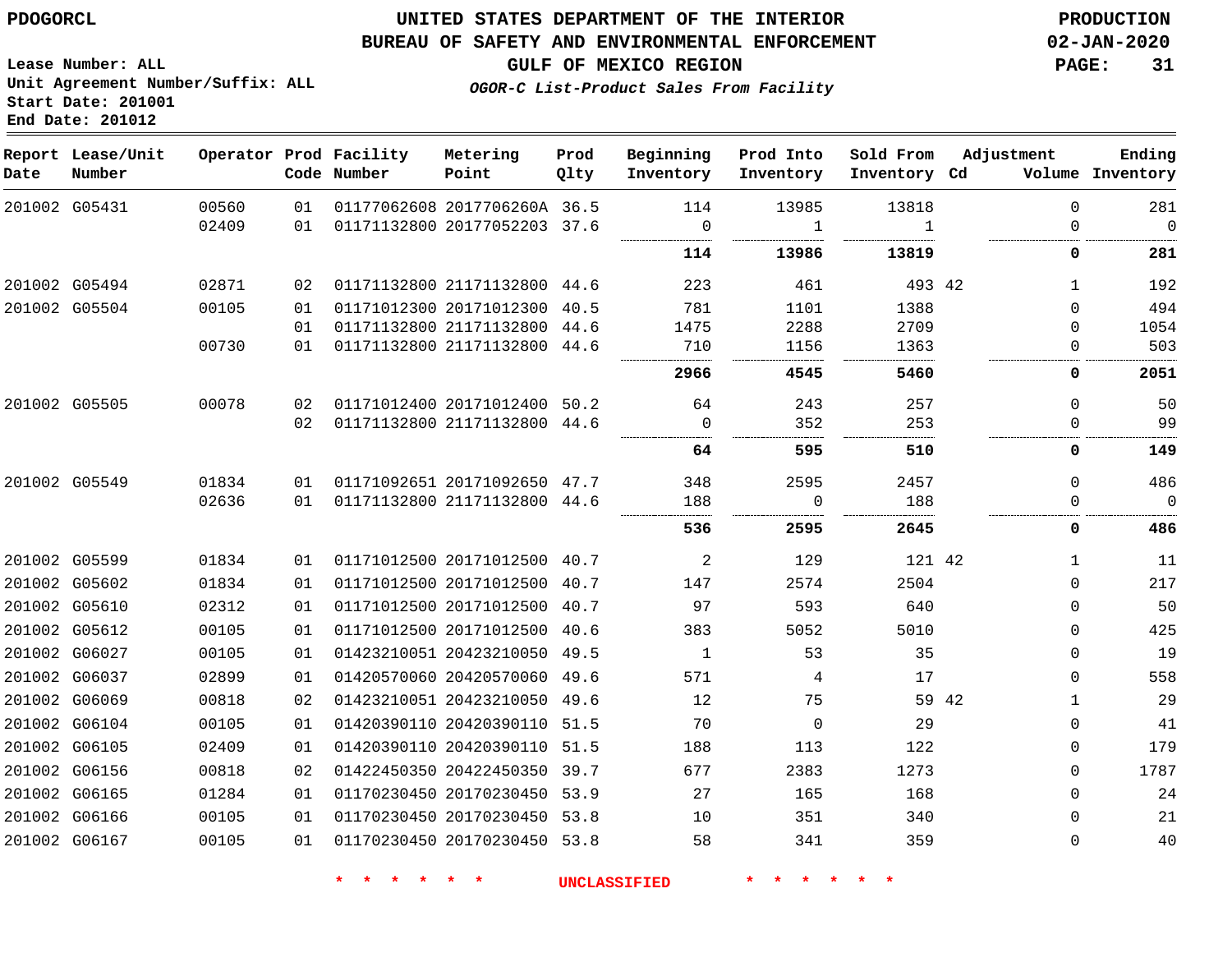**Report Lease/Unit**

**Number**

### **UNITED STATES DEPARTMENT OF THE INTERIOR PDOGORCL PRODUCTION**

**Prod Qlty**

#### **BUREAU OF SAFETY AND ENVIRONMENTAL ENFORCEMENT 02-JAN-2020**

**Lease Number: ALL Unit Agreement Number/Suffix: ALL Start Date: 201001 End Date: 201012**

**Operator Prod Facility**

**OGOR-C List-Product Sales From Facility**

**Beginning Inventory**

**Prod Into Inventory**

**Sold From Inventory**

**GULF OF MEXICO REGION PAGE: 32**

**Adjustment**

**Ending**

| Date | Number        |       |    | Code Number                 | Point                        | Qlty        | Inventory           | Inventory                                     | Inventory Cd       |      |              | Volume Inventory |
|------|---------------|-------|----|-----------------------------|------------------------------|-------------|---------------------|-----------------------------------------------|--------------------|------|--------------|------------------|
|      | 201002 G06168 | 03008 | 02 |                             | 01170230450 20170230450 53.9 |             | 41                  | 155                                           | 164                |      | 0            | 32               |
|      | 201002 G06180 | 00730 | 01 |                             | 01170230450 20170230450 52.9 |             | 2                   | 35                                            | 32                 |      | 0            | 5                |
|      | 201002 G06668 | 00276 | 01 |                             | 01171132000 20171132000 49.2 |             | 328                 | 4209                                          | 4344               |      | $\mathbf 0$  | 193              |
|      | 201002 G06767 | 01834 | 01 |                             | 01171012500 20171012500 40.7 |             | 20                  | 197                                           | 201 42             |      | $\mathbf{1}$ | 17               |
|      | 201002 G07201 | 00818 | 02 |                             | 01420570060 20420570060 50.5 |             | 178                 | $\mathbf 0$                                   |                    | 5 42 | $\mathbf{1}$ | 174              |
|      | 201002 G07215 | 03041 | 01 |                             | 01420390120 01420390120 52.6 |             | 57                  | 347                                           | 274                |      | $\Omega$     | 130              |
|      | 201002 G07619 | 02222 | 01 |                             | 01170530900 20170530900      | $\mathbf 0$ | 6                   | $\mathsf{O}$                                  | $\mathbf 0$        |      | $\Omega$     | 6                |
|      | 201002 G07684 | 02871 | 02 |                             | 01171132000 20171132000 49.2 |             | 100                 | 2212                                          | 2210               |      | 0            | 102              |
|      | 201002 G07703 | 03041 | 01 |                             | 01171132800 21171132800 44.6 |             | 239                 | 472                                           | 512                |      | $\Omega$     | 199              |
|      | 201002 G07736 | 02312 | 02 |                             | 01171132800 21171132800 44.6 |             | 51                  | 339                                           | 281                |      | $\Omega$     | 109              |
|      | 201002 G07760 | 01284 | 01 |                             | 01177122950 20177122950 30.5 |             | 44                  | 13469                                         | 13480              |      | $\Omega$     | 33               |
|      | 201002 G07802 | 01284 | 02 |                             | 01177258041 01177258041      | 28          | 33                  | 5                                             | 24                 |      | $\Omega$     | 14               |
|      | 201002 G07917 | 01834 | 01 |                             | 01170573602 20170573602 33.7 |             | 20268               | 63256                                         | 61076 42           |      | 1            | 22449            |
|      | 201002 G08120 | 02312 | 02 |                             | 01423210051 20423210050 49.6 |             | 15                  | 76                                            | 63                 |      | $\Omega$     | 28               |
|      | 201002 G08641 | 02589 | 01 |                             | 01170230810 20170230810      | 40          | $\overline{0}$      | 2                                             | $\overline{2}$     |      | 0            | $\overline{0}$   |
|      | 201002 G09010 | 03041 | 01 |                             | 01420390120 01420390120 52.6 |             | 19                  | 70                                            | 60                 |      | $\Omega$     | 29               |
|      | 201002 G09500 | 02899 | 01 |                             | 01177058270 01177058270 38.3 |             | 33                  | 42                                            | 42 42              |      | $-1$         | 32               |
|      | 201002 G09564 | 01482 | 01 |                             | 01171132800 21171132800 44.6 |             | 23                  | 25                                            | 31                 |      | $\mathbf{0}$ | 17               |
|      | 201002 G09574 | 01819 | 01 |                             | 01171012300 20171012300 40.5 |             | 37                  | 89                                            | 86                 |      | $\Omega$     | 40               |
|      | 201002 G09631 | 01284 | 01 |                             | 01177122950 20177122950 30.5 |             | 17                  | 5204                                          | 5208               |      | $\Omega$     | 13               |
|      | 201002 G10226 | 01819 | 01 |                             | 01423210051 20423210050 49.6 |             | 14                  | 14                                            | 23                 |      | $\Omega$     | 5                |
|      | 201002 G10486 | 00981 | 01 |                             | 01170753850 20170753850 35.3 |             | 38                  | $\mathbf 0$                                   | 20                 |      | $\Omega$     | 18               |
|      | 201002 G10636 | 02894 | 01 |                             | 01170230811 20170230811 49.4 |             | 285                 | 4447                                          | 4417               |      | $\Omega$     | 315              |
|      | 201002 G10665 | 02899 | 01 |                             | 01177058270 01177058270 38.3 |             | 3401                | 4389                                          | 4357 42            |      | $\mathbf{1}$ | 3434             |
|      | 201002 G10794 | 02466 | 01 |                             | 01177122950 20177122950 30.5 |             | 11                  | 4137                                          | 4139 42            |      | $\mathbf{1}$ | 10               |
|      | 201002 G10910 | 00162 | 01 |                             | 01177245110 2017724511G 45.6 |             | $\overline{0}$      | 7252                                          | 7252               |      | 0            | $\mathbf 0$      |
|      | 201002 G11243 | 02589 | 01 |                             | 01420470030 20420470030 54.4 |             | 257                 | 40                                            | 25                 |      | 0            | 272              |
|      | 201002 G11870 | 00276 | 01 |                             | 01171132000 20171132000 49.2 |             | 4637                | 73817                                         | 75064              |      | 0            | 3390             |
|      |               |       |    | $\star$ $\star$<br>一天。<br>大 | $\star$ $\star$              |             | <b>UNCLASSIFIED</b> | $\star$ $\star$<br>$\rightarrow$<br>$\star$ . | $\star$<br>$\star$ |      |              |                  |

**Metering Point**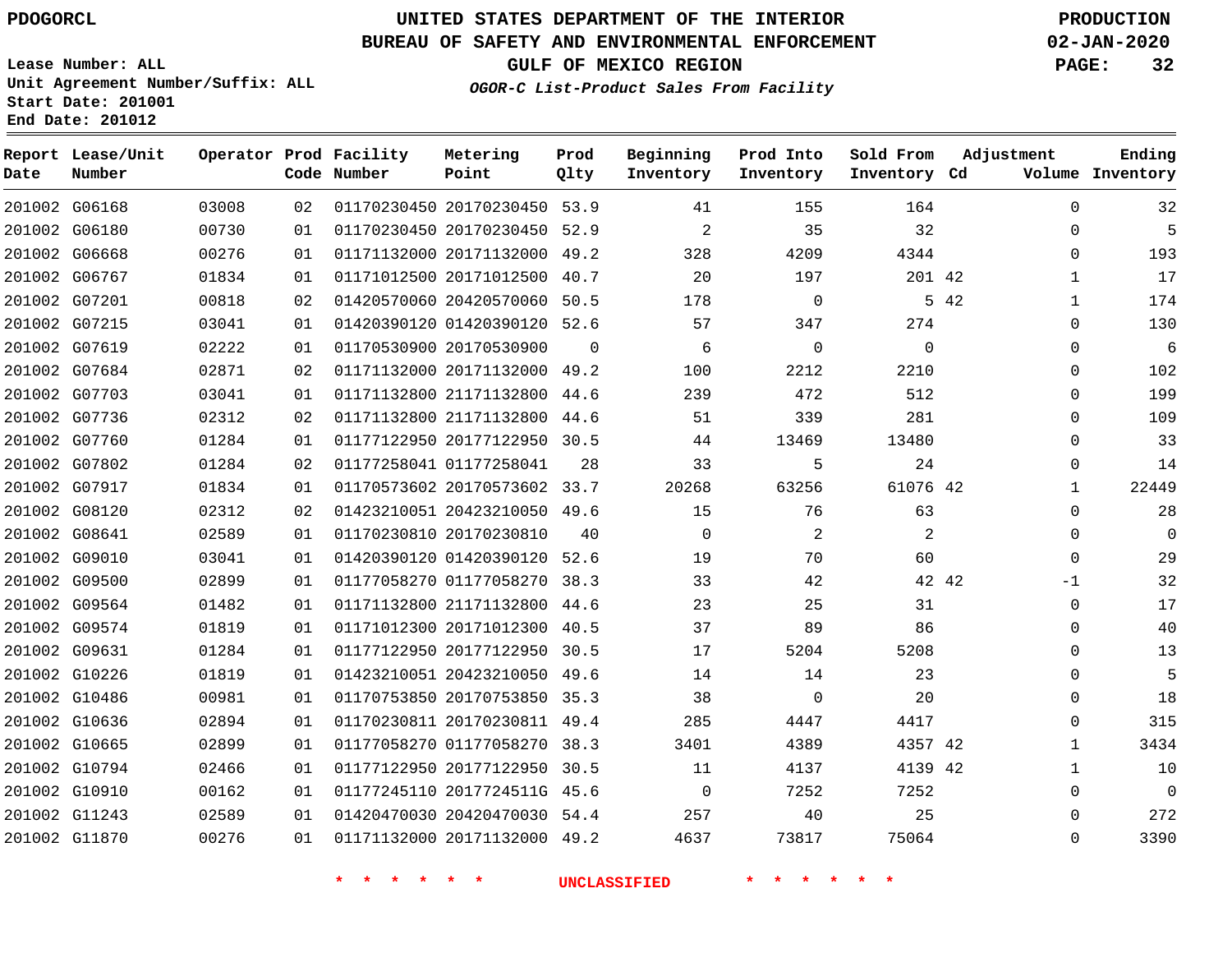G11911

**Date**

**Report Lease/Unit**

**Number**

# **UNITED STATES DEPARTMENT OF THE INTERIOR PDOGORCL PRODUCTION**

**Prod Qlty**

#### **BUREAU OF SAFETY AND ENVIRONMENTAL ENFORCEMENT 02-JAN-2020**

**Lease Number: ALL Unit Agreement Number/Suffix: ALL Start Date: 201001 End Date: 201012**

> 

**Operator Prod Facility**

**Code Number**

20177072601 41.3

**Metering Point**

  **OGOR-C List-Product Sales From Facility**

 

 

 

**Sold From Inventory**

**Prod Into Inventory**

**Beginning Inventory**

**GULF OF MEXICO REGION PAGE: 33**

**Inventory Cd Volume**

**Adjustment**

  $\Omega$  $\Omega$   $\Omega$  $\Omega$  $\Omega$  $\Omega$  $\Omega$   $\Omega$  $\Omega$   $\Omega$ -1  $\Omega$  $\Omega$  $\Omega$  $\overline{0}$  $-1$  $\Omega$  $\Omega$   $\Omega$   $\Omega$ 

**Ending**

|               |       |    | $\star$ | $\star$ | $\star$ $\star$ |                              |          | <b>UNCLASSIFIED</b> |             |         |       |
|---------------|-------|----|---------|---------|-----------------|------------------------------|----------|---------------------|-------------|---------|-------|
| 201002 G14864 | 02871 | 02 |         |         |                 | 01170230450 20170230450 53.9 |          | 1001                | 6324        | 6398    |       |
| 201002 G14791 | 02451 | 01 |         |         |                 | 01420570060 20420570060 49.5 |          | 29                  | $\mathbf 0$ | 1       |       |
| 201002 G14535 | 02628 | 01 |         |         |                 | 01171012500 20171012500 40.7 |          | 72                  | 105         | 168     |       |
| 201002 G14493 | 01834 | 01 |         |         |                 | 01171092930 20171092930 38.8 |          | 83                  | 1109        | 1185 42 |       |
| 201002 G14364 | 02871 | 01 |         |         |                 | 01171132800 21171132800 44.6 |          | 140                 | 0           | 140     |       |
| 201002 G14357 | 02852 | 02 |         |         |                 | 01171131600 20171131600 42.2 |          | $\mathbf 0$         | 170         | 170     |       |
| 201002 G14342 | 02200 | 01 |         |         |                 | 01170230811 20170230811 49.4 |          | 275                 | 2646        | 2616 42 |       |
| 201002 G14193 | 02409 | 01 |         |         |                 | 01170230810 20170230810 46.8 |          | 469                 | 605         | 780     |       |
| 201002 G13938 | 01284 | 01 |         |         |                 | 01171012500 20171012500 40.7 |          | 1167                | 16009       | 15830   |       |
| 201002 G13937 | 02628 | 02 |         |         |                 | 01171092651 20171092650 47.4 |          | 41                  | 265         | 257     |       |
| 201002 G13850 | 01482 | 01 |         |         |                 | 01170230811 20170230811 49.4 |          | $\mathbf 1$         | 31          | 30      |       |
| 201002 G13825 | 00818 | 01 |         |         |                 | 01170230450 20170230450 53.9 |          | 9                   | 113         | 106 42  |       |
| 201002 G13576 | 02594 | 02 |         |         |                 | 01170230810 20170230810 46.9 |          | 33                  | 6           |         | 29 42 |
| 201002 G13560 | 03033 | 02 |         |         |                 | 01170230810 20170230810 46.9 |          | $\mathbf 0$         | 130         | 67      |       |
| 201002 G12906 | 01819 | 01 |         |         |                 | 01171012300 20171012300 40.5 |          | 659                 | 1016        | 1219    |       |
| 201002 G12858 | 01284 | 01 |         |         |                 | 01171131600 20171131600 43.3 |          | 0                   | 23          | 22      |       |
| 201002 G12803 | 02409 | 01 |         |         |                 | 01171132000 20171132000 49.2 |          | $\overline{a}$      | 40          | 40      |       |
| 201002 G12802 | 02200 | 01 |         |         |                 | 01170230811 20170230811 49.4 |          | 55                  | 2883        | 2852 42 |       |
| 201002 G12761 | 00162 | 01 |         |         |                 | 01170230810 20170230810 46.9 |          | 0                   | 790         | 790     |       |
| 201002 G12564 | 02603 | 01 |         |         |                 | 01170230510 20170230510 48.5 |          | 19                  | 26          | 17      |       |
| 201002 G12497 | 02589 | 01 |         |         |                 | 01420390101 01420390101      | $\Omega$ | 113                 | 0           | 0       |       |
| 201002 G12355 | 02589 | 01 |         |         |                 | 01171012300 20171012300 35.7 |          | 9467                | 19323       | 20125   |       |
| 201002 G12024 | 02312 | 02 |         |         |                 | 01171012500 20171012500 40.7 |          | 18                  | 204         | 205     |       |
| 201002 G12020 | 01482 | 01 |         |         |                 | 01171012500 20171012500 40.7 |          | 121                 | 7131        | 6653 42 |       |
| 201002 G12019 | 01482 | 01 |         |         |                 | 01171012500 20171012500 40.7 |          | 21                  | 271         | 270 42  |       |
| 201002 G11984 | 03008 | 02 |         |         |                 | 01171092651 20171092650 47.4 |          | 8                   | 293         | 247     |       |
| 201002 G11952 | 00105 | 01 |         |         |                 | 01171012300 20171012300 40.5 |          | 252                 | 462         | 507     |       |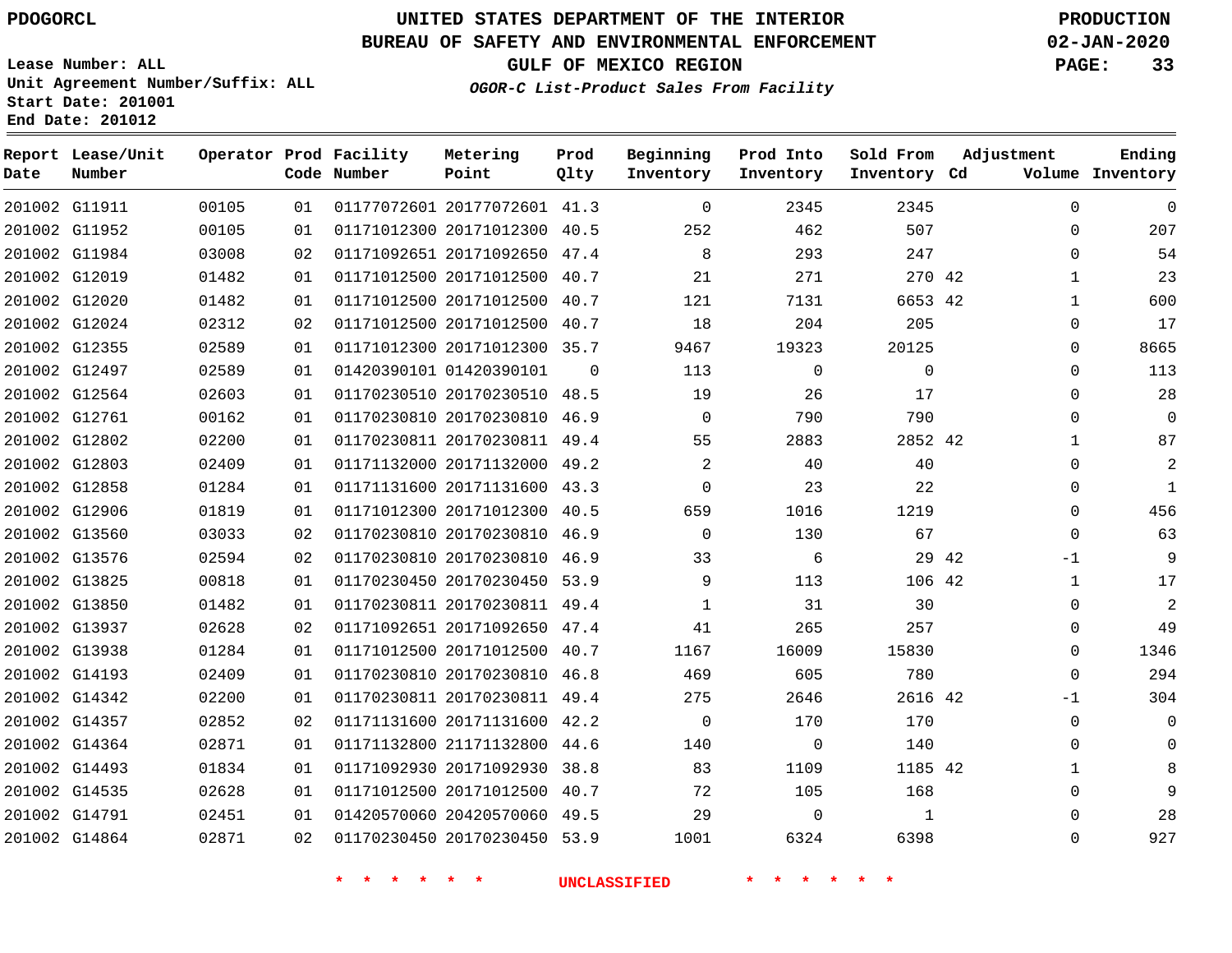**End Date: 201012**

# **UNITED STATES DEPARTMENT OF THE INTERIOR PDOGORCL PRODUCTION**

### **BUREAU OF SAFETY AND ENVIRONMENTAL ENFORCEMENT 02-JAN-2020**

**Lease Number: ALL Unit Agreement Number/Suffix: ALL Start Date: 201001**

**GULF OF MEXICO REGION PAGE: 34**

**OGOR-C List-Product Sales From Facility**

| Date | Report Lease/Unit<br>Number |       |    | Operator Prod Facility<br>Code Number | Metering<br>Point            | Prod<br>Qlty | Beginning<br>Inventory | Prod Into<br>Inventory | Sold From<br>Inventory Cd | Adjustment           | Ending<br>Volume Inventory |
|------|-----------------------------|-------|----|---------------------------------------|------------------------------|--------------|------------------------|------------------------|---------------------------|----------------------|----------------------------|
|      | 201002 G15050               | 00105 | 01 |                                       | 01170231110 20170231110 41.5 |              | 18197                  | 11310                  | 16246                     |                      | $\overline{0}$<br>13261    |
|      | 201002 G15078               | 00064 | 01 |                                       | 01170230810 20170230810 46.9 |              | 2994                   | 130                    | 589 42                    |                      | 2536<br>1                  |
|      | 201002 G15189               | 00560 | 01 |                                       | 01171132800 21171132800      | 44.6         | 79                     | 115                    | 140                       |                      | 54<br>$\Omega$             |
|      | 201002 G15239               | 03041 | 01 |                                       | 01171012500 20171012500 40.7 |              | 11                     | 284                    | 271                       |                      | 24<br>0                    |
|      | 201002 G15242               | 01284 | 01 |                                       | 01171092651 20171092650 47.4 |              | $\mathbf 0$            | 186                    | 151                       |                      | 35<br>$\Omega$             |
|      | 201002 G15263               | 02421 | 01 |                                       | 01171132000 20171132000 49.2 |              | 258                    | 3672                   | 3761                      |                      | 169<br>0                   |
|      | 201002 G15277               | 00222 | 02 |                                       | 01171012400 20171012400 50.2 |              | 612                    | 5877                   | 5290                      |                      | 1199<br>$\Omega$           |
|      | 201002 G15293               | 01284 | 01 |                                       | 01171092651 20171092650 47.4 |              | 90                     | 0                      | 90                        |                      | $\mathbf{0}$<br>0          |
|      | 201002 G15299               | 02200 | 01 |                                       | 01171092651 20171092650 47.4 |              | 473                    | 4492                   | 4123                      |                      | 842<br>0                   |
|      | 201002 G15303               | 00105 | 01 |                                       | 01171092800 21171132800 44.6 |              | 143                    | 222                    | 263                       |                      | 102<br>$\Omega$            |
|      | 201002 G15312               | 00105 | 01 |                                       | 01171092651 20171092650 47.3 |              | 2448                   | 19273                  | 18108                     |                      | $\Omega$<br>3613           |
|      | 201002 G15323               | 01482 | 01 |                                       | 01171012500 20171012500 40.7 |              | 5                      | 289                    | 270                       |                      | 24<br>$\Omega$             |
|      | 201002 G15740               | 00818 | 01 |                                       | 01170230450 20170230450 53.9 |              | 15                     | 216                    | 182                       |                      | 49<br>0                    |
|      |                             | 02893 | 02 |                                       | 01170230450 20170230450 53.9 |              | 854                    | 7030                   | 6860                      |                      | 0<br>1024                  |
|      |                             |       |    |                                       |                              |              | 869                    | 7246                   | 7042                      |                      | 1073<br>0                  |
|      | 201002 G15742               | 00730 | 01 |                                       | 01170230450 20170230450 53.9 |              | 32                     | 339                    | 321                       |                      | 50<br>0                    |
|      | 201002 G15769               | 03041 | 01 |                                       | 01422450350 20422450350 39.7 |              | 76                     | 547                    | 259                       |                      | 364<br>0                   |
|      | 201002 G16104               | 00105 | 01 |                                       | 01170231110 20170231110 41.6 |              | 34                     | 22                     | 30                        |                      | 26<br>$\mathbf 0$          |
|      | 201002 G16121               | 00687 | 01 |                                       | 01170230811 20170230811 49.4 |              | 17                     | 456                    | 440 42                    |                      | 32<br>$-1$                 |
|      | 201002 G16333               | 01819 | 01 |                                       | 01171092651 20171092650 47.4 |              | 862                    | 844                    | 1547 42                   |                      | 158<br>$-1$                |
|      | 201002 G16353               | 01482 | 01 |                                       | 01171132000 20171132000 49.2 |              | 64                     | 968                    | 987 42                    |                      | 44<br>$-1$                 |
|      | 201002 G16461               | 00105 | 01 |                                       | 01170753510 20170753510 59.1 |              | 130                    | $\mathbf 0$            | 13                        |                      | 117<br>$\mathbf 0$         |
|      | 201002 G16469               | 03026 | 01 |                                       | 01170753510 20170753510 59.1 |              | 13                     | 56                     | 7                         |                      | 62<br>0                    |
|      | 201002 G16500               | 02312 | 01 |                                       | 01170755200 20170755200 37.2 |              | 817                    | 13819                  | 13769                     |                      | 867<br>$\Omega$            |
|      | 201002 G16515               | 00162 | 01 |                                       | 01177245110 2017724511G 45.6 |              | $\Omega$               | 10941                  | 10941                     |                      | $\mathbf 0$<br>$\mathbf 0$ |
|      | 201002 G16575               | 00730 | 01 |                                       | 01608103650 20608103650 29.8 |              | $\Omega$               | 66                     | 66                        |                      | $\Omega$<br>$\Omega$       |
|      | 201002 G16890               | 00981 | 01 |                                       | 01170753850 20170753850      | 0            | 867                    | 679                    |                           | $-459$<br>$0\quad09$ | 1087                       |
|      | 201002 G17124               | 02871 | 02 |                                       | 01170230450 20170230450 53.9 |              | 17                     | 106                    | 111                       |                      | 12<br>0                    |
|      |                             |       |    |                                       |                              |              |                        |                        |                           |                      |                            |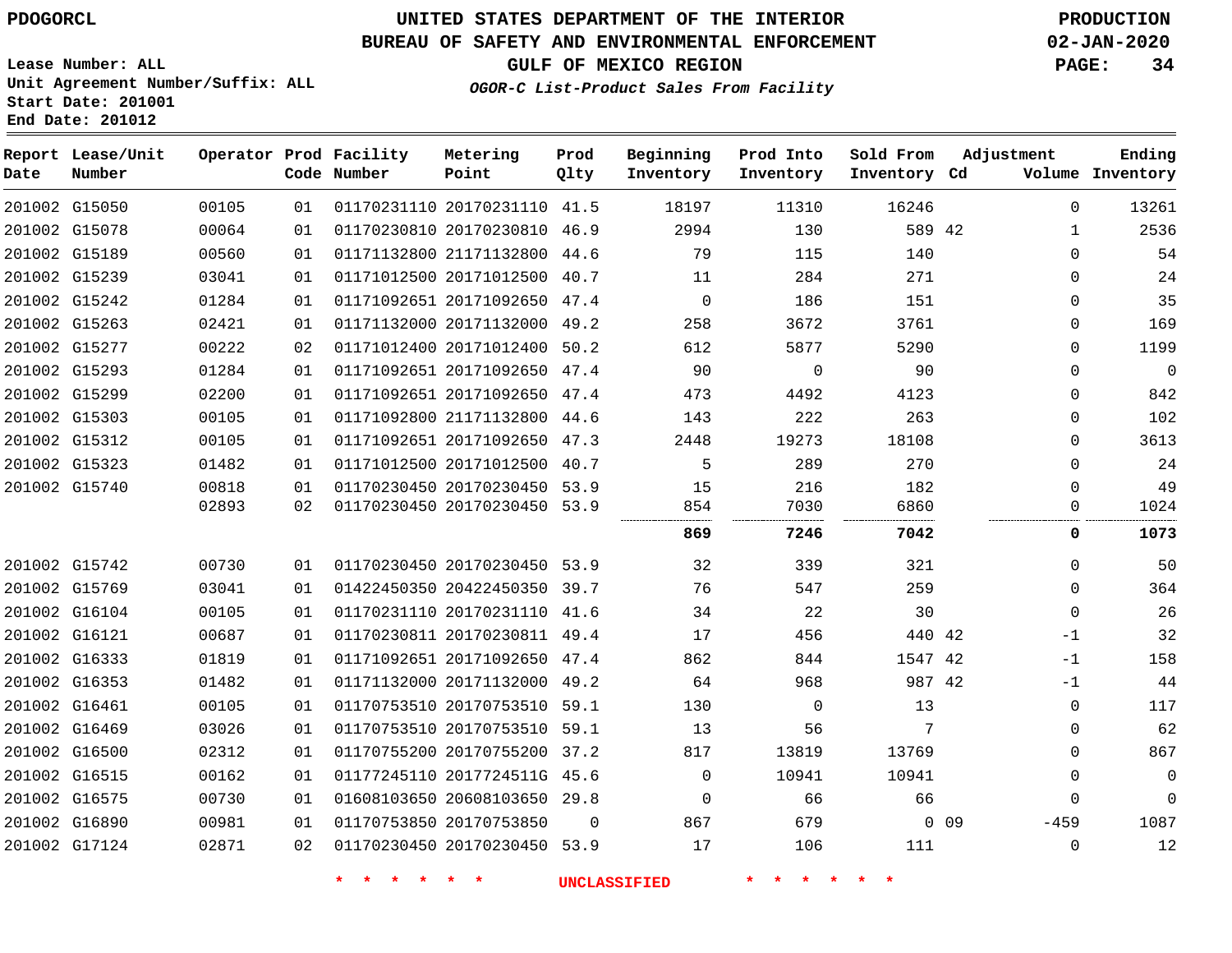G17133

**Date**

**Report Lease/Unit**

**Number**

# **UNITED STATES DEPARTMENT OF THE INTERIOR PDOGORCL PRODUCTION**

**Prod Qlty**

#### **BUREAU OF SAFETY AND ENVIRONMENTAL ENFORCEMENT 02-JAN-2020**

**Lease Number: ALL Unit Agreement Number/Suffix: ALL Start Date: 201001 End Date: 201012**

> 

**Operator Prod Facility**

**Code Number**

20423210050 49.6

**Metering Point**

  **OGOR-C List-Product Sales From Facility**

**Beginning Inventory**

> 

 

 

**Sold From Inventory**

**Prod Into Inventory**

**GULF OF MEXICO REGION PAGE: 35**

**Inventory Cd Volume**

**Adjustment**

  $\Omega$   $\Omega$  $\Omega$  $\Omega$  -1  $\Omega$  $\overline{0}$   $\overline{0}$  $\overline{0}$ -602  $\overline{0}$  $\Omega$  $\overline{0}$  -78  $-403$  

**Ending**

| 201002 G17190 | 02312 | 02 |                                 | 01170230810 20170230810 46.9 |                     | 77             | 64                      | 110             |             |
|---------------|-------|----|---------------------------------|------------------------------|---------------------|----------------|-------------------------|-----------------|-------------|
| 201002 G17202 | 02066 | 02 |                                 | 01170230810 20170230810 46.9 |                     | 27             | 9                       | 34              |             |
| 201002 G17754 | 02025 | 01 |                                 | 01170230510 20170230510 48.5 |                     | 888            | 3889                    | 1233            |             |
| 201002 G17858 | 00105 | 01 |                                 | 01170530900 20170530900      | 47                  | 136            | 1                       | 8               |             |
| 201002 G17898 | 01963 | 01 |                                 | 01171131600 20171131600 43.3 |                     | 10             | 240                     | 243             |             |
| 201002 G17912 | 02409 | 01 |                                 | 01171132800 20177052203 37.6 |                     | $\overline{0}$ | 6663                    | 6663            |             |
| 201002 G17913 | 01834 | 01 |                                 | 01171132800 21171132800 44.6 |                     | 849            | 935                     | 1285 42         |             |
| 201002 G17921 | 03026 | 01 |                                 | 01171012500 20177062959 24.9 |                     | $\mathsf{O}$   | 10713                   | 10713           |             |
| 201002 G17942 | 00560 | 01 |                                 | 01177082604 20177082604 27.6 |                     | $\mathbf 0$    | 9450                    | 9450            |             |
| 201002 G17973 | 00730 | 01 |                                 | 01171012400 20171012400 50.2 |                     | 579            | 4795                    | 4395 42         |             |
| 201002 G17977 | 02312 | 02 |                                 | 01171132800 21171132800 44.6 |                     | 205            | 349                     | 399             |             |
| 201002 G18040 | 00105 | 01 |                                 | 01171012500 20171012500 40.7 |                     | 54             | 711                     | 705             |             |
| 201002 G18043 | 01103 | 01 |                                 | 01171012500 20171012500 40.7 |                     | 509            | 36                      | 542             |             |
| 201002 G18054 | 01834 | 01 |                                 | 01171012500 20171012500 40.7 |                     | 1859           | 24907                   | 24672           |             |
| 201002 G18208 | 01834 | 01 |                                 | 01170573602 20170573602 33.7 |                     | 80             | $\mathbf 0$             | 80              |             |
| 201002 G18577 | 00981 | 01 |                                 | 01170753850 20170753850      | $\mathbf{0}$        | 1137           | 805                     |                 | $0\quad 09$ |
| 201002 G18863 | 02312 | 02 |                                 | 01420470030 20420470030 50.7 |                     | 9              | $\mathbf 0$             | $\overline{4}$  |             |
| 201002 G18885 | 00818 | 02 |                                 | 01420570060 20420570060 49.5 |                     | 317            | $\Omega$                | 9               |             |
| 201002 G18920 | 02200 | 01 |                                 | 01423210051 20423210050 49.6 |                     | 14             | 59                      | 51              |             |
| 201002 G18936 | 02914 | 01 |                                 | 01422450350 20422450350 39.7 |                     | $\mathbf{1}$   | $\overline{0}$          | $\mathbf{1}$    |             |
| 201002 G19025 | 02806 | 01 |                                 | 01423210051 20423210050      | 49                  | 3              | 100                     | 0 <sub>09</sub> |             |
| 201002 G19030 | 02806 | 01 |                                 | 01423210051 20423210050      | 49                  | 85             | 521                     | $0$ 09          |             |
| 201002 G19127 | 00818 | 01 |                                 | 01170230811 20170230811      | $\mathbf 0$         | 189            | 61                      | $\Omega$        |             |
| 201002 G19760 | 02894 | 01 |                                 | 01171132800 21171132800 43.2 |                     | 17808          | 39002                   | 40911           |             |
| 201002 G19832 | 02349 | 01 |                                 | 01177163600 20177163600 40.4 |                     | 171            | 1903                    | 1915            |             |
| 201002 G20605 | 02377 | 01 |                                 | 01423550141 20423550140 27.9 |                     | 765            | 14516                   | 14326           |             |
| 201002 G20616 | 02312 | 02 |                                 | 01423210051 20423210050 49.6 |                     | 6              | 19                      | 18              |             |
|               |       |    | $\star$ .<br>$\star$<br>$\star$ | $\star$ .<br>$\ast$          | <b>UNCLASSIFIED</b> |                | *.<br>$\ast$<br>$\star$ | $\star$         |             |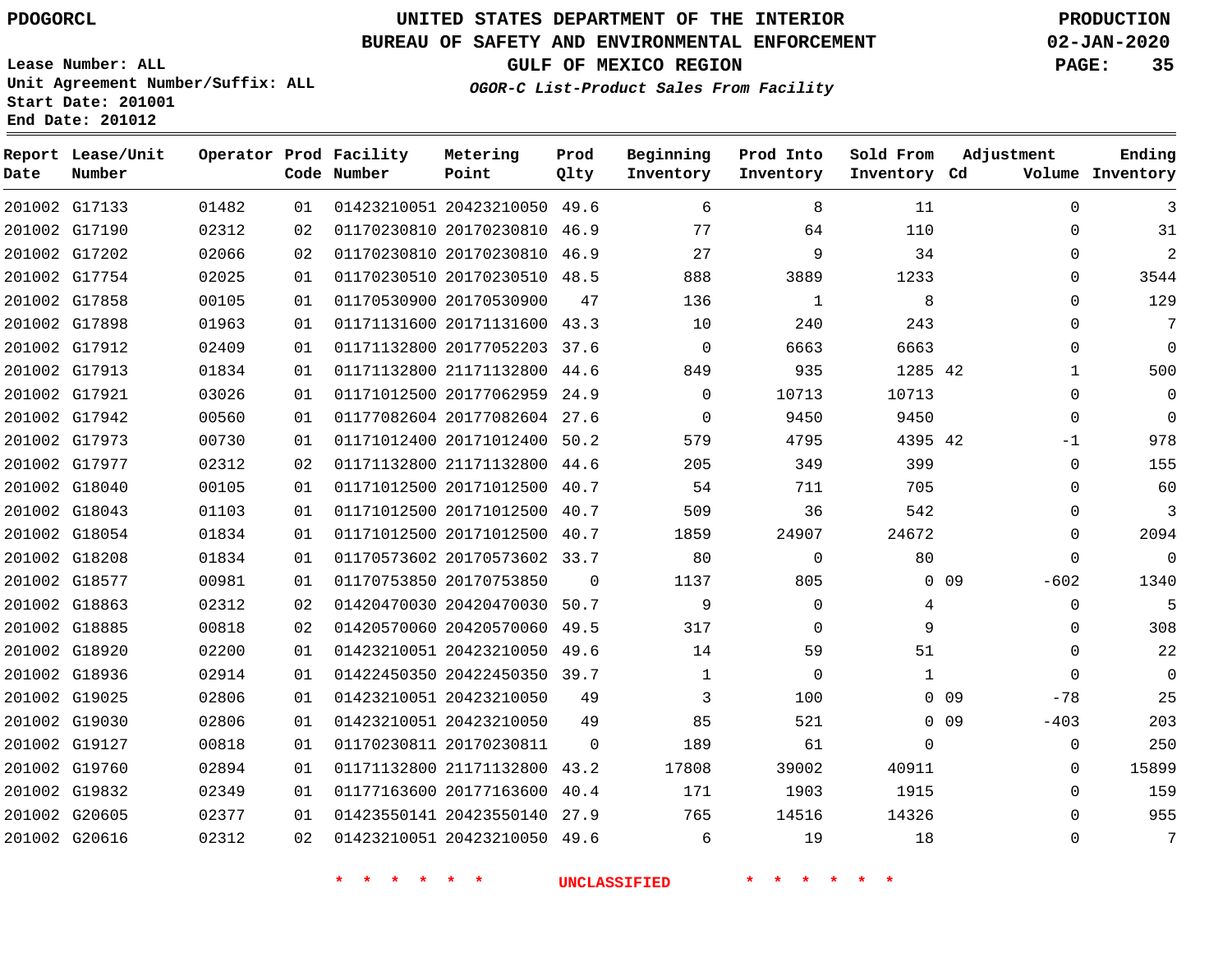**Date**

**Report Lease/Unit**

**Number**

# **UNITED STATES DEPARTMENT OF THE INTERIOR PDOGORCL PRODUCTION**

**Prod Qlty**

#### **BUREAU OF SAFETY AND ENVIRONMENTAL ENFORCEMENT 02-JAN-2020**

**Lease Number: ALL Unit Agreement Number/Suffix: ALL Start Date: 201001 End Date: 201012**

**Operator Prod Facility**

**Code Number**

**Metering Point**

**OGOR-C List-Product Sales From Facility**

**Beginning Inventory** **Prod Into Inventory** **Sold From Inventory**

**GULF OF MEXICO REGION PAGE: 36**

**Inventory Cd Volume**

**Adjustment**

**Ending**

|               | 201002 G20655 | 00222 | 01 |          | 01170230510 20170230510 48.5 |                | 177                 | 348            | 208          |        | $\Omega$       |
|---------------|---------------|-------|----|----------|------------------------------|----------------|---------------------|----------------|--------------|--------|----------------|
|               | 201002 G20656 | 03041 | 01 |          | 01422450350 20422450350 39.7 |                | $\Omega$            | 70             | 29           |        | $\mathbf 0$    |
|               | 201002 G20660 | 00818 | 02 |          | 01170230450 20170230450 54.2 |                | 5                   | 12             | 15           |        | $\mathbf 0$    |
| 201002 G21065 |               | 02266 | 01 |          | 01171131600 20171131600 43.3 |                | $\Omega$            | 1144           | 1108         |        | $\Omega$       |
| 201002 G21070 |               | 00560 | 01 |          | 01171132800 21171132800 44.6 |                | 194                 | 432            | 490 42       |        | 39             |
|               | 201002 G21096 | 00818 | 01 |          | 01170230811 20170230811 49.4 |                | 19                  | 368            | 361          |        | $\mathbf 0$    |
|               | 201002 G21111 | 02266 | 01 |          | 01171132800 21171132800      | 40             | $\overline{0}$      | $\mathbf{1}$   | $\mathbf{1}$ |        | $\mathbf 0$    |
|               | 201002 G21116 | 00818 | 02 |          | 01171132800 21171132800 44.6 |                | 1318                | 2861           | 3017         |        | $\mathbf 0$    |
|               | 201002 G21120 | 02058 | 02 |          | 01171012500 20171012500 40.7 |                | 88                  | 1176           | 1165         |        | $\overline{0}$ |
|               | 201002 G21378 | 01819 | 01 |          | 01170230811 20170230811 49.4 |                | 8 <sup>8</sup>      | 712            | 670          |        | $\mathbf 0$    |
|               | 201002 G21530 | 00078 | 01 |          | 01170230400 20170230400 48.7 |                | 843                 | 1092           | 1511 42      |        | $-1$           |
|               | 201002 G21532 | 02807 | 01 |          | 01170230811 20170230811 49.4 |                | 302                 | 4331           | 4326 42      |        | $-1$           |
|               | 201002 G21534 | 02807 | 01 |          | 01170230811 20170230811 49.4 |                | 37                  | 936            | 907          |        | $\overline{0}$ |
|               | 201002 G21580 | 02636 | 01 |          | 01170230811 20170230811 49.4 |                | $4\overline{ }$     | 69             | 68           |        | $\mathbb O$    |
|               | 201002 G21585 | 01284 | 02 |          | 01171132800 21171132800 43.6 |                | $\mathbf{1}$        | $\overline{0}$ | 1            |        | $\mathbf 0$    |
|               | 201002 G21592 | 02628 | 02 |          | 01171132000 20171132000 49.2 |                | 6                   | 99             | 99           |        | $\mathbf 0$    |
|               | 201002 G21680 | 00818 | 01 |          | 01171092651 20171092650 62.5 |                | $\circ$             | 442            | 359          |        | $\overline{0}$ |
|               | 201002 G21700 | 00105 | 01 |          | 01177258153 01177258153 29.5 |                | 1478                | 1923           | 2438         |        | $\Omega$       |
|               | 201002 G21826 | 00981 | 01 |          | 01170753850 20170753850      | $\overline{0}$ | 696                 | 432            |              | $0$ 09 | $-368$         |
| 201002 G22219 |               | 01482 | 01 |          | 01423210051 20423210050 49.6 |                | 29                  | 74             | 76           |        | $\overline{0}$ |
|               | 201002 G22236 | 00818 | 01 |          | 01170230450 20170230450 53.9 |                | $\overline{0}$      | 67             | 57           |        | $\mathbf 0$    |
|               | 201002 G22246 | 01284 | 02 |          | 01423210051 20170230500 40.8 |                | 178                 | 460            | 506          |        | $\Omega$       |
|               | 201002 G22262 | 00730 | 01 |          | 01170230810 20170230810 46.9 |                | 36                  | 15             | 43 42        |        | $-1$           |
| 201002 G22268 |               | 02777 | 01 |          | 01170230810 2042709015I 53.6 |                | $\overline{0}$      | 3962           | 3962         |        | $\mathbf 0$    |
| 201002 G22501 |               | 00078 | 01 |          | 01170230400 20170230400 48.8 |                | 762                 | 1482           | 1670         |        | $\mathbf 0$    |
| 201002 G22505 |               | 02025 | 01 |          | 01170230811 20170230811 49.3 |                | 174                 | 4999           | 4819         |        | $\Omega$       |
|               | 201002 G22510 | 00162 | 01 |          | 01170230810 20170230810 46.8 |                | $\overline{0}$      | 24067          | 24067        |        | $\Omega$       |
|               | 201002 G22513 | 02579 | 02 |          | 01170230810 20170230810 46.9 |                | 602                 | 644            | 933          |        | $\mathsf 0$    |
|               |               |       |    | 一米<br>一大 | 一米<br>一大                     |                | <b>UNCLASSIFIED</b> |                |              |        |                |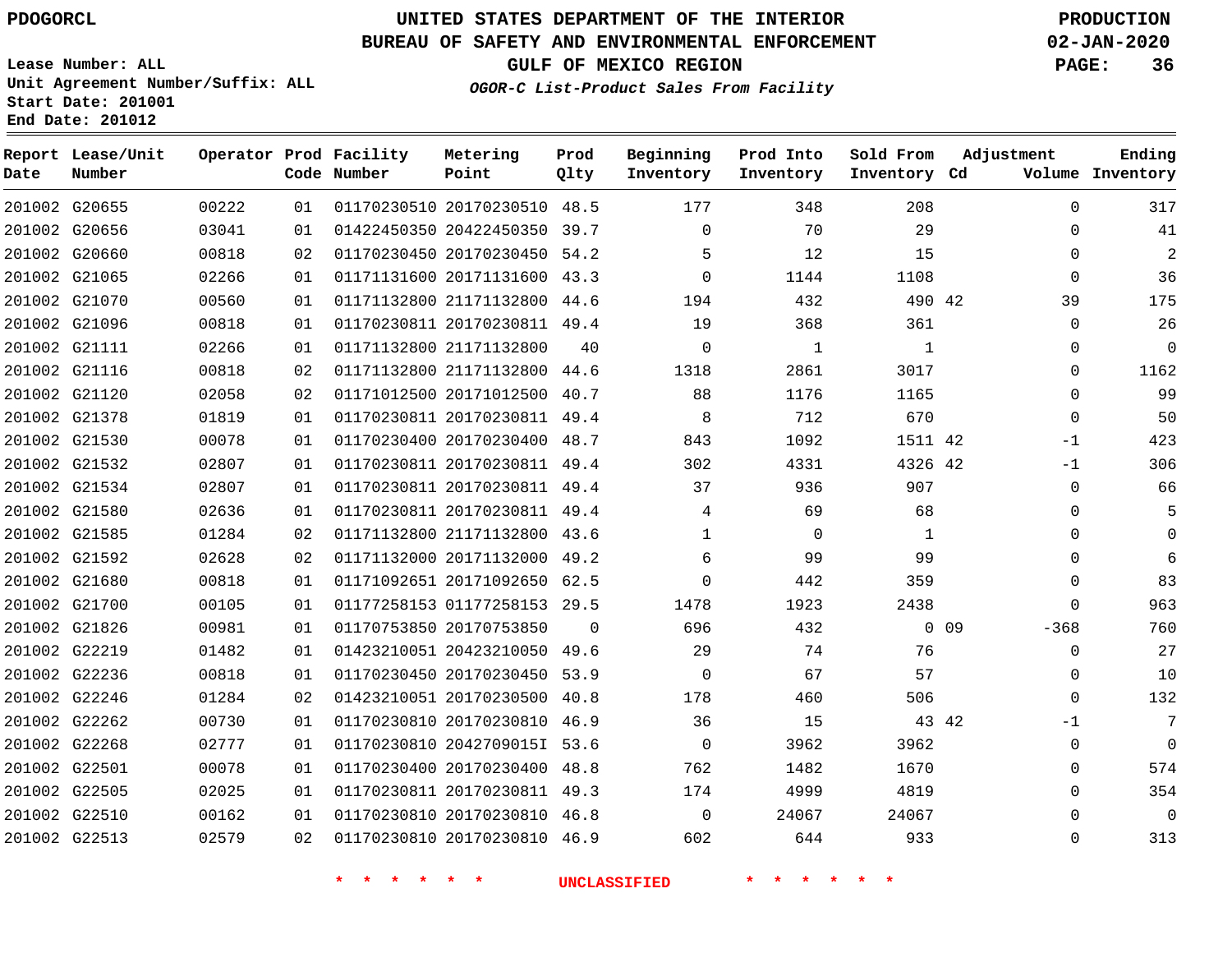**Report Lease/Unit**

**Number**

## **UNITED STATES DEPARTMENT OF THE INTERIOR PDOGORCL PRODUCTION**

**Prod Qlty**

### **BUREAU OF SAFETY AND ENVIRONMENTAL ENFORCEMENT 02-JAN-2020**

**Lease Number: ALL Unit Agreement Number/Suffix: ALL Start Date: 201001 End Date: 201012**

**Operator Prod Facility**

**Code Number**

**OGOR-C List-Product Sales From Facility**

**Beginning Inventory**

**Prod Into Inventory**

**Sold From Inventory**

**GULF OF MEXICO REGION PAGE: 37**

**Inventory Cd Volume**

**Adjustment**

**Ending**

| 201002 G22549 | 02222 | 01 | 01170530900 20170530900      | 47       | 91          | $\Omega$ | 6           | $\Omega$ | 85       |
|---------------|-------|----|------------------------------|----------|-------------|----------|-------------|----------|----------|
| 201002 G22582 | 01834 | 01 | 01170530900 20170530900      | 47       | 294         | 1        | 17          | 0        | 278      |
| 201002 G22587 | 02200 | 01 | 01171132000 20171132000 49.2 |          | 16          | 132      | 141 42      | -1       | 6        |
| 201002 G22605 | 01834 | 01 | 01171132800 21171132800 44.6 |          | 174         | 287      | 332         | 0        | 129      |
| 201002 G22607 | 02899 | 01 | 01170230810 20170230810 46.9 |          | 1           | 12       | 7           | $\Omega$ | 6        |
| 201002 G22613 | 02655 | 02 | 01171132800 21171132800 44.6 |          | 35          | 207      | 173         | $\Omega$ | 69       |
| 201002 G22621 | 01834 | 01 | 01171132800 21171132800 44.6 |          | 6278        | 22699    | 20863       | 0        | 8114     |
| 201002 G22660 | 02058 | 02 | 01171012310 20171012310 45.9 |          | 23          | 0        | 23          | $\Omega$ | 0        |
| 201002 G22662 | 02058 | 01 | 01171012310 20171012310 45.9 |          | 3           | 0        | 3           | $\Omega$ |          |
| 201002 G22679 | 00222 | 01 | 01177082958 20177082958 35.3 |          | $\Omega$    | 16       | 16          | $\Omega$ | O        |
| 201002 G22699 | 00064 | 01 | 01171012500 20171012500 40.7 |          | 27          | 620      | 595         | 0        | 52       |
| 201002 G22700 | 01834 | 01 | 01171132800 21171132800 44.6 |          | 5           | $\Omega$ | 5           | 0        |          |
| 201002 G22701 | 01834 | 01 | 01171132800 21171132800 44.6 |          | 13          | $\Omega$ | 13          | $\Omega$ |          |
| 201002 G22702 | 01834 | 01 | 01171132800 21171132800 44.6 |          | 12          | $\Omega$ | 12          | 0        |          |
| 201002 G22705 | 01834 | 01 | 01171132800 21171132800 44.6 |          | 3           | 0        | 3           | $\Omega$ | $\Omega$ |
| 201002 G22712 | 00222 | 02 | 01171012500 20171012500 40.7 |          | 47          | 1030     | 990         | $\Omega$ | 87       |
| 201002 G22738 | 01834 | 01 | 01171012500 20171012500 40.7 |          | 0           | 1120     | 1026        | $\Omega$ | 94       |
| 201002 G22751 | 00730 | 01 | 01171012500 20171012500 40.7 |          | 409         | 6063     | 5962        | 0        | 510      |
| 201002 G22772 | 00105 | 01 | 01170513800 20170513800 32.6 |          | 399         | 6420     | 6420        | $\Omega$ | 399      |
| 201002 G22781 | 00222 | 02 | 01170754751 01170754751 35.7 |          | 2445        | 4153     | 5312        | $\Omega$ | 1286     |
| 201002 G22792 | 00222 | 02 | 01177258041 01177258041      | 28       | 910         | 301      | 684         | $\Omega$ | 527      |
|               | 02714 | 01 | 01177258151 01177258151      | $\Omega$ | 146         | $\Omega$ | $\Omega$    | 0        | 146      |
|               |       |    |                              |          | 1056        | 301      | 684         | 0        | 673      |
| 201002 G22840 | 00730 | 01 | 01608103650 20608103650 29.8 |          | 9           | 1555     | 1554        | 0        | 10       |
| 201002 G23125 | 02312 | 02 | 01420470030 20420470030      | $\Omega$ | $\mathbf 0$ | 9        | $\mathbf 0$ | 0        | 9        |
| 201002 G23166 | 00818 | 01 | 01423210051 20423210050 49.6 |          | 17          | 85       | 70 42       | $-1$     | 31       |
| 201002 G23180 | 03033 | 02 | 01423210051 20423210050 49.6 |          | 15          | 53       | 49          | 0        | 19       |
| 201002 G23181 | 01963 | 01 | 01423210051 20423210050 49.6 |          | 95          | 64       | 56          | 0        | 103      |
|               |       |    |                              |          |             |          |             |          |          |

**Metering Point**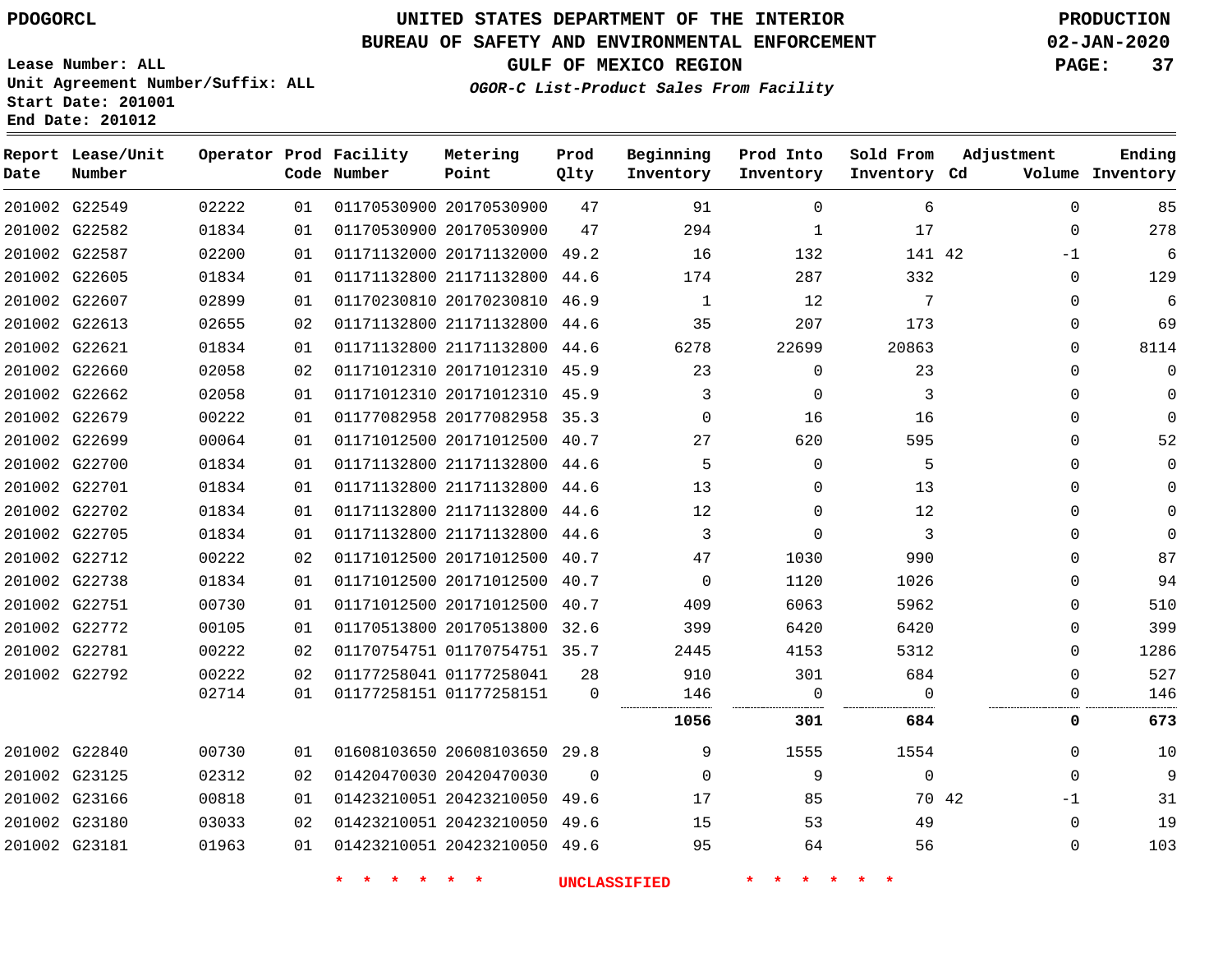# **UNITED STATES DEPARTMENT OF THE INTERIOR PDOGORCL PRODUCTION**

## **BUREAU OF SAFETY AND ENVIRONMENTAL ENFORCEMENT 02-JAN-2020**

**Lease Number: ALL Unit Agreement Number/Suffix: ALL Start Date: 201001 End Date: 201012**

**Operator Prod Facility**

**Beginning Prod Into**

**Sold From**

**Adjustment**

**GULF OF MEXICO REGION PAGE: 38**

**Ending**

**OGOR-C List-Product Sales From Facility**

**Prod**

**Metering**

| Date | Number        |       |    | Code Number | Point                        | Qlty        | Inventory      | Inventory   | Inventory Cd |        |              | Volume Inventory |
|------|---------------|-------|----|-------------|------------------------------|-------------|----------------|-------------|--------------|--------|--------------|------------------|
|      | 201002 G23193 | 02579 | 02 |             | 01170230510 20170230510 48.5 |             | 26             | 183         | 203          |        | $\Omega$     | 6                |
|      | 201002 G23197 | 00818 | 02 |             | 01170230810 20170230810 46.9 |             | 10             | $\mathbf 0$ | 10           |        | 0            | $\mathbf{0}$     |
|      | 201002 G23199 | 00818 | 02 |             | 01170230450 20170230450 53.9 |             | 131            | 22          | 150          |        | 0            | 3                |
|      | 201002 G23450 | 00981 | 01 |             | 01170753850 20170753850 35.3 |             | $\overline{a}$ | $\mathbf 0$ | 1            |        | 0            | $\mathbf{1}$     |
|      | 201002 G23473 | 00981 | 01 |             | 01170753850 20170753850 35.3 |             | 737            | 560         | 390          |        | $\Omega$     | 907              |
|      | 201002 G23480 | 00981 | 01 |             | 01170753850 20170753850 35.3 |             | 2511           | 1777        | 1329         |        | 0            | 2959             |
|      | 201002 G23528 | 00981 | 01 |             | 01170753850 20170753850 35.3 |             | 1489           | 992         | 788          |        | 0            | 1693             |
|      | 201002 G23529 | 00981 | 01 |             | 01170753850 20170753850 35.3 |             | 1486           | 992         | 786          |        | 0            | 1692             |
|      | 201002 G23730 | 01978 | 02 |             | 01170230810 20170230811      | 49.4        | 40             | 574         | 574          |        | 0            | 40               |
|      | 201002 G23735 | 00162 | 01 |             | 01170230810 20170230810      | 46.8        | $\Omega$       | 893         | 893          |        | 0            | $\mathbf 0$      |
|      | 201002 G23736 | 02312 | 02 |             | 01170230810 20170230810      | 46.9        | 60             | 52          | 87           |        | $\Omega$     | 25               |
|      | 201002 G23748 | 02312 | 02 |             | 01170230810 20170230810 46.9 |             | 57             | 57          |              | 84 42  | $-2$         | 28               |
|      | 201002 G23754 | 02222 | 01 |             | 01170230811 20170230811 49.4 |             | 32             | 352         | 359          |        | 0            | 25               |
|      | 201002 G23820 | 02899 | 01 |             | 01177058270 01177058270 38.3 |             | 1383           | 1727        | 1759         |        | 0            | 1351             |
|      | 201002 G23851 | 02503 | 02 |             | 01171012400 20171012400 50.2 |             | 2406           | 11869       | 11842 23     |        | $-15$        | 2418             |
|      | 201002 G23853 | 02266 | 01 |             | 01171012310 20171012310 45.9 |             | 5              | 313         | 294          |        | 0            | 24               |
|      | 201002 G23933 | 00064 | 01 |             | 01171092651 20171092650      | 47.4        | 1              | 2           |              | 2 4 2  | $-1$         | $\Omega$         |
|      | 201002 G23956 | 02807 | 01 |             | 01170753510 20170753510 59.1 |             | 1064           | 2873        | 400          |        | 0            | 3537             |
|      | 201002 G24330 | 02566 | 01 |             | 01427038270 01427038270      | $\mathbf 0$ | 157            | 0           | $\mathbf 0$  |        | 0            | 157              |
|      | 201002 G24700 | 02312 | 02 |             | 01170230811 20170230811 49.4 |             | 8              | 75          | 78           |        | $\Omega$     | 5                |
|      | 201002 G24710 | 02025 | 01 |             | 01170230811 20170230811      | 49.4        | 143            | 3933        |              | $0$ 09 | $-3798$      | 278              |
|      | 201002 G24718 | 02579 | 02 |             | 01170230810 20170230810      | 46.9        | 1111           | 1152        | 1704 42      |        | $\mathbf{1}$ | 560              |
|      | 201002 G24729 | 02579 | 02 |             | 01170230510 20170230510      | 48.5        | 255            | 94          | 103          |        | 0            | 246              |
|      | 201002 G24730 | 00818 | 01 |             | 01170230500 20170230500 40.8 |             | 1767           | 4016        | 4630 42      |        | $-1$         | 1152             |
|      | 201002 G24733 | 00818 | 02 |             | 01170530900 20170530900      | 47          | 21             | 0           | 1            |        | 0            | 20               |
|      | 201002 G24767 | 02628 | 01 |             | 01170530900 20170530900      | 47          | 876            | 1           | 50           |        | 0            | 827              |
|      | 201002 G24791 | 02989 | 01 |             | 01171131600 20171131600 43.3 |             | 0              | 1385        | 1341         |        | 0            | 44               |
|      | 201002 G24873 | 00222 | 02 |             | 01171012400 20171012400 50.2 |             | 18             | 128         | 120          |        | 0            | 26               |
|      |               |       |    |             |                              |             |                |             |              |        |              |                  |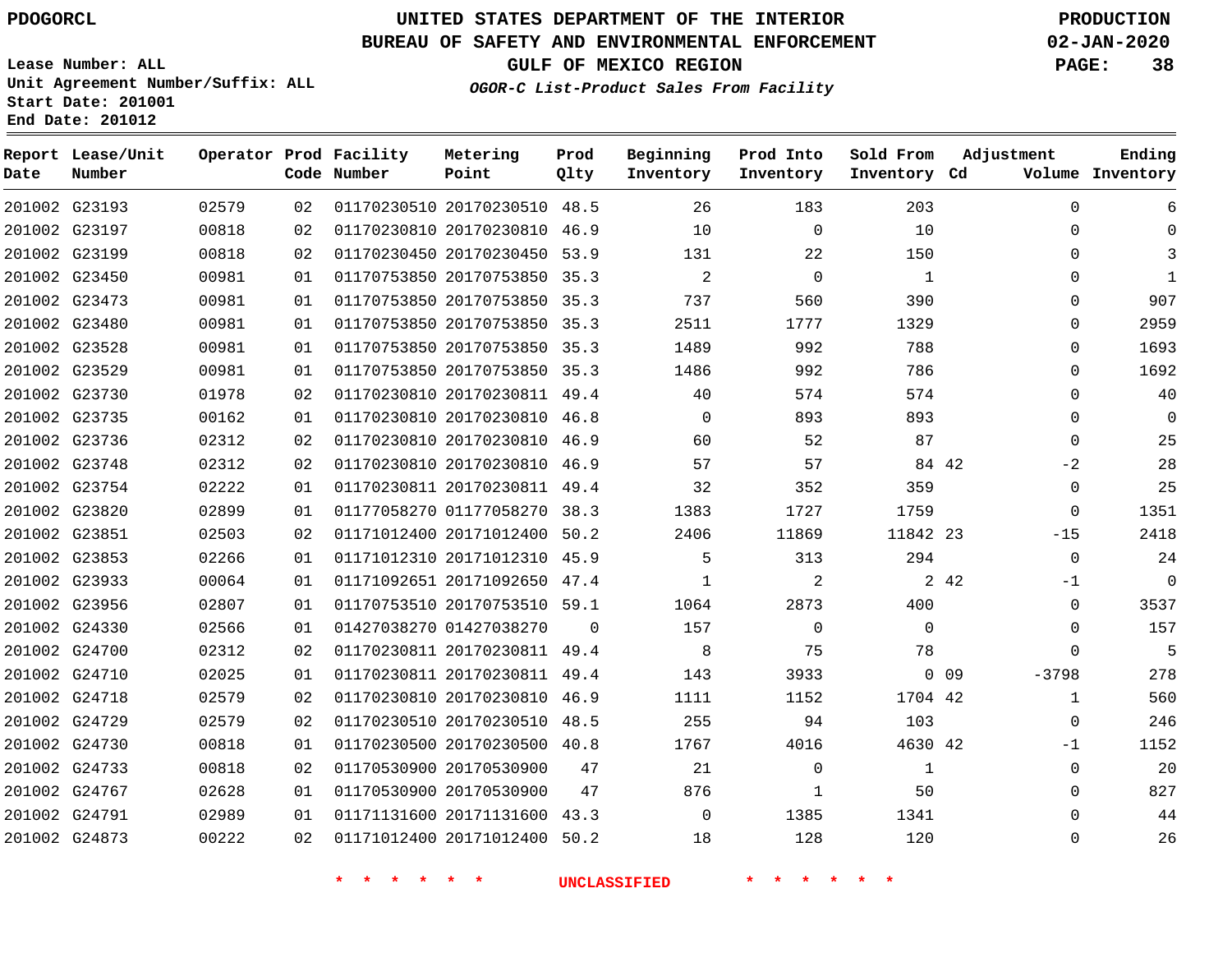### **BUREAU OF SAFETY AND ENVIRONMENTAL ENFORCEMENT 02-JAN-2020**

**Lease Number: ALL Unit Agreement Number/Suffix: ALL**

**GULF OF MEXICO REGION PAGE: 39**

 

**OGOR-C List-Product Sales From Facility**

| Date | Report Lease/Unit<br>Number |       |    | Operator Prod Facility<br>Code Number | Metering<br>Point            | Prod<br>Qlty | Beginning<br>Inventory | Prod Into<br>Inventory | Sold From<br>Inventory Cd | Adjustment |              | Ending<br>Volume Inventory |
|------|-----------------------------|-------|----|---------------------------------------|------------------------------|--------------|------------------------|------------------------|---------------------------|------------|--------------|----------------------------|
|      | 201002 G24874               | 02058 | 02 |                                       | 01171012400 20171012400 50.2 |              | 1                      | 112                    | 90                        |            | $\Omega$     | 23                         |
|      | 201002 G24878               | 02628 | 02 |                                       | 01171092651 20171092650 47.4 |              | 215                    | 593                    | 698                       |            | 0            | 110                        |
|      | 201002 G24883               | 01945 | 02 |                                       | 01171092651 20171092650      | 48           | 289                    | 1790                   | 1644                      |            | $\Omega$     | 435                        |
|      | 201002 G24889               | 02579 | 02 |                                       | 01171012500 20171012500      | 40.7         | 570                    | 9967                   | 9700                      |            | $\Omega$     | 837                        |
|      | 201002 G24898               | 02807 | 01 |                                       | 01171012300 20171012300      | 40.5         | 7284                   | 13592                  | 14780 42                  |            | $-1$         | 6095                       |
|      |                             |       | 01 |                                       | 01171012400 20171012400      | 50.2         | 1251<br>               | 7072                   | 6881 42                   |            | 1            | 1443                       |
|      |                             |       |    |                                       |                              |              | 8535                   | 20664                  | 21661                     |            | 0            | 7538                       |
|      | 201002 G24922               | 01834 | 01 |                                       | 01171132800 21171132800 44.6 |              | 1678                   | 7086                   | 6308 42                   |            | -1           | 2455                       |
|      | 201002 G24924               | 01834 | 01 |                                       | 01171132800 21171132800      | 44.6         | 2867                   | 4648                   | 5411                      |            | $\Omega$     | 2104                       |
|      | 201002 G24929               | 03008 | 02 |                                       | 01171092651 20171092650 47.4 |              | 5                      | 32                     | 30                        |            | $\Omega$     | 7                          |
|      | 201002 G24977               | 01834 | 01 |                                       | 01171012500 20171012500 40.7 |              | 49                     | 652                    | 646                       |            | $\Omega$     | 55                         |
|      | 201002 G24979               | 02989 | 01 |                                       | 01171092651 20171092650 47.4 |              | 329                    | 1925                   | 1893                      |            | $\Omega$     | 361                        |
|      | 201002 G24990               | 01284 | 01 |                                       | 01608103650 20608103650      | 29.8         | 30                     | 5014                   | 5011                      |            | 0            | 33                         |
|      | 201002 G25007               | 03008 | 02 |                                       | 01177198271 01177198271 46.7 |              | 24                     | $\Omega$               | $\Omega$                  |            | $\Omega$     | 24                         |
|      | 201002 G25008               | 02777 | 01 |                                       | 01170753510 20170753510 48.3 |              | 77                     | 179                    | 26                        |            | 0            | 230                        |
|      | 201002 G25514               | 02813 | 02 |                                       | 01423210051 20423210050 49.6 |              | 29                     | 50                     | 52                        |            | $\mathbf{0}$ | 27                         |
|      | 201002 G25515               | 02813 | 02 |                                       | 01423210051 20423210050 49.6 |              | 2                      | 361                    | 238 42                    |            | $-1$         | 124                        |
|      | 201002 G25524               | 00818 | 02 |                                       | 01170230450 20170230450 53.9 |              | 261                    | 1716                   | 1725                      |            | $\Omega$     | 252                        |
|      | 201002 G25536               | 02466 | 01 |                                       | 01420390101 01420390101      | $\Omega$     | 3479                   | 1381                   | 0                         |            | 0            | 4860                       |
|      | 201002 G25540               | 02409 | 01 |                                       | 01420390101 01420390101      | $\Omega$     | 2445                   | 5867                   | $\Omega$                  |            | 0            | 8312                       |
|      | 201002 G25561               | 02058 | 02 |                                       | 01170230450 20170230450 53.9 |              | 2378                   | 15483                  | 15592                     |            | $\Omega$     | 2269                       |
|      | 201002 G25579               | 00818 | 02 |                                       | 01170230810 20170230810 46.9 |              | 188                    | 124                    | 252                       |            | $\Omega$     | 60                         |
|      | 201002 G25605               | 00818 | 01 |                                       | 01170230810 20170230810 46.9 |              | 3                      | 4                      | 5                         |            | 0            | $\mathbf{2}$               |
|      | 201002 G25606               | 02025 | 01 |                                       | 01170230810 20170230810 46.9 |              | 738                    | 695                    | 1095                      |            | 0            | 338                        |
|      | 201002 G25872               | 02025 | 01 |                                       | 01170230811 20170230811 49.3 |              | 266                    | 3521                   | 3538                      |            | 0            | 249                        |
|      | 201002 G25937               | 03075 | 02 |                                       | 01170230810 20170230810 46.9 |              | 2339                   | 3353                   | 4063                      |            | $\Omega$     | 1629                       |
|      | 201002 G25944               | 02266 | 01 |                                       | 01171131600 20171131600 43.3 |              | 301                    | 11615                  | 11547                     |            | $\Omega$     | 369                        |

**Start Date: 201001**

**End Date: 201012**

G25965

**\* \* \* \* \* \* UNCLASSIFIED \* \* \* \* \* \***

01171132800 21171132800 44.6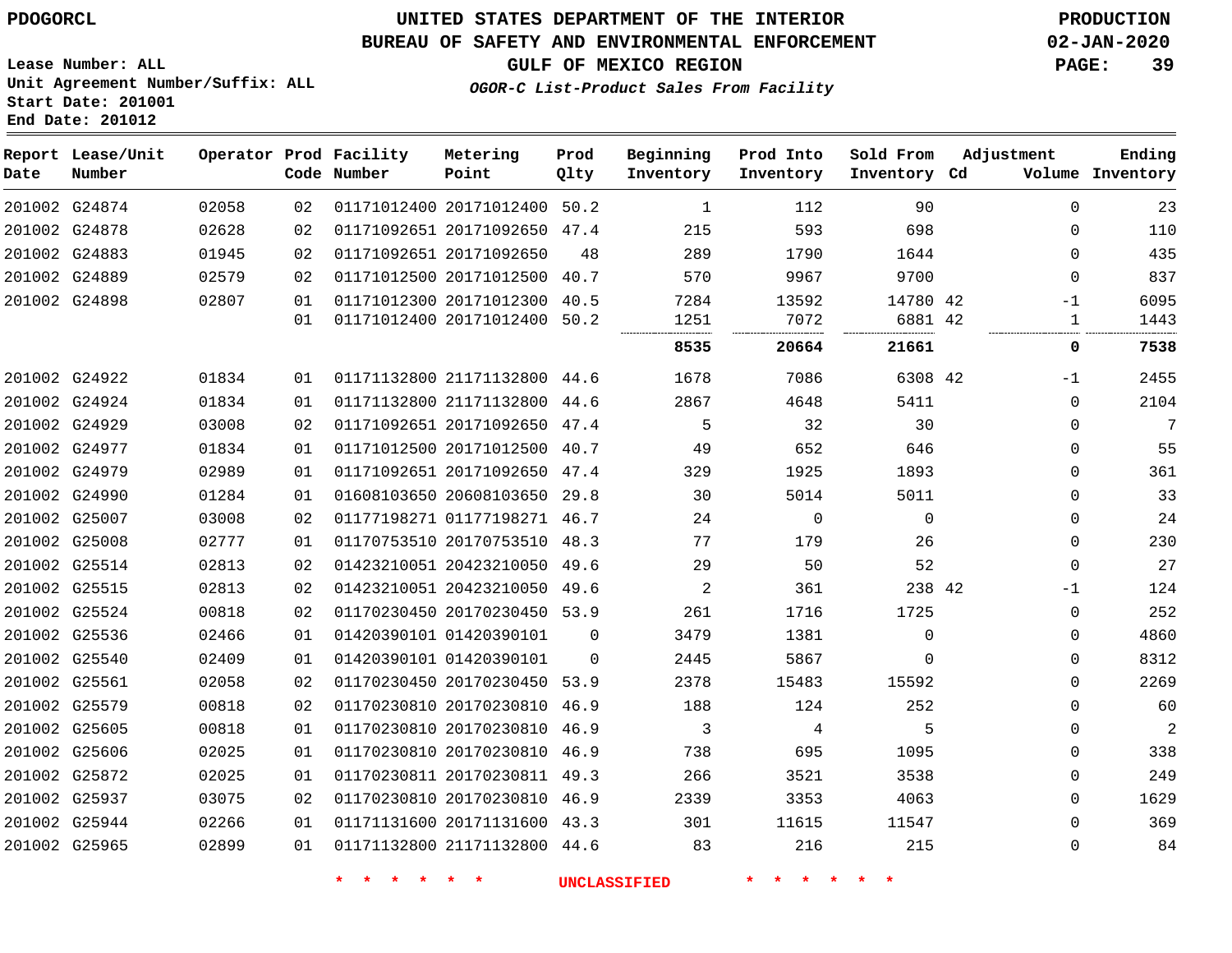**End Date: 201012**

**Report Lease/Unit**

**Number**

 G27831 G27834 G27918 G30654 G31040 G31304

# **UNITED STATES DEPARTMENT OF THE INTERIOR PDOGORCL PRODUCTION**

**Prod Qlty**

## **BUREAU OF SAFETY AND ENVIRONMENTAL ENFORCEMENT 02-JAN-2020**

**Lease Number: ALL Unit Agreement Number/Suffix: ALL Start Date: 201001**

**Operator Prod Facility**

**Code Number**

### **OGOR-C List-Product Sales From Facility**

**GULF OF MEXICO REGION PAGE: 40**

**Inventory Cd Volume**

**Adjustment**

**Ending**

**Beginning Inventory**

**Prod Into Inventory** **Sold From Inventory**

| 201002 G26001 | 02628 | 02 |                         | 01171132800 21171132800 44.6 |          | 1689         | 4106         | 4171     |           | $\Omega$       |
|---------------|-------|----|-------------------------|------------------------------|----------|--------------|--------------|----------|-----------|----------------|
| 201002 G26023 | 02579 | 02 |                         | 01171012500 20171012500 40.7 |          | 72           | 1124         | 1102 42  |           |                |
| 201002 G26032 | 03056 | 01 | 01171012300 20171012300 |                              | $\Omega$ | 135          | $\Omega$     | $\Omega$ |           | $\Omega$       |
| 201002 G26040 | 00560 | 01 |                         | 01171132800 21171132800 44.6 |          | 119          | 192          | 207 42   |           | $-17$          |
| 201002 G26074 | 01284 | 01 |                         | 01177122950 20177122950 30.5 |          | 112          | 38515        | 38537    |           | $\Omega$       |
| 201002 G26146 | 01586 | 01 |                         | 01177258152 01177258152 32.8 |          | 1916         | 1754         | 3324 42  |           | $-1$           |
| 201002 G26281 | 02528 | 02 |                         | 01170753850 20170753850 35.3 |          | 2068         | 1352         | 1094     |           | $\mathbf 0$    |
| 201002 G26451 | 02579 | 02 |                         | 01423210051 20423210050 49.6 |          | 794          | 2567         | 2420 42  |           | $\mathbf 1$    |
| 201002 G26480 | 01978 | 02 |                         | 01423210051 20423210050 49.6 |          | 41           | 493          | 433      |           | $\Omega$       |
| 201002 G27061 | 02266 | 01 |                         | 01171131600 20171131600 43.3 |          | $\mathbf{1}$ | $\Omega$     |          |           | $\Omega$       |
| 201002 G27070 | 00064 | 01 |                         | 01170230811 20170230811 49.4 |          | 258          | 5504         | 5373     |           | $\Omega$       |
| 201002 G27072 | 02899 | 01 |                         | 01171132800 21171132800 44.6 |          | 1367         | 2436         | 2738     |           | $\Omega$       |
| 201002 G27100 | 01978 | 02 |                         | 01171012310 20171012310 45.9 |          | 52           | 1446         | 1388 42  |           | $\overline{2}$ |
| 201002 G27121 | 02312 | 02 |                         | 01171012400 20171012400 50.2 |          | 764          | 4192         | 4101     |           | $\Omega$       |
| 201002 G27169 | 01284 | 01 |                         | 01171012500 20171012500 40.7 |          | 1048         | 14764        | 14570    |           | $\Omega$       |
| 201002 G27173 | 00105 | 01 |                         | 01170513800 20170513800 32.6 |          | 1700         | 40558        | 39735    |           | $\Omega$       |
| 201002 G27194 | 01586 | 01 |                         | 01177258152 01177258152 32.8 |          | 20           | 41           | 55       |           | $\Omega$       |
| 201002 G27195 | 01586 | 02 |                         | 01177258154 01177258154 44.5 |          | 82           | $\Omega$     |          | 40 42     | $-31$          |
| 201002 G27215 | 01586 | 02 |                         | 01177288152 01177288152 34.4 |          | 61           | 26           | 74       |           | $\mathbf 0$    |
| 201002 G27476 | 02672 | 01 | 01423210051 20423210050 |                              |          | $\mathbf{1}$ | $\Omega$     |          | $0 \t 42$ | $-1$           |
| 201002 G27507 | 02058 | 02 |                         | 01170230450 20170230450 53.9 |          | 4            | 21           | 22       |           | $\Omega$       |
| 201002 G27789 | 01284 | 01 | 01170530900 20170530900 |                              | $\Omega$ | 0            | $\mathbf{1}$ | $\Omega$ |           | $\Omega$       |
|               |       |    |                         |                              |          |              |              |          |           |                |

**Metering Point**

**\* \* \* \* \* \* UNCLASSIFIED \* \* \* \* \* \***

20170530900

 20171132000 49.2 20177082958 35.3 20170230810 42.2 20170230450 53.9 20170230811 49.4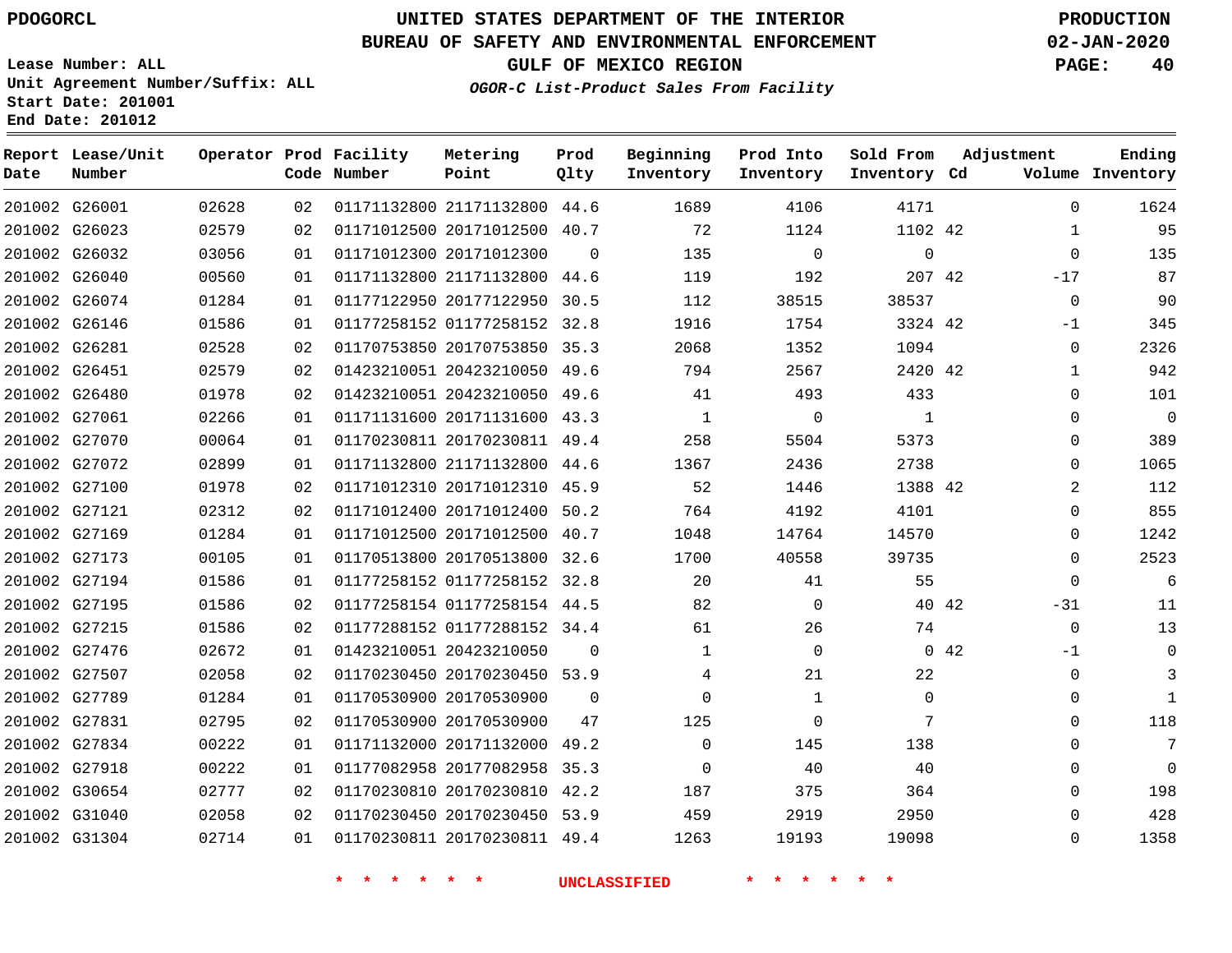# **UNITED STATES DEPARTMENT OF THE INTERIOR PDOGORCL PRODUCTION**

## **BUREAU OF SAFETY AND ENVIRONMENTAL ENFORCEMENT 02-JAN-2020**

**Lease Number: ALL Unit Agreement Number/Suffix: ALL Start Date: 201001**

**GULF OF MEXICO REGION PAGE: 41**

**OGOR-C List-Product Sales From Facility**

| Date   | Report Lease/Unit<br>Number |       |    | Operator Prod Facility<br>Code Number | Metering<br>Point            | Prod<br>Qlty | Beginning<br>Inventory | Prod Into<br>Inventory | Sold From<br>Inventory Cd | Adjustment   | Ending<br>Volume Inventory |
|--------|-----------------------------|-------|----|---------------------------------------|------------------------------|--------------|------------------------|------------------------|---------------------------|--------------|----------------------------|
|        | 201002 G31435               | 02058 | 02 |                                       | 01170755200 20170755200 37.2 |              | 907                    | 14523                  | 14519                     | 0            | 911                        |
|        | 201002 G32197               | 01364 | 02 |                                       | 01171012500 20171012500 40.7 |              | 20                     | 242                    | 242                       | $\Omega$     | 20                         |
| 201003 | 00016                       | 00276 | 01 |                                       | 01170513700 20170513700 31.8 |              | 3970                   | 23475                  | 27077 42                  | $-1$         | 367                        |
| 201003 | 00026                       | 00276 | 01 |                                       | 01170513700 20170513700 31.8 |              | 9065                   | 52451                  | 60696                     | $\Omega$     | 820                        |
| 201003 | 00032                       | 00276 | 01 |                                       | 01170513700 20170513700      | 31.8         | 1597                   | 4508                   | 5078                      | 0            | 1027                       |
| 201003 | 00033                       | 00276 | 01 |                                       | 01170513700 20170513700 31.8 |              | 1301                   | 2350                   | 3116 42                   | $\mathbf{1}$ | 536                        |
| 201003 | 00049                       | 02421 | 01 |                                       | 01171012300 20171012300      | 40.9         | 8538                   | 31054                  | 20291                     | 0            | 19301                      |
| 201003 | 00050                       | 02421 | 01 |                                       | 01171012300 20171012300      | 40.9         | 3539                   | 10256                  | 7421                      | 0            | 6374                       |
| 201003 | 00051                       | 02421 | 01 |                                       | 01171012300 20171012300      | 40.9         | 1308                   | 2286                   | 2173                      | 0            | 1421                       |
| 201003 | 00052                       | 02421 | 01 |                                       | 01171012300 20171012300      | 40.9         | 2812                   | 11292                  | 7086                      | 0            | 7018                       |
| 201003 | 00053                       | 02409 | 01 |                                       | 01171012300 20171012300 40.5 |              | 303                    | $\mathbf 0$            | 303                       | 0            | $\mathbf 0$                |
| 201003 | 00079                       | 01834 | 01 |                                       | 01170230810 20170230810      | 47           | 86                     | 108                    | 124                       | 0            | 70                         |
| 201003 | 00081                       | 00818 | 01 |                                       | 01170231300 20170230450 53.7 |              | 19                     | 117                    | 126                       | $\Omega$     | $10$                       |
| 201003 | 00082                       | 00818 | 02 |                                       | 01170231300 20170230450 53.7 |              | 0                      | 3                      | 3                         | 0            | $\mathbf 0$                |
| 201003 | 00090                       | 02630 | 01 |                                       | 01170230810 20170230810      | 47           | $\Omega$               | 235                    | 82                        | 0            | 153                        |
| 201003 | 00137                       | 00687 | 01 |                                       | 01170513700 20170513700 26.5 |              | 168                    | 972                    | 1098 42                   | $\mathbf{1}$ | 43                         |
| 201003 | 00138                       | 00687 | 01 |                                       | 01170513700 20170513700 26.5 |              | 3856                   | 23122                  | 25955 42                  | $-1$         | 1022                       |
| 201003 | 00184                       | 02594 | 02 |                                       | 01170230810 20170230810      | 47           | 526                    | 1210                   | 947                       | 0            | 789                        |
| 201003 | 00190                       | 02312 | 01 |                                       | 01170230810 20170230810      | 47           | 53                     | 143                    | 102                       | 0            | 94                         |
| 201003 | 00191                       | 02312 | 01 |                                       | 01170230810 20170230810      | 47           | 93                     | 160                    | 149                       | 0            | 104                        |
| 201003 | 00196                       | 03041 | 01 |                                       | 01171012300 20171012300 40.9 |              | 8767                   | 23545                  | 17678                     | $\Omega$     | 14634                      |
| 201003 | 00244                       | 00105 | 01 |                                       | 01170231300 01170231300 40.7 |              | $\mathbf 0$            | 10079                  | 10079                     | 0            | $\mathbf 0$                |
| 201003 | 00247                       | 00105 | 01 |                                       | 01170231300 01170231300 40.7 |              | $\Omega$               | 863                    | 863                       | 0            | $\mathbf 0$                |
| 201003 | 00253                       | 01364 | 02 |                                       | 01170230810 20170230810      | 47           | 650                    | 2394                   | 1481                      | 0            | 1563                       |
| 201003 | 00317                       | 00560 | 01 |                                       | 01171012310 20171012310 45.9 |              | 28                     | 440                    | 443                       | 0            | 25                         |
| 201003 | 00353                       | 02266 | 01 |                                       | 01170754800 20170754800      | 29.1         | 251                    | 1145                   | 1153                      | 0            | 243                        |
| 201003 | 00367                       | 00276 | 01 |                                       | 01170513700 20170513700      | 31.8         | 136                    | 753                    | 877                       | 0            | 12                         |
| 201003 | 00424                       | 00064 | 01 |                                       | 01171012400 20171012400 51.3 |              | $\mathbf 0$            | 31                     | 25                        | 0            | 6                          |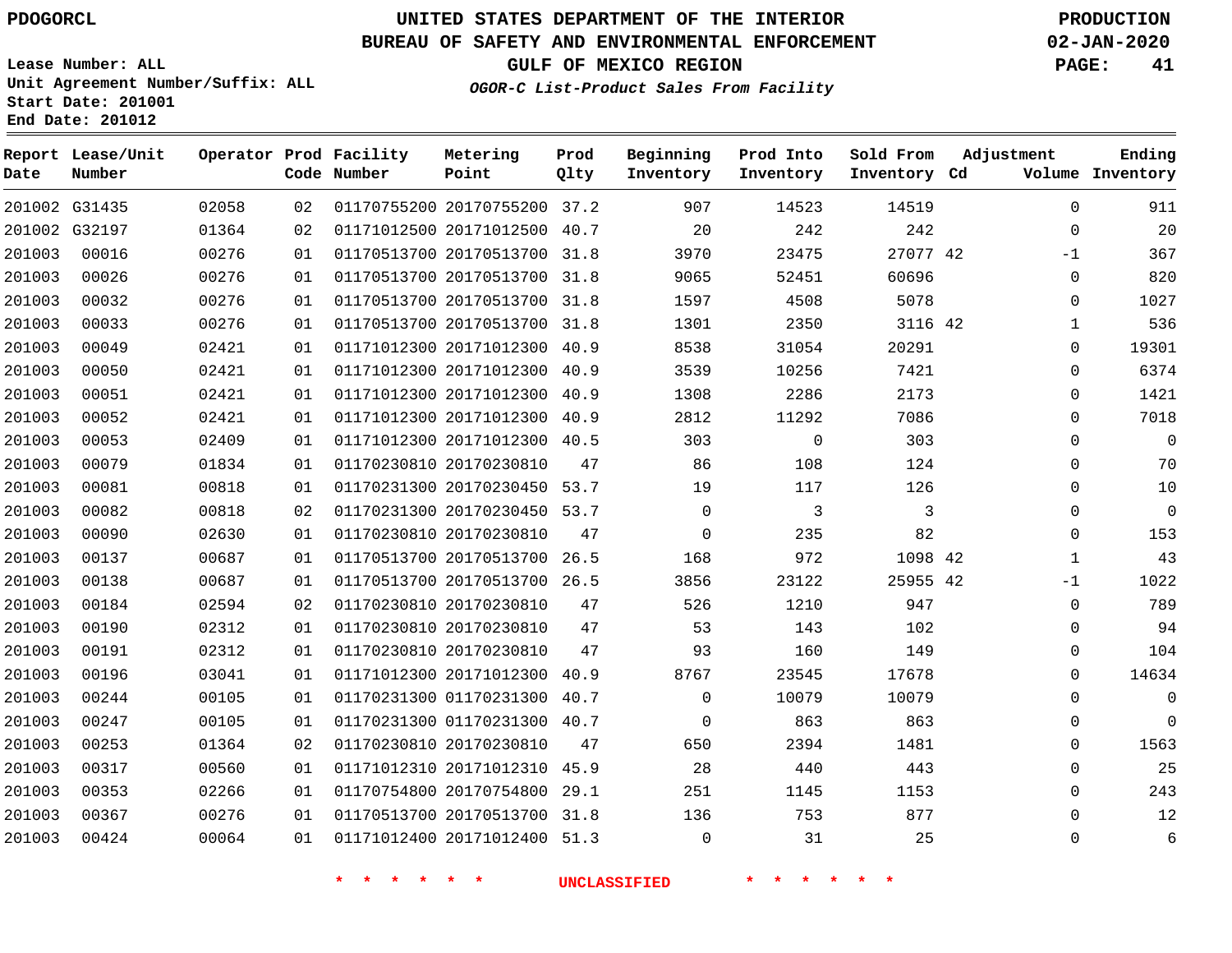## **BUREAU OF SAFETY AND ENVIRONMENTAL ENFORCEMENT 02-JAN-2020**

**OGOR-C List-Product Sales From Facility**

**GULF OF MEXICO REGION PAGE: 42**

**Lease Number: ALL Unit Agreement Number/Suffix: ALL Start Date: 201001 End Date: 201012**

| Date   | Report Lease/Unit<br>Number |       |    | Operator Prod Facility<br>Code Number | Metering<br>Point            | Prod<br>Qlty | Beginning<br>Inventory | Prod Into<br>Inventory | Sold From<br>Inventory Cd | Adjustment  | Ending<br>Volume Inventory |
|--------|-----------------------------|-------|----|---------------------------------------|------------------------------|--------------|------------------------|------------------------|---------------------------|-------------|----------------------------|
| 201003 | 00434                       | 01284 | 01 |                                       | 01177112605 2017711260Y      | 31           | 2391                   | 17650                  | 13616                     | $\mathbf 0$ | 6425                       |
| 201003 | 00453                       | 01284 | 01 |                                       | 01177112605 2017711260Y      | 31           | 1479                   | 4902                   | 4596                      | 0           | 1785                       |
| 201003 | 00464                       | 00078 | 01 |                                       | 01170573602 20170573602 33.2 |              | 3703                   | 8624                   | 10259                     | 0           | 2068                       |
| 201003 | 00466                       | 00064 | 01 |                                       | 01171012400 20171012400      | 51.3         | 897                    | 4385                   | 4422                      | 0           | 860                        |
| 201003 | 00479                       | 00818 | 01 |                                       | 01171012500 20171012500 39.8 |              | 509                    | 8073                   | 7695                      | 0           | 887                        |
| 201003 | 00487                       | 03033 | 01 |                                       | 01171132800 21171132800      | 43           | 2554                   | 3961                   | 4043                      | 0           | 2472                       |
| 201003 | 00518                       | 01482 | 01 |                                       | 01170230450 20170230450 53.7 |              | 209                    | 1211                   | 1319 42                   | $\mathbf 1$ | 102                        |
| 201003 | 00526                       | 00105 | 01 | 01170230810 20170230810               |                              | 47           | 452                    | 2013                   | 1151                      | 0           | 1314                       |
| 201003 | 00541                       | 02589 | 01 |                                       | 01170530900 20170530900 49.2 |              | $\mathbf 0$            | 104                    | 104                       | 0           | $\mathsf 0$                |
| 201003 | 00548                       | 00818 | 01 |                                       | 01171131800 20171131800 46.2 |              | 5                      | $\mathbf 0$            | 5                         | 0           | $\mathbf 0$                |
| 201003 | 00559                       | 00687 | 01 |                                       | 01171131600 20171131600 43.3 |              | 77                     | 1746                   | 1726                      | 0           | 97                         |
| 201003 | 00560                       | 00687 | 01 |                                       | 01171131600 20171131600 43.3 |              | 9                      | 2141                   | 2031                      | 0           | 119                        |
| 201003 | 00577                       | 03056 | 01 |                                       | 01171012300 20171012300 40.9 |              | 16109                  | 28561                  | 26980                     | 0           | 17690                      |
| 201003 | 00593                       | 01834 | 01 |                                       | 01171012300 20171012300 40.9 |              | 12567                  | 16798                  | 13167                     | 0           | 16198                      |
|        |                             | 02589 | 01 |                                       | 01171012300 20171012300 46.9 |              | 333                    | 747                    | 616                       | 0           | 464                        |
|        |                             |       |    |                                       |                              |              | 12900                  | 17545                  | 13783                     | 0           | 16662                      |
| 201003 | 00605                       | 02899 | 01 |                                       | 01170573602 20170573602      | 35           | 3867                   | 584                    | 4313                      | $\Omega$    | 138                        |
| 201003 | 00680                       | 01482 | 01 |                                       | 01170230700 20170230700 46.5 |              | 725                    | 5352                   | 5677                      | 0           | 400                        |
| 201003 | 00691                       | 02312 | 02 |                                       | 01170754200 20170754200 38.2 |              | 948                    | 1841                   | 1770                      | 0           | 1019                       |
| 201003 | 00693                       | 02266 | 01 |                                       | 01170754800 20170754800      | 29.1         | 214                    | 941                    | 955                       | 0           | 200                        |
| 201003 | 00694                       | 02266 | 01 |                                       | 01170754800 20170754800      | 29.1         | 3715                   | 14843                  | 15406                     | 0           | 3152                       |
| 201003 | 00697                       | 02266 | 01 |                                       | 01170754800 20170754800 29.1 |              | 832                    | 3566                   | 3641                      | 0           | 757                        |
| 201003 | 00758                       | 02421 | 01 | 01170230810 20170230810               |                              | 47           | 470                    | 1578                   | 1018                      | 0           | 1030                       |
| 201003 | 00763                       | 01284 | 01 |                                       | 01170230810 20170230810      | 47           | 22                     | 99                     | 57                        | 0           | 64                         |
| 201003 | 00767                       | 00105 | 01 |                                       | 01170230810 20170230810      | 47           | 56                     | 107                    | 93                        | 0           | 70                         |
| 201003 | 00775                       | 01834 | 01 |                                       | 01171131600 20171131600 43.3 |              | 37                     | 968                    | 950 42                    | $-1$        | 54                         |
| 201003 | 00778                       | 01482 | 01 |                                       | 01171132000 20171132000 49.1 |              | 126                    | 1487                   | 1473                      | 0           | 140                        |
| 201003 | 00787                       | 02312 | 01 |                                       | 01171092651 20171092650 48.2 |              | 34                     | 185                    | 188                       | 0           | 31                         |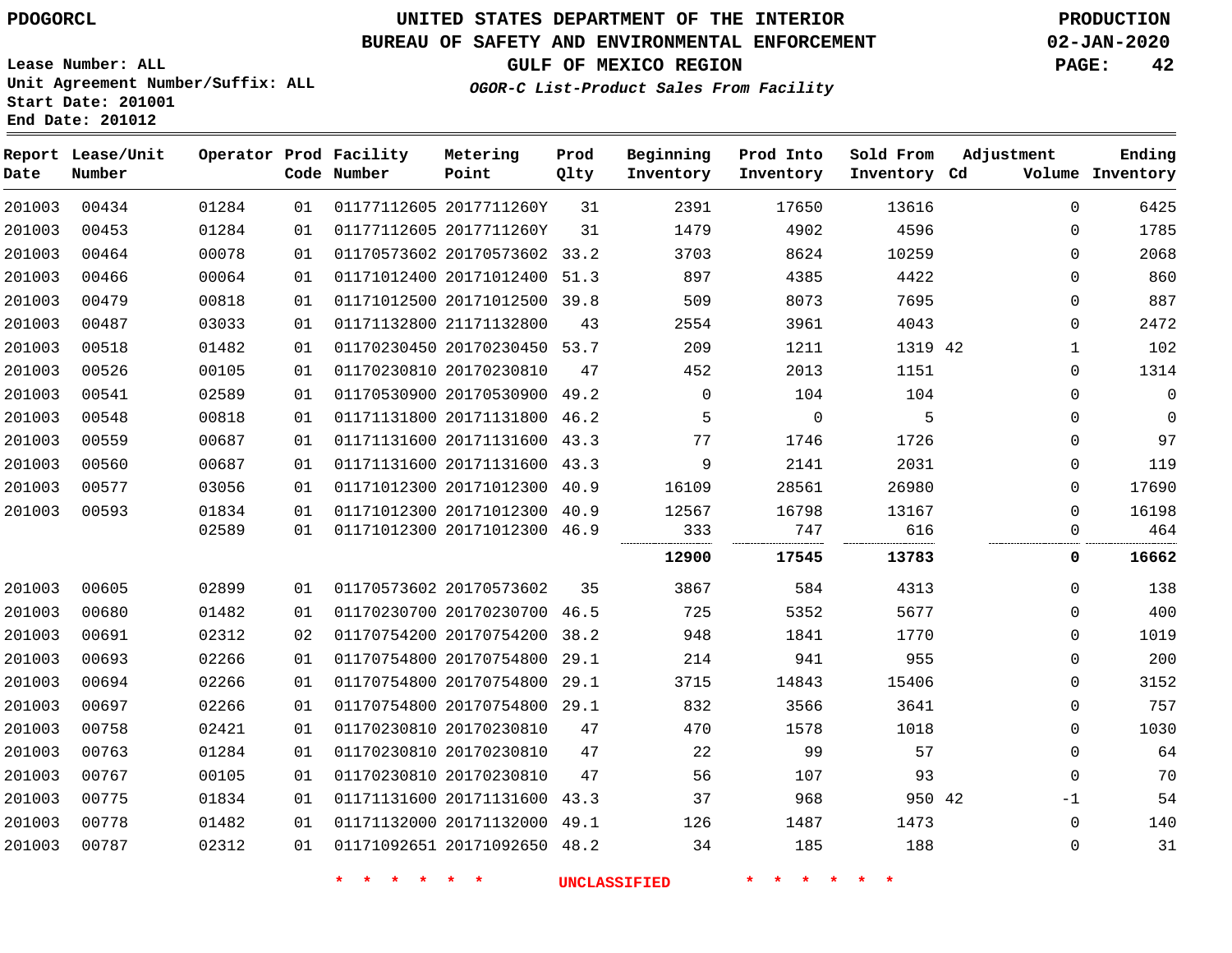**Lease Number: ALL**

**Start Date: 201001 End Date: 201012**

# **UNITED STATES DEPARTMENT OF THE INTERIOR PDOGORCL PRODUCTION**

## **BUREAU OF SAFETY AND ENVIRONMENTAL ENFORCEMENT 02-JAN-2020**

**Unit Agreement Number/Suffix: ALL**

**GULF OF MEXICO REGION PAGE: 43**

**OGOR-C List-Product Sales From Facility**

| Date   | Report Lease/Unit<br>Number |       |    | Operator Prod Facility<br>Code Number | Metering<br>Point            | Prod<br>Qlty | Beginning<br>Inventory | Prod Into<br>Inventory | Sold From<br>Inventory Cd | Adjustment   | Ending<br>Volume Inventory |
|--------|-----------------------------|-------|----|---------------------------------------|------------------------------|--------------|------------------------|------------------------|---------------------------|--------------|----------------------------|
| 201003 | 00797                       | 02421 | 01 |                                       | 01171012300 20171012300 40.9 |              | 1342                   | 3247                   | 2570 42                   | $-1$         | 2018                       |
| 201003 | 00819                       | 00078 | 01 |                                       | 01171132800 21171132800      | 43           | 47                     | 77                     | 78                        | $\mathbf{0}$ | 46                         |
| 201003 | 00828                       | 01284 | 01 |                                       | 01171092651 20171092650      | 48.2         | $\Omega$               | 2146                   | 1783                      | $\Omega$     | 363                        |
| 201003 | 00839                       | 02451 | 01 |                                       | 01170513800 20170513800      | 32.3         | 469                    | 7527                   | 7531                      | $\Omega$     | 465                        |
| 201003 | 754303001A                  | 00059 | 01 |                                       | 01170230811 20170230811 48.7 |              | 454                    | 5879                   | 4494 09                   | $-1447$      | 392                        |
|        | 201003 754305004A           | 02899 | 01 |                                       | 01171132000 20171132000 49.1 |              | 8                      | 10                     | 18                        | $\Omega$     | $\mathbf 0$                |
| 201003 | 754307017A                  | 00362 | 02 |                                       | 01170230811 20170230811 48.7 |              | 249                    | 3351                   | 3377                      | $\Omega$     | 223                        |
|        | 201003 7543880060           | 00105 | 01 |                                       | 01170230450 20170230450 53.6 |              | 59                     | 1570                   | 1497                      | 0            | 132                        |
|        | 201003 7543890080           | 00276 | 01 |                                       | 01170513700 20170513700 31.8 |              | 1767                   | 1554                   | 1425                      | 0            | 1896                       |
|        | 201003 7543890180           | 02899 | 01 |                                       | 01423210051 20423210050 49.4 |              | 45                     | 117                    | 135                       | $\Omega$     | 27                         |
|        | 201003 7543900080           | 02421 | 01 |                                       | 01177245111 01177245111      | $\Omega$     | $\mathbf 0$            | 77                     | $\overline{0}$            | 0            | 77                         |
|        | 201003 7543920040           | 02628 | 01 |                                       | 01423210051 20423210050 49.4 |              | 27                     | 136                    | 131                       | $\Omega$     | 32                         |
|        | 201003 7543930100           | 00362 | 02 |                                       | 01170230810 20170230810      | 47           | 1219                   | 4752                   | 2869                      | $\Omega$     | 3102                       |
|        | 201003 7543930200           | 00105 | 01 |                                       | 01171012310 20171012310      | 45.9         | 1062                   | 13874                  | 14157                     | $\Omega$     | 779                        |
|        |                             | 01284 | 01 |                                       | 0117709260L 2017709260L 41.3 |              | 0                      | 2069                   | 2069                      | $\Omega$     | $\Omega$                   |
|        |                             |       |    |                                       |                              |              | 1062                   | 15943                  | 16226                     | 0            | 779                        |
|        | 201003 7543940080           | 00222 | 01 |                                       | 01171132800 20170230811 48.7 |              | 78                     | 829                    | 852                       | $\Omega$     | 55                         |
|        | 201003 754395009A           | 00730 | 01 |                                       | 01170753510 20170753510      | 59.1         | 2699                   | 1467                   | 2728 42                   | $\mathbf{1}$ | 1439                       |
|        | 201003 754395019A           | 00105 | 01 |                                       | 01420390101 01420390101 47.8 |              | 2475                   | 728                    | 1755                      | $\Omega$     | 1448                       |
|        | 201003 754396015A           | 01284 | 01 |                                       | 01608103650 20608103650      | 29.7         | 66                     | 10987                  | 10992                     | $\Omega$     | 61                         |
|        | 201003 754398002A           | 00105 | 01 |                                       | 01420570060 20420570060 51.4 |              | 10744                  | $\Omega$               | 156                       | $\Omega$     | 10588                      |
|        | 201003 8910020210           | 02451 | 01 |                                       | 01170513800 20170513800 32.3 |              | 5776                   | 102781                 | 102202                    | $\Omega$     | 6355                       |
|        |                             |       | 01 |                                       | 01170753510 20170753510 59.1 |              | 59                     | $\mathbf 0$            | 39                        | $\mathbf{0}$ | 20                         |
|        |                             |       |    |                                       |                              |              | 5835                   | 102781                 | 102241                    | 0            | 6375                       |
|        | 201003 8910024540           | 02451 | 01 |                                       | 01170513800 20170513800 32.3 |              | 4293                   | 77897                  | 77373                     | 0            | 4817                       |
|        | 201003 8910029320           | 00276 | 01 |                                       | 01170513700 20170513700 31.8 |              | 15393                  | 39800                  | 46124                     | $\Omega$     | 9069                       |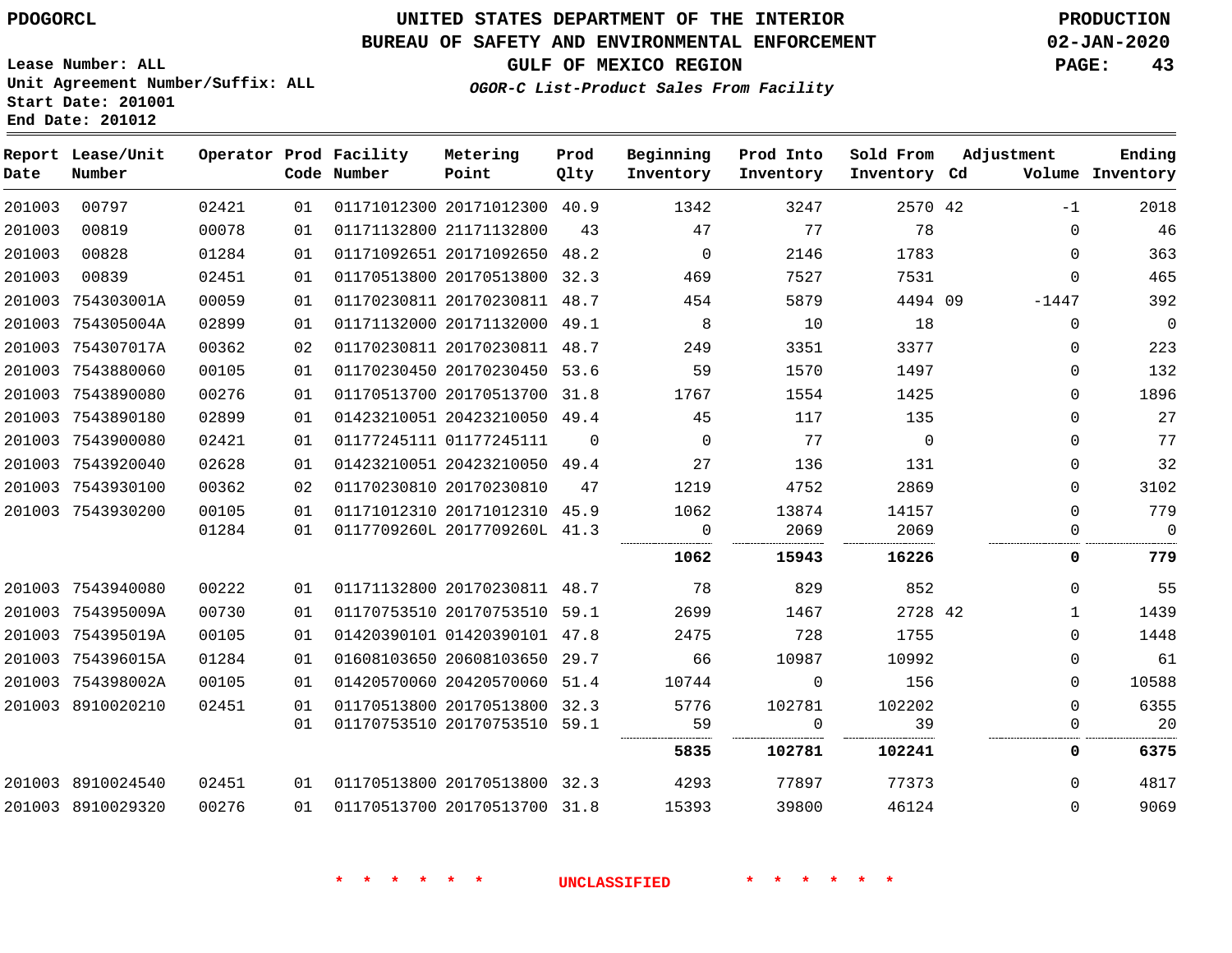## **BUREAU OF SAFETY AND ENVIRONMENTAL ENFORCEMENT 02-JAN-2020**

**GULF OF MEXICO REGION PAGE: 44**

**Lease Number: ALL Unit Agreement Number/Suffix: ALL Start Date: 201001 End Date: 201012**

**OGOR-C List-Product Sales From Facility**

| Date | Report Lease/Unit<br>Number |       |    | Operator Prod Facility<br>Code Number | Metering<br>Point            | Prod<br>Qlty | Beginning<br>Inventory | Prod Into<br>Inventory | Sold From<br>Inventory Cd | Adjustment |              | Ending<br>Volume Inventory |
|------|-----------------------------|-------|----|---------------------------------------|------------------------------|--------------|------------------------|------------------------|---------------------------|------------|--------------|----------------------------|
|      | 201003 8910034440           | 00276 | 01 |                                       | 01170513700 20170513700 31.8 |              | 27821                  | 99972                  | 112692                    |            | $\Omega$     | 15101                      |
|      |                             | 00730 | 01 |                                       | 01170513700 20170513700 31.8 |              | 5705                   | 21225                  | 23724                     |            | 0            | 3206                       |
|      |                             |       |    |                                       |                              |              | 33526                  | 121197                 | 136416                    |            | 0            | 18307                      |
|      | 201003 8910039150           | 00078 | 01 |                                       | 01170573601 20170573601 27.4 |              | 1696                   | 5722                   | 5774 42                   |            | $-2$         | 1642                       |
|      | 201003 8910063810           | 02466 | 01 |                                       | 01170230450 20170230450 51.1 |              | 1308                   | 9263                   | 9794 42                   |            | $\mathbf{1}$ | 778                        |
|      |                             | 02904 | 02 |                                       | 01170230450 20170230450 53.7 |              | 13                     | 57                     | 65                        |            | 0            | 5                          |
|      |                             |       |    |                                       |                              |              | 1321                   | 9320                   | 9859                      |            | 1            | 783                        |
|      | 201003 8910066690           | 00078 | 01 |                                       | 01170573602 20170573602 33.2 |              | 1435                   | 14158                  | 12198 42                  |            | $-1$         | 3394                       |
|      | 201003 8910086400           | 02893 | 02 |                                       | 01171012400 20171012400 51.3 |              | 12                     | 92                     | 86                        |            | $\Omega$     | 18                         |
|      | 201003 8910086540           | 01284 | 01 |                                       | 01177092604 20177092604      | 48           | $\Omega$               | 522                    | 522                       |            | $\mathbf 0$  | $\mathbf 0$                |
|      |                             |       | 01 |                                       | 01171012400 20171012400 51.3 |              | 0                      | 153                    | 123                       |            | 0            | 30                         |
|      |                             |       |    |                                       |                              |              | 0                      | 675                    | 645                       |            | 0            | 30                         |
|      | 201003 8910086660           | 03009 | 02 |                                       | 01421670201 20421670200      | $\Omega$     | 207                    | 0                      | $\Omega$                  |            | $\Omega$     | 207                        |
|      | 201003 8910087670           | 02312 | 01 |                                       | 01170754200 20170754200      | 38.2         | 109                    | 923                    | 538                       |            | 0            | 494                        |
|      | 201003 8910087840           | 00162 | 01 |                                       | 01177122606 20177122606      | 38.7         | $\mathbf 0$            | 3378                   | 3378                      |            | $\mathbf 0$  | $\mathbf 0$                |
|      | 201003 8910088130           | 00078 | 02 |                                       | 01171132800 21171132800      | 43           | 76                     | 269                    | 203 42                    |            | $-1$         | 141                        |
|      |                             |       | 02 |                                       | 01171012400 20171012400 51.3 |              | 38                     | 0                      | 38                        |            | 0<br>        | $\mathbf 0$                |
|      |                             |       |    |                                       |                              |              | 114                    | 269                    | 241                       |            | -1           | 141                        |
|      | 201003 8910088160           | 01284 | 01 |                                       | 01171132800 21171132800      | 43           | 331                    | 269                    | 378                       |            | $\mathbf 0$  | 222                        |
|      | 201003 8910089160           | 00276 | 01 |                                       | 01170513700 20170513700      | 31.8         | 1906                   | 3346                   | 3432                      |            | 0            | 1820                       |
|      | 201003 891008927AE          | 00078 | 01 |                                       | 01170230400 20170230400      | 50           | $\Omega$               | 30                     | 14 09                     |            | $-6$         | 10                         |
|      | 201003 891008927AG          | 00078 | 01 |                                       | 01170230400 20170230400      | 50           | 755                    | 3246                   | 2693 09                   |            | $-247$       | 1061                       |
|      | 201003 891008927K           | 00078 | 01 |                                       | 01170230400 20170230400      | 50           | 23                     | 288                    | 217                       |            | $\mathbf 0$  | 94                         |
|      | 201003 891008927Y           | 00078 | 01 |                                       | 01170230400 20170230400      | 50           | 106                    | 353                    | 344                       |            | 0            | 115                        |
|      | 201003 891008946C           | 01834 | 01 |                                       | 01171012500 20171012500 39.8 |              | 30                     | 245                    | 248                       |            | 0            | 27                         |
|      | 201003 8910116580           | 00276 | 01 |                                       | 01170513700 20170513700 31.8 |              | 5515                   | 8274                   | 9289                      |            | $\mathbf 0$  | 4500                       |
|      | 201003 8910116740           | 00276 | 01 |                                       | 01170513700 20170513700      | $\Omega$     | 129                    | $\mathbf 0$            | $\Omega$                  |            | $\mathbf 0$  | 129                        |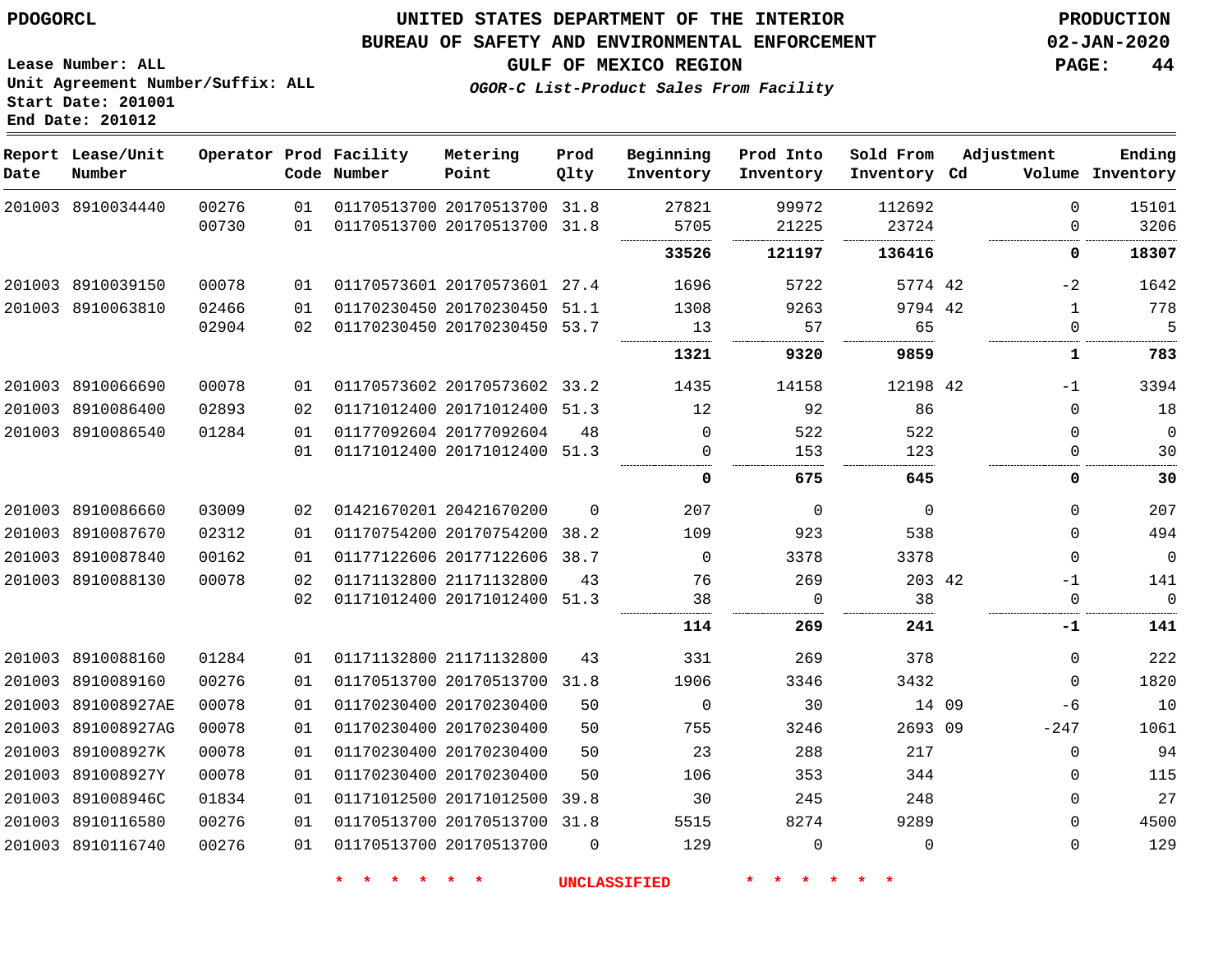**Report Lease/Unit**

**Number**

# **UNITED STATES DEPARTMENT OF THE INTERIOR PDOGORCL PRODUCTION**

**Prod Qlty**

## **BUREAU OF SAFETY AND ENVIRONMENTAL ENFORCEMENT 02-JAN-2020**

**Lease Number: ALL Unit Agreement Number/Suffix: ALL Start Date: 201001 End Date: 201012**

**Operator Prod Facility**

**Code Number**

**OGOR-C List-Product Sales From Facility**

**Beginning Inventory** **Prod Into Inventory** **Sold From Inventory**

**GULF OF MEXICO REGION PAGE: 45**

**Inventory Cd Volume**

**Adjustment**

  $\Omega$   $\Omega$  $\Omega$  $\Omega$  $\Omega$  -1  $-1$  $\Omega$  $\overline{0}$  $\overline{0}$  $\overline{0}$  $\Omega$  $\overline{0}$   $\Omega$   $\Omega$ 

**Ending**

|               | 201003 8910116770 | 00276 | 01 |                         | 01170513700 20170513700 31.8 |                | 1156            | 1778         | 1967        |  |
|---------------|-------------------|-------|----|-------------------------|------------------------------|----------------|-----------------|--------------|-------------|--|
|               | 201003 8910116790 | 00276 | 01 |                         | 01170513700 20170513700 31.8 |                | 8669            | 12579        | 14407       |  |
|               | 201003 8910116800 | 00276 | 01 |                         | 01170513700 20170513700 31.8 |                | 13301           | 20999        | 22880       |  |
|               | 201003 891011687A | 02266 | 01 |                         | 01170754800 20170754800 29.1 |                | 365             | 1473         | 1525        |  |
|               | 201003 891011687C | 02266 | 01 |                         | 01170754800 20170754800 29.1 |                | 210             | 926          | 939         |  |
|               | 201003 891011687D | 02266 | 01 |                         | 01170754800 20170754800 29.1 |                | 172             | 777          | 784         |  |
|               | 201003 891011687E | 02266 | 01 |                         | 01170754800 20170754800 29.1 |                | 196             | 329          | 455         |  |
|               | 201003 8910117330 | 02266 | 01 |                         | 01170754800 20170754800 29.1 |                | $7\overline{ }$ | 28           | 29          |  |
|               | 201003 8910123210 | 00687 | 01 |                         | 0117709260A 2017709260A 33.8 |                | 22              | 795          | 799         |  |
|               | 201003 8910123250 | 00687 | 01 |                         | 0117709260A 2017709260A 33.8 |                | 11              | 951          | 941         |  |
|               | 201003 8910123270 | 01482 | 01 |                         | 01177215100 20177215102 30.6 |                | 47              | 3991         | 3985 42     |  |
|               | 201003 8910123320 | 01482 | 01 |                         | 01177215100 20177215102 30.6 |                | 76              | 6733         | 6720 42     |  |
|               | 201003 8910123330 | 01482 | 01 |                         | 01177215100 20177215102 30.6 |                | 156             | 10888        | 10901       |  |
|               | 201003 8910123350 | 03033 | 02 |                         | 01171012500 20171012500 39.8 |                | 29              | 341          | 333         |  |
|               | 201003 8910123390 | 00818 | 01 |                         | 01171131800 20171131800 46.2 |                | 1775            | 3027         | 3055        |  |
|               | 201003 8910169280 | 00276 | 01 |                         | 01171132000 20171132000 49.1 |                | $\overline{0}$  | 66           | 60          |  |
|               | 201003 8910169290 | 00276 | 01 |                         | 01171132000 20171132000 49.1 |                | $\mathbf{0}$    | 31           | 28          |  |
|               | 201003 8910169300 | 00491 | 01 | 01170230810 20170230810 |                              | 47             | 26              | 78           | 53          |  |
|               | 201003 8910202350 | 00276 | 01 |                         | 01170513700 20170513700 31.8 |                | 26088           | 20679        | 24019 42    |  |
|               | 201003 8910202430 | 00276 | 01 | 01170513700 20170513700 |                              | $\overline{0}$ | 222             | $\mathbf{0}$ | $\mathbf 0$ |  |
|               | 201003 8910202550 | 00105 | 01 |                         | 01170230810 20170230810      | 47             | 64              | 271          | 158         |  |
|               | 201003 8910202560 | 00276 | 01 |                         | 01170513700 20170513700 31.8 |                | 11652           | 6287         | 5108        |  |
| 201003 G00932 |                   | 01376 | 01 | 01170230810 20170230810 |                              | 47             | 583             | 551          | 774         |  |
|               | 201003 G00974     | 00105 | 01 |                         | 01171132000 20171132000      | 49             | 177             | 2652         | 2580        |  |
| 201003 G00985 |                   | 00687 | 01 |                         | 0117709260A 2017709260A 33.8 |                | 344             | 14996        | 15003 42    |  |
|               | 201003 G00987     | 00105 | 01 |                         | 01171132800 21171132800      | 43             | 864             | 1187         | 1292        |  |
| 201003 G00989 |                   | 00003 | 01 |                         | 01171012400 20171012400      | $\overline{0}$ | 1022            | $\mathbf 0$  | $\mathbf 0$ |  |
| 201003 G01023 |                   | 02899 | 01 |                         | 01171092651 20171092650 48.2 |                | 3778            | 18337        | 19025       |  |
|               |                   |       |    |                         |                              |                |                 |              |             |  |

**Metering Point**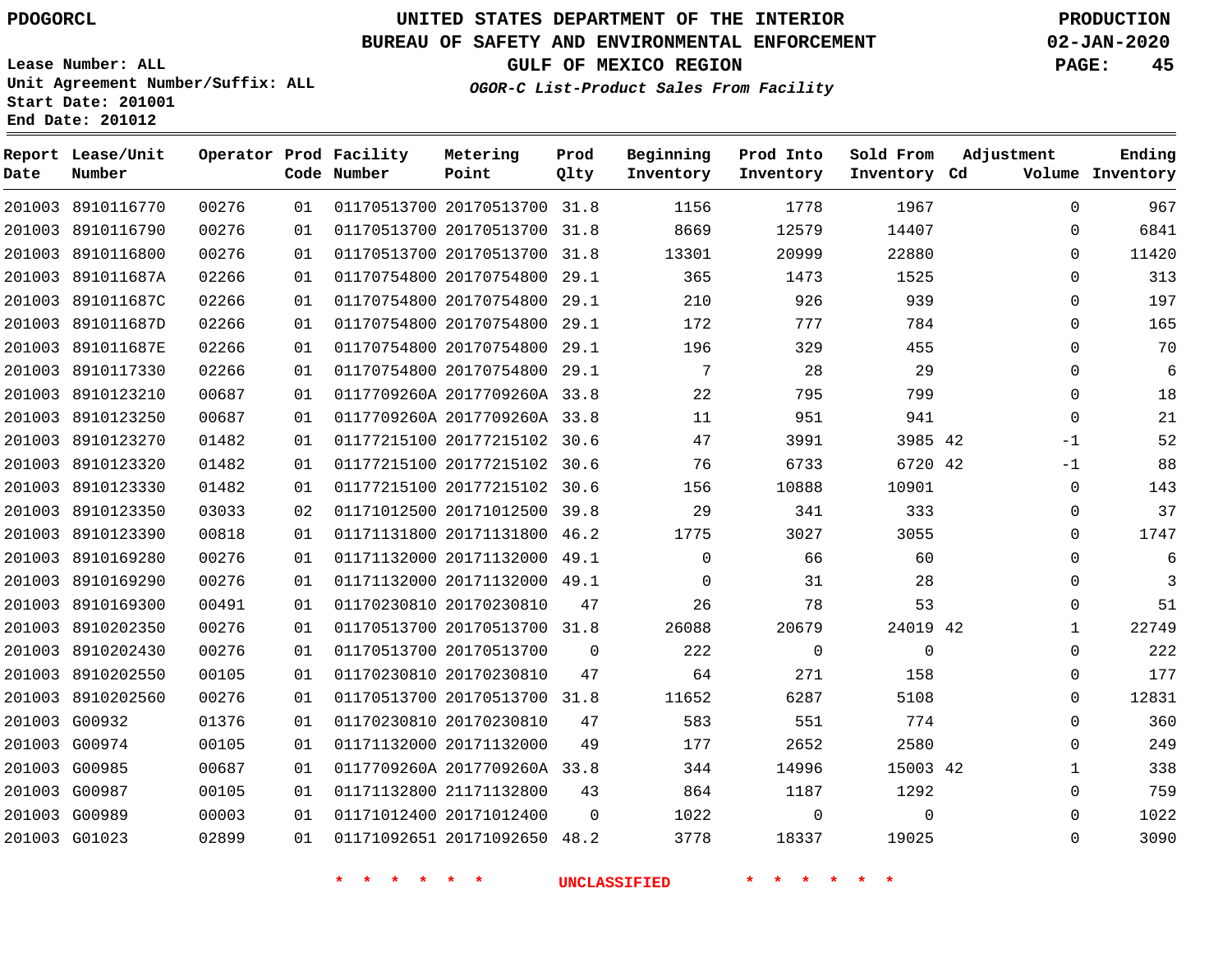**Prod**

**Metering**

## **BUREAU OF SAFETY AND ENVIRONMENTAL ENFORCEMENT 02-JAN-2020**

**Lease Number: ALL Unit Agreement Number/Suffix: ALL Start Date: 201001**

**Operator Prod Facility**

**End Date: 201012**

**Report Lease/Unit**

**GULF OF MEXICO REGION PAGE: 46**

**Adjustment**

**Ending**

**OGOR-C List-Product Sales From Facility**

**Beginning**

**Prod Into Inventory**

**Sold From Inventory**

| Date | Number        |       |    | Code Number | Point                        | Qlty | Inventory   | Inventory      | Inventory Cd |       |              | Volume Inventory |
|------|---------------|-------|----|-------------|------------------------------|------|-------------|----------------|--------------|-------|--------------|------------------|
|      | 201003 G01025 | 01284 | 01 |             | 01171092651 20171092650 48.2 |      | 38          | $\overline{0}$ | 38           |       | $\mathbf 0$  | $\mathbf 0$      |
|      | 201003 G01027 | 00162 | 01 |             | 01177122606 20177122606 38.7 |      | $\mathbf 0$ | 503            | 503          |       | $\mathbf 0$  | $\Omega$         |
|      | 201003 G01083 | 00276 | 01 |             | 01170513700 20170513700 31.8 |      | 8922        | 13310          | 14994 42     |       | $\mathbf{1}$ | 7239             |
|      | 201003 G01090 | 00276 | 01 |             | 01170513700 20170513700 31.8 |      | 9146        | 11129          | 14223 42     |       | $\mathbf{1}$ | 6053             |
|      | 201003 G01091 | 00276 | 01 |             | 01170513700 20170513700 31.8 |      | 895         | 2234           | 1915 42      |       | $\mathbf{1}$ | 1215             |
|      | 201003 G01092 | 00276 | 01 |             | 01170513700 20170513700 31.8 |      | 7414        | 10971          | 12418        |       | 0            | 5967             |
|      | 201003 G01096 | 00276 | 01 |             | 01170513700 20170513700 31.8 |      | 18          | 15             |              | 24 42 | $-1$         | 8                |
|      | 201003 G01127 | 02630 | 01 |             | 01171132000 20171132000 49.1 |      | 32          | 479            | 466          |       | $\mathbf 0$  | 45               |
|      | 201003 G01153 | 01834 | 01 |             | 01171132800 21171132800      | 43   | 110         | 55             | 103 42       |       | -1           | 61               |
|      | 201003 G01194 | 00105 | 01 |             | 01177072601 20177072601 41.3 |      | $\mathbf 0$ | 4804           | 4804         |       | $\mathbf 0$  | $\mathbf 0$      |
|      | 201003 G01196 | 03041 | 01 |             | 01171132800 21171132800      | 43   | 256         | 619            | 553          |       | $\mathbf 0$  | 322              |
|      | 201003 G01198 | 00818 | 02 |             | 01171092651 20171092650 48.3 |      | 29          | $\overline{0}$ |              | 30 42 | 1            | $\mathbf 0$      |
|      | 201003 G01210 | 03041 | 01 |             | 01171132800 21171132800      | 43   | 152         | 172            | 205          |       | $\mathbf 0$  | 119              |
|      | 201003 G01216 | 00222 | 01 |             | 01177082958 20177082958      | 38.7 | $\mathbf 0$ | 9542           | 9542         |       | $\mathbf 0$  | $\overline{0}$   |
|      | 201003 G01220 | 00105 | 01 |             | 01177092600 20177092600 47.1 |      | 31          | 12828          | 12443        |       | $\Omega$     | 416              |
|      | 201003 G01248 | 02628 | 01 |             | 01171012500 20171012500 39.8 |      | 9           | 197            | 186          |       | 0            | 20               |
|      | 201003 G01269 | 03033 | 02 |             | 01171012500 20171012500 39.8 |      | 13          | 247            | 233          |       | $\Omega$     | 27               |
|      | 201003 G01351 | 00078 | 01 |             | 01170230400 20170230400      | 50   | 348         | 859            | 926          |       | $\mathbf 0$  | 281              |
|      | 201003 G01441 | 00818 | 01 |             | 01177112701 20177112700      | 51   | 356         | 4163           | 3888         |       | $\mathbf 0$  | 631              |
|      | 201003 G01447 | 00276 | 01 |             | 01170513700 20170513700 31.8 |      | 570         | 3646           | 4159         |       | $\mathbf 0$  | 57               |
|      | 201003 G01477 | 03026 | 01 |             | 01170230810 20170230810      | 47   | 1720        | 5806           | 3736         |       | $\mathbf 0$  | 3790             |
|      | 201003 G01497 | 02451 | 01 |             | 01170513800 20170513800 32.3 |      | 2973        | 55230          | 54788        |       | $\Omega$     | 3415             |
|      | 201003 G01498 | 02451 | 01 |             | 01170513800 20170513800 32.3 |      | 623         | 10206          | 10198        |       | $\mathbf 0$  | 631              |
|      | 201003 G01526 | 02899 | 01 |             | 01171092651 20171092650 48.2 |      | $\Omega$    | 551            | 458          |       | $\Omega$     | 93               |
|      | 201003 G01528 | 01284 | 01 |             | 01171092651 20171092650      | 48.2 | 0           | 298            | 248          |       | $\Omega$     | 50               |
|      | 201003 G01580 | 02451 | 01 |             | 01170513800 20170513800      | 32.3 | 3           | 26             | 27           |       | $\Omega$     | 2                |
|      | 201003 G01610 | 01482 | 01 |             | 01177215100 20177215102 30.6 |      | 3           | 476            | 473          |       | 0            | 6                |
|      | 201003 G01619 | 00276 | 01 |             | 01170513700 20170513700 31.8 |      | 20213       | 15874          | 16798        |       | $\Omega$     | 19289            |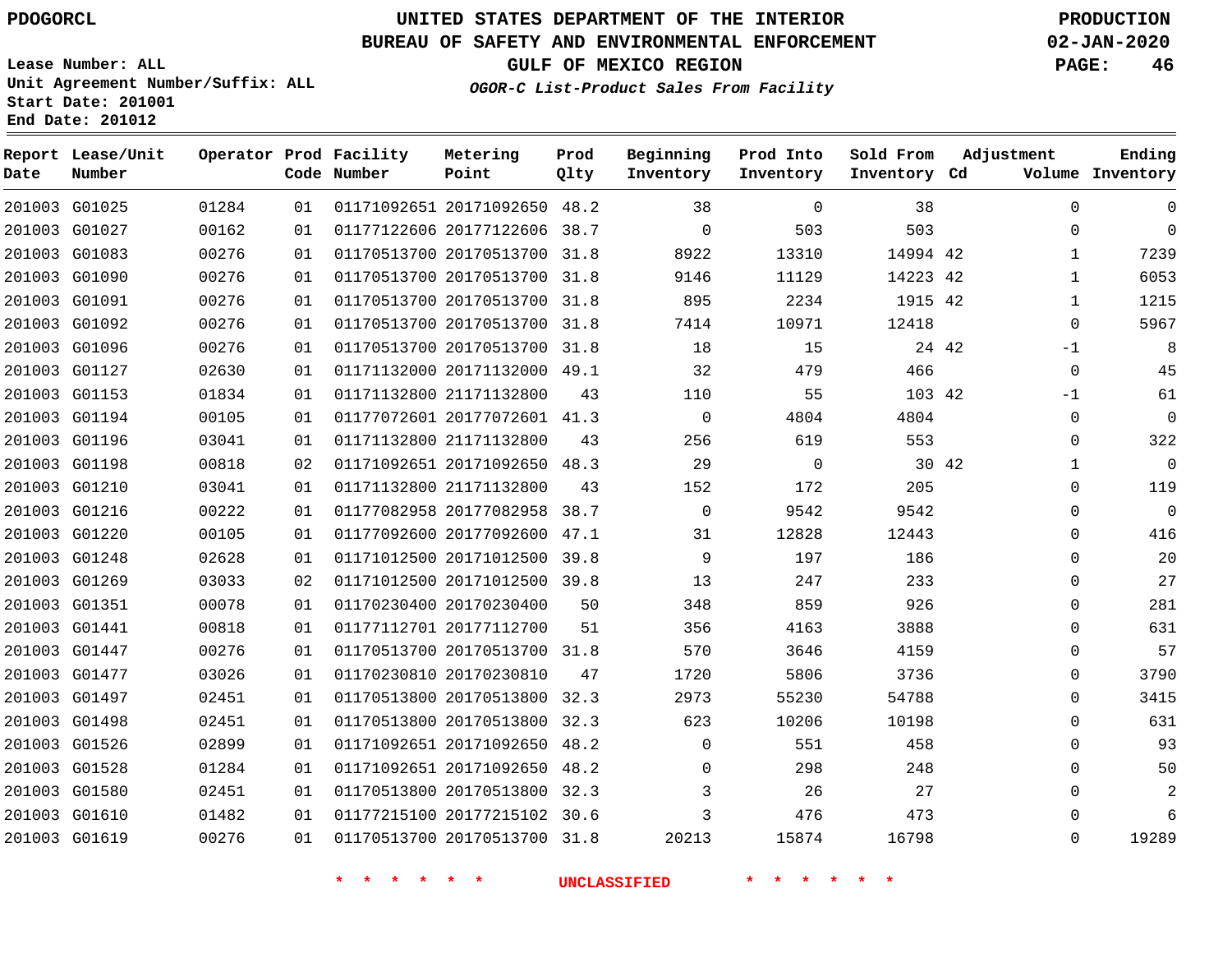**Report Lease/Unit**

# **UNITED STATES DEPARTMENT OF THE INTERIOR PDOGORCL PRODUCTION**

## **BUREAU OF SAFETY AND ENVIRONMENTAL ENFORCEMENT 02-JAN-2020**

**Lease Number: ALL Unit Agreement Number/Suffix: ALL Start Date: 201001**

**Operator Prod Facility Metering**

**GULF OF MEXICO REGION PAGE: 47**

**Prod**

**Adjustment**

**Ending**

**OGOR-C List-Product Sales From Facility**

**Beginning Prod Into Sold From**

| Date | Number        |       |    | Code Number | Point                        | Qlty | Inventory    | Inventory      | Inventory Cd |       |             | Volume Inventory |
|------|---------------|-------|----|-------------|------------------------------|------|--------------|----------------|--------------|-------|-------------|------------------|
|      | 201003 G01620 | 00276 | 01 |             | 01170513700 20170513700 31.8 |      | 8987         | 6082           | 7472         |       | $\mathbf 0$ | 7597             |
|      | 201003 G01754 | 00003 | 01 |             | 01423210051 20423210050      | 49.4 | 15           | 51             | 54           |       | $\mathbf 0$ | 12               |
|      | 201003 G01757 | 00003 | 01 |             | 01423210051 20423210050      | 49.4 | 140          | 526            | 543          |       | $\mathbf 0$ | 123              |
|      | 201003 G01860 | 00105 | 01 |             | 01170231110 20170231110      | 41.8 | 10559        | 8671           | 12503        |       | $\Omega$    | 6727             |
|      | 201003 G01865 | 00078 | 02 |             | 01171012500 20171012500 39.8 |      | 353          | 5651           | 5382 42      |       | $-1$        | 621              |
|      | 201003 G01880 | 00105 | 01 |             | 01171132000 20171132000      | 49   | 1            | 1492           | 1353         |       | $\mathbf 0$ | 140              |
|      | 201003 G01898 | 02312 | 01 |             | 01171012500 20171012500 39.8 |      | 854          | 27468          | 25305        |       | $\mathbf 0$ | 3017             |
|      | 201003 G01901 | 01482 | 01 |             | 01177215100 20177215102 30.6 |      | $\mathbf{1}$ | 96             |              | 95 42 | $-1$        | $\mathbf{1}$     |
|      | 201003 G01953 | 00105 | 01 |             | 01170230811 20170230811 48.6 |      | 26           | 266            | 274          |       | 0           | 18               |
|      | 201003 G01966 | 01482 | 01 |             | 01177215100 20177215102 30.6 |      | 82           | 5953           | 5957         |       | $\mathbf 0$ | 78               |
|      | 201003 G01967 | 01482 | 01 |             | 01177215100 20177215102      | 30.6 | 146          | 10746          | 10749 42     |       | $-2$        | 141              |
|      | 201003 G01997 | 01071 | 02 |             | 01170230810 20170230810 47.2 |      | 37           | 92             | 92           |       | $\mathbf 0$ | 37               |
|      | 201003 G01998 | 00818 | 01 |             | 01170230810 20170230810      | 47   | $\mathbf 0$  | 51             | 18           |       | $\mathbf 0$ | 33               |
|      | 201003 G02006 | 03026 | 01 |             | 01170530900 20170530900 49.2 |      | 10           | 38             | 33           |       | $\mathbf 0$ | 15               |
|      | 201003 G02021 | 01482 | 01 |             | 01170230811 20170230811 48.4 |      | 91           | 1624           | 1606 42      |       | $-1$        | 108              |
|      | 201003 G02023 | 02312 | 02 |             | 01170230811 20170230811 48.7 |      | 323          | 5041           | 5028         |       | $\mathbf 0$ | 336              |
|      | 201003 G02037 | 02222 | 01 |             | 01170530900 20170530900 47.2 |      | 10           | 4              | 12           |       | $\mathbf 0$ | $\overline{2}$   |
|      | 201003 G02045 | 00105 | 01 |             | 01170530900 20170530900 49.1 |      | 90           | 131            | 168          |       | 0           | 53               |
|      | 201003 G02088 | 00687 | 01 |             | 01170230811 20170230811 48.7 |      | 34           | 532            | 531          |       | $\Omega$    | 35               |
|      | 201003 G02091 | 00687 | 01 |             | 01170230811 20170230811 48.7 |      | 62           | 302            | 345 42       |       | 1           | 20               |
|      | 201003 G02099 | 01978 | 02 |             | 01171012310 20171012310 45.9 |      | 62           | 2227           | 2164         |       | $\mathbf 0$ | 125              |
|      | 201003 G02104 | 00687 | 01 |             | 01171132000 20171132000 49.1 |      | 18           | 342            | 328          |       | $\mathbf 0$ | 32               |
|      | 201003 G02105 | 00105 | 01 |             | 01171012400 20171012400 51.3 |      | 4            | $\overline{0}$ | 4            |       | $\mathbf 0$ | $\Omega$         |
|      | 201003 G02109 | 00105 | 01 |             | 01171012400 20171012400 51.3 |      | 36           | 169            | 172          |       | $\mathbf 0$ | 33               |
|      | 201003 G02111 | 00276 | 01 |             | 01171132000 20171132000 49.1 |      | $\mathbf 0$  | 189            | 171          |       | $\mathbf 0$ | 18               |
|      | 201003 G02127 | 02312 | 01 |             | 01170230810 20170230810      | 47   | 35           | 158            | 90           |       | $\Omega$    | 103              |
|      | 201003 G02161 | 00818 | 02 |             | 01171012500 20171012500 39.8 |      | 418          | 10418          | 9691         |       | $\mathbf 0$ | 1145             |
|      | 201003 G02163 | 00105 | 01 |             | 01171012500 20171012500 39.8 |      | $\mathbf 0$  | 467            | 416          |       | $\mathbf 0$ | 51               |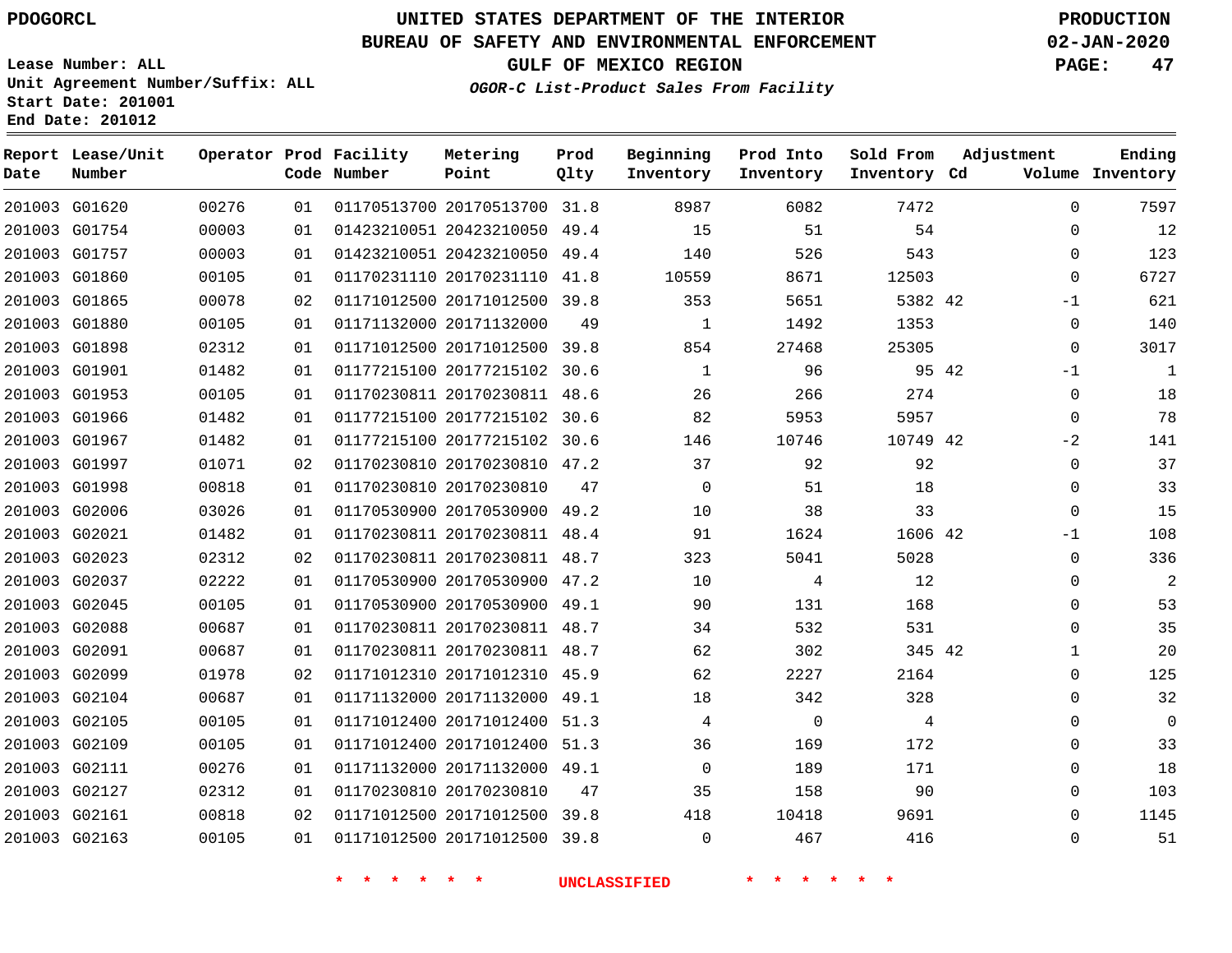**Date**

# **UNITED STATES DEPARTMENT OF THE INTERIOR PDOGORCL PRODUCTION**

## **BUREAU OF SAFETY AND ENVIRONMENTAL ENFORCEMENT 02-JAN-2020**

**OGOR-C List-Product Sales From Facility**

**GULF OF MEXICO REGION PAGE: 48**

 $\Omega$ 

 

**Lease Number: ALL Unit Agreement Number/Suffix: ALL Start Date: 201001 End Date: 201012**

| Lease/Unit<br>Number |       |    | Operator Prod Facility<br>Code Number | Metering<br>Point            | Prod<br>Qlty | Beginning<br>Inventory | Prod Into<br>Inventory | Sold From<br>Inventory Cd | Adjustment |              | Ending<br>Volume Inventory |
|----------------------|-------|----|---------------------------------------|------------------------------|--------------|------------------------|------------------------|---------------------------|------------|--------------|----------------------------|
| G02300               | 01482 | 01 |                                       | 01171132800 21171132800      | 43           | 15                     | 26                     |                           | 30 42      | $\mathbf{1}$ | 12                         |
| G02317               | 02421 | 01 |                                       | 01171132000 20171132000      | 49.1         | 69                     | 1073                   | 1041                      |            | 0            | 101                        |
| G02353               | 01284 | 01 |                                       | 01170230450 20170230450 53.7 |              | 104                    | 3826                   | 3609                      |            | 0            | 321                        |
| G02354               | 01284 | 01 |                                       | 01170230450 20170230450      | 53.7         | 437                    | 2587                   | 2807                      |            | $\Omega$     | 217                        |
| G02357               | 02200 | 02 |                                       | 01170230450 20170230450 53.7 |              | 69                     | 244                    | 292 42                    |            | $-1$         | 20                         |
| G02404               | 02589 | 01 |                                       | 01170230810 20170230810      | 46.8         | 1109                   | 259                    | 259                       |            | $\Omega$     | 1109                       |
| G02428               | 00105 | 01 |                                       | 01170230810 20170230810      | 47           | 9                      | 25                     | 18                        |            | $\Omega$     | 16                         |
| G02429               | 00491 | 01 |                                       | 01170230810 20170230810      | 47           | 181                    | 541                    | 369                       |            | $\Omega$     | 353                        |
| G02433               | 00491 | 01 |                                       | 01170230810 20170230810      | 47           | $\Omega$               | 7                      | $\overline{2}$            |            | 0            | 5                          |
| G02434               | 03033 | 02 |                                       | 01423210051 20170230810      | 47           | 21                     | 69                     | 45                        |            | $\Omega$     | 45                         |
| G02436               | 02628 | 02 |                                       | 01170230811 20170230811 48.7 |              | 109                    | 1639                   | 1637                      |            | $\Omega$     | 111                        |
| G02439               | 02375 | 01 |                                       | 01171132000 20171132000      | 49.1         | 0                      | 43                     | 43                        |            | 0            | 0                          |
| G02580               | 00818 | 02 |                                       | 01171012400 20171012400 53.1 |              | 6397                   | 58103                  | 53103                     |            | 0            | 11397                      |
| G02596               | 01482 | 01 |                                       | 01171132800 21171132800      | 43           | 10                     | 93                     | 61                        |            | $\Omega$     | 42                         |
| G02601               | 01834 | 01 |                                       | 01171092651 20171092650      | 48.2         | 247                    | 1286                   | 1316                      |            | $\Omega$     | 217                        |
|                      | 02630 | 01 |                                       | 01171092651 20171092650 48.2 |              | 206                    | 420                    | 518                       |            | $\Omega$     | 108                        |
|                      |       |    |                                       |                              |              | 453                    | 1706                   | 1834                      |            | 0            | 325                        |
| G02628               | 00105 | 01 |                                       | 01171012500 20171012500 39.7 |              | 193                    | 2929                   | 2800                      |            | $\Omega$     | 322                        |
| G02663               | 02893 | 02 |                                       | 01423210051 20423210050      | 49.4         | 67                     | 240                    | 251                       |            | 0            | 56                         |
| G02665               | 02451 | 01 |                                       | 01423210051 20423210050      | 49.3         | 347                    | 1404                   | 1423                      |            | 0            | 328                        |
| G02819               | 00105 | 01 |                                       | 01170231110 20170231110      | 41.8         | 1                      | $\Omega$               | 1                         |            | 0            | 0                          |
| G02825               | 00105 | 01 |                                       | 01170231110 20170231110 41.8 |              | 4                      | <sup>0</sup>           | 4                         |            | 0            | 0                          |
|                      |       | 01 |                                       | 01170230810 20170230810      | 47           | 229                    | 602                    | 438                       |            | 0            | 393                        |

G02826

 

**\* \* \* \* \* \* UNCLASSIFIED \* \* \* \* \* \***

 

 

 

20170230810

20170231110 41.8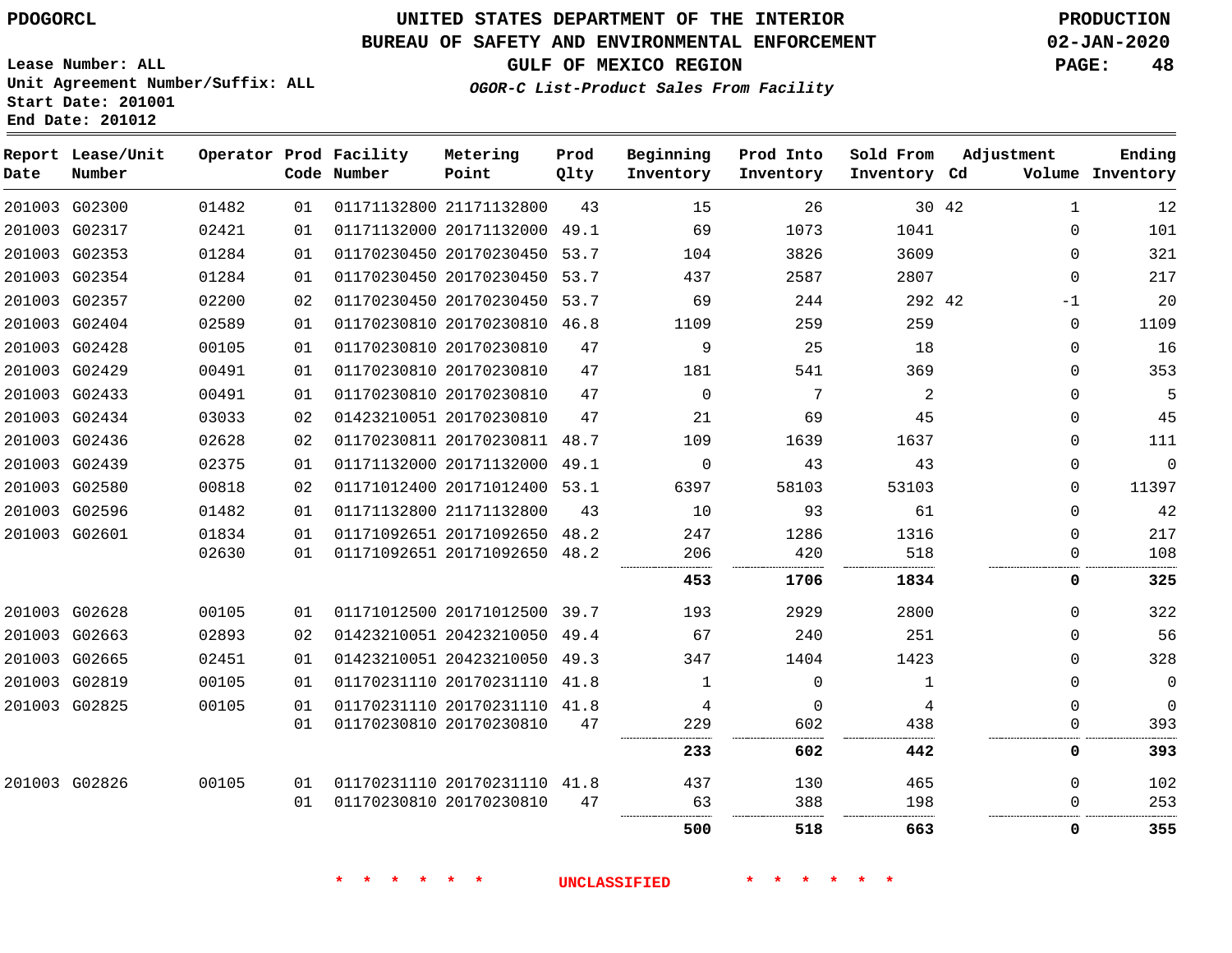## **BUREAU OF SAFETY AND ENVIRONMENTAL ENFORCEMENT 02-JAN-2020**

**Unit Agreement Number/Suffix: ALL**

**OGOR-C List-Product Sales From Facility**

**GULF OF MEXICO REGION PAGE: 49**

**Start Date: 201001 End Date: 201012**

**Lease Number: ALL**

| Date | Report Lease/Unit<br>Number |       |    | Operator Prod Facility<br>Code Number | Metering<br>Point            | Prod<br>Qlty | Beginning<br>Inventory | Prod Into<br>Inventory | Sold From<br>Inventory Cd | Adjustment   | Ending<br>Volume Inventory |
|------|-----------------------------|-------|----|---------------------------------------|------------------------------|--------------|------------------------|------------------------|---------------------------|--------------|----------------------------|
|      | 201003 G02853               | 02589 | 01 |                                       | 01170231230 01170231230      | 48           | $\mathbf 0$            | 2321                   | 2321                      | $\mathbf 0$  | $\mathbf 0$                |
|      | 201003 G02870               | 02636 | 01 |                                       | 01170230810 20170230810      | 47           | 11                     | 10                     | 15                        | $\mathbf 0$  | 6                          |
|      | 201003 G02885               | 02312 | 01 |                                       | 01171132000 20171132000      | 49.1         | 41                     | 497                    | 491                       | $\mathbf 0$  | 47                         |
|      | 201003 G02895               | 02579 | 02 |                                       | 01171092651 20171092650 48.2 |              | 37                     | 121                    | 137 42                    | $-1$         | 20                         |
|      | 201003 G02898               | 01834 | 01 |                                       | 01171012300 20171012300 40.9 |              | 552                    | 1354                   | 1064 42                   | $-1$         | 841                        |
|      | 201003 G02917               | 01834 | 01 |                                       | 01171092930 20171092930 38.1 |              | 54                     | 6456                   | 6311 42                   | $-1$         | 198                        |
|      | 201003 G03061               | 00105 | 01 |                                       | 01423210051 20423210050      | 49.3         | 270                    | 870                    | 937                       | $\mathbf 0$  | 203                        |
|      | 201003 G03068               | 00105 | 01 |                                       | 01423210051 20423210050 49.3 |              | 38                     | 124                    | 133                       | $\Omega$     | 29                         |
|      | 201003 G03145               | 03041 | 01 |                                       | 01171132800 21171132800      | 43           | 46                     | 89                     | 83                        | $\Omega$     | 52                         |
|      | 201003 G03152               | 00105 | 01 |                                       | 01177092600 20177092600 47.1 |              | 11                     | 6349                   | 6154                      | 0            | 206                        |
|      | 201003 G03169               | 01284 | 01 |                                       | 01171092651 20171092650 48.2 |              | 0                      | 18                     | 15                        | $\mathbf 0$  | $\mathbf{3}$               |
|      | 201003 G03236               | 03041 | 01 |                                       | 01170230450 20170230450 53.7 |              | 124                    | 1324                   | 1337                      | $\mathbf 0$  | 111                        |
|      | 201003 G03237               | 00276 | 01 |                                       | 01170230450 20427060150      | $\Omega$     | 170                    | $\Omega$               | $\Omega$                  | $\Omega$     | 170                        |
|      | 201003 G03244               | 02871 | 01 |                                       | 01170230810 20170230810      | 47           | 23                     | 96                     | 56                        | $\mathbf 0$  | 63                         |
|      | 201003 G03251               | 00105 | 01 |                                       | 01170231110 20170231110 41.8 |              | 218                    | 208                    | 265                       | $\Omega$     | 161                        |
|      | 201003 G03264               | 00003 | 01 |                                       | 01170230811 20170230811 48.7 |              | 2                      | 107                    | 102                       | $\Omega$     | 7                          |
|      |                             | 01284 | 02 |                                       | 01170530900 20170530900 49.2 |              | 147                    | 180                    | 254                       | $\mathbf 0$  | 73                         |
|      |                             |       |    |                                       |                              |              | 149                    | 287                    | 356                       | 0            | 80                         |
|      | 201003 G03265               | 01284 | 02 |                                       | 01170530900 20170530900 49.2 |              | 417                    | 515                    | 723                       | $\Omega$     | 209                        |
|      | 201003 G03331               | 02312 | 02 |                                       | 01171132800 21171132800      | 43           | 3730                   | 6325                   | 6335                      | $\Omega$     | 3720                       |
|      | 201003 G03414               | 00818 | 01 |                                       | 01170753510 20170753510 59.1 |              | 222                    | 268                    | 321                       | $\Omega$     | 169                        |
|      | 201003 G03738               | 00064 | 01 |                                       | 01170230450 20170230450 53.7 |              | 15                     | 189                    | 189 42                    | $\mathbf{1}$ | 16                         |
|      |                             | 02871 | 01 |                                       | 01170230450 20170230450      | $\Omega$     | 3                      | 0                      | $\Omega$                  | $\mathbf 0$  | 3                          |
|      |                             |       |    |                                       |                              |              | 18                     | 189                    | 189                       | 1            | 19                         |
|      | 201003 G03793               | 02894 | 01 |                                       | 01171012500 20171012500 39.8 |              | 156                    | 230                    | 358                       | $\mathbf 0$  | 28                         |
|      | 201003 G03940               | 00105 | 01 |                                       | 01423210051 20423210050 49.4 |              | 11                     | 69                     | 64                        | $\Omega$     | 16                         |
|      | 201003 G03958               | 00105 | 01 |                                       | 01170230510 20170230510      | 40           | 1047                   | 1541                   | 1346                      | $\Omega$     | 1242                       |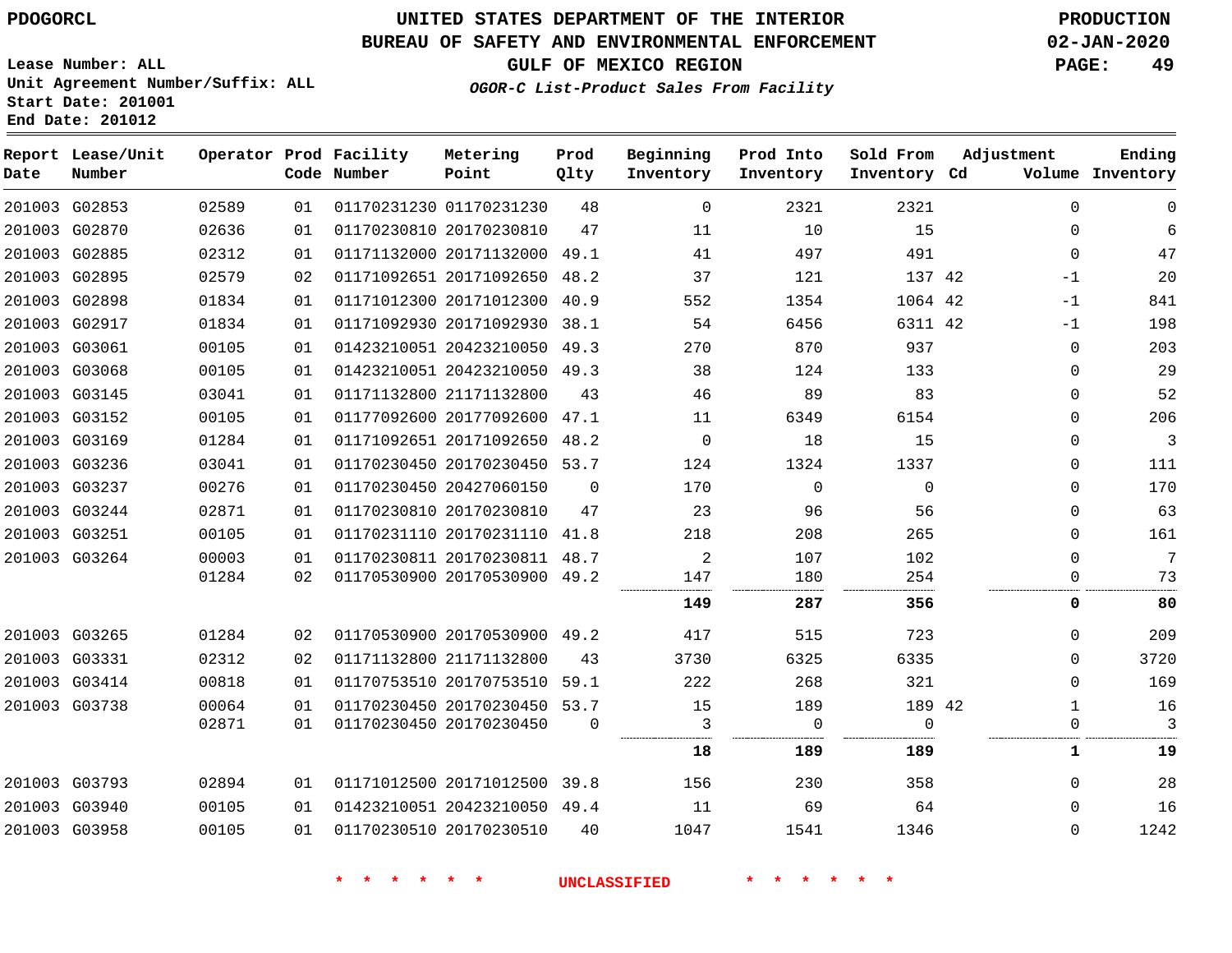## **BUREAU OF SAFETY AND ENVIRONMENTAL ENFORCEMENT 02-JAN-2020**

**GULF OF MEXICO REGION PAGE: 50**

**Lease Number: ALL Unit Agreement Number/Suffix: ALL Start Date: 201001 End Date: 201012**

| Date | Report Lease/Unit<br>Number |       |    | Operator Prod Facility<br>Code Number | Metering<br>Point            | Prod<br>Qlty | Beginning<br>Inventory | Prod Into<br>Inventory | Sold From<br>Inventory Cd | Adjustment |              | Ending<br>Volume Inventory |
|------|-----------------------------|-------|----|---------------------------------------|------------------------------|--------------|------------------------|------------------------|---------------------------|------------|--------------|----------------------------|
|      | 201003 G04003               | 00105 | 01 |                                       | 01171012500 20171012500 39.8 |              | 1217                   | 17340                  | 16652                     |            | $\Omega$     | 1905                       |
|      | 201003 G04065               | 02628 | 01 |                                       | 01423210051 20423210050 49.4 |              | 42                     | 60                     | 87                        |            | $\Omega$     | 15                         |
|      | 201003 G04081               | 02894 | 01 |                                       | 01170230450 20170230810      | 47           | 962                    | 788                    | 1236                      |            | $\mathbf{0}$ | 514                        |
|      | 201003 G04085               | 00687 | 01 |                                       | 01170230811 20170230811      | 48.7         | 352                    | 3594                   | 3706 42                   |            | -1           | 239                        |
|      | 201003 G04087               | 02899 | 01 |                                       | 01177008150 01177008150      | 35           | 2567                   | 3195                   | 3507                      |            | 0            | 2255                       |
|      | 201003 G04090               | 02312 | 02 |                                       | 01170230810 20170230810      | 47           | 62                     | 429                    | 211                       |            | $\Omega$     | 280                        |
|      | 201003 G04098               | 01963 | 01 |                                       | 01170230810 20170230810 46.9 |              | 4                      | 0                      | 4                         |            | $\mathbf 0$  | $\mathbf 0$                |
|      | 201003 G04143               | 00105 | 01 |                                       | 01170230510 20170230510      | 40           | 297                    | 683                    | 447                       |            | $\mathbf{0}$ | 533                        |
|      | 201003 G04232               | 00105 | 01 |                                       | 01171012500 20171012500 39.8 |              | 35                     | 387                    | 375                       |            | $\Omega$     | 47                         |
|      |                             | 00730 | 01 |                                       | 01171012500 20171012500 39.8 |              | 1289                   | 21123                  | 20091                     |            | 0            | 2321                       |
|      |                             |       |    |                                       |                              |              | 1324                   | 21510                  | 20466                     |            | 0            | 2368                       |
|      | 201003 G04254               | 01834 | 01 |                                       | 01170573602 20170573602 34.6 |              | 276                    | 1063                   | 1083 42                   |            | -1           | 255                        |
|      | 201003 G04397               | 02421 | 01 |                                       | 01170230810 20170230810      | 47           | 2                      | $\overline{c}$         | $\overline{a}$            |            | $\mathbf 0$  | $\overline{a}$             |
|      | 201003 G04421               | 00105 | 01 |                                       | 01171131600 20171131600 43.3 |              | 226                    | 8945                   | 8672 42                   |            | $-1$         | 498                        |
|      | 201003 G04453               | 02589 | 01 |                                       | 01171012300 20171012300 35.1 |              | 885                    | 2144                   | 1697                      |            | $\mathbf{0}$ | 1332                       |
|      | 201003 G04460               | 01819 | 01 |                                       | 01171012500 20171012500 39.8 |              | 51                     | 1734                   | 1594                      |            | $\mathbf 0$  | 191                        |
|      | 201003 G04537               | 02589 | 01 |                                       | 01420470030 20420470030 54.4 |              | 1365                   | 129                    | 208                       |            | 0            | 1286                       |
|      | 201003 G04547               | 02628 | 01 |                                       | 01423210051 20423210050 49.4 |              | 27                     | 76                     | 85                        |            | $\mathbf 0$  | 18                         |
|      | 201003 G04565               | 01284 | 01 |                                       | 01420390101 01420390101 47.9 |              | 836                    | 1212                   | 1122                      |            | 0            | 926                        |
|      | 201003 G04773               | 01482 | 01 |                                       | 01170230811 20170230811 48.7 |              | 4                      | 29                     | 31                        |            | $\Omega$     | $\overline{2}$             |
|      | 201003 G04800               | 03026 | 01 |                                       | 01171132800 21171132800      | 43           | 1882                   | 4636                   | 4107 42                   |            | $\mathbf{1}$ | 2412                       |
|      | 201003 G04818               | 02894 | 01 |                                       | 01170230500 20170230500 43.2 |              | $\Omega$               | 12                     | 11                        |            | $\Omega$     | $\mathbf{1}$               |
|      | 201003 G04996               | 02628 | 01 |                                       | 01420570060 20420570060 52.7 |              | 264                    | $\mathbf 0$            | 36                        |            | 0            | 228                        |
|      | 201003 G05006               | 01284 | 02 |                                       | 01170230510 20170230510 49.6 |              | 25                     | 1                      | 25                        |            | $\Omega$     | $\mathbf 1$                |
|      | 201003 G05283               | 01376 | 01 |                                       | 01170231300 01170231300 40.8 |              | $\mathbf 0$            | 18124                  | 18124                     |            | 0            | $\mathbf 0$                |
|      | 201003 G05286               | 03033 | 02 |                                       | 01170230810 20170230810      | 47           | 855                    | 1616                   | 1416                      |            | $\Omega$     | 1055                       |
|      | 201003 G05292               | 00003 | 01 |                                       | 01170230811 20170230811 48.7 |              | 34                     | 249                    | 266                       |            | 0            | 17                         |
|      | 201003 G05299               | 00818 | 01 |                                       | 01170230500 20170230500 43.2 |              | 76                     | 471                    | 502                       |            | 0            | 45                         |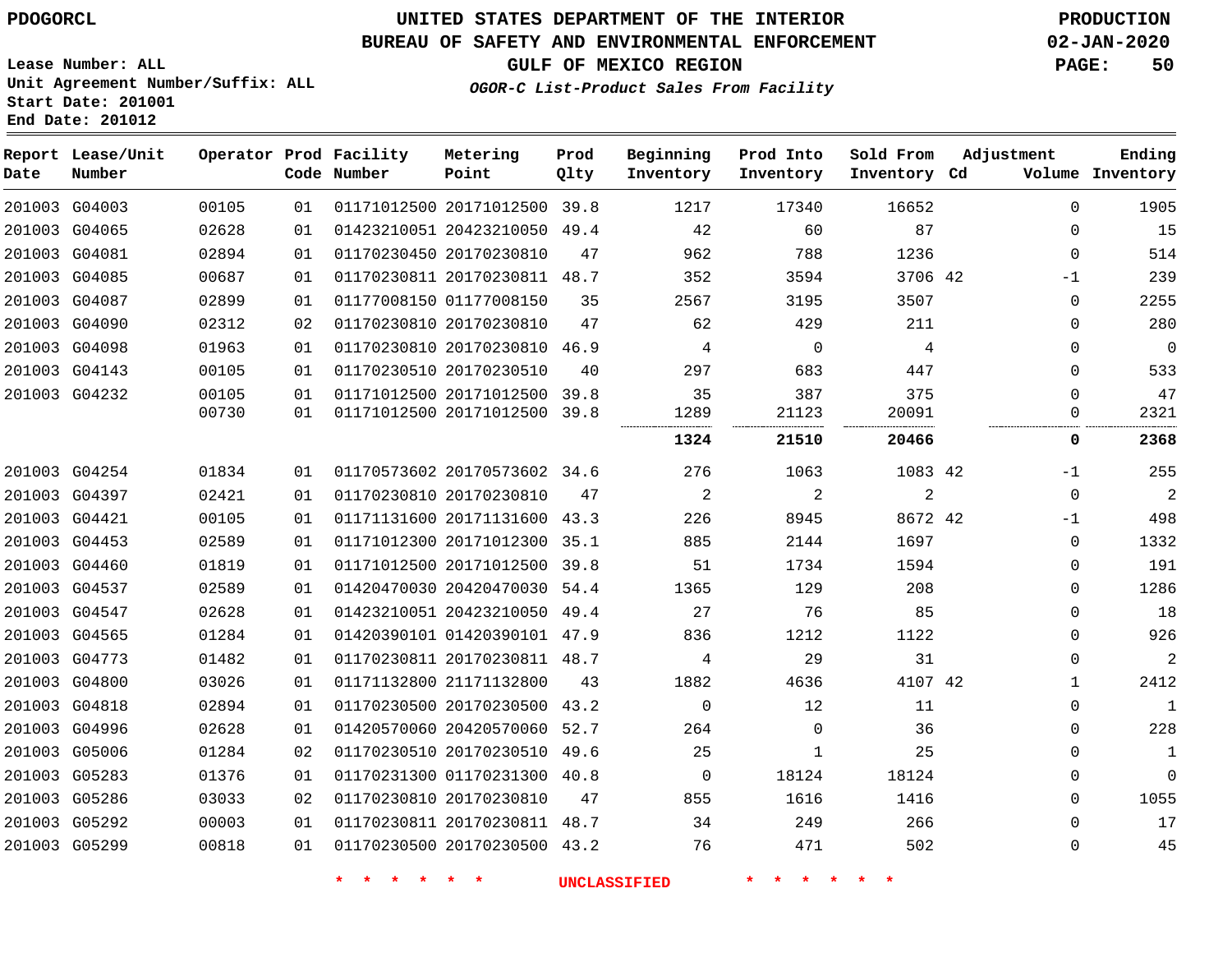G05346 G05391 G05431

**Date**

**Report Lease/Unit**

**Number**

 G05494 G05504

G05505

G05549

 G05599 G05602 G05610 G05612 G06027 G06037 G06069 G06104 G06105 G06156 G06165

## **UNITED STATES DEPARTMENT OF THE INTERIOR PDOGORCL PRODUCTION**

### **BUREAU OF SAFETY AND ENVIRONMENTAL ENFORCEMENT 02-JAN-2020**

**Lease Number: ALL Unit Agreement Number/Suffix: ALL Start Date: 201001 End Date: 201012**

**Operator Prod Facility**

**OGOR-C List-Product Sales From Facility**

**Beginning**

**Prod Into**

**Sold From**

**Adjustment**

 $\Omega$   $\Omega$  $\Omega$  $\Omega$  $\Omega$ -1  $\Omega$ 

**GULF OF MEXICO REGION PAGE: 51**

**Ending**

|       |    | Code Number | Point                   | Qlty | Inventory | Inventory | Inventory | Cd. | Volume       | Inventory          |
|-------|----|-------------|-------------------------|------|-----------|-----------|-----------|-----|--------------|--------------------|
| 01819 | 01 |             | 01170530900 20170530900 | 49.2 | 260       | 147       | 347 42    |     | $-1$         | 59                 |
| 01819 | 01 |             | 01170530900 20170530900 | 49.2 | 704       | 966       | 1280      |     | $\Omega$     | 390                |
| 00560 | 01 |             | 01177062608 2017706260A | 36.3 | 281       | 15039     | 15183     |     | $\Omega$     | 137                |
| 02409 | 01 |             | 01171132800 20177052203 | 36.9 | $\Omega$  |           |           |     | O            | $\Omega$           |
|       |    |             |                         |      | 281       | 15040     | 15184     |     | 0            | -----------<br>137 |
| 02871 | 02 |             | 01171132800 21171132800 | 43   | 192       | 274       | 293 42    |     | $-1$         | 172                |
| 00105 | 01 |             | 01171132800 21171132800 | 43   | 1054      | 1808      | 1803      |     | 0            | 1059               |
|       | 01 |             | 01171012300 20171012300 | 40.9 | 494       | 1238      | 963       |     | <sup>n</sup> | 769                |
| 00730 | 01 |             | 01171132800 21171132800 | 43   | 503       | 1529      | 1280      |     | $\Omega$     | 752                |
|       |    |             |                         |      | 2051      | 4575      | 4046      |     | 0            | 2580               |
| 00078 | 02 |             | 01171132800 21171132800 | 43   | 99        | 145       | 167 42    |     | $-1$         | 76                 |
|       | 02 |             | 01171012400 20171012400 | 51.3 | 50<br>    | C         | 50        |     | O            | 0                  |
|       |    |             |                         |      | 149       | 145       | 217       |     | -1           | 76                 |
| 01834 | 01 |             | 01171092651 20171092650 | 48.2 | 481       | 3048      | 3015      |     | $\Omega$     | 514                |
| 02636 | 01 |             | 01171132800 21171132800 | 43   | $\Omega$  | 47        | 30        |     |              | 17                 |
|       |    |             |                         |      | 481       | 3095      | 3045      |     | 0            | 531                |
| 01834 | 01 |             | 01171012500 20171012500 | 39.8 | 11        | $\Omega$  | 11        |     | $\Omega$     | 0                  |
| 01834 | 01 |             | 01171012500 20171012500 | 39.8 | 217       | 3740      | 3546      |     | $\Omega$     | 411                |
| 02312 | 01 |             | 01171012500 20171012500 | 39.8 | 50        | 731       | 701       |     | $\Omega$     | 80                 |
| 00105 | 01 |             | 01171012500 20171012500 | 39.7 | 425       | 7105      | 6749      |     | <sup>n</sup> | 781                |

**Prod**

**\* \* \* \* \* \* UNCLASSIFIED \* \* \* \* \* \***

 20171012500 39.7 20423210050 49.3 20420570060 51.4 20423210050 49.4 20420390110 54.6 20420390110 54.6 20422450350 42.1 20170230450 53.7

**Metering**

42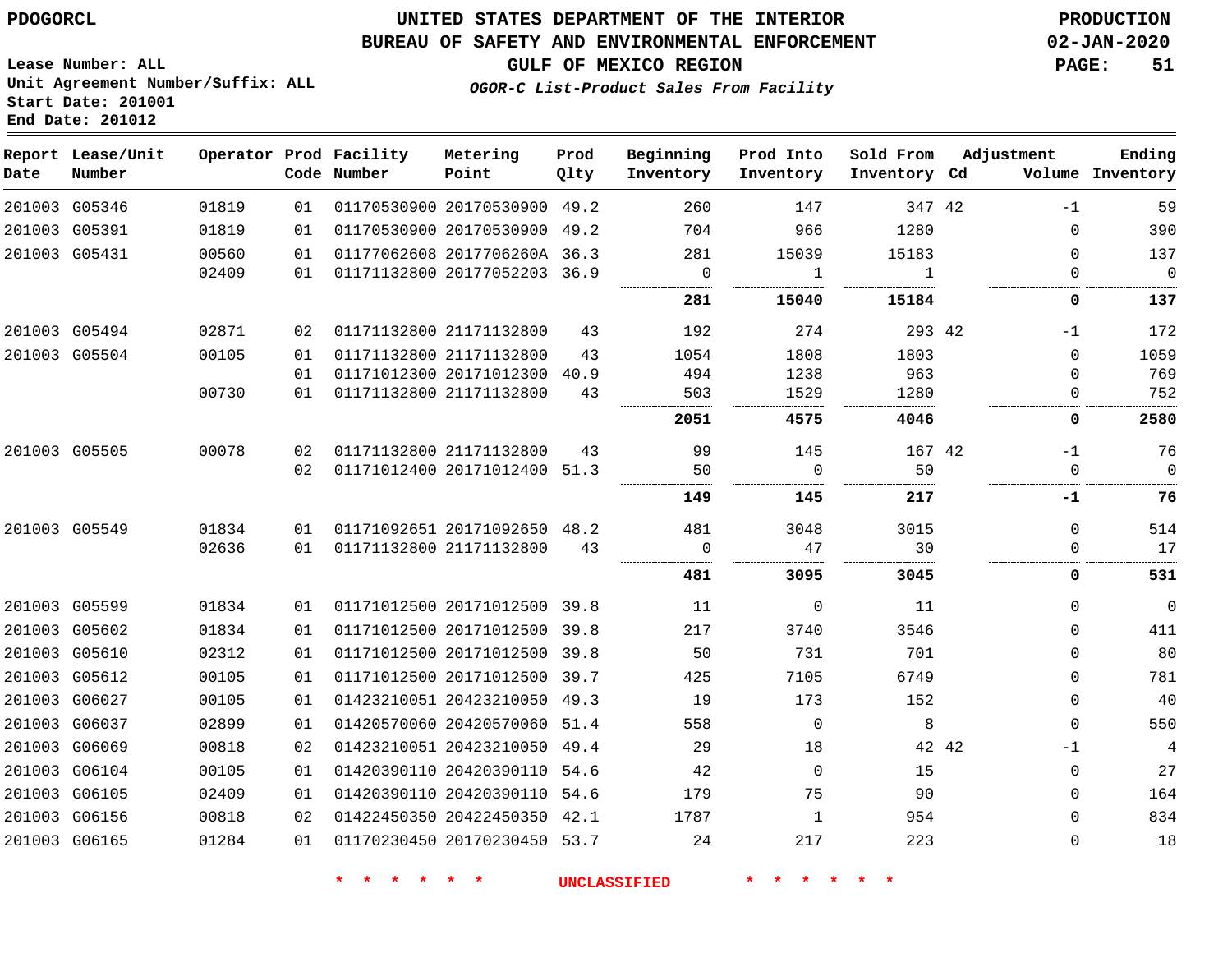**Report Lease/Unit**

**Number**

## **UNITED STATES DEPARTMENT OF THE INTERIOR PDOGORCL PRODUCTION**

**Prod Qlty**

## **BUREAU OF SAFETY AND ENVIRONMENTAL ENFORCEMENT 02-JAN-2020**

**Lease Number: ALL Unit Agreement Number/Suffix: ALL Start Date: 201001 End Date: 201012**

**Operator Prod Facility**

**Code Number**

**OGOR-C List-Product Sales From Facility**

**Beginning Inventory**

**Prod Into Inventory**

**Sold From Inventory**

**GULF OF MEXICO REGION PAGE: 52**

**Inventory Cd Volume**

**Adjustment**

  $\Omega$  $\Omega$   $\Omega$   $\Omega$  $\Omega$  $\Omega$   $\Omega$  $\Omega$  $\Omega$  $-2$  $\Omega$  $\Omega$  $\Omega$  $\Omega$  $\Omega$  $\Omega$  $\Omega$  $\Omega$  -5  $\Omega$ 

**Ending**

| 201003 G06166 |       |    |                                    |                              | 00105 01 01170230450 20170230450 53.6 21                                  | 528 32         | 505       |  |
|---------------|-------|----|------------------------------------|------------------------------|---------------------------------------------------------------------------|----------------|-----------|--|
| 201003 G06167 | 00105 |    |                                    |                              | 01 01170230450 20170230450 53.6 40                                        | 435            | 435       |  |
| 201003 G06168 | 03008 |    |                                    |                              | 02 01170230450 20170230450 53.7 32                                        | 426            | 426       |  |
| 201003 G06180 | 00730 |    |                                    |                              | 01 01170230450 20170230450 53.7 5                                         | 61             | 61        |  |
| 201003 G06668 | 00276 | 01 |                                    |                              | 01171132000 20171132000 49.1 193                                          | 3182           | 3077 42   |  |
| 201003 G06767 | 01834 |    |                                    |                              | 01 01171012500 20171012500 39.8 17 170                                    |                | 168       |  |
| 201003 G07201 | 00818 | 02 |                                    |                              | 01420570060 20420570060 51.4 174                                          | $\overline{0}$ | $3 \t 42$ |  |
| 201003 G07215 | 03041 |    |                                    |                              | 01 01420390120 01420390120 52.9 130 305                                   |                | 372       |  |
| 201003 G07619 | 02222 | 01 |                                    | 01170530900 20170530900 49.2 |                                                                           | $6$ 25         | 21        |  |
| 201003 G07684 | 02871 |    | 02  01171132000  20171132000  49.1 |                              | 102                                                                       | 90             | 183       |  |
| 201003 G07703 | 03041 | 01 |                                    | 01171132800 21171132800 43   |                                                                           | 199 318        | 325       |  |
| 201003 G07736 | 02312 |    |                                    |                              | 02 01171132800 21171132800 43 109 677 495                                 |                |           |  |
| 201003 G07760 | 01284 | 01 |                                    |                              | 01177122950 20177122950 30.1 33                                           | 24395          | 24366     |  |
| 201003 G07802 | 01284 |    |                                    |                              | 02 01177258041 01177258041 28 14 10                                       |                | 10        |  |
| 201003 G07917 | 01834 | 01 |                                    |                              | 01170573602 20170573602 34.6 22449 81908 84720 42                         |                |           |  |
| 201003 G08120 | 02312 | 02 |                                    |                              | 01423210051 20423210050 49.4 28 104                                       |                | 108       |  |
| 201003 G08640 | 02589 | 01 |                                    |                              | 01170530900 20170530900 48.6 0                                            | 41             | 41        |  |
| 201003 G08641 | 02589 | 01 |                                    |                              | 01170530900 20170530900 48.6 0                                            | 729            | 729       |  |
| 201003 G09010 | 03041 | 01 |                                    |                              | 01420390120 01420390120 52.9 29 49 66                                     |                |           |  |
| 201003 G09500 | 02899 | 01 |                                    |                              | 01177058270 01177058270 38.3 32 13 25                                     |                |           |  |
| 201003 G09564 | 01482 | 01 |                                    | 01171132800 21171132800 43   |                                                                           | 17 23          | 25        |  |
| 201003 G09574 | 01819 | 01 |                                    |                              | 01171012300 20171012300 40.9 40                                           | 1230           | 505       |  |
| 201003 G09631 | 01284 | 01 |                                    |                              | 01177122950 20177122950 30.1 13                                           | 5357           | 5356      |  |
| 201003 G10226 | 01819 | 01 |                                    |                              | 01423210051 20423210050 49.4 5 73 62 42                                   |                |           |  |
| 201003 G10486 | 00981 | 01 |                                    |                              | 01170753850 20170753850 35.6 18 0                                         |                | 13 44     |  |
| 201003 G10487 | 00981 | 01 |                                    |                              | 01170753850 20170753850 0 0 0                                             | 266 046        |           |  |
| 201003 G10636 | 02894 |    |                                    |                              | 01 01170230811 20170230811 48.7 315                                       | 4678           | 4681      |  |
|               |       |    |                                    |                              | 201003 G10665  02899  01  01177058270 01177058270  38.3  3434  1366  2668 |                |           |  |
|               |       |    |                                    |                              | * * * * * * UNCLASSIFIED * * * * * *                                      |                |           |  |

**Metering Point**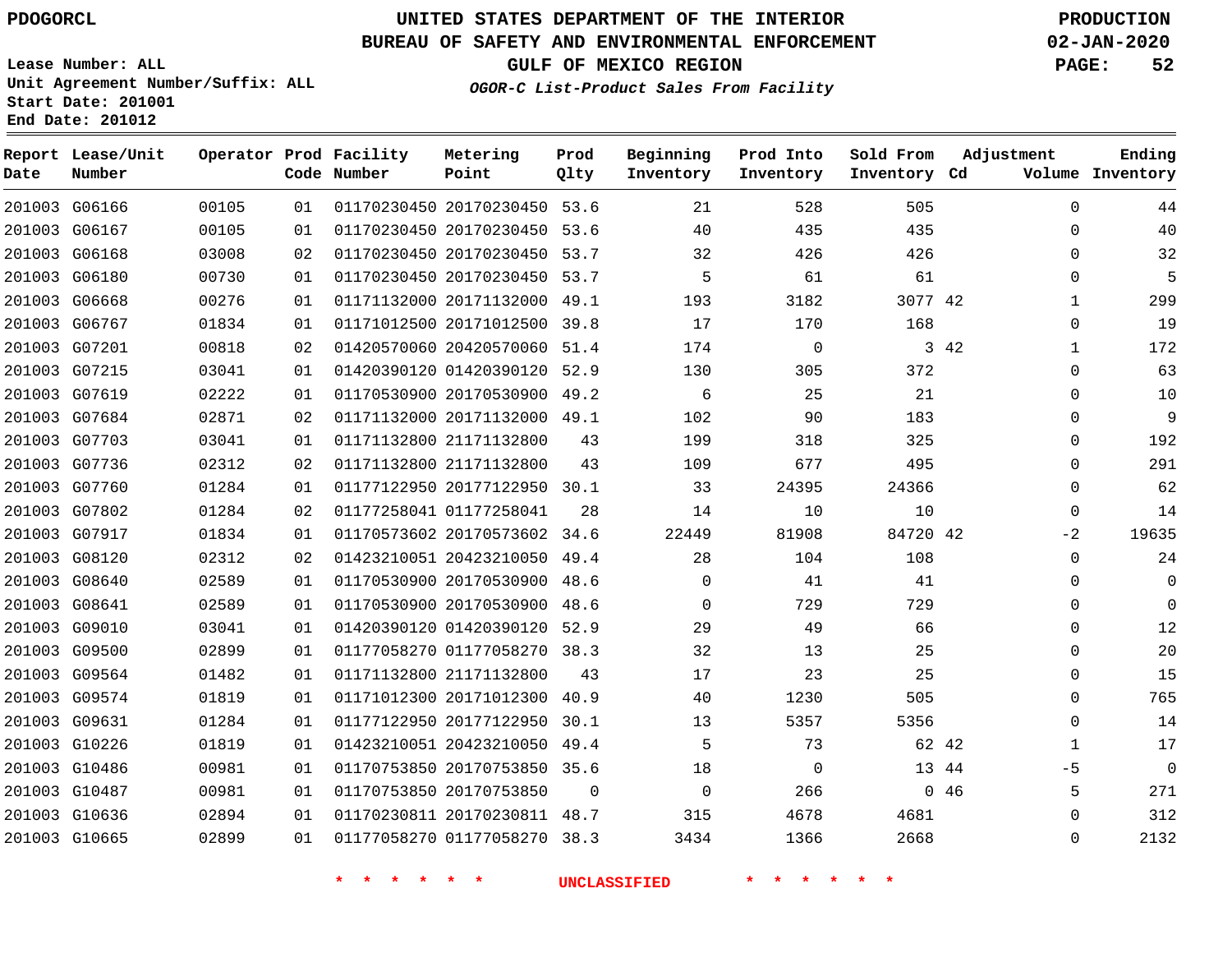## **BUREAU OF SAFETY AND ENVIRONMENTAL ENFORCEMENT 02-JAN-2020**

**Lease Number: ALL Unit Agreement Number/Suffix: ALL Start Date: 201001 End Date: 201012**

**OGOR-C List-Product Sales From Facility**

**GULF OF MEXICO REGION PAGE: 53**

**Ending**

| Date | Report Lease/Unit<br>Number |       |    | Operator Prod Facility<br>Code Number | Metering<br>Point            | Prod<br>Qlty | Beginning<br>Inventory | Prod Into<br>Inventory | Sold From<br>Inventory Cd | Adjustment   | Ending<br>Volume Inventory |
|------|-----------------------------|-------|----|---------------------------------------|------------------------------|--------------|------------------------|------------------------|---------------------------|--------------|----------------------------|
|      | 201003 G10794               | 02466 | 01 |                                       | 01177122950 20177122950 30.1 |              | 10                     | 3622                   | 3623                      | $\Omega$     | 9                          |
|      | 201003 G10910               | 00162 | 01 |                                       | 01177245110 2017724511G 45.4 |              | $\Omega$               | 8173                   | 8173                      | $\Omega$     | $\Omega$                   |
|      | 201003 G11243               | 02589 | 01 |                                       | 01420470030 20420470030 54.4 |              | 272                    | 121                    | 41                        | $\Omega$     | 352                        |
|      | 201003 G11870               | 00276 | 01 |                                       | 01171132000 20171132000 49.1 |              | 3390                   | 52280                  | 50763 42                  | $\mathbf{1}$ | 4908                       |
|      | 201003 G11952               | 00105 | 01 |                                       | 01171012300 20171012300 40.9 |              | 207                    | 306                    | 323                       | $\Omega$     | 190                        |
|      | 201003 G11984               | 03008 | 02 |                                       | 01171092651 20171092650 48.2 |              | 54                     | 28                     | 78                        | $\mathbf 0$  | 4                          |
|      | 201003 G12019               | 01482 | 01 |                                       | 01171012500 20171012500      | 39.8         | 23                     | 1606                   | 1453                      | $\Omega$     | 176                        |
|      | 201003 G12020               | 01482 | 01 |                                       | 01171012500 20171012500 39.8 |              | 600                    | 4680                   | 4765 42                   | $-1$         | 514                        |
|      | 201003 G12024               | 02312 | 02 |                                       | 01171012500 20171012500 39.8 |              | 17                     | 307                    | 290                       | $\mathbf 0$  | 34                         |
|      | 201003 G12355               | 02589 | 01 |                                       | 01171012300 20171012300 34.7 |              | 8665                   | 21233                  | 16702                     | $\Omega$     | 13196                      |
|      | 201003 G12497               | 02589 | 01 |                                       | 01420390101 01420390101 47.8 |              | 113                    | 41                     | 41                        | $\mathbf 0$  | 113                        |
|      | 201003 G12564               | 02603 | 01 |                                       | 01170230510 20170230510 48.5 |              | 28                     | 51                     | 36                        | $\Omega$     | 43                         |
|      | 201003 G12761               | 00162 | 01 |                                       | 01170230810 20170230810      | 47           | $\Omega$               | 622                    | 622                       | $\Omega$     | $\mathbf 0$                |
|      | 201003 G12802               | 02200 | 01 |                                       | 01170230811 20170230811 48.7 |              | 87                     | 2474                   | 2396                      | $\Omega$     | 165                        |
|      | 201003 G12803               | 02409 | 01 |                                       | 01171132000 20171132000 49.1 |              | $\overline{a}$         | 20                     | 20                        | $\Omega$     | 2                          |
|      | 201003 G12858               | 01284 | 01 |                                       | 01171131600 20171131600 43.3 |              | $\mathbf{1}$           | 0                      | $\mathbf{1}$              | $\Omega$     | $\mathbf 0$                |
|      | 201003 G12906               | 01819 | 01 |                                       | 01171012300 20171012300 40.9 |              | 456                    | 942                    | 812                       | $\Omega$     | 586                        |
|      | 201003 G13560               | 03033 | 02 |                                       | 01170230810 20170230810      | 47           | 63                     | 110                    | 101                       | $\Omega$     | 72                         |
|      | 201003 G13576               | 02594 | 02 |                                       | 01170230810 20170230810      | 47           | 9                      | 19                     | 16                        | $\Omega$     | 12                         |
|      | 201003 G13825               | 00818 | 01 |                                       | 01170230450 20170230450 53.7 |              | 17                     | 263                    | 258                       | $\mathbf 0$  | 22                         |
|      | 201003 G13850               | 01482 | 01 |                                       | 01170230811 20170230811 48.7 |              | $\overline{2}$         | 20                     | 21                        | $\Omega$     | $\mathbf 1$                |
|      | 201003 G13937               | 02628 | 02 |                                       | 01171092651 20171092650      | 48.2         | 49                     | 245                    | 253                       | $\Omega$     | 41                         |
|      | 201003 G13938               | 01284 | 01 |                                       | 01171012500 20171012500 39.8 |              | 1346                   | 18622                  | 17922                     | $\Omega$     | 2046                       |
|      | 201003 G14193               | 02409 | 01 |                                       | 01170230810 20170230810      | 47           | 294                    | 852                    | 590                       | $\Omega$     | 556                        |
|      | 201003 G14342               | 02200 | 01 |                                       | 01170230811 20170230811      | 48.7         | 304                    | 2572                   | 2705                      | $\mathbf{0}$ | 171                        |
|      | 201003 G14493               | 01834 | 01 |                                       | 01171092930 20171092930 38.1 |              | 8                      | 947                    | 926                       | $\Omega$     | 29                         |
|      |                             |       |    |                                       |                              |              |                        |                        |                           |              |                            |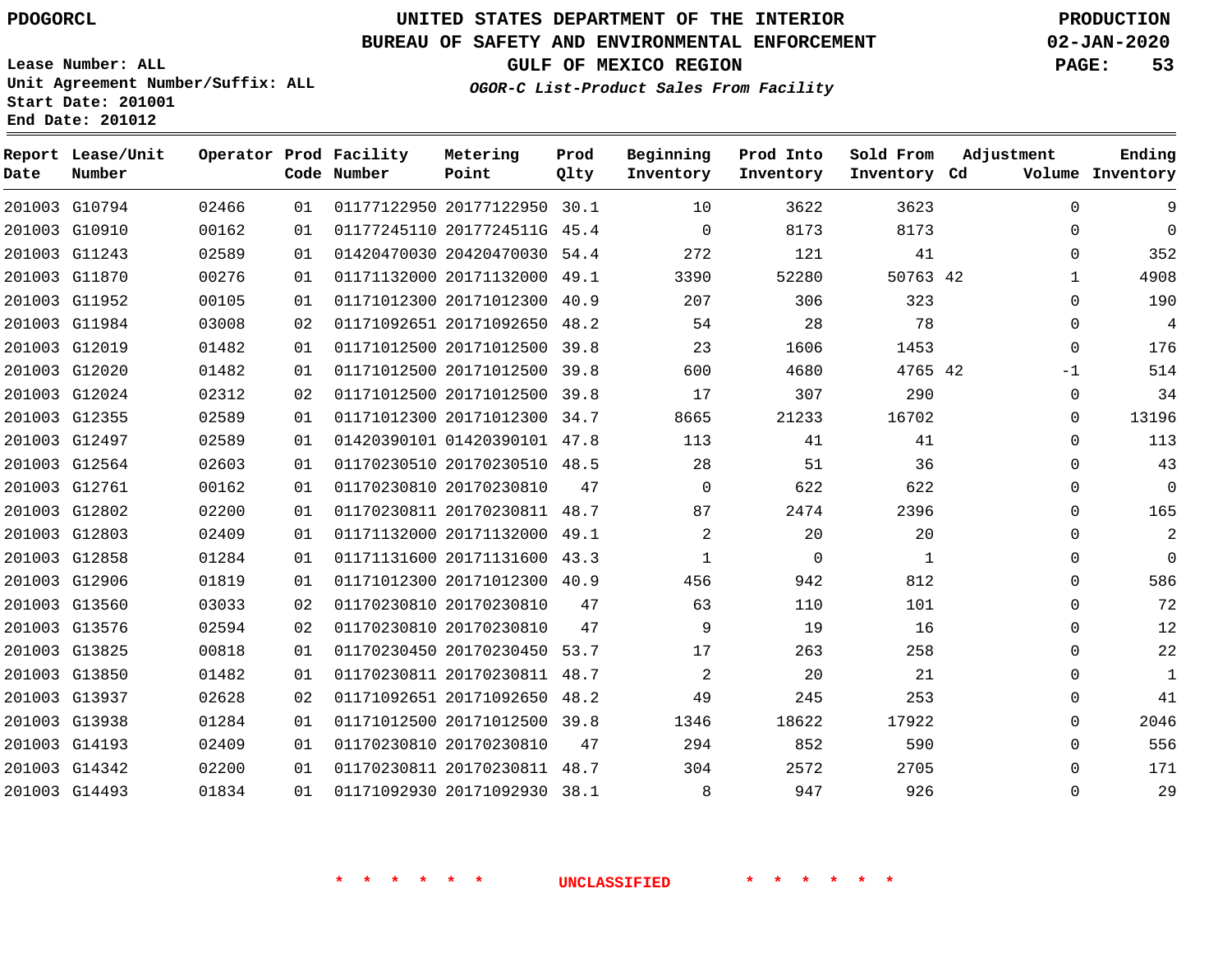**Start Date: 201001 End Date: 201012**

## **UNITED STATES DEPARTMENT OF THE INTERIOR PDOGORCL PRODUCTION**

## **BUREAU OF SAFETY AND ENVIRONMENTAL ENFORCEMENT 02-JAN-2020**

**Lease Number: ALL Unit Agreement Number/Suffix: ALL**

**GULF OF MEXICO REGION PAGE: 54**

**OGOR-C List-Product Sales From Facility**

| Date          | Report Lease/Unit<br>Number |       |    | Operator Prod Facility<br>Code Number | Metering<br>Point            | Prod<br>Qlty | Beginning<br>Inventory | Prod Into<br>Inventory | Sold From<br>Inventory Cd | Adjustment | Ending<br>Volume Inventory |
|---------------|-----------------------------|-------|----|---------------------------------------|------------------------------|--------------|------------------------|------------------------|---------------------------|------------|----------------------------|
|               | 201003 G14535               | 01834 | 01 |                                       | 01171012500 20171012500 39.8 |              | $\mathbf 0$            | 369                    | 328                       |            | $\mathbf 0$<br>41          |
|               |                             | 02628 | 01 |                                       | 01171012500 20171012500 39.8 |              | 9                      | $\overline{0}$         | 9                         |            | $\Omega$<br>0              |
|               |                             |       |    |                                       |                              |              | 9                      | 369                    | 337                       |            | 0<br>41                    |
| 201003 G14791 |                             | 02451 | 01 |                                       | 01420570060 20420570060 51.3 |              | 28                     | $\Omega$               | $\mathbf{1}$              |            | 27<br>$\Omega$             |
|               | 201003 G14864               | 02871 | 02 |                                       | 01170230450 20170230450 53.7 |              | 927                    | 7340                   | 7651                      |            | 616<br>$\Omega$            |
|               | 201003 G15050               | 00105 | 01 |                                       | 01170231110 20170231110 41.8 |              | 13261                  | 13136                  | 16206                     |            | 10191<br>$\Omega$          |
|               | 201003 G15078               | 00064 | 01 |                                       | 01170230810 20170230810      | 47           | 2536                   | 619                    | 278 42                    |            | 2876<br>$-1$               |
| 201003 G15110 |                             | 02714 | 01 |                                       | 01170530900 20170530900 49.2 |              | $\Omega$               | 1                      | 1                         |            | $\mathbf 0$<br>$\mathbf 0$ |
|               | 201003 G15189               | 00560 | 01 |                                       | 01171132800 21171132800      | 43           | 54                     | 98                     | 96                        |            | 56<br>$\Omega$             |
|               | 201003 G15239               | 03041 | 01 |                                       | 01171012500 20171012500      | 39.8         | 24                     | 271                    | 265                       |            | 30<br>$\mathbf 0$          |
|               | 201003 G15242               | 01284 | 01 |                                       | 01171092651 20171092650      | 48.2         | 35                     | 501                    | 452                       |            | 84<br>$\Omega$             |
|               | 201003 G15263               | 02421 | 01 |                                       | 01171132000 20171132000      | 49.1         | 169                    | 2325                   | 2275 42                   |            | 218<br>$-1$                |
|               | 201003 G15277               | 00222 | 02 |                                       | 01171012400 20171012400      | 51.3         | 1199                   | 4439                   | 4768 42                   |            | 871<br>$\mathbf{1}$        |
|               | 201003 G15293               | 01284 | 01 |                                       | 01171092651 20171092650      | 48.2         | $\Omega$               | 506                    | 421                       |            | 85<br>$\Omega$             |
|               | 201003 G15299               | 02200 | 02 |                                       | 01171092651 20171092650 48.2 |              | 842                    | 4546                   | 4622                      |            | 766<br>$\Omega$            |
|               | 201003 G15303               | 00105 | 01 |                                       | 01171092800 21171132800      | 43           | 102                    | 174                    | 174                       |            | 102<br>0                   |
|               | 201003 G15312               | 00105 | 01 |                                       | 01171092651 20171092650      | 48.1         | 3613                   | 15771                  | 16726                     |            | 2658<br>$\Omega$           |
|               | 201003 G15323               | 01482 | 01 |                                       | 01171012500 20171012500      | 39.8         | 24                     | 56                     | 74                        |            | 6<br>$\Omega$              |
| 201003 G15740 |                             | 00818 | 01 |                                       | 01170230450 20170230450 53.7 |              | 49                     | 142                    | 175                       |            | 16<br>0                    |
|               |                             | 02893 | 02 |                                       | 01170230450 20170230450      | 53.7         | 1024                   | 6317                   | 6810                      |            | 531<br>0                   |
|               |                             |       |    |                                       |                              |              | 1073                   | 6459                   | 6985                      |            | 547<br>0                   |
|               | 201003 G15742               | 00730 | 01 |                                       | 01170230450 20170230450 53.7 |              | 50                     | 470                    | 480 42                    |            | 39<br>$-1$                 |
|               | 201003 G15769               | 03041 | 01 |                                       | 01422450350 20422450350 42.1 |              | 364                    | $\Omega$               | 175                       |            | 189<br>$\Omega$            |
|               | 201003 G16104               | 00105 | 01 |                                       | 01170231110 20170231110      | 41.8         | 26                     | 17                     | 30                        |            | 13<br>$\Omega$             |
| 201003 G16121 |                             | 00687 | 01 |                                       | 01170230811 20170230811 48.7 |              | 32                     | 803                    | 782 42                    |            | 54<br>$\mathbf{1}$         |
|               | 201003 G16333               | 01819 | 01 |                                       | 01171092651 20171092650 48.2 |              | 158                    | $\mathbf 0$            | 158                       |            | 0<br>$\Omega$              |
|               | 201003 G16353               | 01482 | 01 |                                       | 01171132000 20171132000 49.1 |              | 44                     | 1021                   | 970 42                    |            | 96<br>$\mathbf{1}$         |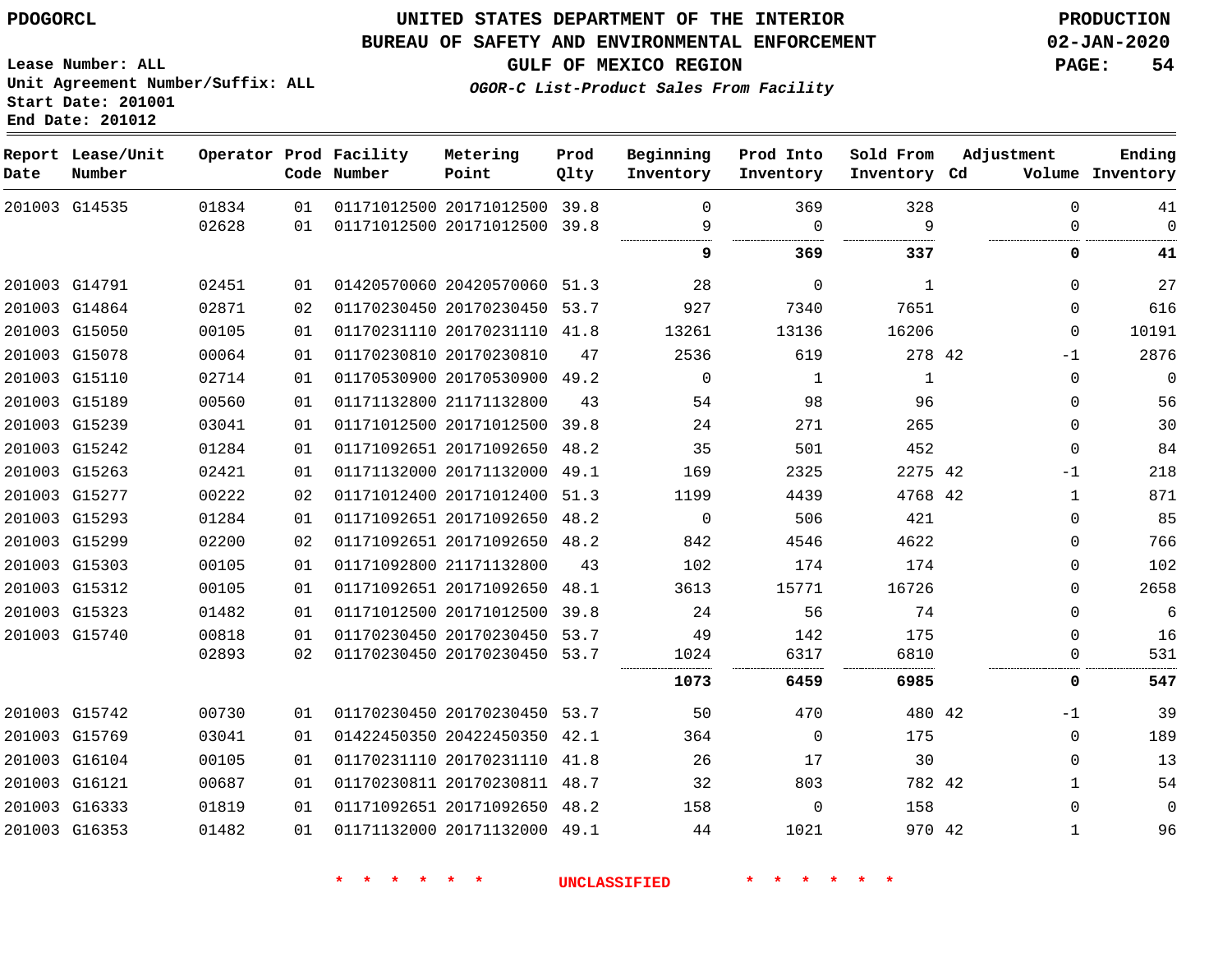G16461

**Date**

**Report Lease/Unit**

**Number**

# **UNITED STATES DEPARTMENT OF THE INTERIOR PDOGORCL PRODUCTION**

**Prod Qlty**

## **BUREAU OF SAFETY AND ENVIRONMENTAL ENFORCEMENT 02-JAN-2020**

**Lease Number: ALL Unit Agreement Number/Suffix: ALL Start Date: 201001 End Date: 201012**

> 

**Operator Prod Facility**

**Code Number**

  **OGOR-C List-Product Sales From Facility**

 

 

 

**Sold From Inventory**

**Prod Into Inventory**

**Beginning Inventory**

**GULF OF MEXICO REGION PAGE: 55**

**Inventory Cd Volume**

**Adjustment**

  $\Omega$   $\Omega$ -781  $\Omega$   $\Omega$  $\overline{0}$   $\overline{0}$ -1  $\Omega$  $\overline{0}$  $\Omega$  $\Omega$   $\Omega$  $\Omega$  -963 -1

**Ending**

|               |       |    | $\star$ | $\ast$                       |          | <b>UNCLASSIFIED</b> |          |        |                 |
|---------------|-------|----|---------|------------------------------|----------|---------------------|----------|--------|-----------------|
| 201003 G18885 | 00818 | 02 |         | 01420570060 20420570060 51.4 |          | 308                 | $\Omega$ |        | 4 4 2           |
| 201003 G18863 | 02312 | 02 |         | 01420470030 20420470030 48.4 |          | 5                   | $\Omega$ | 4      |                 |
| 201003 G18577 | 00981 | 01 |         | 01170753850 20170753850      | $\Omega$ | 1340                | 1016     |        | 0 <sub>09</sub> |
| 201003 G18054 | 01834 | 01 |         | 01171012500 20171012500 39.8 |          | 2094                | 27840    | 26875  |                 |
| 201003 G18043 | 01103 | 01 |         | 01171012500 20171012500      | 39.8     | 3                   | 100      | 92     |                 |
| 201003 G18040 | 00105 | 01 |         | 01171012500 20171012500 39.8 |          | 60                  | 817      | 787    |                 |
| 201003 G17977 | 02312 | 02 |         | 01171132800 21171132800      | 43       | 155                 | 279      | 273    |                 |
| 201003 G17973 | 00730 | 01 |         | 01171012400 20171012400 51.3 |          | 978                 | 8993     | 8207   |                 |
| 201003 G17966 | 02421 | 01 |         | 01171012300 20171012300 40.9 |          | 0                   | 66       | 25     |                 |
| 201003 G17964 | 02421 | 01 |         | 01171012300 20171012300 40.9 |          | 0                   | 322      | 122    |                 |
| 201003 G17942 | 00560 | 01 |         | 01177082604 20177082604 28.1 |          | 0                   | 11815    | 11815  |                 |
| 201003 G17921 | 03026 | 01 |         | 01171012500 20177062959 27.8 |          | 0                   | 50343    | 50343  |                 |
| 201003 G17913 | 01834 | 01 |         | 01171132800 21171132800      | 43       | 500                 | 461      | 605 42 |                 |
| 201003 G17912 | 02409 | 01 |         | 01171132800 20177052203 36.9 |          | 0                   | 6347     | 6347   |                 |
| 201003 G17898 | 01963 | 01 |         | 01171131600 20171131600 43.3 |          | 7                   | 576      | 551    |                 |
| 201003 G17858 | 00105 | 01 |         | 01170530900 20170530900 49.2 |          | 129                 | 212      | 255    |                 |
| 201003 G17789 | 00818 | 01 |         | 01170230810 20170230810      | 47       | 0                   | 96       | 33     |                 |
| 201003 G17754 | 02025 | 01 |         | 01170230510 20170230510 49.6 |          | 3544                | 4215     | 4391   |                 |
| 201003 G17202 | 02066 | 02 |         | 01170230810 20170230810      | 47       | 2                   | $\Omega$ | 2      |                 |
| 201003 G17190 | 02312 | 02 |         | 01170230810 20170230810      | 47       | 31                  | 100      | 66     |                 |
| 201003 G17133 | 01482 | 01 |         | 01423210051 20423210050 49.4 |          | 3                   | 17       | 16     |                 |
| 201003 G17124 | 02871 | 02 |         | 01170230450 20170230450 53.7 |          | 12                  | 75       | 84     |                 |
| 201003 G16890 | 00981 | 01 |         | 01170753850 20170753850      | $\Omega$ | 1087                | 884      |        | 0.09            |
| 201003 G16575 | 00730 | 01 |         | 01608103650 20608103650 29.7 |          | $\Omega$            | 39       | 39     |                 |
| 201003 G16515 | 00162 | 01 |         | 01177245110 2017724511G 45.4 |          | 0                   | 11783    | 11783  |                 |
| 201003 G16500 | 02312 | 01 |         | 01170755200 20170755200 36.9 |          | 867                 | 14017    | 14367  |                 |
| 201003 G16469 | 03026 | 01 |         | 01170753510 20170753510 59.1 |          | 62                  | 48       | 72     |                 |

20170753510 59.1

**Metering Point**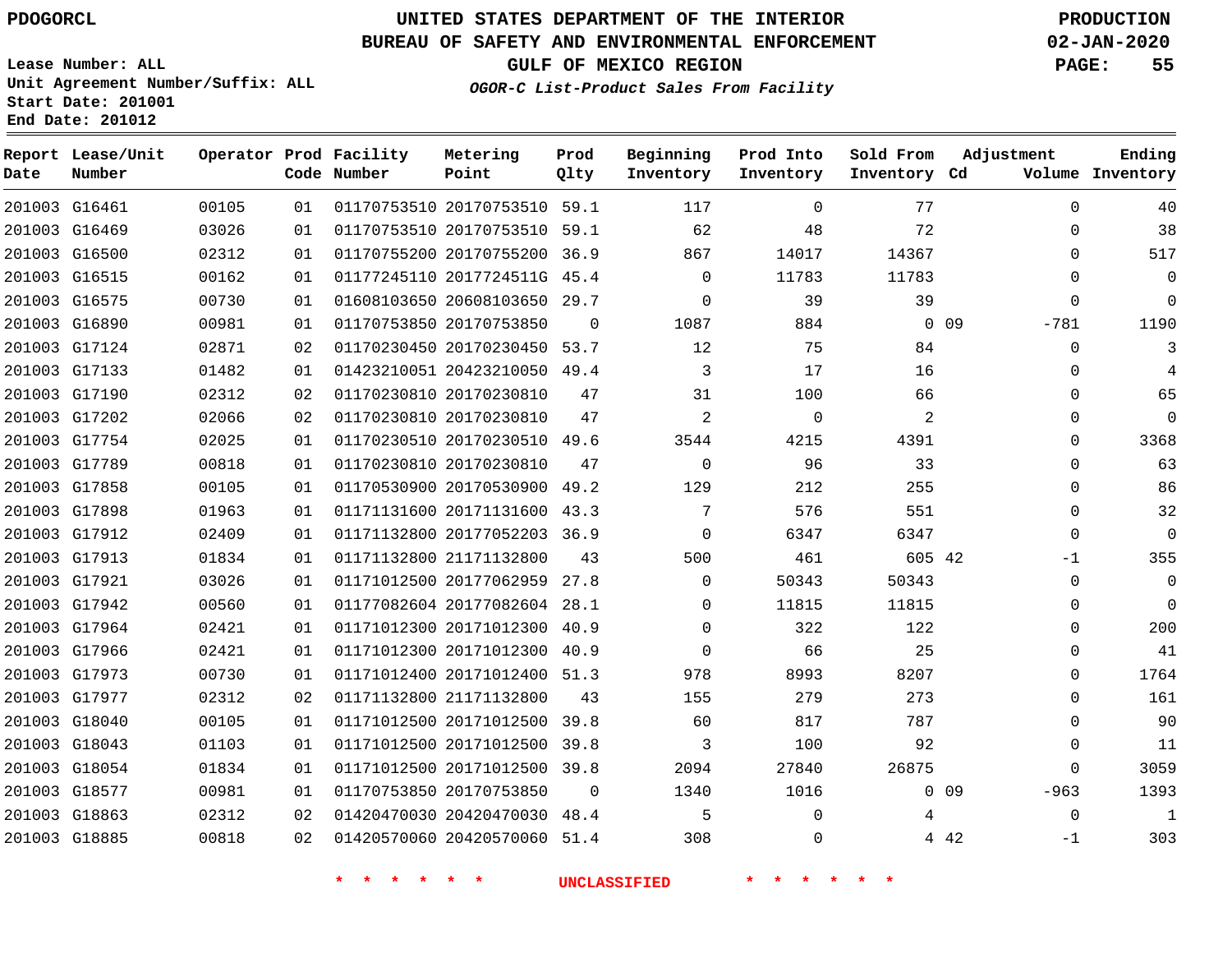# **UNITED STATES DEPARTMENT OF THE INTERIOR PDOGORCL PRODUCTION**

## **BUREAU OF SAFETY AND ENVIRONMENTAL ENFORCEMENT 02-JAN-2020**

**Lease Number: ALL Unit Agreement Number/Suffix: ALL Start Date: 201001**

**GULF OF MEXICO REGION PAGE: 56**

**OGOR-C List-Product Sales From Facility**

| Date          | Report Lease/Unit<br>Number |       |    | Operator Prod Facility<br>Code Number | Metering<br>Point            | Prod<br>Qlty | Beginning<br>Inventory | Prod Into<br>Inventory | Sold From<br>Inventory Cd | Adjustment      |             | Ending<br>Volume Inventory |
|---------------|-----------------------------|-------|----|---------------------------------------|------------------------------|--------------|------------------------|------------------------|---------------------------|-----------------|-------------|----------------------------|
| 201003 G18920 |                             | 02200 | 02 |                                       | 01423210051 20423210050 49.4 |              | 22                     | 62                     |                           | 69 42           | $-1$        | 14                         |
| 201003 G19025 |                             | 02806 | 01 |                                       | 01423210051 20423210050      | 49           | 25                     | $\Omega$               | $\Omega$                  |                 | $\Omega$    | 25                         |
| 201003 G19030 |                             | 02806 | 01 |                                       | 01423210051 20423210050      | 49           | 203                    | 337                    |                           | 0 <sub>09</sub> | $-487$      | 53                         |
| 201003 G19127 |                             | 00818 | 01 |                                       | 01170230811 20170230811      | $\Omega$     | 250                    | $\mathbf 0$            |                           | 0 <sub>09</sub> | $-62$       | 188                        |
| 201003 G19760 |                             | 02894 | 01 |                                       | 01171132800 21171132800      | 43           | 15899                  | 25045                  | 25795                     |                 | $\Omega$    | 15149                      |
| 201003 G19832 |                             | 02349 | 01 |                                       | 01177163600 20177163600      | 41           | 159                    | 2050                   | 2050                      |                 | $\Omega$    | 159                        |
| 201003 G20605 |                             | 02377 | 01 |                                       | 01423550141 20423550140 28.2 |              | 955                    | 16491                  | 16391                     |                 | $\mathbf 0$ | 1055                       |
|               | 201003 G20616               | 02312 | 02 |                                       | 01423210051 20423210050      | 49.4         | $7\phantom{.0}$        | 25                     | 26                        |                 | $\Omega$    | 6                          |
| 201003 G20655 |                             | 00222 | 01 |                                       | 01170230510 20170230510 49.6 |              | 318                    | 213                    | 359 42                    |                 | -2          | 170                        |
| 201003 G20656 |                             | 03041 | 01 |                                       | 01422450350 20422450350 42.1 |              | 41                     | $\mathbf 0$            | 41                        |                 | 0           | $\mathbf 0$                |
| 201003 G20660 |                             | 00818 | 02 |                                       | 01170230450 20170230450 53.7 |              | 2                      | 20                     | 20                        |                 | 0           | 2                          |
|               | 201003 G21065               | 02266 | 01 |                                       | 01171131600 20171131600 43.3 |              | 36                     | 1367                   | 1327                      |                 | $\Omega$    | 76                         |
| 201003 G21070 |                             | 00560 | 01 |                                       | 01171132800 21171132800      | 43           | 175                    | 300                    | 300 42                    |                 | 1           | 176                        |
| 201003 G21096 |                             | 00818 | 01 |                                       | 01170230811 20170230811 48.7 |              | 26                     | 313                    | 318                       |                 | 0           | 21                         |
| 201003 G21116 |                             | 00818 | 02 |                                       | 01171132800 21171132800      | 43           | 1162                   | 1654                   | 1774                      |                 | 0           | 1042                       |
| 201003 G21120 |                             | 02058 | 02 |                                       | 01171012500 20171012500 39.8 |              | 99                     | 1409                   | 1353                      |                 | $\Omega$    | 155                        |
| 201003 G21378 |                             | 01819 | 01 |                                       | 01170230811 20170230811 48.7 |              | 50                     | 2467                   | 2353                      |                 | 0           | 164                        |
| 201003 G21530 |                             | 00078 | 01 |                                       | 01170230400 20170230400      | 50           | 423                    | 1544                   | 1462                      |                 | $\Omega$    | 505                        |
| 201003 G21532 |                             | 02807 | 01 |                                       | 01170230811 20170230811 48.7 |              | 306                    | 7269                   | 7091                      |                 | 0           | 484                        |
| 201003 G21533 |                             | 00078 | 01 |                                       | 01170230400 20170230400      | 50           | $\Omega$               | $\overline{2}$         | 1                         |                 | $\Omega$    | $\mathbf{1}$               |
| 201003 G21534 |                             | 02807 | 01 |                                       | 01170230811 20170230811 48.7 |              | 66                     | 1119                   | 1110                      |                 | 0           | 75                         |
| 201003 G21580 |                             | 02636 | 01 |                                       | 01170230811 20170230811 48.7 |              | 5                      | 47                     | 49                        |                 | $\Omega$    | 3                          |
| 201003 G21592 |                             | 02628 | 02 |                                       | 01171132000 20171132000      | 49.1         | 6                      | 9                      | 15                        |                 | 0           | $\mathbf 0$                |
| 201003 G21680 |                             | 00818 | 01 |                                       | 01171092651 20171092650      | 50.6         | 83                     | 1840                   | 1613                      |                 | $\mathbf 0$ | 310                        |
| 201003 G21700 |                             | 00105 | 01 |                                       | 01177258153 01177258153      | 29.8         | 963                    | 2394                   | 2325                      |                 | 0           | 1032                       |
| 201003 G21826 |                             | 00981 | 01 |                                       | 01170753850 20170753850      | $\Omega$     | 760                    | 446                    |                           | $0\quad09$      | $-546$      | 660                        |
|               | 201003 G22219               | 01482 | 01 |                                       | 01423210051 20423210050 49.4 |              | 27                     | 88                     |                           | 95 42           | 1           | 21                         |
|               | 201003 G22236               | 00818 | 01 |                                       | 01170230450 20170230450 53.7 |              | 10                     | 391                    | 368                       |                 | 0           | 33                         |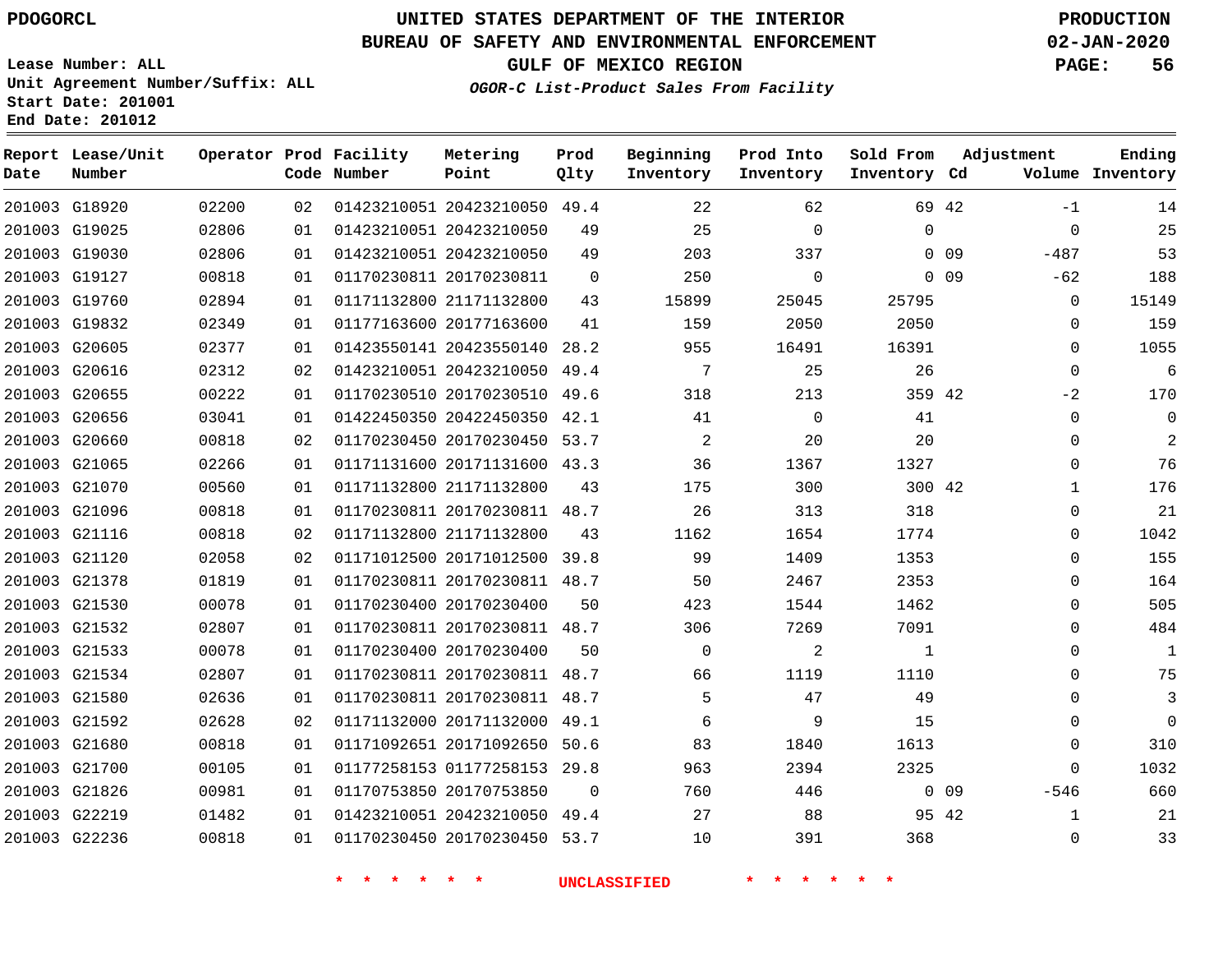**End Date: 201012**

**Report Lease/Unit**

**Number**

# **UNITED STATES DEPARTMENT OF THE INTERIOR PDOGORCL PRODUCTION**

## **BUREAU OF SAFETY AND ENVIRONMENTAL ENFORCEMENT 02-JAN-2020**

**Lease Number: ALL Unit Agreement Number/Suffix: ALL Start Date: 201001**

**Operator Prod Facility**

**Code Number**

**Point**

**OGOR-C List-Product Sales From Facility**

**GULF OF MEXICO REGION PAGE: 57**

**Inventory Cd Volume**

**Adjustment**

**Ending**

**Metering Beginning**

**Inventory**

**Prod Into Inventory**

**Sold From Inventory**

**Prod Qlty**

 G22246 20170230500 43.2  $\Omega$  G22262 20170230810 46.9  $\Omega$  G22268 2042709015I 53.6  $\Omega$   $\Omega$  $\Omega$  G22501 20170230400  $\Omega$  G22505 20170230811 48.6  $\Omega$  G22510 20170230810  $\Omega$   $\Omega$  $\Omega$  G22513 20170230810  $\Omega$  G22549 20170530900 49.2  $\Omega$  G22582 20170530900 49.2 42 -1 G22587 20171132000 49.1  $\Omega$  G22605 21171132800  $\Omega$  G22607 20170230810  $\Omega$  G22613 21171132800  $\Omega$  G22616 20171131600 43.3  $\Omega$  G22621 21171132800  $\Omega$  G22660 20171012310 45.9  $\Omega$   $\Omega$  G22662 20171012310 45.9  $\Omega$   $\Omega$  G22699 20171012500 39.8 42 G22701 21171132800  $\Omega$   $\overline{2}$  $\Omega$  G22705 21171132800  $\Omega$  $\Omega$  42 -1  $\Omega$  G22712 20171012500 39.8 G22738 20171012500  $\Omega$  39.8  $\Omega$  $\Omega$  G22751 20171012500 39.8  $\Omega$  G22772 20170513800 32.3 G22781 01170754751 42 -1 G22792 01177258041 42 -1 01177258151 . . . . . . . **604 386 -1 890**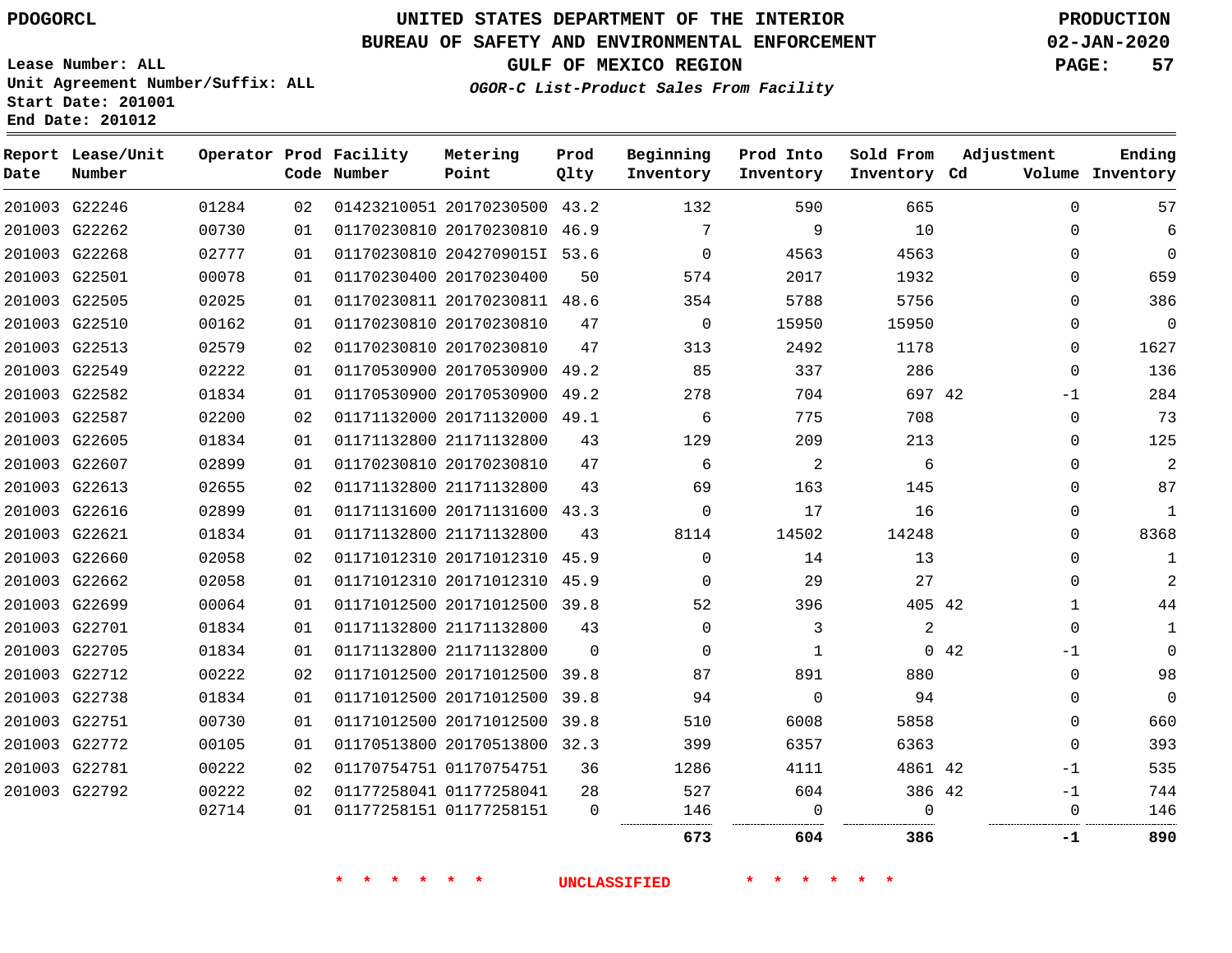**Prod Qlty**

## **BUREAU OF SAFETY AND ENVIRONMENTAL ENFORCEMENT 02-JAN-2020**

**Lease Number: ALL Unit Agreement Number/Suffix: ALL Start Date: 201001**

**Operator Prod Facility**

**Code Number**

20608103650 29.7

**Metering Point**

  $0<sup>2</sup>$ 

**End Date: 201012**

**Report Lease/Unit**

**Number**

G22840

**Date**

G24729

**GULF OF MEXICO REGION PAGE: 58**

**Inventory Cd Volume**

**Adjustment**

**Ending**

**OGOR-C List-Product Sales From Facility**

**Beginning Inventory**

**Sold From Inventory**

**Prod Into Inventory**

| 201003 G23125 | 02312 | 02  | 01420470030 20420470030 48.4 |          | 9              | 0        | 6        |       | 0        | 3           |
|---------------|-------|-----|------------------------------|----------|----------------|----------|----------|-------|----------|-------------|
| 201003 G23166 | 00818 | 01  | 01423210051 20423210050 49.4 |          | 31             | 92       | 101 42   |       | $-1$     | 21          |
| 201003 G23180 | 03033 | 02  | 01423210051 20423210050 49.4 |          | 19             | 142      | 128      |       | 0        | 33          |
| 201003 G23181 | 01963 | 01  | 01423210051 20423210050 49.4 |          | 103            | 66       | 62       |       | 0        | 107         |
| 201003 G23193 | 02579 | 02  | 01170230510 20170230510 49.6 |          | 6              | 444      | 269 42   |       | -1       | 180         |
| 201003 G23197 | 00818 | 02  | 01170230810 20170230810      | 47       | 0              | 54       |          | 19 42 | 1        | 36          |
| 201003 G23199 | 00818 | 02  | 01170230450 20170230450 53.6 |          |                | $\Omega$ | 3        |       | $\Omega$ | $\mathbf 0$ |
| 201003 G23450 | 00981 | 01  | 01170753850 20170753850 35.6 |          | $\overline{1}$ | $\Omega$ | 1        |       | 0        | $\mathbf 0$ |
| 201003 G23473 | 00981 | 01  | 01170753850 20170753850 35.6 |          | 907            | 655      | 652      |       | $\Omega$ | 910         |
| 201003 G23480 | 00981 | 01  | 01170753850 20170753850 35.6 |          | 2959           | 2190     | 2125     |       | $\Omega$ | 3024        |
| 201003 G23528 | 00981 | 01  | 01170753850 20170753850 35.6 |          | 1693           | 1238     | 1216     |       | $\Omega$ | 1715        |
| 201003 G23529 | 00981 | 01  | 01170753850 20170753850 35.6 |          | 1692           | 1242     | 1215     |       | $\Omega$ | 1719        |
| 201003 G23730 | 01978 | 02  | 01170230810 20170230811 48.7 |          | 40             | 583      | 585      |       | 0        | 38          |
| 201003 G23735 | 00162 | 01  | 01170230810 20170230810      | 47       | 0              | 677      | 677      |       | $\Omega$ | $\mathbf 0$ |
| 201003 G23736 | 02312 | 02  | 01170230810 20170230810      | 47       | 25             | 163      | 82       |       | $\Omega$ | 106         |
| 201003 G23748 | 02312 | 02  | 01170230810 20170230810      | 47       | 28             | 67       | 51       |       | 0        | 44          |
| 201003 G23754 | 02222 | 01  | 01170230811 20170230811 48.7 |          | 25             | 330      | 333      |       | $\Omega$ | 22          |
| 201003 G23820 | 02899 | 01  | 01177058270 01177058270 38.3 |          | 1351           | 496      | 1050     |       | $\Omega$ | 797         |
| 201003 G23851 | 02503 | 02  | 01171012400 20171012400 51.3 |          | 2418           | 1236     | 3412     |       | $\Omega$ | 242         |
| 201003 G23853 | 02266 | 01  | 01171012310 20171012310 45.9 |          | 24             | 284      | 292      |       | $\Omega$ | 16          |
| 201003 G23933 | 00064 | 01. | 01171092651 20171092650 48.2 |          | $\Omega$       | 3        |          | 3 4 2 | 1        | 1           |
| 201003 G23956 | 02807 | 01  | 01170753510 20170753510 59.1 |          | 3537           | 2088     | 3682 42  |       | -1       | 1942        |
| 201003 G24330 | 02566 | 01  | 01427038270 01427038270      | $\Omega$ | 157            | $\Omega$ | $\Omega$ |       | $\Omega$ | 157         |
| 201003 G24700 | 02312 | 02  | 01170230811 20170230811 48.7 |          | 5              | 13       | 17       |       | $\Omega$ | 1           |
| 201003 G24710 | 02025 | 01  | 01170230811 20170230811 48.7 |          | 278            | 3794     |          | 0.09  | $-3819$  | 253         |
| 201003 G24718 | 02579 | 02  | 01170230810 20170230810      | 47       | 560            | 1267     | 1000     |       | $\Omega$ | 827         |

20170230510 49.6

**\* \* \* \* \* \* UNCLASSIFIED \* \* \* \* \* \***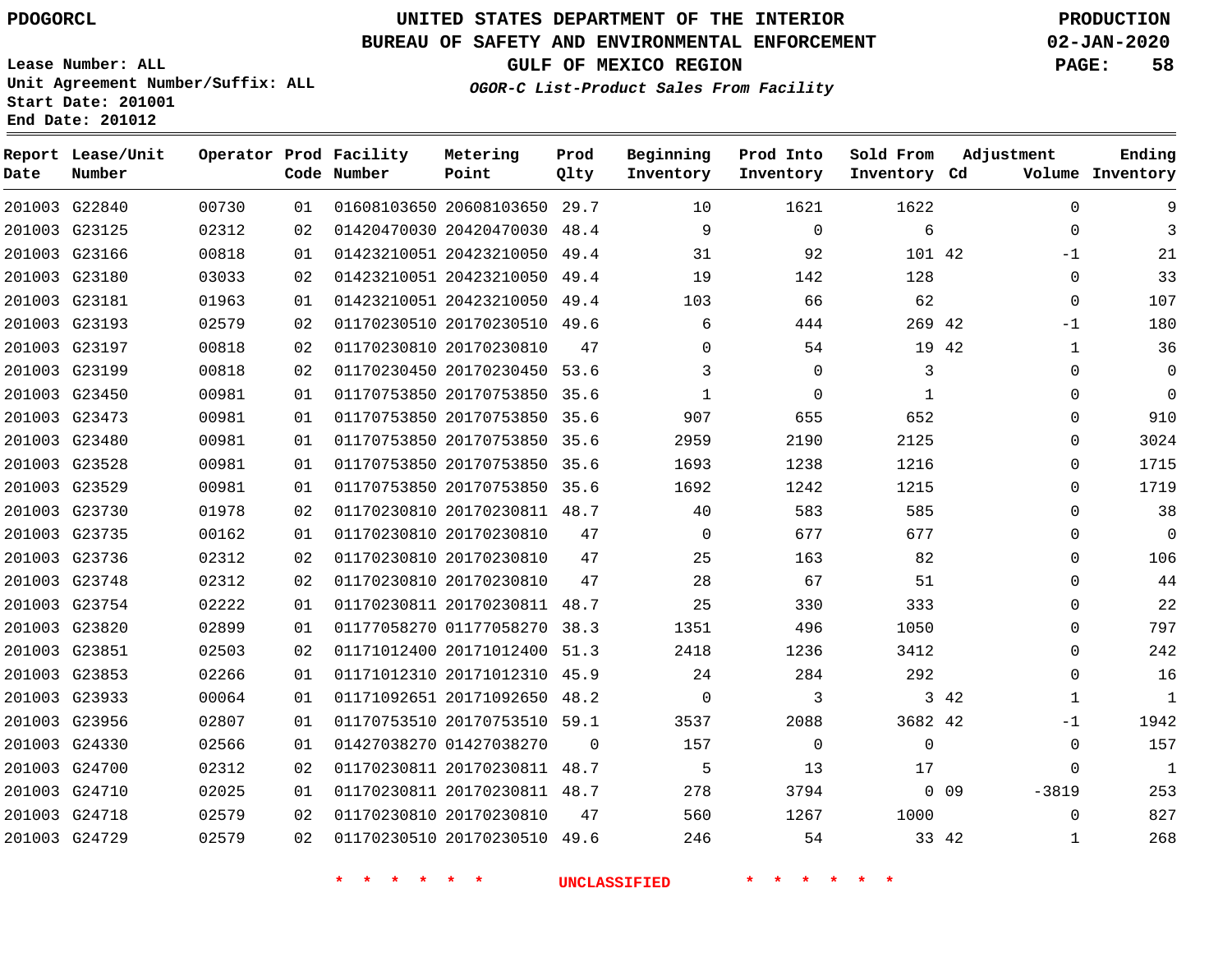G25579

# **UNITED STATES DEPARTMENT OF THE INTERIOR PDOGORCL PRODUCTION**

## **BUREAU OF SAFETY AND ENVIRONMENTAL ENFORCEMENT 02-JAN-2020**

**OGOR-C List-Product Sales From Facility**

**GULF OF MEXICO REGION PAGE: 59**

**Lease Number: ALL Unit Agreement Number/Suffix: ALL Start Date: 201001 End Date: 201012**

| Date | Report Lease/Unit<br>Number |       |    | Operator Prod Facility<br>Code Number | Metering<br>Point            | Prod<br>Qlty | Beginning<br>Inventory | Prod Into<br>Inventory | Sold From<br>Inventory Cd | Adjustment | Ending<br>Volume Inventory |
|------|-----------------------------|-------|----|---------------------------------------|------------------------------|--------------|------------------------|------------------------|---------------------------|------------|----------------------------|
|      | 201003 G24730               | 00818 | 01 |                                       | 01170230500 20170230500 43.2 |              | 1152                   | 4206                   | 4955                      |            | $\Omega$<br>403            |
|      | 201003 G24733               | 00818 | 02 |                                       | 01170530900 20170530900 49.2 |              | 20                     | $\mathbf 0$            | 20                        |            | 0<br>$\Omega$              |
|      | 201003 G24767               | 02628 | 01 |                                       | 01170530900 20170530900 49.2 |              | 827                    | 937                    | 1385                      |            | 379<br>$\Omega$            |
|      | 201003 G24791               | 02989 | 01 |                                       | 01171131600 20171131600 43.3 |              | 44                     | 1597                   | 1552                      |            | 89<br>$\Omega$             |
|      | 201003 G24873               | 00222 | 02 |                                       | 01171012400 20171012400 51.3 |              | 26                     | 118                    | 121                       |            | 23<br>0                    |
|      | 201003 G24874               | 02058 | 02 |                                       | 01171012400 20171012400 51.3 |              | 23                     | 73                     | 82                        |            | 14<br>$\Omega$             |
|      | 201003 G24878               | 02628 | 02 |                                       | 01171092651 20171092650 48.2 |              | 110                    | 96                     | 191                       |            | 15<br>$\mathbf{0}$         |
|      | 201003 G24883               | 01945 | 02 |                                       | 01171092651 20171092650 48.2 |              | 435                    | 2102                   | 2079                      |            | 458<br>$\Omega$            |
|      | 201003 G24889               | 02579 | 02 |                                       | 01171012500 20171012500 39.8 |              | 837                    | 9334                   | 9147 42                   |            | 2<br>1026                  |
|      | 201003 G24898               | 02807 | 01 |                                       | 01171012300 20171012300 40.9 |              | 6095                   | 11928                  | 10610 42                  |            | 7414<br>1                  |
|      |                             |       | 01 |                                       | 01171012400 20171012400 51.3 |              | 1443                   | 6236                   | 6456                      |            | 1223<br>0                  |
|      |                             |       |    |                                       |                              |              | 7538                   | 18164                  | 17066                     |            | 8637<br>1                  |
|      | 201003 G24922               | 01834 | 01 |                                       | 01171132800 21171132800      | 43           | 2455                   | 4842                   | 4597                      |            | 2700<br>0                  |
|      | 201003 G24924               | 01834 | 01 |                                       | 01171132800 21171132800      | 43           | 2104                   | 2945                   | 3181                      |            | 1868<br>$\Omega$           |
|      | 201003 G24929               | 03008 | 02 |                                       | 01171092651 20171092650      | 48.2         | 7                      | $\mathbf 0$            | 6                         |            | $\mathbf 1$<br>$\Omega$    |
|      | 201003 G24977               | 01834 | 01 |                                       | 01171012500 20171012500      | 39.8         | 55                     | 833                    | 797 42                    |            | 92<br>$\mathbf{1}$         |
|      | 201003 G24979               | 02989 | 01 |                                       | 01171092651 20171092650 48.2 |              | 361                    | 1316                   | 1455                      |            | 222<br>$\Omega$            |
|      | 201003 G24990               | 01284 | 01 |                                       | 01608103650 20608103650 29.7 |              | 33                     | 7844                   | 7832                      |            | 45<br>$\Omega$             |
|      | 201003 G25007               | 03008 | 02 |                                       | 01177198271 01177198271      | $\Omega$     | 24                     | $\Omega$               | $\Omega$                  |            | 24<br>$\Omega$             |
|      | 201003 G25008               | 02777 | 01 |                                       | 01170753510 20170753510 47.6 |              | 230                    | 242                    | 310                       |            | 162<br>0                   |
|      | 201003 G25514               | 02813 | 02 |                                       | 01423210051 20423210050 49.4 |              | 27                     | 74                     | 81                        |            | 20<br>$\Omega$             |
|      | 201003 G25515               | 02813 | 02 |                                       | 01423210051 20423210050 49.4 |              | 124                    | 666                    | 637                       |            | 153<br>0                   |
|      | 201003 G25524               | 00818 | 02 |                                       | 01170230450 20170230450 53.7 |              | 252                    | 1660                   | 1773                      |            | 139<br>$\Omega$            |
|      | 201003 G25536               | 02466 | 01 |                                       | 01420390101 01420390101 53.1 |              | 4860                   | 1279                   | 3364                      |            | 2775<br>$\Omega$           |
|      | 201003 G25540               | 02409 | 01 |                                       | 01420390101 01420390101 47.9 |              | 8312                   | 6883                   | 8326                      |            | 6869<br>0                  |
|      | 201003 G25553               | 02579 | 02 |                                       | 01170230510 20170230510 49.6 |              | $\Omega$               | 124                    | 75                        |            | 49<br>$\Omega$             |
|      | 201003 G25561               | 02058 | 02 |                                       | 01170230450 20170230450 53.7 |              | 2269                   | 18860                  | 19546                     |            | $\Omega$<br>1583           |

**\* \* \* \* \* \* UNCLASSIFIED \* \* \* \* \* \***

01170230810 20170230810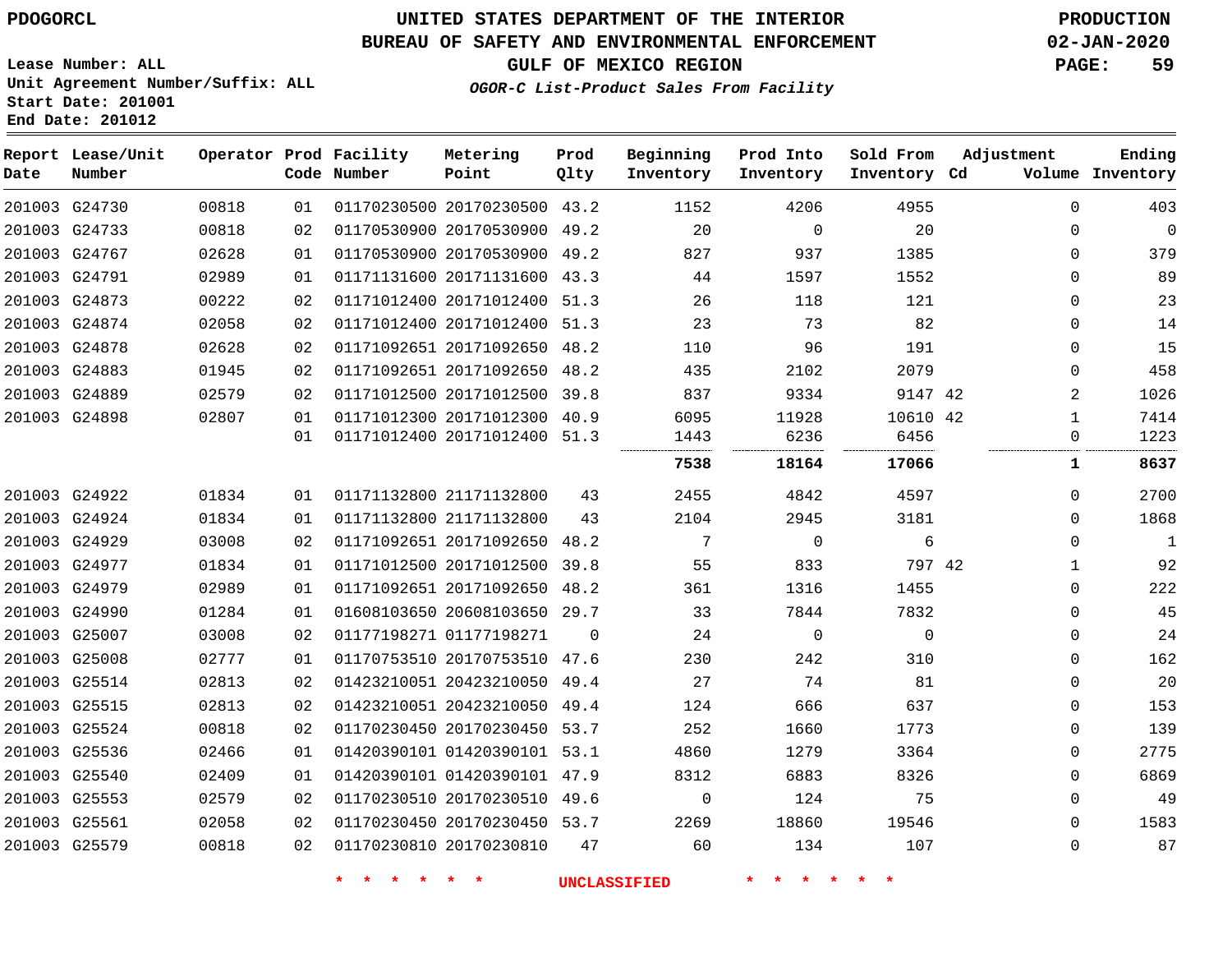**End Date: 201012**

**Report Lease/Unit**

**Number**

 G27507 G27789 G27831    

# **UNITED STATES DEPARTMENT OF THE INTERIOR PDOGORCL PRODUCTION**

**Prod Qlty**

## **BUREAU OF SAFETY AND ENVIRONMENTAL ENFORCEMENT 02-JAN-2020**

**Lease Number: ALL Unit Agreement Number/Suffix: ALL Start Date: 201001**

**Operator Prod Facility**

**Code Number**

**OGOR-C List-Product Sales From Facility**

**Beginning Inventory** **Prod Into Inventory** **Sold From Inventory**

**GULF OF MEXICO REGION PAGE: 60**

**Inventory Cd Volume**

**Adjustment**

  $\Omega$  $\Omega$   $\Omega$  $\Omega$  $\Omega$  $\Omega$  $\Omega$   $\Omega$  $\overline{0}$   $\Omega$  $\overline{0}$  $\Omega$  $\Omega$  $\Omega$  $\Omega$   $\Omega$  $\Omega$ -11  $\Omega$   $\Omega$ 

**Ending**

| 201003 | G25605        | 00818 | 01 | 01170230810 20170230810 |                              | 47       | 2        | 6        | 4           |      |
|--------|---------------|-------|----|-------------------------|------------------------------|----------|----------|----------|-------------|------|
|        | 201003 G25606 | 02025 | 01 | 01170230810 20170230810 |                              | 47       | 338      | 1189     | 751         |      |
|        | 201003 G25872 | 02025 | 01 |                         | 01170230811 20170230811 48.6 |          | 249      | 3974     | 3958        |      |
|        | 201003 G25937 | 03075 | 02 | 01170230810 20170230810 |                              | 47       | 1629     | 9929     | 5077        |      |
|        | 201003 G25944 | 02266 | 01 |                         | 01171131600 20171131600 43.3 |          | 369      | 9316     | 9166        |      |
|        | 201003 G25965 | 02899 | 01 | 01171132800 21171132800 |                              | 43       | 84       | 179      | 166         |      |
|        | 201003 G26001 | 02628 | 02 | 01171132800 21171132800 |                              | 43       | 1624     | 2011     | 2290        |      |
|        | 201003 G26023 | 02579 | 02 |                         | 01171012500 20171012500 39.8 |          | 95       | 1238     | 1197        |      |
|        | 201003 G26032 | 03056 | 01 | 01171012300 20171012300 |                              | $\Omega$ | 135      | $\Omega$ | $\mathbf 0$ |      |
|        | 201003 G26040 | 00560 | 01 | 01171132800 21171132800 |                              | 43       | 87       | 132      | 142 42      |      |
|        | 201003 G26074 | 01284 | 01 |                         | 01177122950 20177122950 30.1 |          | 90       | 35562    | 35565       |      |
|        | 201003 G26146 | 01586 | 01 |                         | 01177258152 01177258152 32.8 |          | 345      | 1699     | 1067        |      |
|        | 201003 G26281 | 02528 | 02 |                         | 01170753850 20170753850 35.6 |          | 2326     | 1723     | 1671        |      |
|        | 201003 G26451 | 02579 | 02 |                         | 01423210051 20423210050 49.4 |          | 942      | 3541     | 3656        |      |
|        | 201003 G26480 | 01978 | 02 |                         | 01423210051 20423210050 49.4 |          | 101      | 1139     | 1066        |      |
|        | 201003 G27061 | 02266 | 01 |                         | 01171131600 20171131600 43.3 |          | $\Omega$ | 19       | 18          |      |
|        | 201003 G27070 | 00064 | 01 |                         | 01170230811 20170230811 48.7 |          | 389      | 5873     | 5871        |      |
|        | 201003 G27072 | 02899 | 01 | 01171132800 21171132800 |                              | 43       | 1065     | 1863     | 1845        |      |
|        | 201003 G27100 | 01978 | 02 |                         | 01171012310 20171012310 45.9 |          | 112      | 1542     | 1567        |      |
|        | 201003 G27121 | 02312 | 01 |                         | 01171012400 20171012400 51.3 |          | 855      | 3752     | 3871        |      |
|        | 201003 G27169 | 01284 | 01 |                         | 01171012500 20171012500 39.8 |          | 1242     | 19164    | 18300       |      |
|        | 201003 G27173 | 00105 | 01 |                         | 01170513800 20170513800      | 32.3     | 2523     | 51079    | 50444       |      |
|        | 201003 G27194 | 01586 | 01 |                         | 01177258152 01177258152 32.8 |          | 6        | 25       | 16          |      |
|        | 201003 G27195 | 01586 | 02 | 01177258154 01177258154 |                              | $\Omega$ | 11       | 0        |             | 0.42 |
|        | 201003 G27215 | 01586 | 02 | 01177288152 01177288152 |                              | $\Omega$ | 13       | 18       | 0           |      |

**Metering Point**

 20170230450 53.7 20170530900 49.2 20170530900 49.2

 

**\* \* \* \* \* \* UNCLASSIFIED \* \* \* \* \* \***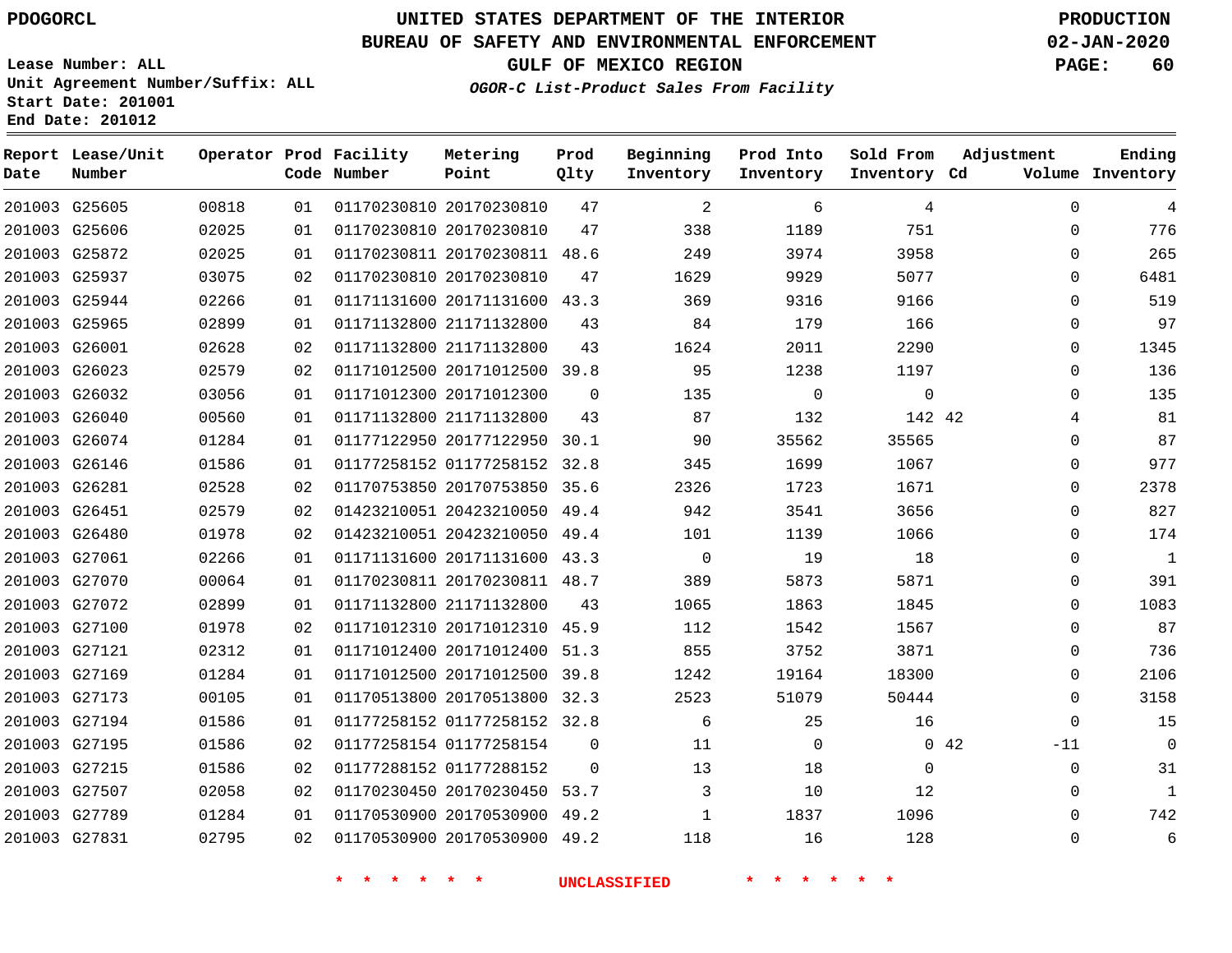# **UNITED STATES DEPARTMENT OF THE INTERIOR PDOGORCL PRODUCTION**

**Prod**

**Metering**

## **BUREAU OF SAFETY AND ENVIRONMENTAL ENFORCEMENT 02-JAN-2020**

**Lease Number: ALL Unit Agreement Number/Suffix: ALL Start Date: 201001 End Date: 201012**

**Operator Prod Facility**

**OGOR-C List-Product Sales From Facility**

**Beginning**

**Prod Into**

**Sold From**

**Adjustment**

**GULF OF MEXICO REGION PAGE: 61**

**Ending**

| Date   | Number        |       |    | Code Number                        | Point                        | Qlty | Inventory           | Inventory | Inventory Cd    |       |             | Volume Inventory |
|--------|---------------|-------|----|------------------------------------|------------------------------|------|---------------------|-----------|-----------------|-------|-------------|------------------|
|        | 201003 G27834 | 00222 | 01 |                                    | 01171132000 20171132000 49.1 |      | 7                   | 52        | 54              |       | $\Omega$    | 5                |
|        | 201003 G27851 | 02628 | 02 |                                    | 01171132000 20171132000 49.1 |      | $\Omega$            | 140       | 126             |       | $\Omega$    | 14               |
|        | 201003 G27918 | 00222 | 01 |                                    | 01177082958 20177082958 38.7 |      | $\mathbf 0$         | 63        | 63              |       | 0           | $\mathbf 0$      |
|        | 201003 G30654 | 02777 | 02 |                                    | 01170230810 20170230810 42.2 |      | 198                 | 437       | 274             |       | $\Omega$    | 361              |
|        | 201003 G31040 | 02058 | 02 |                                    | 01170230450 20170230450 53.7 |      | 428                 | 2155      | 2402            |       | $\Omega$    | 181              |
|        | 201003 G31304 | 02714 | 01 |                                    | 01170230811 20170230811 48.7 |      | 1358                | 16924     | 17154           |       | 0           | 1128             |
|        | 201003 G31435 | 02058 | 02 |                                    | 01170755200 20170755200 36.9 |      | 911                 | 26916     | 26835           |       | $\Omega$    | 992              |
|        | 201003 G32197 | 01364 | 02 |                                    | 01171012500 20171012500 39.8 |      | 20                  | 44        | 64              |       | $\Omega$    | $\mathbf 0$      |
| 201004 | 00016         | 00276 | 01 |                                    | 01170513700 20170513700 32.1 |      | 367                 | 27425     | 24053           |       | $\Omega$    | 3739             |
| 201004 | 00026         | 00276 | 01 |                                    | 01170513700 20170513700 32.1 |      | 820                 | 56483     | 49604 42        |       | 1           | 7700             |
| 201004 | 00032         | 00276 | 01 |                                    | 01170513700 20170513700 32.1 |      | 1027                | 6890      | 5821            |       | $\Omega$    | 2096             |
| 201004 | 00033         | 00276 | 01 |                                    | 01170513700 20170513700 32.1 |      | 536                 | 2206      | 2071            |       | 0           | 671              |
| 201004 | 00049         | 02421 | 01 |                                    | 01171012300 20171012300 39.7 |      | 19301               | 50231     | 49889           |       | 0           | 19643            |
| 201004 | 00050         | 02421 | 01 |                                    | 01171012300 20171012300 39.7 |      | 6374                | 10212     | 12593           |       | $\mathbf 0$ | 3993             |
| 201004 | 00051         | 02421 | 01 |                                    | 01171012300 20171012300 39.7 |      | 1421                | 4365      | 4079            |       | $\Omega$    | 1707             |
| 201004 | 00052         | 02421 | 01 |                                    | 01171012300 20171012300 39.7 |      | 7018                | 20888     | 19738           |       | 0           | 8168             |
| 201004 | 00079         | 01834 | 01 |                                    | 01170230810 20170230810 46.4 |      | 70                  | 123       |                 | 96 42 | $\mathbf 1$ | 98               |
| 201004 | 00081         | 00818 | 02 |                                    | 01170231300 20170230450 52.2 |      | 10                  | 112       | 114             |       | $\Omega$    | 8                |
| 201004 | 00082         | 00818 | 02 |                                    | 01170231300 20170230450 52.2 |      | $\overline{0}$      | 3         | 3               |       | 0           | $\overline{0}$   |
| 201004 | 00090         | 02630 | 01 |                                    | 01170230810 20170230810 46.4 |      | 153                 | 298       | 216             |       | $\Omega$    | 235              |
| 201004 | 00137         | 00687 | 01 |                                    | 01170513700 20170513700 28.5 |      | 43                  | 788       | 711             |       | $\mathbf 0$ | 120              |
| 201004 | 00138         | 00687 | 01 |                                    | 01170513700 20170513700 28.5 |      | 1022                | 20200     | 18145 42        |       | $\mathbf 1$ | 3078             |
| 201004 | 00184         | 02594 | 02 |                                    | 01170230810 20170230810 46.4 |      | 789                 | 1039      | 1007            |       | 0           | 821              |
| 201004 | 00190         | 02312 | 01 |                                    | 01170230810 20170230810 46.4 |      | 94                  | 147       | 124             |       | 0           | 117              |
| 201004 | 00191         | 02312 | 01 |                                    | 01170230810 20170230810 46.4 |      | 104                 | 127       | 131             |       | 0           | 100              |
| 201004 | 00196         | 03041 | 01 |                                    | 01171012300 20171012300 39.7 |      | 14634               | 23791     | 29122           |       | $\Omega$    | 9303             |
| 201004 | 00244         | 00105 | 01 |                                    | 01170231300 01170231300 39.7 |      | $\mathbf 0$         | 8131      | 8131            |       | $\Omega$    | 0                |
| 201004 | 00247         | 00105 | 01 |                                    | 01170231300 01170231300 39.7 |      | $\mathbf 0$         | 819       | 819             |       | 0           | $\mathbf 0$      |
|        |               |       |    | $\star$ $\star$<br>$\star$ $\star$ | $\star$ $\star$              |      | <b>UNCLASSIFIED</b> | * * * *   | $\star$ $\star$ |       |             |                  |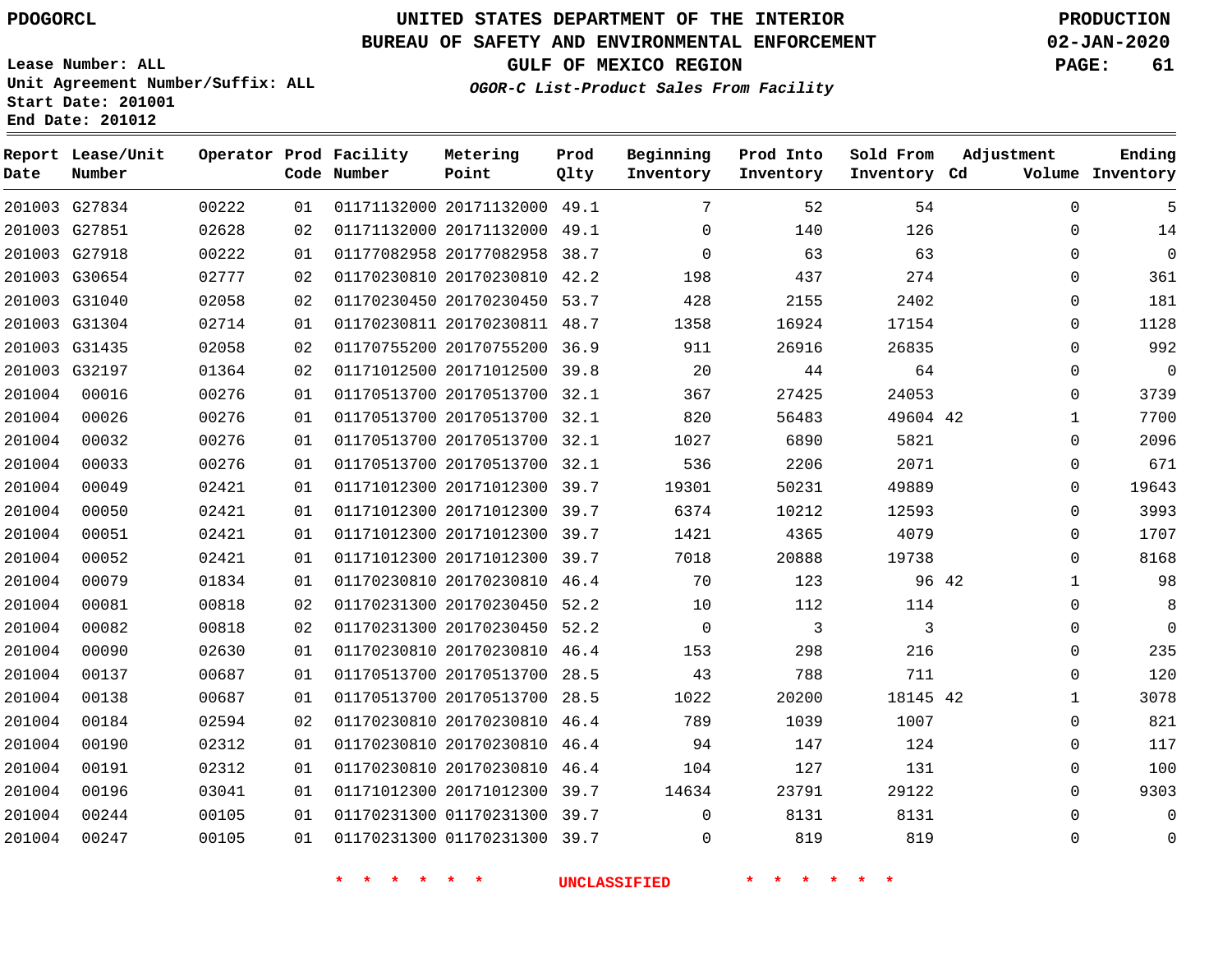**Number**

**Date**

# **UNITED STATES DEPARTMENT OF THE INTERIOR PDOGORCL PRODUCTION**

**Prod Qlty**

### **BUREAU OF SAFETY AND ENVIRONMENTAL ENFORCEMENT 02-JAN-2020**

**Lease Number: ALL Unit Agreement Number/Suffix: ALL Start Date: 201001 End Date: 201012**

**Operator Prod Facility**

**Code Number**

**OGOR-C List-Product Sales From Facility**

**Sold From Inventory**

**Prod Into Inventory**

**Beginning Inventory**

**GULF OF MEXICO REGION PAGE: 62**

**Inventory Cd Volume**

**Adjustment**

**Ending**

| 201004 | 00253 | 01364 | 02 | 01170230810 20170230810 46.4 |          | 1563           | 1266  | 1828        | $\mathbf 0$  | 1001  |
|--------|-------|-------|----|------------------------------|----------|----------------|-------|-------------|--------------|-------|
| 201004 | 00317 | 00560 | 01 | 01171012310 20171012310 45.9 |          | 25             | 433   | 434         | $\mathbf{0}$ | 24    |
| 201004 | 00353 | 02266 | 01 | 01170754800 20170754800      | 29       | 243            | 1192  | 1167        | 0            | 268   |
| 201004 | 00367 | 00276 | 01 | 01170513700 20170513700 32.1 |          | 12             | 894   | 784         | 0            | 122   |
| 201004 | 00424 | 00064 | 01 | 01171012400 20171012400 51.5 |          | 6              | 94    | 82          | $\mathbf 0$  | 18    |
| 201004 | 00434 | 01284 | 01 | 01177112605 2017711260Y      | $\Omega$ | 6426           | 1717  | $\mathbf 0$ | 0            | 8143  |
| 201004 | 00453 | 01284 | 01 | 01177112605 2017711260Y      | 0        | 1785           | 200   | $\mathbf 0$ | $\mathbf 0$  | 1985  |
| 201004 | 00464 | 00078 | 01 | 01170573602 20170573602 33.1 |          | 2068           | 4199  | 4171        | $\Omega$     | 2096  |
| 201004 | 00466 | 00064 | 01 | 01171012400 20171012400 51.5 |          | 860            | 3303  | 3531        | 0            | 632   |
| 201004 | 00479 | 00818 | 01 | 01171012500 20171012500 39.3 |          | 887            | 7075  | 7524        | 0            | 438   |
| 201004 | 00487 | 03033 | 01 | 01171132800 21171132800 43.7 |          | 2472           | 422   | 6           | $\mathbf 0$  | 2888  |
| 201004 | 00495 | 03033 | 01 | 01171132800 21171132800      | 0        | $\overline{0}$ | 18    | $\mathbf 0$ | $\mathbf 0$  | 18    |
| 201004 | 00518 | 01482 | 01 | 01170230450 20170230450 52.2 |          | 102            | 796   | 842 42      | -1           | 55    |
| 201004 | 00526 | 00105 | 01 | 01170230810 20170230810 46.3 |          | 1314           | 1524  | 1633        | $\mathbf 0$  | 1205  |
| 201004 | 00541 | 02589 | 01 | 01170530900 20170530900 47.8 |          | $\Omega$       | 86    | 86          | $\Omega$     | 0     |
| 201004 | 00559 | 00687 | 01 | 01171131600 20171131600 45.3 |          | 97             | 453   | 533         | 0            | 17    |
| 201004 | 00560 | 00687 | 01 | 01171131600 20171131600 45.3 |          | 119            | 3492  | 3481        | $\mathbf 0$  | 130   |
| 201004 | 00577 | 03056 | 01 | 01171012300 20171012300 39.7 |          | 17690          | 30441 | 36289       | $\mathbf 0$  | 11842 |
| 201004 | 00593 | 01834 | 01 | 01171012300 20171012300 39.7 |          | 16198          | 17202 | 20916 42    | 1            | 12485 |
|        |       | 02589 | 01 | 01171012300 20171012300 34.4 |          | 464            | 1483  | 1368        | 0            | 579   |
|        |       |       |    |                              |          | 16662          | 18685 | 22284       | 1            | 13064 |
| 201004 | 00605 | 02899 | 01 | 01170573602 20170573602 39.4 |          | 140            | 5458  | 2874        | 0            | 2724  |
| 201004 | 00680 | 01482 | 01 | 01170230700 20170230700 47.1 |          | 400            | 5297  | 5161 42     | $-1$         | 535   |
| 201004 | 00691 | 02312 | 02 | 01170754200 20170754200 37.6 |          | 1019           | 1038  | 1028        | $\mathbf 0$  | 1029  |
| 201004 | 00693 | 02266 | 01 | 01170754800 20170754800      | 29       | 200            | 823   | 838         | 0            | 185   |
| 201004 | 00694 | 02266 | 01 | 01170754800 20170754800      | 29       | 3152           | 13769 | 13823       | $\Omega$     | 3098  |
| 201004 | 00697 | 02266 | 01 | 01170754800 20170754800      | 29       | 757            | 3535  | 3497        | $\mathbf 0$  | 795   |
| 201004 | 00758 | 02421 | 01 | 01170230810 20170230810 46.4 |          | 1030           | 1561  | 1356        | 0            | 1235  |
|        |       |       |    |                              |          |                |       |             |              |       |

**Metering Point**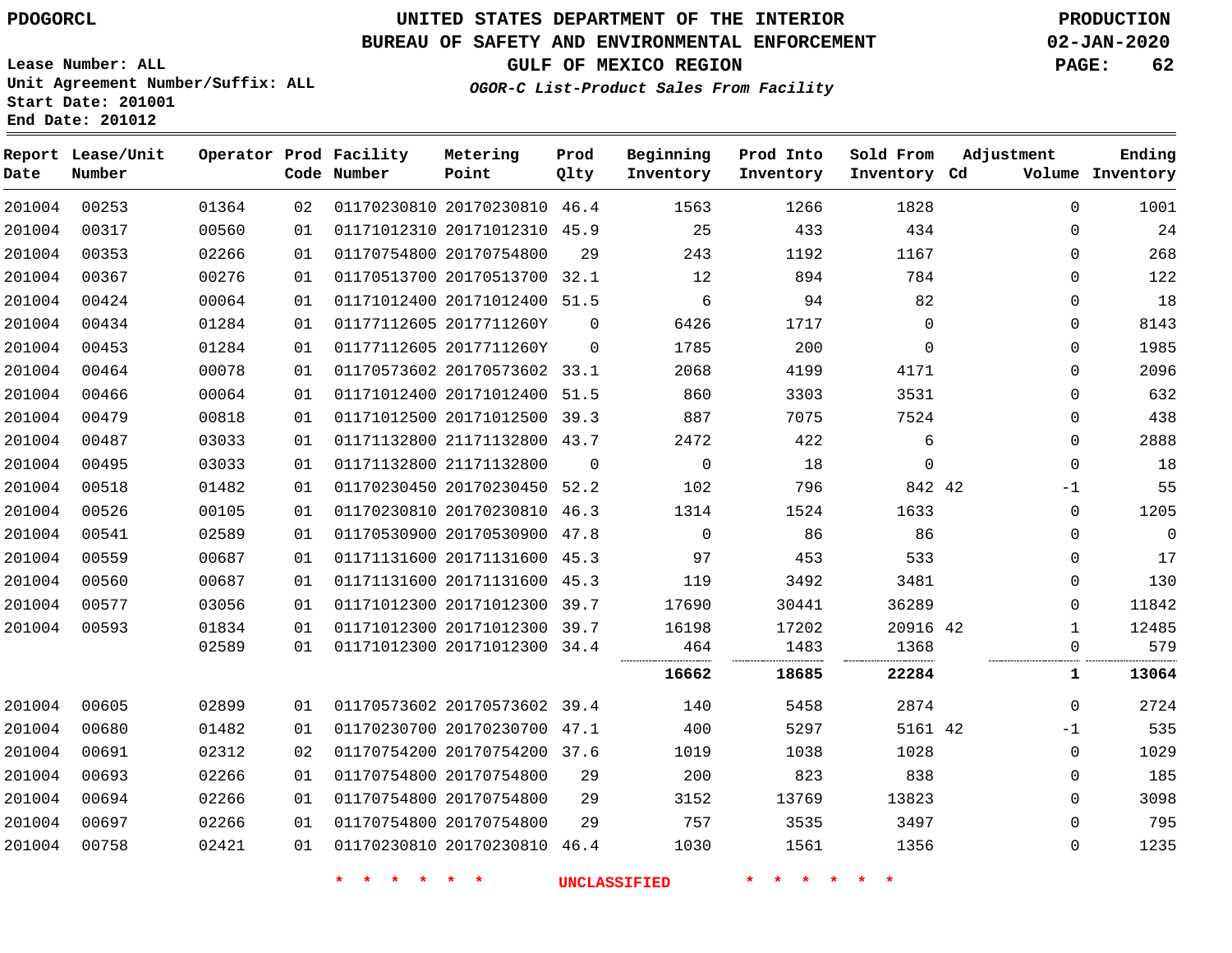**Number**

**Date**

 754395019A 754396015A 754398002A

# **UNITED STATES DEPARTMENT OF THE INTERIOR PDOGORCL PRODUCTION**

**Prod Qlty**

### **BUREAU OF SAFETY AND ENVIRONMENTAL ENFORCEMENT 02-JAN-2020**

**Lease Number: ALL Unit Agreement Number/Suffix: ALL Start Date: 201001 End Date: 201012**

**Operator Prod Facility**

**Code Number**

20170230810 46.4

**Metering Point**

   

**GULF OF MEXICO REGION PAGE: 63**

**Inventory Cd Volume**

**Adjustment**

**Ending**

  $\Omega$ 

**OGOR-C List-Product Sales From Facility**

**Beginning Inventory**

**Sold From Inventory**

**Prod Into Inventory**

| 201004 | 00767             | 00105 | 01 | 01170230810 20170230810      | 46.4     | 70       | 27       | 76      |             | $\Omega$ | 21       |
|--------|-------------------|-------|----|------------------------------|----------|----------|----------|---------|-------------|----------|----------|
| 201004 | 00775             | 01834 | 01 | 01171131600 20171131600      | 45.3     | 54       | 1676     | 1668 42 |             | 1        | 63       |
| 201004 | 00778             | 01482 | 01 | 01171132000 20171132000      | 48.2     | 140      | 1820     | 1784 42 |             | $-1$     | 175      |
| 201004 | 00787             | 02312 | 01 | 01171092651 20171092650      | 49       | 31       | 154      | 141     |             | $\Omega$ | 44       |
| 201004 | 00797             | 02421 | 01 | 01171012300 20171012300      | 39.7     | 2018     | 6285     | 5845    |             | 0        | 2458     |
| 201004 | 00819             | 00078 | 01 | 01171132800 21171132800      | $\Omega$ | 46       | 9        |         | $0\quad 42$ | $-1$     | 54       |
| 201004 | 00828             | 01284 | 01 | 01171092651 20171092650      | 49       | 363      | 18543    | 13590   |             | 0        | 5316     |
| 201004 | 00839             | 02451 | 01 | 01170513800 20170513800 32.1 |          | 465      | 7295     | 7310    |             | $\Omega$ | 450      |
| 201004 | 754303001A        | 00059 | 01 | 01170230811 20170230811      | 47.9     | 392      | 6019     | 4425 09 |             | $-1427$  | 559      |
| 201004 | 754305004A        | 02899 | 01 | 01171132000 20171132000      | 48.2     | $\Omega$ | 224      | 206     |             | 0        | 18       |
|        | 201004 754307017A | 00362 | 02 | 01170230811 20170230811 47.9 |          | 223      | 3489     | 3388    |             | $\Omega$ | 324      |
|        | 201004 7543880060 | 00105 | 01 | 01170230450 20170230450      | 52.1     | 132      | 878      | 990     |             | $\Omega$ | 20       |
|        | 201004 7543890080 | 00276 | 01 | 01170513700 20170513700      | 32.1     | 1896     | 1794     | 1424    |             | $\Omega$ | 2266     |
|        | 201004 7543890180 | 02899 | 01 | 01423210051 20423210050      | 48.8     | 27       | 153      | 147     |             | $\Omega$ | 33       |
| 201004 | 7543900080        | 02421 | 01 | 01177245111 01177245111      | 38.5     | 77       | $\Omega$ | 77      |             | $\Omega$ | $\Omega$ |
| 201004 | 7543920040        | 02628 | 01 | 01423210051 20423210050      | 48.8     | 32       | 164      | 161     |             | $\Omega$ | 35       |
|        | 201004 7543930100 | 00362 | 02 | 01170230810 20170230810      | 46.4     | 3102     | 3709     | 3878    |             | $\Omega$ | 2933     |
|        | 201004 7543930200 | 00105 | 01 | 01171012310 20171012310 45.9 |          | 779      | 14558    | 14542   |             | $\Omega$ | 795      |
|        |                   | 01284 | 01 | 0117709260L 2017709260L 41.3 |          |          | 2355     | 2355    |             | 0        | 0        |
|        |                   |       |    |                              |          | 779      | 16913    | 16897   |             | 0        | 795      |
|        | 201004 7543940080 | 00222 | 01 | 01171132800 20170230811      | 47.9     | 55       | 753      | 739 42  |             |          | 70       |
|        | 201004 754395009A | 00730 | 01 | 01170753510 20170753510 53.5 |          | 1439     | 1315     | 1582    |             | $\Omega$ | 1172     |

## **\* \* \* \* \* \* UNCLASSIFIED \* \* \* \* \* \***

 01420390101 20608103650

20420570060 50.4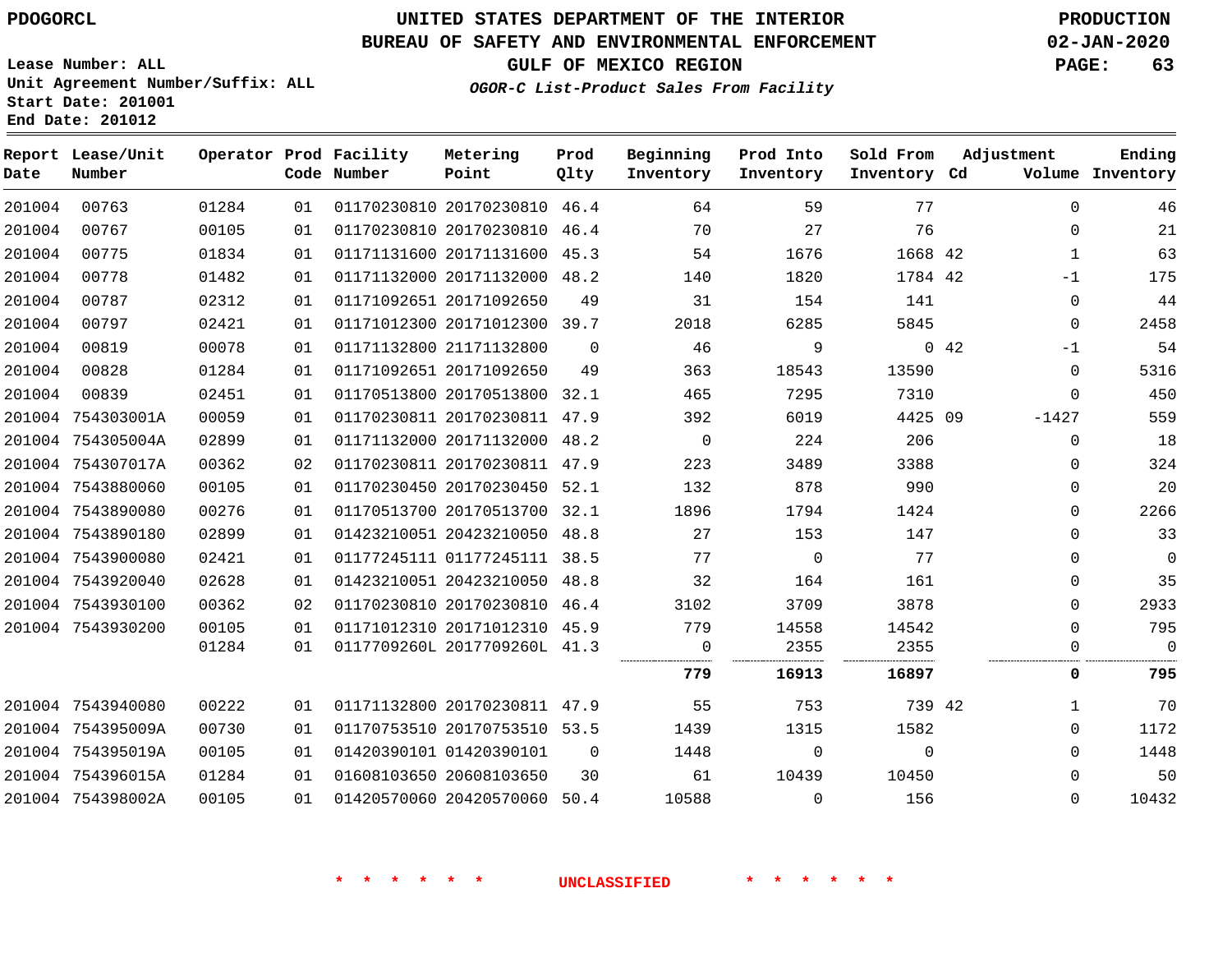8910089160 891008927AE 891008927AG 891008927K 891008927Y

## **UNITED STATES DEPARTMENT OF THE INTERIOR PDOGORCL PRODUCTION**

### **BUREAU OF SAFETY AND ENVIRONMENTAL ENFORCEMENT 02-JAN-2020**

**Lease Number: ALL Unit Agreement Number/Suffix: ALL Start Date: 201001**

-1  $-29$ -251  $\Omega$ 

**OGOR-C List-Product Sales From Facility**

**GULF OF MEXICO REGION PAGE: 64**

|      | Report Lease/Unit |       |    | Operator Prod Facility | Metering                     | Prod     | Beginning   | Prod Into   | Sold From    | Adjustment | Ending           |
|------|-------------------|-------|----|------------------------|------------------------------|----------|-------------|-------------|--------------|------------|------------------|
| Date | Number            |       |    | Code Number            | Point                        | Qlty     | Inventory   | Inventory   | Inventory Cd |            | Volume Inventory |
|      | 201004 8910020210 | 02451 | 01 |                        | 01170753510 20170753510      | 53.5     | 20          | 1           | 12           | $\Omega$   | $\mathsf 9$      |
|      |                   |       | 01 |                        | 01170513800 20170513800 32.1 |          | 6355        | 102419      | 102455       | $\Omega$   | 6319             |
|      |                   |       |    |                        |                              |          | 6375        | 102420      | 102467       | 0          | 6328             |
|      | 201004 8910024540 | 02451 | 01 |                        | 01170513800 20170513800 32.1 |          | 4817        | 82589       | 82310        | $\Omega$   | 5096             |
|      | 201004 8910029320 | 00276 | 01 |                        | 01170513700 20170513700 32.1 |          | 9069        | 47233       | 41934 42     | 2          | 14370            |
|      | 201004 8910034440 | 00276 | 01 |                        | 01170513700 20170513700 32.1 |          | 15101       | 115077      | 102237       | $\Omega$   | 27941            |
|      |                   | 00730 | 01 |                        | 01170513700 20170513700 32.1 |          | 3206        | 28136       | 24510        | $\Omega$   | 6832             |
|      |                   |       |    |                        |                              |          | 18307       | 143213      | 126747       | 0          | 34773            |
|      | 201004 8910039150 | 00078 | 01 |                        | 01170573601 20170573601 27.3 |          | 1642        | 5296        | 5644 42      |            | 1295             |
|      | 201004 8910063810 | 02466 | 01 |                        | 01170230450 20170230450 52.2 |          | 778         | 7731        | 7978         | $\Omega$   | 531              |
|      |                   | 02904 | 02 |                        | 01170230450 20170230450 52.2 |          | 5           | 37          | 39           | $\Omega$   | 3                |
|      |                   |       |    |                        |                              |          | 783         | 7768        | 8017         | 0          | 534              |
|      | 201004 8910066690 | 00078 | 01 |                        | 01170573602 20170573602 33.2 |          | 3394        | 9107        | 7956         | $\Omega$   | 4545             |
|      | 201004 8910086400 | 02893 | 02 |                        | 01171012400 20171012400 51.5 |          | 18          | 63          | 69           | $\Omega$   | 12               |
|      | 201004 8910086540 | 01284 | 01 |                        | 01171012400 20171012400      | 51.5     | 30          | $\Omega$    | 30           | $\Omega$   | $\mathbf 0$      |
|      |                   |       | 01 |                        | 01177092604 20177092604 45.8 |          | $\Omega$    | 207         | 207          |            | $\Omega$<br>.    |
|      |                   |       |    |                        |                              |          | 30          | 207         | 237          | 0          | 0                |
|      | 201004 8910086660 | 03009 | 02 |                        | 01421670201 20421670200      | $\Omega$ | 207         | $\mathbf 0$ | $\mathbf 0$  | $\Omega$   | 207              |
|      | 201004 8910087670 | 02312 | 01 |                        | 01170754200 20170754200      | 37.6     | 494         | 722         | 517 42       | $-5$       | 694              |
|      | 201004 8910087840 | 00162 | 01 |                        | 01177122606 20177122606 37.4 |          | $\mathbf 0$ | 2854        | 2854         | $\Omega$   | $\mathbf 0$      |
|      | 201004 8910088130 | 00078 | 01 |                        | 01171132800 21171132800      | $\Omega$ | 141         | 68          | $\Omega$     | $\Omega$   | 209              |
|      | 201004 8910088160 | 01284 | 01 |                        | 01171132800 21171132800      | 43.7     | 222         | 31          | $\mathbf{1}$ | $\Omega$   | 252              |

**\* \* \* \* \* \* UNCLASSIFIED \* \* \* \* \* \***

42 09 2736 09

 

 20170513700 32.1 20170230400 48.4 20170230400 48.2 20170230400 47.7 20170230400 48.1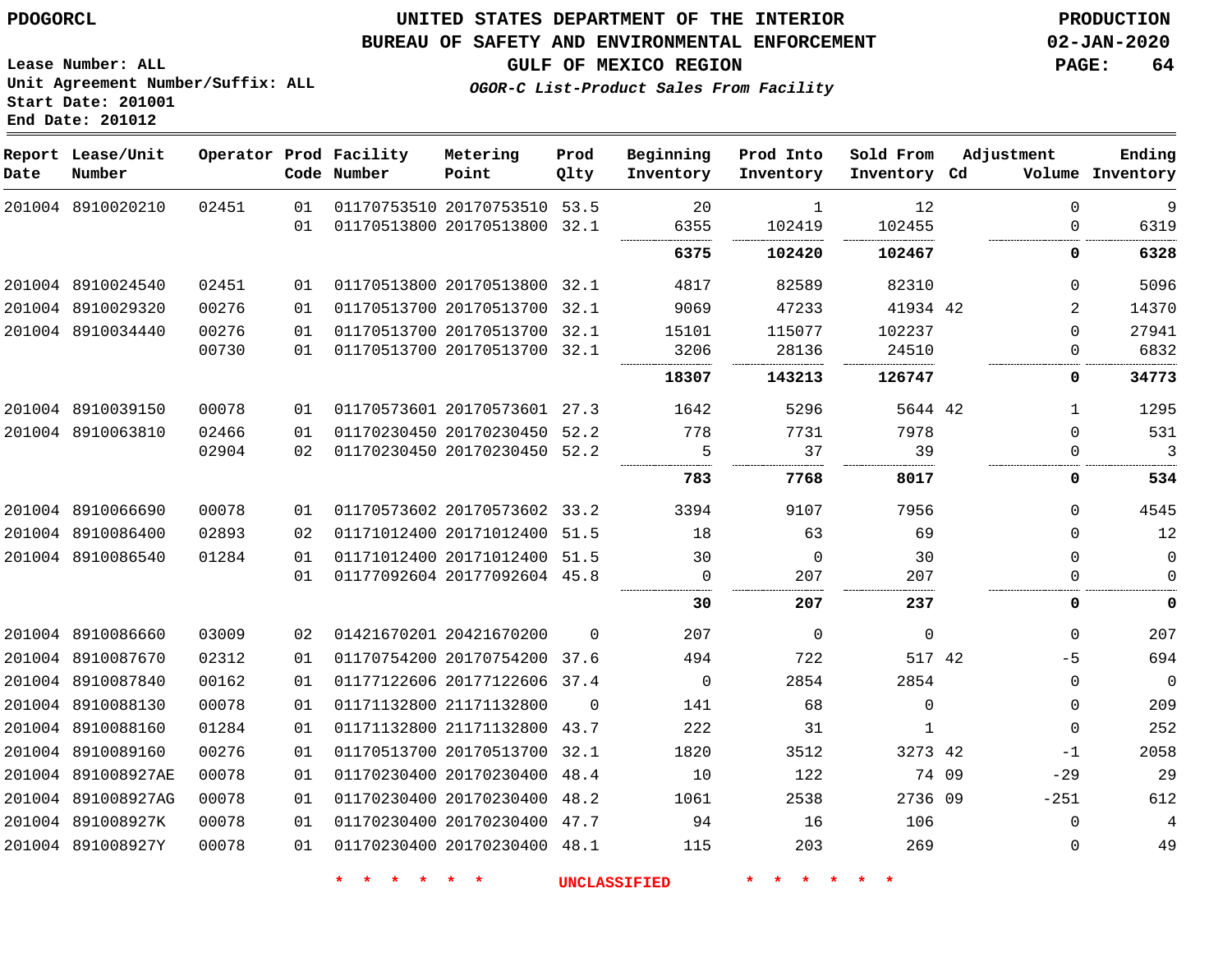# **UNITED STATES DEPARTMENT OF THE INTERIOR PDOGORCL PRODUCTION**

## **BUREAU OF SAFETY AND ENVIRONMENTAL ENFORCEMENT 02-JAN-2020**

**Lease Number: ALL Unit Agreement Number/Suffix: ALL Start Date: 201001 End Date: 201012**

**OGOR-C List-Product Sales From Facility**

**GULF OF MEXICO REGION PAGE: 65**

| Date | Report Lease/Unit<br>Number |       |    | Operator Prod Facility<br>Code Number | Metering<br>Point            | Prod<br>Qlty | Beginning<br>Inventory | Prod Into<br>Inventory | Sold From<br>Inventory Cd | Adjustment   | Ending<br>Volume Inventory |
|------|-----------------------------|-------|----|---------------------------------------|------------------------------|--------------|------------------------|------------------------|---------------------------|--------------|----------------------------|
|      | 201004 891008946C           | 01834 | 01 |                                       | 01171012500 20171012500 39.3 |              | 27                     | 156                    | 173                       | $\Omega$     | 10                         |
|      | 201004 8910116580           | 00276 | 01 |                                       | 01170513700 20170513700 32.1 |              | 4500                   | 10204                  | 8723 42                   | -1           | 5980                       |
|      | 201004 8910116740           | 00276 | 01 |                                       | 01170513700 20170513700      | $\Omega$     | 129                    | $\mathbf 0$            | $\mathbf 0$               | $\Omega$     | 129                        |
|      | 201004 8910116770           | 00276 | 01 |                                       | 01170513700 20170513700 32.1 |              | 967                    | 1908                   | 1757                      | $\Omega$     | 1118                       |
|      | 201004 8910116790           | 00276 | 01 |                                       | 01170513700 20170513700 32.1 |              | 6841                   | 13912                  | 12600                     | $\Omega$     | 8153                       |
|      | 201004 8910116800           | 00276 | 01 |                                       | 01170513700 20170513700 32.1 |              | 11420                  | 21519                  | 20328                     | 0            | 12611                      |
|      | 201004 891011687A           | 02266 | 01 |                                       | 01170754800 20170754800      | 29           | 313                    | 841                    | 965                       | $\Omega$     | 189                        |
|      | 201004 891011687B           | 02266 | 01 |                                       | 01170754800 20170754800      | 29           | $\mathbf 0$            | 41                     | 32                        | $\Omega$     | 9                          |
|      | 201004 891011687C           | 02266 | 01 |                                       | 01170754800 20170754800      | 29           | 197                    | 866                    | 868                       | $\Omega$     | 195                        |
|      | 201004 891011687D           | 02266 | 01 |                                       | 01170754800 20170754800      | 29           | 165                    | 675                    | 688                       | $\Omega$     | 152                        |
|      | 201004 891011687E           | 02266 | 01 |                                       | 01170754800 20170754800      | 29           | 70                     | 306                    | 307                       | $\Omega$     | 69                         |
|      | 201004 8910117330           | 02266 | 01 |                                       | 01170754800 20170754800      | 29           | 6                      | 24                     | 25                        | $\Omega$     | 5                          |
|      | 201004 8910123210           | 00687 | 01 |                                       | 0117709260A 2017709260A 32.5 |              | 18                     | 781                    | 782                       | $\Omega$     | 17                         |
|      | 201004 8910123250           | 00687 | 01 |                                       | 0117709260A 2017709260A 32.5 |              | 21                     | 1160                   | 1155                      | $\Omega$     | 26                         |
|      | 201004 8910123270           | 01482 | 01 |                                       | 01177215100 20177215102 30.4 |              | 52                     | 4643                   | 4651                      | $\Omega$     | 44                         |
|      | 201004 8910123320           | 01482 | 01 |                                       | 01177215100 20177215102 30.4 |              | 88                     | 6782                   | 6806 42                   | 1            | 65                         |
|      | 201004 8910123330           | 01482 | 01 |                                       | 01177215100 20177215102 30.4 |              | 143                    | 15070                  | 15070 42                  | $\mathbf 1$  | 144                        |
|      | 201004 8910123350           | 03033 | 02 |                                       | 01171012500 20171012500 39.3 |              | 37                     | 225                    | 247                       | $\Omega$     | 15                         |
|      | 201004 8910123390           | 00818 | 01 |                                       | 01171131800 20171131800 46.2 |              | 1747                   | $\mathbf 0$            | 156 42                    | $\mathbf{1}$ | 1592                       |
|      | 201004 8910169280           | 00276 | 01 |                                       | 01171132000 20171132000 48.2 |              | 6                      | 5685                   | 5143                      | $\Omega$     | 548                        |
|      | 201004 8910169290           | 00276 | 01 |                                       | 01171132000 20171132000 48.2 |              | 3                      | 1915                   | 1733                      | 0            | 185                        |
|      | 201004 8910169300           | 00491 | 01 |                                       | 01170230810 20170230810 46.3 |              | 51                     | 64                     | 64                        | 0            | 51                         |
|      | 201004 8910169370           | 00276 | 01 |                                       | 01171132000 20171132000 48.2 |              | $\mathbf 0$            | 122                    | 110                       | 0            | 12                         |
|      | 201004 8910202350           | 00276 | 01 |                                       | 01170513700 20170513700 32.1 |              | 22749                  | 34814                  | 30423                     | 0            | 27140                      |
|      | 201004 8910202430           | 00276 | 01 |                                       | 01170513700 20170513700      | $\Omega$     | 222                    | $\mathbf 0$            | $\mathbf 0$               | $\Omega$     | 222                        |
|      | 201004 8910202550           | 00105 | 01 |                                       | 01170230810 20170230810 46.3 |              | 177                    | 152                    | 189                       | $\Omega$     | 140                        |
|      | 201004 8910202560           | 00276 | 01 |                                       | 01170513700 20170513700 32.1 |              | 12831                  | 7589                   | 6711                      | $\Omega$     | 13709                      |
|      | 201004 G00932               | 01376 | 01 |                                       | 01170230810 20170230810 46.4 |              | 360                    | 455                    | 455                       | $\Omega$     | 360                        |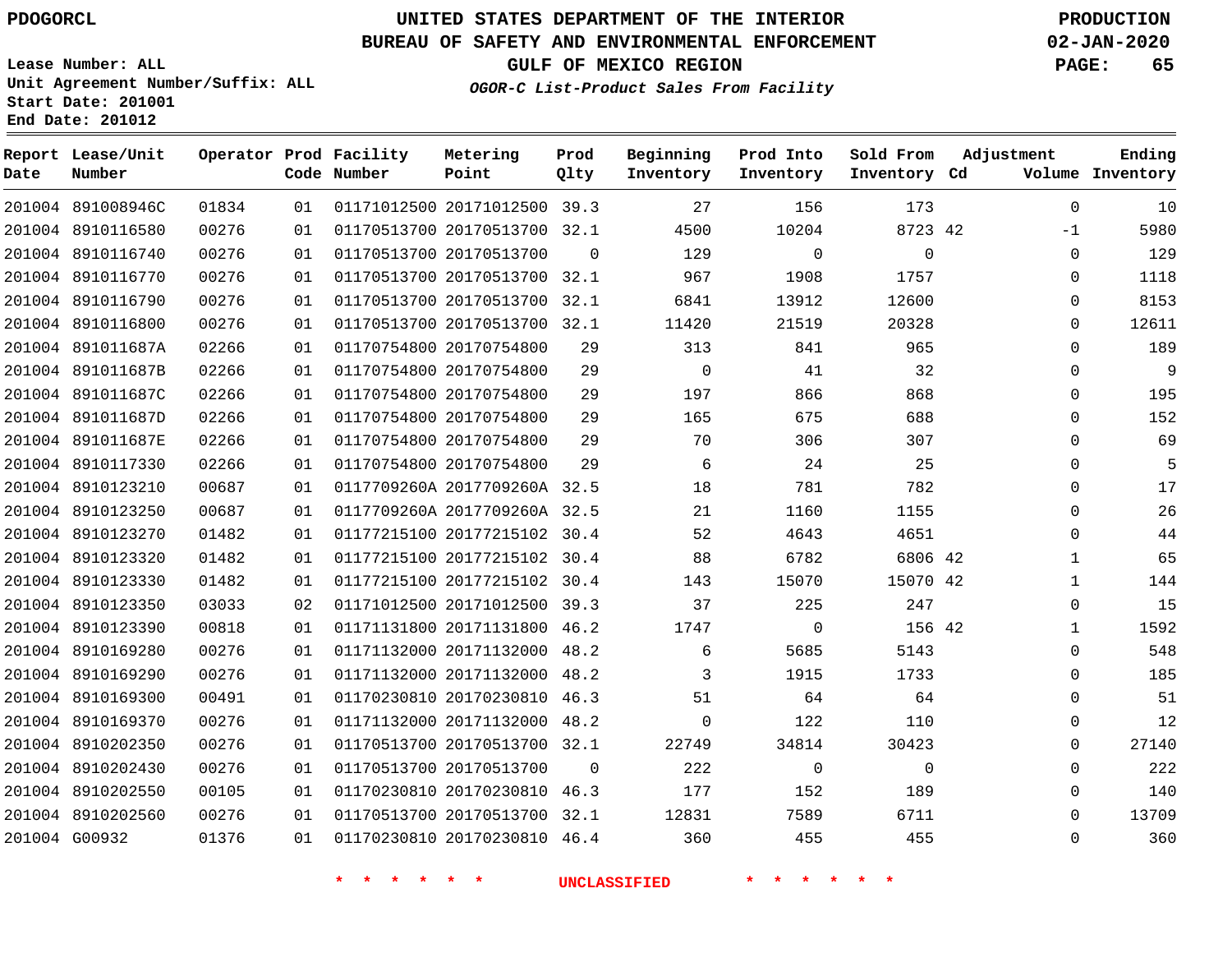**Report Lease/Unit**

**Number**

# **UNITED STATES DEPARTMENT OF THE INTERIOR PDOGORCL PRODUCTION**

**Prod Qlty**

## **BUREAU OF SAFETY AND ENVIRONMENTAL ENFORCEMENT 02-JAN-2020**

**Lease Number: ALL Unit Agreement Number/Suffix: ALL Start Date: 201001 End Date: 201012**

**Operator Prod Facility**

**Code Number**

**Metering Point**

**OGOR-C List-Product Sales From Facility**

**Beginning Inventory** **Prod Into Inventory** **Sold From Inventory**

**GULF OF MEXICO REGION PAGE: 66**

**Inventory Cd Volume**

**Adjustment**

  $-1$  $\Omega$   $\Omega$  -1  $\Omega$   $\Omega$  $\overline{0}$   $\Omega$  $\overline{0}$  $\Omega$  $\Omega$  $\Omega$  $-1$ -1 -1  $\Omega$ 

**Ending**

| 201004 G00974 | 00105 | 01 |             | 01171132000 20171132000 48.1 |              | 249                      | 2680         | 2671         |  |
|---------------|-------|----|-------------|------------------------------|--------------|--------------------------|--------------|--------------|--|
| 201004 G00985 | 00687 | 01 |             | 0117709260A 2017709260A 32.5 |              | 338                      | 14905        | 14909 42     |  |
| 201004 G00987 | 00105 | 01 |             | 01171132800 21171132800 43.7 |              | 759                      | 71           | 2            |  |
| 201004 G00989 | 00003 | 01 |             | 01171012400 20171012400      | $\mathbf{0}$ | 1022                     | 0            | 0            |  |
| 201004 G01023 | 02899 | 01 |             | 01171092651 20171092650      | 49           | 3090                     | 20963        | 18045        |  |
| 201004 G01025 | 01284 | 01 |             | 01171092651 20171092650      | 49           | $\overline{0}$           | 288          | 206          |  |
| 201004 G01083 | 00276 | 01 |             | 01170513700 20170513700 32.1 |              | 7239                     | 16300        | 13986 42     |  |
| 201004 G01090 | 00276 | 01 |             | 01170513700 20170513700 32.1 |              | 6053                     | 13311        | 11563        |  |
| 201004 G01091 | 00276 | 01 |             | 01170513700 20170513700 32.1 |              | 1215                     | 2898         | 2415         |  |
| 201004 G01092 | 00276 | 01 |             | 01170513700 20170513700 32.1 |              | 5967                     | 13948        | 11741        |  |
| 201004 G01096 | 00276 | 01 |             | 01170513700 20170513700 32.1 |              | 8                        | $\mathbf{0}$ | 8            |  |
| 201004 G01127 | 02630 | 01 |             | 01171132000 20171132000 48.2 |              | 45                       | 396          | 403          |  |
| 201004 G01153 | 01834 | 01 |             | 01171132800 21171132800      | $\mathbf{0}$ | 61                       | $\mathbf 0$  | $\mathbf 0$  |  |
| 201004 G01194 | 00105 | 01 |             | 01177072601 20177072601 39.7 |              | $\overline{\phantom{0}}$ | 5324         | 5324         |  |
| 201004 G01196 | 03041 | 01 |             | 01171132800 21171132800 43.7 |              | 322                      | 52           | $\mathbf{1}$ |  |
| 201004 G01210 | 03041 | 01 |             | 01171132800 21171132800 43.7 |              | 119                      | 20           | 1            |  |
| 201004 G01216 | 00222 | 01 |             | 01177082958 20177082958      | 35           | $\overline{0}$           | 7619         | 7619         |  |
| 201004 G01220 | 00105 | 01 |             | 01177092600 20177092600 46.7 |              | 416                      | 11908        | 11928        |  |
| 201004 G01248 | 02628 | 01 |             | 01171012500 20171012500 39.3 |              | 20                       | 214          | 222          |  |
| 201004 G01269 | 03033 | 02 |             | 01171012500 20171012500 39.3 |              | 27                       | 230          | 242 42       |  |
| 201004 G01351 | 00078 | 01 |             | 01170230400 20170230400 47.9 |              | 281                      | 206          | 437 42       |  |
| 201004 G01441 | 00818 | 01 |             | 01177112701 20177112700 52.4 |              | 631                      | 3983         | 3547         |  |
| 201004 G01447 | 00276 | 01 |             | 01170513700 20170513700 32.1 |              | 57                       | 3587         | 3155         |  |
| 201004 G01477 | 03026 | 01 |             | 01170230810 20170230810 46.4 |              | 3790                     | 3987         | 4623 42      |  |
| 201004 G01497 | 02451 | 01 |             | 01170513800 20170513800 32.1 |              | 3415                     | 66363        | 65683        |  |
| 201004 G01498 | 02451 | 01 |             | 01170513800 20170513800 32.1 |              | 631                      | 10093        | 10101        |  |
| 201004 G01526 | 02899 | 01 |             | 01171092651 20171092650      | 49           | 93                       | 891          | 729          |  |
| 201004 G01528 | 01284 | 01 |             | 01171092651 20171092650      | 49           | 50                       | 1765         | 1309         |  |
|               |       |    | * * * * * * |                              |              | <b>INCLASSIFIED</b>      | * * * * * *  |              |  |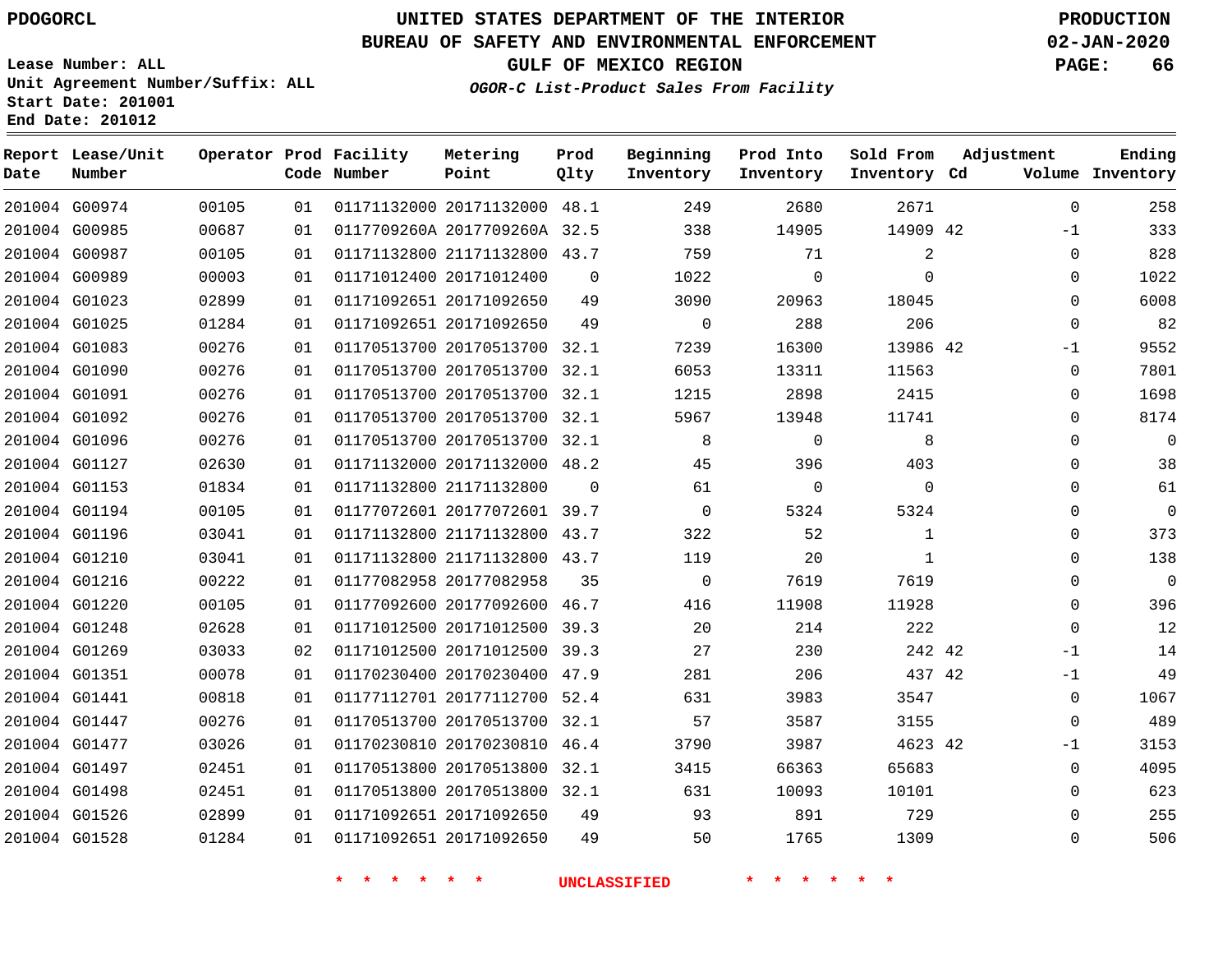**Report Lease/Unit**

**Number**

 G01580 G01610

**Date**

 G02111 G02127

# **UNITED STATES DEPARTMENT OF THE INTERIOR PDOGORCL PRODUCTION**

## **BUREAU OF SAFETY AND ENVIRONMENTAL ENFORCEMENT 02-JAN-2020**

**Lease Number: ALL Unit Agreement Number/Suffix: ALL Start Date: 201001**

> 

  **OGOR-C List-Product Sales From Facility**

**GULF OF MEXICO REGION PAGE: 67**

**Inventory Cd Volume**

**Adjustment**

 

 $\Omega$ 

**Ending**

|       |      | Operator Prod Facility<br>Code Number | Metering<br>Point | Prod<br>Olty | Beginning<br>Inventory | Prod Into<br>Inventory |
|-------|------|---------------------------------------|-------------------|--------------|------------------------|------------------------|
| 02451 | 01   | 01170513800 20170513800 32.1          |                   |              | -2                     | 34                     |
| 01482 | 01 L | 01177215100 20177215102 30.4          |                   |              | 6                      | 33                     |
| 00276 |      | 01 01170513700 20170513700 32.1       |                   |              | 19289                  | 16742                  |

| 201004 G01619 | 00276 | 01 | 01170513700 20170513700 32.1 |  | 19289 | 16742    | 14933   |       | $\mathbf 0$  |
|---------------|-------|----|------------------------------|--|-------|----------|---------|-------|--------------|
| 201004 G01620 | 00276 | 01 | 01170513700 20170513700 32.1 |  | 7597  | 6481     | 5882 42 |       | $\mathbf{1}$ |
| 201004 G01754 | 00003 | 01 | 01423210051 20423210050 48.8 |  | 12    | 81       |         | 75 42 | $-1$         |
| 201004 G01757 | 00003 | 01 | 01423210051 20423210050 48.8 |  | 123   | 609      | 601 42  |       | $-1$         |
| 201004 G01860 | 00105 | 01 | 01170231110 20170231110 41.5 |  | 6727  | 7474     | 10848   |       | $\mathbf 0$  |
| 201004 G01865 | 00078 | 01 | 01171012500 20171012500 39.3 |  | 621   | 3879     | 4260    |       | $\mathbf 0$  |
| 201004 G01880 | 00105 | 01 | 01171132000 20171132000 48.1 |  | 140   | 987      | 1032    |       | $\mathsf 0$  |
| 201004 G01898 | 02312 | 01 | 01171012500 20171012500 39.3 |  | 3017  | 28542    | 29791   |       | $\mathbf 0$  |
| 201004 G01901 | 01482 | 01 | 01177215100 20177215102 30.4 |  | 1     | 204      | 203     |       | $\mathbf 0$  |
| 201004 G01953 | 00105 | 01 | 01170230811 20170230811 47.8 |  | 18    | 276      | 268     |       | $\mathbf 0$  |
| 201004 G01966 | 01482 | 01 | 01177215100 20177215102 30.4 |  | 78    | 5408     | 5434    |       | $\mathbf 0$  |
| 201004 G01967 | 01482 | 01 | 01177215100 20177215102 30.4 |  | 141   | 21279    | 21216   |       | $\mathbf 0$  |
| 201004 G01997 | 01071 | 02 | 01170230810 20170230810 47.2 |  | 37    | 78       | 78      |       | $\mathbf 0$  |
| 201004 G01998 | 00818 | 01 | 01170230810 20170230810 46.4 |  | 33    | 40       | 42      |       | $\mathbf 0$  |
| 201004 G02006 | 03026 | 01 | 01170530900 20170530900 48.4 |  | 15    | 35       | 35      |       | $\mathbf 0$  |
| 201004 G02021 | 01482 | 01 | 01170230811 20170230811 47.9 |  | 108   | 1171     | 1170    |       | $\mathbf 0$  |
| 201004 G02023 | 02312 | 02 | 01170230811 20170230811 47.9 |  | 336   | 4960     | 4835    |       | $\mathbf 0$  |
| 201004 G02037 | 02222 | 01 | 01170530900 20170530900 48.4 |  | 2     | 33       |         | 20 42 | $-1$         |
| 201004 G02045 | 00105 | 01 | 01170530900 20170530900 48.3 |  | 53    | 316      | 231     |       | $\mathbf 0$  |
| 201004 G02088 | 00687 | 01 | 01170230811 20170230811 47.9 |  | 35    | 444      | 438     |       | $\mathbf 0$  |
| 201004 G02091 | 00687 | 01 | 01170230811 20170230811 47.9 |  | 20    | 553      | 522     |       | $\mathbf 0$  |
| 201004 G02099 | 01978 | 02 | 01171012310 20171012310 45.9 |  | 125   | 2939     | 2904    |       | $\mathbf 0$  |
| 201004 G02104 | 00687 | 01 | 01171132000 20171132000 48.2 |  | 32    | 645      | 615     |       | $\mathbf 0$  |
| 201004 G02109 | 00105 | 01 | 01171012400 20171012400 51.5 |  | 33    | $\Omega$ | 33      |       | $\mathbf 0$  |
| 201004 G02111 | 00276 | 01 | 01171132000 20171132000 48.2 |  | 18    | 4975     | 4513 42 |       | -1           |

 20171132000 48.2 20170230810 46.4

**\* \* \* \* \* \* UNCLASSIFIED \* \* \* \* \* \***

42

 

**Sold From Inventory**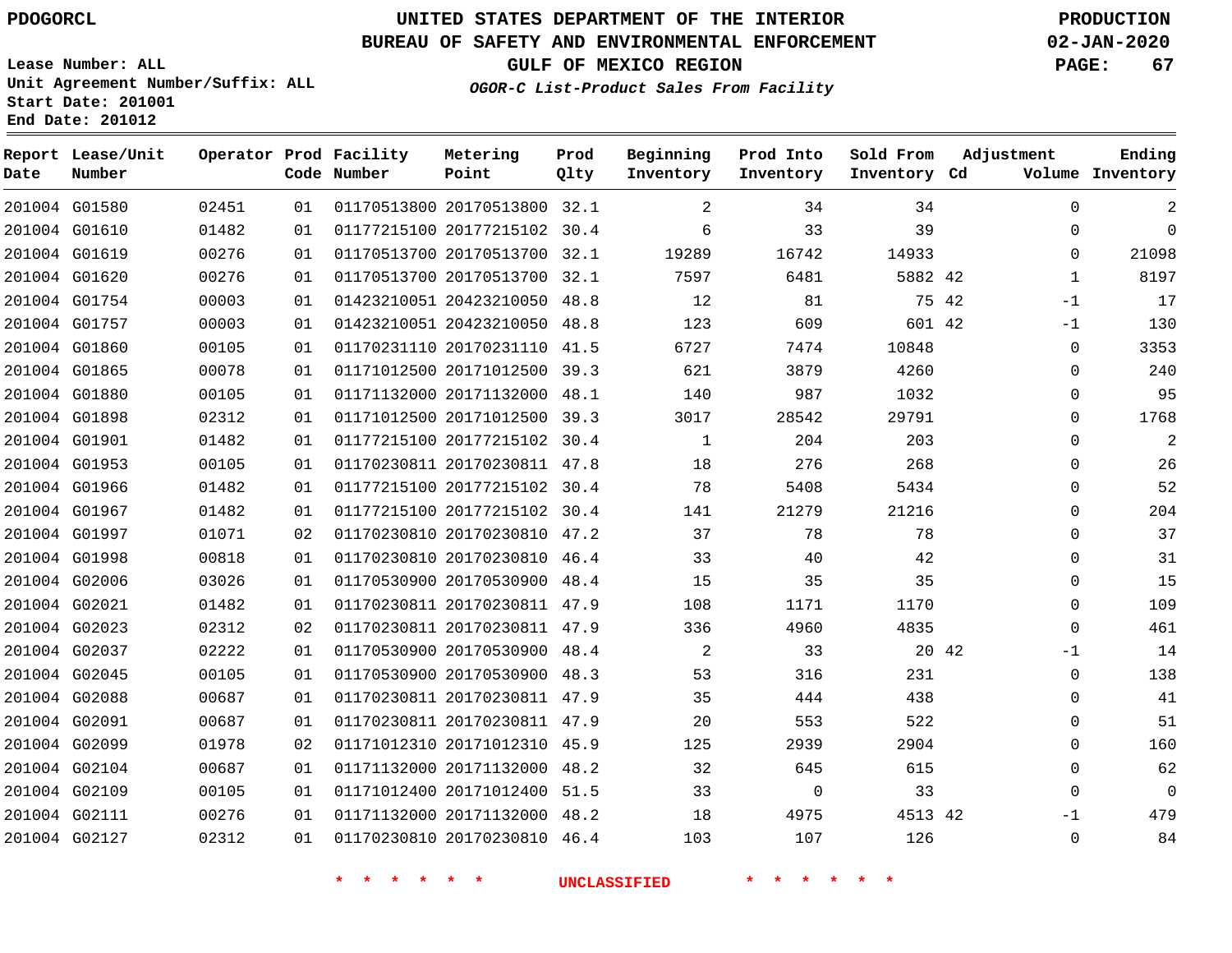# **UNITED STATES DEPARTMENT OF THE INTERIOR PDOGORCL PRODUCTION**

## **BUREAU OF SAFETY AND ENVIRONMENTAL ENFORCEMENT 02-JAN-2020**

**Lease Number: ALL Unit Agreement Number/Suffix: ALL Start Date: 201001**

**GULF OF MEXICO REGION PAGE: 68**

**OGOR-C List-Product Sales From Facility**

| Ending<br>Volume Inventory | Adjustment   | Sold From<br>Inventory Cd | Prod Into<br>Inventory | Beginning<br>Inventory | Prod<br>Qlty | Metering<br>Point            | Operator Prod Facility<br>Code Number |    |       | Report Lease/Unit<br>Number | Date |
|----------------------------|--------------|---------------------------|------------------------|------------------------|--------------|------------------------------|---------------------------------------|----|-------|-----------------------------|------|
| 492                        | $\Omega$     | 8588                      | 7935                   | 1145                   |              | 01171012500 20171012500 39.3 |                                       | 02 | 00818 | 201004 G02161               |      |
| 192                        | $\mathbf 0$  | 2954                      | 3095                   | 51                     |              | 01171012500 20171012500 39.2 |                                       | 01 | 00105 | 201004 G02163               |      |
| 12                         | $\Omega$     | $\mathbf 0$               | $\mathbf 0$            | 12                     | $\Omega$     |                              | 01171132800 21171132800               | 01 | 01482 | 201004 G02300               |      |
| 108                        | $-1$         | 1116 42                   | 1124                   | 101                    |              | 01171132000 20171132000 48.2 |                                       | 01 | 02421 | 201004 G02317               |      |
| 215                        | $\Omega$     | 3231                      | 3125                   | 321                    |              | 01170230450 20170230450 52.2 |                                       | 01 | 01284 | 201004 G02353               |      |
| 155                        | $\mathbf 0$  | 2321                      | 2259                   | 217                    |              | 01170230450 20170230450 52.2 |                                       | 01 | 01284 | 201004 G02354               |      |
| 15                         | $\mathbf{1}$ | 227 42                    | 221                    | 20                     |              | 01170230450 20170230450 52.2 |                                       | 02 | 02200 | 201004 G02357               |      |
| 1109                       | 0            | 295                       | 295                    | 1109                   |              | 01170230810 20170230810 47.7 |                                       | 01 | 02589 | 201004 G02404               |      |
| 22                         | $\Omega$     | 22                        | 28                     | 16                     |              | 01170230810 20170230810 46.3 |                                       | 01 | 00105 | 201004 G02428               |      |
| 209                        | 0            | 408                       | 264                    | 353                    |              | 01170230810 20170230810 46.3 |                                       | 01 | 00491 | 201004 G02429               |      |
| $\overline{0}$             | $\Omega$     | 5                         | $\Omega$               | 5                      |              | 01170230810 20170230810 46.4 |                                       | 01 | 00491 | 201004 G02433               |      |
| 41                         | $\mathbf 0$  | 56                        | 52                     | 45                     |              | 01423210051 20170230810 46.4 |                                       | 02 | 03033 | 201004 G02434               |      |
| 143                        | $\Omega$     | 1484                      | 1516                   | 111                    |              | 01170230811 20170230811 47.9 |                                       | 02 | 02628 | 201004 G02436               |      |
| $\mathbf{0}$               | $\Omega$     | 196                       | 196                    | $\Omega$               |              | 01171132000 20171132000 48.2 |                                       | 01 | 02375 | 201004 G02439               |      |
| 7041                       | $-1$         | 41129 42                  | 36774                  | 11397                  |              | 01171012400 20171012400 51.3 |                                       | 02 | 00818 | 201004 G02580               |      |
| 46                         | $\mathbf 0$  | $\Omega$                  | 4                      | 42                     | $\Omega$     |                              | 01171132800 21171132800               | 01 | 01482 | 201004 G02596               |      |
| 310                        | $-1$         | 987 42                    | 1081                   | 217                    |              | 01171092651 20171092650 48.2 |                                       | 01 | 01834 | 201004 G02601               |      |
| 90                         | 108          | 215 47                    | 197                    | $\mathbf 0$            |              | 01171092651 20171092650 48.2 |                                       | 01 | 03056 |                             |      |
| 400                        | 107          | 1202                      | 1278                   | 217                    |              |                              |                                       |    |       |                             |      |
| 124                        | $\mathbf 0$  | 2202                      | 2004                   | 322                    |              | 01171012500 20171012500 39.2 |                                       | 01 | 00105 | 201004 G02628               |      |
| 51                         | $\Omega$     | 244                       | 239                    | 56                     |              | 01423210051 20423210050 48.8 |                                       | 02 | 02893 | 201004 G02663               |      |
| 275                        | $\Omega$     | 1339                      | 1286                   | 328                    |              | 01423210051 20423210050 48.7 |                                       | 01 | 02451 | 201004 G02665               |      |
| 35                         | $\Omega$     | 43                        | 78                     | $\mathbf 0$            |              | 01170231110 20170231110 41.5 |                                       | 01 | 00105 | 201004 G02819               |      |
| 364                        | $\Omega$     | 489                       | 460                    | 393                    |              | 01170230810 20170230810 46.3 |                                       | 01 | 00105 | 201004 G02825               |      |
| 73                         | 0            | 193                       | 164                    | 102                    |              | 01170231110 20170231110 41.5 |                                       | 01 | 00105 | 201004 G02826               |      |
| 239                        | 0            | 316                       | 302                    | 253                    |              | 01170230810 20170230810 46.3 |                                       | 01 |       |                             |      |
| 312                        | 0            | 509                       | 466                    | 355                    |              |                              |                                       |    |       |                             |      |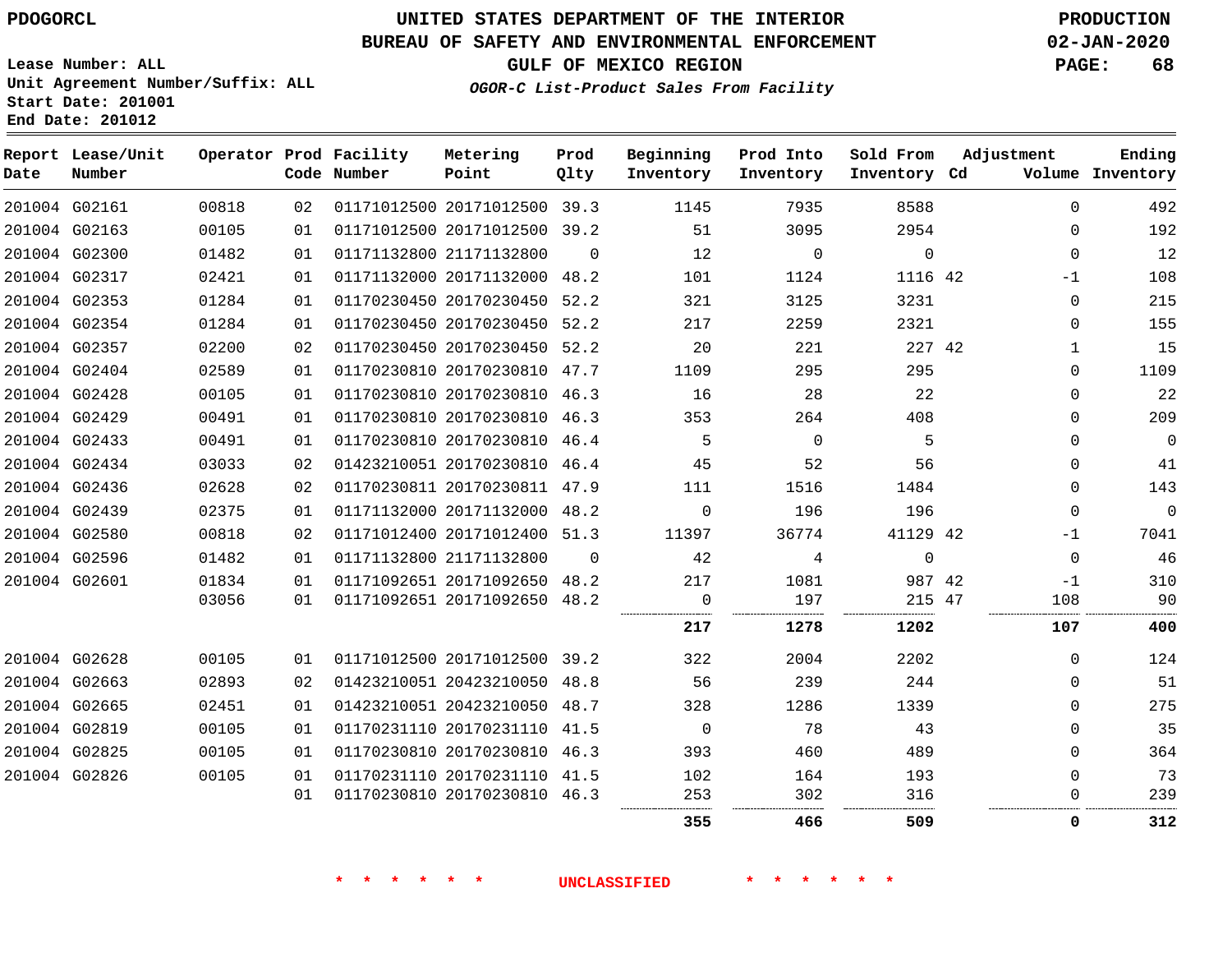# **UNITED STATES DEPARTMENT OF THE INTERIOR PDOGORCL PRODUCTION**

## **BUREAU OF SAFETY AND ENVIRONMENTAL ENFORCEMENT 02-JAN-2020**

**Lease Number: ALL Unit Agreement Number/Suffix: ALL Start Date: 201001**

**GULF OF MEXICO REGION PAGE: 69**

**OGOR-C List-Product Sales From Facility**

| Date | Report Lease/Unit<br>Number |       |    | Operator Prod Facility<br>Code Number | Metering<br>Point            | Prod<br>Qlty | Beginning<br>Inventory | Prod Into<br>Inventory | Sold From<br>Inventory Cd | Adjustment |              | Ending<br>Volume Inventory |
|------|-----------------------------|-------|----|---------------------------------------|------------------------------|--------------|------------------------|------------------------|---------------------------|------------|--------------|----------------------------|
|      | 201004 G02870               | 02636 | 01 |                                       | 01170230810 20170230810 46.4 |              | 6                      | $7\phantom{.0}$        | 7                         |            | $\Omega$     | 6                          |
|      | 201004 G02885               | 02312 | 01 |                                       | 01171132000 20171132000 48.2 |              | 47                     | 392                    | 401                       |            | $\mathbf{0}$ | 38                         |
|      | 201004 G02895               | 02579 | 02 |                                       | 01171092651 20171092650      | $\mathbf 0$  | 20                     | $\mathbf 0$            | $\mathbf 0$               |            | 0            | 20                         |
|      | 201004 G02898               | 01834 | 01 |                                       | 01171012300 20171012300 39.7 |              | 841                    | 1466                   | 1734                      |            | 0            | 573                        |
|      | 201004 G02917               | 01834 | 01 |                                       | 01171092930 20171092930      | 37.5         | 198                    | 5521                   | 5533 42                   |            | $\mathbf{1}$ | 187                        |
|      | 201004 G03061               | 00105 | 01 |                                       | 01423210051 20423210050 48.7 |              | 203                    | 780                    | 816                       |            | 0            | 167                        |
|      | 201004 G03068               | 00105 | 01 |                                       | 01423210051 20423210050 48.7 |              | 29                     | 34                     | 56                        |            | 0            | $7\phantom{.0}$            |
|      | 201004 G03145               | 03041 | 01 |                                       | 01171132800 21171132800      | $\Omega$     | 52                     | 13                     | $\Omega$                  |            | $\Omega$     | 65                         |
|      | 201004 G03152               | 00105 | 01 |                                       | 01177092600 20177092600 46.7 |              | 206                    | 5510                   | 5533                      |            | $\Omega$     | 183                        |
|      | 201004 G03169               | 01284 | 01 |                                       | 01171092651 20171092650      | 49           | 3                      | 33                     | 26                        |            | 0            | 10                         |
|      | 201004 G03236               | 03041 | 01 |                                       | 01170230450 20170230450 52.2 |              | 111                    | 331                    | 419                       |            | 0            | 23                         |
|      | 201004 G03237               | 00276 | 01 |                                       | 01170230450 20170230450      | $\Omega$     | 170                    | 120                    |                           | 042        | $-290$       | $\mathbf 0$                |
|      | 201004 G03244               | 02871 | 01 |                                       | 01170230810 20170230810 46.4 |              | 63                     | 71                     | 78                        |            | $\mathsf 0$  | 56                         |
|      | 201004 G03251               | 00105 | 01 |                                       | 01170231110 20170231110 41.5 |              | 161                    | 65                     | 197                       |            | 0            | 29                         |
|      | 201004 G03264               | 00003 | 01 |                                       | 01170230811 20170230811 47.9 |              | 7                      | 144                    | 138                       |            | $\mathbf{0}$ | 13                         |
|      |                             | 01284 | 02 |                                       | 01170530900 20170530900 48.4 |              | 73                     | 268                    | 224                       |            | 0            | 117                        |
|      |                             |       |    |                                       |                              |              | 80                     | 412                    | 362                       |            | 0            | 130                        |
|      | 201004 G03265               | 01284 | 02 |                                       | 01170530900 20170530900 48.4 |              | 209                    | 1034                   | 790                       |            | $\Omega$     | 453                        |
|      | 201004 G03331               | 02312 | 02 |                                       | 01171132800 21171132800      | 43.7         | 3720                   | 743                    | 9                         |            | $\Omega$     | 4454                       |
|      | 201004 G03414               | 00818 | 01 |                                       | 01170753510 20170753510 53.5 |              | 169                    | 355                    | 301                       |            | $\Omega$     | 223                        |
|      | 201004 G03738               | 00064 | 01 |                                       | 01170230450 20170230450 52.2 |              | 16                     | 80                     |                           | 90 42      | -1           | 5                          |
|      |                             | 02871 | 01 |                                       | 01170230450 20170230450      | $\Omega$     | 3                      | 0                      | $\Omega$                  |            | 0            | 3                          |
|      |                             |       |    |                                       |                              |              | 19                     | 80                     | 90                        |            | -1           | 8                          |
|      | 201004 G03793               | 02894 | 01 |                                       | 01171012500 20171012500 39.3 |              | 28                     | 943                    | 912                       |            | $\mathbf{0}$ | 59                         |
|      | 201004 G03940               | 00105 | 01 |                                       | 01423210051 20423210050 48.8 |              | 16                     | 42                     | 49                        |            | $\mathbf{0}$ | 9                          |
|      | 201004 G03958               | 00105 | 01 |                                       | 01170230510 20170230510 49.1 |              | 1242                   | 1138                   | 1461                      |            | 0            | 919                        |
|      | 201004 G04003               | 00105 | 01 |                                       | 01171012500 20171012500 39.2 |              | 1905                   | 13412                  | 14487                     |            | $\Omega$     | 830                        |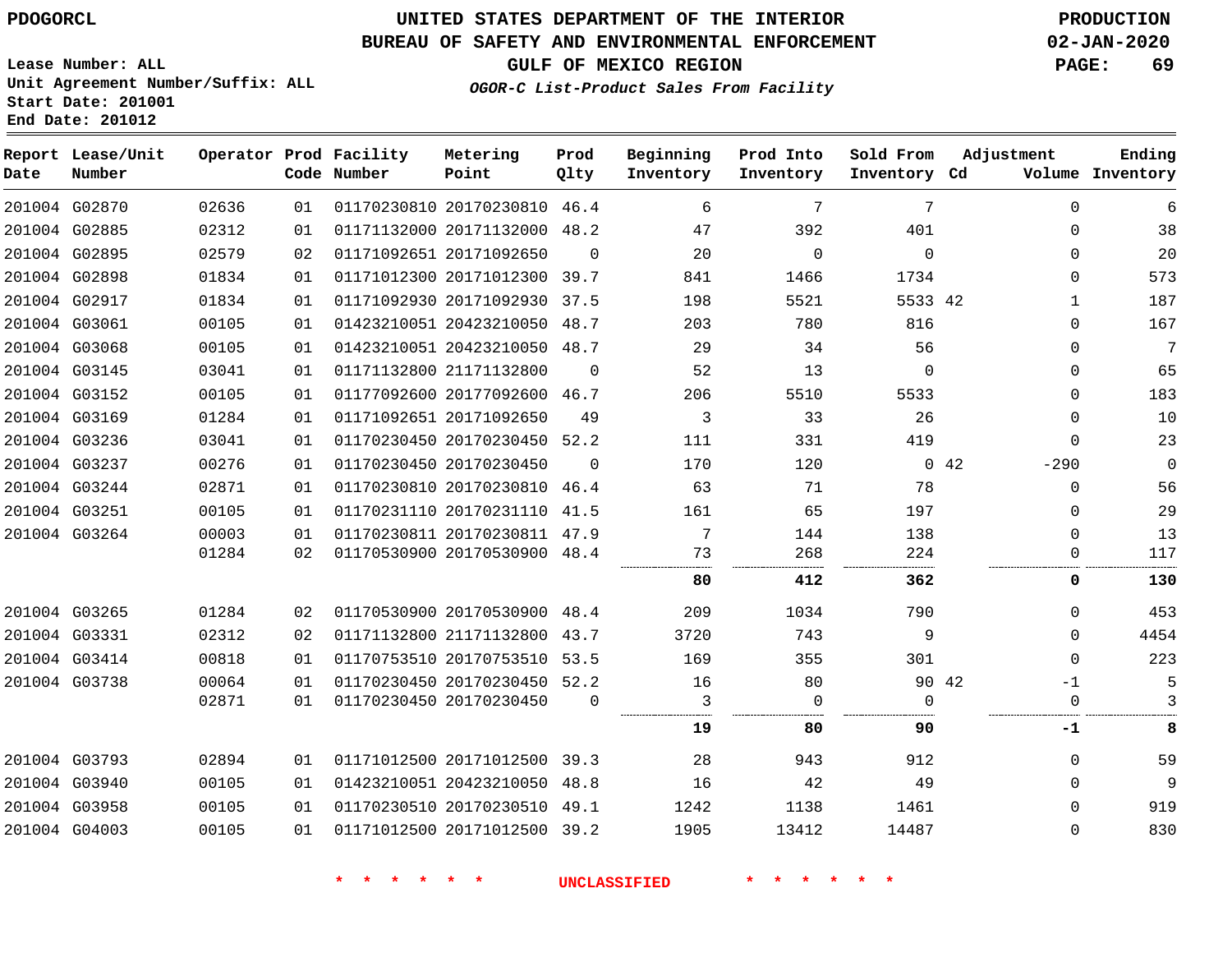## **BUREAU OF SAFETY AND ENVIRONMENTAL ENFORCEMENT 02-JAN-2020**

**Lease Number: ALL Unit Agreement Number/Suffix: ALL Start Date: 201001 End Date: 201012**

**GULF OF MEXICO REGION PAGE: 70**

**OGOR-C List-Product Sales From Facility**

| Date | Report Lease/Unit<br>Number |       |    | Operator Prod Facility<br>Code Number | Metering<br>Point            | Prod<br>Qlty | Beginning<br>Inventory | Prod Into<br>Inventory | Sold From<br>Inventory Cd | Adjustment  | Ending<br>Volume Inventory |
|------|-----------------------------|-------|----|---------------------------------------|------------------------------|--------------|------------------------|------------------------|---------------------------|-------------|----------------------------|
|      | 201004 G04065               | 02628 | 01 |                                       | 01423210051 20423210050 48.8 |              | 15                     | 28                     | 37                        | $\mathbf 0$ | 6                          |
|      | 201004 G04081               | 02894 | 01 |                                       | 01170230450 20170230810 46.4 |              | 514                    | 462                    | 611                       | $\mathbf 0$ | 365                        |
|      | 201004 G04085               | 00687 | 01 |                                       | 01170230811 20170230811 47.9 |              | 239                    | 3221                   | 3162 42                   | 1           | 299                        |
|      | 201004 G04087               | 02899 | 01 |                                       | 01177008150 01177008150      | 40           | 2255                   | 3013                   | 3552                      | $\mathbf 0$ | 1716                       |
|      | 201004 G04090               | 02312 | 02 |                                       | 01170230810 20170230810 46.4 |              | 280                    | 304                    | 323                       | $\Omega$    | 261                        |
|      | 201004 G04143               | 00105 | 01 |                                       | 01170230510 20170230510      | 49.1         | 533                    | 636                    | 656                       | 0           | 513                        |
|      | 201004 G04232               | 00105 | 01 |                                       | 01171012500 20171012500 39.2 |              | 47                     | 375                    | 399                       | $\Omega$    | 23                         |
|      |                             | 00730 | 01 |                                       | 01171012500 20171012500 39.3 |              | 2321                   | 16708                  | 17994                     | 0           | 1035                       |
|      |                             |       |    |                                       |                              |              | 2368                   | 17083                  | 18393                     | 0           | 1058                       |
|      | 201004 G04254               | 01834 | 01 |                                       | 01170573602 20170573602      | 34           | 255                    | 1288                   | 900                       | 0           | 643                        |
|      | 201004 G04397               | 02421 | 01 |                                       | 01170230810 20170230810 46.4 |              | $\overline{2}$         | $\mathbf 0$            | 2                         | $\mathbf 0$ | $\overline{0}$             |
|      | 201004 G04421               | 00105 | 01 |                                       | 01171131600 20171131600 43.3 |              | 498                    | 10085                  | 10207                     | $\mathbf 0$ | 376                        |
|      | 201004 G04453               | 02589 | 01 |                                       | 01171012300 20171012300      | 35           | 1332                   | 1810                   | 2434                      | $\mathbf 0$ | 708                        |
|      | 201004 G04460               | 01819 | 01 |                                       | 01171012500 20171012500 39.3 |              | 191                    | 1804                   | 1882 42                   | -1          | 112                        |
|      | 201004 G04537               | 02589 | 01 |                                       | 01420470030 20420470030      | 50.1         | 1286                   | 62                     | 76                        | $\mathbf 0$ | 1272                       |
|      | 201004 G04547               | 02628 | 01 |                                       | 01423210051 20423210050 48.8 |              | 18                     | 48                     | 56                        | $\Omega$    | 10                         |
|      | 201004 G04565               | 01284 | 01 |                                       | 01420390101 01420390101      | $\Omega$     | 926                    | 0                      | $\Omega$                  | $\Omega$    | 926                        |
|      | 201004 G04773               | 01482 | 01 |                                       | 01170230811 20170230811 47.9 |              | 2                      | 14                     | 15                        | 0           | 1                          |
|      | 201004 G04800               | 03026 | 01 |                                       | 01171132800 21171132800 43.7 |              | 2412                   | 452                    | 6                         | $\Omega$    | 2858                       |
|      | 201004 G04818               | 02894 | 01 |                                       | 01170230500 20170230500 43.1 |              | $\mathbf{1}$           | $\Omega$               | 1                         | $\Omega$    | $\mathbf 0$                |
|      | 201004 G04996               | 02628 | 01 |                                       | 01420570060 20420570060 52.7 |              | 228                    | $\Omega$               | $\Omega$                  | $\Omega$    | 228                        |
|      | 201004 G05006               | 01284 | 02 |                                       | 01170230510 20170230510      | 49.2         | $\mathbf{1}$           | 8                      | 3                         | 0           | 6                          |
|      | 201004 G05283               | 01376 | 01 |                                       | 01170231300 01170231300 39.8 |              | 0                      | 26042                  | 26042                     | $\mathbf 0$ | $\mathbf 0$                |
|      | 201004 G05286               | 03033 | 02 |                                       | 01170230810 20170230810 46.4 |              | 1055                   | 1224                   | 1311                      | 0           | 968                        |
|      | 201004 G05292               | 00003 | 01 |                                       | 01170230811 20170230811 47.9 |              | 17                     | 256                    | 249                       | $\mathbf 0$ | 24                         |
|      | 201004 G05299               | 00818 | 01 |                                       | 01170230500 20170230500 43.1 |              | 45                     | 158                    | 179                       | $\Omega$    | 24                         |
|      | 201004 G05346               | 01819 | 01 |                                       | 01170530900 20170530900 48.4 |              | 59                     | 157                    | 148 42                    | $\mathbf 1$ | 69                         |
|      | 201004 G05370               | 02589 | 01 |                                       | 01170530900 20170530900      | 58           | 0                      | 3                      | 3                         | $\Omega$    | $\mathbf 0$                |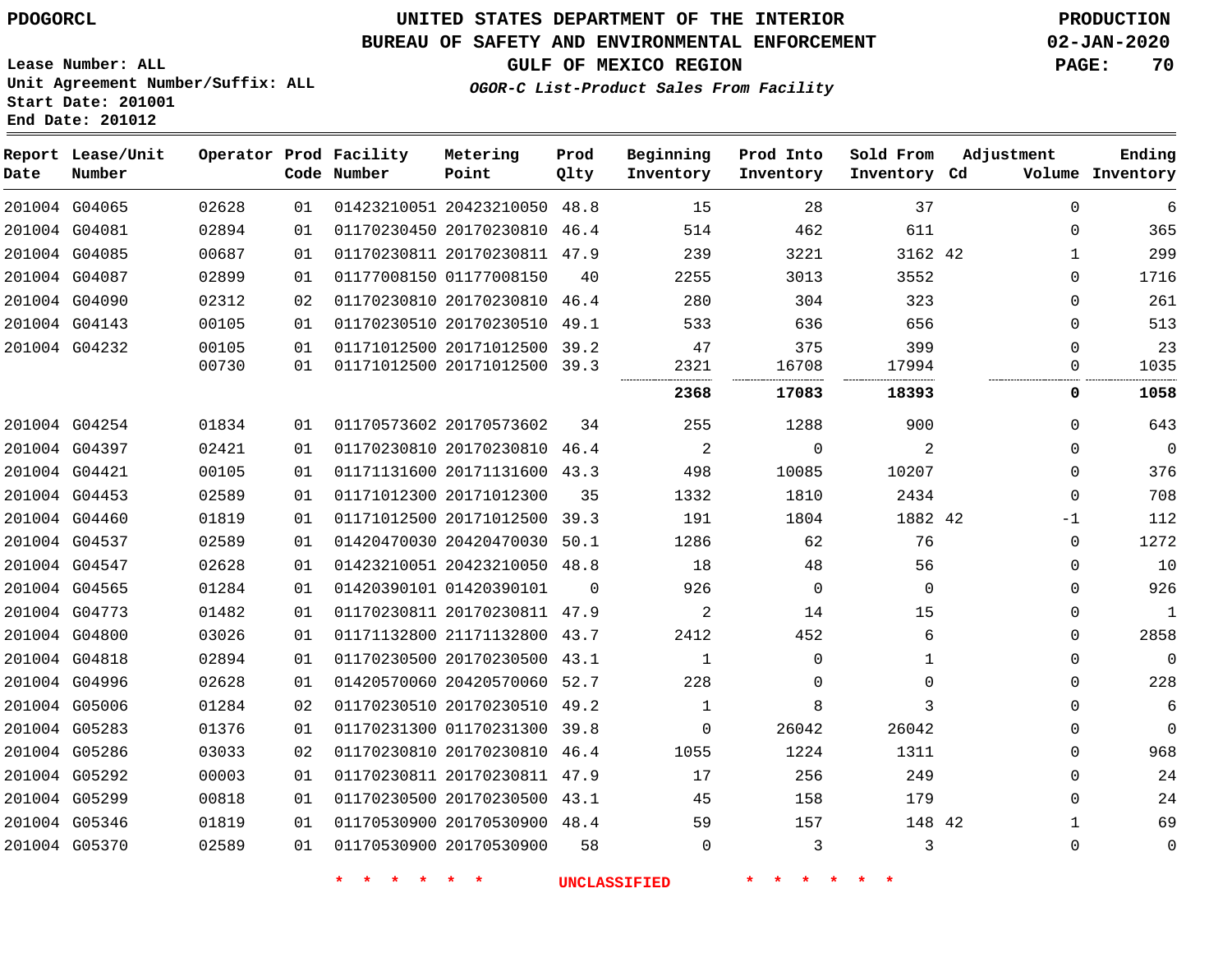## **UNITED STATES DEPARTMENT OF THE INTERIOR PDOGORCL PRODUCTION**

## **BUREAU OF SAFETY AND ENVIRONMENTAL ENFORCEMENT 02-JAN-2020**

**Lease Number: ALL Unit Agreement Number/Suffix: ALL Start Date: 201001**

**GULF OF MEXICO REGION PAGE: 71**

**OGOR-C List-Product Sales From Facility**

| Date          | Report Lease/Unit<br>Number |       |    | Operator Prod Facility<br>Code Number | Metering<br>Point            | Prod<br>Qlty | Beginning<br>Inventory | Prod Into<br>Inventory | Sold From<br>Inventory Cd | Adjustment | Ending<br>Volume Inventory |
|---------------|-----------------------------|-------|----|---------------------------------------|------------------------------|--------------|------------------------|------------------------|---------------------------|------------|----------------------------|
|               | 201004 G05391               | 01819 | 01 |                                       | 01170530900 20170530900 48.4 |              | 390                    | 28                     | 406                       | $\Omega$   | 12                         |
| 201004 G05431 |                             | 00560 | 01 |                                       | 01177062608 2017706260A 36.4 |              | 137                    | 15185                  | 15146                     | $\Omega$   | 176                        |
|               |                             | 02409 | 01 | 01171132800 20177052203               |                              | 36           | $\overline{0}$         | 4                      | 4                         | $\Omega$   | $\overline{0}$             |
|               |                             |       |    |                                       |                              |              | 137                    | 15189                  | 15150                     | 0          | 176                        |
|               | 201004 G05494               | 02871 | 02 |                                       | 01171132800 21171132800      | $\Omega$     | 172                    | 36                     | $\Omega$                  | $\Omega$   | 208                        |
|               | 201004 G05504               | 00105 | 01 |                                       | 01171132800 21171132800      | 43.7         | 1059                   | 235                    | 3                         | $\Omega$   | 1291                       |
|               |                             |       | 01 |                                       | 01171012300 20171012300 39.7 |              | 769                    | 1077                   | 1425                      | $\Omega$   | 421                        |
|               |                             | 00730 | 01 |                                       | 01171132800 21171132800 43.7 |              | 752                    | 202                    | .                         | $\Omega$   | 952                        |
|               |                             |       |    |                                       |                              |              | 2580                   | 1514                   | 1430                      | 0          | 2664                       |
| 201004 G05505 |                             | 00078 | 01 |                                       | 01171132800 21171132800      | $\Omega$     | 76                     | 51                     | $\mathbf 0$               | $\Omega$   | 127                        |
|               | 201004 G05549               | 01834 | 01 |                                       | 01171092651 20171092650      | 49           | 514                    | 2954                   | 2621                      | $\Omega$   | 847                        |
|               |                             | 02636 | 01 |                                       | 01171132800 21171132800      | $\Omega$     | 17                     | 3                      | $\Omega$                  | 0          | 20                         |
|               |                             |       |    |                                       |                              |              | 531                    | 2957                   | 2621                      | 0          | 867                        |
|               | 201004 G05602               | 01834 | 01 |                                       | 01171012500 20171012500 39.3 |              | 411                    | 2008                   | 2294 42                   | $-1$       | 124                        |
|               | 201004 G05610               | 02312 | 01 |                                       | 01171012500 20171012500 39.3 |              | 80                     | 494                    | 544                       | $\Omega$   | 30                         |
|               | 201004 G05612               | 00105 | 01 |                                       | 01171012500 20171012500 39.3 |              | 781                    | 7272                   | 7602                      | $\Omega$   | 451                        |
|               | 201004 G06027               | 00105 | 01 |                                       | 01423210051 20423210050 48.7 |              | 40                     | 172                    | 175                       | $\Omega$   | 37                         |
| 201004 G06037 |                             | 02899 | 01 |                                       | 01420570060 20420570060 50.5 |              | 550                    | $\overline{0}$         | 8                         | 0          | 542                        |
| 201004 G06069 |                             | 00818 | 02 |                                       | 01423210051 20423210050 48.8 |              | 4                      | 44                     | 39                        | $\Omega$   | $\overline{9}$             |
| 201004 G06104 |                             | 00105 | 01 |                                       | 01420390110 20420390110 53.3 |              | 27                     | 39                     | 26                        | 0          | 40                         |
| 201004 G06105 |                             | 02409 | 01 |                                       | 01420390110 20420390110 53.2 |              | 164                    | 51                     | 85                        | $\Omega$   | 130                        |
| 201004 G06156 |                             | 00818 | 02 |                                       | 01422450350 20422450350 42.3 |              | 834                    | 1610                   | 1535                      | $\Omega$   | 909                        |
| 201004 G06165 |                             | 01284 | 01 |                                       | 01170230450 20170230450 52.2 |              | 18                     | 189                    | 194                       | 0          | 13                         |
| 201004 G06166 |                             | 00105 | 01 |                                       | 01170230450 20170230450 52.1 |              | 44                     | 169                    | 213                       | 0          | $\mathbf 0$                |
| 201004 G06167 |                             | 00105 | 01 |                                       | 01170230450 20170230450 52.1 |              | 40                     | 227                    | 242                       | $\Omega$   | 25                         |
| 201004 G06168 |                             | 03008 | 02 |                                       | 01170230450 20170230450 53.7 |              | 32                     | 322                    | 342                       | 0          | 12                         |
|               | 201004 G06180               | 00730 | 01 |                                       | 01170230450 20170230450 52.2 |              | 5                      | 39                     | 41                        | $\Omega$   | $\mathbf{3}$               |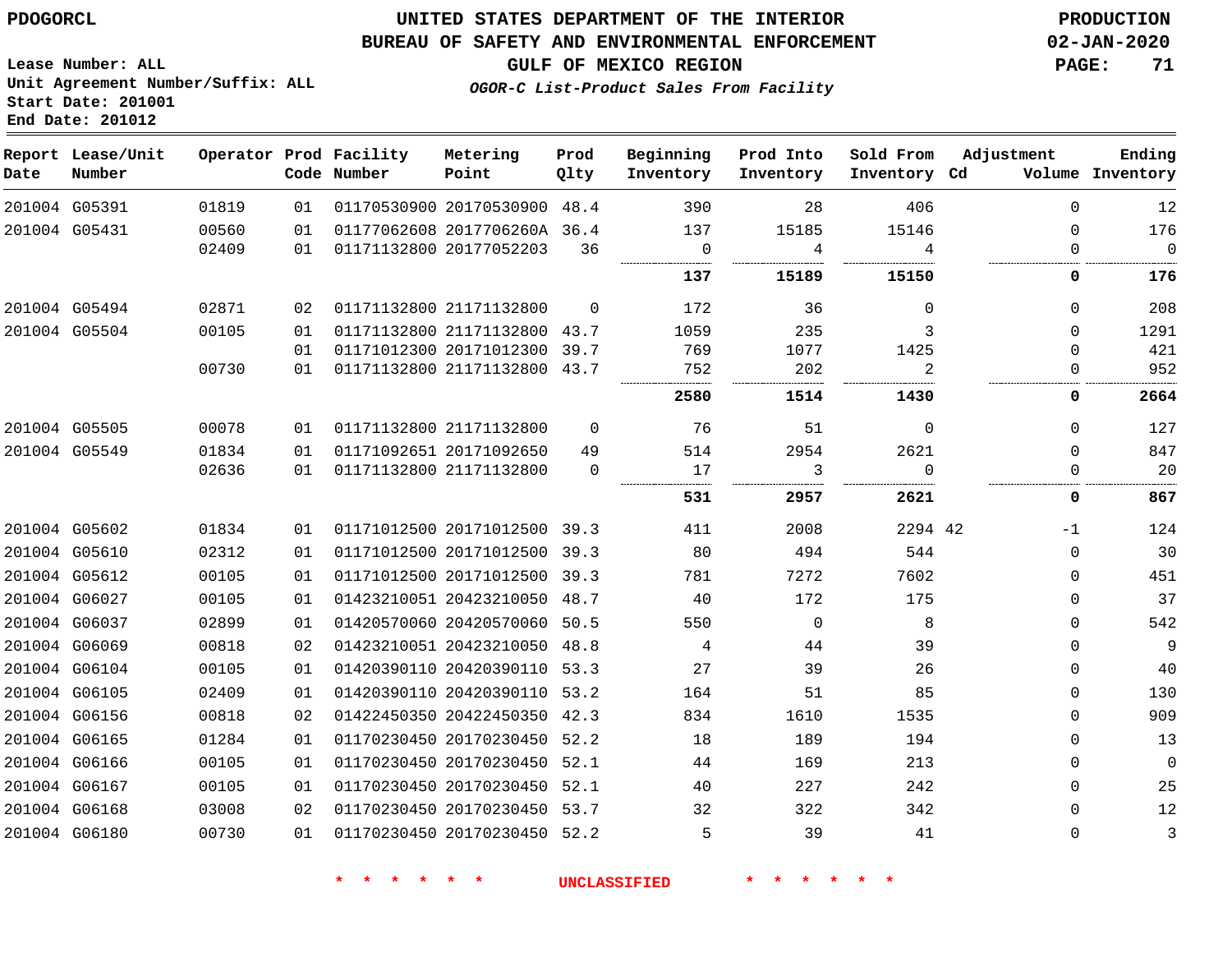G06668

**Report Lease/Unit**

**Number**

**Date**

# **UNITED STATES DEPARTMENT OF THE INTERIOR PDOGORCL PRODUCTION**

**Prod Qlty**

## **BUREAU OF SAFETY AND ENVIRONMENTAL ENFORCEMENT 02-JAN-2020**

**Lease Number: ALL Unit Agreement Number/Suffix: ALL Start Date: 201001 End Date: 201012**

**Operator Prod Facility**

**Code Number**

20171132000 48.2

**Metering Point**

**OGOR-C List-Product Sales From Facility**

**Prod Into Inventory**

**Beginning Inventory**

**GULF OF MEXICO REGION PAGE: 72**

**Inventory Cd Volume**

**Adjustment**

**Ending**

42

**Sold From Inventory**

| G06767 | 01834 | 01 |              | 01171012500 20171012500 39.3 |              | 19                  | 156          | 165                 |  |
|--------|-------|----|--------------|------------------------------|--------------|---------------------|--------------|---------------------|--|
| G07201 | 00818 | 02 |              | 01420570060 20420570060 50.5 |              | 172                 | $\mathbf 0$  | $\mathbf{3}$        |  |
| G07215 | 03041 | 01 |              | 01420390120 01420390120 53.4 |              | 63                  | 294          | 288                 |  |
| G07619 | 02222 | 01 |              | 01170530900 20170530900 48.4 |              | 10                  | 49           | 160 42              |  |
| G07684 | 02871 | 02 |              | 01171132000 20171132000 48.2 |              | 8                   | $\mathbf 0$  | 8                   |  |
| G07703 | 03041 | 01 |              | 01171132800 21171132800      | $\Omega$     | 192                 | 30           | 0                   |  |
| G07736 | 02312 | 02 |              | 01171132800 21171132800      | $\Omega$     | 291                 | 64           | 0                   |  |
| G07760 | 01284 | 01 |              | 01177122950 20177122950 30.2 |              | 62                  | 22986        | 22968               |  |
| G07802 | 01284 | 02 |              | 01177258041 01177258041      | 25           | 14                  | $\mathbf 0$  | 14                  |  |
| G07917 | 01834 | 01 |              | 01170573602 20170573602      | 34           | 19635               | 50491        | 44928 42            |  |
| G08120 | 02312 | 02 |              | 01423210051 20423210050 48.8 |              | 24                  | 100          | 103                 |  |
| G08640 | 02589 | 01 |              | 01170530900 20170530900 43.9 |              | $\mathbf{0}$        | 89           | 89                  |  |
| G08641 | 02589 | 01 |              | 01170530900 20170530900 43.9 |              | $\mathbf{0}$        | 1071         | 1071                |  |
| G09010 | 03041 | 01 |              | 01420390120 01420390120 53.4 |              | 12                  | 22           | 28                  |  |
| G09500 | 02899 | 01 |              | 01177058270 01177058270 31.9 |              | 20                  | 26           | 29                  |  |
| G09564 | 01482 | 01 |              | 01171132800 21171132800      | $\mathbf{0}$ | 15                  | $\mathsf{O}$ | $\mathsf{O}\xspace$ |  |
| G09574 | 01819 | 01 |              | 01171012300 20171012300 39.7 |              | 650                 | 988          | 1251 42             |  |
| G09631 | 01284 | 01 |              | 01177122950 20177122950 30.2 |              | 14                  | 5592         | 5587                |  |
| G10226 | 01819 | 01 |              | 01423210051 20423210050 48.8 |              | 17                  | 39           | 48                  |  |
| G10487 | 00981 | 01 |              | 01170753850 20170753850 35.6 |              | 271                 | 597          | 196                 |  |
| G10636 | 02894 | 01 |              | 01170230811 20170230811 47.9 |              | 312                 | 6005         | 5759                |  |
| G10665 | 02899 | 01 |              | 01177058270 01177058270 31.9 |              | 2132                | 2640         | 2995                |  |
| G10794 | 02466 | 01 |              | 01177122950 20177122950 30.1 |              | 9                   | 4278         | 4272                |  |
| G10910 | 00162 | 01 |              | 01177245110 2017724511G 45.2 |              | $\mathbf{0}$        | 7875         | 7875                |  |
| G11243 | 02589 | 01 |              | 01420470030 20420470030 50.1 |              | 352                 | 34           | 21                  |  |
| G11870 | 00276 | 01 |              | 01171132000 20171132000 48.2 |              | 4908                | 56528        | 55988               |  |
| G11952 | 00105 | 01 |              | 01171012300 20171012300 39.7 |              | 190                 | 181          | 300                 |  |
|        |       |    | *.<br>$\ast$ | * *                          |              | <b>UNCLASSIFIED</b> | $\star$      |                     |  |
|        |       |    |              |                              |              |                     |              |                     |  |
|        |       |    |              |                              |              |                     |              |                     |  |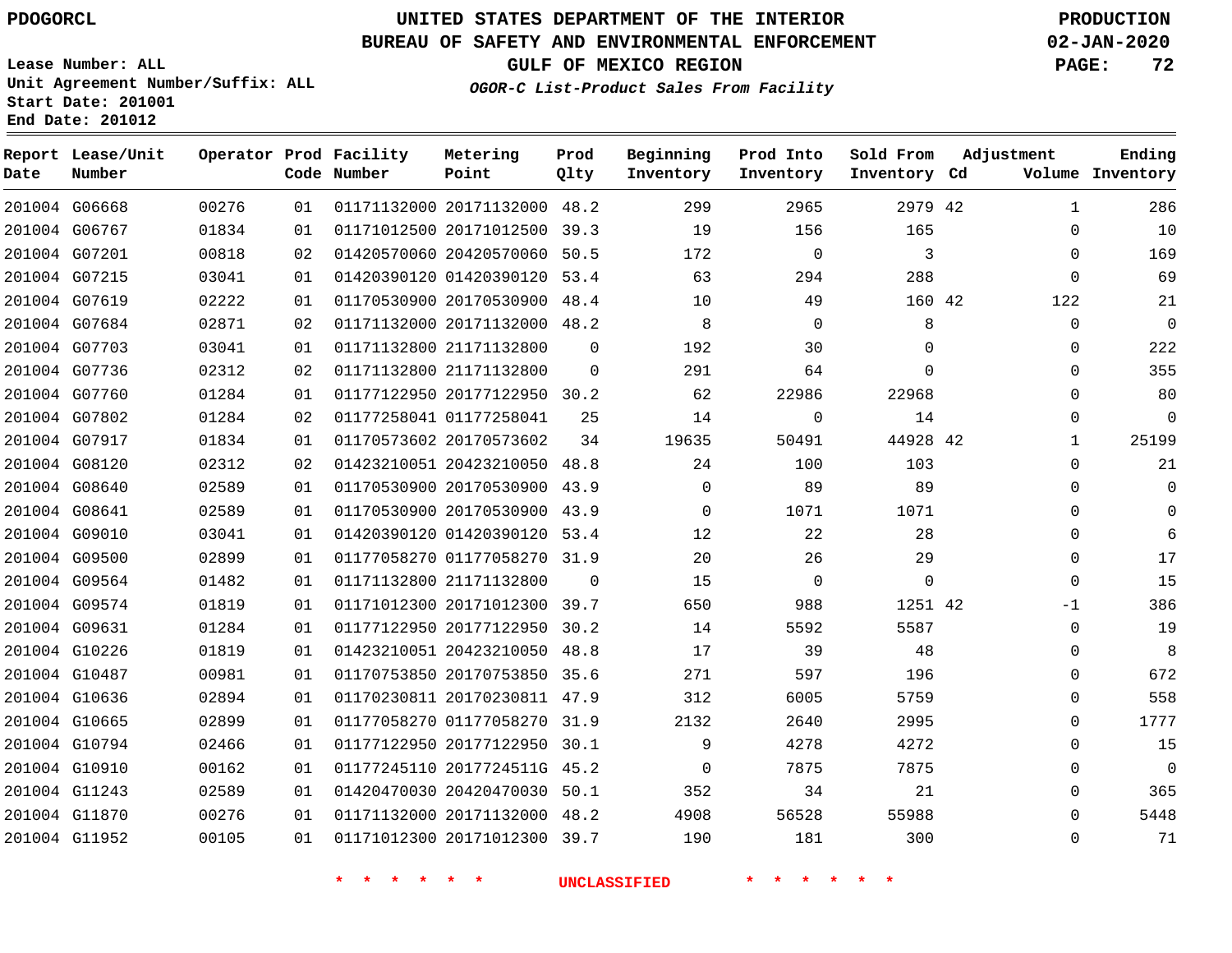## **UNITED STATES DEPARTMENT OF THE INTERIOR PDOGORCL PRODUCTION**

### **BUREAU OF SAFETY AND ENVIRONMENTAL ENFORCEMENT 02-JAN-2020**

**Lease Number: ALL Unit Agreement Number/Suffix: ALL Start Date: 201001**

### **OGOR-C List-Product Sales From Facility**

**GULF OF MEXICO REGION PAGE: 73**

| Date | Report Lease/Unit<br>Number |       |    | Operator Prod Facility<br>Code Number | Metering<br>Point            | Prod<br>Qlty | Beginning<br>Inventory | Prod Into<br>Inventory | Sold From<br>Inventory Cd | Adjustment |          | Ending<br>Volume Inventory |
|------|-----------------------------|-------|----|---------------------------------------|------------------------------|--------------|------------------------|------------------------|---------------------------|------------|----------|----------------------------|
|      | 201004 G11983               | 01284 | 01 |                                       | 01177112605 2017711260Y      | $\Omega$     | $\Omega$               | 163                    | $\mathbf 0$               |            | $\Omega$ | 163                        |
|      | 201004 G11984               | 03008 | 02 |                                       | 01171092651 20171092650      | 49           | 4                      | 183                    | 135                       |            | $\Omega$ | 52                         |
|      | 201004 G12019               | 01482 | 01 |                                       | 01171012500 20171012500 39.3 |              | 176                    | 124                    | 293 42                    |            | 1        | 8                          |
|      | 201004 G12020               | 01482 | 01 |                                       | 01171012500 20171012500 39.3 |              | 514                    | 2377                   | 2744                      |            | $\Omega$ | 147                        |
|      | 201004 G12024               | 02312 | 02 |                                       | 01171012500 20171012500 39.3 |              | 34                     | 281                    | 297                       |            | $\Omega$ | 18                         |
|      | 201004 G12355               | 02589 | 01 |                                       | 01171012300 20171012300 35.2 |              | 13196                  | 19984                  | 25366                     |            | $\Omega$ | 7814                       |
|      | 201004 G12497               | 02589 | 01 |                                       | 01420390101 01420390101      | $\Omega$     | 113                    | 0                      | $\mathbf 0$               |            | $\Omega$ | 113                        |
|      | 201004 G12564               | 02603 | 01 |                                       | 01170230510 20170230510 49.2 |              | 43                     | 51                     | 53                        |            | $\Omega$ | 41                         |
|      | 201004 G12761               | 00162 | 01 |                                       | 01170230810 20170230810 46.4 |              | $\Omega$               | 764                    | 764                       |            | $\Omega$ | $\mathbf 0$                |
|      | 201004 G12802               | 02200 | 01 |                                       | 01170230811 20170230811 47.9 |              | 165                    | 2585                   | 2509 42                   |            | $-1$     | 240                        |
|      | 201004 G12803               | 02409 | 01 |                                       | 01171132000 20171132000 48.2 |              | 2                      | 8                      | 9                         |            | $\Omega$ | $\mathbf{1}$               |
|      | 201004 G12906               | 01819 | 01 |                                       | 01171012300 20171012300      | 39.7         | 700                    | 2993                   | 2523                      |            | $\Omega$ | 1170                       |
|      | 201004 G13557               | 03026 | 01 |                                       | 01170230500 20170230500 43.1 |              | $\Omega$               | 42                     | 36                        |            | $\Omega$ | 6                          |
|      | 201004 G13560               | 03033 | 02 |                                       | 01170230810 20170230810 46.4 |              | 72                     | 75                     | 88                        |            | $\Omega$ | 59                         |
|      | 201004 G13576               | 02594 | 02 |                                       | 01170230810 20170230810 46.4 |              | 12                     | 16                     | 15                        |            | $\Omega$ | 13                         |
|      | 201004 G13825               | 00818 | 01 |                                       | 01170230450 20170230450 52.2 |              | 22                     | 147                    | 159                       |            | $\Omega$ | 10                         |
|      | 201004 G13850               | 01482 | 01 |                                       | 01170230811 20170230811 47.9 |              | $\mathbf{1}$           | 107                    | 98                        |            | $\Omega$ | 10                         |
|      | 201004 G13937               | 02628 | 02 |                                       | 01171092651 20171092650      | 49           | 41                     | 221                    | 199                       |            | $\Omega$ | 63                         |
|      | 201004 G13938               | 01284 | 01 |                                       | 01171012500 20171012500 39.3 |              | 2046                   | 15302                  | 16399                     |            | $\Omega$ | 949                        |
|      | 201004 G14193               | 02409 | 01 |                                       | 01170230810 20170230810 46.3 |              | 556                    | 665                    | 695                       |            | $\Omega$ | 526                        |
|      | 201004 G14342               | 02200 | 01 |                                       | 01170230811 20170230811 47.9 |              | 171                    | 2701                   | 2622 42                   |            | 1        | 251                        |
|      | 201004 G14493               | 01834 | 01 |                                       | 01171092930 20171092930 37.5 |              | 29                     | 773                    | 776                       |            | $\Omega$ | 26                         |
|      | 201004 G14535               | 01834 | 01 |                                       | 01171012500 20171012500 39.3 |              | 41                     | 774                    | 766 42                    |            | -1       | 48                         |
|      | 201004 G14791               | 02451 | 01 |                                       | 01420570060 20420570060      | $\Omega$     | 27                     | $\mathbf 0$            | $\Omega$                  |            | $\Omega$ | 27                         |
|      | 201004 G14864               | 02871 | 02 |                                       | 01170230450 20170230450 53.7 |              | 616                    | 6233                   | 6421                      |            | $\Omega$ | 428                        |
|      | 201004 G15050               | 00105 | 01 |                                       | 01170231110 20170231110 41.5 |              | 10191                  | 12811                  | 17254                     |            | $\Omega$ | 5748                       |
|      | 201004 G15078               | 00064 | 01 |                                       | 01170230810 20170230810 46.4 |              | 2876                   | 723                    | 596                       |            | $\Omega$ | 3003                       |
|      | 201004 G15110               | 02714 | 01 |                                       | 01170530900 20170530900 48.4 |              | $\Omega$               | $\mathbf 0$            | 1                         |            | $\Omega$ | $-1$                       |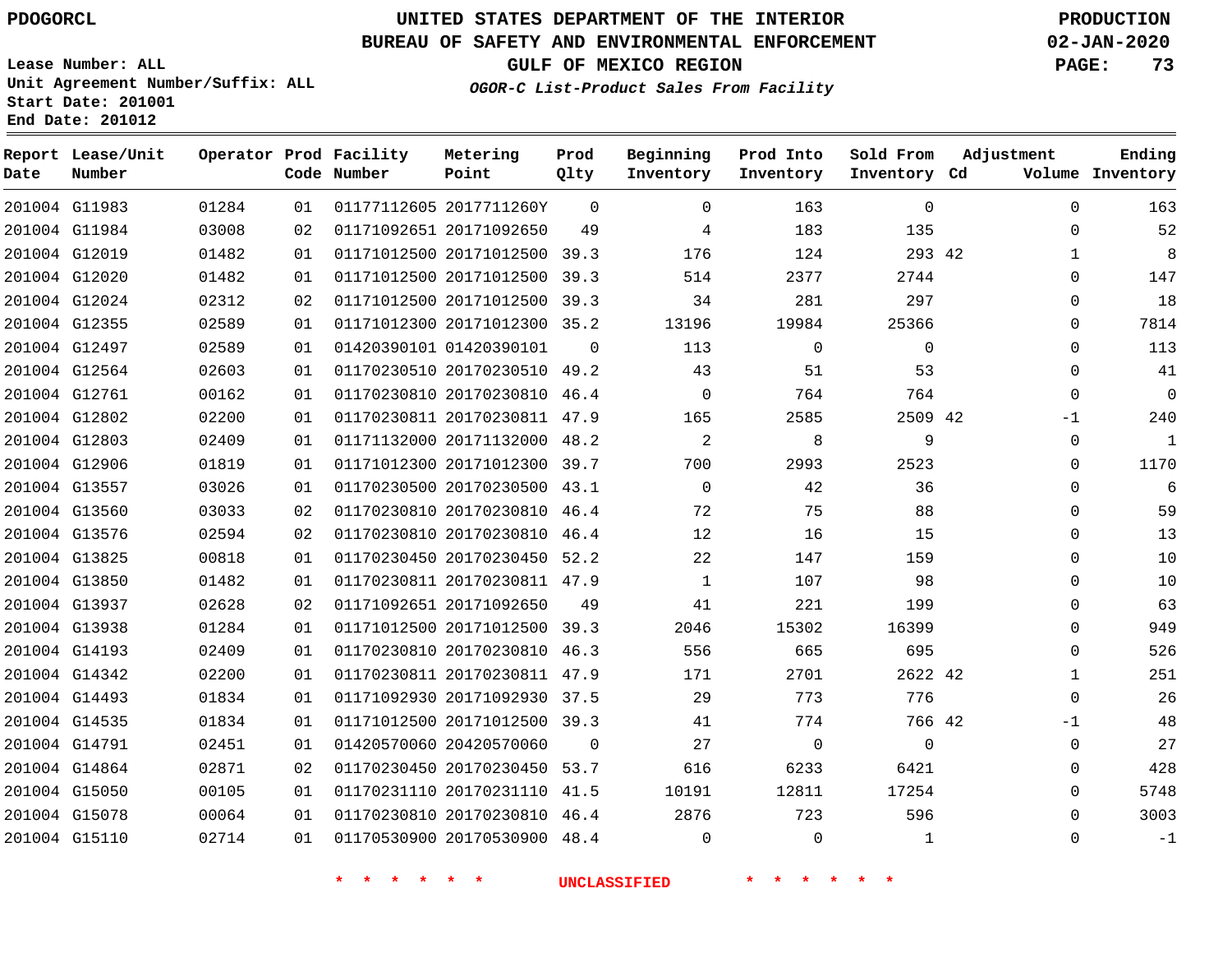**Report Lease/Unit**

**Number**

## **UNITED STATES DEPARTMENT OF THE INTERIOR PDOGORCL PRODUCTION**

**Prod Qlty**

#### **BUREAU OF SAFETY AND ENVIRONMENTAL ENFORCEMENT 02-JAN-2020**

**OGOR-C List-Product Sales From Facility**

**Beginning Inventory** **Prod Into Inventory**

**Sold From Inventory**

**Adjustment**

**GULF OF MEXICO REGION PAGE: 74**

**Metering Point**

**Ending**

**Lease Number: ALL Unit Agreement Number/Suffix: ALL Start Date: 201001 End Date: 201012**

**Operator Prod Facility**

| Date | Number        |       |    | Code Number | Point                        | Qlty     | Inventory | Inventory   | Inventory Cd |      |             | Volume Inventory |
|------|---------------|-------|----|-------------|------------------------------|----------|-----------|-------------|--------------|------|-------------|------------------|
|      | 201004 G15189 | 00560 | 01 |             | 01171132800 21171132800      | $\Omega$ | 56        | 9           | $\mathbf{0}$ |      | $\mathbf 0$ | 65               |
|      | 201004 G15239 | 03041 | 01 |             | 01171012500 20171012500 39.3 |          | 30        | 291         | 303          |      | 0           | 18               |
|      | 201004 G15242 | 01284 | 01 |             | 01171092651 20171092650      | 49       | 84        | 472         | 421          |      | 0           | 135              |
|      | 201004 G15263 | 02421 | 01 |             | 01171132000 20171132000      | 48.2     | 218       | 5887        | 5538         |      | 0           | 567              |
|      | 201004 G15277 | 00222 | 02 |             | 01171012400 20171012400 51.5 |          | 871       | 3853        | 3986         |      | $\Omega$    | 738              |
|      | 201004 G15293 | 01284 | 01 |             | 01171092651 20171092650      | 49       | 85        | 5319        | 3880         |      | 0           | 1524             |
|      | 201004 G15299 | 02200 | 02 |             | 01171092651 20171092650      | 49       | 766       | 5003        | 4335         |      | 0           | 1434             |
|      | 201004 G15303 | 00105 | 01 |             | 01171092800 21171132800      | $\Omega$ | 102       | 20          | 0            |      | 0           | 122              |
|      | 201004 G15312 | 00105 | 01 |             | 01171092651 20171092650      | 49       | 2658      | 13235       | 12100        |      | $\Omega$    | 3793             |
|      | 201004 G15323 | 01482 | 01 |             | 01171012500 20171012500 39.3 |          | 6         | 134         | 132          |      | $\Omega$    | 8                |
|      | 201004 G15740 | 00818 | 01 |             | 01170230450 20170230450 52.2 |          | 16        | 750         | 721          |      | $\Omega$    | 45               |
|      |               | 02893 | 02 |             | 01170230450 20170230450 52.2 |          | 531       | 5877        | 5947         |      | 0           | 461              |
|      |               |       |    |             |                              |          | 547       | 6627        | 6668         |      | 0           | 506              |
|      | 201004 G15742 | 00730 | 01 |             | 01170230450 20170230450 52.2 |          | 39        | 367         | 381          |      | 0           | 25               |
|      | 201004 G15769 | 03041 | 01 |             | 01422450350 20422450350 42.3 |          | 189       | 400         | 370          |      | 0           | 219              |
|      | 201004 G16104 | 00105 | 01 |             | 01170231110 20170231110 41.5 |          | 13        | 25          | 27           |      | $\Omega$    | 11               |
|      | 201004 G16121 | 00687 | 01 |             | 01170230811 20170230811 47.9 |          | 54        | 57          | 105 42       |      | $-1$        | 5                |
|      | 201004 G16353 | 01482 | 01 |             | 01171132000 20171132000 48.2 |          | 96        | 603         | 640 42       |      | -1          | 58               |
|      | 201004 G16461 | 00105 | 01 |             | 01170753510 20170753510 53.5 |          | 40        | $\mathbf 0$ | 23           |      | 0           | 17               |
|      | 201004 G16469 | 03026 | 01 |             | 01170753510 20170753510 53.5 |          | 38        | 65          | 59           |      | $\Omega$    | 44               |
|      | 201004 G16500 | 02312 | 01 |             | 01170755200 20170755200 39.6 |          | 517       | 13924       | 13685        |      | 0           | 756              |
|      | 201004 G16515 | 00162 | 01 |             | 01177245110 2017724511G 45.2 |          | $\Omega$  | 10060       | 10060        |      | 0           | 0                |
|      | 201004 G16575 | 00730 | 01 |             | 01608103650 20608103650      | 30       | $\Omega$  | 23          | 23           |      | $\Omega$    | $\Omega$         |
|      | 201004 G16890 | 00981 | 01 |             | 01170753850 20170753850      | $\Omega$ | 1190      | 826         |              | 0.09 | $-861$      | 1155             |
|      | 201004 G17124 | 02871 | 02 |             | 01170230450 20170230450 52.2 |          | 3         | 118         | 116          |      | 0           | 5                |
|      | 201004 G17133 | 01482 | 01 |             | 01423210051 20423210050 48.8 |          | 4         | 68          | 58           |      | 0           | 14               |
|      | 201004 G17190 | 02312 | 02 |             | 01170230810 20170230810 46.4 |          | 65        | 67          | 79           |      | $\Omega$    | 53               |
|      | 201004 G17754 | 02025 | 01 |             | 01170230510 20170230510 49.2 |          | 3368      | 3231        | 3990         |      | $\mathbf 0$ | 2609             |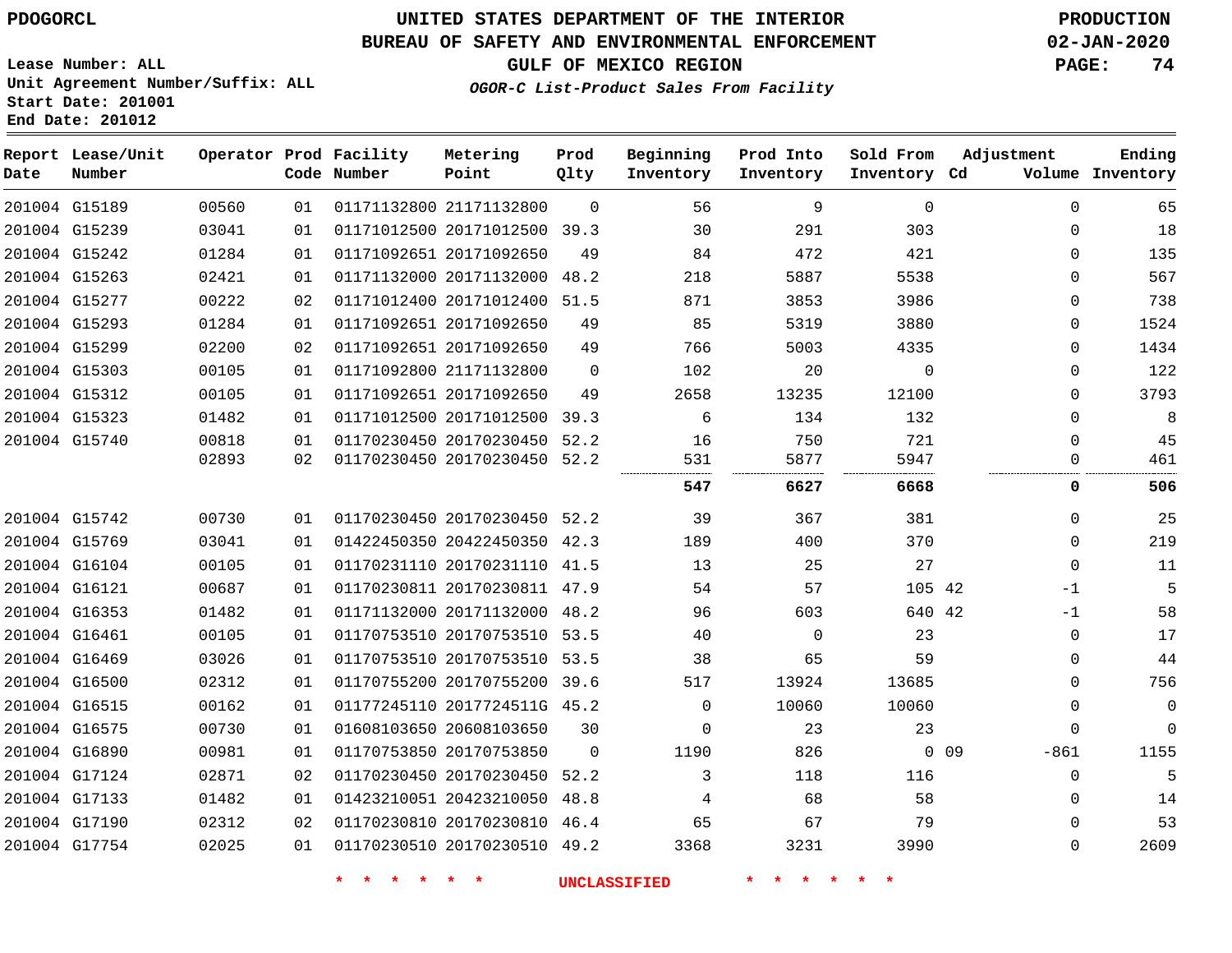G17789 G17858 G17898 G17912 G17913 G17921 G17942 G17964 G17966 G17973 G17977 G18040 G18043 G18054 G18208 G18577 G18863 G18885 G18920 G19025 G19030 G19127 G19760 G19832 G20605 G20616 G20655 G20656

**Date**

**Report Lease/Unit**

**Number**

## **UNITED STATES DEPARTMENT OF THE INTERIOR PDOGORCL PRODUCTION**

48.4 

**Prod Qlty**

> 

#### **BUREAU OF SAFETY AND ENVIRONMENTAL ENFORCEMENT 02-JAN-2020**

**Lease Number: ALL Unit Agreement Number/Suffix: ALL Start Date: 201001 End Date: 201012**

**Operator Prod Facility**

**Code Number**

20170230810 46.4

**Metering Point**

21171132800 43.7

 20171012300 39.7 20171012300 39.7 20171012400 51.5

 20170530900 20171131600 20177052203

 20177062959 20177082604

**OGOR-C List-Product Sales From Facility**

**Sold From Inventory**

**Prod Into Inventory**

**Beginning Inventory**

**GULF OF MEXICO REGION PAGE: 75**

**Inventory Cd Volume**

**Adjustment**

 $\Omega$  $\Omega$  $\Omega$  $\Omega$  $\Omega$  $\Omega$  $\Omega$  $\Omega$  $\Omega$  $\Omega$  $\Omega$  $\Omega$  $\Omega$ -1  $\Omega$ -1008  $\Omega$  $\Omega$  $\Omega$  $\Omega$ -334  $\Omega$   $\Omega$  -1  $\Omega$ 

**Ending**

| 02 |                         | 01171132800 21171132800      | <sup>0</sup> | 161      | 31       | 0           |    |
|----|-------------------------|------------------------------|--------------|----------|----------|-------------|----|
| 01 |                         | 01171012500 20171012500 39.3 |              | 90       | 691      | 738         |    |
| 01 |                         | 01171012500 20171012500      | 39.3         | 11       | 14       | 24          |    |
| 01 |                         | 01171012500 20171012500      | 39.3         | 3059     | 18503    | 20415 42    |    |
| 01 |                         | 01170573602 20170573602      | 34           | $\Omega$ | 4831     | 2420        |    |
| 01 |                         | 01170753850 20170753850      | $\Omega$     | 1393     | 912      | $\Omega$    | 09 |
| 02 |                         | 01420470030 20420470030      | 48.8         | 1        | 0        | 1           |    |
| 02 |                         | 01420570060 20420570060      | 50.5         | 303      | 0        | 4           |    |
| 02 |                         | 01423210051 20423210050      | 48.8         | 14       | 76       | 74          |    |
| 01 |                         | 01423210051 20423210050      | 49           | 25       | $\Omega$ | $\mathbf 0$ |    |
| 01 |                         | 01423210051 20423210050      | 49           | 53       | 325      | $\Omega$    | 09 |
| 01 |                         | 01170230811 20170230811      | $\Omega$     | 188      | 40       | 0           |    |
| 01 |                         | 01171132800 21171132800      | 43.7         | 15149    | 2216     | 33          |    |
| 01 | 01177163600 20177163600 |                              | 41           | 159      | 1993     | 1993        |    |
| 01 |                         | 01423550141 20423550140      | 27.4         | 1056     | 14468    | 14474       |    |
| 02 |                         | 01423210051 20423210050      | 48.8         | 6        | 17       | 19          |    |
| 01 |                         | 01170230510 20170230510      | 49.2         | 170      | 283      | 224 42      |    |

20422450350 42.3

**\* \* \* \* \* \* UNCLASSIFIED \* \* \* \* \* \***

 $\Omega$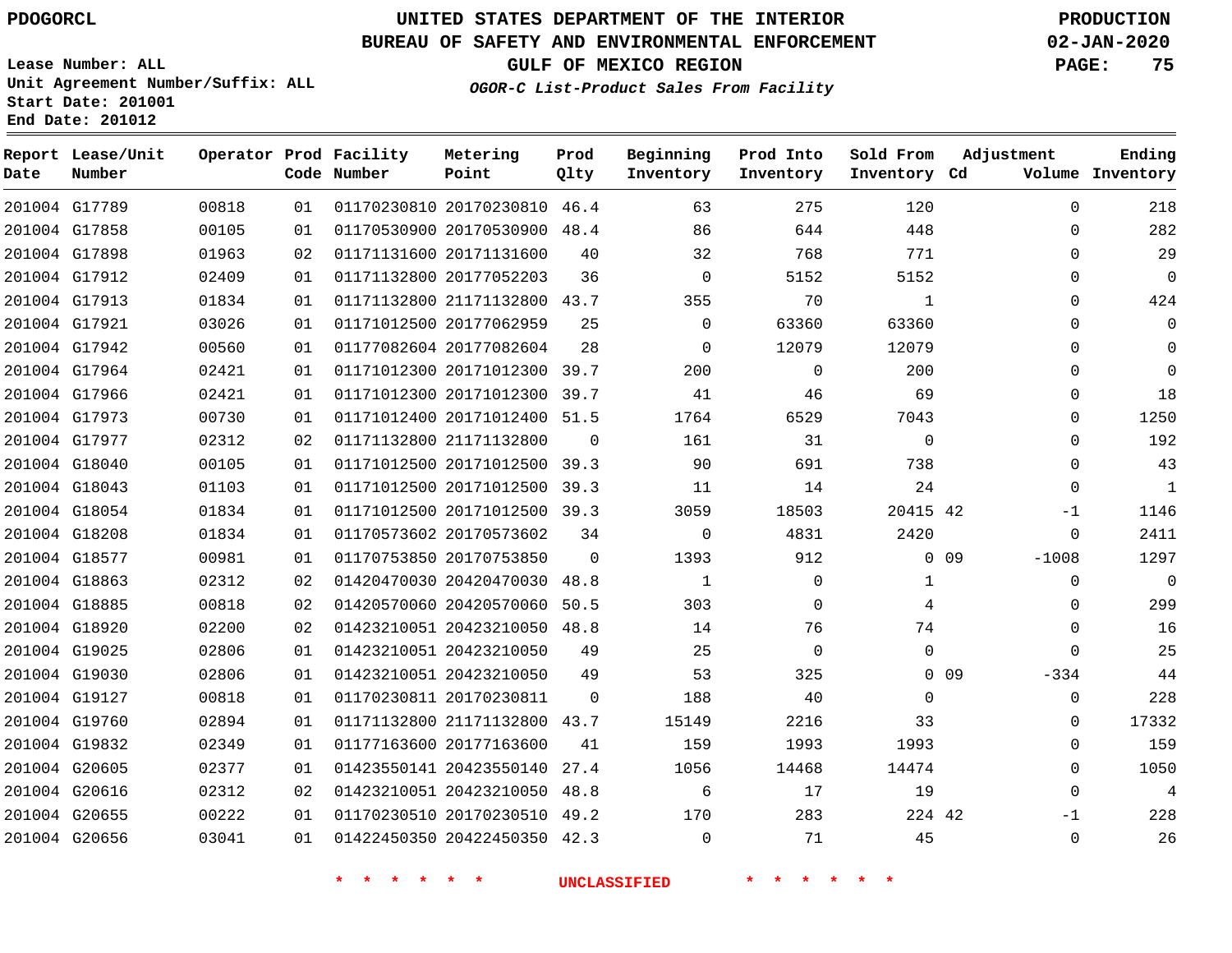**Report Lease/Unit**

**Number**

## **UNITED STATES DEPARTMENT OF THE INTERIOR PDOGORCL PRODUCTION**

**Prod Qlty**

#### **BUREAU OF SAFETY AND ENVIRONMENTAL ENFORCEMENT 02-JAN-2020**

**Lease Number: ALL Unit Agreement Number/Suffix: ALL Start Date: 201001 End Date: 201012**

 $0.0088$ 

**Operator Prod Facility**

**Code Number**

**Metering Point**

**OGOR-C List-Product Sales From Facility**

**Prod Into Inventory**

**Beginning Inventory**

**GULF OF MEXICO REGION PAGE: 76**

**Inventory Cd Volume**

**Adjustment**

  $\Omega$  $\Omega$  $\Omega$  $\Omega$  $\Omega$  $\Omega$  $\Omega$  $\Omega$  $\Omega$ -1  $\Omega$  $\overline{0}$ -1  $\Omega$ -478  $\Omega$   $\Omega$  $\Omega$  $\Omega$   $\Omega$   $\Omega$ -122  $\Omega$ 

**Sold From Inventory**

**Ending**

| 201004 G20660 | 00818 | 02 |                         | 01170230450 20170230450 52.2 |          | 2              | 0     | 2            |        |
|---------------|-------|----|-------------------------|------------------------------|----------|----------------|-------|--------------|--------|
| 201004 G21065 | 02266 | 01 |                         | 01171131600 20171131600 45.3 |          | 76             | 2253  | 2245         |        |
| 201004 G21070 | 00560 | 01 | 01171132800 21171132800 |                              | $\Omega$ | 176            | 35    | $\mathbf 0$  |        |
| 201004 G21096 | 00818 | 01 |                         | 01170230811 20170230811 47.9 |          | 21             | 307   | 299          |        |
| 201004 G21116 | 00818 | 02 |                         | 01171132800 21171132800 43.7 |          | 1042           | 198   | 2            |        |
| 201004 G21120 | 02058 | 02 |                         | 01171012500 20171012500 39.3 |          | 155            | 1047  | 1137         |        |
| 201004 G21378 | 01819 | 01 |                         | 01170230811 20170230811 47.9 |          | 164            | 2027  | 2003         |        |
| 201004 G21530 | 00078 | 01 |                         | 01170230400 20170230400 48.3 |          | 505            | 2120  | 2114         |        |
| 201004 G21532 | 02807 | 01 |                         | 01170230811 20170230811 47.9 |          | 484            | 6361  | 6254         |        |
| 201004 G21533 | 00078 | 01 |                         | 01170230400 20170230400 47.5 |          | $\mathbf{1}$   | 0     | $\mathbf{1}$ |        |
| 201004 G21534 | 02807 | 01 |                         | 01170230811 20170230811 47.9 |          | 75             | 1372  | 1319 42      |        |
| 201004 G21536 | 00818 | 02 |                         | 01170231300 01170231300 39.8 |          | $\mathbf 0$    | 334   | 334          |        |
| 201004 G21580 | 02636 | 01 |                         | 01170230811 20170230811 47.9 |          | 3              | 61    | 58           |        |
| 201004 G21680 | 00818 | 01 |                         | 01171092651 20171092650      | 49       | 311            | 1010  | 1030 42      |        |
| 201004 G21700 | 00105 | 01 |                         | 01177258153 01177258153      | 29       | 1032           | 2538  | 2232         |        |
| 201004 G21826 | 00981 | 01 |                         | 01170753850 20170753850      | $\Omega$ | 660            | 436   |              | $0$ 09 |
| 201004 G22219 | 01482 | 01 |                         | 01423210051 20423210050 48.8 |          | 21             | 5     | 25           |        |
| 201004 G22236 | 00818 | 01 |                         | 01170230450 20170230450 52.2 |          | 33             | 212   | 231 42       |        |
| 201004 G22246 | 01284 | 02 |                         | 01423210051 20170230500 43.1 |          | 57             | 734   | 679          |        |
| 201004 G22262 | 00730 | 01 |                         | 01170230810 20170230810 46.4 |          | 6              | 3     | 7            |        |
| 201004 G22268 | 02777 | 01 |                         | 01170230810 20427090151 32.3 |          | $\overline{0}$ | 3292  | 3292         |        |
| 201004 G22501 | 00078 | 01 |                         | 01170230400 20170230400 48.3 |          | 659            | 2963  | 2908 42      |        |
| 201004 G22505 | 02025 | 01 |                         | 01170230811 20170230811 47.8 |          | 386            | 4295  | 4282         |        |
| 201004 G22510 | 00162 | 01 |                         | 01170230810 20170230810 46.3 |          | $\overline{0}$ | 19386 | 19386        |        |
| 201004 G22513 | 02579 | 02 |                         | 01170230810 20170230810 46.4 |          | 1627           | 1654  | 1973         |        |
| 201004 G22549 | 02222 | 01 |                         | 01170530900 20170530900 48.4 |          | 136            | 5     | 17 42        |        |
| 201004 G22582 | 01834 | 01 |                         | 01170530900 20170530900 48.4 |          | 284            | 2082  | 1456 42      |        |
| 201004 G22587 | 02200 | 02 |                         | 01171132000 20171132000 48.2 |          | 73             | 131   | 191          |        |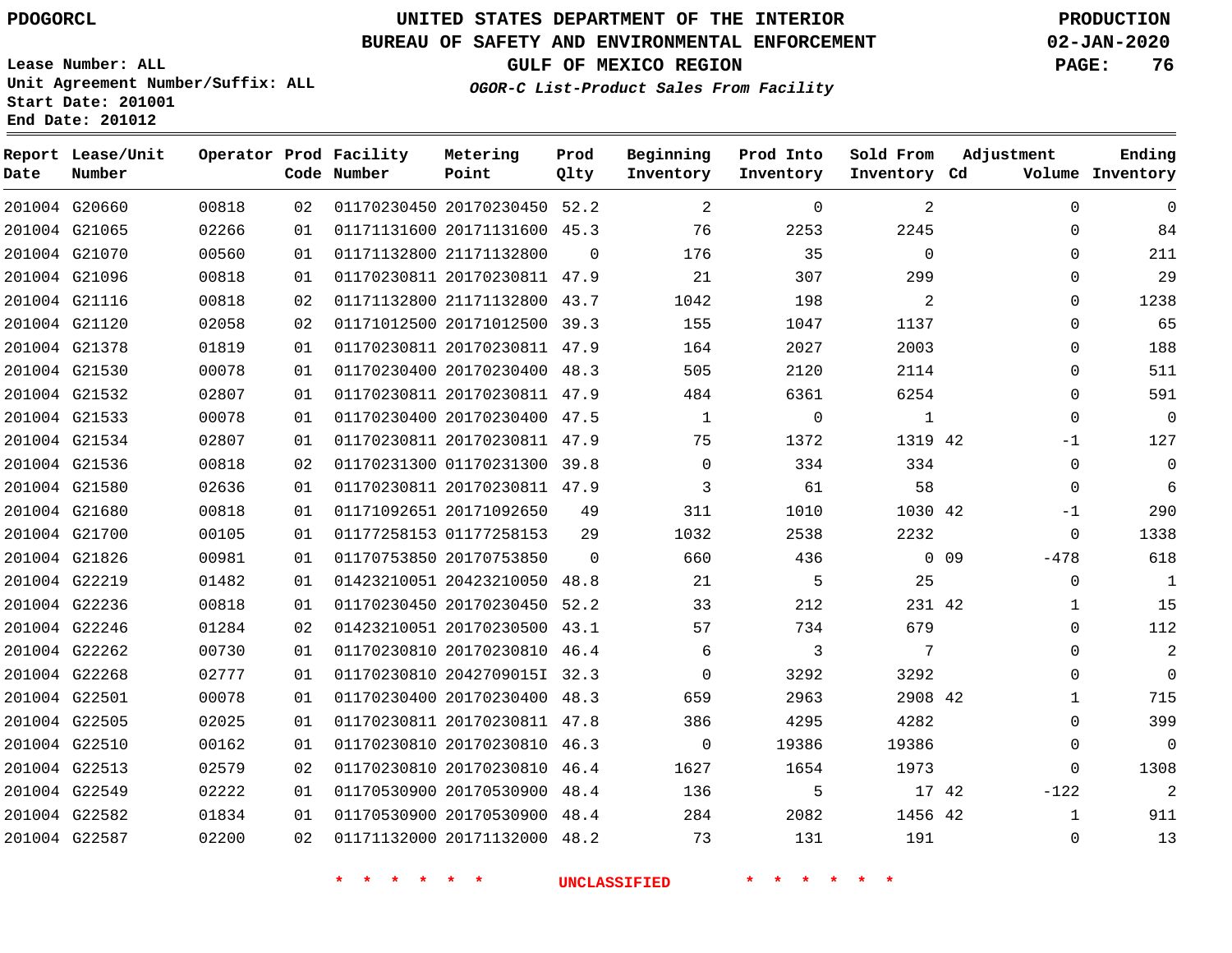### **BUREAU OF SAFETY AND ENVIRONMENTAL ENFORCEMENT 02-JAN-2020**

**Lease Number: ALL Unit Agreement Number/Suffix: ALL** **GULF OF MEXICO REGION PAGE: 77**

**OGOR-C List-Product Sales From Facility**

**Start Date: 201001**

**End Date: 201012**

| Date | Report Lease/Unit<br>Number |       |    | Operator Prod Facility<br>Code Number | Metering<br>Point            | Prod<br>Qlty | Beginning<br>Inventory | Prod Into<br>Inventory | Sold From<br>Inventory Cd | Adjustment          | Ending<br>Volume Inventory |
|------|-----------------------------|-------|----|---------------------------------------|------------------------------|--------------|------------------------|------------------------|---------------------------|---------------------|----------------------------|
|      | 201004 G22605               | 01834 | 01 |                                       | 01171132800 21171132800      | $\mathbf 0$  | 125                    | 23                     | $\mathbf 0$               | $\mathbf 0$         | 148                        |
|      | 201004 G22607               | 02899 | 01 |                                       | 01170230810 20170230810 46.4 |              | $\overline{2}$         | 1                      |                           | 2 4 2<br>$-1$       | $\mathbf 0$                |
|      | 201004 G22613               | 02655 | 02 | 01171132800 21171132800               |                              | $\Omega$     | 87                     | 26                     | 0                         | $\mathbf{0}$        | 113                        |
|      | 201004 G22616               | 02899 | 01 |                                       | 01171131600 20171131600 43.3 |              | 1                      | 3                      | 4                         | $\Omega$            | $\mathbf 0$                |
|      | 201004 G22621               | 01834 | 01 |                                       | 01171132800 21171132800      | 43.7         | 8368                   | 1617                   | 19                        | 0                   | 9966                       |
|      | 201004 G22660               | 02058 | 02 |                                       | 01171012310 20171012310      | 45.9         | 1                      | 0                      | 1                         | $\mathbf{0}$        | 0                          |
|      | 201004 G22662               | 02058 | 01 |                                       | 01171012310 20171012310 45.9 |              | 2                      | $\Omega$               | $\overline{2}$            | $\Omega$            | $\mathbf 0$                |
|      | 201004 G22699               | 00064 | 01 |                                       | 01171012500 20171012500      | 39.3         | 44                     | 384                    | 405 42                    | $\mathbf 1$         | 24                         |
|      | 201004 G22701               | 01834 | 01 |                                       | 01171132800 21171132800      | $\Omega$     | 1                      | $\mathbf 0$            |                           | 042<br>$\mathbf{1}$ | $\overline{2}$             |
|      | 201004 G22712               | 00222 | 02 |                                       | 01171012500 20171012500      | 39.3         | 98                     | 472                    | 540 42                    | $-1$                | 29                         |
|      | 201004 G22751               | 00730 | 01 |                                       | 01171012500 20171012500      | 39.3         | 660                    | 5793                   | 6094                      | $\Omega$            | 359                        |
|      | 201004 G22772               | 00105 | 01 |                                       | 01170513800 20170513800      | 32.1         | 393                    | 5525                   | 5577                      | 0                   | 341                        |
|      | 201004 G22781               | 00222 | 02 |                                       | 01170754751 01170754751 33.9 |              | 535                    | 5338                   | 4622                      | 0                   | 1251                       |
|      | 201004 G22792               | 00222 | 02 |                                       | 01177258041 01177258041      | 25           | 744                    | 921                    | 1228 42                   | $\mathbf{1}$        | 438                        |
|      |                             | 02714 | 01 |                                       | 01177258151 01177258151      | $\Omega$     | 146                    | $\Omega$<br>.          | $\Omega$<br>.             | $\Omega$            | 146                        |
|      |                             |       |    |                                       |                              |              | 890                    | 921                    | 1228                      | 1                   | 584                        |
|      | 201004 G22840               | 00730 | 01 |                                       | 01608103650 20608103650      | 30           | 9                      | 1442                   | 1445 42                   | 1                   | 7                          |
|      | 201004 G23125               | 02312 | 02 |                                       | 01420470030 20420470030      | 48.8         | 3                      | $\mathbf 0$            | 3                         | $\mathbf{0}$        | $\mathbf 0$                |
|      | 201004 G23166               | 00818 | 01 |                                       | 01423210051 20423210050      | 48.8         | 21                     | 96                     |                           | 97 42<br>1          | 21                         |
|      | 201004 G23180               | 03033 | 02 |                                       | 01423210051 20423210050      | 48.8         | 33                     | 98                     | 110                       | $\mathbf{0}$        | 21                         |
|      | 201004 G23181               | 01963 | 01 |                                       | 01423210051 20423210050      | 48.8         | 107                    | 40                     | 40                        | $\mathbf{0}$        | 107                        |
|      | 201004 G23193               | 02579 | 02 |                                       | 01170230510 20170230510      | 49.2         | 180                    | 165                    | 167                       | 0                   | 178                        |
|      | 201004 G23197               | 00818 | 02 |                                       | 01170230810 20170230810      | 46.4         | 36                     | 18                     | 39                        | 0                   | 15                         |
|      | 201004 G23473               | 00981 | 01 |                                       | 01170753850 20170753850 35.6 |              | 910                    | 534                    | 658                       | $\mathbf 0$         | 786                        |
|      | 201004 G23480               | 00981 | 01 |                                       | 01170753850 20170753850      | 35.6         | 3024                   | 1842                   | 2189                      | $\mathbf{0}$        | 2677                       |
|      | 201004 G23528               | 00981 | 01 |                                       | 01170753850 20170753850 35.6 |              | 1715                   | 1023                   | 1242                      | $\Omega$            | 1496                       |
|      | 201004 G23529               | 00981 | 01 |                                       | 01170753850 20170753850      | 35.6         | 1719                   | 1162                   | 1244                      | 0                   | 1637                       |
|      | 201004 G23730               | 01978 | 02 |                                       | 01170230810 20170230811 47.9 |              | 38                     | 634                    | 614                       | $\mathbf{0}$        | 58                         |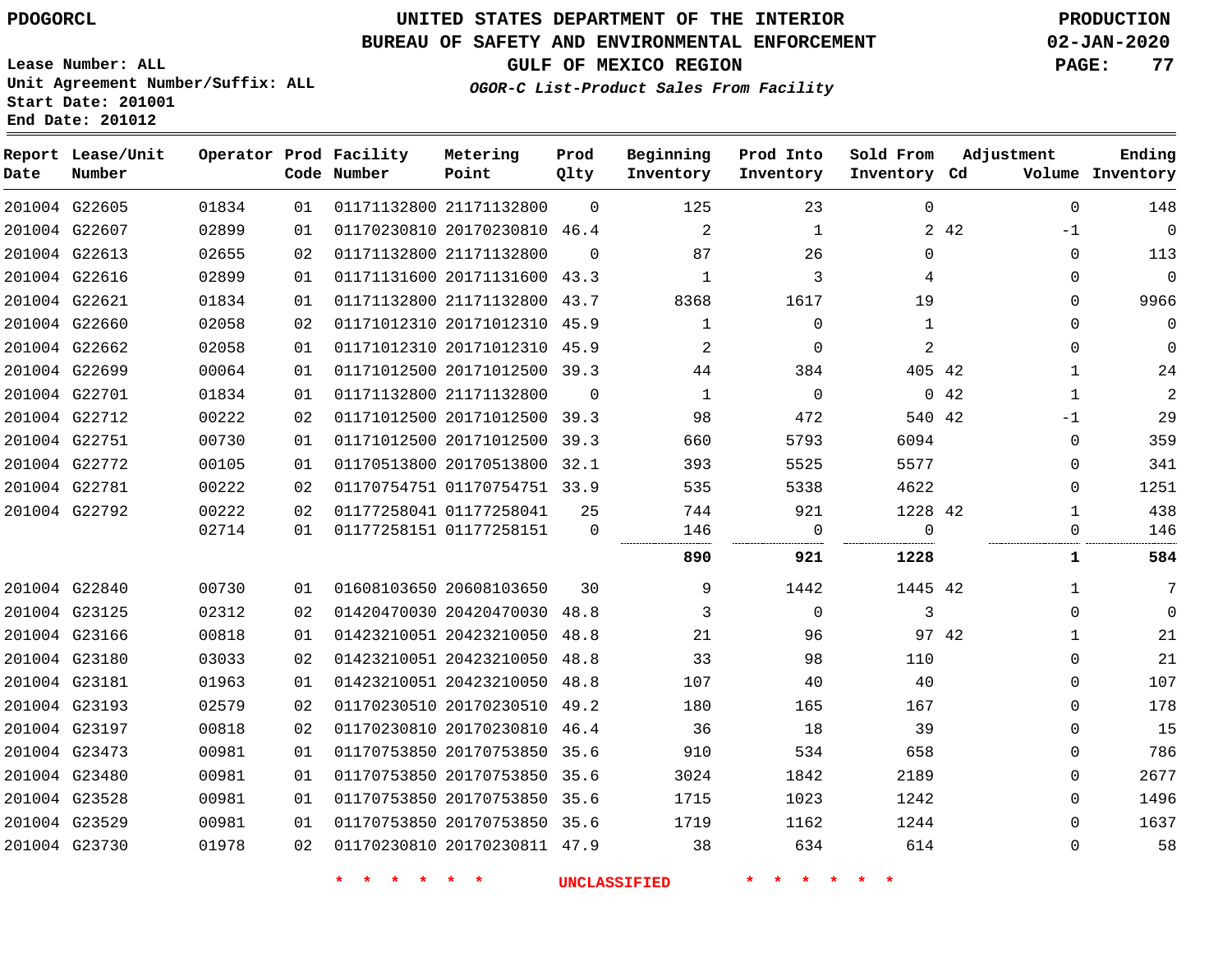### **BUREAU OF SAFETY AND ENVIRONMENTAL ENFORCEMENT 02-JAN-2020**

**Lease Number: ALL Unit Agreement Number/Suffix: ALL Start Date: 201001**

**End Date: 201012**

**GULF OF MEXICO REGION PAGE: 78**

**OGOR-C List-Product Sales From Facility**

| Date | Report Lease/Unit<br>Number |       |    | Operator Prod Facility<br>Code Number | Metering<br>Point            | Prod<br>Qlty | Beginning<br>Inventory | Prod Into<br>Inventory | Sold From<br>Inventory Cd | Adjustment                 | Ending<br>Volume Inventory |
|------|-----------------------------|-------|----|---------------------------------------|------------------------------|--------------|------------------------|------------------------|---------------------------|----------------------------|----------------------------|
|      | 201004 G23735               | 00162 | 01 |                                       | 01170230810 20170230810 46.3 |              | $\Omega$               | 858                    | 858                       | $\Omega$                   | $\Omega$                   |
|      | 201004 G23736               | 02312 | 02 |                                       | 01170230810 20170230810 46.4 |              | 106                    | 90                     | 125                       | $\mathbf{0}$               | 71                         |
|      | 201004 G23748               | 02312 | 02 |                                       | 01170230810 20170230810 46.4 |              | 44                     | 61                     | 57                        | $\mathbf 0$                | 48                         |
|      | 201004 G23754               | 02222 | 01 |                                       | 01170230811 20170230811 47.9 |              | 22                     | 353                    | 342                       | $\Omega$                   | 33                         |
|      | 201004 G23820               | 02899 | 01 |                                       | 01177058270 01177058270 31.9 |              | 797                    | 930                    | 1101                      | 0                          | 626                        |
|      | 201004 G23851               | 02503 | 02 |                                       | 01171012400 20171012400 51.5 |              | 242                    | 10147                  | 8446                      | $\Omega$                   | 1943                       |
|      | 201004 G23853               | 02266 | 01 |                                       | 01171012310 20171012310 45.9 |              | 16                     | 88                     | 99                        | $\mathbf 0$                | 5                          |
|      | 201004 G23933               | 00064 | 01 |                                       | 01171092651 20171092650      | 49           | 1                      | 5                      |                           | 4 4 2<br>$-1$              | $\mathbf{1}$               |
|      | 201004 G23956               | 02807 | 01 |                                       | 01170753510 20170753510 53.5 |              | 1942                   | 1207                   | 1809                      | $\Omega$                   | 1340                       |
|      | 201004 G24330               | 02566 | 01 |                                       | 01427038270 01427038270 50.5 |              | 157                    | 109                    | 175                       | $\Omega$                   | 91                         |
|      | 201004 G24425               | 02312 | 02 |                                       | 01170230810 20170230810 46.4 |              | $\Omega$               | 5                      | $\mathbf{1}$              | $\mathbf{0}$               | 4                          |
|      | 201004 G24700               | 02312 | 02 |                                       | 01170230811 20170230811 47.9 |              | $\mathbf{1}$           | 22                     | 21                        | $\mathbf 0$                | $\overline{2}$             |
|      | 201004 G24710               | 02025 | 01 |                                       | 01170230811 20170230811 47.9 |              | 253                    | 4007                   |                           | 0 <sub>09</sub><br>$-3888$ | 372                        |
|      | 201004 G24718               | 02579 | 02 |                                       | 01170230810 20170230810 46.4 |              | 827                    | 299                    | 889 42                    | $-1$                       | 236                        |
|      | 201004 G24729               | 02579 | 02 |                                       | 01170230510 20170230510 49.2 |              | 268                    | 283                    | 286                       | $\mathbf{0}$               | 265                        |
|      | 201004 G24730               | 00818 | 01 |                                       | 01170230500 20170230500 43.1 |              | 403                    | 4247                   | 4004                      | $\mathbf 0$                | 646                        |
|      | 201004 G24766               | 02628 | 01 |                                       | 01170530900 20170530900 48.4 |              | $\mathbf 0$            | 8                      | 4                         | $\mathbf 0$                | $\overline{4}$             |
|      | 201004 G24767               | 02628 | 01 |                                       | 01170530900 20170530900 48.4 |              | 379                    | 1652                   | 1308                      | $\mathbf{0}$               | 723                        |
|      | 201004 G24791               | 02989 | 01 |                                       | 01171131600 20171131600 43.3 |              | 89                     | 1740                   | 1764                      | $\mathbf{0}$               | 65                         |
|      | 201004 G24873               | 00222 | 02 |                                       | 01171012400 20171012400 51.5 |              | 23                     | 106                    | 109                       | 0                          | 20                         |
|      | 201004 G24874               | 02058 | 02 |                                       | 01171012400 20171012400 51.5 |              | 14                     | 58                     | 61                        | $\Omega$                   | 11                         |
|      | 201004 G24878               | 02628 | 02 |                                       | 01171092651 20171092650      | 49           | 15                     | 450                    | 465                       | $\Omega$                   | $\Omega$                   |
|      | 201004 G24883               | 01945 | 02 |                                       | 01171092651 20171092650      | 49           | 458                    | 1702                   | 1568                      | $\mathbf{0}$               | 592                        |
|      | 201004 G24889               | 02579 | 02 |                                       | 01171012500 20171012500 39.3 |              | 1026                   | 4488                   | 5236                      | $\mathbf 0$                | 278                        |
|      | 201004 G24898               | 02807 | 01 |                                       | 01171012300 20171012300 39.7 |              | 7414                   | 19820                  | 19484 42                  | $\mathbf{1}$               | 7751                       |
|      |                             |       | 01 |                                       | 01171012400 20171012400 51.5 |              | 1223                   | 9951                   | 9269                      | $\mathsf{O}\xspace$        | 1905                       |
|      |                             |       |    |                                       |                              |              | 8637                   | 29771                  | 28753                     | 1                          | 9656                       |
|      | 201004 G24922               | 01834 | 01 |                                       | 01171132800 21171132800 43.7 |              | 2700                   | 419                    | 6                         | 0                          | 3113                       |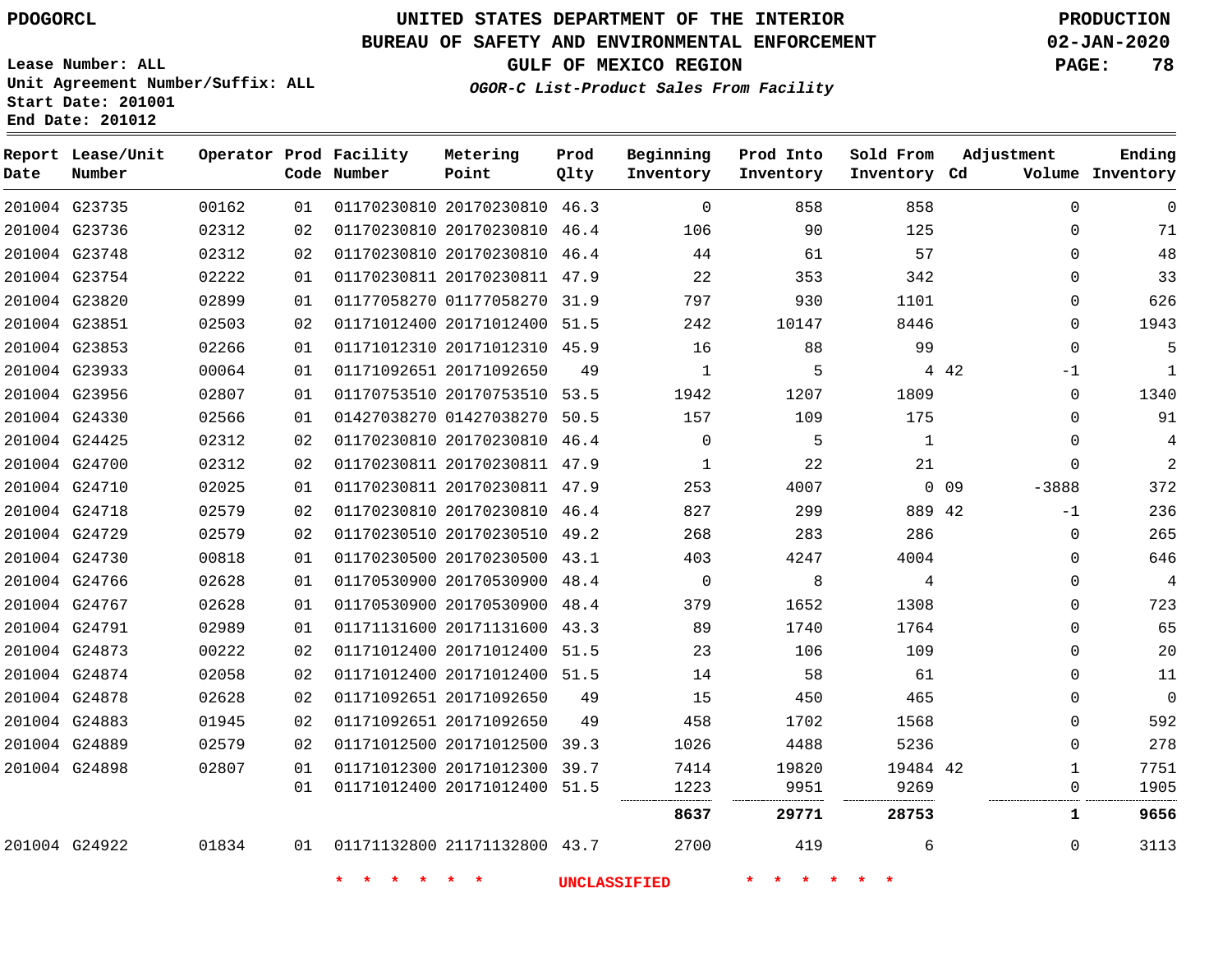## **UNITED STATES DEPARTMENT OF THE INTERIOR PDOGORCL PRODUCTION**

### **BUREAU OF SAFETY AND ENVIRONMENTAL ENFORCEMENT 02-JAN-2020**

**Lease Number: ALL Unit Agreement Number/Suffix: ALL Start Date: 201001**

**GULF OF MEXICO REGION PAGE: 79**

**OGOR-C List-Product Sales From Facility**

| Date | Report Lease/Unit<br>Number |       |    | Operator Prod Facility<br>Code Number | Metering<br>Point            | Prod<br>Qlty | Beginning<br>Inventory | Prod Into<br>Inventory | Sold From<br>Inventory Cd |       | Adjustment   | Ending<br>Volume Inventory |
|------|-----------------------------|-------|----|---------------------------------------|------------------------------|--------------|------------------------|------------------------|---------------------------|-------|--------------|----------------------------|
|      | 201004 G24924               | 01834 | 01 |                                       | 01171132800 21171132800 43.7 |              | 1868                   | 336                    |                           | 4 4 2 | $-1$         | 2199                       |
|      | 201004 G24929               | 03008 | 02 |                                       | 01171092651 20171092650      | 49           | $\mathbf{1}$           | 9                      | 6                         |       | $\Omega$     | 4                          |
|      | 201004 G24977               | 01834 | 01 |                                       | 01171012500 20171012500 39.3 |              | 92                     | 512                    | 572                       |       | 0            | 32                         |
|      | 201004 G24979               | 02989 | 01 |                                       | 01171092651 20171092650      | 49           | 222                    | 854                    | 831                       |       | $\Omega$     | 245                        |
|      | 201004 G24990               | 01284 | 01 |                                       | 01608103650 20608103650      | 30           | 45                     | 7409                   | 7418                      |       | 0            | 36                         |
|      | 201004 G25007               | 03008 | 02 |                                       | 01177198271 01177198271      | $\Omega$     | 24                     | $\Omega$               | $\Omega$                  |       | $\Omega$     | 24                         |
|      | 201004 G25008               | 02777 | 01 |                                       | 01170753510 20170753510 48.9 |              | 162                    | 146                    | 178                       |       | 0            | 130                        |
|      | 201004 G25514               | 02813 | 02 |                                       | 01423210051 20423210050 48.8 |              | 20                     | 71                     | 76                        |       | $\Omega$     | 15                         |
|      | 201004 G25515               | 02813 | 02 |                                       | 01423210051 20423210050 48.8 |              | 153                    | 525                    | 566 42                    |       | 1            | 113                        |
|      | 201004 G25524               | 00818 | 02 |                                       | 01170230450 20170230450 52.2 |              | 139                    | 1557                   | 1589                      |       | 0            | 107                        |
|      | 201004 G25536               | 02466 | 01 |                                       | 01420390101 01420390101      | $\mathbf 0$  | 2775                   | $\mathsf{O}$           | 0                         |       | 0            | 2775                       |
|      | 201004 G25540               | 02409 | 01 |                                       | 01420390101 01420390101      | $\Omega$     | 6869                   | $\mathbf 0$            | $\mathbf 0$               |       | $\Omega$     | 6869                       |
|      | 201004 G25553               | 02579 | 02 |                                       | 01170230510 20170230510 49.2 |              | 49                     | 158                    | 160 42                    |       | $-1$         | 46                         |
|      | 201004 G25561               | 02058 | 02 |                                       | 01170230450 20170230450 52.2 |              | 1583                   | 17391                  | 17780                     |       | 0            | 1194                       |
|      | 201004 G25579               | 00818 | 02 |                                       | 01170230810 20170230810 46.4 |              | 87                     | 148                    | 118 42                    |       | 1            | 118                        |
|      | 201004 G25605               | 00818 | 01 |                                       | 01170230810 20170230810      | 46.4         | 4                      | 9                      | 6                         |       | 0            | $\overline{7}$             |
|      | 201004 G25606               | 02025 | 01 |                                       | 01170230810 20170230810 46.4 |              | 776                    | 933                    | 971                       |       | $\Omega$     | 738                        |
|      | 201004 G25872               | 02025 | 01 |                                       | 01170230811 20170230811 47.8 |              | 265                    | 3931                   | 3831                      |       | 0            | 365                        |
|      | 201004 G25937               | 03075 | 02 |                                       | 01170230810 20170230810 46.4 |              | 6481                   | 10121                  | 8599                      |       | $\Omega$     | 8003                       |
|      | 201004 G25944               | 02266 | 01 |                                       | 01171131600 20171131600 45.3 |              | 519                    | 6889                   | 7151                      |       | 0            | 257                        |
|      | 201004 G25965               | 02899 | 01 |                                       | 01171132800 21171132800      | $\Omega$     | 97                     | 16                     | 0                         |       | $\Omega$     | 113                        |
|      | 201004 G26001               | 02628 | 02 |                                       | 01171132800 21171132800 43.7 |              | 1345                   | 293                    | 3                         |       | 0            | 1635                       |
|      | 201004 G26023               | 02579 | 02 |                                       | 01171012500 20171012500 39.3 |              | 136                    | 622                    | 719                       |       | 0            | 39                         |
|      | 201004 G26032               | 03056 | 01 |                                       | 01171012300 20171012300      | $\mathbf 0$  | 135                    | $\mathbf 0$            | $\mathbf 0$               |       | 0            | 135                        |
|      | 201004 G26040               | 00560 | 01 |                                       | 01171132800 21171132800      | $\Omega$     | 81                     | 16                     | $\Omega$                  |       | $\Omega$     | 97                         |
|      | 201004 G26074               | 01284 | 01 |                                       | 01177122950 20177122950 30.2 |              | 87                     | 36364                  | 36328                     |       | $\Omega$     | 123                        |
|      | 201004 G26146               | 01586 | 01 |                                       | 01177258152 01177258152 32.8 |              | 977                    | 1692                   | 1127 42                   |       | $\mathbf{1}$ | 1543                       |
|      | 201004 G26281               | 02528 | 02 |                                       | 01170753850 20170753850 35.6 |              | 2378                   | 1570                   | 1721                      |       | $\Omega$     | 2227                       |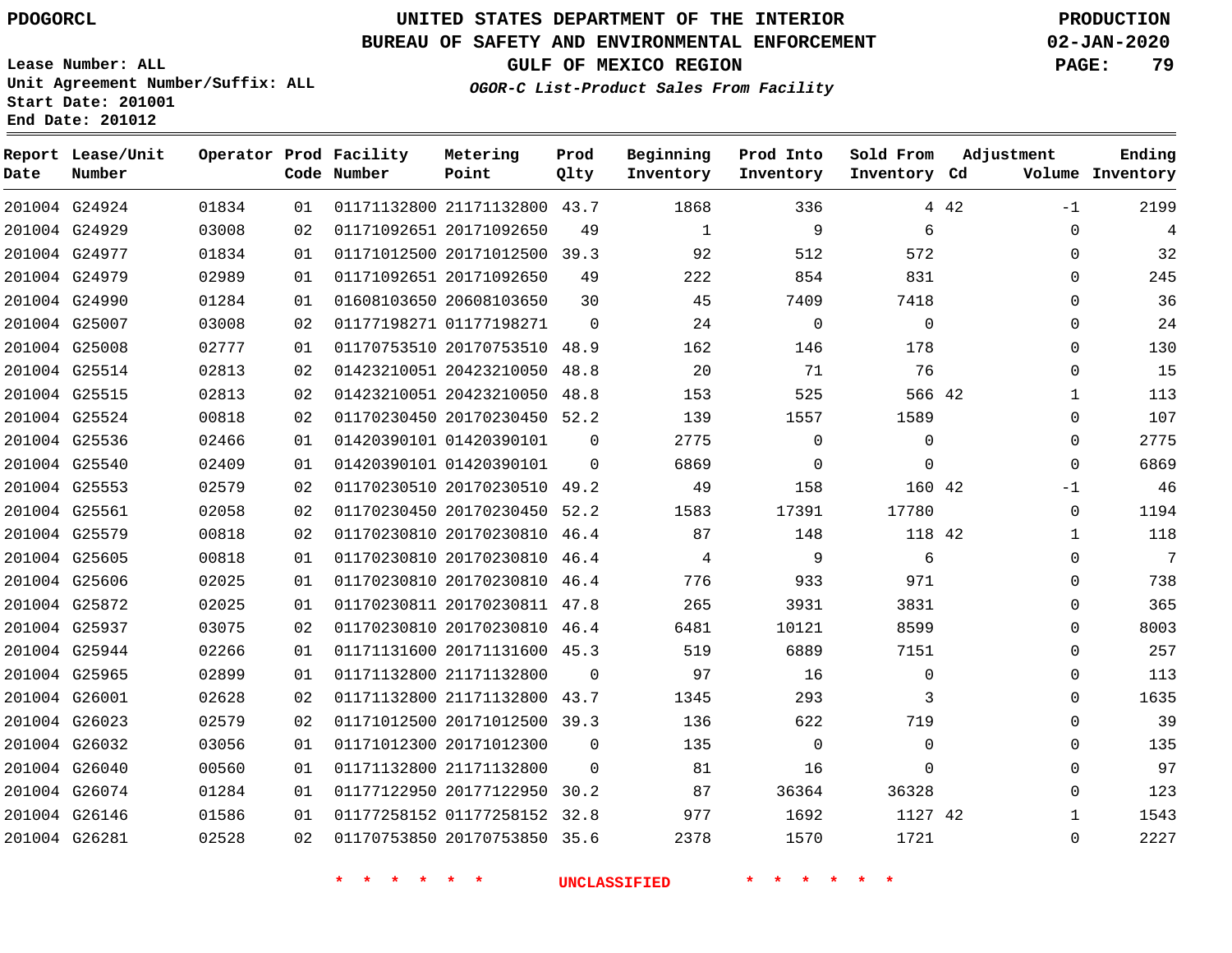## **UNITED STATES DEPARTMENT OF THE INTERIOR PDOGORCL PRODUCTION**

### **BUREAU OF SAFETY AND ENVIRONMENTAL ENFORCEMENT 02-JAN-2020**

**Lease Number: ALL Unit Agreement Number/Suffix: ALL Start Date: 201001**

### **OGOR-C List-Product Sales From Facility**

**GULF OF MEXICO REGION PAGE: 80**

| Date   | Report Lease/Unit<br>Number |       |    | Operator Prod Facility<br>Code Number | Metering<br>Point            | Prod<br>Qlty | Beginning<br>Inventory | Prod Into<br>Inventory | Sold From<br>Inventory Cd | Adjustment     | Ending<br>Volume Inventory |
|--------|-----------------------------|-------|----|---------------------------------------|------------------------------|--------------|------------------------|------------------------|---------------------------|----------------|----------------------------|
|        | 201004 G26451               | 02579 | 02 |                                       | 01423210051 20423210050 48.8 |              | 827                    | 3392                   | 3493                      | $\Omega$       | 726                        |
|        | 201004 G26480               | 01978 | 02 |                                       | 01423210051 20423210050 48.8 |              | 174                    | 1273                   | 1274                      | $\Omega$       | 173                        |
|        | 201004 G27061               | 02266 | 01 |                                       | 01171131600 20171131600 45.3 |              | $\mathbf{1}$           | $\mathbf 0$            | $\mathbf{1}$              | $\Omega$       | $\overline{0}$             |
|        | 201004 G27070               | 00064 | 01 |                                       | 01170230811 20170230811 47.9 |              | 391                    | 5515                   | 5394                      | $\Omega$       | 512                        |
|        | 201004 G27072               | 02899 | 01 |                                       | 01171132800 21171132800 43.7 |              | 1083                   | 211                    | 2                         | $\Omega$       | 1292                       |
|        | 201004 G27100               | 01978 | 02 |                                       | 01171012310 20171012310 45.9 |              | 87                     | 1845                   | 1831                      | $\Omega$       | 101                        |
|        | 201004 G27121               | 02312 | 02 |                                       | 01171012400 20171012400 51.5 |              | 736                    | 2341                   | 2629                      | 0              | 448                        |
|        | 201004 G27169               | 01284 | 01 |                                       | 01171012500 20171012500 39.3 |              | 2106                   | 16242                  | 17342                     | $\Omega$       | 1006                       |
|        | 201004 G27173               | 00105 | 01 |                                       | 01170513800 20170513800 32.1 |              | 3158                   | 52360                  | 52287                     | 0              | 3231                       |
|        | 201004 G27194               | 01586 | 01 |                                       | 01177258152 01177258152 32.8 |              | 15                     | 41                     |                           | 23 42<br>-1    | 32                         |
|        | 201004 G27215               | 01586 | 02 |                                       | 01177288152 01177288152      | $\Omega$     | 31                     | 8                      | $\mathbf 0$               | 0              | 39                         |
|        | 201004 G27507               | 02058 | 02 |                                       | 01170230450 20170230450 53.7 |              | $\mathbf{1}$           | $\mathbf 0$            | 1                         | $\Omega$       | $\mathbf 0$                |
|        | 201004 G27789               | 01284 | 01 |                                       | 01170530900 20170530900      | 48.4         | 742                    | 4926                   | 3513                      | $\Omega$       | 2155                       |
|        | 201004 G27831               | 02795 | 02 |                                       | 01170530900 20170530900 48.4 |              | 6                      | 465                    | 268                       | $\Omega$       | 203                        |
|        | 201004 G27834               | 00222 | 01 |                                       | 01171132000 20171132000 48.2 |              | 5                      | $\Omega$               | 5                         | $\Omega$       | $\overline{0}$             |
|        | 201004 G27851               | 02628 | 02 |                                       | 01171132000 20171132000 48.2 |              | 14                     | 90                     | 95                        | $\Omega$       | 9                          |
|        | 201004 G30654               | 02777 | 02 |                                       | 01170230810 20170230810 42.2 |              | 361                    | 415                    | 377 42                    | $-70$          | 329                        |
|        | 201004 G31040               | 02058 | 02 |                                       | 01170230450 20170230450 52.2 |              | 181                    | 2184                   | 2215                      | 0              | 150                        |
|        | 201004 G31304               | 02714 | 01 |                                       | 01170230811 20170230811 47.9 |              | 1128                   | 15939                  | 15586                     | $\Omega$       | 1481                       |
|        | 201004 G31435               | 02058 | 02 |                                       | 01170755200 20170755200 39.7 |              | 992                    | 24728                  | 24377                     | 0              | 1343                       |
|        | 201004 G32197               | 01364 | 02 |                                       | 01171012500 20171012500 39.3 |              | $\mathbf{0}$           | 4103                   | 3849                      | $\Omega$       | 254                        |
| 201005 | 00016                       | 00276 | 01 |                                       | 01170513700 20170513700 31.5 |              | 3739                   | 23026                  | 22799 42                  | $\overline{2}$ | 3968                       |
| 201005 | 00026                       | 00276 | 01 |                                       | 01170513700 20170513700 31.5 |              | 7700                   | 46901                  | 46521 42                  | $\overline{a}$ | 8082                       |
| 201005 | 00032                       | 00276 | 01 |                                       | 01170513700 20170513700 31.5 |              | 2096                   | 5115                   | 5278 42                   | $\mathbf 1$    | 1934                       |
| 201005 | 00033                       | 00276 | 01 |                                       | 01170513700 20170513700 31.5 |              | 671                    | 2519                   | 2238                      | $\Omega$       | 952                        |
| 201005 | 00049                       | 02421 | 01 |                                       | 01171012300 20171012300 38.4 |              | 19643                  | 40919                  | 49487 42                  | $-1$           | 11074                      |
| 201005 | 00050                       | 02421 | 01 |                                       | 01171012300 20171012300 38.4 |              | 3993                   | 9804                   | 11143 42                  | $-1$           | 2653                       |
| 201005 | 00051                       | 02421 | 01 |                                       | 01171012300 20171012300 38.4 |              | 1707                   | 4748                   | 5169 42                   | $-1$           | 1285                       |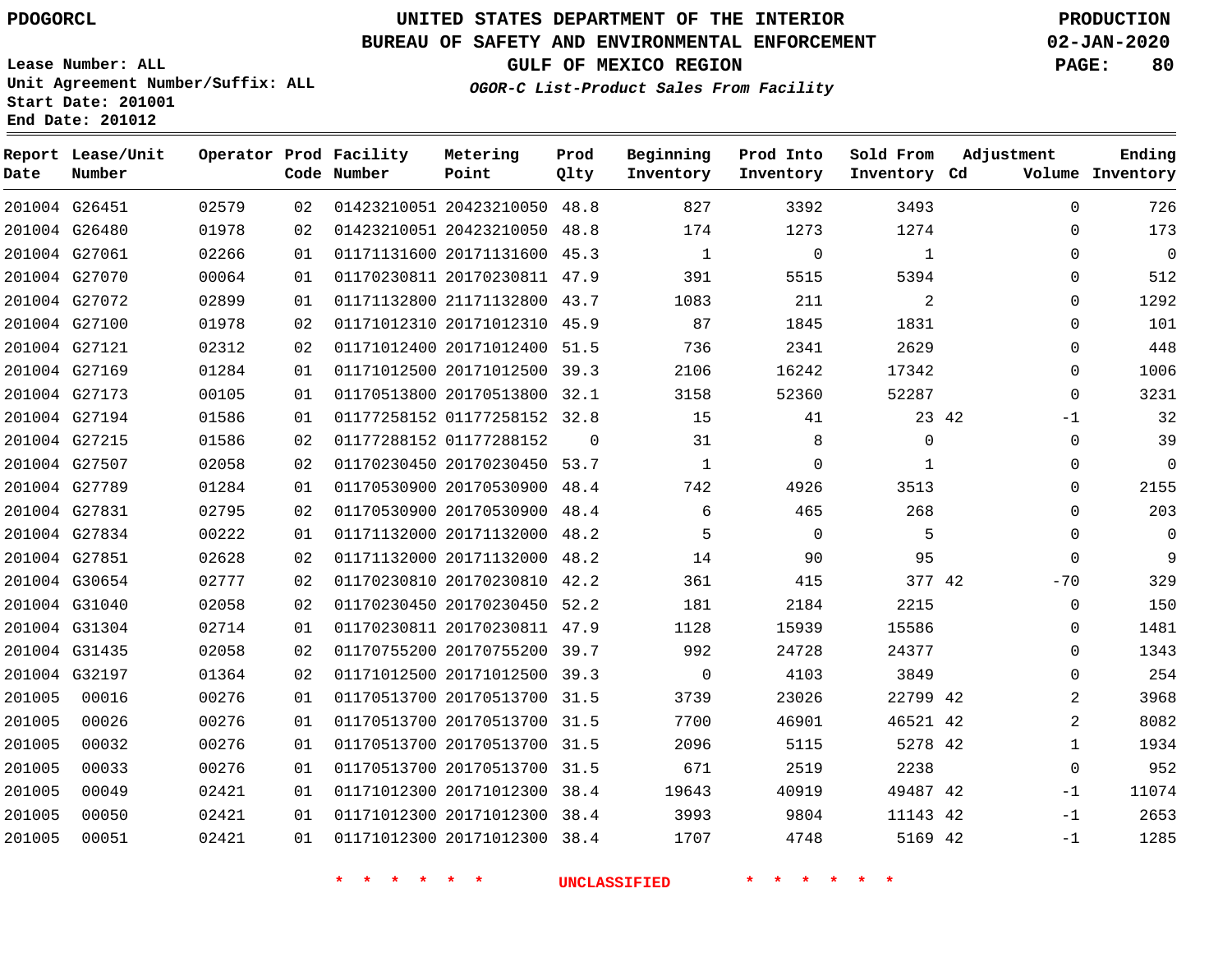**End Date: 201012**

**Report Lease/Unit**

**Number**

## **UNITED STATES DEPARTMENT OF THE INTERIOR PDOGORCL PRODUCTION**

**Prod Qlty**

#### **BUREAU OF SAFETY AND ENVIRONMENTAL ENFORCEMENT 02-JAN-2020**

**Lease Number: ALL Unit Agreement Number/Suffix: ALL Start Date: 201001**

**Operator Prod Facility**

**Code Number**

#### **OGOR-C List-Product Sales From Facility**

**GULF OF MEXICO REGION PAGE: 81**

**Inventory Cd Volume**

**Adjustment**

  $-1$ -1  $\Omega$  $\Omega$  $\Omega$  $\Omega$  $\Omega$  $\Omega$  $\Omega$  $\Omega$  $\overline{0}$   $\Omega$   $-1$  $\Omega$ 

**Ending**

**Beginning Inventory** **Prod Into Inventory** **Sold From Inventory**

| 201005 | 00052 | 02421 | 01 |                         | 01171012300 20171012300 38.4 |      | 8168     | 16407 | 20135  |  |
|--------|-------|-------|----|-------------------------|------------------------------|------|----------|-------|--------|--|
| 201005 | 00079 | 01834 | 01 |                         | 01170230810 20170230810      | 47.5 | 98       | 225   | 205 42 |  |
| 201005 | 00081 | 00818 | 02 |                         | 01170231300 20170230450 51.6 |      | 7        | 210   | 199 42 |  |
| 201005 | 00090 | 02630 | 01 |                         | 01170230810 20170230810      | 47.5 | 235      | 475   | 462    |  |
| 201005 | 00137 | 00687 | 01 | 01170513700 20170513700 |                              | 28   | 120      | 717   | 702    |  |
| 201005 | 00138 | 00687 | 01 | 01170513700 20170513700 |                              | 28   | 3078     | 26693 | 24743  |  |
| 201005 | 00184 | 02594 | 02 |                         | 01170230810 20170230810      | 47.5 | 821      | 1655  | 1606   |  |
| 201005 | 00190 | 02312 | 01 |                         | 01170230810 20170230810      | 47.5 | 117      | 243   | 233    |  |
| 201005 | 00191 | 02312 | 01 |                         | 01170230810 20170230810      | 47.5 | 100      | 188   | 190    |  |
| 201005 | 00196 | 03041 | 01 |                         | 01171012300 20171012300 38.4 |      | 9303     | 24311 | 27035  |  |
| 201005 | 00244 | 00105 | 01 |                         | 01170231300 01170231300 39.7 |      | $\Omega$ | 8485  | 8485   |  |
| 201005 | 00247 | 00105 | 01 |                         | 01170231300 01170231300 39.7 |      | 0        | 628   | 628    |  |
| 201005 | 00253 | 01364 | 02 |                         | 01170230810 20170230810 47.5 |      | 1001     | 3768  | 2801   |  |
| 201005 | 00317 | 00560 | 01 |                         | 01171012310 20171012310 46.3 |      | 24       | 345   | 352    |  |
| 201005 | 00353 | 02266 | 01 |                         | 01170754800 20170754800      | 28.6 | 268      | 817   | 906    |  |
| 201005 | 00367 | 00276 | 01 |                         | 01170513700 20170513700 31.5 |      | 122      | 817   | 799 42 |  |
| 201005 | 00424 | 00064 | 01 |                         | 01171012400 20171012400 48.8 |      | 18       | 395   | 390 42 |  |
| 201005 | 00434 | 01284 | 01 | 01177112605 2017711260Y |                              | 32   | 8143     | 19646 | 24256  |  |
| 201005 | 00453 | 01284 | 01 | 01177112605 2017711260Y |                              | 32   | 1985     | 1284  | 3038   |  |

**Metering Point**

 5 ح  $\cup$ . 20170573602 33.1 20171012400 48.8 20171012500 39.4 21171132800 43.8 21171132800 43.8 20170230450 51.6 20170230810 47.4 20170530900 47.8 20171131600 49.2 2017711260Y 42 42 42 ' ৪  $\Omega$  $-1$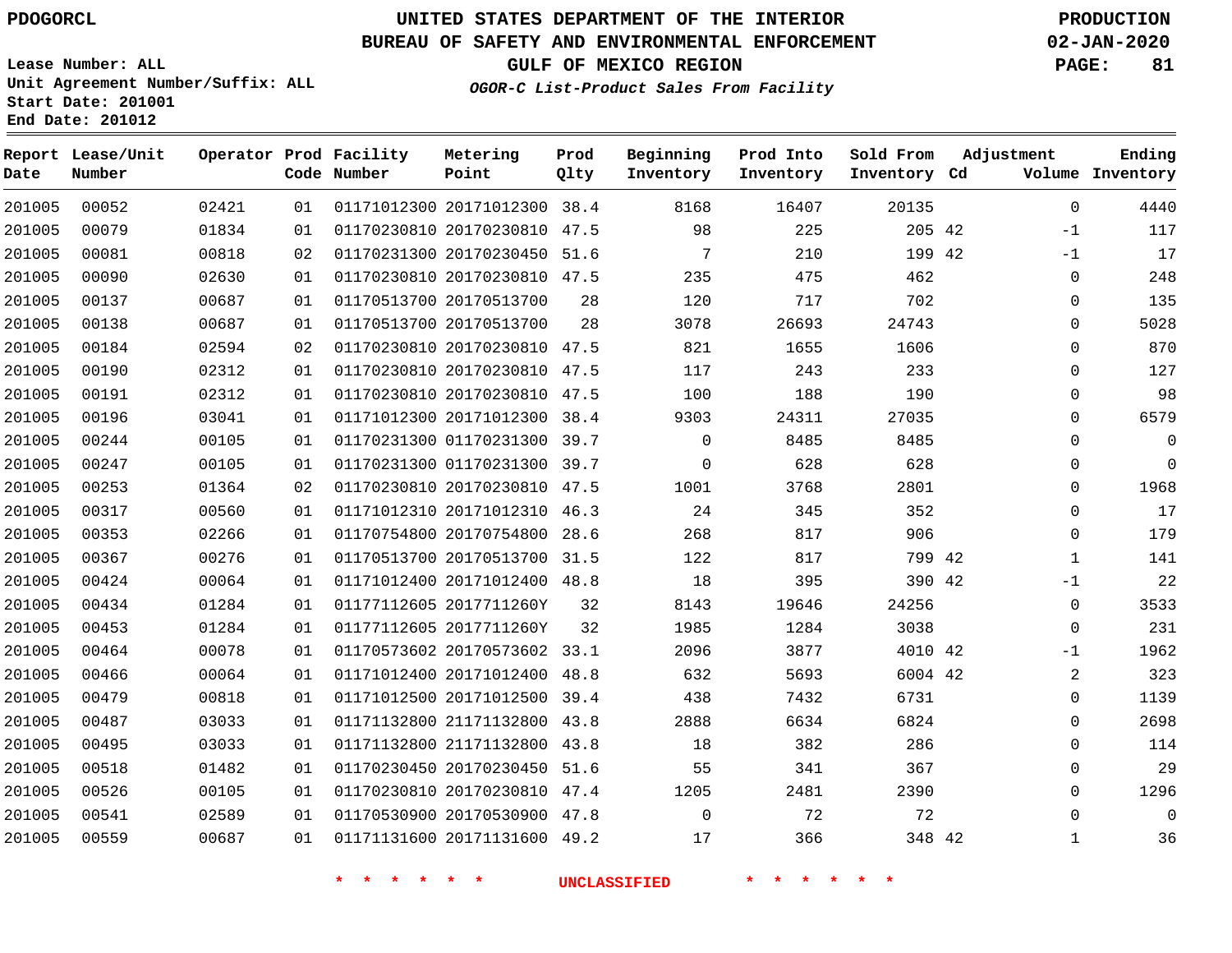**Date**

**End Date: 201012**

**Report Lease/Unit**

**Number**

## **UNITED STATES DEPARTMENT OF THE INTERIOR PDOGORCL PRODUCTION**

**Prod Qlty**

#### **BUREAU OF SAFETY AND ENVIRONMENTAL ENFORCEMENT 02-JAN-2020**

**Lease Number: ALL Unit Agreement Number/Suffix: ALL Start Date: 201001**

**Operator Prod Facility**

**Code Number**

**OGOR-C List-Product Sales From Facility**

**Beginning Inventory** **Prod Into Inventory** **Sold From Inventory**

**GULF OF MEXICO REGION PAGE: 82**

**Inventory Cd Volume**

**Adjustment**

**Ending**

| 00560      | 00687 | 01 | 01171131600 20171131600 49.2 |      | 130     | 1632    | 1603 42  | $\mathbf{1}$ | 160  |
|------------|-------|----|------------------------------|------|---------|---------|----------|--------------|------|
| 00577      | 03056 | 01 | 01171012300 20171012300      | 38.4 | 11842   | 34465   | 36992    | $\Omega$     | 9315 |
| 00593      | 01834 | 01 | 01171012300 20171012300 38.4 |      | 12485   | 10401   | 14312 42 | -1           | 8573 |
|            | 02589 | 01 | 01171012300 20171012300 36.3 |      | 579<br> | 975<br> | 1291     | 0            | 263  |
|            |       |    |                              |      | 13064   | 11376   | 15603    | -1           | 8836 |
| 00605      | 02899 | 01 | 01170573602 20170573602 37.6 |      | 2724    | 5602    | 5490     | 0            | 2836 |
| 00680      | 01482 | 01 | 01170230700 20170230700 47.1 |      | 535     | 676     | 752 42   | 1            | 460  |
| 00691      | 02312 | 02 | 01170754200 20170754200 36.1 |      | 1029    | 1573    | 1131     | $\Omega$     | 1471 |
| 00693      | 02266 | 01 | 01170754800 20170754800 28.6 |      | 185     | 875     | 868      | 0            | 192  |
| 00694      | 02266 | 01 | 01170754800 20170754800      | 28.6 | 3098    | 12392   | 12771    | $\Omega$     | 2719 |
| 00697      | 02266 | 01 | 01170754800 20170754800 28.6 |      | 795     | 3704    | 3686     | $\Omega$     | 813  |
| 00758      | 02421 | 01 | 01170230810 20170230810 47.5 |      | 1235    | 1871    | 2129     | 0            | 977  |
| 00763      | 01284 | 01 | 01170230810 20170230810 47.5 |      | 46      | 105     | 96       | $\mathbf 0$  | 55   |
| 00767      | 00105 | 01 | 01170230810 20170230810 47.5 |      | 21      | 322     | 175      | $\Omega$     | 168  |
| 00775      | 01834 | 01 | 01171131600 20171131600 49.2 |      | 63      | 1168    | 1116     | 0            | 115  |
| 00778      | 01482 | 01 | 01171132000 20171132000      | 46.1 | 175     | 1633    | 1689 42  | 1            | 120  |
| 00787      | 02312 | 01 | 01171092651 20171092650 47.4 |      | 44      | 146     | 166      | $\Omega$     | 24   |
| 00797      | 02421 | 01 | 01171012300 20171012300 38.4 |      | 2458    | 5647    | 6575 42  | $-2$         | 1528 |
| 00818      | 02636 | 01 | 01171132800 21171132800      | 43.8 | 0       | 162     | 114      | $\mathbf 0$  | 48   |
| 00819      | 00078 | 01 | 01171132800 21171132800 43.8 |      | 54      | 116     | 122      | $\Omega$     | 48   |
| 00828      | 01284 | 01 | 01171092651 20171092650 47.4 |      | 5316    | 0       | 5316     | 0            | 0    |
| 00839      | 02451 | 01 | 01170513800 20170513800 32.1 |      | 450     | 6519    | 6685     | 0            | 284  |
| 754303001A | 00059 | 01 | 01170230811 20170230811 48.2 |      | 559     | 7327    | 5883 09  | $-1895$      | 108  |
| 754305004A | 02899 | 01 | 01171132000 20171132000 46.1 |      | 18      | 290     | 288      | 0            | 20   |
| 754307017A | 00362 | 02 | 01170230811 20170230811 48.2 |      | 324     | 5739    | 5979     | 0            | 84   |
| 7543880060 | 00105 | 01 | 01170230450 20170230450 51.5 |      | 21      | 1187    | 1108     | $\Omega$     | 100  |
| 7543890080 | 00276 | 01 | 01170513700 20170513700 31.5 |      | 2266    | 1267    | 1298     | 0            | 2235 |
| 7543890180 | 02899 | 01 | 01423210051 20423210050      | 48   | 32      | 118     | 118 42   | 1            | 33   |

**Metering Point**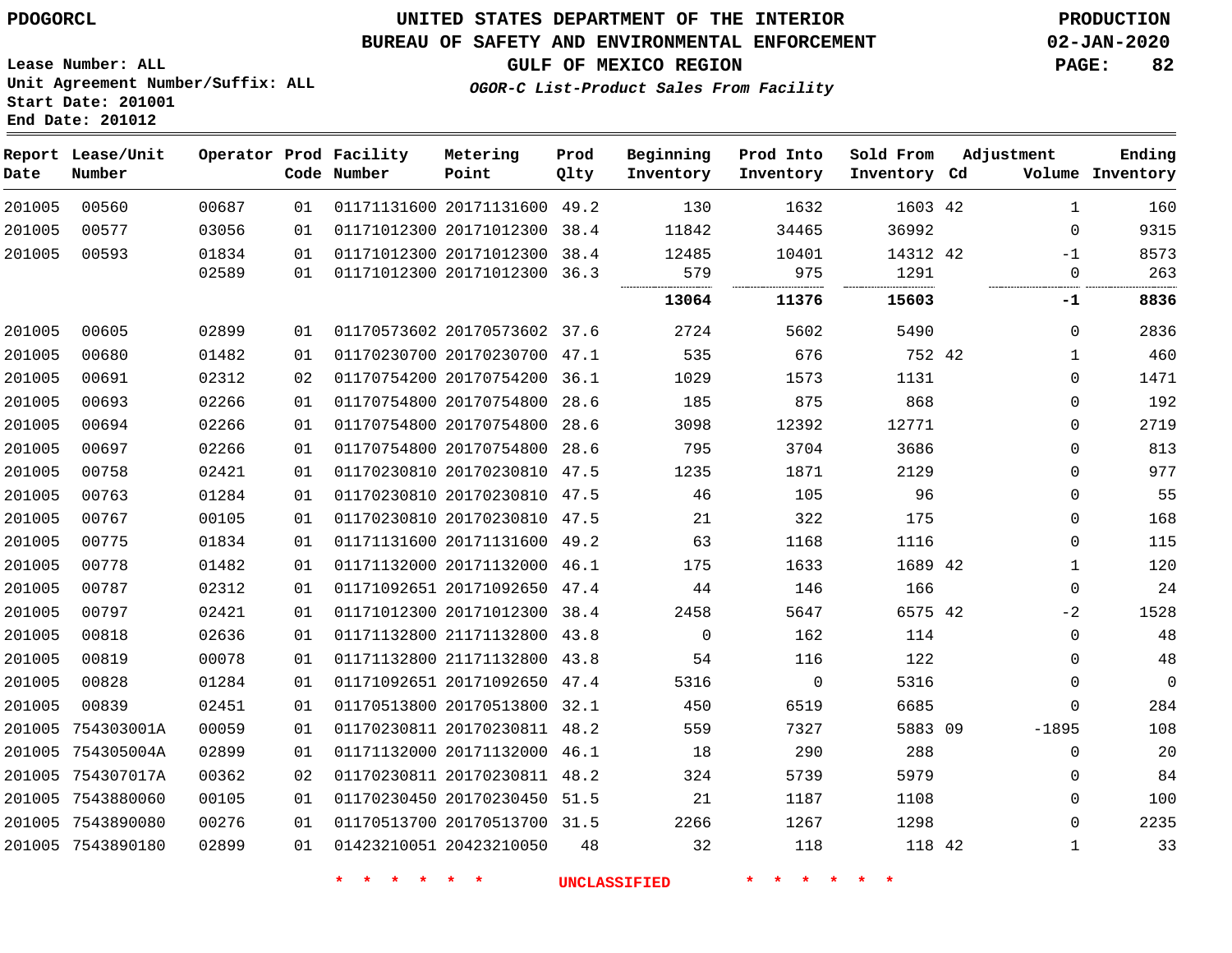## **UNITED STATES DEPARTMENT OF THE INTERIOR PDOGORCL PRODUCTION**

#### **BUREAU OF SAFETY AND ENVIRONMENTAL ENFORCEMENT 02-JAN-2020**

**Lease Number: ALL Unit Agreement Number/Suffix: ALL Start Date: 201001**

**GULF OF MEXICO REGION PAGE: 83**

**OGOR-C List-Product Sales From Facility**

| Date | Report Lease/Unit<br>Number |       |    | Operator Prod Facility<br>Code Number | Metering<br>Point            | Prod<br>Qlty | Beginning<br>Inventory | Prod Into<br>Inventory | Sold From<br>Inventory Cd | Adjustment   | Ending<br>Volume Inventory |
|------|-----------------------------|-------|----|---------------------------------------|------------------------------|--------------|------------------------|------------------------|---------------------------|--------------|----------------------------|
|      | 201005 7543890220           | 00105 | 01 |                                       | 01608158271 01608158271      | 23           | $\Omega$               | 67                     | 67                        | $\Omega$     | $\mathbf{0}$               |
|      | 201005 7543900080           | 02421 | 01 |                                       | 01177245111 01177245111      | 38           | $\Omega$               | 129                    | 129                       | $\Omega$     | $\overline{0}$             |
|      | 201005 7543920040           | 02628 | 01 |                                       | 01423210051 20423210050      | 48           | 35                     | 173                    | 161                       | 0            | 47                         |
|      | 201005 7543930100           | 00362 | 02 |                                       | 01170230810 20170230810 47.5 |              | 2933                   | 6350                   | 5517                      | $\Omega$     | 3766                       |
|      | 201005 7543930200           | 00105 | 01 |                                       | 01171012310 20171012310 46.3 |              | 795                    | 16600                  | 16582                     | 0            | 813                        |
|      |                             | 01284 | 01 |                                       | 0117709260L 2017709260L 40.7 |              | $\Omega$<br>           | 1743                   | 1743                      | $\Omega$     | $\overline{0}$             |
|      |                             |       |    |                                       |                              |              | 795                    | 18343                  | 18325                     | 0            | 813                        |
|      | 201005 7543940080           | 00222 | 01 |                                       | 01171132800 20170230811 48.2 |              | 70                     | 937                    | 993                       | $\Omega$     | 14                         |
|      | 201005 754395009A           | 00730 | 01 |                                       | 01170753510 20170753510 59.1 |              | 1172                   | 1397                   | 648                       | 0            | 1921                       |
|      | 201005 754395019A           | 00105 | 01 |                                       | 01420390101 01420390101      | $\Omega$     | 1448                   | 88                     | $\overline{0}$            | $\Omega$     | 1536                       |
|      | 201005 754396015A           | 01284 | 01 |                                       | 01608103650 20608103650 29.4 |              | 50                     | 11647                  | 11631                     | $\Omega$     | 66                         |
|      | 201005 754398002A           | 00105 | 01 |                                       | 01420570060 20420570060 50.4 |              | 10432                  | $\Omega$               | 156                       | $\Omega$     | 10276                      |
|      | 201005 8910020210           | 02451 | 01 |                                       | 01170513800 20170513800 32.1 |              | 6319                   | 97119                  | 101124                    | $\Omega$     | 2314                       |
|      |                             |       | 01 |                                       | 01170753510 20170753510 59.1 |              | 9                      | $\Omega$               | $\mathfrak{D}$            | $\Omega$     | $7\overline{ }$            |
|      |                             |       |    |                                       |                              |              | 6328                   | 97119                  | 101126                    | 0            | 2321                       |
|      | 201005 8910024540           | 02451 | 01 |                                       | 01170513800 20170513800 32.1 |              | 5096                   | 82404                  | 83724                     | $\Omega$     | 3776                       |
|      | 201005 8910029320           | 00276 | 01 |                                       | 01170513700 20170513700 31.5 |              | 14370                  | 37544                  | 37722 42                  | $\mathbf{1}$ | 14193                      |
|      | 201005 8910034440           | 00276 | 01 |                                       | 01170513700 20170513700 31.5 |              | 27941                  | 104183                 | 101854 42                 | $\mathbf{1}$ | 30271                      |
|      |                             | 00730 | 01 |                                       | 01170513700 20170513700 32.1 |              | 6832                   | 22549                  | 22829 42                  | -1           | 6551                       |
|      |                             |       |    |                                       |                              |              | 34773                  | 126732                 | 124683                    | 0            | 36822                      |
|      | 201005 8910039150           | 00078 | 01 |                                       | 01170573601 20170573601 27.3 |              | 1295                   | 6259                   | 6636 42                   | 7            | 925                        |
|      | 201005 8910063810           | 02466 | 01 |                                       | 01170230450 20170230450 51.1 |              | 531                    | 7922                   | 7787                      | $\Omega$     | 666                        |
|      |                             | 02904 | 02 |                                       | 01170230450 20170230450 51.6 |              | 3                      | 49                     | 47                        | $\Omega$     | 5                          |
|      |                             |       |    |                                       |                              |              | 534                    | 7971                   | 7834                      | 0            | 671                        |
|      | 201005 8910066690           | 00078 | 01 |                                       | 01170573602 20170573602 33.1 |              | 4545                   | 12164                  | 10552                     | $\Omega$     | 6157                       |
|      | 201005 8910086400           | 02893 | 02 |                                       | 01171012400 20171012400 48.8 |              | 12                     | 73                     | 81                        | $\Omega$     | $\overline{4}$             |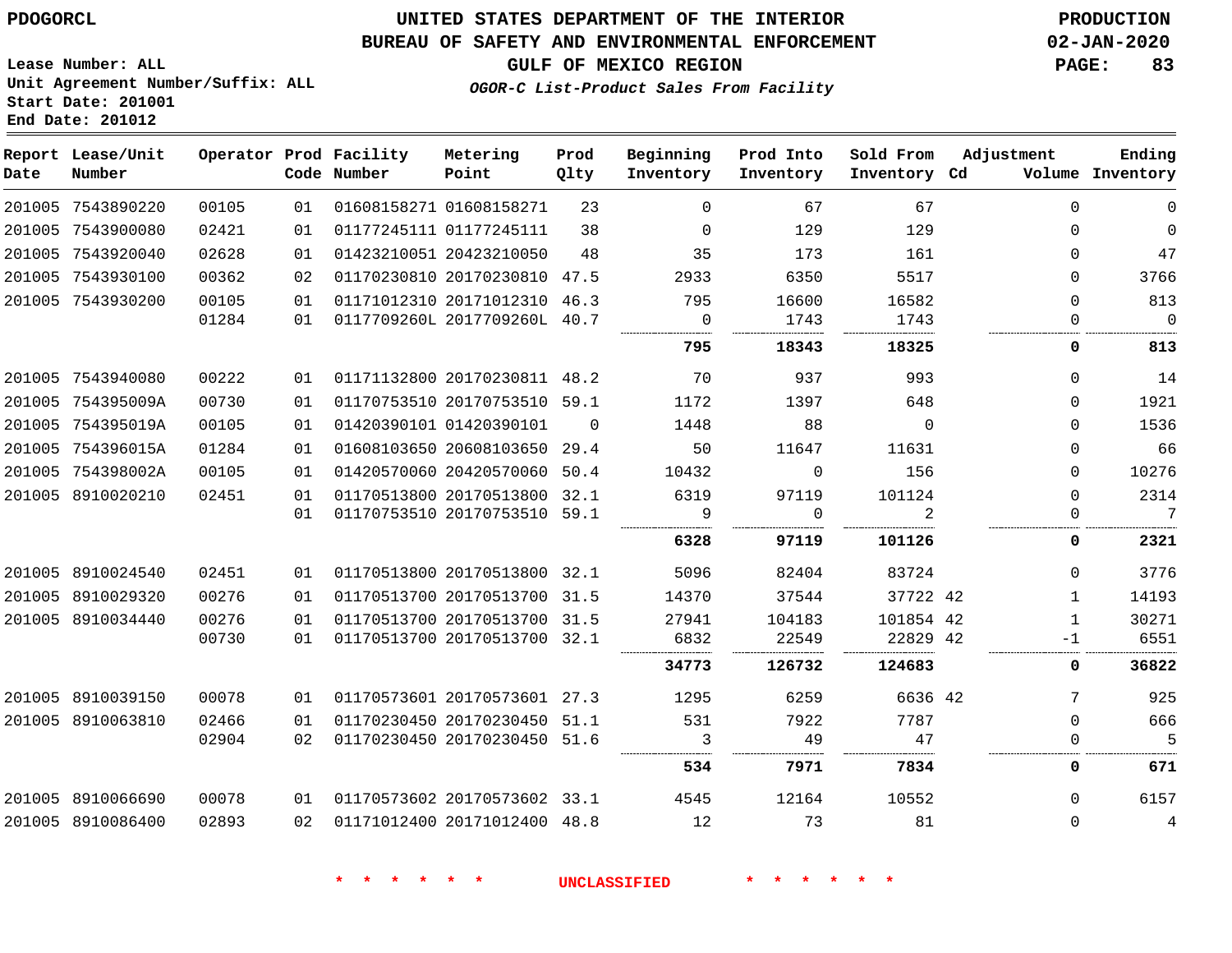8910086540

**Report Lease/Unit**

**Number**

**Date**

### **UNITED STATES DEPARTMENT OF THE INTERIOR PDOGORCL PRODUCTION**

**Prod Qlty**

#### **BUREAU OF SAFETY AND ENVIRONMENTAL ENFORCEMENT 02-JAN-2020**

**Lease Number: ALL Unit Agreement Number/Suffix: ALL Start Date: 201001 End Date: 201012**

**Operator Prod Facility**

**Code Number**

**OGOR-C List-Product Sales From Facility**

**Sold From Inventory**

**Prod Into Inventory**

**Beginning Inventory**

**Inventory Cd Volume**

**Adjustment**

  $\overline{0}$ 

**GULF OF MEXICO REGION PAGE: 84**

 

**Ending**

|             |       | 01 | 01171012400 20171012400 48.8 |                     | 0            | 277         | 261         |       | $\Omega$     | 16          |
|-------------|-------|----|------------------------------|---------------------|--------------|-------------|-------------|-------|--------------|-------------|
|             |       |    |                              |                     | 0            | 824         | 808         |       | 0            | 16          |
| 8910086660  | 03009 | 02 | 01421670201 20421670200      | $\Omega$            | 207          | $\mathbf 0$ | $\mathbf 0$ |       | $\Omega$     | 207         |
| 8910087640  | 00818 | 02 | 01171092800 21171132800 43.8 |                     | $\mathbf{0}$ | 10163       | 7283        |       | $\Omega$     | 2880        |
| 8910087670  | 02312 | 01 | 01170754200 20170754200 36.1 |                     | 694          | 1033        | 784 42      |       | $\mathbf{1}$ | 944         |
| 8910087840  | 00162 | 01 | 01177122606 20177122606 37.4 |                     | $\mathbf 0$  | 2575        | 2575        |       | $\Omega$     | $\mathbf 0$ |
| 8910088130  | 00078 | 01 | 01171132800 21171132800 43.8 |                     | 209          | 2706        | 2068 42     |       | -1           | 846         |
| 8910088160  | 01284 | 01 | 01171132800 21171132800 43.8 |                     | 252          | 250         | 360         |       | $\mathbf 0$  | 142         |
| 8910089160  | 00276 | 01 | 01170513700 20170513700 31.5 |                     | 2058         | 2656        | 2752        |       | $\Omega$     | 1962        |
| 891008927AE | 00078 | 01 | 01170230400 20170230400 51.4 |                     | 29           | 0           |             | 21 09 | -8           | $\mathbf 0$ |
| 891008927AG | 00078 | 01 | 01170230400 20170230400 50.9 |                     | 612          | 2350        | 2030 09     |       | $-186$       | 746         |
| 891008927K  | 00078 | 01 | 01170230400 20170230400 51.2 |                     | 4            | 2           | 5           |       | $\Omega$     | $\mathbf 1$ |
| 891008927Y  | 00078 | 01 | 01170230400 20170230400 50.9 |                     | 49           | 195         | 182         |       | $\Omega$     | 62          |
| 891008946C  | 01834 | 01 | 01171012500 20171012500 39.4 |                     | 10           | 17          | 24          |       | $\Omega$     | 3           |
| 8910116580  | 00276 | 01 | 01170513700 20170513700 31.5 |                     | 5980         | 6878        | 7776        |       | $\Omega$     | 5082        |
| 8910116740  | 00276 | 01 | 01170513700 20170513700      | $\Omega$            | 129          | $\Omega$    | $\mathbf 0$ |       | $\Omega$     | 129         |
| 8910116770  | 00276 | 01 | 01170513700 20170513700 31.5 |                     | 1118         | 1777        | 1582        |       | $\mathbf 0$  | 1313        |
| 8910116790  | 00276 | 01 | 01170513700 20170513700 31.5 |                     | 8153         | 10240       | 10828 42    |       | $\mathbf{1}$ | 7566        |
| 8910116800  | 00276 | 01 | 01170513700 20170513700 31.5 |                     | 12611        | 18424       | 17424 42    |       | $\mathbf{1}$ | 13612       |
| 891011687A  | 02266 | 01 | 01170754800 20170754800 28.6 |                     | 189          | 771         | 791         |       | $\Omega$     | 169         |
| 891011687B  | 02266 | 01 | 01170754800 20170754800 28.6 |                     | 9            | 232         | 190         |       | $\Omega$     | 51          |
| 891011687C  | 02266 | 01 | 01170754800 20170754800 28.6 |                     | 195          | 756         | 785         |       | $\Omega$     | 166         |
| 891011687D  | 02266 | 01 | 01170754800 20170754800 28.6 |                     | 152          | 693         | 693         |       | $\Omega$     | 152         |
| 891011687E  | 02266 | 01 | 01170754800 20170754800 28.6 |                     | 69           | 311         | 312         |       | $\Omega$     | 68          |
| 8910117330  | 02266 | 01 | 01170754800 20170754800 28.6 |                     | 5            | 24          | 24          |       | $\mathbf 0$  | 5           |
| 8910123210  | 00687 | 01 | 0117709260A 2017709260A 33.9 |                     | 17           | 954         | 941         |       | $\Omega$     | 30          |
| 8910123250  | 00687 | 01 | 0117709260A 2017709260A 33.9 |                     | 26           | 1348        | 1331        |       | $\Omega$     | 43          |
|             |       |    |                              | <b>UNCLASSIFIED</b> |              |             |             |       |              |             |
|             |       |    |                              |                     |              |             |             |       |              |             |

20177092604 44.7

**Metering Point**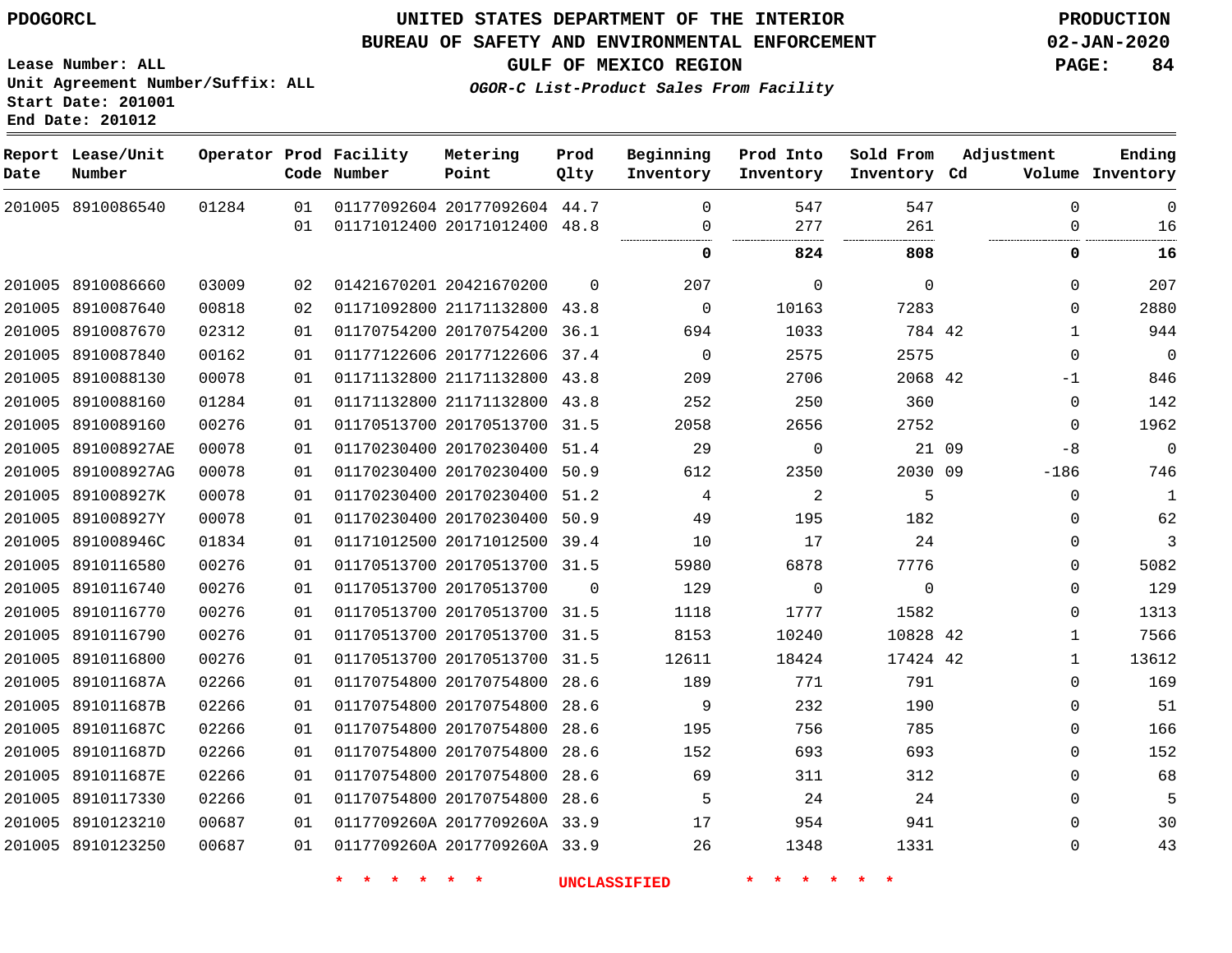## **UNITED STATES DEPARTMENT OF THE INTERIOR PDOGORCL PRODUCTION**

**Prod**

#### **BUREAU OF SAFETY AND ENVIRONMENTAL ENFORCEMENT 02-JAN-2020**

**Lease Number: ALL Unit Agreement Number/Suffix: ALL Start Date: 201001 End Date: 201012**

**OGOR-C List-Product Sales From Facility**

**Beginning**

**Prod Into**

**Sold From**

**GULF OF MEXICO REGION PAGE: 85**

**Adjustment**

**Ending**

| Date   | Report Lease/Unit<br>Number |       |    | Operator Prod Facility<br>Code Number | Metering<br>Point            | Prod<br>Qlty | Beginning<br>Inventory | Prod Into<br>Inventory | Sold From<br>Inventory Cd | Adjustment     | Ending<br>Volume Inventory |
|--------|-----------------------------|-------|----|---------------------------------------|------------------------------|--------------|------------------------|------------------------|---------------------------|----------------|----------------------------|
|        | 201005 8910123270           | 01482 | 01 |                                       | 01177215100 20177215102 30.4 |              | 44                     | 1631                   | 1638                      | 0              | 37                         |
|        | 201005 8910123320           | 01482 | 01 |                                       | 01177215100 20177215102 30.4 |              | 65                     | 3736                   | 3716                      | $\Omega$       | 85                         |
|        | 201005 8910123330           | 01482 | 01 |                                       | 01177215100 20177215102 30.4 |              | 144                    | 5934                   | 5943                      | $\Omega$       | 135                        |
|        | 201005 8910123350           | 03033 | 02 |                                       | 01171012500 20171012500 39.3 |              | 15                     | 229                    | 208 42                    | $-1$           | 35                         |
|        | 201005 8910123390           | 00818 | 01 |                                       | 01171131800 20171131800 45.7 |              | 1592                   | 258                    | 136                       | $\mathbf 0$    | 1714                       |
|        | 201005 8910169280           | 00276 | 01 |                                       | 01171132000 20171132000 46.1 |              | 548                    | 13758                  | 13298 42                  | $-1$           | 1007                       |
|        | 201005 8910169290           | 00276 | 01 |                                       | 01171132000 20171132000 46.1 |              | 185                    | 3702                   | 3615 42                   | $-1$           | 271                        |
|        | 201005 8910169300           | 00491 | 01 |                                       | 01170230810 20170230810 47.4 |              | 51                     | 118                    | 99                        | $\mathbf 0$    | 70                         |
|        | 201005 8910169370           | 00276 | 01 |                                       | 01171132000 20171132000 46.1 |              | 12                     | 2785                   | 2593                      | $\mathbf{0}$   | 204                        |
| 201005 | 8910202350                  | 00276 | 01 |                                       | 01170513700 20170513700 31.5 |              | 27140                  | 30802                  | 30305                     | $\Omega$       | 27637                      |
|        | 201005 8910202430           | 00276 | 01 |                                       | 01170513700 20170513700      | $\Omega$     | 222                    | $\mathsf{O}$           |                           | 0.42<br>$-222$ | $\Omega$                   |
|        | 201005 8910202550           | 00105 | 01 |                                       | 01170230810 20170230810 47.4 |              | 140                    | 245                    | 257                       | $\Omega$       | 128                        |
|        | 201005 8910202560           | 00276 | 01 |                                       | 01170513700 20170513700 31.5 |              | 13709                  | 4967                   | 5188 42                   | $\mathbf 1$    | 13489                      |
|        | 201005 G00932               | 01376 | 01 |                                       | 01170230810 20170230810 47.5 |              | 360                    | 496                    | 597                       | $\Omega$       | 259                        |
|        | 201005 G00974               | 00105 | 01 |                                       | 01171132000 20171132000 46.1 |              | 258                    | 2679                   | 2741                      | $\Omega$       | 196                        |
|        | 201005 G00985               | 00687 | 01 |                                       | 0117709260A 2017709260A 33.9 |              | 333                    | 18381                  | 18130 42                  | 1              | 585                        |
|        | 201005 G00987               | 00105 | 01 |                                       | 01171132800 21171132800 43.8 |              | 828                    | 1030                   | 1331                      | $\mathbf 0$    | 527                        |
|        | 201005 G00989               | 00003 | 01 |                                       | 01171012400 20171012400      | $\Omega$     | 1022                   | 0                      | $\mathbf 0$               | 0              | 1022                       |
|        | 201005 G01023               | 02899 | 01 |                                       | 01171092651 20171092650 47.4 |              | 6008                   | 13949                  | 17655                     | $\Omega$       | 2302                       |
|        | 201005 G01025               | 01284 | 01 |                                       | 01171092651 20171092650 47.4 |              | 82                     | $\mathbf 0$            | 82                        | 0              | 0                          |
|        | 201005 G01027               | 00162 | 01 |                                       | 01177122606 20177122606 37.4 |              | $\Omega$               | 1927                   | 1927                      | 0              | $\mathbf 0$                |
|        | 201005 G01083               | 00276 | 01 |                                       | 01170513700 20170513700 31.5 |              | 9552                   | 13398                  | 13052 42                  | $\mathbf{1}$   | 9899                       |
|        | 201005 G01090               | 00276 | 01 |                                       | 01170513700 20170513700 31.5 |              | 7801                   | 11192                  | 10724                     | $\Omega$       | 8269                       |
|        | 201005 G01091               | 00276 | 01 |                                       | 01170513700 20170513700 31.5 |              | 1698                   | 2096                   | 2246 42                   | $\mathbf 1$    | 1549                       |
|        | 201005 G01092               | 00276 | 01 |                                       | 01170513700 20170513700 31.5 |              | 8174                   | 10136                  | 10822                     | 0              | 7488                       |
|        | 201005 G01096               | 00276 | 01 |                                       | 01170513700 20170513700 31.5 |              | $\mathbf 0$            | 26                     | 7                         | $\Omega$       | 19                         |
|        | 201005 G01127               | 02630 | 01 |                                       | 01171132000 20171132000 46.1 |              | 38                     | 319                    | 334                       | $\Omega$       | 23                         |
|        | 201005 G01153               | 01834 | 01 |                                       | 01171132800 21171132800 43.8 |              | 61                     | 12                     | 52                        | $\Omega$       | 21                         |
|        |                             |       |    |                                       |                              |              |                        |                        |                           |                |                            |

**Metering**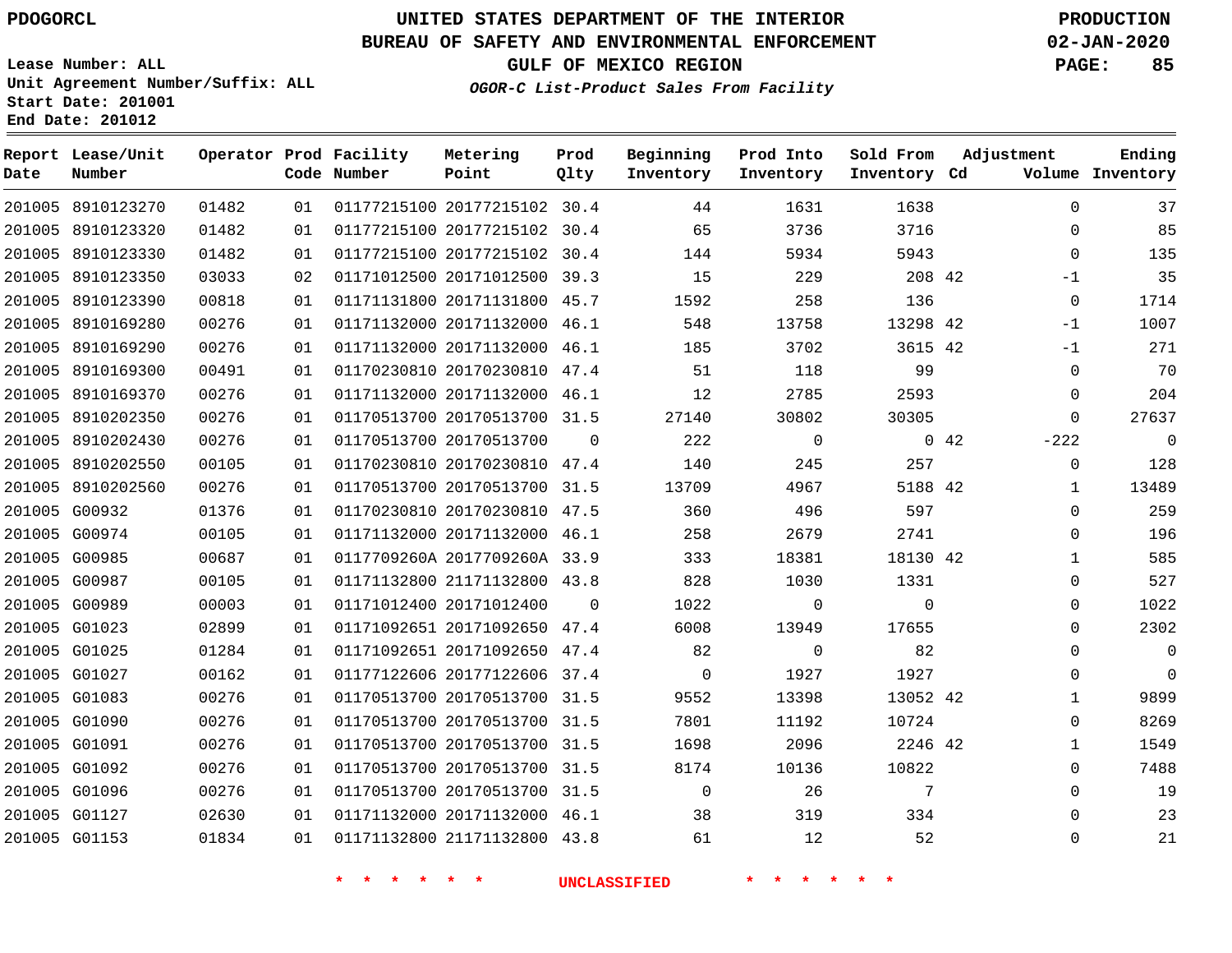**End Date: 201012**

**Report Lease/Unit**

**Number**

 G01901 G01953    

## **UNITED STATES DEPARTMENT OF THE INTERIOR PDOGORCL PRODUCTION**

**Prod Qlty**

#### **BUREAU OF SAFETY AND ENVIRONMENTAL ENFORCEMENT 02-JAN-2020**

**Lease Number: ALL Unit Agreement Number/Suffix: ALL Start Date: 201001**

**Operator Prod Facility**

**Code Number**

**OGOR-C List-Product Sales From Facility**

**Beginning Inventory** **Prod Into Inventory** **Sold From Inventory**

**GULF OF MEXICO REGION PAGE: 86**

**Inventory Cd Volume**

**Adjustment**

  $\Omega$ 

**Ending**

|               | 201005 G01194 | 00105 | 01 |                         | 01177072601 20177072601 39.9 |    | $\mathbf 0$  | 5228           | 5228    | $\mathbf 0$  |
|---------------|---------------|-------|----|-------------------------|------------------------------|----|--------------|----------------|---------|--------------|
|               | 201005 G01196 | 03041 | 01 |                         | 01171132800 21171132800 43.8 |    | 373          | 665            | 744     | $\Omega$     |
|               | 201005 G01198 | 00818 | 02 |                         | 01171092651 20171092650 47.3 |    | $\mathbf{0}$ | 47             | 39      | $\Omega$     |
|               | 201005 G01210 | 03041 | 01 |                         | 01171132800 21171132800 43.8 |    | 138          | 77             | 154     | 0            |
| 201005 G01216 |               | 00222 | 01 | 01177082958 20177082958 |                              | 41 | 0            | 14389          | 14389   | 0            |
| 201005 G01220 |               | 00105 | 01 |                         | 01177092600 20177092600 46.2 |    | 396          | 11090          | 11099   | 0            |
| 201005 G01248 |               | 02628 | 01 |                         | 01171012500 20171012500 39.4 |    | 12           | 190            | 173     | 0            |
|               | 201005 G01269 | 03033 | 02 |                         | 01171012500 20171012500 39.4 |    | 14           | 235            | 213     | $\Omega$     |
|               | 201005 G01351 | 00078 | 01 | 01170230400 20170230400 |                              | 51 | 49           | 145            | 148     | $\Omega$     |
|               | 201005 G01441 | 00818 | 01 |                         | 01177112701 20177112700 50.4 |    | 1067         | 3754           | 3339    | 0            |
|               | 201005 G01447 | 00276 | 01 |                         | 01170513700 20170513700 31.5 |    | 489          | 2693           | 2718    | 0            |
|               | 201005 G01477 | 03026 | 01 |                         | 01170230810 20170230810 47.5 |    | 3153         | 4356           | 5234    | $\Omega$     |
|               | 201005 G01497 | 02451 | 01 |                         | 01170513800 20170513800 32.1 |    | 4095         | 70581          | 71271   | $\Omega$     |
| 201005 G01498 |               | 02451 | 01 |                         | 01170513800 20170513800 32.1 |    | 623          | 11254          | 11364   | $\Omega$     |
| 201005 G01526 |               | 02899 | 01 |                         | 01171092651 20171092650 47.4 |    | 255          | 593            | 750     | $\Omega$     |
|               | 201005 G01528 | 01284 | 01 |                         | 01171092651 20171092650 47.4 |    | 506          | $\overline{0}$ | 506     | $\Omega$     |
| 201005 G01580 |               | 02451 | 01 |                         | 01170513800 20170513800 32.1 |    | 2            | 18             | 20      | $\Omega$     |
| 201005 G01610 |               | 01482 | 01 |                         | 01177215100 20177215102 30.4 |    | $\mathbf{0}$ | 260            | 254     | 0            |
| 201005 G01619 |               | 00276 | 01 |                         | 01170513700 20170513700 31.5 |    | 21098        | 11214          | 12460   | 0            |
| 201005 G01620 |               | 00276 | 01 |                         | 01170513700 20170513700 31.5 |    | 8197         | 5738           | 4841    | $\Omega$     |
| 201005 G01754 |               | 00003 | 01 | 01423210051 20423210050 |                              | 48 | 17           | 83             | 77      | $\Omega$     |
| 201005 G01757 |               | 00003 | 01 | 01423210051 20423210050 |                              | 48 | 130          | 724            | 654     | $\Omega$     |
| 201005 G01860 |               | 00105 | 01 | 01170231110 20170231110 |                              | 41 | 3353         | 6419           | 5198    | $\Omega$     |
| 201005 G01865 |               | 00078 | 01 |                         | 01171012500 20171012500 39.4 |    | 240          | 5533           | 4927 42 | 2            |
| 201005 G01880 |               | 00105 | 01 | 01171132000 20171132000 |                              | 46 | 95           | 801            | 837     | $\Omega$     |
| 201005 G01898 |               | 02312 | 01 |                         | 01171012500 20171012500 39.4 |    | 1768         | 11135          | 11197   | $\mathbf{0}$ |

**Metering Point**

**\* \* \* \* \* \* UNCLASSIFIED \* \* \* \* \* \***

 20177215102 30.4 20170230811 48.1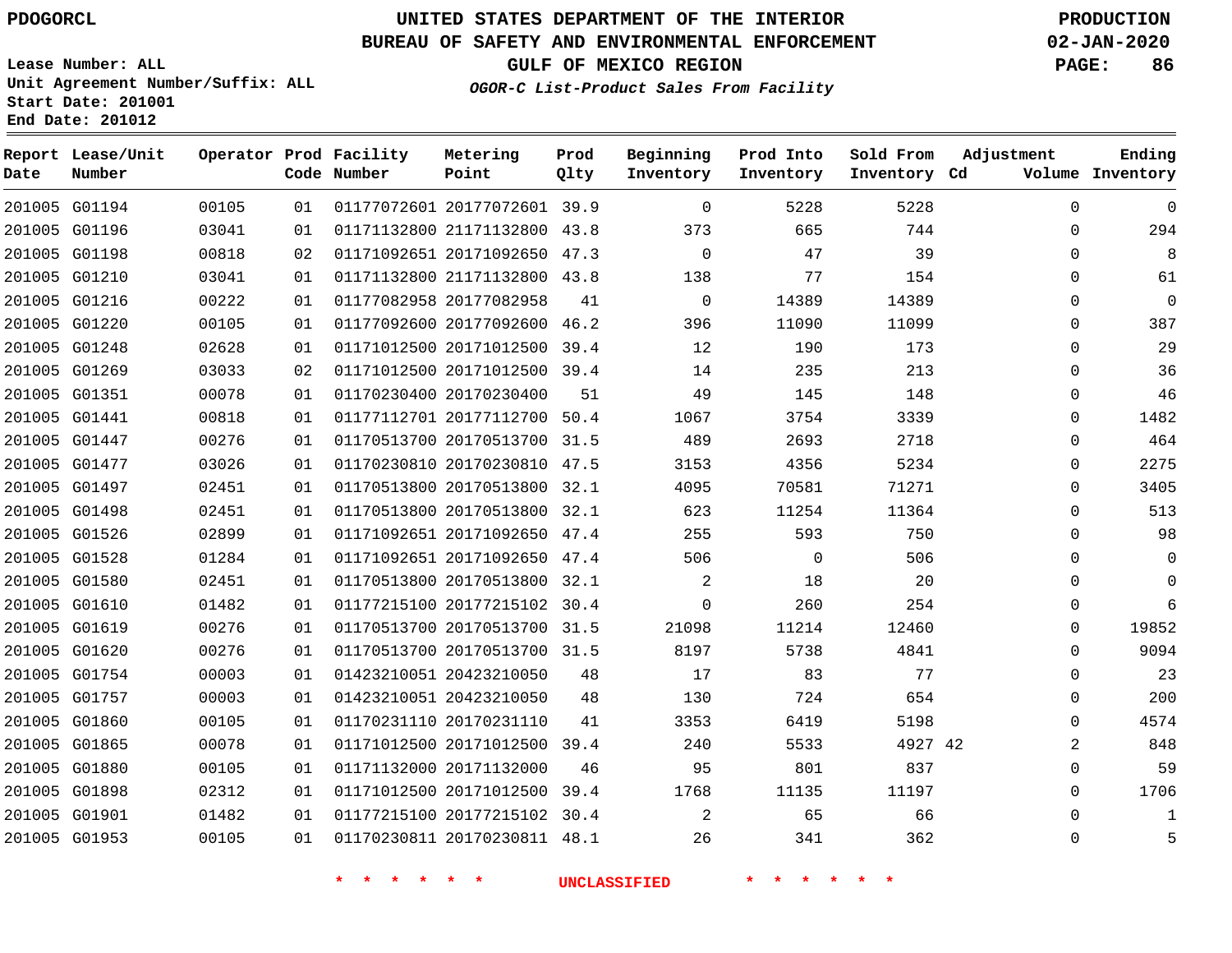#### **BUREAU OF SAFETY AND ENVIRONMENTAL ENFORCEMENT 02-JAN-2020**

**Lease Number: ALL Unit Agreement Number/Suffix: ALL Start Date: 201001**

**End Date: 201012**

**GULF OF MEXICO REGION PAGE: 87**

**OGOR-C List-Product Sales From Facility**

| Date | Report Lease/Unit<br>Number |       |    | Operator Prod Facility<br>Code Number | Metering<br>Point            | Prod<br>Qlty | Beginning<br>Inventory | Prod Into<br>Inventory | Sold From<br>Inventory Cd | Adjustment   | Ending<br>Volume Inventory |
|------|-----------------------------|-------|----|---------------------------------------|------------------------------|--------------|------------------------|------------------------|---------------------------|--------------|----------------------------|
|      | 201005 G01966               | 01482 | 01 |                                       | 01177215100 20177215102 30.4 |              | 52                     | 3379                   | 3354                      | $\mathbf{0}$ | 77                         |
|      | 201005 G01967               | 01482 | 01 |                                       | 01177215100 20177215102 30.4 |              | 204                    | 7387                   | 7423 42                   | $\mathbf{1}$ | 169                        |
|      | 201005 G01997               | 01071 | 02 |                                       | 01170230810 20170230810 47.2 |              | 37                     | 55                     | 55                        | $\Omega$     | 37                         |
|      | 201005 G01998               | 00818 | 01 |                                       | 01170230810 20170230810 47.5 |              | 31                     | 82                     | 70                        | $\mathbf{0}$ | 43                         |
|      | 201005 G02006               | 03026 | 01 |                                       | 01170530900 20170530900 47.8 |              | 15                     | 10                     |                           | 21 42<br>1   | 5                          |
|      | 201005 G02021               | 01482 | 01 |                                       | 01170230811 20170230811 48.2 |              | 109                    | 1690                   | 1774                      | $\mathbf{0}$ | 25                         |
|      | 201005 G02023               | 02312 | 02 |                                       | 01170230811 20170230811 48.2 |              | 461                    | 6220                   | 6590                      | $\mathbf{0}$ | 91                         |
|      | 201005 G02037               | 02222 | 01 |                                       | 01170530900 20170530900 47.8 |              | 14                     | 21                     | 25                        | $\mathbf{0}$ | 10                         |
|      | 201005 G02045               | 00105 | 01 |                                       | 01170530900 20170530900 47.7 |              | 138                    | 130                    | 206                       | $\mathbf{0}$ | 62                         |
|      | 201005 G02062               | 02375 | 01 |                                       | 0117704220A 2017704220A 41.4 |              | $\mathbf 0$            | 474                    | 474                       | $\mathbf{0}$ | $\Omega$                   |
|      | 201005 G02088               | 00687 | 01 |                                       | 01170230811 20170230811 48.2 |              | 41                     | 531                    | 564                       | $\mathbf{0}$ | 8                          |
|      | 201005 G02091               | 00687 | 01 |                                       | 01170230811 20170230811 48.2 |              | 51                     | 94                     | 144                       | $\mathbf 0$  | $\mathbf{1}$               |
|      | 201005 G02099               | 01978 | 02 |                                       | 01171012310 20171012310 46.3 |              | 160                    | 2656                   | 2687                      | 0            | 129                        |
|      | 201005 G02104               | 00687 | 01 |                                       | 01171132000 20171132000 46.1 |              | 62                     | 730                    | 740 42                    | 2            | 54                         |
|      | 201005 G02111               | 00276 | 01 |                                       | 01171132000 20171132000 46.1 |              | 479                    | 6786                   | 6769 42                   | $\mathbf{1}$ | 497                        |
|      | 201005 G02127               | 02312 | 01 |                                       | 01170230810 20170230810 47.5 |              | 84                     | 220                    | 189                       | $\mathbf 0$  | 115                        |
|      | 201005 G02161               | 00818 | 02 |                                       | 01171012500 20171012500 39.4 |              | 492                    | 8048                   | 7307                      | 0            | 1233                       |
|      | 201005 G02163               | 00105 | 01 |                                       | 01171012500 20171012500 39.3 |              | 192                    | 3229                   | 2926                      | $\mathbf 0$  | 495                        |
|      | 201005 G02300               | 01482 | 01 |                                       | 01171132800 21171132800 43.8 |              | 12                     | $\mathbf 0$            | 9                         | 0            | 3                          |
|      | 201005 G02317               | 02421 | 01 |                                       | 01171132000 20171132000 46.1 |              | 108                    | 1008                   | 1042                      | $\mathbf 0$  | 74                         |
|      | 201005 G02353               | 01284 | 01 |                                       | 01170230450 20170230450 51.6 |              | 215                    | 2909                   | 2878                      | 0            | 246                        |
|      | 201005 G02354               | 01284 | 01 |                                       | 01170230450 20170230450 51.6 |              | 155                    | 2381                   | 2336                      | $\mathbf 0$  | 200                        |
|      | 201005 G02357               | 02200 | 02 |                                       | 01170230450 20170230450 51.6 |              | 15                     | 276                    | 268                       | 0            | 23                         |
|      | 201005 G02404               | 02589 | 01 |                                       | 01170230810 20170230810      | 10           | 1109                   | 411                    | 411                       | $\mathbf 0$  | 1109                       |
|      | 201005 G02428               | 00105 | 01 |                                       | 01170230810 20170230810 47.5 |              | 22                     | 15                     | 29                        | $\mathbf 0$  | 8                          |
|      | 201005 G02429               | 00491 | 01 |                                       | 01170230810 20170230810 47.4 |              | 209                    | 439                    | 418 42                    | $-1$         | 229                        |
|      | 201005 G02433               | 00491 | 01 |                                       | 01170230810 20170230810 47.5 |              | $\Omega$               | 28                     | 11                        | 0            | 17                         |
|      | 201005 G02434               | 03033 | 02 |                                       | 01423210051 20170230810 47.5 |              | 41                     | 88                     | 83                        | $\mathbf 0$  | 46                         |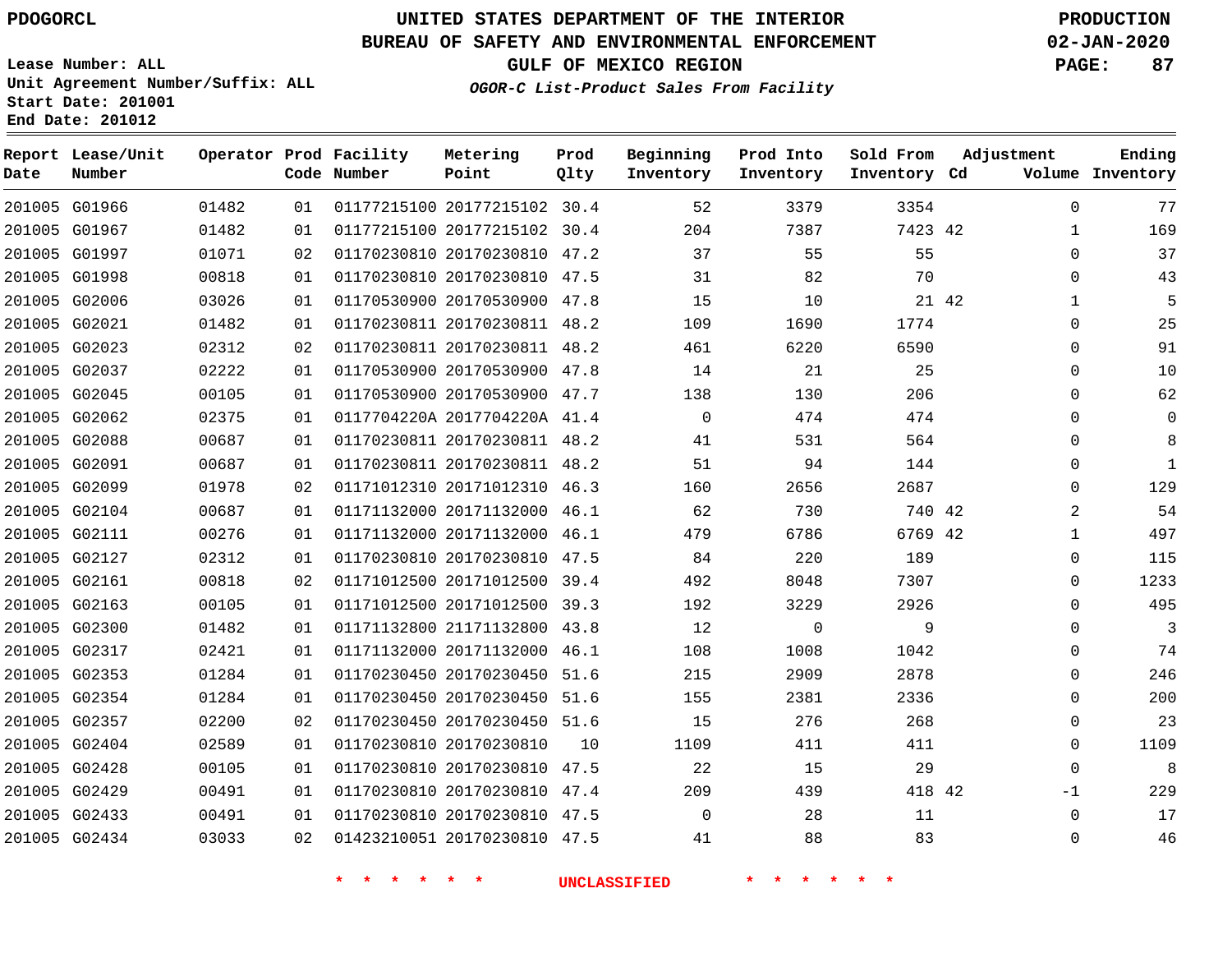#### **BUREAU OF SAFETY AND ENVIRONMENTAL ENFORCEMENT 02-JAN-2020**

**GULF OF MEXICO REGION PAGE: 88**

**Lease Number: ALL Unit Agreement Number/Suffix: ALL Start Date: 201001 End Date: 201012**

**OGOR-C List-Product Sales From Facility**

| Date | Report Lease/Unit<br>Number |       |    | Operator Prod Facility<br>Code Number | Metering<br>Point            | Prod<br>Qlty | Beginning<br>Inventory | Prod Into<br>Inventory | Sold From<br>Inventory Cd | Adjustment    | Ending<br>Volume Inventory |
|------|-----------------------------|-------|----|---------------------------------------|------------------------------|--------------|------------------------|------------------------|---------------------------|---------------|----------------------------|
|      | 201005 G02436               | 02628 | 02 |                                       | 01170230811 20170230811 48.2 |              | 143                    | 1546                   | 1664                      | $\Omega$      | 25                         |
|      | 201005 G02439               | 02375 | 01 |                                       | 01171132000 20171132000 46.1 |              | $\mathbf{0}$           | 271                    | 271                       | 0             | $\mathbf 0$                |
|      | 201005 G02580               | 00818 | 02 |                                       | 01171012400 20171012400 48.2 |              | 7041                   | 73493                  | 76369                     | $\Omega$      | 4165                       |
|      | 201005 G02596               | 01482 | 01 |                                       | 01171132800 21171132800 43.8 |              | 46                     | 5                      |                           | 35 42<br>$-1$ | 15                         |
|      | 201005 G02601               | 01834 | 01 |                                       | 01171092651 20171092650 47.4 |              | 310                    | 561                    | 779 42                    | $\mathbf{1}$  | 93                         |
|      |                             | 03056 | 01 |                                       | 01171092651 20171092650 47.4 |              | 90                     | 381                    | 326                       | 0             | 145                        |
|      |                             |       |    |                                       |                              |              | 400                    | 942                    | 1105                      | 1             | 238                        |
|      | 201005 G02628               | 00105 | 01 |                                       | 01171012500 20171012500 39.3 |              | 124                    | 2498                   | 2239                      | 0             | 383                        |
|      | 201005 G02663               | 02893 | 02 |                                       | 01423210051 20423210050      | 48           | 51                     | 217                    | 208                       | 0             | 60                         |
|      | 201005 G02665               | 02451 | 01 |                                       | 01423210051 20423210050      | 48           | 275                    | 1265                   | 1191                      | 0             | 349                        |
|      | 201005 G02759               | 01284 | 01 |                                       | 01170230810 20170230810 47.5 |              | 0                      | 41                     | 20                        | 0             | 21                         |
|      | 201005 G02819               | 00105 | 01 |                                       | 01170231110 20170231110      | 41           | 35                     | 5                      | 36                        | 0             | $\overline{4}$             |
|      | 201005 G02825               | 00105 | 01 |                                       | 01170230810 20170230810 47.4 |              | 364                    | 712                    | 704                       | 0             | 372                        |
|      | 201005 G02826               | 00105 | 01 |                                       | 01170231110 20170231110      | 41           | 73                     | 135                    | 112                       | $\Omega$      | 96                         |
|      |                             |       | 01 |                                       | 01170230810 20170230810 47.4 |              | 239                    | 509                    | 482                       | $\Omega$      | 266                        |
|      |                             |       |    |                                       |                              |              | 312                    | 644                    | 594                       | 0             | 362                        |
|      | 201005 G02870               | 02636 | 01 |                                       | 01170230810 20170230810 47.5 |              | 6                      | 14                     | 13                        | 0             | 7                          |
|      | 201005 G02885               | 02312 | 01 |                                       | 01171132000 20171132000 46.1 |              | 38                     | 383                    | 393                       | 0             | 28                         |
|      | 201005 G02895               | 02579 | 02 |                                       | 01171092651 20171092650      | 48.2         | 20                     | $\mathbf 0$            | 20                        | 0             | $\mathsf 0$                |
|      | 201005 G02898               | 01834 | 01 |                                       | 01171012300 20171012300 38.4 |              | 573                    | 1495                   | 1664                      | 0             | 404                        |
|      | 201005 G02917               | 01834 | 01 |                                       | 01171092930 20171092930 36.6 |              | 187                    | 3028                   | 3095                      | 0             | 120                        |
|      | 201005 G03061               | 00105 | 01 |                                       | 01423210051 20423210050      | 48           | 167                    | 536                    | 555                       | 0             | 148                        |
|      | 201005 G03068               | 00105 | 01 |                                       | 01423210051 20423210050      | 48           | 7                      | 161                    | 124                       | 0             | 44                         |
|      | 201005 G03145               | 03041 | 01 |                                       | 01171132800 21171132800 43.8 |              | 65                     | 193                    | 185                       | 0             | 73                         |
|      | 201005 G03152               | 00105 | 01 |                                       | 01177092600 20177092600 46.2 |              | 183                    | 6147                   | 6116                      | $\Omega$      | 214                        |
|      | 201005 G03169               | 01284 | 01 |                                       | 01171092651 20171092650 47.4 |              | 10                     | $\Omega$               | 10                        | 0             | $\mathbf 0$                |
|      | 201005 G03236               | 03041 | 01 |                                       | 01170230450 20170230450 51.6 |              | 23                     | 510                    | 490                       | 0             | 43                         |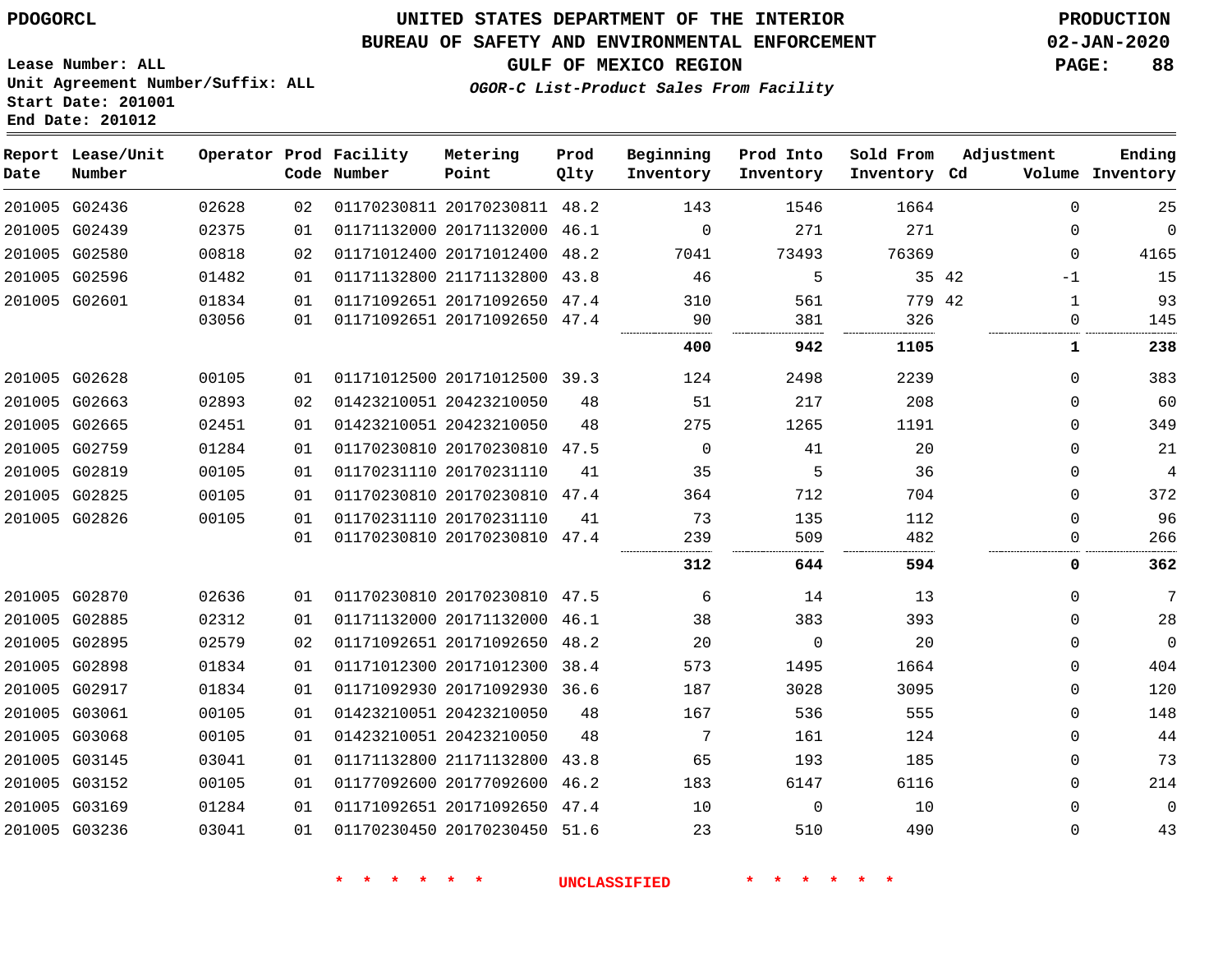#### **BUREAU OF SAFETY AND ENVIRONMENTAL ENFORCEMENT 02-JAN-2020**

**Lease Number: ALL Unit Agreement Number/Suffix: ALL Start Date: 201001 End Date: 201012**

**GULF OF MEXICO REGION PAGE: 89**

**OGOR-C List-Product Sales From Facility**

| Date | Report Lease/Unit<br>Number |       |    | Operator Prod Facility<br>Code Number | Metering<br>Point            | Prod<br>Qlty | Beginning<br>Inventory | Prod Into<br>Inventory | Sold From<br>Inventory Cd | Adjustment            | Ending<br>Volume Inventory |
|------|-----------------------------|-------|----|---------------------------------------|------------------------------|--------------|------------------------|------------------------|---------------------------|-----------------------|----------------------------|
|      | 201005 G03244               | 02871 | 01 |                                       | 01170230810 20170230810 47.5 |              | 56                     | 251                    | 176                       | 0                     | 131                        |
|      | 201005 G03251               | 00105 | 01 |                                       | 01170231110 20170231110      | 41           | 29                     | $\Omega$               | 29                        | $\Omega$              | $\mathbf 0$                |
|      | 201005 G03264               | 00003 | 01 |                                       | 01170230811 20170230811 48.2 |              | 13                     | 96                     | 108                       | 0                     | 1                          |
|      |                             | 01284 | 02 |                                       | 01170530900 20170530900 47.8 |              | 117                    | 167                    | 205                       | 0                     | 79                         |
|      |                             |       |    |                                       |                              |              | 130                    | 263                    | 313                       | 0                     | 80                         |
|      | 201005 G03265               | 01284 | 02 |                                       | 01170530900 20170530900 47.8 |              | 453                    | 462                    | 695                       | $\Omega$              | 220                        |
|      | 201005 G03331               | 02312 | 02 |                                       | 01171132800 21171132800      | 43.8         | 4454                   | 10085                  | 10419                     |                       | 4120<br>0                  |
|      | 201005 G03414               | 00818 | 01 |                                       | 01170753510 20170753510 59.1 |              | 223                    | 127                    |                           | 91 42<br>$\mathbf{1}$ | 260                        |
|      | 201005 G03738               | 00064 | 01 |                                       | 01170230450 20170230450 51.6 |              | 5                      | 201                    | 190 42                    | $\mathbf{1}$          | 17                         |
|      |                             | 02871 | 01 |                                       | 01170230450 20170230450      | $\Omega$     | 3                      | $\mathbf 0$            | $\Omega$                  | $\Omega$              | 3                          |
|      |                             |       |    |                                       |                              |              | 8                      | 201                    | 190                       | 1                     | 20                         |
|      | 201005 G03793               | 02894 | 01 |                                       | 01171012500 20171012500 39.4 |              | 59                     | 140                    | 177                       | $\mathbf 0$           | 22                         |
|      | 201005 G03940               | 00105 | 01 |                                       | 01423210051 20423210050      | 48           | 9                      | 39                     | 37                        |                       | 11<br>$\Omega$             |
|      | 201005 G03958               | 00105 | 01 |                                       | 01170230510 20170230510 48.8 |              | 919                    | 1089                   | 712                       | $\mathbf 0$           | 1296                       |
|      | 201005 G04003               | 00105 | 01 |                                       | 01171012500 20171012500 39.3 |              | 830                    | 12334                  | 11275                     | $\Omega$              | 1889                       |
|      | 201005 G04065               | 02628 | 01 |                                       | 01423210051 20423210050      | 48           | 6                      | 37                     | 33                        | $\mathbf 0$           | 10                         |
|      | 201005 G04081               | 02894 | 01 |                                       | 01170230450 20170230810 47.5 |              | 365                    | 319                    | 517                       | $\mathbf 0$           | 167                        |
|      | 201005 G04085               | 00687 | 01 |                                       | 01170230811 20170230811 48.2 |              | 299                    | 2346                   | 2610 42                   | $-1$                  | 34                         |
|      | 201005 G04087               | 02899 | 01 |                                       | 01177008150 01177008150 33.1 |              | 1716                   | 2661                   | 2956 42                   | $-1$                  | 1420                       |
|      | 201005 G04090               | 02312 | 02 |                                       | 01170230810 20170230810 47.5 |              | 261                    | 580                    | 538                       | $\mathbf 0$           | 303                        |
|      | 201005 G04143               | 00105 | 01 |                                       | 01170230510 20170230510 48.8 |              | 513                    | 424                    | 393                       | 0                     | 544                        |
|      | 201005 G04232               | 00105 | 01 |                                       | 01171012500 20171012500 39.3 |              | 23                     | 225                    | 225                       | 0                     | 23                         |
|      |                             | 00730 | 01 |                                       | 01171012500 20171012500 39.4 |              | 1035                   | 11506                  | 10778                     |                       | 1763<br>0                  |
|      |                             |       |    |                                       |                              |              | 1058                   | 11731                  | 11003                     | 0                     | 1786                       |
|      | 201005 G04254               | 01834 | 01 |                                       | 01170573602 20170573602      | 40           | 643                    | 1139                   | 1205                      | $\mathbf 0$           | 577                        |
|      | 201005 G04421               | 00105 | 01 |                                       | 01171131600 20171131600 49.2 |              | 376                    | 5689                   | 5507                      | $\mathbf 0$           | 558                        |
|      | 201005 G04453               | 02589 | 01 |                                       | 01171012300 20171012300 32.9 |              | 708                    | 1780                   | 2006                      | $\mathbf 0$           | 482                        |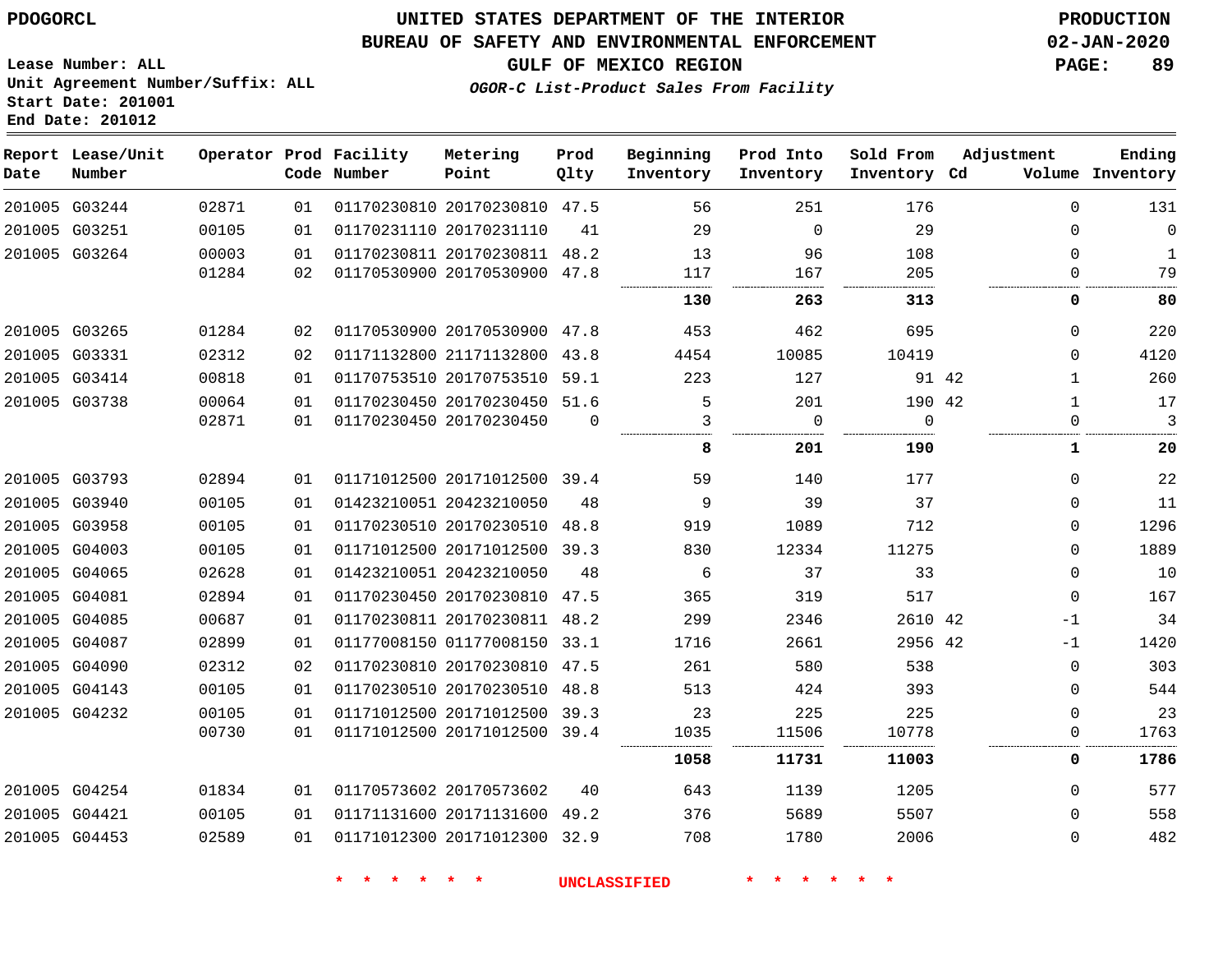**End Date: 201012**

**Report Lease/Unit**

**Number**

## **UNITED STATES DEPARTMENT OF THE INTERIOR PDOGORCL PRODUCTION**

**Prod Qlty**

#### **BUREAU OF SAFETY AND ENVIRONMENTAL ENFORCEMENT 02-JAN-2020**

**Lease Number: ALL Unit Agreement Number/Suffix: ALL Start Date: 201001**

**Operator Prod Facility**

**Code Number**

**Metering Point**

**GULF OF MEXICO REGION PAGE: 90**

**Inventory Cd Volume**

**Adjustment**

**Ending**

**OGOR-C List-Product Sales From Facility**

**Beginning Inventory**

**Sold From Inventory**

**Prod Into Inventory**

| 201005 G04460 | 01819 | 01 | 01171012500 20171012500 39.4 |          | 112         | $\Omega$       | 112      | 0        | $\mathbf 0$ |
|---------------|-------|----|------------------------------|----------|-------------|----------------|----------|----------|-------------|
| 201005 G04537 | 02589 | 01 | 01420470030 20420470030 50.1 |          | 1272        | 123            | 139      | 0        | 1256        |
| 201005 G04547 | 02628 | 01 | 01423210051 20423210050      | 48       | 10          | 70             | 62       | 0        | 18          |
| 201005 G04565 | 01284 | 01 | 01420390101 01420390101      | $\Omega$ | 926         | 116            | $\Omega$ | $\Omega$ | 1042        |
| 201005 G04773 | 01482 | 01 | 01170230811 20170230811 48.2 |          | 1           | 22             | 23       | 0        | $\mathbf 0$ |
| 201005 G04787 | 00687 | 01 | 01171131600 20171131600 49.2 |          | $\Omega$    | 78             | 70       | 0        | 8           |
| 201005 G04800 | 03026 | 01 | 01171132800 21171132800 43.8 |          | 2858        | 5145           | 5735     | 0        | 2268        |
| 201005 G04818 | 02894 | 01 | 01170230500 20170230500 43.2 |          | $\mathbf 0$ | 139            | 99       | 0        | 40          |
| 201005 G04996 | 02628 | 01 | 01420570060 20420570060 52.7 |          | 228         | $\Omega$       | $\Omega$ | 0        | 228         |
| 201005 G05006 | 01284 | 02 | 01170230510 20170230510 48.9 |          | 6           | 13             | 3        | 0        | 16          |
| 201005 G05283 | 01376 | 01 | 01170231300 01170231300 39.8 |          | $\Omega$    | 20602          | 20602    | 0        | $\mathbf 0$ |
| 201005 G05286 | 03033 | 02 | 01170230810 20170230810 47.5 |          | 968         | 878            | 1387     | 0        | 459         |
| 201005 G05292 | 00003 | 01 | 01170230811 20170230811 48.2 |          | 24          | 459            | 476      | $\Omega$ | 7           |
| 201005 G05299 | 00818 | 01 | 01170230500 20170230500 43.1 |          | 24          | $\overline{0}$ | 24       | 0        | $\Omega$    |
| 201005 G05346 | 01819 | 01 | 01170530900 20170530900 47.8 |          | 69          | 104            | 123 42   | -1       | 49          |
| 201005 G05391 | 01819 | 01 | 01170530900 20170530900 47.8 |          | 12          | 182            | 108 42   | 1        | 87          |
| 201005 G05431 | 00560 | 01 | 01177062608 2017706260A 36.4 |          | 176         | 15230          | 15310    | 0        | 96          |
| 201005 G05494 | 02871 | 02 | 01171132800 21171132800 43.8 |          | 208         | 578            | 563      | 0        | 223         |
| 201005 G05504 | 00105 | 01 | 01171012300 20171012300 38.4 |          | 421         | 1098           | 1222     | 0        | 297         |
|               |       | 01 | 01171132800 21171132800 43.8 |          | 1291        | 2839           | 2960     | 0        | 1170        |
|               | 00730 | 01 | 01171132800 21171132800 43.8 |          | 952         | 1624           | 1846     | 0        | 730         |
|               |       |    |                              |          | 2664        | 5561           | 6028     | 0        | 2197        |
| 201005 G05505 | 00078 | 01 | 01171132800 21171132800 43.8 |          | 127         | 531            | 492      | $\Omega$ | 166         |
| 201005 G05549 | 01834 | 01 | 01171092651 20171092650 47.4 |          | 847         | 2975           | 3331     | 0        | 491         |
|               | 02636 | 01 | 01171132800 21171132800 43.8 |          | 20          | 279            | 216      | 0        | 83          |
|               |       |    |                              |          | 867         | 3254           | 3547     | 0        | 574         |
| 201005 G05602 | 01834 | 01 | 01171012500 20171012500 39.4 |          | 124         | $\Omega$       | 124      | 0        | $\mathbf 0$ |
| 201005 G05610 | 02312 | 01 | 01171012500 20171012500 39.4 |          | 30          | 375            | 348      | $\Omega$ | 57          |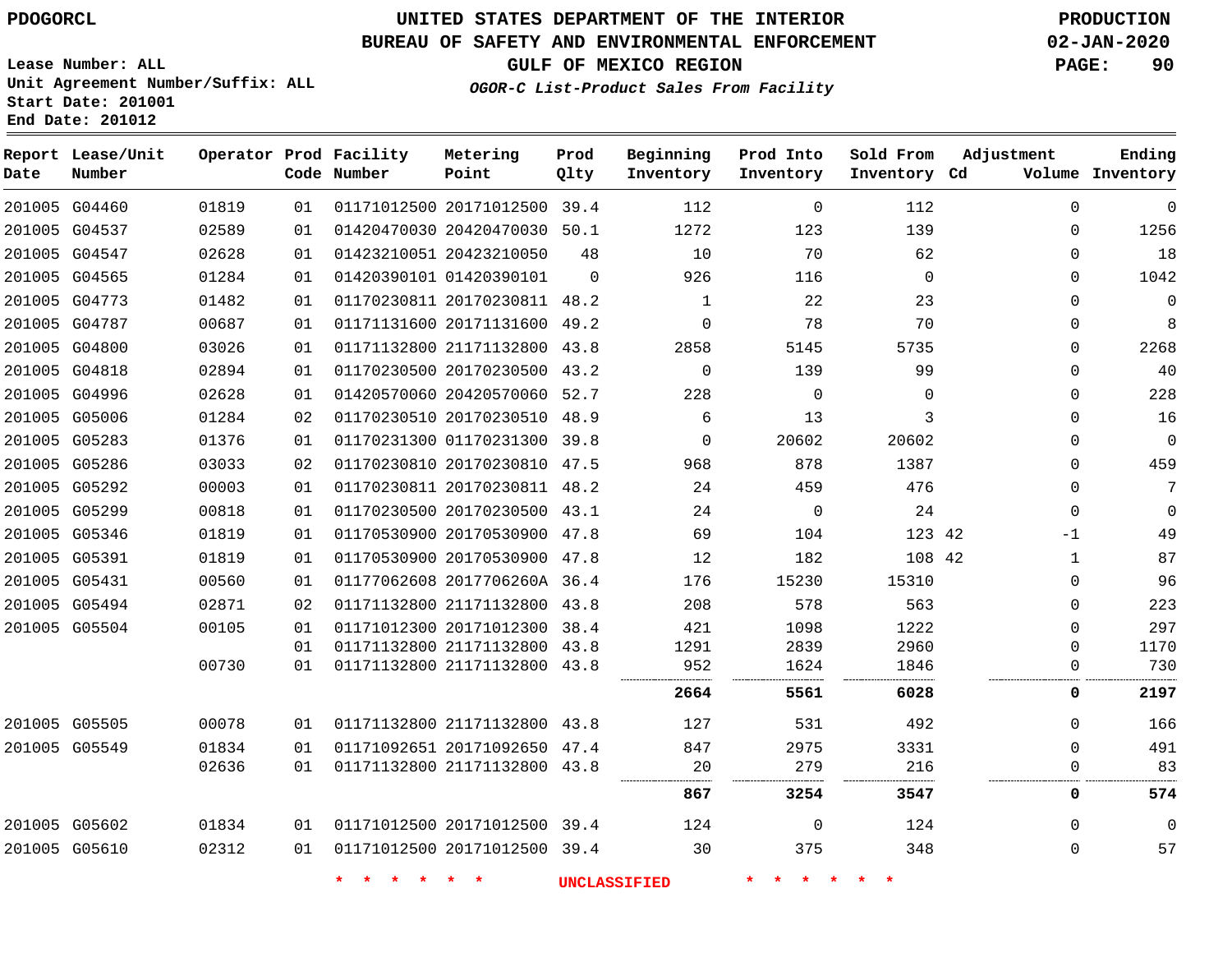## **UNITED STATES DEPARTMENT OF THE INTERIOR PDOGORCL PRODUCTION**

#### **BUREAU OF SAFETY AND ENVIRONMENTAL ENFORCEMENT 02-JAN-2020**

**Lease Number: ALL Unit Agreement Number/Suffix: ALL**

**OGOR-C List-Product Sales From Facility**

**GULF OF MEXICO REGION PAGE: 91**

**Start Date: 201001 End Date: 201012**

| Date   | Report Lease/Unit<br>Number |       |    | Operator Prod Facility<br>Code Number | Metering<br>Point            | Prod<br>Qlty | Beginning<br>Inventory | Prod Into<br>Inventory | Sold From<br>Inventory Cd | Adjustment   | Ending<br>Volume Inventory |
|--------|-----------------------------|-------|----|---------------------------------------|------------------------------|--------------|------------------------|------------------------|---------------------------|--------------|----------------------------|
|        | 201005 G05612               | 00105 | 01 |                                       | 01171012500 20171012500 39.3 |              | 451                    | 7185                   | 6535                      | $\mathbf 0$  | 1101                       |
|        | 201005 G06027               | 00105 | 01 |                                       | 01423210051 20423210050      | 48           | 37                     | 177                    | 165                       | $\mathbf 0$  | 49                         |
|        | 201005 G06037               | 02899 | 01 |                                       | 01420570060 20420570060 50.5 |              | 542                    | $\mathbf 0$            | 8                         | $\Omega$     | 534                        |
|        | 201005 G06069               | 00818 | 02 |                                       | 01423210051 20423210050      | 48           | 9                      | 69                     | 59                        | $\Omega$     | 19                         |
|        | 201005 G06104               | 00105 | 01 |                                       | 01420390110 20420390110 55.6 |              | 40                     | $\mathbf{1}$           | 26                        | $\Omega$     | 15                         |
|        | 201005 G06105               | 02409 | 01 |                                       | 01420390110 20420390110 55.6 |              | 130                    | $\mathbf{1}$           | 83                        | $\mathbf 0$  | 48                         |
|        | 201005 G06156               | 00818 | 02 |                                       | 01422450350 20422450350      | 41.9         | 909                    | $\Omega$               | 154                       | $\Omega$     | 755                        |
|        | 201005 G06165               | 01284 | 01 |                                       | 01170230450 20170230450      | 51.6         | 13                     | 343                    | 327                       | $\mathbf 0$  | 29                         |
|        | 201005 G06166               | 00105 | 01 |                                       | 01170230450 20170230450      | 51.5         | $\Omega$               | 69                     | 63                        | $\Omega$     | 6                          |
|        | 201005 G06167               | 00105 | 01 |                                       | 01170230450 20170230450      | 51.5         | 25                     | 222                    | 214                       | 0            | 33                         |
|        | 201005 G06168               | 03008 | 02 |                                       | 01170230450 20170230450 51.6 |              | 12                     | 531                    | 513                       | $\Omega$     | 30                         |
| 201005 | G06180                      | 00730 | 01 |                                       | 01170230450 20170230450      | 51.6         | 3                      | 22                     | 23                        | $\mathbf 0$  | $\overline{a}$             |
|        | 201005 G06668               | 00276 | 01 |                                       | 01171132000 20171132000 46.1 |              | 286                    | 2409                   | 2518 42                   | -1           | 176                        |
| 201005 | G06767                      | 01834 | 01 |                                       | 01171012500 20171012500      | 39.4         | 10                     | 18                     | 25                        | $\mathbf 0$  | 3                          |
|        | 201005 G07201               | 00818 | 02 |                                       | 01420570060 20420570060 51.4 |              | 169                    | $\Omega$               | 3                         | $\Omega$     | 166                        |
|        | 201005 G07215               | 03041 | 01 |                                       | 01420390120 01420390120 53.5 |              | 69                     | 195                    | 211                       | $\mathbf 0$  | 53                         |
|        | 201005 G07619               | 02222 | 01 |                                       | 01170530900 20170530900      | 0            | 21                     | $\mathbf 0$            | $\mathbf 0$               | $\mathbf 0$  | 21                         |
|        | 201005 G07703               | 03041 | 01 |                                       | 01171132800 21171132800 43.8 |              | 222                    | 376                    | 429                       | $\mathbf 0$  | 169                        |
|        | 201005 G07736               | 02312 | 02 |                                       | 01171132800 21171132800 43.8 |              | 355                    | 1443                   | 1288                      | $\mathbf 0$  | 510                        |
|        | 201005 G07760               | 01284 | 01 |                                       | 01177122950 20177122950 30.1 |              | 79                     | 21141                  | 21176                     | $\mathbf 0$  | 44                         |
|        | 201005 G07917               | 01834 | 01 |                                       | 01170573602 20170573602      | 40           | 25199                  | 57972                  | 53828 42                  | $\mathbf{1}$ | 29344                      |
|        | 201005 G08120               | 02312 | 02 |                                       | 01423210051 20423210050      | 48           | 21                     | 98                     | 92                        | $\Omega$     | 27                         |
|        | 201005 G08640               | 02589 | 01 |                                       | 01170530900 20170530900 43.9 |              | $\Omega$               | 54                     | 54                        | $\mathbf 0$  | $\mathbf 0$                |
|        | 201005 G08641               | 02589 | 01 |                                       | 01170530900 20170530900      | 43.9         | $\Omega$               | 768                    | 768                       | $\Omega$     | $\Omega$                   |
|        | 201005 G09010               | 03041 | 01 |                                       | 01420390120 01420390120      | 53.5         | 6                      | 74                     | 64                        | 0            | 16                         |
|        | 201005 G09500               | 02899 | 01 |                                       | 01177058270 01177058270      | 33.1         | 17                     | 27                     | 31 42                     | $\mathbf{1}$ | 14                         |
|        | 201005 G09564               | 01482 | 01 |                                       | 01171132800 21171132800      | 43.8         | 15                     | 7                      | 16                        | $\mathbf 0$  | 6                          |
|        | 201005 G09574               | 01819 | 01 |                                       | 01171012300 20171012300 38.4 |              | 386                    | 1128                   | 1209                      | $\Omega$     | 305                        |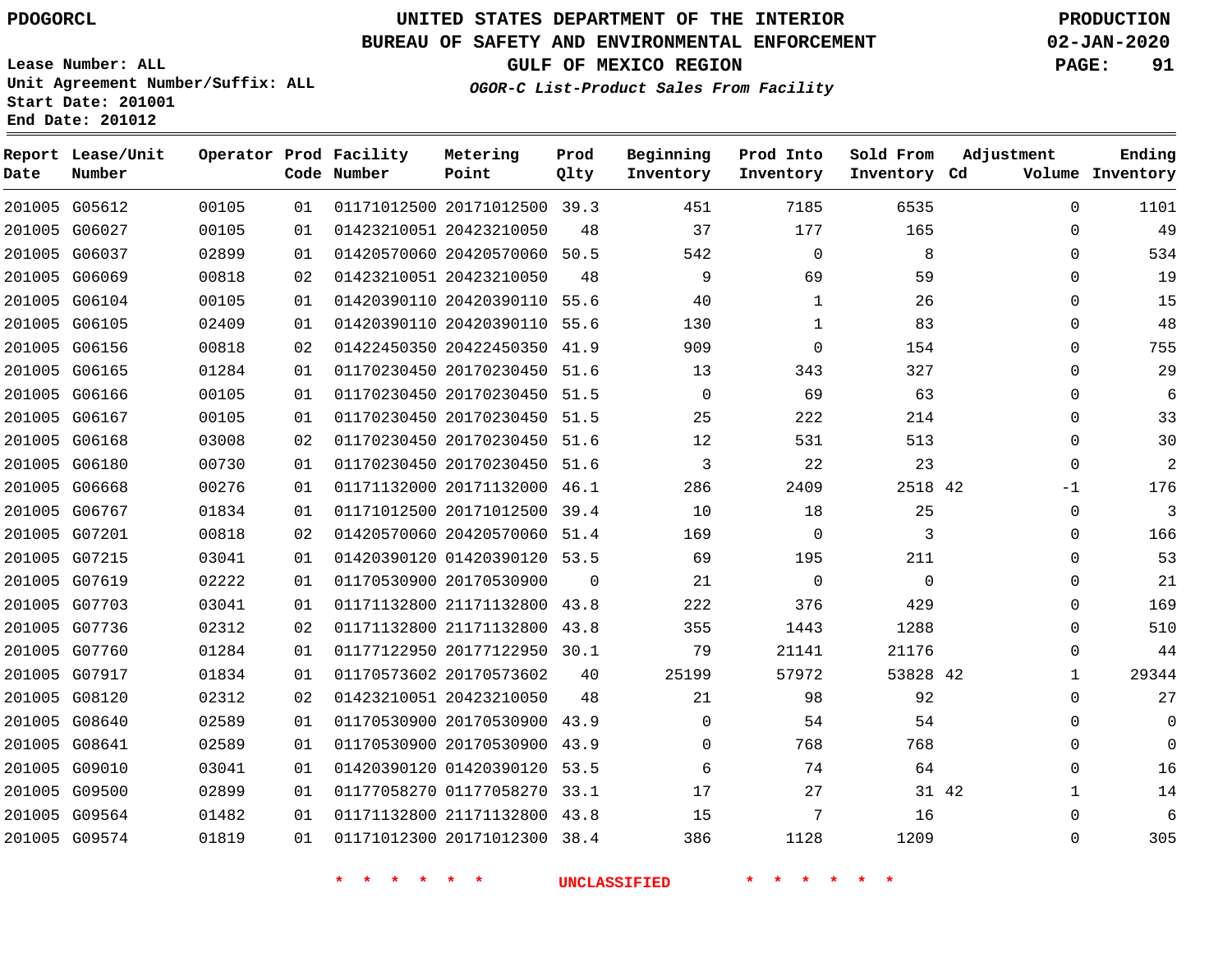**Report Lease/Unit**

**Number**

 G09631 G10226 G10487 G10636 G10665 G10794 G10910 G11243 G11870 G11952 G11983 G11984 G12019 G12020 G12024 G12355 G12497 G12564 G12761 G12802 G12803 G12906 G13557 G13560 G13576 G13825 G13850 G13937

**Date**

## **UNITED STATES DEPARTMENT OF THE INTERIOR PDOGORCL PRODUCTION**

**Prod Qlty**

#### **BUREAU OF SAFETY AND ENVIRONMENTAL ENFORCEMENT 02-JAN-2020**

**Lease Number: ALL Unit Agreement Number/Suffix: ALL Start Date: 201001**

> 

**Operator Prod Facility**

**Code Number**

 

**OGOR-C List-Product Sales From Facility**

**Beginning Inventory**

> 

 

**Prod Into Inventory**

**GULF OF MEXICO REGION PAGE: 92**

**Inventory Cd Volume**

**Adjustment**

  $\Omega$  $\Omega$  $\Omega$  $\Omega$  $\Omega$  $\Omega$  $\Omega$  $\Omega$  $\Omega$  $\Omega$  $\Omega$  $-1$  $\Omega$  $\Omega$  $\Omega$  $\cap$  $\Omega$  $\Omega$  $\Omega$  $\Omega$   $\Omega$   $\Omega$ 

**Ending**

64 42

**Sold From Inventory**

| 02894 | 01 | 01170230811 20170230811 48.2 |             | 558         | 7454  | 7902        |       |
|-------|----|------------------------------|-------------|-------------|-------|-------------|-------|
| 02899 | 01 | 01177058270 01177058270      | 33.1        | 1777        | 2755  | 3172        |       |
| 02466 | 01 | 01177122950 20177122950 30.1 |             | 15          | 4201  | 4207        |       |
| 00162 | 01 | 01177245110 2017724511G 45.1 |             | $\Omega$    | 8624  | 8624        |       |
| 02589 | 01 | 01420470030 20420470030 50.1 |             | 365         | 56    | 40          |       |
| 00276 | 01 | 01171132000 20171132000      | 46.1        | 5448        | 54169 | 55651       |       |
| 00105 | 01 | 01171012300 20171012300 38.4 |             | 71          | 197   | 215         |       |
| 01284 | 01 | 01177112605 2017711260Y      | 32          | 163         | 160   | 294         |       |
| 03008 | 02 | 01171092651 20171092650 47.4 |             | 52          | 431   | 412         |       |
| 01482 | 01 | 01171012500 20171012500      | 39.4        | 8           | 546   | 470         |       |
| 01482 | 01 | 01171012500 20171012500 39.4 |             | 147         | 2658  | 2397 42     |       |
| 02312 | 02 | 01171012500 20171012500      | 39.4        | 18          | 239   | 220         |       |
| 02589 | 01 | 01171012300 20171012300 38.9 |             | 7814        | 20430 | 22715       |       |
| 02589 | 01 | 01420390101 01420390101      | $\mathbf 0$ | 113         | 0     | $\mathbf 0$ |       |
| 02603 | 01 | 01170230510 20170230510 48.9 |             | 41          | 53    | 31          |       |
| 00162 | 01 | 01170230810 20170230810      | 47.5        | $\Omega$    | 1095  | 1095        |       |
| 02200 | 01 | 01170230811 20170230811 48.2 |             | 240         | 3329  | 3520        |       |
| 02409 | 01 | 01171132000 20171132000      | 46.1        | $\mathbf 1$ | 12    | 12          |       |
| 01819 | 01 | 01171012300 20171012300      | 38.4        | 1170        | 5502  | 5183        |       |
| 03026 | 01 | 01170230500 20170230500      | 43.1        | 6           | 30    |             | 28 42 |
| 03033 | 02 | 01170230810 20170230810      | 47.5        | 59          | 56    | 86          |       |
| 02594 | 02 | 01170230810 20170230810      | 47.5        | 13          | 64    | 50          |       |
| 00818 | 01 | 01170230450 20170230450 51.6 |             | 10          | 77    | 81          |       |
| 01482 | 01 | 01170230811 20170230811 48.2 |             | 10          | 39    | 48          |       |
| 02628 | 02 | 01171092651 20171092650 47.4 |             | 63          | 140   | 180         |       |

20177122950 30.1

**Metering Point**

20170753850 37.2

20423210050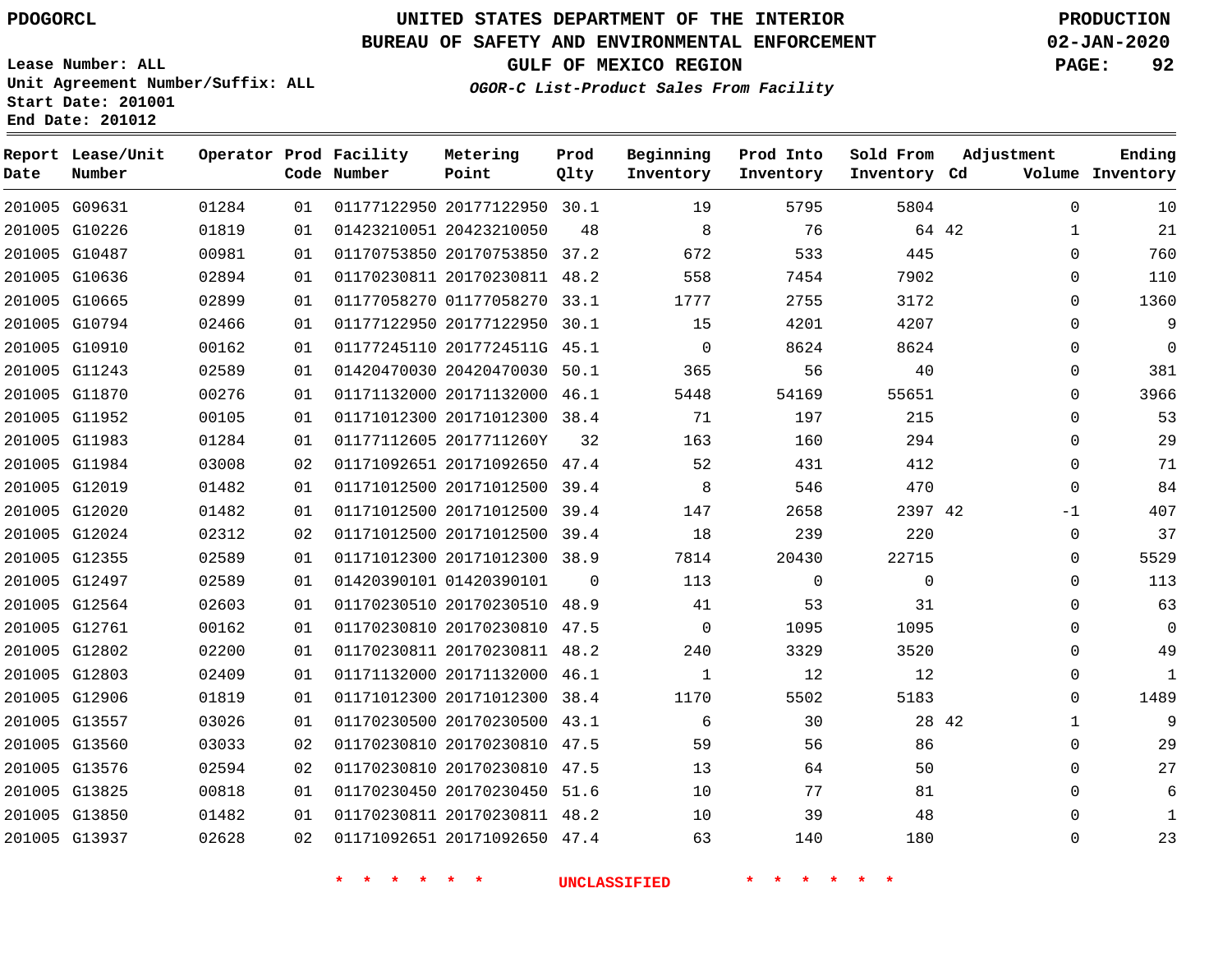## **UNITED STATES DEPARTMENT OF THE INTERIOR PDOGORCL PRODUCTION**

#### **BUREAU OF SAFETY AND ENVIRONMENTAL ENFORCEMENT 02-JAN-2020**

**Lease Number: ALL Unit Agreement Number/Suffix: ALL Start Date: 201001**

**GULF OF MEXICO REGION PAGE: 93**

**OGOR-C List-Product Sales From Facility**

# **Metering Prod Into**

| Date | Report Lease/Unit<br>Number |       |    | Operator Prod Facility<br>Code Number | Metering<br>Point            | Prod<br>Olty | Beginning<br>Inventory | Prod Into<br>Inventory | Sold From<br>Inventory Cd | Adjustment   | Ending<br>Volume Inventory |
|------|-----------------------------|-------|----|---------------------------------------|------------------------------|--------------|------------------------|------------------------|---------------------------|--------------|----------------------------|
|      | 201005 G13938               | 01284 | 01 |                                       | 01171012500 20171012500 39.4 |              | 949                    | 16060                  | 14548                     | $\Omega$     | 2461                       |
|      | 201005 G14193               | 02409 | 01 |                                       | 01170230810 20170230810 47.5 |              | 526                    | 1011                   | 1009                      | 0            | 528                        |
|      | 201005 G14342               | 02200 | 01 |                                       | 01170230811 20170230811 48.2 |              | 251                    | 3173                   | 3378 42                   | $\mathbf{1}$ | 47                         |
|      | 201005 G14493               | 01834 | 01 |                                       | 01171092930 20171092930 36.6 |              | 26                     | 719                    | 716                       | $\mathbf{0}$ | 29                         |
|      | 201005 G14535               | 01834 | 01 |                                       | 01171012500 20171012500 39.4 |              | 48                     | $\Omega$               | 48                        | $\Omega$     | $\overline{0}$             |
|      |                             | 02628 | 01 |                                       | 01171012500 20171012500 39.4 |              | $\mathbf 0$            | 1187                   | 1005                      | $\Omega$     | 182                        |
|      |                             |       |    |                                       |                              |              | 48                     | 1187                   | 1053                      | 0            | 182                        |
|      | 201005 G14791               | 02451 | 01 |                                       | 01420570060 20420570060 50.4 |              | 27                     | $\Omega$               | 1                         | $\Omega$     | 26                         |
|      | 201005 G14864               | 02871 | 02 |                                       | 01170230450 20170230450 53.7 |              | 428                    | 7650                   | 7435                      | 0            | 643                        |
|      | 201005 G15050               | 00105 | 01 |                                       | 01170231110 20170231110      | 41           | 5748                   | 12320                  | 9288                      | $\Omega$     | 8780                       |
|      | 201005 G15078               | 00064 | 01 |                                       | 01170230810 20170230810 47.5 |              | 3003                   | 1012                   | 1014                      | 0            | 3001                       |
|      | 201005 G15189               | 00560 | 01 |                                       | 01171132800 21171132800 43.8 |              | 65                     | 122                    | 134                       | 0            | 53                         |
|      | 201005 G15239               | 03041 | 01 |                                       | 01171012500 20171012500 39.4 |              | 18                     | 116                    | 116                       | $\mathbf{0}$ | 18                         |
|      | 201005 G15242               | 03033 | 02 |                                       | 01171092651 20171092650      | 47.4         | $\mathbf 0$            | 58                     | 184 47                    | 135          | 9                          |
|      | 201005 G15263               | 02421 | 01 |                                       | 01171132000 20171132000 46.1 |              | 567                    | 7587                   | 7599                      | $\Omega$     | 555                        |
|      | 201005 G15277               | 00222 | 02 |                                       | 01171012400 20171012400 48.8 |              | 738                    | 8017                   | 8300 42                   | -1           | 454                        |
|      | 201005 G15293               | 01284 | 01 |                                       | 01171092651 20171092650 47.4 |              | 1524                   | $\Omega$               | 1524                      | $\Omega$     | $\overline{0}$             |
|      | 201005 G15299               | 02200 | 02 |                                       | 01171092651 20171092650 47.4 |              | 1434                   | 4826                   | 5463                      | $\Omega$     | 797                        |
|      | 201005 G15303               | 00105 | 01 |                                       | 01171092800 21171132800 43.8 |              | 122                    | 274                    | 284                       | $\Omega$     | 112                        |
|      | 201005 G15312               | 00105 | 01 |                                       | 01171092651 20171092650 47.3 |              | 3793                   | 11831                  | 13671                     | $\mathbf{0}$ | 1953                       |
|      | 201005 G15323               | 01482 | 01 |                                       | 01171012500 20171012500      | 39.4         | 8                      | 417                    | 361                       | $\mathbf{0}$ | 64                         |
|      | 201005 G15740               | 00818 | 01 |                                       | 01170230450 20170230450 51.6 |              | 45                     | 138                    | 171                       | $\Omega$     | 12                         |
|      |                             | 02893 | 02 |                                       | 01170230450 20170230450 51.6 |              | 461                    | 7951                   | 7744                      | 0            | 668                        |
|      |                             |       |    |                                       |                              |              | 506                    | 8089                   | 7915                      | 0            | 680                        |
|      | 201005 G15742               | 00730 | 01 |                                       | 01170230450 20170230450 51.6 |              | 25                     | 422                    | 412                       | $\mathbf{0}$ | 35                         |
|      | 201005 G15769               | 03041 | 01 |                                       | 01422450350 20422450350 41.9 |              | 219                    | $\Omega$               | 15                        | $\Omega$     | 204                        |
|      | 201005 G16104               | 00105 | 01 |                                       | 01170231110 20170231110      | 41           | 11                     | 28                     | 19                        | $\Omega$     | 20                         |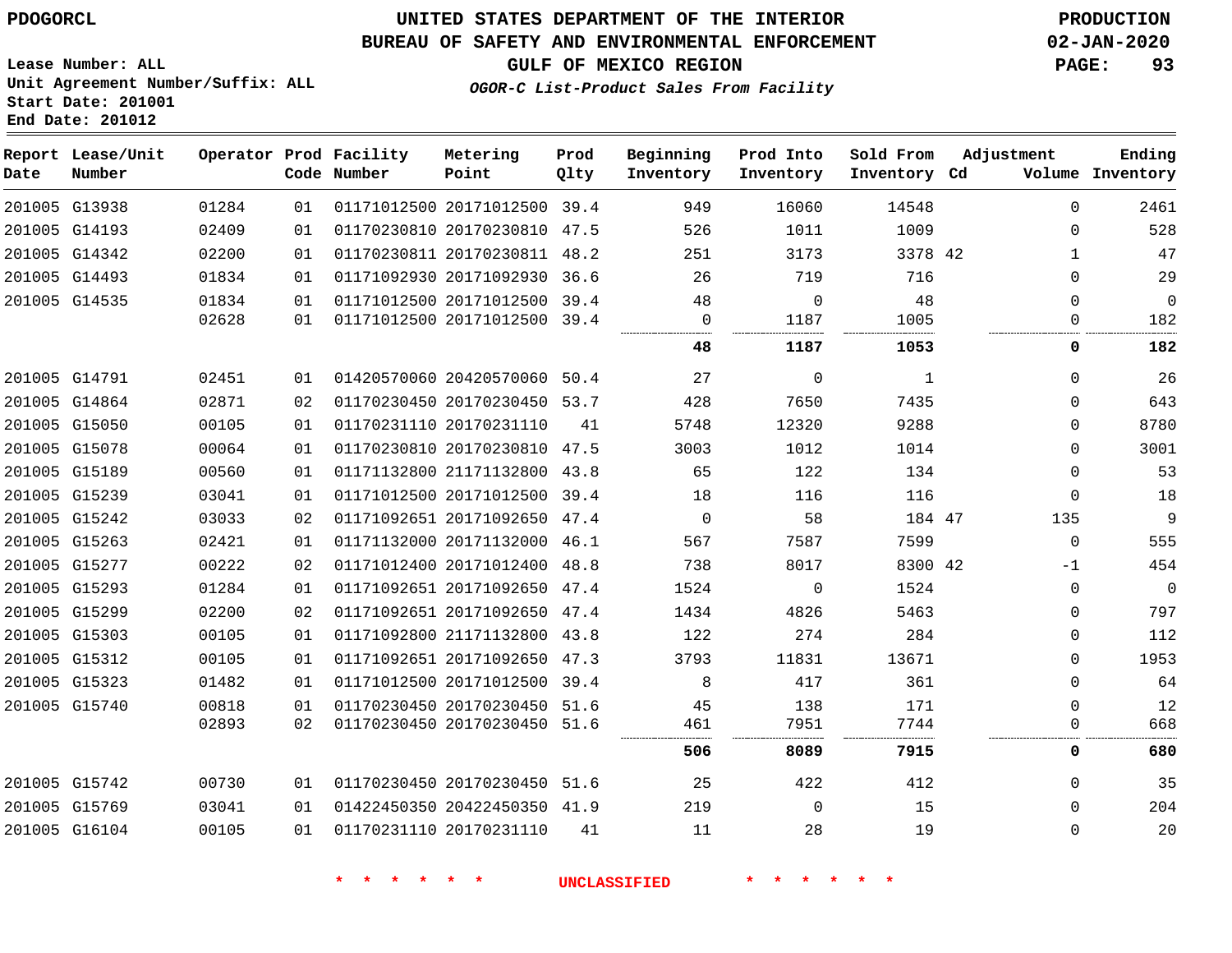G16121 G16353 G16461 G16469 G16500 G16515 G16575 G16890 G17124 G17133 G17190 G17754 G17789 G17858 G17898 G17912 G17913 G17921 G17942 G17966 G17973 G17977 G18040 G18043 G18054 G18208 G18577 G18863

**Date**

**Report Lease/Unit**

**Number**

## **UNITED STATES DEPARTMENT OF THE INTERIOR PDOGORCL PRODUCTION**

**Prod Qlty**

#### **BUREAU OF SAFETY AND ENVIRONMENTAL ENFORCEMENT 02-JAN-2020**

**Lease Number: ALL Unit Agreement Number/Suffix: ALL Start Date: 201001 End Date: 201012**

**Operator Prod Facility**

**Code Number**

**OGOR-C List-Product Sales From Facility**

**Sold From Inventory**

**Prod Into Inventory**

**Beginning Inventory**

**GULF OF MEXICO REGION PAGE: 94**

**Inventory Cd Volume**

**Adjustment**

 $\Omega$  $\Omega$  $\Omega$  $\Omega$  $\Omega$  $\Omega$  $\Omega$ -763  $\Omega$  $\Omega$  $\Omega$  $\Omega$  $\Omega$   $\Omega$  $\overline{0}$  $\Omega$  $\Omega$  $\Omega$  $\Omega$   $\Omega$  $\Omega$   $\Omega$  -857  $\Omega$ 

**Ending**

| 01482 | 01 | 01171132000 20171132000      | 46.1     | 58       | 591      | 606      |    |
|-------|----|------------------------------|----------|----------|----------|----------|----|
| 00105 | 01 | 01170753510 20170753510      | 59.1     | 17       | $\Omega$ | 4        |    |
| 03026 | 01 | 01170753510 20170753510      | 59.1     | 44       | 83       | 32       |    |
| 02312 | 01 | 01170755200 20170755200      | 39.6     | 756      | 11591    | 11776    |    |
| 00162 | 01 | 01177245110 2017724511G      | 45.1     | $\Omega$ | 9795     | 9795     |    |
| 00730 | 01 | 01608103650 20608103650      | 29.4     | $\Omega$ | 28       | 28       |    |
| 00981 | 01 | 01170753850 20170753850      | $\Omega$ | 1155     | 739      | $\Omega$ | 09 |
| 02871 | 02 | 01170230450 20170230450 51.6 |          | 5        | 94       | 94       |    |
| 01482 | 01 | 01423210051 20423210050      | 48       | 14       | 72       | 66       |    |
| 02312 | 02 | 01170230810 20170230810      | 47.5     | 53       | 140      | 120      |    |
| 02025 | 01 | 01170230510 20170230510      | 48.9     | 2609     | 2156     | 2146     |    |
| 00818 | 01 | 01170230810 20170230810      | 47.5     | 218      | 245      | 335      |    |
| 00105 | 01 | 01170530900 20170530900      | 47.8     | 282      | 265      | 421      |    |
| 01963 | 01 | 01171131600 20171131600      | 49.2     | 29       | 597      | 568      |    |
| 02409 | 01 | 01171132800 20177052203      | 36       | 0        | 5397     | 5397     |    |
| 01834 | 01 | 01171132800 21171132800      | 43.8     | 424      | 2798     | 2309     |    |
| 03026 | 01 | 01171012500 20177062959      | 24.9     | $\Omega$ | 58238    | 58238    |    |
| 00560 | 01 | 01177082604 20177082604      | 29.7     | $\Omega$ | 11629    | 11629    |    |
| 02421 | 01 | 01171012300 20171012300      | 38.4     | 18       | 355      | 277      |    |
| 00730 | 01 | 01171012400 20171012400      | 48.8     | 1250     | 12847    | 13369    |    |
| 02312 | 02 | 01171132800 21171132800      | 43.8     | 192      | 345      | 385      |    |
| 00105 | 01 | 01171012500 20171012500      | 39.4     | 43       | 666      | 607      |    |

20170230811 48.2

**Metering Point**

**\* \* \* \* \* \* UNCLASSIFIED \* \* \* \* \* \***

 20171012500 39.4 20171012500 39.4

20420470030 48.8

 20170573602 20170753850

  $\Omega$ 

0 0 9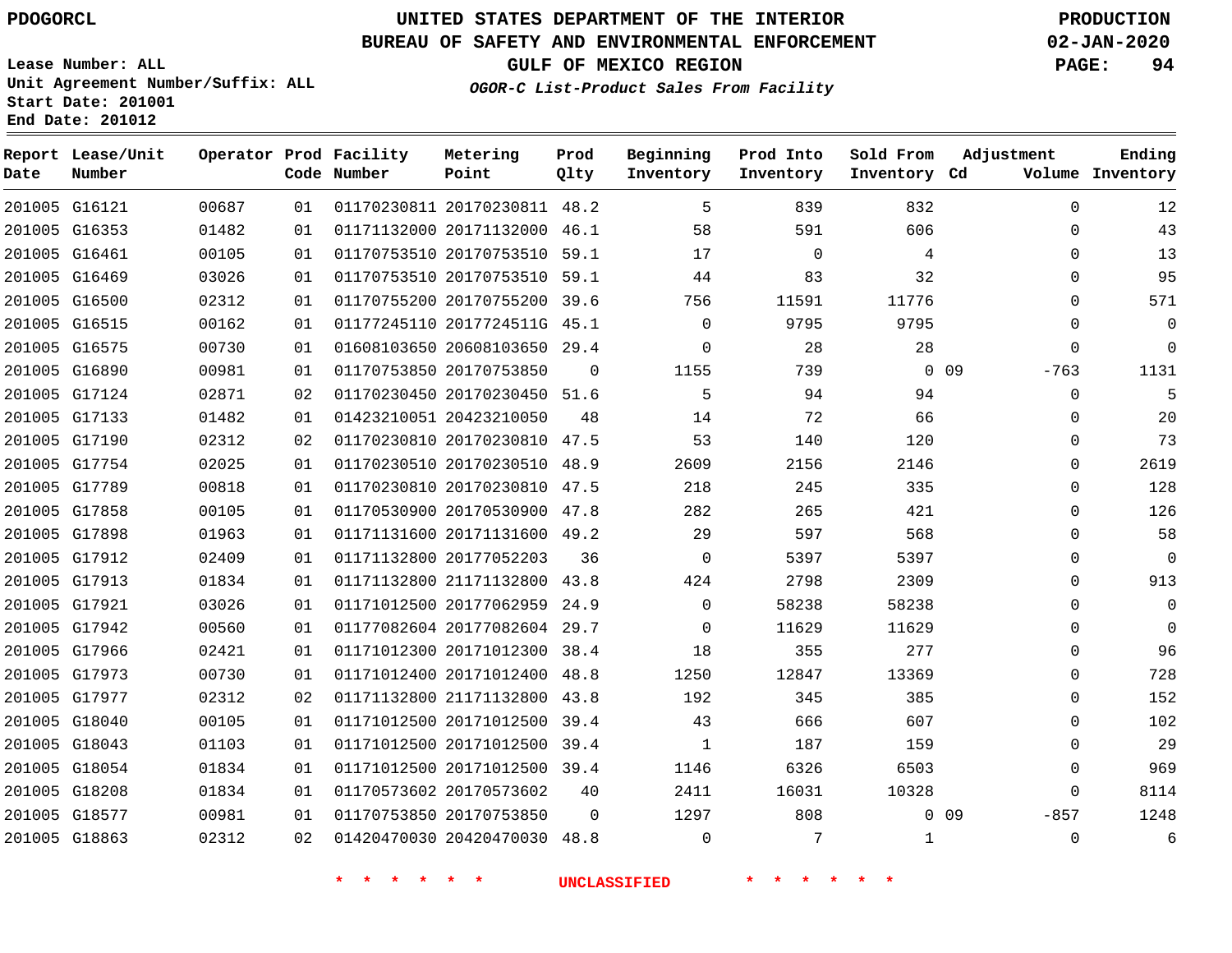## **UNITED STATES DEPARTMENT OF THE INTERIOR PDOGORCL PRODUCTION**

### **BUREAU OF SAFETY AND ENVIRONMENTAL ENFORCEMENT 02-JAN-2020**

**Lease Number: ALL Unit Agreement Number/Suffix: ALL Start Date: 201001**

**GULF OF MEXICO REGION PAGE: 95**

**OGOR-C List-Product Sales From Facility**

| Date | Report Lease/Unit<br>Number |       |    | Operator Prod Facility<br>Code Number | Metering<br>Point            | Prod<br>Qlty | Beginning<br>Inventory | Prod Into<br>Inventory | Sold From<br>Inventory Cd |        | Adjustment   | Ending<br>Volume Inventory |
|------|-----------------------------|-------|----|---------------------------------------|------------------------------|--------------|------------------------|------------------------|---------------------------|--------|--------------|----------------------------|
|      | 201005 G18885               | 00818 | 02 |                                       | 01420570060 20420570060 51.5 |              | 299                    | $\mathbf 0$            |                           | 4 4 2  | $-1$         | 294                        |
|      | 201005 G18920               | 02200 | 02 |                                       | 01423210051 20423210050      | 48           | 16                     | 68                     | 65                        |        | 0            | 19                         |
|      | 201005 G19025               | 02806 | 01 |                                       | 01423210051 20423210050      | 49           | 25                     | $\mathbf 0$            | $\Omega$                  |        | $\mathbf 0$  | 25                         |
|      | 201005 G19030               | 02806 | 01 |                                       | 01423210051 20423210050      | 49           | 44                     | 621                    |                           | $0$ 09 | $-519$       | 146                        |
|      | 201005 G19127               | 00818 | 01 |                                       | 01170230811 20170230811      | -0           | 228                    | $\mathbf 0$            |                           | $0$ 09 | $-190$       | 38                         |
|      | 201005 G19760               | 02894 | 01 |                                       | 01171132800 21171132800 43.8 |              | 17332                  | 34313                  | 37008                     |        | 0            | 14637                      |
|      | 201005 G19832               | 02349 | 01 |                                       | 01177163600 20177163600      | 41           | 159                    | 1872                   | 1877                      |        | 0            | 154                        |
|      | 201005 G20605               | 02377 | 01 |                                       | 01423550141 20423550140 27.8 |              | 1050                   | 13802                  | 13873                     |        | 0            | 979                        |
|      | 201005 G20616               | 02312 | 02 |                                       | 01423210051 20423210050      | 48           | 4                      | 18                     | 17                        |        | 0            | 5                          |
|      | 201005 G20655               | 00222 | 01 |                                       | 01170230510 20170230510 48.9 |              | 228                    | 318                    | 160                       |        | 0            | 386                        |
|      | 201005 G20656               | 03041 | 01 |                                       | 01422450350 20422450350 41.9 |              | 26                     | $\mathbf 0$            | 26                        |        | 0            | 0                          |
|      | 201005 G20660               | 00818 | 02 |                                       | 01170230450 20170230450 51.7 |              | $\mathbf 0$            | 33                     | 30                        |        | 0            | 3                          |
|      | 201005 G21065               | 02266 | 01 |                                       | 01171131600 20171131600 49.2 |              | 84                     | 659                    | 678                       |        | $\mathbf 0$  | 65                         |
|      | 201005 G21070               | 00560 | 01 |                                       | 01171132800 21171132800 43.8 |              | 211                    | 523                    | 541 42                    |        | 15           | 208                        |
|      | 201005 G21096               | 00818 | 01 |                                       | 01170230811 20170230811 48.2 |              | 29                     | 93                     | 121                       |        | $\mathbf 0$  | 1                          |
|      | 201005 G21116               | 00818 | 02 |                                       | 01171132800 21171132800 43.8 |              | 1238                   | 2736                   | 2848                      |        | $\mathbf 0$  | 1126                       |
|      | 201005 G21120               | 02058 | 02 |                                       | 01171012500 20171012500 39.4 |              | 65                     | 846                    | 781                       |        | $\Omega$     | 130                        |
|      | 201005 G21356               | 00064 | 01 |                                       | 01170230810 20170230810 47.5 |              | $\mathbf 0$            | 1                      | $\mathbf{1}$              |        | $\mathbf 0$  | $\mathbf 0$                |
|      | 201005 G21378               | 01819 | 01 |                                       | 01170230811 20170230811 48.2 |              | 188                    | 4923                   | 5039                      |        | $\Omega$     | 72                         |
|      | 201005 G21530               | 00078 | 01 |                                       | 01170230400 20170230400 50.9 |              | 511                    | 2356                   | 2120 42                   |        | $\mathbf{1}$ | 748                        |
|      | 201005 G21532               | 02807 | 01 |                                       | 01170230811 20170230811 48.2 |              | 591                    | 5863                   | 6368                      |        | 0            | 86                         |
|      | 201005 G21533               | 00078 | 01 |                                       | 01170230400 20170230400 50.7 |              | $\mathbf 0$            | 4                      | 3                         |        | 0            | $\mathbf{1}$               |
|      | 201005 G21534               | 02807 | 01 |                                       | 01170230811 20170230811 48.2 |              | 127                    | 4450                   | 4512                      |        | $\Omega$     | 65                         |
|      | 201005 G21536               | 00818 | 02 |                                       | 01170231300 01170231300 39.8 |              | $\mathbf 0$            | 2173                   | 2173                      |        | 0            | 0                          |
|      | 201005 G21580               | 02636 | 01 |                                       | 01170230811 20170230811 48.2 |              | 6                      | 63                     | 68                        |        | $\Omega$     | $\mathbf{1}$               |
|      | 201005 G21680               | 00818 | 01 |                                       | 01171092651 20171092650 47.4 |              | 289                    | 764                    | 1011 42                   |        | $\mathbf{1}$ | 43                         |
|      | 201005 G21700               | 00105 | 01 |                                       | 01177258153 01177258153 29.5 |              | 1338                   | 2453                   | 1564                      |        | $\Omega$     | 2227                       |
|      | 201005 G21826               | 00981 | 01 |                                       | 01170753850 20170753850      | $\Omega$     | 618                    | 344                    |                           | 0.09   | $-408$       | 554                        |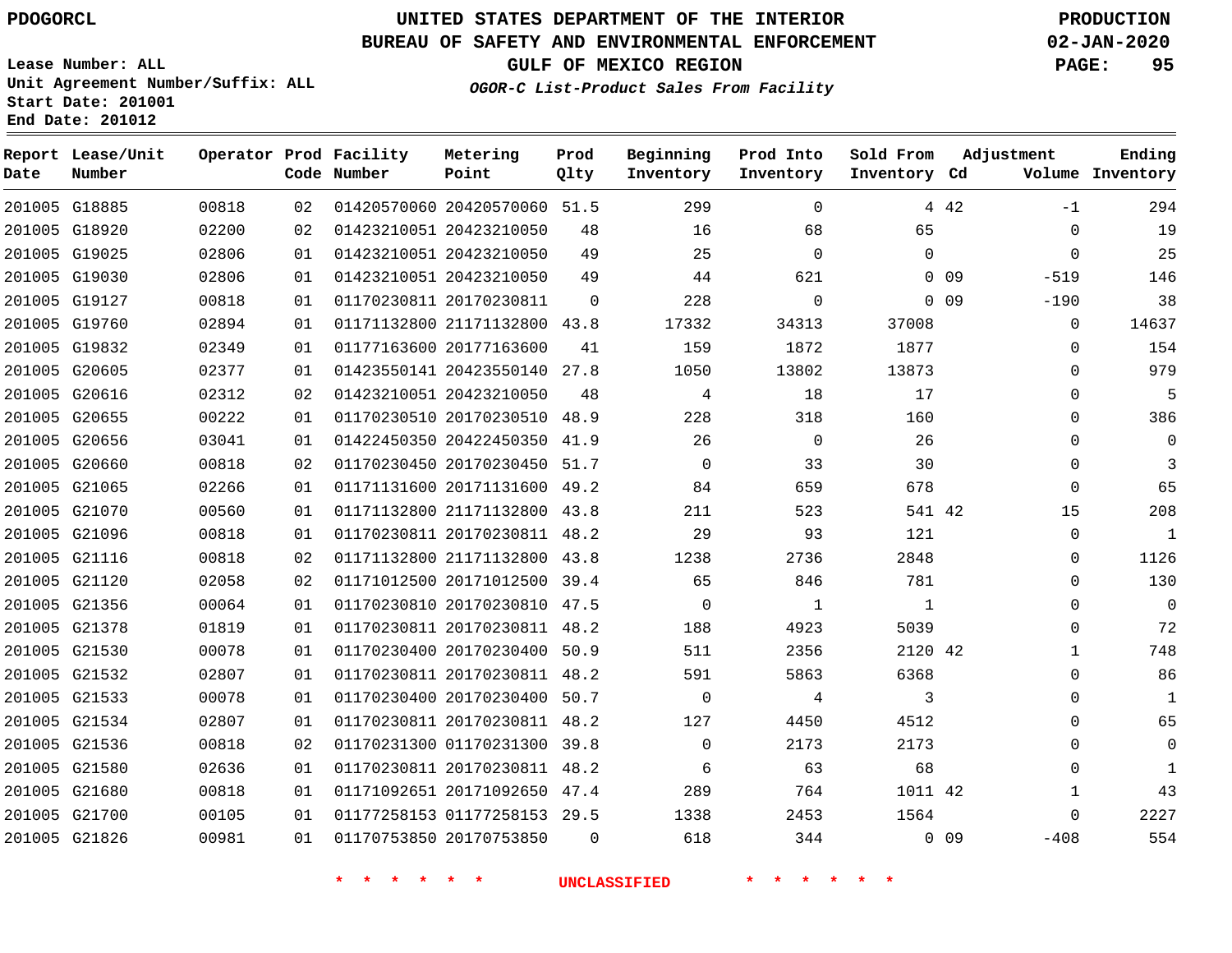### **BUREAU OF SAFETY AND ENVIRONMENTAL ENFORCEMENT 02-JAN-2020**

**Lease Number: ALL Unit Agreement Number/Suffix: ALL Start Date: 201001 End Date: 201012**

**OGOR-C List-Product Sales From Facility**

**GULF OF MEXICO REGION PAGE: 96**

|  |  | __ |  |
|--|--|----|--|
|  |  |    |  |
|  |  |    |  |

| Date          | Report Lease/Unit<br>Number |       |    | Operator Prod Facility<br>Code Number | Metering<br>Point            | Prod<br>Qlty | Beginning<br>Inventory | Prod Into<br>Inventory | Sold From<br>Inventory Cd | Adjustment |              | Ending<br>Volume Inventory |
|---------------|-----------------------------|-------|----|---------------------------------------|------------------------------|--------------|------------------------|------------------------|---------------------------|------------|--------------|----------------------------|
|               | 201005 G22219               | 01482 | 01 |                                       | 01423210051 20423210050      | 48           | 1                      | 2                      |                           | 2 4 2      | $-1$         | $\mathbf 0$                |
|               | 201005 G22236               | 00818 | 01 |                                       | 01170230450 20170230450 51.6 |              | 15                     | 153                    | 154 42                    |            | $-1$         | 13                         |
|               | 201005 G22246               | 01284 | 02 |                                       | 01423210051 20170230500 43.2 |              | 112                    | 805                    | 687                       |            | $\mathbf 0$  | 230                        |
|               | 201005 G22262               | 00730 | 01 |                                       | 01170230810 20170230810 47.5 |              | 2                      | 82                     | 41                        |            | $\Omega$     | 43                         |
|               | 201005 G22268               | 02777 | 01 |                                       | 01170230810 2042709015I 32.3 |              | $\Omega$               | 3845                   | 3845                      |            | $\mathbf 0$  | $\mathbf 0$                |
|               | 201005 G22501               | 00078 | 01 |                                       | 01170230400 20170230400 50.9 |              | 715                    | 2746                   | 2590 42                   |            | $\mathbf{1}$ | 872                        |
|               | 201005 G22505               | 02025 | 01 |                                       | 01170230811 20170230811 48.1 |              | 399                    | 5796                   | 6110                      |            | $\mathbf 0$  | 85                         |
|               | 201005 G22510               | 00162 | 01 |                                       | 01170230810 20170230810 47.4 |              | $\Omega$               | 29910                  | 29910                     |            | $\Omega$     | $\mathbf 0$                |
|               | 201005 G22513               | 02579 | 02 |                                       | 01170230810 20170230810 47.5 |              | 1308                   | 1594                   | 2069 42                   |            | $-1$         | 832                        |
|               | 201005 G22549               | 02222 | 01 |                                       | 01170530900 20170530900 47.8 |              | 2                      | 94                     | 73                        |            | $\Omega$     | 23                         |
|               | 201005 G22582               | 01834 | 01 |                                       | 01170530900 20170530900 47.8 |              | 911                    | 606                    | 1229                      |            | $\Omega$     | 288                        |
|               | 201005 G22587               | 02200 | 02 |                                       | 01171132000 20171132000 46.1 |              | 13                     | 155                    | 156 42                    |            | $-1$         | 11                         |
|               | 201005 G22605               | 01834 | 01 |                                       | 01171132800 21171132800 43.8 |              | 148                    | 363                    | 367 42                    |            | $\mathbf{1}$ | 145                        |
| 201005 G22613 |                             | 02655 | 02 |                                       | 01171132800 21171132800 43.8 |              | 113                    | 459                    | 408                       |            | $\mathbf 0$  | 164                        |
|               | 201005 G22616               | 02899 | 01 |                                       | 01171131600 20171131600      | 31           | $\Omega$               | 13                     | 12                        |            | $\Omega$     | 1                          |
|               | 201005 G22621               | 01834 | 01 |                                       | 01171132800 21171132800 43.8 |              | 9966                   | 22704                  | 23411                     |            | $\mathbf 0$  | 9259                       |
|               | 201005 G22699               | 00064 | 01 |                                       | 01171012500 20171012500 39.4 |              | 24                     | 230                    | 219                       |            | $\mathbf 0$  | 35                         |
|               | 201005 G22701               | 01834 | 01 |                                       | 01171132800 21171132800 43.8 |              | 2                      | 2                      |                           | 2 4 2      | $-1$         | $\mathbf{1}$               |
|               | 201005 G22702               | 01834 | 01 |                                       | 01171132800 21171132800      | $\Omega$     | $\mathbf 0$            | 1                      |                           | 042        | $-1$         | $\mathbf 0$                |
|               | 201005 G22705               | 01834 | 01 |                                       | 01171132800 21171132800 43.8 |              | $\Omega$               | 1                      | 1                         |            | $\Omega$     | $\mathbf 0$                |
|               | 201005 G22712               | 00222 | 02 |                                       | 01171012500 20171012500 39.4 |              | 29                     | 370                    | 343 42                    |            | $\mathbf{1}$ | 57                         |
|               | 201005 G22751               | 00730 | 01 |                                       | 01171012500 20171012500 39.4 |              | 359                    | 6127                   | 5547                      |            | $\Omega$     | 939                        |
|               | 201005 G22772               | 00105 | 01 |                                       | 01170513800 20170513800 32.1 |              | 341                    | 2433                   | 2738                      |            | $\mathbf 0$  | 36                         |
| 201005 G22781 |                             | 00222 | 02 |                                       | 01170754751 01170754751 35.6 |              | 1251                   | 4658                   | 4438                      |            | $\Omega$     | 1471                       |
|               | 201005 G22792               | 00222 | 02 |                                       | 01177258041 01177258041      | 29           | 438                    | 1199                   | 773                       |            | $\Omega$     | 864                        |
|               |                             | 02714 | 01 |                                       | 01177258151 01177258151      | $\mathbf 0$  | 146                    | 0                      | $\Omega$                  |            | 0            | 146                        |
|               |                             |       |    |                                       |                              |              | 584                    | 1199                   | 773                       |            | 0            | 1010                       |
|               | 201005 G22840               | 00730 | 01 |                                       | 01608103650 20608103650 47.4 |              | 7                      | 1541                   | 1539                      |            | $\Omega$     | 9                          |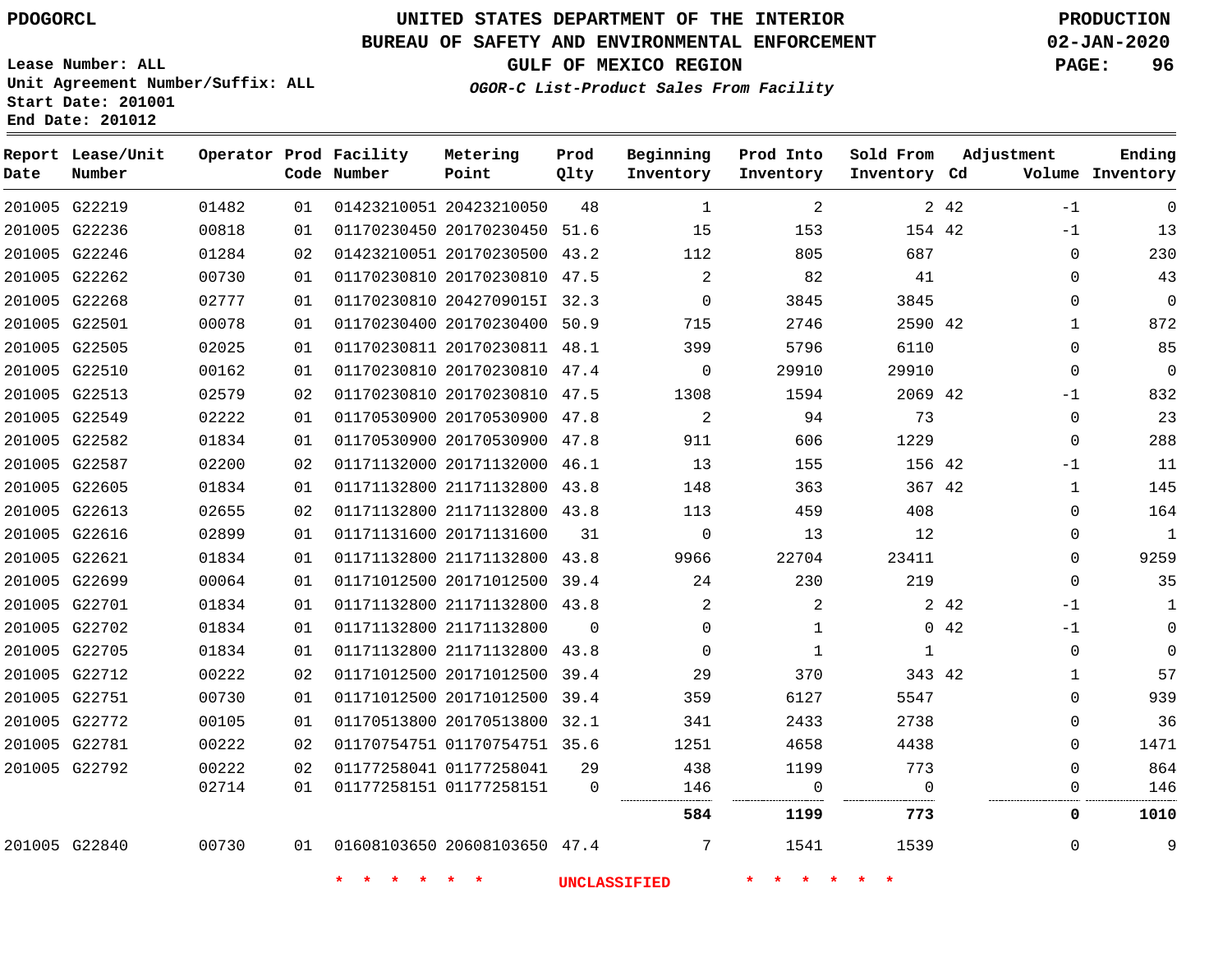**End Date: 201012**

**Report Lease/Unit**

**Number**

## **UNITED STATES DEPARTMENT OF THE INTERIOR PDOGORCL PRODUCTION**

**Prod Qlty**

#### **BUREAU OF SAFETY AND ENVIRONMENTAL ENFORCEMENT 02-JAN-2020**

**Lease Number: ALL Unit Agreement Number/Suffix: ALL Start Date: 201001**

**Operator Prod Facility**

**Code Number**

**OGOR-C List-Product Sales From Facility**

**Beginning Inventory** **Prod Into Inventory** **Sold From Inventory**

**GULF OF MEXICO REGION PAGE: 97**

**Inventory Cd Volume**

**Adjustment**

  $\Omega$  -1  $\Omega$  $\Omega$   $\Omega$  $\Omega$  $\Omega$  $\Omega$  $\overline{0}$   $\overline{0}$ -1  $\Omega$  $\Omega$  $\Omega$   $\Omega$  $\Omega$  -7975  $\Omega$ 

**Ending**

| 201005 G23125 | 02312 | 02 | 01420470030 20420470030 48.8 |             | $\mathbf 0$    | 5              | $\mathbf{1}$ |            |
|---------------|-------|----|------------------------------|-------------|----------------|----------------|--------------|------------|
| 201005 G23166 | 00818 | 01 | 01423210051 20423210050      | 48          | 21             | 119            | 107          |            |
| 201005 G23180 | 03033 | 02 | 01423210051 20423210050      | 48          | 21             | 85             | 83 42        |            |
| 201005 G23181 | 01963 | 01 | 01423210051 20423210050      | 48          | 107            | 19             | 18           |            |
| 201005 G23193 | 02579 | 02 | 01170230510 20170230510 48.9 |             | 178            | 203            | 194 42       |            |
| 201005 G23197 | 00818 | 02 | 01170230810 20170230810 47.5 |             | 15             | $\overline{0}$ | 15           |            |
| 201005 G23473 | 00981 | 01 | 01170753850 20170753850 37.2 |             | 786            | 539            | 519          |            |
| 201005 G23480 | 00981 | 01 | 01170753850 20170753850 37.2 |             | 2677           | 1704           | 1769         |            |
| 201005 G23528 | 00981 | 01 | 01170753850 20170753850 37.2 |             | 1496           | 737            | 988          |            |
| 201005 G23529 | 00981 | 01 | 01170753850 20170753850 37.2 |             | 1637           | 578            | 1082         |            |
| 201005 G23730 | 01978 | 02 | 01170230810 20170230811 48.2 |             | 58             | 530            | 581          |            |
| 201005 G23735 | 00162 | 01 | 01170230810 20170230810 47.5 |             | $\overline{0}$ | 1314           | 1314         |            |
| 201005 G23736 | 02312 | 02 | 01170230810 20170230810 47.5 |             | 71             | 159            | 147          |            |
| 201005 G23748 | 02312 | 02 | 01170230810 20170230810 47.5 |             | 48             | 93             | 93           |            |
| 201005 G23754 | 02222 | 01 | 01170230811 20170230811 48.2 |             | 33             | 396            | 423          |            |
| 201005 G23820 | 02899 | 01 | 01177058270 01177058270 33.1 |             | 626            | 888            | 1075 42      |            |
| 201005 G23851 | 02503 | 02 | 01171012400 20171012400 48.8 |             | 1943           | 14765          | 15871        |            |
| 201005 G23853 | 02266 | 01 | 01171012310 20171012310 46.3 |             | 5              | 404            | 389          |            |
| 201005 G23933 | 00064 | 01 | 01171092651 20171092650 47.4 |             | $\mathbf{1}$   | $\Omega$       | $\mathbf{1}$ |            |
| 201005 G23956 | 02807 | 01 | 01170753510 20170753510 59.1 |             | 1340           | $\mathbf{0}$   | 338 42       |            |
| 201005 G24330 | 02566 | 01 | 01427038270 01427038270      | $\mathbf 0$ | 91             | 61             | $\mathbf 0$  |            |
| 201005 G24425 | 02312 | 02 | 01170230810 20170230810 47.5 |             | 4              | 807            | 389          |            |
| 201005 G24429 | 02312 | 02 | 01170230810 20170230810 47.5 |             | $\mathbf 0$    | 8401           | 4013         |            |
| 201005 G24700 | 02312 | 02 | 01170230811 20170230811 48.2 |             | $\overline{2}$ | 19             | 21           |            |
| 201005 G24710 | 02025 | 01 | 01170230811 20170230811 48.2 |             | 372            | 7716           |              | $0\quad09$ |
| 201005 G24718 | 02579 | 02 | 01170230810 20170230810 47.5 |             | 236            | 683            | 562          |            |
| 201005 G24729 | 02579 | 02 | 01170230510 20170230510 48.9 |             | 265            | 70             | 67           |            |
| 201005 G24730 | 00818 | 01 | 01170230500 20170230500 43.1 |             | 646            | 1966           | 2051         |            |
|               |       |    |                              |             |                |                |              |            |
|               |       |    |                              |             |                |                |              |            |

**Metering Point**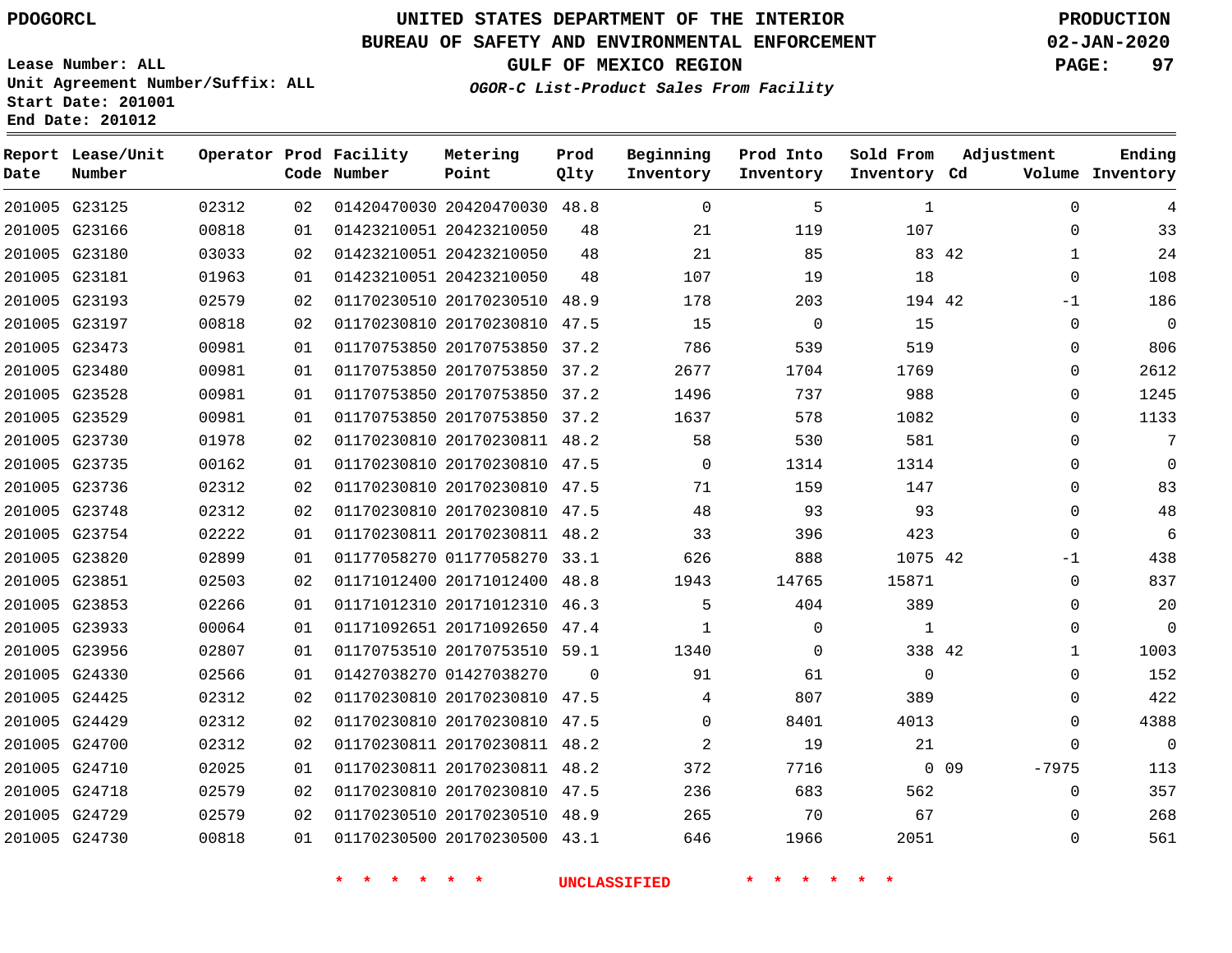G24766 G24767 G24791 G24873 G24874 G24878 G24883 G24889 G24898

**Date**

**Report Lease/Unit**

**Number**

G24922

## **UNITED STATES DEPARTMENT OF THE INTERIOR PDOGORCL PRODUCTION**

**Prod**

**Metering**

#### **BUREAU OF SAFETY AND ENVIRONMENTAL ENFORCEMENT 02-JAN-2020**

**Lease Number: ALL Unit Agreement Number/Suffix: ALL Start Date: 201001 End Date: 201012**

**Operator Prod Facility**

## **OGOR-C List-Product Sales From Facility**

**Beginning**

**GULF OF MEXICO REGION PAGE: 98**

**Ending**

**Prod Into**

**Sold From**

**Adjustment**

|               | Code Number | Point                   | Qlty | Inventory | Inventory | Inventory  | Cd | Volume   | Inventory |
|---------------|-------------|-------------------------|------|-----------|-----------|------------|----|----------|-----------|
| 01            |             | 01170530900 20170530900 | 47.8 | 4         | $\Omega$  | 4          |    | $\Omega$ | $\Omega$  |
| 01            |             | 01170530900 20170530900 | 47.8 | 723       | 779       | 1131       |    | $\Omega$ | 371       |
| 01            |             | 01171131600 20171131600 | 43.3 | 65        | 1052      | 1013       |    | $\Omega$ | 104       |
| 02            |             | 01171012400 20171012400 | 48.8 | 20        | 132       | 145        |    | $\Omega$ | 7         |
| 02            |             | 01171012400 20171012400 | 48.8 | 11        | 36        | 45         |    | $\Omega$ | 2         |
| 02            |             | 01171092651 20171092650 | 47.4 | 0         | 679       | 679        |    | $\Omega$ | $\Omega$  |
| 02            |             | 01171092651 20171092650 | 47.4 | 592       | 1458      | 1705       |    | $\Omega$ | 345       |
| 02            |             | 01171012500 20171012500 | 39.4 | 278       | 9351      | 8196       |    | $\Omega$ | 1433      |
| 01            |             | 01171012400 20171012400 | 48.8 | 1905      | 16275     | 17258      |    | $\Omega$ | 922       |
| 01            |             | 01171012300 20171012300 | 38.4 | 7751      | 4887      | 11315      |    | O        | 1323      |
|               |             |                         |      | 9656      | 21162     | 28573      |    | 0        | 2245      |
| 01            |             | 01171132800 21171132800 | 43.8 | 3113      | 11266     | 10304      |    | $\Omega$ | 4075      |
| 01            |             | 01171132800 21171132800 | 43.8 | 2199      | 4179      | 4571 42    |    |          | 1808      |
| $\sim$ $\sim$ |             |                         |      |           | $\sim$    | $\sim$ $-$ |    |          |           |

|               | 201005 G24924 | 01834 | 01 | 01171132800 21171132800 43.8 |          | 2199 | 4179     | 4571 42     |          | 1808 |
|---------------|---------------|-------|----|------------------------------|----------|------|----------|-------------|----------|------|
|               | 201005 G24929 | 03008 | 02 | 01171092651 20171092650 47.4 |          | 4    | 26       | 25          | $\Omega$ | 5    |
|               | 201005 G24977 | 01834 | 01 | 01171012500 20171012500      | 39.4     | 32   | 132      | 144         | $\Omega$ | 20   |
|               | 201005 G24979 | 02989 | 01 | 01171092651 20171092650      | 47.4     | 245  | 1260     | 1297        | $\Omega$ | 208  |
|               | 201005 G24990 | 01284 | 01 | 01608103650 20608103650 29.4 |          | 36   | 5982     | 5984        | 0        | 34   |
| 201005 G25007 |               | 03008 | 02 | 01177198271 01177198271      | $\Omega$ | 24   | $\Omega$ | $\mathbf 0$ | $\Omega$ | 24   |
|               | 201005 G25008 | 02777 | 01 | 01170753510 20170753510      | 48.9     | 130  | 139      | 68          | $\Omega$ | 201  |
| 201005 G25514 |               | 02813 | 02 | 01423210051 20423210050      | 48       | 15   | 77       | 71          | 0        | 21   |
| 201005 G25515 |               | 02813 | 02 | 01423210051 20423210050      | 48       | 113  | 597      | 545         | $\Omega$ | 165  |
|               | 201005 G25524 | 00818 | 02 | 01170230450 20170230450      | 51.6     | 107  | 1348     | 1342        | $\Omega$ | 113  |
| 201005 G25536 |               | 02466 | 01 | 01420390101 01420390101      | $\Omega$ | 2775 | 103      | $\mathbf 0$ | $\Omega$ | 2878 |
| 201005 G25540 |               | 02409 | 01 | 01420390101 01420390101      | $\Omega$ | 6869 | 1102     | $\Omega$    | $\Omega$ | 7971 |
|               | 201005 G25553 | 02579 | 02 | 01170230510 20170230510      | 48.9     | 46   | 144      | 138         | $\Omega$ | 52   |
| 201005 G25561 |               | 02058 | 02 | 01170230450 20170230450 51.6 |          | 1194 | 18047    | 17724       | $\Omega$ | 1517 |
| 201005 G25579 |               | 00818 | 02 | 01170230810 20170230810      | 47.5     | 118  | 432      | 324         | $\Omega$ | 226  |
|               | 201005 G25605 | 00818 | 01 | 01170230810 20170230810      | 47.5     | 7    | 6        | 10          | $\Omega$ |      |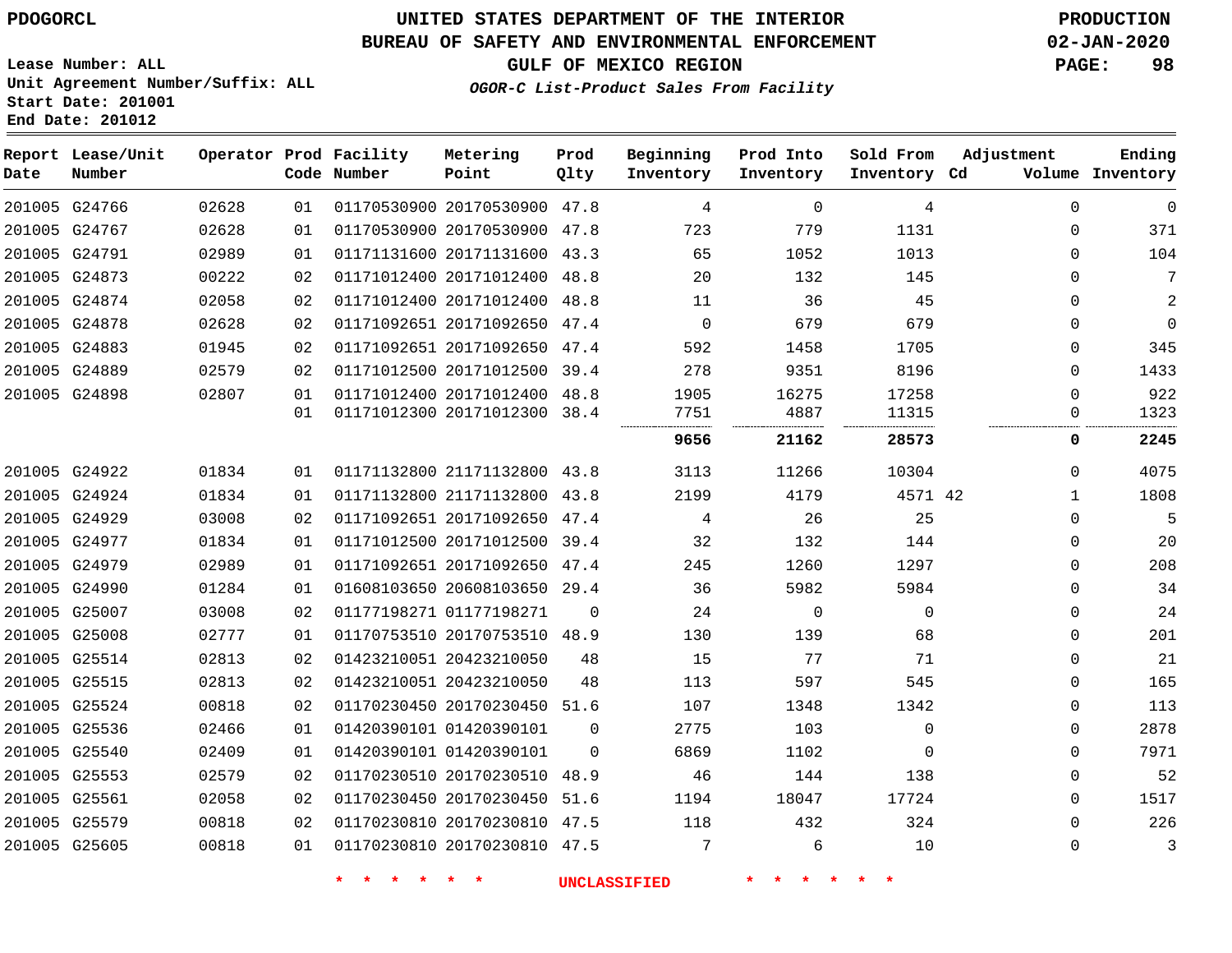#### **BUREAU OF SAFETY AND ENVIRONMENTAL ENFORCEMENT 02-JAN-2020**

**Lease Number: ALL Unit Agreement Number/Suffix: ALL Start Date: 201001**

**End Date: 201012**

**GULF OF MEXICO REGION PAGE: 99**

| OGOR-C List-Product Sales From Facility |  |  |
|-----------------------------------------|--|--|
|                                         |  |  |

| Date | Report Lease/Unit<br>Number |       |    | Operator Prod Facility<br>Code Number | Metering<br>Point            | Prod<br>Qlty | Beginning<br>Inventory | Prod Into<br>Inventory | Sold From<br>Inventory Cd | Adjustment   | Ending<br>Volume Inventory |
|------|-----------------------------|-------|----|---------------------------------------|------------------------------|--------------|------------------------|------------------------|---------------------------|--------------|----------------------------|
|      | 201005 G25606               | 02025 | 01 |                                       | 01170230810 20170230810 47.5 |              | 738                    | 1581                   | 1493                      | $\Omega$     | 826                        |
|      | 201005 G25872               | 02025 | 01 |                                       | 01170230811 20170230811 48.1 |              | 365                    | 4502                   | 4801                      | 0            | 66                         |
|      | 201005 G25933               | 02989 | 01 |                                       | 01171131600 20171131600 43.3 |              | $\mathbf 0$            | 13                     | 12                        | $\mathbf 0$  | 1                          |
|      | 201005 G25937               | 03075 | 02 |                                       | 01170230810 20170230810 47.5 |              | 8003                   | 16390                  | 15834 42                  | 2            | 8561                       |
|      | 201005 G25944               | 02266 | 01 |                                       | 01171131600 20171131600 49.2 |              | 257                    | 2467                   | 2482                      | 0            | 242                        |
|      | 201005 G25965               | 02899 | 01 |                                       | 01171132800 21171132800 43.8 |              | 113                    | 212                    | 233                       | $\mathbf 0$  | 92                         |
|      | 201005 G26001               | 02628 | 02 |                                       | 01171132800 21171132800 43.8 |              | 1636                   | 3399                   | 3607                      | 0            | 1428                       |
|      | 201005 G26023               | 02579 | 02 |                                       | 01171012500 20171012500 39.4 |              | 39                     | 1343                   | 1176                      | $\mathbf 0$  | 206                        |
|      | 201005 G26032               | 03056 | 01 |                                       | 01171012300 20171012300 39.7 |              | 135                    | 140                    | 102                       | 0            | 173                        |
|      | 201005 G26040               | 00560 | 01 |                                       | 01171132800 21171132800 43.8 |              | 97                     | 232                    | 240 42                    | 4            | 93                         |
|      | 201005 G26074               | 01284 | 01 |                                       | 01177122950 20177122950 30.1 |              | 123                    | 35066                  | 35118                     | 0            | 71                         |
|      | 201005 G26146               | 01586 | 01 |                                       | 01177258152 01177258152 32.8 |              | 1543                   | 1431                   | 1418                      | 0            | 1556                       |
|      | 201005 G26281               | 02528 | 02 |                                       | 01170753850 20170753850 37.2 |              | 2227                   | 1321                   | 1471                      | 0            | 2077                       |
|      | 201005 G26451               | 02579 | 02 |                                       | 01423210051 20423210050      | 48           | 726                    | 2775                   | 2736 42                   | $\mathbf{1}$ | 766                        |
|      | 201005 G26480               | 01978 | 02 |                                       | 01423210051 20423210050      | 48           | 173                    | 1219                   | 1159                      | $\mathbf 0$  | 233                        |
|      | 201005 G27070               | 00064 | 01 |                                       | 01170230811 20170230811 48.2 |              | 512                    | 7583                   | 7984                      | 0            | 111                        |
|      | 201005 G27072               | 02899 | 01 |                                       | 01171132800 21171132800 43.8 |              | 1292                   | 3493                   | 3429                      | $\mathbf 0$  | 1356                       |
|      | 201005 G27100               | 01978 | 02 |                                       | 01171012310 20171012310 46.3 |              | 101                    | 1511                   | 1537                      | $\mathbf 0$  | 75                         |
|      | 201005 G27121               | 02312 | 02 |                                       | 01171012400 20171012400 48.8 |              | 448                    | 4816                   | 4991                      | 0            | 273                        |
|      | 201005 G27169               | 01284 | 01 |                                       | 01171012500 20171012500 39.4 |              | 1006                   | 17326                  | 15677                     | 0            | 2655                       |
|      | 201005 G27173               | 00105 | 01 |                                       | 01170513800 20170513800 32.1 |              | 3231                   | 41942                  | 44356                     | $\Omega$     | 817                        |
|      | 201005 G27194               | 01586 | 01 |                                       | 01177258152 01177258152 32.8 |              | 32                     | 34                     | 32 42                     | $\mathbf 1$  | 35                         |
|      | 201005 G27215               | 01586 | 02 |                                       | 01177288152 01177288152      | $\Omega$     | 39                     | 25                     | $\mathbf 0$               | 0            | 64                         |
|      | 201005 G27789               | 01284 | 01 |                                       | 01170530900 20170530900 47.8 |              | 2155                   | 2428                   | 3428                      | 0            | 1155                       |
|      | 201005 G27831               | 02795 | 02 |                                       | 01170530900 20170530900 47.8 |              | 203                    | 327                    | 375                       | $\mathbf 0$  | 155                        |
|      | 201005 G27834               | 00222 | 01 |                                       | 01171132000 20171132000 46.1 |              | $\mathbf 0$            | 66                     | 61                        | 0            | 5                          |
|      | 201005 G27851               | 02628 | 02 |                                       | 01171132000 20171132000 46.1 |              | 9                      | 160                    | 157                       | 0            | 12                         |
|      | 201005 G27918               | 00222 | 01 |                                       | 01177082958 20177082958      | 41           | $\mathbf 0$            | 7                      | 7                         | $\mathbf 0$  | $\mathsf{O}\xspace$        |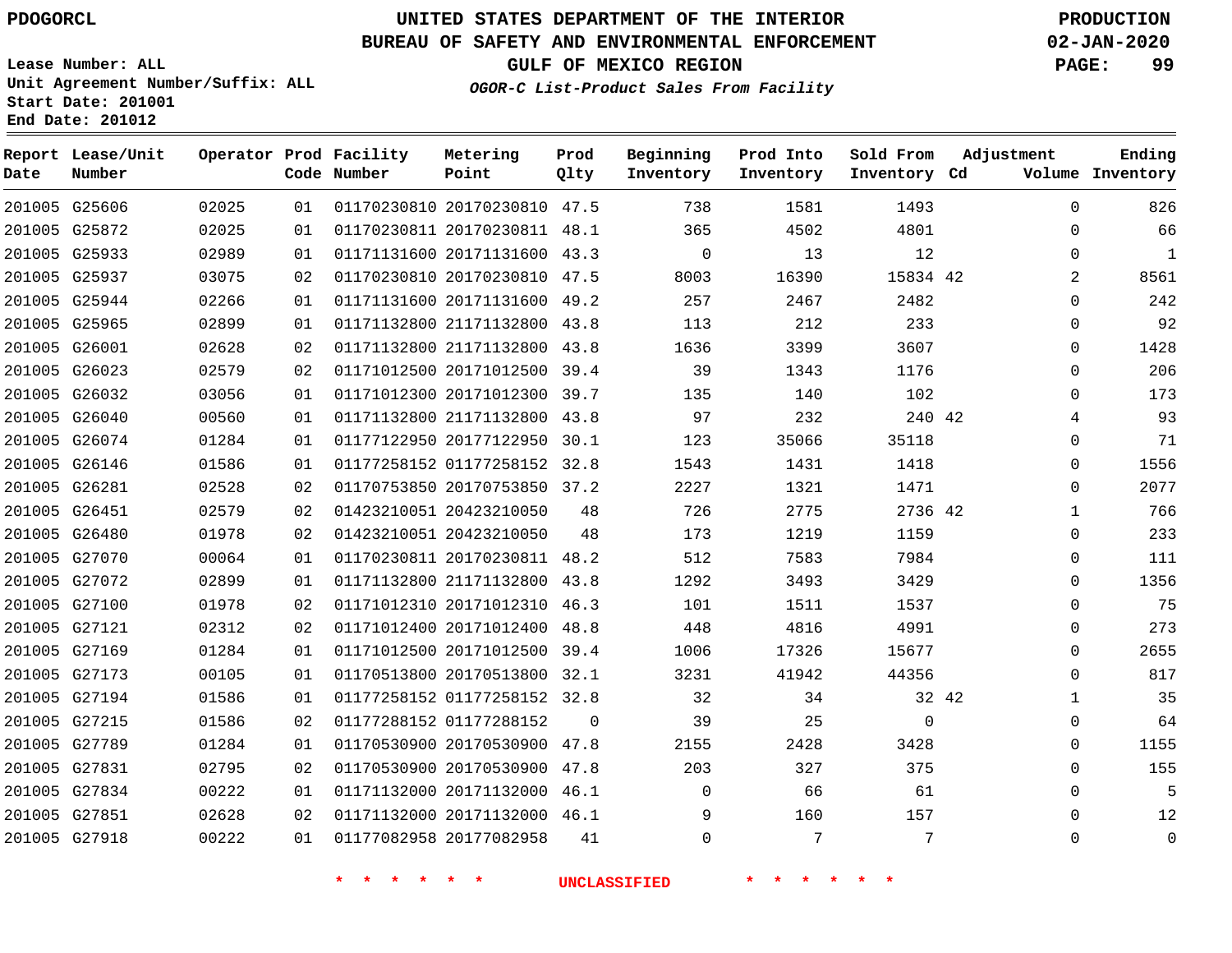#### **BUREAU OF SAFETY AND ENVIRONMENTAL ENFORCEMENT 02-JAN-2020**

**Lease Number: ALL Unit Agreement Number/Suffix: ALL Start Date: 201001 End Date: 201012**

**GULF OF MEXICO REGION PAGE: 100**

**OGOR-C List-Product Sales From Facility**

| Date   | Report Lease/Unit<br>Number |       |    | Operator Prod Facility<br>Code Number | Metering<br>Point            | Prod<br>Qlty | Beginning<br>Inventory | Prod Into<br>Inventory | Sold From<br>Inventory Cd | Adjustment | Ending<br>Volume Inventory |
|--------|-----------------------------|-------|----|---------------------------------------|------------------------------|--------------|------------------------|------------------------|---------------------------|------------|----------------------------|
|        | 201005 G30654               | 02777 | 02 |                                       | 01170230810 20170230810 41.8 |              | 329                    | 671                    | 649                       |            | $\Omega$<br>351            |
|        | 201005 G31040               | 02058 | 02 |                                       | 01170230450 20170230450 51.6 |              | 150                    | 3124                   | 3011                      |            | 263<br>$\mathbf 0$         |
|        | 201005 G31304               | 02714 | 01 |                                       | 01170230811 20170230811 48.2 |              | 1481                   | 18691                  | 19898                     |            | 274<br>$\Omega$            |
|        | 201005 G31393               | 02769 | 02 |                                       | 01171132800 21171132800      | 43.8         | $\mathbf 0$            | 7149                   | 5123                      |            | 2026<br>$\mathbf 0$        |
|        | 201005 G31435               | 02058 | 02 |                                       | 01170755200 20170755200      | 39.6         | 1343                   | 21207                  | 21505                     |            | 1045<br>$\Omega$           |
|        | 201005 G32197               | 01364 | 02 |                                       | 01171012500 20171012500 39.4 |              | 254                    | 9157                   | 7995 42                   |            | 1415<br>$-1$               |
|        | 201005 G32306               | 02481 | 01 |                                       | 01608179000 20421679000      | $\mathbf 0$  | $\overline{0}$         | 20055                  | $\mathbf{0}$              |            | 20055<br>$\mathbf 0$       |
| 201006 | 00016                       | 00276 | 01 |                                       | 01170513700 20170513700 31.1 |              | 3968                   | 25518                  | 25010 42                  |            | 4478<br>$\overline{2}$     |
| 201006 | 00026                       | 00276 | 01 |                                       | 01170513700 20170513700 31.1 |              | 8082                   | 48400                  | 47991 42                  |            | 8492<br>1                  |
| 201006 | 00032                       | 00276 | 01 |                                       | 01170513700 20170513700 31.1 |              | 1934                   | 3421                   | 3850 42                   |            | 1504<br>$-1$               |
| 201006 | 00033                       | 00276 | 01 |                                       | 01170513700 20170513700 31.1 |              | 952                    | 2902                   | 2578                      |            | 1276<br>0                  |
| 201006 | 00049                       | 02421 | 01 |                                       | 01171012300 20171012300 38.5 |              | 11074                  | 37539                  | 30254 45                  | $-18359$   | $\Omega$                   |
| 201006 | 00050                       | 02421 | 01 |                                       | 01171012300 20171012300 38.5 |              | 2653                   | 8422                   | 6956 45                   | $-4119$    | $\mathbf 0$                |
| 201006 | 00051                       | 02421 | 01 |                                       | 01171012300 20171012300 38.5 |              | 1285                   | 4733                   | 3703 45                   | $-2315$    | $\Omega$                   |
| 201006 | 00052                       | 02421 | 01 |                                       | 01171012300 20171012300 38.5 |              | 4440                   | 8795                   | 8934 45                   | $-4301$    | $\Omega$                   |
| 201006 | 00079                       | 01834 | 01 |                                       | 01170230810 20170230810 47.1 |              | 117                    | 64                     | 123 42                    |            | 59<br>$\mathbf{1}$         |
| 201006 | 00081                       | 00818 | 02 |                                       | 01170231300 20170230450 50.9 |              | 17                     | 122                    | 124 42                    |            | 16<br>1                    |
| 201006 | 00090                       | 02630 | 01 |                                       | 01170230810 20170230810 47.1 |              | 248                    | 155                    | 261                       |            | 142<br>$\mathbf 0$         |
| 201006 | 00137                       | 00687 | 01 |                                       | 01170513700 20170513700 25.9 |              | 135                    | 515                    | 552                       |            | 98<br>$\mathbf 0$          |
| 201006 | 00138                       | 00687 | 01 |                                       | 01170513700 20170513700      | 25.9         | 5028                   | 14081                  | 16436 42                  |            | 2672<br>$-1$               |
| 201006 | 00184                       | 02594 | 02 |                                       | 01170230810 20170230810 47.5 |              | 870                    | 609                    | 894 45                    | $-585$     | $\mathbf 0$                |
| 201006 | 00190                       | 02312 | 01 |                                       | 01170230810 20170230810 47.1 |              | 127                    | 78                     | 134                       |            | 71<br>$\mathbf 0$          |
| 201006 | 00191                       | 02312 | 01 |                                       | 01170230810 20170230810 47.1 |              | 98                     | 13                     | 99                        |            | 12<br>0                    |
| 201006 | 00196                       | 03041 | 01 |                                       | 01171012300 20171012300 38.5 |              | 6579                   | 22979                  | 18320                     |            | 11238<br>$\mathbf 0$       |
| 201006 | 00244                       | 00105 | 01 |                                       | 01170231300 01170231300      | 40           | $\mathbf{0}$           | 10007                  | 10007                     |            | $\mathbf 0$<br>$\mathbf 0$ |
| 201006 | 00247                       | 00105 | 01 |                                       | 01170231300 01170231300      | 40           | $\Omega$               | 805                    | 805                       |            | $\Omega$<br>$\Omega$       |
| 201006 | 00253                       | 01364 | 02 |                                       | 01170230810 20170230810 47.5 |              | 2622                   | 2102                   | 2142 42                   | $-654$     | 1928                       |
| 201006 | 00317                       | 00560 | 01 |                                       | 01171012310 20171012310 47.2 |              | 17                     | 388                    | 379                       |            | 26<br>$\mathbf 0$          |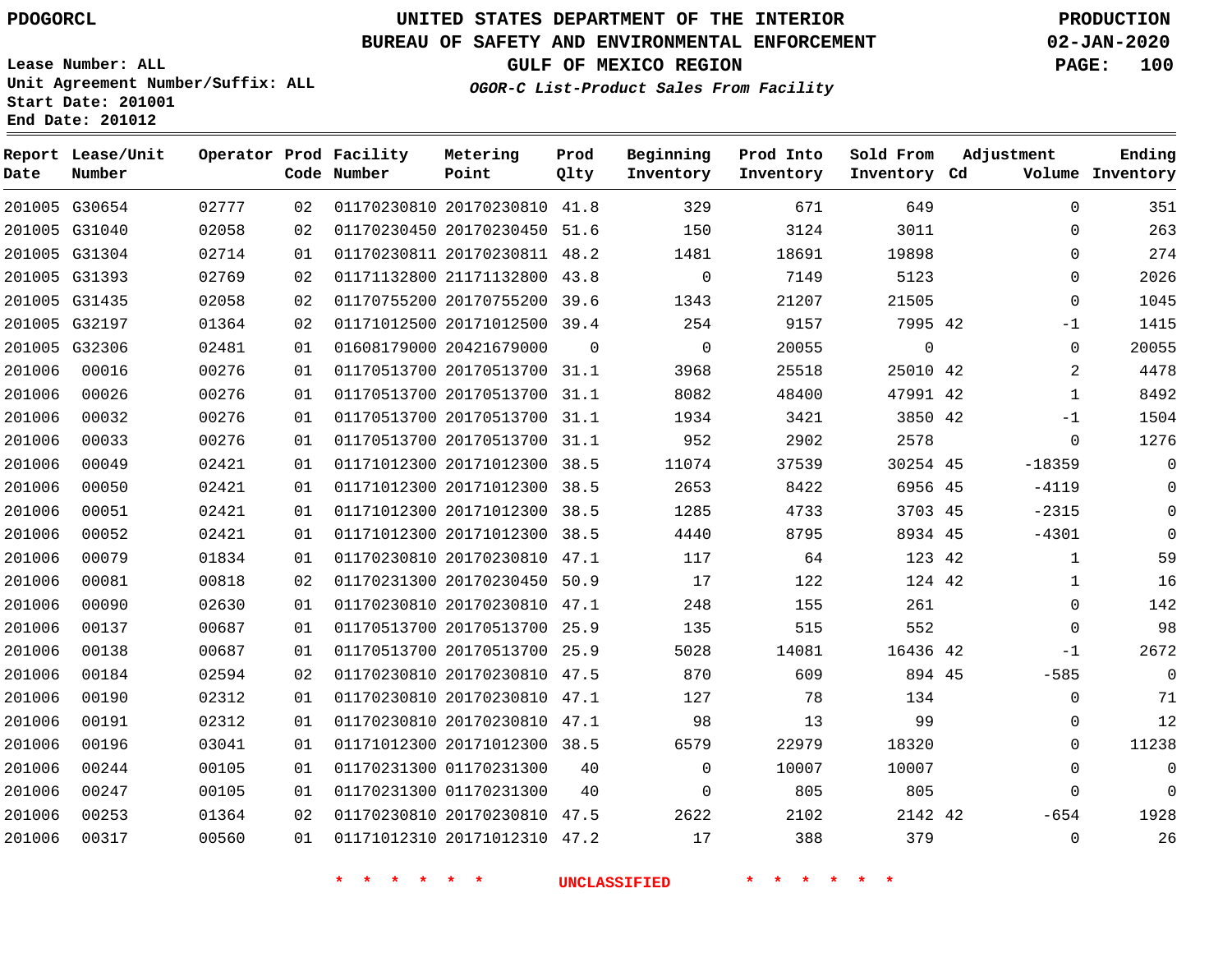## **UNITED STATES DEPARTMENT OF THE INTERIOR PDOGORCL PRODUCTION**

### **BUREAU OF SAFETY AND ENVIRONMENTAL ENFORCEMENT 02-JAN-2020**

**Lease Number: ALL Unit Agreement Number/Suffix: ALL Start Date: 201001**

**GULF OF MEXICO REGION PAGE: 101**

**OGOR-C List-Product Sales From Facility**

| Date   | Report Lease/Unit<br>Number |       |    | Operator Prod Facility<br>Code Number | Metering<br>Point            | Prod<br>Qlty | Beginning<br>Inventory | Prod Into<br>Inventory | Sold From<br>Inventory Cd | Adjustment  | Ending<br>Volume Inventory |
|--------|-----------------------------|-------|----|---------------------------------------|------------------------------|--------------|------------------------|------------------------|---------------------------|-------------|----------------------------|
| 201006 | 00353                       | 02266 | 01 |                                       | 01170754800 20170754800      | 28.7         | 179                    | 754                    | 757                       | $\mathbf 0$ | 176                        |
| 201006 | 00367                       | 00276 | 01 |                                       | 01170513700 20170513700 31.1 |              | 141                    | 549                    | 593 42                    | $-1$        | 96                         |
| 201006 | 00424                       | 00064 | 01 |                                       | 01171012400 20171012400      | 47.9         | 22                     | 73                     | 87 42                     | $\mathbf 1$ | 9                          |
| 201006 | 00434                       | 01284 | 01 |                                       | 01177112605 2017711260Y 33.1 |              | 3533                   | 25947                  | 25942                     | $\Omega$    | 3538                       |
| 201006 | 00453                       | 01284 | 01 |                                       | 01177112605 2017711260Y 33.1 |              | 231                    | 1354                   | 1400                      | 0           | 185                        |
| 201006 | 00464                       | 00078 | 01 |                                       | 01170573602 20170573602      | 33           | 1962                   | 3832                   | 4156                      | 0           | 1638                       |
| 201006 | 00466                       | 00064 | 01 |                                       | 01171012400 20171012400 47.9 |              | 323                    | 3436                   | 3341                      | 0           | 418                        |
| 201006 | 00479                       | 00818 | 01 |                                       | 01171012500 20171012500      | 38.2         | 1139                   | 6575                   | 7144                      | 0           | 570                        |
| 201006 | 00487                       | 03033 | 01 |                                       | 01171132800 21171132800      | 43.3         | 2698                   | 1484                   | 1577 42                   | 1           | 2606                       |
| 201006 | 00495                       | 03033 | 01 |                                       | 01171132800 21171132800      | 43.3         | 114                    | 162                    | 106                       | 0           | 170                        |
| 201006 | 00518                       | 01482 | 01 |                                       | 01170230450 20170230450 50.9 |              | 29                     | 287                    | 279                       | $\mathbf 0$ | 37                         |
| 201006 | 00526                       | 00105 | 01 |                                       | 01170230810 20170230810      | 47           | 1296                   | 817                    | 1363                      | $\mathbf 0$ | 750                        |
| 201006 | 00559                       | 00687 | 01 |                                       | 01171131600 20171131600 47.3 |              | 36                     | 324                    | 331                       | $\mathbf 0$ | 29                         |
| 201006 | 00560                       | 00687 | 01 |                                       | 01171131600 20171131600      | 47.3         | 160                    | 910                    | 989                       | 0           | 81                         |
| 201006 | 00577                       | 03056 | 01 |                                       | 01171012300 20171012300      | 38.5         | 9315                   | 10633                  | 14650                     | $\mathbf 0$ | 5298                       |
| 201006 | 00593                       | 01834 | 01 |                                       | 01171012300 20171012300      | 38.5         | 8573                   | 6649                   | 6212                      | $\Omega$    | 9010                       |
|        |                             | 02589 | 01 |                                       | 01171012300 20171012300 38.4 |              | 263                    | 733                    | 638                       | 0           | 358                        |
|        |                             |       |    |                                       |                              |              | 8836                   | 7382                   | 6850                      | 0           | 9368                       |
| 201006 | 00605                       | 02899 | 01 |                                       | 01170573602 20170573602 37.9 |              | 2836                   | 5252                   | 5843                      | 0           | 2245                       |
| 201006 | 00680                       | 01482 | 01 |                                       | 01170230700 20170230700      | 48.5         | 460                    | 5606                   | 5477                      | 0           | 589                        |
| 201006 | 00691                       | 02312 | 02 |                                       | 01170754200 20170754200 35.4 |              | 1471                   | 1554                   | 1704                      | 0           | 1321                       |
| 201006 | 00693                       | 02266 | 01 |                                       | 01170754800 20170754800      | 28.7         | 192                    | 881                    | 867                       | 0           | 206                        |
| 201006 | 00694                       | 02266 | 01 |                                       | 01170754800 20170754800      | 28.7         | 2719                   | 11611                  | 11618                     | $\mathbf 0$ | 2712                       |
| 201006 | 00697                       | 02266 | 01 |                                       | 01170754800 20170754800      | 28.7         | 813                    | 3217                   | 3279                      | $\mathbf 0$ | 751                        |
| 201006 | 00758                       | 02421 | 01 |                                       | 01170230810 20170230810      | 47.1         | 977                    | 763                    | 1040 45                   | $-700$      | $\overline{0}$             |
| 201006 | 00763                       | 01284 | 01 |                                       | 01170230810 20170230810      | 47.1         | 55                     | 44                     | 58                        | $\mathbf 0$ | 41                         |
| 201006 | 00767                       | 00105 | 01 |                                       | 01170230810 20170230810 47.1 |              | 168                    | 104                    | 176                       | $\mathbf 0$ | 96                         |
| 201006 | 00775                       | 01834 | 01 |                                       | 01171131600 20171131600 47.3 |              | 115                    | 1325                   | 1322                      | 0           | 118                        |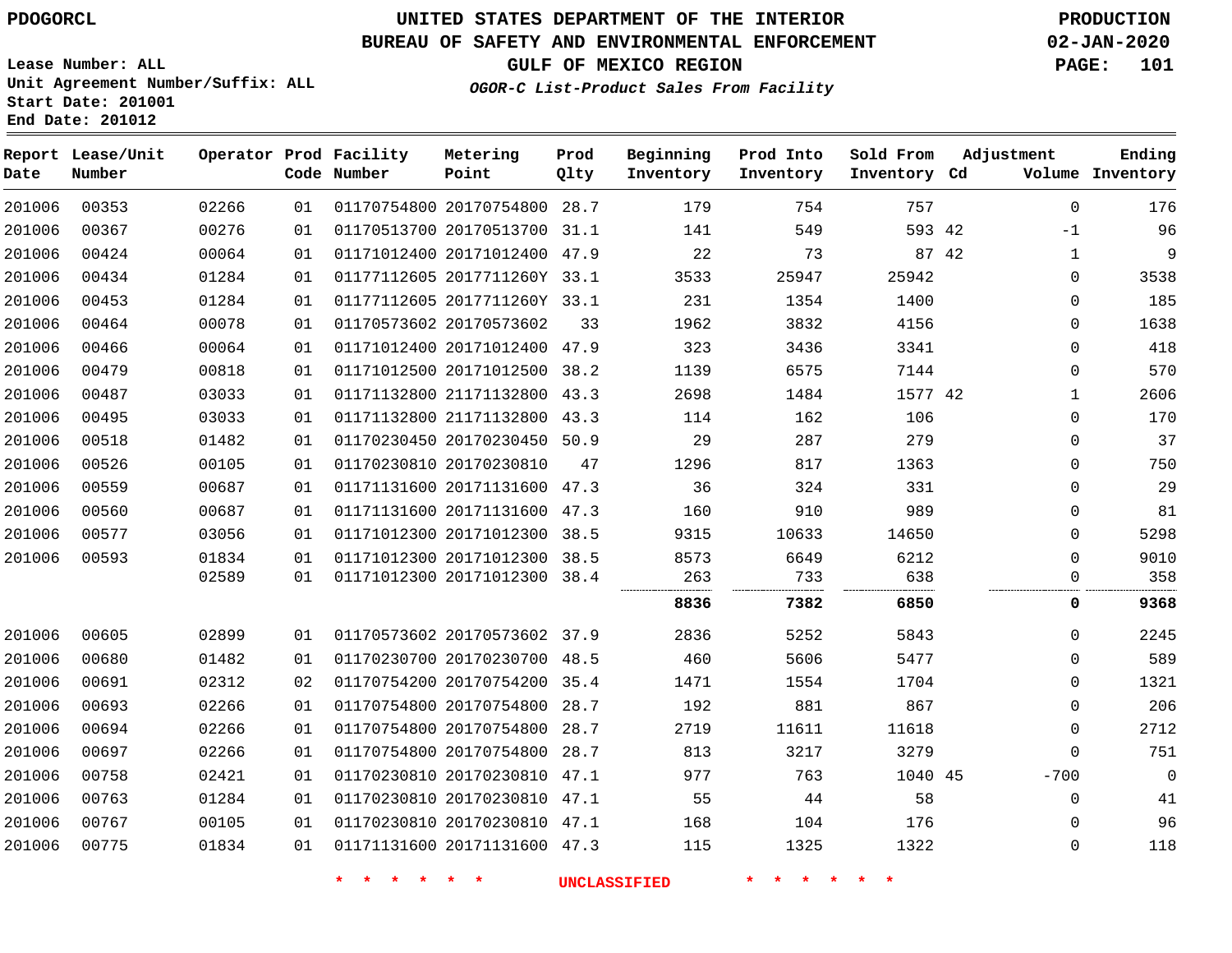**Prod**

#### **BUREAU OF SAFETY AND ENVIRONMENTAL ENFORCEMENT 02-JAN-2020**

**Lease Number: ALL Unit Agreement Number/Suffix: ALL Start Date: 201001**

**Operator Prod Facility Metering**

**End Date: 201012**

**Report Lease/Unit**

**GULF OF MEXICO REGION PAGE: 102**

**Ending**

**OGOR-C List-Product Sales From Facility**

| Date   | Number            |       |    | Code Number | Point                        | Qlty     | Inventory   | Inventory   | Inventory Cd |       |             | Volume Inventory |
|--------|-------------------|-------|----|-------------|------------------------------|----------|-------------|-------------|--------------|-------|-------------|------------------|
| 201006 | 00778             | 01482 | 01 |             | 01171132000 20171132000 46.2 |          | 120         | 395         | 482 42       |       | $-1$        | 32               |
| 201006 | 00787             | 02312 | 01 |             | 01171092651 20171092650 46.7 |          | 24          | 74          | 83           |       | $\Omega$    | 15               |
| 201006 | 00797             | 02421 | 01 |             | 01171012300 20171012300 38.5 |          | 1528        | 5599        | 4389 45      |       | $-2738$     | $\Omega$         |
| 201006 | 00818             | 02636 | 01 |             | 01171132800 21171132800 43.3 |          | 48          | $\mathbf 0$ | 27           |       | $\Omega$    | 21               |
| 201006 | 00819             | 00078 | 01 |             | 01171132800 21171132800 43.3 |          | 48          | 47          |              | 36 42 | 1           | 60               |
| 201006 | 00839             | 02451 | 01 |             | 01170513800 20170513800 31.9 |          | 284         | 6322        | 6307         |       | $\mathbf 0$ | 299              |
| 201006 | 754303001A        | 00059 | 01 |             | 01170230811 20170230811 47.7 |          | 108         | 5314        | 3810 09      |       | $-1228$     | 384              |
|        | 201006 754305004A | 02899 | 01 |             | 01171132000 20171132000      | 40       | 20          | 110         | 121          |       | $\Omega$    | 9                |
|        | 201006 754307017A | 00362 | 02 |             | 01170230811 20170230811 47.7 |          | 84          | 3957        | 3755         |       | $\Omega$    | 286              |
|        | 201006 754310009A | 00078 | 01 |             | 01170573601 20170573601 26.1 |          | 0           | 4           |              | 4 4 2 | 1           | $\mathbf{1}$     |
|        | 201006 7543880060 | 00105 | 01 |             | 01170230450 20170230450 50.8 |          | 100         | 721         | 728          |       | $\Omega$    | 93               |
|        | 201006 7543890080 | 00276 | 01 |             | 01170513700 20170513700      | 31.1     | 2235        | 1536        | 1226 42      |       | -1          | 2544             |
|        | 201006 7543890180 | 02899 | 01 |             | 01423210051 20423210050 46.4 |          | 33          | 135         | 129 42       |       | $-1$        | 38               |
|        | 201006 7543900080 | 02421 | 01 |             | 01177245111 01177245111 38.5 |          | $\mathbf 0$ | 94          |              | 52 45 | $-42$       | $\Omega$         |
|        | 201006 7543920040 | 02628 | 01 |             | 01423210051 20423210050 46.4 |          | 47          | 161         | 163          |       | $\Omega$    | 45               |
|        | 201006 7543930100 | 00362 | 02 |             | 01170230810 20170230810 47.1 |          | 3766        | 1693        | 3045         |       | $\Omega$    | 2414             |
|        | 201006 7543930200 | 00105 | 01 |             | 01171012310 20171012310 47.2 |          | 813         | 17771       | 17406        |       | 0           | 1178             |
|        |                   | 01284 | 01 |             | 0117709260L 2017709260L 40.7 |          | $\mathbf 0$ | 2032        | 2032         |       | 0           | $\Omega$         |
|        |                   |       |    |             |                              |          | 813         | 19803       | 19438        |       | 0           | 1178             |
|        | 201006 7543940080 | 00222 | 01 |             | 01171132800 20170230811 47.7 |          | 14          | 631         | 599          |       | $\Omega$    | 46               |
|        | 201006 754395009A | 00730 | 01 |             | 01170753510 20170753510 51.4 |          | 1921        | 1837        | 2370 42      |       | $-1$        | 1387             |
|        | 201006 754395019A | 00105 | 01 |             | 01420390101 01420390101      | $\Omega$ | 1536        | $\mathbf 0$ | $\mathbf 0$  |       | $\Omega$    | 1536             |
|        | 201006 754396015A | 01284 | 01 |             | 01608103650 20608103650 29.2 |          | 66          | 10249       | 10238        |       | $\Omega$    | 77               |
|        | 201006 754398002A | 00105 | 01 |             | 01420570060 20420570060      | 54.2     | 10276       | 47          | 156 42       |       | $-380$      | 9787             |
|        | 201006 8910020210 | 02451 | 01 |             | 01170513800 20170513800 31.9 |          | 2314        | 82373       | 80792        |       | $\Omega$    | 3895             |
|        |                   |       | 01 |             | 01170753510 20170753510 51.4 |          | 7           | $\mathbf 0$ | 5            |       | $\Omega$    | 2                |
|        |                   |       |    |             |                              |          | 2321        | 82373       | 80797        |       | 0           | 3897             |

**Beginning Prod Into Sold From Adjustment**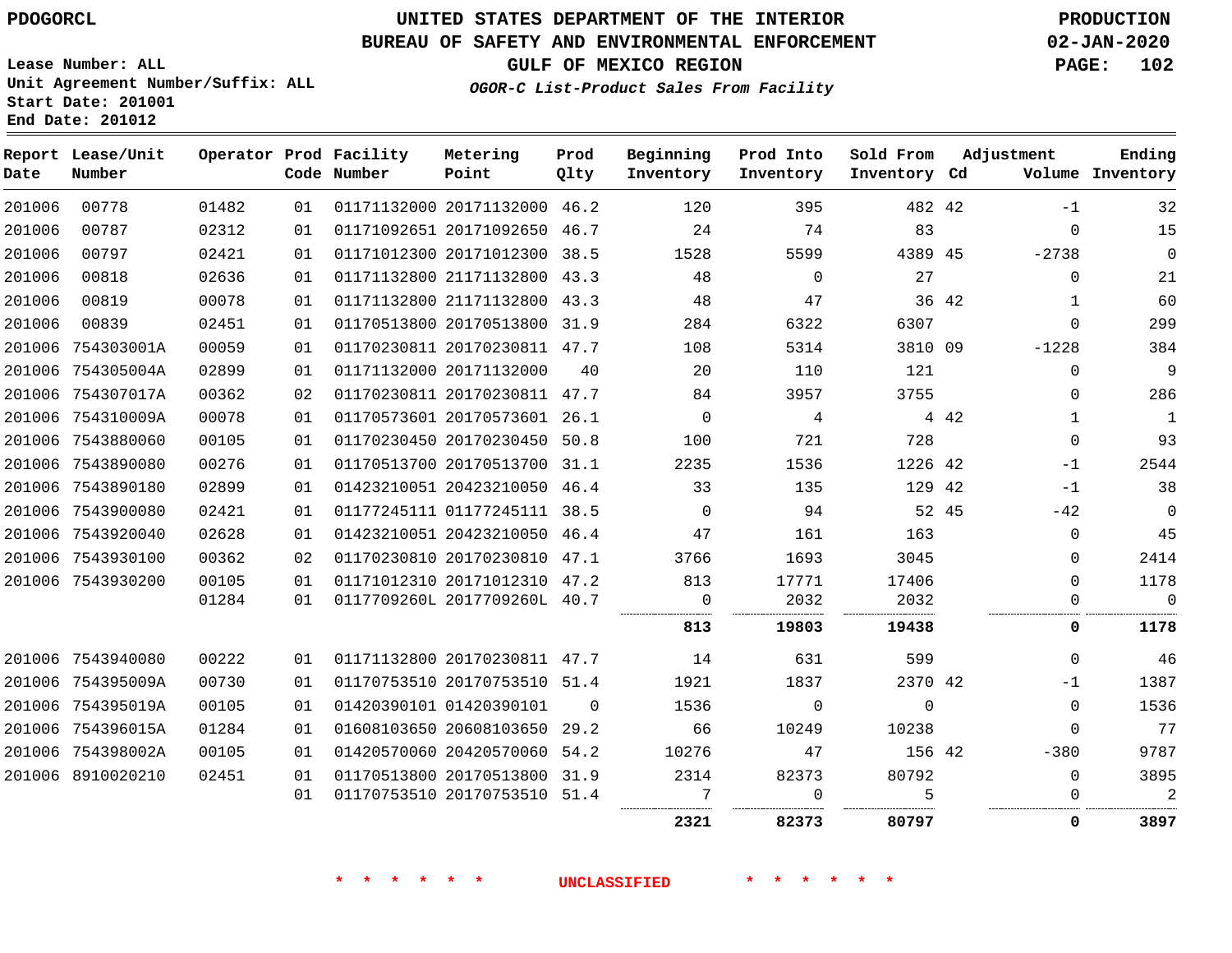#### **BUREAU OF SAFETY AND ENVIRONMENTAL ENFORCEMENT 02-JAN-2020**

**Lease Number: ALL Unit Agreement Number/Suffix: ALL Start Date: 201001 End Date: 201012**

**GULF OF MEXICO REGION PAGE: 103**

**OGOR-C List-Product Sales From Facility**

| Date | Report Lease/Unit<br>Number |       |    | Operator Prod Facility<br>Code Number | Metering<br>Point            | Prod<br>Qlty | Beginning<br>Inventory | Prod Into<br>Inventory | Sold From<br>Inventory Cd | Adjustment |              | Ending<br>Volume Inventory |
|------|-----------------------------|-------|----|---------------------------------------|------------------------------|--------------|------------------------|------------------------|---------------------------|------------|--------------|----------------------------|
|      | 201006 8910024540           | 02451 | 01 |                                       | 01170513800 20170513800 31.9 |              | 3776                   | 74095                  | 74368                     |            | $\Omega$     | 3503                       |
|      | 201006 8910029320           | 00276 | 01 |                                       | 01170513700 20170513700 31.1 |              | 14193                  | 24636                  | 27994 42                  |            | $-1$         | 10834                      |
|      | 201006 8910034440           | 00276 | 01 |                                       | 01170513700 20170513700 31.1 |              | 30271                  | 96437                  | 98149 42                  |            | $-1$         | 28558                      |
|      |                             | 00730 | 01 |                                       | 01170513700 20170513700 31.1 |              | 6551                   | 25342                  | 24389 42                  |            | $\mathbf{1}$ | 7505                       |
|      |                             |       |    |                                       |                              |              | 36822                  | 121779                 | 122538                    |            | 0            | 36063                      |
|      | 201006 8910039150           | 00078 | 01 |                                       | 01170573601 20170573601 26.1 |              | 925                    | 6634                   | 6726 42                   |            | $-3$         | 830                        |
|      | 201006 8910063810           | 02466 | 01 |                                       | 01170230450 20170230450      | 50.9         | 666                    | 4950                   | 4978                      |            | $\Omega$     | 638                        |
|      |                             | 02904 | 02 |                                       | 01170230450 20170230450 50.9 |              | 5                      | 21                     | 23                        |            | $\Omega$     | 3                          |
|      |                             |       |    |                                       |                              |              | 671                    | 4971                   | 5001                      |            | 0            | 641                        |
|      | 201006 8910066690           | 00078 | 01 |                                       | 01170573602 20170573602      | 33           | 6157                   | 8603                   | 11083 42                  |            | $\mathbf{1}$ | 3678                       |
|      | 201006 8910086400           | 02893 | 02 |                                       | 01171012400 20171012400 47.9 |              | 4                      | 28                     | 29                        |            | $\Omega$     | 3                          |
|      | 201006 8910086540           | 01284 | 01 |                                       | 01171012400 20171012400 47.9 |              | 16                     | 188                    | 181                       |            | 0            | 23                         |
|      |                             |       | 01 |                                       | 01177092604 20177092604 41.5 |              | $\Omega$               | 593                    | 593                       |            | 0            | $\Omega$                   |
|      |                             |       |    |                                       |                              |              | 16                     | 781                    | 774                       |            | 0            | 23                         |
|      | 201006 8910086660           | 03009 | 02 |                                       | 01421670201 20421670200      | $\Omega$     | 207                    | $\Omega$               | $\Omega$                  |            | $\Omega$     | 207                        |
|      | 201006 8910087640           | 00818 | 02 |                                       | 01171092800 21171132800      | 38.4         | 2880                   | 3551                   | 2427                      |            | $\Omega$     | 4004                       |
|      | 201006 8910087670           | 02312 | 01 |                                       | 01170754200 20170754200      | 35.4         | 944                    | 694                    | 1069 42                   |            | $\mathbf{1}$ | 570                        |
|      | 201006 8910087840           | 00162 | 01 |                                       | 01177122606 20177122606 38.5 |              | 0                      | 2975                   | 2975                      |            | 0            | $\overline{0}$             |
|      | 201006 8910088130           | 00078 | 01 |                                       | 01171132800 21171132800      | 43.3         | 846                    | $\mathbf 0$            | 488                       |            | 0            | 358                        |
|      | 201006 8910088160           | 01284 | 01 |                                       | 01171132800 21171132800      | 43.3         | 142                    | 179                    | 121                       |            | 0            | 200                        |
|      | 201006 8910089160           | 00276 | 01 |                                       | 01170513700 20170513700 31.1 |              | 1962                   | 5368                   | 3875                      |            | $\Omega$     | 3455                       |
|      | 201006 891008927AG          | 00078 | 01 |                                       | 01170230400 20170230400      | 50           | 746                    | 1730                   | 1791 09                   |            | $-164$       | 521                        |
|      | 201006 891008927K           | 00078 | 01 |                                       | 01170230400 20170230400      | 50.4         | 1                      | $\mathbf 0$            | $\mathbf{1}$              |            | $\mathbf 0$  | $\overline{0}$             |
|      | 201006 891008927Y           | 00078 | 01 |                                       | 01170230400 20170230400      | 50           | 62                     | 162                    | 175                       |            | 0            | 49                         |
|      | 201006 891008946C           | 01834 | 01 |                                       | 01171012500 20171012500      | 38.2         | 3                      | 284                    | 262                       |            | $\Omega$     | 25                         |
|      | 201006 8910116580           | 00276 | 01 |                                       | 01170513700 20170513700 31.1 |              | 5082                   | 8859                   | 8239                      |            | $\Omega$     | 5702                       |
|      | 201006 8910116740           | 00276 | 01 |                                       | 01170513700 20170513700      | $\Omega$     | 129                    | $\Omega$               | $\Omega$                  |            | $\Omega$     | 129                        |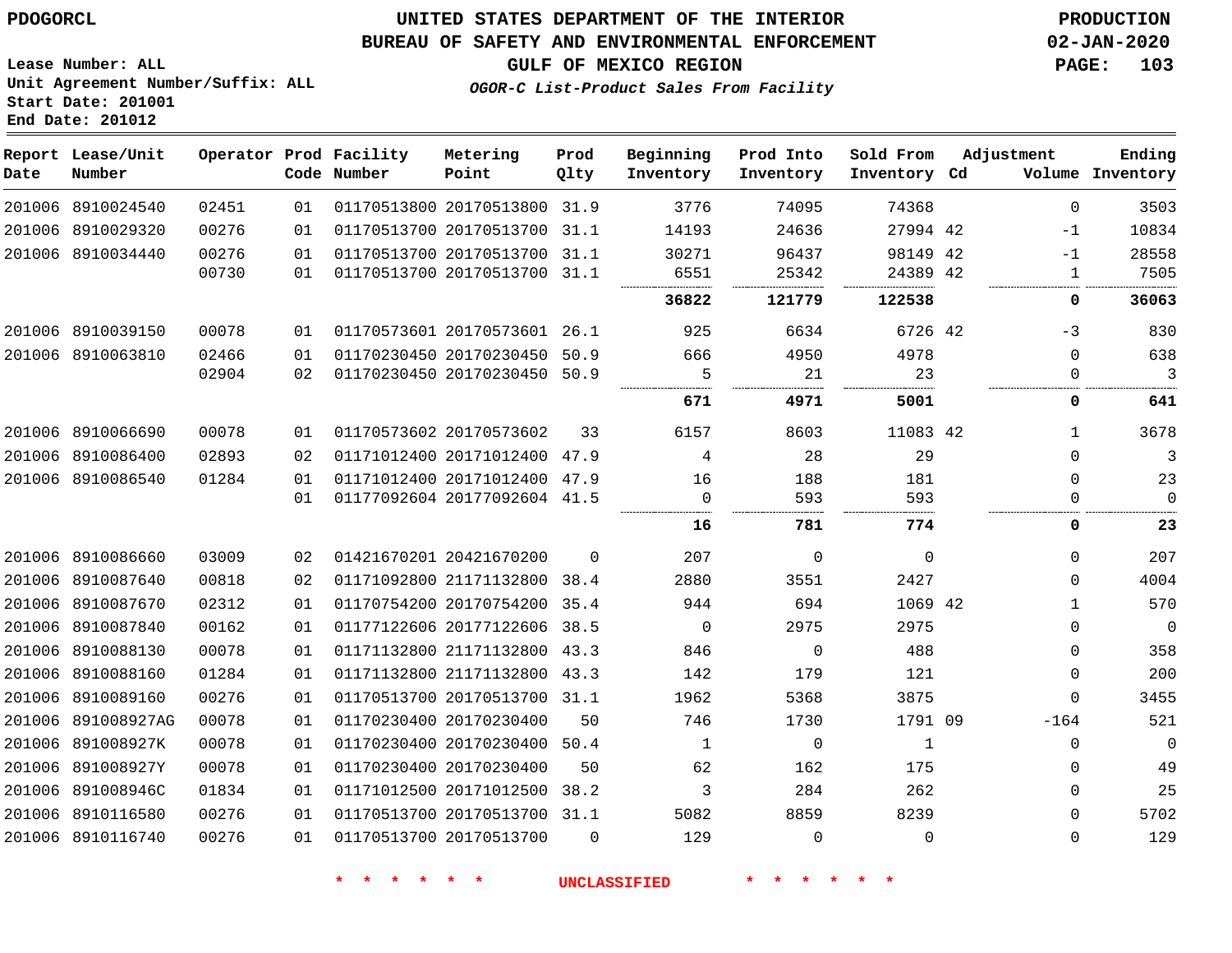**Report Lease/Unit**

**Number**

## **UNITED STATES DEPARTMENT OF THE INTERIOR PDOGORCL PRODUCTION**

**Prod Qlty**

**Metering Point**

#### **BUREAU OF SAFETY AND ENVIRONMENTAL ENFORCEMENT 02-JAN-2020**

**Lease Number: ALL Unit Agreement Number/Suffix: ALL Start Date: 201001 End Date: 201012**

**Operator Prod Facility**

**GULF OF MEXICO REGION PAGE: 104**

**Ending**

**OGOR-C List-Product Sales From Facility**

**Beginning Inventory**

**Prod Into Inventory**

**Sold From Inventory**

**Adjustment**

| Date   | Number            |       |    | Code Number | Point                        | Qlty     | Inventory | Inventory   | Inventory Cd |       |              | Volume Inventory |
|--------|-------------------|-------|----|-------------|------------------------------|----------|-----------|-------------|--------------|-------|--------------|------------------|
| 201006 | 8910116770        | 00276 | 01 |             | 01170513700 20170513700 31.1 |          | 1313      | 2607        | 2242         |       | $\Omega$     | 1678             |
|        | 201006 8910116790 | 00276 | 01 |             | 01170513700 20170513700 31.1 |          | 7566      | 11513       | 11669 42     |       | $-1$         | 7409             |
|        | 201006 8910116800 | 00276 | 01 |             | 01170513700 20170513700 31.1 |          | 13612     | 24776       | 22442        |       | $\Omega$     | 15946            |
| 201006 | 891011687A        | 02266 | 01 |             | 01170754800 20170754800      | 28.7     | 169       | 802         | 784          |       | $\Omega$     | 187              |
| 201006 | 891011687B        | 02266 | 01 |             | 01170754800 20170754800      | 28.7     | 51        | 4           | 54           |       | $\mathbf{0}$ | $\mathbf{1}$     |
|        | 201006 891011687C | 02266 | 01 |             | 01170754800 20170754800 28.7 |          | 166       | 810         | 787          |       | $\Omega$     | 189              |
| 201006 | 891011687D        | 02266 | 01 |             | 01170754800 20170754800      | 28.7     | 152       | 562         | 583          |       | $\Omega$     | 131              |
| 201006 | 891011687E        | 02266 | 01 |             | 01170754800 20170754800 28.7 |          | 68        | 249         | 259          |       | $\Omega$     | 58               |
| 201006 | 8910117330        | 02266 | 01 |             | 01170754800 20170754800 28.7 |          | 5         | 21          | 21           |       | $\Omega$     | 5                |
|        | 201006 8910123210 | 00687 | 01 |             | 0117709260A 2017709260A 32.9 |          | 30        | 449         | 448          |       | $\Omega$     | 31               |
| 201006 | 8910123250        | 00687 | 01 |             | 0117709260A 2017709260A 32.9 |          | 43        | 337         | 357          |       | $\mathbf{0}$ | 23               |
| 201006 | 8910123270        | 01482 | 01 |             | 01177215100 20177215102 30.4 |          | 37        | $\Omega$    | $\Omega$     |       | $\Omega$     | 37               |
|        | 201006 8910123320 | 01482 | 01 |             | 01177215100 20177215102 30.4 |          | 85        | $\Omega$    | $\Omega$     |       | $\Omega$     | 85               |
| 201006 | 8910123330        | 01482 | 01 |             | 01177215100 20177215102 30.4 |          | 135       | $\mathbf 0$ | $\Omega$     |       | $\mathbf 0$  | 135              |
| 201006 | 8910123350        | 03033 | 02 |             | 01171012500 20171012500 38.2 |          | 35        | 155         | 177          |       | $\mathbf 0$  | 13               |
|        | 201006 8910123390 | 00818 | 01 |             | 01171131800 20171131800 46.2 |          | 1714      | $\mathbf 0$ |              | 54 42 | $-1$         | 1659             |
| 201006 | 8910169280        | 00276 | 01 |             | 01171132000 20171132000 46.2 |          | 1007      | 7425        | 7825 42      |       | 2            | 609              |
| 201006 | 8910169290        | 00276 | 01 |             | 01171132000 20171132000 46.2 |          | 271       | 2140        | 2236 42      |       | $\mathbf{1}$ | 176              |
| 201006 | 8910169300        | 00491 | 01 |             | 01170230810 20170230810 47.1 |          | 53        | 66          | 58           |       | $\Omega$     | 61               |
|        | 201006 8910169370 | 00276 | 01 |             | 01171132000 20171132000 46.2 |          | 204       | 858         | 992          |       | $\Omega$     | 70               |
| 201006 | 8910202350        | 00276 | 01 |             | 01170513700 20170513700 31.1 |          | 27637     | 22595       | 24110 42     |       | $\mathbf{1}$ | 26123            |
| 201006 | 8910202550        | 00105 | 01 |             | 01170230810 20170230810      | 47       | 128       | 115         | 148          |       | $\mathbf 0$  | 95               |
|        | 201006 8910202560 | 00276 | 01 |             | 01170513700 20170513700 31.1 |          | 13489     | 2262        | 2777         |       | $\mathbf 0$  | 12974            |
|        | 201006 G00932     | 01376 | 01 |             | 01170230810 20170230810 47.1 |          | 259       | 33          | 262          |       | $\Omega$     | 30               |
|        | 201006 G00974     | 00105 | 01 |             | 01171132000 20171132000 46.1 |          | 196       | 1525        | 1596         |       | $\Omega$     | 125              |
|        | 201006 G00985     | 00687 | 01 |             | 0117709260A 2017709260A 32.9 |          | 585       | 4654        | 4916 42      |       | $-1$         | 322              |
|        | 201006 G00987     | 00105 | 01 |             | 01171132800 21171132800 43.3 |          | 527       | 209         | 278          |       | $\Omega$     | 458              |
|        | 201006 G00989     | 00003 | 01 |             | 01171012400 20171012400      | $\Omega$ | 1022      | $\mathbf 0$ | $\Omega$     |       | $\Omega$     | 1022             |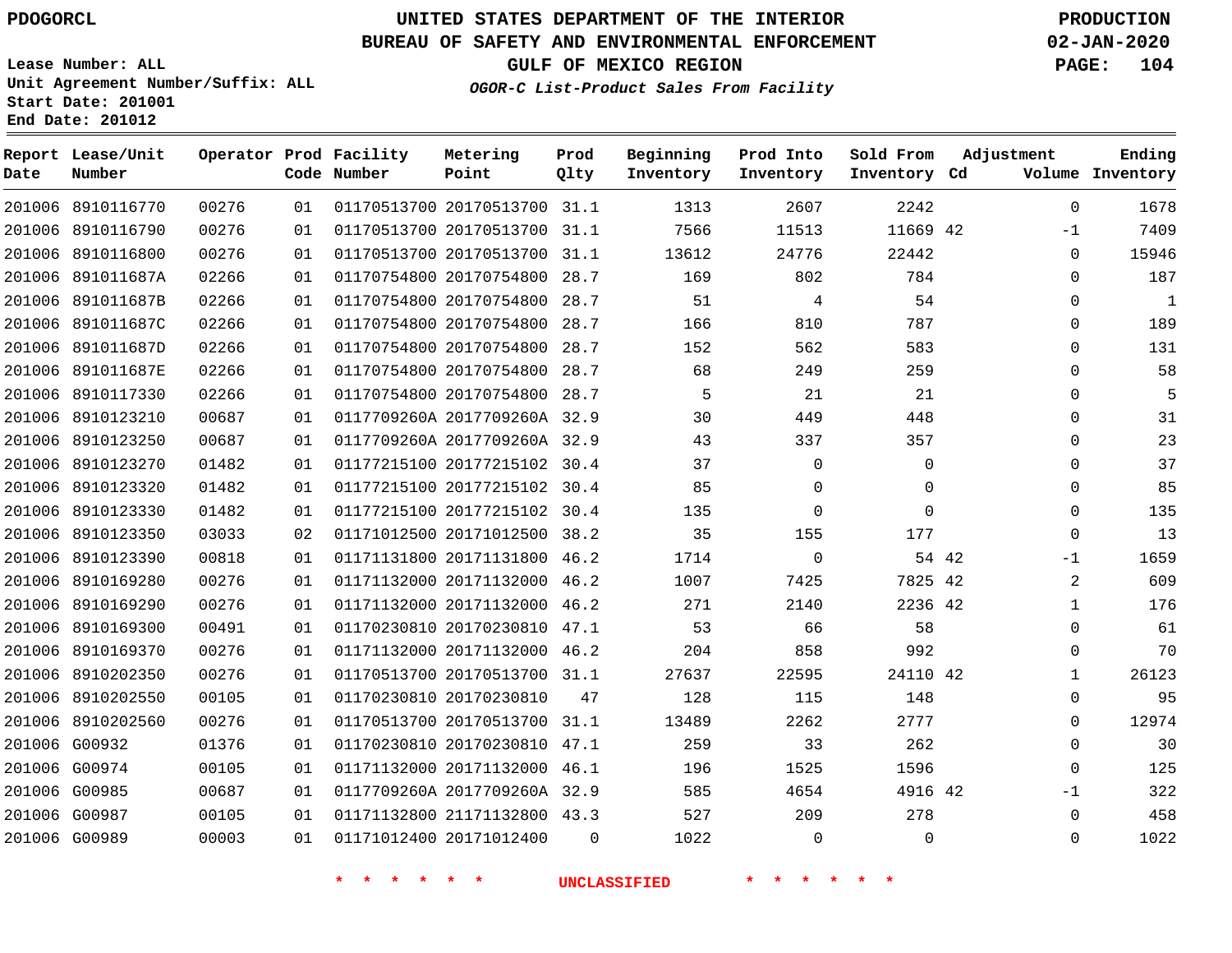G01023

**Date**

**Report Lease/Unit**

**Number**

## **UNITED STATES DEPARTMENT OF THE INTERIOR PDOGORCL PRODUCTION**

#### **BUREAU OF SAFETY AND ENVIRONMENTAL ENFORCEMENT 02-JAN-2020**

**Lease Number: ALL Unit Agreement Number/Suffix: ALL Start Date: 201001 End Date: 201012**

> 

**Operator Prod Facility**

**Code Number**

20171092650

**Metering Point**

 

**Prod Qlty**

**GULF OF MEXICO REGION PAGE: 105**

**Inventory Cd Volume**

**Adjustment**

 

**Ending**

| OGOR-C List-Product Sales From Facility |
|-----------------------------------------|
|                                         |

**Beginning Inventory**

> $\Omega$

   

**Sold From Inventory**

**Prod Into Inventory**

|               | 201006 G01027 | 00162 | 01 | 01177122606 20177122606      | 38.5 | $\Omega$ | 5083  | 5083  |       | $\Omega$ |
|---------------|---------------|-------|----|------------------------------|------|----------|-------|-------|-------|----------|
|               | 201006 G01083 | 00276 | 01 | 01170513700 20170513700      | 31.1 | 9899     | 12256 | 14267 |       | $\Omega$ |
|               | 201006 G01090 | 00276 | 01 | 01170513700 20170513700      | 31.1 | 8269     | 13051 | 12920 |       | $\Omega$ |
| 201006 G01091 |               | 00276 | 01 | 01170513700 20170513700      | 31.1 | 1549     | 3030  | 2629  |       | $\Omega$ |
|               | 201006 G01092 | 00276 | 01 | 01170513700 20170513700      | 31.1 | 7488     | 11714 | 11663 |       | $\Omega$ |
|               | 201006 G01096 | 00276 | 01 | 01170513700 20170513700      | 31.1 | 19       | 7     | 22 42 |       |          |
| 201006 G01127 |               | 02630 | 01 | 01171132000 20171132000      | 46.2 | 23       | 49    | 68    |       | $\Omega$ |
| 201006 G01153 |               | 01834 | 01 | 01171132800 21171132800      | 43.3 | 21       | 2     |       | 8 4 2 | $-1$     |
|               | 201006 G01194 | 00105 | 01 | 01177072601 20177072601 40.8 |      | $\Omega$ | 5233  | 5233  |       | $\Omega$ |
|               | 201006 G01196 | 03041 | 01 | 01171132800 21171132800      | 43.3 | 294      | 224   | 196   |       | $\Omega$ |
|               | 201006 G01198 | 00818 | 02 | 01171092651 20171092650      | 46.7 | 8        | 86    | 77    |       | $\Omega$ |
|               | 201006 G01210 | 03041 | 01 | 01171132800 21171132800      | 43.3 | 61       | 7     | 62    |       | $\Omega$ |
|               | 201006 G01216 | 00222 | 01 | 01177082958 20177082958      | 40.8 | $\Omega$ | 10899 | 10899 |       | $\Omega$ |
|               | 201006 G01220 | 00105 | 01 | 01177092600 20177092600      | 45.7 | 387      | 8343  | 8470  |       | $\Omega$ |
| 201006 G01248 |               | 02628 | 01 | 01171012500 20171012500      | 38.2 | 29       | 114   | 133   |       | $\Omega$ |
| 201006 G01269 |               | 03033 | 02 | 01171012500 20171012500      | 38.2 | 36       | 94    | 122   |       | $\Omega$ |
| 201006 G01351 |               | 00078 | 01 | 01170230400 20170230400      | 50   | 46       | 85    | 105   |       | $\Omega$ |
| 201006 G01441 |               | 00818 | 01 | 01177112701 20177112700      | 47.7 | 1482     | 4404  | 4018  |       | $\Omega$ |
| 201006 G01447 |               | 00276 | 01 | 01170513700 20170513700      | 31.1 | 464      | 2616  | 2621  |       | $\Omega$ |
| 201006 G01477 |               | 03026 | 01 | 01170230810 20170230810 47.1 |      | 2275     | 2842  | 2510  |       | $\Omega$ |

| 201006 G01477 | 03026 | 01 | 01170230810 20170230810      | 47.1 | 2275  | 2842     | 2510     |       |                | 2607  |
|---------------|-------|----|------------------------------|------|-------|----------|----------|-------|----------------|-------|
| 201006 G01497 | 02451 | 01 | 01170513800 20170513800      | 31.9 | 3405  | 68411    | 68581    |       | $\overline{0}$ | 3235  |
| 201006 G01498 | 02451 | 01 | 01170513800 20170513800      | 31.9 | 513   | 10645    | 10655    |       | 0              | 503   |
| 201006 G01526 | 02899 | 01 | 01171092651 20171092650      | 37.7 | 98    |          | 100      |       | 0              |       |
| 201006 G01610 | 01482 | 01 | 01177215100 20177215102 30.4 |      |       | $\Omega$ |          |       | $\Omega$       | 6     |
| 201006 G01619 | 00276 | 01 | 01170513700 20170513700      | 31.1 | 19852 | 11302    | 11233 42 |       |                | 19922 |
| 201006 G01620 | 00276 | 01 | 01170513700 20170513700      | 31.1 | 9094  | 4654     | 5146 42  |       |                | 8603  |
| 201006 G01754 | 00003 | 01 | 01423210051 20423210050 46.4 |      | 23    | 65       |          | 70 42 |                | 19    |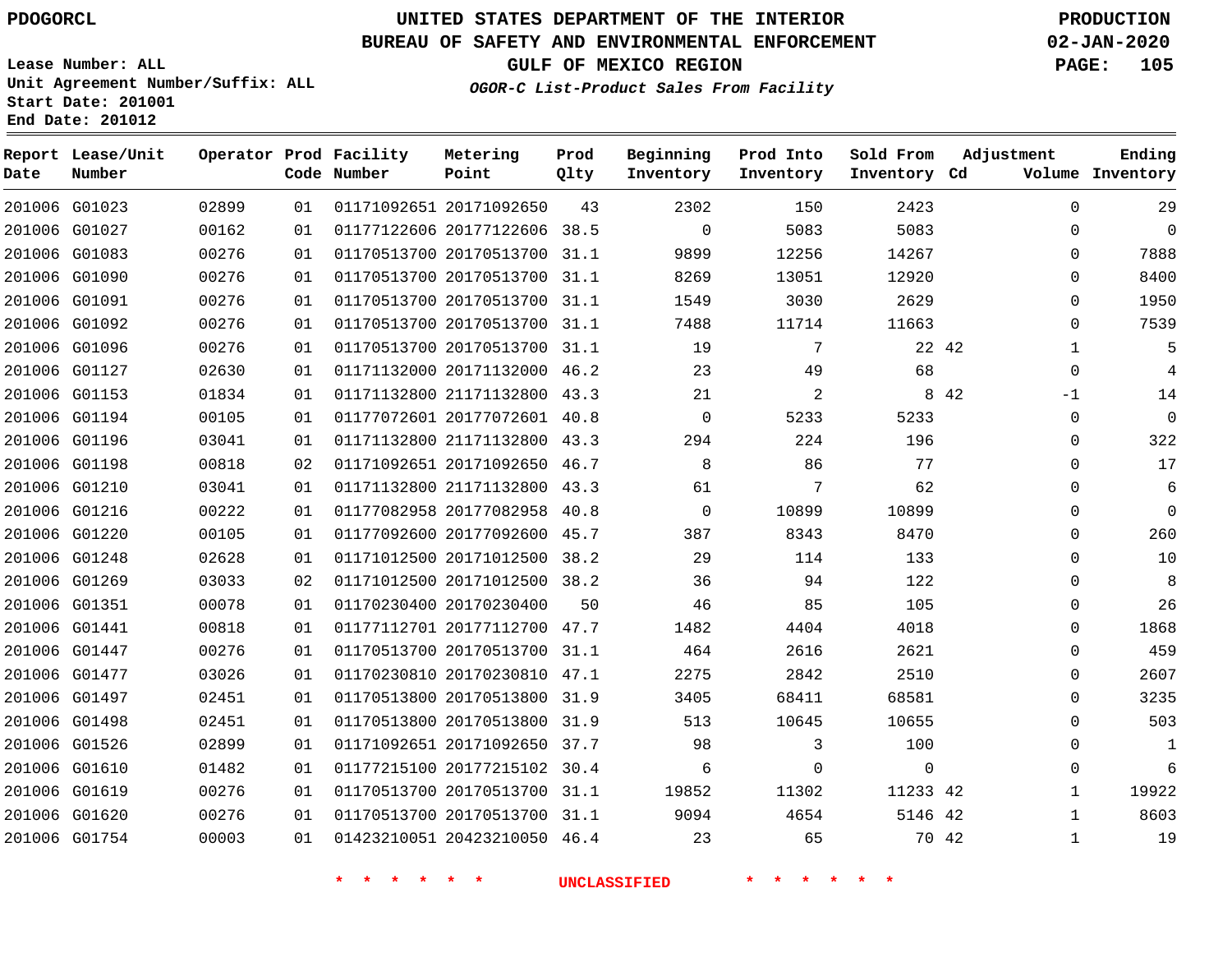**Report Lease/Unit**

**Number**

 G02317 G02353    

## **UNITED STATES DEPARTMENT OF THE INTERIOR PDOGORCL PRODUCTION**

**Prod Qlty**

#### **BUREAU OF SAFETY AND ENVIRONMENTAL ENFORCEMENT 02-JAN-2020**

**Lease Number: ALL Unit Agreement Number/Suffix: ALL Start Date: 201001 End Date: 201012**

**Operator Prod Facility**

**Code Number**

**GULF OF MEXICO REGION PAGE: 106**

**Inventory Cd Volume**

**Adjustment**

**Ending**

 

 $-42$ 

**OGOR-C List-Product Sales From Facility**

**Beginning Inventory** **Prod Into Inventory** **Sold From Inventory**

| 201006 G01757 | 00003 | 01  | 01423210051 20423210050      | 46.4 | 200      | 635         | 653      | 0        | 182      |
|---------------|-------|-----|------------------------------|------|----------|-------------|----------|----------|----------|
| 201006 G01860 | 00105 | 01  | 01170231110 20170231110      | 40.8 | 4574     | 6497        | 9689     | 0        | 1382     |
| 201006 G01865 | 00078 | 01  | 01171012500 20171012500 38.2 |      | 848      | 4845        | 5274 42  |          | 420      |
| 201006 G01880 | 00105 | 01  | 01171132000 20171132000 46.1 |      | 59       | 443         | 466      | $\Omega$ | 36       |
| 201006 G01898 | 02312 | 01  | 01171012500 20171012500 38.2 |      | 1706     | 6121        | 7296     | $\Omega$ | 531      |
| 201006 G01901 | 01482 | 01  | 01177215100 20177215102 30.4 |      |          | $\mathbf 0$ | 0        | $\Omega$ | 1        |
| 201006 G01953 | 00105 | 01  | 01170230811 20170230811 47.6 |      | 5        | 214         | 204      | $\Omega$ | 15       |
| 201006 G01966 | 01482 | 01  | 01177215100 20177215102 30.4 |      | 77       | 0           | 0        | $\Omega$ | 77       |
| 201006 G01967 | 01482 | 01  | 01177215100 20177215102 30.4 |      | 169      | 0           | $\Omega$ | $\Omega$ | 169      |
| 201006 G01997 | 01071 | 02  | 01170230810 20170230810 47.2 |      | 37       | 76          | 76       | $\Omega$ | 37       |
| 201006 G01998 | 00818 | 01  | 01170230810 20170230810 47.7 |      | 43       | 23          | 45       | $\Omega$ | 21       |
| 201006 G02006 | 03026 | 01  | 01170530900 20170530900      | 47   | 5        | $\Omega$    | 5        | $\Omega$ | $\Omega$ |
| 201006 G02021 | 01482 | 01  | 01170230811 20170230811 47.7 |      | 25       | 1176        | 1116     | 0        | 85       |
| 201006 G02023 | 02312 | 02  | 01170230811 20170230811 47.7 |      | 91       | 4383        | 4157     | $\Omega$ | 317      |
| 201006 G02037 | 02222 | 01  | 01170530900 20170530900 47.8 |      | 10       | 14          | 15       | 0        | 9        |
| 201006 G02045 | 00105 | 01  | 01170530900 20170530900      | 47   | 62       | 202         | 130      | 0        | 134      |
| 201006 G02062 | 02375 | 01  | 0117704220A 2017704220A 40.9 |      | $\Omega$ | 367         | 367      | $\Omega$ | 0        |
| 201006 G02088 | 00687 | 01. | 01170230811 20170230811 47.7 |      | 8        | 485         | 458      | 0        | 35       |
| 201006 G02091 | 00687 | 01  | 01170230811 20170230811 47.7 |      |          | 0           | 1        | $\Omega$ | 0        |
| 201006 G02099 | 01978 | 02  | 01171012310 20171012310 47.2 |      | 129      | 3439        | 3341     | $\Omega$ | 227      |
| 201006 G02104 | 00687 | 01  | 01171132000 20171132000 46.2 |      | 54       | 408         | 428 42   | $-1$     | 33       |
| 201006 G02111 | 00276 | 01  | 01171132000 20171132000 46.2 |      | 497      | 5880        | 5896 42  |          | 482      |
| 201006 G02127 | 02312 | 01  | 01170230810 20170230810 47.1 |      | 115      | 64          | 120      | 0        | 59       |
| 201006 G02161 | 00818 | 02  | 01171012500 20171012500      | 38.2 | 1233     | 5024        | 5821     | 0        | 436      |
| 201006 G02163 | 00105 | 01  | 01171012500 20171012500 38.1 |      | 495      | 988         | 1397     | $\Omega$ | 86       |
| 201006 G02300 | 01482 | 01  | 01171132800 21171132800 43.3 |      | 3        | 0           | 3        | $\Omega$ | 0        |

 20171132000 46.2 20170230450 50.9

**Metering Point**

 

  45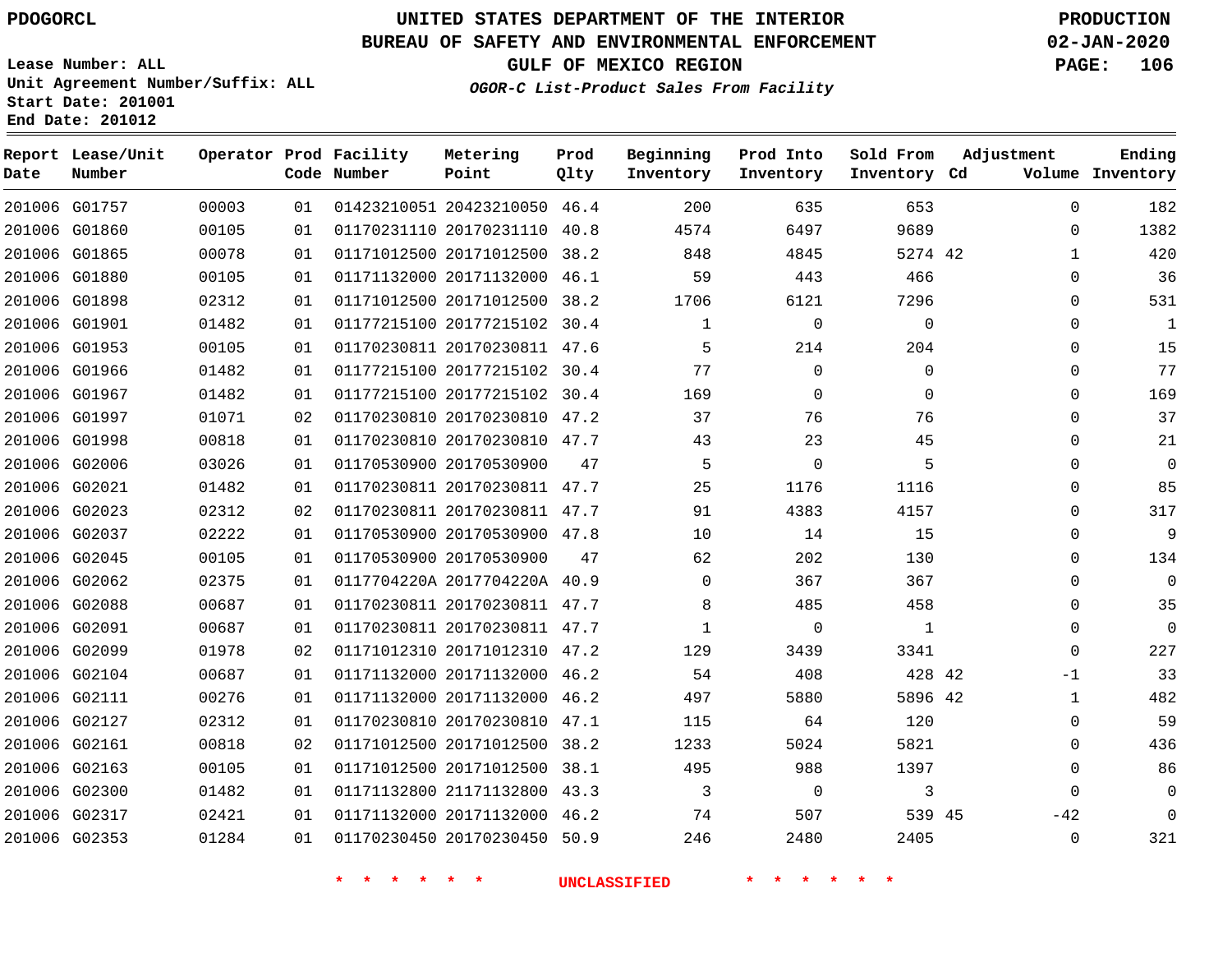## **UNITED STATES DEPARTMENT OF THE INTERIOR PDOGORCL PRODUCTION**

### **BUREAU OF SAFETY AND ENVIRONMENTAL ENFORCEMENT 02-JAN-2020**

**Lease Number: ALL Unit Agreement Number/Suffix: ALL Start Date: 201001**

**GULF OF MEXICO REGION PAGE: 107**

**OGOR-C List-Product Sales From Facility**

| Date          | Report Lease/Unit<br>Number |       |    | Operator Prod Facility<br>Code Number | Metering<br>Point            | Prod<br>Qlty | Beginning<br>Inventory | Prod Into<br>Inventory | Sold From<br>Inventory Cd | Adjustment | Ending<br>Volume Inventory |
|---------------|-----------------------------|-------|----|---------------------------------------|------------------------------|--------------|------------------------|------------------------|---------------------------|------------|----------------------------|
|               | 201006 G02354               | 01284 | 01 |                                       | 01170230450 20170230450 50.9 |              | 200                    | 2296                   | 2200                      | $\Omega$   | 296                        |
|               | 201006 G02357               | 02200 | 02 |                                       | 01170230450 20170230450 50.9 |              | 23                     | 277                    | 264                       | $\Omega$   | 36                         |
|               | 201006 G02404               | 02589 | 01 |                                       | 01170230810 20170230810      | 46.8         | 1109                   | 301                    | 301                       | 0          | 1109                       |
|               | 201006 G02428               | 00105 | 01 |                                       | 01170230810 20170230810 47.1 |              | 8                      | 14                     | 9                         | 0          | 13                         |
|               | 201006 G02429               | 00491 | 01 |                                       | 01170230810 20170230810      | 47           | 229                    | 115                    | 239                       | 0          | 105                        |
|               | 201006 G02433               | 00491 | 01 |                                       | 01170230810 20170230810      | 47           | 13                     | 6                      | 13                        | $\Omega$   | $\overline{6}$             |
|               | 201006 G02434               | 03033 | 02 |                                       | 01423210051 20170230810      | 47.1         | 46                     | 0                      | 46                        | 0          | $\mathbf{0}$               |
|               | 201006 G02436               | 02628 | 02 |                                       | 01170230811 20170230811 47.7 |              | 25                     | 1345                   | 1270                      | $\Omega$   | 100                        |
|               | 201006 G02439               | 02375 | 01 |                                       | 01171132000 20171132000 46.2 |              | $\mathbf 0$            | 97                     | 97                        | $\Omega$   | $\Omega$                   |
|               | 201006 G02580               | 00818 | 01 |                                       | 01171012400 20171012400      | 47.9         | 4165                   | 53088                  | 50798                     | 0          | 6455                       |
|               | 201006 G02596               | 01482 | 01 |                                       | 01171132800 21171132800      | 43.3         | 15                     | $\mathbf 0$            | 15                        | 0          | $\mathbf 0$                |
| 201006 G02601 |                             | 01834 | 01 |                                       | 01171092651 20171092650 46.7 |              | 93                     | 180                    | 237                       | 0          | 36                         |
|               |                             | 03056 | 01 |                                       | 01171092651 20171092650 46.7 |              | 145                    | 48                     | 102                       | $\Omega$   | 91                         |
|               |                             |       |    |                                       |                              |              | 238                    | 228                    | 339                       | 0          | 127                        |
|               | 201006 G02613               | 00276 | 01 |                                       | 01171132000 20171132000 46.2 |              | $\mathbf 0$            | 46                     | 42                        | 0          | 4                          |
|               | 201006 G02628               | 00105 | 01 |                                       | 01171012500 20171012500      | 38.1         | 383                    | 1109                   | 1396                      | 0          | 96                         |
|               | 201006 G02663               | 02893 | 02 |                                       | 01423210051 20423210050 46.4 |              | 60                     | 75                     | 113                       | 0          | 22                         |
|               | 201006 G02665               | 02451 | 01 |                                       | 01423210051 20423210050      | 46.3         | 349                    | 1190                   | 1198                      | $\Omega$   | 341                        |
|               | 201006 G02759               | 01284 | 01 |                                       | 01170230810 20170230810 47.1 |              | 21                     | 3                      | 22                        | $\Omega$   | $\overline{2}$             |
|               | 201006 G02819               | 00105 | 01 |                                       | 01170231110 20170231110 40.8 |              | 4                      | 0                      | 4                         | 0          | $\overline{0}$             |
|               | 201006 G02825               | 00105 | 01 |                                       | 01170230810 20170230810      | 47           | 372                    | 341                    | 400                       | 0          | 313                        |
|               | 201006 G02826               | 00105 | 01 |                                       | 01170230810 20170230810      | 47           | 266                    | 222                    | 284                       | $\Omega$   | 204                        |
|               |                             |       | 01 |                                       | 01170231110 20170231110 40.8 |              | 96                     | 131                    | 199                       | $\Omega$   | 28                         |
|               |                             |       |    |                                       |                              |              | 362                    | 353                    | 483                       | 0          | 232                        |
| 201006 G02870 |                             | 02636 | 01 |                                       | 01170230810 20170230810      | 47.1         | 7                      | $\mathbf 0$            | 7                         | $\Omega$   | $\Omega$                   |
|               | 201006 G02885               | 02312 | 01 |                                       | 01171132000 20171132000 46.2 |              | 28                     | 190                    | 202                       | $\Omega$   | 16                         |
|               | 201006 G02895               | 02579 | 02 |                                       | 01171092651 20171092650 46.7 |              | $\Omega$               | 458                    | 366                       | $\Omega$   | 92                         |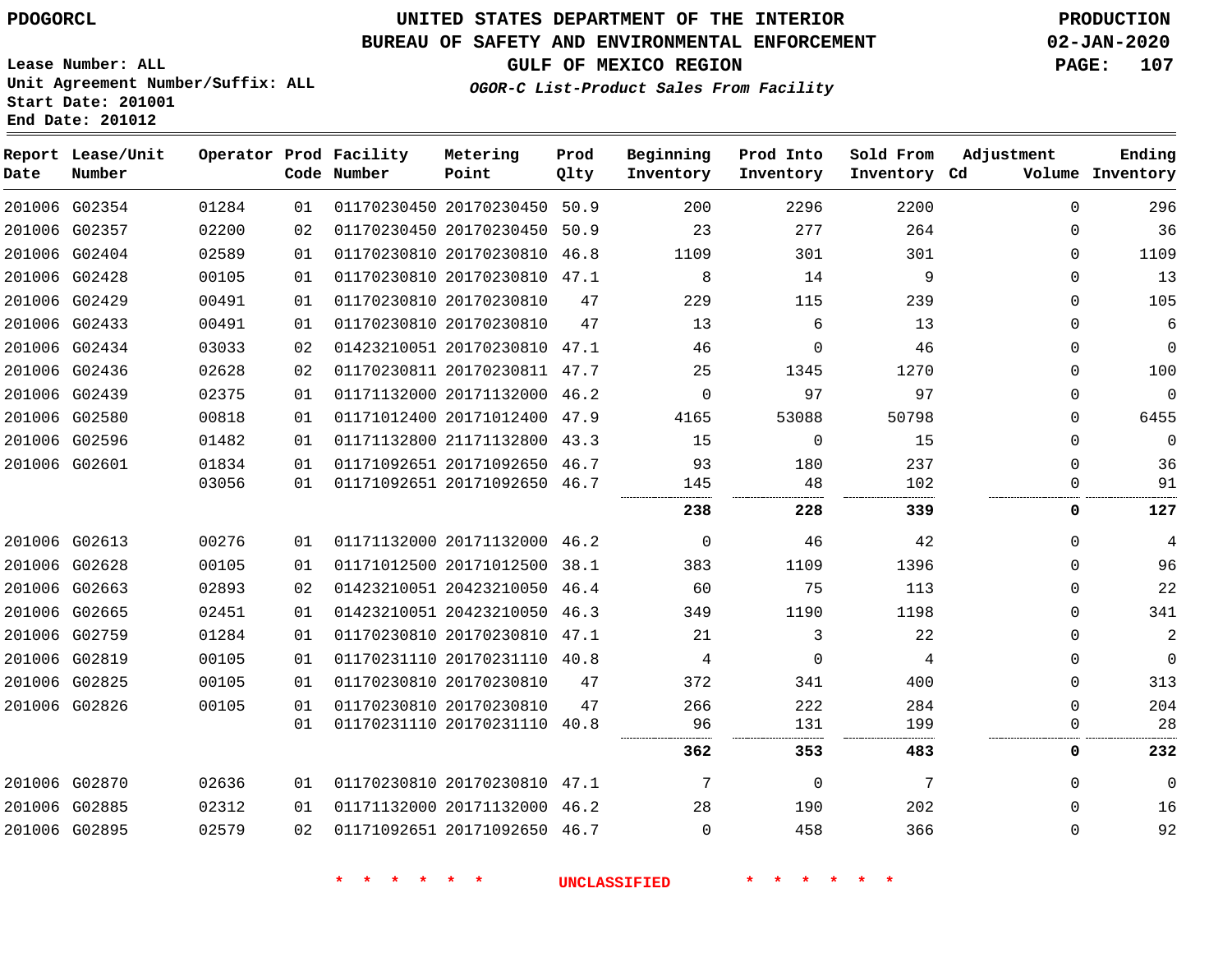## **UNITED STATES DEPARTMENT OF THE INTERIOR PDOGORCL PRODUCTION**

### **BUREAU OF SAFETY AND ENVIRONMENTAL ENFORCEMENT 02-JAN-2020**

**Lease Number: ALL Unit Agreement Number/Suffix: ALL Start Date: 201001**

**GULF OF MEXICO REGION PAGE: 108**

**OGOR-C List-Product Sales From Facility**

| Date | Report Lease/Unit<br>Number |       |    | Operator Prod Facility<br>Code Number | Metering<br>Point            | Prod<br>Qlty | Beginning<br>Inventory | Prod Into<br>Inventory | Sold From<br>Inventory Cd | Adjustment  | Ending<br>Volume Inventory |
|------|-----------------------------|-------|----|---------------------------------------|------------------------------|--------------|------------------------|------------------------|---------------------------|-------------|----------------------------|
|      | 201006 G02898               | 01834 | 01 |                                       | 01171012300 20171012300 38.5 |              | 404                    | 1308                   | 1073                      | $\Omega$    | 639                        |
|      | 201006 G02917               | 01834 | 01 |                                       | 01171092930 20171092930 35.4 |              | 120                    | $\Omega$               | 120                       | $\Omega$    | 0                          |
|      | 201006 G03061               | 00105 | 01 |                                       | 01423210051 20423210050 46.3 |              | 148                    | 589                    | 568                       | $\Omega$    | 169                        |
|      | 201006 G03068               | 00105 | 01 |                                       | 01423210051 20423210050 46.3 |              | 44                     | 192                    | 181                       | $\Omega$    | 55                         |
|      | 201006 G03145               | 03041 | 01 |                                       | 01171132800 21171132800 43.3 |              | 73                     | 83                     | 58                        | $\Omega$    | 98                         |
|      | 201006 G03152               | 00105 | 01 |                                       | 01177092600 20177092600 45.7 |              | 214                    | 4105                   | 4191                      | $\Omega$    | 128                        |
|      | 201006 G03236               | 03041 | 01 |                                       | 01170230450 20170230450      | 50.9         | 43                     | 162                    | 184                       | $\Omega$    | 21                         |
|      | 201006 G03244               | 02871 | 01 |                                       | 01170230810 20170230810 47.1 |              | 131                    | $\mathbf 0$            | 131                       | 0           | 0                          |
|      | 201006 G03264               | 00003 | 01 |                                       | 01170230811 20170230811 47.7 |              | 1                      | 42                     | 40                        | $\Omega$    | 3                          |
|      |                             | 01284 | 02 |                                       | 01170530900 20170530900      | 47           | 79                     | 274                    | 172                       | 0           | 181                        |
|      |                             |       |    |                                       |                              |              | 80                     | 316                    | 212                       | 0           | 184                        |
|      | 201006 G03265               | 01284 | 02 |                                       | 01170530900 20170530900      | 47           | 220                    | 903                    | 525                       | $\Omega$    | 598                        |
|      | 201006 G03331               | 02312 | 02 |                                       | 01171132800 21171132800 43.3 |              | 4120                   | 3510                   | 2879                      | $\Omega$    | 4751                       |
|      | 201006 G03414               | 00818 | 01 |                                       | 01170753510 20170753510 51.4 |              | 260                    | 125                    | 243                       | $\Omega$    | 142                        |
|      | 201006 G03738               | 00064 | 01 |                                       | 01170230450 20170230450 50.9 |              | 17                     | 225                    | 213                       | $\Omega$    | 29                         |
|      |                             | 02871 | 01 |                                       | 01170230450 20170230450      | $\Omega$     | 3                      | $\mathbf 0$            | $\Omega$                  | $\Omega$    | 3                          |
|      |                             |       |    |                                       |                              |              | 20                     | 225                    | 213                       | 0           | 32                         |
|      | 201006 G03793               | 02894 | 01 |                                       | 01171012500 20171012500 38.2 |              | 22                     | 3503                   | 3221                      | $\Omega$    | 304                        |
|      | 201006 G03940               | 00105 | 01 |                                       | 01423210051 20423210050 46.4 |              | 11                     | 21                     | 26                        | 0           | 6                          |
|      | 201006 G03958               | 00105 | 01 |                                       | 01170230510 20170230510 48.4 |              | 1296                   | 4019                   | 3714                      | $\Omega$    | 1601                       |
|      | 201006 G04003               | 00105 | 01 |                                       | 01171012500 20171012500 38.1 |              | 1889                   | 5806                   | 7192                      | $\Omega$    | 503                        |
|      | 201006 G04065               | 02628 | 01 |                                       | 01423210051 20423210050 46.4 |              | 10                     | 69                     | 60                        | $\Omega$    | 19                         |
|      | 201006 G04081               | 02894 | 01 |                                       | 01170230450 20170230810 47.1 |              | 167                    | 147                    | 179                       | $\mathbf 0$ | 135                        |
|      | 201006 G04085               | 00687 | 01 |                                       | 01170230811 20170230811 47.7 |              | 34                     | 3644                   | 3415                      | $\Omega$    | 263                        |
|      | 201006 G04087               | 02899 | 01 |                                       | 01177008150 01177008150 30.9 |              | 1420                   | 2482                   | 1734                      | $\mathbf 0$ | 2168                       |
|      | 201006 G04090               | 02312 | 02 |                                       | 01170230810 20170230810 47.1 |              | 303                    | 383                    | 378                       | $\Omega$    | 308                        |
|      | 201006 G04143               | 00105 | 01 |                                       | 01170230510 20170230510 48.4 |              | 544                    | 811                    | 1028                      | $\mathbf 0$ | 327                        |
|      |                             |       |    |                                       |                              |              |                        |                        |                           |             |                            |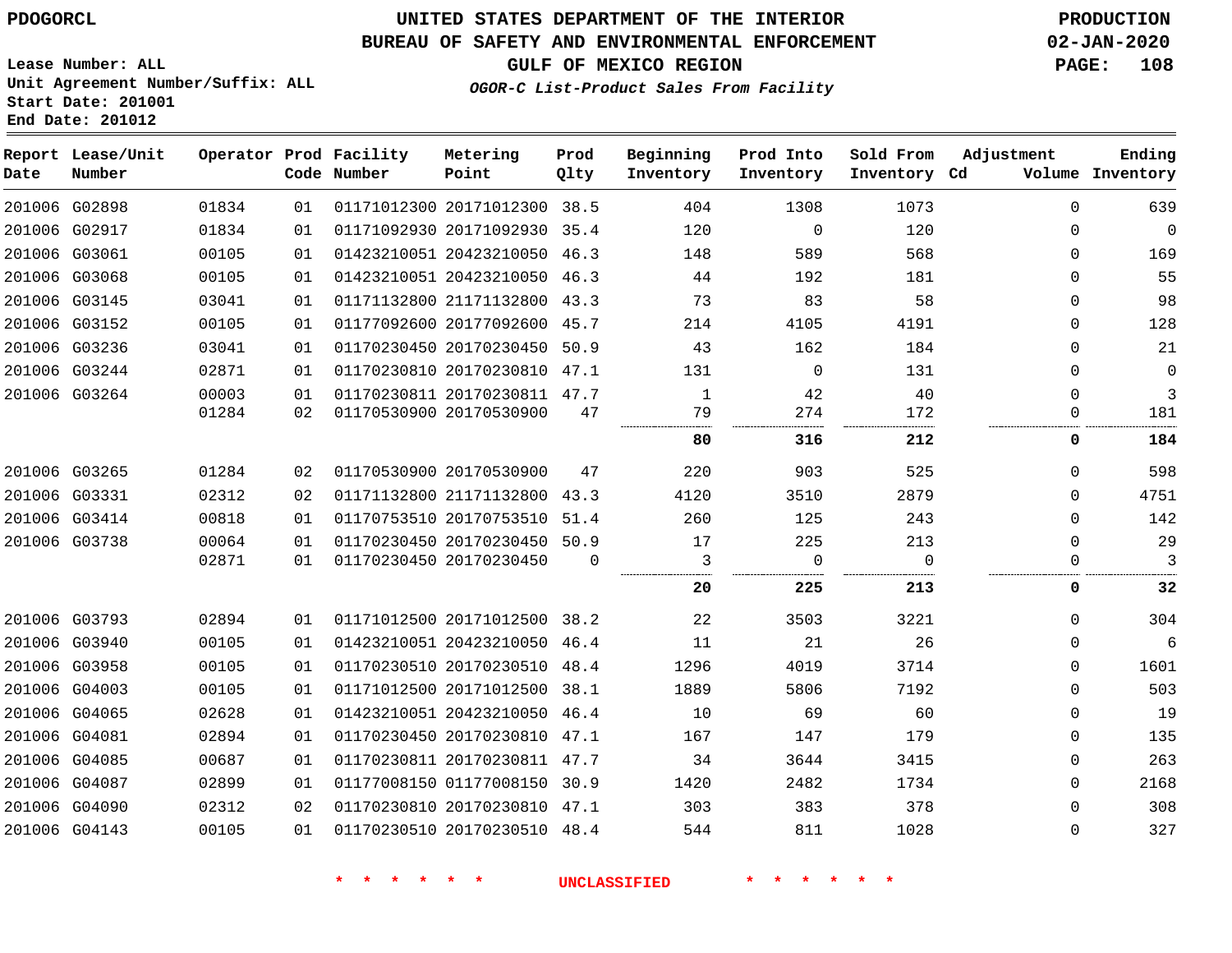**Report Lease/Unit**

**Number**

### **UNITED STATES DEPARTMENT OF THE INTERIOR PDOGORCL PRODUCTION**

**Prod Qlty**

#### **BUREAU OF SAFETY AND ENVIRONMENTAL ENFORCEMENT 02-JAN-2020**

**Lease Number: ALL Unit Agreement Number/Suffix: ALL Start Date: 201001 End Date: 201012**

**Operator Prod Facility**

**Code Number**

**Metering Point**

**GULF OF MEXICO REGION PAGE: 109**

**Inventory Cd Volume**

**Adjustment**

**Ending**

 $\Omega$ 

**OGOR-C List-Product Sales From Facility**

**Beginning Inventory** **Prod Into Inventory**

**Sold From Inventory**

|        | 201006 G04232 | 00105 | 01 | 01171012500 20171012500      | 38.1     | 23       | 263      | 263      |             | $\Omega$    | 23       |
|--------|---------------|-------|----|------------------------------|----------|----------|----------|----------|-------------|-------------|----------|
|        |               | 00730 | 01 | 01171012500 20171012500 38.2 |          | 1763     | 17065    | 17348    |             | 0           | 1480     |
|        |               |       |    |                              |          | 1786     | 17328    | 17611    |             | 0           | 1503     |
|        | 201006 G04254 | 01834 | 01 | 01170573602 20170573602 33.6 |          | 577      | 469      | 845 42   |             | -1          | 200      |
|        | 201006 G04421 | 00105 | 01 | 01171131600 20171131600 47.3 |          | 558      | 7493     | 7386     |             | $\Omega$    | 665      |
|        | 201006 G04453 | 02589 | 01 | 01171012300 20171012300      | 37.4     | 482      | 1559     | 1278     |             | $\mathbf 0$ | 763      |
| 201006 | G04537        | 02589 | 01 | 01420470030 20420470030      | 50.1     | 1256     | 125      | 124      |             | $\Omega$    | 1257     |
|        | 201006 G04547 | 02628 | 01 | 01423210051 20423210050 46.4 |          | 18       | 64       | 65       |             | $\Omega$    | 17       |
|        | 201006 G04565 | 01284 | 01 | 01420390101 01420390101      | $\Omega$ | 1042     | $\Omega$ | $\Omega$ |             | 0           | 1042     |
|        | 201006 G04773 | 01482 | 01 | 01170230811 20170230811 47.7 |          | $\Omega$ | 19       | 18       |             | $\Omega$    | 1        |
| 201006 | G04787        | 00687 | 01 | 01171131600 20171131600      | 47.3     | 8        | 1535     | 1406 42  |             | $-1$        | 136      |
|        | 201006 G04800 | 03026 | 01 | 01171132800 21171132800      | 43.3     | 2268     | 3450     | 2158     |             | 0           | 3560     |
| 201006 | G04818        | 02894 | 01 | 01170230500 20170230500      | 40       | 40       | 11       | 47       |             | 0           | 4        |
|        | 201006 G04996 | 02628 | 01 | 01420570060 20420570060      | 52.7     | 228      | 1        |          | $0\quad 42$ | -6          | 223      |
|        | 201006 G05006 | 01284 | 02 | 01170230510 20170230510      | 48.5     | 16       | 329      | 215      |             | $\mathbf 0$ | 130      |
|        | 201006 G05283 | 01376 | 01 | 01170231300 01170231300      | 40.1     | $\Omega$ | 20754    | 20754    |             | $\Omega$    | $\Omega$ |
|        | 201006 G05286 | 03033 | 02 | 01170230810 20170230810 47.1 |          | 459      | 851      | 529      |             | $\Omega$    | 781      |
| 201006 | G05292        | 00003 | 01 | 01170230811 20170230811      | 47.7     | 7        | 540      | 508      |             | $\mathbf 0$ | 39       |
|        | 201006 G05346 | 01819 | 01 | 01170530900 20170530900      | 47       | 49       | 127      | 92       |             | $\Omega$    | 84       |
|        | 201006 G05391 | 01819 | 01 | 01170530900 20170530900      | 47       | 87       | 412      | 226      |             | 0           | 273      |
|        | 201006 G05431 | 00560 | 01 | 01177062608 2017706260A 36.4 |          | 96       | 14208    | 14128    |             | 0           | 176      |
|        | 201006 G05494 | 02871 | 02 | 01171132800 21171132800      | 43.3     | 223      | 146      | 139      |             | $\Omega$    | 230      |
|        | 201006 G05504 | 00105 | 01 | 01171132800 21171132800      | 43.3     | 1170     | 1697     | 1081     |             | $\Omega$    | 1786     |
|        |               |       | 01 | 01171012300 20171012300      | 38.5     | 297      | 1045     | 831      |             | $\Omega$    | 511      |
|        |               | 00730 | 01 | 01171132800 21171132800      | 43.3     | 730      | 584      | 496      |             |             | 818      |
|        |               |       |    |                              |          | 2197     | 3326     | 2408     |             | 0           | 3115     |

G05505

01171132800 21171132800 43.3

**\* \* \* \* \* \* UNCLASSIFIED \* \* \* \* \* \***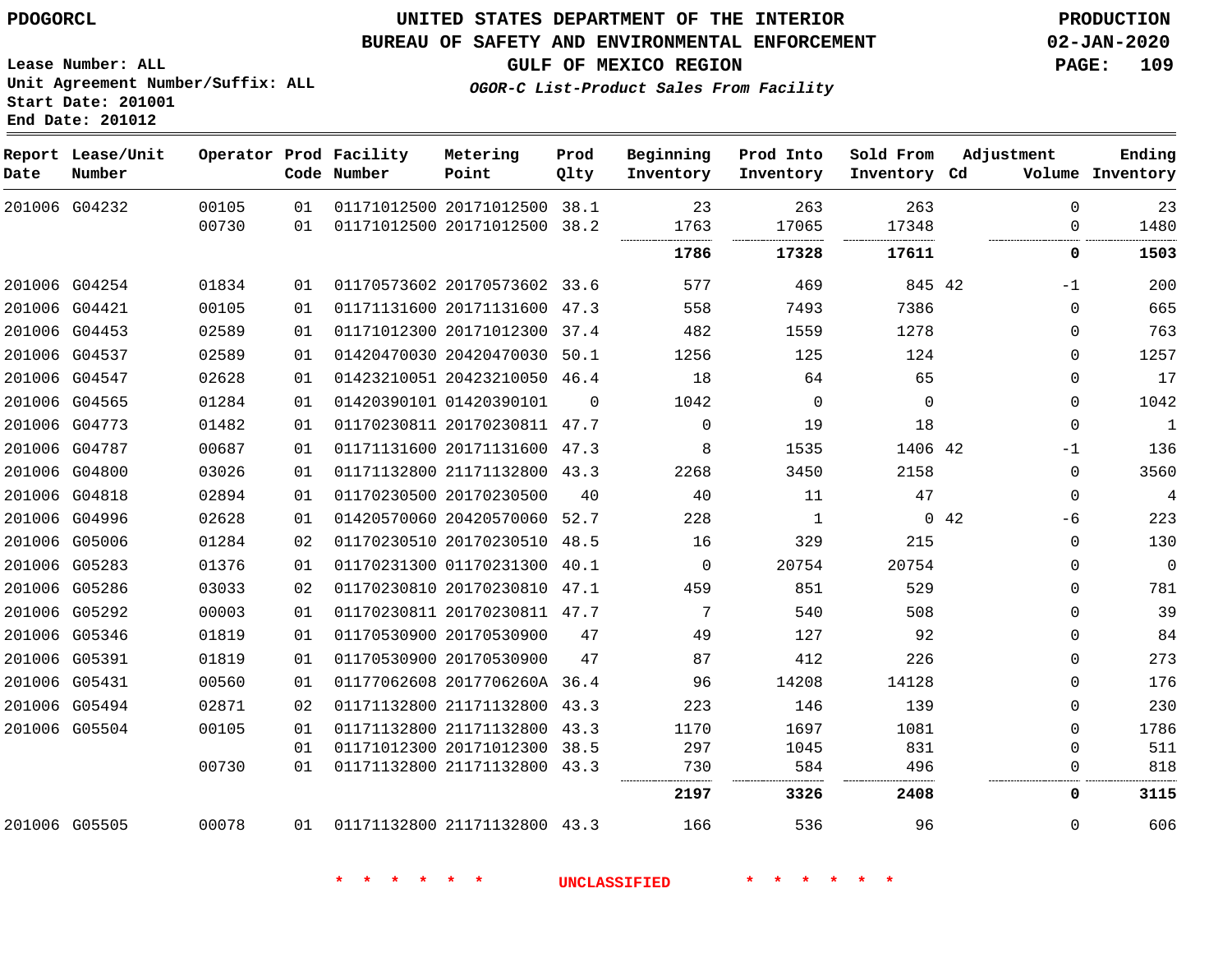**End Date: 201012**

### **UNITED STATES DEPARTMENT OF THE INTERIOR PDOGORCL PRODUCTION**

#### **BUREAU OF SAFETY AND ENVIRONMENTAL ENFORCEMENT 02-JAN-2020**

**Lease Number: ALL Unit Agreement Number/Suffix: ALL Start Date: 201001**

**GULF OF MEXICO REGION PAGE: 110**

**OGOR-C List-Product Sales From Facility**

| Date | Report Lease/Unit<br>Number |       |    | Operator Prod Facility<br>Code Number | Metering<br>Point            | Prod<br>01ty | Beginning<br>Inventory | Prod Into<br>Inventory | Sold From<br>Inventory Cd | Adjustment | Ending<br>Volume Inventory  |
|------|-----------------------------|-------|----|---------------------------------------|------------------------------|--------------|------------------------|------------------------|---------------------------|------------|-----------------------------|
|      | 201006 G05549               | 01834 | 01 |                                       | 01171092651 20171092650 46.7 |              | 491                    | 1859                   | 1978                      |            | 372<br>$\Omega$             |
|      |                             | 02636 | 01 |                                       | 01171132800 21171132800 43.3 |              | 83                     | 63                     | 46                        |            | 100<br>0                    |
|      |                             |       |    |                                       |                              |              | 574                    | 1922                   | 2024                      |            | 472<br>0                    |
|      | 201006 G05602               | 01834 | 01 |                                       | 01171012500 20171012500 38.2 |              | $\Omega$               | 1217                   | 1112 42                   |            | 106<br>$\mathbf{1}$         |
|      | 201006 G05610               | 02312 | 01 |                                       | 01171012500 20171012500 38.2 |              | 57                     | 339                    | 367                       |            | 29<br>$\mathbf 0$           |
|      | 201006 G05612               | 00105 | 01 |                                       | 01171012500 20171012500 38.1 |              | 1101                   | 3825                   | 4594                      |            | 332<br>$\Omega$             |
|      | 201006 G06027               | 00105 | 01 |                                       | 01423210051 20423210050      | 46.3         | 49                     | 77                     | 104                       |            | 22<br>$\mathbf 0$           |
|      | 201006 G06037               | 02899 | 01 |                                       | 01420570060 20420570060 54.2 |              | 534                    | $\mathbf 0$            |                           | 8 4 2      | 521<br>$-5$                 |
|      | 201006 G06069               | 00818 | 02 |                                       | 01423210051 20423210050 46.4 |              | 19                     | 64                     | 65                        |            | 18<br>0                     |
|      | 201006 G06104               | 00105 | 01 |                                       | 01420390110 20420390110      | 53           | 15                     | 77                     | 13                        |            | 79<br>$\mathbf 0$           |
|      | 201006 G06105               | 02409 | 01 |                                       | 01420390110 20420390110      | 53           | 48                     | 211                    | 36                        |            | 223<br>$\mathbf 0$          |
|      | 201006 G06156               | 00818 | 02 |                                       | 01422450350 20422450350      | 42.9         | 755                    | 2132                   | 1917                      |            | 970<br>$\mathbf 0$          |
|      | 201006 G06165               | 01284 | 01 |                                       | 01170230450 20170230450 50.9 |              | 29                     | 472                    | 440                       |            | 61<br>$\mathbf 0$           |
|      | 201006 G06166               | 00105 | 01 |                                       | 01170230450 20170230450 50.8 |              | 6                      | 99                     | 92                        |            | 13<br>$\mathbf 0$           |
|      | 201006 G06167               | 00105 | 01 |                                       | 01170230450 20170230450      | 50.8         | 33                     | 129                    | 130                       |            | 32<br>$\mathbf 0$           |
|      | 201006 G06168               | 03008 | 02 |                                       | 01170230450 20170230450      | 50.9         | 30                     | 342                    | 344                       |            | 28<br>0                     |
|      | 201006 G06180               | 00730 | 01 |                                       | 01170230450 20170230450 50.9 |              | 2                      | 22                     | 21                        |            | 3<br>$\Omega$               |
|      | 201006 G06668               | 00276 | 01 |                                       | 01171132000 20171132000 46.2 |              | 176                    | 1498                   | 1552 42                   |            | 123<br>$\mathbf{1}$         |
|      | 201006 G06767               | 01834 | 01 |                                       | 01171012500 20171012500 38.2 |              | 3                      | 193                    | 179                       |            | 17<br>$\mathbf 0$           |
|      | 201006 G07201               | 00818 | 02 |                                       | 01420570060 20420570060 55.6 |              | 166                    | $\mathbf 0$            |                           | 3 42       | 164<br>$\mathbf{1}$         |
|      | 201006 G07215               | 03041 | 01 |                                       | 01420390120 01420390120 58.3 |              | 53                     | 199                    | 150                       |            | 102<br>$\mathbf 0$          |
|      | 201006 G07619               | 02222 | 01 |                                       | 01170530900 20170530900      | 47           | 21                     | 24                     | 29                        |            | 16<br>$\mathbf 0$           |
|      | 201006 G07703               | 03041 | 01 |                                       | 01171132800 21171132800      | 43.3         | 169                    | 427                    | 219                       |            | 377<br>$\mathbf 0$          |
|      | 201006 G07736               | 02312 | 02 |                                       | 01171132800 21171132800 43.3 |              | 510                    | 360                    | 328                       |            | 542<br>$\mathbf 0$          |
|      | 201006 G07760               | 01284 | 01 |                                       | 01177122950 20177122950      | 30           | 44                     | 19691                  | 19665                     |            | 70<br>$\mathbf 0$           |
|      | 201006 G07917               | 01834 | 01 |                                       | 01170573602 20170573602 33.6 |              | 29344                  | 60109                  | 63758 42                  |            | 25694<br>$-1$               |
|      | 201006 G08120               | 02312 | 02 |                                       | 01423210051 20423210050 46.4 |              | 27                     | 90                     | 91                        |            | $\mathbf 0$<br>26           |
|      | 201006 G08640               | 02589 | 01 |                                       | 01170530900 20170530900 43.9 |              | $\Omega$               | 63                     | 63                        |            | $\mathbf{0}$<br>$\mathbf 0$ |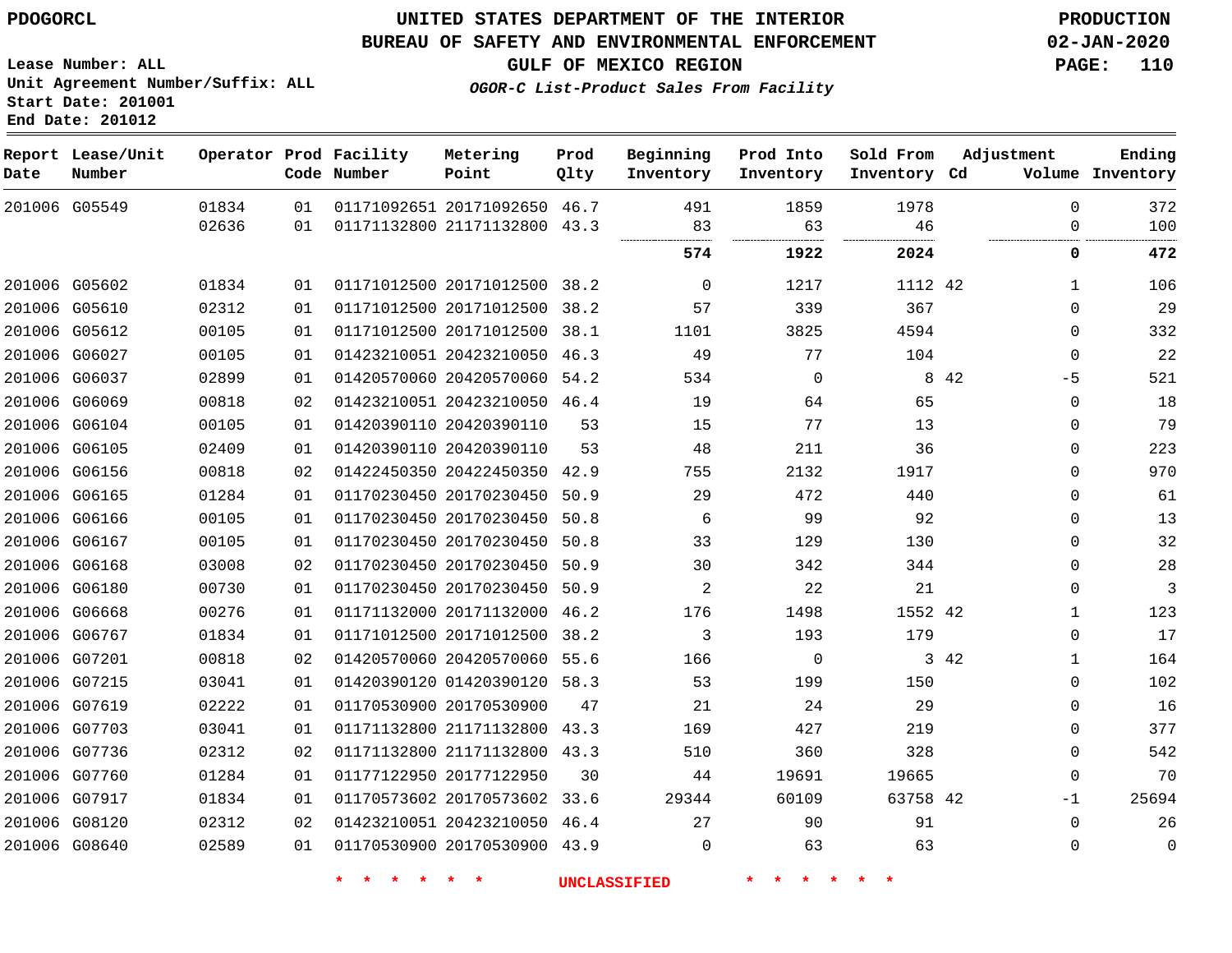**Report Lease/Unit**

**Number**

# **UNITED STATES DEPARTMENT OF THE INTERIOR PDOGORCL PRODUCTION**

**Prod Qlty**

#### **BUREAU OF SAFETY AND ENVIRONMENTAL ENFORCEMENT 02-JAN-2020**

**Lease Number: ALL Unit Agreement Number/Suffix: ALL Start Date: 201001 End Date: 201012**

**Operator Prod Facility**

**OGOR-C List-Product Sales From Facility**

**Beginning Inventory**

**Prod Into Inventory**

**Sold From Inventory**

**GULF OF MEXICO REGION PAGE: 111**

**Adjustment**

**Ending**

| Date | Number        |       |                 | Code Number | Point                        | Qlty     | Inventory | Inventory      | Inventory Cd |              | Volume Inventory |
|------|---------------|-------|-----------------|-------------|------------------------------|----------|-----------|----------------|--------------|--------------|------------------|
|      | 201006 G08641 | 02589 | 01              |             | 01170530900 20170530900 49.3 |          | $\Omega$  | 815            | 815          | $\Omega$     | 0                |
|      | 201006 G09010 | 03041 | 01              |             | 01420390120 01420390120 58.3 |          | 16        | 75             | 52           | $\Omega$     | 39               |
|      | 201006 G09500 | 02899 | 01              |             | 01177058270 01177058270 30.9 |          | 14        | 26             | 17           | $\Omega$     | 23               |
|      | 201006 G09564 | 01482 | 01              |             | 01171132800 21171132800 43.3 |          | 6         | $\overline{2}$ | 3            | $\Omega$     | 5                |
|      | 201006 G09574 | 01819 | 01              |             | 01171012300 20171012300 38.5 |          | 305       | 1366           | 1003         | $\Omega$     | 668              |
|      | 201006 G09631 | 01284 | 01              |             | 01177122950 20177122950      | 30       | 10        | 4820           | 4815         | $\Omega$     | 15               |
|      | 201006 G10226 | 01819 | 01              |             | 01423210051 20423210050 46.1 |          | 21        | 97             | 90           | $\Omega$     | 28               |
|      | 201006 G10487 | 00981 | 01              |             | 01170753850 20170753850 37.2 |          | 760       | 506            | 149          | $\Omega$     | 1117             |
|      | 201006 G10636 | 02894 | 01              |             | 01170230811 20170230811 47.7 |          | 110       | 5702           | 5400         | $\Omega$     | 412              |
|      | 201006 G10665 | 02899 | 01              |             | 01177058270 01177058270 30.9 |          | 1360      | 2664           | 1688         | $\Omega$     | 2336             |
|      | 201006 G10794 | 02466 | 01              |             | 01177122950 20177122950      | 30       | 9         | 4082           | 4076         | $\Omega$     | 15               |
|      | 201006 G10910 | 00162 | 01              |             | 01177245110 2017724511G 45.1 |          | $\Omega$  | 8192           | 8192         | $\Omega$     | $\overline{0}$   |
|      | 201006 G11243 | 02589 | 01              |             | 01420470030 20420470030 50.1 |          | 381       | 37             | 38           | $\mathbf 0$  | 380              |
|      | 201006 G11870 | 00276 | 01              |             | 01171132000 20171132000 46.2 |          | 3966      | 30692          | 32141        | $\Omega$     | 2517             |
|      | 201006 G11952 | 00105 | 01              |             | 01171012300 20171012300 38.5 |          | 53        | 207            | 159          | $\Omega$     | 101              |
|      | 201006 G11983 | 01284 | 01              |             | 01177112605 2017711260Y 33.1 |          | 29        | 133            | 144          | $\Omega$     | 18               |
|      | 201006 G11984 | 03008 | 02 <sub>o</sub> |             | 01171092651 20171092650 46.7 |          | 71        | 372            | 370 42       | $\mathbf{1}$ | 74               |
|      | 201006 G12019 | 01482 | 01              |             | 01171012500 20171012500 38.2 |          | 84        | 24             | 105 42       | -1           | 2                |
|      | 201006 G12020 | 01482 | 01              |             | 01171012500 20171012500 38.2 |          | 407       | 822            | 1157 42      | $-1$         | 71               |
|      | 201006 G12024 | 02312 | 02              |             | 01171012500 20171012500 38.2 |          | 37        | 291            | 303          | 0            | 25               |
|      | 201006 G12355 | 02589 | 01              |             | 01171012300 20171012300 38.9 |          | 5529      | 17340          | 14388        | $\Omega$     | 8481             |
|      | 201006 G12497 | 02589 | 01              |             | 01420390101 01420390101      | $\Omega$ | 113       | 0              | $\mathbf 0$  | $\Omega$     | 113              |
|      | 201006 G12564 | 02603 | 01              |             | 01170230510 20170230510 48.5 |          | 63        | 175            | 186          | $\Omega$     | 52               |
|      | 201006 G12761 | 00162 | 01              |             | 01170230810 20170230810 47.1 |          | 0         | 595            | 595          | $\Omega$     | 0                |
|      | 201006 G12802 | 02200 | 01              |             | 01170230811 20170230811 47.7 |          | 49        | 2738           | 2589         | $\Omega$     | 198              |
|      | 201006 G12803 | 02409 | 01              |             | 01171132000 20171132000 46.2 |          | 1         | 7              | 7            | 0            | $\mathbf{1}$     |
|      | 201006 G12906 | 01819 | 01              |             | 01171012300 20171012300 38.5 |          | 1489      | 3718           | 3389 42      | $\mathbf 1$  | 1819             |
|      | 201006 G13557 | 03026 | 01              |             | 01170230500 20170230500 43.1 |          | 9         | $\mathbf 0$    | 9            | $\mathbf 0$  | 0                |

**Metering Point**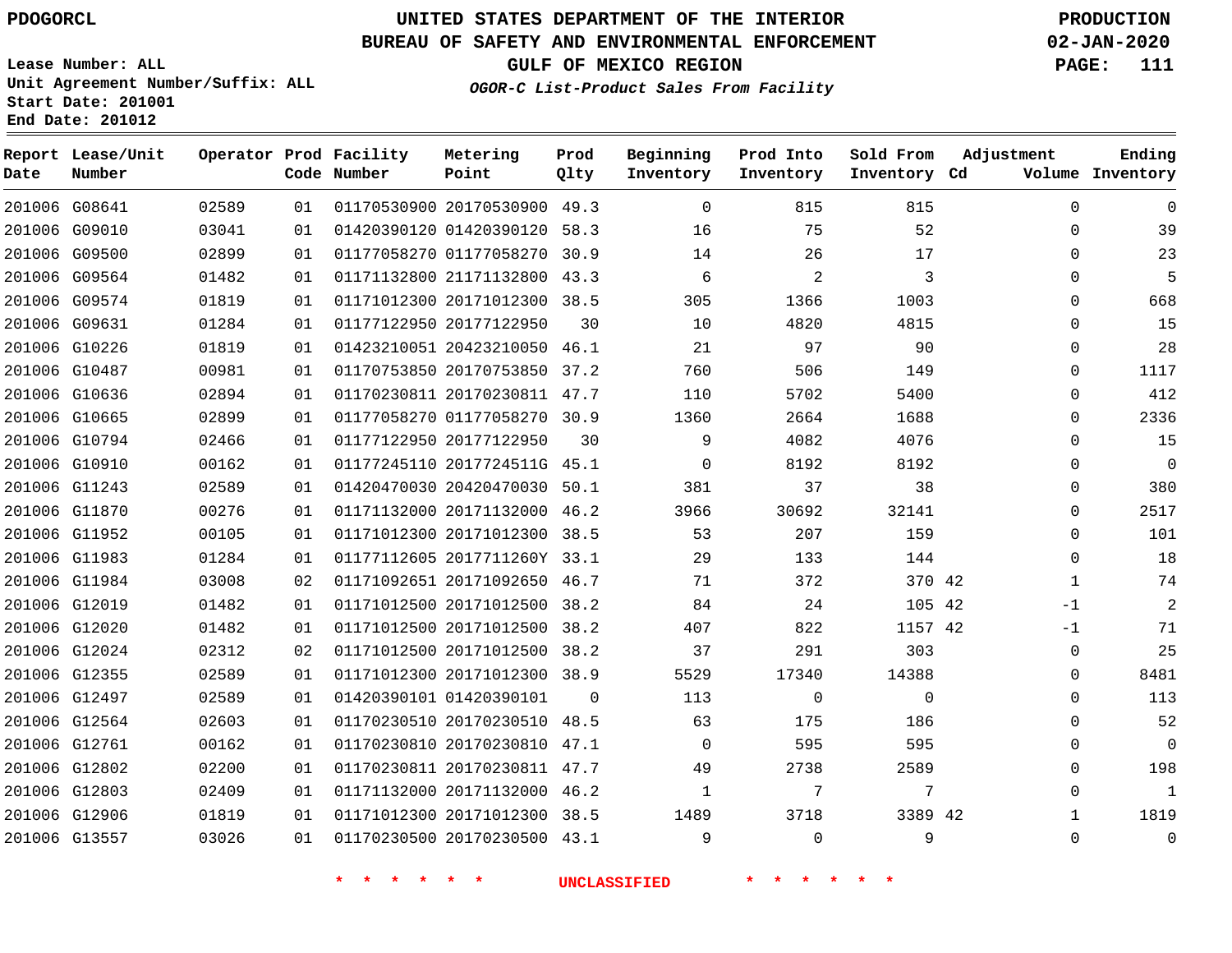**Report Date**

### **UNITED STATES DEPARTMENT OF THE INTERIOR PDOGORCL PRODUCTION**

#### **BUREAU OF SAFETY AND ENVIRONMENTAL ENFORCEMENT 02-JAN-2020**

**Lease Number: ALL Unit Agreement Number/Suffix: ALL Start Date: 201001 End Date: 201012**

**OGOR-C List-Product Sales From Facility**

**GULF OF MEXICO REGION PAGE: 112**

| Lease/Unit<br>Number |       |    | Operator Prod Facility<br>Code Number | Metering<br>Point            | Prod<br>Qlty | Beginning<br>Inventory | Prod Into<br>Inventory | Sold From<br>Inventory Cd | Adjustment     | Ending<br>Volume Inventory |
|----------------------|-------|----|---------------------------------------|------------------------------|--------------|------------------------|------------------------|---------------------------|----------------|----------------------------|
| G13560               | 03033 | 02 |                                       | 01170230810 20170230810 47.1 |              | 29                     | $\Omega$               | 29                        | $\Omega$       | $\Omega$                   |
| G13576               | 02594 | 02 |                                       | 01170230810 20170230810 47.5 |              | 27                     | 72                     |                           | $-39$<br>60 45 | 0                          |
| G13825               | 00818 | 01 |                                       | 01170230450 20170230450      | 51           | 6                      | 32                     | 34                        | $\mathbf 0$    |                            |
| G13850               | 01482 | 01 |                                       | 01170230811 20170230811 47.7 |              | $\mathbf{1}$           | 34                     |                           | 32 42<br>$-1$  | 2                          |
| G13937               | 02628 | 02 |                                       | 01171092651 20171092650 46.7 |              | 23                     | 126                    | 122                       | $\mathbf 0$    | 27                         |
| G13938               | 01284 | 01 |                                       | 01171012500 20171012500 38.2 |              | 2461                   | 6619                   | 8505                      | $\mathbf 0$    | 575                        |
| G14193               | 02409 | 01 |                                       | 01170230810 20170230810 47.1 |              | 528                    | 383                    | 560                       | $\mathbf 0$    | 351                        |
| G14342               | 02200 | 01 |                                       | 01170230811 20170230811 47.7 |              | 47                     | 2095                   | 1991                      | 0              | 151                        |
| G14493               | 01834 | 01 |                                       | 01171092930 20171092930 35.4 |              | 29                     | $\Omega$               | 29                        | $\Omega$       | $\mathbf 0$                |
| G14535               | 02628 | 01 |                                       | 01171012500 20171012500 38.2 |              | 182                    | 4                      | 186                       | $\mathbf 0$    | $\mathbf 0$                |
| G14791               | 02451 | 01 |                                       | 01420570060 20420570060      | $\Omega$     | 26                     | $\Omega$               | $\Omega$                  | $\mathbf 0$    | 26                         |
| G14864               | 02871 | 02 |                                       | 01170230450 20170230450 53.7 |              | 643                    | 6778                   | 6548                      | $\mathbf 0$    | 873                        |
| G15050               | 00105 | 01 |                                       | 01170231110 20170231110 40.8 |              | 8780                   | 9614                   | 16349                     | 0              | 2045                       |
| G15078               | 00064 | 01 |                                       | 01170230810 20170230810 47.1 |              | 3001                   | 333                    | 503 42                    | $\mathbf{1}$   | 2832                       |
| G15110               | 02714 | 01 |                                       | 01170530900 20170530900      | 47           | $\mathbf 0$            | 3                      | $\mathbf{1}$              | 0              | $\overline{2}$             |
| G15189               | 00560 | 01 |                                       | 01171132800 21171132800 43.3 |              | 53                     | 56                     | 41                        | $\Omega$       | 68                         |
| G15239               | 03041 | 01 |                                       | 01171012500 20171012500 38.2 |              | 18                     | 57                     | 70                        | 0              | 5                          |
| G15242               | 03033 | 02 |                                       | 01171092651 20171092650 46.4 |              | 9                      | $\Omega$               | 9                         | $\Omega$       | $\Omega$                   |
| G15263               | 02421 | 01 |                                       | 01171132000 20171132000 46.2 |              | 555                    | 4598                   | 4776 45                   | $-377$         | $\Omega$                   |
| G15277               | 00222 | 02 |                                       | 01171012400 20171012400 47.9 |              | 454                    | 5543                   | 5323                      | $\mathbf 0$    | 674                        |
| G15299               | 02200 | 02 |                                       | 01171092651 20171092650 46.7 |              | 797                    | 2396                   | 2713 42                   | $-1$           | 479                        |
| G15303               | 00105 | 01 |                                       | 01171092800 21171132800 43.3 |              | 112                    | 82                     | 73                        | 0              | 121                        |
| G15312               | 00105 | 01 |                                       | 01171092651 20171092650 46.6 |              | 1953                   | 7793                   | 8187                      | $\Omega$       | 1559                       |
| G15323               | 01482 | 01 |                                       | 01171012500 20171012500 38.2 |              | 64                     | 12                     |                           | 74 42<br>$-1$  | $\mathbf{1}$               |
| G15740               | 00818 | 01 |                                       | 01170230450 20170230450      | $\Omega$     | 12                     | $\mathbf 0$            | 12                        | $\mathbf 0$    | $\mathbf 0$                |
|                      | 02893 | 02 |                                       | 01170230450 20170230450 50.9 |              | 668                    | 7219                   | 6957                      | $\Omega$       | 930                        |
|                      |       |    |                                       |                              |              | 680                    | 7219                   | 6969                      | 0              | 930                        |
| G15742               | 00730 | 01 | 01170230450 20170230450 50.9          |                              |              | 35                     | 331                    | 324 42                    | $\mathbf{1}$   | 43                         |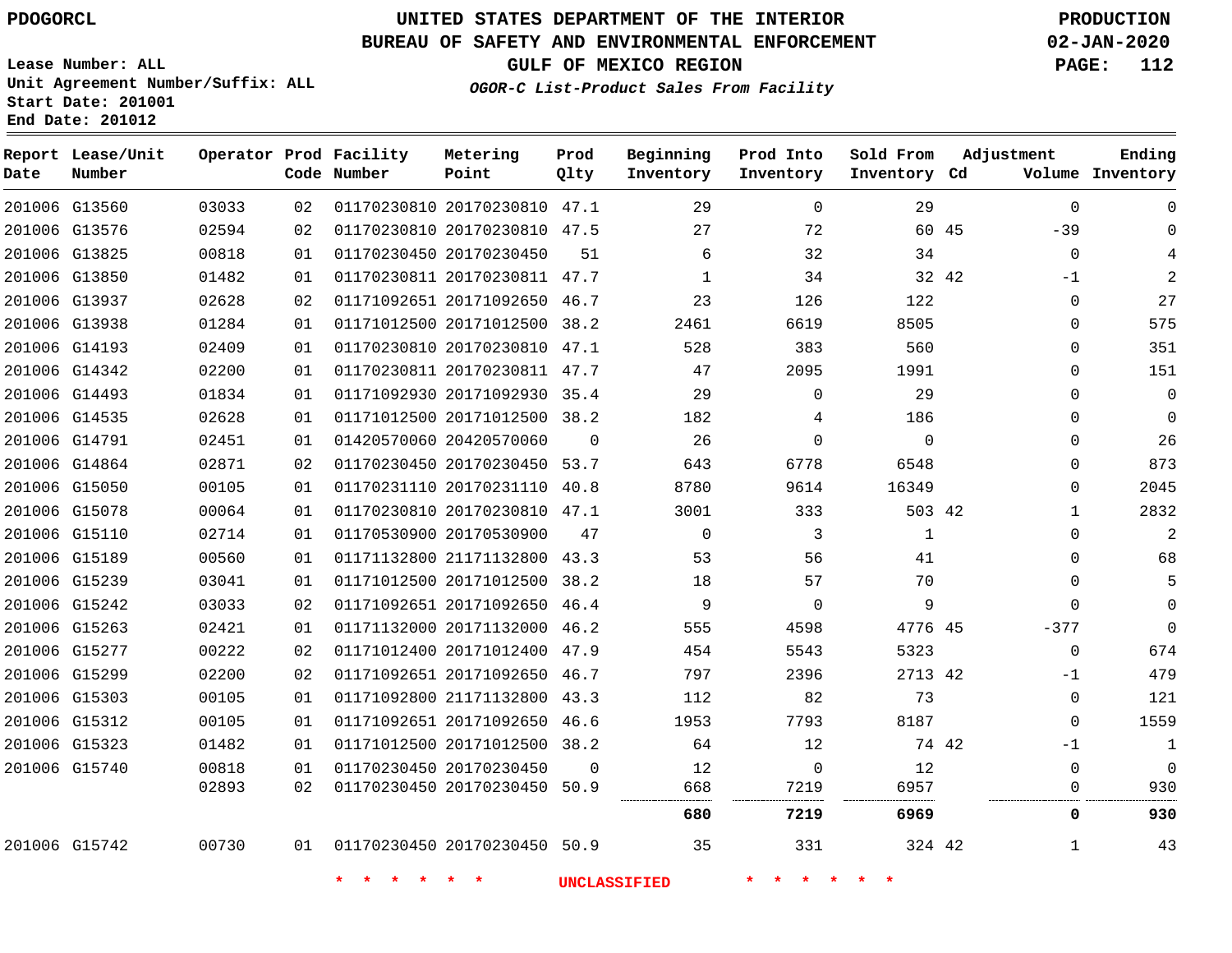G15769 G16104 G16121

**Date**

**Report Lease/Unit**

**Number**

### **UNITED STATES DEPARTMENT OF THE INTERIOR PDOGORCL PRODUCTION**

**Prod Qlty**

#### **BUREAU OF SAFETY AND ENVIRONMENTAL ENFORCEMENT 02-JAN-2020**

**Lease Number: ALL Unit Agreement Number/Suffix: ALL Start Date: 201001 End Date: 201012**

> 

**Operator Prod Facility**

**Code Number**

 20422450350 42.9 20170231110 40.8 20170230811 47.7

**Metering Point**

  **OGOR-C List-Product Sales From Facility**

 

 

**Prod Into Inventory**

**Beginning Inventory**

**GULF OF MEXICO REGION PAGE: 113**

**Inventory Cd Volume**

**Adjustment**

 -1  $\Omega$  $\Omega$  $\Omega$  -222  $\overline{0}$   $\Omega$  $\overline{0}$  $\Omega$  $\Omega$  $\Omega$  $\Omega$  $\Omega$  -170 

**Ending**

42

 

**Sold From Inventory**

| 201006 G16201 | 03026 | 01 | 01170530900 20170530900      | 47       | 0                   | 71    | 24     |                 |
|---------------|-------|----|------------------------------|----------|---------------------|-------|--------|-----------------|
| 201006 G16314 | 00818 | 01 | 01171012400 20171012400 47.9 |          | $\Omega$            | 911   | 728    |                 |
| 201006 G16353 | 01482 | 01 | 01171132000 20171132000 46.2 |          | 43                  | 469   | 474    |                 |
| 201006 G16461 | 00105 | 01 | 01170753510 20170753510 51.4 |          | 13                  | 0     | 8      |                 |
| 201006 G16469 | 03026 | 01 | 01170753510 20170753510 51.4 |          | 95                  | 55    | 95     |                 |
| 201006 G16500 | 02312 | 01 | 01170755200 20170755200 40.8 |          | 571                 | 10966 | 11088  |                 |
| 201006 G16515 | 00162 | 01 | 01177245110 2017724511G 45.1 |          | 0                   | 8865  | 8865   |                 |
| 201006 G16575 | 00730 | 01 | 01608103650 20608103650 29.2 |          | $\Omega$            | 26    | 26     |                 |
| 201006 G16890 | 00981 | 01 | 01170753850 20170753850      | $\Omega$ | 1131                | 601   |        | 0 <sub>09</sub> |
| 201006 G17124 | 02871 | 02 | 01170230450 20170230450 51.6 |          | 5                   | 81    | 79     |                 |
| 201006 G17133 | 01482 | 01 | 01423210051 20423210050 46.4 |          | 20                  | 37    | 46     |                 |
| 201006 G17190 | 02312 | 02 | 01170230810 20170230810 47.1 |          | 73                  | 42    | 76     |                 |
| 201006 G17754 | 02025 | 01 | 01170230510 20170230510 48.5 |          | 2619                | 7210  | 6977   |                 |
| 201006 G17789 | 00818 | 01 | 01170230810 20170230810 47.1 |          | 128                 | 100   | 136    |                 |
| 201006 G17842 | 03026 | 01 | 01170230810 20170230810 47.1 |          | $\mathbf 0$         | 22    | 2      |                 |
| 201006 G17858 | 00105 | 01 | 01170530900 20170530900      | 47       | 126                 | 418   | 267    |                 |
| 201006 G17898 | 01963 | 01 | 01171131600 20171131600 47.3 |          | 58                  | 387   | 411    |                 |
| 201006 G17912 | 02409 | 01 | 01171132800 20177052203 36.1 |          | 0                   | 5689  | 5689   |                 |
| 201006 G17913 | 01834 | 01 | 01171132800 21171132800 43.3 |          | 913                 | 402   | 496    |                 |
| 201006 G17921 | 03026 | 01 | 01171012500 20177062959      | 25       | 0                   | 49842 | 49842  |                 |
| 201006 G17942 | 00560 | 01 | 01177082604 20177082604 28.8 |          | $\mathbf 0$         | 12082 | 12082  |                 |
| 201006 G17966 | 02421 | 01 | 01171012300 20171012300 38.5 |          | 96                  | 348   | 274 45 |                 |
| 201006 G17973 | 00730 | 01 | 01171012400 20171012400 47.9 |          | 728                 | 22367 | 20375  |                 |
| 201006 G17977 | 02312 | 02 | 01171132800 21171132800 43.3 |          | 152                 | 127   | 105    |                 |
| 201006 G18040 | 00105 | 01 | 01171012500 20171012500 38.2 |          | 102                 | 281   | 359    |                 |
|               |       |    |                              |          |                     |       |        |                 |
|               |       |    |                              |          | <b>UNCLASSIFIED</b> |       |        |                 |
|               |       |    |                              |          |                     |       |        |                 |
|               |       |    |                              |          |                     |       |        |                 |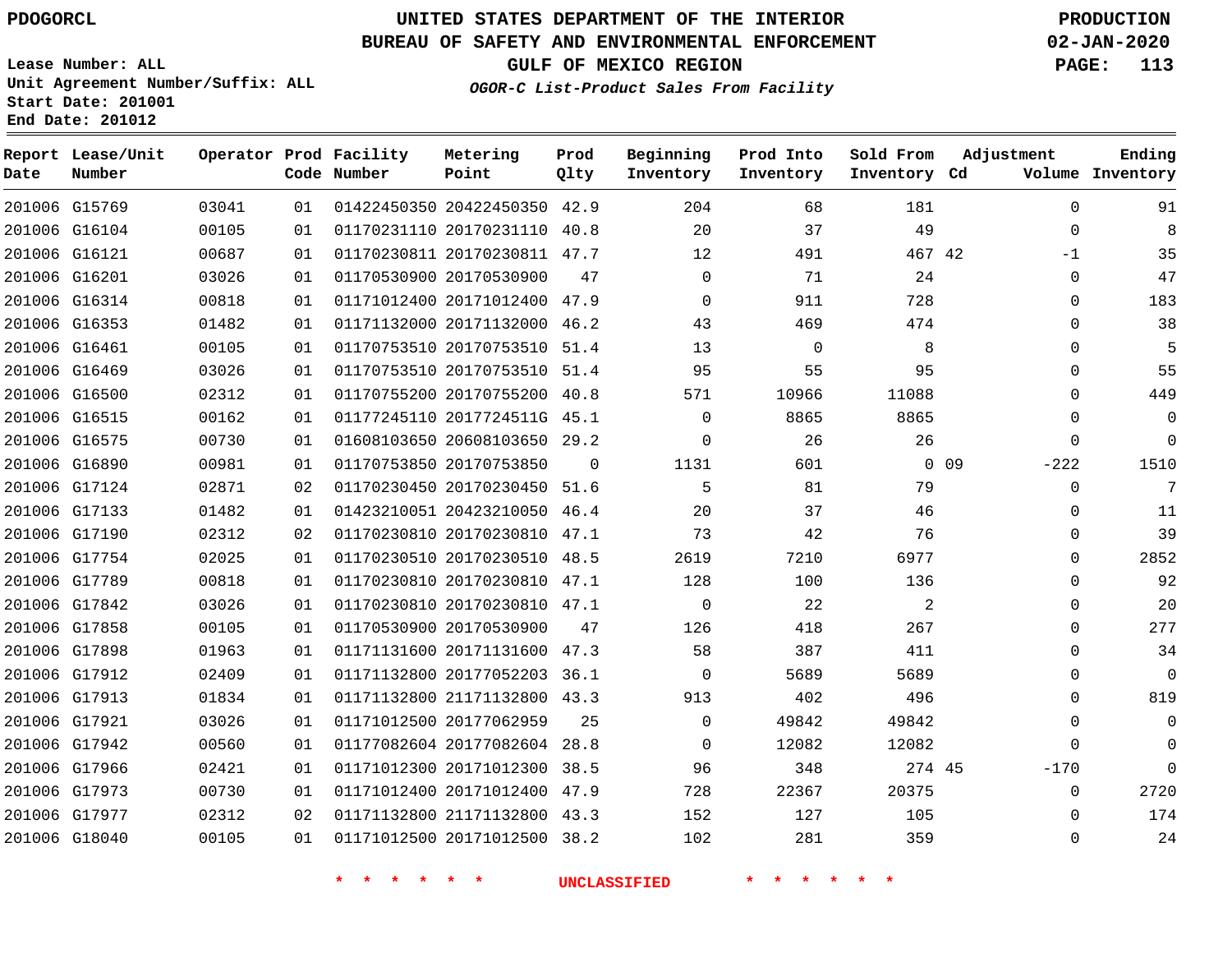**Report Lease/Unit**

**Number**

### **UNITED STATES DEPARTMENT OF THE INTERIOR PDOGORCL PRODUCTION**

**Prod Qlty**

#### **BUREAU OF SAFETY AND ENVIRONMENTAL ENFORCEMENT 02-JAN-2020**

**Lease Number: ALL Unit Agreement Number/Suffix: ALL Start Date: 201001 End Date: 201012**

**Operator Prod Facility**

**Code Number**

**Metering Point**

**OGOR-C List-Product Sales From Facility**

**Beginning Inventory** **Prod Into Inventory** **Sold From Inventory**

**GULF OF MEXICO REGION PAGE: 114**

**Inventory Cd Volume**

**Adjustment**

  $\Omega$  $-245$  $\Omega$  $-4$   $-404$   $\Omega$  $\overline{0}$   $\Omega$  $\overline{0}$  $\Omega$  $\overline{0}$  $-37$  $\Omega$   $\overline{0}$  -1 

**Ending**

| 201006 G18043 | 01103 | 01 |                         | 01171012500 20171012500 38.8 |                | 29             | $\mathbf 0$    | 29             |                 |
|---------------|-------|----|-------------------------|------------------------------|----------------|----------------|----------------|----------------|-----------------|
| 201006 G18054 | 01834 | 01 |                         | 01171012500 20171012500 38.2 |                | 969            | $\mathbf{0}$   | 969            |                 |
| 201006 G18208 | 01834 | 01 |                         | 01170573602 20170573602 33.6 |                | 8114           | 7098           | 12178          |                 |
| 201006 G18577 | 00981 | 01 | 01170753850 20170753850 |                              | $\Omega$       | 1248           | 693            |                | $0$ 09          |
| 201006 G18863 | 02312 | 01 |                         | 01420470030 20420470030 48.4 |                | 6              | 24             | $\mathbf{1}$   |                 |
| 201006 G18885 | 00818 | 02 |                         | 01420570060 20420570060 54.1 |                | 294            | $\overline{0}$ |                | 4 4 2           |
| 201006 G18920 | 02200 | 02 |                         | 01423210051 20423210050 46.4 |                | 19             | 48             | 53             |                 |
| 201006 G19025 | 02806 | 01 |                         | 01423210051 20423210050      | 49             | 25             | $\overline{0}$ | $\overline{0}$ |                 |
| 201006 G19030 | 02806 | 01 |                         | 01423210051 20423210050      | 49             | 146            | 326            |                | 0 <sub>09</sub> |
| 201006 G19127 | 00818 | 01 |                         | 01170230811 20170230811      | $\overline{0}$ | 38             | 125            | $\Omega$       |                 |
| 201006 G19760 | 02894 | 01 |                         | 01171132800 21171132800 43.3 |                | 14637          | 10311          | 9415           |                 |
| 201006 G19832 | 02349 | 01 | 01177163600 20177163600 |                              | 40             | 154            | 1714           | 1774           |                 |
| 201006 G20605 | 02377 | 01 |                         | 01423550141 20423550140 27.5 |                | 979 — 10       | 12919          | 13395          |                 |
| 201006 G20616 | 02312 | 02 |                         | 01423210051 20423210050 46.4 |                | 5              | 14             | 15             |                 |
| 201006 G20655 | 00222 | 01 |                         | 01170230510 20170230510 48.5 |                | 386            | 989            | 984            |                 |
| 201006 G20656 | 03041 | 01 |                         | 01422450350 20422450350 42.9 |                | $\overline{0}$ | 71             | 47             |                 |
| 201006 G20660 | 00818 | 02 | 01170230450 20170230450 |                              | 51             | $\mathbf{3}$   | 30             | 29             |                 |
| 201006 G21065 | 02266 | 01 |                         | 01171131600 20171131600 47.3 |                | 65             | 275            | 316            |                 |
| 201006 G21070 | 00560 | 01 |                         | 01171132800 21171132800 43.8 |                | 208            | 155            | 100 42         |                 |
| 201006 G21096 | 00818 | 01 |                         | 01170230811 20170230811 50.7 |                | $\overline{1}$ | $\Omega$       | 1              |                 |
| 201006 G21116 | 00818 | 02 |                         | 01171132800 21171132800 43.3 |                | 1126           | 891            | 761            |                 |
| 201006 G21120 | 02058 | 02 |                         | 01171012500 20171012500 38.2 |                | 130            | 203            | 315            |                 |
| 201006 G21378 | 01819 | 01 |                         | 01170230811 20170230811 47.7 |                | 72             | 1637           | 1591           |                 |
| 201006 G21530 | 00078 | 01 | 01170230400 20170230400 |                              | 50             | 748            | 2163           | 2259 42        |                 |
| 201006 G21532 | 02807 | 01 |                         | 01170230811 20170230811 47.7 |                | 86             | 4471           | 4234           |                 |
| 201006 G21533 | 00078 | 01 |                         | 01170230400 20170230400 50.3 |                | 1              | $\overline{0}$ | 1              |                 |
| 201006 G21534 | 02807 | 01 |                         | 01170230811 20170230811 47.7 |                | 65             | 1528           | 1483           |                 |
| 201006 G21536 | 00818 | 02 |                         | 01170231300 01170231300 40.1 |                | $\overline{0}$ | 1492           | 1492           |                 |
|               |       |    |                         |                              |                |                |                |                |                 |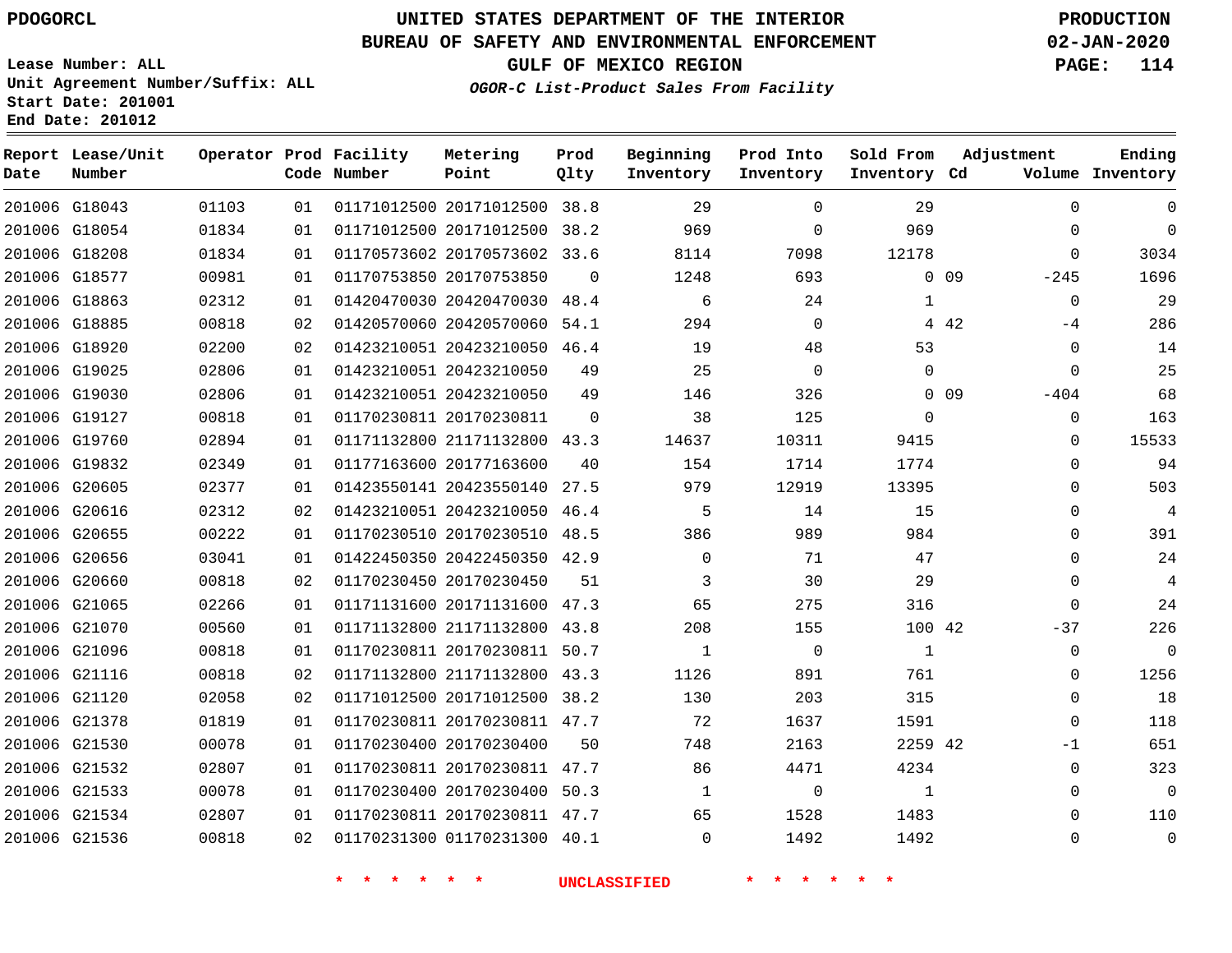**Report Lease/Unit**

### **UNITED STATES DEPARTMENT OF THE INTERIOR PDOGORCL PRODUCTION**

**Prod Qlty**

#### **BUREAU OF SAFETY AND ENVIRONMENTAL ENFORCEMENT 02-JAN-2020**

**Lease Number: ALL Unit Agreement Number/Suffix: ALL Start Date: 201001 End Date: 201012**

**Operator Prod Facility**

**OGOR-C List-Product Sales From Facility**

**Beginning**

**Prod Into Inventory**

**Sold From Inventory**

**GULF OF MEXICO REGION PAGE: 115**

**Adjustment**

**Ending**

| Date | Number        |       |    | Code Number                         | Point                        | Qlty     | Inventory           | Inventory                                | Inventory Cd   |                 |             | Volume Inventory |
|------|---------------|-------|----|-------------------------------------|------------------------------|----------|---------------------|------------------------------------------|----------------|-----------------|-------------|------------------|
|      | 201006 G21580 | 02636 | 01 |                                     | 01170230811 20170230811 47.7 |          | 1                   | 170                                      | 159            |                 | $\Omega$    | 12               |
|      | 201006 G21680 | 00818 | 01 |                                     | 01171092651 20171092650      | $\Omega$ | 43                  | $\mathbf 0$                              | $\mathbf 0$    |                 | 0           | 43               |
|      | 201006 G21700 | 00105 | 01 |                                     | 01177258153 01177258153 29.2 |          | 2227                | 3575                                     | 2688           |                 | $\Omega$    | 3114             |
|      | 201006 G21826 | 00981 | 01 |                                     | 01170753850 20170753850      | $\Omega$ | 554                 | 284                                      |                | 0 <sub>09</sub> | $-109$      | 729              |
|      | 201006 G22219 | 01482 | 01 |                                     | 01423210051 20423210050 46.4 |          | $\overline{0}$      | 3                                        | 2              |                 | $\mathbf 0$ | 1                |
|      | 201006 G22236 | 00818 | 01 |                                     | 01170230450 20170230450      | 51       | 13                  | 56                                       |                | 61 42           | $-1$        | 7                |
|      | 201006 G22246 | 01284 | 02 |                                     | 01423210051 20170230500 42.7 |          | 230                 | 700                                      | 691            |                 | $\Omega$    | 239              |
|      | 201006 G22262 | 00730 | 01 |                                     | 01170230810 20170230810 47.1 |          | 43                  | $\mathsf{O}$                             | 43             |                 | 0           | 0                |
|      | 201006 G22268 | 02777 | 01 |                                     | 01170230810 2042709015I 32.3 |          | $\overline{0}$      | 3253                                     | 3253           |                 | $\Omega$    | $\overline{0}$   |
|      | 201006 G22501 | 00078 | 01 |                                     | 01170230400 20170230400      | 50       | 872                 | 2519                                     | 2632           |                 | $\Omega$    | 759              |
|      | 201006 G22505 | 02025 | 01 |                                     | 01170230811 20170230811 47.6 |          | 85                  | 4014                                     | 3809           |                 | $\Omega$    | 290              |
|      | 201006 G22510 | 00162 | 01 |                                     | 01170230810 20170230810      | 47       | $\overline{0}$      | 20372                                    | 20372          |                 | $\Omega$    | $\overline{0}$   |
|      | 201006 G22513 | 02579 | 02 |                                     | 01170230810 20170230810 47.1 |          | 832                 | 736                                      | 893            |                 | $\Omega$    | 675              |
|      | 201006 G22549 | 02222 | 01 |                                     | 01170530900 20170530900 47.8 |          | 23                  | $\mathbf 0$                              | 23             |                 | $\Omega$    | $\overline{0}$   |
|      | 201006 G22582 | 01834 | 01 |                                     | 01170530900 20170530900      | 47       | 288                 | 1159                                     | 680 42         |                 | $\mathbf 1$ | 768              |
|      | 201006 G22587 | 02200 | 02 |                                     | 01171132000 20171132000 46.2 |          | 11                  | 90                                       | 94             |                 | $\Omega$    | $\overline{7}$   |
|      | 201006 G22605 | 01834 | 01 |                                     | 01171132800 21171132800 43.3 |          | 145                 | 120                                      | 100            |                 | 0           | 165              |
|      | 201006 G22607 | 02899 | 01 |                                     | 01170230810 20170230810 47.1 |          | $\overline{0}$      | 12                                       | 1              |                 | $\Omega$    | 11               |
|      | 201006 G22613 | 02655 | 02 |                                     | 01171132800 21171132800 43.3 |          | 164                 | 55                                       | 82             |                 | 0           | 137              |
|      | 201006 G22616 | 02899 | 01 |                                     | 01171131600 20171131600 47.3 |          | 1                   | 9                                        | 9              |                 | 0           | $\mathbf{1}$     |
|      | 201006 G22621 | 01834 | 01 |                                     | 01171132800 21171132800 43.3 |          | 9259                | 7589                                     | 6358           |                 | $\Omega$    | 10490            |
|      | 201006 G22660 | 02058 | 02 |                                     | 01171012310 20171012310 47.2 |          | $\mathbf 0$         | 1610                                     | 1503           |                 | $\Omega$    | 107              |
|      | 201006 G22699 | 00064 | 01 |                                     | 01171012500 20171012500 38.2 |          | 35                  | 64                                       |                | 94 42           | 1           | 6                |
|      | 201006 G22701 | 01834 | 01 |                                     | 01171132800 21171132800 43.3 |          | $\mathbf{1}$        | 3                                        | $\overline{2}$ |                 | $\Omega$    | 2                |
|      | 201006 G22702 | 01834 | 01 |                                     | 01171132800 21171132800 43.3 |          | $\Omega$            | $\overline{a}$                           | $\mathbf{1}$   |                 | $\Omega$    | 1                |
|      | 201006 G22705 | 01834 | 01 |                                     | 01171132800 21171132800 43.3 |          | $\Omega$            | 3                                        | $\mathbf 1$    |                 | $\Omega$    | 2                |
|      | 201006 G22712 | 00222 | 02 |                                     | 01171012500 20171012500 38.2 |          | 57                  | 512                                      | 525            |                 | $\Omega$    | 44               |
|      | 201006 G22751 | 00730 | 01 |                                     | 01171012500 20171012500 38.2 |          | 939                 | 2207                                     | 2955           |                 | 0           | 191              |
|      |               |       |    | $\star$<br>$\star$<br>$\star$<br>一大 | $\star$ $\star$              |          | <b>UNCLASSIFIED</b> | $\star$<br>$\star$<br>$\star$<br>$\star$ |                |                 |             |                  |

**Metering Point**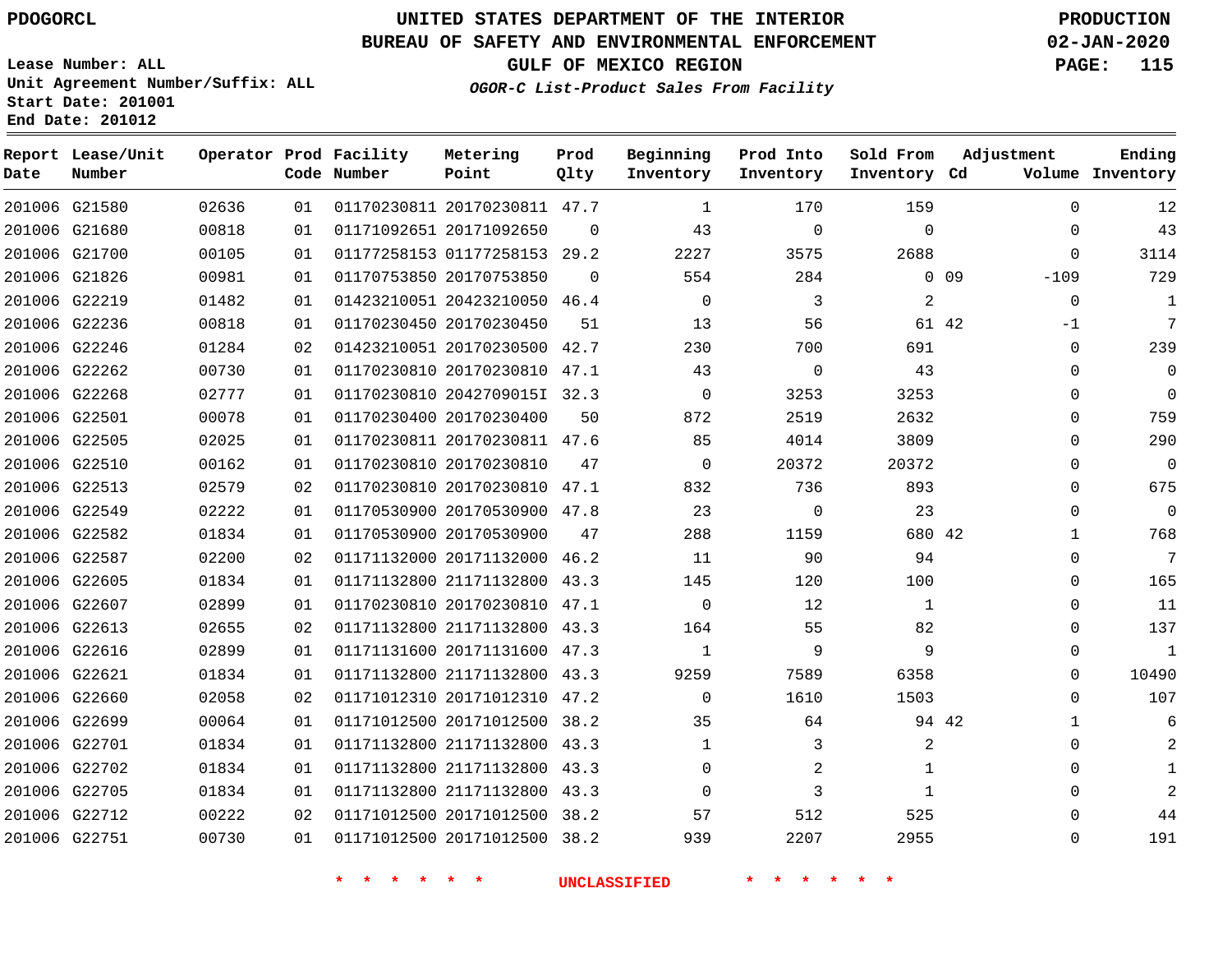### **UNITED STATES DEPARTMENT OF THE INTERIOR PDOGORCL PRODUCTION**

#### **BUREAU OF SAFETY AND ENVIRONMENTAL ENFORCEMENT 02-JAN-2020**

**Lease Number: ALL Unit Agreement Number/Suffix: ALL Start Date: 201001 End Date: 201012**

**OGOR-C List-Product Sales From Facility**

**GULF OF MEXICO REGION PAGE: 116**

| Date | Report Lease/Unit<br>Number |       |    | Operator Prod Facility<br>Code Number | Metering<br>Point            | Prod<br>Qlty | Beginning<br>Inventory | Prod Into<br>Inventory | Sold From<br>Inventory Cd | Adjustment    | Ending<br>Volume Inventory |
|------|-----------------------------|-------|----|---------------------------------------|------------------------------|--------------|------------------------|------------------------|---------------------------|---------------|----------------------------|
|      | 201006 G22772               | 00105 | 01 |                                       | 01170513800 20170513800 31.9 |              | 36                     | 761                    | 761                       | $\Omega$      | 36                         |
|      | 201006 G22781               | 00222 | 02 |                                       | 01170754751 01170754751 30.9 |              | 1471                   | 4617                   | 3187                      | $\Omega$      | 2901                       |
|      | 201006 G22792               | 00222 | 02 |                                       | 01177258041 01177258041      | 30           | 864                    | 1160                   | 827                       | $\Omega$      | 1197                       |
|      |                             | 02714 | 01 |                                       | 01177258151 01177258151      | $\Omega$     | 146                    | $\mathbf 0$            | $\Omega$                  | 0             | 146                        |
|      |                             |       |    |                                       |                              |              | 1010                   | 1160                   | 827                       | 0             | 1343                       |
|      | 201006 G22840               | 00730 | 01 |                                       | 01608103650 20608103650 29.2 |              | 9                      | 1432                   | 1430                      | $\mathbf 0$   | 11                         |
|      | 201006 G23125               | 02312 | 02 |                                       | 01420470030 20420470030 48.4 |              | 4                      | $\mathbf 0$            | $\mathbf{1}$              | $\mathbf 0$   | $\overline{3}$             |
|      | 201006 G23166               | 00818 | 01 |                                       | 01423210051 20423210050 46.1 |              | 33                     | 68                     |                           | 81 42<br>$-1$ | 19                         |
|      | 201006 G23180               | 03033 | 02 |                                       | 01423210051 20423210050 46.4 |              | 24                     | 174                    | 148                       | $\Omega$      | 50                         |
|      | 201006 G23181               | 01963 | 01 |                                       | 01423210051 20423210050 46.4 |              | 108                    | 25                     | 24                        | $\Omega$      | 109                        |
|      | 201006 G23193               | 02579 | 02 |                                       | 01170230510 20170230510 48.5 |              | 186                    | 689                    | 683                       | $\Omega$      | 192                        |
|      | 201006 G23199               | 00818 | 02 |                                       | 01170230450 20170230450 50.9 |              | $\mathbf 0$            | 180                    | 157                       | $\mathbf 0$   | 23                         |
|      | 201006 G23473               | 00981 | 01 |                                       | 01170753850 20170753850 37.2 |              | 806                    | 473                    | 158                       | $\mathbf 0$   | 1121                       |
|      | 201006 G23480               | 00981 | 01 |                                       | 01170753850 20170753850 37.2 |              | 2612                   | 1637                   | 513                       | $\mathbf 0$   | 3736                       |
|      | 201006 G23528               | 00981 | 01 |                                       | 01170753850 20170753850 37.2 |              | 1245                   | 270                    | 244                       | $\mathbf 0$   | 1271                       |
|      | 201006 G23529               | 00981 | 01 |                                       | 01170753850 20170753850 37.2 |              | 1133                   | 298                    | 222                       | $\mathbf 0$   | 1209                       |
|      | 201006 G23730               | 01978 | 02 |                                       | 01170230810 20170230811 47.7 |              | 7                      | 472                    | 446                       | $\Omega$      | 33                         |
|      | 201006 G23735               | 00162 | 01 |                                       | 01170230810 20170230810      | 47           | $\Omega$               | 688                    | 688                       | $\Omega$      | $\Omega$                   |
|      | 201006 G23736               | 02312 | 02 |                                       | 01170230810 20170230810 47.1 |              | 83                     | 69                     | 89                        | $\Omega$      | 63                         |
|      | 201006 G23748               | 02312 | 02 |                                       | 01170230810 20170230810 47.1 |              | 48                     | 38                     | 52                        | $\Omega$      | 34                         |
|      | 201006 G23754               | 02222 | 01 |                                       | 01170230811 20170230811 47.7 |              | 6                      | 261                    | 248                       | $\mathbf 0$   | 19                         |
|      | 201006 G23820               | 02899 | 01 |                                       | 01177058270 01177058270 30.9 |              | 438                    | 863                    | 545 42                    | $\mathbf{1}$  | 757                        |
|      | 201006 G23851               | 02503 | 02 |                                       | 01171012400 20171012400 47.9 |              | 837                    | 12722                  | 12012                     | $\mathbf 0$   | 1547                       |
|      | 201006 G23853               | 02266 | 01 |                                       | 01171012310 20171012310 47.2 |              | 20                     | 461                    | 450                       | $\mathbf 0$   | 31                         |
|      | 201006 G23956               | 02807 | 01 |                                       | 01170753510 20170753510 51.4 |              | 1003                   | 310                    | 828                       | $\Omega$      | 485                        |
|      | 201006 G24330               | 02566 | 01 | 01427038270 01427038270               |                              | $\Omega$     | 152                    | 38                     | $\Omega$                  | $\Omega$      | 190                        |
|      | 201006 G24425               | 02312 | 02 |                                       | 01170230810 20170230810 47.1 |              | 422                    | 261                    | 443                       | $\Omega$      | 240                        |
|      | 201006 G24429               | 02312 | 02 |                                       | 01170230810 20170230810 47.1 |              | 4388                   | 2451                   | 4591                      | $\Omega$      | 2248                       |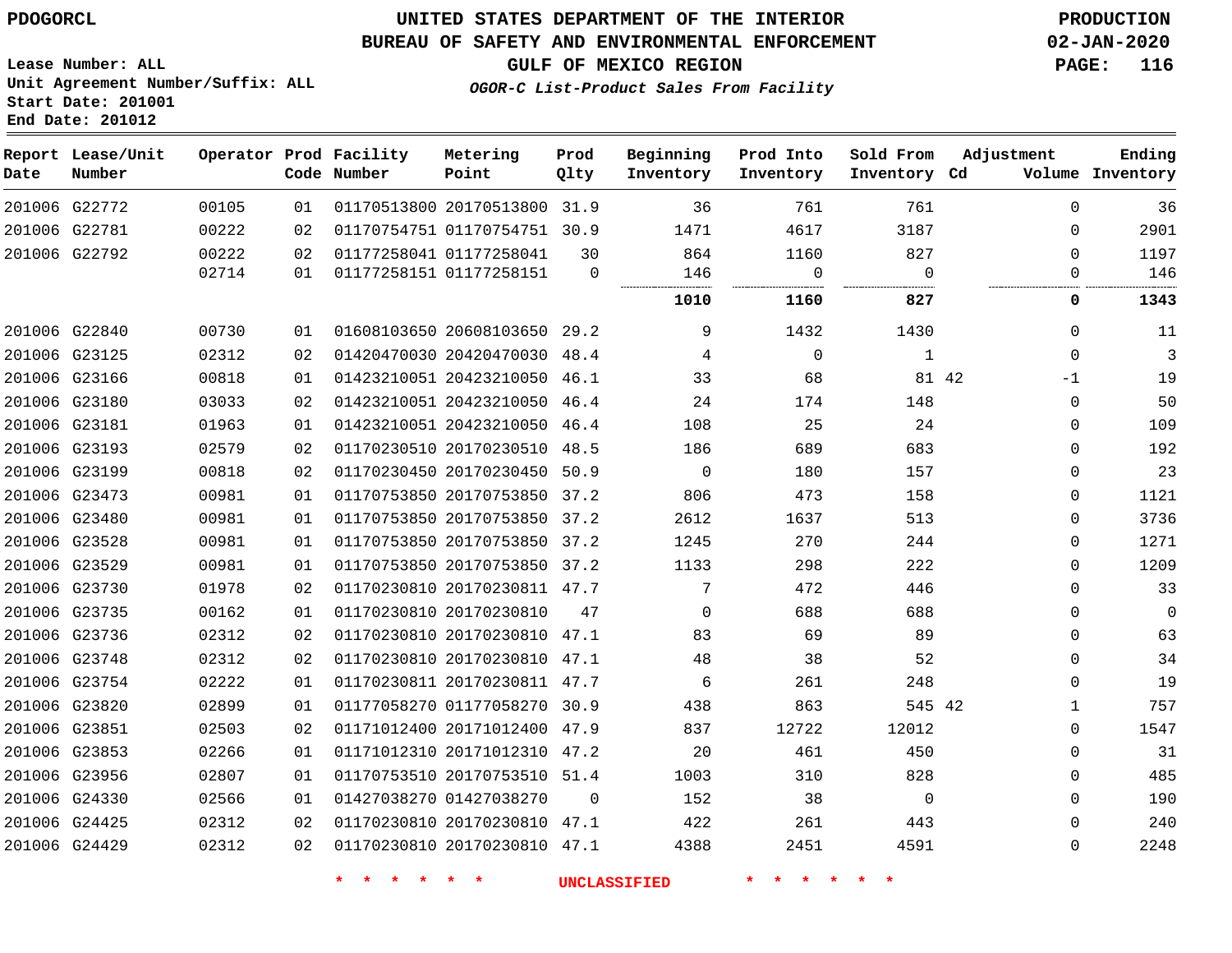G24700 G24710 G24718 G24729 G24730 G24767 G24791 G24873 G24874 G24878 G24883 G24889 G24898

**Date**

**Report Lease/Unit**

**Number**

 G24922 G24924 G24929 G24977 G24979 G24990 G25007 G25008 G25514 G25515 G25524 G25536 G25540

# **UNITED STATES DEPARTMENT OF THE INTERIOR PDOGORCL PRODUCTION**

**Prod Qlty**

#### **BUREAU OF SAFETY AND ENVIRONMENTAL ENFORCEMENT 02-JAN-2020**

**Lease Number: ALL Unit Agreement Number/Suffix: ALL Start Date: 201001 End Date: 201012**

**Operator Prod Facility**

**Code Number**

**Prod Into Inventory**

**Beginning Inventory**

**GULF OF MEXICO REGION PAGE: 117**

**Inventory Cd Volume**

**Adjustment**

 -5746  $\Omega$  -1  $\Omega$  $\Omega$   $\Omega$  $\Omega$  $\Omega$  $\Omega$  $\overline{0}$  $\overline{0}$ 

> $\Omega$  -1  $\Omega$  $\Omega$  $\Omega$  $\Omega$   $\Omega$  $\Omega$  $\Omega$  $\Omega$

**Ending**

| 02 |  | 48.5                                                                                                                                                                                                                                                                                                                                                                                                                                                                    | 268      | 107      |       |    |                                         | 270         |
|----|--|-------------------------------------------------------------------------------------------------------------------------------------------------------------------------------------------------------------------------------------------------------------------------------------------------------------------------------------------------------------------------------------------------------------------------------------------------------------------------|----------|----------|-------|----|-----------------------------------------|-------------|
| 01 |  | 42.7                                                                                                                                                                                                                                                                                                                                                                                                                                                                    | 561      | 3472     |       | 42 | $-1$                                    | 1183        |
| 01 |  | 47                                                                                                                                                                                                                                                                                                                                                                                                                                                                      | 371      | 695      |       |    |                                         | 460         |
| 01 |  | 43.3                                                                                                                                                                                                                                                                                                                                                                                                                                                                    | 104      | 1297     | 1286  |    | <sup>n</sup>                            | 115         |
| 02 |  | 47.9                                                                                                                                                                                                                                                                                                                                                                                                                                                                    | 7        | 90       |       | 42 |                                         | 11          |
| 02 |  | 47.9                                                                                                                                                                                                                                                                                                                                                                                                                                                                    | 2        | 25       | 24    |    | 0                                       | 3           |
| 02 |  | 46.7                                                                                                                                                                                                                                                                                                                                                                                                                                                                    |          | 293      |       |    | $\Omega$                                | $\mathbf 0$ |
| 02 |  | 47.4                                                                                                                                                                                                                                                                                                                                                                                                                                                                    | 345      | 630      | 745   |    | $\Omega$                                | 230         |
| 02 |  | 38.2                                                                                                                                                                                                                                                                                                                                                                                                                                                                    | 1433     | 7563     | 8340  |    | O                                       | 656         |
| 01 |  | 47.9                                                                                                                                                                                                                                                                                                                                                                                                                                                                    | 922      | 17790    | 16549 |    |                                         | 2163        |
| 01 |  | 38.5                                                                                                                                                                                                                                                                                                                                                                                                                                                                    | 1323<br> | 2331     | 2514  |    |                                         | 1140        |
|    |  |                                                                                                                                                                                                                                                                                                                                                                                                                                                                         | 2245     | 20121    | 19063 |    | O                                       | 3303        |
| 01 |  | 43.3                                                                                                                                                                                                                                                                                                                                                                                                                                                                    | 4075     | 3421     | 2829  |    | <sup>0</sup>                            | 4667        |
| 01 |  | 43.3                                                                                                                                                                                                                                                                                                                                                                                                                                                                    | 1808     | 1326     | 1183  |    |                                         | 1951        |
| 02 |  | 46.7                                                                                                                                                                                                                                                                                                                                                                                                                                                                    | 5        |          |       | 42 | $-1$                                    |             |
| 01 |  | 38.2                                                                                                                                                                                                                                                                                                                                                                                                                                                                    | 20       | $\Omega$ | 20    |    | 0                                       | 0           |
| 01 |  | 46.7                                                                                                                                                                                                                                                                                                                                                                                                                                                                    | 208      | 554      | 651   |    |                                         | 111         |
| 01 |  | 29.2                                                                                                                                                                                                                                                                                                                                                                                                                                                                    | 34       | 5412     | 5405  |    |                                         | 41          |
|    |  | 01170230510 20170230510<br>01170230500 20170230500<br>01170530900 20170530900<br>01171131600 20171131600<br>01171012400 20171012400<br>01171012400 20171012400<br>01171092651 20171092650<br>01171092651 20171092650<br>01171012500 20171012500<br>01171012400 20171012400<br>01171012300 20171012300<br>01171132800 21171132800<br>01171132800 21171132800<br>01171092651 20171092650<br>01171012500 20171012500<br>01171092651 20171092650<br>01608103650 20608103650 |          |          |       |    | 106 42<br>2849<br>606<br>87<br>293<br>4 |             |

 20170230811 47.7 20170230811 47.7 20170230810 47.1

**Metering Point**

**OGOR-C List-Product Sales From Facility**

01177198271

20423210050

 01420390101 01420390101

20170753510 47.6

 20423210050 46.4 20170230450 50.9

 $\Omega$ 

 $\Omega$  $\Omega$ 

46.4

**\* \* \* \* \* \* UNCLASSIFIED \* \* \* \* \* \***

 $\Omega$   $\Omega$  $\Omega$ 

 $\Omega$ 

42

  $\Omega$ 

0 0 9

**Sold From Inventory**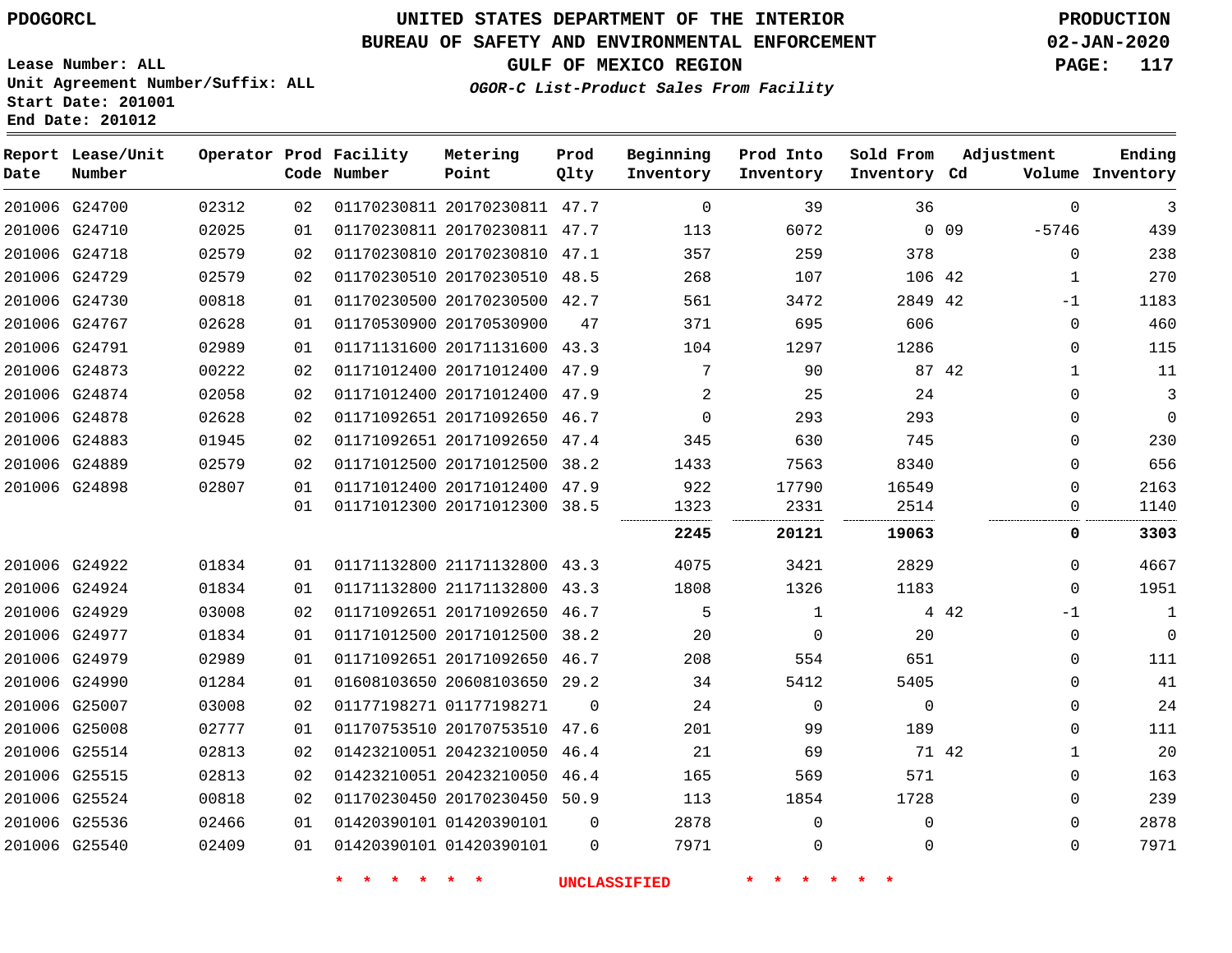# **UNITED STATES DEPARTMENT OF THE INTERIOR PDOGORCL PRODUCTION**

**Prod**

#### **BUREAU OF SAFETY AND ENVIRONMENTAL ENFORCEMENT 02-JAN-2020**

**Lease Number: ALL Unit Agreement Number/Suffix: ALL Start Date: 201001 End Date: 201012**

**OGOR-C List-Product Sales From Facility**

**Beginning**

**GULF OF MEXICO REGION PAGE: 118**

**Adjustment**

**Ending**

| Date | Report Lease/Unit<br>Number |       |    | Operator Prod Facility<br>Code Number | Metering<br>Point            | Prod<br>Qlty | Beginning<br>Inventory | Prod Into<br>Inventory     | Sold From<br>Inventory Cd | Adjustment | Ending<br>Volume Inventory |
|------|-----------------------------|-------|----|---------------------------------------|------------------------------|--------------|------------------------|----------------------------|---------------------------|------------|----------------------------|
|      | 201006 G25553               | 02579 | 02 |                                       | 01170230510 20170230510 48.5 |              | 52                     | 514                        | 509 42                    |            | 56<br>$-1$                 |
|      | 201006 G25561               | 02058 | 02 |                                       | 01170230450 20170230450 50.9 |              | 1517                   | 15856                      | 15330                     |            | 2043<br>0                  |
|      | 201006 G25579               | 00818 | 02 |                                       | 01170230810 20170230810 47.1 |              | 226                    | 47                         | 230                       |            | 43<br>0                    |
|      | 201006 G25605               | 00818 | 01 |                                       | 01170230810 20170230810 47.1 |              | 3                      | 5                          | 4                         |            | $\overline{4}$<br>0        |
|      | 201006 G25606               | 02025 | 01 |                                       | 01170230810 20170230810 47.1 |              | 826                    | 593                        | 875                       |            | 544<br>$\Omega$            |
|      | 201006 G25872               | 02025 | 01 |                                       | 01170230811 20170230811 47.6 |              | 66                     | 2953                       | 2806                      |            | 213<br>$\Omega$            |
|      | 201006 G25933               | 02989 | 01 |                                       | 01171131600 20171131600      | $\Omega$     | $\mathbf{1}$           | $\mathbf 0$                |                           | 042        | $\mathbf 0$<br>$-1$        |
|      | 201006 G25937               | 03075 | 02 |                                       | 01170230810 20170230810 47.1 |              | 8561                   | 6430                       | 9092 42                   |            | 5898<br>$-1$               |
|      | 201006 G25944               | 02266 | 01 |                                       | 01171131600 20171131600 47.3 |              | 242                    | 1252                       | 1383                      |            | 0<br>111                   |
|      | 201006 G25965               | 02899 | 01 |                                       | 01171132800 21171132800 43.3 |              | 92                     | 63                         | 59 42                     |            | 97<br>$\mathbf{1}$         |
|      | 201006 G26001               | 02628 | 02 |                                       | 01171132800 21171132800 43.3 |              | 1428                   | 2080                       | 1324                      |            | 2184<br>0                  |
|      | 201006 G26023               | 02579 | 02 |                                       | 01171012500 20171012500 38.2 |              | 206                    | 977                        | 1098                      |            | 85<br>$\mathbf 0$          |
|      | 201006 G26032               | 03056 | 01 |                                       | 01171012300 20171012300 39.7 |              | 173                    | 205                        | 115                       |            | 263<br>$\mathbf{0}$        |
|      | 201006 G26040               | 00560 | 01 |                                       | 01171132800 21171132800 43.3 |              | 93                     | 69                         | 45 42                     | $-16$      | 101                        |
|      | 201006 G26074               | 01284 | 01 |                                       | 01177122950 20177122950      | 30           | 71                     | 30553                      | 30517                     |            | 0<br>107                   |
|      | 201006 G26146               | 01586 | 01 |                                       | 01177258152 01177258152 32.8 |              | 1556                   | 1273                       | 1529 42                   |            | 1301<br>$\mathbf{1}$       |
|      | 201006 G26281               | 02528 | 02 |                                       | 01170753850 20170753850 37.2 |              | 2077                   | 563                        | 408                       |            | 2232<br>$\mathbf 0$        |
|      | 201006 G26451               | 02579 | 02 |                                       | 01423210051 20423210050 46.4 |              | 766                    | 2612                       | 2630                      |            | 748<br>$\mathbf 0$         |
|      | 201006 G26480               | 01978 | 02 |                                       | 01423210051 20423210050 46.4 |              | 233                    | 1303                       | 1265                      |            | 271<br>$\Omega$            |
|      | 201006 G27070               | 00064 | 01 |                                       | 01170230811 20170230811 47.7 |              | 111                    | 5463                       | 5180 42                   |            | 395<br>1                   |
|      | 201006 G27100               | 01978 | 02 |                                       | 01171012310 20171012310 47.2 |              | 75                     | 1392                       | 1374                      |            | 93<br>$\Omega$             |
|      | 201006 G27121               | 02312 | 02 |                                       | 01171012400 20171012400 47.9 |              | 273                    | 2694                       | 2639                      |            | 328<br>0                   |
|      | 201006 G27169               | 01284 | 01 |                                       | 01171012500 20171012500 38.2 |              | 2655                   | 6288                       | 8397                      |            | 546<br>0                   |
|      | 201006 G27173               | 00105 | 01 |                                       | 01170513800 20170513800 31.9 |              | 817                    | 37399                      | 36448                     |            | 1768<br>$\mathbf 0$        |
|      | 201006 G27194               | 01586 | 01 |                                       | 01177258152 01177258152 32.8 |              | 35                     | 29                         | 35                        |            | 29<br>$\mathbf 0$          |
|      | 201006 G27215               | 01586 | 02 |                                       | 01177288152 01177288152      | $\mathbf 0$  | 64                     | 0                          | $\Omega$                  |            | 64<br>$\mathbf 0$          |
|      | 201006 G27789               | 01284 | 01 |                                       | 01170530900 20170530900      | 47           | 1155                   | 4359                       | 2627                      |            | 2887<br>$\Omega$           |
|      | 201006 G27831               | 02795 | 02 |                                       | 01170530900 20170530900      | 47           | 155                    | 477                        | 316                       |            | 316<br>$\mathbf{0}$        |
|      |                             |       |    | $\star$<br>$\star$ $\star$<br>$\star$ | $\star$<br>$\star$           |              | <b>UNCLASSIFIED</b>    | $\star$ $\star$<br>$\star$ | $\star$<br>$\ast$         |            |                            |

**Metering**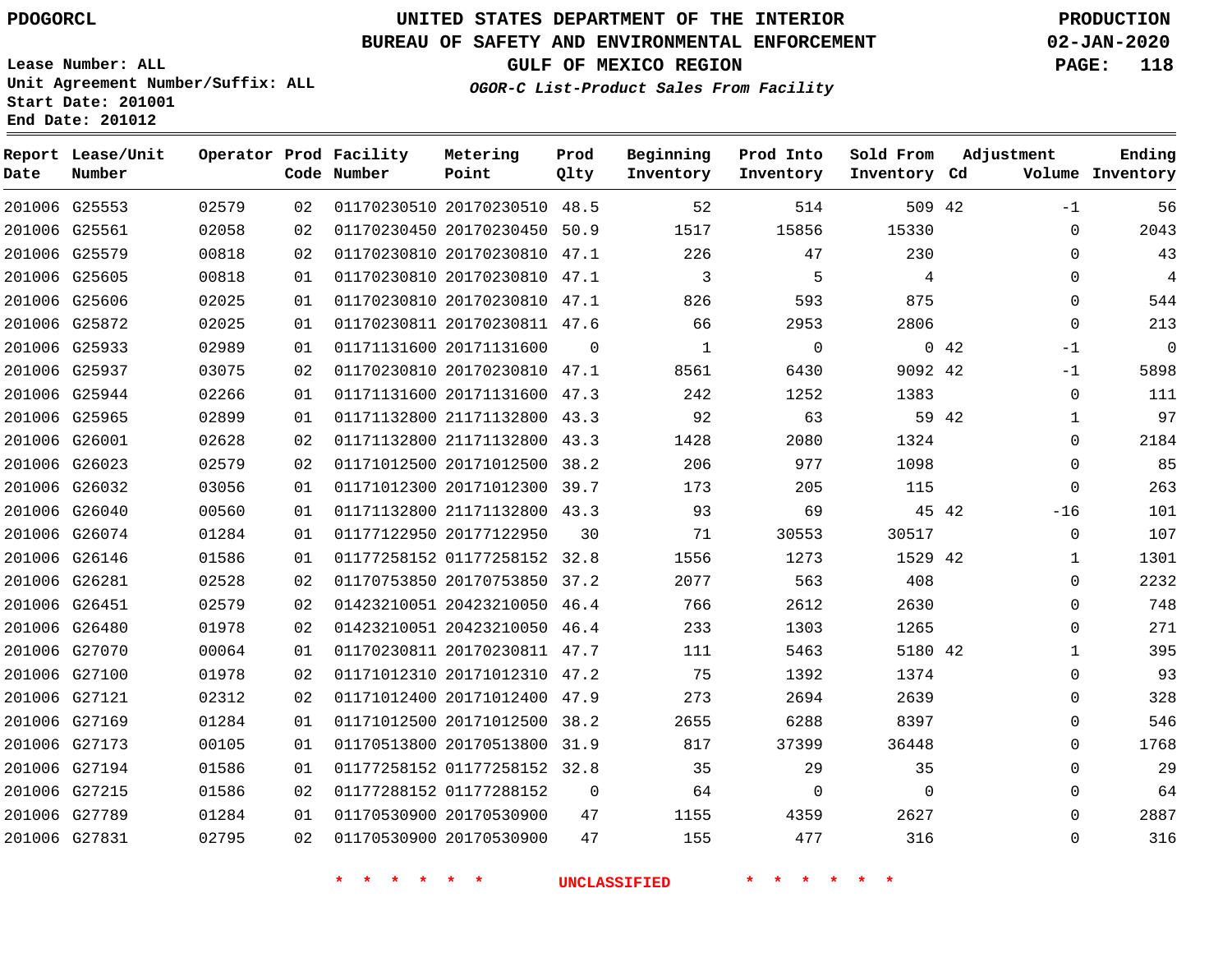G27834 G27851 G27918

**Date**

**Report Lease/Unit**

**Number**

# **UNITED STATES DEPARTMENT OF THE INTERIOR PDOGORCL PRODUCTION**

**Prod Qlty**

#### **BUREAU OF SAFETY AND ENVIRONMENTAL ENFORCEMENT 02-JAN-2020**

**Lease Number: ALL Unit Agreement Number/Suffix: ALL Start Date: 201001 End Date: 201012**

> 

**Operator Prod Facility**

**Code Number**

 20171132000 46.2 20171132000 46.2 20177082958 40.8

**Metering Point**

  **OGOR-C List-Product Sales From Facility**

  $\Omega$ 

 

 

**Sold From Inventory**

**Prod Into Inventory**

**Beginning Inventory**

**GULF OF MEXICO REGION PAGE: 119**

**Inventory Cd Volume**

**Adjustment**

**Ending**

|        | 201006 G27927 | 02503 | 02 |                                    | 01171092651 20171092650 46.7 | $\mathbf 0$         | 713                   | 570       |  |
|--------|---------------|-------|----|------------------------------------|------------------------------|---------------------|-----------------------|-----------|--|
|        | 201006 G30654 | 02777 | 02 |                                    | 01170230810 20170230810 41.8 | 351                 | 247                   | 371       |  |
|        | 201006 G31040 | 02058 | 02 |                                    | 01170230450 20170230450 50.9 | 263                 | 3385                  | 3212      |  |
|        | 201006 G31304 | 02714 | 01 |                                    | 01170230811 20170230811 47.7 | 274                 | 12854                 | 12199     |  |
|        | 201006 G31393 | 02769 | 02 |                                    | 01171132800 21171132800 43.3 | 2026                | 4193                  | 2347      |  |
|        | 201006 G31435 | 02058 | 02 |                                    | 01170755200 20170755200 40.8 | 1045                | 17285                 | 17623     |  |
|        | 201006 G32197 | 01364 | 02 |                                    | 01171012500 20171012500 38.2 | 1415                | 14860                 | 14986     |  |
|        | 201006 G32306 | 02481 | 01 |                                    | 01608179000 20421679000 36.5 | 20055               | 392602                | 269782 29 |  |
|        | 201006 G33388 | 02967 | 01 |                                    | 01420470030 20420470030 33.1 | $\mathbf{0}$        | 238                   | 15        |  |
| 201007 | 00016         | 00276 | 01 |                                    | 01170513700 20170513700 31.5 | 4478                | 30577                 | 30165     |  |
| 201007 | 00026         | 00276 | 01 |                                    | 01170513700 20170513700 31.5 | 8492                | 39776                 | 41908 42  |  |
| 201007 | 00032         | 00276 | 01 |                                    | 01170513700 20170513700 31.5 | 1504                | 3795                  | 3821      |  |
| 201007 | 00033         | 00276 | 01 |                                    | 01170513700 20170513700 31.5 | 1276                | 3577                  | 3460      |  |
| 201007 | 00049         | 00105 | 01 |                                    | 01171012300 20171012300 38.7 | $\Omega$            | 38411                 | 39752 47  |  |
| 201007 | 00050         | 00105 | 01 |                                    | 01171012300 20171012300 38.7 | $\Omega$            | 7001                  | 8018 47   |  |
| 201007 | 00051         | 00105 | 01 |                                    | 01171012300 20171012300 38.7 | $\mathbf 0$         | 4421                  | 4777 47   |  |
| 201007 | 00052         | 00105 | 01 |                                    | 01171012300 20171012300 38.7 | $\Omega$            | 8162                  | 8847 47   |  |
| 201007 | 00079         | 01834 | 01 |                                    | 01170230810 20170230810 47.9 | 59                  | 85                    | 65 42     |  |
| 201007 | 00081         | 00818 | 02 |                                    | 01170231300 20170230450 50.5 | 16                  | 90                    | 97        |  |
| 201007 | 00090         | 02630 | 01 |                                    | 01170230810 20170230810 47.9 | 142                 | 183                   | 156       |  |
| 201007 | 00137         | 00687 | 01 |                                    | 01170513700 20170513700 26.3 | 98                  | 1208                  | 1078      |  |
| 201007 | 00138         | 00687 | 01 |                                    | 01170513700 20170513700 26.3 | 2672                | 22063                 | 20579 42  |  |
| 201007 | 00184         | 03147 | 02 |                                    | 01170230810 20170230810 47.9 | $\mathbf 0$         | 903                   | 648 47    |  |
| 201007 | 00190         | 02312 | 01 |                                    | 01170230810 20170230810 47.9 | 71                  | 231                   | 88        |  |
| 201007 | 00191         | 02312 | 01 |                                    | 01170230810 20170230810 47.9 | 12                  | 16                    | 13        |  |
|        |               |       |    |                                    |                              |                     |                       |           |  |
|        |               |       |    | $\star$ $\star$<br>$\star$ $\star$ | 一米                           | <b>UNCLASSIFIED</b> | $\star$ $\star$<br>一米 |           |  |
|        |               |       |    |                                    |                              |                     |                       |           |  |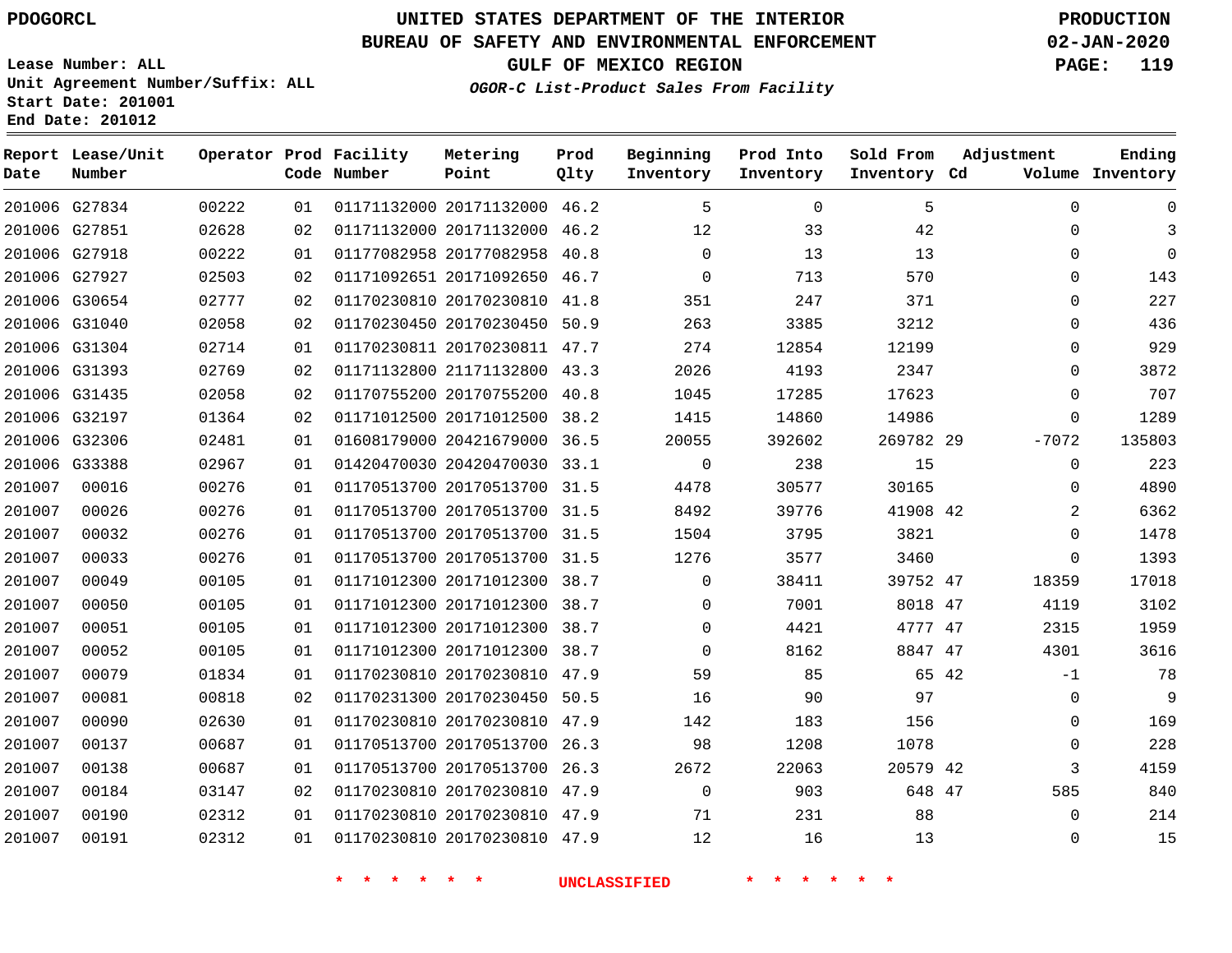**End Date: 201012**

### **UNITED STATES DEPARTMENT OF THE INTERIOR PDOGORCL PRODUCTION**

### **BUREAU OF SAFETY AND ENVIRONMENTAL ENFORCEMENT 02-JAN-2020**

**Lease Number: ALL Unit Agreement Number/Suffix: ALL Start Date: 201001**

**OGOR-C List-Product Sales From Facility**

**GULF OF MEXICO REGION PAGE: 120**

| Date   | Report Lease/Unit<br>Number |       |    | Operator Prod Facility<br>Code Number | Metering<br>Point            | Prod<br>Qlty | Beginning<br>Inventory | Prod Into<br>Inventory | Sold From<br>Inventory Cd | Adjustment   | Ending<br>Volume Inventory |
|--------|-----------------------------|-------|----|---------------------------------------|------------------------------|--------------|------------------------|------------------------|---------------------------|--------------|----------------------------|
| 201007 | 00196                       | 03041 | 01 |                                       | 01171012300 20171012300 38.7 |              | 11238                  | 28339                  | 27021                     | $\mathbf 0$  | 12556                      |
| 201007 | 00244                       | 00105 | 01 |                                       | 01170231300 01170231300 39.5 |              | $\Omega$               | 8345                   | 8345                      | $\Omega$     | 0                          |
| 201007 | 00247                       | 00105 | 01 |                                       | 01170231300 01170231300      | 39.5         | $\mathbf 0$            | 654                    | 654                       | 0            | 0                          |
| 201007 | 00253                       | 01364 | 02 |                                       | 01170230810 20170230810 47.9 |              | 1928                   | 3267                   | 2173                      | 0            | 3022                       |
| 201007 | 00317                       | 00560 | 01 |                                       | 01171012310 20171012310      | 47           | 26                     | 313                    | 321                       | $\Omega$     | 18                         |
| 201007 | 00353                       | 02266 | 01 |                                       | 01170754800 20170754800 28.9 |              | 176                    | 781                    | 775                       | $\Omega$     | 182                        |
| 201007 | 00367                       | 00276 | 01 |                                       | 01170513700 20170513700      | 31.5         | 96                     | 759                    | 734                       | $\Omega$     | 121                        |
| 201007 | 00424                       | 00064 | 01 |                                       | 01171012400 20171012400      | 49           | 9                      | 37                     | 41                        | 0            | 5                          |
| 201007 | 00434                       | 01284 | 01 |                                       | 01177112605 2017711260Y 32.4 |              | 3538                   | 19051                  | 19768                     | 0            | 2821                       |
| 201007 | 00453                       | 01284 | 01 |                                       | 01177112605 2017711260Y 32.4 |              | 185                    | 6283                   | 5537                      | 0            | 931                        |
| 201007 | 00464                       | 00078 | 01 |                                       | 01170573602 20170573602 32.4 |              | 1638                   | 2122                   | 2430                      | 0            | 1330                       |
| 201007 | 00466                       | 00064 | 01 |                                       | 01171012400 20171012400      | 49           | 418                    | 2171                   | 2285                      | $\Omega$     | 304                        |
| 201007 | 00479                       | 00818 | 01 |                                       | 01171012500 20171012500      | 39           | 570                    | 6178                   | 6161                      | $\Omega$     | 587                        |
| 201007 | 00487                       | 03033 | 01 |                                       | 01171132800 21171132800      | 43.3         | 2606                   | 3629                   | 3025                      | $\Omega$     | 3210                       |
| 201007 | 00495                       | 03033 | 01 |                                       | 01171132800 21171132800      | 43.3         | 170                    | 301                    | 212                       | 0            | 259                        |
| 201007 | 00518                       | 01482 | 01 |                                       | 01170230450 20170230450      | 50.5         | 37                     | 181                    | 199                       | 0            | 19                         |
| 201007 | 00526                       | 00105 | 01 |                                       | 01170230810 20170230810      | 47.8         | 750                    | 1668                   | 875                       | $\Omega$     | 1543                       |
| 201007 | 00541                       | 02589 | 01 |                                       | 01170530900 20170530900 52.3 |              | $\mathbf 0$            | 54                     | 54                        | $\Omega$     | 0                          |
| 201007 | 00559                       | 00687 | 01 |                                       | 01171131600 20171131600      | 44.7         | 29                     | 400                    | 413                       | $\Omega$     | 16                         |
| 201007 | 00560                       | 00687 | 01 |                                       | 01171131600 20171131600      | 44.7         | 81                     | 941                    | 985                       | 0            | 37                         |
| 201007 | 00577                       | 03056 | 01 |                                       | 01171012300 20171012300      | 38.7         | 5298                   | 70238                  | 44337                     | $\Omega$     | 31199                      |
| 201007 | 00593                       | 01834 | 01 |                                       | 01171012300 20171012300 38.7 |              | 9010                   | 5543                   | 6339                      | $\mathbf 0$  | 8214                       |
|        |                             | 02589 | 01 |                                       | 01171012300 20171012300      | 36.3         | 358<br>                | 844                    | 829                       | $\mathbf 0$  | 373                        |
|        |                             |       |    |                                       |                              |              | 9368                   | 6387                   | 7168                      | 0            | 8587                       |
| 201007 | 00605                       | 02899 | 01 |                                       | 01170573602 20170573602 37.9 |              | 2245                   | 11141                  | 6402                      | $\Omega$     | 6984                       |
| 201007 | 00680                       | 01482 | 01 |                                       | 01170230700 20170230700 47.6 |              | 589                    | 6756                   | 6620                      | $\Omega$     | 725                        |
| 201007 | 00691                       | 02312 | 02 |                                       | 01170754200 20170754200      | 35.7         | 1321                   | 1118                   | 1451                      | 0            | 988                        |
| 201007 | 00693                       | 02266 | 01 |                                       | 01170754800 20170754800 28.9 |              | 206                    | 915                    | 907                       | $\mathbf{0}$ | 214                        |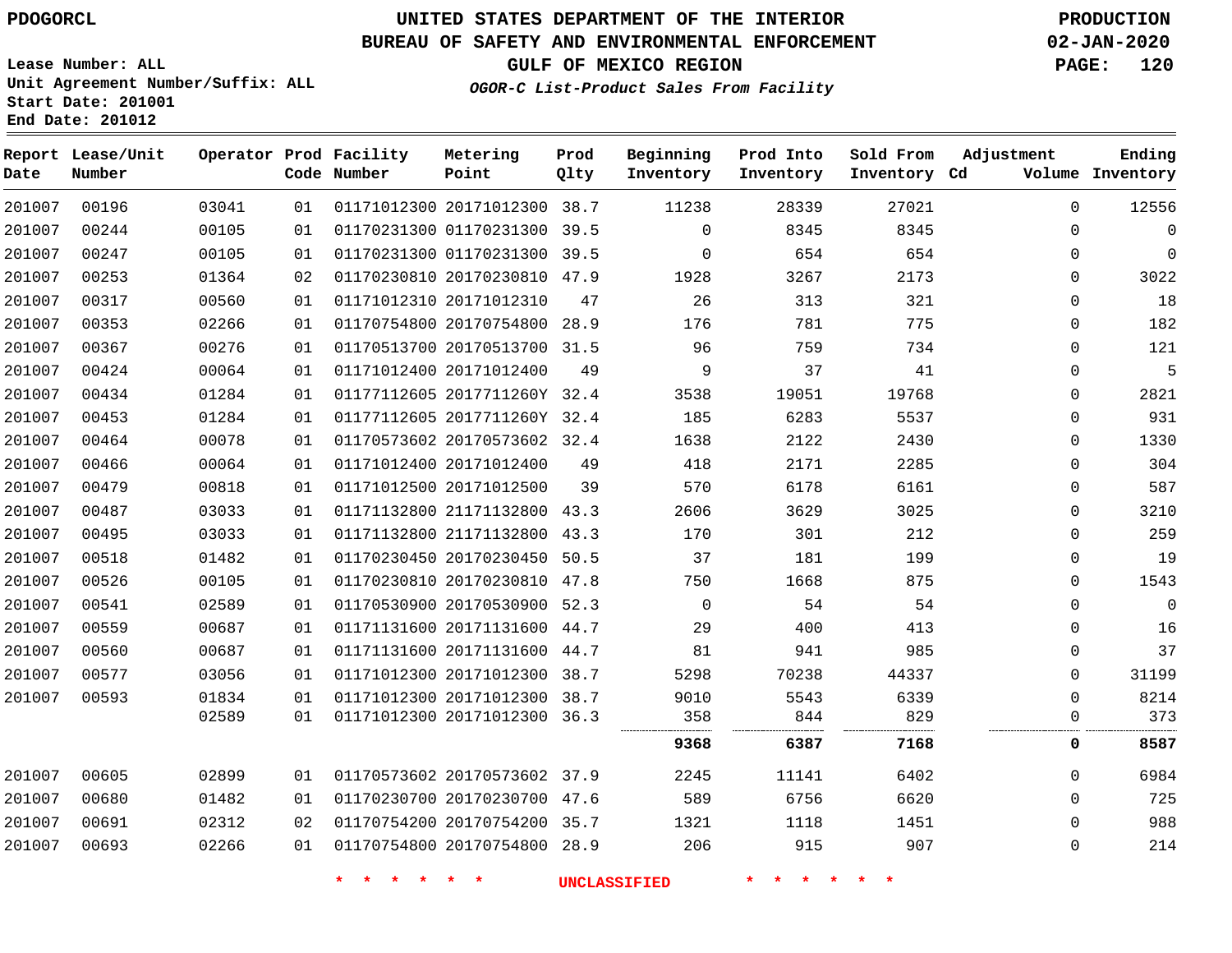**Report Lease/Unit**

**Number**

**Date**

### **UNITED STATES DEPARTMENT OF THE INTERIOR PDOGORCL PRODUCTION**

**Prod Qlty**

#### **BUREAU OF SAFETY AND ENVIRONMENTAL ENFORCEMENT 02-JAN-2020**

**Lease Number: ALL Unit Agreement Number/Suffix: ALL Start Date: 201001 End Date: 201012**

**Operator Prod Facility**

**Code Number**

 20170754800 28.9 20170754800 28.9 20170230810 47.8 20170230810 47.9 20170230810 47.9 20171131600 44.7

**Metering Point**

**OGOR-C List-Product Sales From Facility**

**Prod Into Inventory**

**Beginning Inventory**

**GULF OF MEXICO REGION PAGE: 121**

**Inventory Cd Volume**

**Adjustment**

  $\Omega$   $\Omega$  $\Omega$ -1  $\Omega$   $\Omega$  $\Omega$  $\Omega$  $\Omega$ -1293  $\Omega$  $\cap$  $\Omega$   $\Omega$   $\Omega$ 

**Ending**

-1

47

 

 

**Sold From Inventory**

42

644 42

|       |    |                         |          | 1178     | 22271    | 22319    |    | 0            | 1130     |
|-------|----|-------------------------|----------|----------|----------|----------|----|--------------|----------|
| 01284 | 01 | 0117709260L 2017709260L | 42.7     | 0        | 2472     | 2472     |    | 0            | 0        |
| 00105 | 01 | 01171012310 20171012310 | 47       | 1178     | 19799    | 19847    |    | 0            | 1130     |
| 00362 | 02 | 01170230810 20170230810 | 47.9     | 2414     | 3981     | 2713     |    | 0            | 3682     |
| 02628 | 01 | 01423210051 20423210050 | 48.1     | 45       | 193      | 182      |    | 0            | 56       |
| 00105 | 01 | 01177245111 01177245111 | $\Omega$ | 0        | 39       | $\Omega$ | 47 | 42           | 81       |
| 02899 | 01 | 01423210051 20423210050 | 48.1     | 38       | $\Omega$ | 38       |    | $\Omega$     | $\Omega$ |
| 00276 | 01 | 01170513700 20170513700 | 31.5     | 2544     | 844      | 2550 42  |    |              | 839      |
| 00105 | 01 | 01170230450 20170230450 | 50.4     | 93       | 662      | 687      |    | 0            | 68       |
| 00078 | 01 | 01170573601 20170573601 | 27.2     | 1        | 396      | 337      |    | 0            | 60       |
| 00362 | 02 | 01170230811 20170230811 | 47.9     | 286      | 3530     | 3593     |    | 0            | 223      |
| 00078 | 01 | 01170573601 20170573601 | 27.2     | 0        | 182      | 155 42   |    |              | 28       |
| 02899 | 01 | 01171132000 20171132000 | 40       | 9        | 183      | 181 42   |    | 1            | 12       |
| 00059 | 01 | 01170230811 20170230811 | 47.9     | 384      | 5253     | 4013 09  |    | $-1293$      | 331      |
| 00078 | 01 | 01170573601 20170573601 | 27.2     | 0        | 3495     | 2967     |    | 0            | 528      |
| 02451 | 01 | 01170513800 20170513800 | 32.1     | 299      | 7649     | 7470     |    | 0            | 478      |
| 00078 | 02 | 01171132800 21171132800 | 43.3     | 60       | 54       | 55       |    | $\Omega$     | 59       |
| 02636 | 01 | 01171132800 21171132800 | 43.3     | 21       | 551      | 226      |    | $\Omega$     | 346      |
| 00105 | 01 | 01171012300 20171012300 | 38.7     | $\Omega$ | 5051     | 5551 47  |    | 2738         | 2238     |
| 02312 | 01 | 01171092651 20171092650 | 48.9     | 15       | 80       | 64       |    | <sup>0</sup> | 31       |
| 01482 | 01 | 01171132000 20171132000 | 45.5     | 32       | 1511     | 1446 42  |    |              | 98       |

7543940080

20170230811 47.9

**\* \* \* \* \* \* UNCLASSIFIED \* \* \* \* \* \***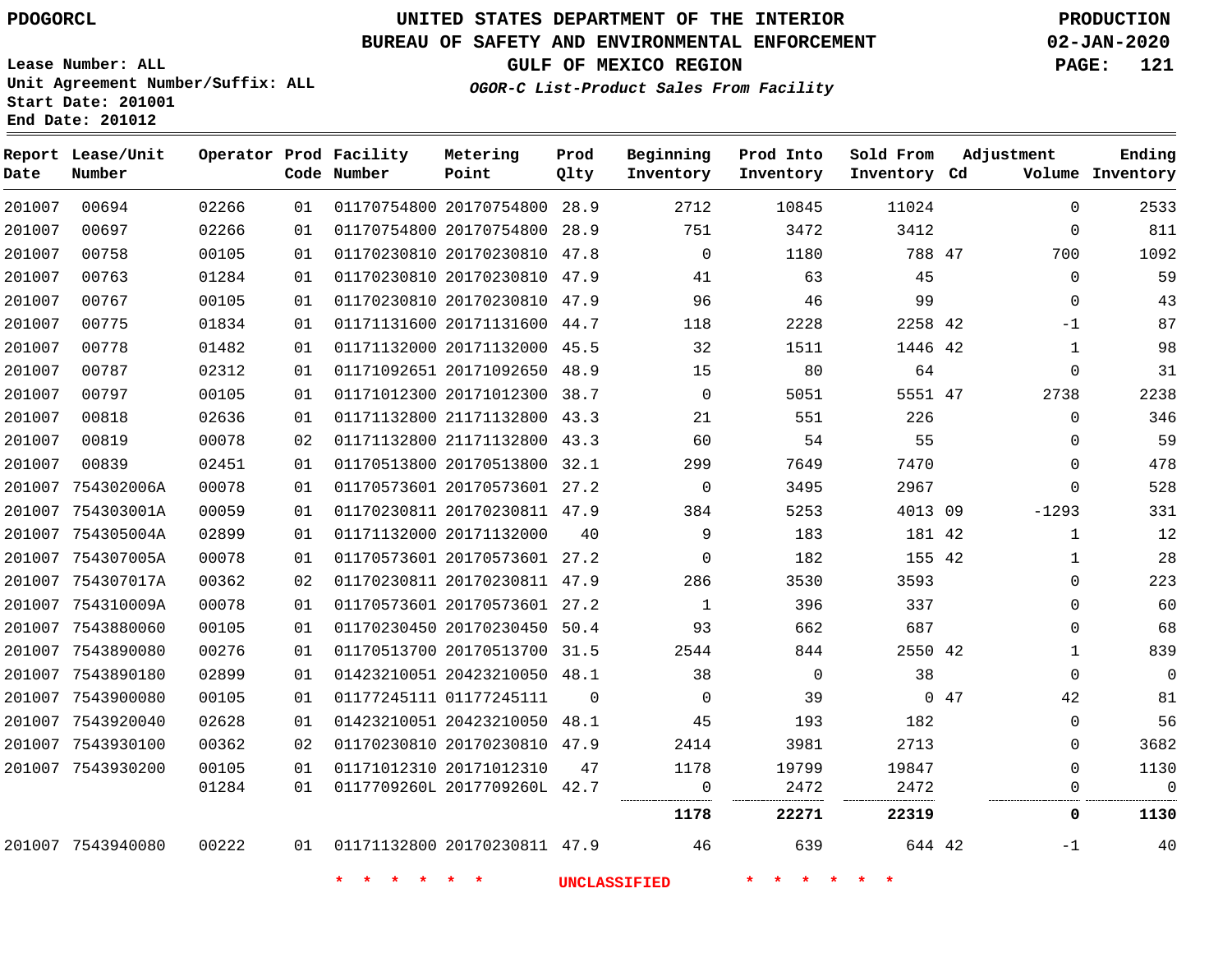### **UNITED STATES DEPARTMENT OF THE INTERIOR PDOGORCL PRODUCTION**

#### **BUREAU OF SAFETY AND ENVIRONMENTAL ENFORCEMENT 02-JAN-2020**

**OGOR-C List-Product Sales From Facility**

**GULF OF MEXICO REGION PAGE: 122**

**Lease Number: ALL Unit Agreement Number/Suffix: ALL Start Date: 201001 End Date: 201012**

| Date   | Report Lease/Unit<br>Number |       |    | Operator Prod Facility<br>Code Number | Metering<br>Point            | Prod<br>Qlty | Beginning<br>Inventory | Prod Into<br>Inventory | Sold From<br>Inventory Cd | Adjustment    | Ending<br>Volume Inventory |
|--------|-----------------------------|-------|----|---------------------------------------|------------------------------|--------------|------------------------|------------------------|---------------------------|---------------|----------------------------|
|        | 201007 754395009A           | 00730 | 01 |                                       | 01170753510 20170753510 57.2 |              | 1387                   | 1489                   | 2290                      | $\Omega$      | 586                        |
|        | 201007 754395019A           | 00105 | 01 |                                       | 01420390101 01420390101      | $\Omega$     | 1536                   | 48                     | $\Omega$                  | $\Omega$      | 1584                       |
|        | 201007 754396015A           | 01284 | 01 |                                       | 01608103650 20608103650 29.6 |              | 77                     | 10950                  | 10936                     | $\Omega$      | 91                         |
|        | 201007 754398002A           | 00105 | 01 |                                       | 01420570060 20420570060      | 53.2         | 9787                   | $\Omega$               | 7162                      | $\Omega$      | 2625                       |
|        | 201007 8910020210           | 02451 | 01 |                                       | 01170513800 20170513800 32.1 |              | 3895                   | 92305                  | 90432                     | $\Omega$      | 5768                       |
|        |                             |       | 01 |                                       | 01170753510 20170753510 57.2 |              | 2                      | 0                      | 2                         | $\mathbf 0$   | $\overline{0}$             |
|        |                             |       |    |                                       |                              |              | 3897                   | 92305                  | 90434                     | 0             | 5768                       |
|        | 201007 8910024540           | 02451 | 01 |                                       | 01170513800 20170513800 32.1 |              | 3503                   | 80293                  | 78779                     | $\Omega$      | 5017                       |
|        | 201007 8910029320           | 00276 | 01 |                                       | 01170513700 20170513700 31.5 |              | 10834                  | 31427                  | 30022 42                  | $\mathbf{1}$  | 12240                      |
|        | 201007 8910034440           | 00276 | 01 |                                       | 01170513700 20170513700 31.5 |              | 28558                  | 88669                  | 90698                     | $\mathbf 0$   | 26529                      |
|        |                             | 00730 | 01 |                                       | 01170513700 20170513700 31.5 |              | 7505                   | 28286                  | 27328                     | $\mathbf{0}$  | 8463                       |
|        |                             |       |    |                                       |                              |              | 36063                  | 116955                 | 118026                    | 0             | 34992                      |
|        | 201007 8910039150           | 00078 | 01 |                                       | 01170573601 20170573601 27.2 |              | 830                    | 37290                  | 32483 42                  | -2            | 5635                       |
|        | 201007 8910063810           | 02466 | 01 |                                       | 01170230450 20170230450 51.1 |              | 638                    | 4934                   | 5062 42                   | $-1$          | 509                        |
|        |                             | 02904 | 02 |                                       | 01170230450 20170230450 50.9 |              | 3                      | 31                     | 30 42                     | $-1$          | 3                          |
|        |                             |       |    |                                       |                              |              | 641                    | 4965                   | 5092                      | -2            | 512                        |
|        | 201007 8910066690           | 00078 | 01 |                                       | 01170573602 20170573602 32.4 |              | 3678                   | 3476                   | 4974 42                   | $-1$          | 2179                       |
|        | 201007 8910086400           | 02893 | 02 |                                       | 01171012400 20171012400      | 49           | 3                      | 41                     | 39                        | $\mathbf{0}$  | 5                          |
|        | 201007 8910086540           | 01284 | 01 |                                       | 01171012400 20171012400      | 49           | 23                     | 161                    | 161                       | $\Omega$      | 23                         |
|        |                             |       | 01 |                                       | 01177092604 20177092604 40.1 |              | $\Omega$               | 419                    | 419                       | $\Omega$      | $\Omega$                   |
|        |                             |       |    |                                       |                              |              | 23                     | 580                    | 580                       | 0             | 23                         |
|        | 201007 8910086660           | 03009 | 02 |                                       | 01421670201 20421670200      | $\mathbf 0$  | 207                    | $\Omega$               |                           | $-207$<br>045 | $\mathbf 0$                |
|        | 201007 8910087640           | 00818 | 02 |                                       | 01171092800 21171132800 38.4 |              | 4004                   | 6714                   | 5174                      | $\mathbf 0$   | 5544                       |
| 201007 | 8910087670                  | 02312 | 01 |                                       | 01170754200 20170754200 35.7 |              | 570                    | 887                    | 692 42                    | $-4$          | 761                        |
| 201007 | 8910087840                  | 00162 | 01 |                                       | 01177122606 20177122606      | 39           | $\mathbf 0$            | 1401                   | 1401                      | $\mathbf 0$   | $\overline{0}$             |
|        | 201007 8910088130           | 00078 | 02 |                                       | 01171132800 21171132800 43.3 |              | 358                    | 6                      | 352                       | $\Omega$      | 12                         |
|        | 201007 8910088160           | 01284 | 01 |                                       | 01171132800 21171132800 43.3 |              | 200                    | 438                    | 308                       | 0             | 330                        |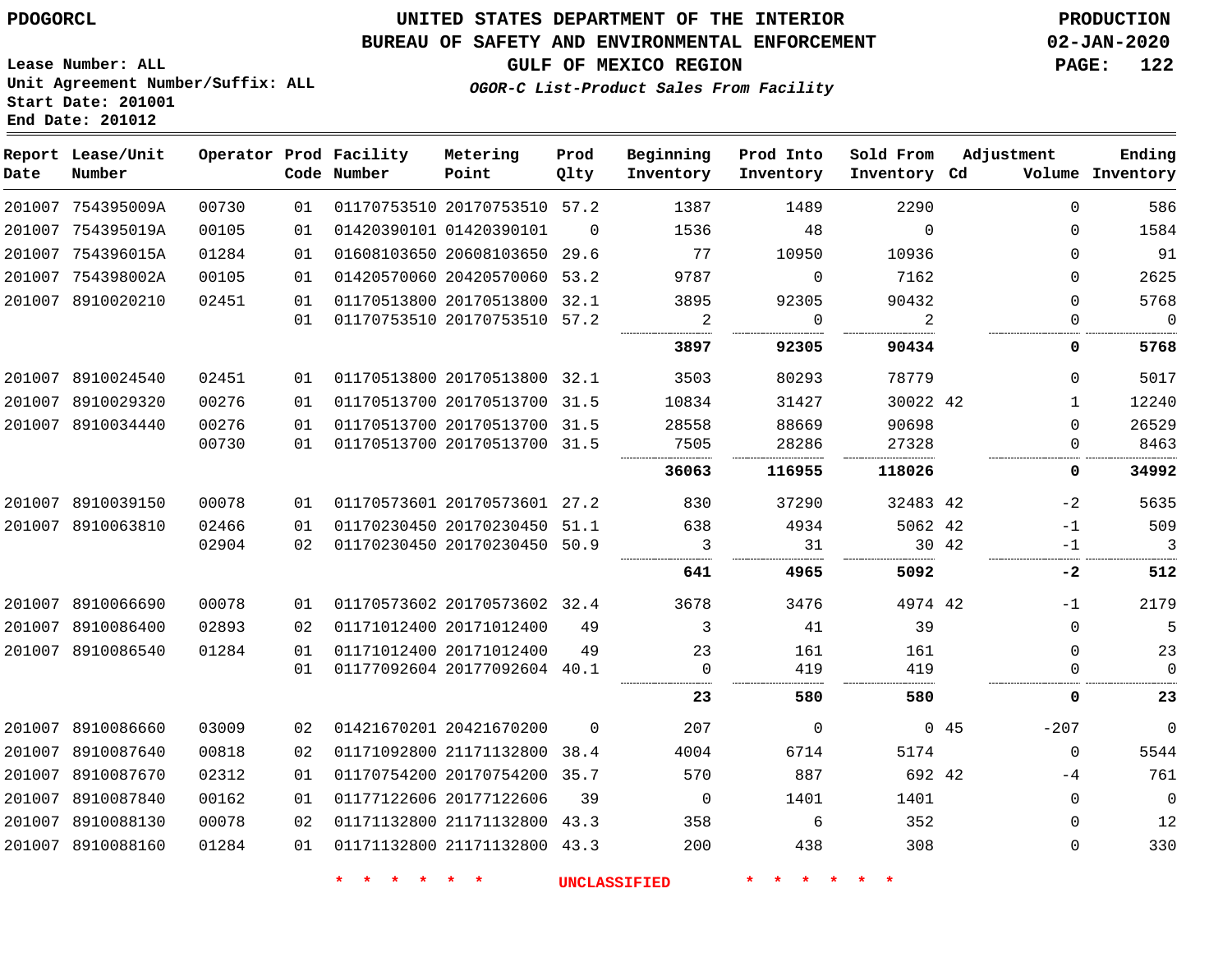**Report Lease/Unit**

# **UNITED STATES DEPARTMENT OF THE INTERIOR PDOGORCL PRODUCTION**

**Prod**

#### **BUREAU OF SAFETY AND ENVIRONMENTAL ENFORCEMENT 02-JAN-2020**

**Lease Number: ALL Unit Agreement Number/Suffix: ALL Start Date: 201001 End Date: 201012**

**Operator Prod Facility**

**OGOR-C List-Product Sales From Facility**

**Beginning Prod Into Sold From**

**GULF OF MEXICO REGION PAGE: 123**

**Adjustment**

**Ending**

| Date | Number             |       |    | Code Number | Point                        | Qlty           | Inventory           | Inventory | Inventory Cd |       |                | Volume Inventory |
|------|--------------------|-------|----|-------------|------------------------------|----------------|---------------------|-----------|--------------|-------|----------------|------------------|
|      | 201007 8910089160  | 00276 | 01 |             | 01170513700 20170513700 31.5 |                | 3455                | 5915      | 5685 42      |       | $\mathbf{1}$   | 3686             |
|      | 201007 891008927AG | 00078 | 02 |             | 01170230400 20170230400      | 48             | 521                 | 1598      | 1412 09      |       | $-130$         | 577              |
|      | 201007 891008927Y  | 00078 | 02 |             | 01170230400 20170230400 47.9 |                | 49                  | 84        | 103          |       | $\overline{0}$ | 30               |
|      | 201007 891008946C  | 01834 | 01 |             | 01171012500 20171012500      | 39             | 25                  | 21        |              | 43 42 | $-1$           | $\overline{2}$   |
|      | 201007 8910116580  | 00276 | 01 |             | 01170513700 20170513700 31.5 |                | 5702                | 8962      | 9080         |       | $\mathbf 0$    | 5584             |
|      | 201007 8910116740  | 00276 | 01 |             | 01170513700 20170513700      | $\overline{0}$ | 129                 | 0         | $\mathbf 0$  |       | $\mathbf 0$    | 129              |
|      | 201007 8910116770  | 00276 | 01 |             | 01170513700 20170513700 31.5 |                | 1678                | 2728      | 2706 42      |       | $-1$           | 1699             |
|      | 201007 8910116790  | 00276 | 01 |             | 01170513700 20170513700 31.5 |                | 7409                | 11641     | 11798 42     |       | 2              | 7254             |
|      | 201007 8910116800  | 00276 | 01 |             | 01170513700 20170513700 31.5 |                | 15946               | 24440     | 25158        |       | $\Omega$       | 15228            |
|      | 201007 891011687A  | 02266 | 01 |             | 01170754800 20170754800 28.9 |                | 187                 | 728       | 745          |       | $\Omega$       | 170              |
|      | 201007 891011687B  | 02266 | 01 |             | 01170754800 20170754800 28.9 |                | 1                   | 104       | 81           |       | $\Omega$       | 24               |
|      | 201007 891011687C  | 02266 | 01 |             | 01170754800 20170754800 28.9 |                | 189                 | 36        | 217          |       | $\Omega$       | -8               |
|      | 201007 891011687D  | 02266 | 01 |             | 01170754800 20170754800 28.9 |                | 131                 | 571       | 569          |       | $\mathbf 0$    | 133              |
|      | 201007 891011687E  | 02266 | 01 |             | 01170754800 20170754800 28.9 |                | 58                  | 309       | 295          |       | $\Omega$       | 72               |
|      | 201007 8910117330  | 02266 | 01 |             | 01170754800 20170754800 28.9 |                | 5                   | 25        | 24           |       | $\Omega$       | 6                |
|      | 201007 8910123210  | 00687 | 01 |             | 0117709260A 2017709260A      | 34             | 31                  | 1822      | 1818 42      |       | $\mathbf{1}$   | 36               |
|      | 201007 8910123250  | 00687 | 01 |             | 0117709260A 2017709260A      | 34             | 23                  | 1805      | 1792 42      |       | $-1$           | 35               |
|      | 201007 8910123270  | 01482 | 01 |             | 01177215100 20177215102 30.7 |                | 37                  | 1378      | 1379         |       | $\mathbf 0$    | 36               |
|      | 201007 8910123320  | 01482 | 01 |             | 01177215100 20177215102 30.7 |                | 85                  | 6363      | 6281         |       | $\Omega$       | 167              |
|      | 201007 8910123330  | 01482 | 01 |             | 01177215100 20177215102 30.7 |                | 135                 | 4043      | 4072         |       | $\mathbf 0$    | 106              |
|      | 201007 8910123350  | 03033 | 02 |             | 01171012500 20171012500      | 39             | 13                  | 216       | 209          |       | $\Omega$       | 20               |
|      | 201007 8910123390  | 00818 | 01 |             | 01171131800 20171131800 45.7 |                | 1659                | 336       | 123 42       |       | $-1$           | 1871             |
|      | 201007 8910169280  | 00276 | 01 |             | 01171132000 20171132000 45.5 |                | 609                 | 14663     | 14325        |       | $\mathbf 0$    | 947              |
|      | 201007 8910169290  | 00276 | 01 |             | 01171132000 20171132000 45.5 |                | 176                 | 4773      | 4640 42      |       | $-1$           | 308              |
|      | 201007 8910169300  | 00491 | 01 |             | 01170230810 20170230810 47.9 |                | 61                  | 86        | 68           |       | $\mathbf 0$    | 79               |
|      | 201007 8910169370  | 00276 | 01 |             | 01171132000 20171132000 45.5 |                | 70                  | 2780      | 2671 42      |       | $\mathbf{1}$   | 180              |
|      | 201007 8910202350  | 00276 | 01 |             | 01170513700 20170513700 31.5 |                | 26123               | 18073     | 18955        |       | $\Omega$       | 25241            |
|      | 201007 8910202550  | 00105 | 01 |             | 01170230810 20170230810 47.8 |                | 95                  | 159       | 112          |       | $\Omega$       | 142              |
|      |                    |       |    | * * * *     | $*$ $*$                      |                | <b>UNCLASSIFIED</b> | * * * *   |              |       |                |                  |

**Metering**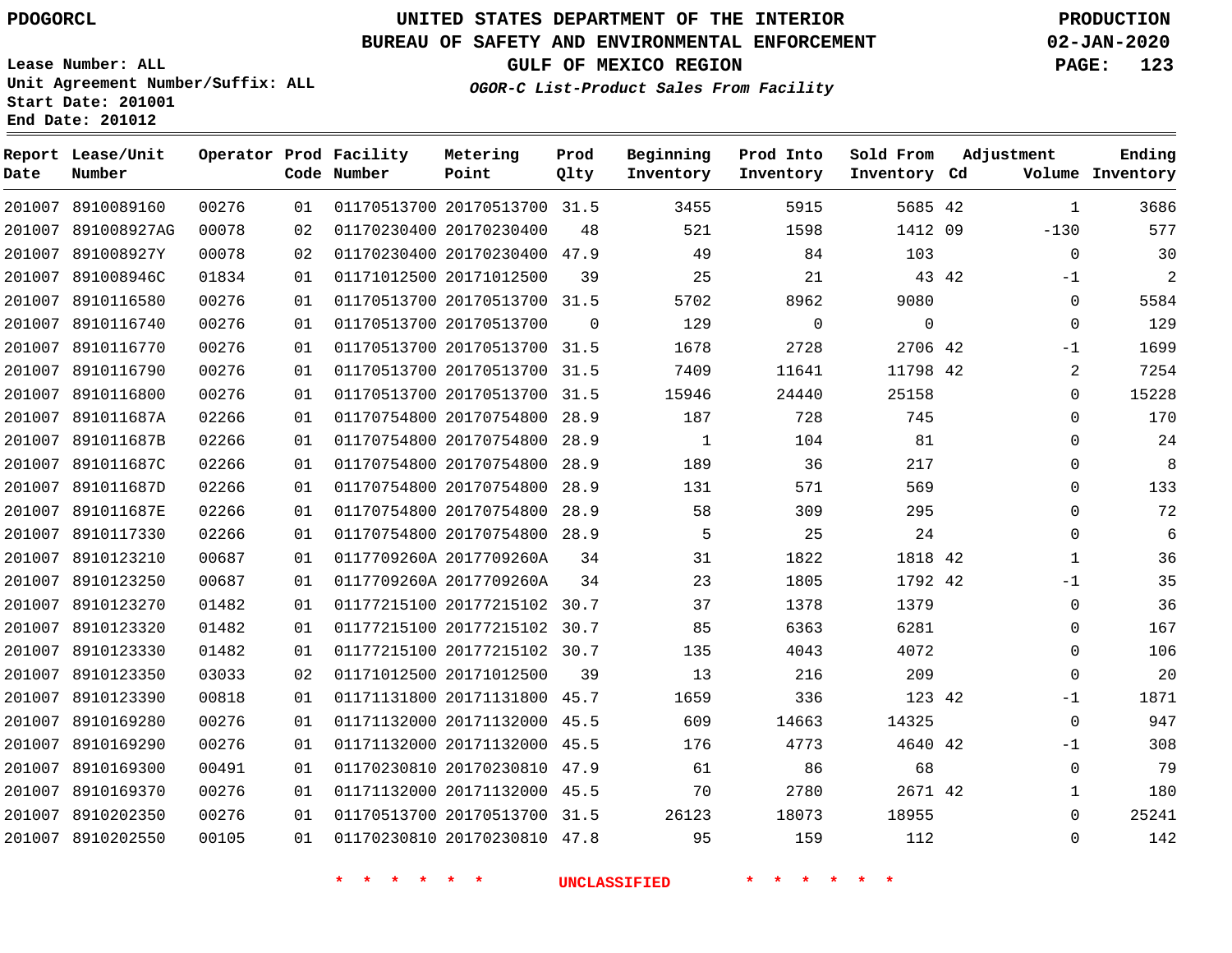8910202560 G00932 G00974 G00985 G00987 G00989 G01023 G01025 G01027 G01083 G01090 G01091 G01092 G01096 G01127 G01153 G01194 G01196 G01198 G01210 G01216 G01220 G01248 G01269 G01351 G01441 G01447 G01477

**Report Lease/Unit**

**Number**

### **UNITED STATES DEPARTMENT OF THE INTERIOR PDOGORCL PRODUCTION**

**Prod Qlty**

#### **BUREAU OF SAFETY AND ENVIRONMENTAL ENFORCEMENT 02-JAN-2020**

**Lease Number: ALL Unit Agreement Number/Suffix: ALL Start Date: 201001 End Date: 201012**

**Operator Prod Facility**

**Code Number**

 20170513700 31.5 20170230810 47.9 20171132000 45.4

**Metering Point**

0117709260A 2017709260A

**OGOR-C List-Product Sales From Facility**

**Prod Into Inventory**

**Beginning Inventory**

**Inventory Cd Volume**

**Adjustment**

  $\Omega$  $\Omega$   $\Omega$  $\Omega$  $\Omega$  $\Omega$   $\overline{0}$ -1  $-1$  $\overline{0}$  $\Omega$  $\Omega$  $\Omega$  $\Omega$  $\overline{0}$  $\Omega$  $\Omega$   $\Omega$ 

42

 

**Sold From Inventory**

**GULF OF MEXICO REGION PAGE: 124**

**Ending**

|       |    |                              | <b>UNCLASSIFIED</b> |             |              |             |    |
|-------|----|------------------------------|---------------------|-------------|--------------|-------------|----|
| 03026 | 01 | 01170230810 20170230810 47.9 |                     | 2607        | 4294         | 2930        |    |
| 00276 | 01 | 01170513700 20170513700      | 31.5                | 459         | 2609         | 2651        |    |
| 00818 | 01 | 01177112701 20177112700 49.7 |                     | 1868        | 7507         | 6777        |    |
| 00078 | 01 | 01170230400 20170230400      | 47.7                | 26          | 29           | 44          |    |
| 03033 | 02 | 01171012500 20171012500      | 39                  | 8           | 195          | 185         |    |
| 02628 | 01 | 01171012500 20171012500      | 39                  | 10          | 198          | 190         |    |
| 00105 | 01 | 01177092600 20177092600 46.2 |                     | 260         | 9731         | 9680        |    |
| 00222 | 01 | 01177082958 20177082958      | 40.4                | $\mathbf 0$ | 11408        | 11408       |    |
| 03041 | 01 | 01171132800 21171132800      | 43.3                | 6           | 20           | 16          |    |
| 00818 | 02 | 01171092651 20171092650 48.9 |                     | 17          | 55           | 51          |    |
| 03041 | 01 | 01171132800 21171132800      | 43.3                | 322         | 326          | 313         |    |
| 00105 | 01 | 01177072601 20177072601 40.8 |                     | 0           | 6365         | 6365        |    |
| 01834 | 01 | 01171132800 21171132800      | 43.3                | 14          | 6            | 10          |    |
| 02630 | 01 | 01171132000 20171132000 45.5 |                     | 4           | 734          | 690 42      |    |
| 00276 | 01 | 01170513700 20170513700      | 31.5                | 5           | 2            | 5           | 42 |
| 00276 | 01 | 01170513700 20170513700      | 31.5                | 7539        | 13437        | 12604       |    |
| 00276 | 01 | 01170513700 20170513700      | 31.5                | 1950        | 3182         | 3150 42     |    |
| 00276 | 01 | 01170513700 20170513700      | 31.5                | 8400        | 13644        | 13543       |    |
| 00276 | 01 | 01170513700 20170513700 31.5 |                     | 7888        | 13349        | 12920 42    |    |
| 00162 | 01 | 01177122606 20177122606      | 39                  | $\Omega$    | 5397         | 5397        |    |
| 01284 | 01 | 01171092651 20171092650 48.9 |                     | $\Omega$    | 221          | 136         |    |
| 02899 | 01 | 01171092651 20171092650 43.7 |                     | 29          | 0            | 29          |    |
| 00003 | 01 | 01171012400 20171012400      | $\mathbf 0$         | 1022        | $\mathbf{0}$ | $\mathsf 0$ |    |
| 00105 | 01 | 01171132800 21171132800 43.3 |                     | 458         | 604          | 523         |    |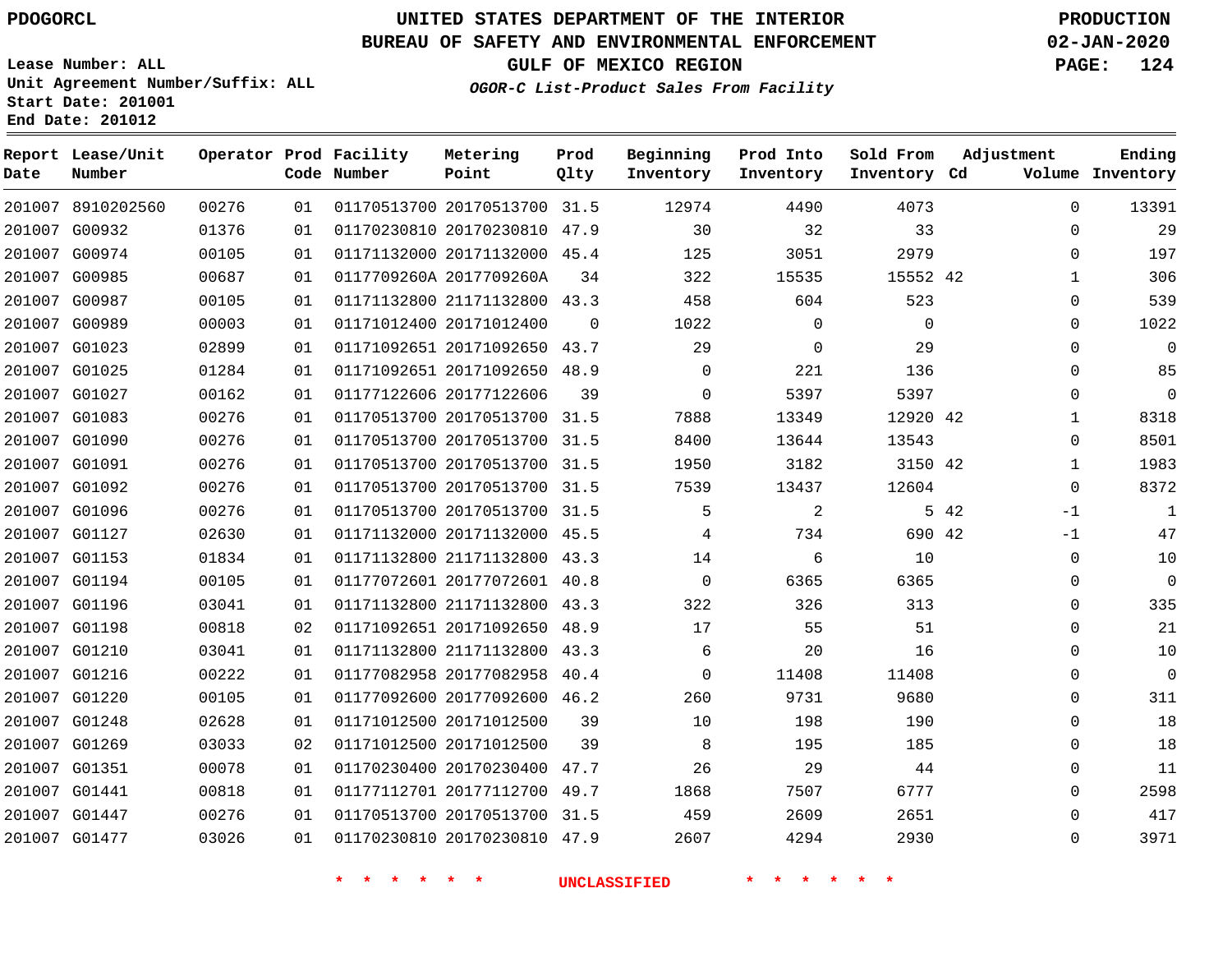## **UNITED STATES DEPARTMENT OF THE INTERIOR PDOGORCL PRODUCTION**

**Prod Qlty**

**Metering Point**

#### **BUREAU OF SAFETY AND ENVIRONMENTAL ENFORCEMENT 02-JAN-2020**

**Lease Number: ALL Unit Agreement Number/Suffix: ALL Start Date: 201001**

**Operator Prod Facility**

**End Date: 201012**

**Report Lease/Unit**

**Number**

**GULF OF MEXICO REGION PAGE: 125**

**Adjustment**

**Ending**

**OGOR-C List-Product Sales From Facility**

**Beginning Inventory**

**Prod Into Inventory**

**Sold From Inventory**

| Date | Number        |       |    | Code Number | Point                        | Qlty | Inventory    | Inventory | Inventory Cd |       |              | Volume Inventory |
|------|---------------|-------|----|-------------|------------------------------|------|--------------|-----------|--------------|-------|--------------|------------------|
|      | 201007 G01497 | 02451 | 01 |             | 01170513800 20170513800 32.1 |      | 3235         | 82167     | 80267        |       | $\mathbf{0}$ | 5135             |
|      | 201007 G01498 | 02451 | 01 |             | 01170513800 20170513800 32.1 |      | 503          | 11591     | 11370        |       | 0            | 724              |
|      | 201007 G01526 | 02899 | 01 |             | 01171092651 20171092650 36.3 |      | $\mathbf{1}$ | $\Omega$  | $\mathbf{1}$ |       | $\Omega$     | $\mathbf 0$      |
|      | 201007 G01610 | 01482 | 01 |             | 01177215100 20177215102 30.7 |      | 6            | 231       | 231          |       | 0            | 6                |
|      | 201007 G01619 | 00276 | 01 |             | 01170513700 20170513700 31.5 |      | 19922        | 31022     | 22764        |       | 0            | 28180            |
|      | 201007 G01620 | 00276 | 01 |             | 01170513700 20170513700 31.5 |      | 8603         | 6588      | 9206         |       | $\Omega$     | 5985             |
|      | 201007 G01754 | 00003 | 02 |             | 01423210051 20423210050 48.1 |      | 19           | 82        |              | 76 42 | -1           | 24               |
|      | 201007 G01757 | 00003 | 02 |             | 01423210051 20423210050      | 48.1 | 182          | 702       | 673 42       |       | -1           | 210              |
|      | 201007 G01860 | 00105 | 01 |             | 01170231110 20170231110 40.3 |      | 1382         | 5626      | 5639         |       | 0            | 1369             |
|      | 201007 G01865 | 00078 | 02 |             | 01171012500 20171012500      | 39   | 420          | 4165      | 4189         |       | $\Omega$     | 396              |
|      | 201007 G01880 | 00105 | 01 |             | 01171132000 20171132000 45.4 |      | 36           | 793       | 778          |       | $\mathbf 0$  | 51               |
|      | 201007 G01898 | 02312 | 01 |             | 01171012500 20171012500      | 39   | 531          | 9647      | 9260         |       | $\Omega$     | 918              |
|      | 201007 G01901 | 01482 | 01 |             | 01177215100 20177215102 30.7 |      | $\mathbf{1}$ | 55        | 55           |       | $\mathbf 0$  | $\mathbf{1}$     |
|      | 201007 G01953 | 00105 | 01 |             | 01170230811 20170230811 47.8 |      | 15           | 154       | 159          |       | $\mathbf 0$  | 10               |
|      | 201007 G01966 | 01482 | 01 |             | 01177215100 20177215102 30.7 |      | 77           | 2558      | 2567 42      |       | $-1$         | 67               |
|      | 201007 G01967 | 01482 | 01 |             | 01177215100 20177215102 30.7 |      | 169          | 4802      | 4847 42      |       | 2            | 126              |
|      | 201007 G01997 | 01071 | 02 |             | 01170230810 20170230810 47.2 |      | 37           | 84        | 84           |       | $\Omega$     | 37               |
|      | 201007 G01998 | 00818 | 01 |             | 01170230810 20170230810 47.9 |      | 21           | 62        | 26           |       | $\mathbf 0$  | 57               |
|      | 201007 G02021 | 01482 | 01 |             | 01170230811 20170230811 47.9 |      | 85           | 1325      | 1326         |       | $\mathbf{0}$ | 84               |
|      | 201007 G02023 | 02312 | 02 |             | 01170230811 20170230811 47.9 |      | 317          | 4097      | 4155         |       | $\mathbf 0$  | 259              |
|      | 201007 G02037 | 02222 | 01 |             | 01170530900 20170530900 47.2 |      | 9            | 28        |              | 28 42 | $\mathbf 1$  | 10               |
|      | 201007 G02045 | 00105 | 01 |             | 01170530900 20170530900 47.1 |      | 134          | 149       | 231          |       | 0            | 52               |
|      | 201007 G02062 | 02375 | 01 |             | 0117704220A 2017704220A 40.9 |      | $\Omega$     | 31        | 31           |       | 0            | $\mathbf 0$      |
|      | 201007 G02088 | 00687 | 01 |             | 01170230811 20170230811 47.9 |      | 35           | 255       | 274          |       | $\mathbf 0$  | 16               |
|      | 201007 G02091 | 00687 | 01 |             | 01170230811 20170230811 47.9 |      | $\Omega$     | 148       | 139          |       | $\Omega$     | 9                |
|      | 201007 G02099 | 01978 | 02 |             | 01171012310 20171012310      | 47   | 227          | 3606      | 3628         |       | $\Omega$     | 205              |
|      | 201007 G02104 | 00687 | 01 |             | 01171132000 20171132000      | 45.5 | 33           | 1090      | 1053         |       | 0            | 70               |
|      | 201007 G02111 | 00276 | 01 |             | 01171132000 20171132000 45.5 |      | 482          | 15238     | 14736        |       | $\mathbf{0}$ | 984              |
|      |               |       |    |             |                              |      |              |           |              |       |              |                  |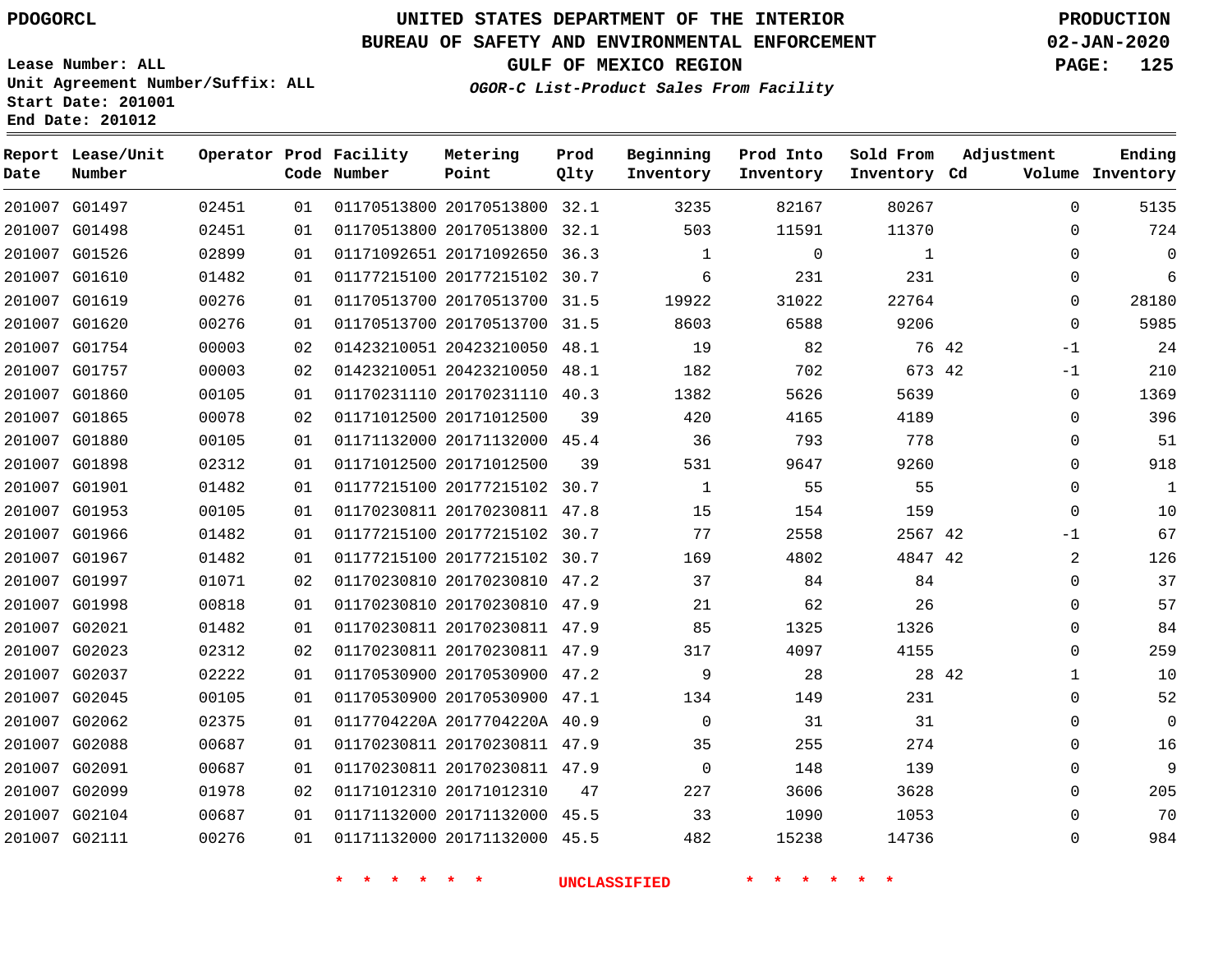**Date**

**End Date: 201012**

**Report Lease/Unit**

**Number**

### **UNITED STATES DEPARTMENT OF THE INTERIOR PDOGORCL PRODUCTION**

**Prod Qlty**

#### **BUREAU OF SAFETY AND ENVIRONMENTAL ENFORCEMENT 02-JAN-2020**

**Lease Number: ALL Unit Agreement Number/Suffix: ALL Start Date: 201001**

**Operator Prod Facility**

**Code Number**

**OGOR-C List-Product Sales From Facility**

**Beginning Inventory**

**Sold From Inventory**

**Prod Into Inventory**

**GULF OF MEXICO REGION PAGE: 126**

**Inventory Cd Volume**

**Adjustment**

  $\Omega$  $\Omega$   $\Omega$   $\Omega$ 

**-1**

  $\Omega$  $\Omega$   $\Omega$   $\Omega$   $\Omega$  $\overline{0}$  $\overline{0}$  $\overline{0}$ -1

**Ending**

. . . . . . . . . . . . . . .

|               | 201007 G02127 | 02312 | 01 |                         | 01170230810 20170230810 47.9 |          | 59       | 104         | 67       |  |
|---------------|---------------|-------|----|-------------------------|------------------------------|----------|----------|-------------|----------|--|
| 201007 G02161 |               | 00818 | 02 | 01171012500 20171012500 |                              | 39       | 436      | 7315        | 7055     |  |
| 201007        | G02163        | 00105 | 01 |                         | 01171012500 20171012500      | 39       | 86       | 1962        | 1861     |  |
|               | 201007 G02300 | 01482 | 01 |                         | 01171132800 21171132800 43.3 |          | $\Omega$ | 2           | 1        |  |
| 201007        | G02317        | 00105 | 01 |                         | 01171132000 20171132000      | 45.5     | $\Omega$ | 976         | 955 47   |  |
| 201007 G02353 |               | 01284 | 01 |                         | 01170230450 20170230450 50.5 |          | 321      | 2637        | 2685     |  |
| 201007 G02354 |               | 01284 | 01 |                         | 01170230450 20170230450      | 50.5     | 296      | 2072        | 2153     |  |
|               | 201007 G02357 | 02200 | 02 |                         | 01170230450 20170230450      | 50.5     | 36       | 282         | 289 42   |  |
| 201007 G02404 |               | 02589 | 01 |                         | 01170230810 20170230810 47.7 |          | 1109     | 263         | 263      |  |
| 201007 G02428 |               | 00105 | 01 |                         | 01170230810 20170230810 47.9 |          | 13       | 6           | 13       |  |
|               | 201007 G02429 | 00491 | 01 |                         | 01170230810 20170230810 47.8 |          | 105      | 222         | 122      |  |
| 201007 G02433 |               | 00491 | 01 |                         | 01170230810 20170230810      | 47.8     | 6        | $\mathbf 0$ | 6        |  |
| 201007 G02436 |               | 02628 | 02 |                         | 01170230811 20170230811 47.9 |          | 100      | 604         | 664      |  |
| 201007 G02439 |               | 02375 | 01 |                         | 01171132000 20171132000 45.5 |          | $\Omega$ | 170         | 170      |  |
|               | 201007 G02580 | 00818 | 01 | 01171012400 20171012400 |                              | 49       | 6455     | 40835       | 41579    |  |
| 201007 G02601 |               | 01834 | 01 |                         | 01171092651 20171092650 48.9 |          | 36       | 880         | 575 42   |  |
|               |               | 03056 | 01 | 01171092651 20171092650 |                              | $\Omega$ | 91       | 0           | $\Omega$ |  |
|               |               |       |    |                         |                              |          | 127      | 880         | 575      |  |
|               | 201007 G02613 | 00276 | 01 |                         | 01171132000 20171132000 45.5 |          | 4        | 66          | 66       |  |
| 201007 G02628 |               | 00105 | 01 | 01171012500 20171012500 |                              | 39       | 96       | 1249        | 1226     |  |
| 201007        | G02663        | 02893 | 02 |                         | 01423210051 20423210050 48.1 |          | 22       | 55          | 60       |  |
| 201007 G02665 |               | 02451 | 01 | 01423210051 20423210050 |                              | 48       | 341      | 1294        | 1248     |  |
| 201007 G02759 |               | 01284 | 01 |                         | 01170230810 20170230810      | 47.9     | 2        | 77          | 9        |  |
| 201007 G02825 |               | 00105 | 01 |                         | 01170230810 20170230810 47.8 |          | 313      | 603         | 358      |  |
| 201007 G02826 |               | 00105 | 01 |                         | 01170230810 20170230810 47.8 |          | 204      | 371         | 232      |  |
|               |               |       | 01 |                         | 01170231110 20170231110 40.3 |          | 28       | 252         | 218      |  |

**Metering Point**

**\* \* \* \* \* \* UNCLASSIFIED \* \* \* \* \* \***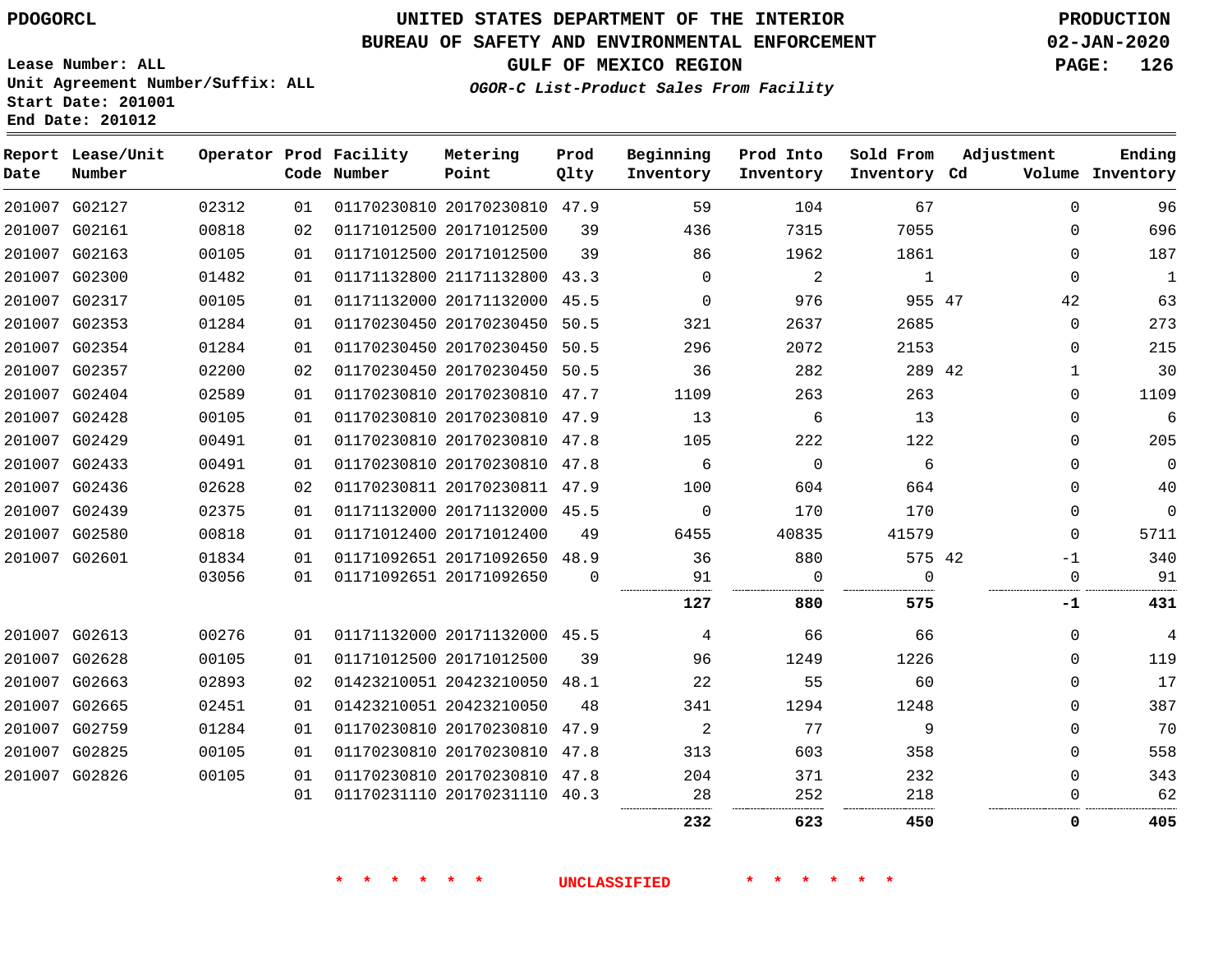**End Date: 201012**

### **UNITED STATES DEPARTMENT OF THE INTERIOR PDOGORCL PRODUCTION**

### **BUREAU OF SAFETY AND ENVIRONMENTAL ENFORCEMENT 02-JAN-2020**

**Lease Number: ALL Unit Agreement Number/Suffix: ALL Start Date: 201001**

### **GULF OF MEXICO REGION PAGE: 127**

**OGOR-C List-Product Sales From Facility**

| Date | Report Lease/Unit<br>Number |       |    | Operator Prod Facility<br>Code Number | Metering<br>Point            | Prod<br>Qlty | Beginning<br>Inventory | Prod Into<br>Inventory | Sold From<br>Inventory Cd | Adjustment   | Ending<br>Volume Inventory |
|------|-----------------------------|-------|----|---------------------------------------|------------------------------|--------------|------------------------|------------------------|---------------------------|--------------|----------------------------|
|      | 201007 G02885               | 02312 | 01 |                                       | 01171132000 20171132000 45.5 |              | 16                     | 178                    | 182                       | $\mathbf{0}$ | 12                         |
|      | 201007 G02886               | 02312 | 02 |                                       | 01171132000 20171132000 45.5 |              | $\Omega$               | 97                     | 91                        | $\mathbf{0}$ | $\epsilon$                 |
|      | 201007 G02895               | 02579 | 02 |                                       | 01171092651 20171092650 48.9 |              | 92                     | 396                    | 335                       | $\mathbf{0}$ | 153                        |
|      | 201007 G02898               | 01834 | 01 |                                       | 01171012300 20171012300 38.7 |              | 639                    | 1508                   | 1479                      | $\Omega$     | 668                        |
|      | 201007 G02917               | 01834 | 01 |                                       | 01171092930 20171092930 35.6 |              | $\mathbf 0$            | 4044                   | 3940                      | $\mathbf{0}$ | 104                        |
|      | 201007 G03061               | 00105 | 01 |                                       | 01423210051 20423210050      | 48           | 169                    | 698                    | 658                       | 0            | 209                        |
|      | 201007 G03068               | 00105 | 01 |                                       | 01423210051 20423210050      | 48           | 55                     | 195                    | 192                       | 0            | 58                         |
|      | 201007 G03145               | 03041 | 01 |                                       | 01171132800 21171132800 43.3 |              | 98                     | 125                    | 108                       | $\mathbf{0}$ | 115                        |
|      | 201007 G03152               | 00105 | 01 |                                       | 01177092600 20177092600 46.2 |              | 128                    | 4829                   | 4803                      | 0            | 154                        |
|      | 201007 G03236               | 03041 | 01 |                                       | 01170230450 20170230450 50.5 |              | 21                     | $\Omega$               | 21                        | $\mathbf{0}$ | $\mathbf 0$                |
|      | 201007 G03264               | 00003 | 02 |                                       | 01170230811 20170230811 47.9 |              | 3                      | 68                     | 67                        | $\mathbf{0}$ | $\overline{4}$             |
|      |                             | 01284 | 02 |                                       | 01170530900 20170530900 47.2 |              | 181                    | 56                     | 218                       | $\mathbf{0}$ | 19                         |
|      |                             |       |    |                                       |                              |              | 184                    | 124                    | 285                       | 0            | 23                         |
|      | 201007 G03265               | 01284 | 02 |                                       | 01170530900 20170530900 47.2 |              | 598                    | 819                    | 1132                      | $\Omega$     | 285                        |
|      | 201007 G03331               | 02312 | 02 |                                       | 01171132800 21171132800 43.3 |              | 4751                   | 7512                   | 5920                      | $\Omega$     | 6343                       |
|      | 201007 G03414               | 00818 | 01 |                                       | 01170753510 20170753510 57.2 |              | 142                    | 173                    | 251                       | $\Omega$     | 64                         |
|      | 201007 G03738               | 00064 | 01 |                                       | 01170230450 20170230450      | 50.5         | 29                     | 169                    | 181                       | $\Omega$     | 17                         |
|      |                             | 02871 | 01 |                                       | 01170230450 20170230450      | 50.5         | 3                      | 5                      | 5                         | 0            | 3                          |
|      |                             |       |    |                                       |                              |              | 32                     | 174                    | 186                       | 0            | 20                         |
|      | 201007 G03793               | 02894 | 01 |                                       | 01171012500 20171012500      | 39           | 304                    | 281                    | 558                       | $\mathbf 0$  | 27                         |
|      | 201007 G03940               | 00105 | 01 |                                       | 01423210051 20423210050 48.1 |              | 6                      | 29                     | 26                        | 0            | 9                          |
|      | 201007 G03958               | 00105 | 01 |                                       | 01170230510 20170230510 47.6 |              | 1601                   | 0                      | 422                       | 0            | 1179                       |
|      | 201007 G04003               | 00105 | 01 |                                       | 01171012500 20171012500      | 39           | 503                    | 8869                   | 8528                      | $\mathbf{0}$ | 844                        |
|      | 201007 G04065               | 02628 | 01 |                                       | 01423210051 20423210050      | 48.1         | 19                     | 86                     | 80                        | $\mathbf{0}$ | 25                         |
|      | 201007 G04081               | 02894 | 01 |                                       | 01170230450 20170230810 47.9 |              | 135                    | 214                    | 151                       | $\Omega$     | 198                        |
|      | 201007 G04085               | 00687 | 01 |                                       | 01170230811 20170230811 47.9 |              | 263                    | 2254                   | 2375                      | $\mathbf{0}$ | 142                        |
|      | 201007 G04087               | 02899 | 01 |                                       | 01177008150 01177008150      | $\Omega$     | 2168                   | 2656                   | $\Omega$                  | $\Omega$     | 4824                       |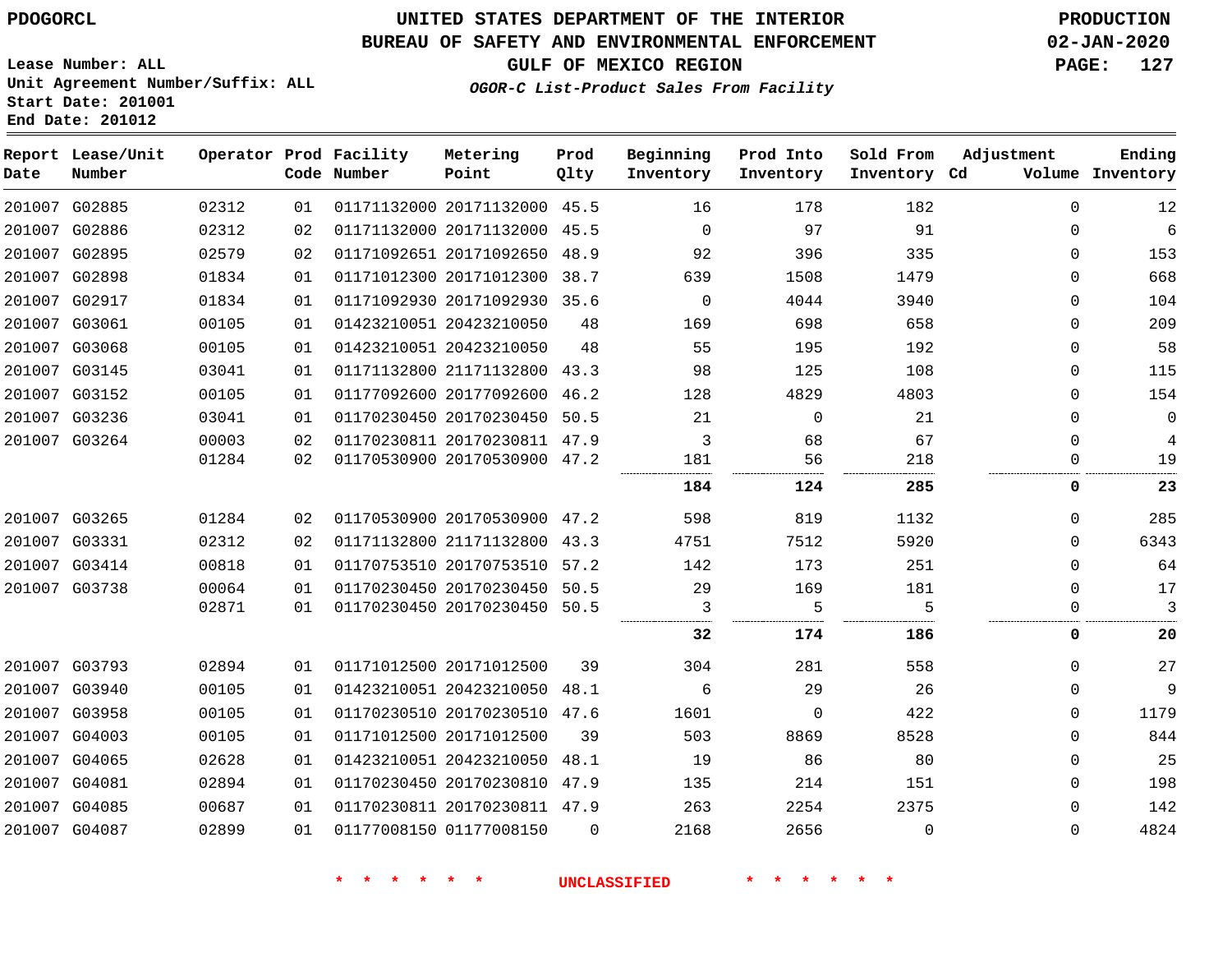### **UNITED STATES DEPARTMENT OF THE INTERIOR PDOGORCL PRODUCTION**

#### **BUREAU OF SAFETY AND ENVIRONMENTAL ENFORCEMENT 02-JAN-2020**

**Lease Number: ALL Unit Agreement Number/Suffix: ALL Start Date: 201001 End Date: 201012**

**GULF OF MEXICO REGION PAGE: 128**

**OGOR-C List-Product Sales From Facility**

| Date   | Report Lease/Unit<br>Number |       |    | Operator Prod Facility<br>Code Number | Metering<br>Point            | Prod<br>Qlty | Beginning<br>Inventory | Prod Into<br>Inventory | Sold From<br>Inventory Cd | Adjustment |              | Ending<br>Volume Inventory |
|--------|-----------------------------|-------|----|---------------------------------------|------------------------------|--------------|------------------------|------------------------|---------------------------|------------|--------------|----------------------------|
|        | 201007 G04090               | 02312 | 02 |                                       | 01170230810 20170230810 47.9 |              | 308                    | 438                    | 347                       |            | 0            | 399                        |
| 201007 | G04143                      | 00105 | 01 |                                       | 01170230510 20170230510 47.6 |              | 327                    | $\mathbf 0$            | 86                        |            | 0            | 241                        |
|        | 201007 G04232               | 00105 | 01 |                                       | 01171012500 20171012500      | 39           | 23                     | 203                    | 207                       |            | $\Omega$     | 19                         |
|        |                             | 00730 | 01 |                                       | 01171012500 20171012500      | 39           | 1480                   | 14397                  | 14507                     |            | 0            | 1370                       |
|        |                             |       |    |                                       |                              |              | 1503                   | 14600                  | 14714                     |            | 0            | 1389                       |
|        | 201007 G04254               | 01834 | 01 |                                       | 01170573602 20170573602      | 33           | 200                    | 303                    | 314 42                    |            | $\mathbf{1}$ | 190                        |
|        | 201007 G04421               | 00105 | 01 |                                       | 01171131600 20171131600 44.7 |              | 665                    | 13871                  | 13993                     |            | 0            | 543                        |
|        | 201007 G04453               | 02589 | 01 |                                       | 01171012300 20171012300      | 37           | 763                    | 1494                   | 1595                      |            | 0            | 662                        |
| 201007 | G04537                      | 02589 | 01 |                                       | 01420470030 20420470030      | 49.8         | 1257                   | 60                     | 68                        |            | 0            | 1249                       |
|        | 201007 G04547               | 02628 | 01 |                                       | 01423210051 20423210050 48.1 |              | 17                     | 124                    | 104                       |            | 0            | 37                         |
|        | 201007 G04565               | 01284 | 01 |                                       | 01420390101 01420390101      | $\Omega$     | 1042                   | 100                    | $\Omega$                  |            | 0            | 1142                       |
| 201007 | G04773                      | 01482 | 01 |                                       | 01170230811 20170230811 47.9 |              | $\mathbf{1}$           | 48                     |                           | 47 42      | 1            | 3                          |
| 201007 | G04787                      | 00687 | 01 |                                       | 01171131600 20171131600 44.7 |              | 136                    | 4288                   | 4257 42                   |            | $\mathbf{1}$ | 168                        |
| 201007 | G04800                      | 03026 | 01 |                                       | 01171132800 21171132800      | 43.3         | 3560                   | 5459                   | 4354                      |            | $\Omega$     | 4665                       |
|        | 201007 G04818               | 02894 | 01 |                                       | 01170230500 20170230500 43.1 |              | 4                      | 17                     | 18                        |            | $\Omega$     | 3                          |
| 201007 | G04996                      | 02628 | 01 |                                       | 01420570060 20420570060 53.2 |              | 223                    | $\Omega$               | 114                       |            | $\Omega$     | 109                        |
| 201007 | G05006                      | 01284 | 02 |                                       | 01170230510 20170230510 47.7 |              | 130                    | 0                      | 57                        |            | $\mathbf 0$  | 73                         |
| 201007 | G05283                      | 01376 | 01 |                                       | 01170231300 01170231300 39.5 |              | 0                      | 19763                  | 19763                     |            | 0            | $\mathbf{0}$               |
|        | 201007 G05286               | 03033 | 02 |                                       | 01170230810 20170230810 47.9 |              | 781                    | 1397                   | 886                       |            | 0            | 1292                       |
| 201007 | G05292                      | 00003 | 02 |                                       | 01170230811 20170230811      | 47.9         | 39                     | 553                    | 558 42                    |            | 1            | 35                         |
| 201007 | G05299                      | 00818 | 01 |                                       | 01170230500 20170230500 43.1 |              | 0                      | 66                     | 55                        |            | $\mathbf 0$  | 11                         |
| 201007 | G05346                      | 01819 | 01 |                                       | 01170530900 20170530900 47.2 |              | 84                     | 158                    | 187                       |            | $\mathbf 0$  | 55                         |
| 201007 | G05391                      | 01819 | 01 |                                       | 01170530900 20170530900 47.2 |              | 273                    | 567                    | 642                       |            | 0            | 198                        |
| 201007 | G05431                      | 00560 | 01 |                                       | 01177062608 2017706260A 36.3 |              | 176                    | 9339                   | 9362                      |            | $\Omega$     | 153                        |
|        | 201007 G05494               | 02871 | 02 |                                       | 01171132800 21171132800 43.3 |              | 230                    | 437                    | 322                       |            | $\Omega$     | 345                        |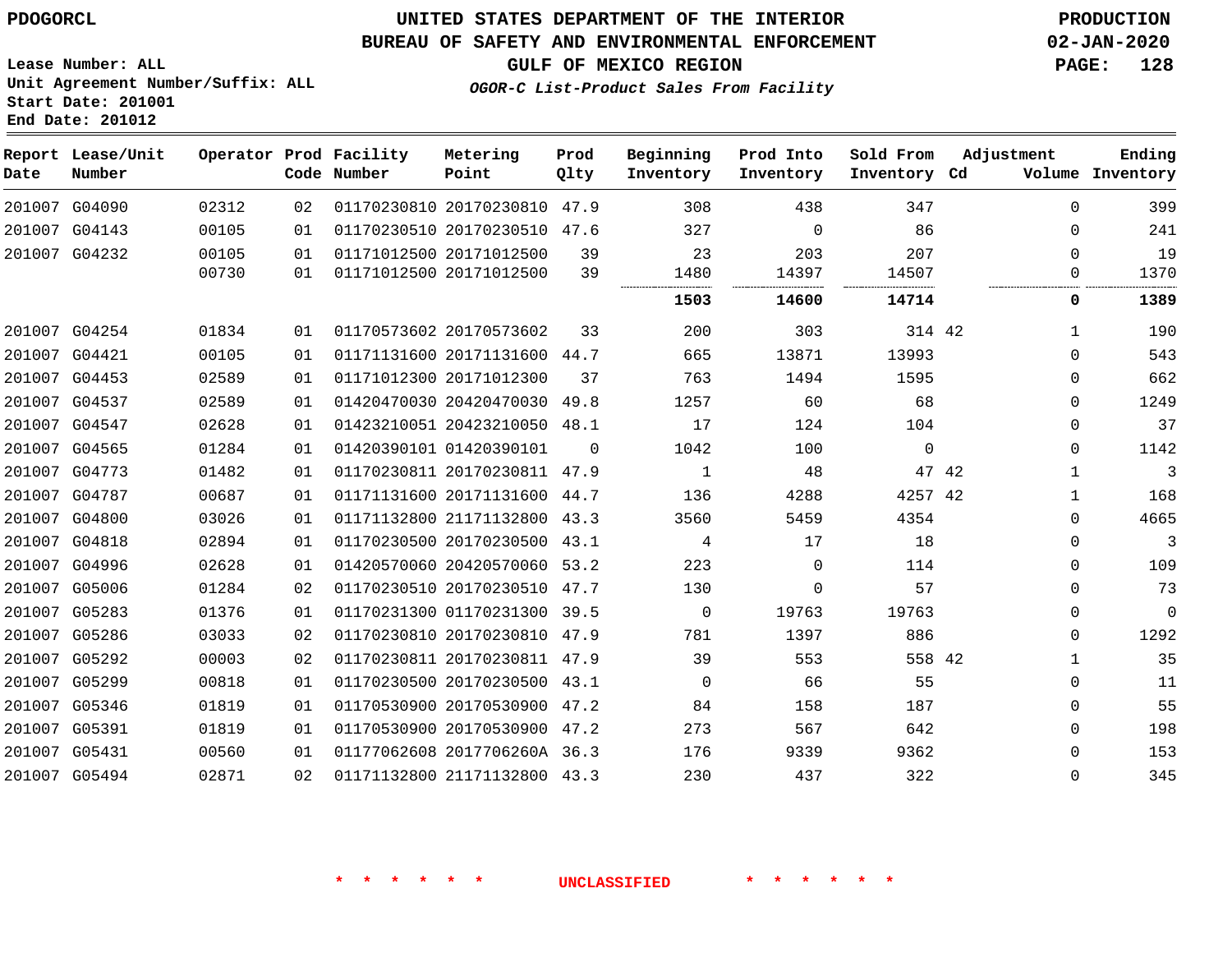### **UNITED STATES DEPARTMENT OF THE INTERIOR PDOGORCL PRODUCTION**

#### **BUREAU OF SAFETY AND ENVIRONMENTAL ENFORCEMENT 02-JAN-2020**

**Lease Number: ALL Unit Agreement Number/Suffix: ALL Start Date: 201001 End Date: 201012**

**GULF OF MEXICO REGION PAGE: 129**

**OGOR-C List-Product Sales From Facility**

| Date          | Report Lease/Unit<br>Number |       |    | Operator Prod Facility<br>Code Number | Metering<br>Point            | Prod<br>Olty | Beginning<br>Inventory | Prod Into<br>Inventory | Sold From<br>Inventory Cd | Adjustment     | Ending<br>Volume Inventory |
|---------------|-----------------------------|-------|----|---------------------------------------|------------------------------|--------------|------------------------|------------------------|---------------------------|----------------|----------------------------|
| 201007 G05504 |                             | 00105 | 01 |                                       | 01171132800 21171132800      | 43.3         | 1786                   | 4258                   | 2918                      |                | $\Omega$<br>3126           |
|               |                             |       | 01 |                                       | 01171012300 20171012300 38.7 |              | 511                    | 907                    | 1016                      | $\Omega$       | 402                        |
|               |                             | 00730 | 01 |                                       | 01171132800 21171132800 43.3 |              | 818                    | 1354                   | 1049                      |                | 1123<br>0                  |
|               |                             |       |    |                                       |                              |              | 3115                   | 6519                   | 4983                      |                | 4651<br>0                  |
| 201007 G05505 |                             | 00078 | 02 |                                       | 01171132800 21171132800 43.3 |              | 606                    | 996                    | 597 42                    |                | 1006<br>1                  |
| 201007 G05549 |                             | 01834 | 01 |                                       | 01171092651 20171092650 48.9 |              | 372                    | 1578                   | 1340                      |                | $\Omega$<br>610            |
|               |                             | 02636 | 01 |                                       | 01171132800 21171132800 43.3 |              | 100                    | 8                      | 103                       |                | 5<br>$\Omega$              |
|               |                             |       |    |                                       |                              |              | 472                    | 1586                   | 1443                      |                | 0<br>615                   |
| 201007 G05602 |                             | 01834 | 01 |                                       | 01171012500 20171012500      | 39           | 106                    | 78                     | 176 42                    | $-1$           | 7                          |
| 201007 G05610 |                             | 02312 | 01 |                                       | 01171012500 20171012500      | 39           | 29                     | 190                    | 201                       |                | 18<br>0                    |
| 201007 G05612 |                             | 00105 | 01 |                                       | 01171012500 20171012500      | 39           | 332                    | 6420                   | 6141                      |                | 611<br>0                   |
| 201007 G06027 |                             | 00105 | 01 |                                       | 01423210051 20423210050      | 48           | 22                     | 93                     | 87                        | $\Omega$       | 28                         |
| 201007 G06037 |                             | 02899 | 01 |                                       | 01420570060 20420570060      | 53.2         | 521                    | $\Omega$               |                           | 0.42<br>$-381$ | 140                        |
| 201007 G06069 |                             | 00818 | 02 |                                       | 01423210051 20423210050      | 48.1         | 18                     | 64                     | 63                        |                | 19<br>0                    |
| 201007 G06104 |                             | 00105 | 01 |                                       | 01420390110 20420390110 53.9 |              | 79                     | 18                     | 36                        |                | 61<br>0                    |
| 201007 G06105 |                             | 02409 | 01 |                                       | 01420390110 20420390110 53.8 |              | 223                    | 58                     | 105                       |                | 176<br>0                   |
| 201007 G06156 |                             | 00818 | 02 |                                       | 01422450350 20422450350      | $\Omega$     | 970                    | 140                    | $\Omega$                  |                | 1110<br>0                  |
| 201007 G06165 |                             | 01284 | 01 |                                       | 01170230450 20170230450 50.5 |              | 61                     | 435                    | 451                       |                | 0<br>45                    |
| 201007 G06166 |                             | 00105 | 01 |                                       | 01170230450 20170230450 50.4 |              | 13                     | 75                     | 80                        |                | 0<br>8                     |
| 201007 G06167 |                             | 00105 | 01 |                                       | 01170230450 20170230450      | 50.5         | 32                     | 60                     | 62                        |                | 30<br>0                    |
| 201007 G06168 |                             | 03008 | 02 |                                       | 01170230450 20170230450      | 50.5         | 28                     | 374                    | 388 42                    |                | 15<br>$\mathbf{1}$         |
| 201007 G06180 |                             | 00730 | 01 |                                       | 01170230450 20170230450 50.5 |              | 3                      | 5                      | 7                         |                | $\mathbf{1}$<br>$\Omega$   |
| 201007 G06668 |                             | 00276 | 01 |                                       | 01171132000 20171132000 45.5 |              | 123                    | 2676                   | 2626                      |                | 173<br>0                   |
| 201007 G06767 |                             | 01834 | 01 |                                       | 01171012500 20171012500      | 39           | 17                     | 26                     |                           | 40 42<br>$-1$  | $\overline{a}$             |
| 201007 G07201 |                             | 00818 | 02 |                                       | 01420570060 20420570060 53.2 |              | 164                    | 0                      |                           | 0.42<br>$-164$ | $\mathbf 0$                |
| 201007 G07215 |                             | 03041 | 01 |                                       | 01420390120 01420390120      | 52.9         | 102                    | 135                    | 157                       | $\mathbf 0$    | 80                         |
| 201007 G07619 |                             | 02222 | 01 |                                       | 01170530900 20170530900 47.2 |              | 16                     | 2                      | 2                         |                | 16<br>0                    |
| 201007 G07703 |                             | 03041 | 01 |                                       | 01171132800 21171132800 43.3 |              | 377                    | 4898                   | 2543 42                   | -1             | 2731                       |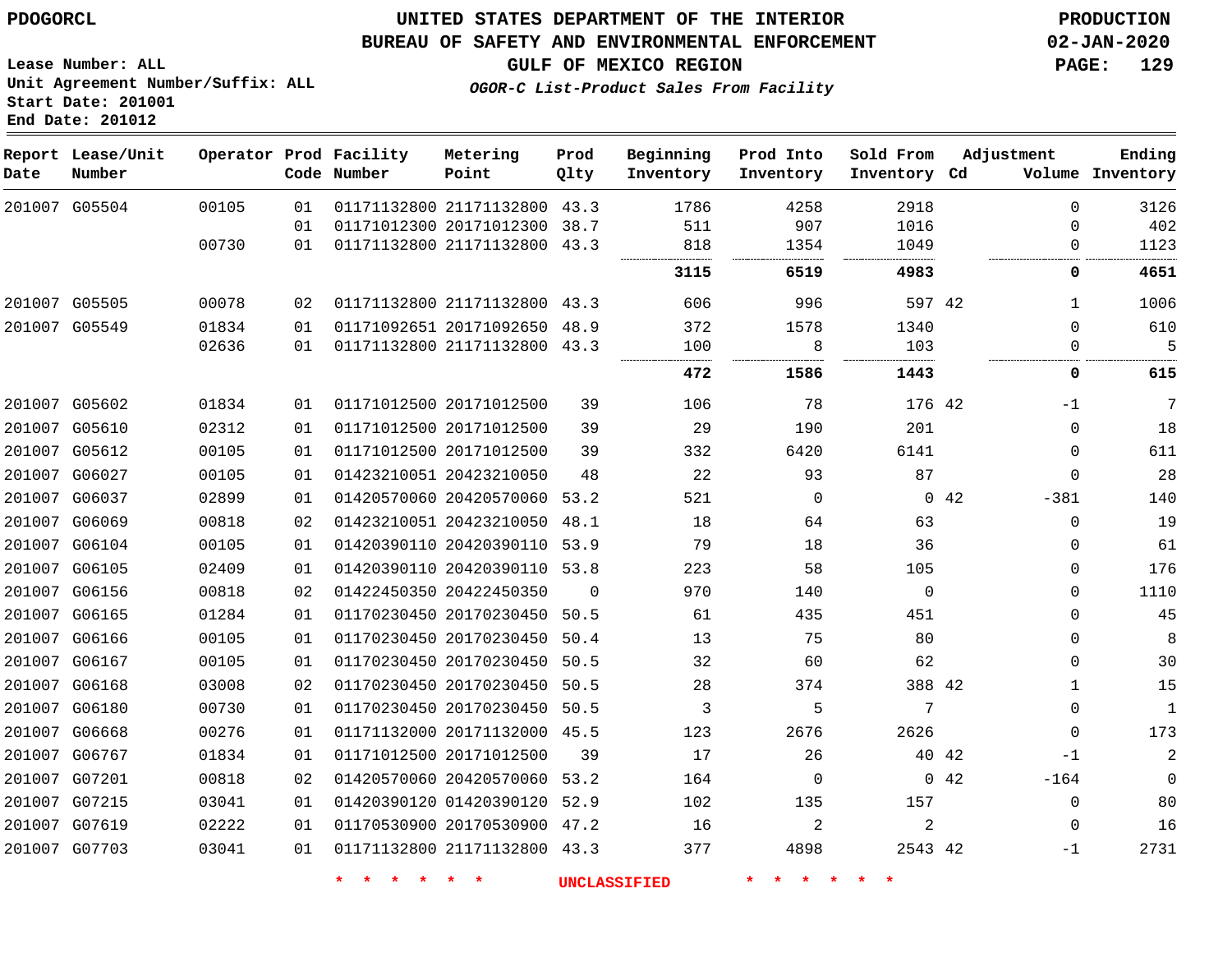### **UNITED STATES DEPARTMENT OF THE INTERIOR PDOGORCL PRODUCTION**

#### **BUREAU OF SAFETY AND ENVIRONMENTAL ENFORCEMENT 02-JAN-2020**

**Lease Number: ALL Unit Agreement Number/Suffix: ALL Start Date: 201001 End Date: 201012**

**OGOR-C List-Product Sales From Facility**

**GULF OF MEXICO REGION PAGE: 130**

| Date          | Report Lease/Unit<br>Number |       |    | Operator Prod Facility<br>Code Number | Metering<br>Point            | Prod<br>Qlty | Beginning<br>Inventory | Prod Into<br>Inventory | Sold From<br>Inventory Cd | Adjustment   | Ending<br>Volume Inventory |
|---------------|-----------------------------|-------|----|---------------------------------------|------------------------------|--------------|------------------------|------------------------|---------------------------|--------------|----------------------------|
|               | 201007 G07736               | 02312 | 02 |                                       | 01171132800 21171132800 43.3 |              | 542                    | 751                    | 624                       | $\Omega$     | 669                        |
|               | 201007 G07760               | 01284 | 01 |                                       | 01177122950 20177122950 30.1 |              | 70                     | 20008                  | 20030                     | $\Omega$     | 48                         |
|               | 201007 G07802               | 01284 | 02 | 01177258041 01177258041               |                              | $\Omega$     | $\mathbf 0$            | 3                      | $\Omega$                  | $\mathbf{0}$ | 3                          |
|               | 201007 G07917               | 01834 | 01 |                                       | 01170573602 20170573602      | 33           | 25694                  | 54456                  | 46012                     | $\Omega$     | 34138                      |
| 201007 G08120 |                             | 02312 | 02 |                                       | 01423210051 20423210050 48.1 |              | 26                     | 101                    | 97                        | $\Omega$     | 30                         |
|               | 201007 G08640               | 02589 | 01 |                                       | 01170530900 20170530900 44.3 |              | $\mathbf 0$            | 131                    | 131                       | $\Omega$     | $\Omega$                   |
| 201007 G08641 |                             | 02589 | 01 |                                       | 01170530900 20170530900 44.3 |              | $\mathbf 0$            | 1564                   | 1564                      | $\Omega$     | $\Omega$                   |
| 201007 G09010 |                             | 03041 | 01 |                                       | 01420390120 01420390120 52.9 |              | 39                     | 25                     | 42                        | 0            | 22                         |
| 201007 G09500 |                             | 02899 | 01 |                                       | 01177058270 01177058270 30.1 |              | 23                     | 27                     | 25                        | $\Omega$     | 25                         |
|               | 201007 G09564               | 01482 | 01 |                                       | 01171132800 21171132800 43.3 |              | 5                      | 8                      | 7                         | $\Omega$     | 6                          |
|               | 201007 G09574               | 01819 | 01 |                                       | 01171012300 20171012300 38.7 |              | 668                    | 1435                   | 1466 42                   | $-1$         | 636                        |
| 201007 G09631 |                             | 01284 | 01 |                                       | 01177122950 20177122950 30.1 |              | 15                     | 4908                   | 4915                      | 0            | 8                          |
|               | 201007 G10226               | 01819 | 01 |                                       | 01423210051 20423210050 48.1 |              | 28                     | 7                      | 33                        | $\mathbf{0}$ | $\overline{2}$             |
| 201007 G10487 |                             | 00981 | 01 |                                       | 01170753850 20170753850 37.1 |              | 1117                   | 263                    | 18                        | 0            | 1362                       |
|               | 201007 G10636               | 02894 | 01 |                                       | 01170230811 20170230811 47.9 |              | 412                    | 3579                   | 3765                      | $\mathbf{0}$ | 226                        |
|               | 201007 G10665               | 02899 | 01 |                                       | 01177058270 01177058270 30.1 |              | 2336                   | 2625                   | 2515                      | $\Omega$     | 2446                       |
|               | 201007 G10794               | 02466 | 01 |                                       | 01177122950 20177122950 30.1 |              | 15                     | 9088                   | 9080 42                   | $-1$         | 22                         |
| 201007 G10910 |                             | 00162 | 01 |                                       | 01177245110 2017724511G 45.3 |              | $\mathbf 0$            | 7901                   | 7901                      | $\mathbf 0$  | $\mathbf 0$                |
|               | 201007 G11243               | 02589 | 01 |                                       | 01420470030 20420470030 49.8 |              | 380                    | 30                     | 21                        | 0            | 389                        |
|               | 201007 G11870               | 00276 | 01 |                                       | 01171132000 20171132000 45.5 |              | 2517                   | 65961                  | 64216                     | $\Omega$     | 4262                       |
|               | 201007 G11952               | 00105 | 01 |                                       | 01171012300 20171012300 38.7 |              | 101                    | 355                    | 299                       | $\Omega$     | 157                        |
| 201007 G11983 |                             | 01284 | 01 |                                       | 01177112605 2017711260Y 32.4 |              | 18                     | 106                    | 109                       | $\mathbf 0$  | 15                         |
|               | 201007 G11984               | 03008 | 02 |                                       | 01171092651 20171092650 48.9 |              | 74                     | 56                     | 108                       | $\Omega$     | 22                         |
| 201007 G12019 |                             | 01482 | 01 |                                       | 01171012500 20171012500      | 39           | $\overline{a}$         | 299                    | 272 42                    | $-1$         | 28                         |
| 201007 G12020 |                             | 01482 | 01 |                                       | 01171012500 20171012500      | 39           | 71                     | 5987                   | 5488                      | $\Omega$     | 570                        |
|               | 201007 G12024               | 02312 | 02 |                                       | 01171012500 20171012500      | 39           | 25                     | 190                    | 197                       | $\Omega$     | 18                         |
|               | 201007 G12355               | 02589 | 01 |                                       | 01171012300 20171012300 37.4 |              | 8481                   | 19993                  | 19616                     | $\Omega$     | 8858                       |
|               | 201007 G12497               | 02589 | 01 | 01420390101 01420390101               |                              | $\Omega$     | 113                    | $\mathbf{0}$           | $\mathbf 0$               | 0            | 113                        |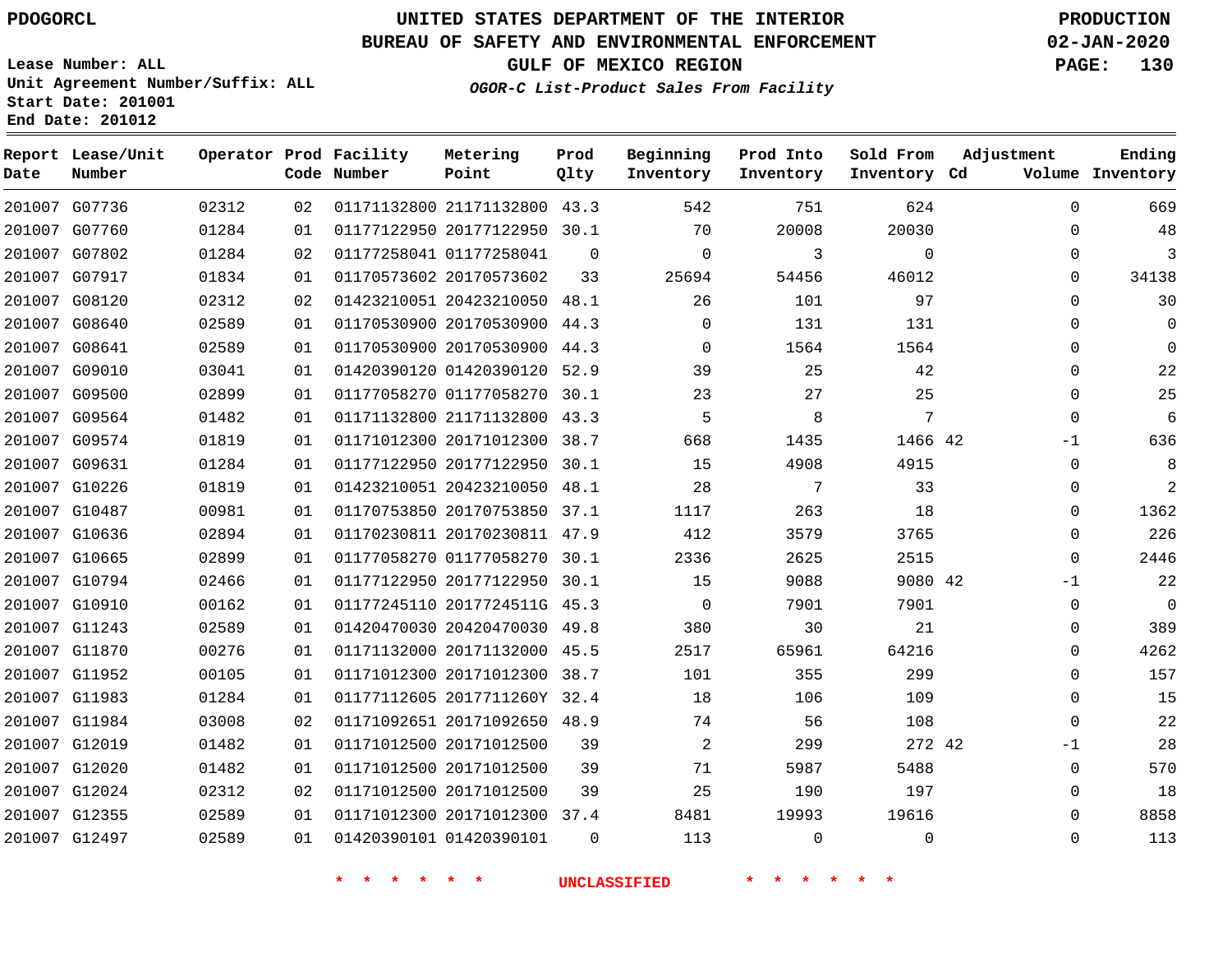**End Date: 201012**

### **UNITED STATES DEPARTMENT OF THE INTERIOR PDOGORCL PRODUCTION**

#### **BUREAU OF SAFETY AND ENVIRONMENTAL ENFORCEMENT 02-JAN-2020**

**Lease Number: ALL Unit Agreement Number/Suffix: ALL Start Date: 201001**

**GULF OF MEXICO REGION PAGE: 131**

**OGOR-C List-Product Sales From Facility**

| Date | Report Lease/Unit<br>Number |       |      | Operator Prod Facility<br>Code Number | Metering<br>Point            | Prod<br>Qlty | Beginning<br>Inventory | Prod Into<br>Inventory | Sold From<br>Inventory Cd | Adjustment |              | Ending<br>Volume Inventory |
|------|-----------------------------|-------|------|---------------------------------------|------------------------------|--------------|------------------------|------------------------|---------------------------|------------|--------------|----------------------------|
|      | 201007 G12564               | 02603 | 01   |                                       | 01170230510 20170230510 47.7 |              | 52                     | $\Omega$               | 14                        |            | $\Omega$     | 38                         |
|      | 201007 G12761               | 00162 | 01   |                                       | 01170230810 20170230810 47.9 |              | $\Omega$               | 467                    | 467                       |            | $\Omega$     | $\overline{0}$             |
|      | 201007 G12802               | 02200 | 01   |                                       | 01170230811 20170230811 47.9 |              | 198                    | 2742                   | 2767                      |            | 0            | 173                        |
|      | 201007 G12803               | 02409 | 01   |                                       | 01171132000 20171132000 45.5 |              | 1                      | 8                      | 8                         |            | 0            | $\mathbf{1}$               |
|      | 201007 G12906               | 01819 | 01   |                                       | 01171012300 20171012300 38.7 |              | 1819                   | 5445                   | 4853 42                   |            | $\mathbf{1}$ | 2412                       |
|      | 201007 G13576               | 03147 | 02   |                                       | 01170230810 20170230810 47.9 |              | $\Omega$               | 76                     |                           | 50 47      | 39           | 65                         |
|      | 201007 G13825               | 00818 | 01   |                                       | 01170230450 20170230450 50.5 |              | 4                      | 8                      | 11                        |            | 0            | 1                          |
|      | 201007 G13850               | 01482 | 01   |                                       | 01170230811 20170230811 47.9 |              | 2                      | 22                     | 23                        |            | $\Omega$     | $\mathbf{1}$               |
|      | 201007 G13937               | 02628 | 02   |                                       | 01171092651 20171092650 48.9 |              | 27                     | $\Omega$               | 27                        |            | $\Omega$     | $\Omega$                   |
|      | 201007 G13938               | 01284 | 01   |                                       | 01171012500 20171012500      | 39           | 575                    | 9390                   | 9070                      |            | 0            | 895                        |
|      | 201007 G14193               | 02409 | 01   |                                       | 01170230810 20170230810 47.9 |              | 351                    | 596                    | 396                       |            | 0            | 551                        |
|      | 201007 G14342               | 02200 | 01   |                                       | 01170230811 20170230811 47.9 |              | 151                    | 2093                   | 2112                      |            | 0            | 132                        |
|      | 201007 G14493               | 01834 | 01   |                                       | 01171092930 20171092930 35.6 |              | $\overline{0}$         | 521                    | 508                       |            | $\Omega$     | 13                         |
|      | 201007 G14791               | 02451 | 01   |                                       | 01420570060 20420570060 53.2 |              | 26                     | $\overline{0}$         | 19                        |            | 0            | $\overline{7}$             |
|      | 201007 G14864               | 02871 | 02   |                                       | 01170230450 20170230450 53.7 |              | 873                    | 7840                   | 7904                      |            | 0            | 809                        |
|      | 201007 G15050               | 00105 | 01   |                                       | 01170231110 20170231110 40.3 |              | 2045                   | 9022                   | 8834                      |            | $\Omega$     | 2233                       |
|      |                             |       | 01   |                                       | 01170230810 20170230810 47.8 |              | $\overline{0}$<br>     | 9                      | $\overline{1}$            |            | $\Omega$     | 8                          |
|      |                             |       |      |                                       |                              |              | 2045                   | 9031                   | 8835                      |            | 0            | 2241                       |
|      | 201007 G15078               | 00064 | 01 D |                                       | 01170230810 20170230810 47.9 |              | 2832                   | 529                    | 388                       |            | $\Omega$     | 2973                       |
|      | 201007 G15110               | 02714 | 01   |                                       | 01170530900 20170530900 47.2 |              | 2                      | 2                      | 3                         |            | 0            | $\overline{1}$             |
|      | 201007 G15189               | 00560 | 01   |                                       | 01171132800 21171132800 43.3 |              | 68                     | 146                    | 103                       |            | $\Omega$     | 111                        |
|      | 201007 G15239               | 03041 | 01   |                                       | 01171012500 20171012500      | 39           | 5                      | 99                     | 94                        |            | $\Omega$     | 10                         |
|      | 201007 G15263               | 00105 | 01   |                                       | 01171132000 20171132000 45.5 |              | $\overline{0}$         | 9120                   | 8908 47                   |            | 377          | 589                        |
|      | 201007 G15277               | 00222 | 02   |                                       | 01171012400 20171012400      | 49           | 674                    | 10937                  | 10081                     |            | $\mathbf 0$  | 1530                       |
|      | 201007 G15299               | 02200 | 02   |                                       | 01171092651 20171092650 48.9 |              | 479                    | 3138                   | 2404                      |            | 0            | 1213                       |
|      | 201007 G15303               | 00105 | 01   |                                       | 01171092800 21171132800 43.3 |              | 121                    | 182                    | 146                       |            | 0            | 157                        |
|      | 201007 G15312               | 00105 | 01   |                                       | 01171092651 20171092650 48.8 |              | 1559                   | 8155                   | 6561                      |            | 0            | 3153                       |
|      | 201007 G15323               | 01482 | 01   |                                       | 01171012500 20171012500      | 39           | 1                      | 56                     | 52                        |            | $\Omega$     | 5                          |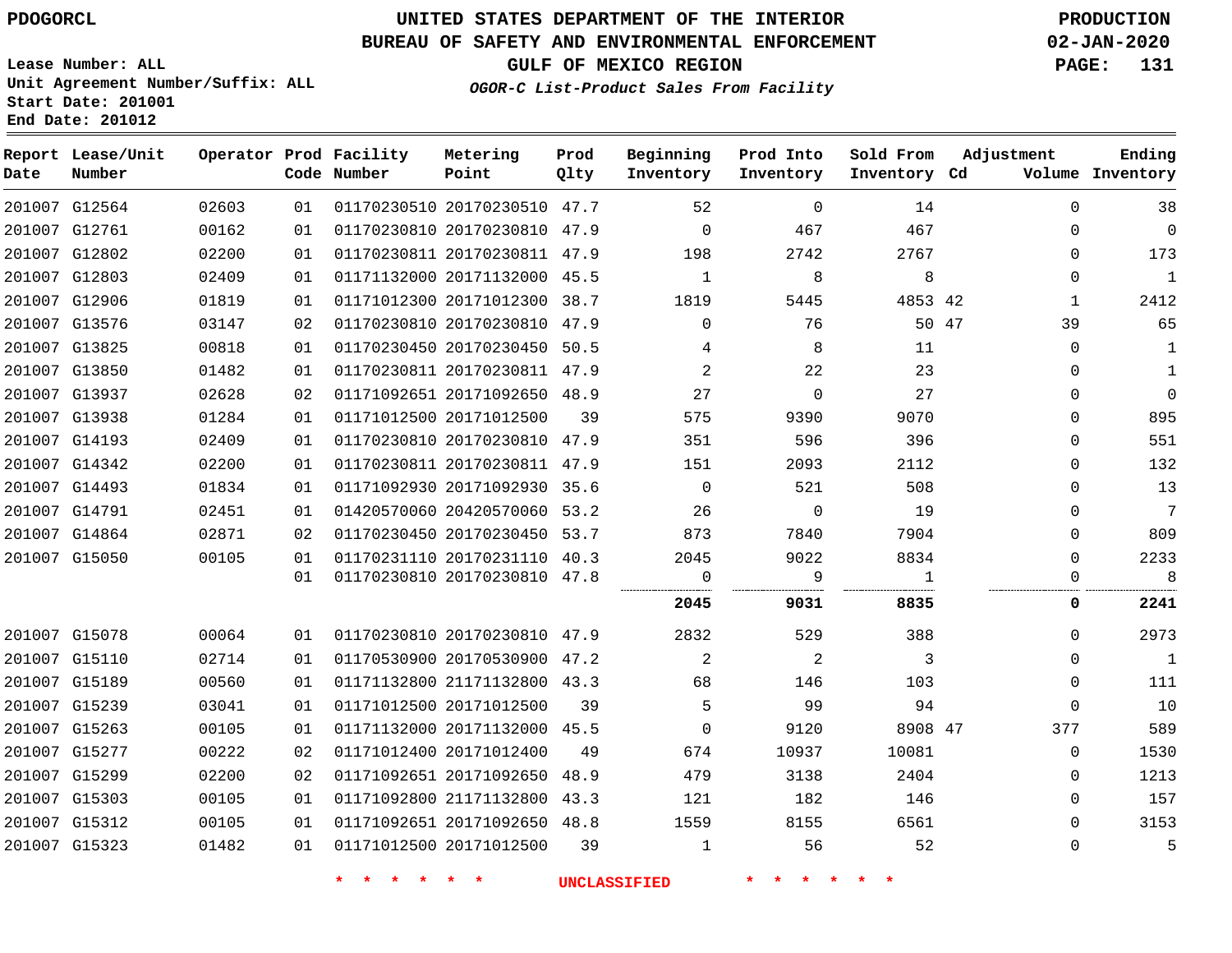**Report Lease/Unit**

**Number**

G17973

# **UNITED STATES DEPARTMENT OF THE INTERIOR PDOGORCL PRODUCTION**

**Prod Qlty**

#### **BUREAU OF SAFETY AND ENVIRONMENTAL ENFORCEMENT 02-JAN-2020**

**Lease Number: ALL Unit Agreement Number/Suffix: ALL Start Date: 201001 End Date: 201012**

**Operator Prod Facility**

**Code Number**

**Metering Point**

**GULF OF MEXICO REGION PAGE: 132**

**Inventory Cd Volume**

**Adjustment**

**Ending**

-1

**OGOR-C List-Product Sales From Facility**

**Beginning Inventory**

**Sold From Inventory**

**Prod Into Inventory**

| 201007 G15740 | 02893 | 02 | 01170230450 20170230450 50.5 |          | 930      | 7155     | 7347 42      |                 | 1        | 739         |
|---------------|-------|----|------------------------------|----------|----------|----------|--------------|-----------------|----------|-------------|
| 201007 G15742 | 00730 | 01 | 01170230450 20170230450 50.5 |          | 43       | 436      | 433 42       |                 | -1       | 45          |
| 201007 G15769 | 03041 | 01 | 01422450350 20422450350      | $\Omega$ | 91       | 12       | $\mathbf{0}$ |                 | $\Omega$ | 103         |
| 201007 G16104 | 00105 | 01 | 01170231110 20170231110 40.3 |          | 8        | 96       | 80           |                 | 0        | 24          |
| 201007 G16121 | 00687 | 01 | 01170230811 20170230811 47.9 |          | 35       | $\Omega$ | 35           |                 | 0        | $\Omega$    |
| 201007 G16201 | 03026 | 01 | 01170530900 20170530900 47.2 |          | 47       | 8        | 52           |                 | $\Omega$ | 3           |
| 201007 G16314 | 00818 | 01 | 01171012400 20171012400      | 49       | 182      | 2262     | 2128         |                 | $\Omega$ | 316         |
| 201007 G16353 | 01482 | 01 | 01171132000 20171132000 45.5 |          | 38       | 989      | 963          |                 | 0        | 64          |
| 201007 G16461 | 00105 | 01 | 01170753510 20170753510 57.2 |          | 5        | $\Omega$ | 4            |                 | 0        | 1           |
| 201007 G16469 | 03026 | 01 | 01170753510 20170753510 57.2 |          | 55       | 13       | 54           |                 | 0        | 14          |
| 201007 G16500 | 02312 | 01 | 01170755200 20170755200 39.5 |          | 449      | 10493    | 10407        |                 | 0        | 535         |
| 201007 G16515 | 00162 | 01 | 01177245110 2017724511G 45.3 |          | $\Omega$ | 7824     | 7824         |                 | 0        | $\mathbf 0$ |
| 201007 G16575 | 00730 | 01 | 01608103650 20608103650 29.6 |          | 0        | 23       | 23           |                 | $\Omega$ | $\Omega$    |
| 201007 G16890 | 00981 | 01 | 01170753850 20170753850      | $\Omega$ | 1510     | 329      |              | 0 <sub>09</sub> | $-24$    | 1815        |
| 201007 G17124 | 02871 | 02 | 01170230450 20170230450 50.5 |          | 7        | 73       | 75           |                 | $\Omega$ | 5           |
| 201007 G17133 | 01482 | 01 | 01423210051 20423210050 48.1 |          | 11       | 33       | 34           |                 | 0        | 10          |
| 201007 G17190 | 02312 | 02 | 01170230810 20170230810 47.9 |          | 39       | 53       | 43           |                 | $\Omega$ | 49          |
| 201007 G17754 | 02025 | 01 | 01170230510 20170230510 47.9 |          | 2852     | $\Omega$ | 1175         |                 | $\Omega$ | 1677        |
| 201007 G17789 | 00818 | 01 | 01170230810 20170230810 47.9 |          | 92       | 119      | 101          |                 | $\Omega$ | 110         |
| 201007 G17842 | 03026 | 01 | 01170230810 20170230810 47.9 |          | 20       | $\Omega$ | 20           |                 | 0        | $\mathbf 0$ |
| 201007 G17858 | 00105 | 01 | 01170530900 20170530900 47.2 |          | 277      | 290      | 466          |                 | 0        | 101         |
| 201007 G17898 | 01963 | 01 | 01171131600 20171131600 44.7 |          | 34       | 546      | 559          |                 | $\Omega$ | 21          |
| 201007 G17912 | 02409 | 01 | 01171132800 20177052203 36.1 |          | $\Omega$ | 4922     | 4922         |                 | 0        | $\mathbf 0$ |
| 201007 G17913 | 01834 | 01 | 01171132800 21171132800 43.3 |          | 819      | 278      | 530          |                 | $\Omega$ | 567         |
| 201007 G17921 | 03026 | 01 | 01171012500 20177062959 25.6 |          | 0        | 53395    | 53395        |                 | 0        | 0           |
| 201007 G17942 | 00560 | 01 | 01177082604 20177082604 28.2 |          | $\Omega$ | 12154    | 12154        |                 | 0        | $\Omega$    |
| 201007 G17966 | 00105 | 01 | 01171012300 20171012300 38.7 |          | $\Omega$ | 641      | 527 47       |                 | 170      | 284         |

20171012400

42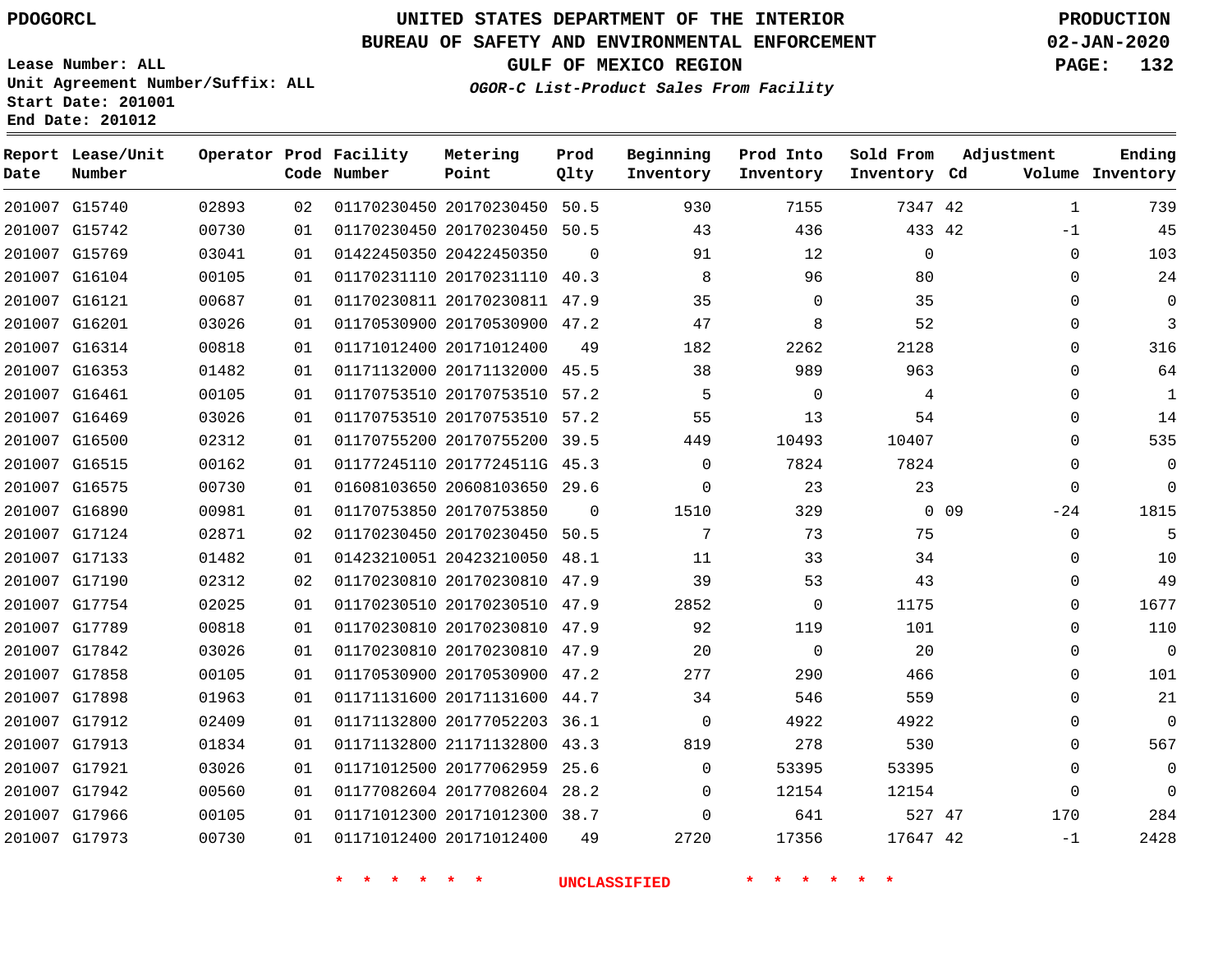### **UNITED STATES DEPARTMENT OF THE INTERIOR PDOGORCL PRODUCTION**

### **BUREAU OF SAFETY AND ENVIRONMENTAL ENFORCEMENT 02-JAN-2020**

**Lease Number: ALL Unit Agreement Number/Suffix: ALL Start Date: 201001 End Date: 201012**

**GULF OF MEXICO REGION PAGE: 133**

**OGOR-C List-Product Sales From Facility**

| Date | Report Lease/Unit<br>Number |       |    | Operator Prod Facility<br>Code Number | Metering<br>Point            | Prod<br>Qlty   | Beginning<br>Inventory | Prod Into<br>Inventory | Sold From<br>Inventory Cd | Adjustment               | Ending<br>Volume Inventory |
|------|-----------------------------|-------|----|---------------------------------------|------------------------------|----------------|------------------------|------------------------|---------------------------|--------------------------|----------------------------|
|      | 201007 G17977               | 02312 | 02 |                                       | 01171132800 21171132800 43.3 |                | 174                    | 216                    | 188                       | $\Omega$                 | 202                        |
|      | 201007 G18040               | 00105 | 01 |                                       | 01171012500 20171012500      | 39             | 24                     | 484                    | 462                       | $\mathbf 0$              | 46                         |
|      | 201007 G18043               | 01103 | 01 |                                       | 01171012500 20171012500 38.8 |                | $\Omega$               | 21                     | 19                        | $\Omega$                 | 2                          |
|      | 201007 G18208               | 01834 | 01 |                                       | 01170573602 20170573602      | 33             | 3034                   | 3511                   | 4344                      | $\mathbf 0$              | 2201                       |
|      | 201007 G18577               | 00981 | 01 |                                       | 01170753850 20170753850 37.1 |                | 1696                   | 450                    |                           | 0 <sub>09</sub><br>$-27$ | 2119                       |
|      | 201007 G18863               | 02312 | 02 |                                       | 01420470030 20420470030 49.2 |                | 29                     | 3                      | $\mathbf{1}$              | $\mathbf 0$              | 31                         |
|      | 201007 G18885               | 00818 | 02 |                                       | 01420570060 20420570060 53.2 |                | 286                    | $\mathbf 0$            |                           | $-210$<br>042            | 76                         |
|      | 201007 G18920               | 02200 | 02 |                                       | 01423210051 20423210050 48.1 |                | 14                     | 95                     |                           | $\mathbf{1}$<br>81 42    | 29                         |
|      | 201007 G18936               | 02871 | 01 |                                       | 01422450350 20422450350      | $\mathbf 0$    | $\Omega$               | 5                      | $\mathbf 0$               | $\mathbf 0$              | 5                          |
|      | 201007 G19025               | 02806 | 01 |                                       | 01423210051 20423210050      | 49             | 25                     | $\Omega$               | $\Omega$                  | $\mathbf 0$              | 25                         |
|      | 201007 G19030               | 02806 | 01 |                                       | 01423210051 20423210050      | 49             | 68                     | 288                    | 295                       | $\mathbf 0$              | 61                         |
|      | 201007 G19127               | 00818 | 01 |                                       | 01170230811 20170230811      | $\Omega$       | 163                    | $\mathbf 0$            |                           | $0$ 09<br>$-22$          | 141                        |
|      | 201007 G19760               | 02894 | 01 |                                       | 01171132800 21171132800 43.3 |                | 15533                  | 12097                  | 17356                     | $\mathbf 0$              | 10274                      |
|      | 201007 G19832               | 02349 | 01 |                                       | 01177163600 20177163600 40.5 |                | 94                     | 1769                   | 1704                      | $\Omega$                 | 159                        |
|      | 201007 G20605               | 02377 | 01 |                                       | 01423550141 20423550140 27.5 |                | 503                    | 12812                  | 12003                     | $\Omega$                 | 1312                       |
|      | 201007 G20616               | 02312 | 02 |                                       | 01423210051 20423210050 48.1 |                | 4                      | 16                     | 15                        | $\mathbf 0$              | 5                          |
|      | 201007 G20655               | 00222 | 01 |                                       | 01170230510 20170230510 47.7 |                | 391                    | $\mathbf 0$            | 27 42                     | $\mathbf{1}$             | 365                        |
|      | 201007 G20656               | 03041 | 01 |                                       | 01422450350 20422450350      | $\overline{0}$ | 24                     | 11                     | $\mathbf 0$               | $\mathbf 0$              | 35                         |
|      | 201007 G20660               | 00818 | 02 |                                       | 01170230450 20170230450 50.5 |                | 4                      | 1162                   | 1046                      | $\Omega$                 | 120                        |
|      | 201007 G21065               | 02266 | 01 |                                       | 01171131600 20171131600 47.3 |                | 24                     | 361                    | 371                       | $\mathbf 0$              | 14                         |
|      | 201007 G21070               | 00560 | 01 |                                       | 01171132800 21171132800 43.3 |                | 226                    | 526                    | 401 42                    | 38                       | 389                        |
|      | 201007 G21116               | 00818 | 02 |                                       | 01171132800 21171132800 43.3 |                | 1256                   | 1888                   | 1518                      | $\Omega$                 | 1626                       |
|      | 201007 G21120               | 02058 | 02 |                                       | 01171012500 20171012500      | 39             | 18                     | 854                    | 791                       | $\mathbf 0$              | 81                         |
|      | 201007 G21378               | 01819 | 01 |                                       | 01170230811 20170230811 47.9 |                | 118                    | 2988                   | 2918 42                   | $\mathbf{1}$             | 189                        |
|      | 201007 G21530               | 00078 | 02 |                                       | 01170230400 20170230400      | 48             | 651                    | 1638                   | 1698                      | $\mathbf 0$              | 591                        |
|      | 201007 G21532               | 02807 | 01 |                                       | 01170230811 20170230811 47.9 |                | 323                    | 3831                   | 3912                      | $\Omega$                 | 242                        |
|      | 201007 G21534               | 02807 | 01 |                                       | 01170230811 20170230811 47.9 |                | 110                    | 3717                   | 3592                      | $\mathbf 0$              | 235                        |
|      | 201007 G21536               | 00818 | 02 |                                       | 01170231300 01170231300 39.5 |                | $\mathbf 0$            | 551                    | 551                       | $\mathbf 0$              | $\mathbf 0$                |
|      |                             |       |    |                                       |                              |                |                        |                        |                           |                          |                            |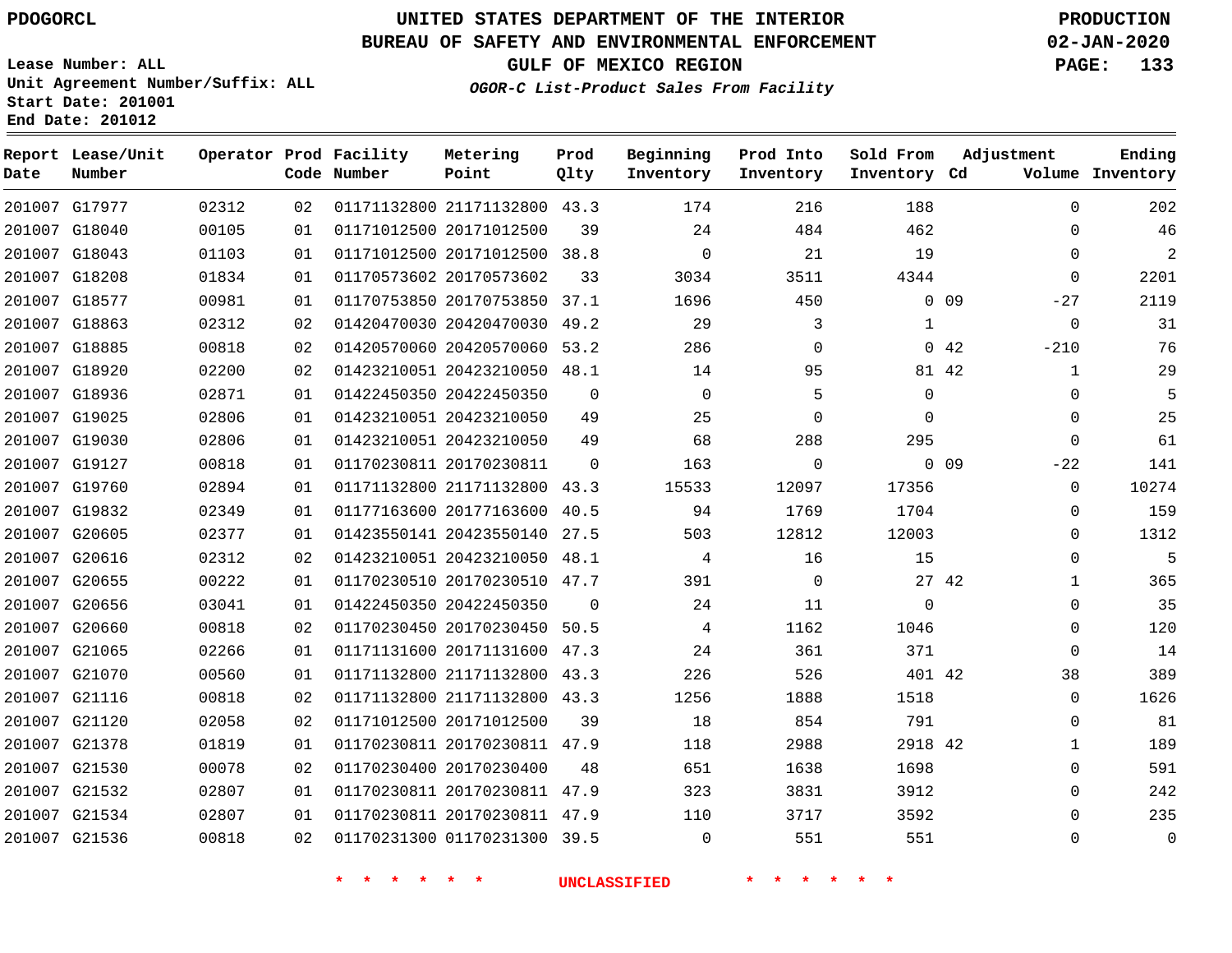**End Date: 201012**

### **UNITED STATES DEPARTMENT OF THE INTERIOR PDOGORCL PRODUCTION**

### **BUREAU OF SAFETY AND ENVIRONMENTAL ENFORCEMENT 02-JAN-2020**

**Lease Number: ALL Unit Agreement Number/Suffix: ALL Start Date: 201001**

**OGOR-C List-Product Sales From Facility**

**GULF OF MEXICO REGION PAGE: 134**

| Date | Report Lease/Unit<br>Number |       |    | Operator Prod Facility<br>Code Number | Metering<br>Point            | Prod<br>Qlty | Beginning<br>Inventory | Prod Into<br>Inventory | Sold From<br>Inventory Cd | Adjustment               | Ending<br>Volume Inventory |
|------|-----------------------------|-------|----|---------------------------------------|------------------------------|--------------|------------------------|------------------------|---------------------------|--------------------------|----------------------------|
|      | 201007 G21580               | 02636 | 01 |                                       | 01170230811 20170230811 47.9 |              | 12                     | 110                    | 115                       | $\Omega$                 | 7                          |
|      | 201007 G21680               | 00818 | 01 |                                       | 01171092651 20171092650 48.9 |              | 39                     | 322                    | 236 42                    | $-1$                     | 124                        |
|      | 201007 G21700               | 00105 | 01 |                                       | 01177258153 01177258153      | 29           | 3114                   | 4170                   | 3621                      | $\mathbf 0$              | 3663                       |
|      | 201007 G21825               | 00981 | 01 |                                       | 01170753850 20170753850      | $\Omega$     | $\mathbf 0$            | 141                    | 0                         | 0                        | 141                        |
|      | 201007 G21826               | 00981 | 01 |                                       | 01170753850 20170753850      | $\Omega$     | 729                    | 82                     |                           | 0 <sub>09</sub><br>$-12$ | 799                        |
|      | 201007 G22219               | 01482 | 01 |                                       | 01423210051 20423210050 48.1 |              | 1                      | 51                     | 36 42                     | $-1$                     | 15                         |
|      | 201007 G22236               | 00818 | 01 |                                       | 01170230450 20170230450 50.5 |              | 7                      | 78                     | 77                        | 0                        | 8                          |
|      | 201007 G22246               | 01284 | 02 |                                       | 01423210051 20170230500 43.1 |              | 239                    | 804                    | 914                       | $\Omega$                 | 129                        |
|      | 201007 G22262               | 00730 | 01 |                                       | 01170230810 20170230810      | $\Omega$     | $\mathbf 0$            | 1                      | 0                         | 0                        | $\mathbf{1}$               |
|      | 201007 G22268               | 02777 | 01 |                                       | 01170230810 2042709015I 32.3 |              | $\mathbf 0$            | 2742                   | 2742                      | $\mathbf 0$              | $\Omega$                   |
|      | 201007 G22501               | 00078 | 02 |                                       | 01170230400 20170230400      | 48           | 759                    | 2637                   | 2443 42                   | $-1$                     | 952                        |
|      | 201007 G22505               | 02025 | 01 |                                       | 01170230811 20170230811 47.8 |              | 290                    | 2964                   | 3067                      | $\mathbf 0$              | 187                        |
|      | 201007 G22510               | 00162 | 01 |                                       | 01170230810 20170230810 47.8 |              | $\mathbf 0$            | 13646                  | 13646                     | 0                        | $\mathbf 0$                |
|      | 201007 G22513               | 02579 | 02 |                                       | 01170230810 20170230810 47.9 |              | 675                    | 1794                   | 810 42                    | $\mathbf{1}$             | 1660                       |
|      | 201007 G22549               | 02222 | 01 |                                       | 01170530900 20170530900 47.2 |              | $\Omega$               | 48                     | 46 42                     | $-1$                     | $\mathbf{1}$               |
|      | 201007 G22582               | 01834 | 01 |                                       | 01170530900 20170530900 47.2 |              | 768                    | 299                    | 963                       | $\mathbf 0$              | 104                        |
|      | 201007 G22587               | 02200 | 02 |                                       | 01171132000 20171132000 45.5 |              | 7                      | 178                    | 174 42                    | $\mathbf{1}$             | 12                         |
|      | 201007 G22605               | 01834 | 01 |                                       | 01171132800 21171132800 43.3 |              | 165                    | 325                    | 237 42                    | $\mathbf{1}$             | 254                        |
|      | 201007 G22607               | 02899 | 01 |                                       | 01170230810 20170230810 47.9 |              | 11                     | 22                     | 12                        | $\Omega$                 | 21                         |
|      | 201007 G22613               | 02655 | 02 |                                       | 01171132800 21171132800 43.3 |              | 137                    | 61                     | 99                        | 0                        | 99                         |
|      | 201007 G22616               | 02899 | 01 |                                       | 01171131600 20171131600 47.3 |              | 1                      | 40                     | 40 42                     | 1                        | 2                          |
|      | 201007 G22621               | 01834 | 01 |                                       | 01171132800 21171132800 43.3 |              | 10490                  | 17323                  | 13427                     | 0                        | 14386                      |
|      | 201007 G22660               | 02058 | 02 |                                       | 01171012310 20171012310      | 47           | 107                    | 5995                   | 5760                      | $\Omega$                 | 342                        |
|      | 201007 G22699               | 00064 | 01 |                                       | 01171012500 20171012500      | 39           | 6                      | 72                     | 70 42                     | -1                       |                            |
|      | 201007 G22701               | 01834 | 01 |                                       | 01171132800 21171132800      | 43.3         | 2                      | 0                      | 2                         | 0                        | $\Omega$                   |
|      | 201007 G22702               | 01834 | 01 |                                       | 01171132800 21171132800 43.3 |              | $\mathbf{1}$           | 0                      | $\mathbf{1}$              | $\Omega$                 | $\Omega$                   |
|      | 201007 G22705               | 01834 | 01 |                                       | 01171132800 21171132800 43.3 |              | 2                      | 0                      | 2                         | $\mathbf{0}$             |                            |
|      | 201007 G22712               | 00222 | 02 |                                       | 01171012500 20171012500      | 39           | 44                     | 557                    | 548                       | $\mathbf{0}$             | 53                         |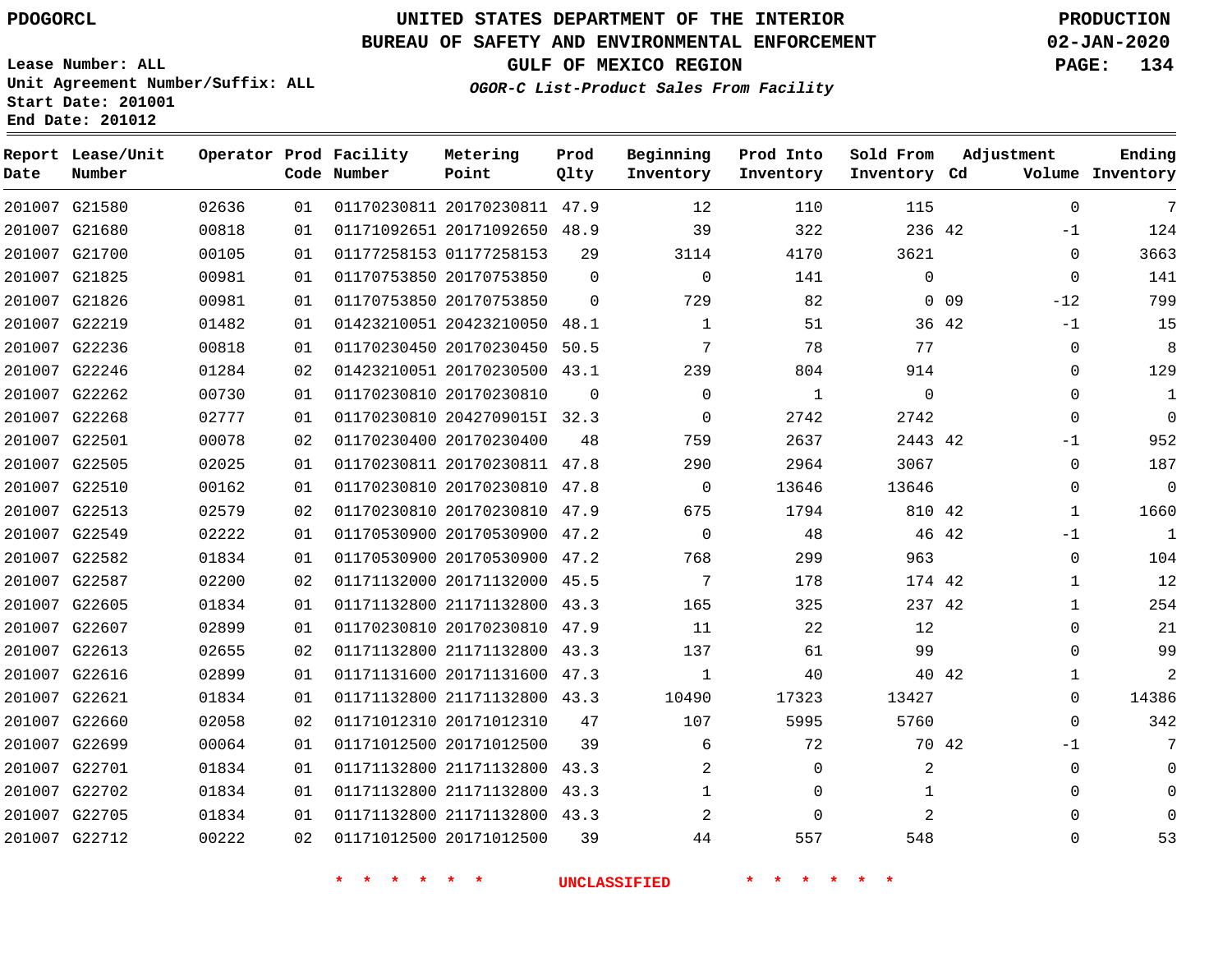**Report Lease/Unit**

**Number**

### **UNITED STATES DEPARTMENT OF THE INTERIOR PDOGORCL PRODUCTION**

**Prod Qlty**

#### **BUREAU OF SAFETY AND ENVIRONMENTAL ENFORCEMENT 02-JAN-2020**

**Lease Number: ALL Unit Agreement Number/Suffix: ALL Start Date: 201001 End Date: 201012**

**Operator Prod Facility**

**Code Number**

**Metering Point**

**GULF OF MEXICO REGION PAGE: 135**

**Inventory Cd Volume**

**Adjustment**

**Ending**

**OGOR-C List-Product Sales From Facility**

**Beginning Inventory** **Prod Into Inventory**

**Sold From Inventory**

| 201007 G22751 | 00730 | 01  | 01171012500 20171012500      | 39       | 191      | 4301           | 4083     | $\Omega$    | 409          |
|---------------|-------|-----|------------------------------|----------|----------|----------------|----------|-------------|--------------|
| 201007 G22772 | 00105 | 01  | 01170513800 20170513800 32.1 |          | 36       | 794            | 780      | 0           | 50           |
| 201007 G22781 | 00222 | 02  | 01170754751 01170754751 35.5 |          | 2901     | 5096           | 7316     | $\Omega$    | 681          |
| 201007 G22792 | 00222 | 02  | 01177258041 01177258041 38.7 |          | 1197     | 704            | 1118     | $\Omega$    | 783          |
|               | 02714 | 01  | 01177258151 01177258151      | $\Omega$ | 146      | - 0            |          | 0, 32<br>-5 | 141          |
|               |       |     |                              |          | 1343     | 704            | 1118     | -5          | 924          |
| 201007 G22840 | 00730 | 01  | 01608103650 20608103650 29.6 |          | 11       | 1464           | 1463     | $\Omega$    | 12           |
| 201007 G23125 | 02312 | 02  | 01420470030 20420470030      | $\Omega$ | 3        | $\overline{0}$ | $\Omega$ | 0           | 3            |
| 201007 G23166 | 00818 | 01  | 01423210051 20423210050 48.1 |          | 19       | 138            | 116      | 0           | 41           |
| 201007 G23180 | 03033 | 02  | 01423210051 20423210050 48.1 |          | 50       | 129            | 140      | 0           | 39           |
| 201007 G23181 | 01963 | 01  | 01423210051 20423210050 48.1 |          | 109      | 39             | 39       | $\Omega$    | 109          |
| 201007 G23193 | 02579 | 02  | 01170230510 20170230510 47.7 |          | 192      | $\overline{0}$ | 183      | 0           | 9            |
| 201007 G23199 | 00818 | 02  | 01170230450 20170230450 50.5 |          | 23       | 369            | 354      | $\Omega$    | 38           |
| 201007 G23473 | 00981 | 01  | 01170753850 20170753850 37.1 |          | 1121     | 230            | 18       | $\Omega$    | 1333         |
| 201007 G23480 | 00981 | 01  | 01170753850 20170753850 37.1 |          | 3736     | 822            | 61       | 0           | 4497         |
| 201007 G23528 | 00981 | 01  | 01170753850 20170753850 37.1 |          | 1271     | 162            | 21       | $\Omega$    | 1412         |
| 201007 G23529 | 00981 | 01  | 01170753850 20170753850 37.1 |          | 1209     | 273            | 20       | $\Omega$    | 1462         |
| 201007 G23730 | 01978 | 02  | 01170230810 20170230811 47.9 |          | 33       | 437            | 443      | 0           | 27           |
| 201007 G23735 | 00162 | 01  | 01170230810 20170230810 47.9 |          | $\Omega$ | 316            | 316      | $\Omega$    | $\mathbf 0$  |
| 201007 G23736 | 02312 | 02  | 01170230810 20170230810 47.9 |          | 63       | 93             | 70       | $\Omega$    | 86           |
| 201007 G23748 | 02312 | 02  | 01170230810 20170230810 47.9 |          | 34       | 21             | 36       | $\Omega$    | 19           |
| 201007 G23754 | 02222 | 01  | 01170230811 20170230811 47.9 |          | 19       | 200            | 206      | 0           | 13           |
| 201007 G23820 | 02899 | 01  | 01177058270 01177058270 30.1 |          | 757      | 855            | 815      | $\Omega$    | 797          |
| 201007 G23851 | 02503 | 02  | 01171012400 20171012400      | 49       | 1547     | 20249          | 18963    | $\Omega$    | 2833         |
| 201007 G23853 | 02266 | 01  | 01171012310 20171012310      | 47       | 31       | 15             | 45       | $\Omega$    | $\mathbf{1}$ |
| 201007 G23956 | 02807 | 01  | 01170753510 20170753510 57.2 |          | 485      | 1166           | 1314     | 0           | 337          |
| 201007 G24330 | 02566 | O 1 | 01427038270 01427038270 50.5 |          | 191      | $\Omega$       | 178      | $\Omega$    | 13           |
| 201007 G24425 | 02312 | 02  | 01170230810 20170230810 47.9 |          | 240      | 242            | 259      | $\Omega$    | 223          |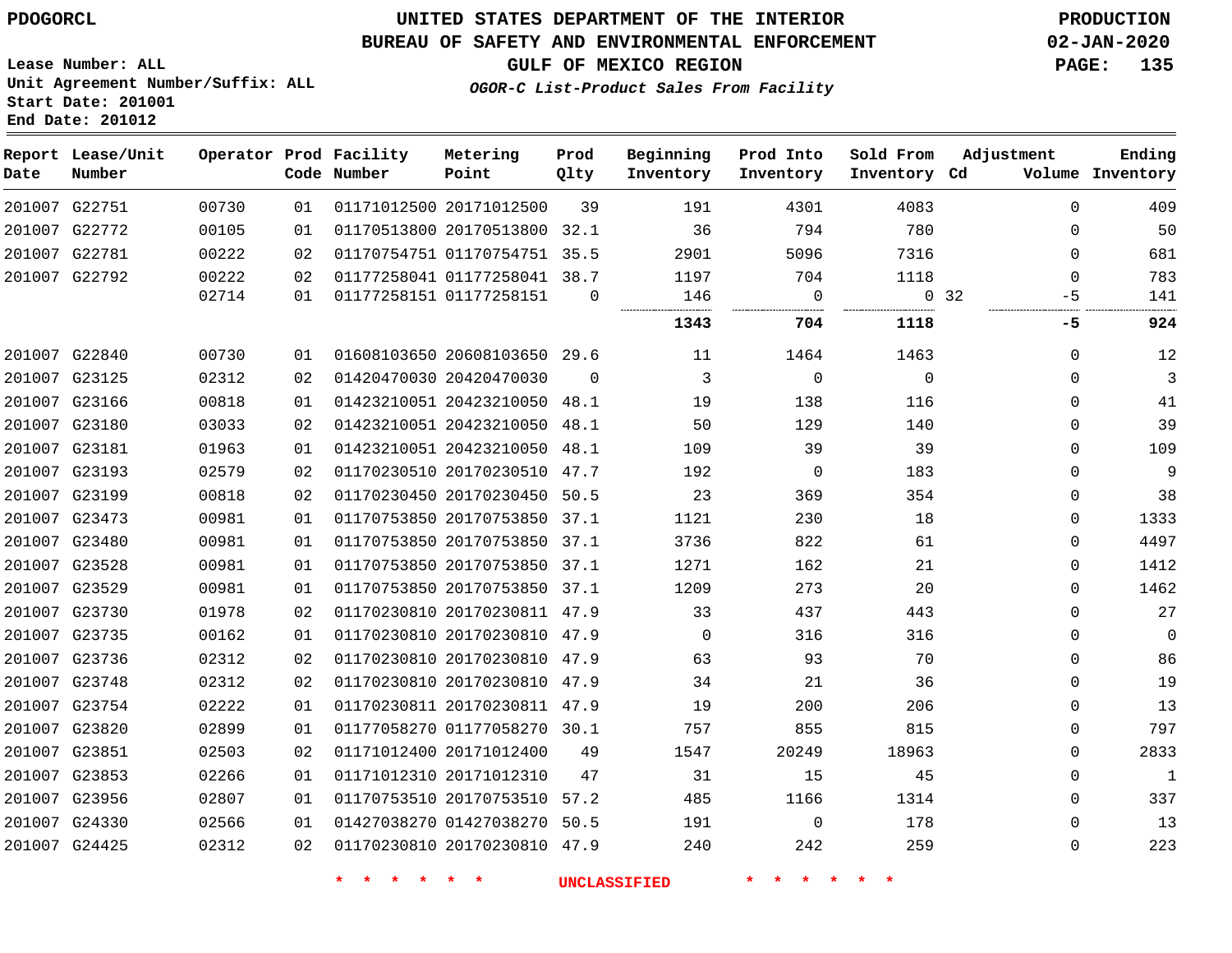## **UNITED STATES DEPARTMENT OF THE INTERIOR PDOGORCL PRODUCTION**

#### **BUREAU OF SAFETY AND ENVIRONMENTAL ENFORCEMENT 02-JAN-2020**

**Lease Number: ALL Unit Agreement Number/Suffix: ALL Start Date: 201001**

**Operator Prod Facility**

**End Date: 201012**

**Report Lease/Unit**

**GULF OF MEXICO REGION PAGE: 136**

**Prod**

**Metering**

**Adjustment**

**Ending**

**OGOR-C List-Product Sales From Facility**

**Beginning**

**Prod Into**

**Sold From**

| Date | Number        |       |    | Code Number | Point                        | Qlty     | Inventory    | Inventory   | Inventory Cd |        |              | Volume Inventory |
|------|---------------|-------|----|-------------|------------------------------|----------|--------------|-------------|--------------|--------|--------------|------------------|
|      | 201007 G24429 | 02312 | 02 |             | 01170230810 20170230810 47.9 |          | 2248         | 1048        | 2327         |        | $\mathbf{0}$ | 969              |
|      | 201007 G24700 | 02312 | 02 |             | 01170230811 20170230811 47.9 |          | 3            | 9           | 11           |        | $\Omega$     | $\mathbf{1}$     |
|      | 201007 G24710 | 02025 | 01 |             | 01170230811 20170230811 47.9 |          | 439          | 5495        |              | $0$ 09 | $-5587$      | 347              |
|      | 201007 G24718 | 02579 | 02 |             | 01170230810 20170230810 47.9 |          | 238          | 287         | 260 42       |        | 1            | 266              |
|      | 201007 G24729 | 02579 | 02 |             | 01170230510 20170230510      | 47.7     | 270          | $\mathbf 0$ |              | 61 42  | $\mathbf{1}$ | 210              |
|      | 201007 G24730 | 00818 | 01 |             | 01170230500 20170230500 43.1 |          | 1183         | 3568        | 4178 42      |        | $\mathbf{1}$ | 574              |
|      | 201007 G24767 | 02628 | 01 |             | 01170530900 20170530900      | 47.2     | 460          | 574         | 835          |        | $\mathbf 0$  | 199              |
|      | 201007 G24786 | 01819 | 01 |             | 01170230811 20170230811 47.9 |          | $\mathbf 0$  | 10          | 9            |        | $\mathbf{0}$ | 1                |
|      | 201007 G24791 | 02989 | 01 |             | 01171131600 20171131600 43.3 |          | 115          | 2372        | 2394         |        | $\mathbf 0$  | 93               |
|      | 201007 G24873 | 00222 | 02 |             | 01171012400 20171012400      | 49       | 11           | 75          | 75           |        | $\mathbf{0}$ | 11               |
|      | 201007 G24874 | 02058 | 02 |             | 01171012400 20171012400      | 49       | 3            | 16          | 17           |        | $\Omega$     | $\overline{2}$   |
|      | 201007 G24878 | 02628 | 02 |             | 01171092651 20171092650 48.9 |          | $\Omega$     | 506         | 369 42       |        | 58           | 195              |
|      | 201007 G24883 | 01945 | 02 |             | 01171092651 20171092650 48.9 |          | 230          | 589         | 487          |        | $\mathbf{0}$ | 332              |
|      | 201007 G24889 | 02579 | 02 |             | 01171012500 20171012500      | 39       | 656          | 6155        | 6225         |        | $\mathbf{0}$ | 586              |
|      | 201007 G24898 | 02807 | 01 |             | 01171012300 20171012300 38.7 |          | 1140         | 3513        | 3097         |        | $\mathbf{0}$ | 1556             |
|      |               |       | 01 |             | 01171012400 20171012400      | 49       | 2163         | 12774       | 13150        |        | 0            | 1787             |
|      |               |       |    |             |                              |          | 3303         | 16287       | 16247        |        | 0            | 3343             |
|      | 201007 G24922 | 01834 | 01 |             | 01171132800 21171132800 43.3 |          | 4667         | 4219        | 4290         |        | $\Omega$     | 4596             |
|      | 201007 G24924 | 01834 | 01 |             | 01171132800 21171132800 43.3 |          | 1951         | 2814        | 2301 42      |        | 1            | 2465             |
|      | 201007 G24929 | 03008 | 02 |             | 01171092651 20171092650 48.9 |          | $\mathbf{1}$ | $\Omega$    | $\mathbf{1}$ |        | $\mathbf 0$  | $\mathbf 0$      |
|      | 201007 G24979 | 02989 | 01 |             | 01171092651 20171092650      | 48.9     | 111          | 389         | 349 42       |        | $-1$         | 150              |
|      | 201007 G24990 | 01284 | 01 |             | 01608103650 20608103650 29.6 |          | 41           | 4373        | 4377         |        | $\Omega$     | 37               |
|      | 201007 G25007 | 03008 | 02 |             | 01177198271 01177198271      | $\Omega$ | 24           | $\Omega$    | $\mathbf 0$  |        | $\mathbf 0$  | 24               |
|      | 201007 G25008 | 02777 | 01 |             | 01170753510 20170753510 47.6 |          | 111          | 82          | 153          |        | $\mathbf 0$  | 40               |
|      | 201007 G25514 | 02813 | 02 |             | 01423210051 20423210050      | 48.1     | 20           | 84          | 79           |        | $\mathbf{0}$ | 25               |
|      | 201007 G25515 | 02813 | 02 |             | 01423210051 20423210050      | 48.1     | 163          | 669         | 631 42       |        | -1           | 200              |
|      | 201007 G25524 | 00818 | 02 |             | 01170230450 20170230450 50.5 |          | 239          | 1356        | 1455         |        | $\mathbf{0}$ | 140              |
|      | 201007 G25536 | 02466 | 01 |             | 01420390101 01420390101      | 0        | 2878         | 63          | $\mathbf 0$  |        | $\Omega$     | 2941             |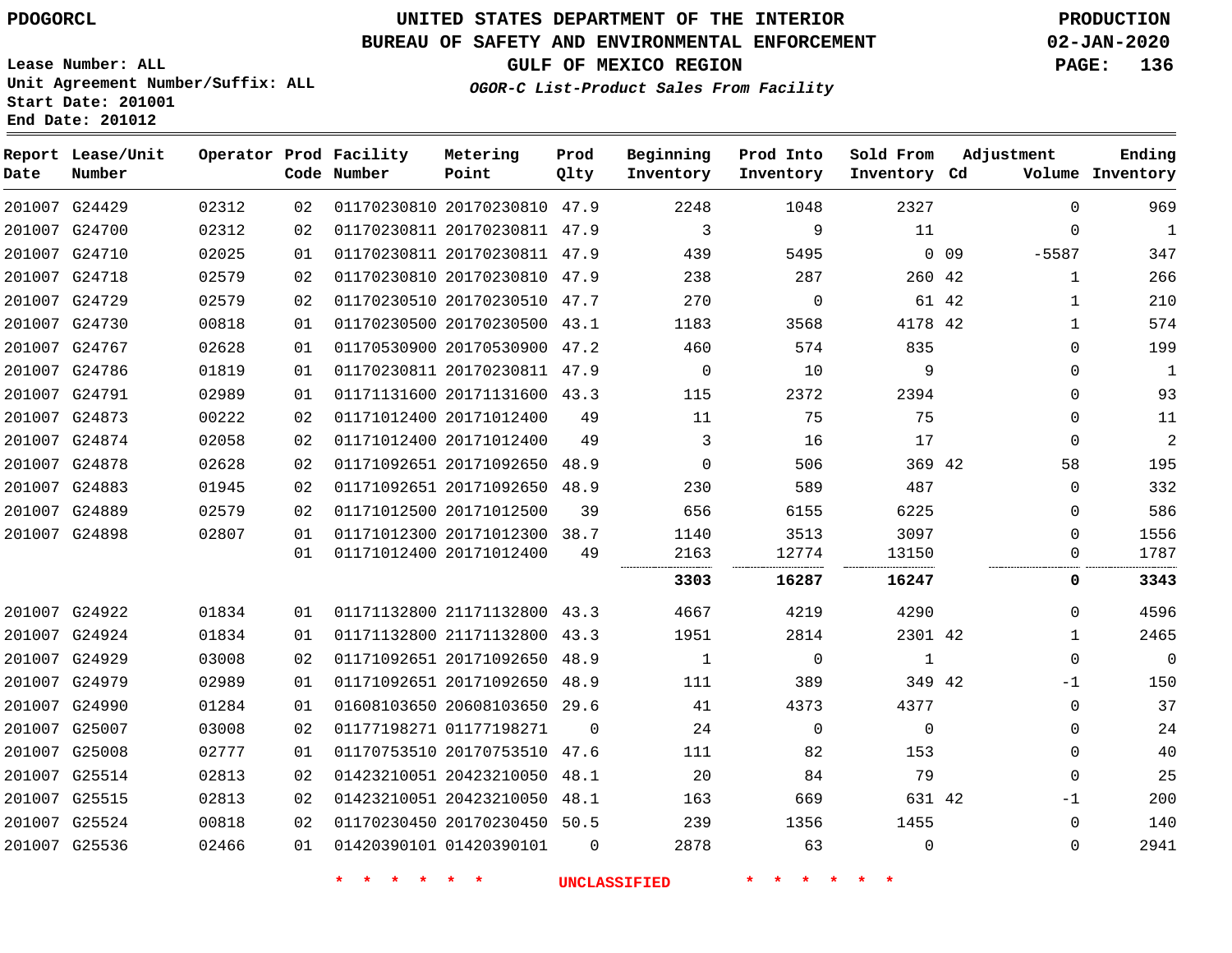**Report Lease/Unit**

**Number**

## **UNITED STATES DEPARTMENT OF THE INTERIOR PDOGORCL PRODUCTION**

**Prod Qlty**

#### **BUREAU OF SAFETY AND ENVIRONMENTAL ENFORCEMENT 02-JAN-2020**

**Lease Number: ALL Unit Agreement Number/Suffix: ALL Start Date: 201001 End Date: 201012**

**Operator Prod Facility**

**Code Number**

**OGOR-C List-Product Sales From Facility**

**Beginning Inventory** **Prod Into Inventory** **Sold From Inventory**

**GULF OF MEXICO REGION PAGE: 137**

**Inventory Cd Volume**

**Adjustment**

**Ending**

| 201007 G25540 | 02409 | 01 | 01420390101 01420390101      |    | 7971<br>$\Omega$ | 687            | $\mathbf{0}$ | 0           |
|---------------|-------|----|------------------------------|----|------------------|----------------|--------------|-------------|
| 201007 G25553 | 02579 | 02 | 01170230510 20170230510 47.7 |    | 56               | $\overline{0}$ | 56           | 0           |
| 201007 G25561 | 02058 | 02 | 01170230450 20170230450 50.5 |    | 2043             | 17133          | 17407        | 0           |
| 201007 G25579 | 00818 | 02 | 01170230810 20170230810 43.1 |    | 43               | 407            | 74           | 0           |
| 201007 G25605 | 00818 | 01 | 01170230810 20170230810 47.9 |    | $\overline{4}$   | 38             | 7            | 0           |
| 201007 G25606 | 02025 | 01 | 01170230810 20170230810 47.9 |    | 544              | 1103           | 627          | 0           |
| 201007 G25872 | 02025 | 01 | 01170230811 20170230811 47.8 |    | 213              | 2586           | 2636         | 0           |
| 201007 G25937 | 03075 | 02 | 01170230810 20170230810 47.9 |    | 5898             | 9066           | 6579         | 0           |
| 201007 G25944 | 02266 | 01 | 01171131600 20171131600 47.3 |    | 111              | 1849           | 1888         | 0           |
| 201007 G25965 | 02899 | 01 | 01171132800 21171132800 43.3 |    | 97               | 147            | 118          | 0           |
| 201007 G26001 | 02628 | 02 | 01171132800 21171132800 43.3 |    | 2184             | 4625           | 3287         | 0           |
| 201007 G26023 | 02579 | 02 | 01171012500 20171012500      | 39 | 85               | 846            | 850          | $\Omega$    |
| 201007 G26032 | 03056 | 01 | 01171012300 20171012300 39.7 |    | 263              | 1118           | 724 42       | $-161$      |
| 201007 G26040 | 00560 | 01 | 01171132800 21171132800 43.3 |    | 101              | 161            | 133 42       | 7           |
| 201007 G26074 | 01284 | 01 | 01177122950 20177122950 30.1 |    | 107              | 31566          | 31598        | $\mathbf 0$ |
| 201007 G26146 | 01586 | 01 | 01177258152 01177258152 32.4 |    | 1301             | 902            | 892 42       | $-1$        |
| 201007 G26281 | 02528 | 02 | 01170753850 20170753850 37.2 |    | 2232             | $\overline{0}$ | 36           | 0           |
| 201007 G26451 | 02579 | 02 | 01423210051 20423210050 48.1 |    | 748              | 2276           | 2343         | $\mathbf 0$ |
| 201007 G26480 | 01978 | 02 | 01423210051 20423210050 48.1 |    | 271              | 1204           | 1212         | $\Omega$    |
| 201007 G27070 | 00064 | 01 | 01170230811 20170230811 47.9 |    | 395              | 4968           | 5049 42      | $-1$        |
| 201007 G27072 | 02899 | 01 | 01171132800 21171132800 43.3 |    | 1545             | 2302           | 1857         | 0           |
| 201007 G27100 | 01978 | 02 | 01171012310 20171012310      | 47 | 93               | 1354           | 1369         | 0           |
| 201007 G27121 | 02312 | 02 | 01171012400 20171012400      | 49 | 328              | 2027           | 2071         | 0           |
| 201007 G27169 | 01284 | 01 | 01171012500 20171012500      | 39 | 546              | 13669          | 12914        | 0           |
| 201007 G27173 | 00105 | 01 | 01170513800 20170513800 32.1 |    | 1768             | 38481          | 37844        | 0           |
| 201007 G27194 | 01586 | 01 | 01177258152 01177258152 32.4 |    | 29               | 16             | 18           | 0           |
| 201007 G27215 | 01586 | 02 | 01177288152 01177288152 34.4 |    | 64               | 14             | 69           | 0           |
| 201007 G27789 | 01284 | 01 | 01170530900 20170530900 47.2 |    | 2887             | 4930           | 6099         | 0           |
|               |       |    |                              |    |                  |                |              |             |

**Metering Point**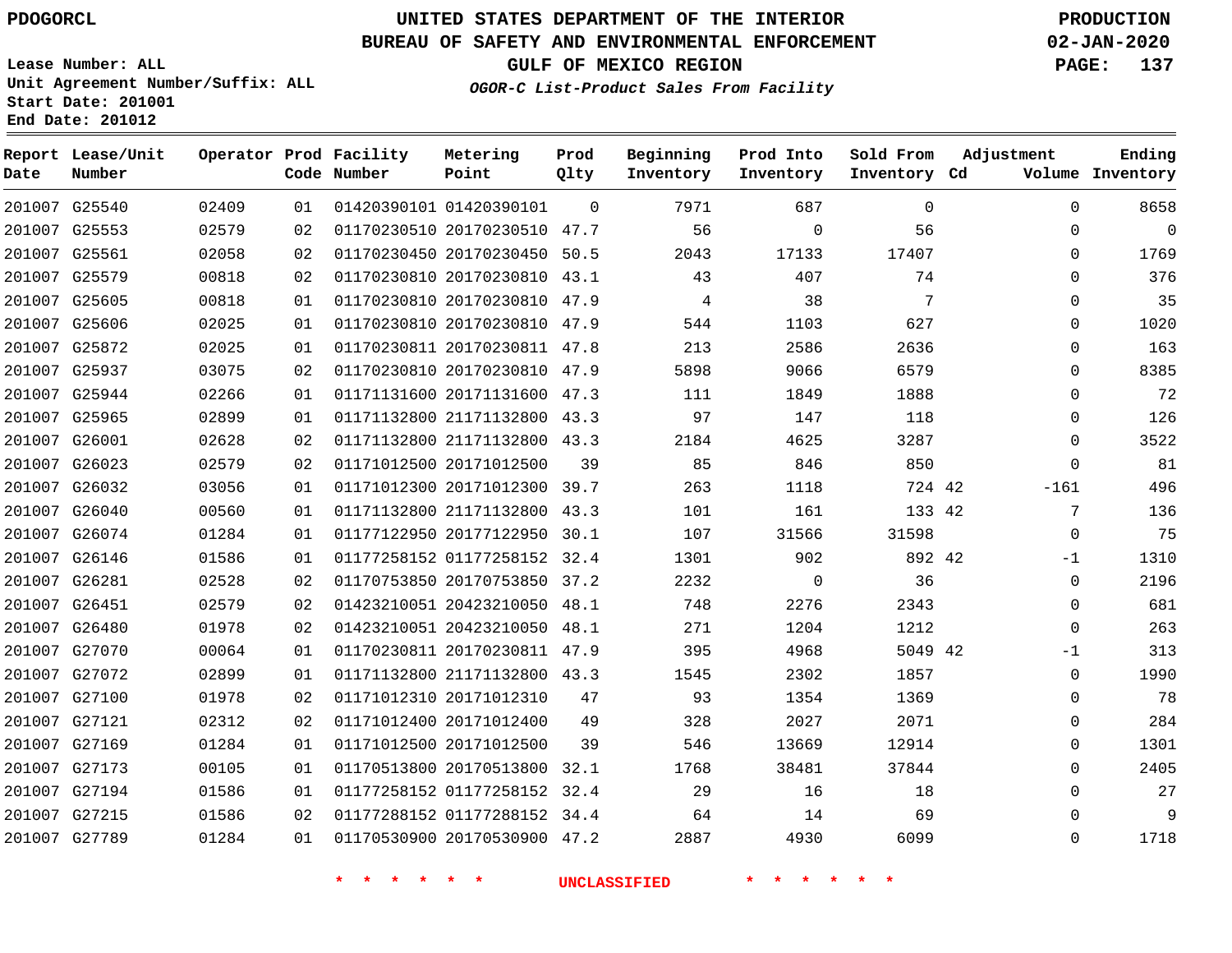**End Date: 201012**

# **UNITED STATES DEPARTMENT OF THE INTERIOR PDOGORCL PRODUCTION**

### **BUREAU OF SAFETY AND ENVIRONMENTAL ENFORCEMENT 02-JAN-2020**

**Lease Number: ALL Unit Agreement Number/Suffix: ALL Start Date: 201001**

### **OGOR-C List-Product Sales From Facility**

**GULF OF MEXICO REGION PAGE: 138**

| Date   | Report Lease/Unit<br>Number |       |    | Operator Prod Facility<br>Code Number | Metering<br>Point            | Prod<br>Qlty | Beginning<br>Inventory | Prod Into<br>Inventory | Sold From<br>Inventory Cd | Adjustment   | Ending<br>Volume Inventory |
|--------|-----------------------------|-------|----|---------------------------------------|------------------------------|--------------|------------------------|------------------------|---------------------------|--------------|----------------------------|
|        | 201007 G27831               | 02795 | 02 |                                       | 01170530900 20170530900 47.2 |              | 316                    | 352                    | 545                       | $\Omega$     | 123                        |
|        | 201007 G27834               | 00222 | 01 |                                       | 01171132000 20171132000 45.5 |              | $\Omega$               | 19                     | 18                        | $\Omega$     | 1                          |
|        | 201007 G27851               | 02628 | 02 |                                       | 01171132000 20171132000      | 45.5         | 3                      | 7                      | 9                         | $\mathbf 0$  | $\mathbf{1}$               |
|        | 201007 G27927               | 02503 | 02 |                                       | 01171092651 20171092650 48.9 |              | 143                    | 26848                  | 16611                     | $\Omega$     | 10380                      |
|        | 201007 G30654               | 02777 | 02 |                                       | 01170230810 20170230810 41.8 |              | 227                    | 423                    | 259                       | $\Omega$     | 391                        |
|        | 201007 G31040               | 02058 | 02 |                                       | 01170230450 20170230450 50.5 |              | 436                    | 6752                   | 6491                      | $\Omega$     | 697                        |
|        | 201007 G31304               | 02714 | 01 |                                       | 01170230811 20170230811 47.9 |              | 929                    | 13014                  | 13122                     | 0            | 821                        |
|        | 201007 G31393               | 02769 | 02 |                                       | 01171132800 21171132800 43.3 |              | 3872                   | 7537                   | 5508                      | 0            | 5901                       |
|        | 201007 G31435               | 02058 | 02 |                                       | 01170755200 20170755200 39.5 |              | 707                    | 16941                  | 16785                     | $\Omega$     | 863                        |
|        | 201007 G32197               | 01364 | 02 |                                       | 01171012500 20171012500      | 39           | 1289                   | 12502                  | 12601                     | 0            | 1190                       |
|        | 201007 G32268               | 02904 | 02 |                                       | 01177298272 01177298272      | 47           | 0                      | 54                     | 47                        | $\Omega$     | 7                          |
|        | 201007 G32306               | 02481 | 01 |                                       | 01608179000 20421679000 37.7 |              | 135803                 | 196376                 | 266482 29                 | $-14563$     | 51134                      |
|        | 201007 G33388               | 02967 | 01 |                                       | 01420470030 20420470030 33.1 |              | 223                    | 19                     | 9                         | $\mathbf{0}$ | 233                        |
| 201008 | 00016                       | 00276 | 01 |                                       | 01170513700 20170513700 31.3 |              | 4890                   | 26000                  | 26147 42                  | $\mathbf{1}$ | 4744                       |
|        |                             | 00687 | 01 |                                       | 01170513700 20170513700 23.9 |              | 0                      | 1409                   | 1096                      | 0            | 313                        |
|        |                             |       |    |                                       |                              |              | 4890                   | 27409                  | 27243                     | 1            | 5057                       |
| 201008 | 00026                       | 00276 | 01 |                                       | 01170513700 20170513700 31.3 |              | 6362                   | 37973                  | 37409 42                  | 2            | 6928                       |
| 201008 | 00032                       | 00276 | 01 |                                       | 01170513700 20170513700 31.3 |              | 1478                   | 3864                   | 3702                      | $\mathbf 0$  | 1640                       |
| 201008 | 00033                       | 00276 | 01 |                                       | 01170513700 20170513700 31.3 |              | 1393                   | 3578                   | 3448 42                   | $\mathbf 1$  | 1524                       |
| 201008 | 00049                       | 00105 | 01 |                                       | 01171012300 20171012300 38.8 |              | 17018                  | 37298                  | 38773                     | $\mathbf 0$  | 15543                      |
| 201008 | 00050                       | 00105 | 01 |                                       | 01171012300 20171012300      | 38.8         | 3102                   | 7099                   | 7243                      | 0            | 2958                       |
| 201008 | 00051                       | 00105 | 01 |                                       | 01171012300 20171012300      | 38.8         | 1959                   | 3861                   | 4211                      | $\mathbf 0$  | 1609                       |
| 201008 | 00052                       | 00105 | 01 |                                       | 01171012300 20171012300 38.8 |              | 3616                   | 8644                   | 8658                      | 0            | 3602                       |
| 201008 | 00079                       | 01834 | 01 |                                       | 01170230810 20170230810      | 47           | 78                     | 83                     | 80 42                     | 1            | 82                         |
| 201008 | 00081                       | 00818 | 02 |                                       | 01170231300 20170230450      | 40           | 9                      | 467                    | 446                       | $\Omega$     | 30                         |
| 201008 | 00090                       | 02630 | 01 |                                       | 01170230810 20170230810      | 47           | 169                    | 324                    | 175                       | 0            | 318                        |
| 201008 | 00137                       | 00687 | 01 |                                       | 01170513700 20170513700 23.9 |              | 228                    | 530                    | 640                       | $\Omega$     | 118                        |
| 201008 | 00138                       | 00687 | 01 |                                       | 01170513700 20170513700 23.9 |              | 4159                   | 19223                  | 19111 42                  | $-1$         | 4270                       |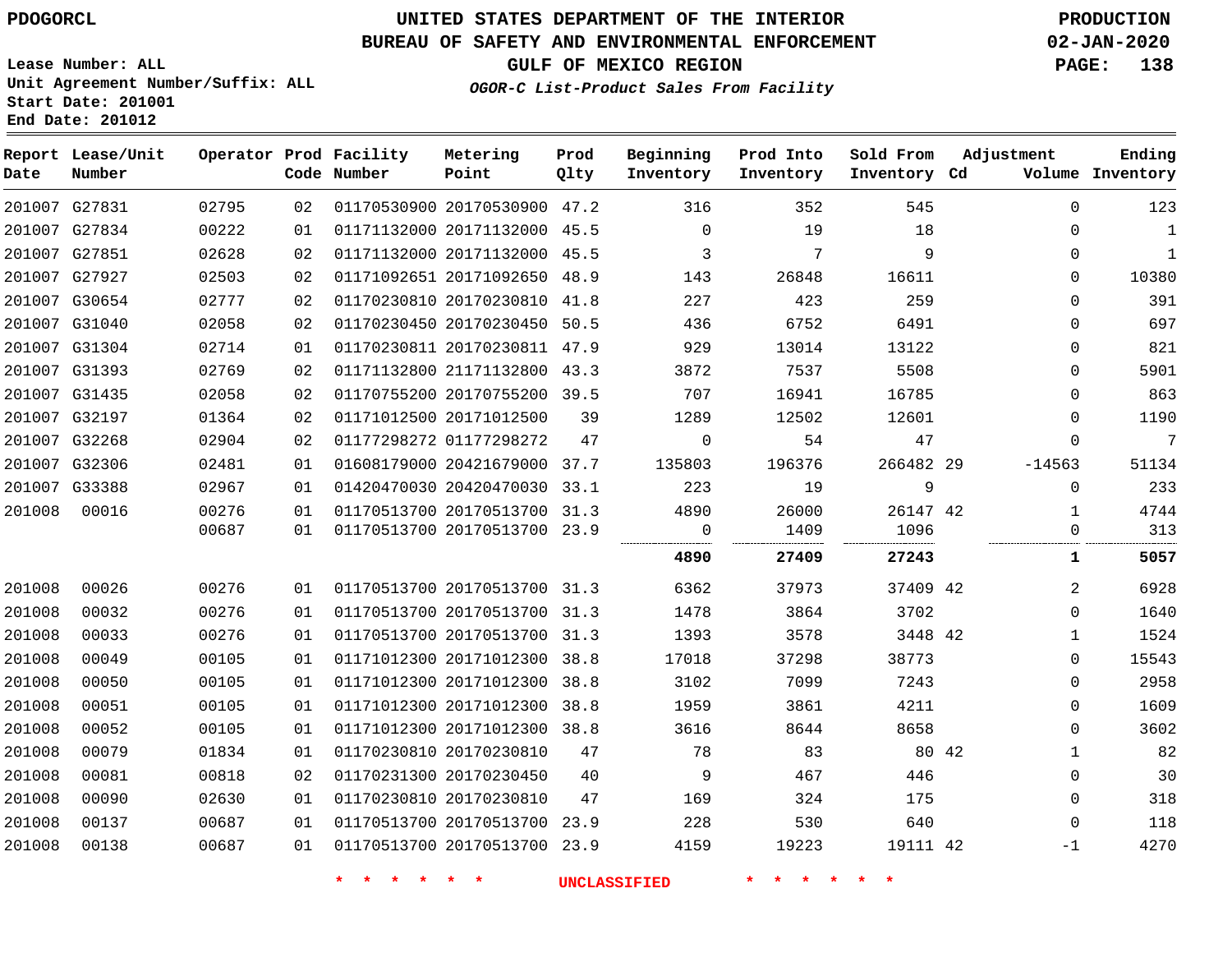**Report Lease/Unit**

**Date**

 

### **UNITED STATES DEPARTMENT OF THE INTERIOR PDOGORCL PRODUCTION**

**Prod**  $Q1 + 3z$ 

**Metering Point**

#### **BUREAU OF SAFETY AND ENVIRONMENTAL ENFORCEMENT 02-JAN-2020**

**Lease Number: ALL Unit Agreement Number/Suffix: ALL Start Date: 201001 End Date: 201012**

**Operator Prod Facility**

**OGOR-C List-Product Sales From Facility**

**Beginning Inventory** **Prod Into Inventory** **Sold From Inventory**

**Adjustment**

**GULF OF MEXICO REGION PAGE: 139**

**Ending**

| Number |       |    | Code Number        | Point                        | Qlty | Inventory           | Inventory          | Inventory Cd |              | Volume Inventory |
|--------|-------|----|--------------------|------------------------------|------|---------------------|--------------------|--------------|--------------|------------------|
| 00184  | 03147 | 02 |                    | 01170230810 20170230810      | 47   | 840                 | 976                | 867          | $\Omega$     | 949              |
| 00190  | 02312 | 01 |                    | 01170230810 20170230810      | 47   | 214                 | 141                | 217          | 0            | 138              |
| 00191  | 02312 | 01 |                    | 01170230810 20170230810      | 47   | 15                  | 183                | 18           | $\mathbf 0$  | 180              |
| 00196  | 03041 | 01 |                    | 01171012300 20171012300 38.8 |      | 12556               | 29643              | 29846        | 0            | 12353            |
| 00244  | 00105 | 01 |                    | 01170231300 01170231300      | 40   | $\mathbf 0$         | 996                | 996          | $\mathbf 0$  | $\mathbf 0$      |
| 00247  | 00105 | 01 |                    | 01170231300 01170231300      | 40   | 0                   | 621                | 621          | $\mathbf 0$  | $\mathbf 0$      |
| 00253  | 01364 | 02 |                    | 01170230810 20170230810      | 47   | 3022                | 2831               | 3073         | 0            | 2780             |
| 00317  | 00560 | 01 |                    | 01171012310 20171012310 47.2 |      | 18                  | 390                | 379          | $\mathbf 0$  | 29               |
| 00353  | 02266 | 01 |                    | 01170754800 20170754800 29.1 |      | 182                 | 648                | 708          | $\mathbf 0$  | 122              |
| 00367  | 00276 | 01 |                    | 01170513700 20170513700 31.3 |      | 121                 | 794                | 771 42       | $\mathbf{1}$ | 145              |
| 00424  | 00064 | 01 |                    | 01171012400 20171012400 48.8 |      | 5                   | 53                 | 52           | $\mathbf 0$  | $\overline{6}$   |
| 00434  | 01284 | 01 |                    | 01177112605 2017711260Y 32.4 |      | 2821                | 15947              | 15417        | 0            | 3351             |
| 00453  | 01284 | 01 |                    | 01177112605 2017711260Y 32.4 |      | 931                 | 7553               | 6897         | $\mathbf 0$  | 1587             |
| 00464  | 00078 | 01 |                    | 01170573602 20170573602 32.5 |      | 1330                | 5737               | 3577         | $\mathbf 0$  | 3490             |
| 00466  | 00064 | 01 |                    | 01171012400 20171012400 48.8 |      | 304                 | 5591               | 5251         | $\Omega$     | 644              |
| 00479  | 00818 | 01 |                    | 01171012500 20171012500 39.4 |      | 587                 | 9380               | 9228 42      | -1           | 738              |
| 00487  | 03033 | 01 |                    | 01171132800 21171132800 43.4 |      | 3207                | 31                 | 2705         | 0            | 533              |
| 00495  | 03033 | 01 |                    | 01171132800 21171132800 43.4 |      | 261                 | $\mathbf 0$        | 154          | $\mathbf 0$  | 107              |
| 00518  | 01482 | 01 |                    | 01170230450 20170230450 48.5 |      | 19                  | 211                | 216          | 0            | 14               |
| 00526  | 00105 | 01 |                    | 01170230810 20170230810      | 47   | 1543                | 1051               | 1562         | $\mathbf 0$  | 1032             |
| 00559  | 00687 | 01 |                    | 01171131600 20171131600 45.6 |      | 16                  | 175                | 176          | $\Omega$     | 15               |
| 00560  | 00687 | 01 |                    | 01171131600 20171131600 45.6 |      | 37                  | 596                | 584 42       | $\mathbf 1$  | 50               |
| 00577  | 03056 | 01 |                    | 01171012300 20171012300 38.8 |      | 31199               | 56991              | 64745        | $\mathbf 0$  | 23445            |
| 00593  | 01834 | 01 |                    | 01171012300 20171012300 38.8 |      | 8214                | 5773               | 5823         | $\Omega$     | 8164             |
|        | 02589 | 01 |                    | 01171012300 20171012300 39.5 |      | 373                 | 305<br>.           | 552          | 0            | 126              |
|        |       |    |                    |                              |      | 8587                | 6078               | 6375         | 0            | 8290             |
| 00605  | 02899 | 01 |                    | 01170573602 20170573602 37.1 |      | 6984                | 4086               | 8584         | 0            | 2486             |
| 00680  | 01482 | 01 |                    | 01170230700 20170230700 47.5 |      | 725                 | 7525               | 7460         | $\Omega$     | 790              |
|        |       |    | $\star$<br>$\star$ | $\star$<br>$\star$           |      | <b>UNCLASSIFIED</b> | $\star$<br>$\star$ |              |              |                  |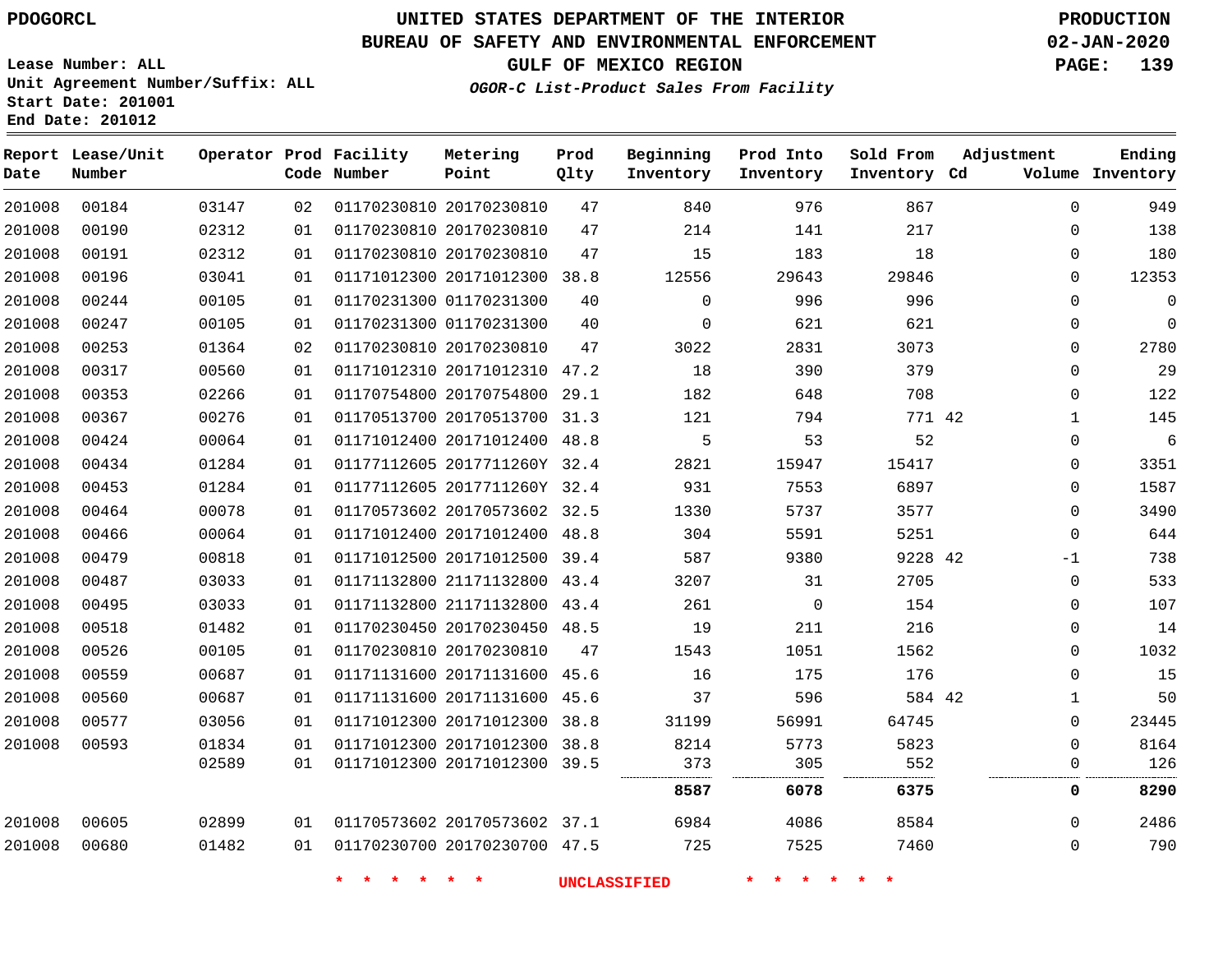**Report Lease/Unit**

**Number**

### **UNITED STATES DEPARTMENT OF THE INTERIOR PDOGORCL PRODUCTION**

**Prod Qlty**

### **BUREAU OF SAFETY AND ENVIRONMENTAL ENFORCEMENT 02-JAN-2020**

**Lease Number: ALL Unit Agreement Number/Suffix: ALL Start Date: 201001 End Date: 201012**

**Operator Prod Facility**

**OGOR-C List-Product Sales From Facility**

**Beginning Inventory**

**Prod Into Inventory**

**Sold From Inventory**

**GULF OF MEXICO REGION PAGE: 140**

**Adjustment**

**Ending**

| Date   | Number            |       |    | Code Number                          | Point                        | Qlty     | Inventory           | Inventory                     | Inventory Cd       |             | Volume Inventory |
|--------|-------------------|-------|----|--------------------------------------|------------------------------|----------|---------------------|-------------------------------|--------------------|-------------|------------------|
| 201008 | 00691             | 02312 | 02 |                                      | 01170754200 20170754200 36.3 |          | 988                 | 1482                          | 1346               | $\mathbf 0$ | 1124             |
| 201008 | 00693             | 02266 | 01 |                                      | 01170754800 20170754800 29.1 |          | 214                 | 886                           | 933                | $\mathbf 0$ | 167              |
| 201008 | 00694             | 02266 | 01 |                                      | 01170754800 20170754800 29.1 |          | 2533                | 11959                         | 12242              | $\mathbf 0$ | 2250             |
| 201008 | 00697             | 02266 | 01 |                                      | 01170754800 20170754800 29.1 |          | 811                 | 3114                          | 3339               | $\Omega$    | 586              |
| 201008 | 00758             | 00105 | 01 |                                      | 01170230810 20170230810      | 47       | 1092                | 642                           | 1104               | $\Omega$    | 630              |
| 201008 | 00763             | 01284 | 01 |                                      | 01170230810 20170230810      | 47       | 59                  | 63                            | 59                 | $\mathbf 0$ | 63               |
| 201008 | 00767             | 00105 | 01 |                                      | 01170230810 20170230810      | 47       | 43                  | 4                             | 43                 | $\mathbf 0$ | $\overline{4}$   |
| 201008 | 00775             | 01834 | 01 |                                      | 01171131600 20171131600 45.6 |          | 87                  | 854                           | 870                | 0           | 71               |
| 201008 | 00778             | 01482 | 01 |                                      | 01171132000 20171132000 46.5 |          | 98                  | 1534                          | 1526               | $\mathbf 0$ | 106              |
| 201008 | 00787             | 02312 | 01 |                                      | 01171092651 20171092650 46.5 |          | 31                  | 96                            | 103                | $\mathbf 0$ | 24               |
| 201008 | 00797             | 00105 | 01 |                                      | 01171012300 20171012300 38.8 |          | 2238                | 5577                          | 5491               | 0           | 2324             |
| 201008 | 00818             | 02636 | 01 |                                      | 01171132800 21171132800 43.4 |          | 346                 | 110                           | 313 42             | $\mathbf 1$ | 144              |
| 201008 | 00819             | 00078 | 02 |                                      | 01171132800 21171132800 43.4 |          | 59                  | 31                            | 60 42              | $-1$        | 29               |
| 201008 | 00839             | 02451 | 01 |                                      | 01170513800 20170513800 27.3 |          | 478                 | 7862                          | 7914               | $\mathbf 0$ | 426              |
| 201008 | 754302006A        | 00078 | 01 |                                      | 01170573601 20170573601 27.5 |          | 528                 | 1364                          | 1719               | 0           | 173              |
|        | 201008 754303001A | 00059 | 01 |                                      | 01170230811 20170230811 47.5 |          | 331                 | 5380                          | 4166 09            | $-1342$     | 203              |
|        | 201008 754305004A | 02899 | 01 |                                      | 01171132000 20171132000 46.5 |          | 12                  | 119                           | 123                | 0           | 8                |
|        | 201008 754307005A | 00078 | 01 |                                      | 01170573601 20170573601 27.5 |          | 28                  | 832                           | 755                | $\mathbf 0$ | 105              |
|        | 201008 754307017A | 00362 | 02 |                                      | 01170230811 20170230811 47.5 |          | 223                 | 3382                          | 3477               | $\mathbf 0$ | 128              |
|        | 201008 754310009A | 00078 | 01 |                                      | 01170573601 20170573601 27.5 |          | 60                  | 626                           | 606 42             | -1          | 79               |
|        | 201008 7543880060 | 00105 | 01 |                                      | 01170230450 20170230450 48.4 |          | 68                  | 488                           | 524                | 0           | 32               |
|        | 201008 7543890080 | 00276 | 01 |                                      | 01170513700 20170513700 31.3 |          | 839                 | 1553                          | 774 42             | $-1$        | 1617             |
|        | 201008 7543900080 | 00105 | 01 |                                      | 01177245111 01177245111      | $\Omega$ | 81                  | 8                             | $\mathbf 0$        | 0           | 89               |
|        | 201008 7543920040 | 02628 | 01 |                                      | 01423210051 20423210050 49.8 |          | 56                  | 228                           | 242                | 0           | 42               |
|        | 201008 7543930100 | 00362 | 02 |                                      | 01170230810 20170230810      | 47       | 3682                | 4947                          | 3771               | $\mathbf 0$ | 4858             |
|        | 201008 7543930200 | 00105 | 01 |                                      | 01171012310 20171012310 47.2 |          | 1130                | 19641                         | 19331              | $\Omega$    | 1440             |
|        |                   | 01284 | 01 |                                      | 0117709260L 2017709260L      | 40       | 0<br>               | 1532                          | 1532<br>           | $\Omega$    | $\mathbf 0$      |
|        |                   |       |    |                                      |                              |          | 1130                | 21173                         | 20863              | 0           | 1440             |
|        |                   |       |    | $\star$<br>一大<br><b>水</b><br>$\star$ | $*$ *                        |          | <b>UNCLASSIFIED</b> | $\star$<br>$\star$<br>$\star$ | $\star$<br>$\star$ |             |                  |

**Metering Point**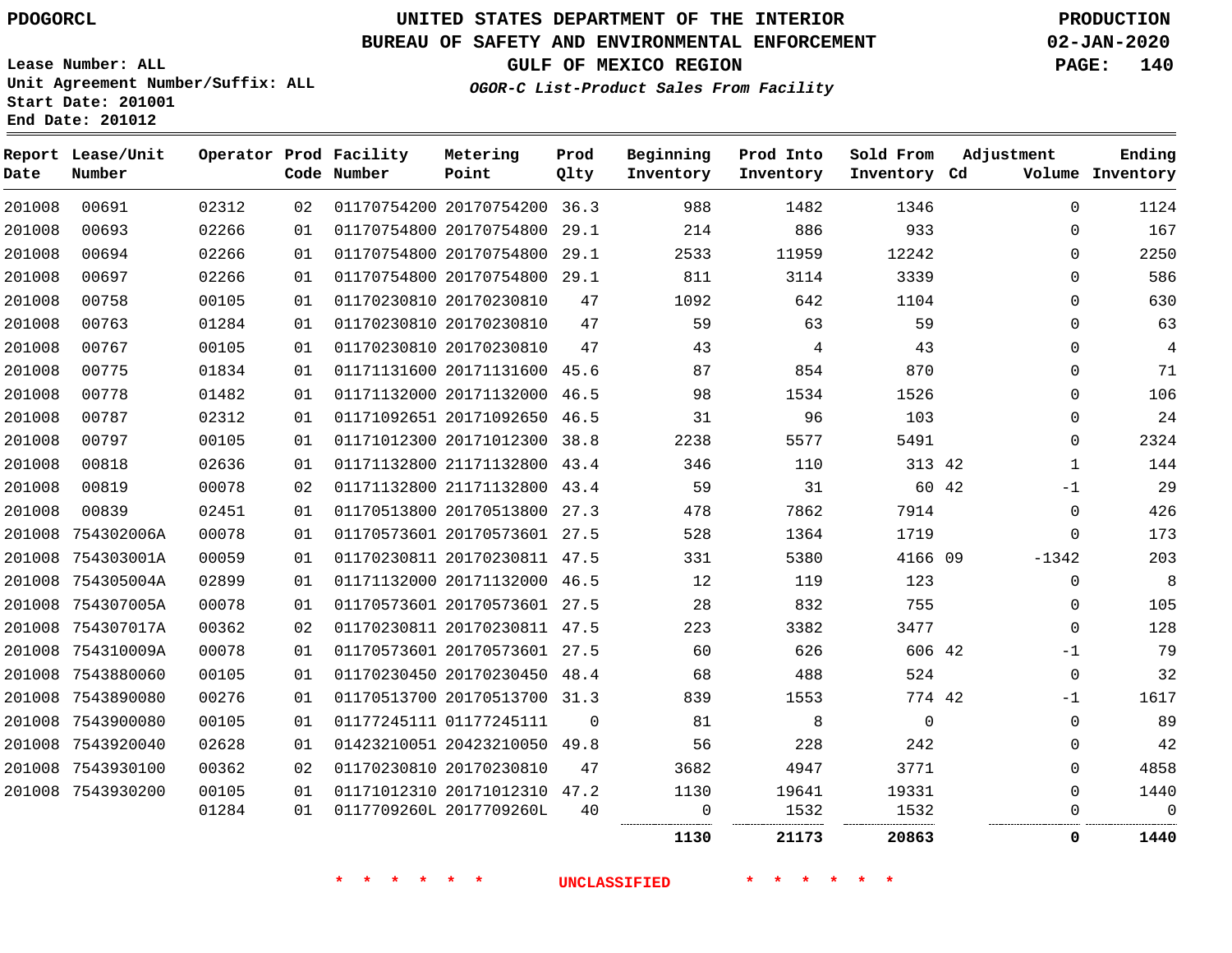8910087840 8910088130 8910088160 8910089160 891008927AE 891008927AG

# **UNITED STATES DEPARTMENT OF THE INTERIOR PDOGORCL PRODUCTION**

#### **BUREAU OF SAFETY AND ENVIRONMENTAL ENFORCEMENT 02-JAN-2020**

**Lease Number: ALL Unit Agreement Number/Suffix: ALL Start Date: 201001 End Date: 201012**

#### **OGOR-C List-Product Sales From Facility**

**GULF OF MEXICO REGION PAGE: 141**

-1  $\Omega$   $\overline{0}$  -1 -1 -138

 

| Date   | Report Lease/Unit<br>Number |       |    | Operator Prod Facility<br>Code Number | Metering<br>Point            | Prod<br>Qlty | Beginning<br>Inventory | Prod Into<br>Inventory | Sold From<br>Inventory Cd | Adjustment | Volume   | Ending<br>Inventory |
|--------|-----------------------------|-------|----|---------------------------------------|------------------------------|--------------|------------------------|------------------------|---------------------------|------------|----------|---------------------|
| 201008 | 7543940080                  | 00222 | 01 |                                       | 01171132800 20170230811 47.5 |              | 40                     | 535                    | 555                       |            | $\Omega$ | 20                  |
| 201008 | 754395009A                  | 00730 | 01 |                                       | 01170753510 20170753510 55.8 |              | 586                    | 1598                   | 432 42                    |            | 1        | 1753                |
| 201008 | 754395019A                  | 00105 | 01 |                                       | 01420390101 01420390101      | $\Omega$     | 1584                   | 830                    | $\Omega$                  |            | $\Omega$ | 2414                |
| 201008 | 754396015A                  | 01284 | 01 |                                       | 01608103650 20608103650      | 29.4         | 91                     | 11850                  | 11858                     |            | $\Omega$ | 83                  |
| 201008 | 754398002A                  | 00105 | 01 |                                       | 01420570060 20420570060      | 52.7         | 2625                   | 0                      | 639 42                    |            | $-1986$  | $\overline{0}$      |
| 201008 | 8910020210                  | 02451 | 01 |                                       | 01170513800 20170513800      | 27.3         | 5768                   | 104038                 | 104164                    |            | $\Omega$ | 5642                |
| 201008 | 8910024540                  | 02451 | 01 |                                       | 01170513800 20170513800      | 27.3         | 5017                   | 77511                  | 78325                     |            | $\Omega$ | 4203                |
| 201008 | 8910029320                  | 00276 | 01 |                                       | 01170513700 20170513700      | 31.3         | 12240                  | 32905                  | 31180                     |            | $\Omega$ | 13965               |
| 201008 | 8910034440                  | 00276 | 01 |                                       | 01170513700 20170513700 31.3 |              | 26529                  | 92090                  | 88065 42                  |            | 1        | 30555               |
|        |                             | 00730 | 01 |                                       | 01170513700 20170513700 31.3 |              | 8463                   | 26982                  | 26525                     |            | $\Omega$ | 8920                |
|        |                             |       |    |                                       |                              |              | 34992                  | 119072                 | 114590                    |            | 1        | 39475               |
| 201008 | 8910039150                  | 00078 | 01 |                                       | 01170573601 20170573601      | 27.5         | 5635                   | 34675                  | 35915 42                  |            | $-3$     | 4392                |
| 201008 | 8910063810                  | 02466 | 01 |                                       | 01170230450 20170230450      | 51.1         | 509                    | 4437                   | 4659                      |            | $\Omega$ | 287                 |
|        |                             | 02904 | 02 |                                       | 01170230450 20170230450 48.5 |              |                        | 44                     | 44                        |            | $\Omega$ | 3                   |
|        |                             |       |    |                                       |                              |              | 512                    | 4481                   | 4703                      |            | 0        | 290                 |
| 201008 | 8910066690                  | 00078 | 01 |                                       | 01170573602 20170573602 32.5 |              | 2179                   | 8258                   | 5413 42                   |            | $-1$     | 5023                |
| 201008 | 8910086400                  | 02893 | 02 |                                       | 01171012400 20171012400      | 48.8         | 5                      | 461                    | 414 42                    |            | 1        | 53                  |
| 201008 | 8910086540                  | 01284 | 01 |                                       | 01171012400 20171012400 48.8 |              | 23                     | 161                    | 165                       |            | $\Omega$ | 19                  |
| 201008 | 8910086660                  | 02957 | 01 |                                       | 01421670201 20421670200      | $\Omega$     | $\Omega$               | $\Omega$               |                           | 047        | 207      | 207                 |
| 201008 | 8910087640                  | 00818 | 02 |                                       | 01171092800 21171132800      | 40           | 5544                   | 3243                   | 5898                      |            | $\Omega$ | 2889                |
|        | 201008 8910087670           | 02312 | 01 |                                       | 01170754200 20170754200      | 36.3         | 761                    | 446                    | 892 42                    |            | 2        | 317                 |

 20177122606 38.8 21171132800 43.4 21171132800 43.4 20170513700 31.3 20170230400 50.5 20170230400 50.3

42 09 1504 09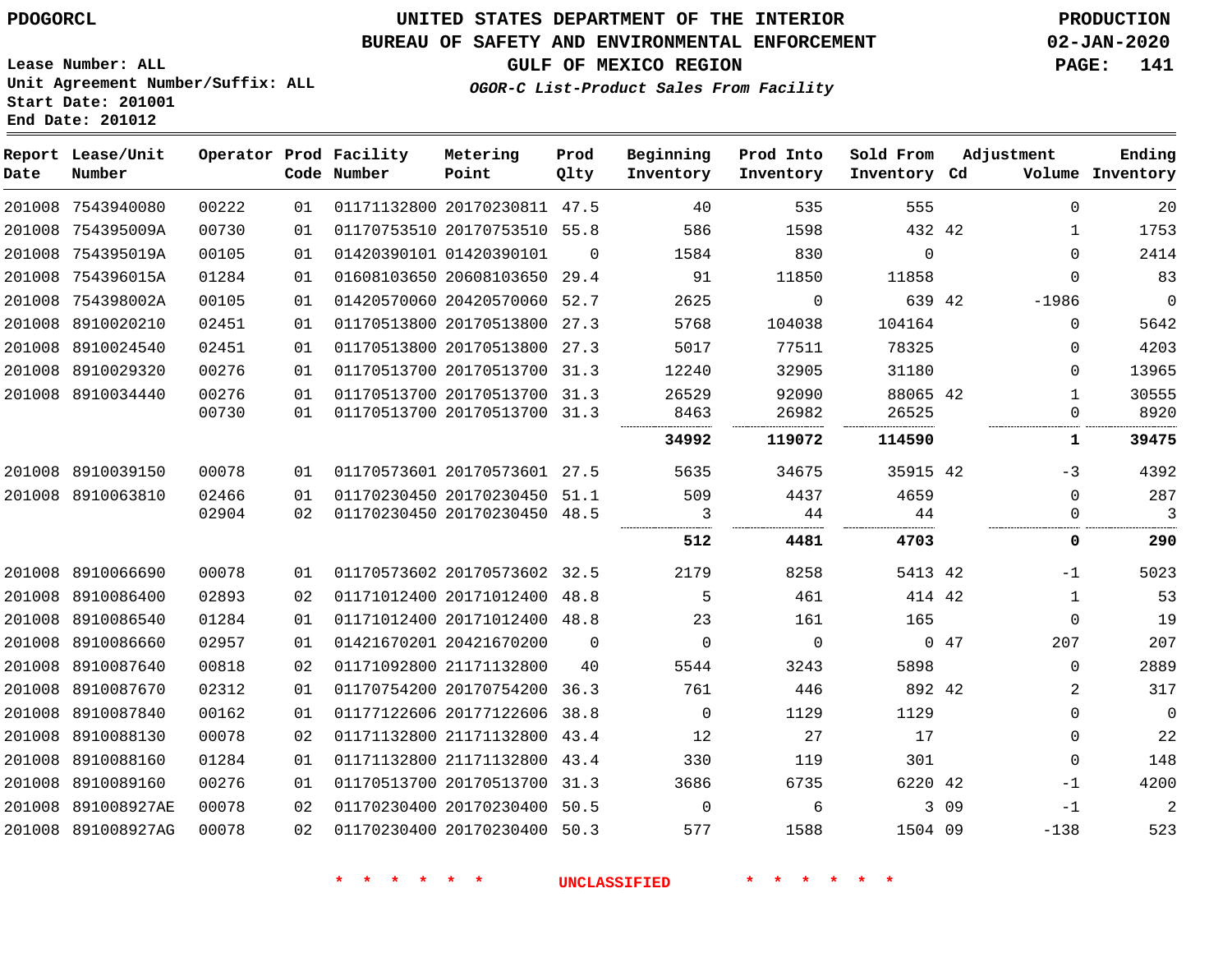**Report Lease/Unit**

 8910202550 8910202560 G00932

   

# **UNITED STATES DEPARTMENT OF THE INTERIOR PDOGORCL PRODUCTION**

**Prod**

#### **BUREAU OF SAFETY AND ENVIRONMENTAL ENFORCEMENT 02-JAN-2020**

**Lease Number: ALL Unit Agreement Number/Suffix: ALL Start Date: 201001 End Date: 201012**

**Operator Prod Facility**

#### **OGOR-C List-Product Sales From Facility**

**Beginning**

**Prod Into**

**Sold From**

**GULF OF MEXICO REGION PAGE: 142**

  $\Omega$  $\Omega$   $\Omega$ -1  $\Omega$  $\Omega$  $\Omega$  $\Omega$  $\Omega$  $\Omega$  $\Omega$   $\overline{0}$   $-1$  $\Omega$   $\Omega$  $\Omega$  $\Omega$   $\Omega$ 

**Adjustment**

**Ending**

| Date | Number            |       |    | Code Number | Point                        | Qlty     | Inventory | Inventory   | Inventory Cd |       |              | Volume Inventory |
|------|-------------------|-------|----|-------------|------------------------------|----------|-----------|-------------|--------------|-------|--------------|------------------|
|      | 201008 891008927Y | 00078 | 02 |             | 01170230400 20170230400 50.2 |          | 30        | 60          |              | 71 42 | $\mathbf{1}$ | 20               |
|      | 201008 891008946C | 01834 | 01 |             | 01171012500 20171012500 39.4 |          | 2         | 187         | 174          |       | 0            | 15               |
|      | 201008 8910116580 | 00276 | 01 |             | 01170513700 20170513700 31.3 |          | 5584      | 9231        | 9058         |       | $\Omega$     | 5757             |
|      | 201008 8910116740 | 00276 | 01 |             | 01170513700 20170513700      | $\Omega$ | 129       | $\Omega$    | $\Omega$     |       | $\Omega$     | 129              |
|      | 201008 8910116770 | 00276 | 01 |             | 01170513700 20170513700 31.3 |          | 1699      | 2665        | 2702         |       | $\mathbf 0$  | 1662             |
|      | 201008 8910116790 | 00276 | 01 |             | 01170513700 20170513700 31.3 |          | 7254      | 12126       | 11817 42     |       | $-1$         | 7562             |
|      | 201008 8910116800 | 00276 | 01 |             | 01170513700 20170513700      | 31.3     | 15228     | 25377       | 24778        |       | $\Omega$     | 15827            |
|      | 201008 891011687A | 02266 | 01 |             | 01170754800 20170754800 29.1 |          | 170       | 729         | 762          |       | $\Omega$     | 137              |
|      | 201008 891011687B | 02266 | 01 |             | 01170754800 20170754800      | 29.1     | 24        | $\mathbf 0$ | 24           |       | $\Omega$     | $\mathbf 0$      |
|      | 201008 891011687C | 02266 | 01 |             | 01170754800 20170754800 29.1 |          | 8         | 145         | 126          |       | 0            | 27               |
|      | 201008 891011687D | 02266 | 01 |             | 01170754800 20170754800      | 29.1     | 133       | 583         | 606          |       | 0            | 110              |
|      | 201008 891011687E | 02266 | 01 |             | 01170754800 20170754800 29.1 |          | 72        | 297         | 313          |       | $\Omega$     | 56               |
|      | 201008 8910117330 | 02266 | 01 |             | 01170754800 20170754800 29.1 |          | 6         | 65          | 59           |       | $\Omega$     | 12               |
|      | 201008 8910123210 | 00687 | 01 |             | 0117709260A 2017709260A 33.4 |          | 36        | 1800        | 1810         |       | $\Omega$     | 26               |
|      | 201008 8910123250 | 00687 | 01 |             | 0117709260A 2017709260A 33.4 |          | 35        | 1233        | 1251 42      |       | 1            | 18               |
|      | 201008 8910123270 | 01482 | 01 |             | 01177215100 20177215102 30.1 |          | 36        | 4054        | 4055         |       | 0            | 35               |
|      | 201008 8910123320 | 01482 | 01 |             | 01177215100 20177215102 30.1 |          | 167       | 14082       | 14129 42     |       | 2            | 122              |
|      | 201008 8910123330 | 01482 | 01 |             | 01177215100 20177215102      | 30.1     | 106       | 13393       | 13382 42     |       | $-1$         | 116              |
|      | 201008 8910123350 | 03033 | 02 |             | 01171012500 20171012500 39.4 |          | 21        | 232         | 234          |       | $\Omega$     | 19               |
|      | 201008 8910123390 | 00818 | 01 |             | 01171131800 20171131800 46.7 |          | 1871      | 28          | 120 42       |       | 4            | 1783             |
|      | 201008 8910169280 | 00276 | 01 |             | 01171132000 20171132000      | 46.5     | 947       | 10929       | 11124 42     |       | 1            | 753              |
|      | 201008 8910169290 | 00276 | 01 |             | 01171132000 20171132000 46.5 |          | 308       | 3528        | 3594 42      |       | 1            | 243              |
|      | 201008 8910169300 | 00491 | 01 |             | 01170230810 20170230810      | 47       | 79        | 92          | 81           |       | $\Omega$     | 90               |
|      | 201008 8910169370 | 00276 | 01 |             | 01171132000 20171132000 46.5 |          | 180       | 2103        | 2138         |       | $\Omega$     | 145              |
|      | 201008 8910202350 | 00276 | 01 |             | 01170513700 20170513700 31.3 |          | 25241     | 17770       | 17229        |       | $\Omega$     | 25782            |

20170230810

20170230810

20170513700 31.3

**Metering**

 

**\* \* \* \* \* \* UNCLASSIFIED \* \* \* \* \* \***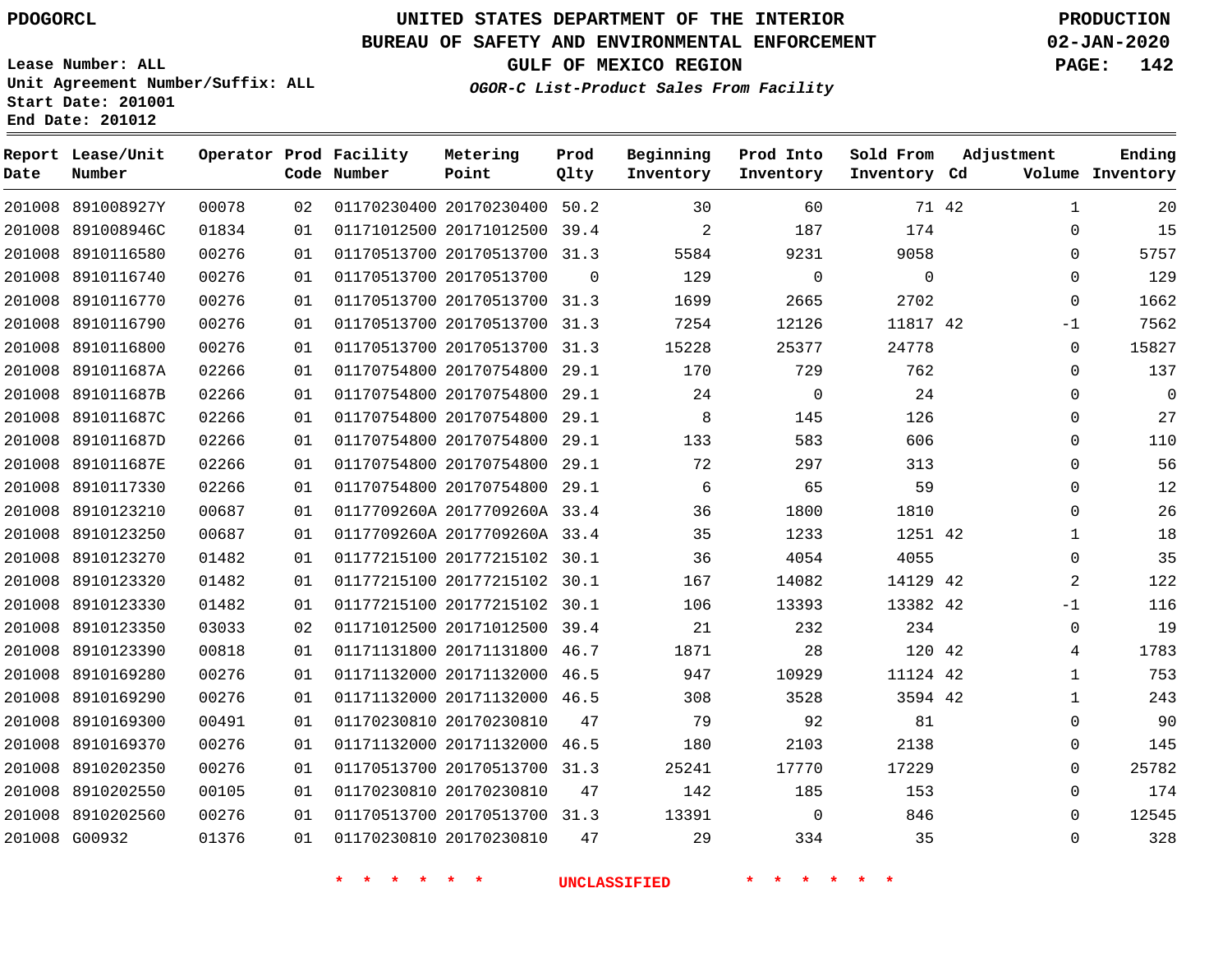**Report Lease/Unit**

**Number**

## **UNITED STATES DEPARTMENT OF THE INTERIOR PDOGORCL PRODUCTION**

**Prod Qlty**

#### **BUREAU OF SAFETY AND ENVIRONMENTAL ENFORCEMENT 02-JAN-2020**

**Lease Number: ALL Unit Agreement Number/Suffix: ALL Start Date: 201001 End Date: 201012**

**Operator Prod Facility**

**OGOR-C List-Product Sales From Facility**

**Beginning Inventory** **Prod Into Inventory** **Sold From Inventory**

**GULF OF MEXICO REGION PAGE: 143**

**Adjustment**

**Ending**

| Date | Number        |       |    | Code Number                         | Point                        | Qlty     | Inventory           | Inventory                  | Inventory Cd |       |              | Volume Inventory |
|------|---------------|-------|----|-------------------------------------|------------------------------|----------|---------------------|----------------------------|--------------|-------|--------------|------------------|
|      | 201008 G00974 | 00105 | 01 |                                     | 01171132000 20171132000 46.4 |          | 197                 | 1739                       | 1816         |       | $\mathbf 0$  | 120              |
|      | 201008 G00985 | 00687 | 01 |                                     | 0117709260A 2017709260A 33.4 |          | 306                 | 13572                      | 13682 42     |       | $-1$         | 195              |
|      | 201008 G00987 | 00105 | 01 |                                     | 01171132800 21171132800 43.4 |          | 539                 | 277                        | 548          |       | 0            | 268              |
|      | 201008 G00989 | 00003 | 01 |                                     | 01171012400 20171012400      | $\Omega$ | 1022                | $\mathbf 0$                | $\Omega$     |       | $\Omega$     | 1022             |
|      | 201008 G01025 | 01284 | 01 |                                     | 01171092651 20171092650 46.5 |          | 85                  | $\mathbf{0}$               | 85           |       | $\Omega$     | $\mathbf 0$      |
|      | 201008 G01027 | 00162 | 01 |                                     | 01177122606 20177122606 38.8 |          | $\overline{0}$      | 5578                       | 5578         |       | $\mathbf 0$  | $\overline{0}$   |
|      | 201008 G01083 | 00276 | 01 |                                     | 01170513700 20170513700 31.3 |          | 8318                | 15164                      | 14024 42     |       | $-1$         | 9457             |
|      | 201008 G01090 | 00276 | 01 |                                     | 01170513700 20170513700 31.3 |          | 8501                | 16694                      | 14784 42     |       | $\mathbf{1}$ | 10412            |
|      | 201008 G01091 | 00276 | 01 |                                     | 01170513700 20170513700 31.3 |          | 1983                | 2979                       | 3104         |       | 0            | 1858             |
|      | 201008 G01092 | 00276 | 01 |                                     | 01170513700 20170513700 31.3 |          | 8372                | 14338                      | 13768 42     |       | $\mathbf{1}$ | 8943             |
|      | 201008 G01096 | 00276 | 01 |                                     | 01170513700 20170513700 31.3 |          | 1                   | 4                          |              | 2 4 2 | $-1$         | $\overline{2}$   |
|      | 201008 G01127 | 02630 | 01 |                                     | 01171132000 20171132000 46.5 |          | 47                  | 383                        | 404          |       | $\mathbf 0$  | 26               |
|      | 201008 G01153 | 01834 | 01 |                                     | 01171132800 21171132800 43.4 |          | 10                  | 14                         | 16           |       | $\Omega$     | 8                |
|      | 201008 G01194 | 00105 | 01 |                                     | 01177072601 20177072601 40.8 |          | $\Omega$            | 5594                       | 5594         |       | $\Omega$     | $\mathbf 0$      |
|      | 201008 G01196 | 03041 | 01 |                                     | 01171132800 21171132800 43.4 |          | 335                 | 121                        | 324 42       |       | $\mathbf 1$  | 133              |
|      | 201008 G01198 | 00818 | 02 |                                     | 01171092651 20171092650 46.5 |          | 21                  | 103                        | 98           |       | $\Omega$     | 26               |
|      | 201008 G01208 | 00818 | 02 |                                     | 01171092651 20171092650 46.5 |          | $\Omega$            | 3                          | 2            |       | $\Omega$     | 1                |
|      | 201008 G01210 | 03041 | 01 |                                     | 01171132800 21171132800 43.4 |          | 10                  | 79                         | 60           |       | 0            | 29               |
|      | 201008 G01216 | 00222 | 01 |                                     | 01177082958 20177082958 38.4 |          | $\overline{0}$      | 13082                      | 13082        |       | 0            | $\overline{0}$   |
|      | 201008 G01220 | 00105 | 01 |                                     | 01177092600 20177092600 46.3 |          | 311                 | 10026                      | 9962         |       | $\Omega$     | 375              |
|      | 201008 G01248 | 02628 | 01 |                                     | 01171012500 20171012500 39.4 |          | 18                  | 154                        | 161          |       | $\Omega$     | 11               |
|      | 201008 G01269 | 03033 | 02 |                                     | 01171012500 20171012500 39.4 |          | 18                  | 130                        | 138          |       | 0            | 10               |
|      | 201008 G01351 | 00078 | 01 |                                     | 01170230400 20170230400 50.5 |          | 11                  | 185                        | 135          |       | $\Omega$     | 61               |
|      | 201008 G01441 | 00818 | 01 |                                     | 01177112701 20177112700 49.5 |          | 2598                | 3232                       | 4809         |       | 0            | 1021             |
|      | 201008 G01447 | 00276 | 01 |                                     | 01170513700 20170513700 31.3 |          | 417                 | 2118                       | 2149         |       | 0            | 386              |
|      | 201008 G01477 | 03026 | 01 |                                     | 01170230810 20170230810      | 47       | 3971                | 4762                       | 4057         |       | $\Omega$     | 4676             |
|      | 201008 G01497 | 02451 | 01 |                                     | 01170513800 20170513800 27.3 |          | 5135                | 58290                      | 60264        |       | $\Omega$     | 3161             |
|      | 201008 G01498 | 02451 | 01 |                                     | 01170513800 20170513800 27.3 |          | 724                 | 8403                       | 8671         |       | $\mathbf 0$  | 456              |
|      |               |       |    | $\star$<br>一大<br>$\star$<br>$\star$ | $\star$ $\star$              |          | <b>UNCLASSIFIED</b> | $\star$ $\star$<br>$\star$ | $\star$      |       |              |                  |

**Metering Point**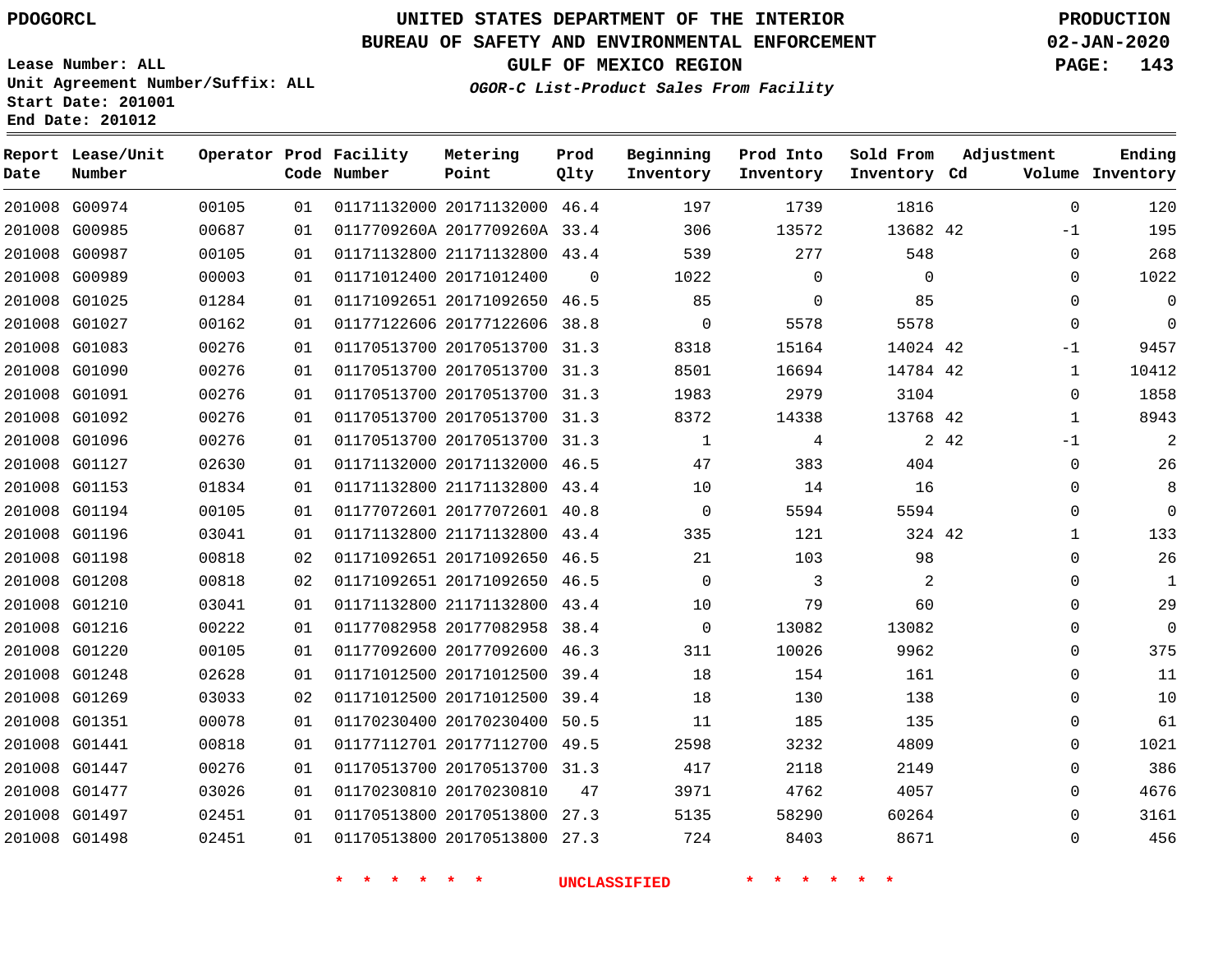# **UNITED STATES DEPARTMENT OF THE INTERIOR PDOGORCL PRODUCTION**

**Metering**

#### **BUREAU OF SAFETY AND ENVIRONMENTAL ENFORCEMENT 02-JAN-2020**

**Lease Number: ALL Unit Agreement Number/Suffix: ALL Start Date: 201001 End Date: 201012**

**OGOR-C List-Product Sales From Facility**

**Beginning**

**Prod Into**

**Sold From**

**GULF OF MEXICO REGION PAGE: 144**

**Adjustment**

| Date | Report Lease/Unit<br>Number |       |    | Operator Prod Facility<br>Code Number | Metering<br>Point            | Prod<br>Qlty | Beginning<br>Inventory | Prod Into<br>Inventory | Sold From<br>Inventory Cd | Adjustment   | Ending<br>Volume Inventory |
|------|-----------------------------|-------|----|---------------------------------------|------------------------------|--------------|------------------------|------------------------|---------------------------|--------------|----------------------------|
|      | 201008 G01610               | 01482 | 01 |                                       | 01177215100 20177215102 30.1 |              | 6                      | 813                    | 811 42                    | $-1$         | 7                          |
|      | 201008 G01619               | 00276 | 01 |                                       | 01170513700 20170513700 31.3 |              | 28180                  | 24286                  | 26793                     | $\mathbf 0$  | 25673                      |
|      | 201008 G01620               | 00276 | 01 |                                       | 01170513700 20170513700 31.3 |              | 5985                   | 7602                   | 5696                      | $\Omega$     | 7891                       |
|      | 201008 G01754               | 00003 | 02 |                                       | 01423210051 20423210050 49.8 |              | 24                     | 84                     | 92                        | $\Omega$     | 16                         |
|      | 201008 G01757               | 00003 | 02 |                                       | 01423210051 20423210050 49.8 |              | 210                    | 846                    | 892                       | $\Omega$     | 164                        |
|      | 201008 G01860               | 00105 | 01 |                                       | 01170231110 20170231110 40.6 |              | 1369                   | 7013                   | 7186                      | $\Omega$     | 1196                       |
|      | 201008 G01865               | 00078 | 02 |                                       | 01171012500 20171012500 39.4 |              | 396                    | 4988                   | 4991 42                   | $-1$         | 392                        |
|      | 201008 G01880               | 00105 | 01 |                                       | 01171132000 20171132000 46.5 |              | 51                     | 572                    | 584                       | $\Omega$     | 39                         |
|      | 201008 G01898               | 02312 | 01 |                                       | 01171012500 20171012500 39.4 |              | 918                    | 13220                  | 13098                     | 0            | 1040                       |
|      | 201008 G01901               | 01482 | 01 |                                       | 01177215100 20177215102 30.1 |              | $\mathbf{1}$           | 156                    | 156                       | $\Omega$     | 1                          |
|      | 201008 G01953               | 00105 | 01 |                                       | 01170230811 20170230811 47.4 |              | 10                     | 0                      | 10                        | 0            | 0                          |
|      | 201008 G01966               | 01482 | 01 |                                       | 01177215100 20177215102 30.1 |              | 67                     | 8368                   | 8363                      | 0            | 72                         |
|      | 201008 G01967               | 01482 | 01 |                                       | 01177215100 20177215102 30.1 |              | 126                    | 18136                  | 18106 42                  | 1            | 157                        |
|      | 201008 G01997               | 01071 | 02 |                                       | 01170230810 20170230810 47.2 |              | 37                     | 76                     | 76                        | $\Omega$     | 37                         |
|      | 201008 G01998               | 00818 | 01 |                                       | 01170230810 20170230810      | 47           | 57                     | 61                     | 58                        | $\mathbf 0$  | 60                         |
|      | 201008 G02021               | 01482 | 01 |                                       | 01170230811 20170230811 47.5 |              | 84                     | 1272                   | 1307 42                   | $-1$         | 48                         |
|      | 201008 G02023               | 02312 | 02 |                                       | 01170230811 20170230811 47.5 |              | 259                    | 4237                   | 4336                      | $\mathbf 0$  | 160                        |
|      | 201008 G02037               | 02222 | 01 |                                       | 01170530900 20170530900 47.2 |              | 10                     | 28                     | 26 42                     | $-1$         | 11                         |
|      | 201008 G02045               | 00105 | 01 |                                       | 01170530900 20170530900      | 46           | 52                     | 22                     | 65                        | $\mathbf 0$  | 9                          |
|      | 201008 G02088               | 00687 | 01 |                                       | 01170230811 20170230811 47.5 |              | 16                     | 328                    | 332                       | 0            | 12                         |
|      | 201008 G02091               | 00687 | 01 |                                       | 01170230811 20170230811 47.5 |              | 9                      | 2626                   | 2537 42                   | 1            | 99                         |
|      | 201008 G02099               | 01978 | 02 |                                       | 01171012310 20171012310 47.2 |              | 205                    | 3169                   | 3142                      | 0            | 232                        |
|      | 201008 G02104               | 00687 | 01 |                                       | 01171132000 20171132000 46.5 |              | 70                     | 872                    | 883 42                    | $\mathbf 1$  | 60                         |
|      | 201008 G02111               | 00276 | 01 |                                       | 01171132000 20171132000 46.5 |              | 984                    | 18918                  | 18600 42                  | $\mathbf{1}$ | 1303                       |
|      | 201008 G02127               | 02312 | 01 |                                       | 01170230810 20170230810      | 47           | 96                     | 114                    | 96 42                     | $-2$         | 112                        |
|      | 201008 G02161               | 00818 | 02 |                                       | 01171012500 20171012500 39.4 |              | 696                    | 8263                   | 8309                      | $\mathbf 0$  | 650                        |
|      | 201008 G02163               | 00105 | 01 |                                       | 01171012500 20171012500 39.3 |              | 187                    | 2195                   | 2209                      | $\Omega$     | 173                        |
|      | 201008 G02300               | 01482 | 01 |                                       | 01171132800 21171132800 43.4 |              | $\mathbf{1}$           | $\mathbf 0$            | 1                         | $\Omega$     | $\mathbf 0$                |
|      |                             |       |    |                                       |                              |              |                        |                        |                           |              |                            |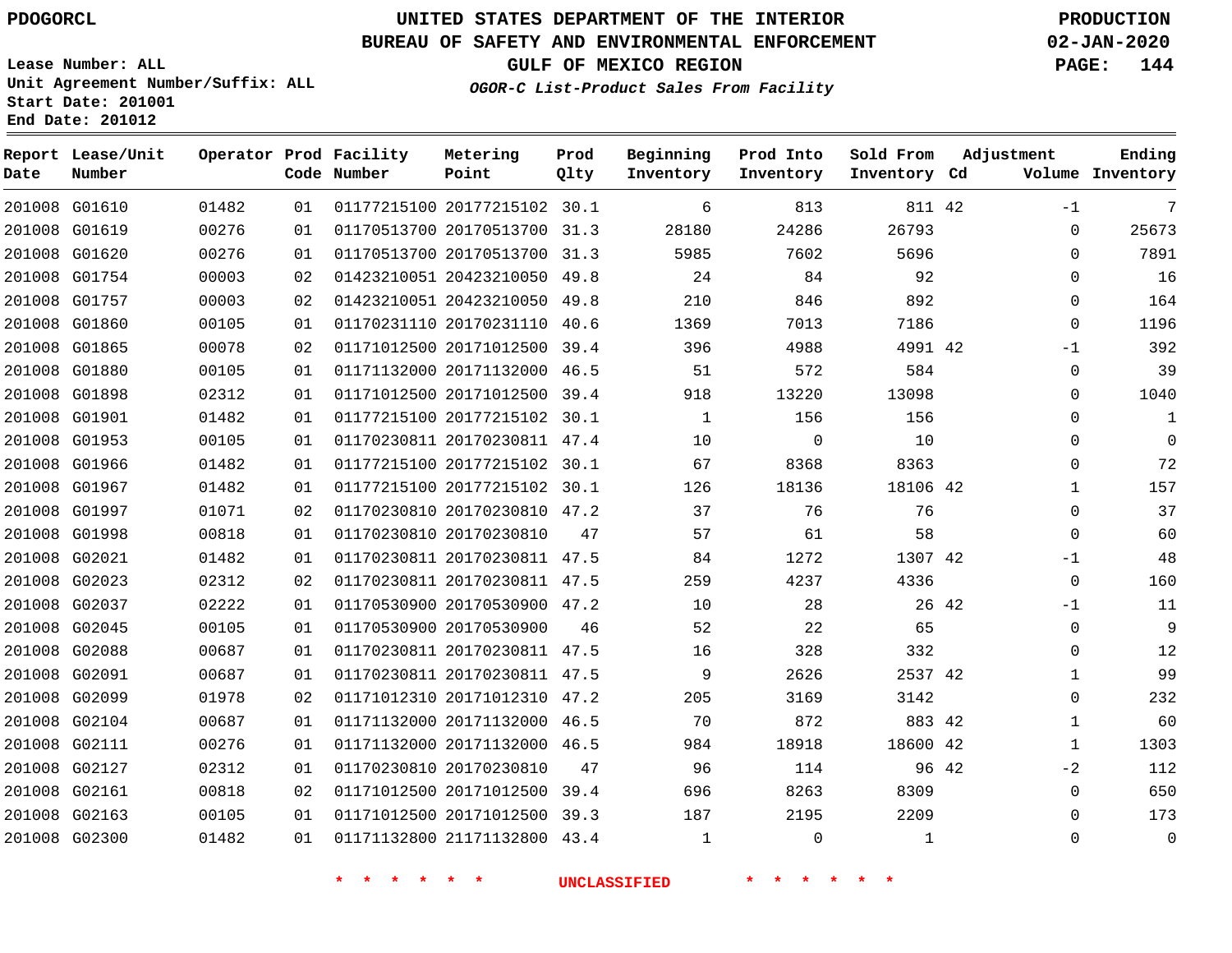**Report Lease/Unit**

**Number**

 G02885 G02886 G02895

### **UNITED STATES DEPARTMENT OF THE INTERIOR PDOGORCL PRODUCTION**

**Prod Qlty**

#### **BUREAU OF SAFETY AND ENVIRONMENTAL ENFORCEMENT 02-JAN-2020**

**Lease Number: ALL Unit Agreement Number/Suffix: ALL Start Date: 201001 End Date: 201012**

**Operator Prod Facility**

**Code Number**

 

**OGOR-C List-Product Sales From Facility**

 $00E$ 

**Sold From Inventory**

**Prod Into Inventory**

**Beginning Inventory**

**GULF OF MEXICO REGION PAGE: 145**

**Inventory Cd Volume**

**Adjustment**

  $\Omega$  $\Omega$   $\Omega$  $\Omega$  $\Omega$ 

**-1**

  $\Omega$  $\Omega$  $-1$  $\Omega$  $\Omega$  $\Omega$  $\Omega$  $\Omega$  $\Omega$  -1

**Ending**

| 201008 | G02317        | 00105 | 01 | 01171132000 20171132000 |                         | 46.5 | 63   | 883      | 885     |  |
|--------|---------------|-------|----|-------------------------|-------------------------|------|------|----------|---------|--|
| 201008 | G02353        | 01284 | 01 | 01170230450 20170230450 |                         | 48.5 | 273  | 2895     | 2980    |  |
| 201008 | G02354        | 01284 | 01 | 01170230450 20170230450 |                         | 48.5 | 215  | 2153     | 2227    |  |
| 201008 | G02357        | 02200 | 02 | 01170230450 20170230450 |                         | 48.5 | 30   | 128      | 149 42  |  |
| 201008 | G02404        | 02589 | 01 | 01170230810 20170230810 |                         | 47.7 | 1109 | 441      | 441     |  |
| 201008 | G02428        | 00105 | 01 | 01170230810 20170230810 |                         | 47   | 6    | 2        | 6       |  |
|        | 201008 G02429 | 00491 | 01 | 01170230810 20170230810 |                         | 47   | 205  | 189      | 208     |  |
| 201008 | G02434        | 03033 | 02 | 01423210051 20170230810 |                         | 47   | 0    | 353      | 6       |  |
|        | 201008 G02436 | 02628 | 02 | 01170230811 20170230811 |                         | 47.5 | 40   | 32       | 70      |  |
| 201008 | G02439        | 02375 | 01 | 01171132000 20171132000 |                         | 46.5 | 0    | 137      | 137     |  |
| 201008 | G02580        | 00818 | 01 | 01171012400 20171012400 |                         | 48.8 | 5711 | 52029    | 51752   |  |
|        | 201008 G02601 | 01834 | 01 | 01171092651 20171092650 |                         | 46.5 | 340  | 1055     | 1131 42 |  |
|        |               | 03056 | 01 | 01171092651 20171092650 |                         | 46.5 | 91   | 636      | 704     |  |
|        |               |       |    |                         |                         |      | 431  | 1691     | 1835    |  |
| 201008 | G02613        | 00276 | 01 | 01171132000 20171132000 |                         | 46.5 | 4    | $\Omega$ | 4       |  |
| 201008 | G02628        | 00105 | 01 | 01171012500 20171012500 |                         | 39.3 | 119  | 219      | 321     |  |
| 201008 | G02663        | 02893 | 02 | 01423210051 20423210050 |                         | 49.8 | 17   | 74       | 76      |  |
| 201008 | G02665        | 02451 | 01 | 01423210051 20423210050 |                         | 49.7 | 387  | 2117     | 2094    |  |
| 201008 | G02759        | 01284 | 01 | 01170230810 20170230810 |                         | 47   | 70   | 44       | 72      |  |
| 201008 | G02825        | 00105 | 01 | 01170230810 20170230810 |                         | 47   | 558  | 967      | 576     |  |
|        | 201008 G02826 | 00105 | 01 |                         | 01170231110 20170231110 | 40.6 | 62   | 351      | 353     |  |
|        |               |       | 01 | 01170230810 20170230810 |                         | 47   | 343  | 516      | 352     |  |
|        |               |       |    |                         |                         |      | 405  | 867      | 705     |  |
|        | 201008 G02870 | 02636 | 01 | 01170230810 20170230810 |                         | 47   | 0    | 44       | 1       |  |

**Metering Point**

**\* \* \* \* \* \* UNCLASSIFIED \* \* \* \* \* \***

 

 

 20171132000 46.5 20171132000 46.5 20171092650 46.5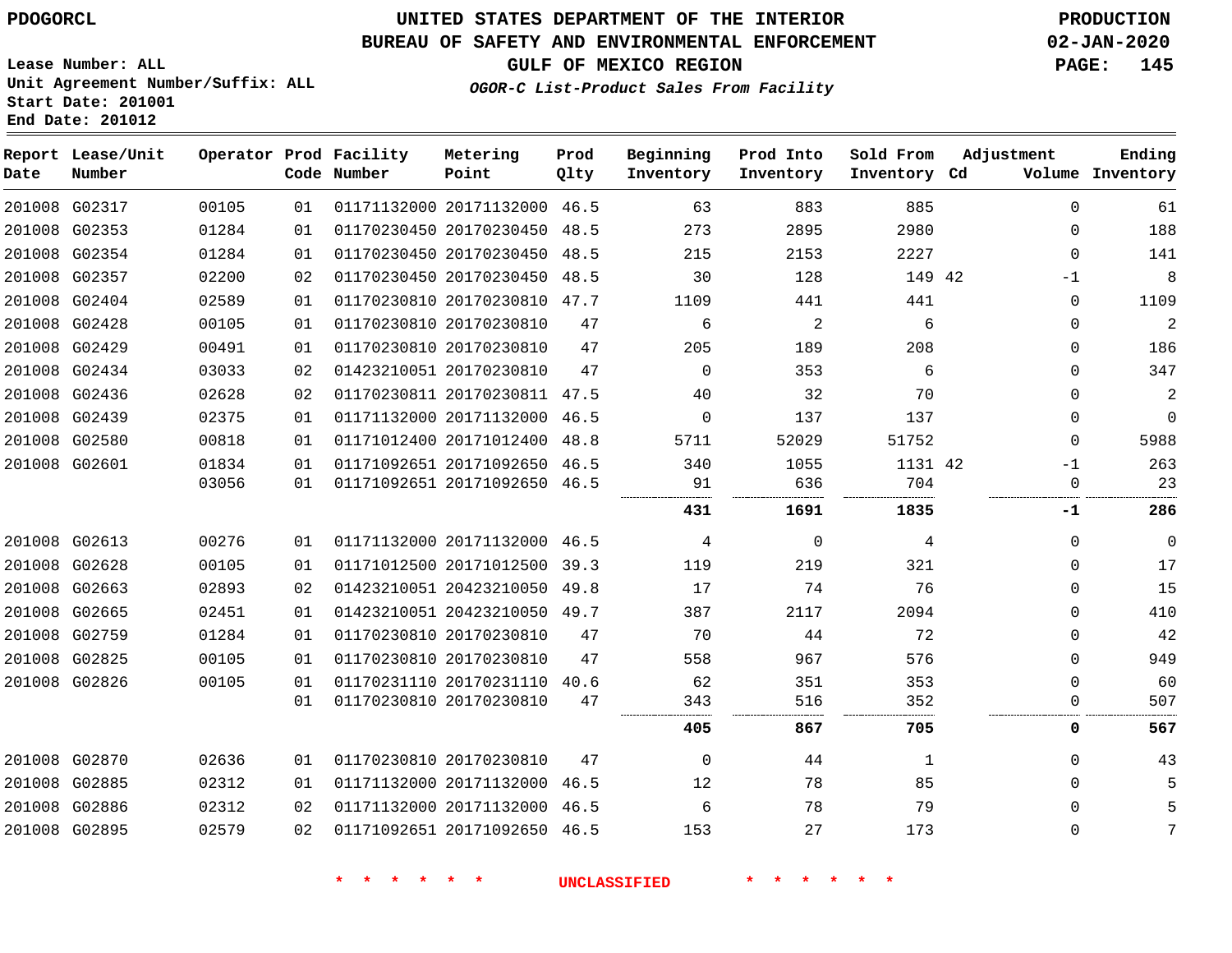### **BUREAU OF SAFETY AND ENVIRONMENTAL ENFORCEMENT 02-JAN-2020**

**Lease Number: ALL Unit Agreement Number/Suffix: ALL Start Date: 201001 End Date: 201012**

### **OGOR-C List-Product Sales From Facility**

| Date | Report Lease/Unit<br>Number |       |    | Operator Prod Facility<br>Code Number | Metering<br>Point            | Prod<br>Qlty | Beginning<br>Inventory | Prod Into<br>Inventory | Sold From<br>Inventory Cd | Adjustment            | Ending<br>Volume Inventory |
|------|-----------------------------|-------|----|---------------------------------------|------------------------------|--------------|------------------------|------------------------|---------------------------|-----------------------|----------------------------|
|      | 201008 G02898               | 01834 | 01 |                                       | 01171012300 20171012300 38.8 |              | 668                    | 1414                   | 1493                      | $\Omega$              | 589                        |
|      | 201008 G02917               | 01834 | 01 |                                       | 01171092930 20171092930      | 38           | 104                    | 6643                   | 6591                      | $\mathbf{0}$          | 156                        |
|      | 201008 G03061               | 00105 | 01 |                                       | 01423210051 20423210050      | 49.7         | 209                    | 863                    | 905                       | $\Omega$              | 167                        |
|      | 201008 G03068               | 00105 | 01 |                                       | 01423210051 20423210050 49.7 |              | 58                     | 525                    | 481                       | $\Omega$              | 102                        |
|      | 201008 G03145               | 03041 | 01 |                                       | 01171132800 21171132800 43.4 |              | 115                    | 184                    | 183 42                    | $-1$                  | 115                        |
|      | 201008 G03152               | 00105 | 01 |                                       | 01177092600 20177092600 46.3 |              | 154                    | 4769                   | 4744                      | $\mathbf{0}$          | 179                        |
|      | 201008 G03244               | 02871 | 01 |                                       | 01170230810 20170230810      | $\Omega$     | $\Omega$               | 3                      | $\Omega$                  | $\mathbf{0}$          | 3                          |
|      | 201008 G03264               | 00003 | 02 |                                       | 01170230811 20170230811 47.5 |              | 4                      | 80                     | 81                        | $\Omega$              | 3                          |
|      |                             | 01284 | 02 |                                       | 01170530900 20170530900 46.1 |              | 19                     | 19                     | 31                        | $\Omega$              | 7                          |
|      |                             |       |    |                                       |                              |              | 23                     | 99                     | 112                       | 0                     | 10                         |
|      | 201008 G03265               | 01284 | 02 |                                       | 01170530900 20170530900 46.1 |              | 285                    | 650                    | 668                       | $\Omega$              | 267                        |
|      | 201008 G03331               | 02312 | 02 |                                       | 01171132800 21171132800 43.4 |              | 6343                   | 4620                   | 7358                      | $\Omega$              | 3605                       |
|      | 201008 G03414               | 00818 | 01 |                                       | 01170753510 20170753510 55.8 |              | 64                     | 112                    |                           | 35 42<br>$\mathbf{1}$ | 142                        |
|      | 201008 G03738               | 00064 | 01 |                                       | 01170230450 20170230450 48.5 |              | 17                     | 375                    | 368                       | $\Omega$              | 24                         |
|      |                             | 02871 | 01 |                                       | 01170230450 20170230450      | $\Omega$     | 3                      | $\mathbf 0$            | $\Omega$                  | 0                     | 3                          |
|      |                             |       |    |                                       |                              |              | 20                     | 375                    | 368                       | 0                     | 27                         |
|      | 201008 G03793               | 02894 | 01 |                                       | 01171012500 20171012500 39.4 |              | 27                     | 197                    | 208                       | $\Omega$              | 16                         |
|      | 201008 G03940               | 00105 | 01 |                                       | 01423210051 20423210050 49.8 |              | 9                      | 48                     | 48                        | $\Omega$              | 9                          |
|      | 201008 G03958               | 00105 | 01 |                                       | 01170230510 20170230510 47.6 |              | 1174                   | $\Omega$               | 691                       | $\mathbf{0}$          | 483                        |
|      | 201008 G04003               | 00105 | 01 |                                       | 01171012500 20171012500 39.3 |              | 844                    | 10578                  | 10589                     | $\mathbf{0}$          | 833                        |
|      | 201008 G04065               | 02628 | 01 |                                       | 01423210051 20423210050 49.8 |              | 25                     | 31                     | 51                        | $\Omega$              | 5                          |
|      | 201008 G04081               | 02894 | 01 |                                       | 01170230450 20170230810      | 47           | 198                    | 281                    | 203                       | $\mathbf{0}$          | 276                        |
|      | 201008 G04085               | 00687 | 01 |                                       | 01170230811 20170230811 47.5 |              | 142                    | 1955                   | 2023                      | $\Omega$              | 74                         |
|      | 201008 G04087               | 02899 | 01 |                                       | 01177008150 01177008150      | 34           | 4824                   | 2678                   | 4046 42                   | $-1$                  | 3455                       |
|      | 201008 G04090               | 02312 | 02 |                                       | 01170230810 20170230810      | 47           | 399                    | 411                    | 388                       | $\Omega$              | 422                        |
|      | 201008 G04143               | 00105 | 01 |                                       | 01170230510 20170230510 47.6 |              | 240                    | $\mathbf 0$            | 141                       | $\Omega$              | 99                         |

**\* \* \* \* \* \* UNCLASSIFIED \* \* \* \* \* \***

**GULF OF MEXICO REGION PAGE: 146**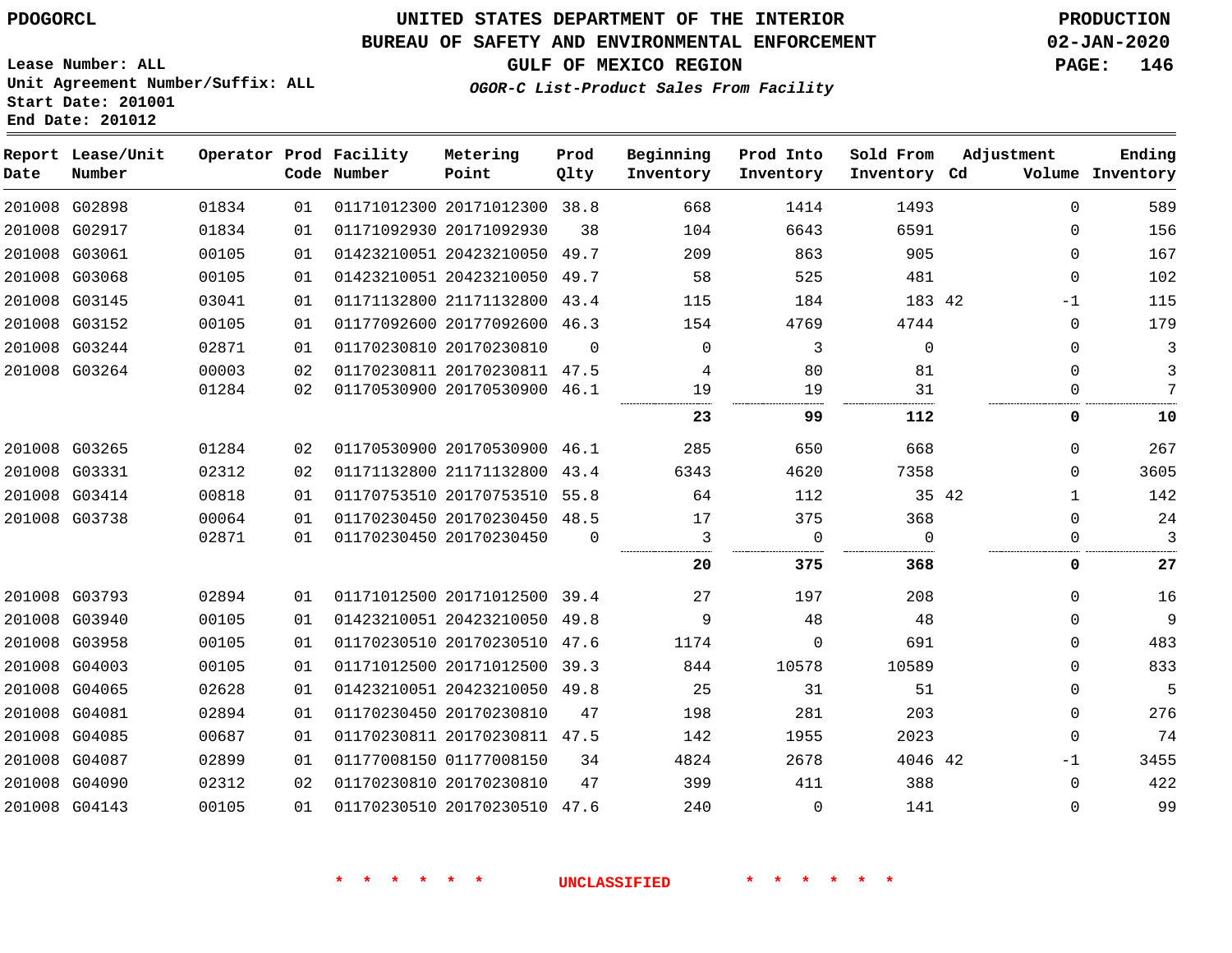**End Date: 201012**

### **UNITED STATES DEPARTMENT OF THE INTERIOR PDOGORCL PRODUCTION**

### **BUREAU OF SAFETY AND ENVIRONMENTAL ENFORCEMENT 02-JAN-2020**

**Lease Number: ALL Unit Agreement Number/Suffix: ALL Start Date: 201001**

**GULF OF MEXICO REGION PAGE: 147**

**OGOR-C List-Product Sales From Facility**

| Date | Report Lease/Unit<br>Number |                |          | Operator Prod Facility<br>Code Number | Metering<br>Point                                            | Prod<br>Qlty | Beginning<br>Inventory | Prod Into<br>Inventory | Sold From<br>Inventory Cd | Adjustment    | Ending<br>Volume Inventory |
|------|-----------------------------|----------------|----------|---------------------------------------|--------------------------------------------------------------|--------------|------------------------|------------------------|---------------------------|---------------|----------------------------|
|      | 201008 G04232               | 00105<br>00730 | 01<br>01 |                                       | 01171012500 20171012500 39.3<br>01171012500 20171012500 39.4 |              | 19<br>1370             | 263<br>18270           | 261<br>18202              | $\Omega$<br>0 | 21<br>1438                 |
|      |                             |                |          |                                       |                                                              |              | 1389                   | 18533                  | 18463                     | 0             | 1459                       |
|      | 201008 G04254               | 01834          | 01       |                                       | 01170573602 20170573602 32.8                                 |              | 190                    | 177                    | 259                       | $\Omega$      | 108                        |
|      | 201008 G04397               | 00105          | 01       |                                       | 01170230810 20170230810                                      | $\Omega$     | $\overline{0}$         | 2                      | $\Omega$                  | $\Omega$      | $\overline{c}$             |
|      | 201008 G04421               | 00105          | 01       |                                       | 01171131600 20171131600 45.6                                 |              | 543                    | 10450                  | 10123                     | $\Omega$      | 870                        |
|      | 201008 G04453               | 02589          | 01       |                                       | 01171012300 20171012300 35.2                                 |              | 662                    | 1045                   | 1271                      | $\Omega$      | 436                        |
|      | 201008 G04537               | 02589          | 01       |                                       | 01420470030 20420470030 49.8                                 |              | 1249                   | 89                     | 127                       | $\Omega$      | 1211                       |
|      | 201008 G04547               | 02628          | 01       |                                       | 01423210051 20423210050 49.8                                 |              | 37                     | 58                     | 84                        | $\Omega$      | 11                         |
|      | 201008 G04565               | 01284          | 01       |                                       | 01420390101 01420390101                                      | $\Omega$     | 1142                   | 1565                   | $\mathbf 0$               | 0             | 2707                       |
|      | 201008 G04773               | 01482          | 01       |                                       | 01170230811 20170230811 47.5                                 |              | 3                      | 23                     | 25                        | $\Omega$      | $\mathbf{1}$               |
|      | 201008 G04787               | 00687          | 01       |                                       | 01171131600 20171131600 45.6                                 |              | 168                    | 688                    | 799                       | $\Omega$      | 57                         |
|      | 201008 G04800               | 03026          | 01       |                                       | 01171132800 21171132800 43.4                                 |              | 4665                   | 2540                   | 4836                      | $\Omega$      | 2369                       |
|      | 201008 G04818               | 02894          | 01       |                                       | 01170230500 20170230500 42.8                                 |              | 3                      | 7                      | 9                         | $\Omega$      | $\mathbf{1}$               |
|      | 201008 G04996               | 02628          | 01       |                                       | 01420570060 20420570060 52.7                                 |              | 109                    | $\Omega$               | 23                        | $\Omega$      | 86                         |
|      | 201008 G05006               | 01284          | 02       |                                       | 01170230510 20170230510 47.7                                 |              | 73                     | $\mathbf 0$            | 43                        | $\Omega$      | 30                         |
|      | 201008 G05283               | 01376          | 01       |                                       | 01170231300 01170231300 40.1                                 |              | $\Omega$               | 18830                  | 18830                     | $\Omega$      | $\Omega$                   |
|      | 201008 G05286               | 03033          | 02       |                                       | 01170230810 20170230810                                      | 47           | 1292                   | 950                    | 1309                      | $\Omega$      | 933                        |
|      | 201008 G05292               | 00003          | 02       |                                       | 01170230811 20170230811 47.5                                 |              | 35                     | 466                    | 483                       | $\Omega$      | 18                         |
|      | 201008 G05299               | 00818          | 01       |                                       | 01170230500 20170230500 42.8                                 |              | 11                     | 51                     | 55                        | $\Omega$      | 7                          |
|      | 201008 G05346               | 01819          | 01       |                                       | 01170530900 20170530900 46.1                                 |              | 55                     | $\Omega$               | 55                        | $\Omega$      | $\Omega$                   |
|      | 201008 G05391               | 01819          | 01       |                                       | 01170530900 20170530900 46.1                                 |              | 198                    | 289                    | 368                       | $\Omega$      | 119                        |
|      | 201008 G05431               | 00560          | 01       |                                       | 01177062608 2017706260A 36.3                                 |              | 153                    | 14808                  | 14878                     | $\Omega$      | 83                         |
|      |                             | 02409          | 01       |                                       | 01171132800 20177052203 36.1                                 |              | $\Omega$               | 38                     | 38                        | 0             | $\Omega$                   |
|      |                             |                |          |                                       |                                                              |              | 153                    | 14846                  | 14916                     | 0             | 83                         |
|      | 201008 G05494               | 02871          | 02       | 01171132800 21171132800 43.3          |                                                              |              | 345                    | 383                    | 489 42                    | 1             | 240                        |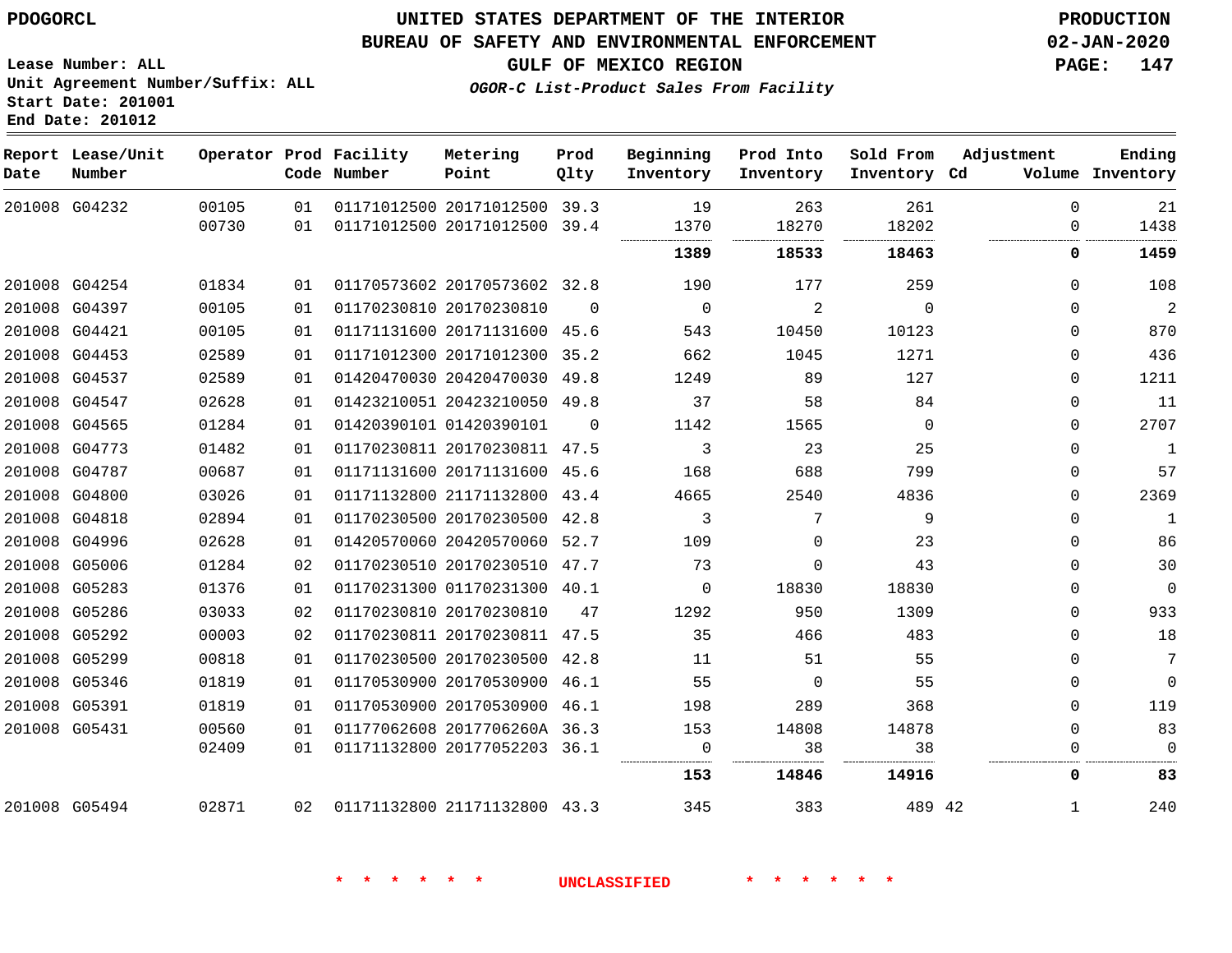### **BUREAU OF SAFETY AND ENVIRONMENTAL ENFORCEMENT 02-JAN-2020**

**Lease Number: ALL Unit Agreement Number/Suffix: ALL Start Date: 201001 End Date: 201012**

**GULF OF MEXICO REGION PAGE: 148**

**OGOR-C List-Product Sales From Facility**

| Date          | Report Lease/Unit<br>Number |       |    | Operator Prod Facility<br>Code Number | Metering<br>Point            | Prod<br>Qlty   | Beginning<br>Inventory | Prod Into<br>Inventory | Sold From<br>Inventory Cd | Adjustment   | Ending<br>Volume Inventory |
|---------------|-----------------------------|-------|----|---------------------------------------|------------------------------|----------------|------------------------|------------------------|---------------------------|--------------|----------------------------|
|               | 201008 G05504               | 00105 | 01 |                                       | 01171132800 21171132800 43.4 |                | 3126                   | 2440                   | 3736                      | $\Omega$     | 1830                       |
|               |                             |       | 01 |                                       | 01171012300 20171012300 38.8 |                | 402                    | 792                    | 864                       | $\Omega$     | 330                        |
|               |                             | 00730 | 01 |                                       | 01171132800 21171132800 43.4 |                | 1123                   | 1247<br>               | 1591                      | $\Omega$     | 779                        |
|               |                             |       |    |                                       |                              |                | 4651                   | 4479                   | 6191                      | 0            | 2939                       |
| 201008 G05505 |                             | 00078 | 02 |                                       | 01171132800 21171132800 43.4 |                | 1006                   | 649                    | 1120                      | $\Omega$     | 535                        |
| 201008 G05549 |                             | 01834 | 01 |                                       | 01171092651 20171092650 46.5 |                | 610                    | 2170                   | 2238                      | $\Omega$     | 542                        |
|               |                             | 02636 | 01 |                                       | 01171132800 21171132800 43.4 |                | 5                      | 11                     | 5                         | 0            | 11                         |
|               |                             |       |    |                                       |                              |                | 615                    | 2181                   | 2243                      | 0            | 553                        |
|               | 201008 G05602               | 01834 | 01 |                                       | 01171012500 20171012500 39.4 |                | 7                      | 1762                   | 1631 42                   | $\mathbf{1}$ | 139                        |
| 201008 G05610 |                             | 02312 | 01 |                                       | 01171012500 20171012500 39.4 |                | 18                     | 192                    | 195                       | $\Omega$     | 15                         |
|               | 201008 G05612               | 00105 | 01 |                                       | 01171012500 20171012500 39.3 |                | 611                    | 9441                   | 9309                      | $\Omega$     | 743                        |
|               | 201008 G06027               | 00105 | 01 |                                       | 01423210051 20423210050 49.7 |                | 28                     | 230                    | 213                       | $\Omega$     | 45                         |
|               | 201008 G06037               | 02899 | 01 |                                       | 01420570060 20420570060 52.7 |                | 140                    | $\Omega$               | 34                        | $\Omega$     | 106                        |
|               | 201008 G06069               | 00818 | 02 |                                       | 01423210051 20423210050 49.8 |                | 19                     | 92                     | 93                        | $\mathbf 0$  | 18                         |
|               | 201008 G06104               | 00105 | 01 |                                       | 01420390110 20420390110 53.2 |                | 61                     | $\Omega$               | 12                        | $\Omega$     | 49                         |
|               | 201008 G06105               | 02409 | 01 |                                       | 01420390110 20420390110 53.1 |                | 176                    | 3                      | 33                        | $\mathbf 0$  | 146                        |
|               | 201008 G06156               | 00818 | 02 |                                       | 01422450350 20422450350 43.1 |                | 1110                   | $\mathbf 1$            | 173                       | $\mathbf 0$  | 938                        |
|               | 201008 G06165               | 01284 | 01 |                                       | 01170230450 20170230450 48.5 |                | 45                     | 425                    | 443                       | $\mathbf 0$  | 27                         |
|               | 201008 G06166               | 00105 | 01 |                                       | 01170230450 20170230450 48.5 |                | 8                      | 57                     | 61                        | $\mathbf 0$  | 4                          |
|               | 201008 G06167               | 00105 | 01 |                                       | 01170230450 20170230450 48.5 |                | 30                     | 50                     | 56                        | $\mathbf 0$  | 24                         |
|               | 201008 G06168               | 03008 | 02 |                                       | 01170230450 20170230450 48.5 |                | 15                     | 313                    | 328                       | $\mathbf{0}$ | $\mathsf 0$                |
|               | 201008 G06180               | 00730 | 01 |                                       | 01170230450 20170230450 48.5 |                | $\mathbf{1}$           | 25                     | 24                        | $\Omega$     | $\overline{2}$             |
|               | 201008 G06668               | 00276 | 01 |                                       | 01171132000 20171132000 46.5 |                | 173                    | 2002                   | 2037                      | $\mathbf{0}$ | 138                        |
|               | 201008 G06767               | 01834 | 01 |                                       | 01171012500 20171012500 39.4 |                | 2                      | 92                     | 87                        | $\mathbf 0$  | 7                          |
|               | 201008 G07215               | 03041 | 01 |                                       | 01420390120 01420390120 53.4 |                | 80                     | 232                    | 185                       | $\mathbf 0$  | 127                        |
| 201008 G07619 |                             | 02222 | 01 |                                       | 01170530900 20170530900      | $\overline{0}$ | 16                     | $\mathbf 0$            | $\mathbf 0$               | $\Omega$     | 16                         |
|               | 201008 G07703               | 03041 | 01 |                                       | 01171132800 21171132800 43.4 |                | 2731                   | 2652                   | 3613                      | $\Omega$     | 1770                       |
|               | 201008 G07736               | 02312 | 02 |                                       | 01171132800 21171132800 43.4 |                | 669                    | 293                    | 646                       | $\mathbf{0}$ | 316                        |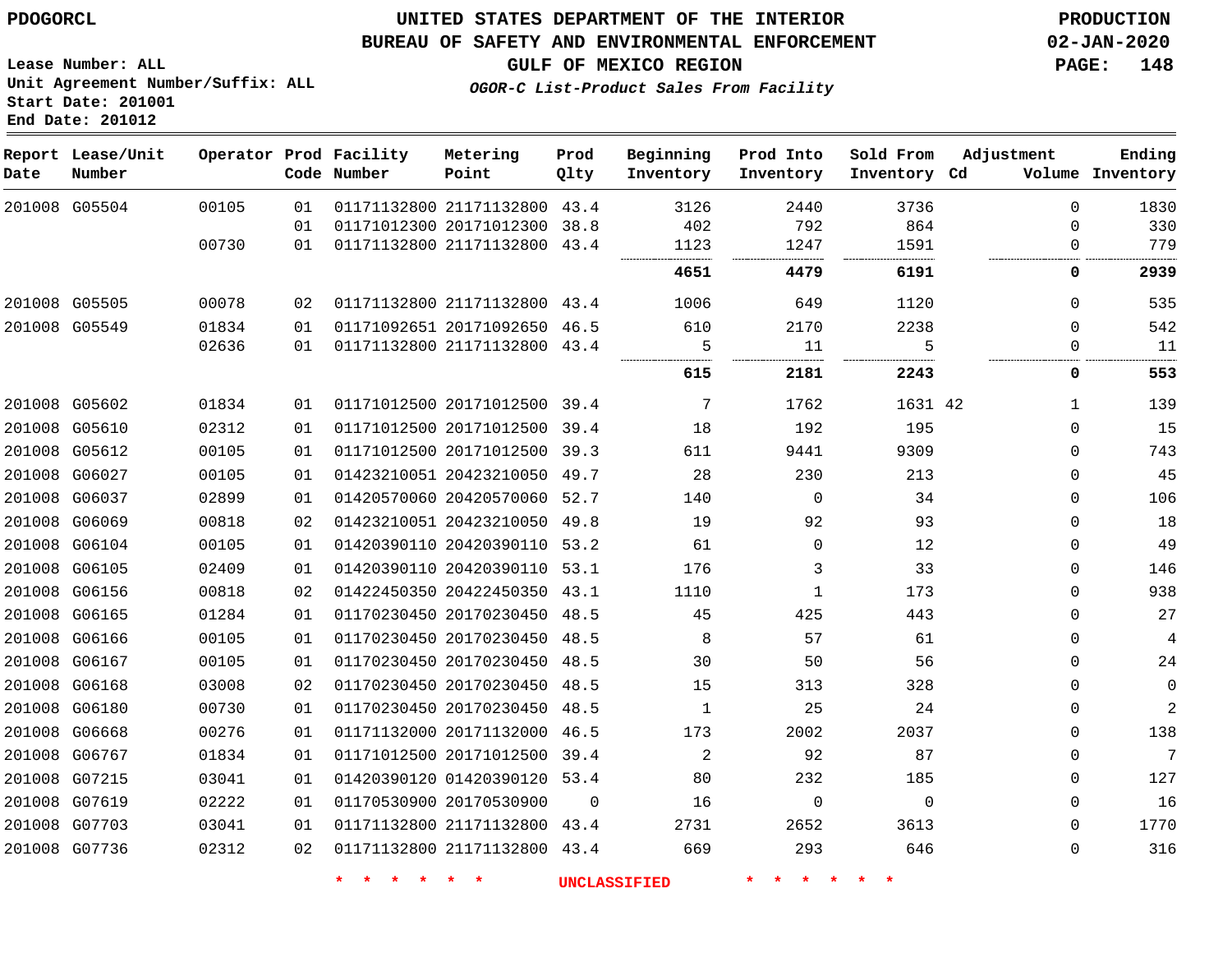G07760

**Report Lease/Unit**

**Number**

G12564

**Date**

# **UNITED STATES DEPARTMENT OF THE INTERIOR PDOGORCL PRODUCTION**

 $\Omega$ 

**Prod Qlty**

#### **BUREAU OF SAFETY AND ENVIRONMENTAL ENFORCEMENT 02-JAN-2020**

**Lease Number: ALL Unit Agreement Number/Suffix: ALL Start Date: 201001 End Date: 201012**

> 

**Operator Prod Facility**

**Code Number**

20177122950 30.3

**Metering Point**

 

**GULF OF MEXICO REGION PAGE: 149**

**Inventory Cd Volume**

**Adjustment**

  $\Omega$ 

 

**Ending**

 

 $\Omega$ 

**OGOR-C List-Product Sales From Facility**

**Beginning Inventory**

> 

    $\Omega$ 

**Sold From Inventory**

**Prod Into Inventory**

| 10          | $\Omega$  | $\Omega$     | 7        | 3        | 0        |                              | 01177258041 01177258041 | 02   | 01284 | 201008 G07802 |  |
|-------------|-----------|--------------|----------|----------|----------|------------------------------|-------------------------|------|-------|---------------|--|
| 30390       | 0         | 53707        | 49959    | 34138    |          | 01170573602 20170573602 32.8 |                         | 01   | 01834 | 201008 G07917 |  |
| 28          | $\Omega$  | 149          | 147      | 30       |          | 01423210051 20423210050 49.8 |                         | 02   | 02312 | 201008 G08120 |  |
| $\mathbf 0$ | $\Omega$  | 69           | 69       | $\Omega$ |          | 01170530900 20170530900 46.6 |                         | 01   | 02589 | 201008 G08640 |  |
| $\mathbf 0$ | $\Omega$  | 814          | 814      | 0        |          | 01170530900 20170530900 46.6 |                         | 01   | 02589 | 201008 G08641 |  |
| 20          | 0         | 29           | 27       | 22       |          | 01420390120 01420390120 53.4 |                         | 01   | 03041 | 201008 G09010 |  |
| 52          | 0         | $\Omega$     | 27       | 25       | $\Omega$ |                              | 01177058270 01177058270 | 01   | 02899 | 201008 G09500 |  |
| 4           | 7 42<br>1 |              | 4        | 6        |          | 01171132800 21171132800 43.4 |                         | 01   | 01482 | 201008 G09564 |  |
| 384         | -1        | 1173 42      | 922      | 636      |          | 01171012300 20171012300 38.8 |                         | 01   | 01819 | 201008 G09574 |  |
| 12          | 0         | 4680         | 4684     | 8        |          | 01177122950 20177122950 30.3 |                         | 01   | 01284 | 201008 G09631 |  |
| 24          |           | 101 42       | 122      | 2        |          | 01423210051 20423210050 49.8 |                         | 01   | 01819 | 201008 G10226 |  |
| 1533        | $\Omega$  | 29           | 200      | 1362     |          | 01170753850 20170753850 37.7 |                         | 01   | 00981 | 201008 G10487 |  |
| 160         | 0         | 4312         | 4246     | 226      |          | 01170230811 20170230811 47.5 |                         | 01   | 02894 | 201008 G10636 |  |
| 5036        | $\Omega$  | $\mathbf{0}$ | 2590     | 2446     | $\Omega$ |                              | 01177058270 01177058270 | 01   | 02899 | 201008 G10665 |  |
| 43          | $\Omega$  | 13317        | 13338    | 22       |          | 01177122950 20177122950 30.7 |                         | 01   | 02466 | 201008 G10794 |  |
| $\mathbf 0$ | 0         | 9109         | 9109     | $\Omega$ |          | 01177245110 2017724511G 44.6 |                         | 01   | 00162 | 201008 G10910 |  |
| 426         | $\Omega$  | 40           | 77       | 389      |          | 01420470030 20420470030 49.8 |                         | 01   | 02589 | 201008 G11243 |  |
| 3789        | $\Omega$  | 55490        | 55017    | 4262     |          | 01171132000 20171132000 46.5 |                         | 01   | 00276 | 201008 G11870 |  |
| 96          | 0         | 291          | 230      | 157      |          | 01171012300 20171012300 38.8 |                         | 01   | 00105 | 201008 G11952 |  |
| 37          | $\Omega$  | 158          | 180      | 15       |          | 01177112605 2017711260Y 32.4 |                         | 01   | 01284 | 201008 G11983 |  |
| 39          | 0         | 138          | 155      | 22       |          | 01171092651 20171092650 46.5 |                         | 02   | 03008 | 201008 G11984 |  |
| 76          | $\Omega$  | 921          | 969      | 28       |          | 01171012500 20171012500 39.4 |                         | 01   | 01482 | 201008 G12019 |  |
| 666         | $\Omega$  | 8368         | 8464     | 570      |          | 01171012500 20171012500 39.4 |                         | 01   | 01482 | 201008 G12020 |  |
| 17          | 0         | 213          | 212      | 18       |          | 01171012500 20171012500 39.4 |                         | 02   | 02312 | 201008 G12024 |  |
| 8223        | 0         | 20368        | 19733    | 8858     | 37       |                              | 01171012300 20171012300 | 01   | 02589 | 201008 G12355 |  |
| 113         | 0         | $\Omega$     | $\Omega$ | 113      | $\Omega$ |                              | 01420390101 01420390101 | 01 D | 02589 | 201008 G12497 |  |
|             |           |              |          |          |          |                              |                         |      |       |               |  |

**\* \* \* \* \* \* UNCLASSIFIED \* \* \* \* \* \***

20170230510 47.7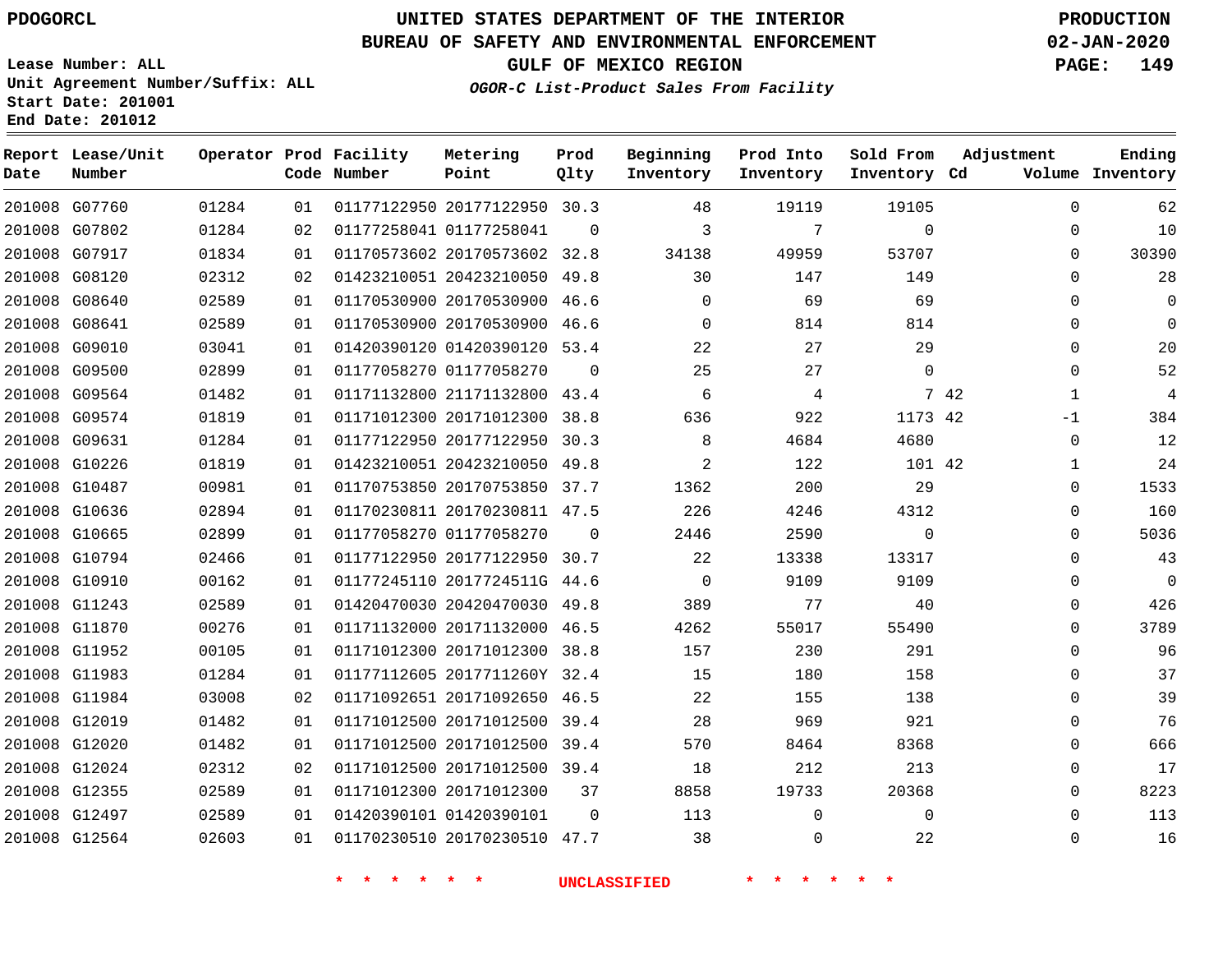**End Date: 201012**

**Report Lease/Unit**

**Number**

G12761

**Date**

G15323

# **UNITED STATES DEPARTMENT OF THE INTERIOR PDOGORCL PRODUCTION**

**Prod Qlty**

#### **BUREAU OF SAFETY AND ENVIRONMENTAL ENFORCEMENT 02-JAN-2020**

**Lease Number: ALL Unit Agreement Number/Suffix: ALL Start Date: 201001**

**Operator Prod Facility**

**Code Number**

20170230810

**Metering Point**

**OGOR-C List-Product Sales From Facility**

**Beginning Inventory**

**Sold From Inventory**

**Prod Into Inventory**

**GULF OF MEXICO REGION PAGE: 150**

**Inventory Cd Volume**

**Adjustment**

 $\Omega$   $\Omega$  $\Omega$   $\Omega$   $\Omega$  $\Omega$  $\Omega$ 

  $-1$  $\Omega$   $\Omega$  $\Omega$  $\Omega$  $\Omega$  $\Omega$  $\Omega$  $\Omega$  $\overline{0}$ -5  $\overline{0}$ 

**Ending**

| 201008 G12802 | 02200 | 01 | 01170230811 20170230811 47.5       |    | 173            | 2655           | 2727 42        | $-1$         | 100            |
|---------------|-------|----|------------------------------------|----|----------------|----------------|----------------|--------------|----------------|
| 201008 G12803 | 02409 | 01 | 01171132000 20171132000 46.5       |    | 1              | 4              | 5              | $\Omega$     | 0              |
| 201008 G12886 | 02312 | 02 | 01171012400 20171012400 48.8       |    | $\overline{0}$ | 1              | 1              | $\Omega$     | $\mathbf 0$    |
| 201008 G12906 | 01819 | 01 | 01171012300 20171012300 38.8       |    | 2412           | 4993           | 5325 42        | $\mathbf{1}$ | 2081           |
| 201008 G13576 | 03147 | 02 | 01170230810 20170230810            | 47 | 65             | 56             | 58             | 0            | 63             |
| 201008 G13825 | 00818 | 01 | 01170230450 20170230450 48.5       |    | $\mathbf{1}$   | $\overline{0}$ | $\overline{1}$ | 0            | 0              |
| 201008 G13850 | 01482 | 01 | 01170230811 20170230811 47.5       |    | 1              | 32             | 32             | $\Omega$     | 1              |
| 201008 G13937 | 02628 | 02 | 01171092651 20171092650 46.5       |    | $\sim$ 0       | 29             | 22             | $\Omega$     | $\overline{7}$ |
| 201008 G13938 | 01284 | 01 | 01171012500 20171012500 39.4       |    | 895            | 13156          | 13016          | $\Omega$     | 1035           |
| 201008 G14193 | 02409 | 01 | 01170230810 20170230810            | 47 | 551            | 343            | 557            | $\Omega$     | 337            |
| 201008 G14342 | 02200 | 01 | 01170230811 20170230811 47.5       |    | 132            | 2023           | 2079           | $\Omega$     | 76             |
| 201008 G14493 | 01834 | 01 | 01171092930 20171092930            | 38 | 13             | 854            | 847            | $\mathbf{0}$ | 20             |
| 201008 G14791 | 02451 | 01 | 01420570060 20420570060 52.7       |    | $\overline{7}$ | $\overline{0}$ | 2 4 2          | $-5$         | $\overline{0}$ |
| 201008 G14864 | 02871 | 02 | 01170230450 20170230450 53.7       |    | 809            | 8036           | 8325 42        | $\mathbf{1}$ | 521            |
| 201008 G15050 | 00105 | 01 | 01170231110 20170231110 40.6       |    | 2233           | 9857           | 10403          | $\Omega$     | 1687           |
|               |       |    | 01 01170230810 20170230810         | 47 | 8 <sup>8</sup> | $\overline{0}$ | 8              | $\Omega$     | $\overline{0}$ |
|               |       |    |                                    |    | 2241           | 9857           | 10411          | 0            | 1687           |
| 201008 G15078 | 00064 |    | 01 01170230810 20170230810 47 2973 |    |                | 647            | 524            | $\Omega$     | 3096           |
| 201008 G15110 | 02714 | 01 | 01170530900 20170530900 46.1       |    | $\sim$ 1       | $\overline{0}$ | $\overline{1}$ | 0            | $\overline{0}$ |
| 201008 G15189 | 00560 | 01 | 01171132800 21171132800 43.4       |    | 111            | 42             | 103            | $\Omega$     | 50             |
| 201008 G15239 | 03041 | 01 | 01171012500 20171012500 39.4       |    | 10             | 267            | 256            | $\Omega$     | 21             |
| 201008 G15263 | 00105 | 01 | 01171132000 20171132000 46.5       |    | 589            | 8479           | 8484           | $\Omega$     | 584            |
| 201008 G15277 | 00222 | 02 | 01171012400 20171012400 48.8       |    | 1530           | 13273          | 13275          | $\Omega$     | 1528           |
| 201008 G15299 | 02200 | 02 | 01171092651 20171092650 46.5       |    | 1213           | 3717           | 4002 42        | $\mathbf{1}$ | 929            |
| 201008 G15303 | 00105 | 01 | 01171092800 21171132800 43.4       |    | 157            | 148            | 205            | $\Omega$     | 100            |
| 201008 G15312 | 00105 |    | 01 01171092651 20171092650 46.5    |    | 3153           | 7890           | 9072           | $\Omega$     | 1971           |

20171012500 39.4

**\* \* \* \* \* \* UNCLASSIFIED \* \* \* \* \* \***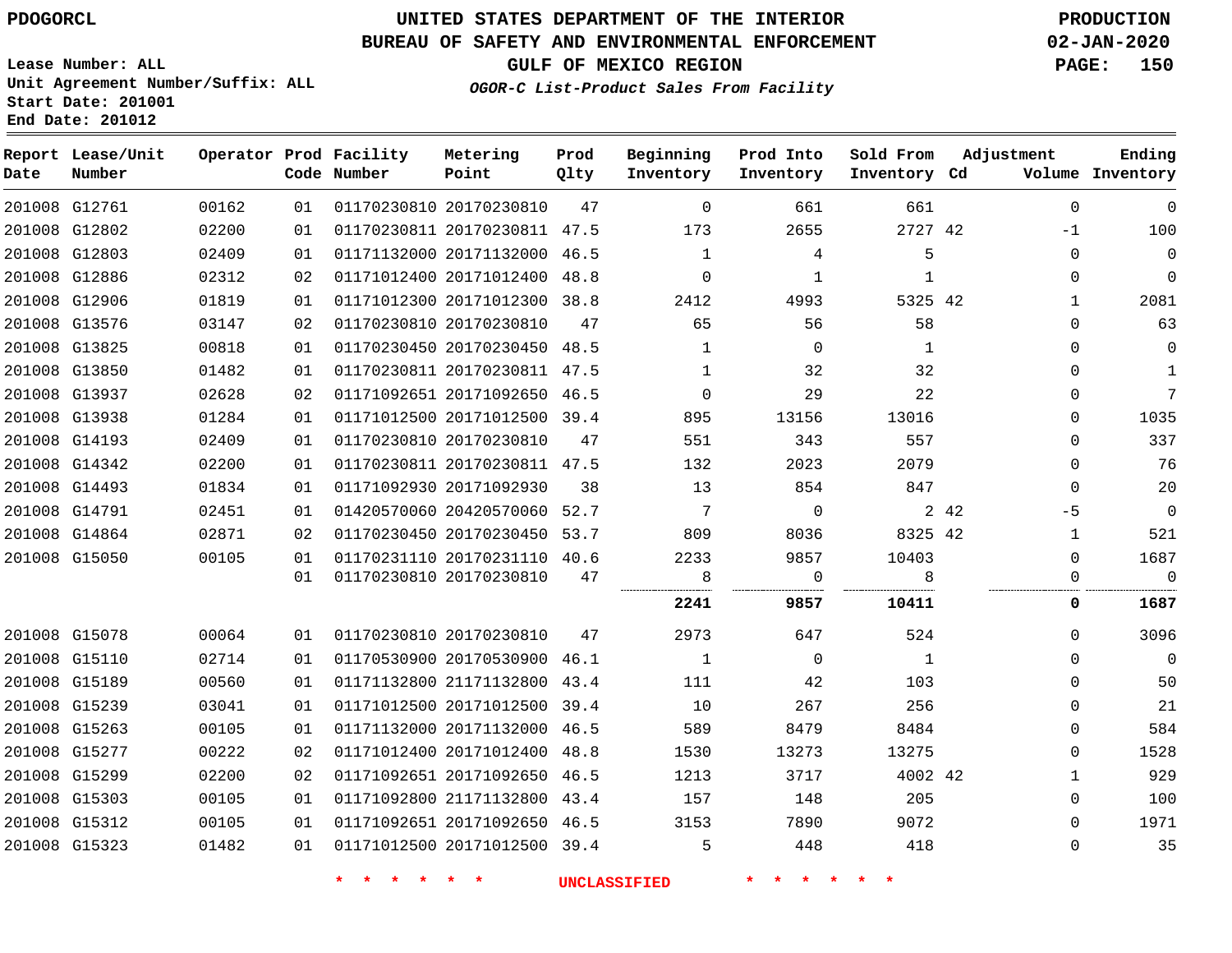**Prod**

**Metering**

#### **BUREAU OF SAFETY AND ENVIRONMENTAL ENFORCEMENT 02-JAN-2020**

**Lease Number: ALL Unit Agreement Number/Suffix: ALL Start Date: 201001**

**Operator Prod Facility**

**End Date: 201012**

**Report Lease/Unit**

**GULF OF MEXICO REGION PAGE: 151**

**Sold From Adjustment**

**Ending**

**OGOR-C List-Product Sales From Facility**

**Beginning Prod Into**

| Date | Number        |       |    | Code Number | Point                        | Qlty     | Inventory   | Inventory      | Inventory Cd |                 |              | Volume Inventory |
|------|---------------|-------|----|-------------|------------------------------|----------|-------------|----------------|--------------|-----------------|--------------|------------------|
|      | 201008 G15740 | 02893 | 02 |             | 01170230450 20170230450      | 48.5     | 739         | 7462           | 7718         |                 | $\Omega$     | 483              |
|      | 201008 G15742 | 00730 | 01 |             | 01170230450 20170230450 48.5 |          | 45          | 335            | 358          |                 | $\Omega$     | 22               |
|      | 201008 G15769 | 03041 | 01 |             | 01422450350 20422450350      | $\Omega$ | 103         | $\mathbf 0$    | $\Omega$     |                 | $\mathbf{0}$ | 103              |
|      | 201008 G16104 | 00105 | 01 |             | 01170231110 20170231110 40.6 |          | 24          | 85             | 94           |                 | $\Omega$     | 15               |
|      | 201008 G16201 | 03026 | 01 |             | 01170530900 20170530900 46.1 |          | 3           | 37             | 25           |                 | $\mathbf{0}$ | 15               |
|      | 201008 G16314 | 00818 | 01 |             | 01171012400 20171012400 48.8 |          | 316         | 2338           | 2385         |                 | $\Omega$     | 269              |
|      | 201008 G16353 | 01482 | 01 |             | 01171132000 20171132000      | 46.5     | 64          | 726            | 740          |                 | $\Omega$     | 50               |
|      | 201008 G16461 | 00105 | 01 |             | 01170753510 20170753510 55.8 |          | 1           | $\overline{0}$ | 1            |                 | $\mathbf{0}$ | $\mathbf{0}$     |
|      | 201008 G16469 | 03026 | 01 |             | 01170753510 20170753510 55.8 |          | 14          | 19             |              | 6 42            | $-1$         | 26               |
|      | 201008 G16500 | 02312 | 01 |             | 01170755200 20170755200 39.6 |          | 535         | $\mathbf 0$    | 317 32       |                 | $-125$       | 93               |
|      | 201008 G16515 | 00162 | 01 |             | 01177245110 2017724511G 44.6 |          | $\Omega$    | 7839           | 7839         |                 | $\mathbf 0$  | $\mathbf 0$      |
|      | 201008 G16575 | 00730 | 01 |             | 01608103650 20608103650      | 29.6     | 0           | 22             | 22           |                 | $\mathbf 0$  | $\Omega$         |
|      | 201008 G16890 | 00981 | 01 |             | 01170753850 20170753850      | $\Omega$ | 1815        | 260            |              | 0 <sub>09</sub> | $-38$        | 2037             |
|      | 201008 G17124 | 02871 | 02 |             | 01170230450 20170230450 48.5 |          | 5           | 47             | 52           |                 | $\mathbf 0$  | $\Omega$         |
|      | 201008 G17133 | 01482 | 01 |             | 01423210051 20423210050 49.8 |          | 10          | 27             |              | 31 42           | -1           |                  |
|      | 201008 G17190 | 02312 | 02 |             | 01170230810 20170230810      | 47       | 49          | 56             | 50           |                 | 0            | 55               |
|      | 201008 G17754 | 02025 | 01 |             | 01170230510 20170230510 47.7 |          | 1677        | 8              | 990          |                 | $\mathbf 0$  | 695              |
|      | 201008 G17789 | 00818 | 01 |             | 01170230810 20170230810      | 47       | 110         | 200            | 114          |                 | 0            | 196              |
|      | 201008 G17842 | 03026 | 01 |             | 01170230810 20170230810      | $\Omega$ | $\Omega$    | 3              | $\Omega$     |                 | $\Omega$     | 3                |
|      | 201008 G17858 | 00105 | 01 |             | 01170530900 20170530900 46.1 |          | 101         | 316            | 287          |                 | $\mathbf{0}$ | 130              |
|      | 201008 G17898 | 01963 | 01 |             | 01171131600 20171131600      | 45.6     | 21          | 253            | 253          |                 | $\Omega$     | 21               |
|      | 201008 G17912 | 02409 | 01 |             | 01171132800 20177052203 36.1 |          | $\Omega$    | 6445           | 6445         |                 | $\Omega$     | $\mathbf 0$      |
|      | 201008 G17913 | 01834 | 01 |             | 01171132800 21171132800 43.4 |          | 567         | 261            | 556          |                 | $\Omega$     | 272              |
|      | 201008 G17921 | 03026 | 01 |             | 01171012500 20177062959 25.2 |          | $\mathbf 0$ | 45284          | 45284        |                 | $\mathbf{0}$ | $\mathbf 0$      |
|      | 201008 G17942 | 00560 | 01 |             | 01177082604 20177082604 28.4 |          | $\mathbf 0$ | 9656           | 9656         |                 | $\mathbf{0}$ | $\Omega$         |
|      | 201008 G17966 | 00105 | 01 |             | 01171012300 20171012300 38.8 |          | 284         | 711            | 699          |                 | $\Omega$     | 296              |
|      | 201008 G17973 | 00730 | 01 |             | 01171012400 20171012400 48.8 |          | 2428        | 17234          | 17678        |                 | $\Omega$     | 1984             |
|      | 201008 G17977 | 02312 | 02 |             | 01171132800 21171132800 43.4 |          | 202         | $\mathbf 0$    | 202          |                 | $\mathbf{0}$ | $\mathsf 0$      |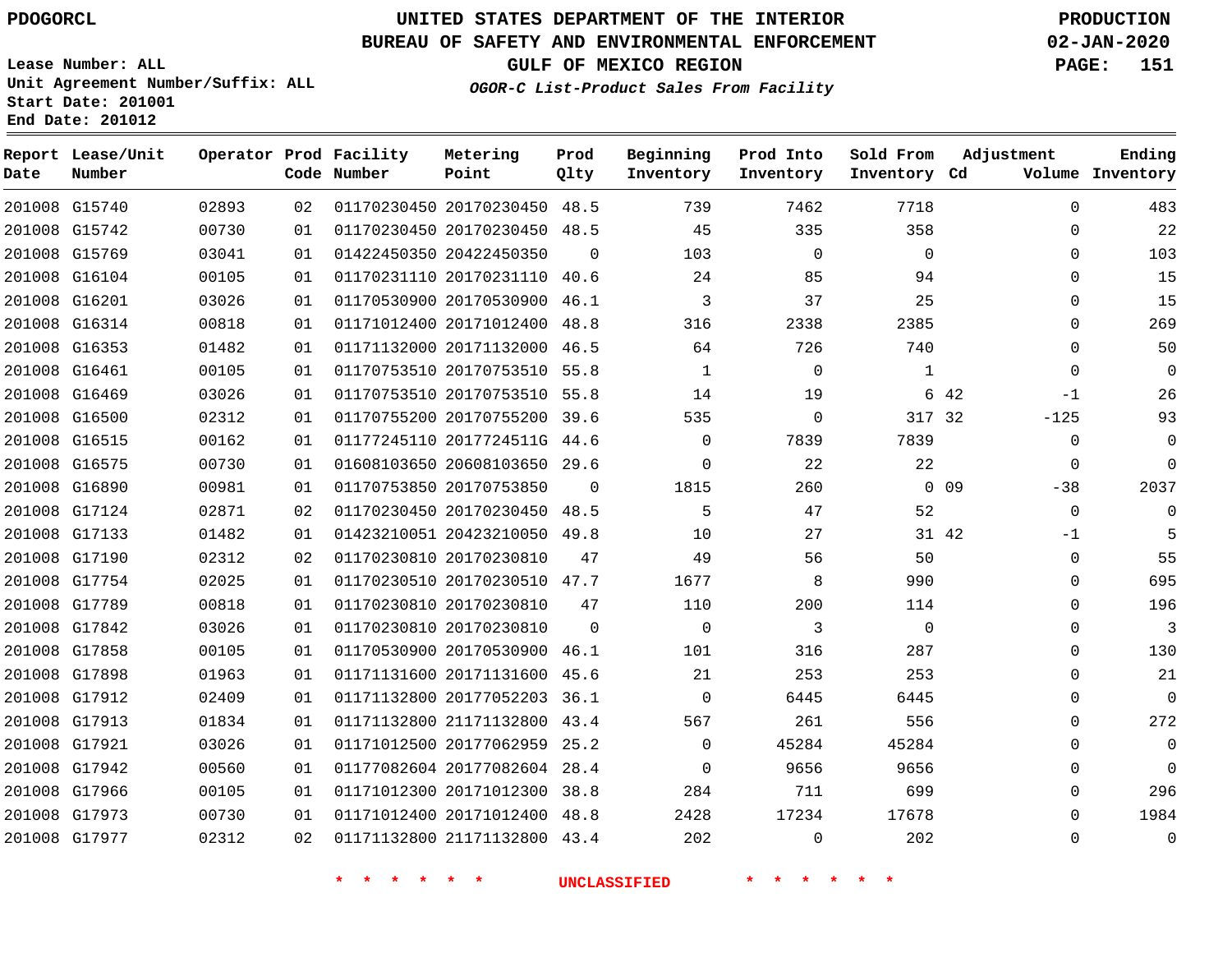G18040

**Date**

**Report Lease/Unit**

**Number**

 G21536 G21580 G21592

# **UNITED STATES DEPARTMENT OF THE INTERIOR PDOGORCL PRODUCTION**

**Prod Qlty**

#### **BUREAU OF SAFETY AND ENVIRONMENTAL ENFORCEMENT 02-JAN-2020**

**Lease Number: ALL Unit Agreement Number/Suffix: ALL Start Date: 201001 End Date: 201012**

**Operator Prod Facility**

**Code Number**

20171012500 39.4

**Metering Point**

**GULF OF MEXICO REGION PAGE: 152**

**Inventory Cd Volume**

**Adjustment**

  $\sim$ 

  $\Omega$ 

**Ending**

**OGOR-C List-Product Sales From Facility**

**Beginning Inventory**

  $\sim$ 

**Sold From Inventory**

**Prod Into Inventory**

 $\Omega$ 

| 201008 G18043 | 01103 | 01 |                         | 01171012500 20171012500 39.4 |          | $\overline{a}$ | $\Omega$ | $\overline{2}$ |        | $\Omega$ |
|---------------|-------|----|-------------------------|------------------------------|----------|----------------|----------|----------------|--------|----------|
| 201008 G18208 | 01834 | 01 | 01170573602 20170573602 |                              | 32.8     | 2201           | 0        | 2201           |        | $\Omega$ |
| 201008 G18577 | 00981 | 01 | 01170753850 20170753850 |                              | $\Omega$ | 2119           | 374      |                | 0.09   | $-45$    |
| 201008 G18863 | 02312 | 02 | 01420470030 20420470030 |                              | 48.4     | 31             | 0        | 2              |        | $\Omega$ |
| 201008 G18920 | 02200 | 02 | 01423210051 20423210050 |                              | 49.8     | 29             | 127      | 131            |        | $\Omega$ |
| 201008 G18936 | 02871 | 01 |                         | 01422450350 20422450350 43.1 |          | 5              | 0        | 1              |        | $\Omega$ |
| 201008 G19025 | 02806 | 01 | 01423210051 20423210050 |                              | 49       | 25             | 10       | 13             |        | $\Omega$ |
| 201008 G19030 | 02806 | 01 | 01423210051 20423210050 |                              | 49       | 61             | 156      | 207            |        | $\Omega$ |
| 201008 G19127 | 00818 | 01 | 01170230811 20170230811 |                              | 0        | 141            | 0        |                | $0$ 09 | $-15$    |
| 201008 G19760 | 02894 | 01 | 01171132800 21171132800 |                              | 43.4     | 10274          | 14172    | 16408          |        | $\Omega$ |
| 201008 G19832 | 02349 | 01 | 01177163600 20177163600 |                              | 40.5     | 159            | 1772     | 1772           |        | $\Omega$ |
| 201008 G20605 | 02377 | 01 | 01423550141 20423550140 |                              | 27.7     | 1311           | 13962    | 14430          |        | $\Omega$ |
| 201008 G20616 | 02312 | 02 | 01423210051 20423210050 |                              | 49.8     | 5              | 19       | 20             |        | $\Omega$ |
| 201008 G20655 | 00222 | 01 | 01170230510 20170230510 |                              | 47.7     | 365            | $\Omega$ | 214 23         |        | $-2$     |
| 201008 G20656 | 03041 | 01 |                         | 01422450350 20422450350 43.1 |          | 35             | $\Omega$ | 22             |        | $\Omega$ |
| 201008 G20660 | 00818 | 02 | 01170230450 20170230450 |                              | 48.5     | 120            | 1921     | 1916 42        |        | $-1$     |
| 201008 G21065 | 02266 | 01 | 01171131600 20171131600 |                              | 45.6     | 14             | 556      | 524            |        | $\Omega$ |
| 201008 G21070 | 00560 | 01 | 01171132800 21171132800 |                              | 42.4     | 389            | 205      | 381 42         |        | $-17$    |
| 201008 G21116 | 00818 | 02 | 01171132800 21171132800 |                              | 43.4     | 1626           | 1255     | 1934           |        | $\Omega$ |
| 201008 G21120 | 02058 | 02 | 01171012500 20171012500 |                              | 39.4     | 81             | 528      | 567            |        | $\Omega$ |
| 201008 G21378 | 01819 | 01 | 01170230811 20170230811 |                              | 47.5     | 189            | 3262     | 3327 42        |        | $-1$     |
| 201008 G21530 | 00078 | 02 | 01170230400 20170230400 |                              | 50.3     | 591            | 2230     | 2088 42        |        | 1        |
| 201008 G21532 | 02807 | 01 |                         | 01170230811 20170230811 47.5 |          | 242            | 3698     | 3800           |        | $\Omega$ |
| 201008 G21534 | 02807 | 01 |                         | 01170230811 20170230811 47.5 |          | 235            | 2740     | 2871           |        | $\Omega$ |

 01171132000 20171132000 46.5 20170230811 47.5  $\Omega$  

01170231300 40.1

**\* \* \* \* \* \* UNCLASSIFIED \* \* \* \* \* \***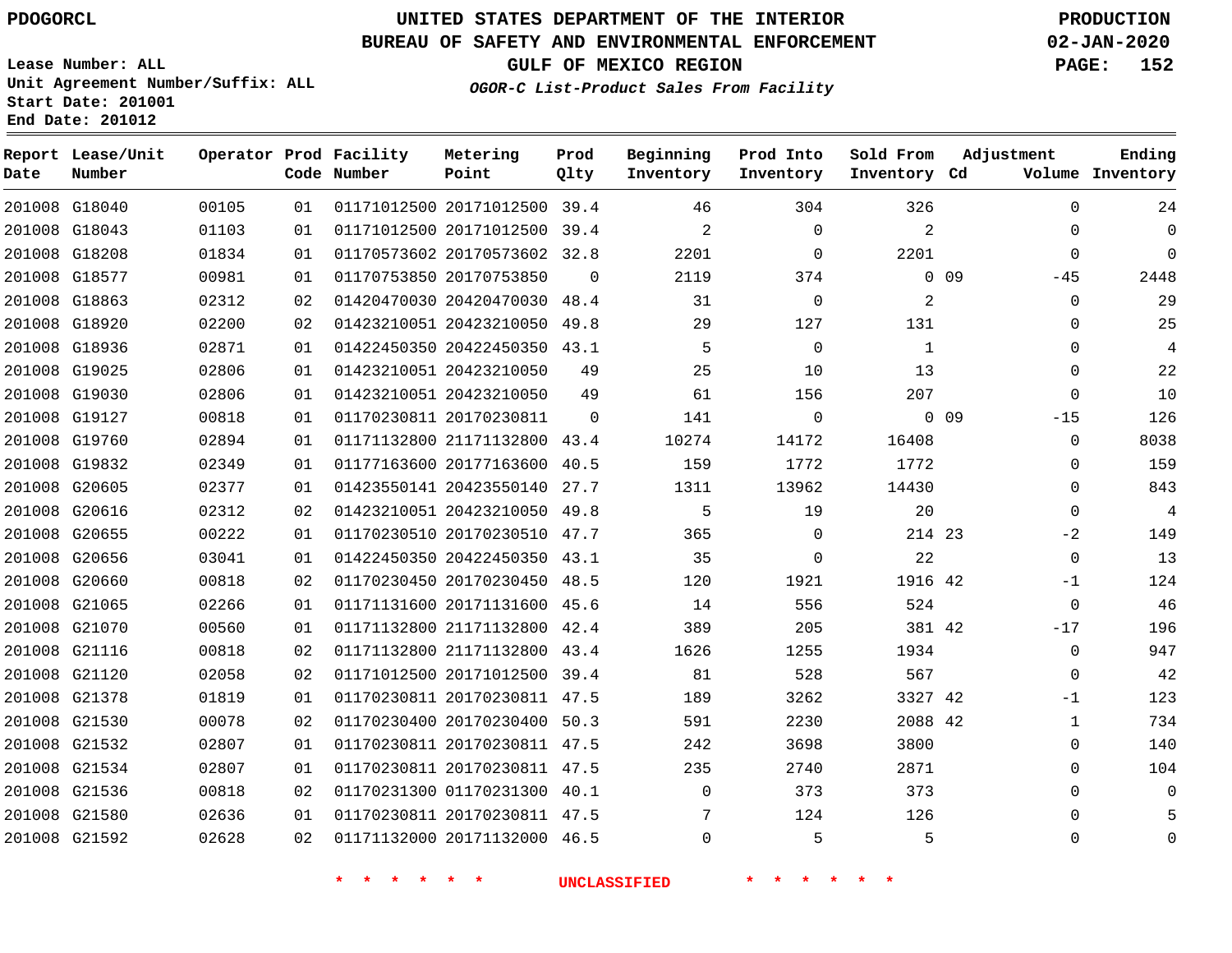G21655

**Date**

**Report Lease/Unit**

**Number**

 G22712 G22751 G22772 G22781

# **UNITED STATES DEPARTMENT OF THE INTERIOR PDOGORCL PRODUCTION**

 $\Omega$ 

**Prod Qlty**

### **BUREAU OF SAFETY AND ENVIRONMENTAL ENFORCEMENT 02-JAN-2020**

**Lease Number: ALL Unit Agreement Number/Suffix: ALL Start Date: 201001 End Date: 201012**

**Operator Prod Facility**

 

**Code Number**

21171132800

**Metering Point**

**GULF OF MEXICO REGION PAGE: 153**

**Prod Into Inventory**

**Sold From Inventory**

**Inventory Cd Volume**

**Adjustment**

 $\Omega$  $\Omega$   $\Omega$ 

 

**Ending**

**OGOR-C List-Product Sales From Facility**

**Beginning Inventory**

 $\Omega$ 

|               | 201008 G21680 | 00818 | 01 | 01171092651 20171092650 |                              | 40       | 124      | 134         | 225      |                 | $\Omega$    | 33             |
|---------------|---------------|-------|----|-------------------------|------------------------------|----------|----------|-------------|----------|-----------------|-------------|----------------|
|               | 201008 G21700 | 00105 | 01 | 01177258153 01177258153 |                              | 29       | 3663     | 4250        | 3964     |                 | $\Omega$    | 3949           |
|               | 201008 G21825 | 00981 | 01 | 01170753850 20170753850 |                              | $\Omega$ | 141      | 83          |          | 0 <sub>09</sub> | $-3$        | 221            |
|               | 201008 G21826 | 00981 | 01 | 01170753850 20170753850 |                              | $\Omega$ | 799      | 38          |          | 0.09            | $-17$       | 820            |
| 201008        | G22219        | 01482 | 01 | 01423210051 20423210050 |                              | 49.8     | 15       | 169         | 151      |                 | $\mathbf 0$ | 33             |
|               | 201008 G22236 | 00818 | 01 | 01170230450 20170230450 |                              | 48.4     | 8        | 38          |          | 44 42           | 1           | 3              |
|               | 201008 G22246 | 01284 | 02 |                         | 01423210051 20170230500 42.8 |          | 129      | 565         | 619      |                 | $\Omega$    | 75             |
|               | 201008 G22262 | 00730 | 01 | 01170230810 20170230810 |                              | 47       | 1        | $\mathbf 0$ | 1        |                 | $\Omega$    | $\mathbf 0$    |
| 201008        | G22268        | 02777 | 01 | 01170230810 2042709015I |                              | 32.3     | $\Omega$ | 2453        | 2453     |                 | $\Omega$    | $\overline{0}$ |
| 201008 G22501 |               | 00078 | 02 |                         | 01170230400 20170230400      | 50.3     | 952      | 1953        | 2262 42  |                 | $-1$        | 642            |
|               | 201008 G22505 | 02025 | 01 |                         | 01170230811 20170230811 47.4 |          | 187      | 3255        | 3319     |                 | $\Omega$    | 123            |
| 201008        | G22510        | 00162 | 01 | 01170230810 20170230810 |                              | 47       | $\Omega$ | 17409       | 17409    |                 | $\Omega$    | $\overline{0}$ |
|               | 201008 G22513 | 02579 | 02 | 01170230810 20170230810 |                              | 47       | 1660     | 2712        | 1708 42  |                 | $-1$        | 2663           |
|               | 201008 G22549 | 02222 | 01 | 01170530900 20170530900 |                              | 46.1     | 1        | 96          |          | 74 42           |             | 24             |
|               | 201008 G22582 | 01834 | 01 | 01170530900 20170530900 |                              | 46.1     | 104      | 792         | 570      |                 | $\Omega$    | 326            |
| 201008        | G22587        | 02200 | 02 | 01171132000 20171132000 |                              | 46.5     | 12       | 117         | 121      |                 | $\Omega$    | 8              |
| 201008        | G22605        | 01834 | 01 | 01171132800 21171132800 |                              | 43.4     | 254      | 223         | 320      |                 | $\Omega$    | 157            |
| 201008 G22607 |               | 02899 | 01 | 01170230810 20170230810 |                              | 47       | 21       | $\Omega$    | 21       |                 | $\Omega$    | $\Omega$       |
| 201008        | G22613        | 02655 | 02 | 01171132800 21171132800 |                              | 43.4     | 99       | 144         | 165      |                 | $\Omega$    | 78             |
| 201008        | G22616        | 02899 | 01 | 01171131600 20171131600 |                              | 45.6     | 2        | 11          |          | 11 42           | $-1$        |                |
| 201008 G22621 |               | 01834 | 01 |                         | 01171132800 21171132800      | 43.4     | 14386    | 9943        | 16330 42 |                 | 1           | 8000           |
|               | 201008 G22660 | 02058 | 02 | 01171012310 20171012310 |                              | 47.1     | 342      | 967         | 1238     |                 | 0           | 71             |
| 201008 G22699 |               | 00064 | 01 |                         | 01171012500 20171012500      | 39.4     | 7        | 8           |          | 15 42           |             | 1              |

 20171012500 39.4 20171012500 39.4 20170513800 27.3 01170754751 35.1

**\* \* \* \* \* \* UNCLASSIFIED \* \* \* \* \* \***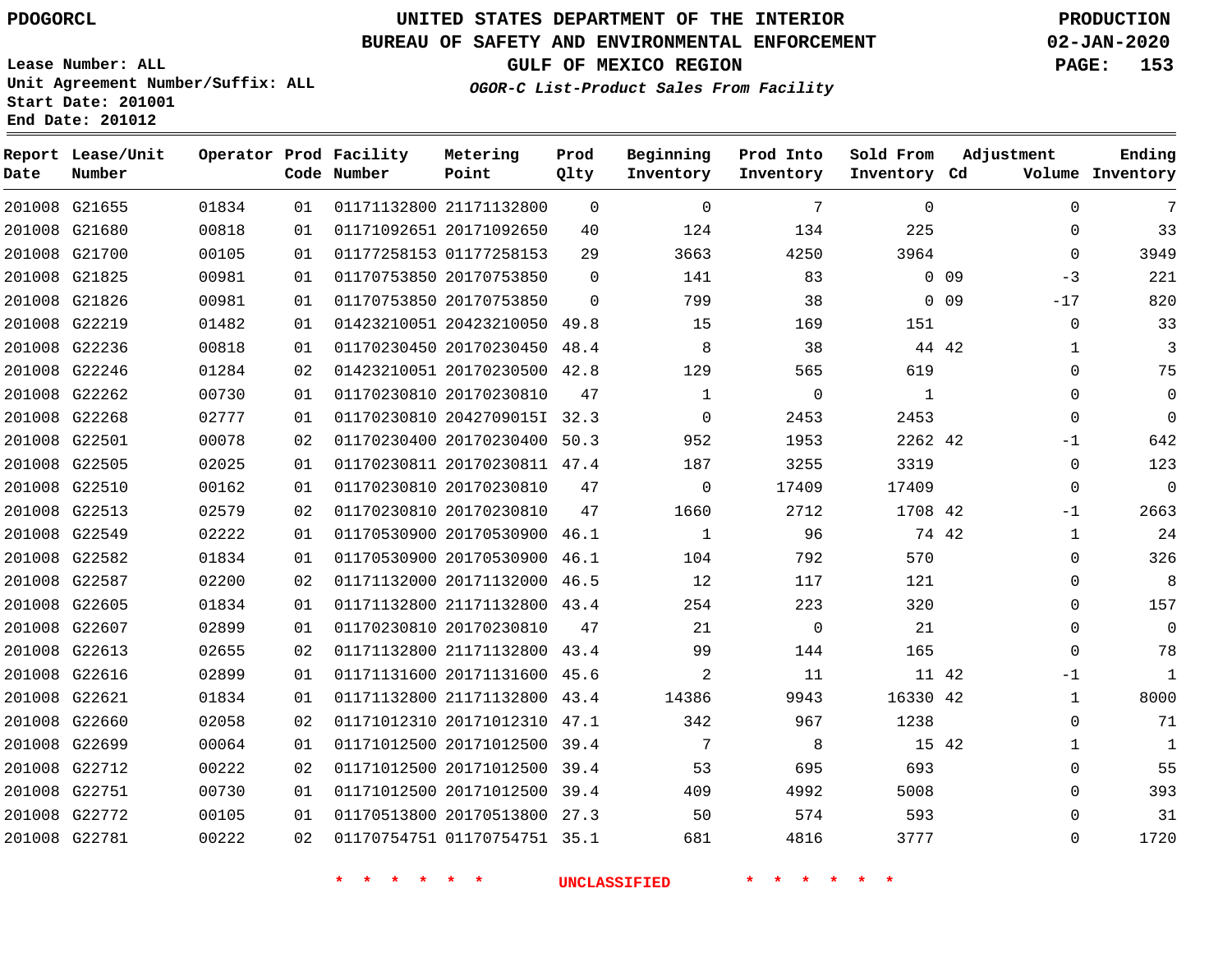**End Date: 201012**

### **UNITED STATES DEPARTMENT OF THE INTERIOR PDOGORCL PRODUCTION**

### **BUREAU OF SAFETY AND ENVIRONMENTAL ENFORCEMENT 02-JAN-2020**

**Lease Number: ALL Unit Agreement Number/Suffix: ALL Start Date: 201001**

**GULF OF MEXICO REGION PAGE: 154**

**OGOR-C List-Product Sales From Facility**

| Date | Report Lease/Unit<br>Number |       |    | Operator Prod Facility<br>Code Number | Metering<br>Point            | Prod<br>Qlty | Beginning<br>Inventory | Prod Into<br>Inventory | Sold From<br>Inventory Cd | Adjustment        | Ending<br>Volume Inventory  |
|------|-----------------------------|-------|----|---------------------------------------|------------------------------|--------------|------------------------|------------------------|---------------------------|-------------------|-----------------------------|
|      | 201008 G22792               | 00222 | 02 |                                       | 01177258041 01177258041      | $\Omega$     | 783                    | 83                     | $\Omega$                  |                   | $\mathbf{0}$<br>866         |
|      |                             | 02714 | 01 |                                       | 01177258151 01177258151      | $\mathbf 0$  | 141                    | $\Omega$               | ∩                         |                   | 141<br>$\Omega$             |
|      |                             |       |    |                                       |                              |              | 924                    | 83                     | 0                         |                   | 0<br>1007                   |
|      | 201008 G22840               | 00730 | 01 |                                       | 01608103650 20608103650 29.4 |              | 12                     | 1546                   | 1548 42                   |                   | 11<br>$\mathbf{1}$          |
|      | 201008 G23125               | 02312 | 02 |                                       | 01420470030 20420470030      | $\Omega$     | 3                      | 0                      | $\mathbf 0$               |                   | $\mathbf{0}$<br>3           |
|      | 201008 G23166               | 00818 | 01 |                                       | 01423210051 20423210050 49.8 |              | 41                     | $\Omega$               | 41                        |                   | $\mathbf{0}$<br>$\mathbf 0$ |
|      | 201008 G23180               | 03033 | 02 |                                       | 01423210051 20423210050      | 49.8         | 39                     | 169                    | 175                       |                   | 33<br>0                     |
|      | 201008 G23181               | 01963 | 01 |                                       | 01423210051 20423210050 49.8 |              | 109                    | 234                    | 230                       |                   | 113<br>0                    |
|      | 201008 G23193               | 02579 | 02 |                                       | 01170230510 20170230510 47.7 |              | 9                      | $\mathbf 0$            | 9                         |                   | $\Omega$<br>$\mathbf 0$     |
|      | 201008 G23199               | 00818 | 02 |                                       | 01170230450 20170230450 48.5 |              | 38                     | 165                    | 193 42                    |                   | 1<br>11                     |
|      | 201008 G23473               | 00981 | 01 |                                       | 01170753850 20170753850      | 37.7         | 1333                   | 170                    | 28                        |                   | 1475<br>0                   |
|      | 201008 G23480               | 00981 | 01 |                                       | 01170753850 20170753850 37.7 |              | 4497                   | 620                    | 95                        |                   | 5022<br>$\mathbf{0}$        |
|      | 201008 G23528               | 00981 | 01 |                                       | 01170753850 20170753850 37.7 |              | 1412                   | 172                    | 30                        |                   | 1554<br>$\mathbf{0}$        |
|      | 201008 G23529               | 00981 | 01 |                                       | 01170753850 20170753850 37.7 |              | 1462                   | 330                    | 31                        |                   | 1761<br>0                   |
|      | 201008 G23730               | 01978 | 02 |                                       | 01170230810 20170230811 47.5 |              | 27                     | 433                    | 444                       |                   | 16<br>0                     |
|      | 201008 G23735               | 00162 | 01 |                                       | 01170230810 20170230810      | 47           | $\mathbf 0$            | 327                    | 327                       |                   | $\mathsf{O}\xspace$<br>0    |
|      | 201008 G23736               | 02312 | 02 |                                       | 01170230810 20170230810      | 47           | 86                     | 105                    | 88                        |                   | 103<br>$\mathbf{0}$         |
|      | 201008 G23748               | 02312 | 02 |                                       | 01170230810 20170230810      | 47           | 19                     | 83                     | 21                        |                   | 81<br>$\mathbf{0}$          |
|      | 201008 G23754               | 02222 | 01 |                                       | 01170230811 20170230811 47.5 |              | 13                     | 220                    | 224 42                    | -1                | 8                           |
|      | 201008 G23820               | 02899 | 01 |                                       | 01177058270 01177058270      | $\Omega$     | 797                    | 828                    | $\mathbf 0$               |                   | 0<br>1625                   |
|      | 201008 G23851               | 02503 | 02 |                                       | 01171012400 20171012400      | 48.8         | 2833                   | 46210                  | 43724                     |                   | 5319<br>$\mathbf{0}$        |
|      | 201008 G23853               | 02266 | 01 |                                       | 01171012310 20171012310 47.2 |              | $\mathbf{1}$           | 307                    | 286                       |                   | 22<br>$\mathbf{0}$          |
|      | 201008 G23956               | 02807 | 01 |                                       | 01170753510 20170753510 55.8 |              | 337                    | 1544                   | 372                       |                   | 1509<br>0                   |
|      | 201008 G24330               | 02566 | 01 |                                       | 01427038270 01427038270      | $\mathbf 0$  | 13                     | 84                     | $\mathbf 0$               |                   | 97<br>0                     |
|      | 201008 G24425               | 02312 | 02 |                                       | 01170230810 20170230810      | 47           | 223                    | 83                     | 225                       |                   | 81<br>0                     |
|      | 201008 G24429               | 02312 | 02 |                                       | 01170230810 20170230810      | 47           | 969                    | 247                    | 974                       |                   | 242<br>$\mathbf{0}$         |
|      | 201008 G24700               | 02312 | 02 |                                       | 01170230811 20170230811 47.5 |              | 1                      | 15                     | 15                        |                   | $\Omega$<br>1               |
|      | 201008 G24710               | 02025 | 01 |                                       | 01170230811 20170230811 47.5 |              | 347                    | 5619                   |                           | $0$ 09<br>$-5754$ | 212                         |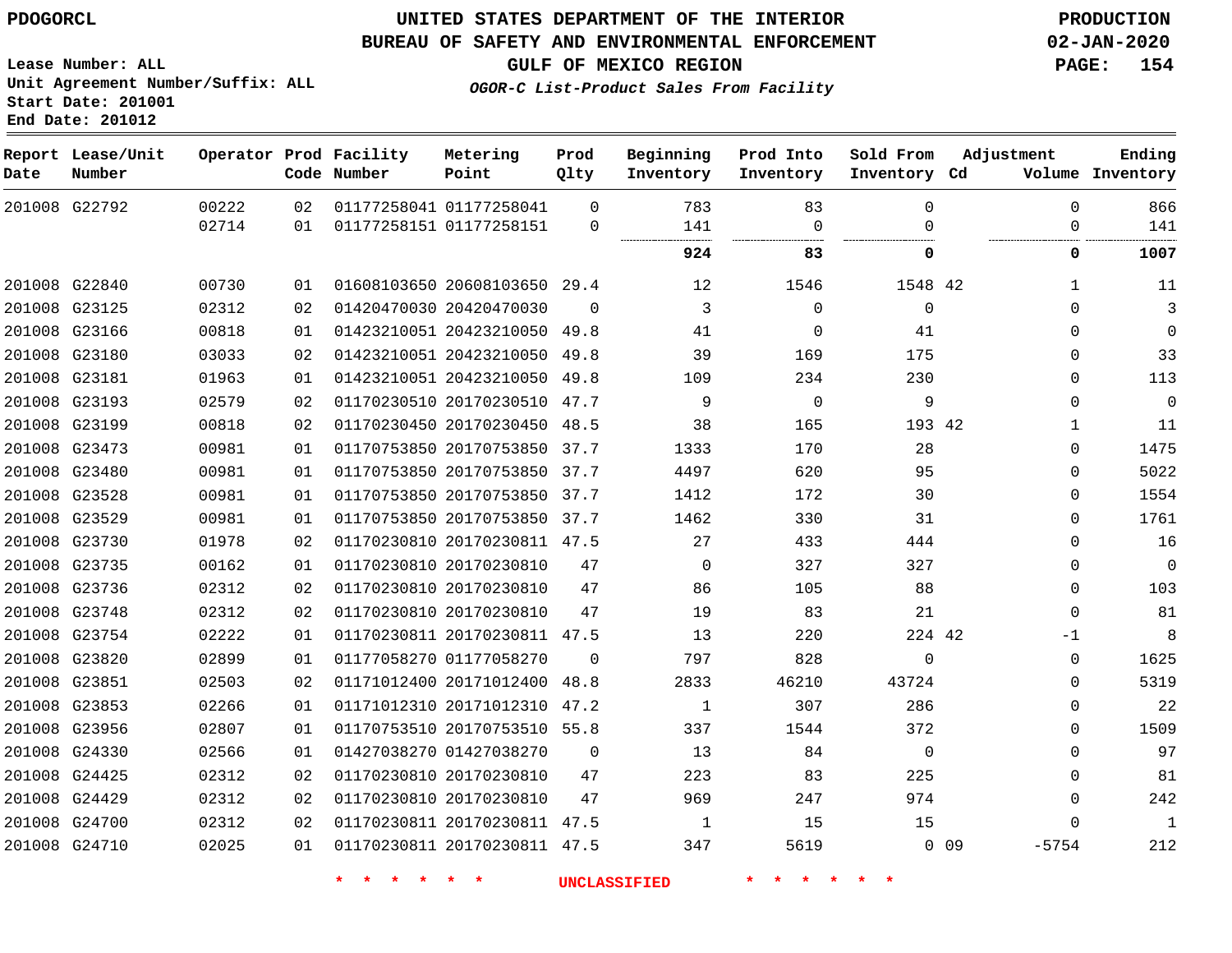### **BUREAU OF SAFETY AND ENVIRONMENTAL ENFORCEMENT 02-JAN-2020**

**Lease Number: ALL Unit Agreement Number/Suffix: ALL Start Date: 201001 End Date: 201012**

**GULF OF MEXICO REGION PAGE: 155**

**OGOR-C List-Product Sales From Facility**

| Date | Report Lease/Unit<br>Number |       |    | Operator Prod Facility<br>Code Number | Metering<br>Point            | Prod<br>Qlty | Beginning<br>Inventory | Prod Into<br>Inventory | Sold From<br>Inventory Cd | Adjustment   | Ending<br>Volume Inventory |
|------|-----------------------------|-------|----|---------------------------------------|------------------------------|--------------|------------------------|------------------------|---------------------------|--------------|----------------------------|
|      | 201008 G24718               | 02579 | 02 |                                       | 01170230810 20170230810      | 47           | 266                    | 249                    | 270                       | $\mathbf 0$  | 245                        |
|      | 201008 G24729               | 02579 | 02 |                                       | 01170230510 20170230510 47.7 |              | 210                    | $\mathbf 0$            | 119 42                    | -1           | 90                         |
|      | 201008 G24730               | 00818 | 01 |                                       | 01170230500 20170230500 42.7 |              | 574                    | 3644                   | 3728 42                   | -1           | 489                        |
|      | 201008 G24766               | 02628 | 01 |                                       | 01170530900 20170530900 46.1 |              | $\mathbf 0$            | 5                      | 3                         | $\mathbf{0}$ | 2                          |
|      | 201008 G24767               | 02628 | 01 |                                       | 01170530900 20170530900 46.1 |              | 199                    | 218                    | 329                       | $\mathbf 0$  | 88                         |
|      | 201008 G24786               | 01819 | 01 |                                       | 01170230811 20170230811 47.5 |              | 1                      | 23                     | 22 42                     | -1           | 1                          |
|      | 201008 G24791               | 02989 | 01 |                                       | 01171131600 20171131600 43.3 |              | 93                     | 957                    | 970                       | $\mathbf{0}$ | 80                         |
|      | 201008 G24873               | 00222 | 02 |                                       | 01171012400 20171012400 48.8 |              | 11                     | 159                    | 152                       | 0            | 18                         |
|      | 201008 G24874               | 02058 | 02 |                                       | 01171012400 20171012400 48.8 |              | $\overline{a}$         | 30                     | 29                        | $\mathbf 0$  | 3                          |
|      | 201008 G24878               | 02628 | 02 |                                       | 01171092651 20171092650 46.5 |              | 195                    | 137                    | 299                       | $\mathbf 0$  | 33                         |
|      | 201008 G24883               | 03056 | 02 |                                       | 01171092651 20171092650 48.9 |              | $\Omega$               | 636                    | 705 47                    | 332          | 263                        |
|      | 201008 G24889               | 02579 | 02 |                                       | 01171012500 20171012500 39.4 |              | 586                    | 367                    | 923 42                    | $-1$         | 29                         |
|      | 201008 G24898               | 02807 | 01 |                                       | 01171012400 20171012400 48.8 |              | 1787                   | 6309                   | 7370                      | 0            | 726                        |
|      |                             |       | 01 |                                       | 01171012300 20171012300 38.8 |              | 1556                   | 1011                   | 2146                      | $\mathbf{0}$ | 421                        |
|      |                             |       |    |                                       |                              |              | 3343                   | 7320                   | 9516                      | 0            | 1147                       |
|      | 201008 G24922               | 01834 | 01 |                                       | 01171132800 21171132800 43.3 |              | 4596                   | 17                     | 3101                      | $\mathbf{0}$ | 1512                       |
|      | 201008 G24924               | 01834 | 01 |                                       | 01171132800 21171132800 43.4 |              | 2465                   | 2665                   | 3443                      | $\Omega$     | 1687                       |
|      | 201008 G24979               | 02989 | 01 |                                       | 01171092651 20171092650 46.5 |              | 150                    | 284                    | 364 42                    | 1            | 71                         |
|      | 201008 G24990               | 01284 | 01 |                                       | 01608103650 20608103650 29.4 |              | 37                     | 3889                   | 3899                      | $\Omega$     | 27                         |
|      | 201008 G25007               | 03008 | 02 |                                       | 01177198271 01177198271      | $\Omega$     | 24                     | $\mathbf 0$            | $\mathbf 0$               | $\mathbf{0}$ | 24                         |
|      | 201008 G25008               | 02777 | 01 |                                       | 01170753510 20170753510 50.8 |              | 40                     | 101                    | 28                        | $\Omega$     | 113                        |
|      | 201008 G25514               | 02813 | 02 |                                       | 01423210051 20423210050 49.8 |              | 25                     | 132                    | 132                       | 0            | 25                         |
|      | 201008 G25515               | 02813 | 02 |                                       | 01423210051 20423210050 49.8 |              | 200                    | 981                    | 991                       | $\Omega$     | 190                        |
|      | 201008 G25524               | 00818 | 02 |                                       | 01170230450 20170230450 48.5 |              | 140                    | 1843                   | 1864                      | $\mathbf{0}$ | 119                        |
|      | 201008 G25536               | 02466 | 01 |                                       | 01420390101 01420390101      | $\Omega$     | 2941                   | 924                    | $\mathbf{0}$              | 0            | 3865                       |
|      | 201008 G25540               | 02409 | 01 |                                       | 01420390101 01420390101      | $\Omega$     | 8658                   | 14481                  | $\Omega$                  | $\Omega$     | 23139                      |
|      | 201008 G25561               | 02058 | 02 |                                       | 01170230450 20170230450 48.5 |              | 1769                   | 15967                  | 16702                     | $\Omega$     | 1034                       |
|      | 201008 G25579               | 00818 | 02 |                                       | 01170230810 20170230810      | 47           | 376                    | 164                    | 379                       | 0            | 161                        |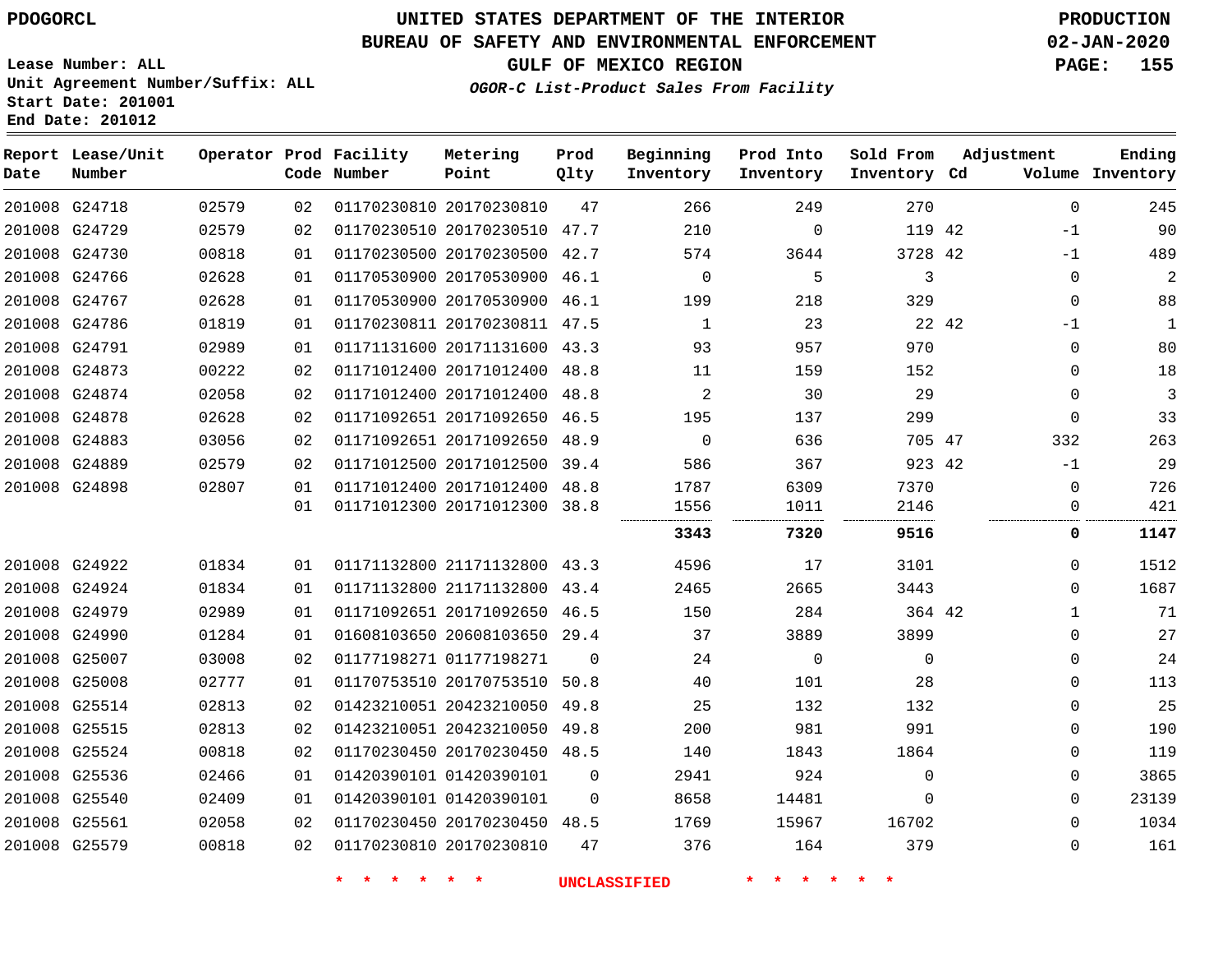**Report Lease/Unit**

**Date**

# **UNITED STATES DEPARTMENT OF THE INTERIOR PDOGORCL PRODUCTION**

**Prod**

**Metering**

#### **BUREAU OF SAFETY AND ENVIRONMENTAL ENFORCEMENT 02-JAN-2020**

**Lease Number: ALL Unit Agreement Number/Suffix: ALL Start Date: 201001 End Date: 201012**

**Operator Prod Facility**

**OGOR-C List-Product Sales From Facility**

**Beginning**

**Prod Into**

**Sold From**

**Adjustment**

**GULF OF MEXICO REGION PAGE: 156**

**Ending**

| Number |       |    | Code Number | Point                        | Qlty     | Inventory    | Inventory   | Inventory Cd |      |              | Volume Inventory |
|--------|-------|----|-------------|------------------------------|----------|--------------|-------------|--------------|------|--------------|------------------|
| G25605 | 00818 | 01 |             | 01170230810 20170230810      | 47       | 35           | 4           | 35           |      | $\mathbf 0$  | 4                |
| G25606 | 02025 | 01 |             | 01170230810 20170230810      | 47       | 1020         | 1056        | 1039         |      | 0            | 1037             |
| G25872 | 02025 | 01 |             | 01170230811 20170230811 47.4 |          | 163          | 2210        | 2290         |      | 0            | 83               |
| G25937 | 03075 | 02 |             | 01170230810 20170230810      | 47       | 8385         | 10127       | 8567 42      |      | $\mathbf{1}$ | 9946             |
| G25944 | 02266 | 01 |             | 01171131600 20171131600 45.6 |          | 72           | 645         | 663          |      | $\mathbf 0$  | 54               |
| G25965 | 02899 | 01 |             | 01171132800 21171132800 43.4 |          | 126          | 74          | 134          |      | $\mathbf 0$  | 66               |
| G26001 | 02628 | 02 |             | 01171132800 21171132800      | 43.4     | 3522         | 3174        | 4494         |      | $\mathbf 0$  | 2202             |
| G26023 | 02579 | 02 |             | 01171012500 20171012500 39.4 |          | 81           | 1216        | 1201         |      | $\Omega$     | 96               |
| G26032 | 03056 | 01 |             | 01171012300 20171012300 39.7 |          | 496          | 202         | 614          |      | $\mathbf 0$  | 84               |
| G26040 | 00560 | 01 |             | 01171132800 21171132800 43.4 |          | 136          | 99          | 157 42       |      | $-1$         | 77               |
| G26074 | 01284 | 01 |             | 01177122950 20177122950      | 30.3     | 75           | 30059       | 30037        |      | 0            | 97               |
| G26146 | 01586 | 01 |             | 01177258152 01177258152 32.3 |          | 1310         | 1424        | 1372         |      | $\Omega$     | 1362             |
| G26281 | 02528 | 02 |             | 01170753850 20170753850 37.2 |          | 2196         | $\mathbf 0$ | 46           |      | $\mathbf 0$  | 2150             |
| G26451 | 02579 | 02 |             | 01423210051 20423210050 49.8 |          | 681          | 3902        | 3827         |      | $\Omega$     | 756              |
| G26480 | 01978 | 02 |             | 01423210051 20423210050 49.8 |          | 263          | 1860        | 1830         |      | $\mathbf 0$  | 293              |
| G27070 | 00064 | 01 |             | 01170230811 20170230811 47.5 |          | 313          | 5334        | 5446         |      | 0            | 201              |
| G27072 | 02899 | 01 |             | 01171132800 21171132800 43.4 |          | 1990         | 1502        | 2344         |      | $\mathbf 0$  | 1148             |
| G27100 | 01978 | 02 |             | 01171012310 20171012310      | 47.2     | 78           | 1353        | 1331         |      | $\Omega$     | 100              |
| G27121 | 02312 | 02 |             | 01171012400 20171012400      | 48.8     | 284          | 3002        | 2940         |      | $\mathbf 0$  | 346              |
| G27169 | 01284 | 01 |             | 01171012500 20171012500      | 39.4     | 1301         | 14586       | 14739        |      | 0            | 1148             |
| G27173 | 00105 | 01 |             | 01170513800 20170513800 27.3 |          | 2405         | 39641       | 39896        |      | $\mathbf 0$  | 2150             |
| G27194 | 01586 | 01 |             | 01177258152 01177258152 32.3 |          | 27           | 1           | 14           |      | $\mathbf 0$  | 14               |
| G27215 | 01586 | 02 |             | 01177288152 01177288152      | $\Omega$ | 9            | 18          |              | 0.42 | $-1$         | 26               |
| G27789 | 01284 | 01 |             | 01170530900 20170530900 46.1 |          | 1718         | 3342        | 3686         |      | 0            | 1374             |
| G27831 | 02795 | 02 |             | 01170530900 20170530900 46.1 |          | 123          | 323         | 313          |      | $\Omega$     | 133              |
| G27834 | 00222 | 01 |             | 01171132000 20171132000      | 46.5     | $\mathbf{1}$ | 0           | $\mathbf{1}$ |      | $\mathbf 0$  | 0                |
| G27851 | 02628 | 02 |             | 01171132000 20171132000 46.5 |          | $\mathbf{1}$ | 6           | 6            |      | $\Omega$     | $\mathbf{1}$     |
| G27927 | 02503 | 02 |             | 01171092651 20171092650 46.5 |          | 10380        | 32729       | 34933        |      | $\mathbf 0$  | 8176             |
|        |       |    |             |                              |          |              |             |              |      |              |                  |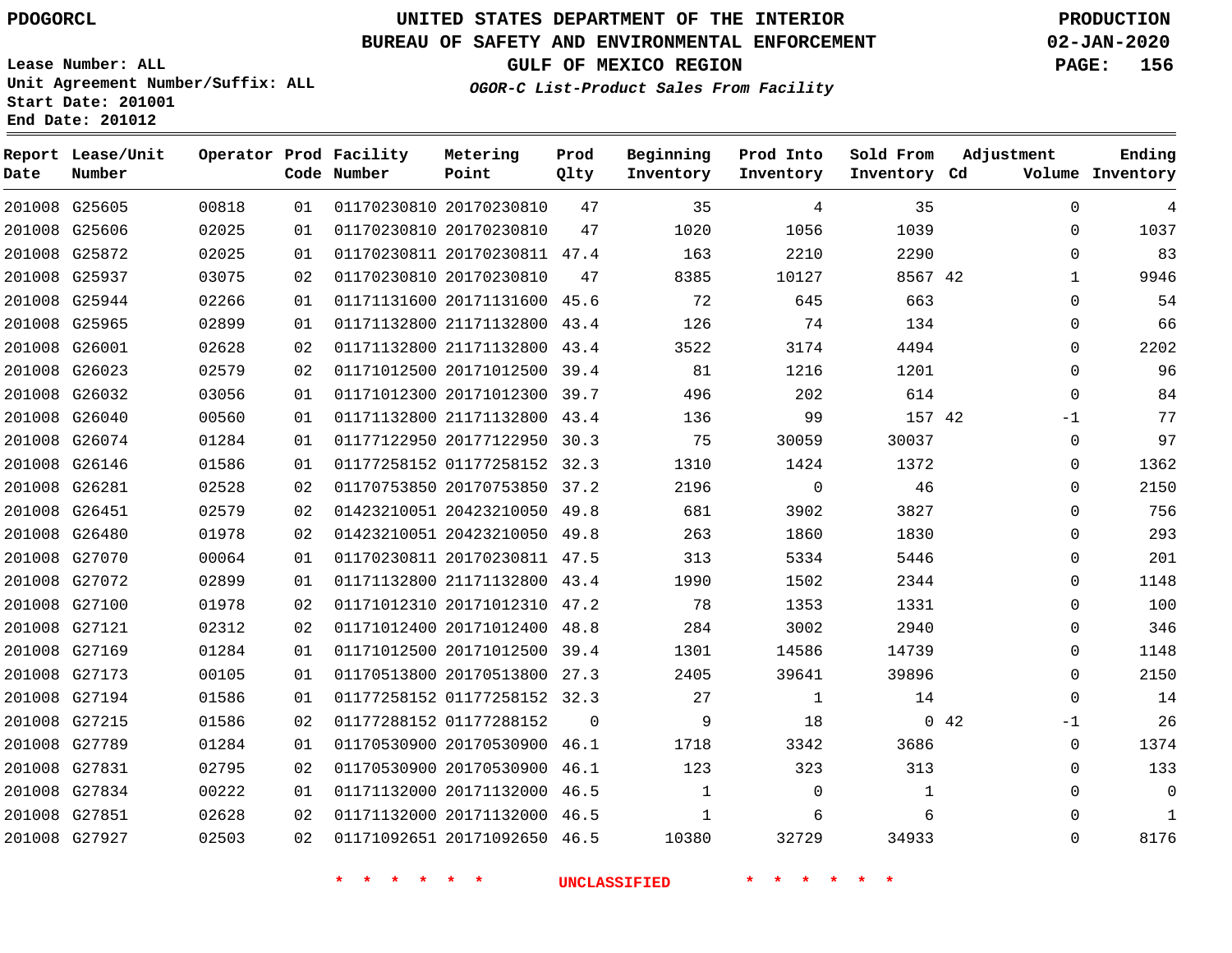#### **BUREAU OF SAFETY AND ENVIRONMENTAL ENFORCEMENT 02-JAN-2020**

**Lease Number: ALL Unit Agreement Number/Suffix: ALL Start Date: 201001**

**End Date: 201012**

**GULF OF MEXICO REGION PAGE: 157**

**OGOR-C List-Product Sales From Facility**

| Date   | Report Lease/Unit<br>Number |       |    | Operator Prod Facility<br>Code Number | Metering<br>Point            | Prod<br>Qlty | Beginning<br>Inventory | Prod Into<br>Inventory | Sold From<br>Inventory Cd | Adjustment | Ending<br>Volume Inventory |
|--------|-----------------------------|-------|----|---------------------------------------|------------------------------|--------------|------------------------|------------------------|---------------------------|------------|----------------------------|
|        | 201008 G30654               | 02777 | 02 |                                       | 01170230810 20170230810 41.8 |              | 391                    | 475                    | 400                       |            | 466<br>$\mathbf 0$         |
|        | 201008 G31040               | 02058 | 02 |                                       | 01170230450 20170230450 48.5 |              | 697                    | 10038                  | 10085                     |            | 650<br>$\Omega$            |
|        | 201008 G31304               | 02714 | 01 |                                       | 01170230811 20170230811 47.5 |              | 821                    | 12893                  | 13227                     |            | 487<br>$\mathbf 0$         |
|        | 201008 G31393               | 02769 | 02 |                                       | 01171132800 21171132800 43.4 |              | 5901                   | 4350                   | 6880                      |            | 3371<br>0                  |
|        | 201008 G31435               | 02058 | 02 |                                       | 01170755200 20170755200 39.6 |              | 863                    | $\overline{0}$         | 512 32                    | $-202$     | 149                        |
|        | 201008 G32113               | 01482 | 01 |                                       | 01170230811 20170230811 47.5 |              | $\overline{0}$         | 3357                   | 3231 42                   |            | 127<br>1                   |
|        | 201008 G32197               | 01364 | 02 |                                       | 01171012500 20171012500 39.4 |              | 1190                   | 14309                  | 14373                     |            | 1126<br>0                  |
|        | 201008 G32268               | 02904 | 02 |                                       | 01177298272 01177298272      | $\mathbf 0$  | $7\phantom{.0}$        | 19                     | $\mathbf 0$               |            | 26<br>0                    |
|        | 201008 G32306               | 02481 | 01 |                                       | 01608179000 20421679000      | $\Omega$     | 51134                  | 1388                   | $\Omega$                  |            | 52522<br>0                 |
|        | 201008 G33388               | 02967 | 01 |                                       | 01420470030 20420470030 33.1 |              | 233                    | $\mathbf 0$            | 17                        |            | 216<br>$\mathbf 0$         |
| 201009 | 00016                       | 00276 | 01 |                                       | 01170513700 20170513700      | 31           | 4744                   | 24297                  | 24525                     |            | 4516<br>$\mathbf 0$        |
|        |                             | 00687 | 01 |                                       | 01170513700 20170513700 23.7 |              | 313                    | 25783                  | 20563                     |            | 5533<br>$\mathbf 0$        |
|        |                             |       |    |                                       |                              |              | 5057                   | 50080                  | 45088                     |            | 10049<br>0                 |
| 201009 | 00026                       | 00276 | 01 |                                       | 01170513700 20170513700      | 31           | 6928                   | 40183                  | 39645 42                  |            | 3<br>7469                  |
| 201009 | 00032                       | 00276 | 01 |                                       | 01170513700 20170513700      | 31           | 1640                   | 3748                   | 3796                      |            | 1592<br>0                  |
| 201009 | 00033                       | 00276 | 01 |                                       | 01170513700 20170513700      | 31           | 1524                   | 4001                   | 3826 42                   |            | 1700<br>$\mathbf{1}$       |
| 201009 | 00049                       | 00105 | 01 |                                       | 01171012300 20171012300 38.3 |              | 15543                  | 37917                  | 32511                     |            | 20949<br>$\mathbf 0$       |
| 201009 | 00050                       | 00105 | 01 |                                       | 01171012300 20171012300 38.3 |              | 2958                   | 7704                   | 6406                      |            | 4256<br>$\mathbf 0$        |
| 201009 | 00051                       | 00105 | 01 |                                       | 01171012300 20171012300 38.3 |              | 1609                   | 4118                   | 3452                      |            | 2275<br>$\mathbf 0$        |
| 201009 | 00052                       | 00105 | 01 |                                       | 01171012300 20171012300 38.3 |              | 3602                   | 7700                   | 7048                      |            | 4254<br>$\mathbf 0$        |
| 201009 | 00079                       | 01834 | 01 |                                       | 01170230810 20170230810 47.3 |              | 82                     | 66                     | 68                        |            | $\Omega$<br>80             |
| 201009 | 00081                       | 00818 | 01 |                                       | 01170231300 20170230450 49.4 |              | 30                     | 347                    | 356                       |            | 21<br>0                    |
| 201009 | 00090                       | 02630 | 01 |                                       | 01170230810 20170230810 47.3 |              | 318                    | 257                    | 265                       |            | 310<br>0                   |
| 201009 | 00137                       | 00687 | 01 |                                       | 01170513700 20170513700 23.7 |              | 118                    | 511                    | 519                       |            | 110<br>0                   |
| 201009 | 00138                       | 00687 | 01 |                                       | 01170513700 20170513700 23.7 |              | 4270                   | 11864                  | 13588                     |            | 2546<br>$\Omega$           |
| 201009 | 00184                       | 03147 | 02 |                                       | 01170230810 20170230810 47.3 |              | 949                    | 822                    | 817 42                    |            | 955<br>1                   |
| 201009 | 00190                       | 02312 | 01 |                                       | 01170230810 20170230810 47.3 |              | 138                    | 116                    | 121                       |            | 133<br>0                   |
| 201009 | 00191                       | 02312 | 01 |                                       | 01170230810 20170230810 47.3 |              | 180                    | 297                    | 207                       |            | 270<br>$\Omega$            |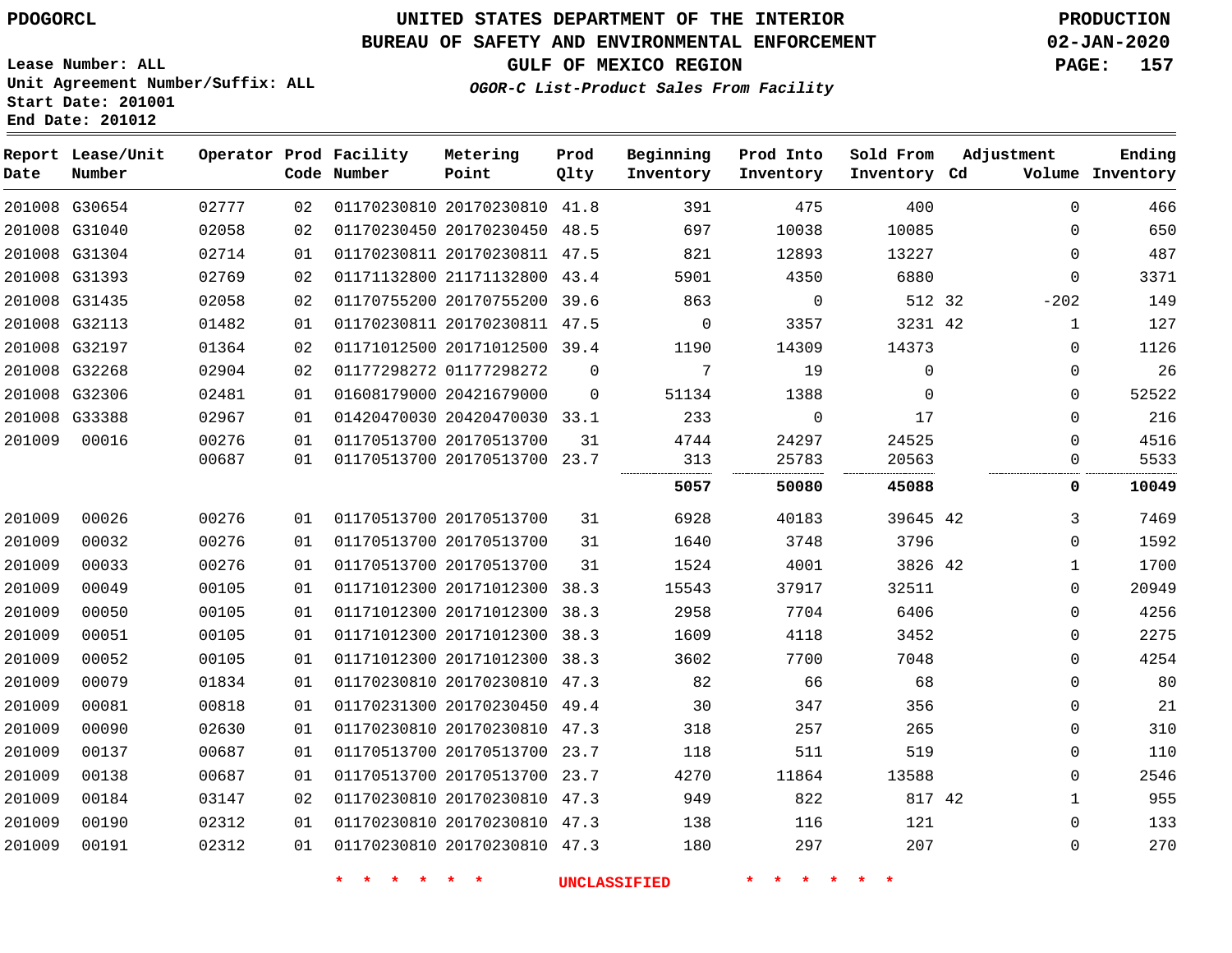**End Date: 201012**

# **UNITED STATES DEPARTMENT OF THE INTERIOR PDOGORCL PRODUCTION**

### **BUREAU OF SAFETY AND ENVIRONMENTAL ENFORCEMENT 02-JAN-2020**

**Lease Number: ALL Unit Agreement Number/Suffix: ALL Start Date: 201001**

**OGOR-C List-Product Sales From Facility**

**Prod Into Inventory** **Sold From Inventory**

**GULF OF MEXICO REGION PAGE: 158**

**Inventory Cd Volume**

**Adjustment**

**Ending**

| Date   | Report Lease/Unit<br>Number |       |    | Operator Prod Facility<br>Code Number | Metering<br>Point       | Prod<br>Olty | Beginning<br>Inventory |
|--------|-----------------------------|-------|----|---------------------------------------|-------------------------|--------------|------------------------|
| 201009 | 00196                       | 03041 | 01 | 01171012300 20171012300 38.3          |                         |              | 12353                  |
| 201009 | 00244                       | 00105 | 01 |                                       | 01170231300 01170231300 | 40           |                        |

| 201009 | 00196 | 03041 | 01 | 01171012300 20171012300 38.3 |      | 12353       | 29633       | 25614    |       | $\Omega$    | 16372          |
|--------|-------|-------|----|------------------------------|------|-------------|-------------|----------|-------|-------------|----------------|
| 201009 | 00244 | 00105 | 01 | 01170231300 01170231300      | 40   | $\mathbf 0$ | 1845        | 1845     |       | $\Omega$    | $\overline{0}$ |
| 201009 | 00247 | 00105 | 01 | 01170231300 01170231300      | 40   | 0           | 531         | 531      |       | 0           | $\overline{0}$ |
| 201009 | 00253 | 01364 | 02 | 01170230810 20170230810      | 47.3 | 2780        | 2834        | 2587     |       | $\Omega$    | 3027           |
| 201009 | 00317 | 00560 | 01 | 01171012310 20171012310 46.8 |      | 29          | 328         | 334      |       | $\Omega$    | 23             |
| 201009 | 00353 | 02266 | 01 | 01170754800 20170754800      | 30   | 122         | 443         | 475      |       | 0           | 90             |
| 201009 | 00367 | 00276 | 01 | 01170513700 20170513700      | 31   | 145         | 673         | 692 42   |       | $-1$        | 125            |
| 201009 | 00424 | 00064 | 01 | 01171012400 20171012400 49.1 |      | 6           | 36          | 38       |       | $\Omega$    | $\overline{4}$ |
| 201009 | 00434 | 01284 | 01 | 01177112605 2017711260Y 32.4 |      | 3351        | 15982       | 16113    |       | $\mathbf 0$ | 3220           |
| 201009 | 00453 | 01284 | 01 | 01177112605 2017711260Y 32.4 |      | 1587        | 3818        | 4636     |       | $\Omega$    | 769            |
| 201009 | 00464 | 00078 | 01 | 01170573602 20170573602 32.6 |      | 3490        | 5938        | 5635 42  |       | $-1$        | 3792           |
| 201009 | 00466 | 00064 | 01 | 01171012400 20171012400      | 49.1 | 644         | 3385        | 3667     |       | 0           | 362            |
| 201009 | 00479 | 00818 | 01 | 01171012500 20171012500 39.5 |      | 738         | 15888       | 15443 42 |       | $-1$        | 1182           |
| 201009 | 00487 | 03033 | 01 | 01171132800 21171132800 44.6 |      | 533         | 1300        | 1014 42  |       | 1           | 820            |
| 201009 | 00495 | 03033 | 01 | 01171132800 21171132800      | 44.6 | 107         | $\mathbf 0$ |          | 51 42 | $-1$        | 55             |
| 201009 | 00518 | 01482 | 01 | 01170230450 20170230450 49.4 |      | 14          | 151         | 156 45   |       | $-9$        | $\overline{0}$ |
| 201009 | 00526 | 00105 | 01 | 01170230810 20170230810 47.2 |      | 1032        | 1414        | 1127     |       | 0           | 1319           |
| 201009 | 00541 | 02589 | 01 | 01170530900 20170530900      | 50   | 0           | 17          | 17       |       | $\Omega$    | $\overline{0}$ |
| 201009 | 00559 | 00687 | 01 | 01171131600 20171131600 45.6 |      | 15          | 388         | 386      |       | $\Omega$    | 17             |
| 201009 | 00560 | 00687 | 01 | 01171131600 20171131600 45.6 |      | 50          | 1245        | 1239 42  |       | $-1$        | 55             |
| 201009 | 00577 | 03056 | 01 | 01171012300 20171012300 38.3 |      | 23446       | 48849       | 45610    |       | $\Omega$    | 26685          |
| 201009 | 00593 | 01834 | 01 | 01171012300 20171012300 38.3 |      | 8164        | 4944        | 4618 42  |       | $-1$        | 8489           |
|        |       | 02589 | 01 | 01171012300 20171012300      | 35   | 126         | 255         | 241      |       | 0           | 140            |
|        |       |       |    |                              |      | 8290        | 5199        | 4859     |       | -1          | 8629           |
| 201009 | 00605 | 02899 | 01 | 01170573602 20170573602 36.8 |      | 2486        | 5415        | 4442     |       | $\Omega$    | 3459           |
| 201009 | 00680 | 01482 | 01 | 01170230700 20170230700 48.6 |      | 790         | 5713        | 5833 45  |       | $-670$      | $\overline{0}$ |
| 201009 | 00691 | 02312 | 02 | 01170754200 20170754200 36.4 |      | 1124        | 1234        | 1442     |       | $\Omega$    | 916            |
| 201009 | 00693 | 02266 | 01 | 01170754800 20170754800      | 30   | 167         | 825         | 825      |       | 0           | 167            |
|        |       |       |    |                              |      |             |             |          |       |             |                |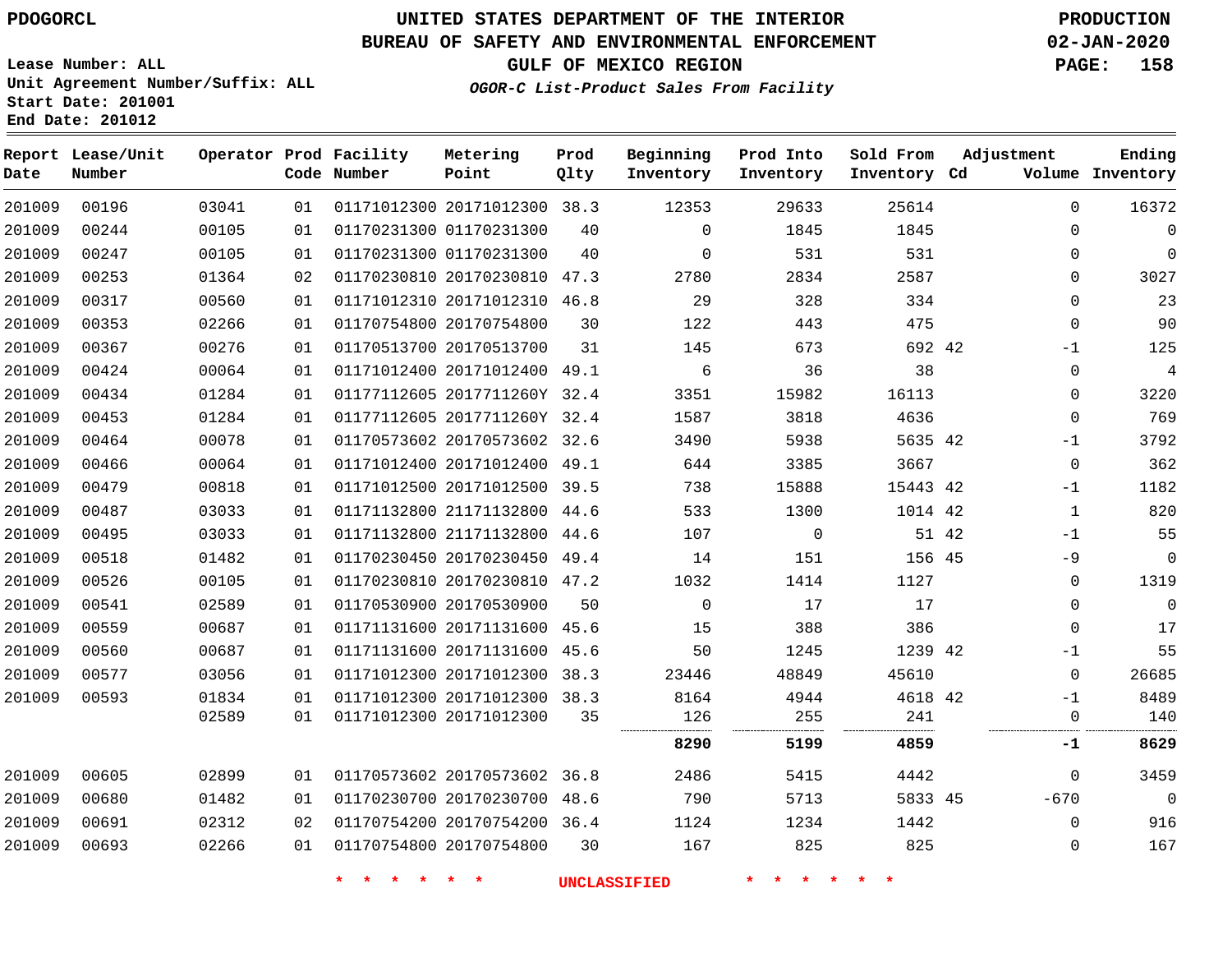# **UNITED STATES DEPARTMENT OF THE INTERIOR PDOGORCL PRODUCTION**

### **BUREAU OF SAFETY AND ENVIRONMENTAL ENFORCEMENT 02-JAN-2020**

**Lease Number: ALL Unit Agreement Number/Suffix: ALL Start Date: 201001**

**End Date: 201012**

**GULF OF MEXICO REGION PAGE: 159**

**OGOR-C List-Product Sales From Facility**

| Date   | Report Lease/Unit<br>Number |       |    | Operator Prod Facility<br>Code Number | Metering<br>Point            | Prod<br>Qlty | Beginning<br>Inventory | Prod Into<br>Inventory | Sold From<br>Inventory Cd | Adjustment     | Ending<br>Volume Inventory |
|--------|-----------------------------|-------|----|---------------------------------------|------------------------------|--------------|------------------------|------------------------|---------------------------|----------------|----------------------------|
| 201009 | 00694                       | 02266 | 01 |                                       | 01170754800 20170754800      | 30           | 2250                   | 10839                  | 10900                     | $\Omega$       | 2189                       |
| 201009 | 00697                       | 02266 | 01 |                                       | 01170754800 20170754800      | 30           | 586                    | 2878                   | 2882                      | $\Omega$       | 582                        |
| 201009 | 00758                       | 00105 | 01 |                                       | 01170230810 20170230810 47.2 |              | 630                    | 247                    | 404                       | 0              | 473                        |
| 201009 | 00763                       | 01284 | 01 |                                       | 01170230810 20170230810 47.3 |              | 63                     | 29                     | 42                        | 0              | 50                         |
| 201009 | 00767                       | 00105 | 01 |                                       | 01170230810 20170230810 47.3 |              | $\overline{4}$         | 53                     | 26                        | 0              | 31                         |
| 201009 | 00775                       | 01834 | 01 |                                       | 01171131600 20171131600 45.6 |              | 71                     | 1504                   | 1509 42                   | 1              | 67                         |
| 201009 | 00778                       | 01482 | 01 |                                       | 01171132000 20171132000 46.3 |              | 106                    | 2114                   | 2044 45                   | $-176$         | 0                          |
| 201009 | 00787                       | 02312 | 01 |                                       | 01171092651 20171092650      | 47           | 24                     | 83                     | 80                        | $\mathbf 0$    | 27                         |
| 201009 | 00797                       | 00105 | 01 |                                       | 01171012300 20171012300      | 38.3         | 2324                   | 4775                   | 4461                      | $\mathbf 0$    | 2638                       |
| 201009 | 00818                       | 02636 | 01 |                                       | 01171132800 21171132800 44.6 |              | 144                    | 1492                   | 893                       | $\mathbf 0$    | 743                        |
| 201009 | 00819                       | 00078 | 02 |                                       | 01171132800 21171132800 44.6 |              | 29                     | 14                     |                           | 24 42<br>1     | 20                         |
| 201009 | 00839                       | 02451 | 01 |                                       | 01170513800 20170513800      | 32           | 426                    | 7732                   | 7648                      | $\mathbf 0$    | 510                        |
| 201009 | 754302006A                  | 00078 | 01 |                                       | 01170573601 20170573601      | 26.8         | 173                    | 769                    | 842                       | $\Omega$       | 100                        |
|        | 201009 754303001A           | 00059 | 01 |                                       | 01170230811 20170230811 45.7 |              | 203                    | 6596                   | 4855 09                   | $-1564$        | 380                        |
|        | 201009 754305004A           | 02899 | 01 |                                       | 01171132000 20171132000 46.3 |              | 8                      | 802                    | 744 42                    | $\mathbf{1}$   | 67                         |
|        | 201009 754307005A           | 00078 | 01 |                                       | 01170573601 20170573601 26.7 |              | 105                    | 1565                   | 1467 42                   | $\mathbf{1}$   | 204                        |
|        | 201009 754307017A           | 00362 | 02 |                                       | 01170230811 20170230811 45.7 |              | 128                    | 3879                   | 3783                      | $\Omega$       | 224                        |
|        | 201009 754310009A           | 00078 | 01 |                                       | 01170573601 20170573601 26.7 |              | 79                     | 698                    | 686                       | 0              | 91                         |
| 201009 | 7543880060                  | 00105 | 01 |                                       | 01170230450 20170230450 49.3 |              | 32                     | 303                    | 317                       | 0              | 18                         |
|        | 201009 7543890080           | 00276 | 01 |                                       | 01170513700 20170513700      | 31           | 1617                   | 1840                   | 1178                      | $\Omega$       | 2279                       |
|        | 201009 7543900080           | 00105 | 01 |                                       | 01177245111 01177245111 47.9 |              | 89                     | 49                     | 52                        | $\mathbf 0$    | 86                         |
|        | 201009 7543920040           | 02628 | 01 |                                       | 01423210051 20423210050 48.1 |              | 42                     | $\mathbf 0$            |                           | 31 42<br>$-11$ | 0                          |
|        | 201009 7543930100           | 00362 | 02 |                                       | 01170230810 20170230810 47.3 |              | 4858                   | 4396                   | 4264                      | $\mathbf{0}$   | 4990                       |
|        | 201009 7543930200           | 00105 | 01 |                                       | 01171012310 20171012310 46.8 |              | 1440                   | 19622                  | 19682                     | 0              | 1380                       |
|        |                             | 01284 | 01 |                                       | 0117709260L 2017709260L 38.7 |              | $\Omega$               | 1894                   | 1894                      | $\Omega$       | $\mathbf 0$                |
|        |                             |       |    |                                       |                              |              | 1440                   | 21516                  | 21576                     | 0              | 1380                       |
|        | 201009 7543940080           | 00222 | 01 |                                       | 01171132800 20170230811 45.7 |              | 20                     | 683                    | 664                       | $\mathbf{0}$   | 39                         |
|        | 201009 754395009A           | 00730 | 01 |                                       | 01170753510 20170753510 59.1 |              | 1753                   | 5216                   | 5520                      | $\mathbf 0$    | 1449                       |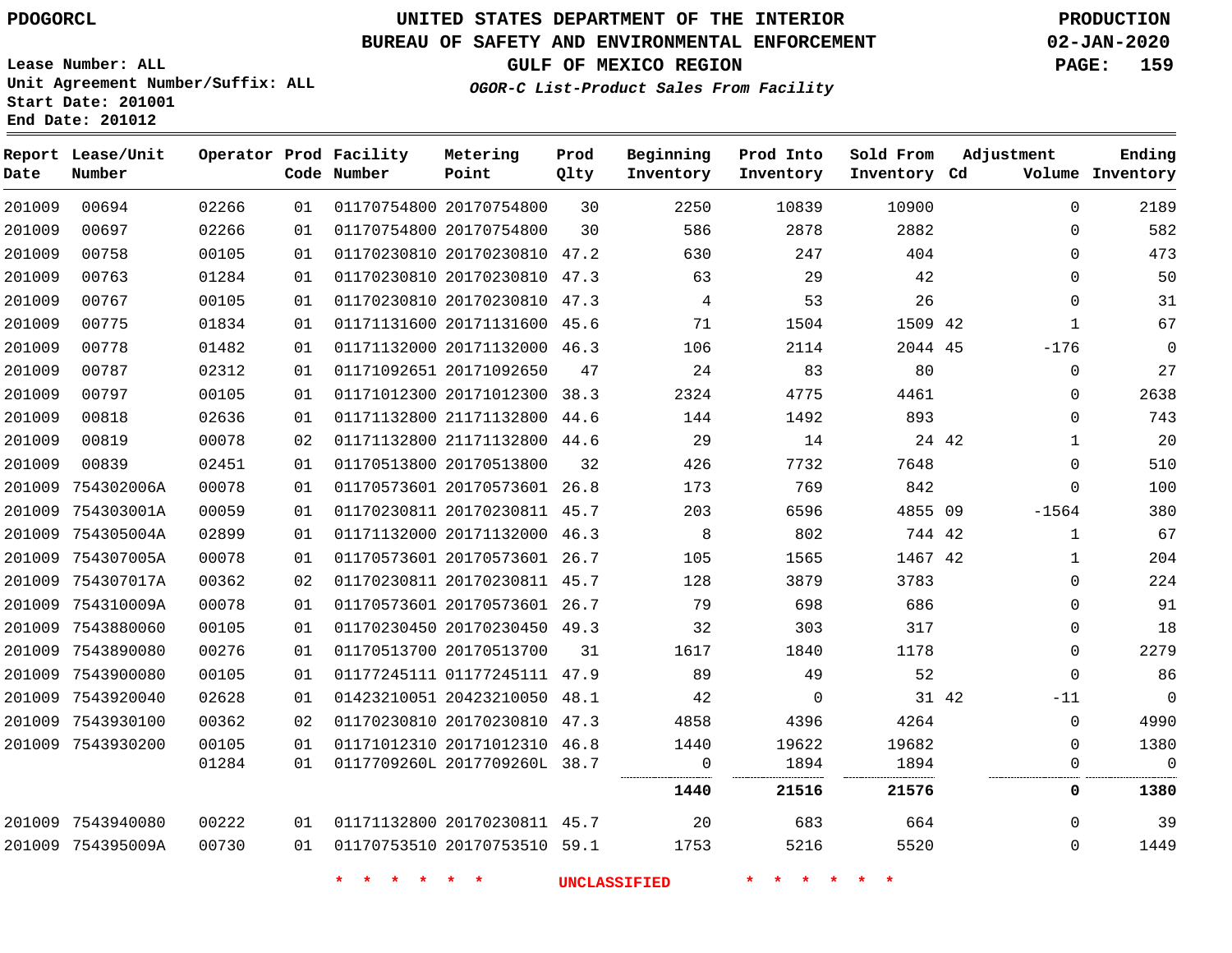# **UNITED STATES DEPARTMENT OF THE INTERIOR PDOGORCL PRODUCTION**

### **BUREAU OF SAFETY AND ENVIRONMENTAL ENFORCEMENT 02-JAN-2020**

**GULF OF MEXICO REGION PAGE: 160**

**Lease Number: ALL Unit Agreement Number/Suffix: ALL Start Date: 201001 End Date: 201012**

**OGOR-C List-Product Sales From Facility**

| Date   | Report Lease/Unit<br>Number |       |    | Operator Prod Facility<br>Code Number | Metering<br>Point            | Prod<br>Qlty | Beginning<br>Inventory | Prod Into<br>Inventory | Sold From<br>Inventory Cd | Adjustment |              | Ending<br>Volume Inventory |
|--------|-----------------------------|-------|----|---------------------------------------|------------------------------|--------------|------------------------|------------------------|---------------------------|------------|--------------|----------------------------|
|        | 201009 754395019A           | 00105 | 01 |                                       | 01420390101 01420390101      | $\Omega$     | 2414                   | $\mathbf 0$            | $\mathbf 0$               |            | $\Omega$     | 2414                       |
|        | 201009 754396015A           | 01284 | 01 |                                       | 01608103650 20608103650 29.2 |              | 83                     | 11105                  | 11124                     |            | $\mathbf{0}$ | 64                         |
|        | 201009 8910020210           | 02451 | 01 |                                       | 01170513800 20170513800      | 32           | 5642                   | 101406                 | 100362                    |            | $\Omega$     | 6686                       |
|        | 201009 8910024540           | 02451 | 01 |                                       | 01170513800 20170513800      | 32           | 4203                   | 77103                  | 76222                     |            | $\Omega$     | 5084                       |
|        | 201009 8910029320           | 00276 | 01 |                                       | 01170513700 20170513700      | 31           | 13965                  | 31442                  | 32052 42                  |            | 4            | 13359                      |
|        | 201009 8910034440           | 00276 | 01 |                                       | 01170513700 20170513700      | 31           | 30555                  | 78581                  | 80554 42                  |            | $\mathbf 1$  | 28583                      |
|        |                             | 00730 | 01 |                                       | 01170513700 20170513700      | 31           | 8920                   | 8249                   | 14169 42                  |            | 1            | 3001                       |
|        |                             |       |    |                                       |                              |              | 39475                  | 86830                  | 94723                     |            | 2            | 31584                      |
|        | 201009 8910039150           | 00078 | 01 |                                       | 01170573601 20170573601 26.7 |              | 4392                   | 33000                  | 33097 42                  |            | $-5$         | 4290                       |
|        | 201009 8910063810           | 02466 | 01 |                                       | 01170230450 20170230450 51.1 |              | 287                    | 4155                   | 4191 42                   |            | $\mathbf{1}$ | 252                        |
|        |                             | 02904 | 02 |                                       | 01170230450 20170230450 49.4 |              | 3                      | 37                     | 38                        |            | $\Omega$     | $\overline{2}$             |
|        |                             |       |    |                                       |                              |              | 290                    | 4192                   | 4229                      |            | 1            | 254                        |
|        | 201009 8910066690           | 00078 | 01 |                                       | 01170573602 20170573602 32.6 |              | 5023                   | 11517                  | 9184                      |            | $\Omega$     | 7356                       |
|        | 201009 8910086400           | 02893 | 02 |                                       | 01171012400 20171012400 49.1 |              | 53                     | 743                    | 717                       |            | $\Omega$     | 79                         |
|        | 201009 8910086540           | 01284 | 01 |                                       | 01171012400 20171012400 49.1 |              | 19                     | 58                     | 71                        |            | $\Omega$     | $\sqrt{6}$                 |
| 201009 | 8910086660                  | 02957 | 02 |                                       | 01421670201 20421670200      | $\Omega$     | 207                    | $\Omega$               | $\Omega$                  |            | $\Omega$     | 207                        |
|        | 201009 8910087640           | 00818 | 02 |                                       | 01171092800 21171132800 44.6 |              | 2889                   | 3460                   | 3485                      |            | $\Omega$     | 2864                       |
|        | 201009 8910087670           | 02312 | 01 |                                       | 01170754200 20170754200 36.4 |              | 317                    | 286                    | 411 42                    |            | $-3$         | 189                        |
|        | 201009 8910087840           | 00162 | 01 |                                       | 01177122606 20177122606      | 39.2         | $\mathbf 0$            | 1567                   | 1567                      |            | $\mathbf 0$  | $\mathbf 0$                |
|        | 201009 8910088130           | 00078 | 02 |                                       | 01171132800 21171132800 44.6 |              | 22                     | 43                     | 30                        |            | $\Omega$     | 35                         |
|        | 201009 8910088160           | 01284 | 01 |                                       | 01171132800 21171132800 44.6 |              | 148                    | 227                    | 205                       |            | 0            | 170                        |
|        | 201009 8910089160           | 00276 | 01 |                                       | 01170513700 20170513700      | 31           | 4200                   | 7223                   | 6711                      |            | $\mathbf 0$  | 4712                       |
|        | 201009 891008927AC          | 00078 | 02 |                                       | 01170230400 20170230400      | 49.2         | $\mathbf 0$            | 59                     | 38                        |            | $\Omega$     | 21                         |
|        | 201009 891008927AE          | 00078 | 01 |                                       | 01170230400 20170230400 49.2 |              | 2                      | 90                     |                           | 42 09      | $-18$        | 32                         |
|        | 201009 891008927AG          | 00078 | 01 |                                       | 01170230400 20170230400      | 49.3         | 523                    | 1746                   | 1501 09                   |            | $-138$       | 630                        |
|        | 201009 891008927Y           | 00078 | 02 |                                       | 01170230400 20170230400      | 49.3         | 20                     | 101                    |                           | 85 42      | $\mathbf{1}$ | 37                         |
|        | 201009 891008946C           | 01834 | 01 |                                       | 01171012500 20171012500 39.5 |              | 15                     | 711                    | 673                       |            | $\mathbf{0}$ | 53                         |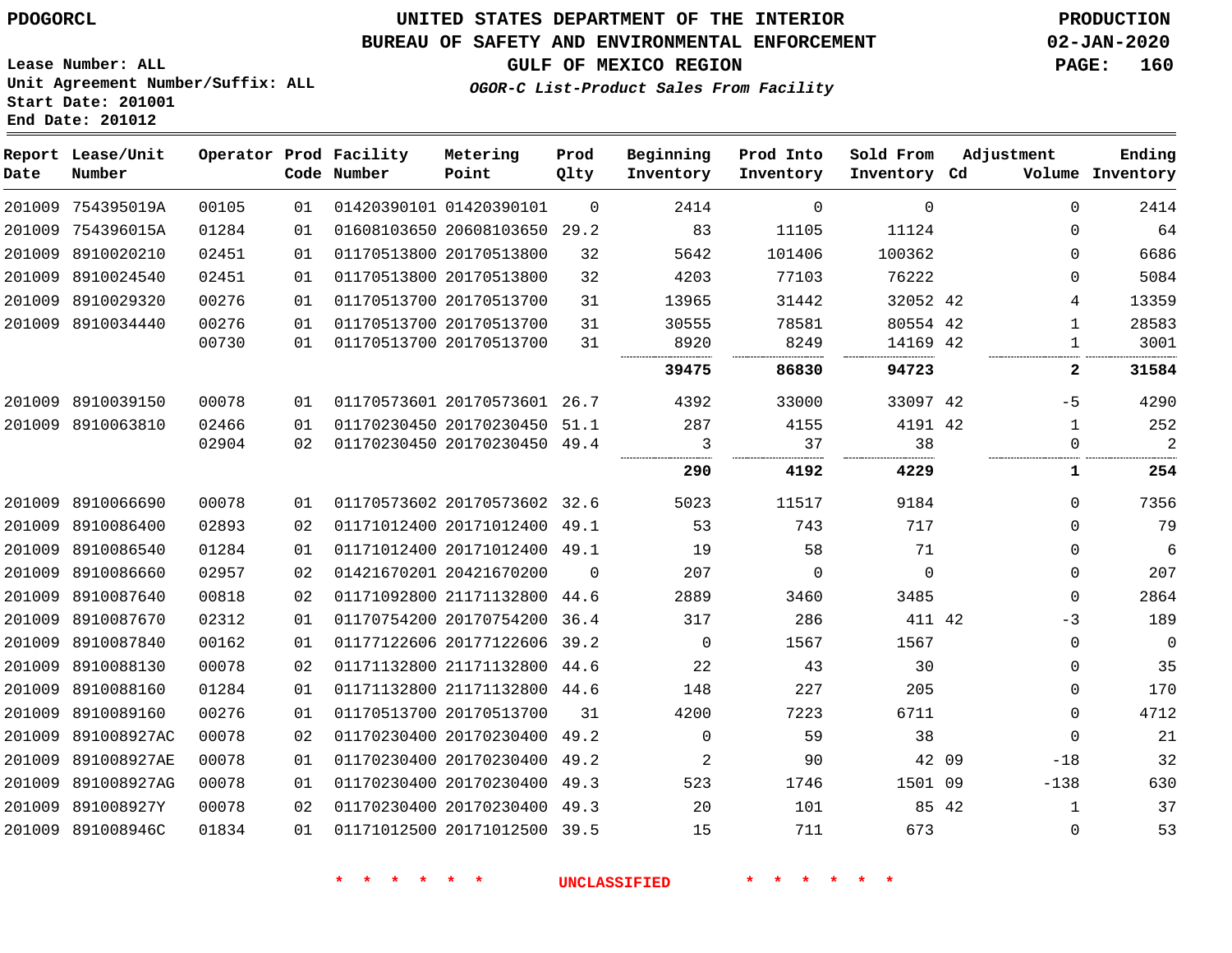**Prod**

**Metering**

#### **BUREAU OF SAFETY AND ENVIRONMENTAL ENFORCEMENT 02-JAN-2020**

**Lease Number: ALL Unit Agreement Number/Suffix: ALL Start Date: 201001**

**Operator Prod Facility**

**End Date: 201012**

**Report Lease/Unit**

**GULF OF MEXICO REGION PAGE: 161**

**Adjustment**

**Ending**

**OGOR-C List-Product Sales From Facility**

**Beginning**

**Prod Into Inventory**

**Sold From Inventory**

| Date   | Number            |       |    | Code Number | Point                        | Qlty           | Inventory   | Inventory   | Inventory Cd |              | Volume Inventory |
|--------|-------------------|-------|----|-------------|------------------------------|----------------|-------------|-------------|--------------|--------------|------------------|
|        | 201009 8910116580 | 00276 | 01 |             | 01170513700 20170513700      | 31             | 5757        | 10663       | 9463         | $\Omega$     | 6957             |
|        | 201009 8910116740 | 00276 | 01 |             | 01170513700 20170513700      | $\mathbf 0$    | 129         | $\mathbf 0$ | $\mathbf 0$  | 0            | 129              |
|        | 201009 8910116770 | 00276 | 01 |             | 01170513700 20170513700      | 31             | 1662        | 2432        | 2508 42      | $\mathbf{1}$ | 1587             |
|        | 201009 8910116790 | 00276 | 01 |             | 01170513700 20170513700      | 31             | 7562        | 11250       | 11473 42     | $\mathbf{1}$ | 7340             |
| 201009 | 8910116800        | 00276 | 01 |             | 01170513700 20170513700      | 31             | 15827       | 21295       | 23228 42     | $-1$         | 13893            |
| 201009 | 891011687A        | 02266 | 01 |             | 01170754800 20170754800      | 30             | 137         | 659         | 663          | $\mathbf 0$  | 133              |
|        | 201009 891011687C | 02266 | 01 |             | 01170754800 20170754800      | 30             | 27          | 192         | 180          | $\mathbf 0$  | 39               |
|        | 201009 891011687D | 02266 | 01 |             | 01170754800 20170754800      | 30             | 110         | 551         | 550          | $\mathbf 0$  | 111              |
|        | 201009 891011687E | 02266 | 01 |             | 01170754800 20170754800      | 30             | 56          | 265         | 267          | 0            | 54               |
|        | 201009 8910117330 | 02266 | 01 |             | 01170754800 20170754800      | 30             | 12          | 52          | 54           | $\mathbf 0$  | 10               |
|        | 201009 8910123210 | 00687 | 01 |             | 0117709260A 2017709260A 35.3 |                | 26          | 1300        | 1307         | $\mathbf 0$  | 19               |
|        | 201009 8910123250 | 00687 | 01 |             | 0117709260A 2017709260A 35.3 |                | 18          | 1417        | 1414 42      | $-1$         | 20               |
|        | 201009 8910123270 | 01482 | 01 |             | 01177215100 20177215102 30.1 |                | 35          | 4381        | 4366 45      | $-50$        | $\mathbf 0$      |
|        | 201009 8910123320 | 01482 | 01 |             | 01177215100 20177215102      | 30.1           | 122         | 7320        | 7355 45      | $-87$        | $\mathbf 0$      |
| 201009 | 8910123330        | 01482 | 01 |             | 01177215100 20177215102 30.1 |                | 116         | 8753        | 8768 45      | $-101$       | $\Omega$         |
| 201009 | 8910123350        | 03033 | 02 |             | 01171012500 20171012500 39.5 |                | 19          | 348         | 340          | $\mathbf 0$  | 27               |
|        | 201009 8910123390 | 00818 | 01 |             | 01171131800 20171131800      | 47             | 1783        | 293         | 335 42       | 1            | 1742             |
|        | 201009 8910161330 | 02266 | 01 |             | 01170754800 20170754800      | 30             | $\mathbf 0$ | 301         | 240          | $\mathbf 0$  | 61               |
|        | 201009 8910169280 | 00276 | 01 |             | 01171132000 20171132000 46.3 |                | 753         | 14545       | 14090        | 0            | 1208             |
|        | 201009 8910169290 | 00276 | 01 |             | 01171132000 20171132000 46.3 |                | 243         | 4145        | 4044         | $\mathbf 0$  | 344              |
|        | 201009 8910169300 | 00491 | 01 |             | 01170230810 20170230810 47.3 |                | 90          | 156         | 113          | $\mathbf 0$  | 133              |
|        | 201009 8910169370 | 00276 | 01 |             | 01171132000 20171132000 46.3 |                | 145         | 2145        | 2111 42      | $-1$         | 178              |
|        | 201009 8910202350 | 00276 | 01 |             | 01170513700 20170513700      | 31             | 25782       | 13790       | 14778        | $\mathbf 0$  | 24794            |
|        | 201009 8910202470 | 02266 | 01 |             | 01170754800 20170754800      | 30             | $\mathbf 0$ | 9           | 7            | $\mathbf 0$  | 2                |
|        | 201009 8910202550 | 00105 | 01 |             | 01170230810 20170230810 47.2 |                | 174         | 123         | 142          | 0            | 155              |
| 201009 | 8910202560        | 00276 | 01 |             | 01170513700 20170513700      | $\overline{0}$ | 12545       | $\mathbf 0$ | $\mathbf 0$  | 0            | 12545            |
| 201009 | G00932            | 01376 | 01 |             | 01170230810 20170230810 47.3 |                | 328         | 4           | 153          | $\Omega$     | 179              |
|        | 201009 G00974     | 00105 | 01 |             | 01171132000 20171132000 46.3 |                | 120         | 2270        | 2201         | $\mathbf 0$  | 189              |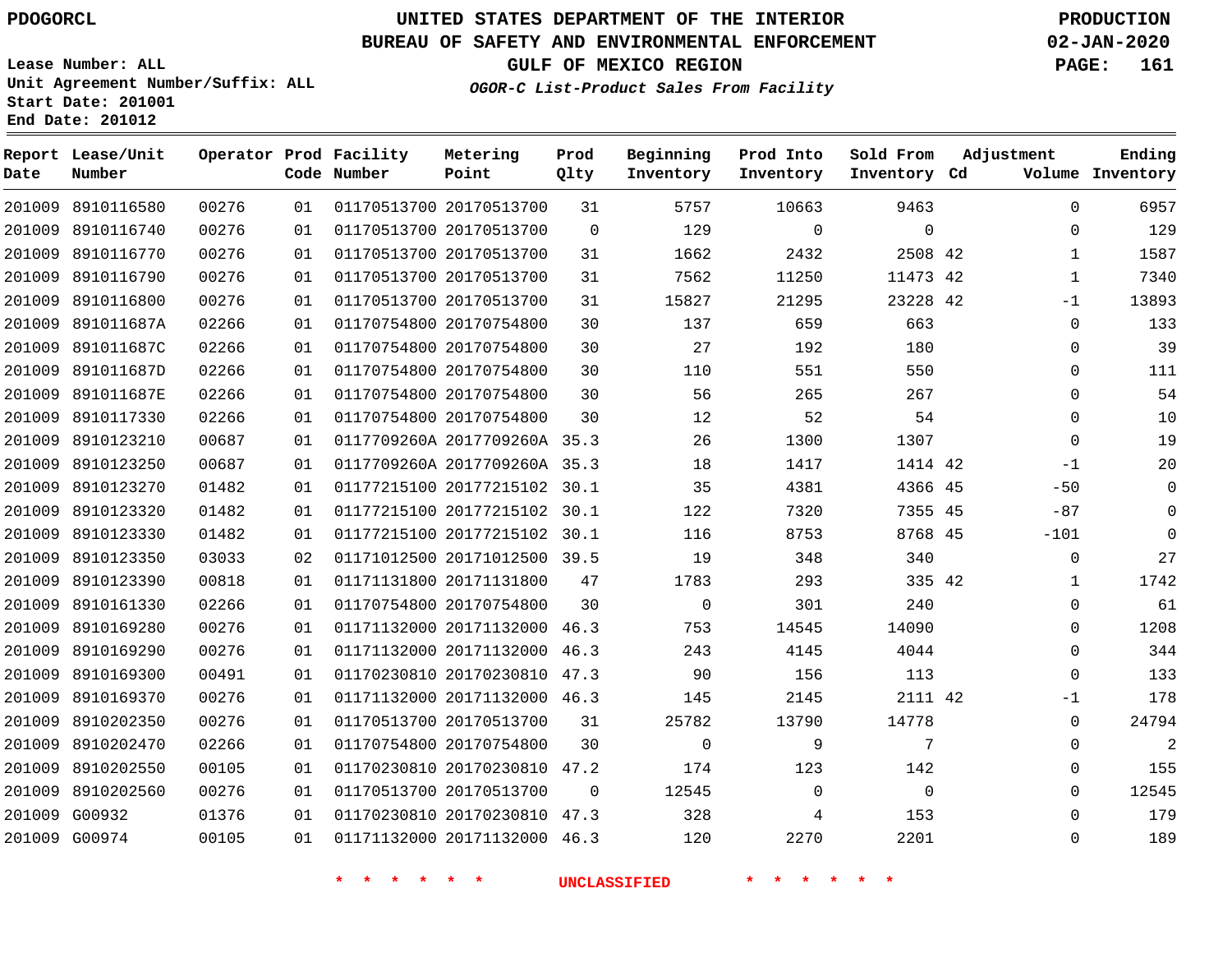### **BUREAU OF SAFETY AND ENVIRONMENTAL ENFORCEMENT 02-JAN-2020**

**Lease Number: ALL Unit Agreement Number/Suffix: ALL Start Date: 201001 End Date: 201012**

**OGOR-C List-Product Sales From Facility**

**GULF OF MEXICO REGION PAGE: 162**

| Date | Report Lease/Unit<br>Number |       |    | Operator Prod Facility<br>Code Number | Metering<br>Point            | Prod<br>Qlty | Beginning<br>Inventory | Prod Into<br>Inventory | Sold From<br>Inventory Cd | Adjustment   | Ending<br>Volume Inventory |
|------|-----------------------------|-------|----|---------------------------------------|------------------------------|--------------|------------------------|------------------------|---------------------------|--------------|----------------------------|
|      | 201009 G00985               | 00687 | 01 |                                       | 0117709260A 2017709260A 35.3 |              | 195                    | 10084                  | 10135                     | $\mathbf 0$  | 144                        |
|      | 201009 G00987               | 00105 | 01 |                                       | 01171132800 21171132800 44.6 |              | 268                    | 561                    | 455                       | 0            | 374                        |
|      | 201009 G00989               | 00003 | 01 |                                       | 01171012400 20171012400      | 0            | 1022                   | 0                      | $\mathbf 0$               | $\Omega$     | 1022                       |
|      | 201009 G01027               | 00162 | 01 |                                       | 01177122606 20177122606 39.2 |              | $\mathbf 0$            | 5019                   | 5019                      | 0            | $\mathbf 0$                |
|      | 201009 G01083               | 00276 | 01 |                                       | 01170513700 20170513700      | 31           | 9457                   | 14457                  | 14482                     | 0            | 9432                       |
|      | 201009 G01090               | 00276 | 01 |                                       | 01170513700 20170513700      | 31           | 10412                  | 12012                  | 14587                     | $\mathbf{0}$ | 7837                       |
|      | 201009 G01091               | 00276 | 01 |                                       | 01170513700 20170513700      | 31           | 1858                   | 2548                   | 2743 42                   | $-1$         | 1662                       |
|      | 201009 G01092               | 00276 | 01 |                                       | 01170513700 20170513700      | 31           | 8943                   | 14663                  | 14039                     | $\Omega$     | 9567                       |
|      | 201009 G01096               | 00276 | 01 |                                       | 01170513700 20170513700      | 31           | 2                      | 39                     | 16                        | 0            | 25                         |
|      | 201009 G01127               | 02630 | 01 |                                       | 01171132000 20171132000 46.3 |              | 26                     | 425                    | 416                       | $\Omega$     | 35                         |
|      | 201009 G01153               | 01834 | 01 |                                       | 01171132800 21171132800      | 44.6         | 8                      | 61                     | 38                        | $\Omega$     | 31                         |
|      | 201009 G01194               | 00105 | 01 |                                       | 01177072601 20177072601 40.8 |              | $\Omega$               | 5350                   | 5350                      | $\Omega$     | 0                          |
|      | 201009 G01196               | 03041 | 01 |                                       | 01171132800 21171132800 44.6 |              | 133                    | 119                    | 160                       | $\Omega$     | 92                         |
|      | 201009 G01198               | 00818 | 02 |                                       | 01171092651 20171092650      | 40           | 26                     | 63                     | 68                        | $\Omega$     | 21                         |
|      | 201009 G01208               | 00818 | 01 |                                       | 01171092651 20171092650      | 39.3         | $\Omega$               | 4                      | 3                         | 0            | 1                          |
|      | 201009 G01210               | 03041 | 01 |                                       | 01171132800 21171132800      | 44.6         | 29                     | 56                     | 50                        | $\Omega$     | 35                         |
|      | 201009 G01216               | 00222 | 01 |                                       | 01177082958 20177082958      | 38.4         | $\Omega$               | 11176                  | 11176                     | 0            | 0                          |
|      | 201009 G01220               | 00105 | 01 |                                       | 01177092600 20177092600 45.7 |              | 375                    | 7969                   | 7964                      | $\Omega$     | 380                        |
|      | 201009 G01248               | 02628 | 01 |                                       | 01171012500 20171012500 39.5 |              | 11                     | 191                    | 189                       | 0            | 13                         |
|      | 201009 G01269               | 03033 | 02 |                                       | 01171012500 20171012500      | 39.5         | 10                     | 191                    | 187                       | $\Omega$     | 14                         |
|      | 201009 G01351               | 00078 | 02 |                                       | 01170230400 20170230400 49.2 |              | 61                     | 2017                   | 1350 42                   | -1           | 727                        |
|      | 201009 G01441               | 00818 | 01 |                                       | 01177112701 20177112700 66.1 |              | 1021                   | 3814                   | 4332                      | $\mathbf{0}$ | 503                        |
|      | 201009 G01447               | 00276 | 01 |                                       | 01170513700 20170513700      | 31           | 386                    | 2175                   | 2157                      | 0            | 404                        |
|      | 201009 G01477               | 03026 | 01 |                                       | 01170230810 20170230810 47.3 |              | 4676                   | 4309                   | 4139 42                   | $\mathbf{1}$ | 4847                       |
|      | 201009 G01497               | 02451 | 01 |                                       | 01170513800 20170513800      | 32           | 3161                   | 54803                  | 54351                     | 0            | 3613                       |
|      | 201009 G01498               | 02451 | 01 |                                       | 01170513800 20170513800      | 32           | 456                    | 7604                   | 7559                      | $\mathbf{0}$ | 501                        |
|      | 201009 G01580               | 02451 | 01 |                                       | 01170513800 20170513800      | 32           | $\Omega$               | 113                    | 106                       | $\Omega$     | 7                          |
|      | 201009 G01610               | 01482 | 01 |                                       | 01177215100 20177215102 30.1 |              | 7                      | 913                    | 909 45                    | $-11$        | 0                          |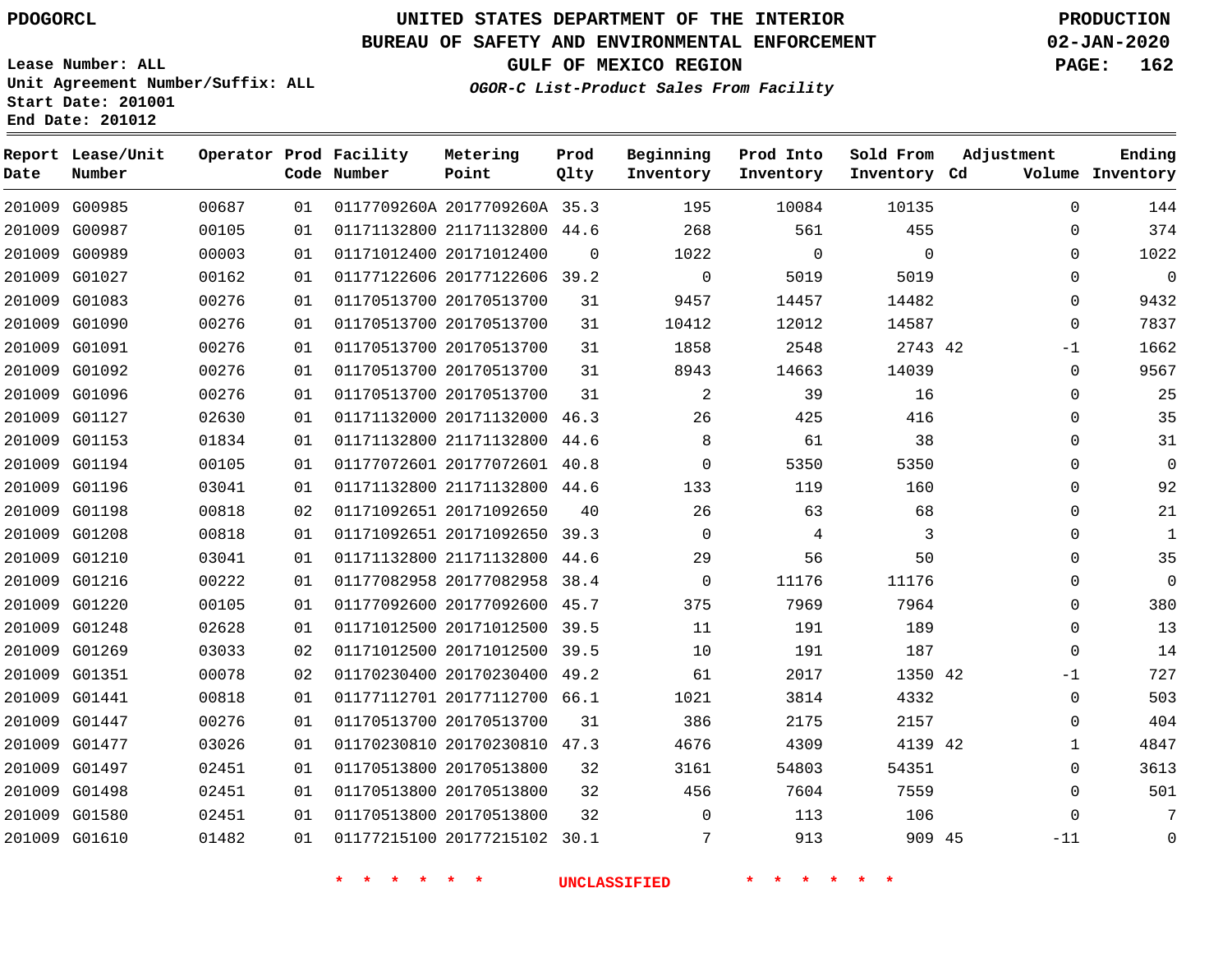**Prod**

### **BUREAU OF SAFETY AND ENVIRONMENTAL ENFORCEMENT 02-JAN-2020**

**Lease Number: ALL Unit Agreement Number/Suffix: ALL**

**OGOR-C List-Product Sales From Facility**

**Beginning**

**Prod Into**

**Sold From**

**Adjustment**

**GULF OF MEXICO REGION PAGE: 163**

**Ending**

|               | onic Aglecticum Nuttoci/Dullia. Ann<br>Start Date: 201001<br>End Date: 201012 |                        |    |                       | <i>OGOR-C</i>     |
|---------------|-------------------------------------------------------------------------------|------------------------|----|-----------------------|-------------------|
| Date          | Report Lease/Unit<br>Number                                                   | Operator Prod Facility |    | Code Number           | Metering<br>Point |
| 201009 G01619 |                                                                               | 00276                  | 01 | 01170513700 201705137 |                   |
| 201009        | G01620                                                                        | 00276                  | 01 | 01170513700 201705137 |                   |

| Date   | Number        |       |    | Code Number | Point                        | Qlty | Inventory    | Inventory | Inventory Cd |              | Volume Inventory |
|--------|---------------|-------|----|-------------|------------------------------|------|--------------|-----------|--------------|--------------|------------------|
|        | 201009 G01619 | 00276 | 01 |             | 01170513700 20170513700      | 31   | 25673        | 15384     | 19273 42     | 2            | 21786            |
| 201009 | G01620        | 00276 | 01 |             | 01170513700 20170513700      | 31   | 7891         | 6896      | 5924 42      | $-2$         | 8861             |
| 201009 | G01754        | 00003 | 02 |             | 01423210051 20423210050      | 48.1 | 16           | 84        | 72           | $\mathbf 0$  | 28               |
|        | 201009 G01757 | 00003 | 02 |             | 01423210051 20423210050      | 48.1 | 164          | 720       | 642          | $\mathbf 0$  | 242              |
| 201009 | G01860        | 00105 | 01 |             | 01170231110 20170231110      | 41   | 1196         | 6941      | 6507         | $\mathbf 0$  | 1630             |
|        | 201009 G01865 | 00078 | 02 |             | 01171012500 20171012500 39.5 |      | 392          | 8810      | 8547         | $\mathbf 0$  | 655              |
| 201009 | G01880        | 00105 | 01 |             | 01171132000 20171132000      | 46.2 | 39           | 685       | 667          | $\mathbf 0$  | 57               |
|        | 201009 G01898 | 02312 | 01 |             | 01171012500 20171012500 39.5 |      | 1040         | 24473     | 23693        | $\mathbf 0$  | 1820             |
|        | 201009 G01901 | 01482 | 01 |             | 01177215100 20177215102 30.1 |      | $\mathbf{1}$ | 240       | 238 45       | $-3$         | $\overline{0}$   |
|        | 201009 G01953 | 00105 | 01 |             | 01170230811 20170230811 45.6 |      | $\Omega$     | 514       | 484          | $\Omega$     | 30               |
| 201009 | G01966        | 01482 | 01 |             | 01177215100 20177215102 30.1 |      | 72           | 7871      | 7853 45      | $-90$        | $\mathbf 0$      |
| 201009 | G01967        | 01482 | 01 |             | 01177215100 20177215102 30.1 |      | 157          | 14719     | 14706 45     | $-170$       | $\mathbf 0$      |
| 201009 | G01997        | 01071 | 02 |             | 01170230810 20170230810 47.2 |      | 37           | 71        | 71           | $\mathbf 0$  | 37               |
| 201009 | G01998        | 00818 | 01 |             | 01170230810 20170230810      | 47.3 | 60           | 64        | 57           | $\mathbf 0$  | 67               |
|        | 201009 G02021 | 01482 | 01 |             | 01170230811 20170230811 45.7 |      | 48           | 1511      | 1472         | $\Omega$     | 87               |
| 201009 | G02023        | 02312 | 02 |             | 01170230811 20170230811 45.7 |      | 160          | 4151      | 4072         | $\mathbf 0$  | 239              |
|        | 201009 G02037 | 02222 | 01 |             | 01170530900 20170530900 48.8 |      | 11           | 43        | 45           | 0            | 9                |
|        | 201009 G02045 | 00105 | 01 |             | 01170530900 20170530900      | 48.8 | 9            | 419       | 340          | $\mathbf 0$  | 88               |
|        | 201009 G02088 | 00687 | 01 |             | 01170230811 20170230811 45.7 |      | 12           | 239       | 238 42       | $\mathbf{1}$ | 14               |
|        | 201009 G02091 | 00687 | 01 |             | 01170230811 20170230811 45.7 |      | 99           | 4349      | 4197         | $\mathbf 0$  | 251              |
|        | 201009 G02099 | 01978 | 02 |             | 01171012310 20171012310      | 46.8 | 232          | 3579      | 3559         | $\mathbf 0$  | 252              |
| 201009 | G02104        | 00687 | 01 |             | 01171132000 20171132000      | 46.3 | 60           | 1111      | 1078 42      | $-1$         | 92               |
| 201009 | G02111        | 00276 | 01 |             | 01171132000 20171132000      | 46.3 | 1303         | 16163     | 16123        | $\mathbf 0$  | 1343             |
|        | 201009 G02127 | 02312 | 01 |             | 01170230810 20170230810      | 47.3 | 112          | 185       | 137          | $\mathbf 0$  | 160              |
| 201009 | G02161        | 00818 | 02 |             | 01171012500 20171012500      | 39.5 | 650          | 15396     | 14901        | $\mathbf 0$  | 1145             |
|        | 201009 G02163 | 00105 | 01 |             | 01171012500 20171012500 39.4 |      | 173          | 5681      | 5431         | $\Omega$     | 423              |
| 201009 | G02317        | 00105 | 01 |             | 01171132000 20171132000 46.3 |      | 61           | 913       | 898          | 0            | 76               |
|        | 201009 G02353 | 01284 | 01 |             | 01170230450 20170230450 49.4 |      | 188          | 2520      | 2555         | $\mathbf 0$  | 153              |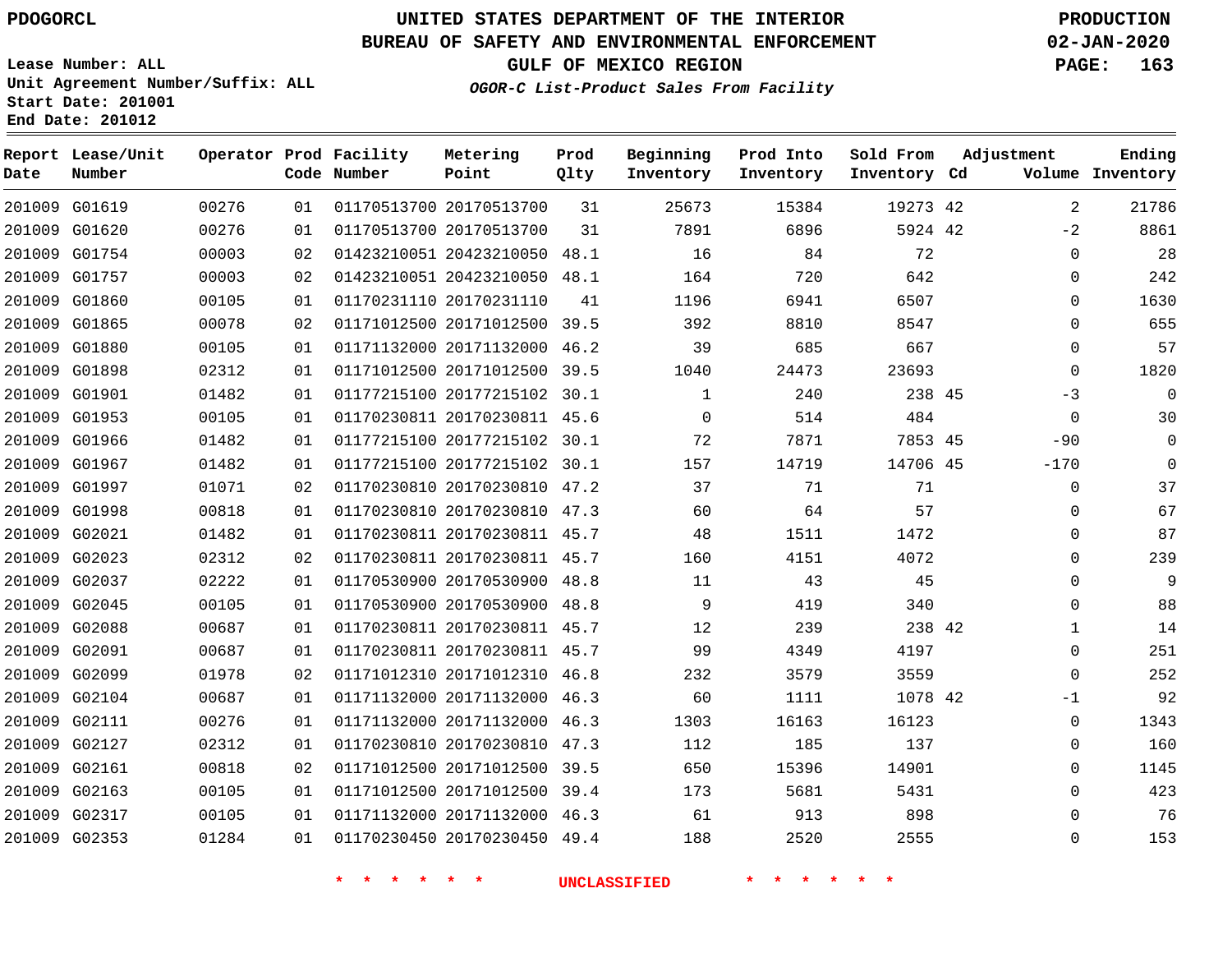**End Date: 201012**

### **UNITED STATES DEPARTMENT OF THE INTERIOR PDOGORCL PRODUCTION**

#### **BUREAU OF SAFETY AND ENVIRONMENTAL ENFORCEMENT 02-JAN-2020**

**Lease Number: ALL Unit Agreement Number/Suffix: ALL Start Date: 201001**

# **GULF OF MEXICO REGION PAGE: 164**

**OGOR-C List-Product Sales From Facility**

| Date | Report Lease/Unit<br>Number |       |    | Operator Prod Facility<br>Code Number | Metering<br>Point            | Prod<br>Qlty | Beginning<br>Inventory | Prod Into<br>Inventory | Sold From<br>Inventory Cd | Adjustment |              | Ending<br>Volume Inventory |
|------|-----------------------------|-------|----|---------------------------------------|------------------------------|--------------|------------------------|------------------------|---------------------------|------------|--------------|----------------------------|
|      | 201009 G02354               | 01284 | 01 |                                       | 01170230450 20170230450 49.4 |              | 141                    | 1826                   | 1856                      |            | 0            | 111                        |
|      | 201009 G02357               | 02200 | 02 |                                       | 01170230450 20170230450 49.4 |              | 8                      | 249                    | 243 42                    |            | $\mathbf{1}$ | 15                         |
|      | 201009 G02404               | 02589 | 01 |                                       | 01170230810 20170230810 47.7 |              | 1109                   | 332                    | 332                       |            | $\Omega$     | 1109                       |
|      | 201009 G02428               | 00105 | 01 |                                       | 01170230810 20170230810 47.3 |              | 2                      | 13                     | 7                         |            | 0            | $\,8\,$                    |
|      | 201009 G02429               | 00491 | 01 |                                       | 01170230810 20170230810 47.3 |              | 186                    | 235                    | 194                       |            | 0            | 227                        |
|      | 201009 G02433               | 00491 | 01 |                                       | 01170230810 20170230810      | $\Omega$     | $\mathbf{0}$           | 11                     | $\Omega$                  |            | $\Omega$     | 11                         |
|      | 201009 G02434               | 03033 | 02 |                                       | 01423210051 20170230810 47.3 |              | 347                    | 110                    | 211                       |            | 0            | 246                        |
|      | 201009 G02436               | 02628 | 02 |                                       | 01170230811 20170230811 45.7 |              | 2                      | 118                    | 112                       |            | 0            | $\,8\,$                    |
|      | 201009 G02580               | 00818 | 01 |                                       | 01171012400 20171012400 49.1 |              | 5988                   | 1737                   | 7540                      |            | $\Omega$     | 185                        |
|      | 201009 G02601               | 01834 | 01 |                                       | 01171092651 20171092650 46.5 |              | 263                    | 642                    | 693                       |            | $\Omega$     | 212                        |
|      |                             | 03056 | 01 |                                       | 01171092651 20171092650 46.5 |              | 23                     | 72                     |                           | 64 42      | $-7$         | 24                         |
|      |                             |       |    |                                       |                              |              | 286                    | 714                    | 757                       |            | -7           | 236                        |
|      | 201009 G02628               | 00105 | 01 |                                       | 01171012500 20171012500 39.4 |              | 17                     | 1649                   | 1543                      |            | 0            | 123                        |
|      | 201009 G02663               | 02893 | 02 |                                       | 01423210051 20423210050 48.1 |              | 15                     | 91                     | 75                        |            | 0            | 31                         |
|      | 201009 G02665               | 02451 | 01 |                                       | 01423210051 20423210050      | 48           | 410                    | 1351                   | 1306                      |            | $\Omega$     | 455                        |
|      | 201009 G02759               | 01284 | 01 |                                       | 01170230810 20170230810 47.3 |              | 42                     | $\Omega$               | 20                        |            | $\Omega$     | 22                         |
|      | 201009 G02825               | 00105 | 01 |                                       | 01170230810 20170230810 47.2 |              | 949                    | 627                    | 699                       |            | 0            | 877                        |
|      | 201009 G02826               | 00105 | 01 |                                       | 01170230810 20170230810 47.2 |              | 507                    | 246                    | 374                       |            | $\Omega$     | 379                        |
|      |                             |       | 01 |                                       | 01170231110 20170231110      | 41           | 60                     | 425                    | 385                       |            | $\Omega$     | 100                        |
|      |                             |       |    |                                       |                              |              | 567                    | 671                    | 759                       |            | 0            | 479                        |
|      | 201009 G02870               | 02636 | 01 |                                       | 01170230810 20170230810 47.3 |              | 43                     | 55                     |                           | 45 45      | $-53$        | $\mathbf 0$                |
|      | 201009 G02885               | 02312 | 01 |                                       | 01171132000 20171132000 46.3 |              | 5                      | 107                    | 103                       |            | $\Omega$     | 9                          |
|      | 201009 G02886               | 02312 | 02 |                                       | 01171132000 20171132000 46.3 |              | 5                      | 77                     | 76                        |            | 0            | 6                          |
|      | 201009 G02895               | 02579 | 02 |                                       | 01171092651 20171092650 46.5 |              | 7                      | $\Omega$               | 7                         |            | $\Omega$     | $\mathbf 0$                |
|      | 201009 G02898               | 01834 | 01 |                                       | 01171012300 20171012300 38.3 |              | 589                    | 1413                   | 1222 42                   |            | $\mathbf{1}$ | 781                        |
|      |                             | 02266 | 01 |                                       | 01171012300 20171012300 44.6 |              | $\Omega$               | 7                      | 4                         |            | U            | 3                          |
|      |                             |       |    |                                       |                              |              | 589                    | 1420                   | 1226                      |            | 1            | 784                        |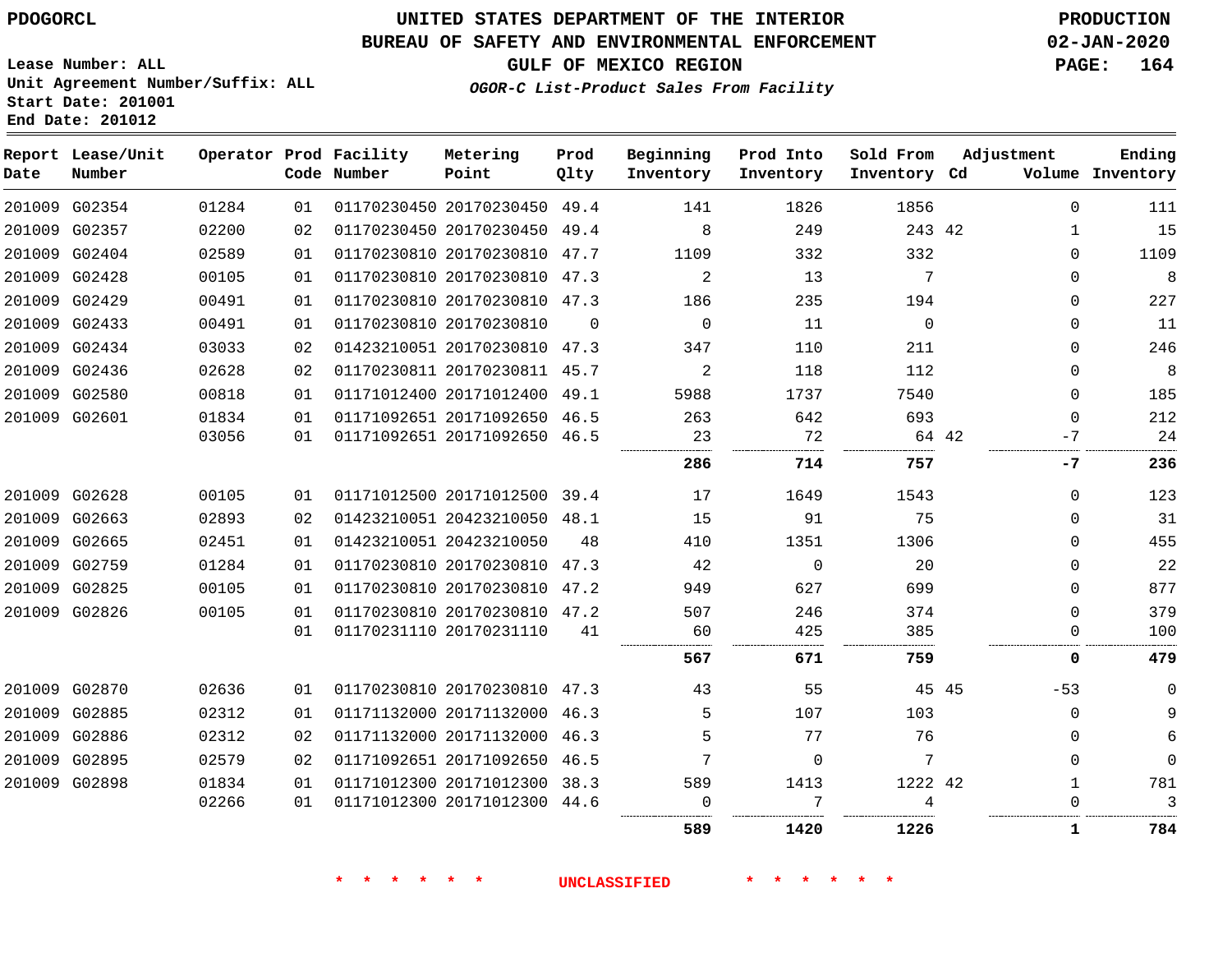### **BUREAU OF SAFETY AND ENVIRONMENTAL ENFORCEMENT 02-JAN-2020**

**OGOR-C List-Product Sales From Facility**

**GULF OF MEXICO REGION PAGE: 165**

**Lease Number: ALL Unit Agreement Number/Suffix: ALL Start Date: 201001 End Date: 201012**

| Date   | Report Lease/Unit<br>Number |       |     | Operator Prod Facility<br>Code Number | Metering<br>Point            | Prod<br>Qlty | Beginning<br>Inventory | Prod Into<br>Inventory | Sold From<br>Inventory Cd | Adjustment            | Ending<br>Volume Inventory |
|--------|-----------------------------|-------|-----|---------------------------------------|------------------------------|--------------|------------------------|------------------------|---------------------------|-----------------------|----------------------------|
|        | 201009 G02917               | 01834 | 01  |                                       | 01171092930 20171092930 39.1 |              | 156                    | 5570                   | 5512 42                   | $-1$                  | 213                        |
|        | 201009 G03061               | 00105 | 01  |                                       | 01423210051 20423210050      | 48           | 167                    | 613                    | 574                       | $\mathbf{0}$          | 206                        |
| 201009 | G03068                      | 00105 | 01  |                                       | 01423210051 20423210050      | 48           | 102                    | 160                    | 208                       | $\Omega$              | 54                         |
|        | 201009 G03145               | 03041 | 01  |                                       | 01171132800 21171132800      | 44.6         | 115                    | 261                    | 185                       | $\mathbf{0}$          | 191                        |
|        | 201009 G03152               | 00105 | 01  |                                       | 01177092600 20177092600 45.7 |              | 179                    | 3307                   | 3328                      | $\mathbf{0}$          | 158                        |
|        | 201009 G03244               | 02871 | 01  |                                       | 01170230810 20170230810      | 47.3         | 3                      | $\Omega$               |                           | 2 4 2<br>$\mathbf{1}$ | $\overline{c}$             |
|        | 201009 G03264               | 00003 | 02  |                                       | 01170230811 20170230811 45.7 |              | 3                      | 75                     |                           | 73 42<br>$-1$         | 4                          |
|        |                             | 01284 | 02  |                                       | 01170530900 20170530900      | 48.8         | 7<br>                  | 98                     | 85                        | $\Omega$              | 20                         |
|        |                             |       |     |                                       |                              |              | 10                     | 173                    | 158                       | -1                    | 24                         |
|        | 201009 G03265               | 01284 | 02  |                                       | 01170530900 20170530900 46.8 |              | 267                    | 2590                   | 2315                      | $\Omega$              | 542                        |
|        | 201009 G03331               | 02312 | 02  |                                       | 01171132800 21171132800      | 44.6         | 3605                   | 5282                   | 4878                      | $\Omega$              | 4009                       |
|        | 201009 G03414               | 00818 | 01  |                                       | 01170753510 20170753510 59.1 |              | 142                    | 141                    | 224                       | $\mathbf{0}$          | 59                         |
|        | 201009 G03738               | 00064 | 01  |                                       | 01170230450 20170230450 49.4 |              | 24                     | 228                    | 239 42                    | $\mathbf{1}$          | 14                         |
|        |                             | 02871 | 01  |                                       | 01170230450 20170230450 48.5 |              | 3                      | $\Omega$               | 3                         | $\Omega$              | $\Omega$                   |
|        |                             |       |     |                                       |                              |              | 27                     | 228                    | 242                       | 1                     | 14                         |
|        | 201009 G03793               | 02894 | 01  |                                       | 01171012500 20171012500 39.5 |              | 16                     | 423                    | 407 42                    | $-1$                  | 31                         |
|        | 201009 G03940               | 00105 | 01  |                                       | 01423210051 20423210050 48.1 |              | 9                      | 38                     | 34                        | $\Omega$              | 13                         |
|        | 201009 G03958               | 00105 | 01  |                                       | 01170230510 20170230510      | 48           | 483                    | 2203                   | 1842                      | $\mathbf{0}$          | 844                        |
|        | 201009 G04003               | 00105 | 01  |                                       | 01171012500 20171012500 39.4 |              | 833                    | 17795                  | 17302                     | 0                     | 1326                       |
|        | 201009 G04065               | 02628 | 01  |                                       | 01423210051 20423210050      | 48.1         | 5                      | 6                      | 10                        | $\Omega$              | $\mathbf{1}$               |
|        | 201009 G04081               | 02894 | 01  |                                       | 01170230450 20170230810 47.3 |              | 276                    | 127                    | 186 45                    | $-217$                | $\mathbf 0$                |
| 201009 | G04085                      | 00687 | 01  |                                       | 01170230811 20170230811 45.7 |              | 74                     | 3304                   | 3187 42                   | $-1$                  | 190                        |
| 201009 | G04087                      | 02899 | 01  |                                       | 01177008150 01177008150      | 31.9         | 3455                   | 3433                   | 4234 42                   | $\mathbf{1}$          | 2655                       |
|        | 201009 G04090               | 02312 | 02  |                                       | 01170230810 20170230810 47.3 |              | 422                    | 383                    | 375                       | $\mathbf{0}$          | 430                        |
|        | 201009 G04098               | 01963 | 02. |                                       | 01170230810 20170230810 47.3 |              | $\Omega$               | 333                    | 333                       | $\Omega$              | $\mathbf 0$                |
|        | 201009 G04143               | 00105 | 01  |                                       | 01170230510 20170230510      | 48           | 99                     | 619                    | 481                       | $\Omega$              | 237                        |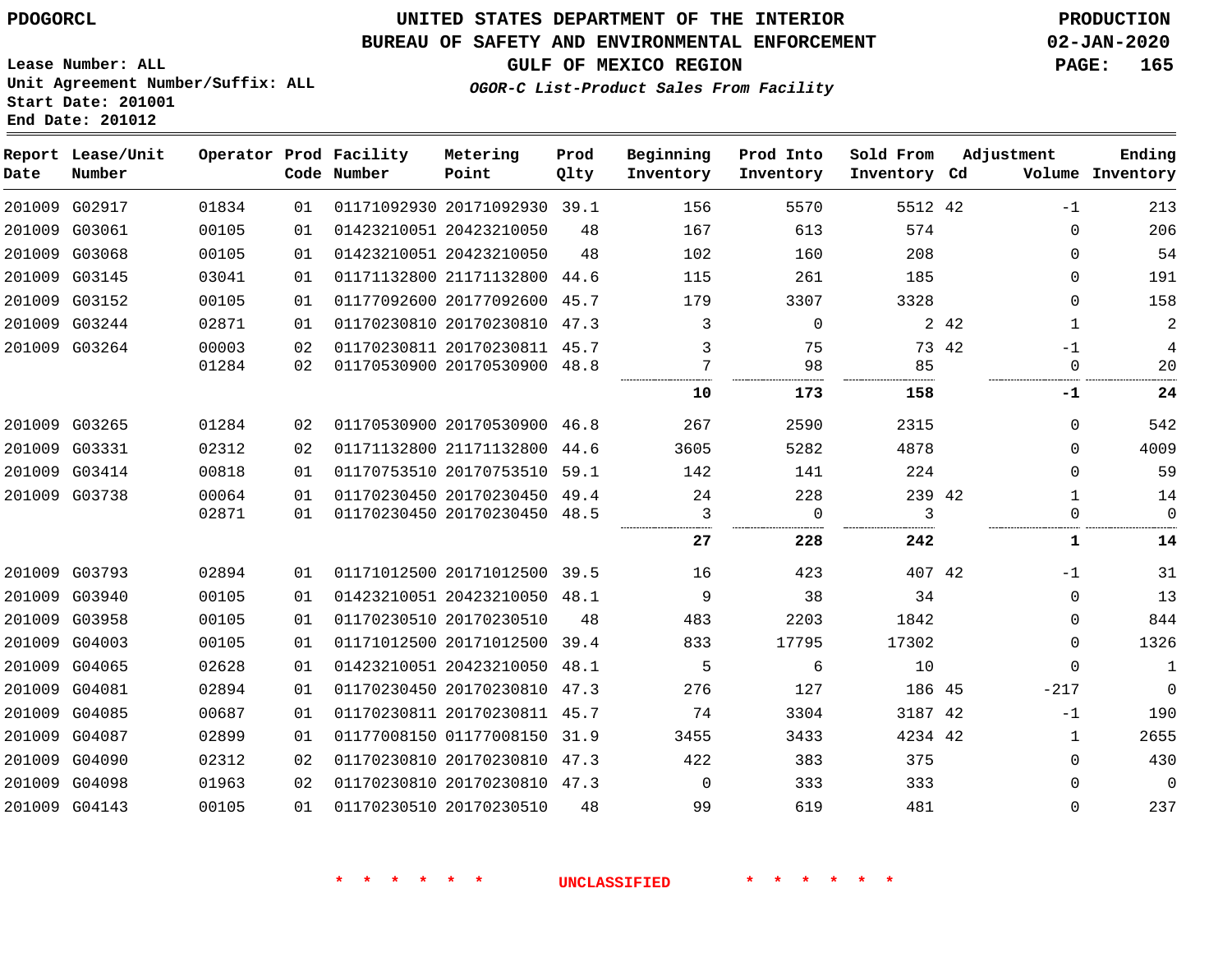### **BUREAU OF SAFETY AND ENVIRONMENTAL ENFORCEMENT 02-JAN-2020**

**Lease Number: ALL Unit Agreement Number/Suffix: ALL Start Date: 201001 End Date: 201012**

**OGOR-C List-Product Sales From Facility**

**GULF OF MEXICO REGION PAGE: 166**

| Date | Report Lease/Unit<br>Number |                |          | Operator Prod Facility<br>Code Number | Metering<br>Point                                            | Prod<br>Qlty | Beginning<br>Inventory | Prod Into<br>Inventory | Sold From<br>Inventory Cd | Adjustment          | Ending<br>Volume Inventory |
|------|-----------------------------|----------------|----------|---------------------------------------|--------------------------------------------------------------|--------------|------------------------|------------------------|---------------------------|---------------------|----------------------------|
|      | 201009 G04232               | 00105<br>00730 | 01<br>01 |                                       | 01171012500 20171012500 39.4<br>01171012500 20171012500 38.5 |              | 21<br>1438             | 482<br>20934           | 467<br>20814 42           | $\mathbf 0$<br>$-1$ | 36<br>1557                 |
|      |                             |                |          |                                       |                                                              |              | 1459                   | 21416                  | 21281                     | -1                  | 1593                       |
|      | 201009 G04254               | 01834          | 01       |                                       | 01170573602 20170573602 32.7                                 |              | 108                    | 551                    | 307                       | $\Omega$            | 352                        |
|      | 201009 G04397               | 00105          | 01       |                                       | 01170230810 20170230810 47.2                                 |              | 2                      | 1                      | 1                         | $\Omega$            | 2                          |
|      | 201009 G04421               | 00105          | 01       |                                       | 01171131600 20171131600 45.6                                 |              | 870                    | 24987                  | 24747                     | 0                   | 1110                       |
|      | 201009 G04453               | 02589          | 01       |                                       | 01171012300 20171012300 35.2                                 |              | 436                    | 1302                   | 1019                      | $\Omega$            | 719                        |
|      | 201009 G04537               | 02589          | 01       |                                       | 01420470030 20420470030 49.8                                 |              | 1211                   | 97                     | 120                       | $\mathbf 0$         | 1188                       |
|      | 201009 G04547               | 02628          | 01       |                                       | 01423210051 20423210050 48.1                                 |              | 11                     | 41                     | 39                        | $\Omega$            | 13                         |
|      | 201009 G04565               | 01284          | 01       |                                       | 01420390101 01420390101                                      | $\Omega$     | 2707                   | $\Omega$               | $\Omega$                  | $\Omega$            | 2707                       |
|      | 201009 G04773               | 01482          | 01       |                                       | 01170230811 20170230811 45.7                                 |              | 1                      | 37                     | 36                        | $\Omega$            | 2                          |
|      | 201009 G04787               | 00687          | 01       |                                       | 01171131600 20171131600 45.6                                 |              | 57                     | $\Omega$               | 57                        | $\Omega$            | $\mathbf 0$                |
|      | 201009 G04800               | 03026          | 01       |                                       | 01171132800 21171132800 44.6                                 |              | 2369                   | 8649                   | 6048 42                   | $\mathbf 1$         | 4971                       |
|      | 201009 G04818               | 02894          | 01       |                                       | 01170230500 20170230500 43.1                                 |              | 1                      | 22                     | 15                        | $\Omega$            | 8                          |
|      | 201009 G04996               | 02628          | 01       |                                       | 01420570060 20420570060                                      | $\Omega$     | 86                     | $\Omega$               | $\Omega$                  | 32<br>$-86$         | $\Omega$                   |
|      | 201009 G05006               | 01284          | 02       |                                       | 01170230510 20170230510                                      | 48           | 30                     | 38                     | 53                        | 0                   | 15                         |
|      | 201009 G05283               | 01376          | 01       |                                       | 01170231300 01170231300 40.1                                 |              | 0                      | 13092                  | 13092                     | 0                   | $\overline{0}$             |
|      | 201009 G05286               | 03033          | 02       |                                       | 01170230810 20170230810 47.3                                 |              | 933                    | 90                     | 471                       | $\mathbf 0$         | 552                        |
|      | 201009 G05292               | 00003          | 02       |                                       | 01170230811 20170230811 45.7                                 |              | 18                     | 620                    | 601 42                    | $-1$                | 36                         |
|      | 201009 G05299               | 00818          | 01       |                                       | 01170230500 20170230500 43.1                                 |              | 7                      | $\Omega$               | 7                         | $\mathbf 0$         | $\mathbf 0$                |
|      | 201009 G05346               | 01819          | 01       |                                       | 01170530900 20170530900 48.8                                 |              | $\mathbf 0$            | 527                    | 417                       | $\mathbf 0$         | 110                        |
|      | 201009 G05391               | 01819          | 01       |                                       | 01170530900 20170530900 48.8                                 |              | 119                    | 1808                   | 1548 42                   | $-1$                | 378                        |
|      | 201009 G05431               | 00560          | 01       |                                       | 01177062608 2017706260A 36.3                                 |              | 83                     | 14332                  | 14238                     | $\mathbf 0$         | 177                        |
|      | 201009 G05494               | 02871          | 02       |                                       | 01171132800 21171132800 44.6                                 |              | 240                    | 493                    | 402 42                    | $-1$                | 330                        |
|      | 201009 G05504               | 00105          | 01       |                                       | 01171132800 21171132800 44.6                                 |              | 1830                   | 3085                   | 2698                      | $\mathbf 0$         | 2217                       |
|      |                             |                | 01       |                                       | 01171012300 20171012300 38.3                                 |              | 330                    | 713                    | 649                       | 0                   | 394                        |
|      |                             | 00730          | 01       |                                       | 01171132800 21171132800 44.6                                 |              | 779                    | 1599                   | 1306 42                   | 1                   | 1073                       |
|      |                             |                |          |                                       |                                                              |              | 2939                   | 5397                   | 4653                      | 1                   | 3684                       |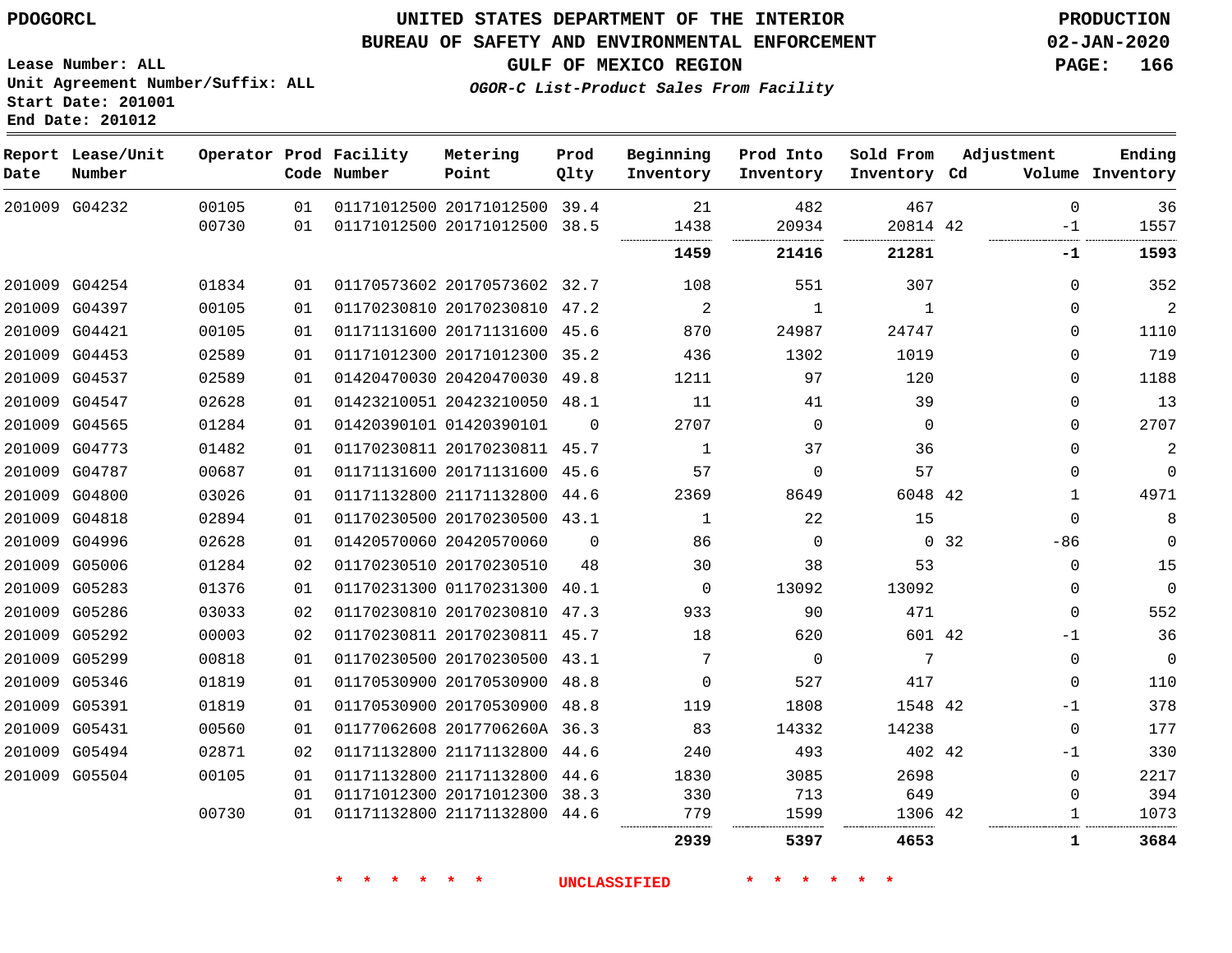### **BUREAU OF SAFETY AND ENVIRONMENTAL ENFORCEMENT 02-JAN-2020**

**Lease Number: ALL Unit Agreement Number/Suffix: ALL Start Date: 201001**

**OGOR-C List-Product Sales From Facility**

**GULF OF MEXICO REGION PAGE: 167**

**End Date: 201012**

 G07760 G07802 G07917 G08120

 

| Date   | Report Lease/Unit<br>Number |       |    | Operator Prod Facility<br>Code Number | Metering<br>Point            | Prod<br>Qlty | Beginning<br>Inventory | Prod Into<br>Inventory | Sold From<br>Inventory Cd | Adjustment   | Ending<br>Volume Inventory |
|--------|-----------------------------|-------|----|---------------------------------------|------------------------------|--------------|------------------------|------------------------|---------------------------|--------------|----------------------------|
|        | 201009 G05505               | 00078 | 02 |                                       | 01171132800 21171132800 44.6 |              | 535                    | 649                    | 655 42                    | $-1$         | 528                        |
|        | 201009 G05549               | 01834 | 01 |                                       | 01171092651 20171092650      | 47           | 542                    | 1632                   | 1635                      | $\mathbf 0$  | 539                        |
|        |                             | 02636 | 01 |                                       | 01171132800 21171132800 44.6 |              | 11                     | 0                      | 11                        | 0            | $\Omega$                   |
|        |                             |       |    |                                       |                              |              | 553                    | 1632                   | 1646                      | 0            | 539                        |
|        | 201009 G05602               | 01834 | 01 |                                       | 01171012500 20171012500 39.5 |              | 139                    | 3893                   | 3742                      | $\Omega$     | 290                        |
| 201009 | G05610                      | 02312 | 01 |                                       | 01171012500 20171012500      | 39.5         | 15                     | 533                    | 508                       | $\Omega$     | 40                         |
| 201009 | G05612                      | 00105 | 01 |                                       | 01171012500 20171012500 39.5 |              | 743                    | 18916                  | 18252                     | $\Omega$     | 1407                       |
| 201009 | G06027                      | 00105 | 01 |                                       | 01423210051 20423210050      | 48           | 45                     | 48                     | 77                        | $\Omega$     | 16                         |
| 201009 | G06037                      | 02899 | 01 |                                       | 01420570060 20420570060      | $\Omega$     | 106                    | $\Omega$               | $\Omega$                  | 32<br>$-106$ | $\mathbf 0$                |
| 201009 | G06069                      | 00818 | 02 |                                       | 01423210051 20423210050      | 48.1         | 18                     | 65                     | 61                        | $\mathbf 0$  | 22                         |
| 201009 | G06104                      | 00105 | 01 |                                       | 01420390110 20420390110      | 54.2         | 49                     | $\Omega$               | 12 42                     | $-1$         | 36                         |
| 201009 | G06105                      | 02409 | 01 |                                       | 01420390110 20420390110      | 54.1         | 146                    | $\Omega$               | 33                        | 0            | 113                        |
| 201009 | G06156                      | 00818 | 02 |                                       | 01422450350 20422450350      | 42           | 938                    | 0                      | 173                       | $\mathbf 0$  | 765                        |
| 201009 | G06165                      | 01284 | 01 |                                       | 01170230450 20170230450      | 49.4         | 27                     | 185                    | 201                       | $\Omega$     | 11                         |
| 201009 | G06166                      | 00105 | 01 |                                       | 01170230450 20170230450      | 49.3         | 4                      | 40                     | 42                        | $\mathbf 0$  | 2                          |
| 201009 | G06167                      | 00105 | 01 |                                       | 01170230450 20170230450      | 49.4         | 24                     | 52                     | 54                        | $\mathbf 0$  | 22                         |
| 201009 | G06168                      | 03008 | 02 |                                       | 01170230450 20170230450      | 49.4         | $\Omega$               | 312                    | 312                       | 0            | $\mathbf{0}$               |
| 201009 | G06180                      | 00730 | 01 |                                       | 01170230450 20170230450      | 49.4         | 2                      | $\Omega$               | 2                         | $\mathbf 0$  | $\Omega$                   |
| 201009 | G06668                      | 00276 | 01 |                                       | 01171132000 20171132000      | 46.3         | 138                    | 1192                   | 1231                      | $\mathbf 0$  | 99                         |
| 201009 | G06767                      | 01834 | 01 |                                       | 01171012500 20171012500      | 39.5         | 7                      | 442                    | 416                       | $\mathbf 0$  | 33                         |
| 201009 | G07215                      | 03041 | 01 |                                       | 01420390120 01420390120      | 50.1         | 127                    | 203                    | 206                       | $\Omega$     | 124                        |
| 201009 | G07619                      | 02222 | 01 |                                       | 01170530900 20170530900      | $\Omega$     | 16                     | $\Omega$               | $\Omega$                  | $\Omega$     | 16                         |
| 201009 | G07703                      | 03041 | 01 |                                       | 01171132800 21171132800      | 44.6         | 1770                   | 3954                   | 3138                      | $\Omega$     | 2586                       |
|        | 201009 G07736               | 02312 | 02 |                                       | 01171132800 21171132800      | 44.6         | 316                    | 256                    | 314                       | $\Omega$     | 258                        |

 20170573602 32.7 20423210050 48.1

01177122950 20177122950

01177258041

 

42

  $\Omega$ -1  $\Omega$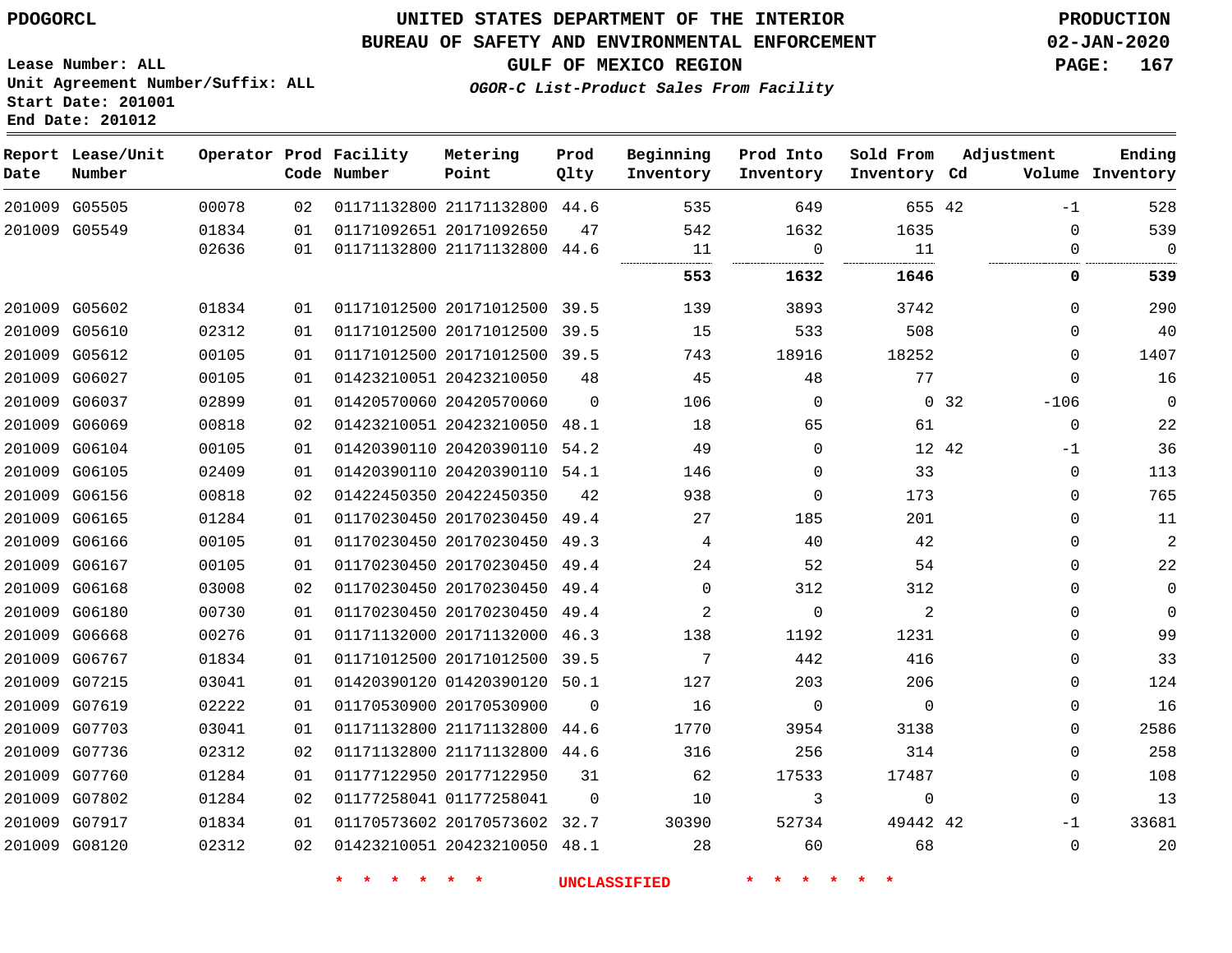### **BUREAU OF SAFETY AND ENVIRONMENTAL ENFORCEMENT 02-JAN-2020**

**Lease Number: ALL Unit Agreement Number/Suffix: ALL Start Date: 201001 End Date: 201012**

**OGOR-C List-Product Sales From Facility**

**GULF OF MEXICO REGION PAGE: 168**

| Date | Report Lease/Unit<br>Number |       |    | Operator Prod Facility<br>Code Number | Metering<br>Point            | Prod<br>Qlty | Beginning<br>Inventory | Prod Into<br>Inventory | Sold From<br>Inventory Cd | Adjustment   | Ending<br>Volume Inventory |
|------|-----------------------------|-------|----|---------------------------------------|------------------------------|--------------|------------------------|------------------------|---------------------------|--------------|----------------------------|
|      | 201009 G08640               | 02589 | 01 |                                       | 01170530900 20170530900 46.6 |              | $\mathbf{0}$           | 327                    | 327                       | $\mathbf 0$  | $\mathbf 0$                |
|      | 201009 G08641               | 02589 | 01 |                                       | 01170530900 20170530900 46.6 |              | $\overline{0}$         | 1740                   | 1740                      | $\mathbf 0$  | $\Omega$                   |
|      | 201009 G09010               | 03041 | 01 |                                       | 01420390120 01420390120 50.1 |              | 20                     | 69                     | 57                        | $\mathbf 0$  | 32                         |
|      | 201009 G09500               | 02899 | 01 |                                       | 01177058270 01177058270 39.1 |              | 52                     | 26                     | 48                        | $\Omega$     | 30                         |
|      | 201009 G09564               | 01482 | 01 |                                       | 01171132800 21171132800      | $\Omega$     | $\overline{4}$         | $\overline{0}$         | $\mathbf 0$               | $\mathbf{0}$ | $\overline{4}$             |
|      | 201009 G09574               | 01819 | 01 |                                       | 01171012300 20171012300 38.3 |              | 384                    | 704                    | 699                       | 0            | 389                        |
|      | 201009 G09631               | 01284 | 01 |                                       | 01177122950 20177122950 31.3 |              | 12                     | 4162                   | 4151                      | $\mathbf 0$  | 23                         |
|      | 201009 G10226               | 01819 | 01 |                                       | 01423210051 20423210050 48.1 |              | 24                     | 72                     | 72                        | $\mathbf{0}$ | 24                         |
|      | 201009 G10487               | 00981 | 01 |                                       | 01170753850 20170753850 37.5 |              | 1533                   | 213                    | 44                        | $\Omega$     | 1702                       |
|      | 201009 G10636               | 02894 | 01 |                                       | 01170230811 20170230811 45.7 |              | 160                    | 3328                   | 3297 42                   | $\mathbf{1}$ | 192                        |
|      | 201009 G10665               | 02899 | 01 |                                       | 01177058270 01177058270 39.1 |              | 5036                   | 2543                   | 4653                      | 0            | 2926                       |
|      | 201009 G10794               | 02466 | 01 |                                       | 01177122950 20177122950 30.7 |              | 43                     | 11838                  | 11809 42                  | $\mathbf{1}$ | 73                         |
|      | 201009 G10910               | 00162 | 01 |                                       | 01177245110 2017724511G 45.7 |              | $\overline{0}$         | 8044                   | 8044                      | $\mathbf{0}$ | $\mathbf 0$                |
|      | 201009 G11243               | 02589 | 01 |                                       | 01420470030 20420470030 49.8 |              | 426                    | 65                     | 42                        | $\mathbf{0}$ | 449                        |
|      | 201009 G11870               | 00276 | 01 |                                       | 01171132000 20171132000 46.3 |              | 3789                   | 81305                  | 78341 42                  | $\mathbf{1}$ | 6754                       |
|      | 201009 G11952               | 00105 | 01 |                                       | 01171012300 20171012300 38.3 |              | 96                     | 291                    | 226                       | $\mathbf{0}$ | 161                        |
|      | 201009 G11983               | 01284 | 01 |                                       | 01177112605 2017711260Y 32.4 |              | 37                     | 190                    | 189                       | $\Omega$     | 38                         |
|      | 201009 G11984               | 03008 | 02 |                                       | 01171092651 20171092650      | 47           | 39                     | 190                    | 166                       | $\mathbf 0$  | 63                         |
|      | 201009 G12019               | 01482 | 01 |                                       | 01171012500 20171012500 39.5 |              | 76                     | 2317                   | 2221                      | $\mathbf 0$  | 172                        |
|      | 201009 G12020               | 01482 | 01 |                                       | 01171012500 20171012500 39.5 |              | 666                    | 13737                  | 13381                     | 0            | 1022                       |
|      | 201009 G12024               | 02312 | 02 |                                       | 01171012500 20171012500 39.5 |              | 17                     | 499                    | 479                       | 0            | 37                         |
|      | 201009 G12355               | 02589 | 01 |                                       | 01171012300 20171012300 37.5 |              | 8223                   | 19767                  | 17069                     | $\mathbf{0}$ | 10921                      |
|      | 201009 G12497               | 02589 | 01 |                                       | 01420390101 01420390101      | $\mathbf 0$  | 113                    | $\mathbf 0$            | $\mathbf 0$               | 0            | 113                        |
|      | 201009 G12564               | 02603 | 01 |                                       | 01170230510 20170230510      | 48           | 16                     | 117                    | 88                        | $\mathbf{0}$ | 45                         |
|      | 201009 G12761               | 00162 | 01 |                                       | 01170230810 20170230810 47.3 |              | $\mathbf 0$            | 627                    | 627                       | $\mathbf 0$  | $\overline{0}$             |
|      | 201009 G12802               | 02200 | 01 |                                       | 01170230811 20170230811 45.7 |              | 100                    | 3755                   | 3639                      | $\mathbf 0$  | 216                        |
|      | 201009 G12803               | 02409 | 01 |                                       | 01171132000 20171132000 46.3 |              | $\mathbf 0$            | 12                     | 11                        | $\mathbf 0$  | $\mathbf 1$                |
|      | 201009 G12906               | 01819 | 01 |                                       | 01171012300 20171012300 38.3 |              | 2081                   | 4494                   | 4092                      | $\mathsf{O}$ | 2483                       |
|      |                             |       |    |                                       |                              |              | <b>UNCLASSIFIED</b>    |                        |                           |              |                            |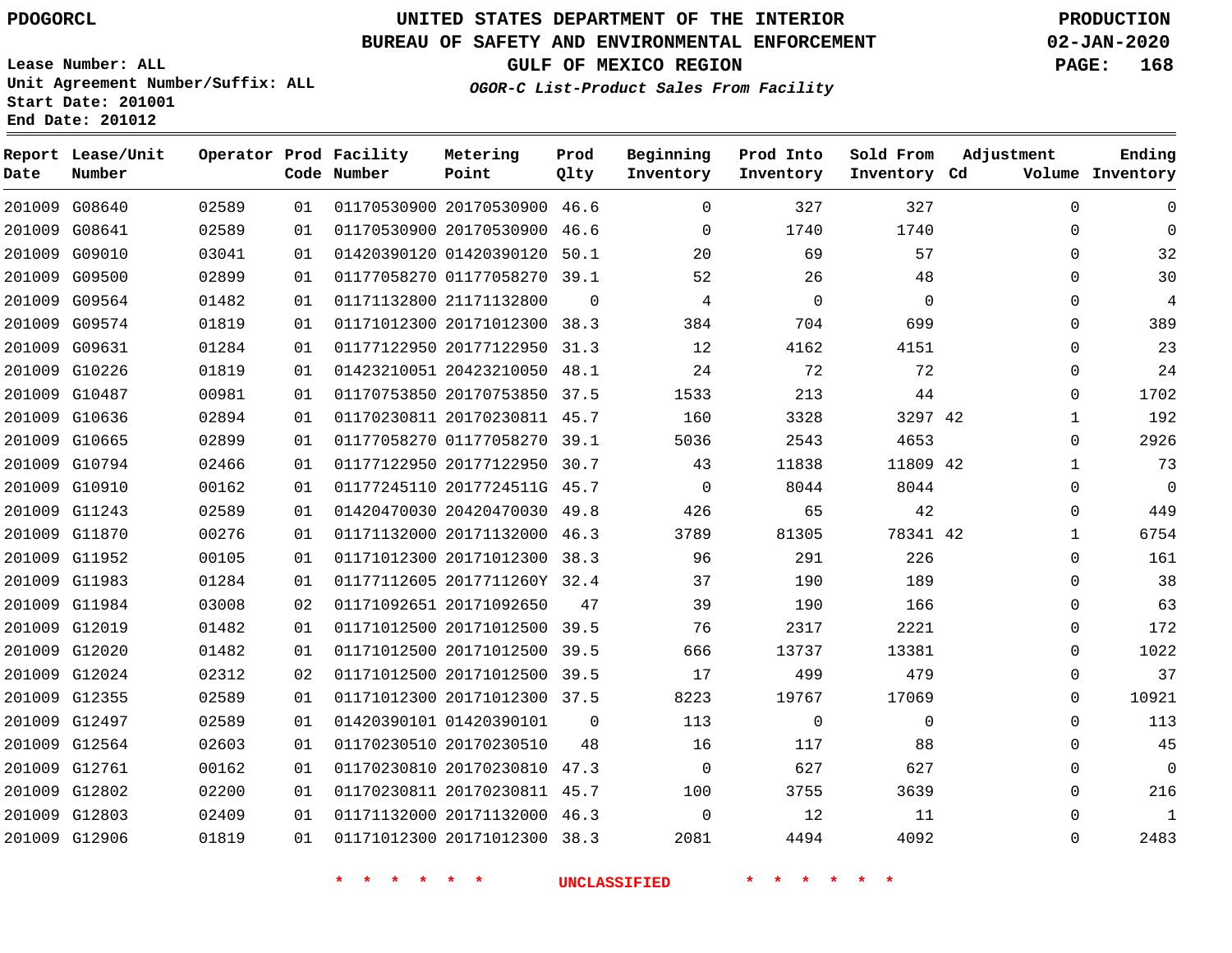**Report Lease/Unit**

**Number**

**Date**

# **UNITED STATES DEPARTMENT OF THE INTERIOR PDOGORCL PRODUCTION**

**Prod Qlty**

### **BUREAU OF SAFETY AND ENVIRONMENTAL ENFORCEMENT 02-JAN-2020**

**Lease Number: ALL Unit Agreement Number/Suffix: ALL Start Date: 201001 End Date: 201012**

**Operator Prod Facility**

**Code Number**

**Metering Point**

**OGOR-C List-Product Sales From Facility**

**Beginning Inventory** **Prod Into Inventory**

**Sold From Inventory**

**GULF OF MEXICO REGION PAGE: 169**

**Inventory Cd Volume**

**Adjustment**

**Ending**

| 201009 G12980 | 02349 | 01 |             | 01177163600 20177163600 40.5 |          | $\Omega$            | 1              | 1            |       | $\mathbf 0$  |                |
|---------------|-------|----|-------------|------------------------------|----------|---------------------|----------------|--------------|-------|--------------|----------------|
| 201009 G13560 | 03033 | 02 |             | 01170230810 20170230810      | $\Omega$ | $\Omega$            | $\mathbf 1$    | $\mathbf{0}$ |       | $\mathbf{0}$ | 1              |
| 201009 G13576 | 03147 | 02 |             | 01170230810 20170230810 47.3 |          | 63                  | 11             | 34           |       | $\mathbf 0$  | 40             |
| 201009 G13850 | 01482 | 01 |             | 01170230811 20170230811 45.7 |          | 1                   | 37             |              | 36 45 | $-2$         | 0              |
| 201009 G13937 | 02628 | 02 |             | 01171092651 20171092650      | 47       | 7                   | 19             | 20           |       | $\mathbf 0$  | 6              |
| 201009 G13938 | 01284 | 01 |             | 01171012500 20171012500 39.5 |          | 1035                | 25796          | 24913        |       | $\mathbf 0$  | 1918           |
| 201009 G14193 | 02409 | 01 |             | 01170230810 20170230810 47.3 |          | 337                 | 613            | 438          |       | 0            | 512            |
| 201009 G14342 | 02200 | 01 |             | 01170230811 20170230811 45.7 |          | 76                  | 2092           | 2048 42      |       | 1            | 121            |
| 201009 G14493 | 01834 | 01 |             | 01171092930 20171092930 39.1 |          | 20                  | 836            | 824          |       | $\mathbf 0$  | 32             |
| 201009 G14864 | 02871 | 02 |             | 01170230450 20170230450 49.4 |          | 521                 | 6129           | 6278 42      |       | $-1$         | 371            |
| 201009 G15050 | 00105 | 01 |             | 01170231110 20170231110      | 41       | 1687                | 10364          | 9618         |       | $\mathbf 0$  | 2433           |
| 201009 G15078 | 00064 | 01 |             | 01170230810 20170230810 47.3 |          | 3096                | 665            | 585          |       | $\mathbf{0}$ | 3176           |
| 201009 G15110 | 02714 | 01 |             | 01170530900 20170530900 48.8 |          | $\overline{0}$      | 18             | 14           |       | $\Omega$     | $\overline{4}$ |
| 201009 G15189 | 00560 | 01 |             | 01171132800 21171132800 44.6 |          | 50                  | 94             | 79           |       | $\Omega$     | 65             |
| 201009 G15239 | 03041 | 01 |             | 01171012500 20171012500 39.5 |          | 21                  | 441            | 429          |       | $\Omega$     | 33             |
| 201009 G15263 | 00105 | 01 |             | 01171132000 20171132000 46.3 |          | 584                 | 8020           | 7938         |       | $\Omega$     | 666            |
| 201009 G15277 | 00222 | 02 |             | 01171012400 20171012400 49.1 |          | 1528                | 15245          | 15143        |       | $\mathbf 0$  | 1630           |
| 201009 G15299 | 02200 | 02 |             | 01171092651 20171092650      | 47       | 929                 | 2576           | 2654         |       | $\Omega$     | 851            |
| 201009 G15303 | 00105 | 01 |             | 01171092800 21171132800 44.6 |          | 100                 | 133            | 128          |       | $\Omega$     | 105            |
| 201009 G15312 | 00105 | 01 |             | 01171092651 20171092650      | 47       | 1971                | 9963           | 8644         |       | $\Omega$     | 3290           |
| 201009 G15323 | 01482 | 01 |             | 01171012500 20171012500 39.5 |          | 35                  | 1301           | 1240         |       | 0            | 96             |
| 201009 G15740 | 00818 | 01 |             | 01170230450 20170230450 49.4 |          | $\overline{0}$      | 252            | 237          |       | 0            | 15             |
|               | 02893 | 02 |             | 01170230450 20170230450 49.4 |          | 483                 | 6312           | 6414 42      |       | $\mathbf{1}$ | 382            |
|               |       |    |             |                              |          | 483                 | 6564           | 6651         |       | $\mathbf{1}$ | 397            |
| 201009 G15742 | 00730 | 01 |             | 01170230450 20170230450 49.4 |          | 22                  | 29             | 49           |       | $\Omega$     | 2              |
| 201009 G15769 | 03041 | 01 |             | 01422450350 20422450350      | 40       | 103                 | $\overline{0}$ | 8            |       | $\mathbf{0}$ | 95             |
| 201009 G16104 | 00105 | 01 |             | 01170231110 20170231110      | 41       | 15                  | 78             | 75           |       | $\Omega$     | 18             |
| 201009 G16201 | 03026 | 01 |             | 01170530900 20170530900 48.8 |          | 15                  | 116            | 107          |       | $\mathbf{0}$ | 24             |
|               |       |    | * * * * * * |                              |          | <b>UNCLASSIFIED</b> | * * * * * *    |              |       |              |                |
|               |       |    |             |                              |          |                     |                |              |       |              |                |
|               |       |    |             |                              |          |                     |                |              |       |              |                |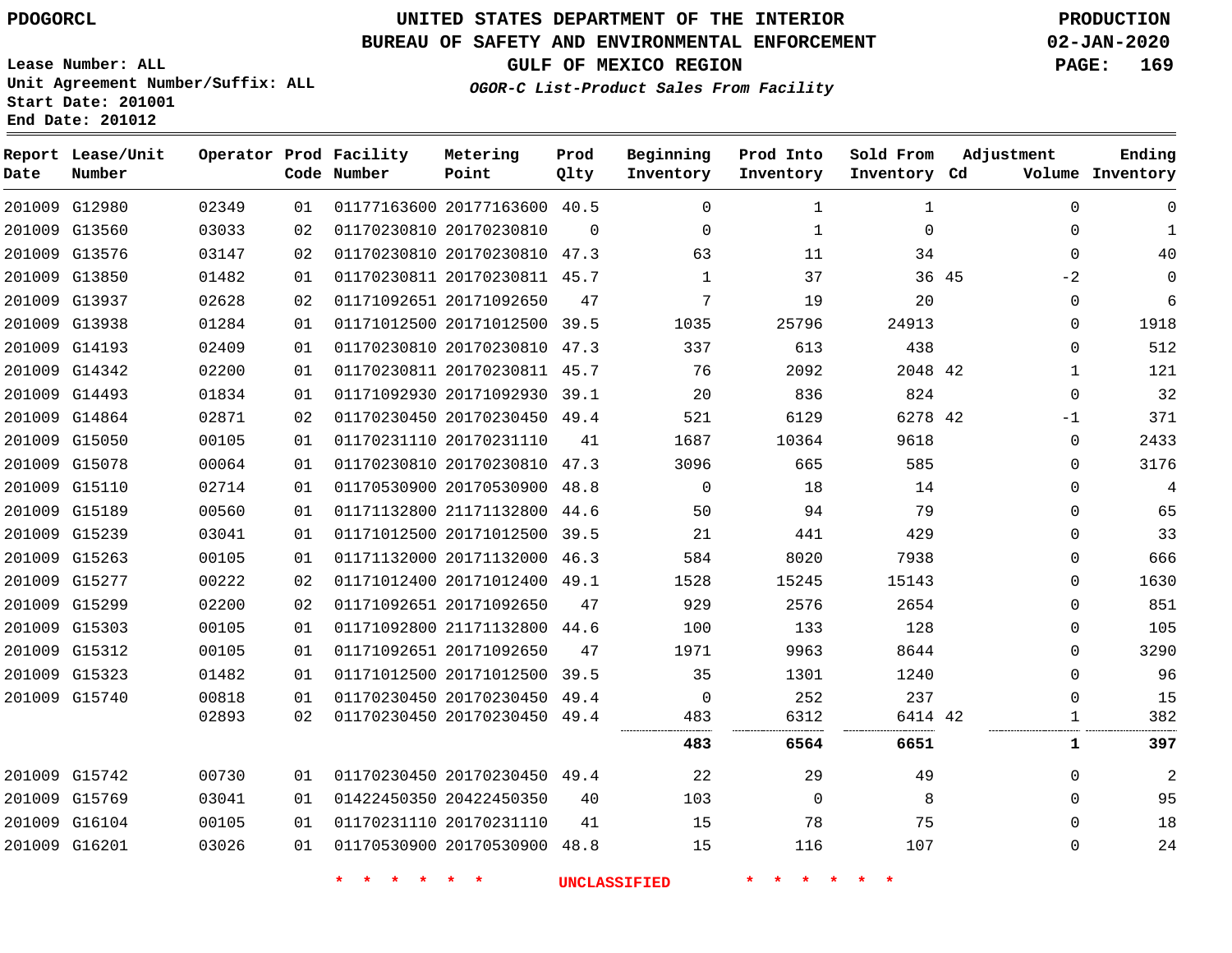**Report Lease/Unit**

**Number**

 G18920 G18936 G19025 G19030

## **UNITED STATES DEPARTMENT OF THE INTERIOR PDOGORCL PRODUCTION**

**Prod Qlty**

#### **BUREAU OF SAFETY AND ENVIRONMENTAL ENFORCEMENT 02-JAN-2020**

**Lease Number: ALL Unit Agreement Number/Suffix: ALL Start Date: 201001 End Date: 201012**

**OGOR-C List-Product Sales From Facility**

**Beginning Inventory** **Prod Into Inventory**

**Sold From Inventory**

**GULF OF MEXICO REGION PAGE: 170**

**Inventory Cd Volume**

**Adjustment**

 $\Omega$ 

**Ending**

 $\Omega$  $\Omega$ 

  $\Omega$ 

 $\Omega$ 

 $\Omega$ 

 $\Omega$  $\Omega$ 

 $\Omega$ 

 -81

| 25 | 81 |  |
|----|----|--|
|    | U  |  |
| 22 | O  |  |

|  | والمتعامل والمتعامل والمتعامل |  |
|--|-------------------------------|--|

 20422450350 20423210050 20423210050

 

**\* \* \* \* \* \* UNCLASSIFIED \* \* \* \* \* \***

0 0 9

  $\Omega$ 

 20423210050 48.1 214 42 42 44.6 38.3 49.1 39.5  $\Omega$   $\Omega$   $\Omega$  $\Omega$   $\Omega$   $\Omega$   $\Omega$   $\Omega$   $\cap$  $\Omega$  $\Omega$   $\Omega$ -71 -1

 G16314 G16353 G16469 G16500 G16515 G16575 G16890 G17124 G17133 G17190 G17754 G17789 G17842 G17858 G17898 G17912 G17913 G17921 G17942 G17966 G17973 G18040 G18577 G18863 20171012400 20171132000 20170753510 20170755200 2017724511G 45.7 20608103650 29.2 20170753850 20170230450 20423210050 20170230810 47.3 20170230510 20170230810 47.3 20170230810 47.3 20170530900 20171131600 45.6 20177052203 35.7 21171132800 20177062959 25.9 20177082604 28.5 20171012300 20171012400 20171012500 20170753850 20420470030 45 45 32 49.1 46.3 59.1  $\Omega$  $\Omega$ 49.4 48.1 48.8  $\Omega$  $\Omega$   $\Omega$   $\Omega$   $\Omega$   $\Omega$   $\Omega$   $\Omega$ -73  $\Omega$  $\Omega$  $\Omega$  $\Omega$ -59  $\Omega$  $-21$  $\Omega$  $-9$  $\Omega$  $\Omega$  $\Omega$  $\Omega$ 

**Operator Prod Facility**

**Code Number**

**Metering Point**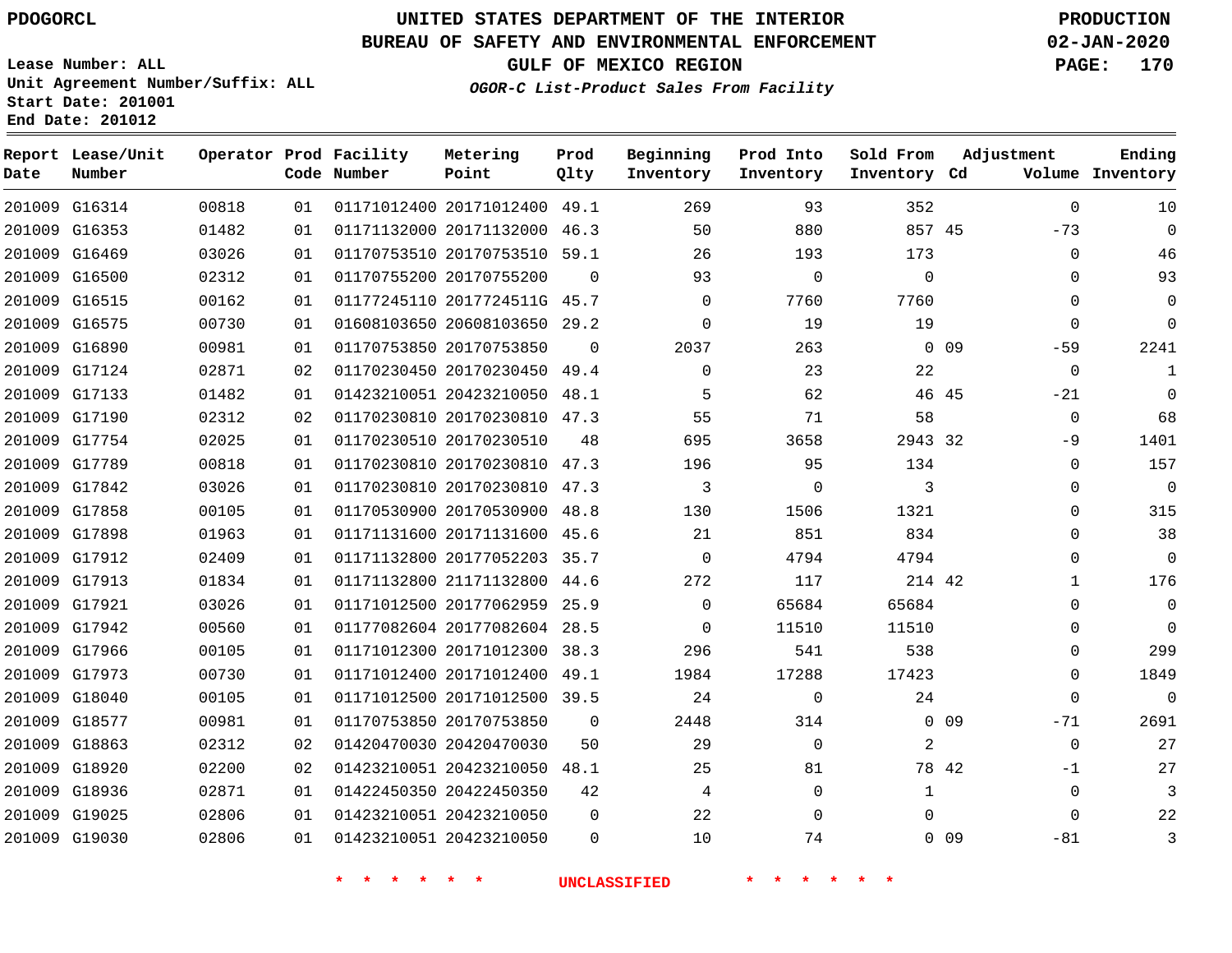### **BUREAU OF SAFETY AND ENVIRONMENTAL ENFORCEMENT 02-JAN-2020**

**Lease Number: ALL Unit Agreement Number/Suffix: ALL Start Date: 201001 End Date: 201012**

**GULF OF MEXICO REGION PAGE: 171**

**OGOR-C List-Product Sales From Facility**

| Date | Report Lease/Unit<br>Number |       |    | Operator Prod Facility<br>Code Number | Metering<br>Point            | Prod<br>Qlty | Beginning<br>Inventory | Prod Into<br>Inventory | Sold From<br>Inventory Cd | Adjustment      |              | Ending<br>Volume Inventory |
|------|-----------------------------|-------|----|---------------------------------------|------------------------------|--------------|------------------------|------------------------|---------------------------|-----------------|--------------|----------------------------|
|      | 201009 G19127               | 00818 | 01 |                                       | 01170230811 20170230811      | $\Omega$     | 126                    | 0                      |                           | 0 <sub>09</sub> | $-21$        | 105                        |
|      | 201009 G19760               | 02894 | 01 |                                       | 01171132800 21171132800 44.6 |              | 8038                   | 21567                  | 16249                     |                 | $\Omega$     | 13356                      |
|      | 201009 G19832               | 02349 | 01 |                                       | 01177163600 20177163600 40.5 |              | 159                    | 2353                   | 2512                      |                 | $\mathbf 0$  | $\overline{0}$             |
|      | 201009 G20605               | 02377 | 01 |                                       | 01423550141 20423550140      | 28.1         | 843                    | 4875                   | 5145                      |                 | $\mathbf 0$  | 573                        |
|      | 201009 G20616               | 02312 | 02 |                                       | 01423210051 20423210050 48.1 |              | 4                      | 6                      | 8                         |                 | $\mathbf 0$  | 2                          |
|      | 201009 G20655               | 00222 | 01 |                                       | 01170230510 20170230510      | 48           | 149                    | 579                    | 506                       |                 | $\Omega$     | 222                        |
|      | 201009 G20656               | 03041 | 01 |                                       | 01422450350 20422450350      | 40           | 13                     | 0                      | 13                        |                 | $\mathbf 0$  | $\mathbf 0$                |
|      | 201009 G20660               | 00818 | 02 |                                       | 01170230450 20170230450 49.4 |              | 124                    | 632                    | 719 42                    |                 | $\mathbf{1}$ | 38                         |
|      | 201009 G21065               | 02266 | 01 |                                       | 01171131600 20171131600 45.6 |              | 46                     | 1499                   | 1478                      |                 | $\mathbf 0$  | 67                         |
|      | 201009 G21070               | 00560 | 01 |                                       | 01171132800 21171132800      | 44.6         | 196                    | 325                    | 275 42                    |                 | $-11$        | 235                        |
|      | 201009 G21096               | 00818 | 01 |                                       | 01170230811 20170230811 45.7 |              | $\mathbf 0$            | 281                    | 265                       |                 | $\mathbf{0}$ | 16                         |
|      | 201009 G21111               | 02266 | 01 |                                       | 01171132800 21171132800      | 44.6         | $\mathbf 0$            | 17                     | 10                        |                 | $\mathbf 0$  | 7                          |
|      | 201009 G21116               | 00818 | 02 |                                       | 01171132800 21171132800      | 44.6         | 947                    | 1715                   | 1462 42                   |                 | 1            | 1201                       |
|      | 201009 G21120               | 02058 | 02 |                                       | 01171012500 20171012500 39.5 |              | 42                     | 1798                   | 1706                      |                 | $\Omega$     | 134                        |
|      | 201009 G21378               | 01819 | 01 |                                       | 01170230811 20170230811 45.7 |              | 123                    | 3440                   | 3365                      |                 | $\mathbf 0$  | 198                        |
|      | 201009 G21530               | 00078 | 02 |                                       | 01170230400 20170230400 49.3 |              | 734                    | 2087                   | 2068                      |                 | $\Omega$     | 753                        |
|      | 201009 G21532               | 02807 | 01 |                                       | 01170230811 20170230811 45.7 |              | 140                    | 2783                   | 2762 42                   |                 | $-1$         | 160                        |
|      | 201009 G21534               | 02807 | 01 |                                       | 01170230811 20170230811 45.7 |              | 104                    | 3435                   | 3340 42                   |                 | $-1$         | 198                        |
|      | 201009 G21580               | 02636 | 01 |                                       | 01170230811 20170230811 45.7 |              | 5                      | 31                     | 34                        |                 | $\mathbf 0$  | 2                          |
|      | 201009 G21592               | 02628 | 02 |                                       | 01171132000 20171132000 46.3 |              | $\Omega$               | 59                     | 54                        |                 | $\mathbf 0$  | 5                          |
|      | 201009 G21655               | 01834 | 01 |                                       | 01171132800 21171132800 44.6 |              | 7                      | 2                      | 4                         |                 | 0            | 5                          |
|      | 201009 G21680               | 00818 | 01 |                                       | 01171092651 20171092650      | 40           | 33                     | 4                      | 36                        |                 | $\Omega$     | $\mathbf{1}$               |
|      | 201009 G21700               | 00105 | 01 |                                       | 01177258153 01177258153 29.4 |              | 3949                   | 3532                   | 6231                      |                 | $\Omega$     | 1250                       |
|      | 201009 G21825               | 00981 | 01 |                                       | 01170753850 20170753850      | $\Omega$     | 221                    | $\Omega$               |                           | 0 <sub>09</sub> | -6           | 215                        |
|      | 201009 G21826               | 00981 | 01 |                                       | 01170753850 20170753850      | $\Omega$     | 820                    | 0                      |                           | 0 <sub>09</sub> | $-24$        | 796                        |
|      | 201009 G22219               | 01482 | 01 |                                       | 01423210051 20423210050      | 48.1         | 33                     | 39                     | 59 45                     |                 | $-13$        | $\overline{0}$             |
|      | 201009 G22236               | 00818 | 01 |                                       | 01170230450 20170230450      | 49.4         | 3                      | 200                    | 191                       |                 | $\mathbf 0$  | 12                         |
|      | 201009 G22246               | 01284 | 02 |                                       | 01423210051 20170230500 43.1 |              | 75                     | 926                    | 671                       |                 | $\mathbf 0$  | 330                        |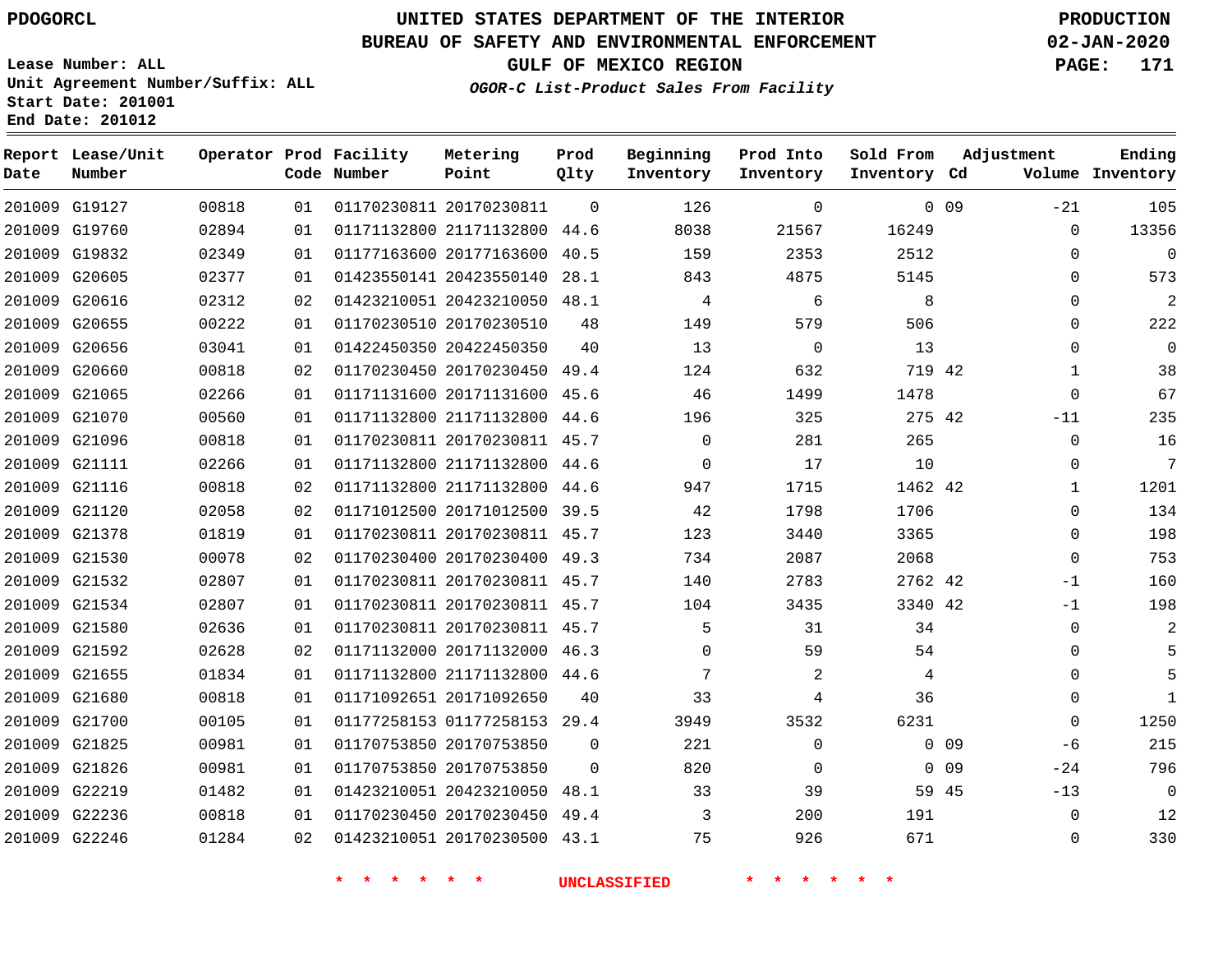# **UNITED STATES DEPARTMENT OF THE INTERIOR PDOGORCL PRODUCTION**

**Prod**

**Metering**

### **BUREAU OF SAFETY AND ENVIRONMENTAL ENFORCEMENT 02-JAN-2020**

**Lease Number: ALL Unit Agreement Number/Suffix: ALL Start Date: 201001 End Date: 201012**

**Lease/Unit**

**OGOR-C List-Product Sales From Facility**

**Beginning**

**Prod Into**

**Sold From**

**GULF OF MEXICO REGION PAGE: 172**

**Adjustment** 

| Date | Report Lease/Unit<br>Number |       |    | Operator Prod Facility<br>Code Number | Metering<br>Point            | Prod<br>Qlty | Beginning<br>Inventory | Prod Into<br>Inventory | Sold From<br>Inventory Cd | Adjustment   | Ending<br>Volume Inventory |
|------|-----------------------------|-------|----|---------------------------------------|------------------------------|--------------|------------------------|------------------------|---------------------------|--------------|----------------------------|
|      | 201009 G22268               | 02777 | 01 |                                       | 01170230810 2042709015I 32.3 |              | $\Omega$               | 3926                   | 3926                      | $\Omega$     | 0                          |
|      | 201009 G22501               | 00078 | 02 |                                       | 01170230400 20170230400 49.3 |              | 642                    | 1453                   | 1571                      | 0            | 524                        |
|      | 201009 G22505               | 02025 | 01 |                                       | 01170230811 20170230811 45.6 |              | 123                    | 3908                   | 3806                      | $\Omega$     | 225                        |
|      | 201009 G22510               | 00162 | 01 |                                       | 01170230810 20170230810 47.2 |              | $\Omega$               | 16682                  | 16682                     | $\Omega$     | $\mathbf 0$                |
|      | 201009 G22513               | 02579 | 02 |                                       | 01170230810 20170230810 47.3 |              | 2663                   | 2413                   | 2339                      | $\mathbf{0}$ | 2737                       |
|      | 201009 G22549               | 02222 | 01 |                                       | 01170530900 20170530900 48.8 |              | 24                     | 976                    | 811 42                    | $-1$         | 188                        |
|      | 201009 G22582               | 01834 | 01 |                                       | 01170530900 20170530900 48.8 |              | 326                    | 961                    | 1085 42                   | $-1$         | 201                        |
|      | 201009 G22587               | 02200 | 02 |                                       | 01171132000 20171132000 46.3 |              | 8                      | 124                    | 137 42                    | 15           | 10                         |
|      | 201009 G22605               | 01834 | 01 |                                       | 01171132800 21171132800 44.6 |              | 157                    | 347                    | 276 42                    | $-1$         | 227                        |
|      | 201009 G22613               | 02655 | 02 |                                       | 01171132800 21171132800 44.6 |              | 78                     | 48                     | 71                        | $\mathbf{0}$ | 55                         |
|      | 201009 G22616               | 02899 | 01 |                                       | 01171131600 20171131600 45.6 |              | $\mathbf 1$            | 0                      | 1                         | 0            | 0                          |
|      | 201009 G22621               | 01834 | 01 |                                       | 01171132800 21171132800 44.6 |              | 8000                   | 16545                  | 13472                     | 0            | 11073                      |
|      | 201009 G22660               | 02058 | 02 |                                       | 01171012310 20171012310 46.8 |              | 71                     | 639                    | 665                       | $\Omega$     | 45                         |
|      | 201009 G22699               | 00064 | 01 |                                       | 01171012500 20171012500 39.5 |              | $\mathbf{1}$           | 86                     | 80 42                     | $-1$         | 6                          |
|      | 201009 G22701               | 01834 | 01 |                                       | 01171132800 21171132800 44.6 |              | $\Omega$               | 5                      | 3                         | $\Omega$     |                            |
|      | 201009 G22702               | 01834 | 01 |                                       | 01171132800 21171132800 44.6 |              | $\Omega$               | 3                      | 2                         | $\Omega$     | $\mathbf{1}$               |
|      | 201009 G22705               | 01834 | 01 |                                       | 01171132800 21171132800 44.6 |              | $\Omega$               | 3                      | $\mathfrak{D}$            | $\Omega$     | $\overline{1}$             |
|      | 201009 G22712               | 00222 | 02 |                                       | 01171012500 20171012500      | 38.5         | 55                     | 1367                   | 1320                      | $\Omega$     | 102                        |
|      | 201009 G22751               | 00730 | 01 |                                       | 01171012500 20171012500 39.5 |              | 393                    | 8849                   | 8584                      | $\Omega$     | 658                        |
|      | 201009 G22772               | 00105 | 01 |                                       | 01170513800 20170513800      | 32           | 31                     | 1956                   | 1858                      | 0            | 129                        |
|      | 201009 G22781               | 00222 | 02 |                                       | 01170754751 01170754751 35.1 |              | 1720                   | 4445                   | 4227                      | $\Omega$     | 1938                       |
|      | 201009 G22792               | 00222 | 02 |                                       | 01177258041 01177258041      | 0            | 866                    | 28                     | $\Omega$                  | $\Omega$     | 894                        |
|      |                             | 02714 | 01 |                                       | 01177258151 01177258151      | 0            | 141                    | 0                      | 0                         | 0            | 141                        |
|      |                             |       |    |                                       |                              |              | 1007                   | 28                     | 0                         | 0            | 1035                       |
|      | 201009 G22840               | 00730 | 01 |                                       | 01608103650 20608103650 29.2 |              | 11                     | 1451                   | 1453 42                   | -1           | 8                          |
|      | 201009 G23125               | 02312 | 02 |                                       | 01420470030 20420470030      | 50           | 3                      | $\mathbf 0$            | 1                         | $\mathbf 0$  | 2                          |
|      | 201009 G23180               | 03033 | 02 |                                       | 01423210051 20423210050 48.1 |              | 33                     | 92                     | 94                        | $\Omega$     | 31                         |
|      | 201009 G23181               | 01963 | 01 |                                       | 01423210051 20423210050 48.1 |              | 113                    | 51                     | 52                        | 0            | 112                        |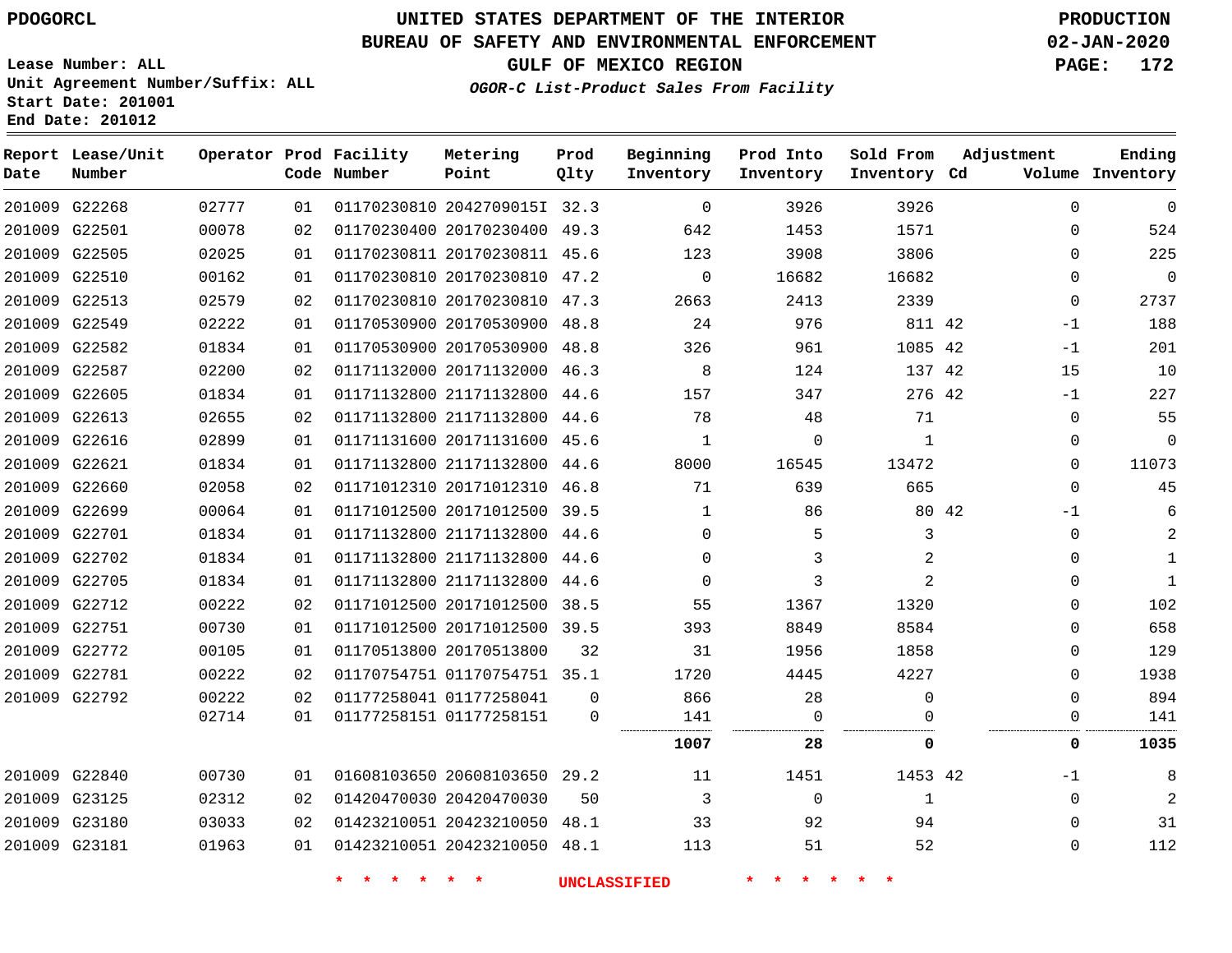**Report Lease/Unit**

# **UNITED STATES DEPARTMENT OF THE INTERIOR PDOGORCL PRODUCTION**

**Prod Qlty**

### **BUREAU OF SAFETY AND ENVIRONMENTAL ENFORCEMENT 02-JAN-2020**

**Lease Number: ALL Unit Agreement Number/Suffix: ALL Start Date: 201001 End Date: 201012**

**Operator Prod Facility**

**OGOR-C List-Product Sales From Facility**

**Beginning Inventory** **Prod Into Inventory** **Sold From**

**GULF OF MEXICO REGION PAGE: 173**

**Adjustment**

**Ending**

| Date   | Number        |       |    | Code Number | Point                        | Qlty     | Inventory      | Inventory   | Inventory Cd |            |              | Volume Inventory |
|--------|---------------|-------|----|-------------|------------------------------|----------|----------------|-------------|--------------|------------|--------------|------------------|
|        | 201009 G23193 | 02579 | 02 |             | 01170230510 20170230510      | 48       | $\Omega$       | 394         | 329          |            | $\Omega$     | 65               |
|        | 201009 G23199 | 00818 | 02 |             | 01170230450 20170230450 49.4 |          | 11             | 272         | 266 42       |            | $-1$         | 16               |
|        | 201009 G23473 | 00981 | 01 |             | 01170753850 20170753850 37.5 |          | 1475           | 158         | 43           |            | $\Omega$     | 1590             |
|        | 201009 G23480 | 00981 | 01 |             | 01170753850 20170753850 37.5 |          | 5022           | 592         | 146          |            | $\Omega$     | 5468             |
|        | 201009 G23528 | 00981 | 01 |             | 01170753850 20170753850 37.5 |          | 1554           | 175         | 45           |            | $\Omega$     | 1684             |
|        | 201009 G23529 | 00981 | 01 |             | 01170753850 20170753850 37.5 |          | 1761           | 416         | 51           |            | $\Omega$     | 2126             |
|        | 201009 G23730 | 01978 | 02 |             | 01170230810 20170230811 45.7 |          | 16             | 672         | 650          |            | $\Omega$     | 38               |
|        | 201009 G23735 | 00162 | 01 |             | 01170230810 20170230810 47.3 |          | $\mathbf 0$    | 261         | 261          |            | $\Omega$     | 0                |
|        | 201009 G23736 | 02312 | 02 |             | 01170230810 20170230810 47.3 |          | 103            | 82          | 85           |            | $\Omega$     | 100              |
|        | 201009 G23748 | 02312 | 02 |             | 01170230810 20170230810 47.3 |          | 81             | 49          | 69           |            | $\Omega$     | 61               |
|        | 201009 G23754 | 02222 | 01 |             | 01170230811 20170230811 45.7 |          | 8              | 311         | 302 42       |            | $\mathbf{1}$ | 18               |
|        | 201009 G23820 | 02899 | 01 |             | 01177058270 01177058270 39.1 |          | 1625           | 599         | 1501         |            | 0            | 723              |
|        | 201009 G23851 | 02503 | 02 |             | 01171012400 20171012400 49.1 |          | 5320           | 20927       | 24009        |            | $\Omega$     | 2238             |
|        | 201009 G23853 | 02266 | 01 |             | 01171012310 20171012310 46.8 |          | 22             | 342         | 341 42       |            | $\mathbf 1$  | 24               |
|        | 201009 G23933 | 00064 | 01 |             | 01171092651 20171092650      | 47       | $\mathbf 0$    | 2           | $\mathbf{1}$ |            | 0            | 1                |
|        | 201009 G23956 | 02807 | 01 |             | 01170753510 20170753510 59.1 |          | 1509           | 6679        | 6486         |            | $\Omega$     | 1702             |
|        | 201009 G24330 | 02566 | 01 |             | 01427038270 01427038270 50.5 |          | 97             | 220         | 171          |            | $\Omega$     | 146              |
|        | 201009 G24425 | 02312 | 02 |             | 01170230810 20170230810 47.3 |          | 81             | 103         | 55           |            | $\Omega$     | 129              |
|        | 201009 G24429 | 02312 | 02 |             | 01170230810 20170230810 47.3 |          | 242            | 48          | 164          |            | 0            | 126              |
|        | 201009 G24700 | 02312 | 02 |             | 01170230811 20170230811 45.7 |          | 1              | 30          | 29           |            | $\Omega$     | $\overline{2}$   |
| 201009 | G24710        | 02025 | 01 |             | 01170230811 20170230811      | $\Omega$ | 212            | 7251        |              | $0\quad09$ | $-7045$      | 418              |
|        | 201009 G24718 | 02579 | 02 |             | 01170230810 20170230810 47.3 |          | 245            | 126         | 171          |            | 0            | 200              |
|        | 201009 G24729 | 02579 | 02 |             | 01170230510 20170230510      | 48       | 90             | 19          | 16           |            | $\Omega$     | 93               |
|        | 201009 G24730 | 00818 | 01 |             | 01170230500 20170230500 43.1 |          | 489            | 4664        | 3485         |            | 0            | 1668             |
|        | 201009 G24766 | 02628 | 01 |             | 01170530900 20170530900 48.8 |          | $\overline{2}$ | $\mathbf 0$ | 2            |            | $\Omega$     | 0                |
|        | 201009 G24767 | 02628 | 01 |             | 01170530900 20170530900 48.8 |          | 88             | 908         | 808          |            | $\Omega$     | 188              |
|        | 201009 G24786 | 01819 | 01 |             | 01170230811 20170230811 45.7 |          | $\mathbf{1}$   | 10          | 11 42        |            | $\mathbf{1}$ | 1                |
|        | 201009 G24791 | 02989 | 01 |             | 01171131600 20171131600 45.6 |          | 80             | 1849        | 1846 42      |            | $-1$         | 82               |
|        |               |       |    |             |                              |          |                |             |              |            |              |                  |

**Metering Point**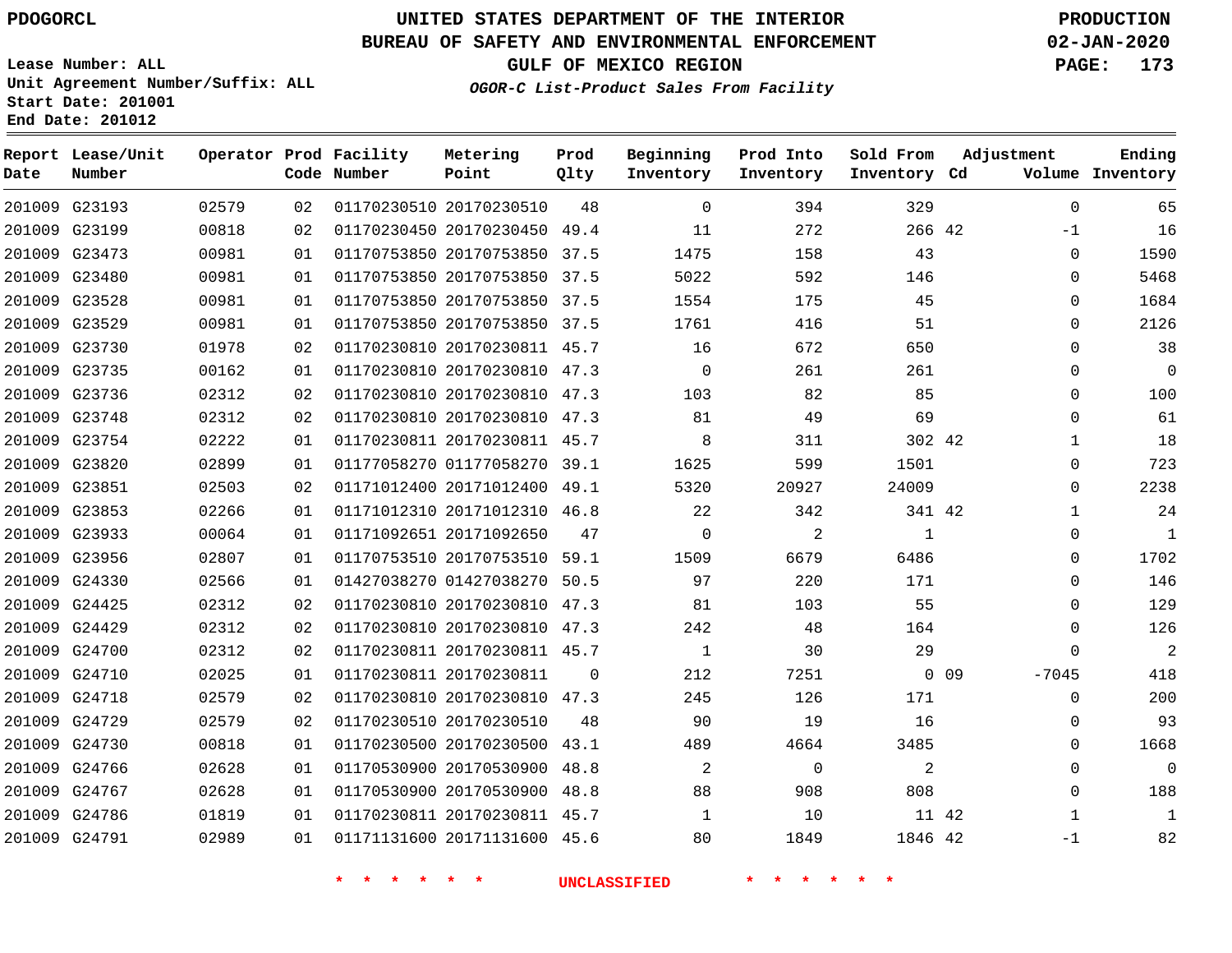#### **BUREAU OF SAFETY AND ENVIRONMENTAL ENFORCEMENT 02-JAN-2020**

**Lease Number: ALL Unit Agreement Number/Suffix: ALL Start Date: 201001 End Date: 201012**

**GULF OF MEXICO REGION PAGE: 174**

**OGOR-C List-Product Sales From Facility**

| Date | Report Lease/Unit<br>Number |       |          | Operator Prod Facility<br>Code Number | Metering<br>Point                                            | Prod<br>Qlty | Beginning<br>Inventory | Prod Into<br>Inventory | Sold From<br>Inventory Cd | Adjustment |                         | Ending<br>Volume Inventory |
|------|-----------------------------|-------|----------|---------------------------------------|--------------------------------------------------------------|--------------|------------------------|------------------------|---------------------------|------------|-------------------------|----------------------------|
|      | 201009 G24873               | 00222 | 02       |                                       | 01171012400 20171012400 49.1                                 |              | 18                     | 168                    | 169 42                    |            | 1                       | 18                         |
|      | 201009 G24874               | 02058 | 02       |                                       | 01171012400 20171012400 49.1                                 |              | 3                      | $\mathbf 0$            | 3                         |            | $\Omega$                | $\mathbf 0$                |
|      | 201009 G24878               | 02628 | 02       |                                       | 01171092651 20171092650                                      | 47           | 33                     | 542                    | 398                       |            | $\Omega$                | 177                        |
|      | 201009 G24883               | 03056 | 02       |                                       | 01171092651 20171092650 48.9                                 |              | 263                    | 406                    | 430 42                    |            | $-104$                  | 135                        |
|      | 201009 G24889               | 02579 | 02       |                                       | 01171012500 20171012500 39.5                                 |              | 29                     | 11303                  | 10491                     |            | $\mathbf 0$             | 841                        |
|      | 201009 G24898               | 02807 | 01<br>01 |                                       | 01171012400 20171012400 49.1<br>01171012300 20171012300 38.3 |              | 726<br>421             | 8692<br>3711           | 8489<br>2082              |            | $\mathbf 0$<br>$\Omega$ | 929<br>2050                |
|      |                             |       |          |                                       |                                                              |              | 1147                   | 12403                  | 10571                     |            | 0                       | 2979                       |
|      |                             |       |          |                                       |                                                              |              |                        |                        |                           |            |                         |                            |
|      | 201009 G24922               | 01834 | 01       |                                       | 01171132800 21171132800 44.6                                 |              | 1512                   | $\Omega$               | 831                       |            | 0                       | 681                        |
|      | 201009 G24924               | 01834 | 01       |                                       | 01171132800 21171132800 44.6                                 |              | 1687                   | 5772                   | 4094                      |            | 0                       | 3365                       |
|      | 201009 G24979               | 02989 | 01       |                                       | 01171092651 20171092650 46.5                                 |              | 71                     | 406                    | 343                       |            | $\mathbf{0}$            | 134                        |
|      | 201009 G24990               | 01284 | 01       |                                       | 01608103650 20608103650 29.2                                 |              | 27                     | 3554                   | 3560                      |            | $\mathbf{0}$            | 21                         |
|      | 201009 G25007               | 03008 | 02       |                                       | 01177198271 01177198271                                      | $\Omega$     | 24                     | $\mathbf 0$            | $\mathbf 0$               |            | $\Omega$                | 24                         |
|      | 201009 G25008               | 02777 | 01       |                                       | 01170753510 20170753510 48.3                                 |              | 113                    | 102                    | 335 42                    |            | 208                     | 88                         |
|      | 201009 G25514               | 02813 | 02       |                                       | 01423210051 20423210050 48.1                                 |              | 25                     | 73                     | 73                        |            | $\mathbf 0$             | 25                         |
|      | 201009 G25515               | 02813 | 02       |                                       | 01423210051 20423210050                                      | 48.1         | 190                    | 674                    | 639 42                    |            | 1                       | 226                        |
|      | 201009 G25524               | 00818 | 02       |                                       | 01170230450 20170230450 49.4                                 |              | 119                    | 1686                   | 1703                      |            | 0                       | 102                        |
|      | 201009 G25536               | 02466 | 01       |                                       | 01420390101 01420390101                                      | $\mathbf 0$  | 3865                   | $\mathbf 0$            | $\Omega$                  |            | 0                       | 3865                       |
|      | 201009 G25540               | 02409 | 01       |                                       | 01420390101 01420390101                                      | $\Omega$     | 23139                  | $\Omega$               | $\Omega$                  |            | 0                       | 23139                      |
|      | 201009 G25561               | 02058 | 02       |                                       | 01170230450 20170230450 49.4                                 |              | 1034                   | 10434                  | 10836                     |            | $\mathbf{0}$            | 632                        |
|      | 201009 G25579               | 00818 | 02       |                                       | 01170230810 20170230810 47.3                                 |              | 161                    | $\mathbf 0$            | 74                        |            | $\mathbf{0}$            | 87                         |
|      | 201009 G25605               | 00818 | 01       |                                       | 01170230810 20170230810                                      | 47           | 4                      | 24                     | 13                        |            | $\Omega$                | 15                         |
|      | 201009 G25606               | 02025 | 01       |                                       | 01170230810 20170230810                                      | 47           | 1037                   | 870                    | 884                       |            | $\Omega$                | 1023                       |
|      | 201009 G25872               | 02025 | 01       |                                       | 01170230811 20170230811 45.6                                 |              | 83                     | 2496                   | 2435                      |            | 0                       | 144                        |
|      | 201009 G25937               | 03075 | 02       |                                       | 01170230810 20170230810                                      | 47.3         | 9946                   | 7225                   | 7912                      |            | $\Omega$                | 9259                       |
|      | 201009 G25944               | 02266 | 01       |                                       | 01171131600 20171131600 45.6                                 |              | 54                     | 1578                   | 1562                      |            | $\Omega$                | 70                         |
|      | 201009 G25965               | 02899 | 01       |                                       | 01171132800 21171132800 44.6                                 |              | 66                     | 156                    | 122                       |            | $\Omega$                | 100                        |
|      | 201009 G26001               | 02628 | 02       |                                       | 01171132800 21171132800 44.6                                 |              | 2202                   | 2578                   | 2624                      |            | 0                       | 2156                       |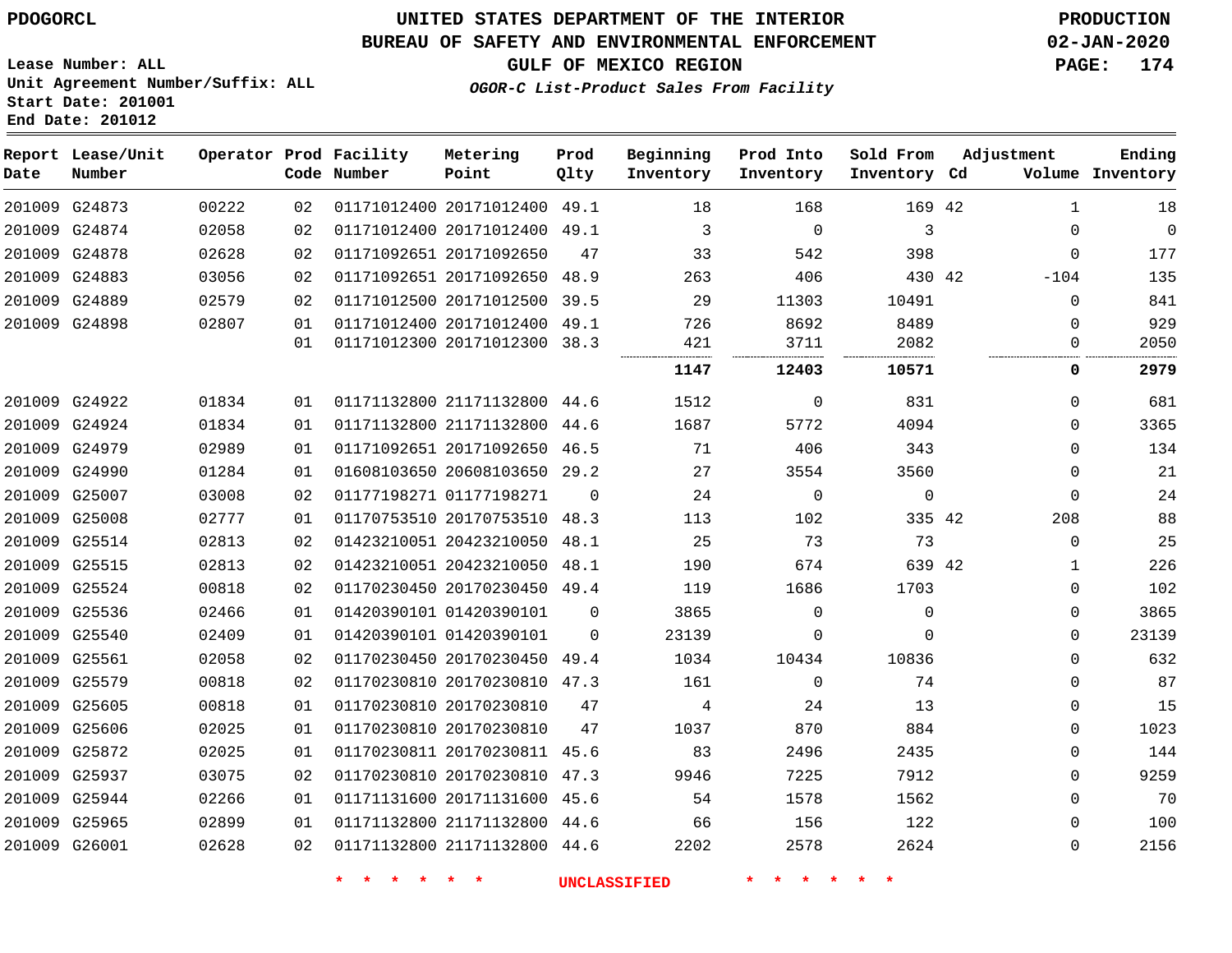**Prod**

#### **BUREAU OF SAFETY AND ENVIRONMENTAL ENFORCEMENT 02-JAN-2020**

**Lease Number: ALL Unit Agreement Number/Suffix: ALL Start Date: 201001 End Date: 201012**

**OGOR-C List-Product Sales From Facility**

**GULF OF MEXICO REGION PAGE: 175**

**Adjustment**

**Ending**

| Date | Report Lease/Unit<br>Number |       |    | Operator Prod Facility<br>Code Number | Metering<br>Point            | Prod<br>Qlty | Beginning<br>Inventory | Prod Into<br>Inventory | Sold From<br>Inventory Cd | Adjustment |              | Ending<br>Volume Inventory |
|------|-----------------------------|-------|----|---------------------------------------|------------------------------|--------------|------------------------|------------------------|---------------------------|------------|--------------|----------------------------|
|      | 201009 G26023               | 02579 | 02 |                                       | 01171012500 20171012500 39.5 |              | 96                     | 1397                   | 1388 42                   |            | $-1$         | 104                        |
|      | 201009 G26032               | 03056 | 01 |                                       | 01171012300 20171012300 39.7 |              | 350                    | 442                    | 262 42                    |            | $-287$       | 243                        |
|      | 201009 G26040               | 00560 | 01 |                                       | 01171132800 21171132800 44.6 |              | 77                     | 129                    | 107 42                    |            | $-6$         | 93                         |
|      | 201009 G26074               | 01284 | 01 |                                       | 01177122950 20177122950 31.3 |              | 97                     | 25103                  | 25046                     |            | $\mathbf 0$  | 154                        |
|      | 201009 G26146               | 01586 | 01 |                                       | 01177258152 01177258152 31.8 |              | 1362                   | 1028                   | 1346                      |            | 0            | 1044                       |
|      | 201009 G26281               | 02528 | 02 |                                       | 01170753850 20170753850 37.2 |              | 2150                   | 0                      | 62                        |            | $\mathbf 0$  | 2088                       |
|      | 201009 G26451               | 02579 | 02 |                                       | 01423210051 20423210050 48.1 |              | 756                    | 1966                   | 2060                      |            | $\mathbf 0$  | 662                        |
|      | 201009 G26480               | 01978 | 02 |                                       | 01423210051 20423210050 48.1 |              | 293                    | 1050                   | 1084                      |            | 0            | 259                        |
|      | 201009 G27070               | 00064 | 01 |                                       | 01170230811 20170230811 45.7 |              | 201                    | 3786                   | 3769                      |            | $\mathbf 0$  | 218                        |
|      | 201009 G27072               | 02899 | 01 |                                       | 01171132800 21171132800 44.6 |              | 1148                   | 2424                   | 1961 42                   |            | $\mathbf{1}$ | 1612                       |
|      | 201009 G27100               | 01978 | 02 |                                       | 01171012310 20171012310 46.8 |              | 100                    | 1293                   | 1302                      |            | $\mathbf 0$  | 91                         |
|      | 201009 G27121               | 02312 | 02 |                                       | 01171012400 20171012400 49.1 |              | 346                    | 2914                   | 2948                      |            | 0            | 312                        |
|      | 201009 G27169               | 01284 | 01 |                                       | 01171012500 20171012500 39.5 |              | 1148                   | 24049                  | 23408                     |            | $\mathbf 0$  | 1789                       |
|      | 201009 G27173               | 00105 | 01 |                                       | 01170513800 20170513800      | 32           | 2150                   | 32454                  | 32464                     |            | $\mathbf 0$  | 2140                       |
|      | 201009 G27194               | 01586 | 01 |                                       | 01177258152 01177258152 31.8 |              | 14                     | 57                     | 40                        |            | 0            | 31                         |
|      | 201009 G27215               | 01586 | 02 |                                       | 01177288152 01177288152      | $\Omega$     | 26                     | 9                      | $\Omega$                  |            | $\mathbf 0$  | 35                         |
|      | 201009 G27789               | 01284 | 01 |                                       | 01170530900 20170530900 48.8 |              | 1374                   | 20260                  | 17393                     |            | $\Omega$     | 4241                       |
|      | 201009 G27831               | 02795 | 02 |                                       | 01170530900 20170530900 48.8 |              | 133                    | 2395                   | 2026                      |            | $\mathbf 0$  | 502                        |
|      | 201009 G27834               | 00222 | 01 |                                       | 01171132000 20171132000 46.3 |              | $\Omega$               | 43                     | 39                        |            | $\mathbf 0$  | 4                          |
|      | 201009 G27851               | 02628 | 02 |                                       | 01171132000 20171132000 46.3 |              | $\mathbf{1}$           | 0                      | $\mathbf{1}$              |            | 0            | $\mathbf 0$                |
|      | 201009 G27918               | 00222 | 01 |                                       | 01177082958 20177082958 38.4 |              | $\Omega$               | 774                    | 774                       |            | $\mathbf 0$  | $\Omega$                   |
|      | 201009 G27927               | 02503 | 02 |                                       | 01171092651 20171092650      | 47           | 8176                   | 24389                  | 24511 42                  |            | $\mathbf{1}$ | 8055                       |
|      | 201009 G30654               | 02777 | 02 |                                       | 01170230810 20170230810 41.8 |              | 466                    | 419                    | 408                       |            | 0            | 477                        |
|      | 201009 G31040               | 02058 | 02 |                                       | 01170230450 20170230450 49.4 |              | 650                    | 8955                   | 9063                      |            | $\mathbf 0$  | 542                        |
|      | 201009 G31304               | 02714 | 01 |                                       | 01170230811 20170230811 45.7 |              | 487                    | 10902                  | 10761                     |            | 0            | 628                        |
|      | 201009 G31393               | 02769 | 02 |                                       | 01171132800 21171132800 44.6 |              | 3371                   | 4943                   | 4563                      |            | $\mathbf 0$  | 3751                       |
|      | 201009 G31435               | 02058 | 02 |                                       | 01170755200 20170755200      | $\Omega$     | 149                    | 0                      |                           | 0, 32      | $-149$       | $\Omega$                   |
|      | 201009 G32113               | 02477 | 01 |                                       | 01170230811 20170230811 47.5 |              | $\mathbf 0$            | 9007                   | 8615 47                   |            | 127          | 519                        |

**Metering**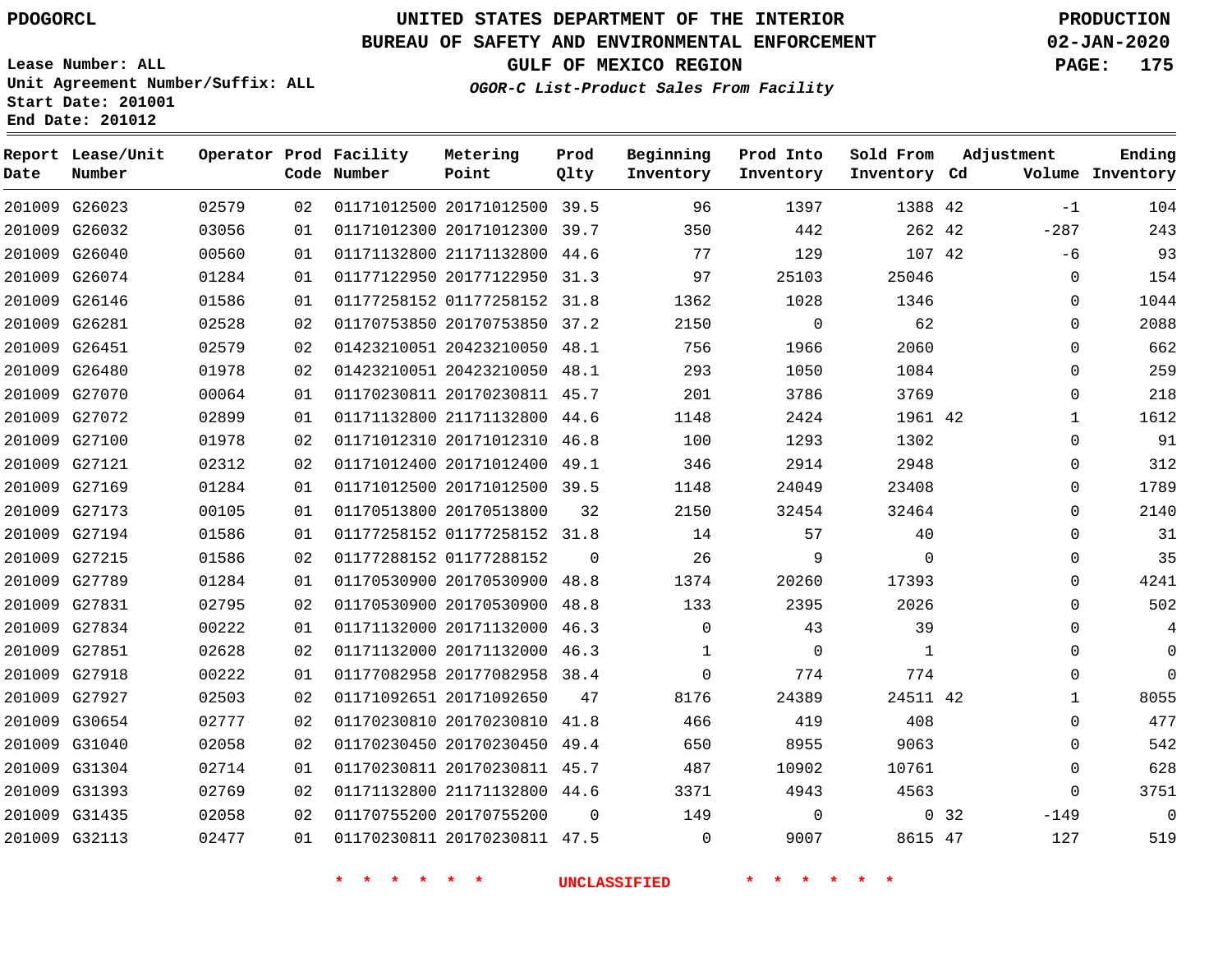### **BUREAU OF SAFETY AND ENVIRONMENTAL ENFORCEMENT 02-JAN-2020**

**Lease Number: ALL Unit Agreement Number/Suffix: ALL Start Date: 201001 End Date: 201012**

**GULF OF MEXICO REGION PAGE: 176**

**OGOR-C List-Product Sales From Facility**

| Date   | Report Lease/Unit<br>Number |       |    | Operator Prod Facility<br>Code Number | Metering<br>Point            | Prod<br>Qlty | Beginning<br>Inventory | Prod Into<br>Inventory | Sold From<br>Inventory Cd | Adjustment   | Ending<br>Volume Inventory |
|--------|-----------------------------|-------|----|---------------------------------------|------------------------------|--------------|------------------------|------------------------|---------------------------|--------------|----------------------------|
|        | 201009 G32197               | 01364 | 02 |                                       | 01171012500 20171012500 39.5 |              | 1126                   | 30386                  | 29252                     | $\Omega$     | 2260                       |
|        | 201009 G32268               | 02904 | 02 | 01177298272 01177298272               |                              | $\Omega$     | 26                     | 23                     | $\Omega$                  | $\Omega$     | 49                         |
|        | 201009 G32306               | 02481 | 01 |                                       | 01608179000 20421679000 36.3 |              | 52522                  | $\Omega$               | 50416 42                  | $-1852$      | 254                        |
|        | 201009 G33388               | 02967 | 01 |                                       | 01420470030 20420470030 33.1 |              | 216                    | 0                      | 17 42                     | $\mathbf{1}$ | 200                        |
| 201010 | 00016                       | 00276 | 01 |                                       | 01170513700 20170513700 30.9 |              | 4516                   | 27576                  | 27145 42                  | $\mathbf 1$  | 4948                       |
|        |                             | 00687 | 01 |                                       | 01170513700 20170513700 23.6 |              | 5533                   | 20676                  | 22282 42                  | $\mathbf{1}$ | 3928                       |
|        |                             |       |    |                                       |                              |              | 10049                  | 48252                  | 49427                     | $\mathbf{2}$ | 8876                       |
| 201010 | 00026                       | 00276 | 01 |                                       | 01170513700 20170513700 30.9 |              | 7469                   | 51547                  | 49767                     | 0            | 9249                       |
| 201010 | 00032                       | 00276 | 01 |                                       | 01170513700 20170513700 30.9 |              | 1592                   | 4761                   | 4663                      | 0            | 1690                       |
| 201010 | 00033                       | 00276 | 01 |                                       | 01170513700 20170513700 30.9 |              | 1700                   | 4112                   | 4352                      | 0            | 1460                       |
| 201010 | 00049                       | 00105 | 01 |                                       | 01171012300 20171012300 38.4 |              | 20949                  | 34368                  | 38388                     | 0            | 16929                      |
| 201010 | 00050                       | 00105 | 01 |                                       | 01171012300 20171012300 38.4 |              | 4256                   | 5646                   | 7121                      | 0            | 2781                       |
| 201010 | 00051                       | 00105 | 01 |                                       | 01171012300 20171012300 38.4 |              | 2275                   | 4220                   | 4416                      | 0            | 2079                       |
| 201010 | 00052                       | 00105 | 01 |                                       | 01171012300 20171012300 38.4 |              | 4254                   | 6232                   | 7416                      | 0            | 3070                       |
| 201010 | 00079                       | 01834 | 01 |                                       | 01170230810 20170230810 47.3 |              | 80                     | 101                    | 126                       | 0            | 55                         |
| 201010 | 00081                       | 00818 | 01 |                                       | 01170231300 20170230450 49.7 |              | 21                     | $\mathbf 0$            | 21                        | 0            | $\overline{0}$             |
| 201010 | 00090                       | 02630 | 01 |                                       | 01170230810 20170230810 47.3 |              | 310                    | 64                     | 340 42                    | 1            | 35                         |
| 201010 | 00137                       | 00687 | 01 |                                       | 01170513700 20170513700 23.6 |              | 110                    | 1315                   | 1175                      | 0            | 250                        |
| 201010 | 00138                       | 00687 | 01 |                                       | 01170513700 20170513700 23.6 |              | 2546                   | 18733                  | 17720                     | 0            | 3559                       |
| 201010 | 00184                       | 03147 | 02 |                                       | 01170230810 20170230810 47.3 |              | 955                    | 1606                   | 1692 42                   | $\mathbf{1}$ | 870                        |
| 201010 | 00190                       | 02312 | 01 |                                       | 01170230810 20170230810 47.3 |              | 133                    | 303                    | 271                       | 0            | 165                        |
| 201010 | 00191                       | 02312 | 01 |                                       | 01170230810 20170230810 47.3 |              | 270                    | 389                    | 447                       | 0            | 212                        |
| 201010 | 00196                       | 03041 | 01 |                                       | 01171012300 20171012300 38.4 |              | 16372                  | 24644                  | 28877                     | 0            | 12139                      |
| 201010 | 00244                       | 00105 | 01 |                                       | 01170231300 01170231300      | 40.4         | $\mathbf 0$            | 846                    | 846                       | 0            | $\mathbf 0$                |
| 201010 | 00247                       | 00105 | 01 |                                       | 01170231300 01170231300 40.3 |              | 0                      | 506                    | 506                       | 0            | $\mathbf 0$                |
| 201010 | 00253                       | 01364 | 02 |                                       | 01170230810 20170230810 47.3 |              | 3027                   | 4610                   | 5124                      | 0            | 2513                       |
| 201010 | 00317                       | 00560 | 01 |                                       | 01171012310 20171012310 46.7 |              | 23                     | 378                    | 374                       | 0            | 27                         |
| 201010 | 00353                       | 02266 | 01 |                                       | 01170754800 20170754800 29.6 |              | 90                     | 853                    | 794                       | 0            | 149                        |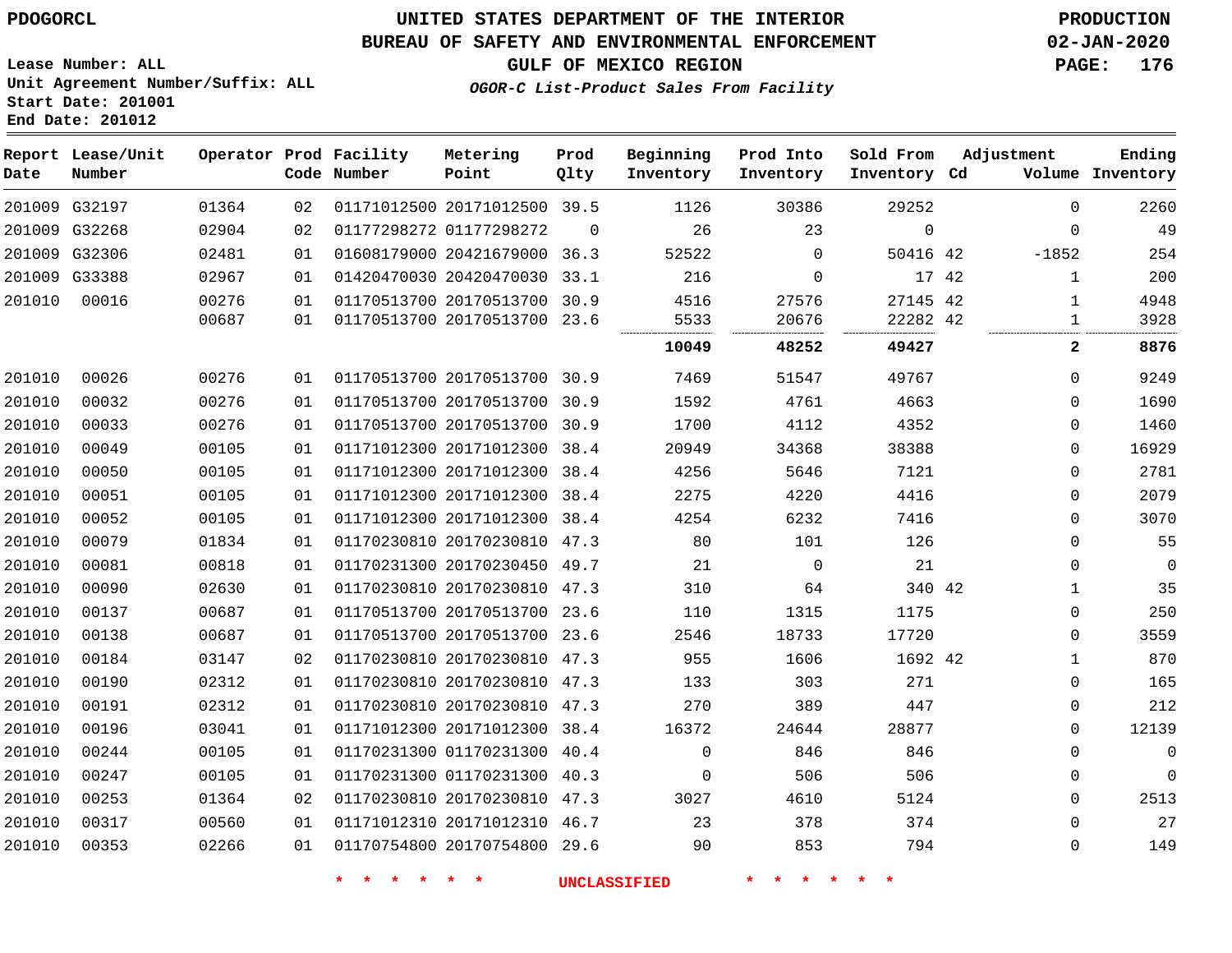# **UNITED STATES DEPARTMENT OF THE INTERIOR PDOGORCL PRODUCTION**

**Prod Qlty**

#### **BUREAU OF SAFETY AND ENVIRONMENTAL ENFORCEMENT 02-JAN-2020**

**Lease Number: ALL Unit Agreement Number/Suffix: ALL Start Date: 201001**

**Operator Prod Facility**

**Code Number**

**Metering Point**

**End Date: 201012**

**Report Lease/Unit**

**Number**

**GULF OF MEXICO REGION PAGE: 177**

**Inventory Cd Volume**

**Adjustment**

**Ending**

**OGOR-C List-Product Sales From Facility**

**Beginning Inventory**

**Prod Into Inventory** **Sold From Inventory**

| 136         | $\Omega$    |      | 745     | 756      | 125         | 30.9 | 01170513700 20170513700      | 01 | 00276 | 00367 | 201010 |
|-------------|-------------|------|---------|----------|-------------|------|------------------------------|----|-------|-------|--------|
| 5           | $\Omega$    |      | 33      | 34       | 4           | 50.3 | 01171012400 20171012400      | 01 | 00064 | 00424 | 201010 |
| 1994        | 0           |      | 17791   | 16565    | 3220        |      | 01177112605 2017711260Y 33.1 | 01 | 01284 | 00434 | 201010 |
| 2021        | 0           |      | 15540   | 16792    | 769         |      | 01177112605 2017711260Y 33.1 | 01 | 01284 | 00453 | 201010 |
| 5777        | 0           |      | 7069    | 9054     | 3792        |      | 01170573602 20170573602 34.1 | 01 | 00078 | 00464 | 201010 |
| 523         | -1          |      | 3669 42 | 3831     | 362         | 50.3 | 01171012400 20171012400      | 01 | 00064 | 00466 | 201010 |
| 1119        | $\Omega$    |      | 8167    | 8104     | 1182        |      | 01171012500 20171012500 39.2 | 01 | 00818 | 00479 | 201010 |
| 1463        |             |      | 1225 42 | 1867     | 820         | 42.3 | 01171132800 21171132800      | 01 | 03033 | 00487 | 201010 |
| 32          | $\Omega$    |      | 23      | 0        | 55          | 42.3 | 01171132800 21171132800      | 01 | 03033 | 00495 | 201010 |
| $\mathbf 0$ | 9           | 9 42 |         | $\Omega$ | 0           | 49.7 | 01170230450 20170230450      | 01 | 03033 | 00518 | 201010 |
| 1962        | 0           |      | 2955    | 3598     | 1319        | 47.2 | 01170230810 20170230810      | 01 | 00105 | 00526 | 201010 |
| 0           | $\Omega$    |      | 14      | 14       | $\mathbf 0$ |      | 01170530900 20170530900 52.4 | 01 | 02589 | 00541 | 201010 |
| 5           | 0           |      | 129     | 117      | 17          | 42.7 | 01171131600 20171131600      | 01 | 00687 | 00559 | 201010 |
| 31          | 1           |      | 798 42  | 773      | 55          | 42.7 | 01171131600 20171131600      | 01 | 00687 | 00560 | 201010 |
| 19329       | $\Omega$    |      | 47211   | 39855    | 26685       | 38.4 | 01171012300 20171012300      | 01 | 03056 | 00577 | 201010 |
| 7342        | 0           |      | 4363    | 3216     | 8489        |      | 01171012300 20171012300 38.4 | 01 | 01834 | 00593 | 201010 |
| 94          | 0           |      | 238     | 192      | 140         |      | 01171012300 20171012300 35.5 | 01 | 02589 |       |        |
| 7436        | 0           |      | 4601    | 3408     | 8629        |      |                              |    |       |       |        |
| 7           | $\Omega$    |      | 4       | 11       | $\mathbf 0$ |      | 01170573602 20170573602 37.5 | 01 | 02899 | 00599 | 201010 |
| 2707        | $\mathbf 0$ |      | 4994    | 4242     | 3459        |      | 01170573602 20170573602 37.5 | 01 | 02899 | 00605 | 201010 |
| 579         | 671         |      | 2776 42 | 2684     | $\mathbf 0$ | 49   | 01170230700 20170230700      | 01 | 03033 | 00680 | 201010 |
| 862         | 0           |      | 1490    | 1436     | 916         |      | 01170754200 20170754200 36.5 | 02 | 02312 | 00691 | 201010 |
| 158         | 0           |      | 915     | 906      | 167         | 29.6 | 01170754800 20170754800      | 01 | 02266 | 00693 | 201010 |
| 2395        | $\Omega$    |      | 13517   | 13723    | 2189        | 29.6 | 01170754800 20170754800      | 01 | 02266 | 00694 | 201010 |
| 530         | 0           |      | 3089    | 3037     | 582         | 29.6 | 01170754800 20170754800      | 01 | 02266 | 00697 | 201010 |
| 292         | 0           |      | 717     | 536      | 473         | 47.2 | 01170230810 20170230810      | 01 | 00105 | 00758 | 201010 |
| 87          | $\Omega$    |      | 122     | 159      | 50          |      | 01170230810 20170230810 47.3 | 01 | 01284 | 00763 | 201010 |
| 67          | 0           |      | 87      | 123      | 31          |      | 01170230810 20170230810 47.3 | 01 | 00105 | 00767 | 201010 |
|             |             |      |         |          |             |      |                              |    |       |       |        |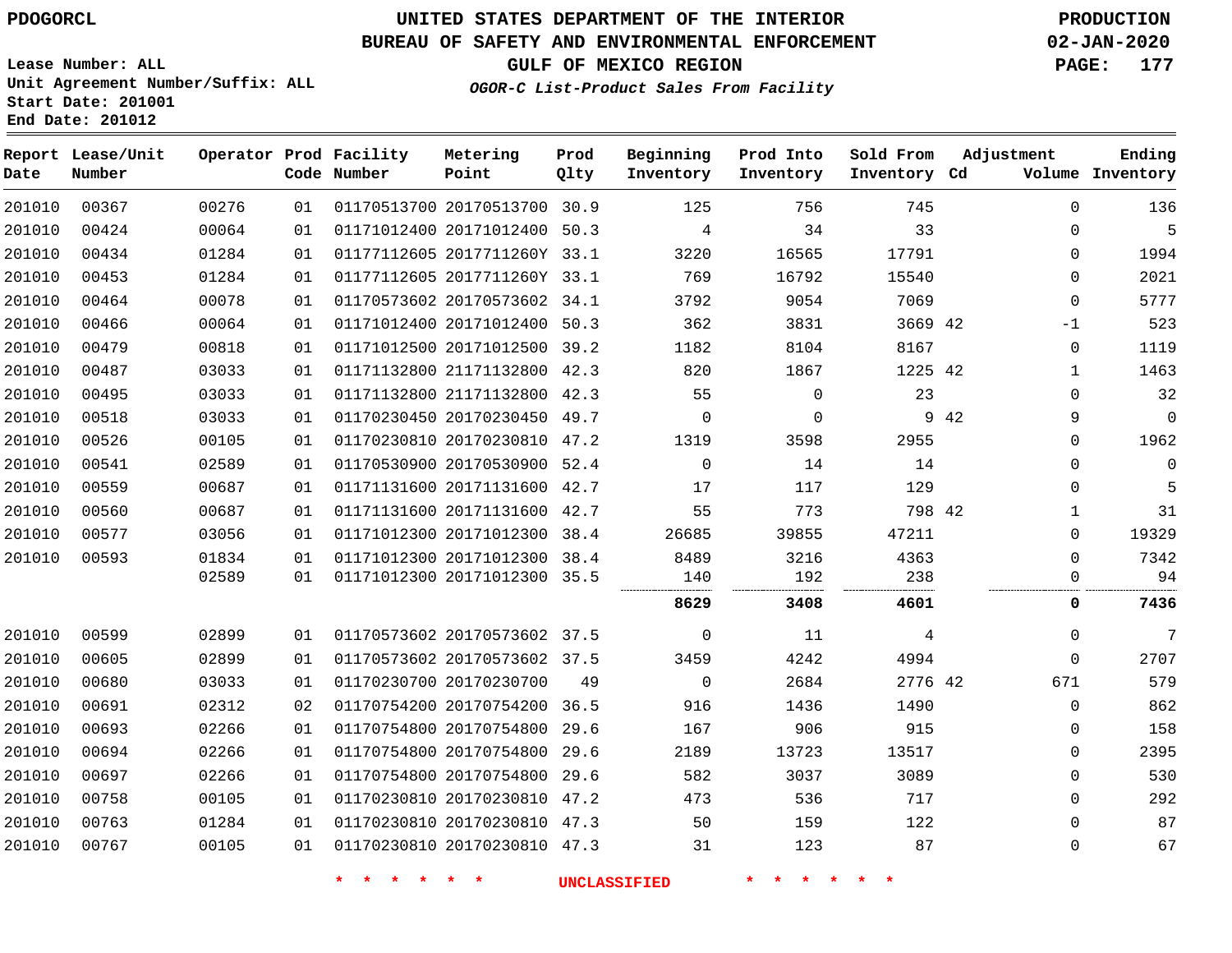**End Date: 201012**

**Report Lease/Unit**

**Number**

# **UNITED STATES DEPARTMENT OF THE INTERIOR PDOGORCL PRODUCTION**

**Prod Qlty**

#### **BUREAU OF SAFETY AND ENVIRONMENTAL ENFORCEMENT 02-JAN-2020**

**Lease Number: ALL Unit Agreement Number/Suffix: ALL Start Date: 201001**

**Operator Prod Facility**

**Code Number**

**Metering Point**

**OGOR-C List-Product Sales From Facility**

**Beginning Inventory**

**Prod Into Inventory** **Sold From Inventory**

**GULF OF MEXICO REGION PAGE: 178**

**Inventory Cd Volume**

**Adjustment**

**Ending**

| 201010 | 00775             | 01834 | 01 |                              | 01171131600 20171131600 42.7 |          | 67                  | 1290    | 1306           | 0            | 51             |
|--------|-------------------|-------|----|------------------------------|------------------------------|----------|---------------------|---------|----------------|--------------|----------------|
| 201010 | 00778             | 03033 | 01 | 01171132000 20171132000      |                              | 46       | $\mathbf{0}$        | 841     | 914 42         | 175          | 102            |
| 201010 | 00787             | 02312 | 01 | 01171092651 20171092650      |                              | 49       | 27                  | 137     | 150            | $\mathbf 0$  | 14             |
| 201010 | 00797             | 00105 | 01 |                              | 01171012300 20171012300 38.4 |          | 2638                | 5156    | 5254           | 0            | 2540           |
| 201010 | 00818             | 02636 | 01 |                              | 01171132800 21171132800 42.3 |          | 743                 | 2643    | 1541 42        | 1            | 1846           |
| 201010 | 00819             | 00078 | 01 |                              | 01171132800 21171132800 42.3 |          | 20                  | 10      | 14             | $\Omega$     | 16             |
| 201010 | 00839             | 02451 | 01 |                              | 01170513800 20170513800 32.1 |          | 510                 | 7822    | 7789           | $\Omega$     | 543            |
|        | 201010 754302006A | 00078 | 01 |                              | 01170573601 20170573601 28.2 |          | 100                 | 2037    | 1945           | $\mathbf 0$  | 192            |
|        | 201010 754303001A | 00059 | 01 |                              | 01170230811 20170230811 46.7 |          | 380                 | 5304    | 3971 09        | $-1279$      | 434            |
|        | 201010 754304003A | 00078 | 01 |                              | 01170230400 20170230400 49.2 |          | $\overline{0}$      | 6       | 4              | 0            | $\overline{2}$ |
|        | 201010 754305004A | 02899 | 01 | 01171132000 20171132000      |                              | 46       | 67                  | 593     | 587 42         | $-1$         | 72             |
|        | 201010 754307005A | 00078 | 01 |                              | 01170573601 20170573601 28.1 |          | 204                 | 228     | 410 42         | $-1$         | 21             |
|        | 201010 754307017A | 00362 | 02 |                              | 01170230811 20170230811 46.7 |          | 224                 | 2687    | 2691           | $\mathbf 0$  | 220            |
|        | 201010 754310009A | 00078 | 01 |                              | 01170573601 20170573601 28.2 |          | 91                  | 592     | 627            | $\Omega$     | 56             |
|        | 201010 7543880060 | 00105 | 01 |                              | 01170230450 20170230450 49.6 |          | 18                  | 201     | 199            | 0            | 20             |
|        | 201010 7543890080 | 00276 | 01 |                              | 01170513700 20170513700 30.9 |          | 2279                | 1647    | 1703           | 0            | 2223           |
|        | 201010 7543900080 | 00105 | 01 | 01177245111 01177245111      |                              | $\Omega$ | 86                  | 4       | $\overline{0}$ | 0            | 90             |
|        | 201010 7543930100 | 00362 | 02 |                              | 01170230810 20170230810 47.3 |          | 4990                | 8719    | 8956           | $\Omega$     | 4753           |
|        | 201010 7543930200 | 00105 | 01 |                              | 01171012310 20171012310 46.7 |          | 1380                | 19170   | 19160          | 0            | 1390           |
|        |                   | 01284 | 01 | 0117709260L 2017709260L 40.7 |                              |          | 0<br>               | 1972    | 1972           | 0            | $\mathbf 0$    |
|        |                   |       |    |                              |                              |          | 1380                | 21142   | 21132          | 0            | 1390           |
|        | 201010 7543940080 | 00222 | 01 | 01171132800 20170230811 46.7 |                              |          | 39                  | 619     | 608 42         | 1            | 51             |
|        | 201010 754395009A | 00730 | 01 |                              | 01170753510 20170753510 52.7 |          | 1449                | 1551    | 1528           | 0            | 1472           |
|        | 201010 754395019A | 00105 | 01 | 01420390101 01420390101      |                              | 43       | 2414                | 78      | 1873           | $\mathbf 0$  | 619            |
|        | 201010 754396015A | 01284 | 01 |                              | 01608103650 20608103650 29.2 |          | 64                  | 11094   | 11094          | $\Omega$     | 64             |
|        | 201010 8910020210 | 02451 | 01 |                              | 01170513800 20170513800 32.1 |          | 6686                | 104297  | 103749         | 0            | 7234           |
|        | 201010 8910024540 | 02451 | 01 |                              | 01170513800 20170513800 32.1 |          | 5084                | 75669   | 75505          | $\Omega$     | 5248           |
|        | 201010 8910029320 | 00276 | 01 |                              | 01170513700 20170513700 30.9 |          | 13359               | 40970   | 39787 42       | $\mathbf{1}$ | 14543          |
|        |                   |       |    | $\star$<br>一大                | $\star$ .<br>$\ast$          |          | <b>UNCLASSIFIED</b> | * * * * |                |              |                |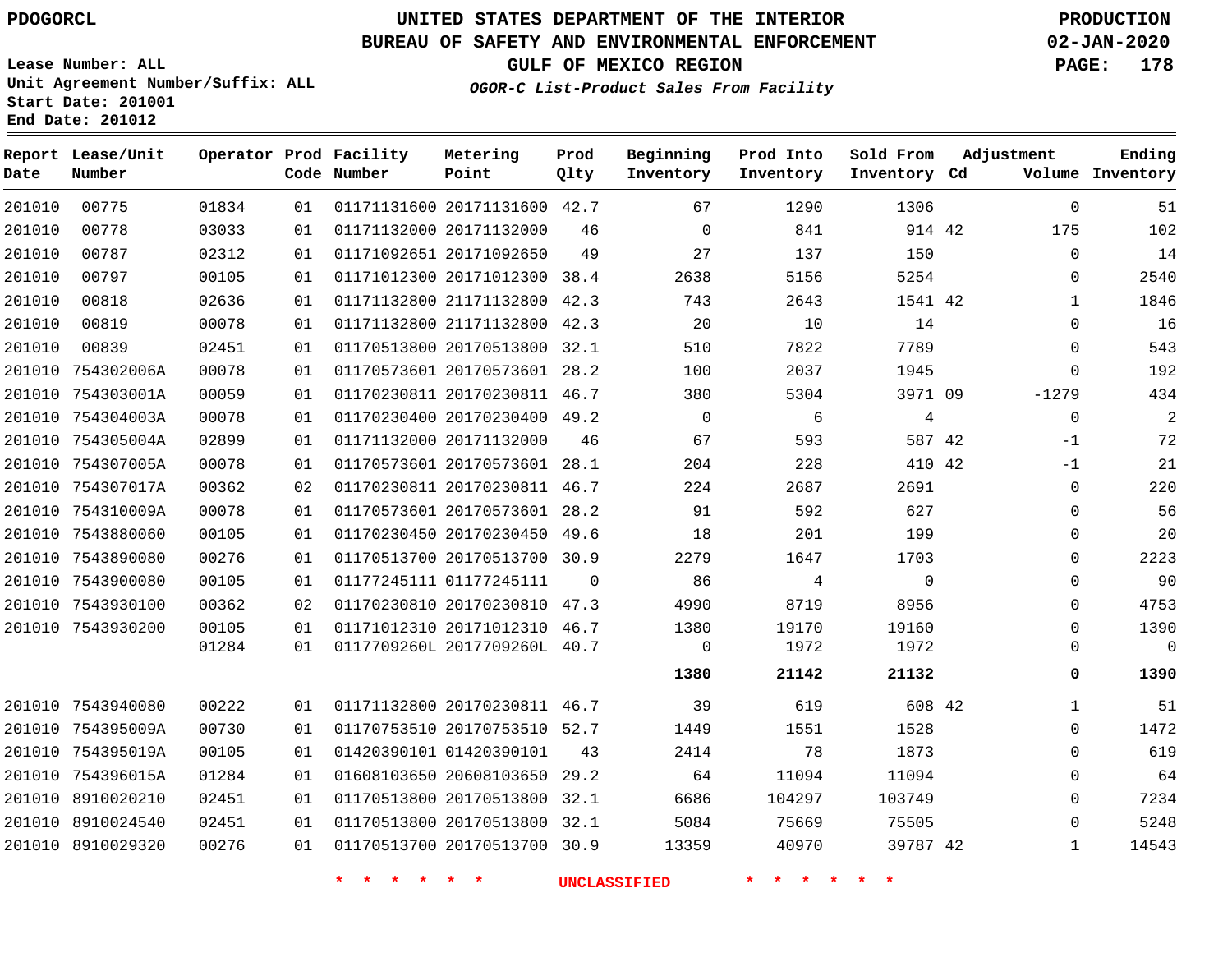### **BUREAU OF SAFETY AND ENVIRONMENTAL ENFORCEMENT 02-JAN-2020**

**Lease Number: ALL Unit Agreement Number/Suffix: ALL Start Date: 201001 End Date: 201012**

**GULF OF MEXICO REGION PAGE: 179**

**OGOR-C List-Product Sales From Facility**

| Date | Report Lease/Unit<br>Number |       |    | Operator Prod Facility<br>Code Number | Metering<br>Point            | Prod<br>Qlty | Beginning<br>Inventory | Prod Into<br>Inventory | Sold From<br>Inventory Cd |       | Adjustment   | Ending<br>Volume Inventory |
|------|-----------------------------|-------|----|---------------------------------------|------------------------------|--------------|------------------------|------------------------|---------------------------|-------|--------------|----------------------------|
|      | 201010 8910034440           | 00276 | 01 |                                       | 01170513700 20170513700 30.9 |              | 28583                  | 90178                  | 89594 42                  |       | 2            | 29169                      |
|      |                             | 00730 | 01 |                                       | 01170513700 20170513700 30.9 |              | 3001                   | 6829                   | 7621                      |       | $\Omega$     | 2209                       |
|      |                             |       |    |                                       |                              |              | 31584                  | 97007                  | 97215                     |       | $\mathbf{2}$ | 31378                      |
|      | 201010 8910039150           | 00078 | 01 |                                       | 01170573601 20170573601      | 28.2         | 4290                   | 33803                  | 34913 42                  |       | 1            | 3181                       |
|      | 201010 8910063810           | 02466 | 01 |                                       | 01170230450 20170230450      | 49.7         | 252                    | 4111                   | 3958 42                   |       | $-1$         | 404                        |
|      |                             | 02904 | 02 |                                       | 01170230450 20170230450 49.7 |              | 2                      | 24                     | 24                        |       | $\mathbf{0}$ | $\overline{2}$             |
|      |                             |       |    |                                       |                              |              | 254                    | 4135                   | 3982                      |       | -1           | 406                        |
|      | 201010 8910066690           | 00078 | 01 |                                       | 01170573602 20170573602 34.1 |              | 7356                   | 13397                  | 12205 42                  |       | $\mathbf{1}$ | 8549                       |
|      | 201010 8910086400           | 02893 | 02 |                                       | 01171012400 20171012400 50.3 |              | 79                     | 776                    | 749                       |       | $\Omega$     | 106                        |
|      | 201010 8910086540           | 01284 | 01 |                                       | 01171012400 20171012400 50.3 |              | 6                      | 67                     | 64                        |       | 0            | 9                          |
|      | 201010 8910087640           | 00818 | 02 |                                       | 01171092800 21171132800 42.3 |              | 2864                   | 3271                   | 2791 42                   |       | $-1$         | 3343                       |
|      | 201010 8910087670           | 02312 | 01 |                                       | 01170754200 20170754200 36.5 |              | 189                    | 301                    | 331 42                    |       | 4            | 163                        |
|      | 201010 8910087840           | 00162 | 01 |                                       | 01177122606 20177122606 38.3 |              | $\overline{0}$         | 2474                   | 2474                      |       | 0            | $\overline{0}$             |
|      | 201010 8910088130           | 00078 | 01 |                                       | 01171132800 21171132800 42.3 |              | 35                     | 14                     |                           | 37 42 | $-1$         | 11                         |
|      | 201010 8910088160           | 01284 | 01 |                                       | 01171132800 21171132800 42.3 |              | 170                    | 269                    | 199                       |       | $\mathbf 0$  | 240                        |
|      | 201010 8910089160           | 00276 | 01 |                                       | 01170513700 20170513700 30.9 |              | 4712                   | 6292                   | 6831 42                   |       | $\mathbf{1}$ | 4174                       |
|      | 201010 891008927AC          | 00078 | 01 |                                       | 01170230400 20170230400 49.1 |              | 21                     | 0                      | 21                        |       | 0            | $\mathbf 0$                |
|      | 201010 891008927AE          | 00078 | 01 |                                       | 01170230400 20170230400 49.2 |              | 32                     | 32                     | 40 09                     |       | $-15$        | 9                          |
|      | 201010 891008927AG          | 00078 | 01 |                                       | 01170230400 20170230400 49.2 |              | 630                    | 1705                   | 1693 09                   |       | $-155$       | 487                        |
|      | 201010 891008927Y           | 00078 | 01 |                                       | 01170230400 20170230400 49.2 |              | 37                     | 157                    | 149                       |       | 0            | 45                         |
|      | 201010 891008946C           | 01834 | 01 |                                       | 01171012500 20171012500 39.2 |              | 53                     | 71                     | 114                       |       | 0            | 10                         |
|      | 201010 8910116580           | 00276 | 01 |                                       | 01170513700 20170513700 30.9 |              | 6957                   | 8492                   | 9815 42                   |       | $-1$         | 5633                       |
|      | 201010 8910116740           | 00276 | 01 |                                       | 01170513700 20170513700      | $\Omega$     | 129                    | 0                      | $\mathbf{0}$              |       | $\mathbf 0$  | 129                        |
|      | 201010 8910116770           | 00276 | 01 |                                       | 01170513700 20170513700      | 30.9         | 1587                   | 2307                   | 2364 42                   |       | $\mathbf{1}$ | 1531                       |
|      | 201010 8910116790           | 00276 | 01 |                                       | 01170513700 20170513700 30.9 |              | 7340                   | 11750                  | 11295 42                  |       | $-1$         | 7794                       |
|      | 201010 8910116800           | 00276 | 01 |                                       | 01170513700 20170513700 30.9 |              | 13893                  | 23825                  | 21914 42                  |       | $\mathbf{1}$ | 15805                      |
|      | 201010 891011687A           | 02266 | 01 |                                       | 01170754800 20170754800 29.6 |              | 133                    | 1034                   | 987                       |       | 0            | 180                        |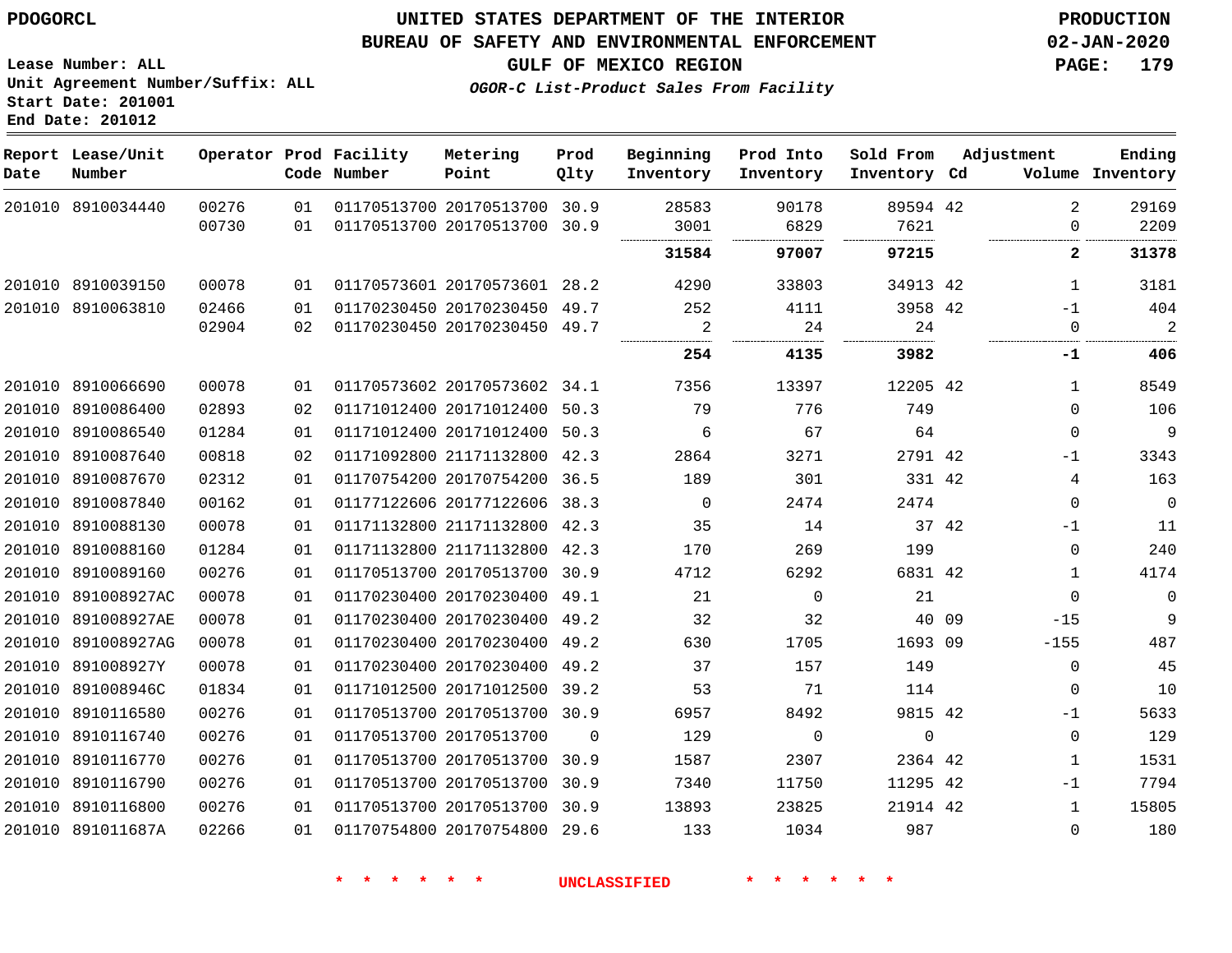**Report Lease/Unit**

**Number**

# **UNITED STATES DEPARTMENT OF THE INTERIOR PDOGORCL PRODUCTION**

**Prod Qlty**

#### **BUREAU OF SAFETY AND ENVIRONMENTAL ENFORCEMENT 02-JAN-2020**

**Lease Number: ALL Unit Agreement Number/Suffix: ALL Start Date: 201001 End Date: 201012**

**Operator Prod Facility**

**Code Number**

**OGOR-C List-Product Sales From Facility**

 $\cap$ 

**Sold From Inventory**

**Prod Into Inventory**

**Beginning Inventory**

**GULF OF MEXICO REGION PAGE: 180**

**Inventory Cd Volume**

**Adjustment**

  $\Omega$  $\Omega$  -1  $\Omega$  $\overline{0}$   $\Omega$   $\Omega$  $\Omega$  $\Omega$  $\Omega$  $\Omega$  $\Omega$  $\Omega$   $\Omega$   $\Omega$ 

**Ending**

| 201010 891011687C | 02266 | 01 |                         | 01170754800 20170754800 29.6 |                | 39          | $\mathbf 0$ | 39          |  |
|-------------------|-------|----|-------------------------|------------------------------|----------------|-------------|-------------|-------------|--|
| 201010 891011687D | 02266 | 01 |                         | 01170754800 20170754800 29.6 |                | 111         | 575         | 586         |  |
| 201010 891011687E | 02266 | 01 |                         | 01170754800 20170754800 29.6 |                | 54          | 264         | 272         |  |
| 201010 8910117330 | 02266 | 01 |                         | 01170754800 20170754800 29.6 |                | 10          | 55          | 56          |  |
| 201010 8910123210 | 00687 | 01 |                         | 0117709260A 2017709260A 35.3 |                | 19          | 641         | 640 42      |  |
| 201010 8910123250 | 00687 | 01 |                         | 0117709260A 2017709260A 35.3 |                | 20          | 186         | 201 42      |  |
| 201010 8910123270 | 00105 | 01 |                         | 01177215100 20177215102 30.3 |                | 0           | 6000        | 5998 47     |  |
| 201010 8910123320 | 00105 | 01 |                         | 01177215100 20177215102 30.3 |                | 0           | 8895        | 8902 47     |  |
| 201010 8910123330 | 00105 | 01 |                         | 01177215100 20177215102 30.3 |                | 0           | 14756       | 14727 47    |  |
| 201010 8910123350 | 03033 | 02 |                         | 01171012500 20171012500 39.2 |                | 27          | 202         | 201         |  |
| 201010 8910123390 | 00818 | 01 | 01171131800 20171131800 |                              | 46             | 1742        | 1158        | 1069 42     |  |
| 201010 8910161330 | 02266 | 01 |                         | 01170754800 20170754800 29.6 |                | 61          | 2841        | 2406        |  |
| 201010 8910169280 | 00276 | 01 | 01171132000 20171132000 |                              | 46             | 1208        | 6548        | 6963        |  |
| 201010 8910169290 | 00276 | 01 |                         | 01171132000 20171132000      | 46             | 344         | 1534        | 1693 42     |  |
| 201010 8910169300 | 00491 | 01 |                         | 01170230810 20170230810 47.3 |                | 133         | 242         | 243         |  |
| 201010 8910169370 | 00276 | 01 | 01171132000 20171132000 |                              | 46             | 178         | 940         | 1005 42     |  |
| 201010 8910202350 | 00276 | 01 |                         | 01170513700 20170513700 30.9 |                | 24794       | 20924       | 19908       |  |
| 201010 8910202470 | 02266 | 01 |                         | 01170754800 20170754800 29.6 |                | 2           | 170         | 142         |  |
| 201010 8910202550 | 00105 | 01 |                         | 01170230810 20170230810 47.2 |                | 155         | 229         | 259         |  |
| 201010 8910202560 | 00276 | 01 | 01170513700 20170513700 |                              | $\mathbf{0}$   | 12545       | $\mathbf 0$ | $\mathbf 0$ |  |
| 201010 G00932     | 01376 | 01 |                         | 01170230810 20170230810 47.3 |                | 179         | $\mathbf 0$ | 179         |  |
| 201010 G00974     | 00105 | 01 | 01171132000 20171132000 |                              | 46             | 189         | 729         | 830         |  |
| 201010 G00985     | 00687 | 01 |                         | 0117709260A 2017709260A 35.3 |                | 144         | 3584        | 3620        |  |
| 201010 G00987     | 00105 | 01 |                         | 01171132800 21171132800 42.3 |                | 374         | 432         | 367         |  |
| 201010 G00989     | 00003 | 01 | 01171012400 20171012400 |                              | $\overline{0}$ | 1022        | $\mathbf 0$ | $\mathbf 0$ |  |
| 201010 G01025     | 01284 | 01 | 01171092651 20171092650 |                              | 49             | 0           | 212         | 190         |  |
| 201010 G01027     | 00162 | 01 |                         | 01177122606 20177122606 38.3 |                | $\mathbf 0$ | 3857        | 3857        |  |
| 201010 G01083     | 00276 | 01 |                         | 01170513700 20170513700 30.9 |                | 9432        | 15181       | 14543       |  |
|                   |       |    |                         |                              |                |             |             |             |  |

**Metering Point**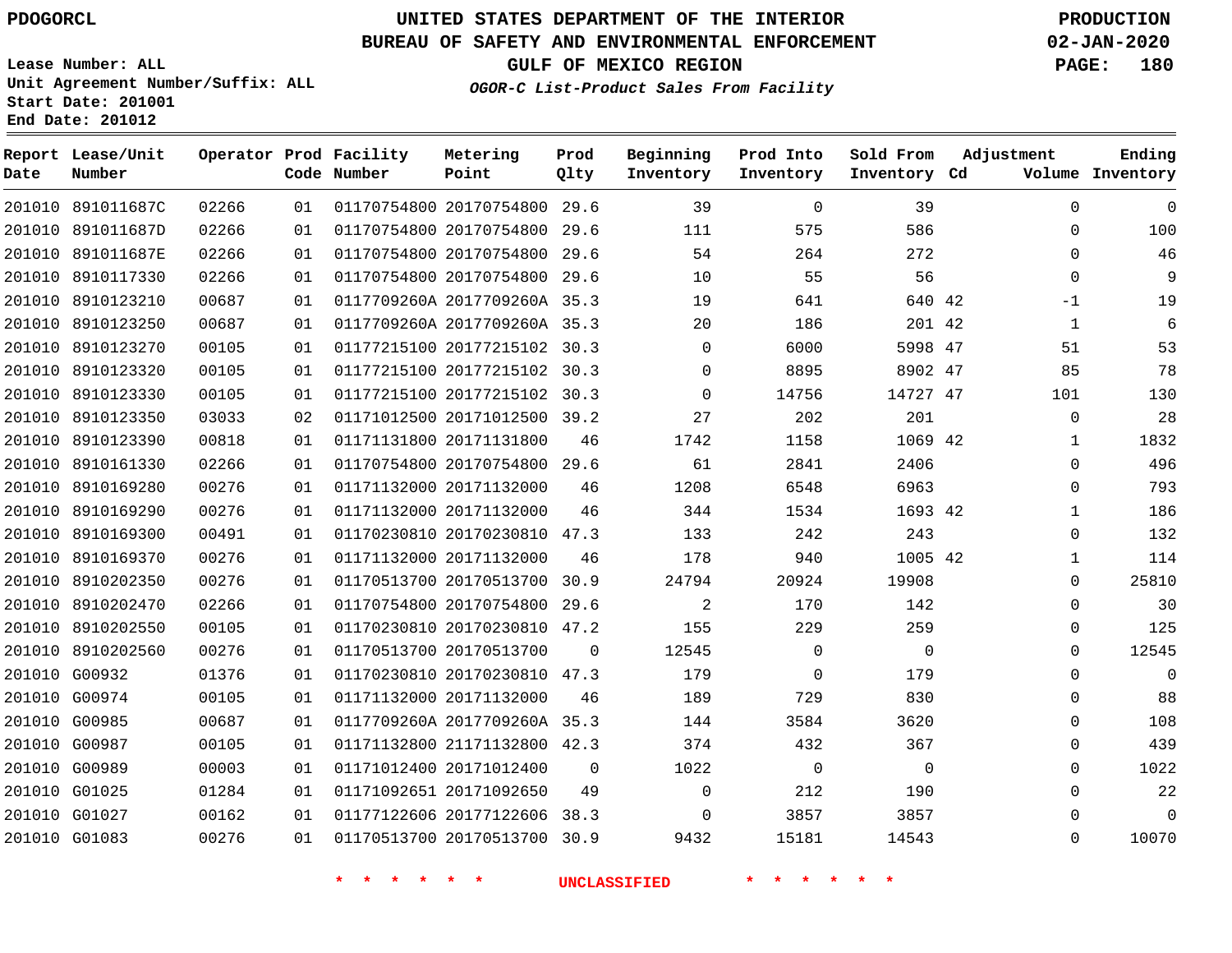G01090 G01091 G01092 G01096 G01127 G01153 G01194 G01196 G01198 G01208 G01210 G01216 G01220 G01248 G01269 G01351 G01441 G01447 G01477 G01497 G01498 G01580 G01610 G01619 G01620 G01754 G01757 G01860

**Date**

**Report Lease/Unit**

**Number**

# **UNITED STATES DEPARTMENT OF THE INTERIOR PDOGORCL PRODUCTION**

**Prod Qlty**

#### **BUREAU OF SAFETY AND ENVIRONMENTAL ENFORCEMENT 02-JAN-2020**

**Lease Number: ALL Unit Agreement Number/Suffix: ALL Start Date: 201001 End Date: 201012**

**Operator Prod Facility**

**Code Number**

#### **OGOR-C List-Product Sales From Facility**

**Beginning Inventory** **Prod Into Inventory** **Sold From Inventory**

**GULF OF MEXICO REGION PAGE: 181**

**Inventory Cd Volume**

**Adjustment**

  $\Omega$  $\Omega$   $\Omega$ -1  $\Omega$  $\Omega$  $\Omega$  $\Omega$  $\Omega$  $\Omega$  $\Omega$   $\Omega$  $\Omega$  $\Omega$  $\Omega$ -1  $\Omega$   $\Omega$  -1  $\Omega$ 

**Ending**

| 00276 | 01 | 01170513700 20170513700 | 30.9 | 7837           | 6367        | 9981 42     |    |
|-------|----|-------------------------|------|----------------|-------------|-------------|----|
| 00276 | 01 | 01170513700 20170513700 | 30.9 | 1662           | 2258        | 2422        |    |
| 00276 | 01 | 01170513700 20170513700 | 30.9 | 9567           | 12806       | 13878       |    |
| 00276 | 01 | 01170513700 20170513700 | 30.9 | 25             | 48          | 42          | 42 |
| 02630 | 01 | 01171132000 20171132000 | 46   | 35             | 131         | 150         |    |
| 01834 | 01 | 01171132800 21171132800 | 42.3 | 31             | 3           | 15          | 42 |
| 00105 | 01 | 01177072601 20177072601 | 41.4 | $\mathbf 0$    | 6835        | 6835        |    |
| 03041 | 01 | 01171132800 21171132800 | 42.3 | 92             | 79          | 78          |    |
| 00818 | 02 | 01171092651 20171092650 | 49   | 21             | 106         | 116         |    |
| 00818 | 02 | 01171092651 20171092650 | 55.6 | $\overline{0}$ | $\mathbf 1$ | $\mathbf 1$ |    |
| 03041 | 01 | 01171132800 21171132800 | 42.1 | 35             | 18          | 40          |    |
| 00222 | 01 | 01177082958 20177082958 | 38.6 | $\mathbf 0$    | 10813       | 10813       |    |
| 00105 | 01 | 01177092600 20177092600 | 45.9 | 380            | 8811        | 8872        |    |
| 02628 | 01 | 01171012500 20171012500 | 39.2 | 13             | 238         | 220         |    |
| 03033 | 02 | 01171012500 20171012500 | 39.2 | 14             | 101         | 101         |    |
| 00078 | 01 | 01170230400 20170230400 | 49.2 | 727            | 1767        | 1989        |    |
| 00818 | 01 | 01177112701 20177112700 | 49.5 | 503            | 3829        | 2688        |    |
| 00276 | 01 | 01170513700 20170513700 | 30.9 | 404            | 2399        | 2373        |    |
| 03026 | 01 | 01170230810 20170230810 | 47.3 | 4847           | 6987        | 8024 42     |    |
| 02451 | 01 | 01170513800 20170513800 | 32.1 | 3613           | 60426       | 59848       |    |
| 02451 | 01 | 01170513800 20170513800 | 32.1 | 501            | 9213        | 9075        |    |

 20170513800 32.1 20177215102 30.3 20170513700 30.9 20170513700 30.9 20423210050 49.9 20423210050 49.9 20170231110 41.6

**Metering Point**

**\* \* \* \* \* \* UNCLASSIFIED \* \* \* \* \* \***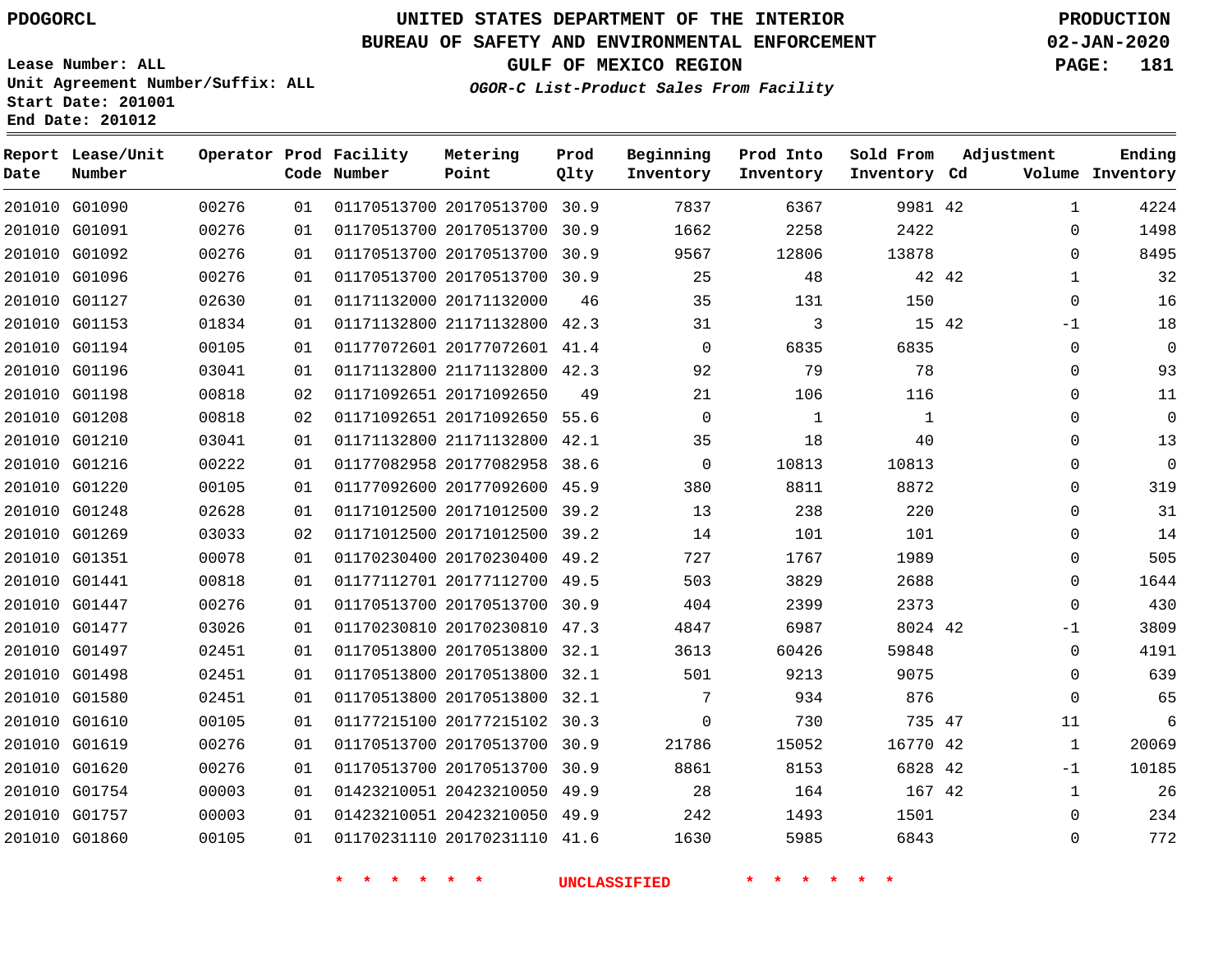# **UNITED STATES DEPARTMENT OF THE INTERIOR PDOGORCL PRODUCTION**

## **BUREAU OF SAFETY AND ENVIRONMENTAL ENFORCEMENT 02-JAN-2020**

**Lease Number: ALL Unit Agreement Number/Suffix: ALL Start Date: 201001 End Date: 201012**

**OGOR-C List-Product Sales From Facility**

**GULF OF MEXICO REGION PAGE: 182**

| Date | Report Lease/Unit<br>Number |       |    | Operator Prod Facility<br>Code Number | Metering<br>Point            | Prod<br>Qlty | Beginning<br>Inventory | Prod Into<br>Inventory | Sold From<br>Inventory Cd | Adjustment |              | Ending<br>Volume Inventory |
|------|-----------------------------|-------|----|---------------------------------------|------------------------------|--------------|------------------------|------------------------|---------------------------|------------|--------------|----------------------------|
|      | 201010 G01865               | 00078 | 01 |                                       | 01171012500 20171012500 39.2 |              | 655                    | 4201                   | 4277 42                   |            | 1            | 580                        |
|      | 201010 G01880               | 00105 | 01 |                                       | 01171132000 20171132000      | 46           | 57                     | 165                    | 202                       |            | $\Omega$     | 20                         |
|      | 201010 G01898               | 02312 | 01 |                                       | 01171012500 20171012500 39.2 |              | 1820                   | 9771                   | 10241                     |            | $\Omega$     | 1350                       |
|      | 201010 G01901               | 00105 | 01 |                                       | 01177215100 20177215102 30.3 |              | $\Omega$               | 275                    | 276 47                    |            | 3            | $\overline{2}$             |
|      | 201010 G01953               | 00105 | 01 |                                       | 01170230811 20170230811 46.6 |              | 30                     | 218                    | 230                       |            | 0            | 18                         |
|      | 201010 G01966               | 00105 | 01 |                                       | 01177215100 20177215102 30.3 |              | 0                      | 8289                   | 8307 47                   |            | 91           | 73                         |
|      | 201010 G01967               | 00105 | 01 |                                       | 01177215100 20177215102 30.3 |              | $\Omega$               | 19112                  | 19115 47                  |            | 171          | 168                        |
|      | 201010 G01997               | 01071 | 02 |                                       | 01170230810 20170230810 47.2 |              | 37                     | 26                     | 26                        |            | $\mathbf 0$  | 37                         |
|      | 201010 G01998               | 00818 | 01 |                                       | 01170230810 20170230810 47.3 |              | 67                     | 49                     | 89                        |            | $\Omega$     | 27                         |
|      | 201010 G02006               | 03026 | 01 |                                       | 01170530900 20170530900      | $\Omega$     | $\Omega$               | $\mathbf{1}$           |                           | 0.42       | $-1$         | $\overline{0}$             |
|      | 201010 G02021               | 01482 | 01 |                                       | 01170230811 20170230811 46.7 |              | 87                     | 1243                   | 1228                      |            | 0            | 102                        |
|      | 201010 G02023               | 02312 | 02 |                                       | 01170230811 20170230811 46.7 |              | 239                    | 2594                   | 2621                      |            | $\Omega$     | 212                        |
|      | 201010 G02037               | 02222 | 01 |                                       | 01170530900 20170530900 48.7 |              | 9                      | 11                     | 15                        |            | $\Omega$     | 5                          |
|      | 201010 G02045               | 00105 | 01 |                                       | 01170530900 20170530900 48.6 |              | 88                     | 74                     | 127                       |            | $\Omega$     | 35                         |
|      | 201010 G02062               | 02375 | 01 |                                       | 0117704220A 2017704220A 45.7 |              | $\Omega$               | 4459                   | 4459                      |            | $\Omega$     | $\Omega$                   |
|      | 201010 G02088               | 00687 | 01 |                                       | 01170230811 20170230811 46.7 |              | 14                     | $\mathbf 0$            | 14                        |            | $\Omega$     | $\Omega$                   |
|      | 201010 G02091               | 00687 | 01 |                                       | 01170230811 20170230811 46.7 |              | 251                    | 1707                   | 1818                      |            | $\Omega$     | 140                        |
|      | 201010 G02099               | 01978 | 02 |                                       | 01171012310 20171012310 46.7 |              | 252                    | 3226                   | 3244                      |            | 0            | 234                        |
|      | 201010 G02104               | 00687 | 01 |                                       | 01171132000 20171132000      | 46           | 92                     | 476                    | 511 42                    |            | $\mathbf{1}$ | 58                         |
|      | 201010 G02111               | 00276 | 01 |                                       | 01171132000 20171132000      | 46           | 1343                   | 13767                  | 13441 42                  |            | $-1$         | 1668                       |
|      | 201010 G02127               | 02312 | 01 |                                       | 01170230810 20170230810 47.3 |              | 160                    | 343                    | 316                       |            | $\Omega$     | 187                        |
|      | 201010 G02161               | 00818 | 01 |                                       | 01171012500 20171012500 39.2 |              | 1145                   | 1794                   | 2691                      |            | $\Omega$     | 248                        |
|      | 201010 G02163               | 00105 | 01 |                                       | 01171012500 20171012500 39.1 |              | 423                    | 2369                   | 2465                      |            | 0            | 327                        |
|      | 201010 G02317               | 00105 | 01 |                                       | 01171132000 20171132000      | 46           | 76                     | 408                    | 435                       |            | 0            | 49                         |
|      | 201010 G02353               | 01284 | 01 |                                       | 01170230450 20170230450 49.7 |              | 153                    | 2528                   | 2432                      |            | $\Omega$     | 249                        |
|      | 201010 G02354               | 01284 | 01 |                                       | 01170230450 20170230450 49.7 |              | 111                    | 2017                   | 1930                      |            | 0            | 198                        |
|      | 201010 G02357               | 02200 | 02 |                                       | 01170230450 20170230450 49.7 |              | 15                     | 191                    | 188 42                    |            | $\mathbf{1}$ | 19                         |
|      | 201010 G02404               | 02589 | 01 |                                       | 01170230810 20170230810 47.7 |              | 1109                   | 610                    | 610                       |            | $\Omega$     | 1109                       |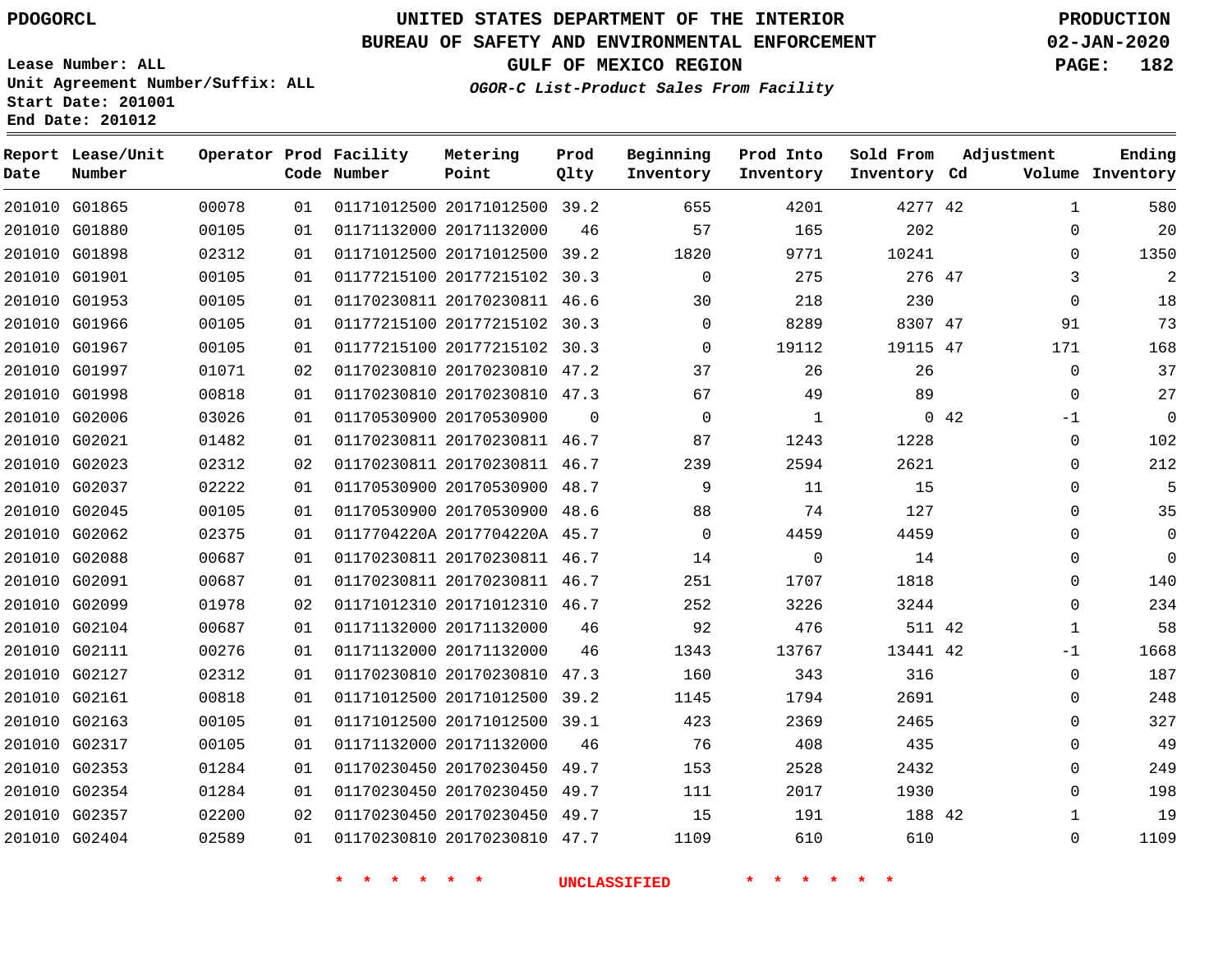### **BUREAU OF SAFETY AND ENVIRONMENTAL ENFORCEMENT 02-JAN-2020**

**Lease Number: ALL Unit Agreement Number/Suffix: ALL Start Date: 201001 End Date: 201012**

**GULF OF MEXICO REGION PAGE: 183**

**OGOR-C List-Product Sales From Facility**

| Date | Report Lease/Unit<br>Number |       |    | Operator Prod Facility<br>Code Number | Metering<br>Point            | Prod<br>Qlty | Beginning<br>Inventory | Prod Into<br>Inventory | Sold From<br>Inventory Cd | Adjustment  | Ending<br>Volume Inventory |
|------|-----------------------------|-------|----|---------------------------------------|------------------------------|--------------|------------------------|------------------------|---------------------------|-------------|----------------------------|
|      | 201010 G02428               | 00105 | 01 |                                       | 01170230810 20170230810 47.2 |              | 8                      | 4                      | 10                        | $\Omega$    | $\overline{a}$             |
|      | 201010 G02429               | 00491 | 01 |                                       | 01170230810 20170230810 47.3 |              | 227                    | 348                    | 385                       | $\Omega$    | 190                        |
|      | 201010 G02433               | 00491 | 01 |                                       | 01170230810 20170230810      | 47.3         | 11                     | $\mathbf 0$            | 11                        | $\mathbf 0$ | $\mathbf 0$                |
|      | 201010 G02434               | 03033 | 02 |                                       | 01423210051 20170230810 47.3 |              | 246                    | 153                    | 316                       | $\Omega$    | 83                         |
|      | 201010 G02436               | 02628 | 02 |                                       | 01170230811 20170230811 46.7 |              | 8                      | 495                    | 462                       | $\Omega$    | 41                         |
|      | 201010 G02601               | 01834 | 01 |                                       | 01171092651 20171092650      | 49           | 212                    | 625                    | 772                       | $\Omega$    | 65                         |
|      |                             | 03056 | 01 |                                       | 01171092651 20171092650      | 49           | 24                     | 195                    | 175 42                    | $-24$       | 20                         |
|      |                             |       |    |                                       |                              |              | 236                    | 820                    | 947                       | -24         | 85                         |
|      | 201010 G02628               | 00105 | 01 |                                       | 01171012500 20171012500 39.1 |              | 123                    | 802                    | 814                       | $\Omega$    | 111                        |
|      | 201010 G02663               | 02893 | 02 |                                       | 01423210051 20423210050 49.9 |              | 31                     | 12                     | 41                        | 0           | $\sqrt{2}$                 |
|      | 201010 G02665               | 02451 | 01 |                                       | 01423210051 20423210050 49.8 |              | 455                    | 2771                   | 2791                      | $\Omega$    | 435                        |
|      | 201010 G02759               | 01284 | 01 |                                       | 01170230810 20170230810 47.3 |              | 22                     | $\Omega$               | 22                        | $\Omega$    | $\mathbf 0$                |
|      | 201010 G02825               | 00105 | 01 |                                       | 01170230810 20170230810 47.2 |              | 877                    | 1120                   | 1386                      | 0           | 611                        |
|      | 201010 G02826               | 00105 | 01 |                                       | 01170230810 20170230810 47.2 |              | 379                    | 348                    | 537                       | 0           | 190                        |
|      |                             |       | 01 |                                       | 01170231110 20170231110 41.6 |              | 100                    | 314                    | 373                       | 0           | 41                         |
|      |                             |       |    |                                       |                              |              | 479                    | 662                    | 910                       | 0           | 231                        |
|      | 201010 G02870               | 03035 | 01 |                                       | 01170230810 20170230810 47.3 |              | $\mathbf 0$            | 69                     | 84 47                     | 53          | 38                         |
|      | 201010 G02885               | 02312 | 01 |                                       | 01171132000 20171132000      | 46           | 9                      | 59                     | 61                        | $\Omega$    | 7                          |
|      | 201010 G02886               | 02312 | 02 |                                       | 01171132000 20171132000      | 46           | 6                      | 31                     | 33                        | $\Omega$    | 4                          |
|      | 201010 G02895               | 02579 | 02 |                                       | 01171092651 20171092650      | $\Omega$     | $\Omega$               | $\Omega$               | $\Omega$                  | 0           | $\mathbf 0$                |
|      | 201010 G02898               | 01834 | 01 |                                       | 01171012300 20171012300 38.4 |              | 781                    | 1114                   | 1346                      | $\mathbf 0$ | 549                        |
|      |                             | 02266 | 01 |                                       | 01171132800 21171132800 42.3 |              | 3                      | $\Omega$               | κ                         | $\Omega$    | $\Omega$                   |
|      |                             |       |    |                                       |                              |              | 784                    | 1114                   | 1349                      | 0           | 549                        |
|      | 201010 G02917               | 01834 | 01 |                                       | 01171092930 20171092930 38.9 |              | 213                    | 3963                   | 4041 42                   | 1           | 136                        |
|      | 201010 G03061               | 00105 | 01 |                                       | 01423210051 20423210050      | 49.8         | 206                    | 1219                   | 1234                      | $\Omega$    | 191                        |
|      | 201010 G03068               | 00105 | 01 |                                       | 01423210051 20423210050 49.8 |              | 54                     | 203                    | 225                       | $\Omega$    | 32                         |
|      | 201010 G03145               | 03041 | 01 |                                       | 01171132800 21171132800 42.3 |              | 191                    | 314                    | 230                       | 0           | 275                        |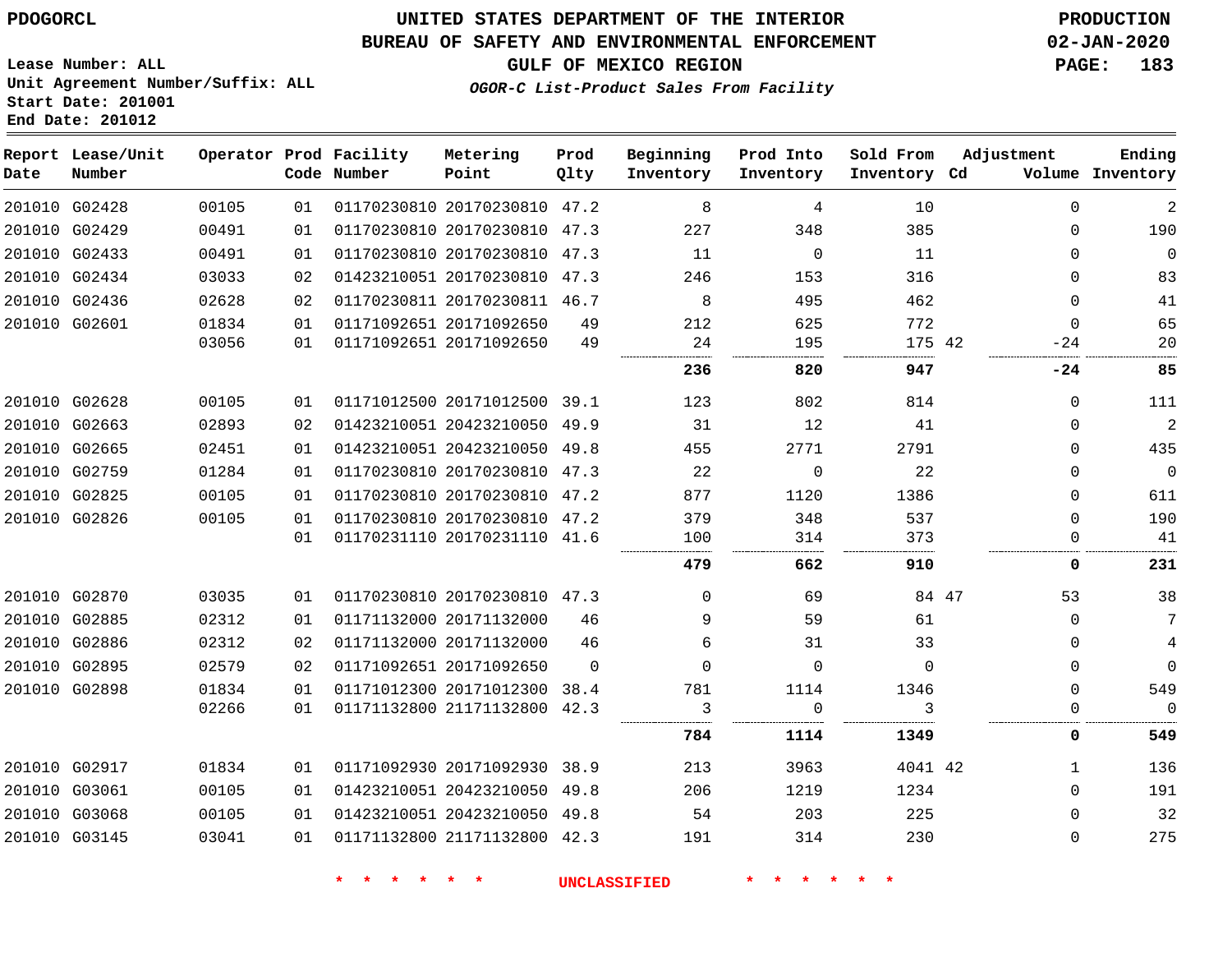**End Date: 201012**

## **UNITED STATES DEPARTMENT OF THE INTERIOR PDOGORCL PRODUCTION**

### **BUREAU OF SAFETY AND ENVIRONMENTAL ENFORCEMENT 02-JAN-2020**

**Lease Number: ALL Unit Agreement Number/Suffix: ALL Start Date: 201001**

**GULF OF MEXICO REGION PAGE: 184**

**OGOR-C List-Product Sales From Facility**

| Date | Report Lease/Unit<br>Number |       |    | Operator Prod Facility<br>Code Number | Metering<br>Point            | Prod<br>Qlty | Beginning<br>Inventory | Prod Into<br>Inventory | Sold From<br>Inventory Cd | Adjustment   | Ending<br>Volume Inventory |
|------|-----------------------------|-------|----|---------------------------------------|------------------------------|--------------|------------------------|------------------------|---------------------------|--------------|----------------------------|
|      | 201010 G03152               | 00105 | 01 |                                       | 01177092600 20177092600 45.9 |              | 158                    | 5149                   | 5121                      | $\Omega$     | 186                        |
|      | 201010 G03236               | 03041 | 01 |                                       | 01170230450 20170230450 43.2 |              | $\Omega$               | 2                      | 2                         | $\Omega$     | $\Omega$                   |
|      | 201010 G03244               | 02871 | 01 |                                       | 01170230810 20170230810 47.3 |              | 2                      | $\Omega$               | 2                         | $\Omega$     | $\Omega$                   |
|      | 201010 G03264               | 00003 | 01 |                                       | 01170230811 20170230811 46.7 |              | 4                      | 97                     | 93                        | $\Omega$     | 8                          |
|      |                             | 01284 | 02 |                                       | 01170530900 20170530900 48.7 |              | 20                     | 9                      | 25                        | $\Omega$     |                            |
|      |                             |       |    |                                       |                              |              | 24                     | 106                    | 118                       | 0            | 12                         |
|      | 201010 G03265               | 01284 | 02 |                                       | 01170530900 20170530900 48.7 |              | 542                    | 259                    | 678                       | $\Omega$     | 123                        |
|      | 201010 G03331               | 02312 | 02 |                                       | 01171132800 21171132800 42.3 |              | 4009                   | 5914                   | 4514                      | $\Omega$     | 5409                       |
|      | 201010 G03414               | 00818 | 01 |                                       | 01170753510 20170753510 52.7 |              | 59                     | 217                    | 140 42                    | $-1$         | 135                        |
|      | 201010 G03738               | 00064 | 01 |                                       | 01170230450 20170230450 49.7 |              | 14                     | 146                    | 146                       | $\Omega$     | 14                         |
|      |                             | 02871 | 01 |                                       | 01170230450 20170230450 48.5 |              | 3                      | $\Omega$               | 3                         | $\Omega$     | $\Omega$                   |
|      |                             |       |    |                                       |                              |              | 17                     | 146                    | 149                       | 0            | 14                         |
|      | 201010 G03793               | 02894 | 01 |                                       | 01171012500 20171012500 39.2 |              | 31                     | 206                    | 209                       | $\Omega$     | 28                         |
|      | 201010 G03940               | 00105 | 01 |                                       | 01423210051 20423210050 49.9 |              | 13                     | 55                     | 59                        | $\Omega$     | 9                          |
|      | 201010 G03958               | 00105 | 01 |                                       | 01170230510 20170230510 47.6 |              | 844                    | 1985                   | 1322                      | $\Omega$     | 1507                       |
|      | 201010 G04003               | 00105 | 01 |                                       | 01171012500 20171012500 39.1 |              | 1326                   | 9602                   | 9599                      | $\Omega$     | 1329                       |
|      | 201010 G04065               | 02628 | 01 |                                       | 01423210051 20423210050 49.9 |              | $\mathbf{1}$           | 304                    | 258                       | $\Omega$     | 47                         |
|      | 201010 G04081               | 03035 | 01 |                                       | 01170230450 20170230810 47.3 |              | $\Omega$               | 211                    | 313 47                    | 217          | 115                        |
|      | 201010 G04085               | 00687 | 01 |                                       | 01170230811 20170230811 46.7 |              | 190                    | 2305                   | 2307 42                   | $\mathbf{1}$ | 189                        |
|      | 201010 G04087               | 02899 | 01 |                                       | 01177008150 01177008150 32.7 |              | 2655                   | 2649                   | 2875                      | $\Omega$     | 2429                       |
|      | 201010 G04090               | 02312 | 02 |                                       | 01170230810 20170230810 47.3 |              | 430                    | 770                    | 780                       | $\Omega$     | 420                        |
|      | 201010 G04098               | 01963 | 02 |                                       | 01170230810 20170230810 47.3 |              | $\Omega$               | 391                    | 391                       | $\Omega$     | $\mathsf{O}$               |
|      | 201010 G04143               | 00105 | 01 |                                       | 01170230510 20170230510 47.6 |              | 237                    | 568                    | 375                       | $\Omega$     | 430                        |
|      | 201010 G04232               | 00105 | 01 |                                       | 01171012500 20171012500 39.1 |              | 36                     | 232                    | 236                       | $\Omega$     | 32                         |
|      |                             | 00730 | 01 |                                       | 01171012500 20171012500 39.2 |              | 1557                   | 5807                   | 6562                      | $\Omega$     | 802                        |
|      |                             |       |    |                                       |                              |              | 1593                   | 6039                   | 6798                      | 0            | 834                        |
|      | 201010 G04254               | 01834 |    | 01 01170573602 20170573602 32.8       |                              |              | 352                    | 539                    | 547                       | $\Omega$     | 344                        |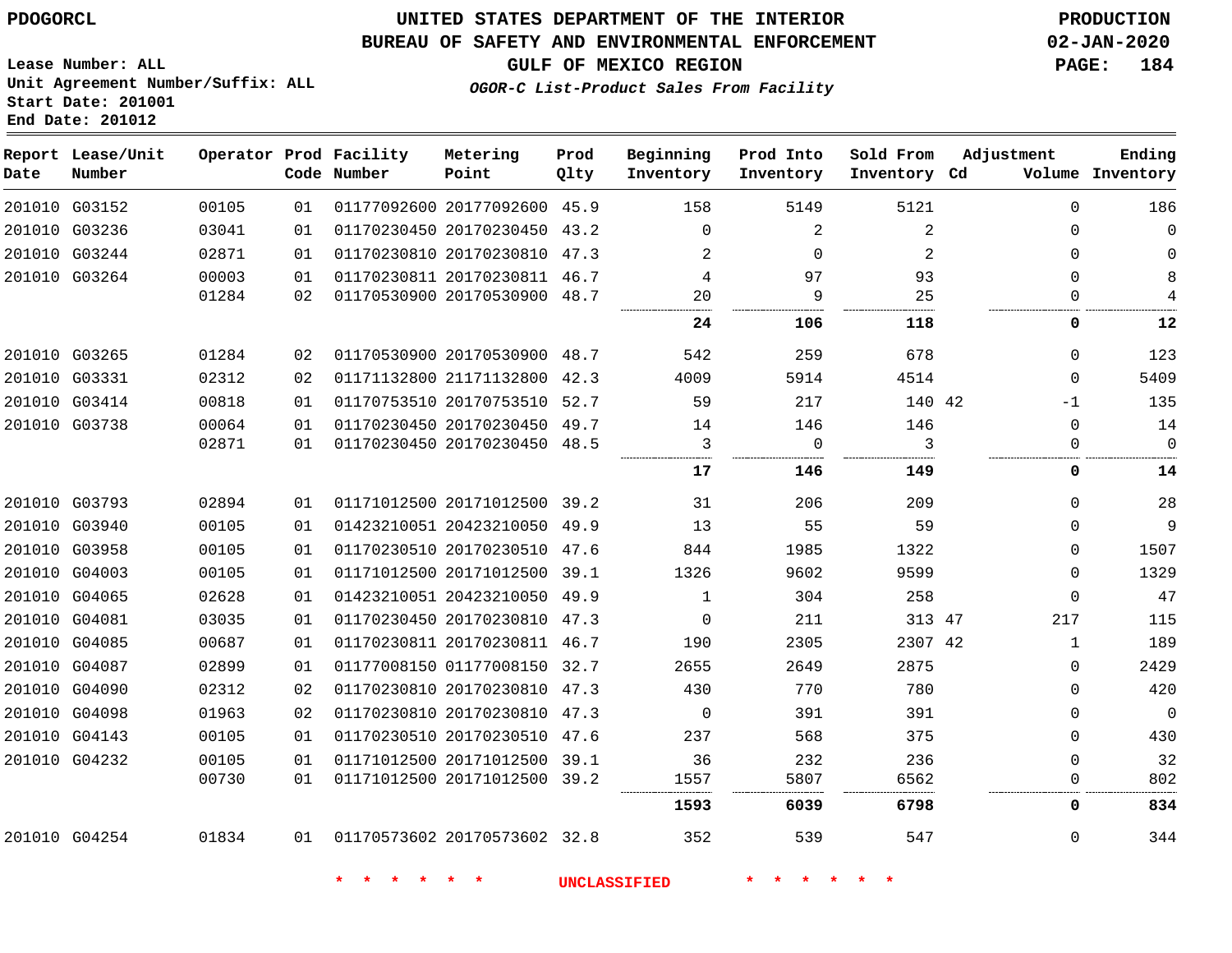**Report Lease/Unit**

**Number**

# **UNITED STATES DEPARTMENT OF THE INTERIOR PDOGORCL PRODUCTION**

**Prod Qlty**

#### **BUREAU OF SAFETY AND ENVIRONMENTAL ENFORCEMENT 02-JAN-2020**

**Lease Number: ALL Unit Agreement Number/Suffix: ALL Start Date: 201001 End Date: 201012**

**Operator Prod Facility**

**Code Number**

**Metering Point**

**OGOR-C List-Product Sales From Facility**

**Beginning Inventory** **Prod Into Inventory** **Sold From Inventory**

**GULF OF MEXICO REGION PAGE: 185**

**Inventory Cd Volume**

**Adjustment**

**Ending**

| 201010 G04397 | 00105 | 01 |                         | 01170230810 20170230810 47.2 |    | 2                   | $\Omega$    | 2           | $\Omega$ | $\mathbf 0$    |
|---------------|-------|----|-------------------------|------------------------------|----|---------------------|-------------|-------------|----------|----------------|
| 201010 G04421 | 00105 | 01 |                         | 01171131600 20171131600 42.7 |    | 1110                | 14539       | 15073       | 0        | 576            |
| 201010 G04453 | 02589 | 01 |                         | 01171012300 20171012300 35.2 |    | 719                 | 1262        | 1359        | $\Omega$ | 622            |
| 201010 G04537 | 02589 | 01 |                         | 01420470030 20420470030 50.1 |    | 1188                | 80          | 71          | 0        | 1197           |
| 201010 G04547 | 02628 | 01 |                         | 01423210051 20423210050 49.9 |    | 13                  | 57          | 62          | 0        | 8              |
| 201010 G04565 | 01284 | 01 |                         | 01420390101 01420390101 43.7 |    | 2707                | 76          | 2091        | $\Omega$ | 692            |
| 201010 G04773 | 01482 | 01 |                         | 01170230811 20170230811 46.7 |    | 2                   | 28          | 28          | $\Omega$ | $\overline{2}$ |
| 201010 G04800 | 03026 | 01 |                         | 01171132800 21171132800 42.3 |    | 4971                | 7369        | 5614        | 0        | 6726           |
| 201010 G04818 | 02894 | 01 |                         | 01170230500 20170230500 42.7 |    | 8                   | 14          | 20 42       | $-1$     | $\mathbf{1}$   |
| 201010 G04996 | 02628 | 01 |                         | 01420570060 20420570060      | 0  | 0                   | $\mathbf 0$ | $\mathbf 0$ | 0        | 0              |
| 201010 G05006 | 01284 | 02 |                         | 01170230510 20170230510 47.7 |    | 15                  | 120         | 44          | $\Omega$ | 91             |
| 201010 G05283 | 01376 | 01 |                         | 01170231300 01170231300 40.4 |    | $\overline{0}$      | 8751        | 8751        | 0        | $\mathbf 0$    |
| 201010 G05286 | 03033 | 02 |                         | 01170230810 20170230810 47.3 |    | 552                 | 6383        | 3455        | 0        | 3480           |
| 201010 G05292 | 00003 | 01 |                         | 01170230811 20170230811 46.7 |    | 36                  | 489         | 484 42      | -1       | 40             |
| 201010 G05299 | 00818 | 01 |                         | 01170230500 20170230500 42.7 |    | $\Omega$            | 20          | 18          | 0        | 2              |
| 201010 G05346 | 01819 | 01 |                         | 01170530900 20170530900 48.7 |    | 110                 | 89          | 157         | 0        | 42             |
| 201010 G05391 | 01819 | 01 |                         | 01170530900 20170530900 48.7 |    | 378                 | 200         | 483         | $\Omega$ | 95             |
| 201010 G05392 | 02672 | 02 |                         | 01171132000 20171132000 51.7 |    | $\Omega$            | 3           | 2           | $\Omega$ | 1              |
| 201010 G05393 | 02672 | 02 |                         | 01170230811 20170230811 46.7 |    | 0                   | 162         | 109         | $\Omega$ | 53             |
| 201010 G05431 | 00560 | 01 |                         | 01177062608 2017706260A 36.2 |    | 177                 | 14695       | 14454       | $\Omega$ | 418            |
| 201010 G05494 | 02871 | 02 |                         | 01171132800 21171132800 42.3 |    | 330                 | 584         | 416         | $\Omega$ | 498            |
| 201010 G05504 | 00105 | 01 |                         | 01171012300 20171012300 38.4 |    | 394                 | 996         | 899         | $\Omega$ | 491            |
|               |       | 01 |                         | 01171132800 21171132800 42.3 |    | 2217                | 2949        | 2350        | 0        | 2816           |
|               | 00730 | 01 |                         | 01171132800 21171132800 42.3 |    | 1073                | 1419        | 1134        | 0        | 1358           |
|               |       |    |                         |                              |    | 3684                | 5364        | 4383        | 0        | 4665           |
| 201010 G05505 | 00078 | 01 |                         | 01171132800 21171132800 42.3 |    | 528                 | 1061        | 708         | $\Omega$ | 881            |
| 201010 G05549 | 01834 | 01 | 01171092651 20171092650 |                              | 49 | 539                 | 2509        | 2787        | $\Omega$ | 261            |
| 201010 G05602 | 01834 | 01 |                         | 01171012500 20171012500 39.2 |    | 290                 | 2099        | 2098 42     | -1       | 290            |
|               |       |    |                         |                              |    | <b>UNCLASSIFIED</b> |             |             |          |                |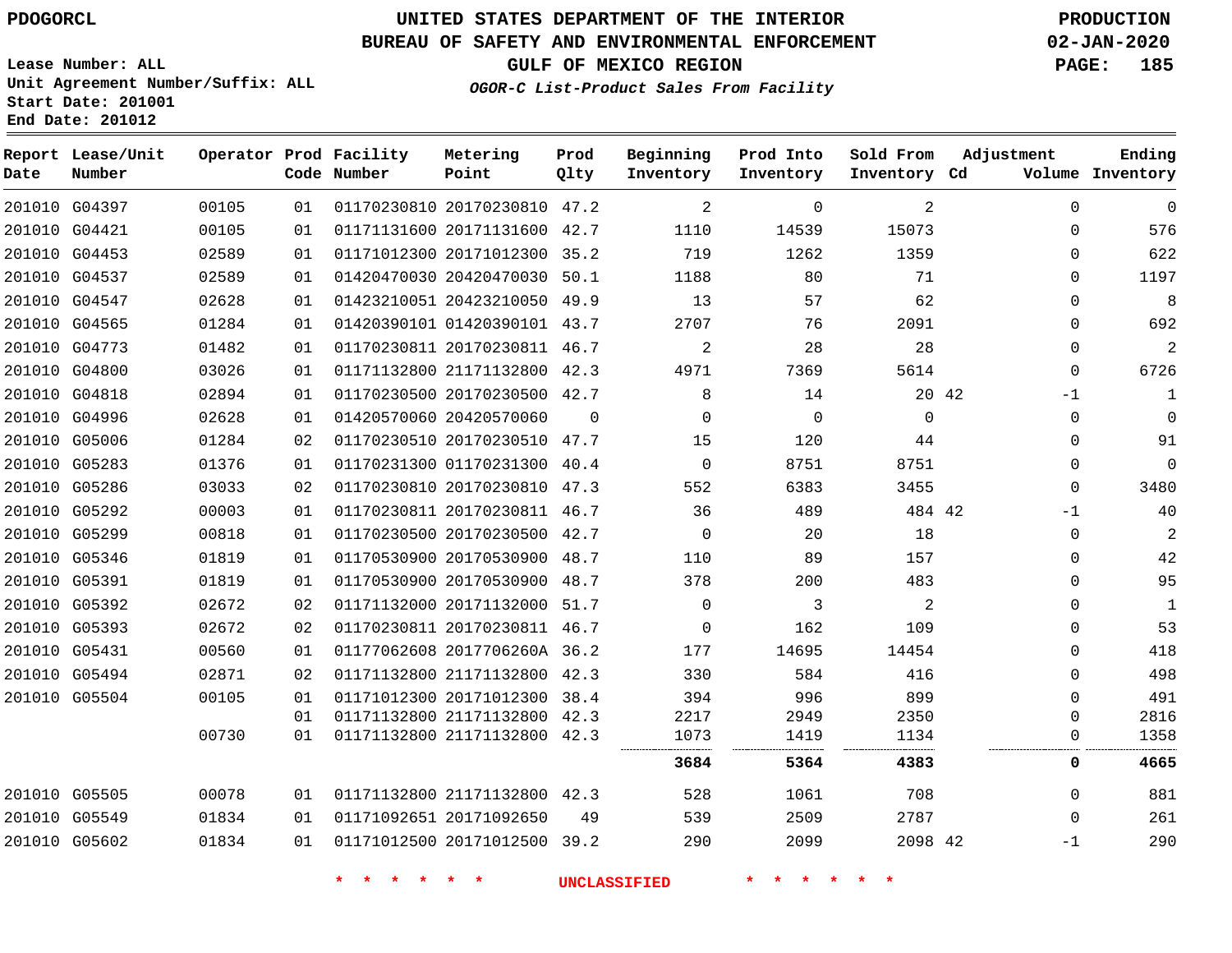## **BUREAU OF SAFETY AND ENVIRONMENTAL ENFORCEMENT 02-JAN-2020**

**Lease Number: ALL Unit Agreement Number/Suffix: ALL Start Date: 201001**

**OGOR-C List-Product Sales From Facility**

**GULF OF MEXICO REGION PAGE: 186**

**Ending**

|        | End Date: 201012            |        |          |                                       |                         |              |
|--------|-----------------------------|--------|----------|---------------------------------------|-------------------------|--------------|
| Date   | Report Lease/Unit<br>Number |        |          | Operator Prod Facility<br>Code Number | Metering<br>Point       | Prod<br>Qlty |
| 201010 | G05610                      | 02312  | 01       |                                       | 01171012500 20171012500 | 39.2         |
| 201010 | G05612                      | 00105  | 01       |                                       | 01171012500 20171012500 | 39.1         |
| 201010 | G06027                      | 00105  | 01       |                                       | 01423210051 20423210050 | 49.8         |
| 201010 | G06069                      | 00818  | 02       |                                       | 01423210051 20423210050 | 49.9         |
|        | 201010 COCIDA               | 0.010E | $\cap$ 1 |                                       | 01430300110 30430300110 | $E \subset$  |

| Date | Number        |       |    | Code Number | Point                        | Qlty     | Inventory   | Inventory    | Inventory Cd |              | Volume Inventory |
|------|---------------|-------|----|-------------|------------------------------|----------|-------------|--------------|--------------|--------------|------------------|
|      | 201010 G05610 | 02312 | 01 |             | 01171012500 20171012500 39.2 |          | 40          | 223          | 232          | $\mathbf{0}$ | 31               |
|      | 201010 G05612 | 00105 | 01 |             | 01171012500 20171012500      | 39.1     | 1407        | 7782         | 8114         | 0            | 1075             |
|      | 201010 G06027 | 00105 | 01 |             | 01423210051 20423210050      | 49.8     | 16          | 152          | 144          | 0            | 24               |
|      | 201010 G06069 | 00818 | 02 |             | 01423210051 20423210050 49.9 |          | 22          | 142          | 142          | $\mathbf{0}$ | 22               |
|      | 201010 G06104 | 00105 | 01 |             | 01420390110 20420390110      | 56       | 36          | $\mathbf{1}$ | 12 42        | $-1$         | 24               |
|      | 201010 G06105 | 02409 | 01 |             | 01420390110 20420390110      | 56       | 113         | $\Omega$     | 33           | $\Omega$     | 80               |
|      | 201010 G06156 | 00818 | 02 |             | 01422450350 20422450350 43.2 |          | 765         | $\mathbf 0$  | 173          | $\mathbf{0}$ | 592              |
|      | 201010 G06165 | 01284 | 01 |             | 01170230450 20170230450 49.7 |          | 11          | 159          | 154          | $\mathbf{0}$ | 16               |
|      | 201010 G06166 | 00105 | 01 |             | 01170230450 20170230450 49.6 |          | 2           | 43           | 41           | 0            | 4                |
|      | 201010 G06167 | 00105 | 01 |             | 01170230450 20170230450 49.7 |          | 22          | 52           | 50           | 0            | 24               |
|      | 201010 G06168 | 03008 | 02 |             | 01170230450 20170230450 49.7 |          | $\mathbf 0$ | 311          | 299          | $\mathbf{0}$ | 12               |
|      | 201010 G06180 | 00730 | 01 |             | 01170230450 20170230450 49.7 |          | $\Omega$    | 30           | 27           | $\Omega$     | 3                |
|      | 201010 G06668 | 00276 | 01 |             | 01171132000 20171132000      | 46       | 99          | 175          | 252 42       | -1           | 21               |
|      | 201010 G06767 | 01834 | 01 |             | 01171012500 20171012500      | 39.2     | 33          | 183          | 191          | 0            | 25               |
|      | 201010 G07215 | 03041 | 01 |             | 01420390120 01420390120      | 51.7     | 124         | 196          | 184          | $\Omega$     | 136              |
|      | 201010 G07619 | 02222 | 01 |             | 01170530900 20170530900 48.7 |          | 16          | 39           | 156 42       | 120          | 19               |
|      | 201010 G07703 | 03041 | 01 |             | 01171132800 21171132800 42.2 |          | 2586        | 4066         | 3011         | $\mathbf{0}$ | 3641             |
|      | 201010 G07736 | 02312 | 02 |             | 01171132800 21171132800      | 42.3     | 258         | 577          | 380          | 0            | 455              |
|      | 201010 G07760 | 01284 | 01 |             | 01177122950 20177122950 30.4 |          | 108         | 19797        | 19820        | 0            | 85               |
|      | 201010 G07802 | 01284 | 02 |             | 01177258041 01177258041      | 34       | 13          | $\Omega$     | 10           | 0            | 3                |
|      | 201010 G07917 | 01834 | 01 |             | 01170573602 20170573602 32.8 |          | 33681       | 37907        | 47399 42     | -1           | 24188            |
|      | 201010 G08120 | 02312 | 02 |             | 01423210051 20423210050      | 49.9     | 20          | 69           | 78           | $\mathbf{0}$ | 11               |
|      | 201010 G08640 | 02589 | 01 |             | 01170530900 20170530900 47.3 |          | 0           | 137          | 137          | $\Omega$     | $\mathbf 0$      |
|      | 201010 G08641 | 02589 | 01 |             | 01170530900 20170530900 47.3 |          | $\mathbf 0$ | 298          | 298          | 0            | $\Omega$         |
|      | 201010 G09010 | 03041 | 01 |             | 01420390120 01420390120      | 51.7     | 32          | 55           | 51           | 0            | 36               |
|      | 201010 G09500 | 02899 | 01 |             | 01177058270 01177058270 37.5 |          | 30          | 28           | 31           | $\Omega$     | 27               |
|      | 201010 G09564 | 01482 | 01 |             | 01171132800 21171132800      | $\Omega$ | 4           | $\Omega$     | $\Omega$     | $\Omega$     | $\overline{4}$   |
|      | 201010 G09574 | 01819 | 01 |             | 01171012300 20171012300 38.4 |          | 389         | 375          | 579          | $\mathbf{0}$ | 185              |

**\* \* \* \* \* \* UNCLASSIFIED \* \* \* \* \* \***

**Beginning Prod Into Sold From Adjustment**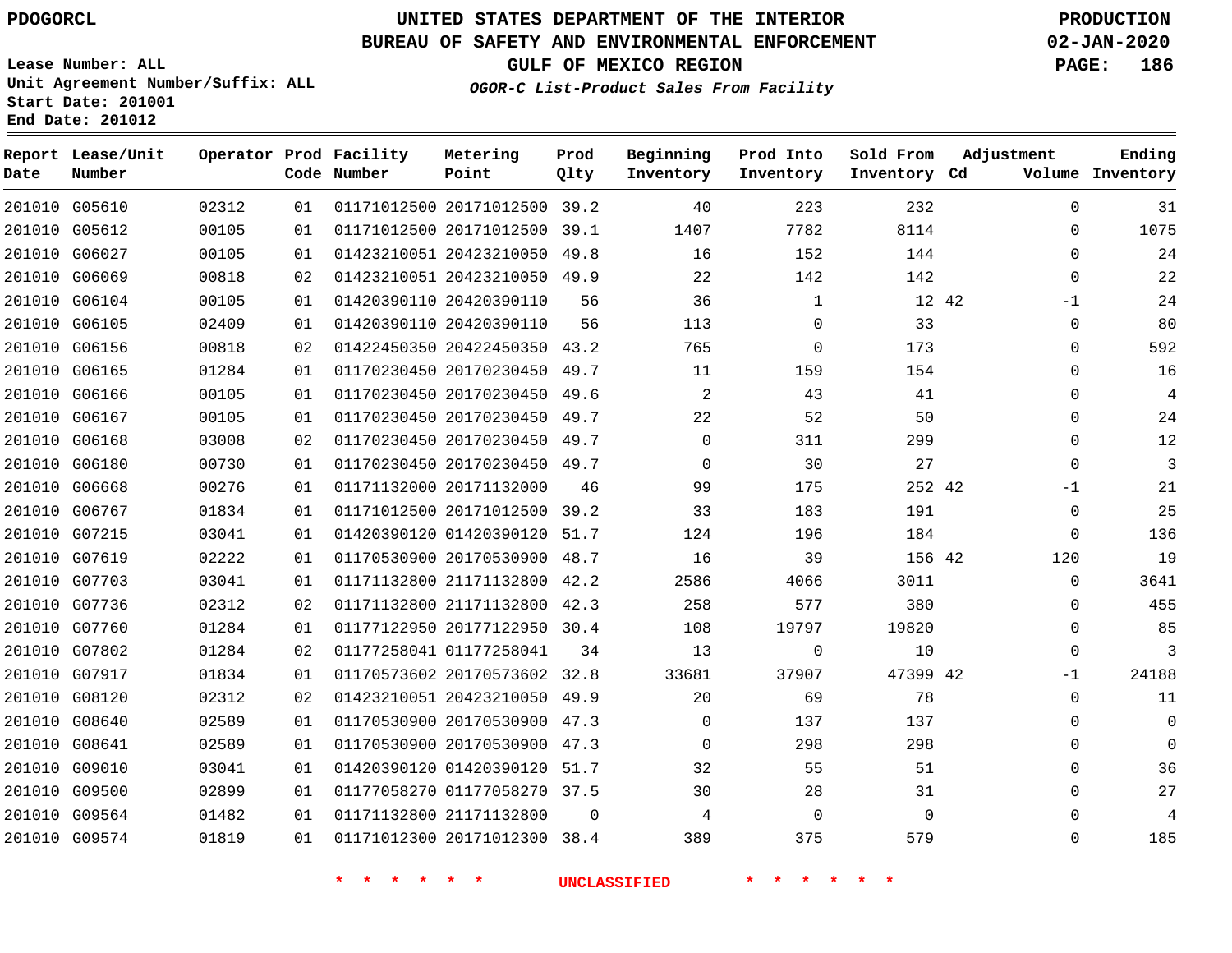**Report Lease/Unit**

# **UNITED STATES DEPARTMENT OF THE INTERIOR PDOGORCL PRODUCTION**

**Prod**

#### **BUREAU OF SAFETY AND ENVIRONMENTAL ENFORCEMENT 02-JAN-2020**

**Lease Number: ALL Unit Agreement Number/Suffix: ALL Start Date: 201001 End Date: 201012**

**Operator Prod Facility Metering**

**OGOR-C List-Product Sales From Facility**

**Beginning Prod Into**

**Sold From**

**GULF OF MEXICO REGION PAGE: 187**

**Adjustment**

**Ending**

| Date | Number        |       |    | Code Number | Point                        | Qlty | Inventory    | Inventory | Inventory Cd |             | Volume Inventory |
|------|---------------|-------|----|-------------|------------------------------|------|--------------|-----------|--------------|-------------|------------------|
|      | 201010 G09631 | 01284 | 01 |             | 01177122950 20177122950 30.4 |      | 23           | 4167      | 4175         | $\Omega$    | 15               |
|      | 201010 G10226 | 01819 | 01 |             | 01423210051 20423210050 49.9 |      | 24           | 91        | 101          | $\Omega$    | 14               |
|      | 201010 G10487 | 00981 | 01 |             | 01170753850 20170753850 36.9 |      | 1702         | 256       | 128          | $\mathbf 0$ | 1830             |
|      | 201010 G10636 | 02894 | 01 |             | 01170230811 20170230811 46.7 |      | 192          | 2970      | 2918 45      | $-244$      | $\mathbf 0$      |
|      | 201010 G10665 | 02899 | 01 |             | 01177058270 01177058270 37.5 |      | 2926         | 2909      | 3038         | $\Omega$    | 2797             |
|      | 201010 G10794 | 02466 | 01 |             | 01177122950 20177122950 30.7 |      | 73           | 11495     | 11519        | $\Omega$    | 49               |
|      | 201010 G10910 | 00162 | 01 |             | 01177245110 2017724511G      | 46   | $\Omega$     | 7894      | 7894         | $\Omega$    | 0                |
|      | 201010 G11243 | 02589 | 01 |             | 01420470030 20420470030 50.1 |      | 449          | 18        | 27           | $\Omega$    | 440              |
|      | 201010 G11870 | 00276 | 01 |             | 01171132000 20171132000      | 46   | 6754         | 28790     | 32056        | 0           | 3488             |
|      | 201010 G11952 | 00105 | 01 |             | 01171012300 20171012300 38.4 |      | 161          | 329       | 328          | $\Omega$    | 162              |
|      | 201010 G11983 | 01284 | 01 |             | 01177112605 2017711260Y 33.1 |      | 38           | 111       | 136          | $\Omega$    | 13               |
|      | 201010 G11984 | 03008 | 02 |             | 01171092651 20171092650      | 49   | 63           | 174       | 219          | $\Omega$    | 18               |
|      | 201010 G12019 | 01482 | 01 |             | 01171012500 20171012500 39.2 |      | 172          | 763       | 830          | $\Omega$    | 105              |
|      | 201010 G12020 | 01482 | 01 |             | 01171012500 20171012500 39.2 |      | 1022         | 6525      | 6646         | $\Omega$    | 901              |
|      | 201010 G12024 | 02312 | 02 |             | 01171012500 20171012500 39.2 |      | 37           | 236       | 240          | 0           | 33               |
|      | 201010 G12355 | 02589 | 01 |             | 01171012300 20171012300 35.5 |      | 10921        | 20340     | 21242        | $\Omega$    | 10019            |
|      | 201010 G12497 | 02589 | 01 |             | 01420390101 01420390101 47.8 |      | 113          | 186       | 186          | $\Omega$    | 113              |
|      | 201010 G12564 | 02603 | 01 |             | 01170230510 20170230510 47.7 |      | 45           | 102       | 67           | $\Omega$    | 80               |
|      | 201010 G12761 | 00162 | 01 |             | 01170230810 20170230810 47.3 |      | $\Omega$     | 1251      | 1251         | $\Omega$    | $\mathbf 0$      |
|      | 201010 G12802 | 02200 | 01 |             | 01170230811 20170230811 46.7 |      | 216          | 2591      | 2595         | $\Omega$    | 212              |
|      | 201010 G12803 | 02409 | 01 |             | 01171132000 20171132000      | 46   | $\mathbf{1}$ | 6         | 6            | 0           | $\mathbf 1$      |
|      | 201010 G12906 | 01819 | 01 |             | 01171012300 20171012300 38.4 |      | 2483         | 838       | 2908         | $\Omega$    | 413              |
|      | 201010 G13560 | 03033 | 02 |             | 01170230810 20170230810 47.3 |      | $\mathbf{1}$ | 14        | 7            | $\Omega$    | 8                |
|      | 201010 G13576 | 03147 | 02 |             | 01170230810 20170230810 47.3 |      | 40           | 38        | 51           | $\Omega$    | 27               |
|      | 201010 G13825 | 00818 | 01 |             | 01170230450 20170230450      | 50   | $\mathbf 0$  | 2         | 2            | $\Omega$    | $\overline{0}$   |
|      | 201010 G13850 | 03033 | 01 |             | 01170230811 20170230811 48.7 |      | $\Omega$     | 12        | 13 42        | 2           | 1                |
|      | 201010 G13937 | 02628 | 02 |             | 01171092651 20171092650      | 49   | 6            | 4         | 10           | 0           | $\Omega$         |
|      | 201010 G13938 | 01284 | 01 |             | 01171012500 20171012500 39.2 |      | 1918         | 12828     | 12974        | $\mathbf 0$ | 1772             |
|      |               |       |    |             |                              |      |              |           |              |             |                  |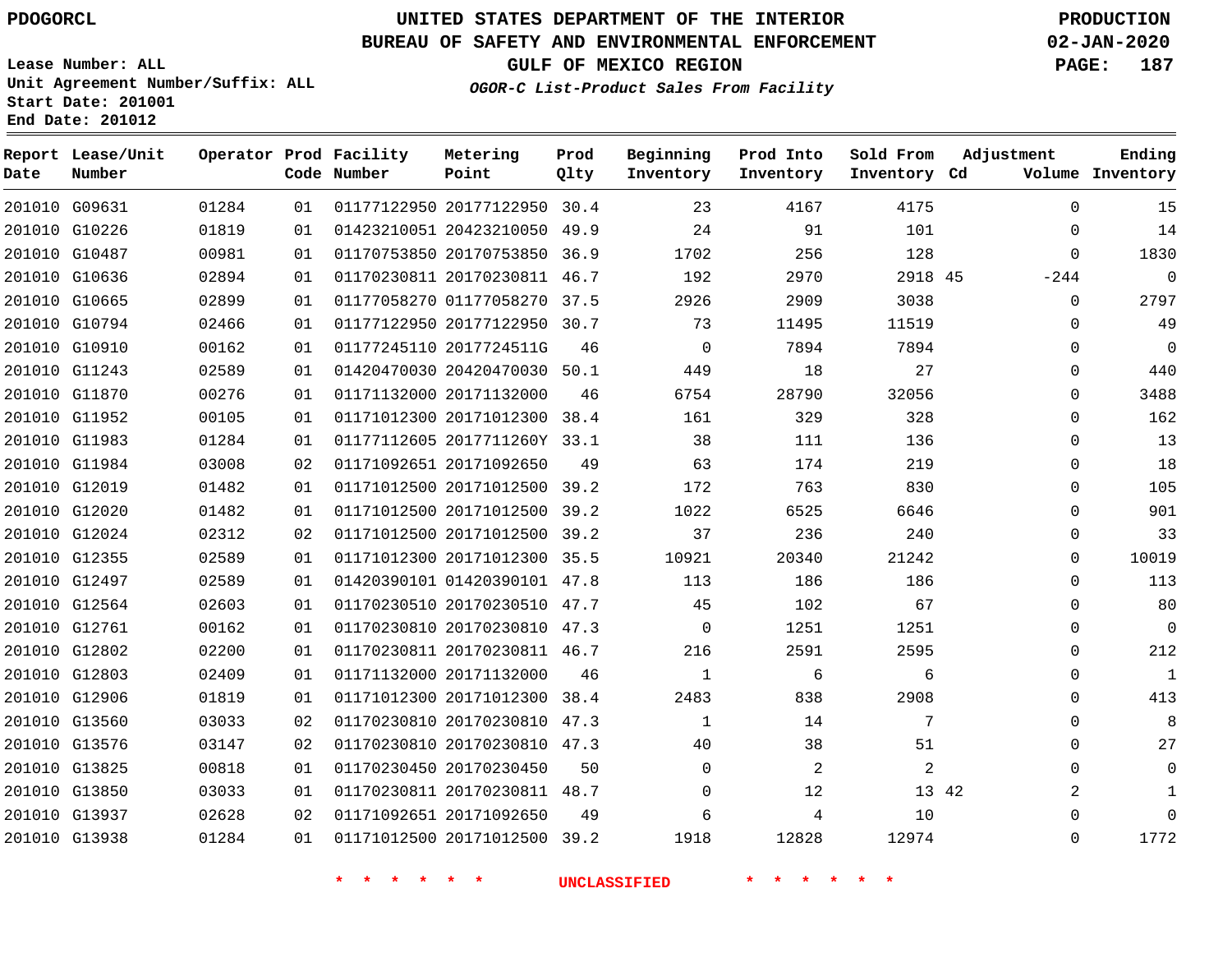**End Date: 201012**

# **UNITED STATES DEPARTMENT OF THE INTERIOR PDOGORCL PRODUCTION**

**Prod**

#### **BUREAU OF SAFETY AND ENVIRONMENTAL ENFORCEMENT 02-JAN-2020**

**Lease Number: ALL Unit Agreement Number/Suffix: ALL Start Date: 201001**

**OGOR-C List-Product Sales From Facility**

**Beginning**

**Prod Into**

**Sold From**

**GULF OF MEXICO REGION PAGE: 188**

**Adjustment**

**Ending**

| Date | Report Lease/Unit<br>Number |       |    | Operator Prod Facility<br>Code Number | Metering<br>Point            | Prod<br>Qlty | Beginning<br>Inventory | Prod Into<br>Inventory | Sold From<br>Inventory Cd | Adjustment      |              | Ending<br>Volume Inventory |
|------|-----------------------------|-------|----|---------------------------------------|------------------------------|--------------|------------------------|------------------------|---------------------------|-----------------|--------------|----------------------------|
|      | 201010 G14193               | 02409 | 01 |                                       | 01170230810 20170230810 47.3 |              | 512                    | 1464                   | 1178                      |                 | $\mathbf{0}$ | 798                        |
|      | 201010 G14342               | 02200 | 01 |                                       | 01170230811 20170230811 46.7 |              | 121                    | 1975                   | 1934                      |                 | $\Omega$     | 162                        |
|      | 201010 G14493               | 01834 | 01 |                                       | 01171092930 20171092930 38.9 |              | 32                     | 1125                   | 1119                      |                 | $\Omega$     | 38                         |
|      | 201010 G14864               | 02871 | 02 |                                       | 01170230450 20170230450 53.7 |              | 371                    | 6005                   | 5787 42                   |                 | 1            | 590                        |
|      | 201010 G15050               | 00105 | 01 |                                       | 01170231110 20170231110 41.6 |              | 2433                   | 8007                   | 9396                      |                 | 0            | 1044                       |
|      | 201010 G15078               | 00064 | 01 |                                       | 01170230810 20170230810 47.3 |              | 3176                   | 1297                   | 1294 42                   |                 | $\mathbf{1}$ | 3180                       |
|      | 201010 G15189               | 00560 | 01 |                                       | 01171132800 21171132800 42.3 |              | 65                     | 82                     | 67                        |                 | $\Omega$     | 80                         |
|      | 201010 G15239               | 03041 | 01 |                                       | 01171012500 20171012500 39.2 |              | 33                     | 231                    | 232                       |                 | $\Omega$     | 32                         |
|      | 201010 G15242               | 03033 | 02 |                                       | 01171092651 20171092650      | 49           | 0                      | 280                    | 251                       |                 | $\mathbf{0}$ | 29                         |
|      | 201010 G15263               | 00105 | 01 |                                       | 01171132000 20171132000      | 46           | 666                    | 3021                   | 3321                      |                 | $\Omega$     | 366                        |
|      | 201010 G15277               | 00222 | 02 |                                       | 01171012400 20171012400      | 50.3         | 1630                   | 11850                  | 11862                     |                 | $\Omega$     | 1618                       |
|      | 201010 G15299               | 02200 | 02 |                                       | 01171092651 20171092650      | 49           | 851                    | 3887                   | 4341 42                   |                 | 8            | 405                        |
|      | 201010 G15303               | 00105 | 01 |                                       | 01171092800 21171132800 42.3 |              | 105                    | 170                    | 125                       |                 | 0            | 150                        |
|      | 201010 G15312               | 00105 | 01 |                                       | 01171092651 20171092650      | 49           | 3290                   | 13561                  | 15439                     |                 | $\Omega$     | 1412                       |
|      | 201010 G15323               | 01482 | 01 |                                       | 01171012500 20171012500 39.2 |              | 96                     | 682                    | 684                       |                 | $\Omega$     | 94                         |
|      | 201010 G15740               | 00818 | 01 |                                       | 01170230450 20170230450 49.7 |              | 15                     | 357                    | 337                       |                 | 0            | 35                         |
|      |                             | 02893 | 02 |                                       | 01170230450 20170230450 49.7 |              | 382                    | 6341                   | 6100                      |                 | 0            | 623                        |
|      |                             |       |    |                                       |                              |              | 397                    | 6698                   | 6437                      |                 | 0            | 658                        |
|      | 201010 G15742               | 00730 | 01 |                                       | 01170230450 20170230450 49.7 |              | 2                      | 310                    | 282                       |                 | $\Omega$     | 30                         |
|      | 201010 G15769               | 03041 | 01 |                                       | 01422450350 20422450350 43.2 |              | 95                     | $\Omega$               | 22                        |                 | $\Omega$     | 73                         |
|      | 201010 G16104               | 00105 | 01 |                                       | 01170231110 20170231110 41.6 |              | 18                     | 80                     | 88                        |                 | $\mathbf 0$  | 10                         |
|      | 201010 G16201               | 03026 | 01 |                                       | 01170530900 20170530900 48.7 |              | 24                     | $\Omega$               | 24                        |                 | $\Omega$     | $\mathbf 0$                |
|      | 201010 G16353               | 03033 | 01 |                                       | 01171132000 20171132000 36.8 |              | $\Omega$               | 355                    | 385 42                    |                 | 73           | 43                         |
|      | 201010 G16469               | 03026 | 01 |                                       | 01170753510 20170753510 52.7 |              | 46                     | $\Omega$               | 23 42                     |                 | $-1$         | 22                         |
|      | 201010 G16500               | 02312 | 01 |                                       | 01170755200 20170755200      | $\Omega$     | 93                     | 0                      | $\mathbf 0$               |                 | $\mathbf 0$  | 93                         |
|      | 201010 G16515               | 00162 | 01 |                                       | 01177245110 2017724511G      | 46           | $\mathbf 0$            | 7962                   | 7962                      |                 | $\Omega$     | $\mathbf 0$                |
|      | 201010 G16575               | 00730 | 01 |                                       | 01608103650 20608103650 29.2 |              | $\Omega$               | 29                     | 29                        |                 | $\Omega$     | $\Omega$                   |
|      | 201010 G16890               | 00981 | 01 |                                       | 01170753850 20170753850      | $\Omega$     | 2241                   | 366                    |                           | 0 <sub>09</sub> | $-168$       | 2439                       |
|      |                             |       |    |                                       |                              |              |                        |                        |                           |                 |              |                            |

**Metering**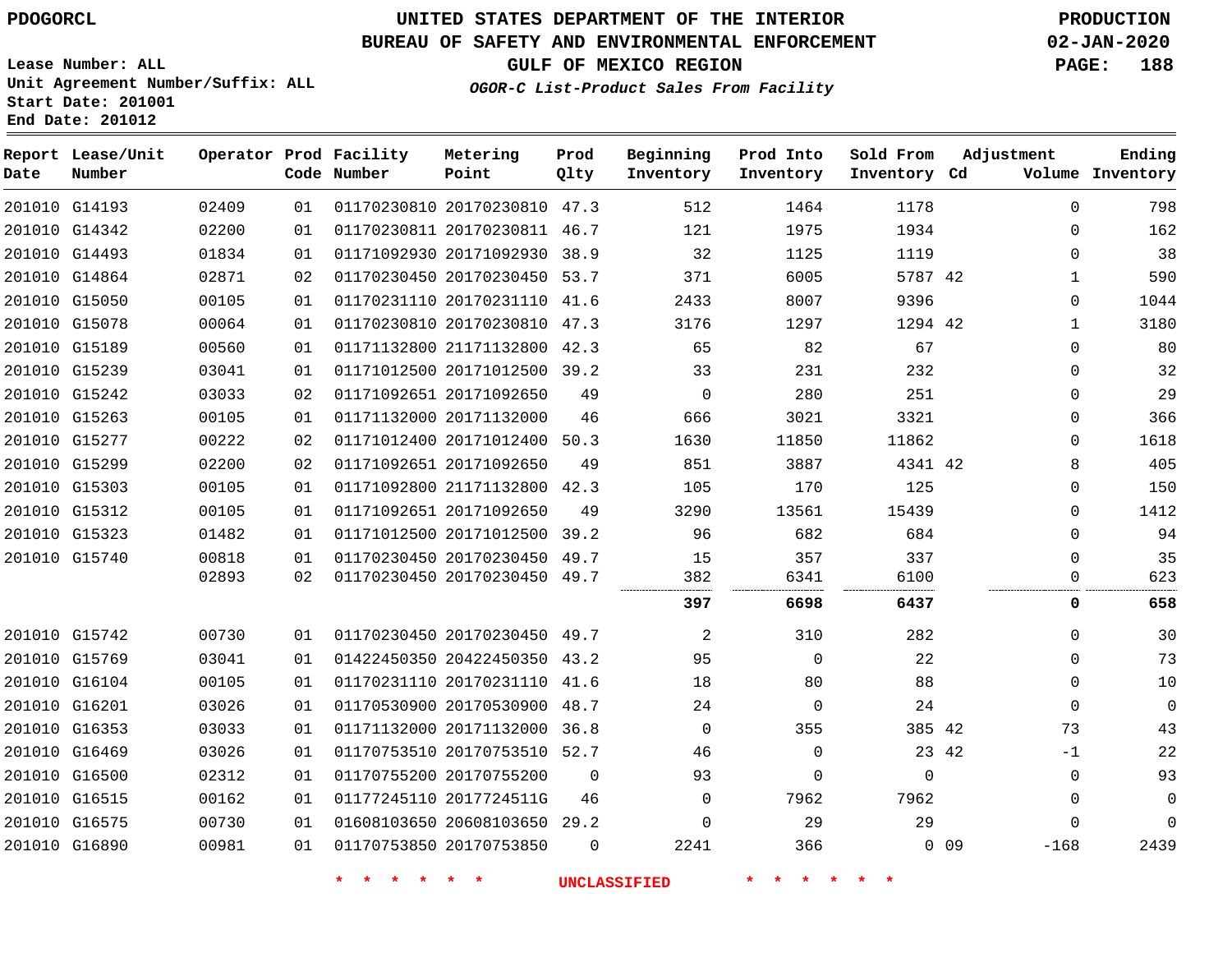## **BUREAU OF SAFETY AND ENVIRONMENTAL ENFORCEMENT 02-JAN-2020**

**Lease Number: ALL Unit Agreement Number/Suffix: ALL Start Date: 201001 End Date: 201012**

**GULF OF MEXICO REGION PAGE: 189**

**OGOR-C List-Product Sales From Facility**

| Date | Report Lease/Unit<br>Number |       |    | Operator Prod Facility<br>Code Number | Metering<br>Point            | Prod<br>Qlty | Beginning<br>Inventory | Prod Into<br>Inventory | Sold From<br>Inventory Cd | Adjustment      |              | Ending<br>Volume Inventory |
|------|-----------------------------|-------|----|---------------------------------------|------------------------------|--------------|------------------------|------------------------|---------------------------|-----------------|--------------|----------------------------|
|      | 201010 G17124               | 02871 | 02 |                                       | 01170230450 20170230450 49.7 |              | 1                      | 57                     |                           | 53 42           | $\mathbf{1}$ | 6                          |
|      | 201010 G17133               | 03033 | 01 |                                       | 01423210051 20423210050 49.9 |              | $\Omega$               | 62                     |                           | 73 42           | 21           | 10                         |
|      | 201010 G17190               | 02312 | 02 |                                       | 01170230810 20170230810      | 47.3         | 68                     | 143                    | 133                       |                 | $\Omega$     | 78                         |
|      | 201010 G17754               | 02025 | 01 |                                       | 01170230510 20170230510 47.7 |              | 1401                   | 2886                   | 2095                      |                 | $\Omega$     | 2192                       |
|      | 201010 G17789               | 00818 | 01 |                                       | 01170230810 20170230810      | 47.3         | 157                    | 92                     | 199                       |                 | $\Omega$     | 50                         |
|      | 201010 G17842               | 03026 | 01 |                                       | 01170230810 20170230810 47.3 |              | $\mathbf 0$            | 37                     | 17                        |                 | $\mathbf 0$  | 20                         |
|      | 201010 G17858               | 00105 | 01 |                                       | 01170530900 20170530900      | 48.7         | 315                    | 130                    | 383                       |                 | $\Omega$     | 62                         |
|      | 201010 G17898               | 01963 | 01 |                                       | 01171131600 20171131600 42.7 |              | 38                     | 357                    | 381                       |                 | 0            | 14                         |
|      | 201010 G17912               | 02409 | 01 |                                       | 01171132800 20177052203 35.7 |              | $\Omega$               | 3449                   | 3449                      |                 | $\Omega$     | $\Omega$                   |
|      | 201010 G17913               | 01834 | 01 |                                       | 01171132800 21171132800 42.3 |              | 176                    | $\mathbf 0$            | 176                       |                 | 0            | $\Omega$                   |
|      | 201010 G17921               | 03026 | 01 |                                       | 01171012500 20177062959 25.3 |              | $\Omega$               | 63400                  | 63400                     |                 | $\Omega$     | $\Omega$                   |
|      | 201010 G17942               | 00560 | 01 |                                       | 01177082604 20177082604 28.6 |              | $\Omega$               | 11481                  | 11481                     |                 | 0            | $\Omega$                   |
|      | 201010 G17966               | 00105 | 01 |                                       | 01171012300 20171012300 38.4 |              | 299                    | 568                    | 587                       |                 | $\Omega$     | 280                        |
|      | 201010 G17973               | 00730 | 01 |                                       | 01171012400 20171012400      | 50.3         | 1849                   | 10340                  | 10777                     |                 | $\Omega$     | 1412                       |
|      | 201010 G18040               | 00105 | 01 |                                       | 01171012500 20171012500 39.2 |              | $\Omega$               | 258                    | 222                       |                 | $\Omega$     | 36                         |
|      | 201010 G18208               | 01834 | 01 |                                       | 01170573602 20170573602 32.8 |              | $\mathbf 0$            | 698                    | 252 42                    |                 | $-1$         | 445                        |
|      | 201010 G18577               | 00981 | 01 |                                       | 01170753850 20170753850      | $\mathbf 0$  | 2691                   | 402                    |                           | $0\quad09$      | $-202$       | 2891                       |
|      | 201010 G18863               | 02312 | 02 |                                       | 01420470030 20420470030      | 50           | 27                     | $\mathbf 0$            | $\overline{2}$            |                 | $\mathbf 0$  | 25                         |
|      | 201010 G18920               | 02200 | 02 |                                       | 01423210051 20423210050 49.9 |              | 27                     | 177                    | 176                       |                 | 0            | 28                         |
|      | 201010 G18936               | 02871 | 01 |                                       | 01422450350 20422450350 43.2 |              | 3                      | $\mathbf 0$            | $\mathbf{1}$              |                 | $\mathbf 0$  | $\overline{2}$             |
|      | 201010 G19025               | 02806 | 01 |                                       | 01423210051 20423210050      | $\mathbf 0$  | 22                     | $\Omega$               | $\Omega$                  |                 | $\Omega$     | 22                         |
|      | 201010 G19030               | 02806 | 01 |                                       | 01423210051 20423210050      | $\Omega$     | 3                      | 437                    |                           | $0\quad09$      | $-393$       | 47                         |
|      | 201010 G19127               | 00818 | 01 |                                       | 01170230811 20170230811      | $\Omega$     | 105                    | $\Omega$               |                           | 0 <sub>09</sub> | $-46$        | 59                         |
|      | 201010 G19760               | 02894 | 01 |                                       | 01171132800 21171132800      | 42.3         | 13356                  | 16878                  | 13755 42                  |                 | $\mathbf{1}$ | 16480                      |
|      | 201010 G20605               | 02377 | 01 |                                       | 01423550141 20423550140      | 28.1         | 573                    | 10064                  | 9774                      |                 | 0            | 863                        |
|      | 201010 G20616               | 02312 | 02 |                                       | 01423210051 20423210050      | 49.9         | 2                      | $\Omega$               | $\overline{2}$            |                 | $\Omega$     | $\Omega$                   |
|      | 201010 G20655               | 00222 | 01 |                                       | 01170230510 20170230510      | 47.7         | 222                    | 371                    | 311                       |                 | $\Omega$     | 282                        |
|      | 201010 G20660               | 00818 | 02 |                                       | 01170230450 20170230450 49.7 |              | 38                     | 535                    | 521 42                    |                 | $\mathbf{1}$ | 53                         |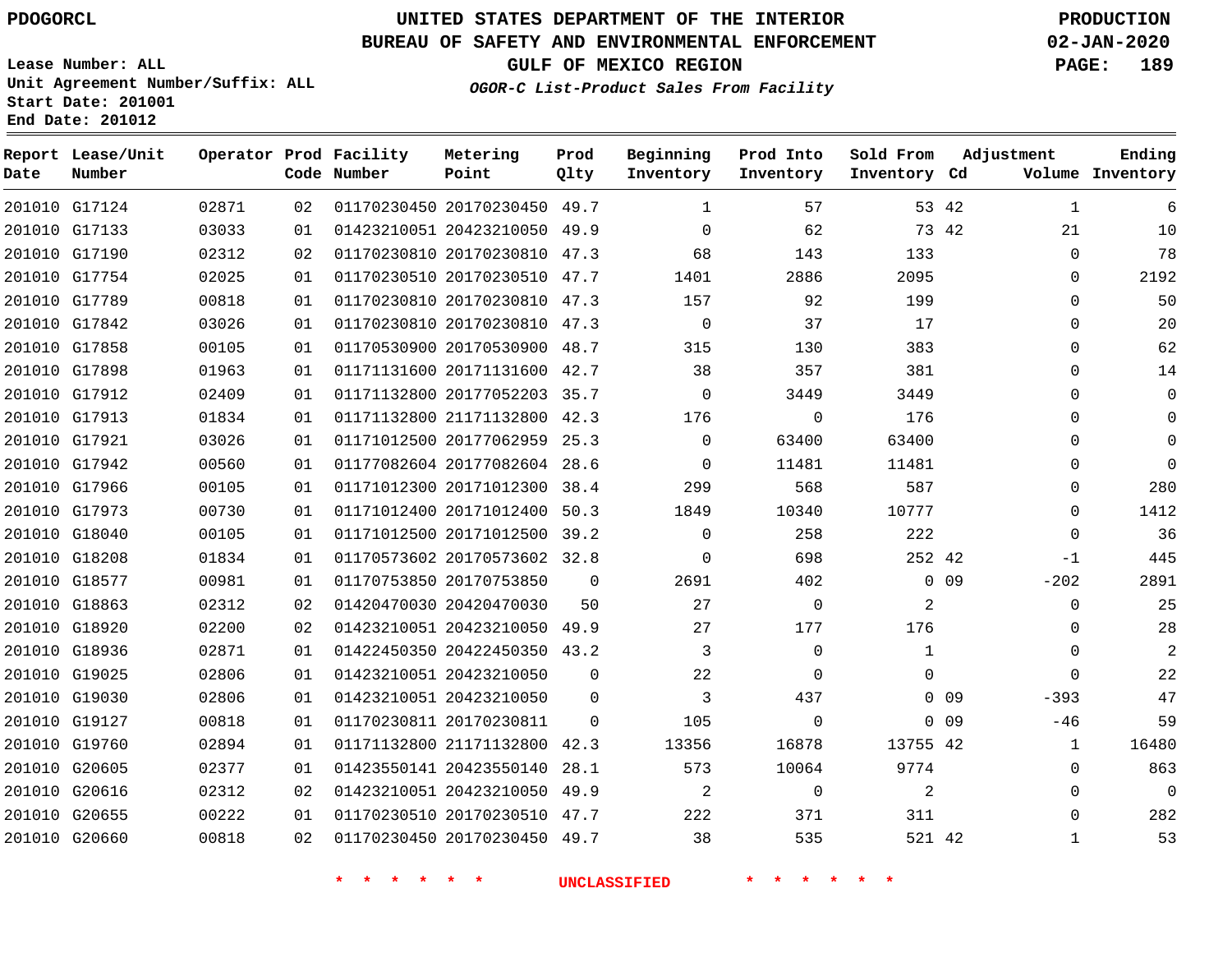**Report Lease/Unit**

**Number**

# **UNITED STATES DEPARTMENT OF THE INTERIOR PDOGORCL PRODUCTION**

**Prod Qlty**

**Metering Point**

#### **BUREAU OF SAFETY AND ENVIRONMENTAL ENFORCEMENT 02-JAN-2020**

**Lease Number: ALL Unit Agreement Number/Suffix: ALL Start Date: 201001 End Date: 201012**

**Operator Prod Facility**

**OGOR-C List-Product Sales From Facility**

**Beginning Inventory** **Prod Into Inventory** **Sold From Inventory**

**Adjustment**

**GULF OF MEXICO REGION PAGE: 190**

**Ending**

| Date | Number        |       |    | Code Number            | Point                        | Qlty     | Inventory           | Inventory | Inventory Cd    |            |              | Volume Inventory |
|------|---------------|-------|----|------------------------|------------------------------|----------|---------------------|-----------|-----------------|------------|--------------|------------------|
|      | 201010 G21065 | 02266 | 01 |                        | 01171131600 20171131600 42.7 |          | 67                  | 394       | 445             |            | $\mathbf 0$  | 16               |
|      | 201010 G21070 | 00560 | 01 |                        | 01171132800 21171132800 42.3 |          | 235                 | 350       | 270 42          |            | 4            | 319              |
|      | 201010 G21096 | 00818 | 01 |                        | 01170230811 20170230811 46.7 |          | 16                  | 236       | 233             |            | $\Omega$     | 19               |
|      | 201010 G21111 | 02266 | 01 |                        | 01171132800 21171132800 42.3 |          | 7                   | $\Omega$  | 7               |            | $\Omega$     | $\mathbf 0$      |
|      | 201010 G21116 | 00818 | 02 |                        | 01171132800 21171132800 42.5 |          | 1201                | 1997      | 1455            |            | $\Omega$     | 1743             |
|      | 201010 G21120 | 02058 | 02 |                        | 01171012500 20171012500 39.2 |          | 134                 | 465       | 535             |            | 0            | 64               |
|      | 201010 G21378 | 01819 | 01 |                        | 01170230811 20170230811 46.7 |          | 198                 | 2000      | 2035 42         |            | $\mathbf{1}$ | 164              |
|      | 201010 G21530 | 00078 | 01 |                        | 01170230400 20170230400 49.2 |          | 753                 | 2196      | 2321 42         |            | $-1$         | 627              |
|      | 201010 G21532 | 02807 | 01 |                        | 01170230811 20170230811 46.7 |          | 160                 | 1844      | 1854 42         |            | $\mathbf{1}$ | 151              |
|      | 201010 G21534 | 02807 | 01 |                        | 01170230811 20170230811 46.7 |          | 198                 | 1375      | 1461            |            | $\mathbf{0}$ | 112              |
|      | 201010 G21580 | 03035 | 01 |                        | 01170230811 20170230811 46.7 |          | 2                   | 6         |                 | 7 42       | $-1$         | $\mathbf 0$      |
|      | 201010 G21592 | 02628 | 02 |                        | 01171132000 20171132000      | 46       | 5                   | 0         | 5               |            | $\mathbf 0$  | $\boldsymbol{0}$ |
|      | 201010 G21655 | 01834 | 01 |                        | 01171132800 21171132800 42.3 |          | 5                   | 2         | 2               |            | $\Omega$     | 5                |
|      | 201010 G21700 | 00105 | 01 |                        | 01177258153 01177258153 28.8 |          | 1250                | 3325      | 4013            |            | $\mathbf 0$  | 562              |
|      | 201010 G21825 | 00981 | 01 |                        | 01170753850 20170753850      | $\Omega$ | 215                 | 96        |                 | $0\quad09$ | $-16$        | 295              |
|      | 201010 G21826 | 00981 | 01 |                        | 01170753850 20170753850      | $\Omega$ | 796                 | 10        |                 | $0\quad09$ | $-60$        | 746              |
|      | 201010 G22219 | 03033 | 01 |                        | 01423210051 20423210050 49.9 |          | $\Omega$            | 51        |                 | 56 42      | 13           | 8                |
|      | 201010 G22236 | 00818 | 01 |                        | 01170230450 20170230450 49.7 |          | 12                  | 60        | 66              |            | $\mathbf{0}$ | 6                |
|      | 201010 G22246 | 01284 | 02 |                        | 01423210051 20170230500 42.7 |          | 330                 | 457       | 749             |            | $\mathbf 0$  | 38               |
|      | 201010 G22268 | 02777 | 01 |                        | 01170230810 2042709015I 32.3 |          | $\overline{0}$      | 2034      | 2034            |            | $\Omega$     | $\overline{0}$   |
|      | 201010 G22501 | 00078 | 01 |                        | 01170230400 20170230400 49.2 |          | 524                 | 1003      | 1240 42         |            | $-1$         | 286              |
|      | 201010 G22505 | 02025 | 01 |                        | 01170230811 20170230811 46.7 |          | 225                 | 3460      | 3402            |            | $\mathbf{0}$ | 283              |
|      | 201010 G22510 | 00162 | 01 |                        | 01170230810 20170230810 47.2 |          | $\Omega$            | 32501     | 32501           |            | $\Omega$     | $\mathbf 0$      |
|      | 201010 G22513 | 02579 | 02 |                        | 01170230810 20170230810 47.3 |          | 2737                | 4452      | 4762            |            | $\mathbf 0$  | 2427             |
|      | 201010 G22549 | 02222 | 01 |                        | 01170530900 20170530900 48.7 |          | 188                 | 20        | 79 42           |            | $-120$       | 9                |
|      | 201010 G22582 | 01834 | 01 |                        | 01170530900 20170530900 48.7 |          | 201                 | 2992      | 1771 42         |            | $\mathbf{1}$ | 1423             |
|      | 201010 G22587 | 02200 | 02 |                        | 01171132000 20171132000      | 46       | 10                  | 39        | 69 42           |            | 25           | 5                |
|      | 201010 G22605 | 01834 | 01 |                        | 01171132800 21171132800 42.3 |          | 227                 | 351       | 263             |            | $\mathbf 0$  | 315              |
|      |               |       |    | $*$ *<br>$\star$<br>一大 | $\star$ $\star$              |          | <b>UNCLASSIFIED</b> | * * * *   | $\star$ $\star$ |            |              |                  |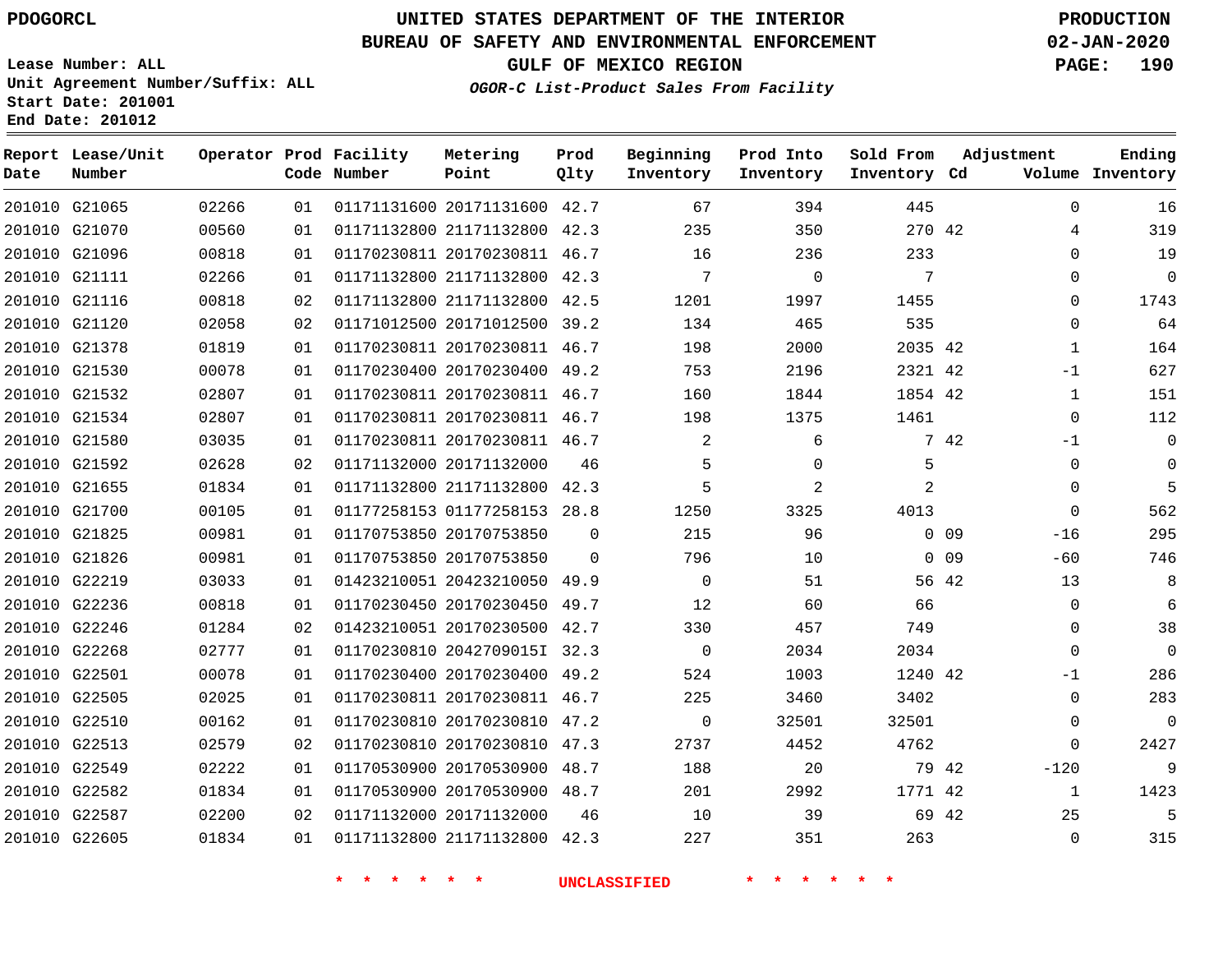**End Date: 201012**

# **UNITED STATES DEPARTMENT OF THE INTERIOR PDOGORCL PRODUCTION**

## **BUREAU OF SAFETY AND ENVIRONMENTAL ENFORCEMENT 02-JAN-2020**

**Lease Number: ALL Unit Agreement Number/Suffix: ALL Start Date: 201001**

**GULF OF MEXICO REGION PAGE: 191**

**OGOR-C List-Product Sales From Facility**

| Date | Report Lease/Unit<br>Number |       |    | Operator Prod Facility<br>Code Number | Metering<br>Point            | Prod<br>Qlty | Beginning<br>Inventory | Prod Into<br>Inventory | Sold From<br>Inventory Cd | Adjustment   | Ending<br>Volume Inventory  |
|------|-----------------------------|-------|----|---------------------------------------|------------------------------|--------------|------------------------|------------------------|---------------------------|--------------|-----------------------------|
|      | 201010 G22613               | 02655 | 02 |                                       | 01171132800 21171132800 42.3 |              | 55                     | $\mathbf 0$            | 27                        |              | $\mathbf 0$<br>28           |
|      | 201010 G22621               | 01834 | 01 |                                       | 01171132800 21171132800 42.3 |              | 11073                  | 12351                  | 10656 42                  | $-1$         | 12767                       |
|      | 201010 G22660               | 02058 | 02 |                                       | 01171012310 20171012310 46.7 |              | 45                     | 533                    | 539                       |              | 39<br>$\Omega$              |
|      | 201010 G22679               | 00222 | 01 |                                       | 01177082958 20177082958      | 38.6         | 0                      | 76                     | 76                        |              | $\mathbf 0$                 |
|      | 201010 G22699               | 00064 | 01 |                                       | 01171012500 20171012500 39.2 |              | 6                      | 33                     |                           | 35 42        | 5<br>1                      |
|      | 201010 G22701               | 01834 | 01 |                                       | 01171132800 21171132800 42.3 |              | 2                      | $\mathbf{1}$           |                           | $-1$<br>1 42 | $\mathbf{1}$                |
|      | 201010 G22702               | 01834 | 01 |                                       | 01171132800 21171132800 42.3 |              | $\mathbf{1}$           | $\mathbf{1}$           |                           | 1 42         | $\mathbf{1}$<br>2           |
|      | 201010 G22705               | 01834 | 01 |                                       | 01171132800 21171132800 42.3 |              | $\mathbf{1}$           | $\mathbf 0$            |                           | 1 42         | $\mathbf{1}$<br>$\mathbf 1$ |
|      | 201010 G22712               | 00222 | 02 |                                       | 01171012500 20171012500 39.2 |              | 102                    | 666                    | 676                       |              | 92<br>0                     |
|      | 201010 G22751               | 00730 | 01 |                                       | 01171012500 20171012500 39.2 |              | 658                    | 4447                   | 4491                      |              | 614<br>0                    |
|      | 201010 G22772               | 00105 | 01 |                                       | 01170513800 20170513800 32.1 |              | 129                    | 2478                   | 2435                      |              | 172<br>$\mathbf{0}$         |
|      | 201010 G22781               | 00222 | 02 |                                       | 01170754751 01170754751 35.6 |              | 1938                   | 3599                   | 4471 42                   | -1           | 1065                        |
|      | 201010 G22792               | 00222 | 02 |                                       | 01177258041 01177258041 30.4 |              | 894                    | 0                      | 633                       |              | 261<br>0                    |
|      |                             | 02714 | 01 |                                       | 01177258151 01177258151      | 0            | 141                    | 36                     | 0                         |              | 177<br>0                    |
|      |                             |       |    |                                       |                              |              | 1035                   | 36                     | 633                       |              | 438<br>0                    |
|      | 201010 G22840               | 00730 | 01 |                                       | 01608103650 20608103650 29.2 |              | 8                      | 1464                   | 1464                      |              | 8<br>0                      |
|      | 201010 G23125               | 02312 | 02 |                                       | 01420470030 20420470030      | $\Omega$     | 2                      | $\mathbf 0$            | $\mathbf 0$               |              | $\overline{a}$<br>0         |
|      | 201010 G23180               | 03033 | 02 |                                       | 01423210051 20423210050 49.9 |              | 31                     | 151                    | 158                       |              | 24<br>0                     |
|      | 201010 G23181               | 01963 | 01 |                                       | 01423210051 20423210050 49.9 |              | 112                    | 120                    | 121                       |              | 111<br>$\Omega$             |
|      | 201010 G23193               | 02579 | 02 |                                       | 01170230510 20170230510 47.7 |              | 65                     | 258                    | 127                       |              | 196<br>0                    |
|      | 201010 G23199               | 00818 | 02 |                                       | 01170230450 20170230450 49.7 |              | 16                     | 528                    | 493 42                    |              | 52<br>1                     |
|      | 201010 G23473               | 00981 | 01 |                                       | 01170753850 20170753850 36.9 |              | 1590                   | 162                    | 119                       |              | 0<br>1633                   |
|      | 201010 G23480               | 00981 | 01 |                                       | 01170753850 20170753850 36.9 |              | 5468                   | 731                    | 410                       |              | 5789<br>0                   |
|      | 201010 G23528               | 00981 | 01 |                                       | 01170753850 20170753850 36.9 |              | 1684                   | 135                    | 126                       |              | 1693<br>0                   |
|      | 201010 G23529               | 00981 | 01 |                                       | 01170753850 20170753850      | 36.9         | 2126                   | 463                    | 160                       |              | 2429<br>0                   |
|      | 201010 G23730               | 01978 | 02 |                                       | 01170230810 20170230811 46.7 |              | 38                     | 337                    | 348                       |              | 27<br>$\Omega$              |
|      | 201010 G23735               | 00162 | 01 |                                       | 01170230810 20170230810 47.3 |              | $\mathbf 0$            | 512                    | 512                       |              | 0<br>$\Omega$               |
|      | 201010 G23736               | 02312 | 02 |                                       | 01170230810 20170230810 47.3 |              | 100                    | 171                    | 178                       |              | 93<br>$\mathbf{0}$          |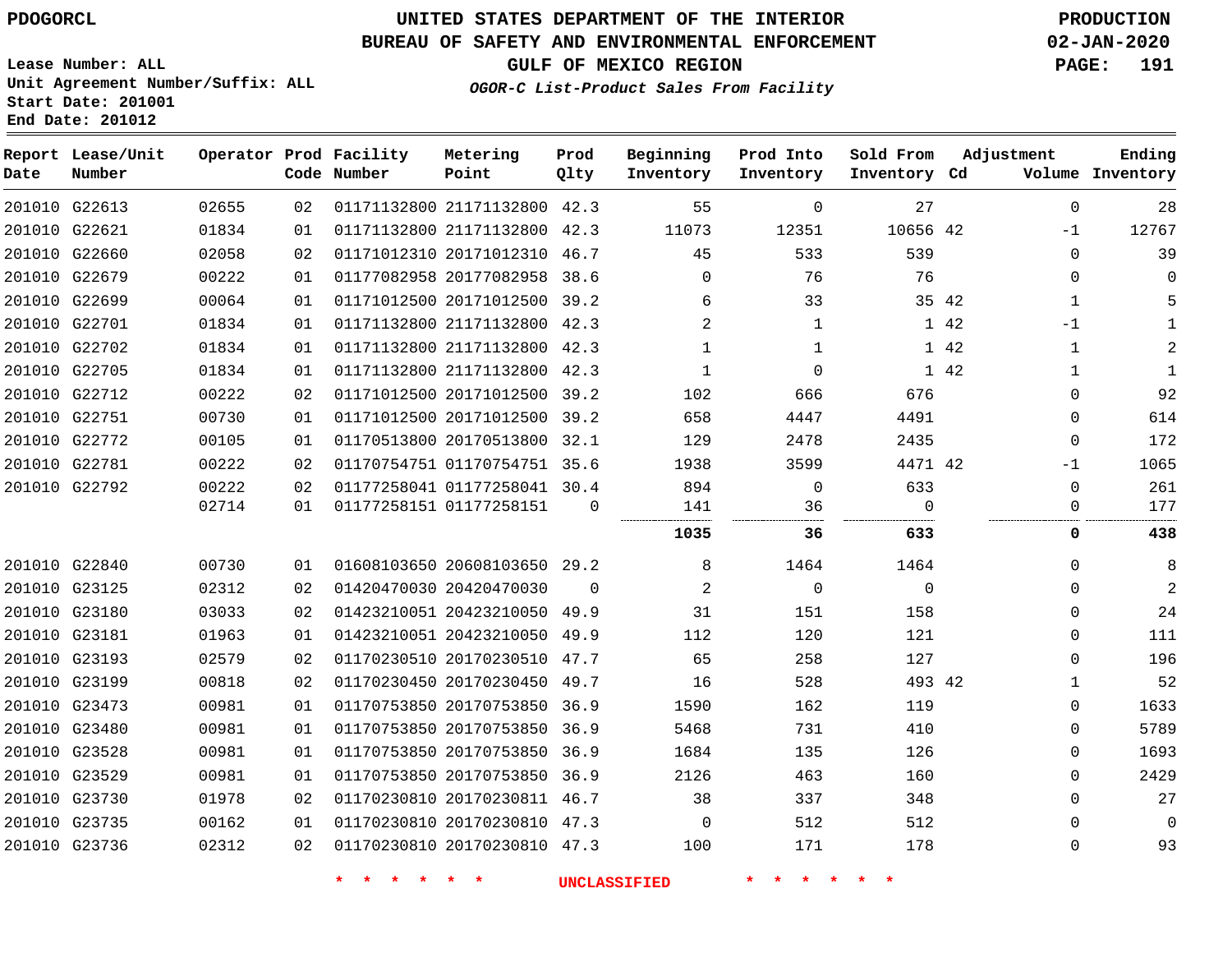**Report Lease/Unit**

**Number**

G24979

# **UNITED STATES DEPARTMENT OF THE INTERIOR PDOGORCL PRODUCTION**

**Prod**  $Q1 + V$ 

**Metering Point**

#### **BUREAU OF SAFETY AND ENVIRONMENTAL ENFORCEMENT 02-JAN-2020**

**Lease Number: ALL Unit Agreement Number/Suffix: ALL Start Date: 201001 End Date: 201012**

**Operator Prod Facility**

**OGOR-C List-Product Sales From Facility**

**Beginning**

**Prod Into Inventory**

**Ending**

 

**GULF OF MEXICO REGION PAGE: 192**

**Sold From Inventory**

**Adjustment**

| Date | Number        |       |    | Code Number | Point                        | Qlty     | Inventory    | Inventory   | Inventory Cd |        |              | Volume Inventory |
|------|---------------|-------|----|-------------|------------------------------|----------|--------------|-------------|--------------|--------|--------------|------------------|
|      | 201010 G23748 | 02312 | 02 |             | 01170230810 20170230810 47.3 |          | 61           | 91          | 102          |        | $\Omega$     | 50               |
|      | 201010 G23754 | 02222 | 01 |             | 01170230811 20170230811 46.7 |          | 18           | 226         | 225 42       |        | -1           | 18               |
|      | 201010 G23820 | 02899 | 01 |             | 01177058270 01177058270      | 37.5     | 723          | 523         | 743          |        | $\mathbf{0}$ | 503              |
|      | 201010 G23851 | 02503 | 02 |             | 01171012400 20171012400      | 50.3     | 2238         | 11687       | 12330 42     |        | $\mathbf{1}$ | 1596             |
|      | 201010 G23853 | 02266 | 01 |             | 01171012310 20171012310 46.7 |          | 24           | 556         | 540          |        | $\Omega$     | 40               |
|      | 201010 G23933 | 00064 | 01 |             | 01171092651 20171092650      | 49       | $\mathbf{1}$ | $\mathbf 0$ | 1            |        | 0            | 0                |
|      | 201010 G23956 | 02807 | 01 |             | 01170753510 20170753510 52.7 |          | 1702         | 767         | 1258 42      |        | 1            | 1212             |
|      | 201010 G24330 | 02566 | 01 |             | 01427038270 01427038270      | $\Omega$ | 146          | 60          | 0            |        | $\Omega$     | 206              |
|      | 201010 G24425 | 02312 | 02 |             | 01170230810 20170230810 47.3 |          | 129          | 8           | 133          |        | $\Omega$     | 4                |
|      | 201010 G24429 | 02312 | 02 |             | 01170230810 20170230810 47.3 |          | 126          | $\Omega$    | 126          |        | $\Omega$     | 0                |
|      | 201010 G24700 | 02312 | 02 |             | 01170230811 20170230811 46.7 |          | 2            | 13          | 14           |        | 0            | 1                |
|      | 201010 G24710 | 02025 | 01 |             | 01170230811 20170230811      | $\Omega$ | 418          | 5983        |              | $0$ 09 | $-5912$      | 489              |
|      | 201010 G24718 | 02579 | 02 |             | 01170230810 20170230810 47.3 |          | 200          | 161         | 273          |        | $\Omega$     | 88               |
|      | 201010 G24729 | 02579 | 02 |             | 01170230510 20170230510 47.7 |          | 93           | $\Omega$    | 93           |        | $\mathbf{0}$ | $\Omega$         |
|      | 201010 G24730 | 00818 | 01 |             | 01170230500 20170230500 42.7 |          | 1668         | 3639        | 4996         |        | $\Omega$     | 311              |
|      | 201010 G24767 | 02628 | 01 |             | 01170530900 20170530900      | 48.7     | 188          | $\mathbf 0$ | 188          |        | $\Omega$     | 0                |
|      | 201010 G24786 | 01819 | 01 |             | 01170230811 20170230811 46.7 |          | $\mathbf{1}$ | $\Omega$    | 1            |        | $\Omega$     | $\Omega$         |
|      | 201010 G24791 | 02989 | 01 |             | 01171131600 20171131600 42.7 |          | 82           | 1083        | 1122         |        | $\Omega$     | 43               |
|      | 201010 G24873 | 00222 | 02 |             | 01171012400 20171012400      | 50.3     | 18           | 119         | 120 42       |        | -1           | 16               |
|      | 201010 G24878 | 02628 | 02 |             | 01171092651 20171092650      | 49       | 177          | 199         | 358          |        | 0            | 18               |
|      | 201010 G24883 | 03056 | 02 |             | 01171092651 20171092650      | 49       | 135          | 649         | 715          |        | $\Omega$     | 69               |
|      | 201010 G24889 | 02579 | 02 |             | 01171012500 20171012500      | 39.2     | 841          | 6737        | 6647         |        | 0            | 931              |
|      | 201010 G24898 | 02807 | 01 |             | 01171012300 20171012300 38.4 |          | 2050         | 16090       | 10215 42     |        | 1            | 7926             |
|      |               |       | 01 |             | 01171012400 20171012400      | 50.3     | 929          | 13014       | 12167 42     |        | 1            | 1777             |
|      |               |       |    |             |                              |          | 2979         | 29104       | 22382        |        | 2            | 9703             |
|      | 201010 G24922 | 01834 | 01 |             | 01171132800 21171132800 42.3 |          | 681          | $\Omega$    | 311          |        | $\Omega$     | 370              |
|      | 201010 G24924 | 01834 | 01 |             | 01171132800 21171132800 42.3 |          | 3365         | 7768        | 5065 42      |        | $\mathbf{1}$ | 6069             |

**\* \* \* \* \* \* UNCLASSIFIED \* \* \* \* \* \***

20171092650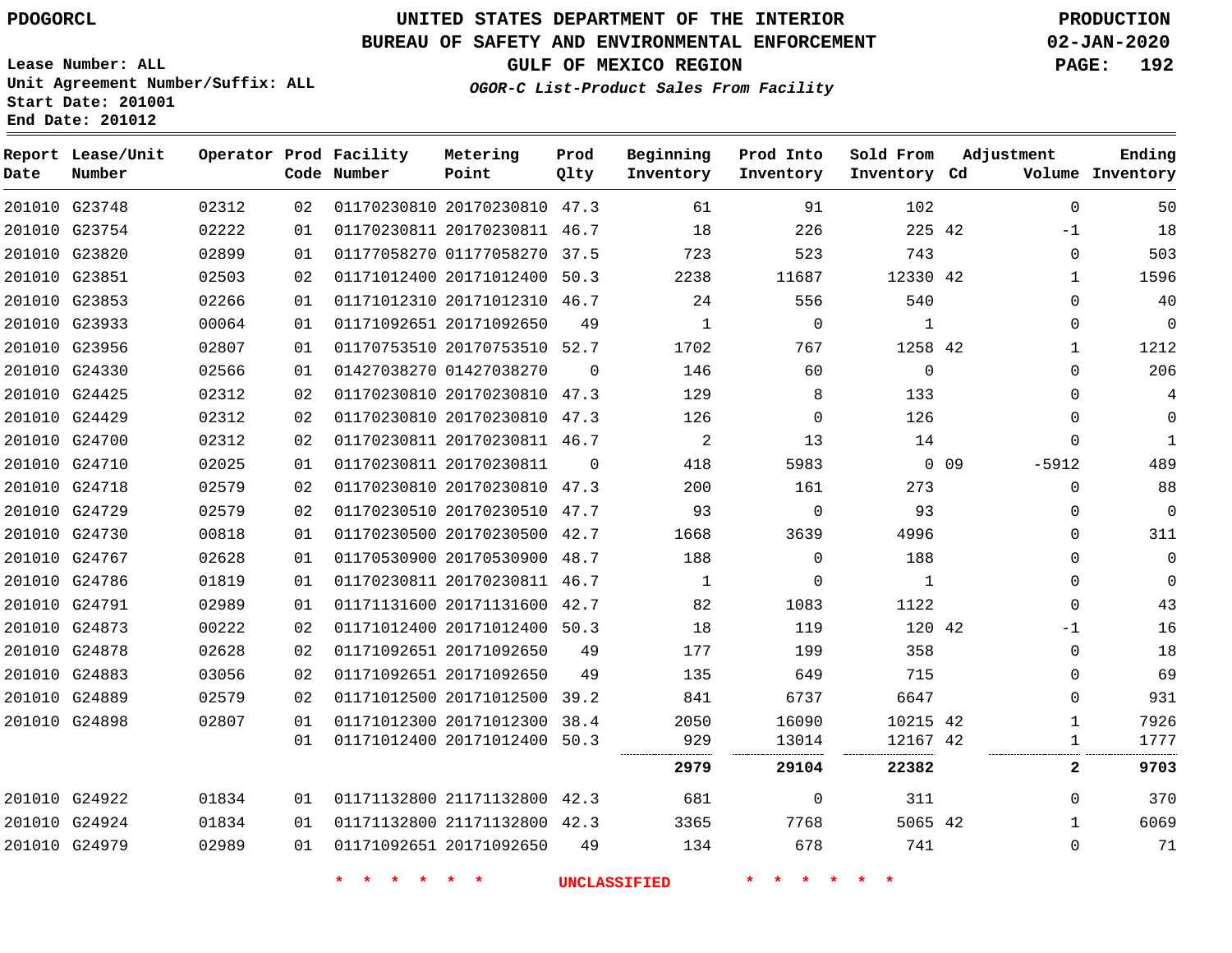G24990 G25007 G25008 G25514 G25515

**Date**

**Report Lease/Unit**

**Number**

 G27072 G27100

## **UNITED STATES DEPARTMENT OF THE INTERIOR PDOGORCL PRODUCTION**

 $\Omega$ 

**Prod Qlty**

#### **BUREAU OF SAFETY AND ENVIRONMENTAL ENFORCEMENT 02-JAN-2020**

**Lease Number: ALL Unit Agreement Number/Suffix: ALL Start Date: 201001 End Date: 201012**

**Operator Prod Facility**

**Code Number**

20608103650 29.2

**Metering Point**

 20170753510 48.3 20423210050 49.9 20423210050 49.9

01177198271

   

**Inventory Cd Volume**

**Adjustment**

 $\Omega$  $\Omega$  $\Omega$   $\Omega$  $\Omega$  $\Omega$  $\Omega$  $\Omega$  $\Omega$  $\Omega$  $\Omega$  $\Omega$   $\Omega$  $\overline{0}$  $\Omega$ 

> $\Omega$ -2  $\Omega$  $\Omega$  $\Omega$   $\Omega$   $\Omega$

42

  $\Omega$ 

**Sold From Inventory**

> 

**GULF OF MEXICO REGION PAGE: 193**

**Ending**

**OGOR-C List-Product Sales From Facility**

**Beginning Inventory**

**Prod Into Inventory**

|               | 201010 G25524 | 00818 | 02 |                         | 01170230450 20170230450 49.7 |      | 102   | 1747     | 1677   |       | 0           |
|---------------|---------------|-------|----|-------------------------|------------------------------|------|-------|----------|--------|-------|-------------|
|               | 201010 G25536 | 02466 | 01 |                         | 01420390101 01420390101 47.9 |      | 3865  | 114      | 2991   |       | 0           |
|               | 201010 G25540 | 02409 | 01 |                         | 01420390101 01420390101 47.9 |      | 23139 | 1119     | 18235  |       | $\mathbf 0$ |
| 201010 G25561 |               | 02058 | 02 |                         | 01170230450 20170230450 49.7 |      | 632   | 10146    | 9782   |       | $\mathbf 0$ |
|               | 201010 G25579 | 00818 | 02 |                         | 01170230810 20170230810 47.3 |      | 87    | $\Omega$ | 87     |       | $\mathbf 0$ |
|               | 201010 G25605 | 00818 | 01 |                         | 01170230810 20170230810      | 47.4 | 15    | 9        | 19     |       | $\mathbf 0$ |
|               | 201010 G25606 | 02025 | 01 |                         | 01170230810 20170230810      | 47.3 | 1023  | 1411     | 1665   |       | $\mathbf 0$ |
|               | 201010 G25872 | 02025 | 01 |                         | 01170230811 20170230811      | 46.7 | 144   | 1961     | 1945   |       | 0           |
|               | 201010 G25937 | 03075 | 02 |                         | 01170230810 20170230810      | 47.3 | 9259  | 9913     | 13768  |       | $\mathbf 0$ |
|               | 201010 G25944 | 02266 | 01 |                         | 01171131600 20171131600 45.6 |      | 70    | 1155     | 1179   |       | $\mathbf 0$ |
|               | 201010 G25965 | 02899 | 01 |                         | 01171132800 21171132800 42.3 |      | 100   | 142      | 110    |       | $\mathbf 0$ |
|               | 201010 G26001 | 02628 | 02 |                         | 01171132800 21171132800      | 42.3 | 2156  | 2437     | 2090   |       | $\Omega$    |
| 201010 G26023 |               | 02579 | 02 |                         | 01171012500 20171012500      | 39.2 | 104   | 271      | 337 42 |       | $-1$        |
|               | 201010 G26032 | 03056 | 01 |                         | 01171012300 20171012300      | 37.3 | 243   | 238      | 364    |       | $\mathbf 0$ |
|               | 201010 G26040 | 00560 | 01 | 01171132800 21171132800 |                              | 42.3 | 93    | 105      |        | 88 42 | $-2$        |
|               | 201010 G26074 | 01284 | 01 |                         | 01177122950 20177122950      | 30.4 | 154   | 22282    | 22341  |       | 0           |
|               | 201010 G26146 | 01586 | 01 |                         | 01177258152 01177258152      | 33.9 | 1044  | 1617     | 2392   |       | $\mathbf 0$ |
|               | 201010 G26281 | 02528 | 02 | 01170753850 20170753850 |                              | 37.2 | 2088  | 0        | 157    |       | $\mathbf 0$ |
| 201010 G26451 |               | 02579 | 02 |                         | 01423210051 20423210050      | 49.9 | 662   | 4323     | 4306   |       | 0           |
|               | 201010 G26480 | 01978 | 02 |                         | 01423210051 20423210050      | 49.9 | 259   | 2201     | 2206   |       | $\mathbf 0$ |
|               | 201010 G27070 | 00064 | 01 |                         | 01170230811 20170230811 46.7 |      | 218   | 5327     | 5109   |       | $\mathbf 0$ |

 21171132800 42.3 20171012310 46.7

**\* \* \* \* \* \* UNCLASSIFIED \* \* \* \* \* \***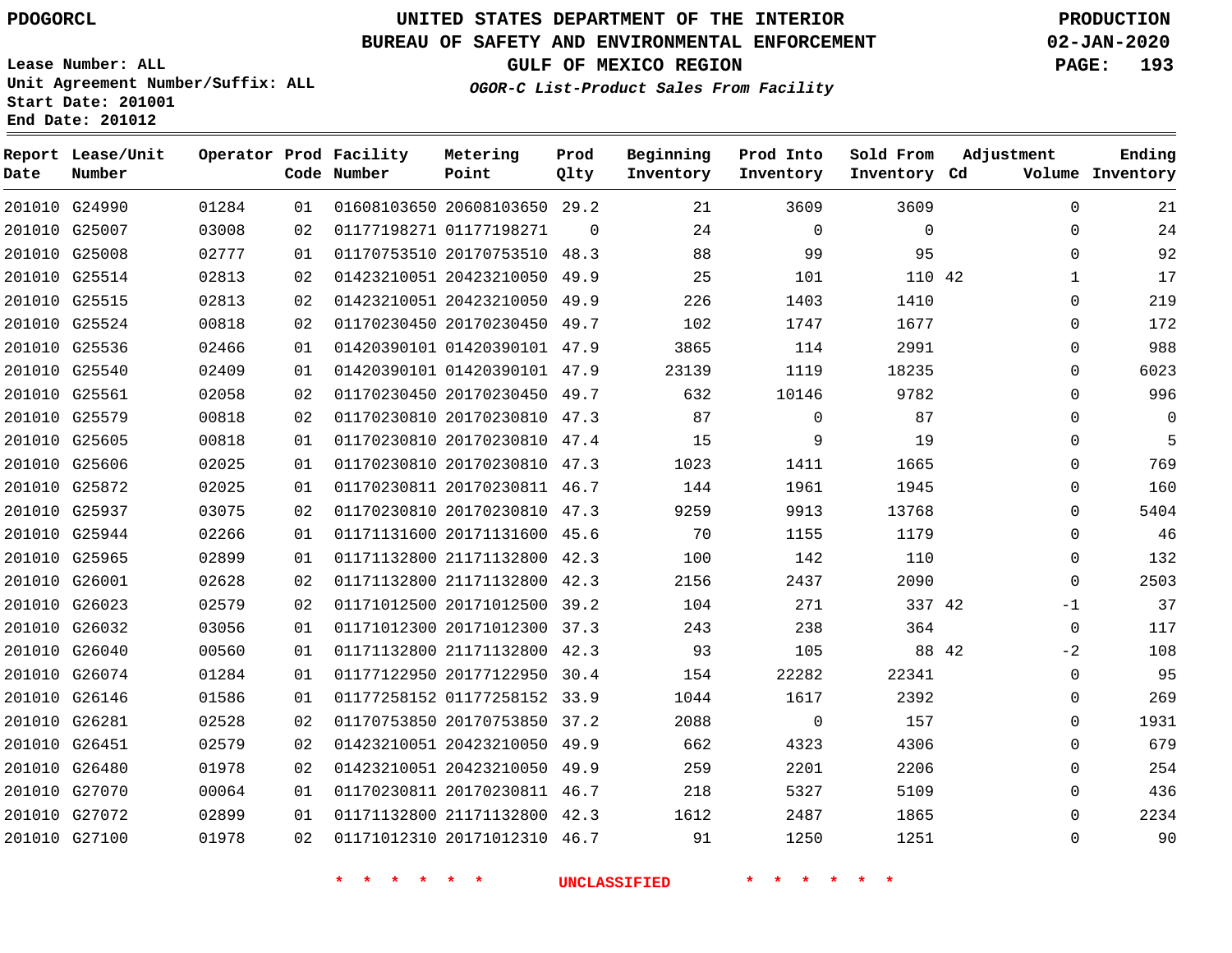## **BUREAU OF SAFETY AND ENVIRONMENTAL ENFORCEMENT 02-JAN-2020**

**Lease Number: ALL Unit Agreement Number/Suffix: ALL Start Date: 201001**

**End Date: 201012**

**GULF OF MEXICO REGION PAGE: 194**

**OGOR-C List-Product Sales From Facility**

| Date   | Report Lease/Unit<br>Number |       |    | Operator Prod Facility<br>Code Number | Metering<br>Point            | Prod<br>Olty | Beginning<br>Inventory | Prod Into<br>Inventory | Sold From<br>Inventory Cd | Adjustment   | Ending<br>Volume Inventory |
|--------|-----------------------------|-------|----|---------------------------------------|------------------------------|--------------|------------------------|------------------------|---------------------------|--------------|----------------------------|
|        | 201010 G27121               | 02312 | 02 |                                       | 01171012400 20171012400 50.3 |              | 312                    | 1840                   | 1901                      | $\mathbf 0$  | 251                        |
|        | 201010 G27169               | 01284 | 01 |                                       | 01171012500 20171012500 39.2 |              | 1789                   | 10981                  | 11253                     | $\Omega$     | 1517                       |
|        | 201010 G27173               | 00105 | 01 |                                       | 01170513800 20170513800 32.1 |              | 2140                   | 47311                  | 46170                     | $\mathbf 0$  | 3281                       |
|        | 201010 G27194               | 01586 | 01 |                                       | 01177258152 01177258152 31.8 |              | 31                     | 183                    | 192                       | $\mathbf 0$  | 22                         |
|        | 201010 G27215               | 01586 | 02 |                                       | 01177288152 01177288152      | $\mathbf 0$  | 35                     | $\mathbf 0$            | $\mathbf 0$               | $\mathbf 0$  | 35                         |
|        | 201010 G27789               | 01284 | 01 |                                       | 01170530900 20170530900 48.7 |              | 4241                   | 1808                   | 5190                      | $\Omega$     | 859                        |
|        | 201010 G27831               | 02795 | 02 |                                       | 01170530900 20170530900 48.7 |              | 502                    | 84                     | 546                       | $\mathbf 0$  | 40                         |
|        | 201010 G27834               | 00222 | 01 |                                       | 01171132000 20171132000      | 46           | 4                      | 5                      | 8                         | $\mathbf 0$  | $\mathbf{1}$               |
|        | 201010 G27851               | 02628 | 02 |                                       | 01171132000 20171132000      | 46           | $\mathbf 0$            | 35                     | 35                        | $\mathbf 0$  | $\Omega$                   |
|        | 201010 G27927               | 02503 | 02 |                                       | 01171092651 20171092650      | 49           | 8055                   | 34095                  | 38599 42                  | $-1$         | 3550                       |
|        | 201010 G30654               | 02777 | 02 |                                       | 01170230810 20170230810      | 41.8         | 478                    | 818                    | 850                       | $\mathbf 0$  | 446                        |
|        | 201010 G31040               | 02058 | 02 |                                       | 01170230450 20170230450 49.7 |              | 542                    | 8103                   | 7849                      | $\mathbf 0$  | 796                        |
|        | 201010 G31304               | 02714 | 01 |                                       | 01170230811 20170230811 46.7 |              | 628                    | 8101                   | 8066                      | $\mathbf 0$  | 663                        |
|        | 201010 G31393               | 02769 | 02 |                                       | 01171132800 21171132800 42.3 |              | 3751                   | 3753                   | 3414                      | $\mathbf 0$  | 4090                       |
|        | 201010 G32113               | 02477 | 01 |                                       | 01170230811 20170230811 46.7 |              | 519                    | 14006                  | 13380                     | $\mathbf 0$  | 1145                       |
|        | 201010 G32197               | 01364 | 02 |                                       | 01171012500 20171012500 39.2 |              | 2260                   | 12724                  | 13227                     | $\mathbf 0$  | 1757                       |
|        | 201010 G32268               | 02904 | 02 |                                       | 01177298272 01177298272      | $\Omega$     | 49                     | $\Omega$               | $\mathbf{0}$              | $\mathbf 0$  | 49                         |
|        | 201010 G32306               | 02481 | 01 |                                       | 01608179000 20421679000 36.3 |              | 254                    | $\Omega$               | $\Omega$                  | $\mathbf 0$  | 254                        |
|        | 201010 G33388               | 02967 | 01 |                                       | 01420470030 20420470030 33.1 |              | 200                    | $\Omega$               | 10                        | $\mathbf 0$  | 190                        |
| 201011 | 00016                       | 00276 | 01 |                                       | 01170513700 20170513700 31.5 |              | 4948                   | 22071                  | 22794 42                  | $\mathbf{1}$ | 4226                       |
|        |                             | 00687 | 01 |                                       | 01170513700 20170513700 24.1 |              | 3928<br>.              | 9985                   | 11794 42                  | -1           | 2118                       |
|        |                             |       |    |                                       |                              |              | 8876                   | 32056                  | 34588                     | 0            | 6344                       |
| 201011 | 00026                       | 00276 | 01 |                                       | 01170513700 20170513700 31.5 |              | 9249                   | 42463                  | 43581 42                  | $-1$         | 8130                       |
| 201011 | 00032                       | 00276 | 01 |                                       | 01170513700 20170513700 31.5 |              | 1690                   | 3882                   | 3991                      | $\mathbf 0$  | 1581                       |
| 201011 | 00033                       | 00276 | 01 |                                       | 01170513700 20170513700 31.5 |              | 1460                   | 3487                   | 3527                      | $\mathbf 0$  | 1420                       |
| 201011 | 00049                       | 00105 | 01 |                                       | 01171012300 20171012300 38.3 |              | 16929                  | 31319                  | 28752                     | $\Omega$     | 19496                      |
| 201011 | 00050                       | 00105 | 01 |                                       | 01171012300 20171012300 38.3 |              | 2781                   | 4776                   | 4584                      | $\Omega$     | 2973                       |
| 201011 | 00051                       | 00105 | 01 |                                       | 01171012300 20171012300 38.3 |              | 2079                   | 3750                   | 3494                      | $\mathbf 0$  | 2335                       |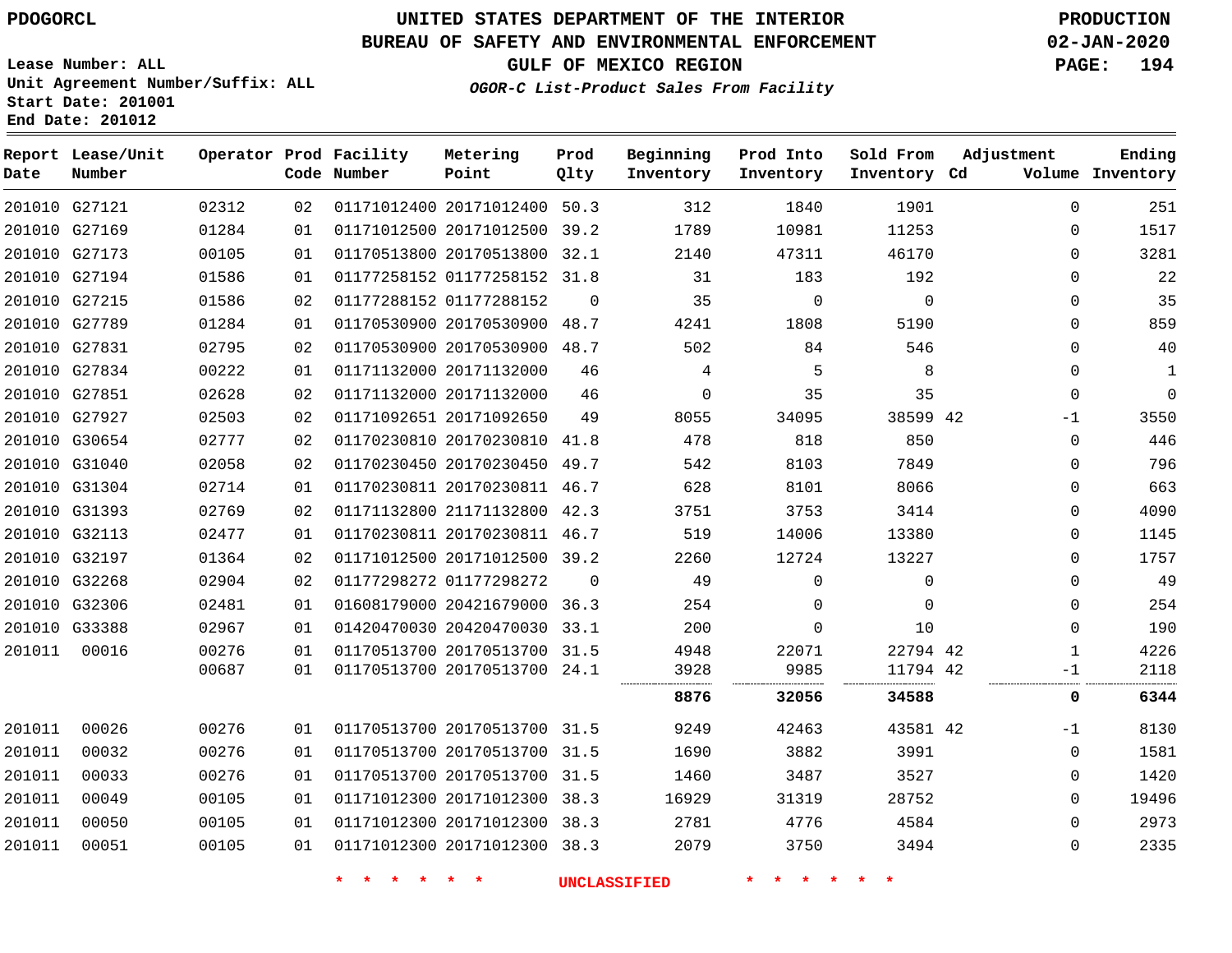## **BUREAU OF SAFETY AND ENVIRONMENTAL ENFORCEMENT 02-JAN-2020**

**Lease Number: ALL Unit Agreement Number/Suffix: ALL Start Date: 201001**

**End Date: 201012**

**GULF OF MEXICO REGION PAGE: 195**

**OGOR-C List-Product Sales From Facility**

| Date   | Report Lease/Unit<br>Number |       |    | Operator Prod Facility<br>Code Number | Metering<br>Point            | Prod<br>Qlty | Beginning<br>Inventory | Prod Into<br>Inventory | Sold From<br>Inventory Cd | Adjustment   | Ending<br>Volume Inventory |
|--------|-----------------------------|-------|----|---------------------------------------|------------------------------|--------------|------------------------|------------------------|---------------------------|--------------|----------------------------|
| 201011 | 00052                       | 00105 | 01 |                                       | 01171012300 20171012300 38.3 |              | 3070                   | 5761                   | 5245                      | $\mathbf 0$  | 3586                       |
| 201011 | 00079                       | 01834 | 01 |                                       | 01170230810 20170230810 47.6 |              | 55                     | 23                     | 57                        | 0            | 21                         |
| 201011 | 00081                       | 00818 | 01 |                                       | 01170231300 01170231300 39.5 |              | $\mathbf 0$            | 607                    | 607                       | $\mathbf 0$  | $\overline{0}$             |
| 201011 | 00090                       | 02630 | 01 |                                       | 01170230810 20170230810 47.6 |              | 35                     | 256                    | 61 42                     | $\mathbf{1}$ | 231                        |
| 201011 | 00137                       | 00687 | 01 |                                       | 01170513700 20170513700 24.1 |              | 250                    | 1200                   | 1195                      | 0            | 255                        |
| 201011 | 00138                       | 00687 | 01 |                                       | 01170513700 20170513700 24.1 |              | 3559                   | 22011                  | 20901 42                  | $\mathbf{1}$ | 4670                       |
| 201011 | 00184                       | 03147 | 02 |                                       | 01170230810 20170230810 47.6 |              | 870                    | 689                    | 928                       | $\mathbf 0$  | 631                        |
| 201011 | 00190                       | 02312 | 01 |                                       | 01170230810 20170230810 47.6 |              | 165                    | 118                    | 177                       | $\mathbf 0$  | 106                        |
| 201011 | 00191                       | 02312 | 01 |                                       | 01170230810 20170230810 47.6 |              | 212                    | 146                    | 226                       | $\mathbf 0$  | 132                        |
| 201011 | 00196                       | 03041 | 01 |                                       | 01171012300 20171012300 38.3 |              | 12139                  | 18053                  | 18954                     | $\mathbf 0$  | 11238                      |
| 201011 | 00244                       | 00105 | 01 |                                       | 01170231300 01170231300 39.5 |              | $\mathbf 0$            | 1113                   | 1113                      | $\mathbf 0$  | $\mathbf{0}$               |
| 201011 | 00247                       | 00105 | 01 |                                       | 01170231300 01170231300 39.4 |              | $\mathbf 0$            | 726                    | 726                       | 0            | $\mathbf{0}$               |
| 201011 | 00253                       | 01364 | 02 |                                       | 01170230810 20170230810 47.6 |              | 2513                   | 1920                   | 2706                      | $\mathbf 0$  | 1727                       |
| 201011 | 00317                       | 00560 | 02 |                                       | 01171012310 20171012310      | 47           | 27                     | 355                    | 364                       | $\mathbf{0}$ | 18                         |
| 201011 | 00353                       | 02266 | 01 |                                       | 01170754800 20170754800 30.2 |              | 149                    | 1072                   | 1012                      | $\mathbf 0$  | 209                        |
| 201011 | 00367                       | 00276 | 01 |                                       | 01170513700 20170513700 31.5 |              | 136                    | 749                    | 741 42                    | $-1$         | 143                        |
| 201011 | 00424                       | 00064 | 01 |                                       | 01171012400 20171012400 51.7 |              | 5                      | 92                     | 83                        | 0            | 14                         |
| 201011 | 00434                       | 01284 | 01 |                                       | 01177112605 2017711260Y 33.1 |              | 1994                   | 15536                  | 15554                     | $\mathbf 0$  | 1976                       |
| 201011 | 00453                       | 01284 | 01 |                                       | 01177112605 2017711260Y 33.1 |              | 2021                   | 17520                  | 17313                     | $\Omega$     | 2228                       |
| 201011 | 00464                       | 00078 | 01 |                                       | 01170573602 20170573602 33.2 |              | 5777                   | 19793                  | 13679                     | $\Omega$     | 11891                      |
| 201011 | 00466                       | 00064 | 01 |                                       | 01171012400 20171012400 51.7 |              | 523                    | 4207                   | 4101 42                   | $\mathbf{1}$ | 630                        |
| 201011 | 00479                       | 00818 | 01 |                                       | 01171012500 20171012500 38.3 |              | 1119                   | 1460                   | 1036 45                   | $-1543$      | $\Omega$                   |
| 201011 | 00487                       | 03033 | 01 |                                       | 01171132800 21171132800 42.3 |              | 1463                   | 2707                   | 1925                      | $\mathbf 0$  | 2245                       |
| 201011 | 00495                       | 03033 | 01 |                                       | 01171132800 21171132800 42.3 |              | 32                     | 17                     | 21                        | $\mathbf{0}$ | 28                         |
| 201011 | 00518                       | 03033 | 01 |                                       | 01170230450 20170230450 50.2 |              | $\Omega$               | 1180                   | 1050 42                   | $-1$         | 129                        |
| 201011 | 00526                       | 00105 | 01 |                                       | 01170230810 20170230810 47.5 |              | 1962                   | 2020                   | 2165                      | $\mathbf 0$  | 1817                       |
| 201011 | 00541                       | 02589 | 01 |                                       | 01170530900 20170530900      | 50           | $\Omega$               | 29                     | 29                        | $\Omega$     | $\mathbf{0}$               |
| 201011 | 00559                       | 00687 | 01 |                                       | 01171131600 20171131600 42.7 |              | 5                      | $\Omega$               | 5                         | $\Omega$     | $\mathbf{0}$               |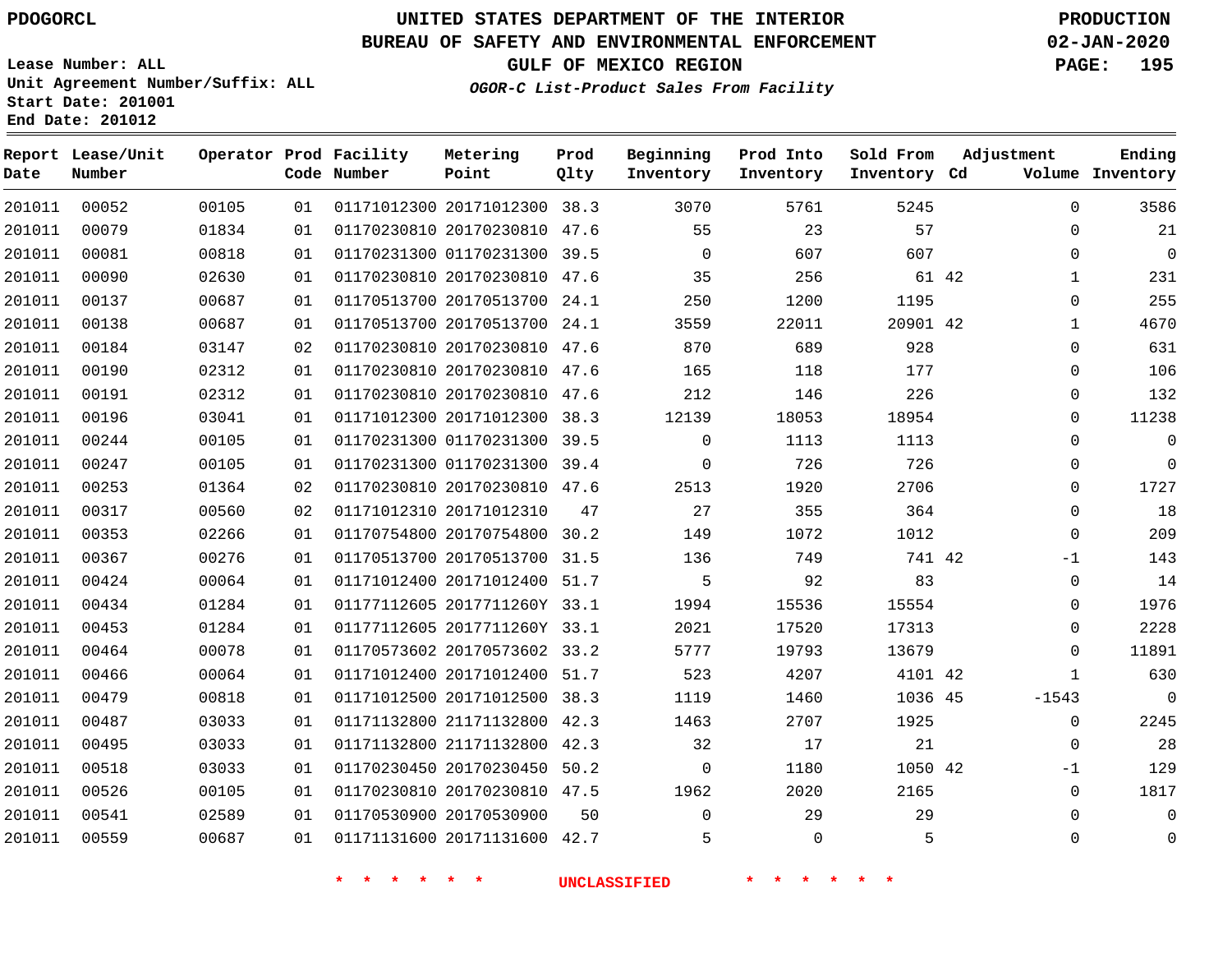#### **BUREAU OF SAFETY AND ENVIRONMENTAL ENFORCEMENT 02-JAN-2020**

**Lease Number: ALL Unit Agreement Number/Suffix: ALL Start Date: 201001 End Date: 201012**

**GULF OF MEXICO REGION PAGE: 196**

**OGOR-C List-Product Sales From Facility**

| Date   | Report Lease/Unit<br>Number |       |    | Operator Prod Facility<br>Code Number | Metering<br>Point            | Prod<br>Qlty | Beginning<br>Inventory | Prod Into<br>Inventory | Sold From<br>Inventory Cd | Adjustment   | Ending<br>Volume Inventory |
|--------|-----------------------------|-------|----|---------------------------------------|------------------------------|--------------|------------------------|------------------------|---------------------------|--------------|----------------------------|
| 201011 | 00560                       | 00687 | 01 |                                       | 01171131600 20171131600 42.7 |              | 31                     | 1048                   | 1036                      | $\Omega$     | 43                         |
| 201011 | 00577                       | 03056 | 01 |                                       | 01171012300 20171012300 38.3 |              | 19328                  | 35892                  | 33181                     | $\Omega$     | 22039                      |
| 201011 | 00593                       | 01834 | 01 |                                       | 01171012300 20171012300 38.3 |              | 7342                   | 1087                   | 1995 42                   | $\mathbf{1}$ | 6435                       |
|        |                             | 02589 | 01 |                                       | 01171012300 20171012300 35.7 |              | 94                     | 415<br>                | 251<br>                   | $\mathbf 0$  | 258                        |
|        |                             |       |    |                                       |                              |              | 7436                   | 1502                   | 2246                      | 1            | 6693                       |
| 201011 | 00599                       | 02899 | 01 |                                       | 01170573602 20170573602 37.8 |              | 7                      | 3                      | 8                         | $\mathbf 0$  | $\overline{c}$             |
| 201011 | 00605                       | 02899 | 01 |                                       | 01170573602 20170573602 37.8 |              | 2707                   | 3540                   | 4120                      | $\mathbf 0$  | 2127                       |
| 201011 | 00680                       | 03033 | 01 |                                       | 01170230700 20170230700 46.3 |              | 579                    | 1855                   | 1909                      | $\mathbf 0$  | 525                        |
| 201011 | 00691                       | 02312 | 02 |                                       | 01170754200 20170754200 36.5 |              | 862                    | 2056                   | 1364                      | $\mathbf 0$  | 1554                       |
| 201011 | 00693                       | 02266 | 01 |                                       | 01170754800 20170754800 30.2 |              | 158                    | 860                    | 851                       | $\mathbf 0$  | 167                        |
| 201011 | 00694                       | 02266 | 01 |                                       | 01170754800 20170754800      | 30.2         | 2395                   | 12330                  | 12331                     | $\mathbf 0$  | 2394                       |
| 201011 | 00697                       | 02266 | 01 |                                       | 01170754800 20170754800 30.2 |              | 530                    | 2858                   | 2833                      | $\Omega$     | 555                        |
| 201011 | 00758                       | 00105 | 01 |                                       | 01170230810 20170230810 47.5 |              | 292                    | 225                    | 315                       | $\Omega$     | 202                        |
| 201011 | 00763                       | 01284 | 01 |                                       | 01170230810 20170230810 47.6 |              | 87                     | 1230                   | 210                       | $\mathbf 0$  | 1107                       |
| 201011 | 00767                       | 00105 | 01 |                                       | 01170230810 20170230810 47.6 |              | 67                     | 64                     | 74                        | $\mathbf 0$  | 57                         |
| 201011 | 00775                       | 01834 | 01 |                                       | 01171131600 20171131600 42.7 |              | 51                     | 1219                   | 1219 42                   | $-1$         | 50                         |
| 201011 | 00778                       | 03033 | 01 |                                       | 01171132000 20171132000 43.2 |              | 102                    | 5294                   | 5164                      | $\mathbf 0$  | 232                        |
| 201011 | 00787                       | 02312 | 01 |                                       | 01171092651 20171092650 48.3 |              | 14                     | 48                     | 38                        | $\mathbf 0$  | 24                         |
| 201011 | 00797                       | 00105 | 01 |                                       | 01171012300 20171012300 38.3 |              | 2540                   | 2235                   | 3383                      | $\Omega$     | 1392                       |
| 201011 | 00818                       | 02636 | 01 |                                       | 01171132800 21171132800 42.3 |              | 1846                   | $\mathbf 0$            | 1846                      | $\mathbf 0$  | $\mathbf{0}$               |
| 201011 | 00819                       | 00078 | 01 |                                       | 01171132800 21171132800 42.3 |              | 16                     | 73                     | 41                        | $\mathbf 0$  | 48                         |
| 201011 | 00839                       | 02451 | 01 |                                       | 01170513800 20170513800 32.1 |              | 543                    | 7935                   | 7846                      | $\mathbf 0$  | 632                        |
|        | 201011 754302006A           | 00078 | 01 |                                       | 01170573601 20170573601 27.3 |              | 192                    | 1768                   | 1692                      | $\mathbf 0$  | 268                        |
|        | 201011 754303001A           | 00059 | 01 |                                       | 01170230811 20170230811 47.4 |              | 434                    | 4139                   | 3263 09                   | $-1050$      | 260                        |
|        | 201011 754304003A           | 00078 | 01 |                                       | 01170230400 20170230400 50.3 |              | 2                      | $\overline{c}$         | 3                         | 0            | $\mathbf{1}$               |
|        | 201011 754305004A           | 02899 | 01 |                                       | 01171132000 20171132000 43.2 |              | 72                     | 719                    | 760 42                    | $\mathbf{1}$ | 32                         |
|        | 201011 754307005A           | 00078 | 01 |                                       | 01170573601 20170573601 27.2 |              | 21                     | 75                     | 85                        | $\Omega$     | 11                         |
|        | 201011 754307017A           | 00362 | 01 |                                       | 01170230811 20170230811 47.4 |              | 220                    | 1946                   | 2044                      | $\mathbf 0$  | 122                        |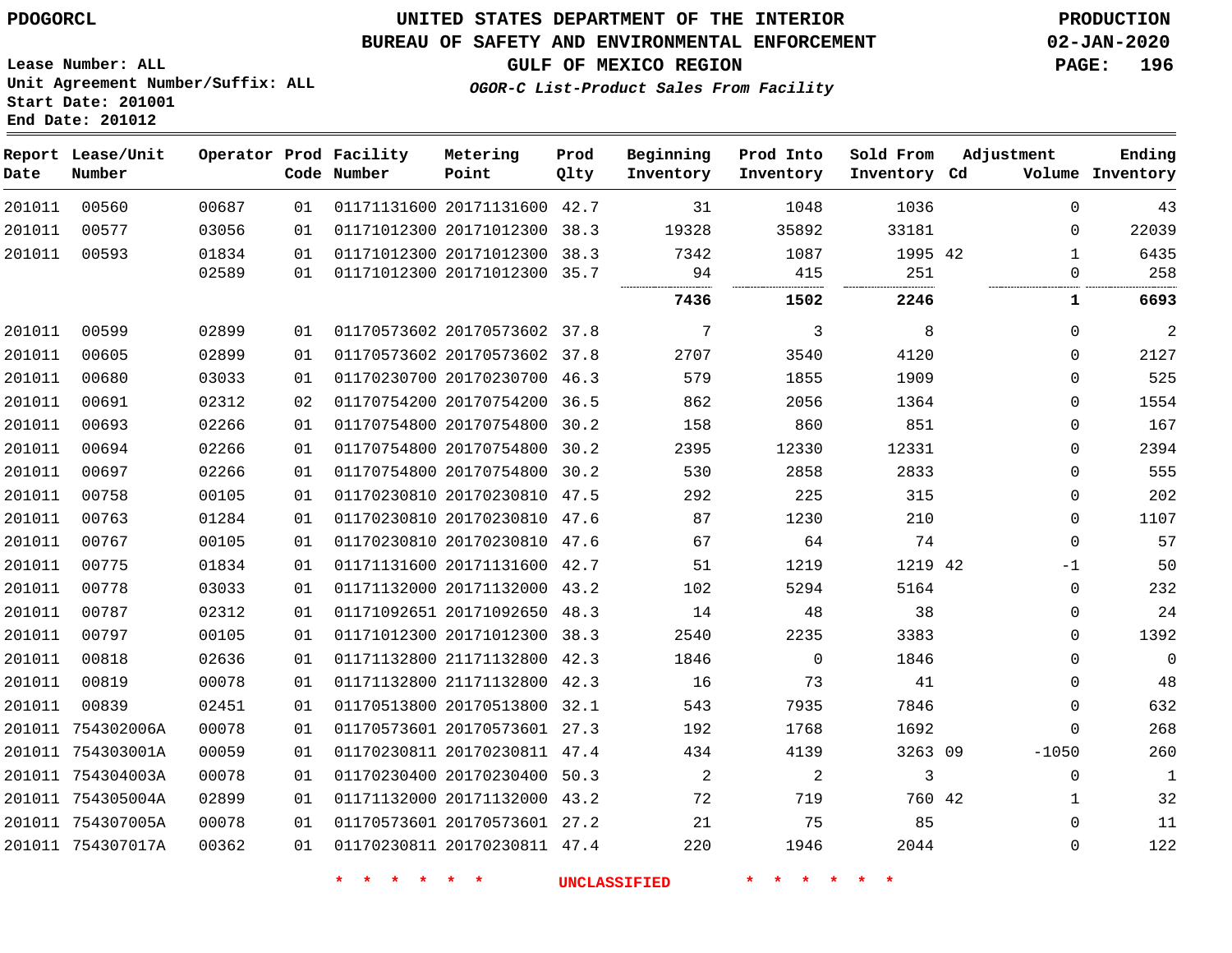## **BUREAU OF SAFETY AND ENVIRONMENTAL ENFORCEMENT 02-JAN-2020**

**OGOR-C List-Product Sales From Facility**

**GULF OF MEXICO REGION PAGE: 197**

**Lease Number: ALL Unit Agreement Number/Suffix: ALL Start Date: 201001 End Date: 201012**

| Date | Report Lease/Unit<br>Number |       |    | Operator Prod Facility<br>Code Number | Metering<br>Point            | Prod<br>Qlty | Beginning<br>Inventory | Prod Into<br>Inventory | Sold From<br>Inventory Cd | Adjustment  | Ending<br>Volume Inventory |
|------|-----------------------------|-------|----|---------------------------------------|------------------------------|--------------|------------------------|------------------------|---------------------------|-------------|----------------------------|
|      | 201011 754310009A           | 00078 | 01 |                                       | 01170573601 20170573601 27.2 |              | 56                     | 184                    | 212                       | $\Omega$    | 28                         |
|      | 201011 7543880060           | 00105 | 01 |                                       | 01170230450 20170230450 50.1 |              | 20                     | 196                    | 195                       | $\Omega$    | 21                         |
|      | 201011 7543890080           | 00276 | 01 |                                       | 01170513700 20170513700      | 31.5         | 2223                   | 1216                   | 1476                      | $\Omega$    | 1963                       |
|      | 201011 7543900080           | 00105 | 01 |                                       | 01177245111 01177245111 43.6 |              | 90                     | 26                     | 54                        | $\Omega$    | 62                         |
|      | 201011 7543930100           | 00362 | 02 |                                       | 01170230810 20170230810 47.6 |              | 4753                   | 3194                   | 5075                      | 0           | 2872                       |
|      | 201011 7543930200           | 00105 | 01 |                                       | 01171012310 20171012310      | 47           | 1390                   | 19338                  | 19731                     | $\mathbf 0$ | 997                        |
|      |                             | 01284 | 01 |                                       | 0117709260L 2017709260L 40.5 |              | $\overline{0}$         | 255                    | 255                       | 0           | $\overline{0}$             |
|      |                             |       |    |                                       |                              |              | 1390                   | 19593                  | 19986                     | 0           | 997                        |
|      | 201011 7543940080           | 00222 | 01 |                                       | 01171132800 20170230811 47.4 |              | 51                     | 495                    | 514 42                    | $-1$        | 31                         |
|      | 201011 754395009A           | 00730 | 01 |                                       | 01170753510 20170753510 58.3 |              | 1472                   | 1149                   | 899                       | $\mathbf 0$ | 1722                       |
|      | 201011 754395019A           | 00105 | 01 |                                       | 01420390101 01420390101      | $\Omega$     | 619                    | 1114                   | $\Omega$                  | $\Omega$    | 1733                       |
|      | 201011 754396015A           | 01284 | 01 |                                       | 01608103650 20608103650 29.4 |              | 64                     | 10319                  | 10319                     | $\Omega$    | 64                         |
|      | 201011 8910020210           | 02451 | 01 |                                       | 01170513800 20170513800 32.1 |              | 7234                   | 96823                  | 96348                     | $\Omega$    | 7709                       |
|      | 201011 8910024540           | 02451 | 01 |                                       | 01170513800 20170513800      | 32.1         | 5248                   | 70819                  | 70428                     | $\Omega$    | 5639                       |
|      | 201011 8910029320           | 00276 | 01 |                                       | 01170513700 20170513700 31.5 |              | 14543                  | 35095                  | 35347                     | $\Omega$    | 14291                      |
|      | 201011 8910034440           | 00276 | 01 |                                       | 01170513700 20170513700 31.5 |              | 29169                  | 79863                  | 79817                     | $\mathbf 0$ | 29215                      |
|      |                             | 00730 | 01 |                                       | 01170513700 20170513700 31.5 |              | 2209                   | 4411                   | 5006                      | 0           | 1614                       |
|      |                             |       |    |                                       |                              |              | 31378                  | 84274                  | 84823                     | 0           | 30829                      |
|      | 201011 8910039150           | 00078 | 01 |                                       | 01170573601 20170573601 27.3 |              | 3181                   | 24712                  | 24150 42                  | $-2$        | 3741                       |
|      | 201011 8910063810           | 02466 | 01 |                                       | 01170230450 20170230450      | 51.1         | 404                    | 4508                   | 4419 42                   | $-1$        | 492                        |
|      |                             | 02904 | 02 |                                       | 01170230450 20170230450      | 50.2         | $\overline{2}$         | 34                     | 32<br>.                   | $\Omega$    | $\overline{4}$             |
|      |                             |       |    |                                       |                              |              | 406                    | 4542                   | 4451                      | -1          | 496                        |
|      | 201011 8910066690           | 00078 | 01 |                                       | 01170573602 20170573602 33.1 |              | 8549                   | 18988                  | 16130 42                  | 1           | 11408                      |
|      | 201011 8910086400           | 02893 | 02 |                                       | 01171012400 20171012400 51.7 |              | 106                    | 564                    | 586 42                    | 1           | 85                         |
|      | 201011 8910086540           | 01284 | 01 |                                       | 01171012400 20171012400 51.7 |              | 9                      | 3                      | 12                        | $\mathbf 0$ | $\mathbf 0$                |
|      |                             |       | 02 |                                       | 01177092604 20177092604 40.1 |              | $\Omega$               | 543                    | 543                       |             | $\Omega$                   |
|      |                             |       |    |                                       |                              |              | 9                      | 546                    | 555                       | $\Omega$    | 0                          |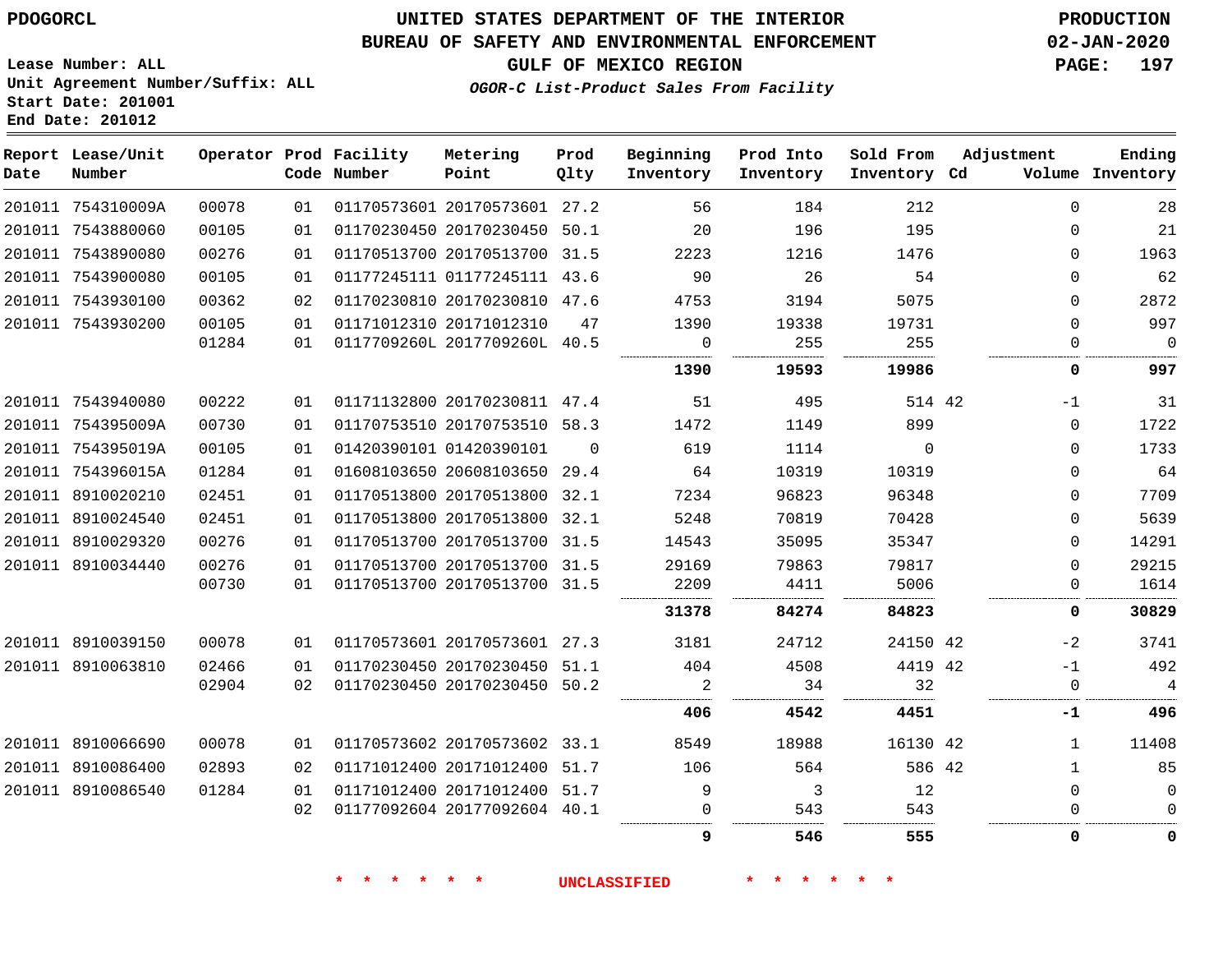**Report Lease/Unit**

 8910123330 8910123350 8910123390 8910161330 8910169280

# **UNITED STATES DEPARTMENT OF THE INTERIOR PDOGORCL PRODUCTION**

**Prod**

#### **BUREAU OF SAFETY AND ENVIRONMENTAL ENFORCEMENT 02-JAN-2020**

**Lease Number: ALL Unit Agreement Number/Suffix: ALL Start Date: 201001 End Date: 201012**

**Operator Prod Facility**

**OGOR-C List-Product Sales From Facility**

**Beginning**

**Prod Into**

**Sold From**

**Adjustment**

| Date   | Number             |       |    | Code Number | Point                        | Qlty     | Inventory | Inventory | Inventory Cd |       |              | Volume Inventory |
|--------|--------------------|-------|----|-------------|------------------------------|----------|-----------|-----------|--------------|-------|--------------|------------------|
| 201011 | 8910087640         | 00818 | 02 |             | 01171092800 21171132800 42.3 |          | 3343      | 2203      | 2558 45      |       | $-2988$      | $\mathbf 0$      |
| 201011 | 8910087670         | 02312 | 01 |             | 01170754200 20170754200      | 36.5     | 163       | 615       | 331 42       |       | $-4$         | 443              |
| 201011 | 8910087840         | 00162 | 01 |             | 01177122606 20177122606      | 38.7     | $\Omega$  | 2621      | 2621         |       | $\mathbf 0$  | $\mathbf 0$      |
| 201011 | 8910088130         | 00078 | 01 |             | 01171132800 21171132800 42.3 |          | 11        | 147       |              | 10 42 | $\mathbf{1}$ | 149              |
| 201011 | 8910088160         | 01284 | 01 |             | 01171132800 21171132800      | 42.3     | 240       | 182       | 194          |       | $\mathbf 0$  | 228              |
| 201011 | 8910089160         | 00276 | 01 |             | 01170513700 20170513700      | 31.5     | 4174      | 6620      | 6182         |       | $\Omega$     | 4612             |
| 201011 | 891008927AE        | 00078 | 01 |             | 01170230400 20170230400      | 50.2     | 9         | 140       |              | 71 09 | $-29$        | 49               |
|        | 201011 891008927AG | 00078 | 01 |             | 01170230400 20170230400      | 50.3     | 487       | 1750      | 1483 09      |       | $-135$       | 619              |
| 201011 | 891008927Y         | 00078 | 01 |             | 01170230400 20170230400      | 50.3     | 45        | 135       | 132          |       | $\mathbf 0$  | 48               |
| 201011 | 891008946C         | 01834 | 01 |             | 01171012500 20171012500      | 38.3     | 10        | 29        |              | 14 42 | 1            | 26               |
| 201011 | 8910116580         | 00276 | 01 |             | 01170513700 20170513700      | 31.5     | 5633      | 8442      | 8194         |       | 0            | 5881             |
| 201011 | 8910116740         | 00276 | 01 |             | 01170513700 20170513700      | $\Omega$ | 129       | $\Omega$  | $\Omega$     |       | 0            | 129              |
| 201011 | 8910116770         | 00276 | 01 |             | 01170513700 20170513700      | 31.5     | 1531      | 1840      | 2089         |       | 0            | 1282             |
| 201011 | 8910116790         | 00276 | 01 |             | 01170513700 20170513700      | 31.5     | 7794      | 12013     | 11438        |       | $\Omega$     | 8369             |
|        | 201011 8910116800  | 00276 | 01 |             | 01170513700 20170513700      | 31.5     | 15805     | 22138     | 22521 42     |       | 1            | 15423            |
| 201011 | 891011687A         | 02266 | 01 |             | 01170754800 20170754800      | 30.2     | 180       | 1464      | 1360         |       | $\Omega$     | 284              |
|        | 201011 891011687D  | 02266 | 01 |             | 01170754800 20170754800      | 30.2     | 100       | 559       | 551          |       | $\Omega$     | 108              |
| 201011 | 891011687E         | 02266 | 01 |             | 01170754800 20170754800      | 30.2     | 46        | 269       | 263          |       | $\Omega$     | 52               |
| 201011 | 8910117330         | 02266 | 01 |             | 01170754800 20170754800      | 30.2     | 9         | 33        | 35           |       | 0            | 7                |
| 201011 | 8910123210         | 00687 | 01 |             | 0117709260A 2017709260A 35.6 |          | 19        | 2376      | 2365         |       | $\Omega$     | 30               |
| 201011 | 8910123250         | 00687 | 01 |             | 0117709260A 2017709260A 35.6 |          | 6         | 177       | 180 42       |       | $-1$         | 2                |
| 201011 | 8910123270         | 00105 | 01 |             | 01177215100 20177215102      | 29.3     | 53        | 4965      | 4970         |       | $\Omega$     | 48               |
|        | 201011 8910123320  | 00105 | 01 |             | 01177215100 20177215102      | 29.3     | 78        | 8877      | 8869         |       | $\Omega$     | 86               |

 20177215102 29.3 20171012500 38.3 20171131800 46.2 20170754800 30.2 20171132000 43.2

**Metering**

45

 

42

  $\Omega$ -1656  **Ending**

**GULF OF MEXICO REGION PAGE: 198**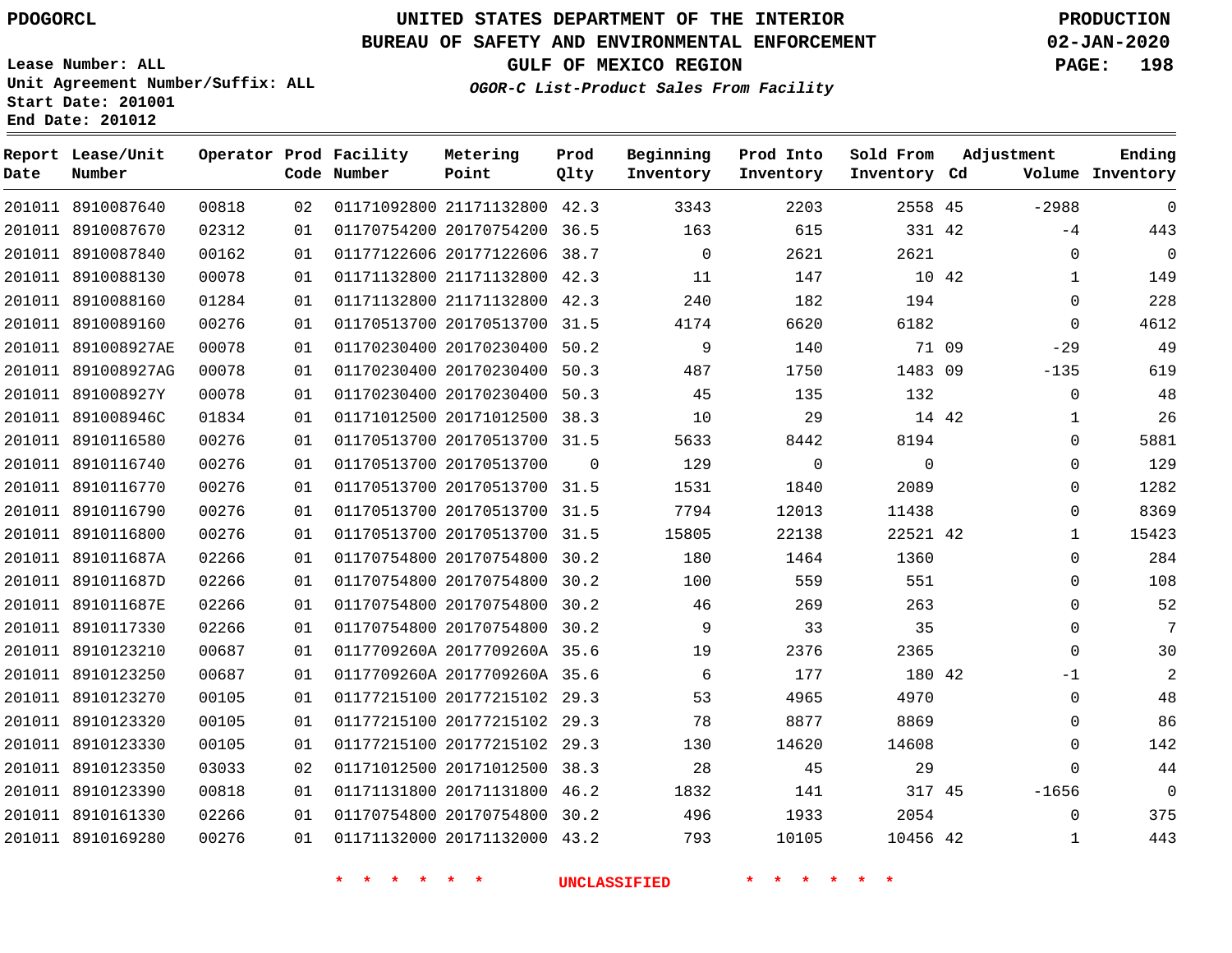**Report Lease/Unit**

**Date**

G01248

# **UNITED STATES DEPARTMENT OF THE INTERIOR PDOGORCL PRODUCTION**

**Prod**

**Metering**

#### **BUREAU OF SAFETY AND ENVIRONMENTAL ENFORCEMENT 02-JAN-2020**

**Lease Number: ALL Unit Agreement Number/Suffix: ALL Start Date: 201001 End Date: 201012**

**Operator Prod Facility**

**OGOR-C List-Product Sales From Facility**

**Beginning Prod Into Sold From**

**GULF OF MEXICO REGION PAGE: 199**

**Adjustment**

**Ending**

| Volume Inventory |              | Inventory Cd | Inventory   | Inventory | Qlty     | Point                        | Code Number             |    |       | Number        |  |
|------------------|--------------|--------------|-------------|-----------|----------|------------------------------|-------------------------|----|-------|---------------|--|
| 101              | $\Omega$     | 2382         | 2297        | 186       |          | 01171132000 20171132000 43.2 |                         | 01 | 00276 | 11 8910169290 |  |
| 113              | $\Omega$     | 145          | 126         | 132       |          | 01170230810 20170230810 47.6 |                         | 01 | 00491 | 11 8910169300 |  |
| 49               | $\mathbf 0$  | 1176         | 1111        | 114       |          | 01171132000 20171132000 43.2 |                         | 01 | 00276 | 11 8910169370 |  |
| 26608            | $\mathbf 0$  | 21700        | 22498       | 25810     |          | 01170513700 20170513700 31.5 |                         | 01 | 00276 | 11 8910202350 |  |
| $\overline{0}$   | $\Omega$     | 30           | $\Omega$    | 30        |          | 01170754800 20170754800 30.2 |                         | 01 | 02266 | 11 8910202470 |  |
| 105              | $\mathbf 0$  | 136          | 116         | 125       |          | 01170230810 20170230810 47.5 |                         | 01 | 00105 | 11 8910202550 |  |
| 12545            | $\mathbf 0$  | $\mathbf 0$  | $\mathbf 0$ | 12545     | 0        |                              | 01170513700 20170513700 | 01 | 00276 | 11 8910202560 |  |
| $\mathbf 0$      | $\Omega$     | $\Omega$     | $\Omega$    | $\Omega$  | $\Omega$ |                              | 01170230810 20170230810 | 01 | 01376 | 11 G00932     |  |
| 100              | $\mathbf{0}$ | 2263         | 2275        | 88        |          | 01171132000 20171132000 43.1 |                         | 01 | 00105 | 11 G00974     |  |
| 165              | $-1$         | 12915 42     | 12973       | 108       |          | 0117709260A 2017709260A 35.6 |                         | 01 | 00687 | 11 G00985     |  |
| 430              | $\Omega$     | 368          | 359         | 439       |          | 01171132800 21171132800 42.3 |                         | 01 | 00105 | 11 G00987     |  |
| 1022             | $\mathbf 0$  | $\mathbf 0$  | $\mathbf 0$ | 1022      | $\Omega$ |                              | 01171012400 20171012400 | 01 | 00003 | 11 G00989     |  |
| $\mathsf 0$      | $\mathbf 0$  | 22           | $\Omega$    | 22        |          | 01171092651 20171092650 48.3 |                         | 01 | 01284 | 11 G01025     |  |
| $\overline{0}$   | $\mathbf 0$  | 2119         | 2119        | $\Omega$  |          | 01177122606 20177122606 38.7 |                         | 01 | 00162 | 11 G01027     |  |
| 11997            | $\Omega$     | 15294        | 17221       | 10070     |          | 01170513700 20170513700 31.5 |                         | 01 | 00276 | 11 G01083     |  |
| 3547             | $-1$         | 5768 42      | 5092        | 4224      |          | 01170513700 20170513700 31.5 |                         | 01 | 00276 | 11 G01090     |  |
| 1585             | $\mathbf 0$  | 2188         | 2275        | 1498      |          | 01170513700 20170513700 31.5 |                         | 01 | 00276 | 11 G01091     |  |
| 8082             | $\Omega$     | 12014        | 11601       | 8495      |          | 01170513700 20170513700 31.5 |                         | 01 | 00276 | 11 G01092     |  |
| 25               | $\mathbf 0$  | 42           | 35          | 32        |          | 01170513700 20170513700 31.5 |                         | 01 | 00276 | 11 G01096     |  |
| 18               | $-1$         | 414 42       | 417         | 16        |          | 01171132000 20171132000 43.2 |                         | 01 | 02630 | 11 G01127     |  |
| 12               | $\Omega$     | 10           | 4           | 18        |          | 01171132800 21171132800 42.3 |                         | 01 | 01834 | 11 G01153     |  |
| $\overline{0}$   | $\Omega$     | 8315         | 8315        | $\Omega$  |          | 01177072601 20177072601 44.3 |                         | 01 | 00105 | 11 G01194     |  |
| $\overline{0}$   | $\Omega$     | 93           | $\Omega$    | 93        |          | 01171132800 21171132800 42.3 |                         | 01 | 03041 | 11 G01196     |  |
| $\overline{0}$   | $-3$         | 14 45        | 6           | 11        |          | 01171092651 20171092650 47.8 |                         | 02 | 00818 | 11 G01198     |  |
| 1195             | $-40$        | 1056 42      | 2278        | 13        |          | 01171132800 21171132800 42.3 |                         | 01 | 03041 | 11 G01210     |  |
| $\Omega$         | $\mathbf{0}$ | 10517        | 10517       | $\Omega$  |          | 01177082958 20177082958 39.2 |                         | 01 | 00222 | 11 G01216     |  |
| 221              | $\Omega$     | 7044         | 6946        | 319       |          | 01177092600 20177092600 46.1 |                         | 01 | 00105 | 11 G01220     |  |
| 37               | $\Omega$     | 25           | 31          | 31        |          | 01171012500 20171012500 38.3 |                         | 01 | 02628 | 11 G01248     |  |

**\* \* \* \* \* \* UNCLASSIFIED \* \* \* \* \* \***

01171012500 20171012500 38.3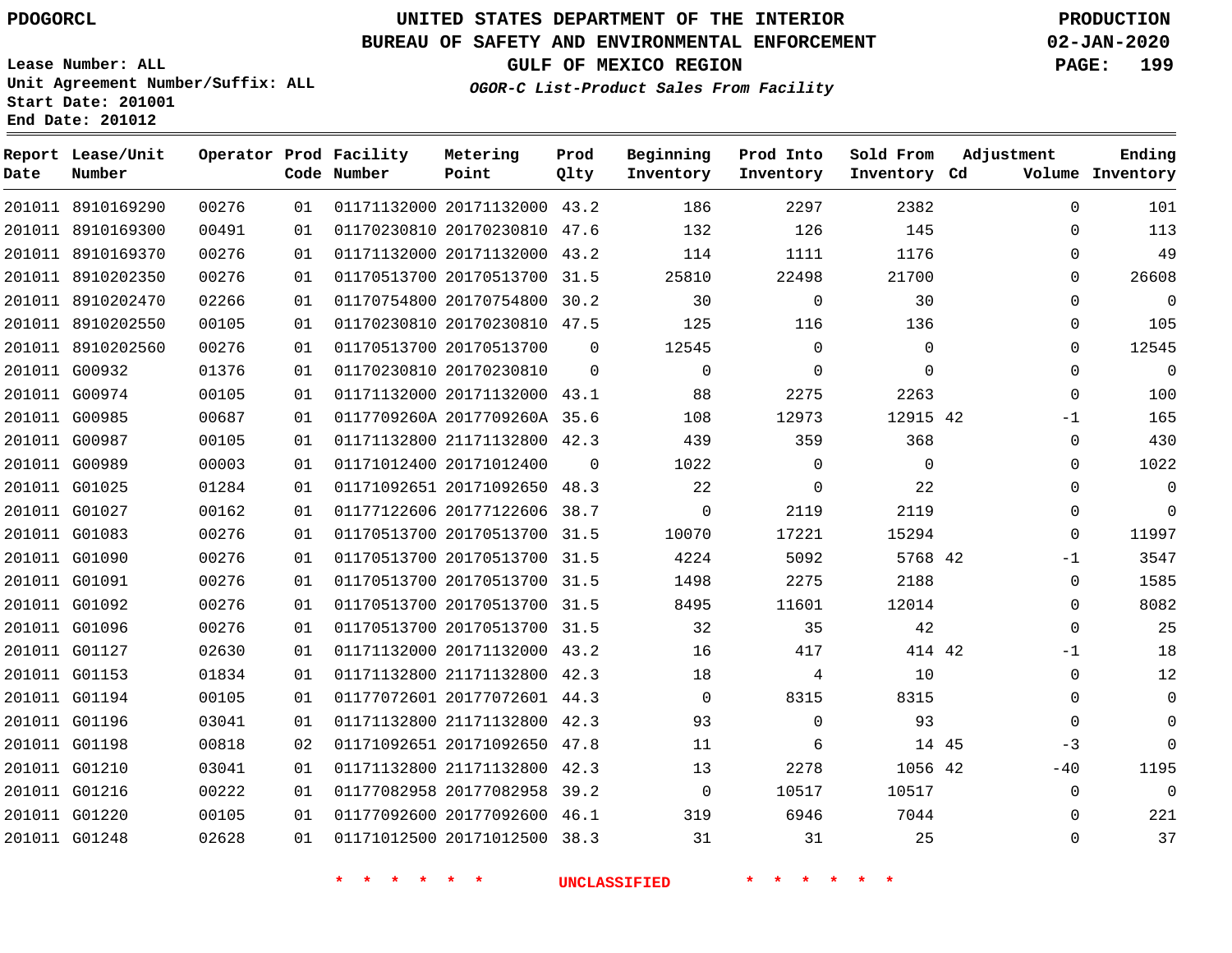G01261 G01269 G01351 G01441 G01447 G01477 G01497 G01498 G01580 G01610 G01619 G01620 G01754 G01757 G01860 G01865 G01880 G01898 G01901 G01953 G01966 G01967 G01997 G01998 G02006 G02021 G02023 G02037

**Date**

**Report Lease/Unit**

**Number**

# **UNITED STATES DEPARTMENT OF THE INTERIOR PDOGORCL PRODUCTION**

 $\Omega$ 

**Prod Qlty**

#### **BUREAU OF SAFETY AND ENVIRONMENTAL ENFORCEMENT 02-JAN-2020**

**Lease Number: ALL Unit Agreement Number/Suffix: ALL Start Date: 201001 End Date: 201012**

**Operator Prod Facility**

**Code Number**

 20171012500 38.3 20171012500 38.3 20170230400 50.3

**Metering Point**

 20170513700 31.5 20170230810 47.6

 20170230810 47.2 20170230810 47.6 20170530900 42.8 20170230811 47.4 20170230811 47.4 20170530900 42.8

20177112700

**OGOR-C List-Product Sales From Facility**

**Beginning Inventory**

**Prod Into Inventory**

**GULF OF MEXICO REGION PAGE: 200**

**Inventory Cd Volume**

**Adjustment**

 $-2070$   $\Omega$  $\Omega$  $\Omega$  $\Omega$  $\Omega$  $\Omega$  $\Omega$  $\Omega$ -1  $-1$  $\Omega$  $\cap$  $\Omega$  $\Omega$  $\Omega$  $\Omega$  $\Omega$  $-30$  $\Omega$   $\Omega$ -1

 $\Omega$  $\Omega$  $\Omega$ 

**Ending**

| 01 |                         | 01170513800 20170513800 | 32.1     | 4191  | 66322 | 65232    |    |
|----|-------------------------|-------------------------|----------|-------|-------|----------|----|
| 01 |                         | 01170513800 20170513800 | 32.1     | 639   | 10455 | 10262    |    |
| 01 |                         | 01170513800 20170513800 | 32.1     | 65    | 104   | 161      |    |
| 01 |                         | 01177215100 20177215102 | 29.3     | 6     | 511   | 512      |    |
| 01 |                         | 01170513700 20170513700 | 31.5     | 20069 | 14784 | 13729    |    |
| 01 |                         | 01170513700 20170513700 | 31.5     | 10185 | 6157  | 6974     |    |
| 01 |                         | 01423210051 20423210050 | 50.4     | 26    | 71    | 73       |    |
| 01 |                         | 01423210051 20423210050 | 50.4     | 234   | 672   | 677 42   |    |
| 01 | 01170231110 20170231110 |                         | $\Omega$ | 772   | 6037  | $\Omega$ | 42 |
| 01 |                         | 01171012500 20171012500 | 38.3     | 580   | 745   | 532 42   |    |
| 01 |                         | 01171132000 20171132000 | 43.1     | 20    | 337   | 342      |    |
| 01 |                         | 01171012500 20171012500 | 38.3     | 1350  | 1781  | 1258     |    |
| 01 |                         | 01177215100 20177215102 | 29.3     | 2     | 177   | 177      |    |
| 01 |                         | 01170230811 20170230811 | 47.3     | 18    | 202   | 207      |    |
| 01 |                         | 01177215100 20177215102 | 29.3     | 73    | 5660  | 5678     |    |
| 01 |                         | 01177215100 20177215102 | 29.3     | 168   | 17767 | 17762    |    |

**\* \* \* \* \* \* UNCLASSIFIED \* \* \* \* \* \***

45 42

 

**Sold From Inventory**

45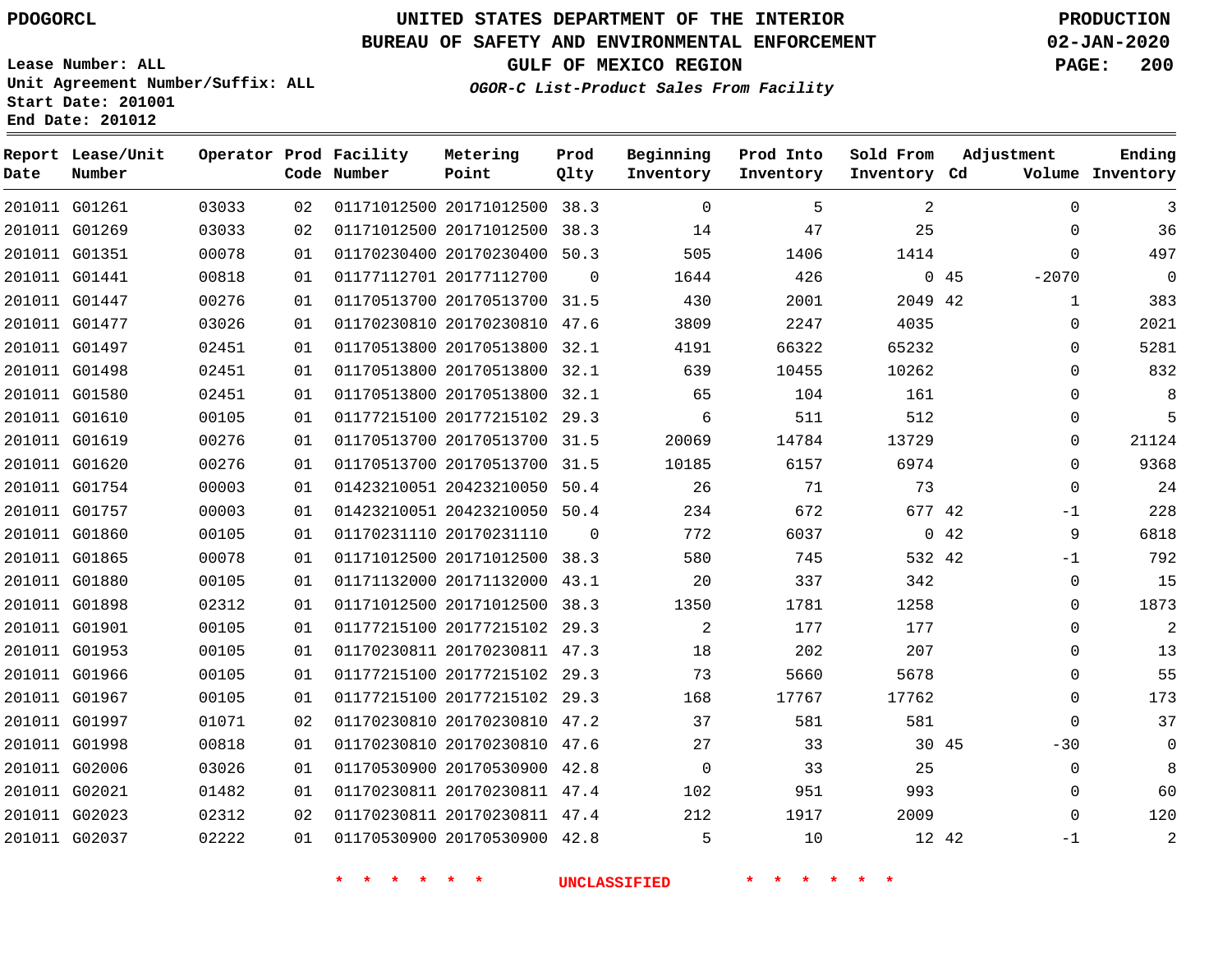## **BUREAU OF SAFETY AND ENVIRONMENTAL ENFORCEMENT 02-JAN-2020**

**Lease Number: ALL Unit Agreement Number/Suffix: ALL Start Date: 201001 End Date: 201012**

**OGOR-C List-Product Sales From Facility**

**GULF OF MEXICO REGION PAGE: 201**

| $+1$ |  | Metering Prod Peginning Prod Into Sold |  |
|------|--|----------------------------------------|--|
|      |  |                                        |  |

| Date | Report Lease/Unit<br>Number |       |    | Operator Prod Facility<br>Code Number | Metering<br>Point            | Prod<br>Qlty | Beginning<br>Inventory | Prod Into<br>Inventory | Sold From<br>Inventory Cd | Adjustment |              | Ending<br>Volume Inventory |
|------|-----------------------------|-------|----|---------------------------------------|------------------------------|--------------|------------------------|------------------------|---------------------------|------------|--------------|----------------------------|
|      | 201011 G02045               | 00105 | 01 |                                       | 01170530900 20170530900 42.7 |              | 35                     | 83                     | 97                        |            | $\Omega$     | 21                         |
|      | 201011 G02062               | 02375 | 01 |                                       | 0117704220A 2017704220A 46.8 |              | $\Omega$               | 5227                   | 5227                      |            | $\Omega$     | $\mathbf 0$                |
|      | 201011 G02091               | 00687 | 01 |                                       | 01170230811 20170230811 47.4 |              | 140                    | 1875                   | 1897                      |            | $\Omega$     | 118                        |
|      | 201011 G02099               | 01978 | 02 |                                       | 01171012310 20171012310      | 47           | 234                    | 3456                   | 3512                      |            | $\Omega$     | 178                        |
|      | 201011 G02104               | 00687 | 01 |                                       | 01171132000 20171132000 43.2 |              | 58                     | 1164                   | 1171                      |            | $\Omega$     | 51                         |
|      | 201011 G02111               | 00276 | 01 |                                       | 01171132000 20171132000 43.2 |              | 1668                   | 90758                  | 88446 42                  |            | $\mathbf{1}$ | 3981                       |
|      | 201011 G02127               | 02312 | 01 |                                       | 01170230810 20170230810      | 47.6         | 187                    | 109                    | 198                       |            | $\Omega$     | 98                         |
|      | 201011 G02161               | 00818 | 01 |                                       | 01171012500 20171012500      | 38.3         | 248                    | 976                    | 492 45                    |            | $-732$       | $\mathbf 0$                |
|      | 201011 G02163               | 00105 | 01 |                                       | 01171012500 20171012500 38.3 |              | 327                    | 535                    | 310                       |            | $\Omega$     | 552                        |
|      | 201011 G02317               | 00105 | 01 |                                       | 01171132000 20171132000      | 43.2         | 49                     | 846                    | 858                       |            | $\mathbf 0$  | 37                         |
|      | 201011 G02353               | 01284 | 01 |                                       | 01170230450 20170230450 50.2 |              | 249                    | 2780                   | 2725                      |            | 0            | 304                        |
|      | 201011 G02354               | 01284 | 01 |                                       | 01170230450 20170230450 50.2 |              | 198                    | 2269                   | 2219                      |            | $\Omega$     | 248                        |
|      | 201011 G02357               | 02200 | 02 |                                       | 01170230450 20170230450      | 50.2         | 19                     | 149                    | 151 42                    |            | $-1$         | 16                         |
|      | 201011 G02404               | 02589 | 01 |                                       | 01170230810 20170230810 47.7 |              | 1109                   | 310                    | 310                       |            | $\Omega$     | 1109                       |
|      | 201011 G02428               | 00105 | 01 |                                       | 01170230810 20170230810 47.5 |              | 2                      | $\Omega$               | 2                         |            | 0            | $\overline{0}$             |
|      | 201011 G02429               | 00491 | 01 |                                       | 01170230810 20170230810      | 47.6         | 190                    | 152                    | 205                       |            | $\Omega$     | 137                        |
|      | 201011 G02434               | 03033 | 02 |                                       | 01423210051 20170230810 47.6 |              | 83                     | 46                     | 88                        |            | 0            | 41                         |
|      | 201011 G02436               | 02628 | 02 |                                       | 01170230811 20170230811      | 47.4         | 41                     | 357                    | 375                       |            | $\Omega$     | 23                         |
|      | 201011 G02601               | 01834 | 01 |                                       | 01171092651 20171092650 48.3 |              | 65                     | 4                      | 67                        |            | $\Omega$     | $\overline{c}$             |
|      |                             | 03056 | 01 |                                       | 01171092651 20171092650      | 49           | 20                     | 36                     | 38 42                     |            | 20           | 38                         |
|      |                             |       |    |                                       |                              |              | 85                     | 40                     | 105                       |            | 20           | 40                         |
|      | 201011 G02628               | 00105 | 01 |                                       | 01171012500 20171012500 38.2 |              | 111                    | 108                    | 97                        |            | $\Omega$     | 122                        |
|      | 201011 G02663               | 02893 | 02 |                                       | 01423210051 20423210050      | 50.4         | 2                      | 0                      | 2                         |            | $\Omega$     | $\overline{0}$             |
|      | 201011 G02665               | 02451 | 01 |                                       | 01423210051 20423210050 50.3 |              | 435                    | 1274                   | 1276                      |            | $\Omega$     | 433                        |
|      | 201011 G02825               | 00105 | 01 |                                       | 01170230810 20170230810 47.5 |              | 611                    | 460                    | 657                       |            | $\Omega$     | 414                        |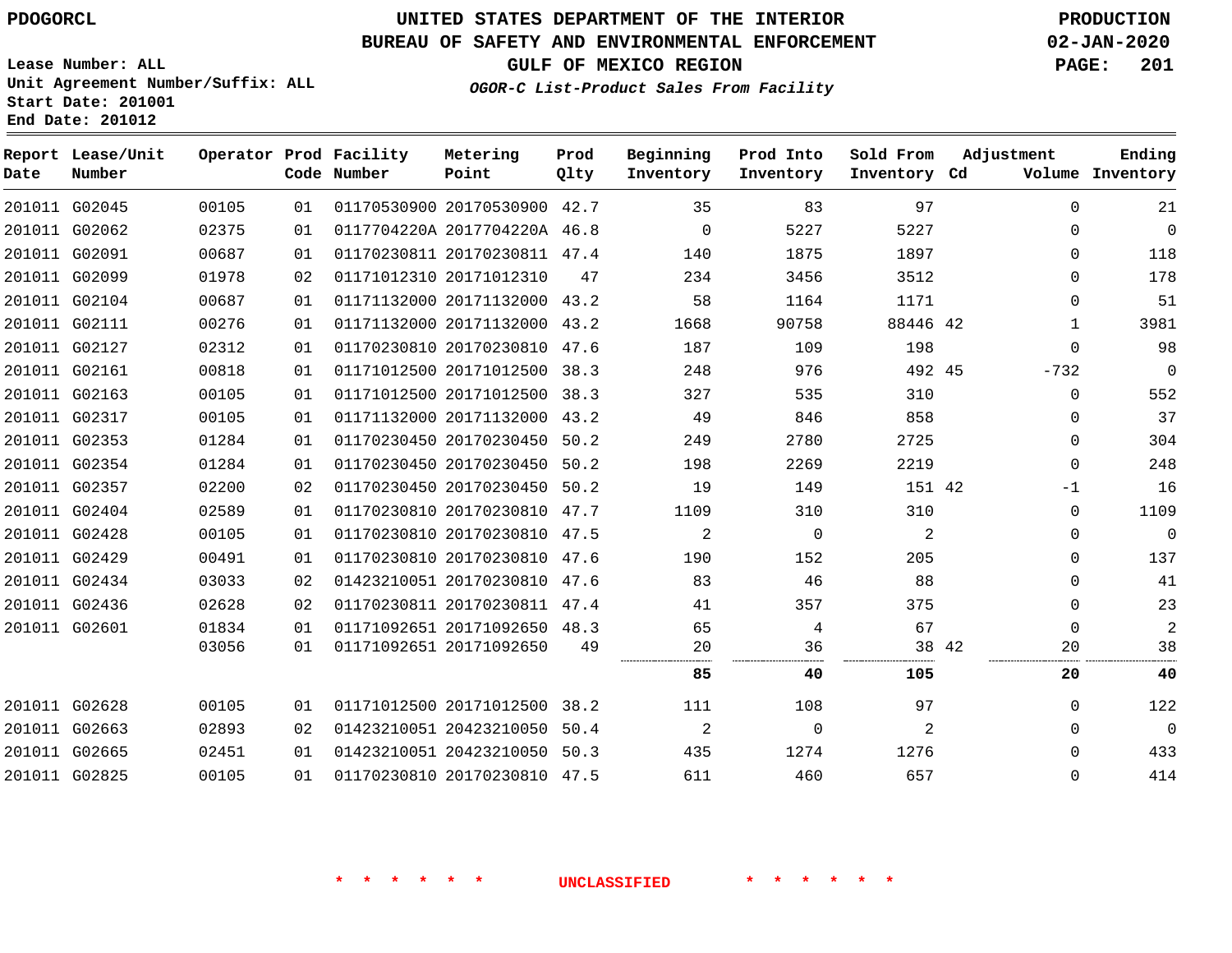#### **BUREAU OF SAFETY AND ENVIRONMENTAL ENFORCEMENT 02-JAN-2020**

**Lease Number: ALL Unit Agreement Number/Suffix: ALL Start Date: 201001 End Date: 201012**

**GULF OF MEXICO REGION PAGE: 202**

**OGOR-C List-Product Sales From Facility**

| Date | Report Lease/Unit<br>Number |       |          | Operator Prod Facility<br>Code Number | Metering<br>Point                                  | Prod<br>Qlty     | Beginning<br>Inventory | Prod Into<br>Inventory | Sold From<br>Inventory Cd | Adjustment      | Ending<br>Volume Inventory |
|------|-----------------------------|-------|----------|---------------------------------------|----------------------------------------------------|------------------|------------------------|------------------------|---------------------------|-----------------|----------------------------|
|      | 201011 G02826               | 00105 | 01<br>01 |                                       | 01170231110 20170231110<br>01170230810 20170230810 | $\Omega$<br>47.5 | 41<br>190              | 167<br>157             | $\Omega$<br>206           | $\Omega$<br>0   | 208<br>141                 |
|      |                             |       |          |                                       |                                                    |                  | 231                    | 324                    | 206                       | 0               | 349                        |
|      | 201011 G02870               | 03035 | 01       |                                       | 01170230810 20170230810 47.6                       |                  | 38                     | 26                     |                           | 40 42<br>$-1$   | 23                         |
|      | 201011 G02885               | 02312 | 01       |                                       | 01171132000 20171132000 43.2                       |                  | 7                      | 111                    | 113                       | 0               | 5                          |
|      | 201011 G02886               | 02312 | 02       |                                       | 01171132000 20171132000 43.2                       |                  | 4                      | 51                     | 53                        | 0               | $\overline{a}$             |
|      | 201011 G02895               | 02579 | 02       |                                       | 01171092651 20171092650                            | $\Omega$         | $\Omega$               | $\Omega$               | $\Omega$                  | 0               | $\mathsf{O}\xspace$        |
|      | 201011 G02898               | 01834 | 01       |                                       | 01171012300 20171012300 38.3                       |                  | 549                    | 1215                   | 1007 42                   | $-1$            | 756                        |
|      | 201011 G02899               | 01834 | 01       |                                       | 01171012300 20171012300 38.3                       |                  | $\Omega$               | 786                    | 297                       | $\Omega$        | 489                        |
|      | 201011 G02917               | 01834 | 01       |                                       | 01171092930 20171092930                            | 37.1             | 136                    | 3152                   | 3207 42                   | $-1$            | 80                         |
|      | 201011 G03061               | 00105 | 01       |                                       | 01423210051 20423210050 50.3                       |                  | 191                    | 707                    | 658                       | 0               | 240                        |
|      | 201011 G03068               | 00105 | 01       |                                       | 01423210051 20423210050                            | 50.3             | 32                     | 73                     | 80                        | 0               | 25                         |
|      | 201011 G03145               | 03041 | 01       |                                       | 01171132800 21171132800 42.3                       |                  | 276                    | 0                      | 276                       | $\mathbf{0}$    | $\mathbf 0$                |
|      | 201011 G03152               | 00105 | 01       |                                       | 01177092600 20177092600                            | 46.1             | 186                    | 3475                   | 3551                      | $\mathbf{0}$    | 110                        |
|      | 201011 G03236               | 03041 | 01       |                                       | 01170230450 20170230450 50.2                       |                  | $\Omega$               | 228                    | 203                       | $\Omega$        | 25                         |
|      | 201011 G03244               | 02871 | 01       |                                       | 01170230810 20170230810                            | $\Omega$         | 2                      | $\mathbf 0$            | $\mathbf 0$               | 0               | $\sqrt{2}$                 |
|      | 201011 G03251               | 00105 | 01       |                                       | 01170231110 20170231110                            | $\Omega$         | $\Omega$               | 71                     | $\Omega$                  | 0               | 71                         |
|      | 201011 G03264               | 00003 | 01       |                                       | 01170230811 20170230811 47.4                       |                  | 8                      | 68                     | 72                        | 0               | 4                          |
|      |                             | 01284 | 02       |                                       | 01170530900 20170530900 42.8                       |                  | 4                      | 15                     | 16                        | 0               | 3                          |
|      |                             |       |          |                                       |                                                    |                  | 12                     | 83                     | 88                        | 0               | 7                          |
|      | 201011 G03265               | 01284 | 02       |                                       | 01170530900 20170530900 42.8                       |                  | 123                    | 447                    | 456                       | $\Omega$        | 114                        |
|      | 201011 G03331               | 02312 | 02       |                                       | 01171132800 21171132800                            | 42.3             | 5409                   | 3732                   | 4216                      | $\Omega$        | 4925                       |
|      | 201011 G03414               | 00818 | 01       |                                       | 01170753510 20170753510                            | 58.3             | 135                    | 136                    |                           | 93 45<br>$-178$ | $\mathbf 0$                |
|      | 201011 G03593               | 03035 | 01       |                                       | 01171012500 20171012500                            | 38.3             | $\mathbf 0$            | 2                      | 1                         | $\mathbf{0}$    | 1                          |
|      | 201011 G03738               | 00064 | 01       |                                       | 01170230450 20170230450                            | 50.2             | 14                     | 153                    | 151 42                    | $\mathbf{1}$    | 17                         |
|      | 201011 G03793               | 02894 | 01       |                                       | 01171012500 20171012500 38.3                       |                  | 28                     | 39                     | 27                        | $\Omega$        | 40                         |
|      | 201011 G03940               | 00105 | 01       |                                       | 01423210051 20423210050 50.4                       |                  | 9                      | 29                     | 28                        | $\Omega$        | 10                         |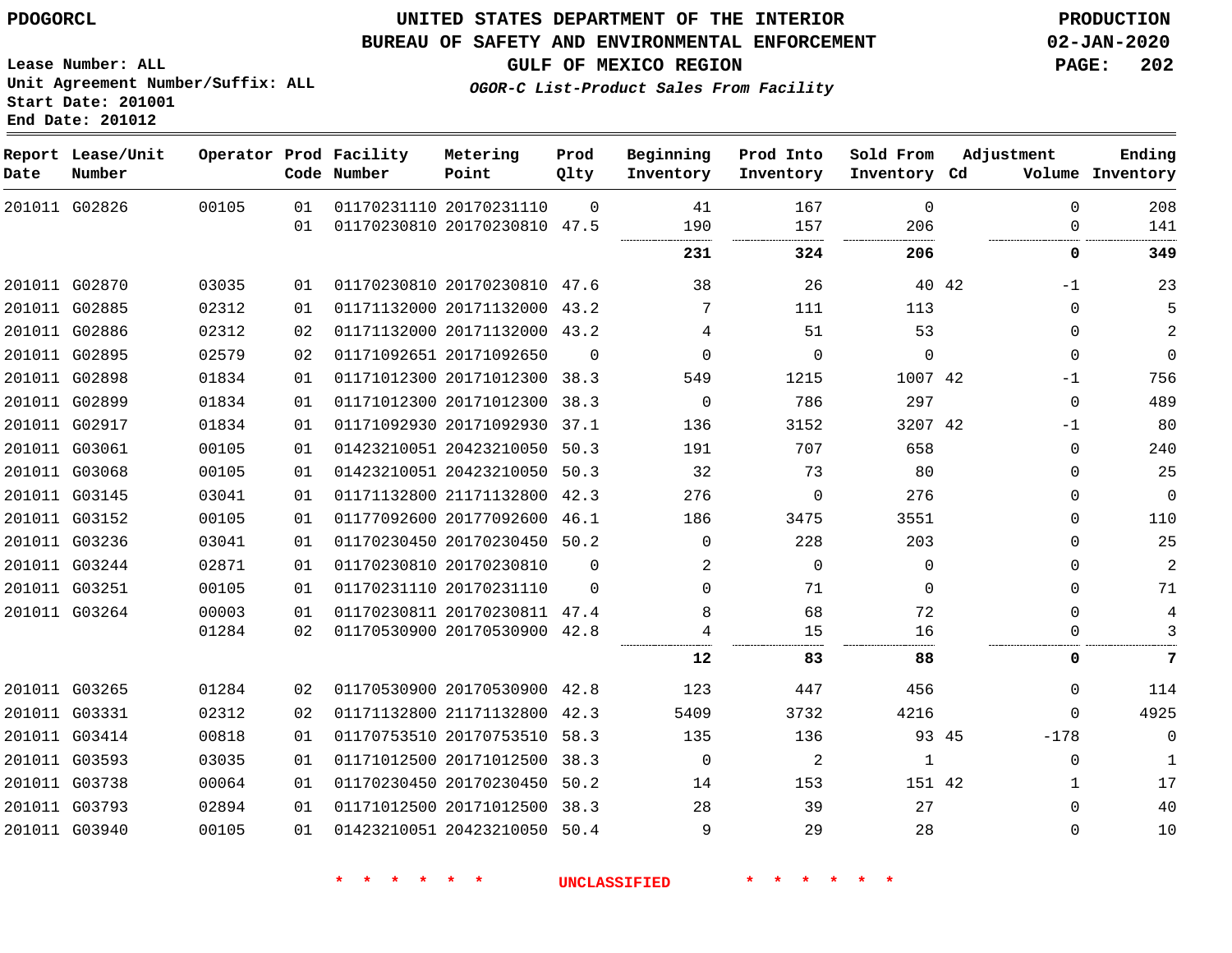**End Date: 201012**

# **UNITED STATES DEPARTMENT OF THE INTERIOR PDOGORCL PRODUCTION**

## **BUREAU OF SAFETY AND ENVIRONMENTAL ENFORCEMENT 02-JAN-2020**

**Lease Number: ALL Unit Agreement Number/Suffix: ALL Start Date: 201001**

**GULF OF MEXICO REGION PAGE: 203**

**OGOR-C List-Product Sales From Facility**

| Date | Report Lease/Unit<br>Number |       |    | Operator Prod Facility<br>Code Number | Metering<br>Point            | Prod<br>01ty | Beginning<br>Inventory | Prod Into<br>Inventory | Sold From<br>Inventory Cd | Adjustment   | Ending<br>Volume Inventory |
|------|-----------------------------|-------|----|---------------------------------------|------------------------------|--------------|------------------------|------------------------|---------------------------|--------------|----------------------------|
|      | 201011 G03958               | 00105 | 01 |                                       | 01170230510 20170230510 48.7 |              | 1507                   | 102                    | 1369                      | $\Omega$     | 240                        |
|      | 201011 G04003               | 00105 | 01 |                                       | 01171012500 20171012500 38.2 |              | 1329                   | 1688                   | 1241                      | $\Omega$     | 1776                       |
|      | 201011 G04065               | 02628 | 01 |                                       | 01423210051 20423210050 50.4 |              | 47                     | 141                    | 141                       | $\Omega$     | 47                         |
|      | 201011 G04081               | 03035 | 01 |                                       | 01170230450 20170230810 47.6 |              | 115                    | 101                    | 125                       | $\Omega$     | 91                         |
|      | 201011 G04085               | 00687 | 01 |                                       | 01170230811 20170230811 47.4 |              | 189                    | 1740                   | 1820                      | 0            | 109                        |
|      | 201011 G04087               | 02899 | 01 |                                       | 01177008150 01177008150      | $\Omega$     | 2429                   | 2534                   | $\mathbf 0$               | 0            | 4963                       |
|      | 201011 G04090               | 02312 | 02 |                                       | 01170230810 20170230810 47.6 |              | 420                    | 302                    | 450                       | $\Omega$     | 272                        |
|      | 201011 G04098               | 01963 | 02 |                                       | 01170230810 20170230810 47.6 |              | $\overline{0}$         | 1040                   | 105                       | 0            | 935                        |
|      | 201011 G04143               | 00105 | 01 |                                       | 01170230510 20170230510 48.7 |              | 430                    | 28                     | 390                       | $\Omega$     | 68                         |
|      | 201011 G04232               | 00105 | 01 |                                       | 01171012500 20171012500 38.2 |              | 32                     | 34                     | 30                        | $\Omega$     | 36                         |
|      |                             | 00730 | 01 |                                       | 01171012500 20171012500 38.3 |              | 802                    | 375                    | 473<br>.                  | $\Omega$     | 704                        |
|      |                             |       |    |                                       |                              |              | 834                    | 409                    | 503                       | 0            | 740                        |
|      | 201011 G04254               | 01834 | 01 |                                       | 01170573602 20170573602 32.9 |              | 344                    | $\Omega$               | 344                       | $\mathbf{0}$ | 0                          |
|      | 201011 G04397               | 00105 | 01 |                                       | 01170230810 20170230810      | $\Omega$     | $\Omega$               | 2                      | 0                         | $\Omega$     | 2                          |
|      | 201011 G04421               | 00105 | 01 |                                       | 01171131600 20171131600 42.7 |              | 576                    | 15326                  | 15268 42                  | $-1$         | 633                        |
|      | 201011 G04453               | 02589 | 01 |                                       | 01171012300 20171012300 35.2 |              | 622                    | 1448                   | 1169                      | $\Omega$     | 901                        |
|      | 201011 G04537               | 02589 | 01 |                                       | 01420470030 20420470030 50.1 |              | 1197                   | 64                     | 99                        | 0            | 1162                       |
|      | 201011 G04547               | 02628 | 01 |                                       | 01423210051 20423210050 50.4 |              | 8                      | 50                     | 39                        | 0            | 19                         |
|      | 201011 G04565               | 01284 | 01 |                                       | 01420390101 01420390101      | $\Omega$     | 692                    | 775                    | $\Omega$                  | $\Omega$     | 1467                       |
|      | 201011 G04773               | 01482 | 01 |                                       | 01170230811 20170230811 47.4 |              | 2                      | 24                     | 25                        | 0            | $\mathbf 1$                |
|      | 201011 G04800               | 03026 | 01 |                                       | 01171132800 21171132800 42.3 |              | 6726                   | 3903                   | 4902                      | 0            | 5727                       |
|      | 201011 G04818               | 02894 | 01 |                                       | 01170230500 20170230500 42.9 |              | $\mathbf{1}$           | 72                     | 65 42                     | $\mathbf{1}$ | 9                          |
|      | 201011 G04996               | 02628 | 01 |                                       | 01420570060 20420570060      | $\Omega$     | $\Omega$               | $\Omega$               | $\Omega$                  | $\Omega$     | $\Omega$                   |
|      | 201011 G05006               | 01284 | 02 |                                       | 01170230510 20170230510 48.8 |              | 91                     | 7                      | 82                        | $\mathbf 0$  | 16                         |
|      | 201011 G05283               | 01376 | 01 |                                       | 01170231300 01170231300 39.5 |              | $\mathbf 0$            | 16970                  | 16970                     | 0            | $\mathbf 0$                |
|      | 201011 G05286               | 03033 | 02 |                                       | 01170230810 20170230810 47.6 |              | 3480                   | 305                    | 3511                      | $\mathbf 0$  | 274                        |
|      | 201011 G05292               | 00003 | 01 |                                       | 01170230811 20170230811 47.4 |              | 40                     | 270                    | 293                       | $\mathbf 0$  | 17                         |
|      | 201011 G05299               | 00818 | 01 |                                       | 01170230500 20170230500 42.9 |              | 2                      | $\mathbf 0$            | 2                         | $\mathbf 0$  | $\mathbf 0$                |
|      |                             |       |    |                                       |                              |              |                        |                        |                           |              |                            |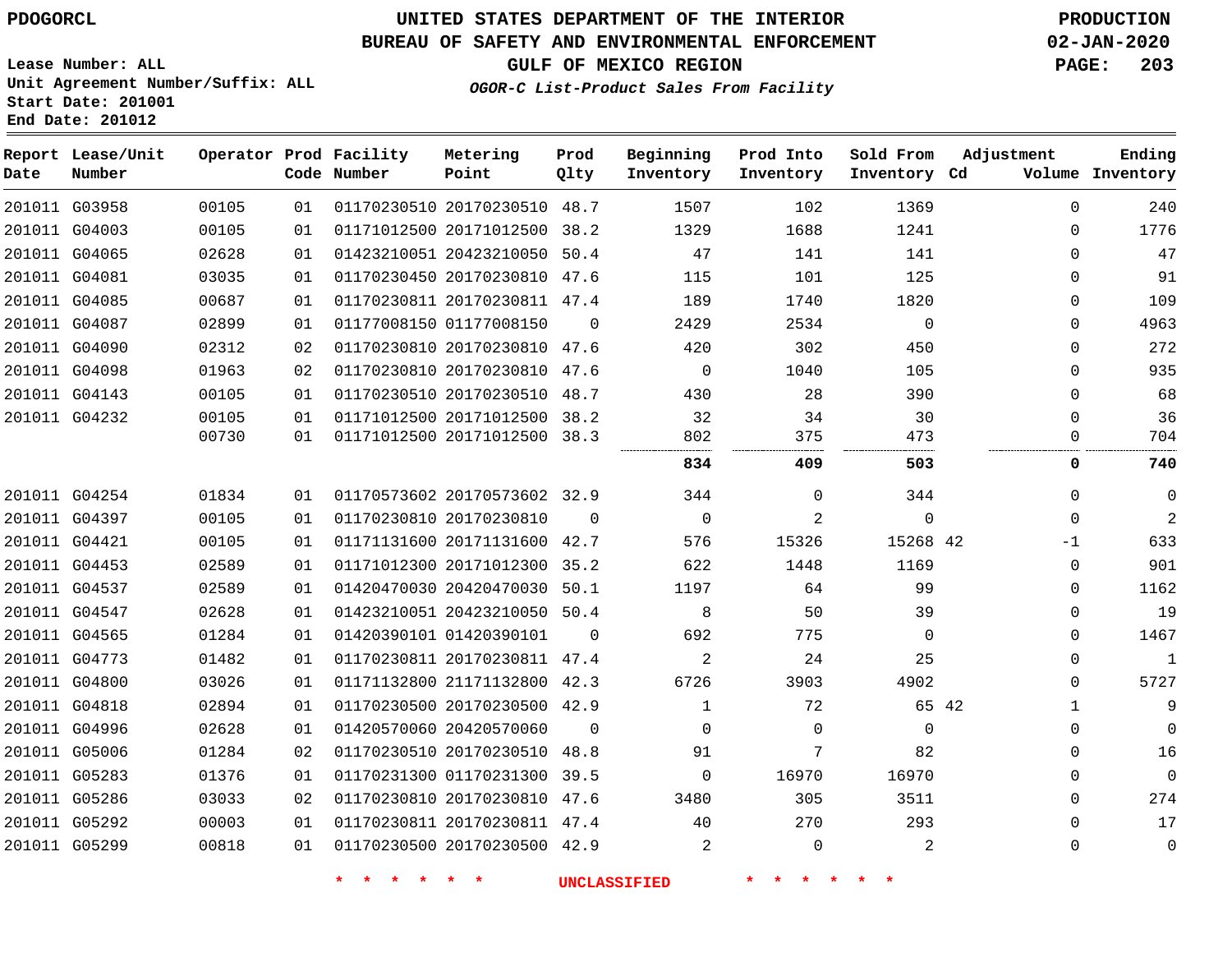**Report Lease/Unit**

**Number**

## **UNITED STATES DEPARTMENT OF THE INTERIOR PDOGORCL PRODUCTION**

### **BUREAU OF SAFETY AND ENVIRONMENTAL ENFORCEMENT 02-JAN-2020**

**Lease Number: ALL Unit Agreement Number/Suffix: ALL Start Date: 201001 End Date: 201012**

**OGOR-C List-Product Sales From Facility**

**GULF OF MEXICO REGION PAGE: 204**

**Inventory Cd Volume**

**Adjustment**

**Ending**

|       | Operator Prod Facility<br>Code Number | Metering<br>Point | Prod<br>Oltv | Beginning<br>Inventory | Prod Into<br>Inventory | Sold From<br>Inventory Cd | - A |
|-------|---------------------------------------|-------------------|--------------|------------------------|------------------------|---------------------------|-----|
| 01819 | 01 01170530900 20170530900 42.8       |                   |              | 42                     | 72                     | 96                        |     |

| 201011 G05346 | 01819 | 01 |  | 42.8                                                                                                                                                                                                                                                                                                  | 42                                                                                                                                                                                                                                                                                                                                                                                                                                                                                                                                                     | 72       | 96       | $\Omega$                                                        | 18             |
|---------------|-------|----|--|-------------------------------------------------------------------------------------------------------------------------------------------------------------------------------------------------------------------------------------------------------------------------------------------------------|--------------------------------------------------------------------------------------------------------------------------------------------------------------------------------------------------------------------------------------------------------------------------------------------------------------------------------------------------------------------------------------------------------------------------------------------------------------------------------------------------------------------------------------------------------|----------|----------|-----------------------------------------------------------------|----------------|
| 201011 G05391 | 01819 | 01 |  |                                                                                                                                                                                                                                                                                                       | 95                                                                                                                                                                                                                                                                                                                                                                                                                                                                                                                                                     | $\Omega$ | 95       | $\Omega$                                                        | $\mathbf 0$    |
| 201011 G05392 | 02672 | 02 |  |                                                                                                                                                                                                                                                                                                       | 1                                                                                                                                                                                                                                                                                                                                                                                                                                                                                                                                                      | 4        | 4        | 0                                                               | 1              |
| 201011 G05393 | 02672 | 02 |  |                                                                                                                                                                                                                                                                                                       | 53                                                                                                                                                                                                                                                                                                                                                                                                                                                                                                                                                     | 22       | 51       | $\Omega$                                                        | 24             |
| 201011 G05431 | 00560 | 01 |  |                                                                                                                                                                                                                                                                                                       | 418                                                                                                                                                                                                                                                                                                                                                                                                                                                                                                                                                    | 13843    |          | 1                                                               | 136            |
| 201011 G05494 | 02871 | 02 |  |                                                                                                                                                                                                                                                                                                       | 498                                                                                                                                                                                                                                                                                                                                                                                                                                                                                                                                                    | 367      | 399      | $\Omega$                                                        | 466            |
| 201011 G05504 | 00105 | 01 |  |                                                                                                                                                                                                                                                                                                       | 2816                                                                                                                                                                                                                                                                                                                                                                                                                                                                                                                                                   | 2102     | 2268     | 0                                                               | 2650           |
|               |       | 01 |  |                                                                                                                                                                                                                                                                                                       | 491                                                                                                                                                                                                                                                                                                                                                                                                                                                                                                                                                    | 1012     | 873      | 0                                                               | 630            |
|               | 00730 | 01 |  |                                                                                                                                                                                                                                                                                                       | 1358                                                                                                                                                                                                                                                                                                                                                                                                                                                                                                                                                   | 886      | 1035     |                                                                 | 1209           |
|               |       |    |  |                                                                                                                                                                                                                                                                                                       | 4665                                                                                                                                                                                                                                                                                                                                                                                                                                                                                                                                                   | 4000     | 4176     | 0                                                               | 4489           |
| 201011 G05505 | 00078 | 01 |  |                                                                                                                                                                                                                                                                                                       | 881                                                                                                                                                                                                                                                                                                                                                                                                                                                                                                                                                    | 693      | 789      | $\Omega$                                                        | 785            |
| 201011 G05549 | 01834 | 01 |  | 48.3                                                                                                                                                                                                                                                                                                  | 261                                                                                                                                                                                                                                                                                                                                                                                                                                                                                                                                                    | 842      |          | 1                                                               | 429            |
| 201011 G05602 | 01834 | 01 |  |                                                                                                                                                                                                                                                                                                       | 290                                                                                                                                                                                                                                                                                                                                                                                                                                                                                                                                                    | 477      | 308      | $\Omega$                                                        | 459            |
| 201011 G05610 | 02312 | 01 |  | 38.3                                                                                                                                                                                                                                                                                                  | 31                                                                                                                                                                                                                                                                                                                                                                                                                                                                                                                                                     | 32       | 30       | 0                                                               | 33             |
| 201011 G05612 | 00105 | 01 |  |                                                                                                                                                                                                                                                                                                       | 1075                                                                                                                                                                                                                                                                                                                                                                                                                                                                                                                                                   | 1354     | 976      | $\Omega$                                                        | 1453           |
| 201011 G06027 | 00105 | 01 |  |                                                                                                                                                                                                                                                                                                       | 24                                                                                                                                                                                                                                                                                                                                                                                                                                                                                                                                                     | 94       | 86       | $\Omega$                                                        | 32             |
| 201011 G06069 | 00818 | 02 |  |                                                                                                                                                                                                                                                                                                       | 22                                                                                                                                                                                                                                                                                                                                                                                                                                                                                                                                                     | 61       |          | $-21$                                                           | $\overline{0}$ |
| 201011 G06104 | 00105 | 01 |  | $\Omega$                                                                                                                                                                                                                                                                                              | 24                                                                                                                                                                                                                                                                                                                                                                                                                                                                                                                                                     | $\Omega$ | $\Omega$ | $\Omega$                                                        | 24             |
| 201011 G06105 | 02409 | 01 |  | $\Omega$                                                                                                                                                                                                                                                                                              | 80                                                                                                                                                                                                                                                                                                                                                                                                                                                                                                                                                     | $\Omega$ | 0        | $\Omega$                                                        | 80             |
| 201011 G06156 | 00818 | 02 |  | $\Omega$                                                                                                                                                                                                                                                                                              | 592                                                                                                                                                                                                                                                                                                                                                                                                                                                                                                                                                    | 0        |          | $-592$                                                          | $\overline{0}$ |
| 201011 G06165 | 01284 | 01 |  | 50.2                                                                                                                                                                                                                                                                                                  | 16                                                                                                                                                                                                                                                                                                                                                                                                                                                                                                                                                     | 171      | 168      | $\Omega$                                                        | 19             |
| 201011 G06166 | 00105 | 01 |  | 50.1                                                                                                                                                                                                                                                                                                  | 4                                                                                                                                                                                                                                                                                                                                                                                                                                                                                                                                                      | 61       | 58       | $\Omega$                                                        | 7              |
| 201011 G06167 | 00105 | 01 |  | 50.2                                                                                                                                                                                                                                                                                                  | 24                                                                                                                                                                                                                                                                                                                                                                                                                                                                                                                                                     | 52       | 51       | $\Omega$                                                        | 25             |
| 201011 G06168 | 03008 | 02 |  |                                                                                                                                                                                                                                                                                                       | 12                                                                                                                                                                                                                                                                                                                                                                                                                                                                                                                                                     | 377      | 367      | 0                                                               | 22             |
| 201011 G06180 | 00730 | 01 |  | 50.2                                                                                                                                                                                                                                                                                                  | 3                                                                                                                                                                                                                                                                                                                                                                                                                                                                                                                                                      | 45       | 43       | $\Omega$                                                        | 5              |
| 201011 G06668 | 00276 | 01 |  |                                                                                                                                                                                                                                                                                                       | 21                                                                                                                                                                                                                                                                                                                                                                                                                                                                                                                                                     | 630      |          | 1                                                               | 28             |
| 201011 G06767 | 01834 | 01 |  |                                                                                                                                                                                                                                                                                                       | 25                                                                                                                                                                                                                                                                                                                                                                                                                                                                                                                                                     | 48       |          | -1                                                              | 42             |
| 201011 G07215 | 03041 | 01 |  |                                                                                                                                                                                                                                                                                                       | 136                                                                                                                                                                                                                                                                                                                                                                                                                                                                                                                                                    | 298      |          | -1                                                              | 150            |
|               |       |    |  | 01171132800 21171132800<br>01171092651 20171092650<br>01171012500 20171012500<br>01171012500 20171012500<br>01420390110 20420390110<br>01420390110 20420390110<br>01422450350 20422450350<br>01170230450 20170230450<br>01170230450 20170230450<br>01170230450 20170230450<br>01171132000 20171132000 | 01170530900 20170530900<br>01170530900 20170530900<br>42.8<br>01171132000 20171132000 51.7<br>01170230811 20170230811 47.4<br>01177062608 2017706260A 36.5<br>42.3<br>01171132800 21171132800 42.3<br>01171012300 20171012300 38.3<br>01171132800 21171132800 42.3<br>01171132800 21171132800 42.3<br>01171012500 20171012500 38.3<br>38.2<br>01423210051 20423210050<br>50.3<br>01423210051 20423210050<br>50.4<br>01170230450 20170230450<br>50.2<br>01170230450 20170230450<br>43.2<br>01171012500 20171012500 38.3<br>01420390120 01420390120 51.3 |          |          | 14126 42<br>675 42<br>62 45<br>045<br>624 42<br>32 42<br>283 42 |                |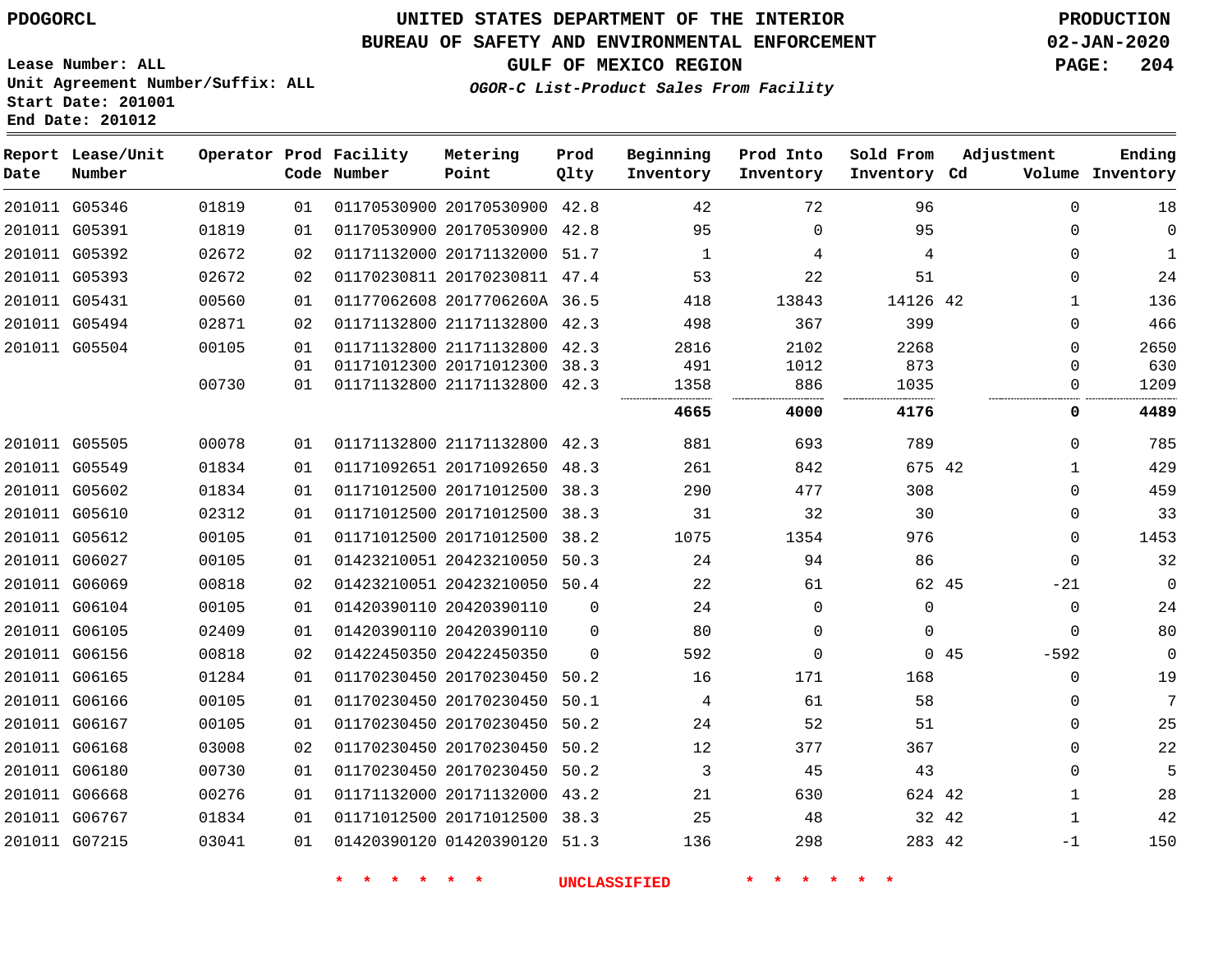# **UNITED STATES DEPARTMENT OF THE INTERIOR PDOGORCL PRODUCTION**

#### **BUREAU OF SAFETY AND ENVIRONMENTAL ENFORCEMENT 02-JAN-2020**

**Lease Number: ALL Unit Agreement Number/Suffix: ALL Start Date: 201001 End Date: 201012**

**OGOR-C List-Product Sales From Facility**

**GULF OF MEXICO REGION PAGE: 205**

**Ending**

| Date | Report Lease/Unit<br>Number |       |    | Operator Prod Facility<br>Code Number | Metering<br>Point            | Prod<br>Qlty | Beginning<br>Inventory | Prod Into<br>Inventory         | Sold From<br>Inventory Cd |       | Adjustment   | Ending<br>Volume Inventory |
|------|-----------------------------|-------|----|---------------------------------------|------------------------------|--------------|------------------------|--------------------------------|---------------------------|-------|--------------|----------------------------|
|      | 201011 G07619               | 02222 | 01 |                                       | 01170530900 20170530900 42.8 |              | 19                     | 3                              |                           | 31 42 | 10           | $\mathbf{1}$               |
|      | 201011 G07703               | 03041 | 01 |                                       | 01171132800 21171132800 42.3 |              | 3642                   | 3039                           | 3082 42                   |       | $-48$        | 3551                       |
|      | 201011 G07736               | 02312 | 02 |                                       | 01171132800 21171132800 42.3 |              | 455                    | 129                            | 269                       |       | 0            | 315                        |
|      | 201011 G07760               | 01284 | 01 |                                       | 01177122950 20177122950 30.5 |              | 85                     | 17024                          | 17049                     |       | 0            | 60                         |
|      | 201011 G07802               | 01284 | 02 |                                       | 01177258041 01177258041 28.8 |              | 3                      | 4                              | 6                         |       | $\Omega$     | $\mathbf{1}$               |
|      | 201011 G07917               | 01834 | 01 |                                       | 01170573602 20170573602 32.9 |              | 24188                  | 53667                          | 45609                     |       | 0            | 32246                      |
|      | 201011 G08120               | 02312 | 02 |                                       | 01423210051 20423210050 50.4 |              | 11                     | 14                             | 20                        |       | 0            | 5                          |
|      | 201011 G08640               | 02589 | 01 |                                       | 01170530900 20170530900 43.9 |              | $\Omega$               | 21                             | 21                        |       | $\Omega$     | $\Omega$                   |
|      | 201011 G08641               | 02589 | 01 |                                       | 01170530900 20170530900 43.9 |              | $\Omega$               | 51                             | 51                        |       | $\Omega$     | $\Omega$                   |
|      | 201011 G09010               | 03041 | 01 |                                       | 01420390120 01420390120 51.3 |              | 36                     | 77                             |                           | 75 42 | $-1$         | 37                         |
|      | 201011 G09500               | 02899 | 01 |                                       | 01177058270 01177058270      | $\Omega$     | 27                     | 28                             | $\Omega$                  |       | $\mathbf{0}$ | 55                         |
|      | 201011 G09564               | 01482 | 01 |                                       | 01171132800 21171132800      | $\Omega$     | 4                      | $\mathbf 0$                    | $\Omega$                  |       | $\Omega$     | $\overline{4}$             |
|      | 201011 G09574               | 01819 | 01 |                                       | 01171012300 20171012300 38.3 |              | 185                    | 429                            | 347                       |       | $\mathbf 0$  | 267                        |
|      | 201011 G09631               | 01284 | 01 |                                       | 01177122950 20177122950 30.5 |              | 15                     | 3866                           | 3869                      |       | $\Omega$     | 12                         |
|      | 201011 G10226               | 01819 | 01 |                                       | 01423210051 20423210050 50.4 |              | 14                     | 102                            | 81                        |       | $\Omega$     | 35                         |
|      | 201011 G10487               | 00981 | 01 |                                       | 01170753850 20170753850 34.9 |              | 1830                   | 194                            | 355                       |       | $\mathbf 0$  | 1669                       |
|      | 201011 G10636               | 03035 | 01 |                                       | 01170230811 20170230811 47.4 |              | $\mathbf 0$            | 3062                           | 3114 47                   |       | 244          | 192                        |
|      | 201011 G10665               | 02899 | 01 |                                       | 01177058270 01177058270      | $\Omega$     | 2797                   | 2546                           | $\mathsf{O}$              |       | 0            | 5343                       |
|      | 201011 G10794               | 02466 | 01 |                                       | 01177122950 20177122950 30.7 |              | 49                     | 12140                          | 12147                     |       | 0            | 42                         |
|      | 201011 G10910               | 00162 | 01 |                                       | 01177245110 2017724511G 46.3 |              | $\Omega$               | 7469                           | 7469                      |       | $\mathbf 0$  | $\mathbf 0$                |
|      | 201011 G11243               | 02589 | 01 |                                       | 01420470030 20420470030 50.1 |              | 440                    | 72                             | 37                        |       | $\Omega$     | 475                        |
|      | 201011 G11870               | 00276 | 01 |                                       | 01171132000 20171132000 43.2 |              | 3488                   | 68384                          | 68873 42                  |       | $\mathbf{1}$ | 3000                       |
|      | 201011 G11952               | 00105 | 01 |                                       | 01171012300 20171012300 38.3 |              | 162                    | 224                            | 247                       |       | $\Omega$     | 139                        |
|      | 201011 G11983               | 01284 | 01 |                                       | 01177112605 2017711260Y 33.1 |              | 13                     | 54                             | 60                        |       | $\Omega$     | 7                          |
|      | 201011 G11984               | 03008 | 02 |                                       | 01171092651 20171092650 48.3 |              | 18                     | 62                             | 49                        |       | $\mathbf{0}$ | 31                         |
|      | 201011 G12019               | 01482 | 01 |                                       | 01171012500 20171012500 38.3 |              | 105                    | 104                            |                           | 98 45 | $-111$       | $\mathbf 0$                |
|      | 201011 G12020               | 01482 | 01 |                                       | 01171012500 20171012500 38.3 |              | 901                    | 1245                           | 838 45                    |       | $-1308$      | $\Omega$                   |
|      | 201011 G12024               | 02312 | 02 |                                       | 01171012500 20171012500 38.3 |              | 33                     | 58                             | 32                        |       | 0            | 59                         |
|      |                             |       |    | $\star$ $\star$<br>$\star$<br>一大      | $\star$ $\star$              |              | <b>UNCLASSIFIED</b>    | $\star$<br>$\star$<br>一大<br>一大 | $\star$ .<br>$\star$      |       |              |                            |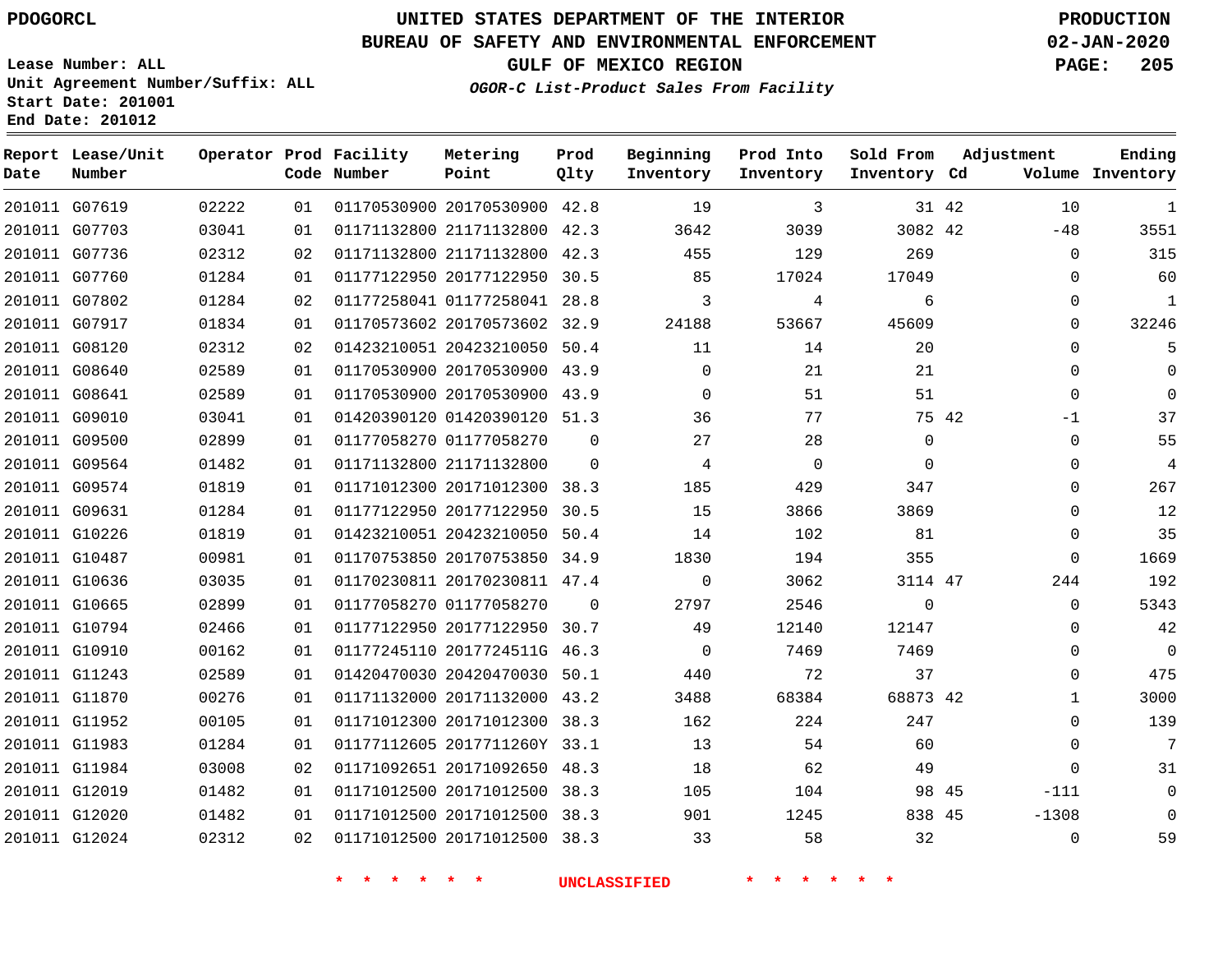**Prod**

#### **BUREAU OF SAFETY AND ENVIRONMENTAL ENFORCEMENT 02-JAN-2020**

**Lease Number: ALL Unit Agreement Number/Suffix: ALL Start Date: 201001 End Date: 201012**

**OGOR-C List-Product Sales From Facility**

**Beginning**

**GULF OF MEXICO REGION PAGE: 206**

**Adjustment**

**Ending**

| Date | Report Lease/Unit<br>Number |       |    | Operator Prod Facility<br>Code Number | Metering<br>Point            | Prod<br>Qlty | Beginning<br>Inventory | Prod Into<br>Inventory | Sold From<br>Inventory Cd | Adjustment    | Ending<br>Volume Inventory |
|------|-----------------------------|-------|----|---------------------------------------|------------------------------|--------------|------------------------|------------------------|---------------------------|---------------|----------------------------|
|      | 201011 G12355               | 02589 | 01 |                                       | 01171012300 20171012300 35.7 |              | 10019                  | 18549                  | 17021                     | $\Omega$      | 11547                      |
|      | 201011 G12497               | 02589 | 01 |                                       | 01420390101 01420390101      | $\mathbf 0$  | 113                    | $\mathbf 0$            | $\mathbf 0$               | $\mathbf 0$   | 113                        |
|      | 201011 G12564               | 02603 | 01 |                                       | 01170230510 20170230510 48.8 |              | 79                     | 5                      | 72                        | $\mathbf 0$   | 12                         |
|      | 201011 G12761               | 00162 | 01 |                                       | 01170230810 20170230810 47.6 |              | $\Omega$               | 672                    | 672                       | $\Omega$      | $\Omega$                   |
|      | 201011 G12802               | 02200 | 01 |                                       | 01170230811 20170230811 47.7 |              | 212                    | 1937                   | 2027 42                   | $-1$          | 121                        |
|      | 201011 G12803               | 02409 | 01 |                                       | 01171132000 20171132000 43.2 |              | 1                      | 5                      | 6                         | $\mathbf 0$   | $\Omega$                   |
|      | 201011 G12906               | 01819 | 01 |                                       | 01171012300 20171012300 38.3 |              | 413                    | 124                    | 460                       | $\mathbf 0$   | 77                         |
|      | 201011 G13560               | 03033 | 02 |                                       | 01170230810 20170230810 47.6 |              | $\,8\,$                | $\mathbf 0$            | 8                         | $\mathbf 0$   | $\mathbf 0$                |
|      | 201011 G13576               | 03147 | 02 |                                       | 01170230810 20170230810 47.6 |              | 27                     | 44                     | 42                        | $\Omega$      | 29                         |
|      | 201011 G13825               | 00818 | 01 |                                       | 01170230450 20170230450 50.3 |              | $\mathbf 0$            | 38                     |                           | 34 45<br>$-4$ | $\Omega$                   |
|      | 201011 G13850               | 03033 | 01 |                                       | 01170230811 20170230811 47.4 |              | $\mathbf{1}$           | 18                     | 18                        | 0             | 1                          |
|      | 201011 G13937               | 02628 | 02 |                                       | 01171092651 20171092650 48.3 |              | $\Omega$               | 11                     | 6                         | $\mathbf 0$   | $5\overline{5}$            |
|      | 201011 G13938               | 01284 | 01 |                                       | 01171012500 20171012500 38.3 |              | 1772                   | 2182                   | 1678                      | $\mathbf 0$   | 2276                       |
|      | 201011 G14193               | 02409 | 01 |                                       | 01170230810 20170230810 47.6 |              | 798                    | 565                    | 855                       | $\Omega$      | 508                        |
|      | 201011 G14342               | 02200 | 01 |                                       | 01170230811 20170230811 47.7 |              | 162                    | 1476                   | 1545                      | $\mathbf 0$   | 93                         |
|      | 201011 G14493               | 01834 | 01 |                                       | 01171092930 20171092930 37.1 |              | 38                     | 814                    | 832 42                    | $\mathbf 1$   | 21                         |
|      | 201011 G14864               | 02871 | 02 |                                       | 01170230450 20170230450 53.7 |              | 590                    | 6259                   | 6165                      | $\Omega$      | 684                        |
|      | 201011 G15050               | 00105 | 01 |                                       | 01170231110 20170231110 38.5 |              | 1044                   | 14578                  | $\Omega$                  | $\mathbf 0$   | 15622                      |
|      | 201011 G15078               | 00064 | 01 |                                       | 01170230810 20170230810 47.6 |              | 3180                   | 636                    | 771                       | $\Omega$      | 3045                       |
|      | 201011 G15189               | 00560 | 02 |                                       | 01171132800 21171132800 42.3 |              | 80                     | 42                     | 56                        | 0             | 66                         |
|      | 201011 G15239               | 03041 | 01 |                                       | 01171012500 20171012500 38.3 |              | 32                     | 25                     | 23                        | $\mathbf 0$   | 34                         |
|      | 201011 G15241               | 00105 | 01 |                                       | 01171092651 20171092650 48.3 |              | $\Omega$               | 21                     | 10                        | $\Omega$      | 11                         |
|      | 201011 G15242               | 03033 | 02 |                                       | 01171092651 20171092650 48.3 |              | 29                     | 339                    | 196                       | $\mathbf 0$   | 172                        |
|      | 201011 G15263               | 00105 | 01 |                                       | 01171132000 20171132000 43.2 |              | 366                    | 6661                   | 6735                      | $\mathbf 0$   | 292                        |
|      | 201011 G15277               | 00222 | 02 |                                       | 01171012400 20171012400      | 51.7         | 1618                   | 11122                  | 11074                     | $\mathbf 0$   | 1666                       |
|      | 201011 G15299               | 02200 | 02 |                                       | 01171092651 20171092650 48.3 |              | 405                    | 1367                   | 1079 42                   | 3             | 696                        |
|      | 201011 G15303               | 00105 | 01 |                                       | 01171092800 21171132800 42.3 |              | 150                    | 52                     | 93                        | $\mathbf 0$   | 109                        |
|      | 201011 G15312               | 00105 | 01 |                                       | 01171092651 20171092650 48.2 |              | 1412                   | 5841                   | 4279                      | $\mathbf 0$   | 2974                       |

**Metering**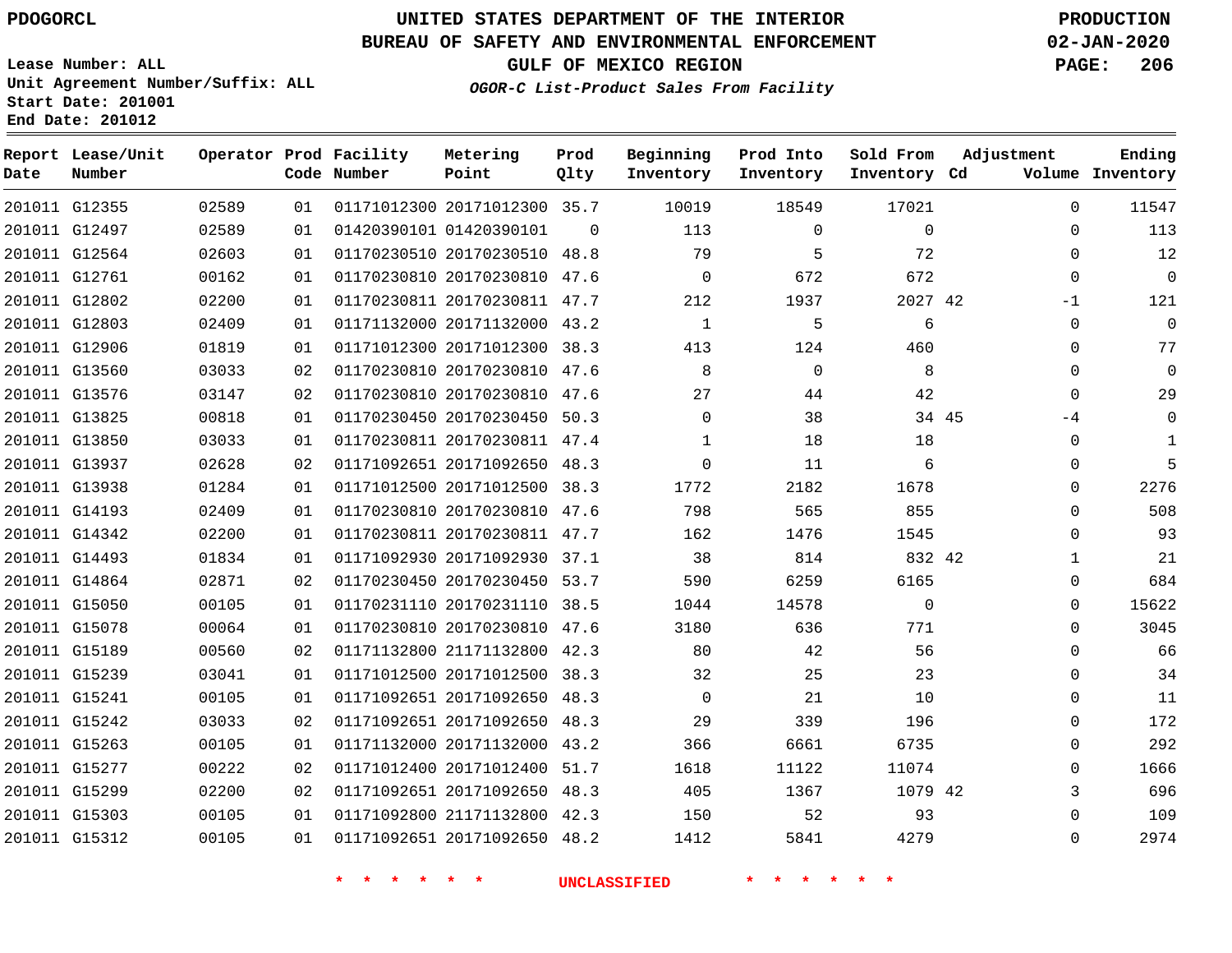G17913 G17921 G17966 G17973 G18040

## **UNITED STATES DEPARTMENT OF THE INTERIOR PDOGORCL PRODUCTION**

#### **BUREAU OF SAFETY AND ENVIRONMENTAL ENFORCEMENT 02-JAN-2020**

**Lease Number: ALL Unit Agreement Number/Suffix: ALL Start Date: 201001 End Date: 201012**

**OGOR-C List-Product Sales From Facility**

**GULF OF MEXICO REGION PAGE: 207**

> > $\Omega$  $\Omega$   $\Omega$  $\Omega$  $\Omega$  $\Omega$  $\Omega$

| Date | Report Lease/Unit<br>Number |       |    | Operator Prod Facility<br>Code Number | Metering<br>Point            | Prod<br>Qlty | Beginning<br>Inventory | Prod Into<br>Inventory | Sold From<br>Inventory Cd |            | Adjustment  | Ending<br>Volume Inventory |
|------|-----------------------------|-------|----|---------------------------------------|------------------------------|--------------|------------------------|------------------------|---------------------------|------------|-------------|----------------------------|
|      | 201011 G15323               | 01482 | 01 |                                       | 01171012500 20171012500 38.3 |              | 94                     | 99                     | 88                        |            | $\Omega$    | 105                        |
|      | 201011 G15740               | 00818 | 01 |                                       | 01170230450 20170230450 50.2 |              | 35                     | 351                    | 348 45                    |            | $-38$       | $\mathbf 0$                |
|      |                             | 02893 | 02 |                                       | 01170230450 20170230450 50.2 |              | 623                    | 7869                   | 7632                      |            | $\mathbf 0$ | 860                        |
|      |                             |       |    |                                       |                              |              | 658                    | 8220                   | 7980                      |            | $-38$       | 860                        |
|      | 201011 G15742               | 00730 | 01 |                                       | 01170230450 20170230450 50.2 |              | 30                     | 196                    | 205                       |            | $\Omega$    | 21                         |
|      | 201011 G15769               | 03041 | 01 |                                       | 01422450350 20422450350      | $\Omega$     | 73                     | $\Omega$               | $\Omega$                  |            | $\Omega$    | 73                         |
|      | 201011 G16104               | 00105 | 01 |                                       | 01170231110 20170231110      | $\Omega$     | 10                     | 77                     | $\Omega$                  |            | $\Omega$    | 87                         |
|      | 201011 G16121               | 00687 | 01 |                                       | 01170230811 20170230811 47.4 |              | $\Omega$               | 115                    | 108                       |            | $\Omega$    | 7                          |
|      | 201011 G16353               | 03033 | 01 |                                       | 01171132000 20171132000 43.2 |              | 43                     | 967                    | 967 42                    |            | $-1$        | 42                         |
|      | 201011 G16469               | 03026 | 01 |                                       | 01170753510 20170753510 58.3 |              | 22                     | $\Omega$               |                           | 8 4 2      | 1           | 15                         |
|      | 201011 G16500               | 02312 | 01 |                                       | 01170755200 20170755200      | $\Omega$     | 93                     | $\Omega$               | 0                         |            | $\Omega$    | 93                         |
|      | 201011 G16515               | 00162 | 01 |                                       | 01177245110 2017724511G 46.3 |              | $\Omega$               | 7192                   | 7192                      |            | $\Omega$    | 0                          |
|      | 201011 G16575               | 00730 | 01 |                                       | 01608103650 20608103650 29.4 |              | $\Omega$               | 111                    | 111 42                    |            | 1           | 1                          |
|      | 201011 G16890               | 00981 | 01 |                                       | 01170753850 20170753850      | $\Omega$     | 2439                   | 324                    |                           | $0\quad09$ | $-473$      | 2290                       |
|      | 201011 G17124               | 02871 | 02 |                                       | 01170230450 20170230450 50.2 |              | 6                      | 55                     | 55                        |            | $\Omega$    | 6                          |
|      | 201011 G17133               | 03033 | 01 |                                       | 01423210051 20423210050 50.4 |              | 10                     | 44                     | 39                        |            | 0           | 15                         |
|      | 201011 G17190               | 02312 | 02 |                                       | 01170230810 20170230810 47.6 |              | 78                     | 80                     | 86                        |            | $\Omega$    | 72                         |
|      | 201011 G17754               | 02025 | 01 |                                       | 01170230510 20170230510 48.8 |              | 2192                   | 174                    | 1954                      |            | $\Omega$    | 412                        |
|      | 201011 G17789               | 00818 | 01 |                                       | 01170230810 20170230810 47.6 |              | 50                     | 132                    | 63 45                     |            | $-119$      | 0                          |
|      | 201011 G17842               | 03026 | 01 |                                       | 01170230810 20170230810 47.6 |              | 20                     | $\Omega$               | 20                        |            | $\mathbf 0$ | $\mathbf 0$                |
|      | 201011 G17858               | 00105 | 01 |                                       | 01170530900 20170530900 42.8 |              | 62                     | 230                    | 233                       |            | $\mathbf 0$ | 59                         |
|      | 201011 G17898               | 01963 | 01 |                                       | 01171131600 20171131600 42.7 |              | 14                     | 289                    | 291                       |            | $\Omega$    | 12                         |
|      | 201011 G17912               | 02409 | 01 |                                       | 01171132800 20177052203      | 36           | $\Omega$               | 5126                   | 5126                      |            | $\Omega$    | $\mathbf 0$                |

 21171132800 42.3 20177062959 25.6 20171012300 38.3 20171012400 51.7 20171012500 38.3

**\* \* \* \* \* \* UNCLASSIFIED \* \* \* \* \* \***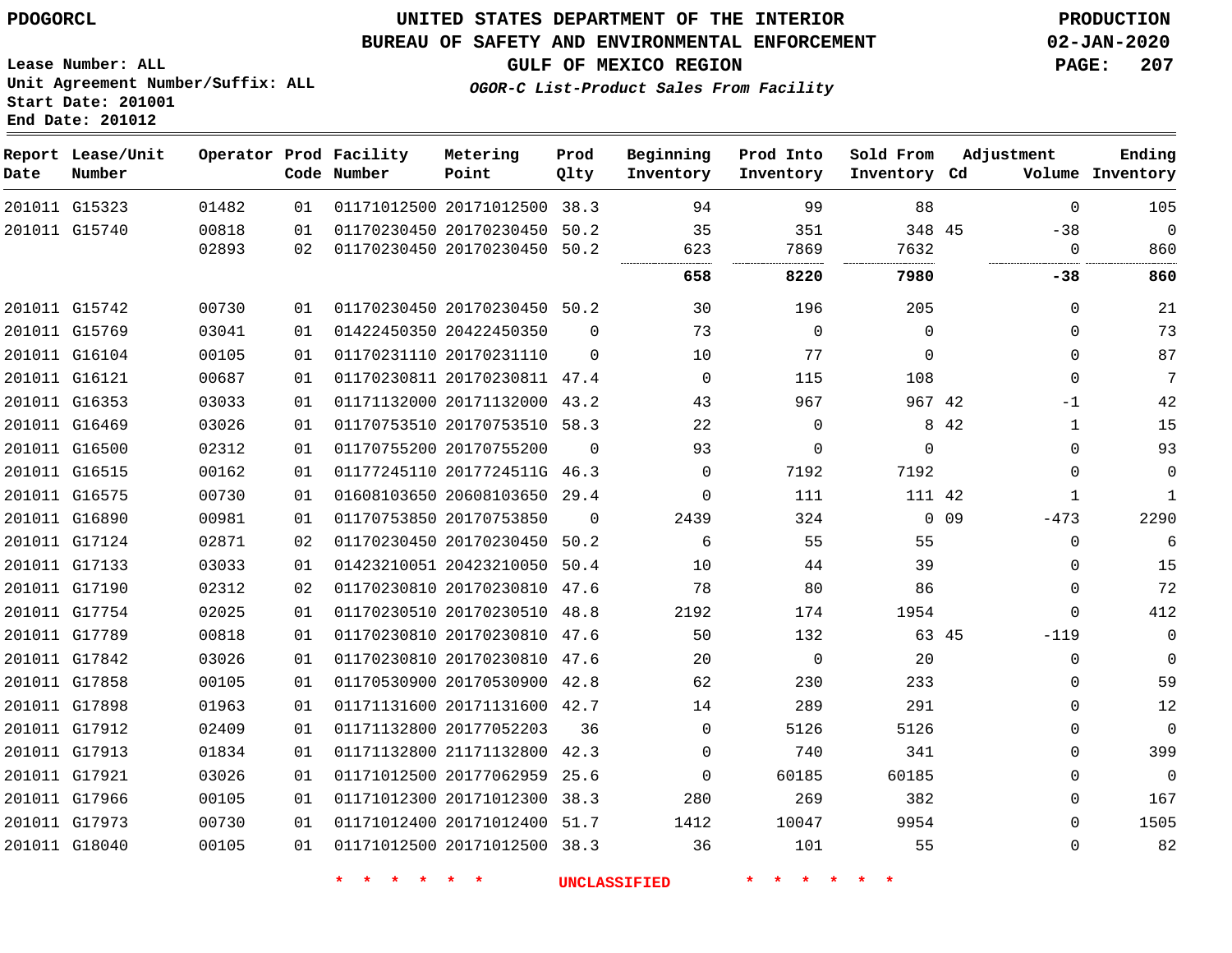**End Date: 201012**

G22219

# **UNITED STATES DEPARTMENT OF THE INTERIOR PDOGORCL PRODUCTION**

### **BUREAU OF SAFETY AND ENVIRONMENTAL ENFORCEMENT 02-JAN-2020**

**Lease Number: ALL Unit Agreement Number/Suffix: ALL Start Date: 201001**

**OGOR-C List-Product Sales From Facility**

**GULF OF MEXICO REGION PAGE: 208**

> $\Omega$

| Date | Report Lease/Unit<br>Number |       |    | Operator Prod Facility<br>Code Number | Metering<br>Point            | Prod<br>Qlty | Beginning<br>Inventory | Prod Into<br>Inventory | Sold From<br>Inventory Cd | Adjustment                | Ending<br>Volume Inventory |
|------|-----------------------------|-------|----|---------------------------------------|------------------------------|--------------|------------------------|------------------------|---------------------------|---------------------------|----------------------------|
|      | 201011 G18208               | 01834 | 01 |                                       | 01170573602 20170573602 32.9 |              | 445                    | 1000                   | 844                       | $\mathbf 0$               | 601                        |
|      | 201011 G18577               | 00981 | 01 |                                       | 01170753850 20170753850      | $\Omega$     | 2891                   | 339                    |                           | 0 <sub>09</sub><br>$-561$ | 2669                       |
|      | 201011 G18863               | 02312 | 02 |                                       | 01420470030 20420470030      | 50           | 25                     | 0                      | 22                        | $\mathbf 0$               | 3                          |
|      | 201011 G18920               | 02200 | 02 |                                       | 01423210051 20423210050      | 50.4         | 28                     | 49                     | 60                        | $\Omega$                  | 17                         |
|      | 201011 G18936               | 02871 | 01 |                                       | 01422450350 20422450350      | $\Omega$     | 2                      | 0                      | $\mathbf 0$               | $\Omega$                  | $\overline{2}$             |
|      | 201011 G19025               | 02806 | 01 |                                       | 01423210051 20423210050      | $\Omega$     | 22                     | $\Omega$               | $\Omega$                  | $\Omega$                  | 22                         |
|      | 201011 G19030               | 02806 | 01 |                                       | 01423210051 20423210050      | $\Omega$     | 47                     | 891                    |                           | 0 <sub>09</sub><br>$-657$ | 281                        |
|      | 201011 G19127               | 00818 | 01 |                                       | 01170230811 20170230811      | $\Omega$     | 59                     | 0                      |                           | $-28$<br>0 <sub>09</sub>  | 31                         |
|      | 201011 G19760               | 02894 | 01 |                                       | 01171132800 21171132800 42.3 |              | 16480                  | 1393                   | 8243                      | 0                         | 9630                       |
|      | 201011 G20605               | 02377 | 01 |                                       | 01423550141 20423550140      | 26.7         | 863                    | 17852                  | 17727                     | $\Omega$                  | 988                        |
|      | 201011 G20655               | 00222 | 01 |                                       | 01170230510 20170230510 48.8 |              | 282                    | 17                     | 259                       | $\Omega$                  | 40                         |
|      | 201011 G20660               | 00818 | 02 |                                       | 01170230450 20170230450      | 40           | 53                     | 540                    | 533 45                    | $-60$                     | $\overline{0}$             |
|      | 201011 G21065               | 02266 | 01 |                                       | 01171131600 20171131600      | 42.7         | 16                     | 643                    | 632                       | $\mathbf 0$               | 27                         |
|      | 201011 G21070               | 00560 | 02 |                                       | 01171132800 21171132800 42.3 |              | 319                    | 201                    | 240                       | $\Omega$                  | 280                        |
|      | 201011 G21096               | 00818 | 01 |                                       | 01170230811 20170230811 47.4 |              | 19                     | 209                    | 215 45                    | $-13$                     | 0                          |
|      | 201011 G21116               | 00818 | 02 |                                       | 01171132800 21171132800      | 39.9         | 1743                   | 1381                   | 1451 45                   | $-1673$                   | 0                          |
|      | 201011 G21120               | 02058 | 02 |                                       | 01171012500 20171012500      | 38.3         | 64                     | 73                     | 55                        | $\mathbf 0$               | 82                         |
|      | 201011 G21378               | 01819 | 01 |                                       | 01170230811 20170230811      | 47.4         | 164                    | 2145                   | 2174                      | $\mathbf 0$               | 135                        |
|      | 201011 G21530               | 00078 | 01 |                                       | 01170230400 20170230400 50.3 |              | 627                    | 2108                   | 1990                      | $\Omega$                  | 745                        |
|      | 201011 G21532               | 02807 | 01 |                                       | 01170230811 20170230811 47.4 |              | 151                    | 2414                   | 2414                      | $\Omega$                  | 151                        |
|      | 201011 G21534               | 02807 | 01 |                                       | 01170230811 20170230811 47.4 |              | 112                    | 1379                   | 1405 42                   | $\mathbf{1}$              | 87                         |
|      | 201011 G21580               | 03035 | 01 |                                       | 01170230811 20170230811 47.4 |              | $\Omega$               | 158                    | 148                       | $\Omega$                  | 10                         |
|      | 201011 G21652               | 01834 | 01 |                                       | 01171132800 21171132800      | $\Omega$     | $\Omega$               | 95                     | $\mathbf 0$               | $\Omega$                  | 95                         |
|      | 201011 G21655               | 01834 | 01 |                                       | 01171132800 21171132800 42.3 |              | 5                      | 0                      | 3                         | $\Omega$                  | 2                          |
|      | 201011 G21700               | 00105 | 01 |                                       | 01177258153 01177258153      | $\Omega$     | 562                    | 2078                   | $\Omega$                  | $\Omega$                  | 2640                       |
|      | 201011 G21825               | 00981 | 01 |                                       | 01170753850 20170753850 34.9 |              | 295                    | 124                    |                           | 0 <sub>09</sub><br>$-57$  | 362                        |
|      | 201011 G21826               | 00981 | 01 |                                       | 01170753850 20170753850      | 34.9         | 746                    | 30                     | 145                       | $\mathbf 0$               | 631                        |

**\* \* \* \* \* \* UNCLASSIFIED \* \* \* \* \* \***

20423210050 50.4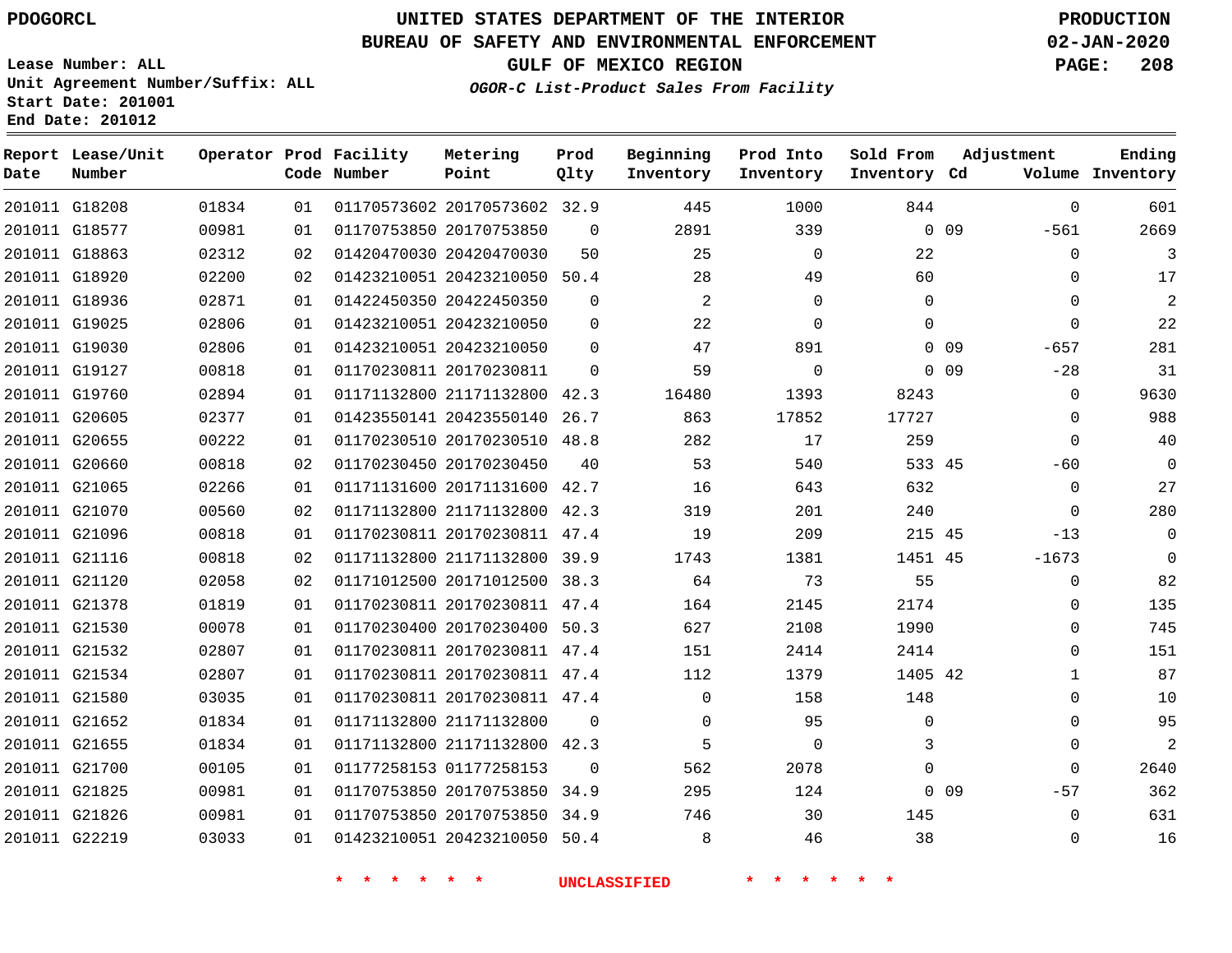**Report Lease/Unit**

G23180

# **UNITED STATES DEPARTMENT OF THE INTERIOR PDOGORCL PRODUCTION**

**Prod**

**Metering**

#### **BUREAU OF SAFETY AND ENVIRONMENTAL ENFORCEMENT 02-JAN-2020**

**Lease Number: ALL Unit Agreement Number/Suffix: ALL Start Date: 201001 End Date: 201012**

**Operator Prod Facility**

**OGOR-C List-Product Sales From Facility**

**Beginning**

**Prod Into**

**Sold From**

**GULF OF MEXICO REGION PAGE: 209**

**Adjustment**

**Ending**

 

 $\Omega$  $\Omega$  $\Omega$ 

| Date | Number        |       |    | Code Number | Point                        | Qlty     | Inventory      | Inventory | Inventory Cd |             |              | Volume Inventory |
|------|---------------|-------|----|-------------|------------------------------|----------|----------------|-----------|--------------|-------------|--------------|------------------|
|      | 201011 G22236 | 00818 | 01 |             | 01170230450 20170230450      | 51       | 6              | $\Omega$  | 6            |             | $\Omega$     | $\Omega$         |
|      | 201011 G22246 | 01284 | 02 |             | 01423210051 20170230500 42.3 |          | 38             | 309       | 310          |             | $\Omega$     | 37               |
|      | 201011 G22268 | 02777 | 01 |             | 01170230810 2042709015I 32.3 |          | $\Omega$       | 2617      | 2670 42      |             | 53           | $\mathbf 0$      |
|      | 201011 G22501 | 00078 | 01 |             | 01170230400 20170230400 50.3 |          | 286            | 953       | 903 42       |             | $\mathbf{1}$ | 337              |
|      | 201011 G22505 | 02025 | 01 |             | 01170230811 20170230811 47.4 |          | 283            | 2867      | 2970         |             | $\Omega$     | 180              |
|      | 201011 G22510 | 00162 | 01 |             | 01170230810 20170230810 47.5 |          | $\mathbf 0$    | 16748     | 16748        |             | $\Omega$     | $\mathbf 0$      |
|      | 201011 G22513 | 02579 | 02 |             | 01170230810 20170230810 47.6 |          | 2427           | 1859      | 2614         |             | $\Omega$     | 1672             |
|      | 201011 G22549 | 02222 | 01 |             | 01170530900 20170530900      | $\Omega$ | 9              | $\Omega$  |              | $0\quad 42$ | $-9$         | $\overline{0}$   |
|      | 201011 G22582 | 01834 | 01 |             | 01170530900 20170530900 42.8 |          | 1423           | 11366     | 9890 42      |             | $-1$         | 2898             |
|      | 201011 G22587 | 02200 | 02 |             | 01171132000 20171132000 43.2 |          | 5              | 33        | 125 42       |             | 88           | $\mathbf{1}$     |
|      | 201011 G22605 | 01834 | 01 |             | 01171132800 21171132800 42.3 |          | 315            | 235       | 254          |             | $\Omega$     | 296              |
|      | 201011 G22613 | 02655 | 02 |             | 01171132800 21171132800 42.3 |          | 28             | $\Omega$  |              | 32 42       | 4            | $\overline{0}$   |
|      | 201011 G22621 | 01834 | 01 |             | 01171132800 21171132800 42.3 |          | 12767          | 12072     | 11456        |             | 0            | 13383            |
|      | 201011 G22660 | 02058 | 02 |             | 01171012310 20171012310      | 47       | 39             | 589       | 598          |             | 0            | 30               |
|      | 201011 G22679 | 00222 | 01 |             | 01177082958 20177082958 38.9 |          | $\Omega$       | 245       | 245          |             | $\Omega$     | 0                |
|      | 201011 G22701 | 01834 | 01 |             | 01171132800 21171132800 42.3 |          | $\mathbf{1}$   | $\Omega$  | 1            |             | $\Omega$     | 0                |
|      | 201011 G22702 | 01834 | 01 |             | 01171132800 21171132800 42.3 |          | $\overline{2}$ | $\Omega$  | $\mathbf{1}$ |             | $\Omega$     | $\mathbf{1}$     |
|      | 201011 G22705 | 01834 | 01 |             | 01171132800 21171132800      | $\Omega$ | $\mathbf{1}$   | 2         |              | 042         | $-1$         | 2                |
|      | 201011 G22712 | 00222 | 02 |             | 01171012500 20171012500 38.3 |          | 92             | 71        | 65           |             | $\Omega$     | 98               |
|      | 201011 G22751 | 00730 | 01 |             | 01171012500 20171012500 38.3 |          | 614            | 663       | 513          |             | $\Omega$     | 764              |
|      | 201011 G22772 | 00105 | 01 |             | 01170513800 20170513800 32.1 |          | 172            | 2170      | 2169         |             | $\Omega$     | 173              |
|      | 201011 G22781 | 00222 | 02 |             | 01170754751 01170754751 35.2 |          | 1065           | 3960      | 3581         |             | $\Omega$     | 1444             |
|      | 201011 G22792 | 00222 | 02 |             | 01177258041 01177258041 28.8 |          | 261            | 3230      | 2256         |             | $\Omega$     | 1235             |
|      |               | 02714 | 01 |             | 01177258151 01177258151      | $\Omega$ | 177            | 0         |              | 0, 32       | -24          | 153              |
|      |               |       |    |             |                              |          | 438            | 3230      | 2256         |             | -24          | 1388             |
|      | 201011 G22840 | 00730 | 01 |             | 01608103650 20608103650 29.4 |          | 8              | 1421      | 1420         |             | $\Omega$     | 9                |
|      | 201011 G23125 | 02312 | 02 |             | 01420470030 20420470030      | 50       | $\overline{2}$ | 397       | 2            |             | $\Omega$     | 397              |

**\* \* \* \* \* \* UNCLASSIFIED \* \* \* \* \* \***

20423210050 50.4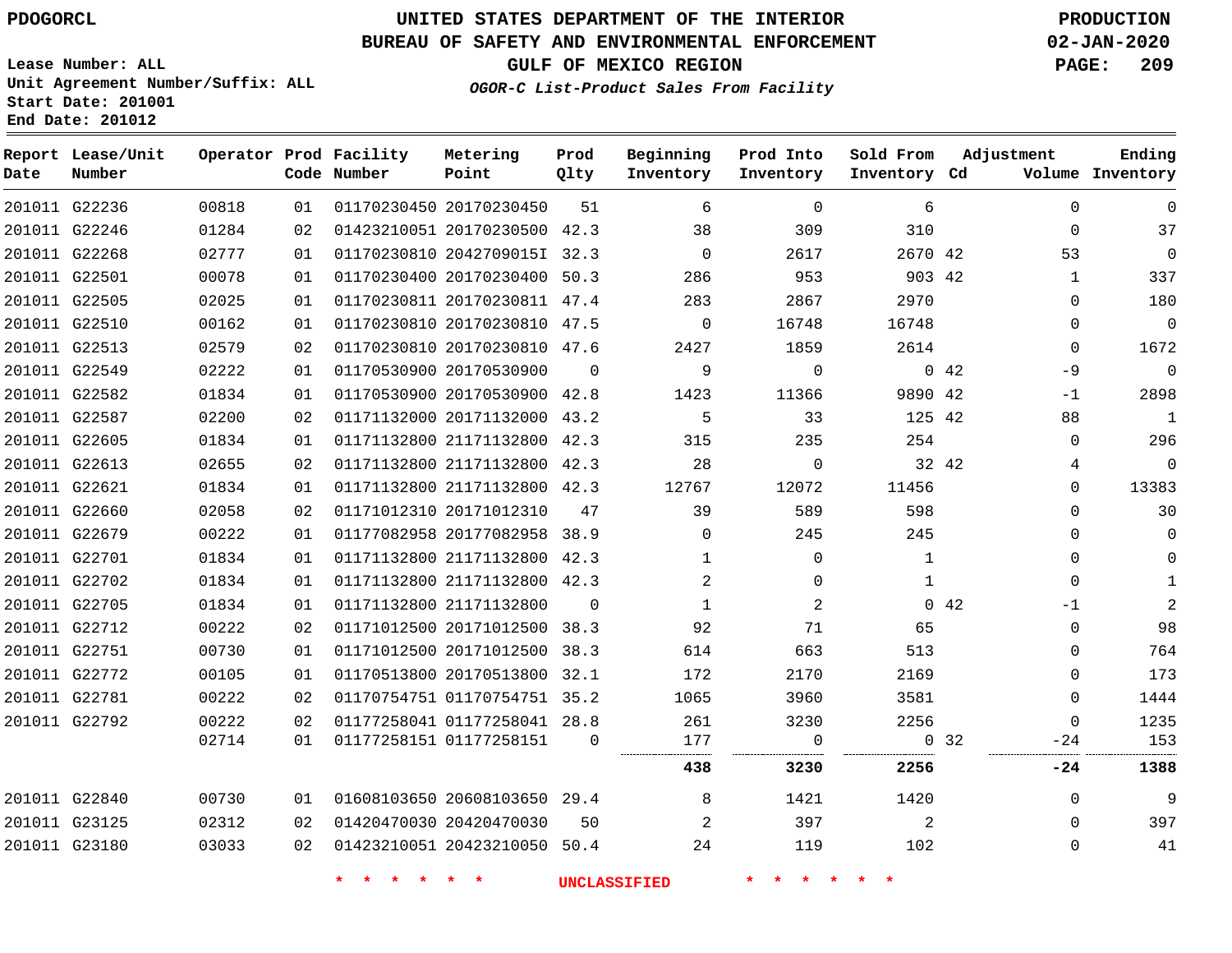**Report Lease/Unit**

**Number**

# **UNITED STATES DEPARTMENT OF THE INTERIOR PDOGORCL PRODUCTION**

**Prod Qlty**

#### **BUREAU OF SAFETY AND ENVIRONMENTAL ENFORCEMENT 02-JAN-2020**

**Lease Number: ALL Unit Agreement Number/Suffix: ALL Start Date: 201001 End Date: 201012**

**Operator Prod Facility**

**OGOR-C List-Product Sales From Facility**

**Beginning Inventory** **Prod Into Inventory**

**Sold From Inventory**

**Adjustment**

**GULF OF MEXICO REGION PAGE: 210**

**Ending**

| Date | Number        |       |                 | Code Number                         | Point                        | Qlty     | Inventory           | Inventory                  | Inventory Cd    |            |              | Volume Inventory |
|------|---------------|-------|-----------------|-------------------------------------|------------------------------|----------|---------------------|----------------------------|-----------------|------------|--------------|------------------|
|      | 201011 G23181 | 01963 | 01              |                                     | 01423210051 20423210050 50.4 |          | 111                 | 30                         | 32              |            | $\mathbf{0}$ | 109              |
|      | 201011 G23193 | 02579 | 02              |                                     | 01170230510 20170230510 48.8 |          | 196                 | 13                         | 178 42          |            | $-1$         | 30               |
|      | 201011 G23199 | 00818 | 02              |                                     | 01170230450 20170230450 50.2 |          | 52                  | 666                        | 645 45          |            | $-73$        | $\mathbf 0$      |
|      | 201011 G23473 | 00981 | 01              |                                     | 01170753850 20170753850 34.9 |          | 1633                | 120                        | 317             |            | $\Omega$     | 1436             |
|      | 201011 G23480 | 00981 | 01              |                                     | 01170753850 20170753850 34.9 |          | 5789                | 594                        | 1123            |            | $\Omega$     | 5260             |
|      | 201011 G23528 | 00981 | 01              |                                     | 01170753850 20170753850 34.9 |          | 1693                | $\mathsf{O}$               | 329             |            | 0            | 1364             |
|      | 201011 G23529 | 00981 | 01              |                                     | 01170753850 20170753850 34.9 |          | 2429                | 345                        | 471             |            | $\Omega$     | 2303             |
|      | 201011 G23730 | 01978 | 02              |                                     | 01170230810 20170230811 46.7 |          | 27                  | 357                        | 362             |            | $\Omega$     | 22               |
|      | 201011 G23735 | 00162 | 01              |                                     | 01170230810 20170230810 47.6 |          | $\Omega$            | 269                        | 269             |            | $\Omega$     | $\mathbf 0$      |
|      | 201011 G23736 | 02312 | 02              |                                     | 01170230810 20170230810 47.6 |          | 93                  | 71                         | 100             |            | $\Omega$     | 64               |
|      | 201011 G23748 | 02312 | 02 <sub>o</sub> |                                     | 01170230810 20170230810 47.6 |          | 50                  | 53                         | 55              |            | $\Omega$     | 48               |
|      | 201011 G23754 | 02222 | 01              |                                     | 01170230811 20170230811 46.7 |          | 18                  | 219                        | 224 42          |            | $\mathbf 1$  | 14               |
|      | 201011 G23820 | 02899 | 01              |                                     | 01177058270 01177058270      | $\Omega$ | 503                 | 462                        | $\mathbf 0$     |            | 0            | 965              |
|      | 201011 G23851 | 02503 | 02              |                                     | 01171012400 20171012400 50.3 |          | 1596                | 6747                       | 7332            |            | $\Omega$     | 1011             |
|      | 201011 G23853 | 02266 | 01              |                                     | 01171012310 20171012310      | 47       | 40                  | 96                         | 131             |            | $\mathbf 0$  | 5                |
|      | 201011 G23956 | 02807 | 01              |                                     | 01170753510 20170753510 58.3 |          | 1212                | 1262                       | 848 42          |            | $-1$         | 1625             |
|      | 201011 G24330 | 02566 | 01              |                                     | 01427038270 01427038270      | $\Omega$ | 206                 | 22                         | $\mathbf 0$     |            | $\Omega$     | 228              |
|      | 201011 G24425 | 02312 | 02              |                                     | 01170230810 20170230810 47.6 |          | 4                   | 30                         | 7               |            | $\Omega$     | 27               |
|      | 201011 G24429 | 02312 | 02              |                                     | 01170230810 20170230810 47.6 |          | $\Omega$            | 7                          | $\mathbf{1}$    |            | $\mathbf{0}$ | 6                |
|      | 201011 G24700 | 02312 | 02              |                                     | 01170230811 20170230811 47.4 |          | 1                   | $\mathbf 0$                | $\mathbf{1}$    |            | $\Omega$     | $\mathbf 0$      |
|      | 201011 G24710 | 02025 | 01              |                                     | 01170230811 20170230811 47.4 |          | 489                 | 5176                       |                 | $0\quad09$ | $-5342$      | 323              |
|      | 201011 G24718 | 02579 | 02              |                                     | 01170230810 20170230810 47.6 |          | 88                  | 215                        | 110             |            | $\mathbf 0$  | 193              |
|      | 201011 G24730 | 00818 | 01              |                                     | 01170230500 20170230500 42.9 |          | 311                 | 2894                       | 2852 45         |            | $-353$       | $\mathbf 0$      |
|      | 201011 G24766 | 02628 | 01              |                                     | 01170530900 20170530900 42.8 |          | $\mathbf 0$         | 3                          | $\overline{a}$  |            | 0            | $\mathbf{1}$     |
|      | 201011 G24767 | 02628 | 01              |                                     | 01170530900 20170530900 42.8 |          | 0                   | 134                        | 100             |            | 0            | 34               |
|      | 201011 G24791 | 02989 | 01              |                                     | 01171131600 20171131600 42.7 |          | 43                  | 1132                       | 1128            |            | $\Omega$     | 47               |
|      | 201011 G24873 | 00222 | 02              |                                     | 01171012400 20171012400 51.7 |          | 16                  | 127                        | 124             |            | $\Omega$     | 19               |
|      | 201011 G24878 | 02628 | 02              |                                     | 01171092651 20171092650 48.3 |          | 18                  | 232                        | 135             |            | 0            | 115              |
|      |               |       |                 | $\star$<br>$\star$<br>$\star$<br>一大 | $\star$ $\star$              |          | <b>UNCLASSIFIED</b> | $\star$ $\star$<br>$\star$ | $\star$ $\star$ |            |              |                  |

**Metering Point**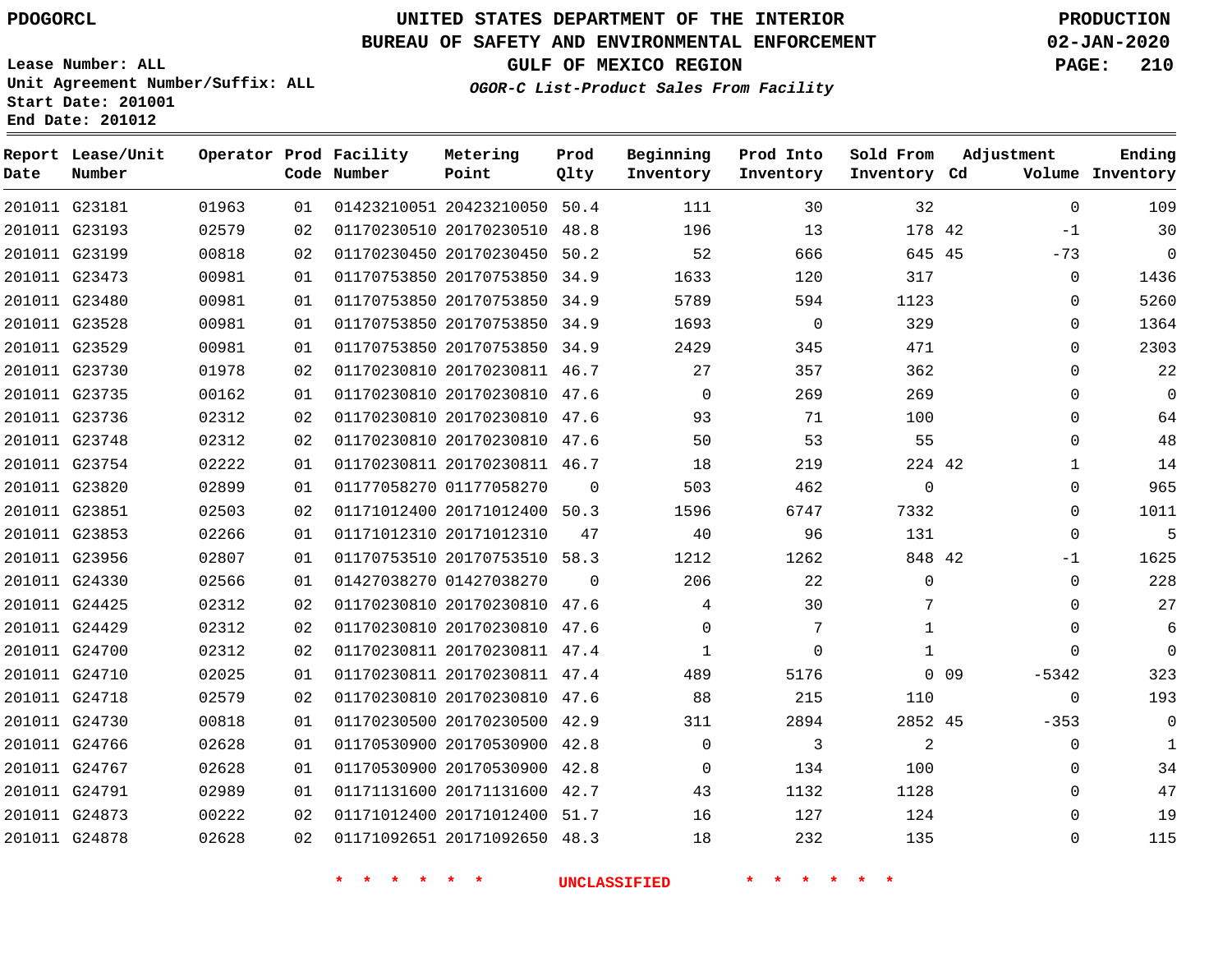G25937 G25944 G25965 G26001 G26023 G26032 G26040 G26074

## **UNITED STATES DEPARTMENT OF THE INTERIOR PDOGORCL PRODUCTION**

#### **BUREAU OF SAFETY AND ENVIRONMENTAL ENFORCEMENT 02-JAN-2020**

**Lease Number: ALL Unit Agreement Number/Suffix: ALL Start Date: 201001 End Date: 201012**

**OGOR-C List-Product Sales From Facility**

**GULF OF MEXICO REGION PAGE: 211**

| Date | Report Lease/Unit<br>Number |       |    | Operator Prod Facility<br>Code Number | Metering<br>Point            | Prod<br>Qlty | Beginning<br>Inventory | Prod Into<br>Inventory | Sold From<br>Inventory Cd | Adjustment |          | Ending<br>Volume Inventory |
|------|-----------------------------|-------|----|---------------------------------------|------------------------------|--------------|------------------------|------------------------|---------------------------|------------|----------|----------------------------|
|      | 201011 G24883               | 03056 | 02 |                                       | 01171092651 20171092650      | 49           | 69                     | 243                    | 187                       |            | $\Omega$ | 125                        |
|      | 201011 G24889               | 02579 | 02 |                                       | 01171012500 20171012500      | 38.3         | 931                    | 1078                   | 807                       |            | 0        | 1202                       |
|      | 201011 G24898               | 02807 | 01 |                                       | 01171012300 20171012300      | 38.3         | 7926                   | 11205                  | 12155 42                  |            | $-1$     | 6975                       |
|      |                             |       | 01 |                                       | 01171012400 20171012400      | 51.7         | 1777                   | 4310                   | 5441                      |            | $\Omega$ | 646                        |
|      |                             |       |    |                                       |                              |              | 9703                   | 15515                  | 17596                     |            | $-1$     | 7621                       |
|      | 201011 G24922               | 01834 | 01 |                                       | 01171132800 21171132800 42.3 |              | 370                    | $\Omega$               | 214                       |            | $\Omega$ | 156                        |
|      | 201011 G24924               | 01834 | 01 |                                       | 01171132800 21171132800      | 42.3         | 6069                   | 4872                   | 5073                      |            | $\Omega$ | 5868                       |
|      | 201011 G24926               | 01834 | 01 | 01171132800 21171132800               |                              | $\Omega$     | $\Omega$               | 58                     | $\Omega$                  |            | $\Omega$ | 58                         |
|      | 201011 G24979               | 02989 | 01 |                                       | 01171092651 20171092650      | 48.3         | 71                     | 301                    | 218 42                    |            | $-1$     | 153                        |
|      | 201011 G24990               | 01284 | 01 |                                       | 01608103650 20608103650      | 29.4         | 21                     | 3403                   | 3403                      |            | $\Omega$ | 21                         |
|      | 201011 G25008               | 02777 | 01 |                                       | 01170753510 20170753510      | 53.4         | 92                     | 57                     | 51                        |            | $\Omega$ | 98                         |
|      | 201011 G25514               | 02813 | 02 |                                       | 01423210051 20423210050      | 50.4         | 17                     | 43                     | 46                        |            | $\Omega$ | 14                         |
|      | 201011 G25515               | 02813 | 02 |                                       | 01423210051 20423210050      | 50.4         | 219                    | 484                    | 538                       |            | $\Omega$ | 165                        |
|      | 201011 G25524               | 00818 | 02 |                                       | 01170230450 20170230450      | 50.2         | 172                    | 1485                   | 1494 45                   |            | $-163$   | $\mathbf 0$                |
|      | 201011 G25536               | 02466 | 01 | 01420390101 01420390101               |                              | $\Omega$     | 988                    | 150                    | 0                         |            | $\Omega$ | 1138                       |
|      | 201011 G25540               | 02409 | 01 | 01420390101 01420390101               |                              | $\Omega$     | 6023                   | 13879                  | 0                         |            | $\Omega$ | 19902                      |
|      | 201011 G25561               | 02058 | 02 |                                       | 01170230450 20170230450      | 50.2         | 996                    | 9953                   | 9862                      |            | $\Omega$ | 1087                       |
|      | 201011 G25605               | 00818 | 01 |                                       | 01170230810 20170230810      | 47.6         | 5                      |                        | 5.                        | 45         | $-1$     | $\Omega$                   |
|      | 201011 G25606               | 02025 | 01 |                                       | 01170230810 20170230810      | 47.3         | 769                    | 626                    | 832                       |            | $\Omega$ | 563                        |
|      | 201011 G25872               | 02025 | 01 |                                       | 01170230811 20170230811      | 47.4         | 160                    | 1424                   | 1495                      |            | 0        | 89                         |

**\* \* \* \* \* \* UNCLASSIFIED \* \* \* \* \* \***

 20170230810 47.6 20171131600 42.7 21171132800 42.3 21171132800 42.3 20171012500 38.3 20171012300 37.3 21171132800 42.3 20177122950 30.5

42

-1  $\Omega$   $\Omega$  $\Omega$  $\Omega$   $\Omega$ 

42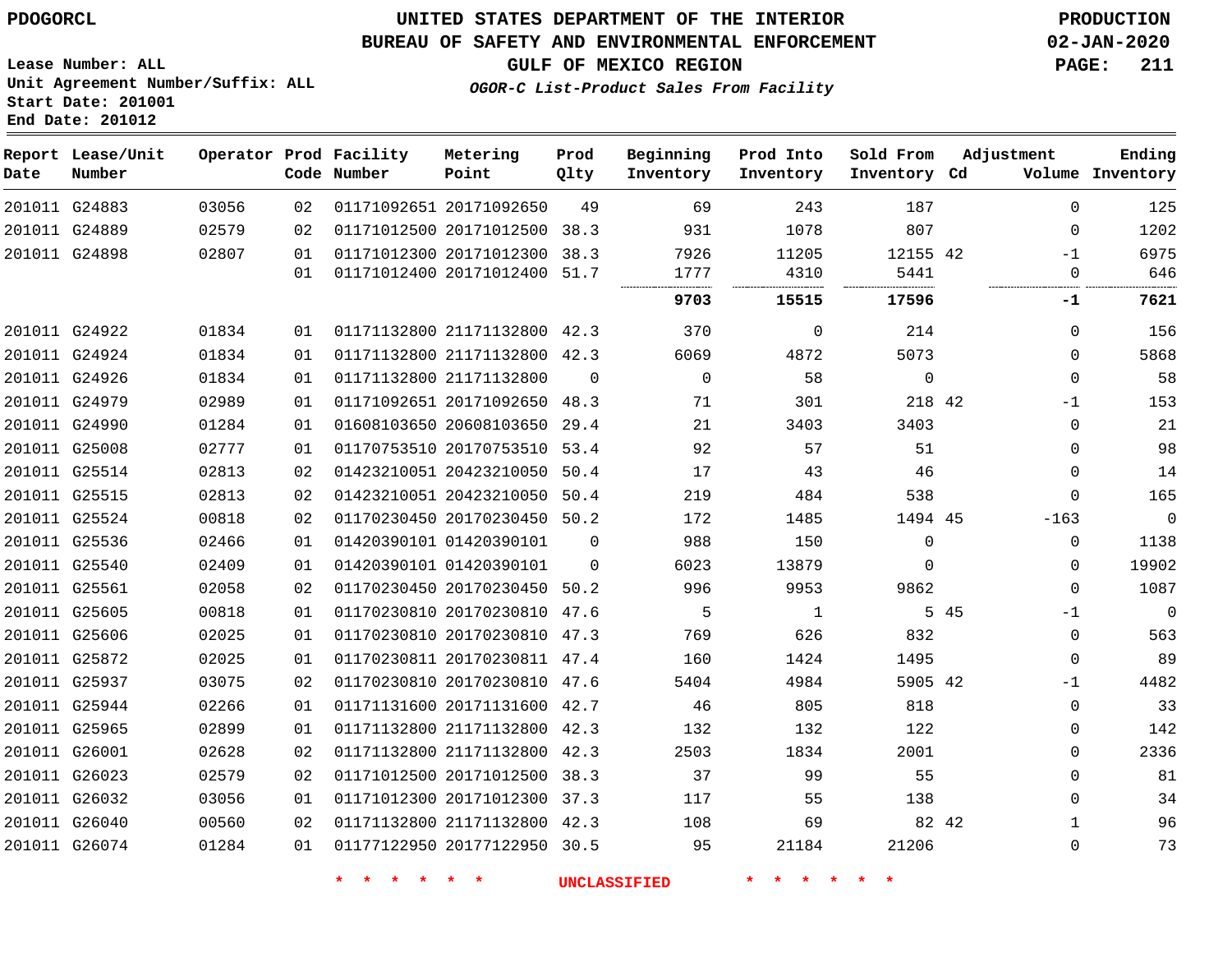G26146 G26281 G26451 G26480 G27070

**Date**

**Report Lease/Unit**

**Number**

# **UNITED STATES DEPARTMENT OF THE INTERIOR PDOGORCL PRODUCTION**

#### **BUREAU OF SAFETY AND ENVIRONMENTAL ENFORCEMENT 02-JAN-2020**

**Lease Number: ALL Unit Agreement Number/Suffix: ALL Start Date: 201001 End Date: 201012**

**Operator Prod Facility**

**Code Number**

01177258152

**Metering Point**

**OGOR-C List-Product Sales From Facility**

**GULF OF MEXICO REGION PAGE: 212**

**Inventory Cd Volume**

**Adjustment**

  $\Omega$   $\Omega$ 

**Ending**

| 02528 | 02 | 01170753850 20170753850 | 35.6     | 1931     | 0        | 375      |
|-------|----|-------------------------|----------|----------|----------|----------|
| 02579 | 02 | 01423210051 20423210050 | 50.4     | 679      | 1823     | 1882     |
| 01978 | 02 | 01423210051 20423210050 | 50.4     | 254      | 910      | 953      |
| 00064 | 01 | 01170230811 20170230811 | 47.4     | 436      | 4955     | 5080     |
| 02899 | 01 | 01171132800 21171132800 | 42.3     | 2234     | 703      | 1355     |
| 01978 | 02 | 01171012310 20171012310 | 47       | 90       | 1110     | 1143     |
| 02312 | 02 | 01171012400 20171012400 | 51.7     | 251      | 1781     | 1765     |
| 01284 | 01 | 01171012500 20171012500 | 38.3     | 1517     | 2243     | 1422     |
| 00105 | 01 | 01170513800 20170513800 | 32.1     | 3281     | 53065    | 52121    |
| 01586 | 01 | 01177258152 01177258152 | $\Omega$ | 22       | 118      | $\Omega$ |
| 01586 | 02 | 01177288152 01177288152 | $\Omega$ | 35       | $\Omega$ | $\Omega$ |
| 02672 | 01 | 01423210051 20423210050 | 48.6     | $\Omega$ |          |          |
|       |    |                         |          |          |          |          |

**Sold From Inventory**

**Prod Into Inventory**

**Beginning Inventory**

**Prod Qlty**

|               | 201011 G27072 | 02899 | 01 | 01171132800 21171132800 42.3 |          | 2234     | 703      | 1355     | O        | 1582           |
|---------------|---------------|-------|----|------------------------------|----------|----------|----------|----------|----------|----------------|
| 201011 G27100 |               | 01978 | 02 | 01171012310 20171012310      | 47       | 90       | 1110     | 1143     | 0        | 57             |
| 201011 G27121 |               | 02312 | 02 | 01171012400 20171012400 51.7 |          | 251      | 1781     | 1765     | 0        | 267            |
| 201011 G27169 |               | 01284 | 01 | 01171012500 20171012500      | 38.3     | 1517     | 2243     | 1422     | $\Omega$ | 2338           |
| 201011 G27173 |               | 00105 | 01 | 01170513800 20170513800 32.1 |          | 3281     | 53065    | 52121    | 0        | 4225           |
| 201011 G27194 |               | 01586 | 01 | 01177258152 01177258152      | $\Omega$ | 22       | 118      | 0        | 0        | 140            |
| 201011 G27215 |               | 01586 | 02 | 01177288152 01177288152      | 0        | 35       | 0        | 0        | 0        | 35             |
| 201011 G27476 |               | 02672 | 01 | 01423210051 20423210050      | 48.6     | $\Omega$ |          |          | 0        | 0              |
| 201011 G27507 |               | 02058 | 02 | 01170230450 20170230450 50.2 |          | $\Omega$ | 28       | 25       | $\Omega$ | $\overline{3}$ |
| 201011 G27789 |               | 01284 | 01 | 01170530900 20170530900      | 42.8     | 859      | 3041     | 3125     | 0        | 775            |
| 201011 G27831 |               | 02795 | 02 | 01170530900 20170530900 42.8 |          | 40       | 223      | 206      | 0        | 57             |
| 201011 G27834 |               | 00222 | 01 | 01171132000 20171132000 43.2 |          |          | $\Omega$ |          | $\Omega$ | 0              |
| 201011 G27851 |               | 02628 | 02 | 01171132000 20171132000 43.2 |          | $\Omega$ | 160      | 157      | $\Omega$ | 3              |
| 201011 G27927 |               | 02503 | 02 | 01171092651 20171092650 48.3 |          | 3550     | 14791    | 10809    | 0        | 7532           |
| 201011 G30654 |               | 02777 | 02 | 01170230810 20170230810 41.8 |          | 446      | 341      | 481      | 0        | 306            |
| 201011 G31040 |               | 02058 | 02 | 01170230450 20170230450 50.2 |          | 796      | 10822    | 10436    | 0        | 1182           |
| 201011 G31304 |               | 02714 | 01 | 01170230811 20170230811      | 47.4     | 663      | 7000     | 7224     | $\Omega$ | 439            |
| 201011 G31393 |               | 02769 | 02 | 01171132800 21171132800 42.3 |          | 4090     | 1764     | 2700     | 0        | 3154           |
| 201011 G32113 |               | 02477 | 01 | 01170230811 20170230811      | 47.4     | 1146     | 16544    | 16653    | 0        | 1037           |
| 201011 G32197 |               | 01364 | 02 | 01171012500 20171012500      | 38.3     | 1757     | 2670     | 1775     | 0        | 2652           |
| 201011 G32268 |               | 02904 | 02 | 01177298272 01177298272      | 0        | 49       | 0        | $\Omega$ | 0        | 49             |
| 201011 G32306 |               | 02481 | 01 | 01608179000 20421679000 36.3 |          | 254      | 0        |          | 0        | 254            |
| 201011 G33388 |               | 02967 | 01 | 01420470030 20420470030 44.8 |          | 190      | 192      | 22       | 0        | 360            |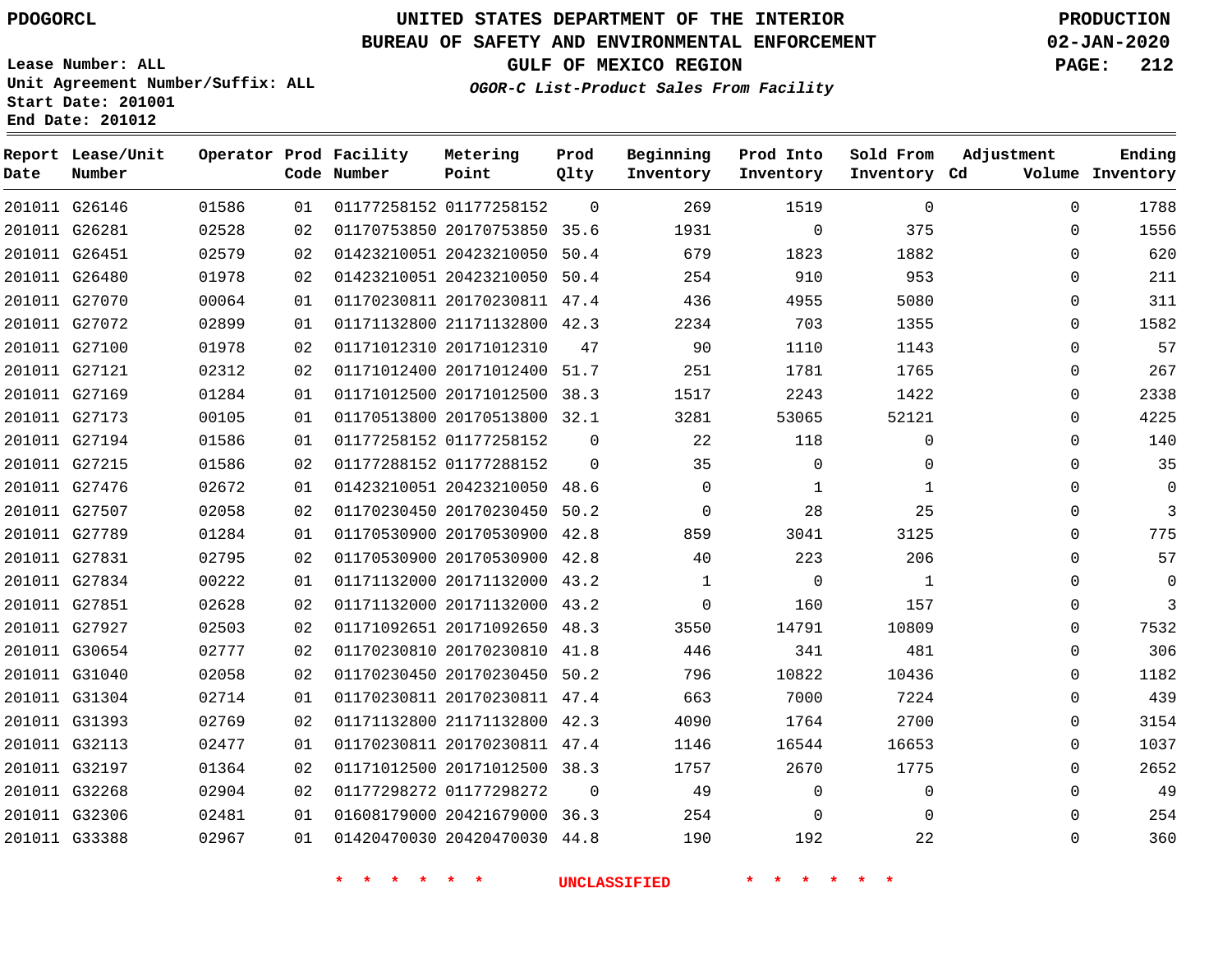**Lease Number: ALL**

**Start Date: 201001 End Date: 201012**

## **UNITED STATES DEPARTMENT OF THE INTERIOR PDOGORCL PRODUCTION**

### **BUREAU OF SAFETY AND ENVIRONMENTAL ENFORCEMENT 02-JAN-2020**

**Unit Agreement Number/Suffix: ALL**

**GULF OF MEXICO REGION PAGE: 213**

**OGOR-C List-Product Sales From Facility**

| Date   | Report Lease/Unit<br>Number |                |          | Operator Prod Facility<br>Code Number | Metering<br>Point                                            | Prod<br>Qlty | Beginning<br>Inventory | Prod Into<br>Inventory | Sold From<br>Inventory Cd | Adjustment  | Ending<br>Volume Inventory |
|--------|-----------------------------|----------------|----------|---------------------------------------|--------------------------------------------------------------|--------------|------------------------|------------------------|---------------------------|-------------|----------------------------|
| 201012 | 00016                       | 00276<br>00687 | 01<br>01 |                                       | 01170513700 20170513700 31.8<br>01170513700 20170513700 24.3 |              | 4226<br>2118           | 22979<br>6558          | 22888 42<br>7338 42       | 1489<br>1   | 5806<br>1339               |
|        |                             |                |          |                                       |                                                              |              | 6344                   | 29537                  | 30226                     | 1490        | 7145                       |
| 201012 | 00026                       | 00276          | 01       |                                       | 01170513700 20170513700 31.8                                 |              | 8130                   | 38825                  | 39664 42                  | 1531        | 8822                       |
| 201012 | 00032                       | 00276          | 01       |                                       | 01170513700 20170513700 31.8                                 |              | 1581                   | 3646                   | 3815 42                   | $-760$      | 652                        |
| 201012 | 00033                       | 00276          | 01       |                                       | 01170513700 20170513700 31.8                                 |              | 1420                   | 5536                   | 4812 42                   | $-1131$     | 1013                       |
| 201012 | 00049                       | 00105          | 01       |                                       | 01171012300 20171012300 38.7                                 |              | 19496                  | 31760                  | 35613                     | $\Omega$    | 15643                      |
| 201012 | 00050                       | 00105          | 01       |                                       | 01171012300 20171012300 38.7                                 |              | 2973                   | 5978                   | 6006                      | $\Omega$    | 2945                       |
| 201012 | 00051                       | 00105          | 01       |                                       | 01171012300 20171012300 38.7                                 |              | 2335                   | 4199                   | 4466                      | $\mathbf 0$ | 2068                       |
| 201012 | 00052                       | 00105          | 01       |                                       | 01171012300 20171012300 38.7                                 |              | 3586                   | 6212                   | 6738                      | $\Omega$    | 3060                       |
| 201012 | 00079                       | 01834          | 01       |                                       | 01170230810 20170230810 47.1                                 |              | 21                     | 17                     | 29                        | $\Omega$    | 9                          |
| 201012 | 00081                       | 00105          | 01       |                                       | 01170231300 01170231300 42.2                                 |              | $\overline{0}$         | 2110                   | 2110                      | $\mathbf 0$ | $\Omega$                   |
| 201012 | 00090                       | 02630          | 01       |                                       | 01170230810 20170230810 47.1                                 |              | 231                    | 82                     | 271                       | $\Omega$    | 42                         |
| 201012 | 00137                       | 00687          | 01       |                                       | 01170513700 20170513700 24.3                                 |              | 255                    | 1226                   | 1231                      | 0           | 250                        |
| 201012 | 00138                       | 00687          | 01       |                                       | 01170513700 20170513700 24.3                                 |              | 4670                   | 23990                  | 23763 42                  | 1           | 4898                       |
| 201012 | 00184                       | 03147          | 02       |                                       | 01170230810 20170230810 47.1                                 |              | 631                    | 625                    | 927                       | $\mathbf 0$ | 329                        |
| 201012 | 00190                       | 02312          | 01       |                                       | 01170230810 20170230810 47.1                                 |              | 106                    | 105                    | 158                       | $\Omega$    | 53                         |
| 201012 | 00191                       | 02312          | 01       |                                       | 01170230810 20170230810 47.1                                 |              | 132                    | 872                    | 563                       | $\Omega$    | 441                        |
| 201012 | 00196                       | 03041          | 01       |                                       | 01171012300 20171012300 38.7                                 |              | 11238                  | 22322                  | 22565                     | $\Omega$    | 10995                      |
| 201012 | 00244                       | 00105          | 01       |                                       | 01170231300 01170231300 42.3                                 |              | $\mathbf 0$            | 855                    | 855                       | $\Omega$    | $\mathsf 0$                |
| 201012 | 00247                       | 00105          | 01       |                                       | 01170231300 01170231300 42.2                                 |              | $\Omega$               | 737                    | 737                       | $\mathbf 0$ | $\mathbf 0$                |
| 201012 | 00253                       | 01364          | 02       |                                       | 01170230810 20170230810 47.1                                 |              | 1727                   | 2189                   | 2766                      | $\Omega$    | 1150                       |
|        |                             | 02025          | 01       |                                       | 01170230810 20170230810                                      | 47           | $\mathbf 0$            | 220                    | 109                       | $\mathbf 0$ | 111                        |
|        |                             |                |          |                                       |                                                              |              | 1727                   | 2409                   | 2875                      | 0           | 1261                       |
| 201012 | 00317                       | 00560          | 02       |                                       | 01171012310 20171012310 47.9                                 |              | 18                     | 374                    | 372 42                    | 1           | 21                         |
| 201012 | 00353                       | 02266          | 01       |                                       | 01170754800 20170754800 29.4                                 |              | 209                    | 801                    | 839                       | $\Omega$    | 171                        |
| 201012 | 00367                       | 00276          | 01       |                                       | 01170513700 20170513700 31.8                                 |              | 143                    | 751                    | 754 42                    | 22          | 162                        |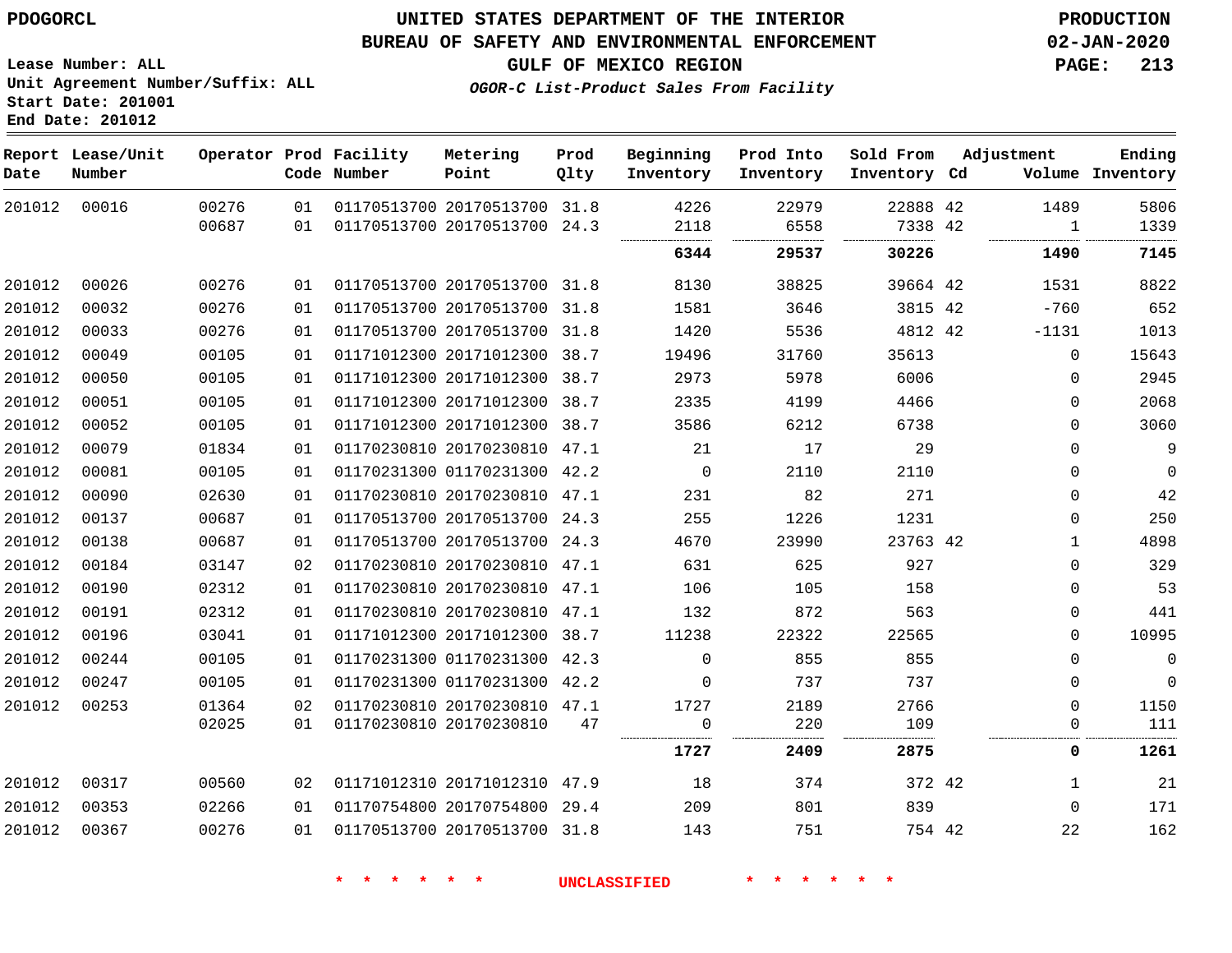**End Date: 201012**

## **UNITED STATES DEPARTMENT OF THE INTERIOR PDOGORCL PRODUCTION**

## **BUREAU OF SAFETY AND ENVIRONMENTAL ENFORCEMENT 02-JAN-2020**

**Lease Number: ALL Unit Agreement Number/Suffix: ALL Start Date: 201001**

**GULF OF MEXICO REGION PAGE: 214**

**OGOR-C List-Product Sales From Facility**

| Date   | Report Lease/Unit<br>Number |       |    | Operator Prod Facility<br>Code Number | Metering<br>Point            | Prod<br>Qlty | Beginning<br>Inventory | Prod Into<br>Inventory | Sold From<br>Inventory Cd | Adjustment   | Ending<br>Volume Inventory |
|--------|-----------------------------|-------|----|---------------------------------------|------------------------------|--------------|------------------------|------------------------|---------------------------|--------------|----------------------------|
| 201012 | 00424                       | 00064 | 01 |                                       | 01171012400 20171012400 51.8 |              | 14                     | 97                     | 94                        | $\mathbf 0$  | 17                         |
| 201012 | 00434                       | 01284 | 01 |                                       | 01177112605 2017711260Y 34.4 |              | 1976                   | 13656                  | 13876                     | 0            | 1756                       |
| 201012 | 00453                       | 01284 | 01 |                                       | 01177112605 2017711260Y 34.4 |              | 2228                   | 18919                  | 18713                     | $\Omega$     | 2434                       |
| 201012 | 00462                       | 00078 | 01 |                                       | 01170573602 20170573602 34.4 |              | 0                      | 64                     | 27                        | $\Omega$     | 37                         |
| 201012 | 00464                       | 00078 | 01 |                                       | 01170573602 20170573602 34.6 |              | 11891                  | 18177                  | 19633 42                  | $-1$         | 10434                      |
| 201012 | 00466                       | 00064 | 01 |                                       | 01171012400 20171012400      | 51.8         | 630                    | 3930                   | 3882 42                   | 1            | 679                        |
| 201012 | 00479                       | 00105 | 01 |                                       | 01171012500 20171012500      | 39.6         | $\mathbf 0$            | 7397                   | 8134 47                   | 1543         | 806                        |
| 201012 | 00487                       | 03033 | 01 |                                       | 01171132800 21171132800      | 45.2         | 2245                   | 4608                   | 3271                      | $\mathsf{O}$ | 3582                       |
| 201012 | 00495                       | 03033 | 01 |                                       | 01171132800 21171132800 45.2 |              | 28                     | 613                    | 291                       | $\mathbf 0$  | 350                        |
| 201012 | 00518                       | 03033 | 01 |                                       | 01170230450 20170230450 50.3 |              | 129                    | 1568                   | 1560                      | 0            | 137                        |
| 201012 | 00526                       | 00105 | 01 |                                       | 01170230810 20170230810      | 47           | 1817                   | 1651                   | 2633                      | $\mathbf 0$  | 835                        |
| 201012 | 00541                       | 02589 | 01 |                                       | 01170530900 20170530900      | 43           | 0                      | 23                     | 23                        | $\mathbf 0$  | $\overline{0}$             |
| 201012 | 00560                       | 00687 | 01 |                                       | 01171131600 20171131600      | 42.7         | 43                     | 825                    | 773                       | $\mathbf 0$  | 95                         |
| 201012 | 00577                       | 03056 | 01 |                                       | 01171012300 20171012300      | 38.7         | 22039                  | 33127                  | 38975                     | $\mathbf 0$  | 16191                      |
| 201012 | 00593                       | 01834 | 01 |                                       | 01171012300 20171012300      | 38.7         | 6435                   | 0                      | 677                       | $\Omega$     | 5758                       |
|        |                             | 02589 | 01 |                                       | 01171012300 20171012300 33.9 |              | 258                    | 459                    | 491                       | $\Omega$<br> | 226                        |
|        |                             |       |    |                                       |                              |              | 6693                   | 459                    | 1168                      | 0            | 5984                       |
| 201012 | 00599                       | 02899 | 01 |                                       | 01170573602 20170573602 38.2 |              | 2                      | 0                      | 2                         | $\mathbf 0$  | $\overline{0}$             |
| 201012 | 00605                       | 02899 | 01 |                                       | 01170573602 20170573602      | 38.2         | 2127                   | 3182                   | 3482                      | $\mathbf 0$  | 1827                       |
| 201012 | 00680                       | 03033 | 01 |                                       | 01170230700 20170230700 46.7 |              | 525                    | 1891                   | 1896 42                   | $-1$         | 519                        |
| 201012 | 00691                       | 02312 | 02 |                                       | 01170754200 20170754200 38.1 |              | 1554                   | 1633                   | 2512                      | $\mathbf 0$  | 675                        |
| 201012 | 00693                       | 02266 | 01 |                                       | 01170754800 20170754800      | 29.4         | 167                    | 886                    | 864                       | 0            | 189                        |
| 201012 | 00694                       | 02266 | 01 |                                       | 01170754800 20170754800      | 29.4         | 2394                   | 10660                  | 10782                     | $\mathbf 0$  | 2272                       |
| 201012 | 00697                       | 02266 | 01 |                                       | 01170754800 20170754800      | 29.4         | 555                    | 2996                   | 2912                      | $\mathbf 0$  | 639                        |
| 201012 | 00758                       | 00105 | 01 |                                       | 01170230810 20170230810      | 47           | 202                    | 237                    | 319                       | 0            | 120                        |
| 201012 | 00763                       | 01284 | 01 |                                       | 01170230810 20170230810 47.1 |              | 1107                   | 1478                   | 1837                      | $\mathbf 0$  | 748                        |
| 201012 | 00767                       | 00105 | 01 |                                       | 01170230810 20170230810 47.1 |              | 57                     | 64                     | 89                        | $\mathbf 0$  | 32                         |
| 201012 | 00775                       | 01834 | 01 |                                       | 01171131600 20171131600 42.7 |              | 50                     | 751                    | 715                       | 0            | 86                         |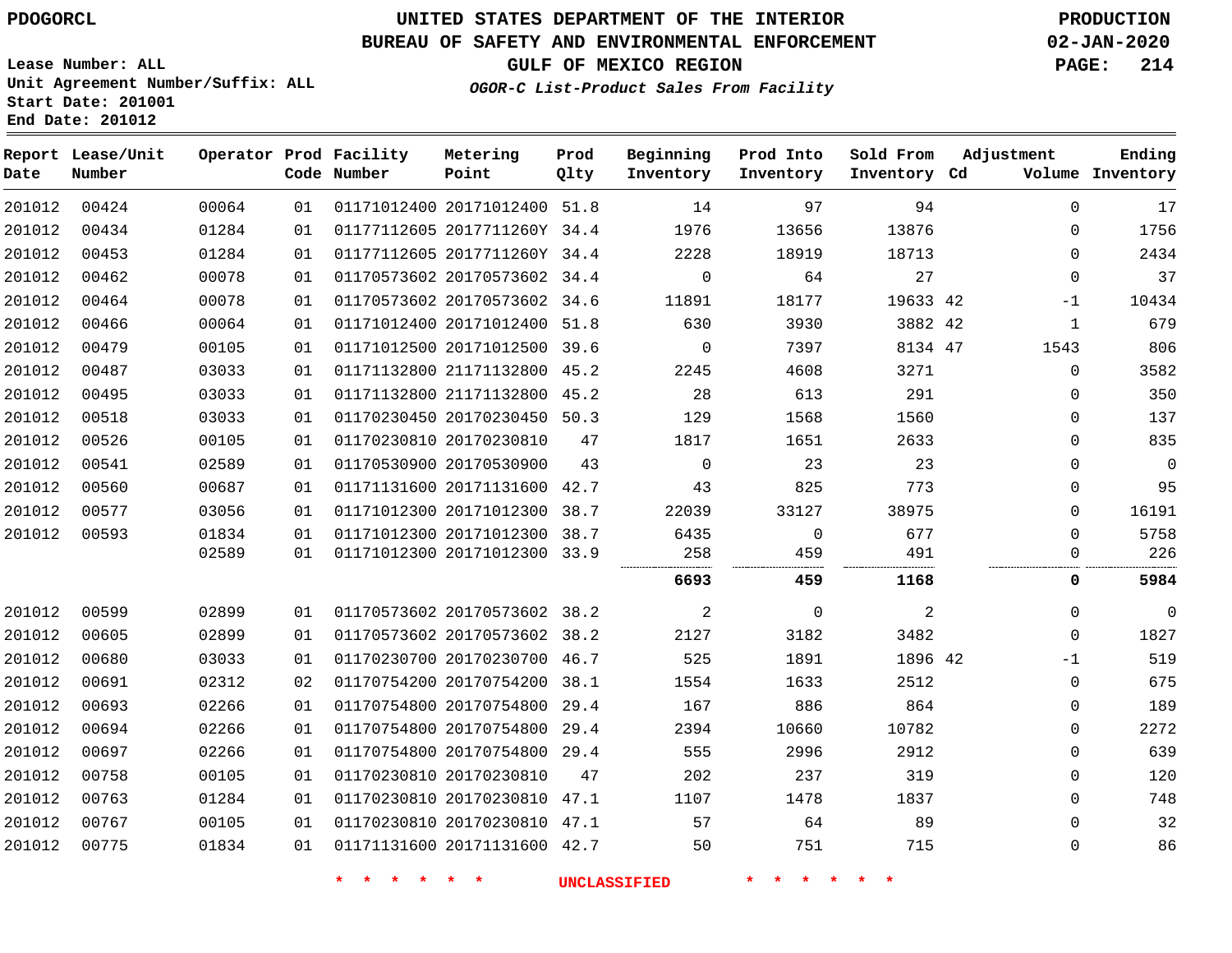**Report Lease/Unit**

## **UNITED STATES DEPARTMENT OF THE INTERIOR PDOGORCL PRODUCTION**

**Prod**

#### **BUREAU OF SAFETY AND ENVIRONMENTAL ENFORCEMENT 02-JAN-2020**

**Lease Number: ALL Unit Agreement Number/Suffix: ALL Start Date: 201001 End Date: 201012**

**Operator Prod Facility Metering**

**OGOR-C List-Product Sales From Facility**

**Beginning Prod Into Sold From**

**GULF OF MEXICO REGION PAGE: 215**

**Adjustment**

**Ending**

| Date   | Number            |       |    | Code Number | Point                        | Qlty     | Inventory | Inventory      | Inventory Cd |       |              | Volume Inventory |
|--------|-------------------|-------|----|-------------|------------------------------|----------|-----------|----------------|--------------|-------|--------------|------------------|
| 201012 | 00778             | 03033 | 01 |             | 01171132000 20171132000 43.2 |          | 232       | 5411           | 5394         |       | $\Omega$     | 249              |
| 201012 | 00787             | 02312 | 01 |             | 01171092651 20171092650 52.1 |          | 24        | 32             | 44           |       | $\mathbf 0$  | 12               |
| 201012 | 00797             | 00105 | 01 |             | 01171012300 20171012300 38.7 |          | 1392      | 3707           | 3273         |       | $\mathbf{0}$ | 1826             |
| 201012 | 00819             | 00078 | 01 |             | 01171132800 21171132800 45.2 |          | 48        | 43             |              | 43 42 | $-1$         | 47               |
| 201012 | 00839             | 02451 | 01 |             | 01170513800 20170513800 32.5 |          | 632       | 8225           | 8232         |       | $\mathbf 0$  | 625              |
|        | 201012 754302006A | 00078 | 01 |             | 01170573601 20170573601 27.5 |          | 268       | 2211           | 2149 42      |       | $-1$         | 329              |
|        | 201012 754303001A | 00059 | 01 |             | 01170230811 20170230811 46.4 |          | 260       | 4498           | 3362 09      |       | $-1083$      | 313              |
|        | 201012 754304003A | 00078 | 01 |             | 01170230400 20170230400 49.4 |          | 1         | $\mathbf{0}$   | 1            |       | $\mathbf{0}$ | $\mathbf 0$      |
|        | 201012 754305004A | 02899 | 01 |             | 01171132000 20171132000 43.2 |          | 32        | 62             | 91           |       | $\Omega$     | 3                |
|        | 201012 754307005A | 00078 | 01 |             | 01170573601 20170573601 27.5 |          | 11        | 56             | 59           |       | $\Omega$     | 8                |
|        | 201012 754307017A | 00362 | 02 |             | 01170230811 20170230811 46.4 |          | 122       | 5491           | 5231         |       | $\Omega$     | 382              |
|        | 201012 754310009A | 00078 | 01 |             | 01170573601 20170573601 26.9 |          | 28        | $\overline{0}$ | 28           |       | $\mathbf 0$  | $\mathbf 0$      |
|        | 201012 7543880060 | 00105 | 01 |             | 01170230450 20170230450 50.3 |          | 21        | 35             | 50           |       | $\mathbf 0$  | 6                |
|        | 201012 7543890080 | 00276 | 01 |             | 01170513700 20170513700 31.8 |          | 1963      | 1689           | 1898 42      |       | $-1329$      | 425              |
|        | 201012 7543900080 | 00105 | 01 |             | 01177245111 01177245111      | $\Omega$ | 62        | 35             | $\Omega$     |       | $\Omega$     | 97               |
|        | 201012 7543930100 | 00362 | 02 |             | 01170230810 20170230810 47.1 |          | 2872      | 3338           | 4522         |       | $\Omega$     | 1688             |
|        | 201012 7543930200 | 00105 | 01 |             | 01171012310 20171012310 47.9 |          | 997       | 20959          | 20798        |       | $\Omega$     | 1158             |
|        |                   | 01284 | 01 |             | 0117709260L 2017709260L 40.5 |          | 0         | 2759           | 2759         |       | $\mathbf 0$  | $\mathbf 0$      |
|        |                   |       |    |             |                              |          | 997       | 23718          | 23557        |       | 0            | 1158             |
|        | 201012 7543940080 | 00222 | 01 |             | 01171132800 20170230811 46.4 |          | 31        | 513            | 509 42       |       | $\mathbf{1}$ | 36               |
|        | 201012 754395009A | 00730 | 01 |             | 01170753510 20170753510 53.8 |          | 1722      | 1642           | 2128         |       | 0            | 1236             |
|        | 201012 754395019A | 00105 | 01 |             | 01420390101 01420390101      | 41       | 1733      | 16             | 1614         |       | $\Omega$     | 135              |
|        | 201012 754396015A | 01284 | 01 |             | 01608103650 20608103650 29.4 |          | 64        | 10749          | 10748        |       | $\Omega$     | 65               |
|        | 201012 8910020210 | 02451 | 01 |             | 01170513800 20170513800 32.5 |          | 7709      | 103766         | 103590       |       | $\Omega$     | 7885             |
|        | 201012 8910024540 | 02451 | 01 |             | 01170513800 20170513800 32.5 |          | 5639      | 72812          | 72918        |       | $\Omega$     | 5533             |
|        | 201012 8910029320 | 00276 | 01 |             | 01170513700 20170513700 31.8 |          | 14291     | 35656          | 36136 42     |       | -6596        | 7215             |
|        |                   |       |    |             |                              |          |           |                |              |       |              |                  |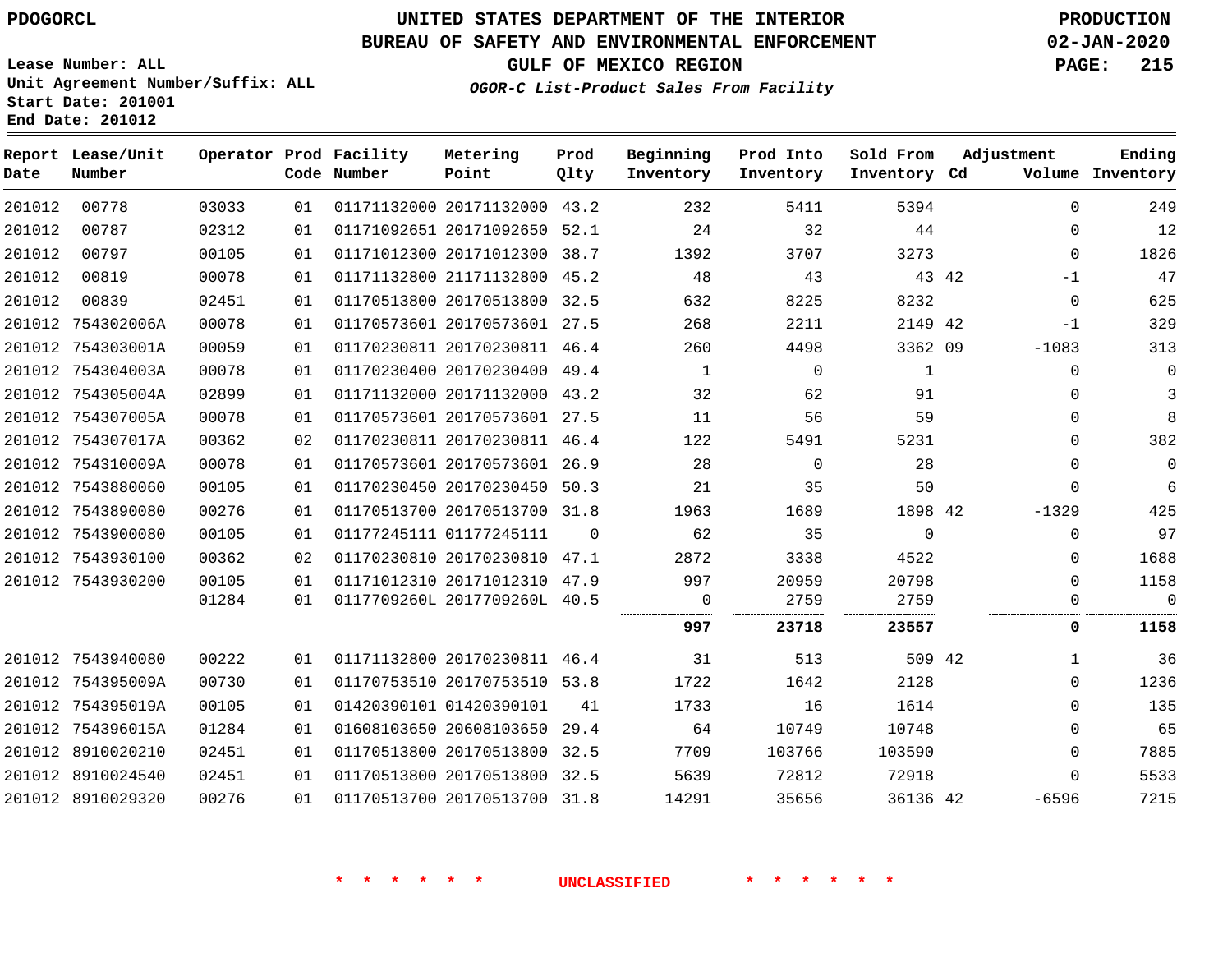## **BUREAU OF SAFETY AND ENVIRONMENTAL ENFORCEMENT 02-JAN-2020**

**GULF OF MEXICO REGION PAGE: 216**

**Lease Number: ALL Unit Agreement Number/Suffix: ALL Start Date: 201001 End Date: 201012**

| Date | Report Lease/Unit<br>Number |       |    | Operator Prod Facility<br>Code Number | Metering<br>Point            | Prod<br>Qlty | Beginning<br>Inventory | Prod Into<br>Inventory | Sold From<br>Inventory Cd | Adjustment  | Ending<br>Volume Inventory |
|------|-----------------------------|-------|----|---------------------------------------|------------------------------|--------------|------------------------|------------------------|---------------------------|-------------|----------------------------|
|      | 201012 8910034440           | 00276 | 01 |                                       | 01170513700 20170513700 31.8 |              | 29215                  | 81619                  | 81222 42                  | $-12950$    | 16662                      |
|      |                             | 00730 | 01 |                                       | 01170513700 20170513700 31.8 |              | 1614                   | $\mathbf 0$            | 1614                      | $\Omega$    | $\Omega$<br>               |
|      |                             |       |    |                                       |                              |              | 30829                  | 81619                  | 82836                     | -12950      | 16662                      |
|      | 201012 8910039150           | 00078 | 01 |                                       | 01170573601 20170573601 27.5 |              | 3741                   | 23667                  | 23883 42                  | $-3$        | 3522                       |
|      | 201012 8910063810           | 02466 | 01 |                                       | 01170230450 20170230450 50.3 |              | 492                    | 4382                   | 4491                      | $\Omega$    | 383                        |
|      |                             | 02904 | 02 |                                       | 01170230450 20170230450 50.3 |              | 4                      | 8                      | 11                        | $\Omega$    | $\blacksquare$             |
|      |                             |       |    |                                       |                              |              | 496                    | 4390                   | 4502                      | 0           | 384                        |
|      | 201012 8910066690           | 00078 | 01 |                                       | 01170573602 20170573602 34.6 |              | 11408                  | 18067                  | 19105 42                  | 3           | 10373                      |
|      | 201012 8910086400           | 02893 | 02 |                                       | 01171012400 20171012400 51.8 |              | 85                     | 619                    | 596 42                    | $-1$        | 107                        |
|      | 201012 8910086540           | 01284 | 01 |                                       | 01171012400 20171012400 51.8 |              | $\overline{0}$         | 103                    | 85                        | $\Omega$    | 18                         |
|      |                             |       | 02 |                                       | 01177092604 20177092604 40.1 |              | 0                      | 369                    | 369                       | $\Omega$    | $\mathbf 0$                |
|      |                             |       |    |                                       |                              |              | 0                      | 472                    | 454                       | 0           | 18                         |
|      | 201012 8910087640           | 00105 | 01 | 01171092800 21171132800 45.2          |                              |              | 0                      | 2574                   | 2644 47                   | 2988        | 2918                       |
|      | 201012 8910087670           | 02312 | 01 |                                       | 01170754200 20170754200 38.1 |              | 443                    | 884                    | 983 42                    | 21          | 365                        |
|      | 201012 8910087840           | 00162 | 01 | 01177122606 20177122606               |                              | 39           | $\overline{0}$         | 3153                   | 3153                      | $\Omega$    | $\overline{0}$             |
|      | 201012 8910088130           | 00078 | 01 |                                       | 01171132800 21171132800 45.2 |              | 149                    | 1272                   | 479 42                    | $-1$        | 941                        |
|      | 201012 8910088160           | 01284 | 01 |                                       | 01171132800 21171132800 45.2 |              | 228                    | 88                     | 150                       | $\Omega$    | 166                        |
|      | 201012 8910089160           | 00276 | 01 |                                       | 01170513700 20170513700 31.8 |              | 4612                   | 6766                   | 7075 42                   | $-2903$     | 1400                       |
|      | 201012 891008927AE          | 00078 | 01 |                                       | 01170230400 20170230400 48.4 |              | 49                     | 338                    | 166 09                    | $-65$       | 156                        |
|      | 201012 891008927AG          | 00078 | 01 |                                       | 01170230400 20170230400 48.6 |              | 619                    | 1788                   | 1447 09                   | $-133$      | 827                        |
|      | 201012 891008927Y           | 00078 | 01 |                                       | 01170230400 20170230400 48.5 |              | 48                     | 210                    | 160 42                    | $-1$        | 97                         |
|      | 201012 891008946C           | 01834 | 01 |                                       | 01171012500 20171012500 39.6 |              | 26                     | 148                    | 157 42                    | $-1$        | 16                         |
|      | 201012 8910116580           | 00276 | 01 |                                       | 01170513700 20170513700 31.8 |              | 5881                   | 8157                   | 8851 42                   | $-3327$     | 1860                       |
|      | 201012 8910116740           | 00276 | 01 |                                       | 01170513700 20170513700      | $\Omega$     | 129                    | $\overline{0}$         | $\mathbf 0$               | $\mathbf 0$ | 129                        |
|      | 201012 8910116770           | 00276 | 01 |                                       | 01170513700 20170513700 31.8 |              | 1282                   | 2603                   | 2230 42                   | $-1263$     | 392                        |
|      | 201012 8910116790           | 00276 | 01 |                                       | 01170513700 20170513700 31.8 |              | 8369                   | 13171                  | 13164 42                  | $-5347$     | 3029                       |
|      | 201012 8910116800           | 00276 | 01 |                                       | 01170513700 20170513700 31.8 |              | 15423                  | 24052                  | 24180 42                  | $-9823$     | 5472                       |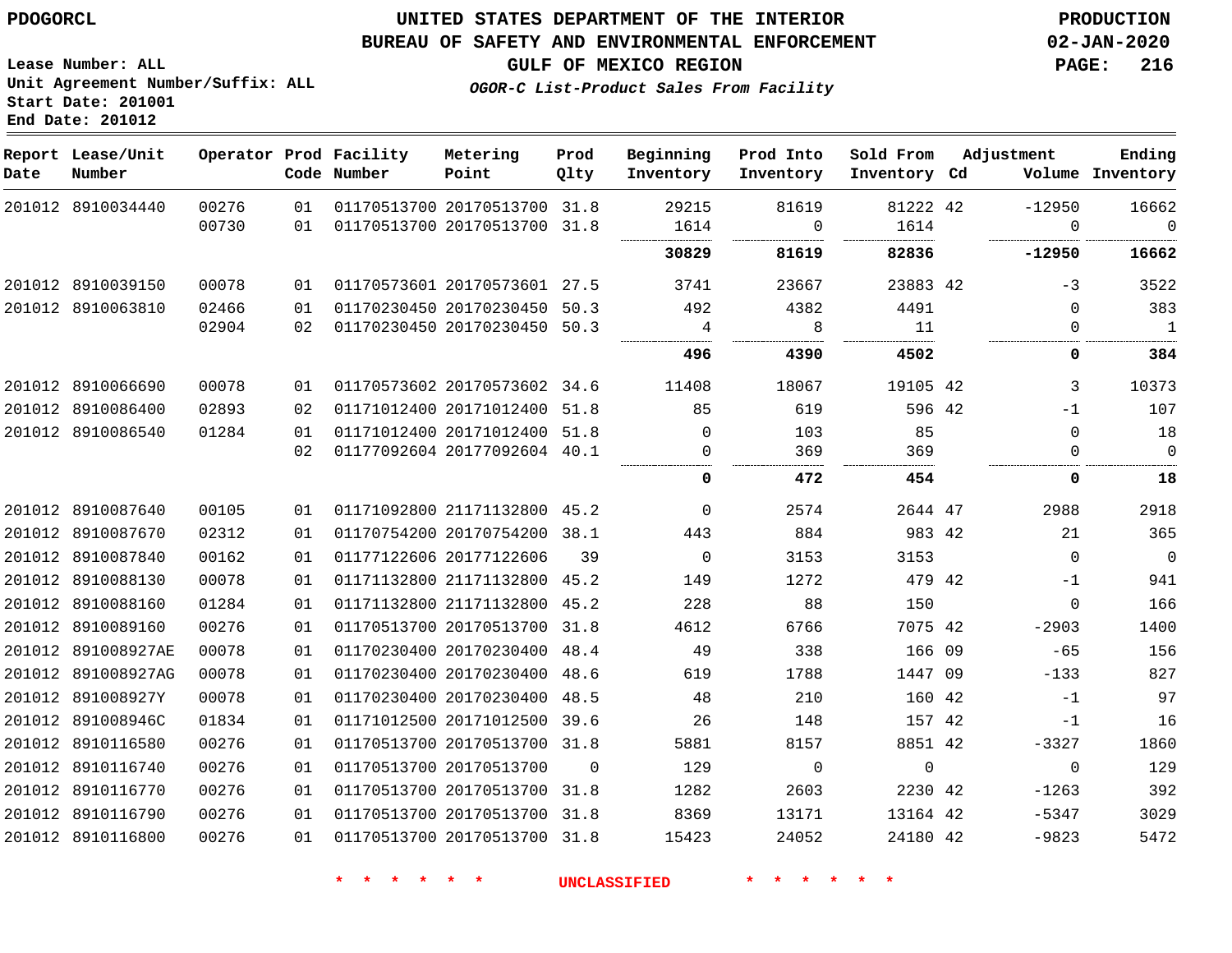**Report Lease/Unit**

**Number**

# **UNITED STATES DEPARTMENT OF THE INTERIOR PDOGORCL PRODUCTION**

**Prod Qlty**

### **BUREAU OF SAFETY AND ENVIRONMENTAL ENFORCEMENT 02-JAN-2020**

**Lease Number: ALL Unit Agreement Number/Suffix: ALL Start Date: 201001 End Date: 201012**

**Operator Prod Facility**

**Code Number**

**OGOR-C List-Product Sales From Facility**

**Beginning Inventory** **Prod Into Inventory** **Sold From Inventory**

**GULF OF MEXICO REGION PAGE: 217**

**Inventory Cd Volume**

**Adjustment**

**Ending**

|               |                   |       |    | * * * * * *             |                              |                | <b>UNCLASSIFIED</b> | * * * * * *    |                |             |              |
|---------------|-------------------|-------|----|-------------------------|------------------------------|----------------|---------------------|----------------|----------------|-------------|--------------|
|               | 201012 G01090     | 00276 | 01 |                         | 01170513700 20170513700 31.8 |                | 3547                | 9936           | 7165 42        |             | $-5809$      |
|               | 201012 G01083     | 00276 | 01 |                         | 01170513700 20170513700 31.8 |                | 11997               | 18733          | 18817 42       |             | $-8095$      |
|               | 201012 G01027     | 00162 | 01 | 01177122606 20177122606 |                              | 39             | $\overline{0}$      | 4049           | 4049           |             | $\mathbf 0$  |
| 201012 G00989 |                   | 00003 | 01 | 01171012400 20171012400 |                              | $\Omega$       | 1022                | $\overline{0}$ | $\overline{0}$ |             | $\mathbf 0$  |
|               | 201012 G00987     | 00105 | 01 |                         | 01171132800 21171132800 45.2 |                | 430                 | 454            | 420            |             | $\mathbf 0$  |
|               | 201012 G00985     | 00687 | 01 |                         | 0117709260A 2017709260A 35.1 |                | 165                 | 15996          | 15967 42       |             | $\mathbf 1$  |
|               | 201012 G00974     | 00105 | 01 |                         | 01171132000 20171132000 43.1 |                | 100                 | 1925           | 1937           |             | $\mathbf 0$  |
|               | 201012 G00932     | 01376 | 01 |                         | 01170230810 20170230810      | $\mathbf{0}$   | $\overline{0}$      | $\mathbf{0}$   | $\mathbf{0}$   |             | $\mathbf 0$  |
|               | 201012 8910202560 | 00276 | 01 |                         | 01170513700 20170513700      | $\overline{0}$ | 12545               | $\mathbf{0}$   |                | $0\quad 42$ | $-12545$     |
|               | 201012 8910202550 | 00105 | 01 |                         | 01170230810 20170230810      | 47             | 105                 | 185            | 196            |             | $\mathbf 0$  |
|               | 201012 8910202350 | 00276 | 01 |                         | 01170513700 20170513700 31.8 |                | 26608               | 26019          | 25478 42       |             | $-21838$     |
|               | 201012 8910169370 | 00276 | 01 |                         | 01171132000 20171132000 43.2 |                | 49                  | $\overline{0}$ | 49             |             | $\mathbf 0$  |
|               | 201012 8910169300 | 00491 | 01 |                         | 01170230810 20170230810 47.1 |                | 113                 | 174            | 199            |             | $\mathbf 0$  |
|               | 201012 8910169290 | 00276 | 01 |                         | 01171132000 20171132000 43.2 |                | 101                 | 141            | 236 42         |             | $\mathbf{1}$ |
|               | 201012 8910169280 | 00276 | 01 |                         | 01171132000 20171132000 43.2 |                | 443                 | 7278           | 7388 42        |             | $\mathbf{1}$ |
|               | 201012 8910161330 | 02266 | 01 |                         | 01170754800 20170754800 29.4 |                | 375                 | 1454           | 1519           |             | $\mathbf 0$  |
|               | 201012 8910123390 | 00105 | 01 |                         | 01171131800 20171131800 46.1 |                | $\overline{0}$      | 760            | 601 47         |             | 1656         |
|               | 201012 8910123350 | 03033 | 02 |                         | 01171012500 20171012500 39.6 |                | 44                  | 220            | 240            |             | $\mathbf 0$  |
|               | 201012 8910123330 | 00105 | 01 |                         | 01177215100 20177215102 30.5 |                | 142                 | 16259          | 16257          |             | $\mathbf 0$  |
|               | 201012 8910123320 | 00105 | 01 |                         | 01177215100 20177215102 30.5 |                | 86                  | 9715           | 9715           |             | $\mathbf 0$  |
|               | 201012 8910123270 | 00105 | 01 |                         | 01177215100 20177215102 30.5 |                | 48                  | 4543           | 4551           |             | $\mathbf 0$  |
|               | 201012 8910123250 | 00687 | 01 |                         | 0117709260A 2017709260A 35.1 |                | $\overline{2}$      | $\Omega$       | 2              |             | $\mathbf 0$  |
|               | 201012 8910123210 | 00687 | 01 |                         | 0117709260A 2017709260A 35.1 |                | 30                  | 1772           | 1781 42        |             | 1            |
|               | 201012 8910117330 | 02266 | 01 |                         | 01170754800 20170754800 29.4 |                | $7\overline{ }$     | 29             | 30             |             | $\mathbf 0$  |
|               | 201012 891011687E | 02266 | 01 |                         | 01170754800 20170754800 29.4 |                | 52                  | 266            | 261            |             | $\mathbf 0$  |
|               | 201012 891011687D | 02266 | 01 |                         | 01170754800 20170754800 29.4 |                | 108                 | 563            | 551            |             | 0            |
|               | 201012 891011687C | 02266 | 01 |                         | 01170754800 20170754800 29.4 |                | $\overline{0}$      | 28             | 22             |             | $\mathbf 0$  |
|               | 201012 891011687A | 02266 | 01 |                         | 01170754800 20170754800 29.4 |                | 284                 | 1354           | 1350           |             | 0            |

**Metering Point**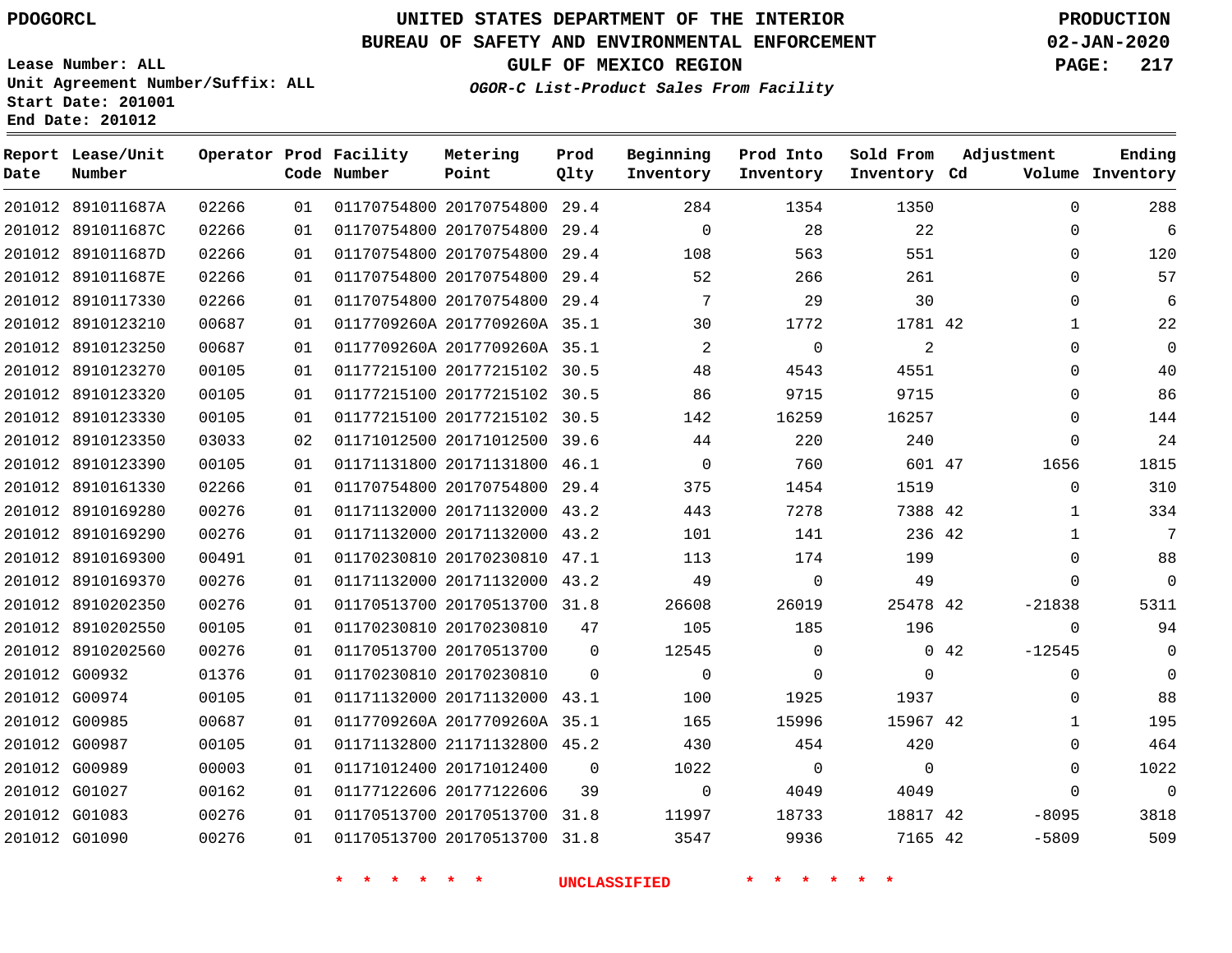**Report Lease/Unit**

**Number**

# **UNITED STATES DEPARTMENT OF THE INTERIOR PDOGORCL PRODUCTION**

**Prod Qlty**

#### **BUREAU OF SAFETY AND ENVIRONMENTAL ENFORCEMENT 02-JAN-2020**

**Lease Number: ALL Unit Agreement Number/Suffix: ALL Start Date: 201001 End Date: 201012**

**Operator Prod Facility**

**OGOR-C List-Product Sales From Facility**

**Beginning Inventory** **Prod Into Inventory** **Sold From Inventory**

**GULF OF MEXICO REGION PAGE: 218**

**Adjustment**

**Ending**

| Date | Number        |       |    | Code Number                                     | Point                        | Qlty | Inventory           | Inventory | Inventory Cd |       |              | Volume Inventory |
|------|---------------|-------|----|-------------------------------------------------|------------------------------|------|---------------------|-----------|--------------|-------|--------------|------------------|
|      | 201012 G01091 | 00276 | 01 |                                                 | 01170513700 20170513700 31.8 |      | 1585                | 3146      | 2730 42      |       | $-1190$      | 811              |
|      | 201012 G01092 | 00276 | 01 |                                                 | 01170513700 20170513700 31.8 |      | 8082                | 11326     | 12205 42     |       | $-4647$      | 2556             |
|      | 201012 G01096 | 00276 | 01 |                                                 | 01170513700 20170513700 31.8 |      | 25                  | 43        |              | 40 42 | $-14$        | 14               |
|      | 201012 G01127 | 02630 | 01 |                                                 | 01171132000 20171132000 43.2 |      | 18                  | 364       | 366 42       |       | $\mathbf{1}$ | 17               |
|      | 201012 G01153 | 01834 | 01 |                                                 | 01171132800 21171132800 45.2 |      | 12                  | 269       | 134          |       | $\Omega$     | 147              |
|      | 201012 G01194 | 00105 | 01 |                                                 | 01177072601 20177072601 47.7 |      | $\mathbf 0$         | 9606      | 9606         |       | $\mathbf 0$  | $\mathbf 0$      |
|      | 201012 G01198 | 00105 | 01 |                                                 | 01171092651 20171092650 52.1 |      | $\Omega$            | 241       | 150          |       | $\Omega$     | 91               |
|      | 201012 G01210 | 03041 | 01 |                                                 | 01171132800 21171132800 45.2 |      | 1195                | 5959      | 3418 42      |       | 38           | 3774             |
|      | 201012 G01216 | 00222 | 01 |                                                 | 01177082958 20177082958 38.9 |      | $\Omega$            | 8287      | 8287         |       | $\Omega$     | $\mathbf 0$      |
|      | 201012 G01220 | 00105 | 01 |                                                 | 01177092600 20177092600 45.4 |      | 221                 | 8438      | 8374         |       | 0            | 285              |
|      | 201012 G01248 | 02628 | 01 |                                                 | 01171012500 20171012500 39.6 |      | 37                  | 104       | 130          |       | $\Omega$     | 11               |
|      | 201012 G01261 | 03033 | 02 |                                                 | 01171012500 20171012500 39.6 |      | 3                   | 54        | 51           |       | $\Omega$     | 6                |
|      | 201012 G01269 | 03033 | 02 |                                                 | 01171012500 20171012500 39.6 |      | 36                  | 350       | 348          |       | $\Omega$     | 38               |
|      | 201012 G01351 | 00078 | 01 |                                                 | 01170230400 20170230400 48.6 |      | 497                 | 1292      | 1191         |       | $\mathbf 0$  | 598              |
|      | 201012 G01441 | 00105 | 01 |                                                 | 01177112701 20177112700 37.8 |      | $\overline{0}$      | 1601      | 1989 47      |       | 2070         | 1682             |
|      | 201012 G01447 | 00276 | 01 |                                                 | 01170513700 20170513700 31.8 |      | 383                 | 1863      | 1896 42      |       | 74           | 424              |
|      | 201012 G01477 | 03026 | 01 |                                                 | 01170230810 20170230810 47.1 |      | 2021                | 1475      | 2750         |       | $\mathbf 0$  | 746              |
|      | 201012 G01497 | 02451 | 01 |                                                 | 01170513800 20170513800 32.5 |      | 5281                | 68102     | 68208        |       | 0            | 5175             |
|      | 201012 G01498 | 02451 | 01 |                                                 | 01170513800 20170513800 32.5 |      | 832                 | 8340      | 8538         |       | $\Omega$     | 634              |
|      | 201012 G01580 | 02451 | 01 |                                                 | 01170513800 20170513800 32.5 |      | 8                   | 69        | 72           |       | $\Omega$     | 5                |
|      | 201012 G01610 | 00105 | 01 |                                                 | 01177215100 20177215102 30.5 |      | 5                   | 392       | 394          |       | $\Omega$     | $\overline{3}$   |
|      | 201012 G01619 | 00276 | 01 |                                                 | 01170513700 20170513700 31.8 |      | 21124               | 25089     | 20430 42     |       | $-20696$     | 5087             |
|      | 201012 G01620 | 00276 | 01 |                                                 | 01170513700 20170513700 31.8 |      | 9368                | 6737      | 9060 42      |       | $-5715$      | 1330             |
|      | 201012 G01754 | 00003 | 01 |                                                 | 01423210051 20423210050 51.3 |      | 24                  | 79        | 84           |       | $\Omega$     | 19               |
|      | 201012 G01757 | 00003 | 01 |                                                 | 01423210051 20423210050 51.3 |      | 228                 | 659       | 730          |       | $\mathbf 0$  | 157              |
|      | 201012 G01860 | 00105 | 01 |                                                 | 01170231110 20170231110 41.1 |      | 6818                | 6545      | 6181         |       | $\Omega$     | 7182             |
|      | 201012 G01865 | 00078 | 01 |                                                 | 01171012500 20171012500 39.6 |      | 792                 | 4185      | 4522 42      |       | $\mathbf{1}$ | 456              |
|      | 201012 G01880 | 00105 | 01 |                                                 | 01171132000 20171132000 43.1 |      | 15                  | 253       | 256          |       | $\mathbf 0$  | 12               |
|      |               |       |    | $\rightarrow$<br>一米。<br>$\mathbf{r}$<br>$\star$ | $*$ $*$                      |      | <b>UNCLASSIFIED</b> | * * * *   | $*$ *        |       |              |                  |

**Metering Point**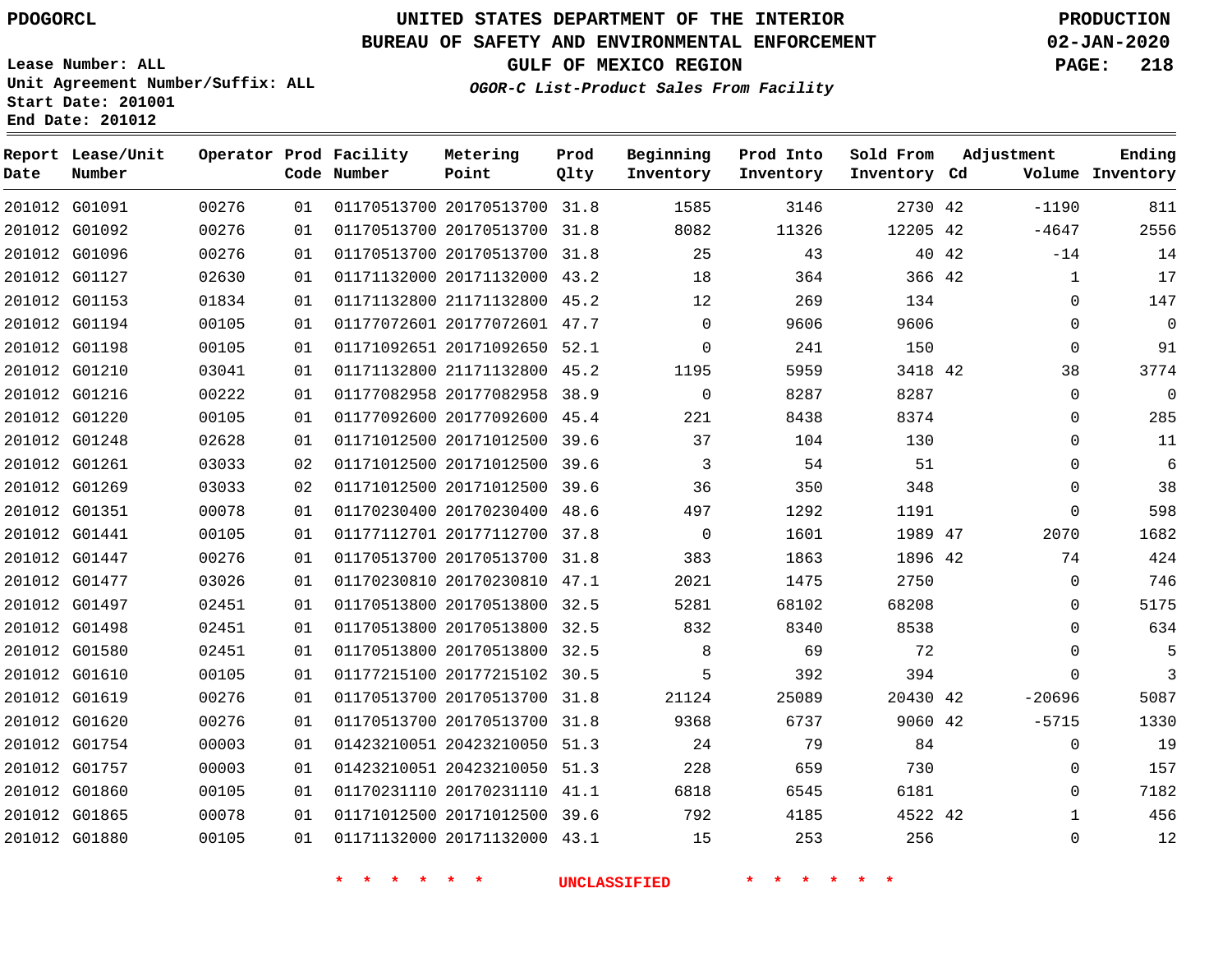G01898

**Date**

**Report Lease/Unit**

**Number**

# **UNITED STATES DEPARTMENT OF THE INTERIOR PDOGORCL PRODUCTION**

**Prod Qlty**

#### **BUREAU OF SAFETY AND ENVIRONMENTAL ENFORCEMENT 02-JAN-2020**

**Lease Number: ALL Unit Agreement Number/Suffix: ALL Start Date: 201001 End Date: 201012**

**Operator Prod Facility**

**Code Number**

20171012500 39.6

**Metering Point**

**OGOR-C List-Product Sales From Facility**

**Sold From Inventory**

**Prod Into Inventory**

**Beginning Inventory**

**GULF OF MEXICO REGION PAGE: 219**

**Inventory Cd Volume**

**Adjustment**

**Ending**

|               |       |    |                         |                              | <b>UNCLASSIFIED</b> |             |       |          |  |
|---------------|-------|----|-------------------------|------------------------------|---------------------|-------------|-------|----------|--|
| 201012 G02433 | 00491 | 01 |                         | 01170230810 20170230810 47.1 |                     | $\mathbf 0$ | 12    | 6        |  |
| 201012 G02429 | 00491 | 01 |                         | 01170230810 20170230810 47.1 |                     | 137         | 152   | 212      |  |
| 201012 G02404 | 02589 | 01 |                         | 01170230810 20170230810 47.7 |                     | 1109        | 548   | 548      |  |
| 201012 G02391 | 03033 | 02 |                         | 0142709015A 2042709015A 42.9 |                     | $\mathbf 0$ | 11893 | 11893 47 |  |
| 201012 G02357 | 02200 | 02 |                         | 01170230450 20170230450 50.3 |                     | 16          | 58    | 69       |  |
| 201012 G02354 | 01284 | 01 |                         | 01170230450 20170230450 50.3 |                     | 248         | 2142  | 2203     |  |
| 201012 G02353 | 01284 | 01 |                         | 01170230450 20170230450 50.3 |                     | 304         | 2080  | 2202     |  |
| 201012 G02317 | 00105 | 01 |                         | 01171132000 20171132000 43.2 |                     | 37          | 738   | 741      |  |
| 201012 G02163 | 00105 | 01 |                         | 01171012500 20171012500 39.5 |                     | 552         | 3373  | 3558     |  |
| 201012 G02161 | 00105 | 01 |                         | 01171012500 20171012500 39.6 |                     | 0           | 7203  | 7150 47  |  |
| 201012 G02127 | 02312 | 01 |                         | 01170230810 20170230810 47.1 |                     | 98          | 131   | 163      |  |
| 201012 G02111 | 00276 | 01 |                         | 01171132000 20171132000 43.2 |                     | 3981        | 73741 | 74335 42 |  |
| 201012 G02104 | 00687 | 01 |                         | 01171132000 20171132000 43.2 |                     | 51          | 967   | 974      |  |
| 201012 G02099 | 01978 | 02 |                         | 01171012310 20171012310 47.9 |                     | 178         | 2995  | 3007     |  |
| 201012 G02091 | 00687 | 01 |                         | 01170230811 20170230811 46.4 |                     | 118         | 2964  | 2875 42  |  |
| 201012 G02062 | 02375 | 01 |                         | 0117704220A 2017704220A 46.8 |                     | $\mathbf 0$ | 5786  | 5786     |  |
| 201012 G02045 | 00105 | 01 |                         | 01170530900 20170530900      | 43                  | 21          | 153   | 153      |  |
| 201012 G02037 | 02222 | 01 |                         | 01170530900 20170530900      | 43                  | 2           | 142   | 125      |  |
| 201012 G02023 | 02312 | 02 |                         | 01170230811 20170230811 46.4 |                     | 120         | 2247  | 2211     |  |
| 201012 G02021 | 01482 | 01 |                         | 01170230811 20170230811 46.4 |                     | 60          | 988   | 979      |  |
| 201012 G02006 | 03026 | 01 | 01170530900 20170530900 |                              | 43                  | 8           | 47    | 49       |  |
| 201012 G01998 | 00105 | 01 |                         | 01170230810 20170230810 47.1 |                     | $\mathbf 0$ | 51    | 55 47    |  |
| 201012 G01997 | 01071 | 02 |                         | 01170230810 20170230810 47.2 |                     | 37          | 1034  | 1034     |  |
| 201012 G01967 | 00105 | 01 |                         | 01177215100 20177215102 30.5 |                     | 173         | 19306 | 19308    |  |
| 201012 G01966 | 00105 | 01 |                         | 01177215100 20177215102 30.5 |                     | 55          | 7287  | 7277     |  |
| 201012 G01953 | 00105 | 01 |                         | 01170230811 20170230811 46.3 |                     | 13          | 241   | 237      |  |
| 201012 G01901 | 00105 | 01 |                         | 01177215100 20177215102 30.6 |                     | 2           | 124   | 125      |  |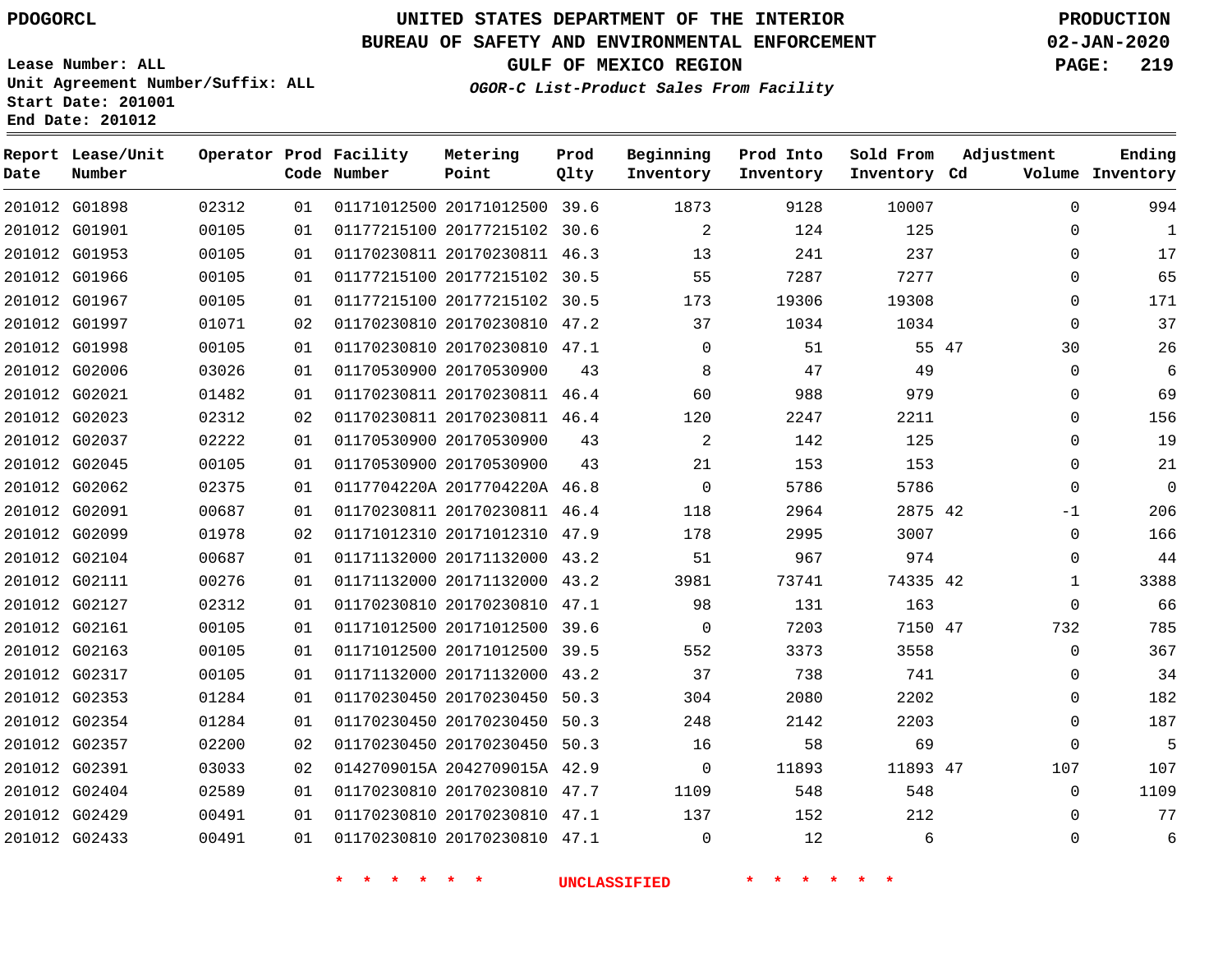**End Date: 201012**

# **UNITED STATES DEPARTMENT OF THE INTERIOR PDOGORCL PRODUCTION**

### **BUREAU OF SAFETY AND ENVIRONMENTAL ENFORCEMENT 02-JAN-2020**

**Lease Number: ALL Unit Agreement Number/Suffix: ALL Start Date: 201001**

## **GULF OF MEXICO REGION PAGE: 220**

**OGOR-C List-Product Sales From Facility**

| Date | Report Lease/Unit<br>Number |       |          | Operator Prod Facility<br>Code Number | Metering<br>Point                                       | Prod<br>Olty | Beginning<br>Inventory | Prod Into<br>Inventory | Sold From<br>Inventory Cd | Adjustment              | Ending<br>Volume Inventory |
|------|-----------------------------|-------|----------|---------------------------------------|---------------------------------------------------------|--------------|------------------------|------------------------|---------------------------|-------------------------|----------------------------|
|      | 201012 G02434               | 03033 | 02       |                                       | 01423210051 20170230810 47.1                            |              | 41                     | 73                     | 77                        | $\Omega$                | 37                         |
|      | 201012 G02436               | 02628 | 02       |                                       | 01170230811 20170230811 46.4                            |              | 23                     | 360                    | 357                       | 0                       | 26                         |
|      | 201012 G02601               | 01834 | 01       |                                       | 01171092651 20171092650 52.1                            |              | 2                      | 2                      | 3                         | $\Omega$                | $\mathbf{1}$               |
|      | 201012 G02628               | 00105 | 01       |                                       | 01171012500 20171012500 39.5                            |              | 122                    | 571                    | 631                       | $\mathbf 0$             | 62                         |
|      | 201012 G02665               | 02451 | 01       |                                       | 01423210051 20423210050 51.2                            |              | 433                    | 1259                   | 1392                      | $\Omega$                | 300                        |
|      | 201012 G02688               | 00105 | 01       |                                       | 01170230810 20170230810                                 | 47           | $\mathbf 0$            | 144                    | 207 47                    | 136                     | 73                         |
|      | 201012 G02825               | 00105 | 01       |                                       | 01170230810 20170230810                                 | 47           | 414                    | 532                    | 677                       | $\Omega$                | 269                        |
|      | 201012 G02826               | 00105 | 01<br>01 |                                       | 01170231110 20170231110 41.1<br>01170230810 20170230810 | 47           | 208<br>141             | 132<br>152             | 187<br>216                | $\mathbf 0$<br>$\Omega$ | 153<br>77                  |
|      |                             |       |          |                                       |                                                         |              | 349                    | 284                    | 403                       | 0                       | 230                        |
|      | 201012 G02870               | 03035 | 01       |                                       | 01170230810 20170230810 47.1                            |              | 23                     | 3                      |                           | 25 42<br>$\mathbf{1}$   | 2                          |
|      | 201012 G02885               | 02312 | 01       |                                       | 01171132000 20171132000 43.2                            |              | 5                      | 154                    | 152                       | $\Omega$                | 7                          |
|      | 201012 G02886               | 02312 | 02       |                                       | 01171132000 20171132000 43.2                            |              | 2                      | 31                     | 32                        | 0                       | $\mathbf{1}$               |
|      | 201012 G02895               | 02579 | 02       |                                       | 01171092651 20171092650                                 | $\Omega$     | $\Omega$               | $\Omega$               | $\Omega$                  | $\Omega$                | $\mathbf{0}$               |
|      | 201012 G02898               | 01834 | 01       |                                       | 01171012300 20171012300 38.7                            |              | 756                    | 1215                   | 1373                      | $\Omega$                | 598                        |
|      | 201012 G02899               | 01834 | 01       |                                       | 01171012300 20171012300 38.7                            |              | 489                    | 2541                   | 1779 42                   | $\mathbf{1}$            | 1252                       |
|      | 201012 G02917               | 01834 | 01       |                                       | 01171092930 20171092930 33.8                            |              | 80                     | 3163                   | 3159                      | $\Omega$                | 84                         |
|      | 201012 G03061               | 00105 | 01       |                                       | 01423210051 20423210050 51.2                            |              | 240                    | 497                    | 619                       | $\Omega$                | 118                        |
|      | 201012 G03068               | 00105 | 01       |                                       | 01423210051 20423210050 51.2                            |              | 25                     | 83                     | 88                        | $\Omega$                | 20                         |
|      | 201012 G03152               | 00105 | 01       |                                       | 01177092600 20177092600 45.4                            |              | 110                    | 4264                   | 4230                      | $\Omega$                | 144                        |
|      | 201012 G03236               | 03041 | 01       |                                       | 01170230450 20170230450 50.3                            |              | 25                     | 186                    | 195                       | $\Omega$                | 16                         |
|      | 201012 G03244               | 02871 | 01       |                                       | 01170230810 20170230810                                 | $\Omega$     | 2                      | $\mathbf 0$            | $\mathbf 0$               | $\Omega$                | $\overline{2}$             |
|      | 201012 G03251               | 00105 | 01       |                                       | 01170231110 20170231110 41.2                            |              | 71                     | 259                    | 64                        | $\Omega$                | 266                        |
|      | 201012 G03264               | 00003 | 01       |                                       | 01170230811 20170230811 46.4                            |              | 4                      | 67                     | 66                        | $\mathbf 0$             | 5                          |
|      |                             | 01284 | 02       |                                       | 01170530900 20170530900                                 | 43           | 3                      | 60                     | 55                        | $\Omega$                |                            |
|      |                             |       |          |                                       |                                                         |              | 7                      | 127                    | 121                       | 0                       | 13                         |
|      | 201012 G03265               | 01284 | 02       | 01170530900 20170530900               |                                                         | 43           | 114                    | 1098                   | 1063                      | $\Omega$                | 149                        |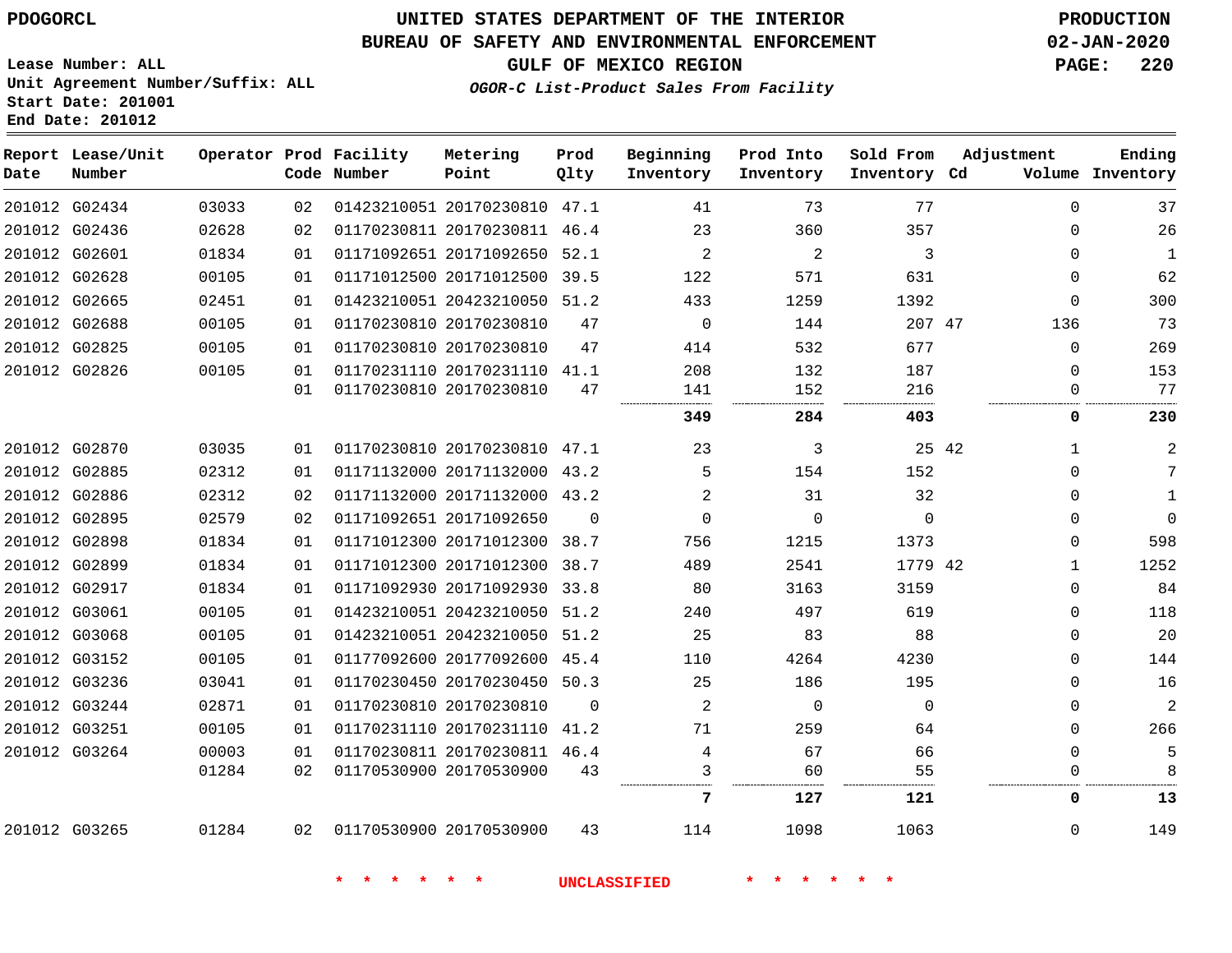G03331 G03414 G03593 G03738

**Date**

**Report Lease/Unit**

**Number**

# **UNITED STATES DEPARTMENT OF THE INTERIOR PDOGORCL PRODUCTION**

#### **BUREAU OF SAFETY AND ENVIRONMENTAL ENFORCEMENT 02-JAN-2020**

**Lease Number: ALL Unit Agreement Number/Suffix: ALL Start Date: 201001 End Date: 201012**

**Operator Prod Facility**

**Code Number**

**OGOR-C List-Product Sales From Facility**

**Prod Into Inventory**

**Beginning Inventory**

**GULF OF MEXICO REGION PAGE: 221**

**Inventory Cd Volume**

**Adjustment**

  $-1$  -16

**Ending**

47 42

**Sold From Inventory**

| 01 | 01170753510 20170753510 53.8 |      | 0        | 119  |  |
|----|------------------------------|------|----------|------|--|
| 01 | 01171012500 20171012500      | 39.6 |          | 325  |  |
| 01 | 01170230450 20170230450 50.3 |      | 17       | 189  |  |
| 01 | 01171012500 20171012500 39.6 |      | 40       | 148  |  |
| 01 | 01423210051 20423210050 51.3 |      | $\Omega$ | 16   |  |
| 01 | 01423210051 20423210050 51.3 |      | 10       | 39   |  |
| 01 | 01170230510 20170230510 48.1 |      | 240      | 1494 |  |
| 01 | 01171012500 20171012500 39.5 |      | 1776     | 8941 |  |
| 01 | 01423210051 20423210050 51.3 |      | 47       | 125  |  |

**Prod Qlty**

21171132800 45.2

**Metering Point**

|               | 201012 G03793 | 02894 | 01 | 01171012500 20171012500      | 39.6 | 40   | 148         | 172 45  | $-16$    | $\Omega$    |
|---------------|---------------|-------|----|------------------------------|------|------|-------------|---------|----------|-------------|
|               | 201012 G03935 | 02672 | 01 | 01423210051 20423210050      | 51.3 | 0    | 16          | 12      | 0        | 4           |
|               | 201012 G03940 | 00105 | 01 | 01423210051 20423210050 51.3 |      | 10   | 39          | 40      | $\Omega$ | 9           |
|               | 201012 G03958 | 00105 | 01 | 01170230510 20170230510      | 48.1 | 240  | 1494        | 666     | $\Omega$ | 1068        |
|               | 201012 G04003 | 00105 | 01 | 01171012500 20171012500 39.5 |      | 1776 | 8941        | 9743    | 0        | 974         |
|               | 201012 G04065 | 02628 | 01 | 01423210051 20423210050      | 51.3 | 47   | 125         | 143     | $\Omega$ | 29          |
|               | 201012 G04081 | 03035 | 01 | 01170230450 20170230810 47.1 |      | 91   | 85          | 133     | $\Omega$ | 43          |
|               | 201012 G04085 | 00687 | 01 | 01170230811 20170230811      | 46.4 | 109  | 1807        | 1790    | $\Omega$ | 126         |
|               | 201012 G04087 | 02899 | 01 | 01177008150 01177008150 35.6 |      | 4963 | 4932        | 7831    | 0        | 2064        |
|               | 201012 G04090 | 02312 | 02 | 01170230810 20170230810      | 47.1 | 272  | 347         | 443     | 0        | 176         |
|               | 201012 G04098 | 01963 | 02 | 01170230810 20170230810 47.1 |      | 935  | 1659        | 1756    | 0        | 838         |
|               | 201012 G04143 | 00105 | 01 | 01170230510 20170230510      | 48.1 | 67   | 427         | 189     | 0        | 305         |
|               | 201012 G04232 | 00105 | 01 | 01171012500 20171012500 39.5 |      | 36   | 175         | 192     | 0        | 19          |
|               |               | 00730 | 01 | 01171012500 20171012500 39.6 |      | 704  | 9875<br>    | 9504 42 |          | 1076        |
|               |               |       |    |                              |      | 740  | 10050       | 9696    |          | 1095        |
|               | 201012 G04397 | 00105 | 01 | 01170230810 20170230810      | 47   | 2    | $\mathbf 0$ | 2       | $\Omega$ | $\mathbf 0$ |
|               | 201012 G04421 | 00105 | 01 | 01171131600 20171131600 42.7 |      | 633  | 9867        | 9365    | $\Omega$ | 1135        |
|               | 201012 G04453 | 02589 | 01 | 01171012300 20171012300      | 35.2 | 901  | 1295        | 1558    | 0        | 638         |
|               | 201012 G04537 | 02589 | 01 | 01420470030 20420470030 50.1 |      | 1162 | 134         | 191     | 0        | 1105        |
|               | 201012 G04547 | 02628 | 01 | 01423210051 20423210050      | 51.3 | 19   | 61          | 64      | 0        | 16          |
|               | 201012 G04565 | 01284 | 01 | 01420390101 01420390101 47.9 |      | 1467 | 10          | 1363    | 0        | 114         |
|               | 201012 G04773 | 01482 | 01 | 01170230811 20170230811      | 46.4 | 1    | 33          | 32      | $\Omega$ | 2           |
|               | 201012 G04800 | 03026 | 01 | 01171132800 21171132800 45.2 |      | 5727 | 9709        | 7337 42 | $-1$     | 8098        |
| 201012 G04818 |               | 02894 | 01 | 01170230500 20170230500 46.3 |      | 9    | 68          | 72      | $\Omega$ | 5           |
|               |               |       |    |                              |      |      |             |         |          |             |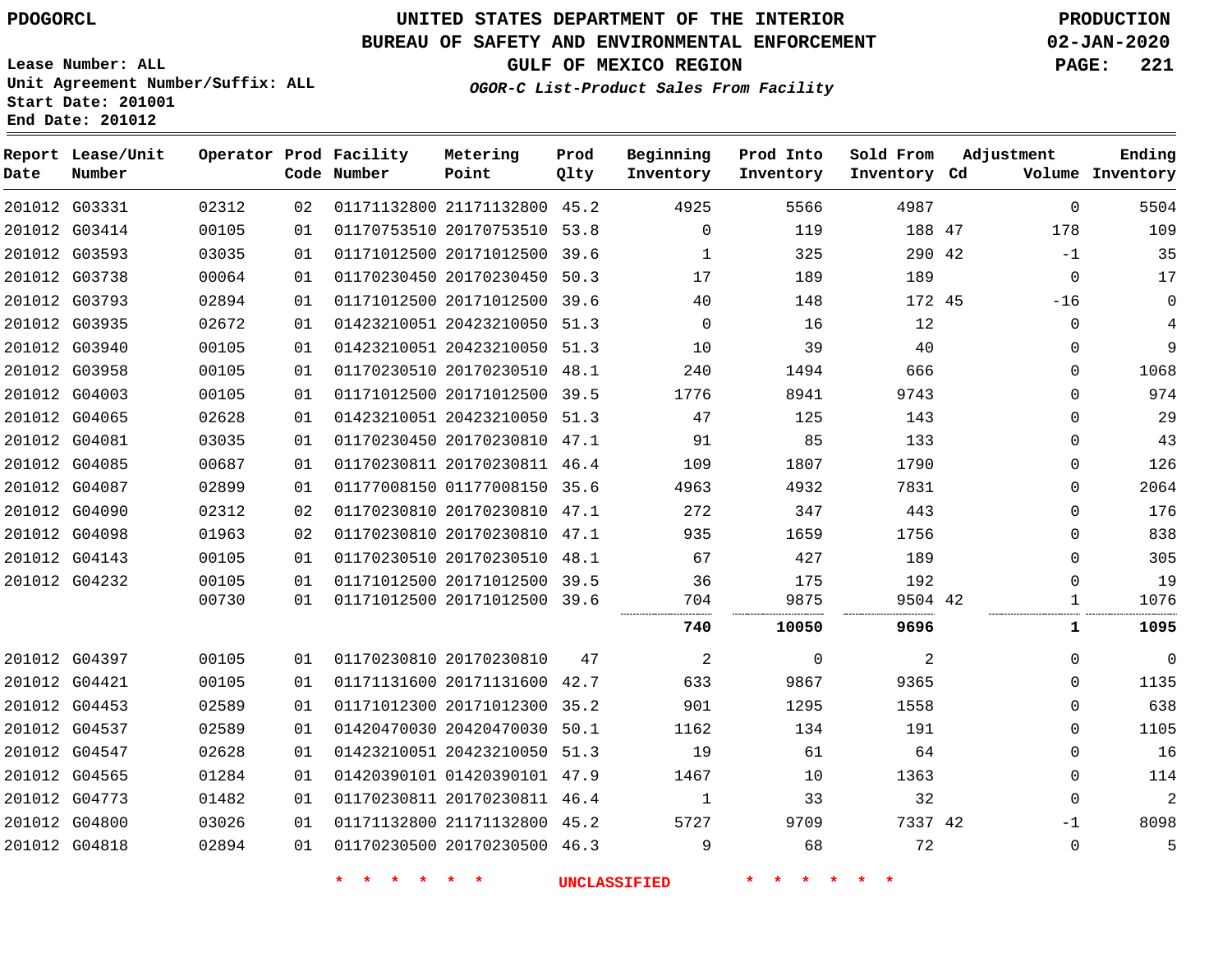$\Omega$ 

**Prod Qlty**

#### **BUREAU OF SAFETY AND ENVIRONMENTAL ENFORCEMENT 02-JAN-2020**

**Lease Number: ALL Unit Agreement Number/Suffix: ALL Start Date: 201001**

> 

**Operator Prod Facility**

**Code Number**

20420570060

20170230510 48.2

**Metering Point**

 

   

**End Date: 201012**

**Report Lease/Unit**

**Number**

 G04996 G05006

**Date**

 G06165 G06166 G06167 G06168 **GULF OF MEXICO REGION PAGE: 222**

**Inventory Cd Volume**

**Adjustment**

  $\Omega$  $\Omega$ 

  $\Omega$   $\Omega$ 

**Ending**

**OGOR-C List-Product Sales From Facility**

**Beginning Inventory**

> $\Omega$

 

 

**Sold From Inventory**

**Prod Into Inventory**

|        | 201012 G05283 | 01376 |    | 01170231300 01170231300      | 42.3     |      | 13835    | 13835    |     | 0        |      |
|--------|---------------|-------|----|------------------------------|----------|------|----------|----------|-----|----------|------|
|        | 201012 G05286 | 03033 | 02 | 01170230810 20170230810      | 47.1     | 274  | 53       | 300      |     | $\Omega$ | 27   |
|        | 201012 G05292 | 00003 | 01 | 01170230811 20170230811      | 46.4     | 17   | 312      | 307      |     | 0        | 22   |
|        | 201012 G05346 | 01819 | 01 | 01170530900 20170530900      | 43       | 18   | 193      | 185      |     | $\Omega$ | 26   |
|        | 201012 G05392 | 02672 | 02 | 01171132000 20171132000      | 43.2     |      | 20       | 20       |     | 0        | 1    |
|        | 201012 G05393 | 02672 | 02 | 01170230811 20170230811      | 46.4     | 24   | 89       | 85       |     | $\Omega$ | 28   |
|        | 201012 G05431 | 00560 | 01 | 01177062608 2017706260A 36.6 |          | 136  | 14442    | 14480    |     | $\Omega$ | 98   |
|        | 201012 G05494 | 02871 | 02 | 01171132800 21171132800      | 45.2     | 466  | 72       | 256      |     | $\Omega$ | 282  |
|        | 201012 G05504 | 00105 | 01 | 01171012300 20171012300      | 38.7     | 630  | 1067     | 1171     |     | $\Omega$ | 526  |
|        |               |       | 01 | 01171132800 21171132800      | 45.2     | 2650 | 2683     | 2535     |     | 0        | 2798 |
|        |               | 00730 | 01 | 01171132800 21171132800      | 45.2     | 1209 | 860      | 984      |     |          | 1085 |
|        |               |       |    |                              |          | 4489 | 4610     | <br>4690 |     | 0        | 4409 |
|        | 201012 G05505 | 00078 | 01 | 01171132800 21171132800      | 45.2     | 785  | 1003     | 1046     |     | $\Omega$ | 742  |
|        | 201012 G05549 | 01834 | 01 | 01171092651 20171092650      | 52.1     | 429  | 648      | 832      |     | $\Omega$ | 245  |
|        | 201012 G05602 | 01834 | 01 | 01171012500 20171012500      | 39.6     | 459  | 2589     | 2765 42  |     | $-1$     | 282  |
|        | 201012 G05610 | 02312 | 01 | 01171012500 20171012500      | 39.6     | 33   | 192      | 204      |     | 0        | 21   |
|        | 201012 G05612 | 00105 | 01 | 01171012500 20171012500      | 39.5     | 1453 | 7528     | 8161     |     | $\Omega$ | 820  |
| 201012 | G06027        | 00105 | 01 | 01423210051 20423210050      | 51.2     | 32   | 67       | 83       |     | 0        | 16   |
|        | 201012 G06069 | 00105 | 01 | 01423210051 20423210050      | 51.2     | 0    | 71       | 75 47    |     | 21       | 17   |
|        | 201012 G06104 | 00105 | 01 | 01420390110 20420390110      | 58.7     | 26   | $\Omega$ | 26       |     | 0        | 0    |
|        | 201012 G06105 | 02409 | 01 | 01420390110 20420390110      | 58.7     | 80   | 71       | 98       |     | $\Omega$ | 53   |
|        | 201012 G06156 | 00105 | 01 | 01422450350 20422450350      | $\Omega$ | 0    | $\Omega$ |          | 047 | 592      | 592  |

 20170230450 50.3 20170230450 50.3 

**\* \* \* \* \* \* UNCLASSIFIED \* \* \* \* \* \***

 20170230450 50.3 20170230450 50.2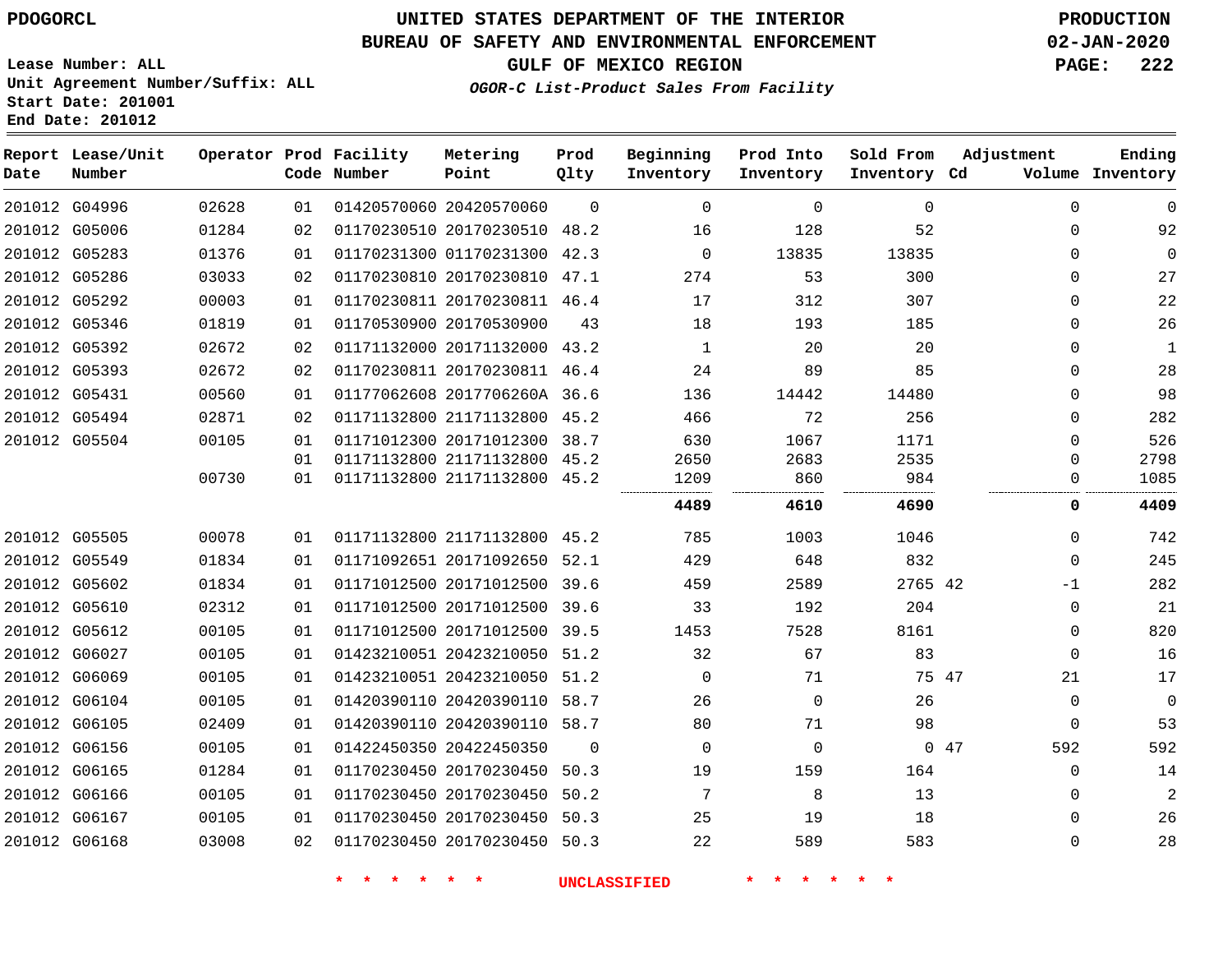**Report Lease/Unit**

**Number**

# **UNITED STATES DEPARTMENT OF THE INTERIOR PDOGORCL PRODUCTION**

**Prod Qlty**

#### **BUREAU OF SAFETY AND ENVIRONMENTAL ENFORCEMENT 02-JAN-2020**

**Lease Number: ALL Unit Agreement Number/Suffix: ALL Start Date: 201001 End Date: 201012**

**Operator Prod Facility**

**Code Number**

**OGOR-C List-Product Sales From Facility**

**Beginning Inventory** **Prod Into Inventory** **Sold From Inventory**

**GULF OF MEXICO REGION PAGE: 223**

**Inventory Cd Volume**

**Adjustment**

  $\Omega$ -1  $\Omega$   $\Omega$   $\Omega$  $\Omega$  $\Omega$  $\Omega$  $\Omega$  $\Omega$   $\overline{0}$  $\Omega$  $\Omega$  $\Omega$  $\Omega$  $\Omega$  $\Omega$  $\Omega$   $\Omega$   $\Omega$ 

**Ending**

| 201012 G06180 |               | 00730 | 01 |                            | 01170230450 20170230450 50.3 |    | 5                   | 58      | 58              |  |
|---------------|---------------|-------|----|----------------------------|------------------------------|----|---------------------|---------|-----------------|--|
|               | 201012 G06668 | 00276 | 01 |                            | 01171132000 20171132000 43.2 |    | 28                  | 71      | 96              |  |
|               | 201012 G06767 | 01834 | 01 |                            | 01171012500 20171012500 39.6 |    | 42                  | 87      | 119 42          |  |
|               | 201012 G07215 | 03041 | 01 |                            | 01420390120 01420390120 51.6 |    | 150                 | 286     | 302             |  |
| 201012 G07619 |               | 02222 | 01 |                            | 01170530900 20170530900      | 43 | $\mathbf{1}$        | 15      | 14              |  |
|               | 201012 G07703 | 03041 | 01 |                            | 01171132800 21171132800 45.2 |    | 3551                | 4609    | 3903 42         |  |
|               | 201012 G07736 | 02312 | 02 |                            | 01171132800 21171132800 45.2 |    | 315                 | 526     | 400             |  |
|               | 201012 G07760 | 01284 | 01 |                            | 01177122950 20177122950 31.1 |    | 60                  | 8679    | 8406            |  |
|               | 201012 G07802 | 01284 | 02 |                            | 01177258041 01177258041 27.5 |    | $\mathbf{1}$        | 12      | 2               |  |
|               | 201012 G07917 | 01834 | 01 |                            | 01170573602 20170573602 33.6 |    | 32246               | 47825   | 52617           |  |
| 201012 G08120 |               | 02312 | 02 |                            | 01423210051 20423210050 51.3 |    | 5                   | 40      | 35              |  |
|               | 201012 G08640 | 02589 | 01 |                            | 01170530900 20170530900      | 43 | $\mathsf{O}$        | 11      | 11              |  |
|               | 201012 G08641 | 02589 | 01 |                            | 01170530900 20170530900      | 43 | $\overline{0}$      | 45      | 45              |  |
|               | 201012 G09010 | 03041 | 01 |                            | 01420390120 01420390120 51.6 |    | 37                  | 38      | 55              |  |
|               | 201012 G09500 | 02899 | 01 |                            | 01177058270 01177058270 42.6 |    | 55                  | 27      | 72 42           |  |
|               | 201012 G09574 | 01819 | 01 |                            | 01171012300 20171012300 38.7 |    | 267                 | 242     | 390             |  |
|               | 201012 G09631 | 01284 | 01 |                            | 01177122950 20177122950 31.1 |    | 12                  | 1968    | 1906            |  |
|               | 201012 G10226 | 01819 | 01 |                            | 01423210051 20423210050 51.3 |    | 35                  | 63      | 83              |  |
|               | 201012 G10487 | 00981 | 01 |                            | 01170753850 20170753850 33.4 |    | 1669                | 171     | 421             |  |
|               | 201012 G10636 | 03035 | 01 |                            | 01170230811 20170230811 46.4 |    | 192                 | 2298    | 2330            |  |
|               | 201012 G10665 | 02899 | 01 |                            | 01177058270 01177058270 42.6 |    | 5343                | 2656    | 6926            |  |
|               | 201012 G10794 | 02466 | 01 |                            | 01177122950 20177122950 30.7 |    | 42                  | 6708    | 6494            |  |
|               | 201012 G10910 | 00162 | 01 |                            | 01177245110 2017724511G 44.8 |    | $\overline{0}$      | 9555    | 9555            |  |
| 201012 G11243 |               | 02589 | 01 |                            | 01420470030 20420470030 50.1 |    | 475                 | 135     | 78              |  |
|               | 201012 G11870 | 00276 | 01 |                            | 01171132000 20171132000 43.2 |    | 3000                | 54860   | 55340 42        |  |
|               | 201012 G11952 | 00105 | 01 |                            | 01171012300 20171012300 38.7 |    | 139                 | 207     | 244             |  |
|               | 201012 G11983 | 01284 | 01 |                            | 01177112605 2017711260Y 34.4 |    | $\overline{7}$      | 55      | 55              |  |
|               | 201012 G11984 | 03008 | 02 |                            | 01171092651 20171092650 52.1 |    | 31                  | 311     | 221             |  |
|               |               |       |    | $\star$ $\star$<br>* * * * |                              |    | <b>UNCLASSIFIED</b> | * * * * | $\star$ $\star$ |  |

**Metering Point**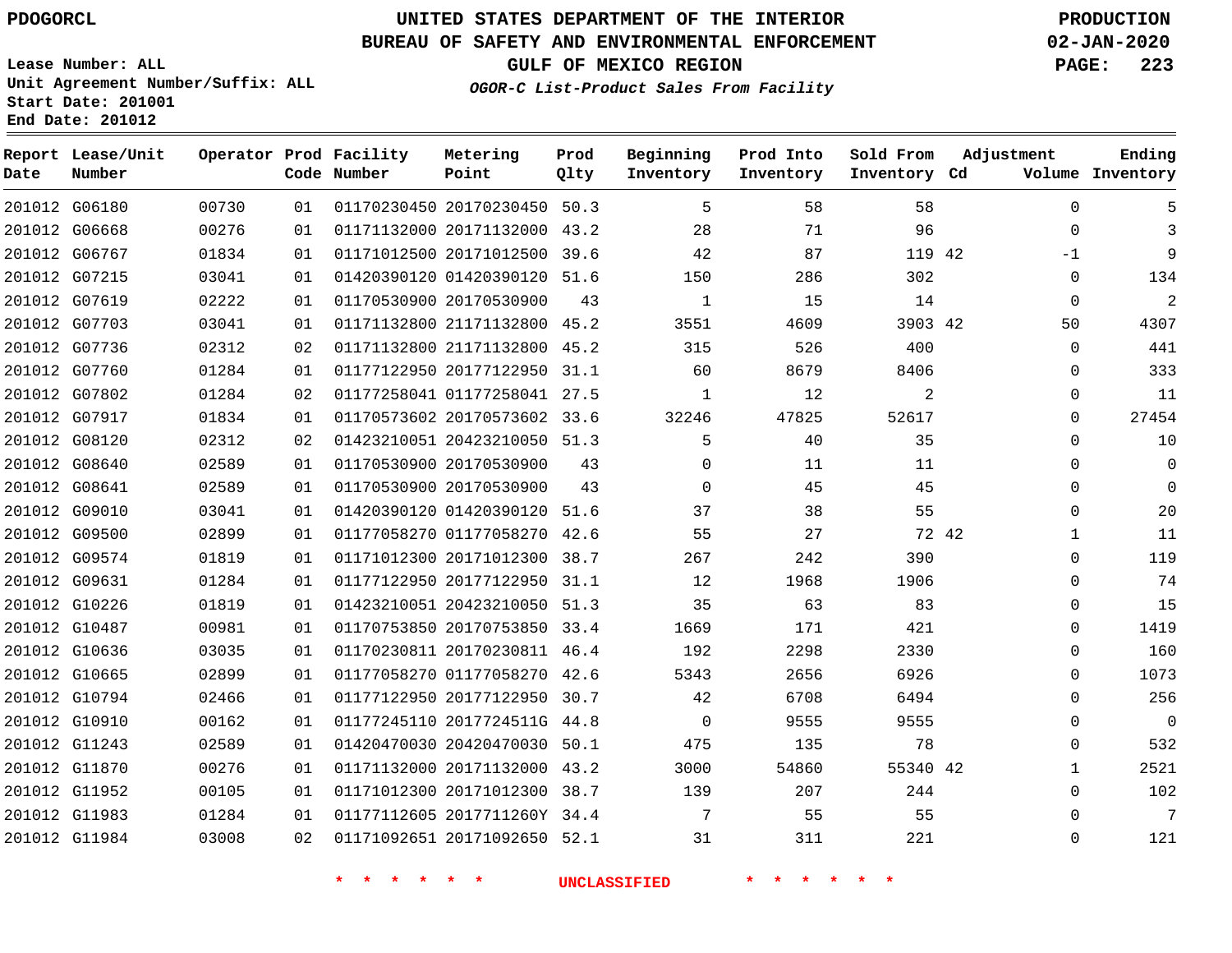**Report Lease/Unit**

**Number**

 G15263 G15277    

# **UNITED STATES DEPARTMENT OF THE INTERIOR PDOGORCL PRODUCTION**

**Prod Qlty**

#### **BUREAU OF SAFETY AND ENVIRONMENTAL ENFORCEMENT 02-JAN-2020**

**Lease Number: ALL Unit Agreement Number/Suffix: ALL Start Date: 201001 End Date: 201012**

**Operator Prod Facility**

**Code Number**

**OGOR-C List-Product Sales From Facility**

**Beginning Inventory** **Prod Into Inventory** **Sold From Inventory**

**GULF OF MEXICO REGION PAGE: 224**

**Inventory Cd Volume**

**Adjustment**

**Ending**

  $\Omega$ 

|               | 201012 G12019 | 03035 | 01  | 01171012500 20171012500 39.6 |    | 0           | 616      | 660 47  |       | 111         | 67           |
|---------------|---------------|-------|-----|------------------------------|----|-------------|----------|---------|-------|-------------|--------------|
|               | 201012 G12020 | 03035 | 01  | 01171012500 20171012500 39.6 |    | $\mathbf 0$ | 7518     | 8007 47 |       | 1308        | 819          |
|               | 201012 G12024 | 02312 | 02  | 01171012500 20171012500 39.6 |    | 59          | 273      | 302     |       | $\Omega$    | 30           |
|               | 201012 G12355 | 02589 | 01  | 01171012300 20171012300      | 36 | 11547       | 18279    | 20823   |       | 0           | 9003         |
|               | 201012 G12497 | 02589 | 01  | 01420390101 01420390101 47.8 |    | 113         | 48       | 48      |       | $\Omega$    | 113          |
|               | 201012 G12564 | 02603 | 01  | 01170230510 20170230510 48.2 |    | 12          | 74       | 29      |       | $\Omega$    | 57           |
|               | 201012 G12761 | 00162 | O 1 | 01170230810 20170230810 47.1 |    | $\Omega$    | 850      | 850     |       | 0           | $\mathbf 0$  |
|               | 201012 G12802 | 02200 | 01  | 01170230811 20170230811 46.4 |    | 121         | 2332     | 2291    |       | $\Omega$    | 162          |
|               | 201012 G12803 | 02409 | 01  | 01171132000 20171132000 43.2 |    | $\mathbf 0$ | 19       | 18      |       | 0           | $\mathbf{1}$ |
|               | 201012 G12906 | 01819 | 01  | 01171012300 20171012300 38.7 |    | 77          | 20       | 87      |       | $\Omega$    | 10           |
|               | 201012 G13576 | 03147 | 02  | 01170230810 20170230810 47.1 |    | 29          | 82       | 81      |       | $\Omega$    | 30           |
|               | 201012 G13825 | 00105 | 01  | 01170230450 20170230450 50.3 |    | 0           | 19       |         | 21 47 | 4           | 2            |
|               | 201012 G13850 | 03033 | 01  | 01170230811 20170230811 47.4 |    | 1           | 20       |         | 19 42 | $-1$        | $\mathbf{1}$ |
|               | 201012 G13937 | 02628 | 02  | 01171092651 20171092650 52.1 |    | 5           | 36       | 28      |       | $\Omega$    | 13           |
|               | 201012 G13938 | 01284 | 01  | 01171012500 20171012500 39.6 |    | 2276        | 10692    | 11804   |       | $\Omega$    | 1164         |
|               | 201012 G14193 | 02409 | 01  | 01170230810 20170230810 47.1 |    | 508         | 483      | 747     |       | $\Omega$    | 244          |
|               | 201012 G14342 | 02200 | 01  | 01170230811 20170230811 46.4 |    | 93          | 1777     | 1746    |       | $\Omega$    | 124          |
|               | 201012 G14493 | 01834 | 01  | 01171092930 20171092930 33.8 |    | 21          | 327      | 339     |       | 0           | 9            |
|               | 201012 G14864 | 02871 | 02  | 01170230450 20170230450 53.7 |    | 684         | 6088     | 6239 42 |       | $-1$        | 532          |
|               | 201012 G15050 | 00105 | 01  | 01170231110 20170231110 41.1 |    | 15622       | 13441    | 14163   |       | $\Omega$    | 14900        |
|               | 201012 G15078 | 00064 | 01  | 01170230810 20170230810 47.1 |    | 3045        | 710      | 923 42  |       | $-1$        | 2831         |
|               | 201012 G15110 | 02714 | 01  | 01170530900 20170530900      | 43 | $\Omega$    | 3        | 3       |       | $\mathbf 0$ | $\Omega$     |
|               | 201012 G15189 | 00560 | 02  | 01171132800 21171132800 45.2 |    | 66          | 55       |         | 57 42 | $-1$        | 63           |
|               | 201012 G15239 | 03041 | 01. | 01171012500 20171012500 39.6 |    | 34          | 247      | 254     |       | $\Omega$    | 27           |
| 201012 G15241 |               | 00105 | 01  | 01171092651 20171092650 52.1 |    | 11          | $\Omega$ | 11      |       | 0           | 0            |
|               | 201012 G15242 | 03033 | 02  | 01171092651 20171092650 52.1 |    | 172         | 63       | 212     |       | $\mathbf 0$ | 23           |
|               |               |       |     |                              |    |             |          |         |       |             |              |

 20171132000 43.2 20171012400 51.8

**Metering Point**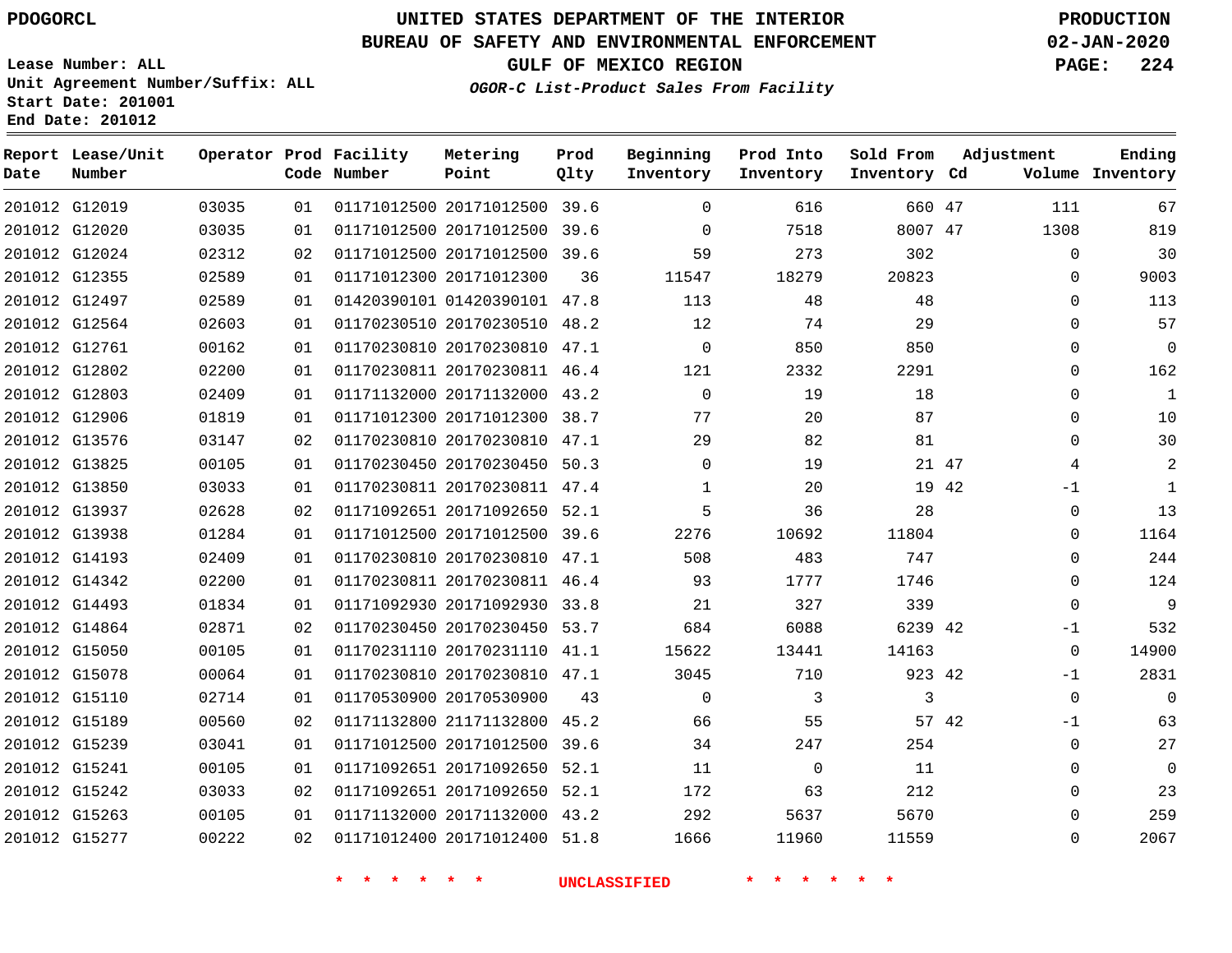#### **BUREAU OF SAFETY AND ENVIRONMENTAL ENFORCEMENT 02-JAN-2020**

**Lease Number: ALL Unit Agreement Number/Suffix: ALL Start Date: 201001 End Date: 201012**

**GULF OF MEXICO REGION PAGE: 225**

**OGOR-C List-Product Sales From Facility**

| Date | Report Lease/Unit<br>Number |       |    | Operator Prod Facility<br>Code Number | Metering<br>Point            | Prod<br>Qlty | Beginning<br>Inventory | Prod Into<br>Inventory | Sold From<br>Inventory Cd | Adjustment |              | Ending<br>Volume Inventory |
|------|-----------------------------|-------|----|---------------------------------------|------------------------------|--------------|------------------------|------------------------|---------------------------|------------|--------------|----------------------------|
|      | 201012 G15299               | 02200 | 02 |                                       | 01171092651 20171092650 52.1 |              | 696                    | 2321                   | 2162 42                   |            | 6            | 861                        |
|      | 201012 G15303               | 00105 | 01 |                                       | 01171092800 21171132800 45.2 |              | 109                    | 194                    | 144                       |            | $\Omega$     | 159                        |
|      | 201012 G15312               | 00105 | 01 |                                       | 01171092651 20171092650      | 52           | 2974                   | 6436                   | 6980                      |            | $\Omega$     | 2430                       |
|      | 201012 G15323               | 01482 | 01 |                                       | 01171012500 20171012500      | 39.6         | 105                    | 111                    | 204                       |            | $\mathbf 0$  | 12                         |
|      | 201012 G15740               | 00105 | 01 |                                       | 01170230450 20170230450 50.3 |              | $\Omega$               | 476                    | 478 47                    |            | 38           | 36                         |
|      |                             | 02893 | 02 |                                       | 01170230450 20170230450 50.3 |              | 860<br>                | 7279<br>               | 7501 42                   |            | $-1$         | 637                        |
|      |                             |       |    |                                       |                              |              | 860                    | 7755                   | 7979                      |            | 37           | 673                        |
|      | 201012 G15742               | 00730 | 01 |                                       | 01170230450 20170230450 50.3 |              | 21                     | 154                    | 162                       |            | $\mathbf 0$  | 13                         |
|      | 201012 G15769               | 03041 | 01 |                                       | 01422450350 20422450350      | $\Omega$     | 73                     | 0                      | $\mathbf 0$               |            | $\mathbf 0$  | 73                         |
|      | 201012 G16104               | 00105 | 01 |                                       | 01170231110 20170231110 41.1 |              | 87                     | 80                     | 79                        |            | $\Omega$     | 88                         |
|      | 201012 G16121               | 00687 | 01 |                                       | 01170230811 20170230811 46.4 |              | 7                      | 203                    | 196                       |            | 0            | 14                         |
|      | 201012 G16325               | 00105 | 01 |                                       | 01171012400 20171012400 51.8 |              | $\Omega$               | $\Omega$               | 24 47                     |            | 24           | $\mathbf 0$                |
|      | 201012 G16353               | 03033 | 01 |                                       | 01171132000 20171132000 43.2 |              | 42                     | 764                    | 772 42                    |            | $\mathbf{1}$ | 35                         |
|      | 201012 G16469               | 03026 | 01 |                                       | 01170753510 20170753510 53.8 |              | 15                     | 96                     | 70                        |            | $\Omega$     | 41                         |
|      | 201012 G16500               | 02312 | 01 |                                       | 01170755200 20170755200      | $\Omega$     | 93                     | $\mathbf 0$            | $\Omega$                  |            | $\Omega$     | 93                         |
|      | 201012 G16515               | 00162 | 01 |                                       | 01177245110 2017724511G 44.8 |              | $\Omega$               | 8443                   | 8443                      |            | $\Omega$     | $\mathbf 0$                |
|      | 201012 G16575               | 00730 | 01 |                                       | 01608103650 20608103650 29.4 |              | 1                      | 136                    | 136                       |            | $\Omega$     | $\mathbf{1}$               |
|      | 201012 G16890               | 00981 | 01 |                                       | 01170753850 20170753850      | $\Omega$     | 2290                   | 220                    |                           | 0.09       | $-578$       | 1932                       |
|      | 201012 G17124               | 02871 | 02 |                                       | 01170230450 20170230450 50.3 |              | 6                      | 114                    | 110                       |            | $\Omega$     | 10                         |
|      | 201012 G17133               | 03033 | 01 |                                       | 01423210051 20423210050 51.3 |              | 15                     | 38                     | 44                        |            | 0            | 9                          |
|      | 201012 G17190               | 02312 | 02 |                                       | 01170230810 20170230810 47.1 |              | 72                     | 111                    | 127                       |            | $\Omega$     | 56                         |
|      | 201012 G17295               | 01284 | 01 |                                       | 01170230810 20170230810 47.1 |              | $\Omega$               | 10                     | 5                         |            | $\mathbf 0$  | 5                          |
|      | 201012 G17754               | 02025 | 01 |                                       | 01170230510 20170230510 48.2 |              | 412                    | 2398                   | 1091                      |            | 0            | 1719                       |
|      | 201012 G17789               | 00105 | 01 |                                       | 01170230810 20170230810 47.1 |              | $\Omega$               | 21                     | 129 47                    |            | 119          | 11                         |
|      | 201012 G17842               | 03026 | 01 |                                       | 01170230810 20170230810 47.6 |              | $\mathbf 0$            | $\mathbf 0$            | $\mathbf 0$               |            | 0            | $\mathbf 0$                |
|      | 201012 G17858               | 00105 | 01 |                                       | 01170530900 20170530900      | 43           | 59                     | 442                    | 441                       |            | $\Omega$     | 60                         |
|      | 201012 G17898               | 01963 | 01 |                                       | 01171131600 20171131600 42.7 |              | 12                     | 311                    | 287                       |            | $\mathbf 0$  | 36                         |
|      | 201012 G17912               | 02409 | 01 |                                       | 01171132800 20177052203      | 35           | $\Omega$               | 4776                   | 4776                      |            | $\mathbf 0$  | $\mathbf 0$                |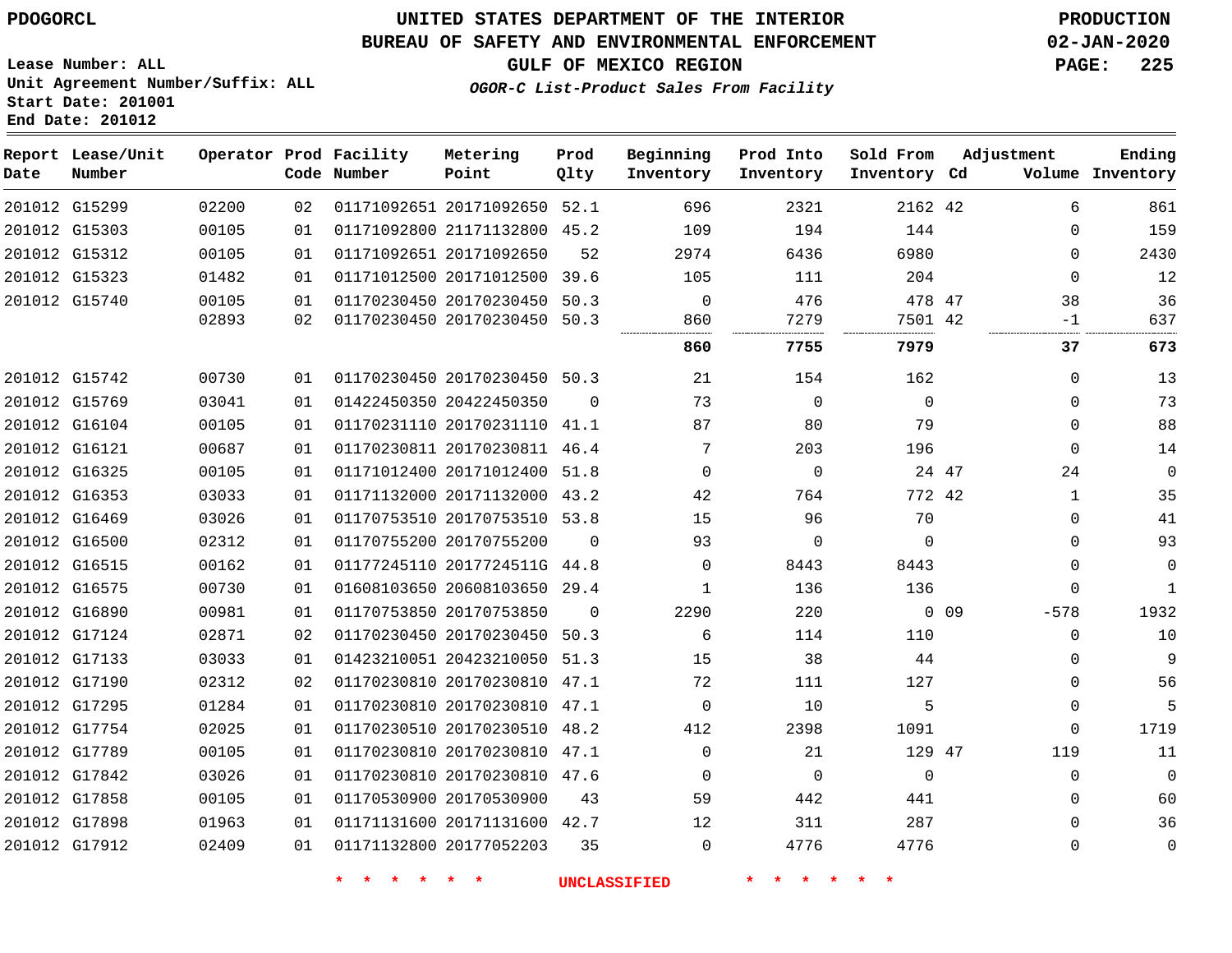**Report Lease/Unit**

**Number**

# **UNITED STATES DEPARTMENT OF THE INTERIOR PDOGORCL PRODUCTION**

**Prod Qlty**

### **BUREAU OF SAFETY AND ENVIRONMENTAL ENFORCEMENT 02-JAN-2020**

**Lease Number: ALL Unit Agreement Number/Suffix: ALL Start Date: 201001 End Date: 201012**

**Operator Prod Facility**

**Code Number**

**Metering Point**

**OGOR-C List-Product Sales From F** 

**Beginning Inventory**

| GULF OF MEXICO REGION                | <b>PAGE: 226</b> |  |
|--------------------------------------|------------------|--|
| 2-C List-Product Sales From Facility |                  |  |

|       | Adjustment | Ending<br>Volume Inventory |
|-------|------------|----------------------------|
| 399   |            |                            |
| 56042 |            |                            |
|       |            | Sold From<br>Inventory Cd  |

| $\mathbf 0$ | $\Omega$    |                 | 399      | $\Omega$    | 399         |          | 01171132800 21171132800 45.2 | 01 | 01834 | 201012 G17913 |  |
|-------------|-------------|-----------------|----------|-------------|-------------|----------|------------------------------|----|-------|---------------|--|
| $\mathbf 0$ | $\Omega$    |                 | 56042    | 56042       | 0           | 25.2     | 01171012500 20177062959      | 01 | 03026 | 201012 G17921 |  |
| 78          | $\Omega$    |                 | 248      | 159         | 167         |          | 01171012300 20171012300 38.7 | 01 | 00105 | 201012 G17966 |  |
| 1639        | 0           |                 | 9349     | 9483        | 1505        | 51.8     | 01171012400 20171012400      | 01 | 00730 | 201012 G17973 |  |
| 320         | 0           |                 | 290      | 610         | $\Omega$    | 45.2     | 01171132800 21171132800      | 02 | 02312 | 201012 G17977 |  |
| 14          | $\Omega$    |                 | 199      | 131         | 82          |          | 01171012500 20171012500 39.6 | 01 | 00105 | 201012 G18040 |  |
| 448         | $\Omega$    |                 | 3668     | 4116        | $\mathbf 0$ |          | 01171012500 20171012500 39.6 | 01 | 01103 | 201012 G18043 |  |
| $\mathbf 0$ | O           |                 | 601      | $\Omega$    | 601         |          | 01170573602 20170573602 33.6 | 01 | 01834 | 201012 G18208 |  |
| 2233        | $-673$      | 0 <sub>09</sub> |          | 237         | 2669        | $\Omega$ | 01170753850 20170753850      | 01 | 00981 | 201012 G18577 |  |
| 2           | $\Omega$    |                 | 1        | $\mathbf 0$ | 3           |          | 01420470030 20420470030 48.3 | 02 | 02312 | 201012 G18863 |  |
| 15          | $\Omega$    |                 | 65       | 63          | 17          |          | 01423210051 20423210050 51.3 | 02 | 02200 | 201012 G18920 |  |
| 2           | $\Omega$    |                 | $\Omega$ | $\Omega$    | 2           | $\Omega$ | 01422450350 20422450350      | 01 | 02871 | 201012 G18936 |  |
| 0           | $-22$       | 0 <sub>09</sub> |          | 0           | 22          | 0        | 01423210051 20423210050      | 01 | 02806 | 201012 G19025 |  |
| 58          | $-465$      | 0 <sub>09</sub> |          | 242         | 281         | $\Omega$ | 01423210051 20423210050      | 01 | 02806 | 201012 G19030 |  |
| 3           | 31          | 28 47           |          | $\Omega$    | $\mathbf 0$ |          | 01170230811 20170230811 46.4 | 01 | 00105 | 201012 G19127 |  |
| 14506       | $\Omega$    |                 | 13144    | 18020       | 9630        | 45.2     | 01171132800 21171132800      | 01 | 02894 | 201012 G19760 |  |
| 1099        | $\Omega$    |                 | 17160    | 17271       | 988         | 27       | 01423550141 20423550140      | 01 | 02377 | 201012 G20605 |  |
| 167         | $\Omega$    |                 | 106      | 233         | 40          |          | 01170230510 20170230510 48.2 | 01 | 00222 | 201012 G20655 |  |
| 53          | 59          |                 | 611 47   | 605         | $\mathbf 0$ |          | 01170230450 20170230450 50.3 | 01 | 00105 | 201012 G20660 |  |
| 53          | $\Omega$    |                 | 436      | 462         | 27          |          | 01171131600 20171131600 42.7 | 01 | 02266 | 201012 G21065 |  |
| 286         | $\Omega$    |                 | 259      | 265         | 280         |          | 01171132800 21171132800 45.2 | 02 | 00560 | 201012 G21070 |  |
| 18          | 13          |                 | 254 47   | 259         | $\Omega$    |          | 01170230811 20170230811 46.4 | 01 | 00105 | 201012 G21096 |  |
| 1877        | 1672        |                 | 1701 47  | 1906        | $\Omega$    |          | 01171132800 21171132800 47.1 | 01 | 00105 | 201012 G21116 |  |
| 43          | $\mathbf 0$ |                 | 435      | 396         | 82          | 39.6     | 01171012500 20171012500      | 02 | 02058 | 201012 G21120 |  |
| 199         | $\Omega$    |                 | 2803     | 2868        | 134         | 46.4     | 01170230811 20170230811      | 01 | 01819 | 201012 G21378 |  |
| 791         | 0           |                 | 1664     | 1710        | 745         |          | 01170230400 20170230400 48.7 | 01 | 00078 | 201012 G21530 |  |
| 161         | $\Omega$    |                 | 2306     | 2316        | 151         |          | 01170230811 20170230811 46.4 | 01 | 02807 | 201012 G21532 |  |
| 95          | $-1$        |                 | 1358 42  | 1367        | 87          |          | 01170230811 20170230811 46.4 | 01 | 02807 | 201012 G21534 |  |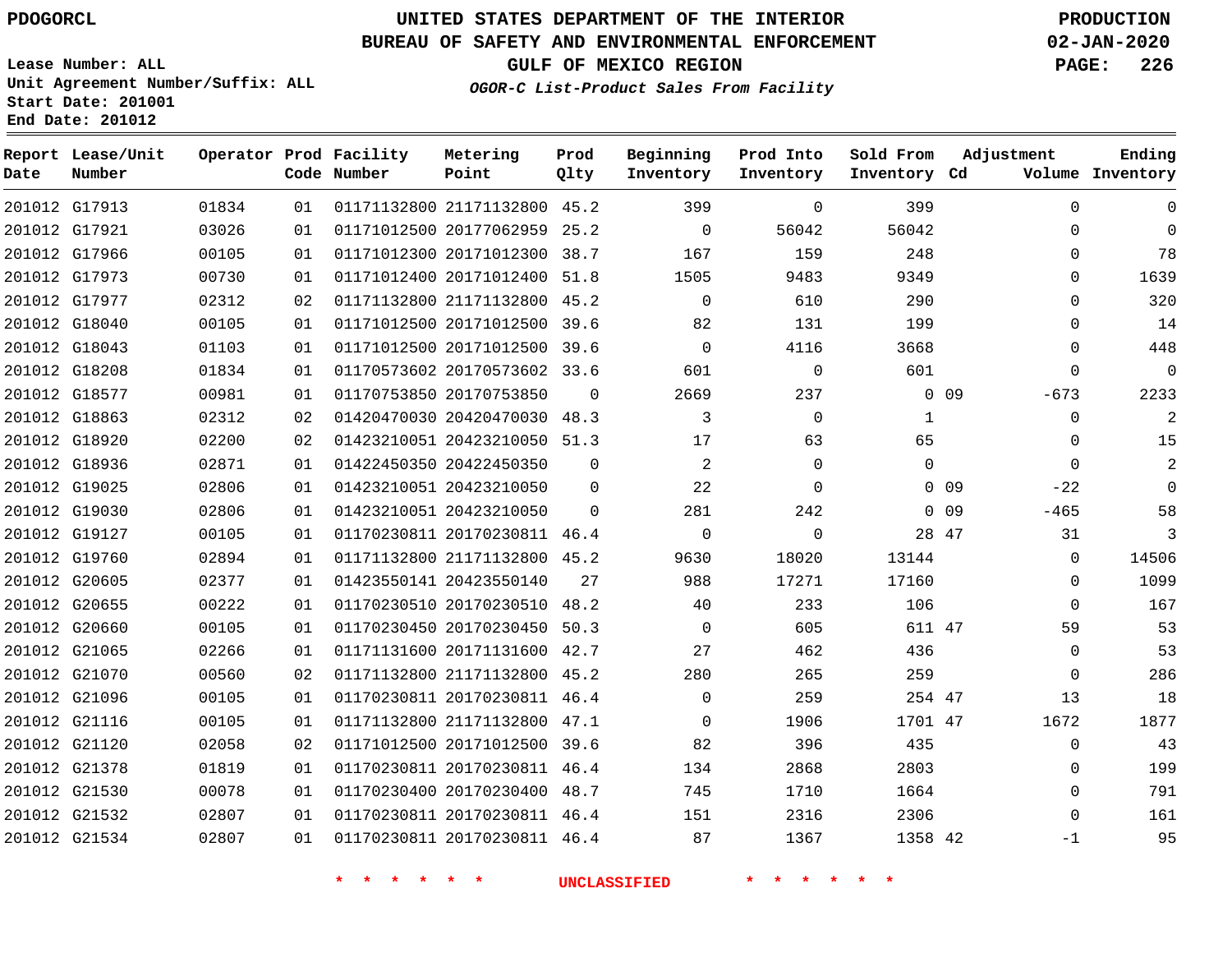# **UNITED STATES DEPARTMENT OF THE INTERIOR PDOGORCL PRODUCTION**

#### **BUREAU OF SAFETY AND ENVIRONMENTAL ENFORCEMENT 02-JAN-2020**

**Lease Number: ALL Unit Agreement Number/Suffix: ALL Start Date: 201001 End Date: 201012**

**OGOR-C List-Product Sales From Facility**

**GULF OF MEXICO REGION PAGE: 227**

| Date | Report Lease/Unit<br>Number |       |    | Operator Prod Facility<br>Code Number | Metering<br>Point            | Prod<br>Qlty | Beginning<br>Inventory | Prod Into<br>Inventory | Sold From<br>Inventory Cd | Adjustment               | Ending<br>Volume Inventory |
|------|-----------------------------|-------|----|---------------------------------------|------------------------------|--------------|------------------------|------------------------|---------------------------|--------------------------|----------------------------|
|      | 201012 G21580               | 03035 | 01 |                                       | 01170230811 20170230811 46.4 |              | 10                     | 47                     | 54                        | $\mathbf 0$              | 3                          |
|      | 201012 G21652               | 01834 | 01 |                                       | 01171132800 21171132800 45.2 |              | 95                     | 90                     | 61                        | 0                        | 124                        |
|      | 201012 G21655               | 01834 | 01 |                                       | 01171132800 21171132800 45.2 |              | 2                      | $\Omega$               | $\mathbf{1}$              | $\Omega$                 | $\mathbf{1}$               |
|      | 201012 G21700               | 00105 | 01 |                                       | 01177258153 01177258153 29.5 |              | 2640                   | 2071                   | 3118                      | $\mathbf 0$              | 1593                       |
|      | 201012 G21825               | 00981 | 01 |                                       | 01170753850 20170753850 33.4 |              | 362                    | 111                    |                           | 0 <sub>09</sub><br>$-91$ | 382                        |
|      | 201012 G21826               | 00981 | 01 |                                       | 01170753850 20170753850      | 33.4         | 631                    | $\mathbf 0$            | 159                       | $\Omega$                 | 472                        |
|      | 201012 G22219               | 03033 | 01 |                                       | 01423210051 20423210050 51.3 |              | 16                     | 624                    | 491                       | $\Omega$                 | 149                        |
|      | 201012 G22236               | 00105 | 01 |                                       | 01170230450 20170230450 50.3 |              | $\Omega$               | 266                    | 243                       | $\Omega$                 | 23                         |
|      | 201012 G22246               | 01284 | 02 |                                       | 01423210051 20170230500 46.3 |              | 37                     | 548                    | 542                       | 0                        | 43                         |
|      | 201012 G22268               | 02777 | 01 |                                       | 01170230810 2042709015I 32.3 |              | $\Omega$               | 1735                   | 1735                      | $\Omega$                 | $\overline{0}$             |
|      | 201012 G22501               | 00078 | 01 |                                       | 01170230400 20170230400 48.6 |              | 337                    | 933                    | 838 42                    | -1                       | 431                        |
|      | 201012 G22505               | 02025 | 01 |                                       | 01170230811 20170230811 46.3 |              | 180                    | 2742                   | 2731                      | $\mathbf 0$              | 191                        |
|      | 201012 G22510               | 00162 | 01 |                                       | 01170230810 20170230810      | 47           | $\Omega$               | 19014                  | 19014                     | $\Omega$                 | $\overline{0}$             |
|      | 201012 G22513               | 02579 | 02 |                                       | 01170230810 20170230810 47.1 |              | 1672                   | 1923                   | 2622 42                   | -1                       | 972                        |
|      | 201012 G22582               | 01834 | 01 |                                       | 01170530900 20170530900      | 43           | 2898                   | 20714                  | 20807 42                  | 1                        | 2806                       |
|      | 201012 G22587               | 02200 | 02 |                                       | 01171132000 20171132000 43.2 |              | 1                      | 23                     | 103 42                    | 80                       | $\mathbf{1}$               |
|      | 201012 G22605               | 01834 | 01 |                                       | 01171132800 21171132800 45.2 |              | 296                    | 331                    | 298                       | $\mathbf 0$              | 329                        |
|      | 201012 G22621               | 01834 | 01 |                                       | 01171132800 21171132800 45.2 |              | 13383                  | 17286                  | 14579                     | $\Omega$                 | 16090                      |
|      | 201012 G22660               | 02058 | 02 |                                       | 01171012310 20171012310 47.9 |              | 30                     | 1213                   | 1176                      | $\Omega$                 | 67                         |
|      | 201012 G22679               | 00222 | 01 |                                       | 01177082958 20177082958 38.9 |              | $\Omega$               | 445                    | 445                       | $\Omega$                 | 0                          |
|      | 201012 G22702               | 01834 | 01 |                                       | 01171132800 21171132800 45.2 |              | $\mathbf{1}$           | $\mathbf 0$            | $\mathbf{1}$              | 0                        | $\mathbf 0$                |
|      | 201012 G22705               | 01834 | 01 |                                       | 01171132800 21171132800 45.2 |              | 2                      | 0                      | 2                         | $\Omega$                 | $\Omega$                   |
|      | 201012 G22712               | 00222 | 02 |                                       | 01171012500 20171012500 39.6 |              | 98                     | 262                    | 331                       | $\Omega$                 | 29                         |
|      | 201012 G22751               | 00730 | 01 |                                       | 01171012500 20171012500      | 39.6         | 764                    | 3552                   | 3930 42                   | $\mathbf{1}$             | 387                        |
|      | 201012 G22772               | 00105 | 01 |                                       | 01170513800 20170513800 32.5 |              | 173                    | 2453                   | 2440                      | $\Omega$                 | 186                        |
|      | 201012 G22781               | 00222 | 02 |                                       | 01170754751 01170754751 35.1 |              | 1444                   | 3509                   | 4395                      | 0                        | 558                        |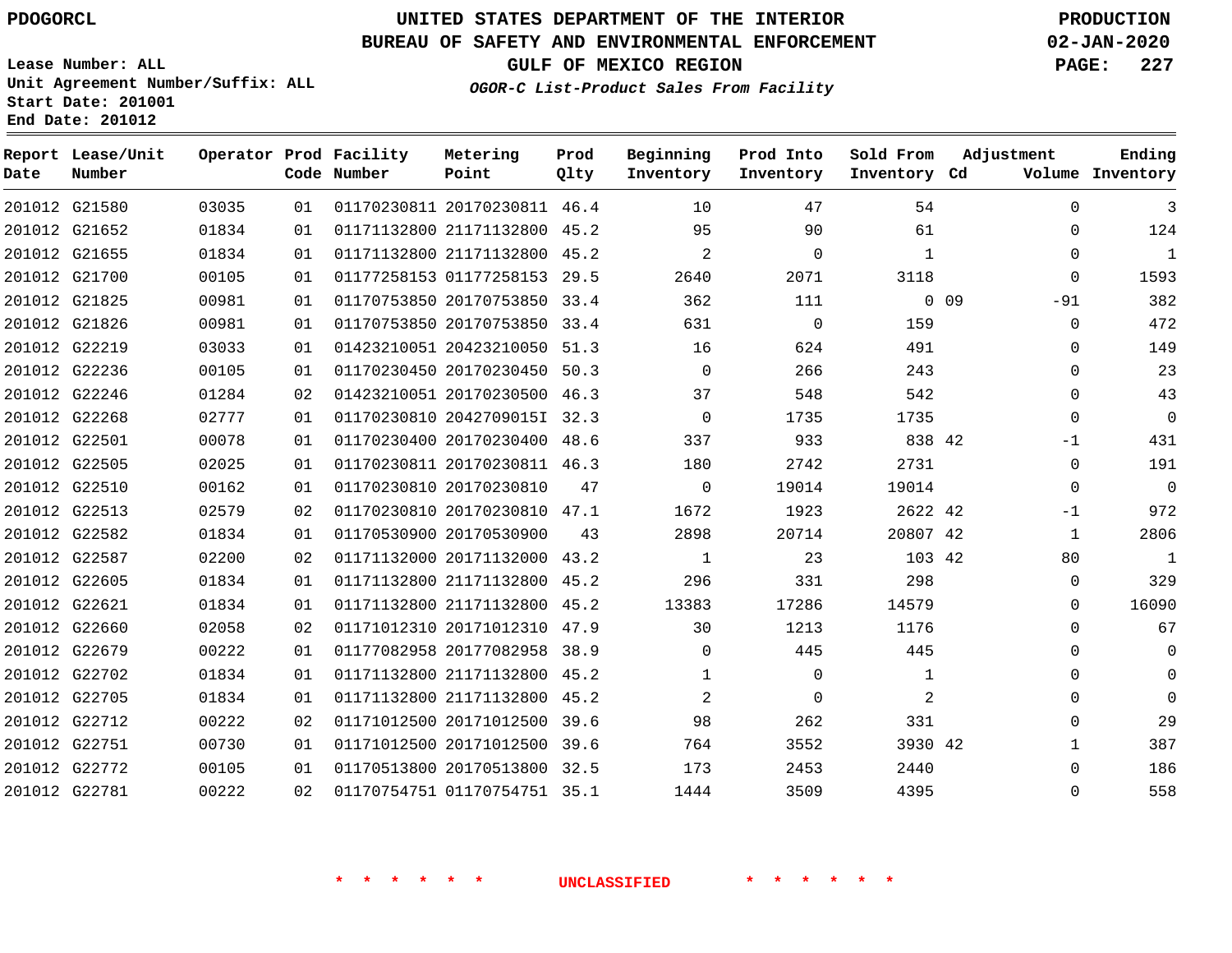#### **BUREAU OF SAFETY AND ENVIRONMENTAL ENFORCEMENT 02-JAN-2020**

**Lease Number: ALL Unit Agreement Number/Suffix: ALL Start Date: 201001 End Date: 201012**

**GULF OF MEXICO REGION PAGE: 228**

**OGOR-C List-Product Sales From Facility**

| Date | Report Lease/Unit<br>Number |       |    | Operator Prod Facility<br>Code Number | Metering<br>Point            | Prod<br>Qlty | Beginning<br>Inventory | Prod Into<br>Inventory | Sold From<br>Inventory Cd | Adjustment |              | Ending<br>Volume Inventory |
|------|-----------------------------|-------|----|---------------------------------------|------------------------------|--------------|------------------------|------------------------|---------------------------|------------|--------------|----------------------------|
|      | 201012 G22792               | 00222 | 02 |                                       | 01177258041 01177258041 27.5 |              | 1235                   | 1516                   | 1299 42                   |            | $-1$         | 1451                       |
|      |                             | 02714 | 01 |                                       | 01177258151 01177258151      | $\Omega$     | 153                    | $\mathbf 0$<br>        | $\Omega$<br>              |            | $\mathbf 0$  | 153                        |
|      |                             |       |    |                                       |                              |              | 1388                   | 1516                   | 1299                      |            | $-1$         | 1604                       |
|      | 201012 G22840               | 00730 | 01 |                                       | 01608103650 20608103650 29.4 |              | 9                      | 1438                   | 1438                      |            | $\Omega$     | 9                          |
|      | 201012 G23125               | 02312 | 02 |                                       | 01420470030 20420470030 48.3 |              | 397                    | $\Omega$               | 48                        |            | $\Omega$     | 349                        |
|      | 201012 G23180               | 03033 | 02 |                                       | 01423210051 20423210050 51.3 |              | 41                     | 379                    | 329                       |            | $\Omega$     | 91                         |
|      | 201012 G23181               | 01963 | 02 |                                       | 01423210051 20423210050 51.3 |              | 109                    | 24                     | 27                        |            | $\mathbf{0}$ | 106                        |
|      | 201012 G23193               | 02579 | 02 |                                       | 01170230510 20170230510 48.2 |              | 30                     | 490                    | 166                       |            | $\Omega$     | 354                        |
|      | 201012 G23199               | 00105 | 01 |                                       | 01170230450 20170230450 50.3 |              | $\mathbf 0$            | 843                    | 842 47                    |            | 73           | 74                         |
|      | 201012 G23473               | 00981 | 01 |                                       | 01170753850 20170753850 33.4 |              | 1436                   | 56                     | 362                       |            | 0            | 1130                       |
|      | 201012 G23480               | 00981 | 01 |                                       | 01170753850 20170753850 33.4 |              | 5260                   | 409                    | 1327                      |            | 0            | 4342                       |
|      | 201012 G23528               | 00981 | 01 |                                       | 01170753850 20170753850 33.4 |              | 1364                   | $\mathbf 0$            | 344                       |            | $\Omega$     | 1020                       |
|      | 201012 G23529               | 00981 | 01 |                                       | 01170753850 20170753850 33.4 |              | 2303                   | 307                    | 581                       |            | $\Omega$     | 2029                       |
|      | 201012 G23730               | 01978 | 02 |                                       | 01170230810 20170230811 46.4 |              | 22                     | 314                    | 315                       |            | $\Omega$     | 21                         |
|      | 201012 G23735               | 00162 | 01 |                                       | 01170230810 20170230810 47.1 |              | $\Omega$               | 330                    | 330                       |            | $\Omega$     | $\mathbf{0}$               |
|      | 201012 G23736               | 02312 | 02 |                                       | 01170230810 20170230810 47.1 |              | 64                     | 51                     | 89                        |            | $\mathbf{0}$ | 26                         |
|      | 201012 G23748               | 02312 | 02 |                                       | 01170230810 20170230810 47.1 |              | 48                     | 95                     | 95                        |            | $\Omega$     | 48                         |
|      | 201012 G23754               | 02222 | 01 |                                       | 01170230811 20170230811 46.4 |              | 14                     | 278                    | 273                       |            | $\mathbf{0}$ | 19                         |
|      | 201012 G23820               | 02899 | 01 |                                       | 01177058270 01177058270 42.4 |              | 965                    | 637                    | 1345                      |            | $\Omega$     | 257                        |
|      | 201012 G23851               | 02503 | 02 |                                       | 01171012400 20171012400 51.8 |              | 1011                   | 5230                   | 5337                      |            | $\mathbf{0}$ | 904                        |
|      | 201012 G23853               | 02266 | 01 |                                       | 01171012310 20171012310 47.9 |              | 5                      | 718                    | 683                       |            | $\Omega$     | 40                         |
|      | 201012 G23933               | 00064 | 01 |                                       | 01171092651 20171092650 52.1 |              | $\Omega$               | 8                      | 5                         |            | $\Omega$     | 3                          |
|      | 201012 G23956               | 02807 | 01 |                                       | 01170753510 20170753510 53.8 |              | 1625                   | 2394                   | 2542                      |            | $\mathbf{0}$ | 1477                       |
|      | 201012 G24330               | 02566 | 01 |                                       | 01427038270 01427038270      | $\Omega$     | 228                    | 43                     | $\mathbf 0$               |            | $\Omega$     | 271                        |
|      | 201012 G24425               | 02312 | 02 |                                       | 01170230810 20170230810 47.1 |              | 27                     | 6                      | 30                        |            | $\mathbf{0}$ | 3                          |
|      | 201012 G24429               | 02312 | 02 |                                       | 01170230810 20170230810 47.1 |              | 6                      | $\mathbf 0$            | 6                         |            | $\Omega$     | $\Omega$                   |
|      | 201012 G24700               | 02312 | 02 |                                       | 01170230811 20170230811 46.4 |              | $\Omega$               | 3                      | 3                         |            | $\Omega$     | $\Omega$                   |
|      | 201012 G24710               | 02025 | 01 |                                       | 01170230811 20170230811 46.4 |              | 323                    | 5572                   |                           | $0$ 09     | $-5515$      | 380                        |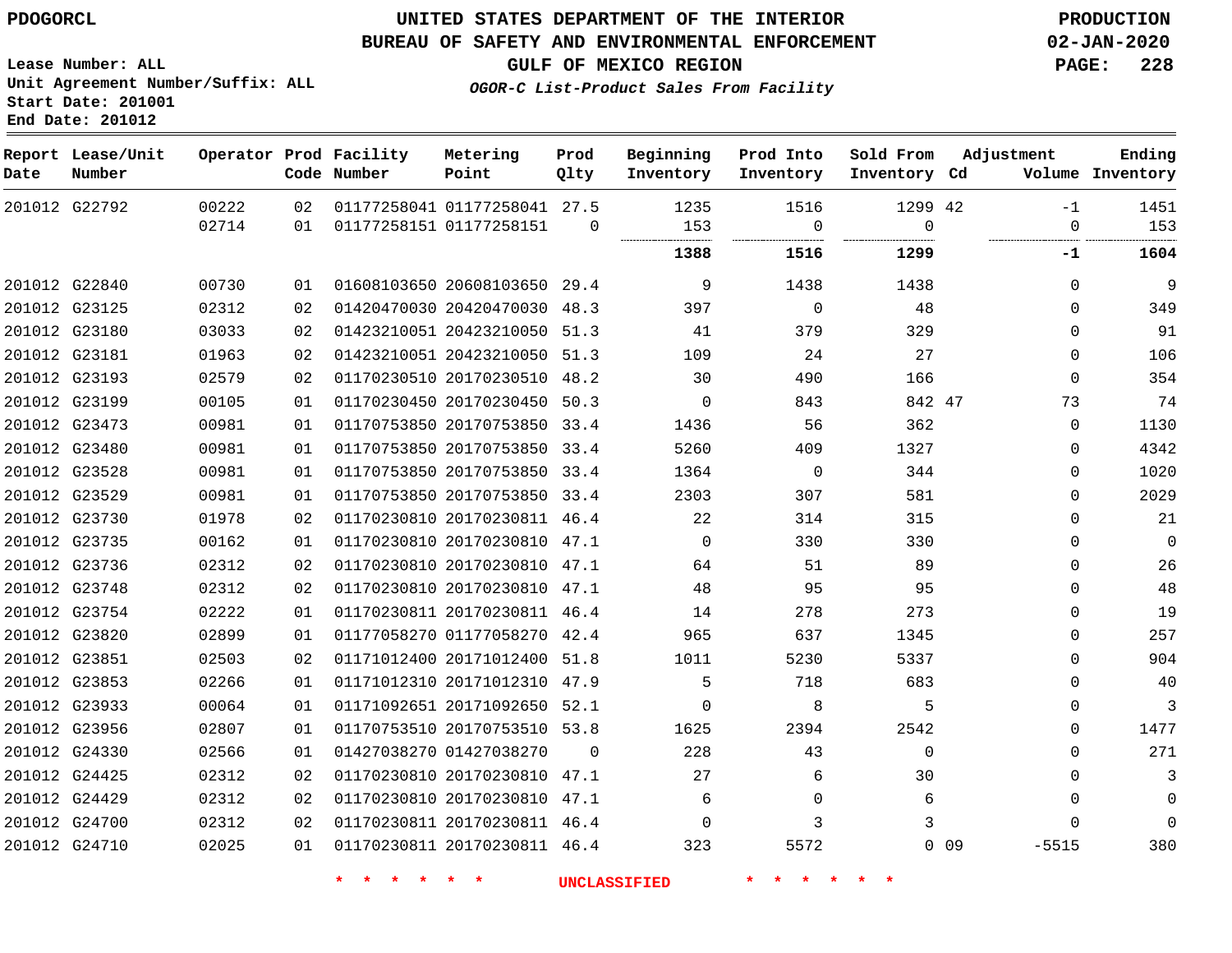**End Date: 201012**

# **UNITED STATES DEPARTMENT OF THE INTERIOR PDOGORCL PRODUCTION**

### **BUREAU OF SAFETY AND ENVIRONMENTAL ENFORCEMENT 02-JAN-2020**

**Lease Number: ALL Unit Agreement Number/Suffix: ALL Start Date: 201001**

**GULF OF MEXICO REGION PAGE: 229**

**OGOR-C List-Product Sales From Facility**

| Date | Report Lease/Unit<br>Number |       |    | Operator Prod Facility<br>Code Number | Metering<br>Point            | Prod<br>Qlty | Beginning<br>Inventory | Prod Into<br>Inventory | Sold From<br>Inventory Cd | Adjustment   | Ending<br>Volume Inventory |
|------|-----------------------------|-------|----|---------------------------------------|------------------------------|--------------|------------------------|------------------------|---------------------------|--------------|----------------------------|
|      | 201012 G24718               | 02579 | 02 |                                       | 01170230810 20170230810 47.6 |              | 193                    | 127                    | 256                       | $\mathbf 0$  | 64                         |
|      | 201012 G24730               | 00105 | 01 |                                       | 01170230500 20170230500 46.3 |              | $\Omega$               | 3882                   | 3926 47                   | 353          | 309                        |
|      | 201012 G24766               | 02628 | 01 |                                       | 01170530900 20170530900      | 43           | 1                      | 2                      | 3                         | $\Omega$     | 0                          |
|      | 201012 G24767               | 02628 | 01 |                                       | 01170530900 20170530900      | 43           | 34                     | 332                    | 322                       | 0            | 44                         |
|      | 201012 G24791               | 02989 | 01 |                                       | 01171131600 20171131600 42.7 |              | 47                     | 741                    | 703                       | 0            | 85                         |
|      | 201012 G24873               | 00222 | 02 |                                       | 01171012400 20171012400 51.8 |              | 19                     | 175                    | 164                       | $\Omega$     | 30                         |
|      | 201012 G24878               | 02628 | 02 |                                       | 01171092651 20171092650 52.1 |              | 115                    | 122                    | 193                       | $\Omega$     | 44                         |
|      | 201012 G24883               | 03056 | 02 |                                       | 01171092651 20171092650 52.1 |              | 125                    | 398                    | 372                       | $\mathbf 0$  | 151                        |
|      | 201012 G24889               | 02579 | 02 |                                       | 01171012500 20171012500 39.6 |              | 1202                   | 976                    | 2046                      | $\Omega$     | 132                        |
|      | 201012 G24898               | 02807 | 01 |                                       | 01171012300 20171012300 38.7 |              | 6975                   | 12292                  | 13212                     | $\Omega$     | 6055                       |
|      |                             |       | 01 |                                       | 01171012400 20171012400 51.8 |              | 646                    | 1515                   | 1898 42                   | $-1$         | 262                        |
|      |                             |       |    |                                       |                              |              | 7621                   | 13807                  | 15110                     | -1           | 6317                       |
|      | 201012 G24922               | 01834 | 01 |                                       | 01171132800 21171132800 45.2 |              | 156                    | $\mathbf 0$            | 101                       | $\mathbf 0$  | 55                         |
|      | 201012 G24924               | 01834 | 01 |                                       | 01171132800 21171132800 45.2 |              | 5868                   | 6620                   | 5943 42                   | $\mathbf{1}$ | 6546                       |
|      | 201012 G24926               | 01834 | 01 |                                       | 01171132800 21171132800 45.2 |              | 58                     | 80                     | 59                        | $\Omega$     | 79                         |
|      | 201012 G24929               | 03008 | 02 |                                       | 01171092651 20171092650 52.1 |              | $\Omega$               | 144                    | 93                        | 0            | 51                         |
|      | 201012 G24979               | 02989 | 01 |                                       | 01171092651 20171092650 52.1 |              | 153                    | 361                    | 378                       | $\Omega$     | 136                        |
|      | 201012 G24990               | 01284 | 01 |                                       | 01608103650 20608103650 29.4 |              | 21                     | 3232                   | 3233                      | $\Omega$     | 20                         |
|      | 201012 G25008               | 02777 | 01 |                                       | 01170753510 20170753510 54.8 |              | 98                     | 58                     | 106                       | $\Omega$     | 50                         |
|      | 201012 G25514               | 02813 | 02 |                                       | 01423210051 20423210050 51.3 |              | 14                     | 37                     | 42                        | 0            | 9                          |
|      | 201012 G25515               | 02813 | 02 |                                       | 01423210051 20423210050 51.3 |              | 165                    | 584                    | 610                       | $\Omega$     | 139                        |
|      | 201012 G25524               | 00105 | 01 |                                       | 01170230450 20170230450 50.3 |              | $\Omega$               | 158                    | 306 47                    | 162          | 14                         |
|      | 201012 G25536               | 02466 | 01 |                                       | 01420390101 01420390101 53.1 |              | 1138                   | 0                      | 1050                      | $\mathbf 0$  | 88                         |
|      | 201012 G25540               | 02409 | 01 |                                       | 01420390101 01420390101 47.9 |              | 19902                  | 182                    | 18536                     | $\Omega$     | 1548                       |
|      | 201012 G25553               | 02579 | 02 |                                       | 01170230510 20170230510 48.2 |              | $\mathbf 0$            | 54                     | 18                        | $\Omega$     | 36                         |
|      | 201012 G25561               | 02058 | 02 |                                       | 01170230450 20170230450 50.3 |              | 1087                   | 11254                  | 11358                     | 0            | 983                        |
|      | 201012 G25579               | 00105 | 01 |                                       | 01170230810 20170230810 47.1 |              | $\Omega$               | 28                     | 14                        | $\Omega$     | 14                         |
|      | 201012 G25605               | 00105 | 01 |                                       | 01170230810 20170230810 47.1 |              | $\mathbf{1}$           | $\overline{a}$         | 2                         | $\Omega$     | $\mathbf 1$                |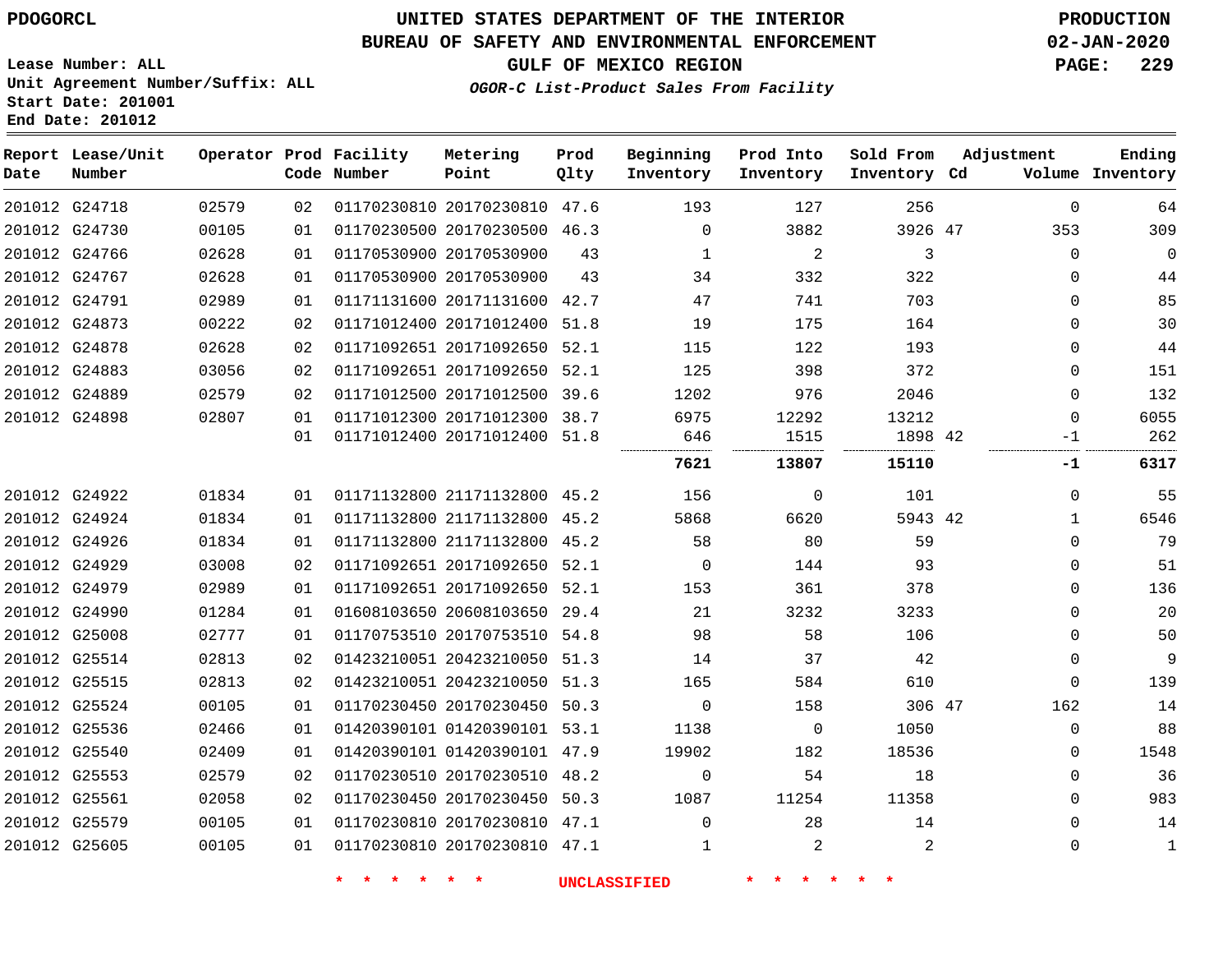# **UNITED STATES DEPARTMENT OF THE INTERIOR PDOGORCL PRODUCTION**

#### **BUREAU OF SAFETY AND ENVIRONMENTAL ENFORCEMENT 02-JAN-2020**

**Lease Number: ALL Unit Agreement Number/Suffix: ALL Start Date: 201001 End Date: 201012**

**OGOR-C List-Product Sales From Facility**

**GULF OF MEXICO REGION PAGE: 230**

**Ending Inventory**

| Date | Report Lease/Unit<br>Number |       |    | Operator Prod Facility<br>Code Number | Metering<br>Point            | Prod<br>Qlty | Beginning<br>Inventory | Prod Into<br>Inventory | Sold From<br>Inventory Cd |       | Adjustment<br>Volume |
|------|-----------------------------|-------|----|---------------------------------------|------------------------------|--------------|------------------------|------------------------|---------------------------|-------|----------------------|
|      | 201012 G25606               | 02025 |    |                                       |                              |              |                        |                        | 880                       |       | $\overline{0}$       |
|      |                             |       | 01 |                                       | 01170230810 20170230810 47.1 |              | 563                    | 642                    |                           |       |                      |
|      | 201012 G25872               | 02025 | 01 |                                       | 01170230811 20170230811 46.3 |              | 89                     | 1291                   | 1290                      |       | $\Omega$             |
|      | 201012 G25937               | 03075 | 02 |                                       | 01170230810 20170230810 47.1 |              | 4482                   | 4472                   | 6693                      |       | $\Omega$             |
|      | 201012 G25944               | 02266 | 01 |                                       | 01171131600 20171131600 42.7 |              | 33                     | 432                    | 416 42                    |       | $\mathbf 1$          |
|      | 201012 G25965               | 02899 | 01 |                                       | 01171132800 21171132800 45.2 |              | 142                    | 93                     | 112                       |       | $\mathbf 0$          |
|      | 201012 G26001               | 02628 | 02 |                                       | 01171132800 21171132800 45.2 |              | 2336                   | 2220                   | 2167                      |       | $\mathbf 0$          |
|      | 201012 G26023               | 02579 | 02 |                                       | 01171012500 20171012500 39.6 |              | 81                     | 628                    | 667 42                    |       | $\mathbf 1$          |
|      | 201012 G26032               | 03056 | 01 |                                       | 01171012300 20171012300 38.7 |              | 34                     | 386                    | 230                       |       | $\Omega$             |
|      | 201012 G26040               | 00560 | 02 |                                       | 01171132800 21171132800 45.2 |              | 96                     | 97                     |                           | 91 42 | $-1$                 |
|      | 201012 G26074               | 01284 | 01 |                                       | 01177122950 20177122950 31.1 |              | 73                     | 9944                   | 9638                      |       | $\mathsf 0$          |
|      | 201012 G26146               | 01586 | 01 |                                       | 01177258152 01177258152 32.4 |              | 1788                   | 1619                   | 2109                      |       | $\mathbf 0$          |
|      | 201012 G26281               | 02528 | 02 |                                       | 01170753850 20170753850 35.6 |              | 1556                   | $\mathbf 0$            | 393                       |       | $\Omega$             |
|      | 201012 G26451               | 02579 | 02 |                                       | 01423210051 20423210050 51.3 |              | 620                    | 1600                   | 1838 42                   |       | $-1$                 |
|      | 201012 G26480               | 01978 | 02 |                                       | 01423210051 20423210050 41.3 |              | 211                    | 927                    | 1018                      |       | $\overline{0}$       |
|      | 201012 G27070               | 00064 | 01 |                                       | 01170230811 20170230811 46.4 |              | 311                    | 3898                   | 3938                      |       | $\mathbf 0$          |
|      | 201012 G27072               | 02899 | 01 |                                       | 01171132800 21171132800 45.2 |              | 1582                   | 2                      | 753                       |       | $\Omega$             |
|      | 201012 G27100               | 01978 | 02 |                                       | 01171012310 20171012310 47.9 |              | 57                     | 1141                   | 1135                      |       | $\Omega$             |
|      | 201012 G27121               | 02312 | 02 |                                       | 01171012400 20171012400 51.8 |              | 267                    | 1896                   | 1835                      |       | $\Omega$             |
|      | 201012 G27169               | 01284 | 01 |                                       | 01171012500 20171012500 39.6 |              | 2338                   | 11536                  | 12618                     |       | $\Omega$             |
|      | 201012 G27173               | 00105 | 01 |                                       | 01170513800 20170513800 32.5 |              | 4225                   | 36279                  | 37747                     |       | $\Omega$             |
|      | 201012 G27194               | 01586 | 01 |                                       | 01177258152 01177258152 32.4 |              | 140                    | 72                     | 131                       |       | $\Omega$             |
|      | 201012 G27215               | 01586 | 02 |                                       | 01177288152 01177288152      | $\mathbf{0}$ | 35                     | $\mathbf 0$            | $\mathbf 0$               |       | $\Omega$             |
|      | 201012 G27476               | 02672 | 01 |                                       | 01423210051 20423210050 51.3 |              | $\Omega$               | 13                     | 10                        |       | $\Omega$             |
|      | 201012 G27507               | 02058 | 02 |                                       | 01170230450 20170230450 50.3 |              | 3                      | $\mathbf 0$            | 3                         |       | $\Omega$             |
|      | 201012 G27789               | 01284 | 01 |                                       | 01170530900 20170530900      | 43           | 775                    | 5845                   | 5829                      |       | $\Omega$             |
|      | 201012 G27831               | 02795 | 02 |                                       | 01170530900 20170530900      | 43           | 57                     | 723                    | 682                       |       | $\mathbf 0$          |
|      | 201012 G27834               | 00222 | 01 |                                       | 01171132000 20171132000 43.2 |              | 0                      | 10                     | 9                         |       | $\Omega$             |
|      | 201012 G27851               | 02628 | 02 |                                       | 01171132000 20171132000 43.2 |              | 3                      | 51                     | 53                        |       | $\Omega$             |